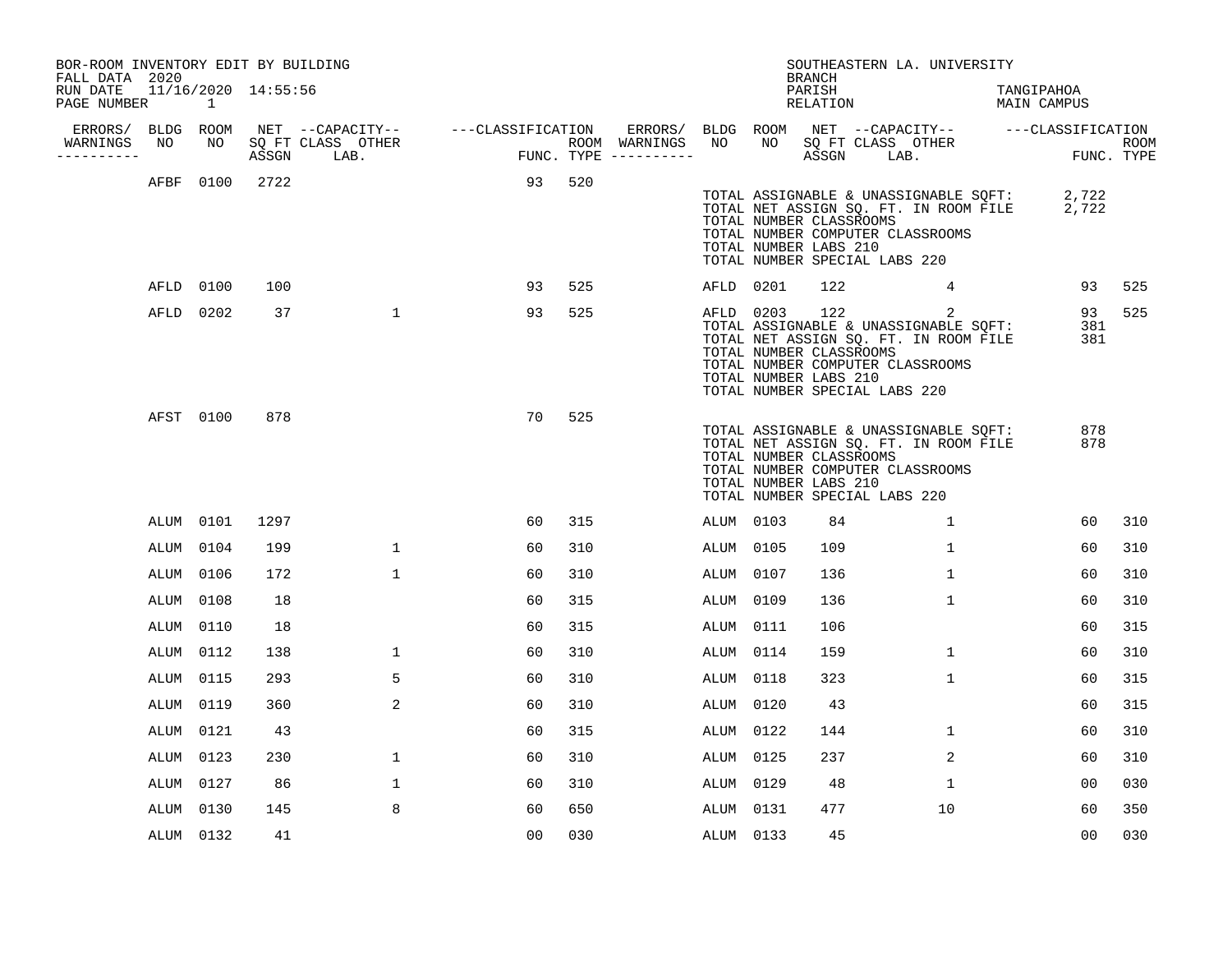| BOR-ROOM INVENTORY EDIT BY BUILDING<br>FALL DATA 2020 |           |                          |       |                           |                   |     |                                      |           |            | <b>BRANCH</b>                                    | SOUTHEASTERN LA. UNIVERSITY                                                                                                                         |                              |                           |
|-------------------------------------------------------|-----------|--------------------------|-------|---------------------------|-------------------|-----|--------------------------------------|-----------|------------|--------------------------------------------------|-----------------------------------------------------------------------------------------------------------------------------------------------------|------------------------------|---------------------------|
| RUN DATE<br>PAGE NUMBER                               |           | 11/16/2020 14:55:56<br>2 |       |                           |                   |     |                                      |           |            | PARISH<br>RELATION                               |                                                                                                                                                     | TANGIPAHOA<br>MAIN CAMPUS    |                           |
| ERRORS/                                               |           | BLDG ROOM                |       | NET --CAPACITY--          | ---CLASSIFICATION |     | ERRORS/                              | BLDG ROOM |            |                                                  | NET --CAPACITY-- ---CLASSIFICATION                                                                                                                  |                              |                           |
| WARNINGS<br>-----------                               | NO        | NO                       | ASSGN | SQ FT CLASS OTHER<br>LAB. |                   |     | ROOM WARNINGS<br>FUNC. TYPE $------$ | NO        | NO         | ASSGN                                            | SQ FT CLASS OTHER<br>LAB.                                                                                                                           |                              | <b>ROOM</b><br>FUNC. TYPE |
|                                                       | ALUM      | 0134                     | 10    |                           | 60                | 315 |                                      | ALUM 0135 |            | 104                                              |                                                                                                                                                     | 0 <sub>0</sub>               | 020                       |
|                                                       |           | ALUM 0136                | 97    | $\mathbf{1}$              | 60                | 310 |                                      | ALUM 0137 |            | 466                                              |                                                                                                                                                     | 0 <sub>0</sub>               | 020                       |
|                                                       | ALUM 0139 |                          | 18    |                           | 70                | 730 |                                      | ALUM 0140 |            | 155                                              |                                                                                                                                                     | 00                           | 030                       |
|                                                       |           | ALUM 0141                | 177   |                           | 0 <sub>0</sub>    | 030 |                                      | ALUM 0142 |            | 333                                              | 7                                                                                                                                                   | 60                           | 635                       |
|                                                       | ALUM 0144 |                          | 20    |                           | 60                | 635 |                                      | ALUM 0145 |            | 84                                               |                                                                                                                                                     | 00                           | 020                       |
|                                                       | ALUM 0146 |                          | 2271  | 158                       | 60                | 610 |                                      | ALUM 0147 |            | 131                                              |                                                                                                                                                     | 60                           | 615                       |
|                                                       | ALUM 0148 |                          | 91    |                           | 60                | 615 |                                      | ALUM 0201 |            | 898                                              |                                                                                                                                                     | 60                           | 730                       |
|                                                       |           | ALUM 0202                | 1060  |                           | 60                | 730 |                                      | ALUM 0203 |            | 625                                              |                                                                                                                                                     | 60                           | 730                       |
|                                                       |           | ALUM 0204                | 44    |                           | 00                | 030 |                                      |           |            | TOTAL NUMBER CLASSROOMS<br>TOTAL NUMBER LABS 210 | TOTAL ASSIGNABLE & UNASSIGNABLE SQFT:<br>TOTAL NET ASSIGN SQ. FT. IN ROOM FILE<br>TOTAL NUMBER COMPUTER CLASSROOMS<br>TOTAL NUMBER SPECIAL LABS 220 | 11,671<br>10,507             |                           |
|                                                       |           | ARTF 0100                | 879   | 17                        | 11                | 220 |                                      |           |            | TOTAL NUMBER CLASSROOMS<br>TOTAL NUMBER LABS 210 | TOTAL ASSIGNABLE & UNASSIGNABLE SQFT:<br>TOTAL NET ASSIGN SO. FT. IN ROOM FILE<br>TOTAL NUMBER COMPUTER CLASSROOMS<br>TOTAL NUMBER SPECIAL LABS 220 | 879<br>879<br>$\overline{1}$ |                           |
|                                                       |           | ASCH 0101                | 179   |                           | 00                | 020 |                                      | ASCH 0102 |            | 179                                              |                                                                                                                                                     | 0 <sub>0</sub>               | 020                       |
|                                                       | ASCH      | 0103                     | 179   |                           | 00                | 020 |                                      |           | ASCH 0104  | 2799                                             |                                                                                                                                                     | 0 <sub>0</sub>               | 020                       |
|                                                       |           | ASCH 0104A               | 54    |                           | 0 <sub>0</sub>    | 020 |                                      |           | ASCH 0104B | 54                                               |                                                                                                                                                     | 00                           | 020                       |
|                                                       | ASCH 0106 |                          | 49    |                           | 91                | 935 |                                      | ASCH 0107 |            | 95                                               |                                                                                                                                                     | 00                           | 010                       |
|                                                       |           | ASCH 0108                | 441   |                           | 91                | 935 |                                      | ASCH 0109 |            | 274                                              |                                                                                                                                                     | 91                           | 650                       |
|                                                       | ASCH 0110 |                          | 125   | $\mathbf{1}$              | 91                | 310 |                                      | ASCH 0111 |            | 95                                               | $\mathbf{1}$                                                                                                                                        | 91                           | 310                       |
|                                                       |           | ASCH 0113                | 487   |                           | 91                | 935 |                                      | ASCH 0114 |            | 159                                              |                                                                                                                                                     | 91                           | 935                       |
|                                                       | ASCH 0115 |                          | 102   |                           | 00                | 030 |                                      | ASCH 0116 |            | 107                                              |                                                                                                                                                     | 91                           | 935                       |
|                                                       | ASCH      | 0118                     | 182   |                           | 0 <sub>0</sub>    | 030 |                                      | ASCH 0119 |            | 184                                              |                                                                                                                                                     | 0 <sub>0</sub>               | 030                       |
|                                                       |           | ASCH 0121                | 1683  |                           | 91                | 630 |                                      | ASCH 0122 |            | 151                                              |                                                                                                                                                     | 11                           | 115                       |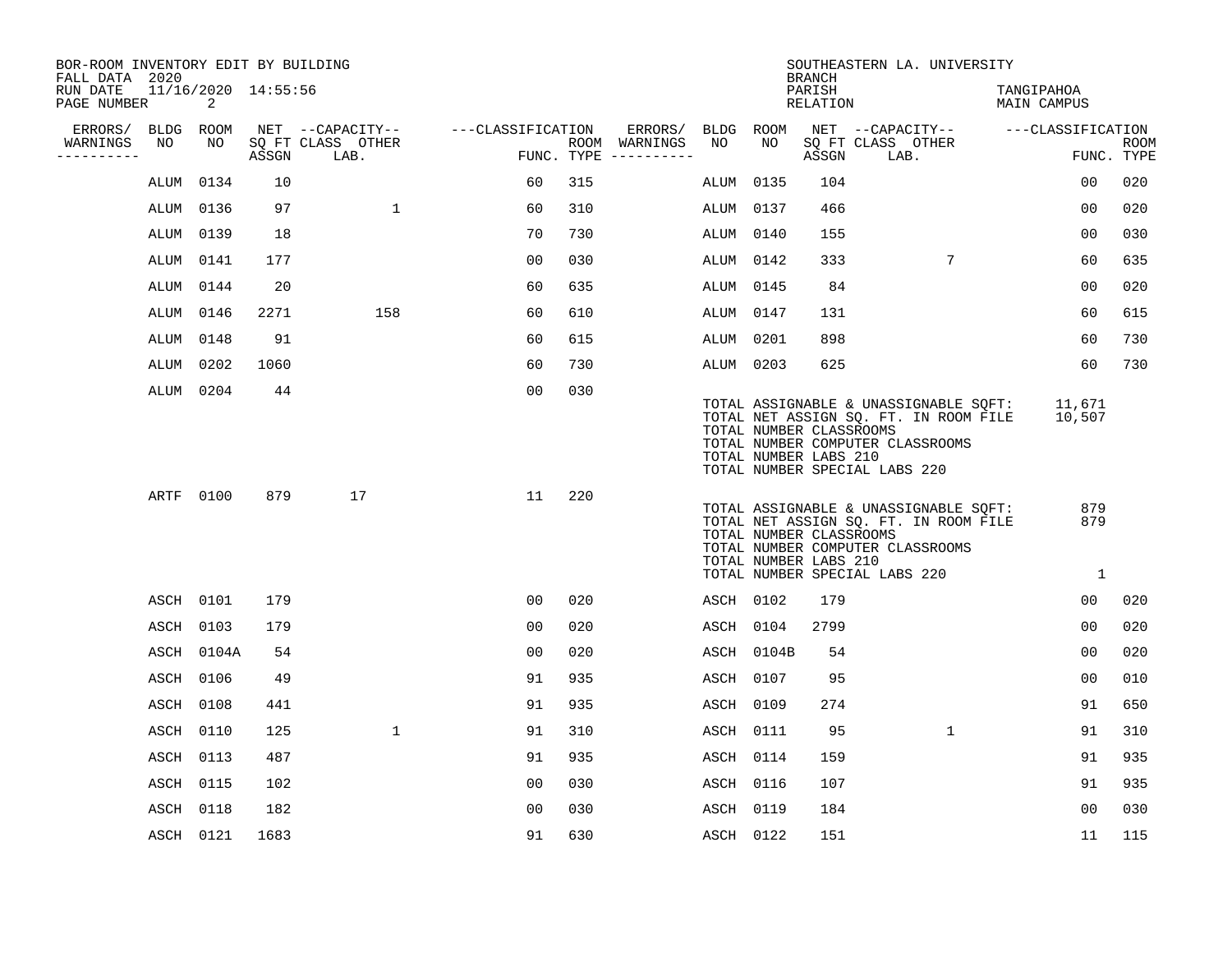| BOR-ROOM INVENTORY EDIT BY BUILDING<br>FALL DATA 2020 |             |                |                     |                           |                   |            |                              |             |             | <b>BRANCH</b>             | SOUTHEASTERN LA. UNIVERSITY |                                  |                           |
|-------------------------------------------------------|-------------|----------------|---------------------|---------------------------|-------------------|------------|------------------------------|-------------|-------------|---------------------------|-----------------------------|----------------------------------|---------------------------|
| RUN DATE<br>PAGE NUMBER                               |             | $\overline{3}$ | 11/16/2020 14:55:56 |                           |                   |            |                              |             |             | PARISH<br><b>RELATION</b> |                             | TANGIPAHOA<br><b>MAIN CAMPUS</b> |                           |
| ERRORS/                                               | <b>BLDG</b> | ROOM           |                     | NET --CAPACITY--          | ---CLASSIFICATION |            | ERRORS/                      | <b>BLDG</b> | <b>ROOM</b> |                           | NET --CAPACITY--            | ---CLASSIFICATION                |                           |
| WARNINGS<br>----------                                | NO          | NO             | ASSGN               | SQ FT CLASS OTHER<br>LAB. |                   | FUNC. TYPE | ROOM WARNINGS<br>----------- | NO          | NO          | ASSGN                     | SQ FT CLASS OTHER<br>LAB.   |                                  | <b>ROOM</b><br>FUNC. TYPE |
|                                                       | ASCH        | 0123           | 1309                | 65                        | 11                | 110        |                              | ASCH        | 0124        | 249                       |                             | 91                               | 115                       |
|                                                       | ASCH        | 0125           | 765                 |                           | 91                | 630        |                              | ASCH        | 0126        | 434                       |                             | 91                               | 635                       |
|                                                       | ASCH        | 0127           | 168                 |                           | 0 <sub>0</sub>    | 030        |                              | ASCH        | 0128        | 1164                      |                             | 0 <sub>0</sub>                   | 030                       |
|                                                       | ASCH        | 0130           | 270                 | 11                        | 50                | 410        |                              | ASCH        | 0131        | 134                       | 7                           | 50                               | 410                       |
|                                                       | ASCH        | 0132           | 175                 | $\mathbf{1}$              | 91                | 910        |                              | ASCH        | 0132A       | 53                        |                             | 91                               | 919                       |
|                                                       | ASCH        | 0133           | 124                 |                           | 91                | 935        |                              | ASCH        | 0133A       | 33                        |                             | 91                               | 919                       |
|                                                       | ASCH        | 0133B          | 125                 | $\mathbf{1}$              | 91                | 910        |                              | ASCH        | 0133C       | 125                       | $\mathbf 1$                 | 91                               | 910                       |
|                                                       | ASCH        | 0134           | 265                 | 2                         | 91                | 910        |                              | ASCH        | 0134A       | 39                        |                             | 91                               | 919                       |
|                                                       | ASCH        | 0135           | 124                 |                           | 91                | 935        |                              | ASCH        | 0135A       | 33                        |                             | 91                               | 919                       |
|                                                       | ASCH        | 0135B          | 108                 | 1                         | 91                | 910        |                              | ASCH        | 0135C       | 107                       | $\mathbf 1$                 | 91                               | 910                       |
|                                                       | ASCH        | 0136           | 124                 |                           | 91                | 935        |                              | ASCH        | 0136A       | 33                        |                             | 91                               | 919                       |
|                                                       | ASCH        | 0136B          | 108                 | $\mathbf{1}$              | 91                | 910        |                              | ASCH        | 0136C       | 107                       | $\mathbf{1}$                | 91                               | 910                       |
|                                                       | ASCH        | 0137           | 124                 |                           | 91                | 935        |                              | ASCH        | 0137A       | 33                        |                             | 91                               | 919                       |
|                                                       | ASCH        | 0137B          | 125                 | $\mathbf{1}$              | 91                | 910        |                              | ASCH        | 0137C       | 124                       | 1                           | 91                               | 910                       |
|                                                       | ASCH        | 0138           | 124                 |                           | 91                | 935        |                              | ASCH        | 0138A       | 33                        |                             | 91                               | 919                       |
|                                                       | ASCH        | 0138B          | 125                 | 1                         | 91                | 910        |                              | ASCH        | 0138C       | 124                       | $\mathbf 1$                 | 91                               | 910                       |
|                                                       | ASCH        | 0139           | 124                 |                           | 91                | 935        |                              | ASCH        | 0139A       | 33                        |                             | 91                               | 919                       |
|                                                       | ASCH        | 0139B          | 108                 | $\mathbf{1}$              | 91                | 910        |                              | ASCH        | 0139C       | 107                       | $\mathbf 1$                 | 91                               | 910                       |
|                                                       | ASCH        | 0140           | 124                 |                           | 91                | 935        |                              | ASCH        | 0140A       | 33                        |                             | 91                               | 919                       |
|                                                       | ASCH        | 0140B          | 108                 | 1                         | 91                | 910        |                              | ASCH        | 0140C       | 107                       | $\mathbf 1$                 | 91                               | 910                       |
|                                                       | ASCH        | 0141           | 257                 | 2                         | 91                | 910        |                              | ASCH        | 0141A       | 38                        |                             | 91                               | 919                       |
|                                                       | ASCH        | 0142           | 257                 | 2                         | 91                | 910        |                              | ASCH        | 0142A       | 38                        |                             | 91                               | 919                       |
|                                                       | ASCH        | 0143           | 257                 | 2                         | 91                | 910        |                              | ASCH        | 0143A       | 38                        |                             | 91                               | 919                       |
|                                                       | ASCH        | 0144           | 257                 | 2                         | 91                | 910        |                              | ASCH        | 0144A       | 38                        |                             | 91                               | 919                       |
|                                                       | ASCH        | 0145           | 257                 | 2                         | 91                | 910        |                              | ASCH        | 0145A       | 38                        |                             | 91                               | 919                       |
|                                                       | ASCH 0146   |                | 257                 | $\overline{c}$            | 91                | 910        |                              |             | ASCH 0146A  | 38                        |                             | 91                               | 919                       |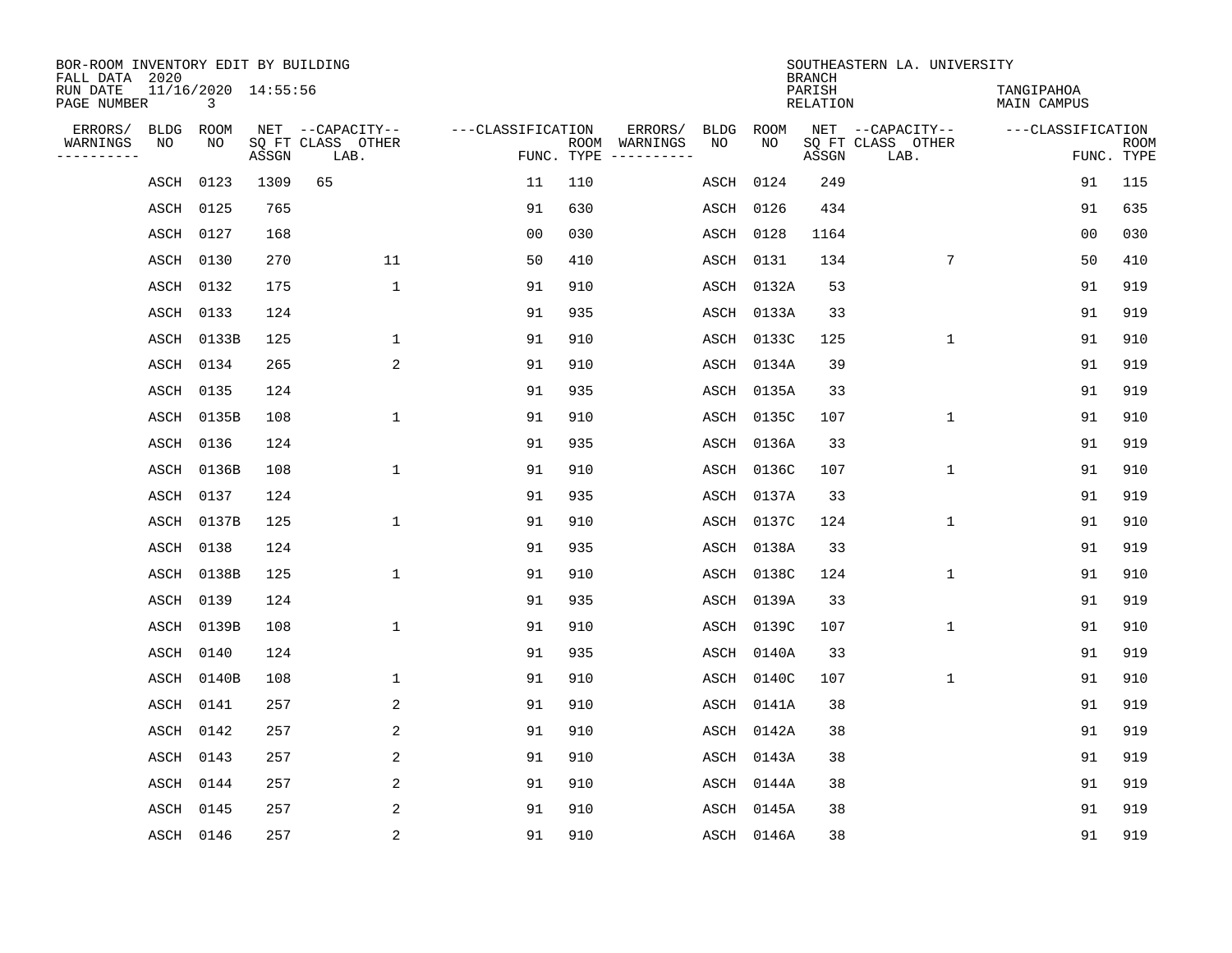| BOR-ROOM INVENTORY EDIT BY BUILDING<br>FALL DATA 2020 |                          |       |                           |                   |            |                              |             |             | <b>BRANCH</b>             | SOUTHEASTERN LA. UNIVERSITY |                                  |                           |
|-------------------------------------------------------|--------------------------|-------|---------------------------|-------------------|------------|------------------------------|-------------|-------------|---------------------------|-----------------------------|----------------------------------|---------------------------|
| RUN DATE<br>PAGE NUMBER                               | 11/16/2020 14:55:56<br>4 |       |                           |                   |            |                              |             |             | PARISH<br><b>RELATION</b> |                             | TANGIPAHOA<br><b>MAIN CAMPUS</b> |                           |
| ERRORS/<br><b>BLDG</b>                                | ROOM                     |       | NET --CAPACITY--          | ---CLASSIFICATION |            | ERRORS/                      | <b>BLDG</b> | <b>ROOM</b> |                           | NET --CAPACITY--            | ---CLASSIFICATION                |                           |
| WARNINGS<br>NO<br>----------                          | NO                       | ASSGN | SQ FT CLASS OTHER<br>LAB. |                   | FUNC. TYPE | ROOM WARNINGS<br>----------- | NO          | NO          | ASSGN                     | SQ FT CLASS OTHER<br>LAB.   |                                  | <b>ROOM</b><br>FUNC. TYPE |
| ASCH                                                  | 0147                     | 257   | 2                         | 91                | 910        |                              | ASCH        | 0147A       | 38                        |                             | 91                               | 919                       |
| ASCH                                                  | 0148                     | 257   | 2                         | 91                | 910        |                              | ASCH        | 0148A       | 38                        |                             | 91                               | 919                       |
| ASCH                                                  | 0149                     | 124   |                           | 91                | 935        |                              | ASCH        | 0149A       | 33                        |                             | 91                               | 919                       |
| ASCH                                                  | 0149B                    | 108   | $\mathbf{1}$              | 91                | 910        |                              | ASCH        | 0149C       | 107                       | $\mathbf{1}$                | 91                               | 910                       |
| ASCH                                                  | 0150                     | 124   |                           | 91                | 935        |                              | ASCH        | 0150A       | 33                        |                             | 91                               | 935                       |
| ASCH                                                  | 0150B                    | 108   | $\mathbf{1}$              | 91                | 910        |                              | ASCH        | 0150C       | 107                       | $\mathbf{1}$                | 91                               | 910                       |
| ASCH                                                  | 0151                     | 111   |                           | 91                | 935        |                              | ASCH        | 0151A       | 58                        |                             | 91                               | 919                       |
|                                                       | ASCH 0151B               | 119   | 1                         | 91                | 910        |                              | ASCH        | 0151C       | 109                       | $\mathbf{1}$                | 91                               | 910                       |
| ASCH                                                  | 0152                     | 124   |                           | 91                | 935        |                              | ASCH        | 0152A       | 33                        |                             | 91                               | 919                       |
|                                                       | ASCH 0152B               | 108   | 1                         | 91                | 910        |                              | ASCH        | 0152C       | 107                       | $\mathbf{1}$                | 91                               | 910                       |
|                                                       | ASCH 0153                | 164   |                           | 91                | 650        |                              | ASCH        | 0201        | 169                       |                             | 0 <sub>0</sub>                   | 020                       |
| ASCH                                                  | 0202                     | 169   |                           | 0 <sub>0</sub>    | 020        |                              | ASCH        | 0203        | 169                       |                             | 0 <sub>0</sub>                   | 020                       |
| ASCH                                                  | 0204                     | 2806  |                           | 0 <sub>0</sub>    | 020        |                              | ASCH        | 0205        | 49                        |                             | 91                               | 660                       |
| ASCH                                                  | 0206                     | 174   |                           | 0 <sub>0</sub>    | 010        |                              | ASCH        | 0207        | 111                       |                             | 44                               | 710                       |
| ASCH                                                  | 0208                     | 566   | 37                        | 91                | 650        |                              | ASCH        | 0209        | 173                       | 8                           | 50                               | 410                       |
| ASCH                                                  | 0211                     | 95    |                           | 0 <sub>0</sub>    | 030        |                              | ASCH        | 0212        | 117                       |                             | 91                               | 935                       |
| ASCH                                                  | 0213                     | 190   |                           | 91                | 935        |                              | ASCH        | 0214        | 267                       | 2                           | 91                               | 910                       |
| ASCH                                                  | 0214A                    | 56    | 2                         | 91                | 919        |                              | ASCH        | 0215        | 124                       | 2                           | 91                               | 935                       |
| ASCH                                                  | 0215A                    | 33    | $\overline{a}$            | 91                | 919        |                              | ASCH        | 0215B       | 108                       | $\mathbf 1$                 | 91                               | 910                       |
| ASCH                                                  | 0215C                    | 107   | 1                         | 91                | 910        |                              | ASCH        | 0216        | 124                       | 2                           | 91                               | 935                       |
| ASCH                                                  | 0216A                    | 33    | 1                         | 91                | 919        |                              | ASCH        | 0216B       | 108                       | 1                           | 91                               | 910                       |
| ASCH                                                  | 0216C                    | 107   | 1                         | 91                | 910        |                              | ASCH        | 0217        | 124                       | 2                           | 91                               | 935                       |
| ASCH                                                  | 0217A                    | 33    | $\mathbf{1}$              | 91                | 919        |                              | ASCH        | 0217B       | 125                       | $\mathbf 1$                 | 91                               | 910                       |
| ASCH                                                  | 0217C                    | 124   | $\mathbf{1}$              | 91                | 910        |                              | ASCH        | 0218        | 124                       | 2                           | 91                               | 910                       |
| ASCH                                                  | 0218A                    | 33    | $\mathbf{1}$              | 91                | 919        |                              | ASCH        | 0218B       | 108                       | $\mathbf 1$                 | 91                               | 910                       |
|                                                       | ASCH 0218C               | 107   | $\mathbf{1}$              | 91                | 910        |                              | ASCH 0219   |             | 124                       | $\sqrt{2}$                  | 91                               | 935                       |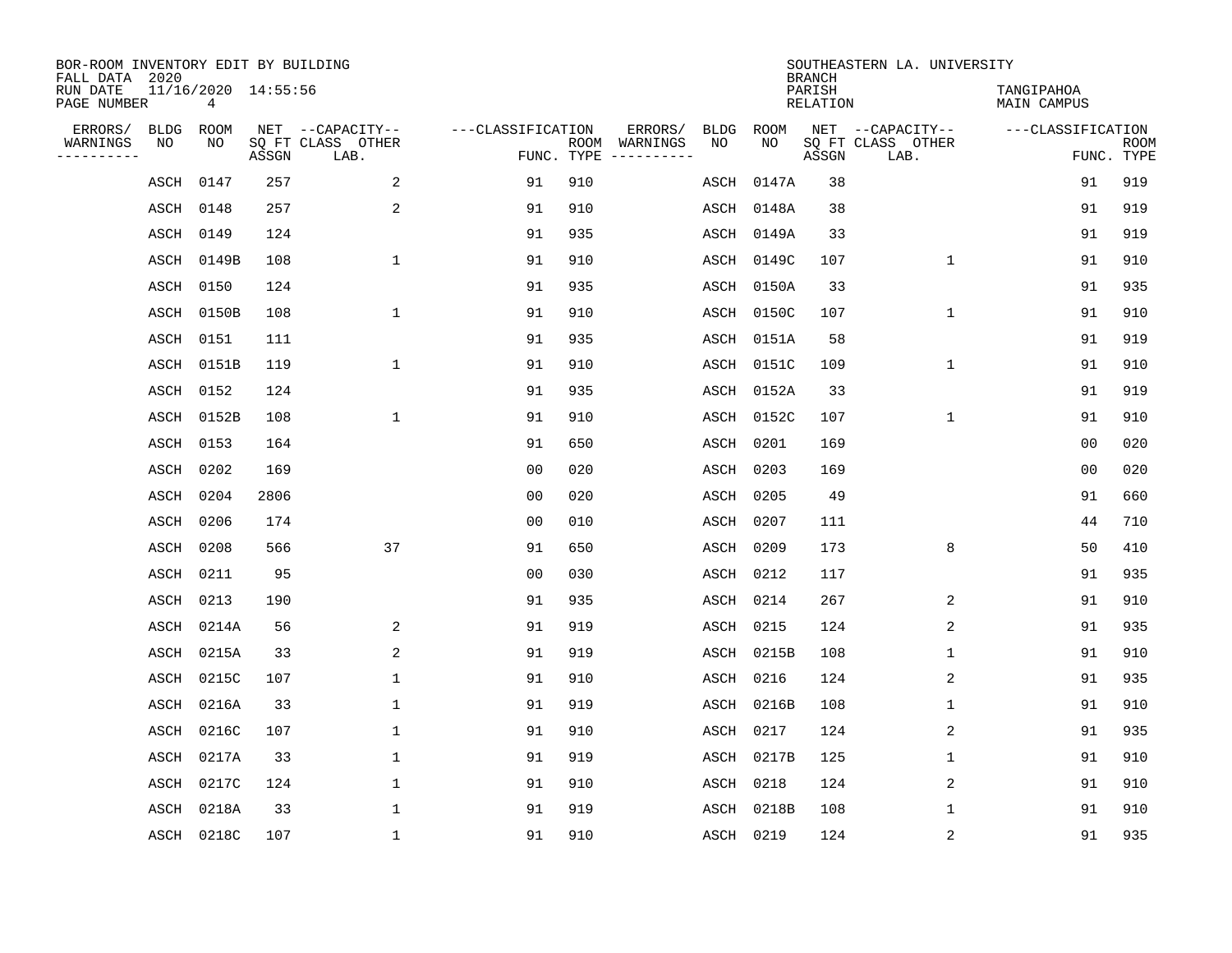| BOR-ROOM INVENTORY EDIT BY BUILDING<br>FALL DATA 2020 |                          |       |                           |                   |            |                              |             |             | <b>BRANCH</b>             | SOUTHEASTERN LA. UNIVERSITY |                           |                           |
|-------------------------------------------------------|--------------------------|-------|---------------------------|-------------------|------------|------------------------------|-------------|-------------|---------------------------|-----------------------------|---------------------------|---------------------------|
| RUN DATE<br>PAGE NUMBER                               | 11/16/2020 14:55:56<br>5 |       |                           |                   |            |                              |             |             | PARISH<br><b>RELATION</b> |                             | TANGIPAHOA<br>MAIN CAMPUS |                           |
| ERRORS/<br><b>BLDG</b>                                | ROOM                     |       | NET --CAPACITY--          | ---CLASSIFICATION |            | ERRORS/                      | <b>BLDG</b> | <b>ROOM</b> |                           | NET --CAPACITY--            | ---CLASSIFICATION         |                           |
| WARNINGS<br>NO<br>----------                          | NO                       | ASSGN | SQ FT CLASS OTHER<br>LAB. |                   | FUNC. TYPE | ROOM WARNINGS<br>----------- | NO          | NO          | ASSGN                     | SQ FT CLASS OTHER<br>LAB.   |                           | <b>ROOM</b><br>FUNC. TYPE |
| ASCH                                                  | 0219A                    | 33    | $\mathbf{1}$              | 91                | 919        |                              | ASCH        | 0219B       | 108                       | $\mathbf{1}$                | 91                        | 910                       |
| ASCH                                                  | 0219C                    | 107   | 1                         | 91                | 910        |                              | ASCH        | 0220        | 256                       | 2                           | 91                        | 910                       |
| ASCH                                                  | 0220A                    | 37    | $\mathbf{1}$              | 91                | 919        |                              | ASCH        | 0221        | 256                       | 37                          | 91                        | 910                       |
| ASCH                                                  | 0221A                    | 37    | $\mathbf 1$               | 91                | 919        |                              | ASCH        | 0222        | 256                       | 2                           | 91                        | 910                       |
| ASCH                                                  | 0222A                    | 37    | $\mathbf{1}$              | 91                | 919        |                              | ASCH        | 0223        | 256                       | 2                           | 91                        | 910                       |
| ASCH                                                  | 0223A                    | 37    | $\mathbf{1}$              | 91                | 919        |                              | ASCH        | 0224        | 256                       | 2                           | 91                        | 910                       |
| ASCH                                                  | 0224A                    | 37    | $\mathbf{1}$              | 91                | 919        |                              | ASCH        | 0225        | 256                       | $\overline{2}$              | 91                        | 910                       |
| ASCH                                                  | 0225A                    | 37    | $\mathbf{1}$              | 91                | 919        |                              | ASCH        | 0226        | 256                       | 2                           | 91                        | 910                       |
| ASCH                                                  | 0226A                    | 37    | $\mathbf{1}$              | 91                | 919        |                              | ASCH        | 0227        | 256                       | 2                           | 91                        | 910                       |
| ASCH                                                  | 0227A                    | 37    | $\mathbf{1}$              | 91                | 919        |                              | ASCH        | 0228        | 124                       | 2                           | 91                        | 935                       |
| ASCH                                                  | 0228A                    | 33    | $\mathbf{1}$              | 91                | 919        |                              | ASCH        | 0228B       | 108                       | $\mathbf 1$                 | 91                        | 910                       |
| ASCH                                                  | 0228C                    | 107   | $\mathbf 1$               | 91                | 910        |                              | ASCH        | 0229        | 124                       | 2                           | 91                        | 935                       |
| ASCH                                                  | 0229A                    | 33    | $\mathbf{1}$              | 91                | 919        |                              | ASCH        | 0229B       | 108                       | $\mathbf 1$                 | 91                        | 910                       |
| ASCH                                                  | 0229C                    | 107   | $\mathbf 1$               | 91                | 910        |                              | ASCH        | 0230        | 124                       | 2                           | 91                        | 935                       |
| ASCH                                                  | 0230A                    | 33    | $\mathbf{1}$              | 91                | 919        |                              | ASCH        | 0230B       | 108                       | $\mathbf 1$                 | 91                        | 910                       |
| ASCH                                                  | 0230C                    | 107   | 1                         | 91                | 910        |                              | ASCH        | 0231        | 124                       | 2                           | 91                        | 935                       |
| ASCH                                                  | 0231A                    | 33    | 1                         | 91                | 919        |                              | ASCH        | 0231B       | 108                       | 1                           | 91                        | 910                       |
| ASCH                                                  | 0231C                    | 107   | 1                         | 91                | 910        |                              | ASCH        | 0232        | 162                       | 10                          | 91                        | 650                       |
| ASCH                                                  | 0234                     | 124   | 2                         | 91                | 935        |                              | ASCH        | 0234A       | 33                        | $\mathbf 1$                 | 91                        | 919                       |
| ASCH                                                  | 0234B                    | 108   | 1                         | 91                | 910        |                              | ASCH        | 0234C       | 107                       | $\mathbf 1$                 | 91                        | 910                       |
| ASCH                                                  | 0235                     | 192   | 1                         | 91                | 910        |                              | ASCH        | 0235A       | 35                        | $\mathbf 1$                 | 91                        | 919                       |
| ASCH                                                  | 0236                     | 124   | 2                         | 91                | 935        |                              | ASCH        | 0236A       | 33                        | $\mathbf 1$                 | 91                        | 919                       |
| ASCH                                                  | 0236B                    | 125   | 1                         | 91                | 910        |                              | ASCH        | 0236C       | 124                       | $\mathbf 1$                 | 91                        | 910                       |
| ASCH                                                  | 0237                     | 265   | 2                         | 91                | 910        |                              | ASCH        | 0237A       | 39                        | $\mathbf 1$                 | 91                        | 919                       |
| ASCH                                                  | 0238                     | 124   | 2                         | 91                | 935        |                              | ASCH        | 0238A       | 33                        | 1                           | 91                        | 919                       |
|                                                       | ASCH 0238B               | 108   | 1                         | 91                | 910        |                              | ASCH        | 0238C       | 107                       | 1                           | 91                        | 910                       |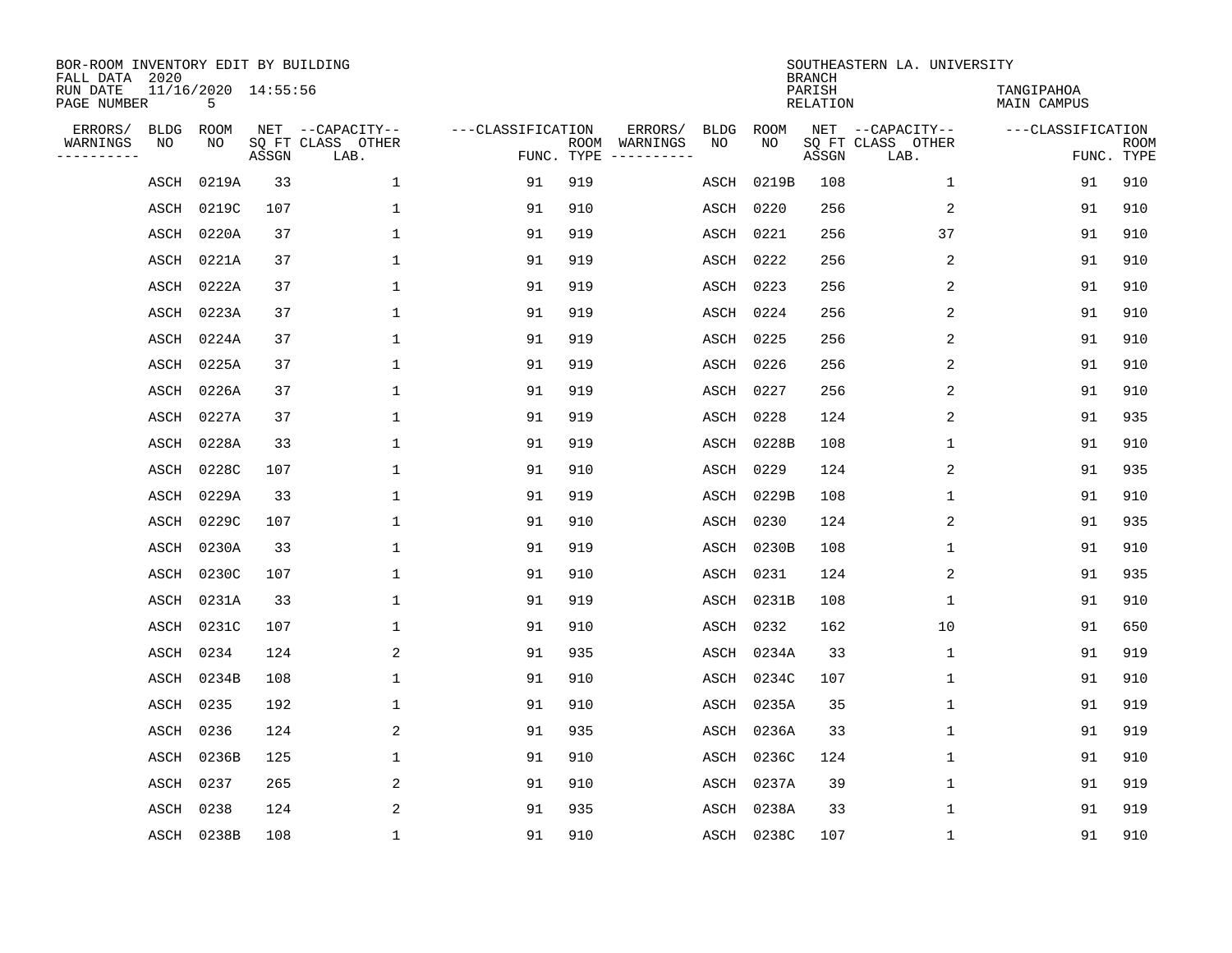| BOR-ROOM INVENTORY EDIT BY BUILDING<br>FALL DATA 2020 |             |                          |       |                           |                   |            |               |             |             | <b>BRANCH</b>             | SOUTHEASTERN LA. UNIVERSITY |                                  |                           |
|-------------------------------------------------------|-------------|--------------------------|-------|---------------------------|-------------------|------------|---------------|-------------|-------------|---------------------------|-----------------------------|----------------------------------|---------------------------|
| RUN DATE<br>PAGE NUMBER                               |             | 11/16/2020 14:55:56<br>6 |       |                           |                   |            |               |             |             | PARISH<br><b>RELATION</b> |                             | TANGIPAHOA<br><b>MAIN CAMPUS</b> |                           |
| ERRORS/                                               | <b>BLDG</b> | <b>ROOM</b>              |       | NET --CAPACITY--          | ---CLASSIFICATION |            | ERRORS/       | <b>BLDG</b> | <b>ROOM</b> |                           | NET --CAPACITY--            | ---CLASSIFICATION                |                           |
| WARNINGS<br>----------                                | NO          | NO                       | ASSGN | SQ FT CLASS OTHER<br>LAB. |                   | FUNC. TYPE | ROOM WARNINGS | NO          | NO          | ASSGN                     | SQ FT CLASS OTHER<br>LAB.   |                                  | <b>ROOM</b><br>FUNC. TYPE |
|                                                       | ASCH        | 0239                     | 124   | 2                         | 91                | 935        |               | ASCH        | 0239A       | 33                        | 1                           | 91                               | 919                       |
|                                                       | ASCH        | 0239B                    | 108   | 1                         | 91                | 910        |               | ASCH        | 0239C       | 107                       | 1                           | 91                               | 910                       |
|                                                       | ASCH        | 0240                     | 124   | 2                         | 91                | 935        |               | ASCH        | 0240A       | 33                        | 1                           | 91                               | 919                       |
|                                                       | ASCH        | 0240B                    | 125   | 1                         | 91                | 910        |               | ASCH        | 0240C       | 124                       | 1                           | 91                               | 910                       |
|                                                       | ASCH        | 0241                     | 124   | 2                         | 91                | 935        |               | ASCH        | 0241A       | 33                        | $\mathbf 1$                 | 91                               | 919                       |
|                                                       | ASCH        | 0241B                    | 125   | 1                         | 91                | 910        |               | ASCH        | 0241C       | 124                       | $\mathbf 1$                 | 91                               | 910                       |
|                                                       | ASCH        | 0242                     | 124   | 2                         | 91                | 935        |               | ASCH        | 0242A       | 33                        | $\mathbf{1}$                | 91                               | 919                       |
|                                                       | ASCH        | 0242B                    | 108   | $\mathbf{1}$              | 91                | 910        |               | ASCH        | 0242C       | 107                       | $\mathbf{1}$                | 91                               | 910                       |
|                                                       | ASCH        | 0243                     | 124   | 2                         | 91                | 935        |               | ASCH        | 0243A       | 33                        | $\mathbf{1}$                | 91                               | 919                       |
|                                                       | ASCH        | 0243B                    | 108   | 1                         | 91                | 910        |               | ASCH        | 0243C       | 107                       | $\mathbf 1$                 | 91                               | 910                       |
|                                                       | ASCH        | 0244                     | 257   | 2                         | 91                | 910        |               | ASCH        | 0244A       | 38                        | $\mathbf 1$                 | 91                               | 919                       |
|                                                       | ASCH        | 0245                     | 257   | 2                         | 91                | 910        |               | ASCH        | 0245A       | 38                        | 1                           | 91                               | 919                       |
|                                                       | ASCH        | 0246                     | 257   | 2                         | 91                | 910        |               | ASCH        | 0246A       | 38                        | $\mathbf 1$                 | 91                               | 919                       |
|                                                       | ASCH        | 0247                     | 257   | 2                         | 91                | 910        |               | ASCH        | 0247A       | 38                        | 1                           | 91                               | 919                       |
|                                                       | ASCH        | 0248                     | 257   | 2                         | 91                | 910        |               | ASCH        | 0248A       | 38                        | 1                           | 91                               | 919                       |
|                                                       | ASCH        | 0249                     | 257   | $\overline{2}$            | 91                | 910        |               | ASCH        | 0249A       | 28                        | $\mathbf 1$                 | 91                               | 919                       |
|                                                       | ASCH        | 0250                     | 257   | 2                         | 91                | 910        |               | ASCH        | 0250A       | 38                        | 1                           | 91                               | 919                       |
|                                                       | ASCH        | 0251                     | 257   | 2                         | 91                | 910        |               | ASCH        | 0251A       | 38                        | 1                           | 91                               | 919                       |
|                                                       | ASCH        | 0252                     | 124   | 1                         | 91                | 935        |               | ASCH        | 0252A       | 33                        | 1                           | 91                               | 919                       |
|                                                       | ASCH        | 0252B                    | 108   | 1                         | 91                | 910        |               | ASCH        | 0252C       | 107                       | 1                           | 91                               | 910                       |
|                                                       | ASCH        | 0253                     | 124   | 2                         | 91                | 935        |               | ASCH        | 0253A       | 33                        | $\mathbf 1$                 | 91                               | 919                       |
|                                                       | ASCH        | 0253B                    | 108   | 1                         | 91                | 910        |               | ASCH        | 0253C       | 107                       | $\mathbf 1$                 | 91                               | 910                       |
|                                                       | ASCH        | 0254                     | 111   | 2                         | 91                | 935        |               | ASCH        | 0254A       | 58                        | $\mathbf 1$                 | 91                               | 919                       |
|                                                       | ASCH        | 0254B                    | 119   | $\mathbf{1}$              | 91                | 910        |               | ASCH        | 0254C       | 109                       | $\mathbf 1$                 | 91                               | 910                       |
|                                                       | ASCH        | 0255                     | 118   |                           | 91                | 935        |               | ASCH        | 0255A       | 33                        |                             | 91                               | 919                       |
|                                                       |             | ASCH 0255B               | 108   | 1                         | 91                | 910        |               |             | ASCH 0255C  | 107                       | 1                           | 91                               | 910                       |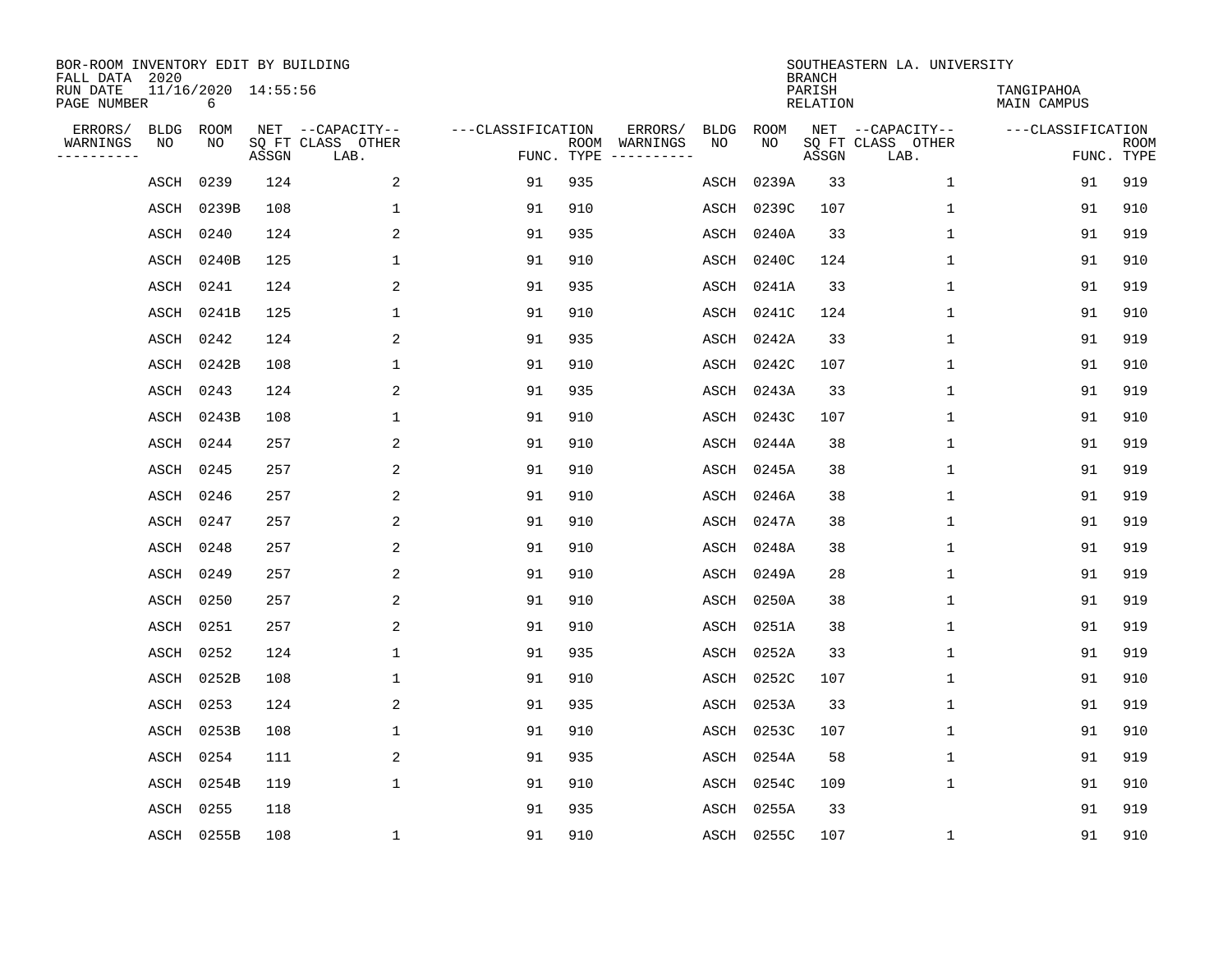| BOR-ROOM INVENTORY EDIT BY BUILDING<br>FALL DATA 2020 |             |                 |                     |                           |                   |            |                              |             |             | <b>BRANCH</b>             | SOUTHEASTERN LA. UNIVERSITY |                                  |                           |
|-------------------------------------------------------|-------------|-----------------|---------------------|---------------------------|-------------------|------------|------------------------------|-------------|-------------|---------------------------|-----------------------------|----------------------------------|---------------------------|
| RUN DATE<br>PAGE NUMBER                               |             | $7\overline{ }$ | 11/16/2020 14:55:56 |                           |                   |            |                              |             |             | PARISH<br><b>RELATION</b> |                             | TANGIPAHOA<br><b>MAIN CAMPUS</b> |                           |
| ERRORS/                                               | <b>BLDG</b> | ROOM            |                     | NET --CAPACITY--          | ---CLASSIFICATION |            | ERRORS/                      | <b>BLDG</b> | <b>ROOM</b> |                           | NET --CAPACITY--            | ---CLASSIFICATION                |                           |
| WARNINGS<br>----------                                | NO          | NO              | ASSGN               | SQ FT CLASS OTHER<br>LAB. |                   | FUNC. TYPE | ROOM WARNINGS<br>----------- | NO          | NO          | ASSGN                     | SQ FT CLASS OTHER<br>LAB.   |                                  | <b>ROOM</b><br>FUNC. TYPE |
|                                                       | ASCH        | 0301            | 169                 |                           | 00                | 020        |                              | ASCH        | 0302        | 169                       |                             | 0 <sub>0</sub>                   | 020                       |
|                                                       | ASCH        | 0303            | 169                 |                           | 0 <sub>0</sub>    | 020        |                              | ASCH        | 0304        | 2802                      |                             | 0 <sub>0</sub>                   | 020                       |
|                                                       | ASCH        | 0307            | 306                 |                           | 91                | 935        |                              | ASCH        | 0308        | 570                       |                             | 91                               | 650                       |
|                                                       | ASCH        | 0309            | 170                 | 9                         | 50                | 410        |                              | ASCH        | 0311        | 95                        |                             | 0 <sub>0</sub>                   | 030                       |
|                                                       | ASCH        | 0312            | 117                 |                           | 91                | 935        |                              | ASCH        | 0313        | 267                       | 2                           | 91                               | 910                       |
|                                                       | ASCH        | 0314            | 124                 |                           | 91                | 935        |                              | ASCH        | 0314A       | 33                        |                             | 91                               | 919                       |
|                                                       | ASCH        | 0314B           | 108                 | $\mathbf{1}$              | 91                | 910        |                              | ASCH        | 0314C       | 107                       | $\mathbf{1}$                | 91                               | 910                       |
|                                                       | ASCH        | 0315            | 124                 |                           | 91                | 935        |                              | ASCH        | 0315A       | 33                        |                             | 91                               | 919                       |
|                                                       | ASCH        | 0315B           | 108                 | $\mathbf{1}$              | 91                | 910        |                              | ASCH        | 0315C       | 107                       | $\mathbf{1}$                | 91                               | 910                       |
|                                                       | ASCH        | 0316            | 124                 |                           | 91                | 935        |                              | ASCH        | 0316A       | 33                        |                             | 91                               | 919                       |
|                                                       | ASCH        | 0316B           | 125                 | 1                         | 91                | 910        |                              | ASCH        | 0316C       | 124                       | $\mathbf 1$                 | 91                               | 910                       |
|                                                       | ASCH        | 0317            | 124                 |                           | 91                | 935        |                              | ASCH        | 0317A       | 33                        |                             | 91                               | 919                       |
|                                                       | ASCH        | 0317B           | 108                 | $\mathbf{1}$              | 91                | 910        |                              | ASCH        | 0317C       | 107                       | $\mathbf 1$                 | 91                               | 910                       |
|                                                       | ASCH 0318   |                 | 124                 |                           | 91                | 935        |                              | ASCH        | 0318A       | 33                        |                             | 91                               | 919                       |
|                                                       |             | ASCH 0318B      | 108                 | $\mathbf{1}$              | 91                | 910        |                              | ASCH        | 0318C       | 107                       | $\mathbf{1}$                | 91                               | 910                       |
|                                                       | ASCH        | 0319            | 257                 | 2                         | 91                | 910        |                              | ASCH        | 0319A       | 38                        |                             | 91                               | 919                       |
|                                                       | ASCH        | 0320            | 257                 | 2                         | 91                | 910        |                              | ASCH        | 0320A       | 38                        |                             | 91                               | 919                       |
|                                                       | ASCH        | 0321            | 257                 | 2                         | 91                | 910        |                              | ASCH        | 0321A       | 38                        |                             | 91                               | 919                       |
|                                                       | ASCH        | 0322            | 257                 | 2                         | 91                | 910        |                              | ASCH        | 0322A       | 38                        |                             | 91                               | 919                       |
|                                                       | ASCH        | 0323            | 257                 | 2                         | 91                | 910        |                              | ASCH        | 0323A       | 38                        |                             | 91                               | 919                       |
|                                                       | ASCH        | 0324            | 256                 | 2                         | 91                | 910        |                              | ASCH        | 0324A       | 38                        |                             | 91                               | 919                       |
|                                                       | ASCH        | 0325            | 257                 | $\overline{a}$            | 91                | 910        |                              | ASCH        | 0325A       | 38                        |                             | 91                               | 919                       |
|                                                       | ASCH        | 0326            | 256                 | $\overline{a}$            | 91                | 910        |                              | ASCH        | 0326A       | 38                        |                             | 91                               | 919                       |
|                                                       | ASCH        | 0327            | 124                 |                           | 91                | 935        |                              | ASCH        | 0327A       | 33                        |                             | 91                               | 919                       |
|                                                       | ASCH        | 0327B           | 108                 | $\mathbf{1}$              | 91                | 910        |                              | ASCH        | 0327C       | 107                       | $\mathbf 1$                 | 91                               | 910                       |
|                                                       | ASCH 0328   |                 | 124                 |                           | 91                | 935        |                              |             | ASCH 0328A  | 33                        |                             | 91                               | 919                       |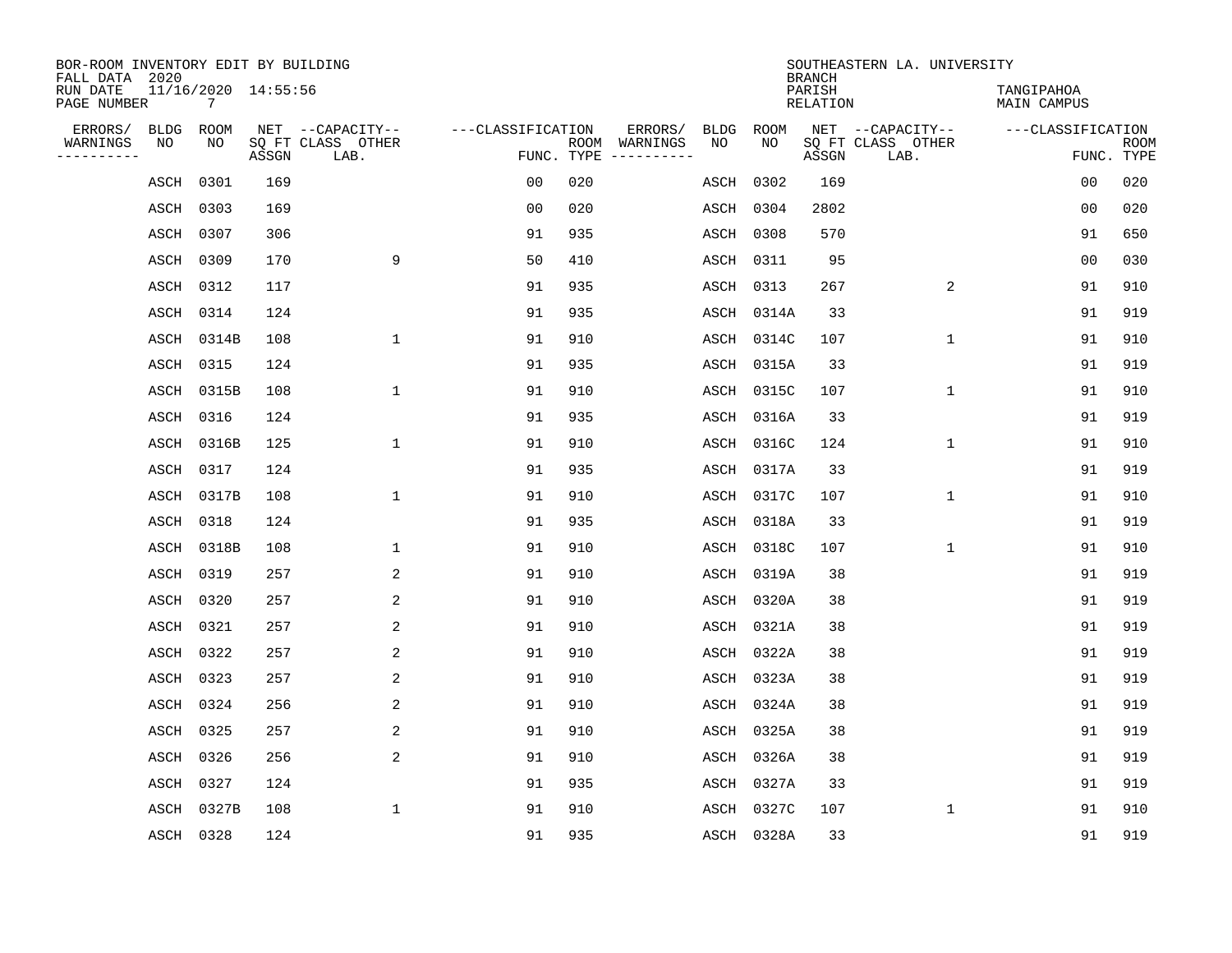| BOR-ROOM INVENTORY EDIT BY BUILDING<br>FALL DATA 2020 |                          |       |                           |                   |            |               |             |             | <b>BRANCH</b>             | SOUTHEASTERN LA. UNIVERSITY |                                  |                           |
|-------------------------------------------------------|--------------------------|-------|---------------------------|-------------------|------------|---------------|-------------|-------------|---------------------------|-----------------------------|----------------------------------|---------------------------|
| RUN DATE<br>PAGE NUMBER                               | 11/16/2020 14:55:56<br>8 |       |                           |                   |            |               |             |             | PARISH<br><b>RELATION</b> |                             | TANGIPAHOA<br><b>MAIN CAMPUS</b> |                           |
| ERRORS/                                               | <b>BLDG</b><br>ROOM      |       | NET --CAPACITY--          | ---CLASSIFICATION |            | ERRORS/       | <b>BLDG</b> | <b>ROOM</b> |                           | NET --CAPACITY--            | ---CLASSIFICATION                |                           |
| WARNINGS<br>----------                                | NO<br>NO                 | ASSGN | SQ FT CLASS OTHER<br>LAB. |                   | FUNC. TYPE | ROOM WARNINGS | NO          | NO          | ASSGN                     | SQ FT CLASS OTHER<br>LAB.   |                                  | <b>ROOM</b><br>FUNC. TYPE |
|                                                       | 0328B<br>ASCH            | 108   | $\mathbf{1}$              | 91                | 910        |               | ASCH        | 0328C       | 107                       | $\mathbf 1$                 | 91                               | 910                       |
|                                                       | ASCH<br>0329             | 118   |                           | 91                | 935        |               | ASCH        | 0329A       | 33                        |                             | 91                               | 919                       |
|                                                       | ASCH<br>0329B            | 108   | $\mathbf{1}$              | 91                | 910        |               | ASCH        | 0329C       | 107                       | $\mathbf{1}$                | 91                               | 910                       |
|                                                       | 0330<br>ASCH             | 124   |                           | 91                | 935        |               | ASCH        | 0330A       | 33                        |                             | 91                               | 919                       |
|                                                       | 0330B<br>ASCH            | 108   | $\mathbf{1}$              | 91                | 910        |               | ASCH        | 0330C       | 107                       | $\mathbf 1$                 | 91                               | 910                       |
|                                                       | 0331<br>ASCH             | 162   |                           | 91                | 650        |               | ASCH        | 0333        | 124                       |                             | 91                               | 935                       |
|                                                       | ASCH<br>0333A            | 33    |                           | 91                | 919        |               | ASCH        | 0333B       | 108                       | $\mathbf{1}$                | 91                               | 910                       |
|                                                       | 0333C<br>ASCH            | 107   | $\mathbf{1}$              | 91                | 910        |               | ASCH        | 0334        | 192                       | $\mathbf{1}$                | 91                               | 910                       |
|                                                       | 0334A<br>ASCH            | 35    |                           | 91                | 919        |               | ASCH        | 0335        | 124                       |                             | 91                               | 935                       |
|                                                       | 0335A<br>ASCH            | 33    |                           | 91                | 919        |               | ASCH        | 0335B       | 125                       | $\mathbf 1$                 | 91                               | 910                       |
|                                                       | 0335C<br>ASCH            | 124   | $\mathbf{1}$              | 91                | 910        |               | ASCH        | 0336        | 265                       | 2                           | 91                               | 910                       |
|                                                       | 0337<br>ASCH             | 124   |                           | 91                | 935        |               | ASCH        | 0337A       | 33                        |                             | 91                               | 919                       |
|                                                       | 0337B<br>ASCH            | 108   | $\mathbf 1$               | 91                | 910        |               | ASCH        | 0337C       | 107                       | 1                           | 91                               | 910                       |
|                                                       | 0338<br>ASCH             | 124   |                           | 91                | 935        |               | ASCH        | 0338A       | 33                        |                             | 91                               | 919                       |
|                                                       | 0338B<br>ASCH            | 108   | $\mathbf{1}$              | 91                | 910        |               | ASCH        | 0338C       | 107                       | $\mathbf 1$                 | 91                               | 910                       |
|                                                       | 0339<br>ASCH             | 124   |                           | 91                | 935        |               | ASCH        | 0339A       | 33                        |                             | 91                               | 919                       |
|                                                       | 0339B<br>ASCH            | 125   | $\mathbf{1}$              | 91                | 910        |               | ASCH        | 0339C       | 124                       | $\mathbf{1}$                | 91                               | 910                       |
|                                                       | 0340<br>ASCH             | 124   |                           | 91                | 935        |               | ASCH        | 0340A       | 33                        |                             | 91                               | 919                       |
|                                                       | 0340B<br>ASCH            | 125   | 1                         | 91                | 910        |               | ASCH        | 0340C       | 124                       | 1                           | 91                               | 910                       |
|                                                       | ASCH<br>0341             | 124   |                           | 91                | 935        |               | ASCH        | 0341A       | 33                        |                             | 91                               | 919                       |
|                                                       | ASCH<br>0341B            | 108   | $\mathbf{1}$              | 91                | 910        |               | ASCH        | 0341C       | 107                       | 1                           | 91                               | 910                       |
|                                                       | 0342<br>ASCH             | 124   |                           | 91                | 935        |               | ASCH        | 0342A       | 33                        |                             | 91                               | 919                       |
|                                                       | ASCH<br>0342B            | 108   | 1                         | 91                | 910        |               | ASCH        | 0342C       | 107                       | $\mathbf 1$                 | 91                               | 910                       |
|                                                       | 0343<br>ASCH             | 257   | 2                         | 91                | 910        |               | ASCH        | 0343A       | 38                        |                             | 91                               | 919                       |
|                                                       | 0344<br>ASCH             | 257   | 2                         | 91                | 910        |               | ASCH        | 0344A       | 38                        |                             | 91                               | 919                       |
|                                                       | ASCH 0345                | 257   | 2                         | 91                | 910        |               |             | ASCH 0345A  | 38                        |                             | 91                               | 919                       |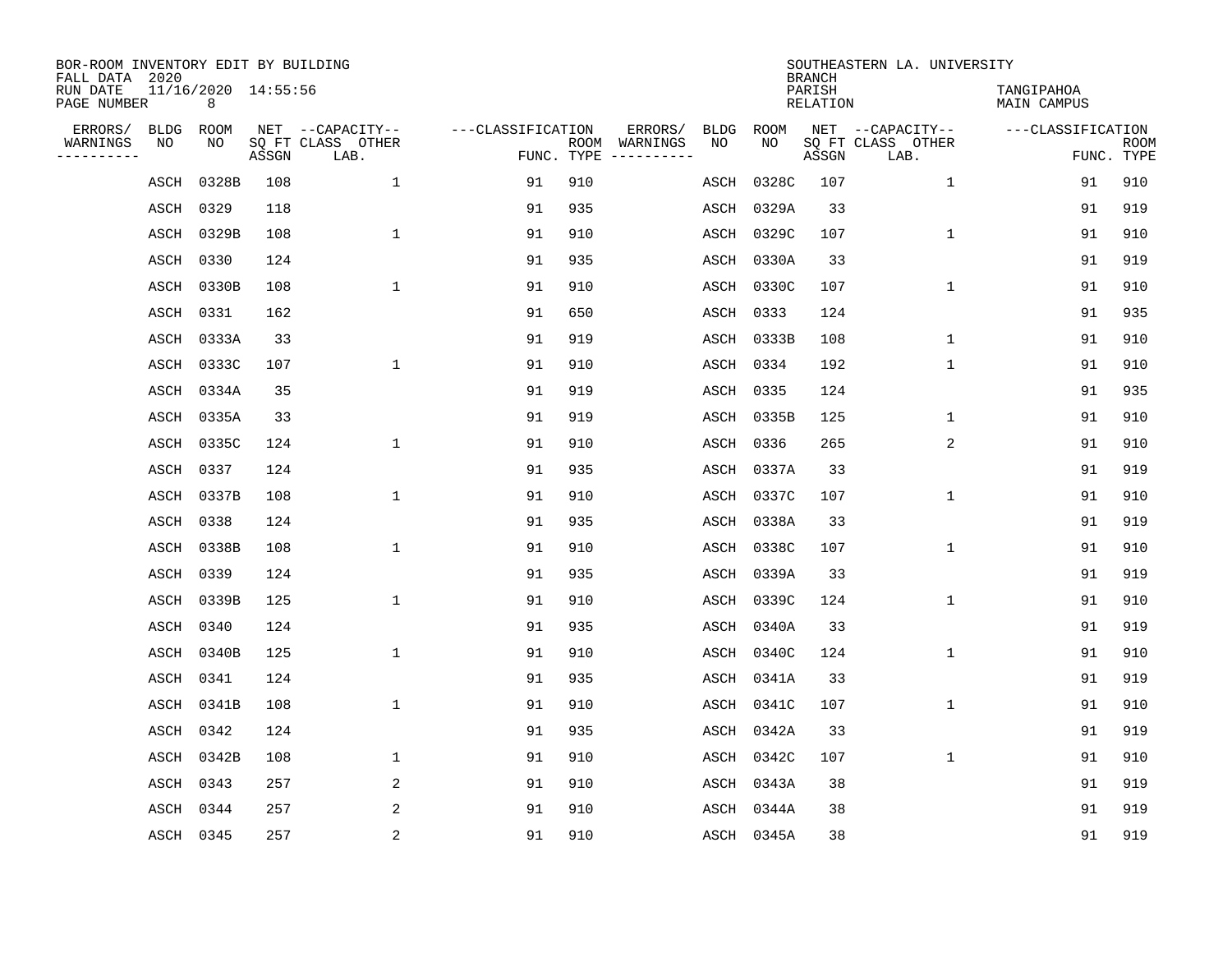| BOR-ROOM INVENTORY EDIT BY BUILDING<br>FALL DATA 2020 |                          |       |                           |                   |     |                                      |             |             | <b>BRANCH</b>             | SOUTHEASTERN LA. UNIVERSITY |                                  |                           |
|-------------------------------------------------------|--------------------------|-------|---------------------------|-------------------|-----|--------------------------------------|-------------|-------------|---------------------------|-----------------------------|----------------------------------|---------------------------|
| RUN DATE<br>PAGE NUMBER                               | 11/16/2020 14:55:56<br>9 |       |                           |                   |     |                                      |             |             | PARISH<br><b>RELATION</b> |                             | TANGIPAHOA<br><b>MAIN CAMPUS</b> |                           |
| ERRORS/<br><b>BLDG</b>                                | ROOM                     |       | NET --CAPACITY--          | ---CLASSIFICATION |     | ERRORS/                              | <b>BLDG</b> | <b>ROOM</b> |                           | NET --CAPACITY--            | ---CLASSIFICATION                |                           |
| WARNINGS<br>NO<br>----------                          | NO                       | ASSGN | SQ FT CLASS OTHER<br>LAB. |                   |     | ROOM WARNINGS<br>FUNC. TYPE $------$ | NO          | NO          | ASSGN                     | SQ FT CLASS OTHER<br>LAB.   |                                  | <b>ROOM</b><br>FUNC. TYPE |
|                                                       | 0346<br>ASCH             | 257   | 2                         | 91                | 910 |                                      | ASCH        | 0346A       | 38                        |                             | 91                               | 919                       |
|                                                       | ASCH<br>0347             | 257   | 2                         | 91                | 910 |                                      | ASCH        | 0347A       | 38                        |                             | 91                               | 919                       |
|                                                       | ASCH<br>0348             | 257   | 2                         | 91                | 910 |                                      | ASCH        | 0348A       | 38                        |                             | 91                               | 919                       |
|                                                       | 0349<br>ASCH             | 257   | 2                         | 91                | 910 |                                      | ASCH        | 0349A       | 38                        |                             | 91                               | 919                       |
|                                                       | ASCH<br>0350             | 257   | $\overline{a}$            | 91                | 910 |                                      | ASCH        | 0350A       | 38                        |                             | 91                               | 919                       |
|                                                       | 0351<br>ASCH             | 124   |                           | 91                | 935 |                                      | ASCH        | 0351A       | 33                        |                             | 91                               | 919                       |
|                                                       | ASCH 0351B               | 108   | $\mathbf{1}$              | 91                | 910 |                                      | ASCH        | 0351C       | 107                       | $\mathbf 1$                 | 91                               | 910                       |
|                                                       | ASCH 0352                | 124   |                           | 91                | 935 |                                      | ASCH        | 0352A       | 33                        |                             | 91                               | 919                       |
|                                                       | ASCH<br>0352B            | 108   | $\mathbf{1}$              | 91                | 910 |                                      | ASCH        | 0352C       | 107                       | $\mathbf 1$                 | 91                               | 910                       |
|                                                       | ASCH 0353                | 111   |                           | 91                | 935 |                                      | ASCH        | 0353A       | 58                        |                             | 91                               | 919                       |
|                                                       | ASCH 0353B               | 119   | $\mathbf{1}$              | 91                | 910 |                                      | ASCH        | 0353C       | 109                       | $\mathbf{1}$                | 91                               | 910                       |
|                                                       | ASCH 0354                | 119   |                           | 91                | 935 |                                      | ASCH        | 0354A       | 33                        |                             | 91                               | 919                       |
|                                                       | 0354B<br>ASCH            | 108   | $\mathbf{1}$              | 91                | 910 |                                      | ASCH        | 0354C       | 107                       | $\mathbf 1$                 | 91                               | 910                       |
|                                                       | ASCH 0355                | 162   |                           | 91                | 650 |                                      | ASCH        | 0401        | 169                       |                             | 0 <sub>0</sub>                   | 020                       |
|                                                       | 0402<br>ASCH             | 169   |                           | 0 <sub>0</sub>    | 020 |                                      | ASCH        | 0403        | 169                       |                             | 0 <sub>0</sub>                   | 020                       |
|                                                       | ASCH<br>0404             | 2802  |                           | 0 <sub>0</sub>    | 020 |                                      | ASCH        | 0405        | 49                        |                             | 0 <sub>0</sub>                   | 030                       |
|                                                       | 0406<br>ASCH             | 74    |                           | 0 <sub>0</sub>    | 010 |                                      | ASCH        | 0407        | 306                       |                             | 91                               | 935                       |
|                                                       | 0409<br>ASCH             | 569   |                           | 91                | 650 |                                      | ASCH        | 0410        | 170                       | 9                           | 91                               | 910                       |
|                                                       | 0412<br>ASCH             | 95    |                           | 0 <sub>0</sub>    | 030 |                                      | ASCH        | 0413        | 117                       |                             | 91                               | 935                       |
|                                                       | 0414<br>ASCH             | 253   | $\overline{a}$            | 91                | 910 |                                      | ASCH        | 0414A       | 57                        |                             | 91                               | 919                       |
|                                                       | 0415<br>ASCH             | 124   |                           | 91                | 935 |                                      | ASCH        | 0415A       | 33                        |                             | 91                               | 919                       |
|                                                       | ASCH<br>0415B            | 108   | $\mathbf{1}$              | 91                | 910 |                                      | ASCH        | 0415C       | 107                       | $\mathbf 1$                 | 91                               | 910                       |
|                                                       | 0416<br>ASCH             | 124   |                           | 91                | 935 |                                      | ASCH        | 0416A       | 33                        |                             | 91                               | 919                       |
|                                                       | ASCH<br>0416B            | 108   | $\mathbf{1}$              | 91                | 910 |                                      | ASCH        | 0416C       | 107                       | $\mathbf{1}$                | 91                               | 910                       |
|                                                       | ASCH<br>0417             | 124   |                           | 91                | 935 |                                      | ASCH        | 0417A       | 33                        |                             | 91                               | 919                       |
|                                                       | ASCH 0417B               | 125   | $\mathbf{1}$              | 91                | 910 |                                      |             | ASCH 0417C  | 124                       | 1                           | 91                               | 910                       |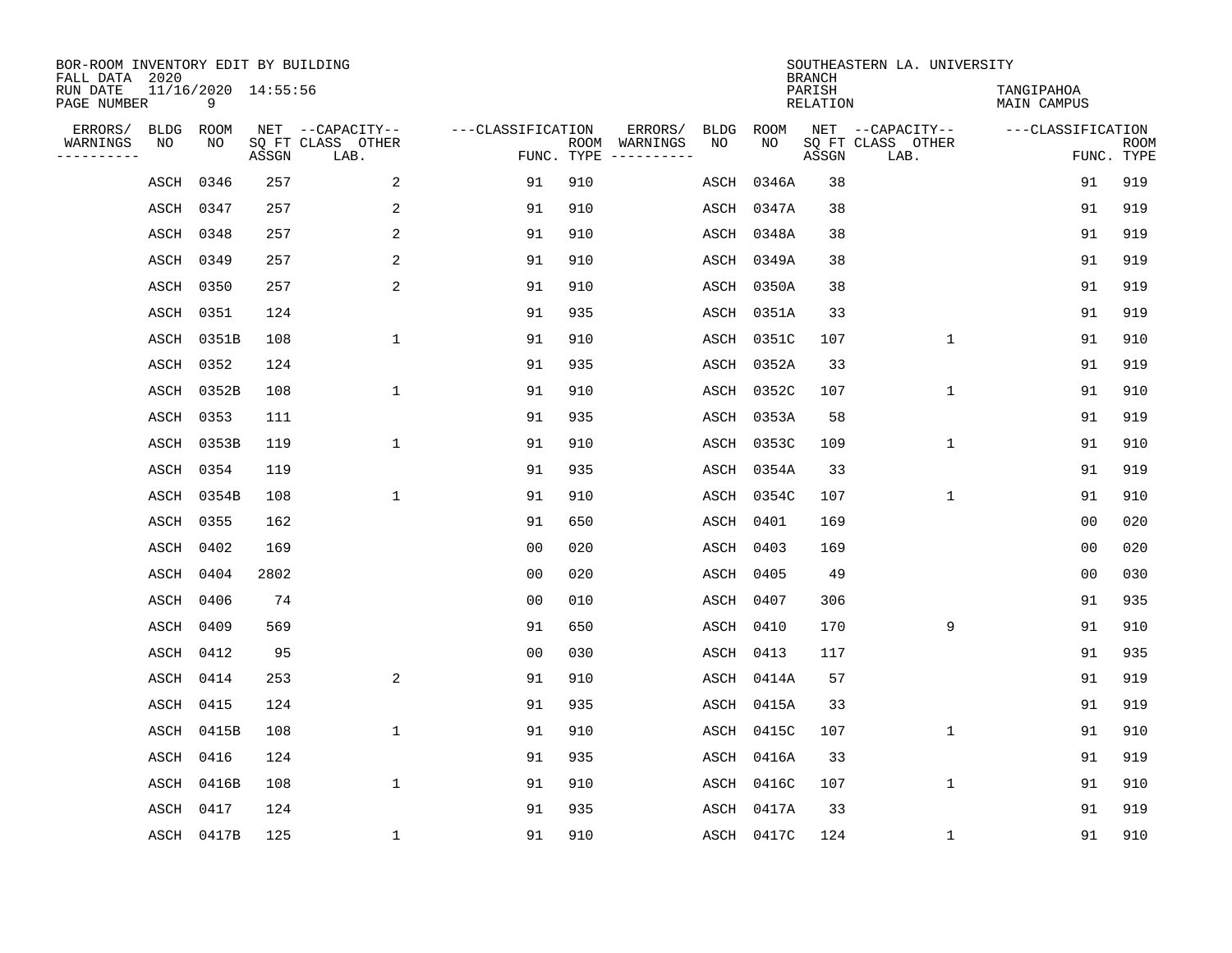| BOR-ROOM INVENTORY EDIT BY BUILDING<br>FALL DATA 2020 |             |                                        |       |                           |                   |            |                              |             |             | <b>BRANCH</b>             | SOUTHEASTERN LA. UNIVERSITY |                                  |                           |
|-------------------------------------------------------|-------------|----------------------------------------|-------|---------------------------|-------------------|------------|------------------------------|-------------|-------------|---------------------------|-----------------------------|----------------------------------|---------------------------|
| RUN DATE<br>PAGE NUMBER                               |             | 11/16/2020 14:55:56<br>10 <sup>°</sup> |       |                           |                   |            |                              |             |             | PARISH<br><b>RELATION</b> |                             | TANGIPAHOA<br><b>MAIN CAMPUS</b> |                           |
| ERRORS/                                               | <b>BLDG</b> | ROOM                                   |       | NET --CAPACITY--          | ---CLASSIFICATION |            | ERRORS/                      | <b>BLDG</b> | <b>ROOM</b> |                           | NET --CAPACITY--            | ---CLASSIFICATION                |                           |
| WARNINGS<br>----------                                | NO          | NO                                     | ASSGN | SQ FT CLASS OTHER<br>LAB. |                   | FUNC. TYPE | ROOM WARNINGS<br>----------- | NO          | NO          | ASSGN                     | SQ FT CLASS OTHER<br>LAB.   |                                  | <b>ROOM</b><br>FUNC. TYPE |
|                                                       | ASCH        | 0418                                   | 124   |                           | 91                | 935        |                              | ASCH        | 0418A       | 33                        |                             | 91                               | 919                       |
|                                                       | ASCH        | 0418B                                  | 108   | $\mathbf 1$               | 91                | 910        |                              | ASCH        | 0418C       | 107                       | $\mathbf 1$                 | 91                               | 910                       |
|                                                       | ASCH        | 0419                                   | 124   |                           | 91                | 935        |                              | ASCH        | 0419A       | 33                        |                             | 91                               | 919                       |
|                                                       | ASCH        | 0419B                                  | 108   | 1                         | 91                | 910        |                              | ASCH        | 0419C       | 107                       | $\mathbf 1$                 | 91                               | 910                       |
|                                                       | ASCH        | 0420                                   | 256   | 2                         | 91                | 910        |                              | ASCH        | 0420A       | 38                        |                             | 91                               | 919                       |
|                                                       | ASCH        | 0421                                   | 256   | 2                         | 91                | 910        |                              | ASCH        | 0421A       | 38                        |                             | 91                               | 919                       |
|                                                       | ASCH        | 0422                                   | 256   | 2                         | 91                | 910        |                              |             | ASCH 0422A  | 38                        |                             | 91                               | 919                       |
|                                                       | ASCH 0423   |                                        | 256   | 2                         | 91                | 910        |                              | ASCH        | 0423A       | 38                        |                             | 91                               | 919                       |
|                                                       | ASCH        | 0424                                   | 256   | 2                         | 91                | 910        |                              | ASCH        | 0424A       | 38                        |                             | 91                               | 919                       |
|                                                       | ASCH 0425   |                                        | 256   | 2                         | 91                | 910        |                              | ASCH        | 0425A       | 38                        |                             | 91                               | 919                       |
|                                                       | ASCH 0426   |                                        | 256   | 2                         | 91                | 910        |                              | ASCH        | 0426A       | 38                        |                             | 91                               | 919                       |
|                                                       | ASCH        | 0427                                   | 256   | 2                         | 91                | 910        |                              | ASCH        | 0427A       | 38                        |                             | 91                               | 919                       |
|                                                       | ASCH        | 0428                                   | 124   |                           | 91                | 935        |                              | ASCH        | 0428A       | 33                        |                             | 91                               | 919                       |
|                                                       |             | ASCH 0428B                             | 108   | $\mathbf{1}$              | 91                | 910        |                              | ASCH        | 0428C       | 107                       | $\mathbf{1}$                | 91                               | 910                       |
|                                                       | ASCH        | 0429                                   | 124   |                           | 91                | 935        |                              | ASCH        | 0429A       | 33                        |                             | 91                               | 919                       |
|                                                       | ASCH        | 0429B                                  | 108   | 1                         | 91                | 910        |                              | ASCH        | 0429C       | 107                       | 1                           | 91                               | 910                       |
|                                                       | ASCH        | 0430                                   | 119   |                           | 91                | 935        |                              | ASCH        | 0430A       | 33                        |                             | 91                               | 919                       |
|                                                       | ASCH        | 0430B                                  | 108   | $\mathbf{1}$              | 91                | 910        |                              | ASCH        | 0430C       | 107                       | 1                           | 91                               | 910                       |
|                                                       | ASCH        | 0431                                   | 124   |                           | 91                | 935        |                              | ASCH        | 0431A       | 33                        |                             | 91                               | 919                       |
|                                                       | ASCH        | 0431B                                  | 108   | $\mathbf{1}$              | 91                | 910        |                              | ASCH        | 0431C       | 107                       | $\mathbf{1}$                | 91                               | 910                       |
|                                                       | ASCH        | 0432                                   | 162   |                           | 91                | 650        |                              | ASCH        | 0434        | 124                       |                             | 91                               | 935                       |
|                                                       | ASCH        | 0434A                                  | 33    |                           | 91                | 919        |                              | ASCH        | 0434B       | 108                       | $\mathbf{1}$                | 91                               | 910                       |
|                                                       | ASCH        | 0434C                                  | 107   | $\mathbf{1}$              | 91                | 910        |                              | ASCH        | 0435        | 192                       | $\mathbf{1}$                | 91                               | 910                       |
|                                                       | ASCH        | 0435A                                  | 35    |                           | 91                | 919        |                              | ASCH        | 0436        | 124                       |                             | 91                               | 935                       |
|                                                       | ASCH        | 0436A                                  | 33    |                           | 91                | 919        |                              | ASCH        | 0436B       | 125                       | 1                           | 91                               | 910                       |
|                                                       |             | ASCH 0436C                             | 124   | $\mathbf{1}$              | 91                | 910        |                              | ASCH 0437   |             | 265                       | 2                           | 91                               | 910                       |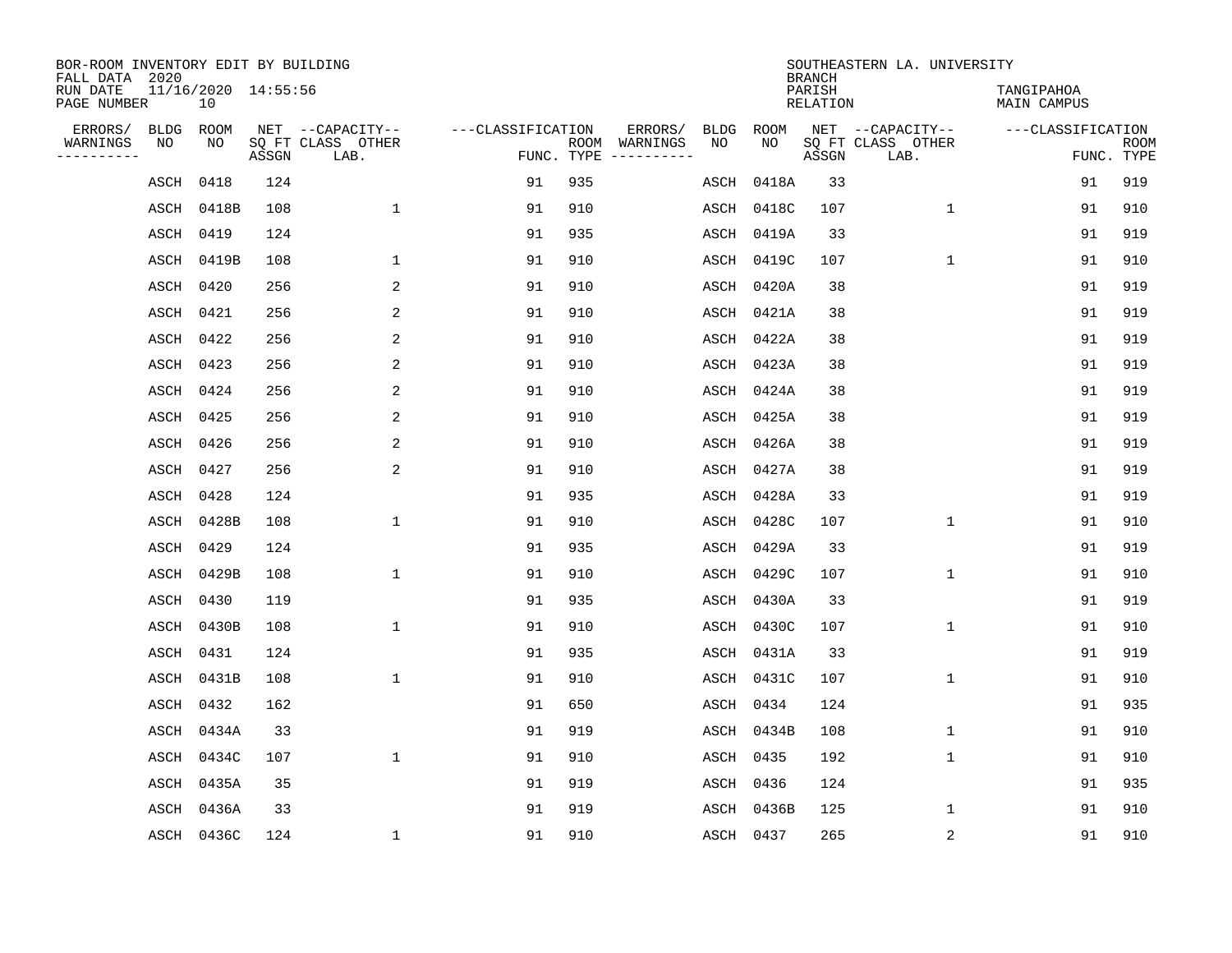| BOR-ROOM INVENTORY EDIT BY BUILDING<br>FALL DATA 2020 |             |                           |       |                           |                   |                             |             |           |             | <b>BRANCH</b>             | SOUTHEASTERN LA. UNIVERSITY |                                  |                           |
|-------------------------------------------------------|-------------|---------------------------|-------|---------------------------|-------------------|-----------------------------|-------------|-----------|-------------|---------------------------|-----------------------------|----------------------------------|---------------------------|
| RUN DATE<br>PAGE NUMBER                               |             | 11/16/2020 14:55:56<br>11 |       |                           |                   |                             |             |           |             | PARISH<br><b>RELATION</b> |                             | TANGIPAHOA<br><b>MAIN CAMPUS</b> |                           |
| ERRORS/                                               | <b>BLDG</b> | ROOM                      |       | NET --CAPACITY--          | ---CLASSIFICATION |                             | ERRORS/     | BLDG      | <b>ROOM</b> |                           | NET --CAPACITY--            | ---CLASSIFICATION                |                           |
| WARNINGS<br>----------                                | NO          | NO                        | ASSGN | SQ FT CLASS OTHER<br>LAB. |                   | ROOM WARNINGS<br>FUNC. TYPE | ----------- | NO        | NO          | ASSGN                     | SQ FT CLASS OTHER<br>LAB.   |                                  | <b>ROOM</b><br>FUNC. TYPE |
|                                                       | ASCH        | 0437A                     | 38    |                           | 91                | 919                         |             | ASCH      | 0438        | 124                       |                             | 91                               | 935                       |
|                                                       | ASCH        | 0438A                     | 33    |                           | 91                | 919                         |             | ASCH      | 0438B       | 108                       | 1                           | 91                               | 910                       |
|                                                       | ASCH        | 0438C                     | 107   | $\mathbf{1}$              | 91                | 910                         |             | ASCH      | 0439        | 124                       |                             | 91                               | 935                       |
|                                                       | ASCH        | 0439A                     | 33    |                           | 91                | 919                         |             |           | ASCH 0439B  | 108                       | 1                           | 91                               | 910                       |
|                                                       | ASCH        | 0439C                     | 107   | $\mathbf 1$               | 91                | 910                         |             | ASCH 0440 |             | 124                       |                             | 91                               | 935                       |
|                                                       | ASCH        | 0440A                     | 33    |                           | 91                | 919                         |             |           | ASCH 0440B  | 125                       | $\mathbf 1$                 | 91                               | 910                       |
|                                                       | ASCH        | 0440C                     | 124   | $\mathbf{1}$              | 91                | 910                         |             | ASCH 0441 |             | 124                       |                             | 91                               | 935                       |
|                                                       | ASCH        | 0441A                     | 33    |                           | 91                | 919                         |             |           | ASCH 0441B  | 125                       | $\mathbf{1}$                | 91                               | 910                       |
|                                                       | ASCH        | 0441C                     | 124   | $\mathbf{1}$              | 91                | 910                         |             | ASCH      | 0442        | 124                       |                             | 91                               | 935                       |
|                                                       | ASCH        | 0442A                     | 33    |                           | 91                | 919                         |             |           | ASCH 0442B  | 108                       | $\mathbf 1$                 | 91                               | 910                       |
|                                                       | ASCH        | 0442C                     | 107   | $\mathbf{1}$              | 91                | 910                         |             | ASCH      | 0443        | 124                       |                             | 91                               | 935                       |
|                                                       | ASCH        | 0443A                     | 33    |                           | 91                | 919                         |             | ASCH      | 0443B       | 108                       | $\mathbf 1$                 | 91                               | 910                       |
|                                                       | ASCH        | 0443C                     | 107   | $\mathbf{1}$              | 91                | 910                         |             | ASCH      | 0444        | 256                       | 2                           | 91                               | 910                       |
|                                                       | ASCH        | 0444A                     | 38    |                           | 91                | 919                         |             | ASCH      | 0445        | 256                       | $\overline{c}$              | 91                               | 910                       |
|                                                       | ASCH        | 0445A                     | 38    |                           | 91                | 919                         |             | ASCH      | 0446        | 256                       | 2                           | 91                               | 910                       |
|                                                       | ASCH        | 0446A                     | 38    |                           | 91                | 919                         |             | ASCH 0447 |             | 256                       | $\overline{c}$              | 91                               | 910                       |
|                                                       | ASCH        | 0447A                     | 38    |                           | 91                | 919                         |             | ASCH      | 0448        | 256                       | 2                           | 91                               | 910                       |
|                                                       | ASCH        | 0448A                     | 38    |                           | 91                | 919                         |             | ASCH 0449 |             | 256                       | 2                           | 91                               | 910                       |
|                                                       | ASCH        | 0449A                     | 38    |                           | 91                | 919                         |             | ASCH      | 0450        | 256                       | 2                           | 91                               | 910                       |
|                                                       | ASCH        | 0450A                     | 38    |                           | 91                | 919                         |             | ASCH 0451 |             | 256                       | 2                           | 91                               | 910                       |
|                                                       | ASCH        | 0451A                     | 38    |                           | 91                | 919                         |             | ASCH      | 0452        | 124                       |                             | 91                               | 935                       |
|                                                       | ASCH        | 0452A                     | 33    |                           | 91                | 919                         |             | ASCH      | 0452B       | 108                       | 1                           | 91                               | 910                       |
|                                                       | ASCH        | 0452C                     | 107   | $\mathbf{1}$              | 91                | 910                         |             | ASCH      | 0453        | 124                       |                             | 91                               | 935                       |
|                                                       | ASCH        | 0453A                     | 33    |                           | 91                | 919                         |             | ASCH      | 0453B       | 108                       | 1                           | 91                               | 910                       |
|                                                       | ASCH        | 0453C                     | 107   | 1                         | 91                | 910                         |             | ASCH      | 0454        | 111                       |                             | 91                               | 935                       |
|                                                       |             | ASCH 0454A                | 58    |                           | 91                | 919                         |             |           | ASCH 0454B  | 119                       | 1                           | 91                               | 910                       |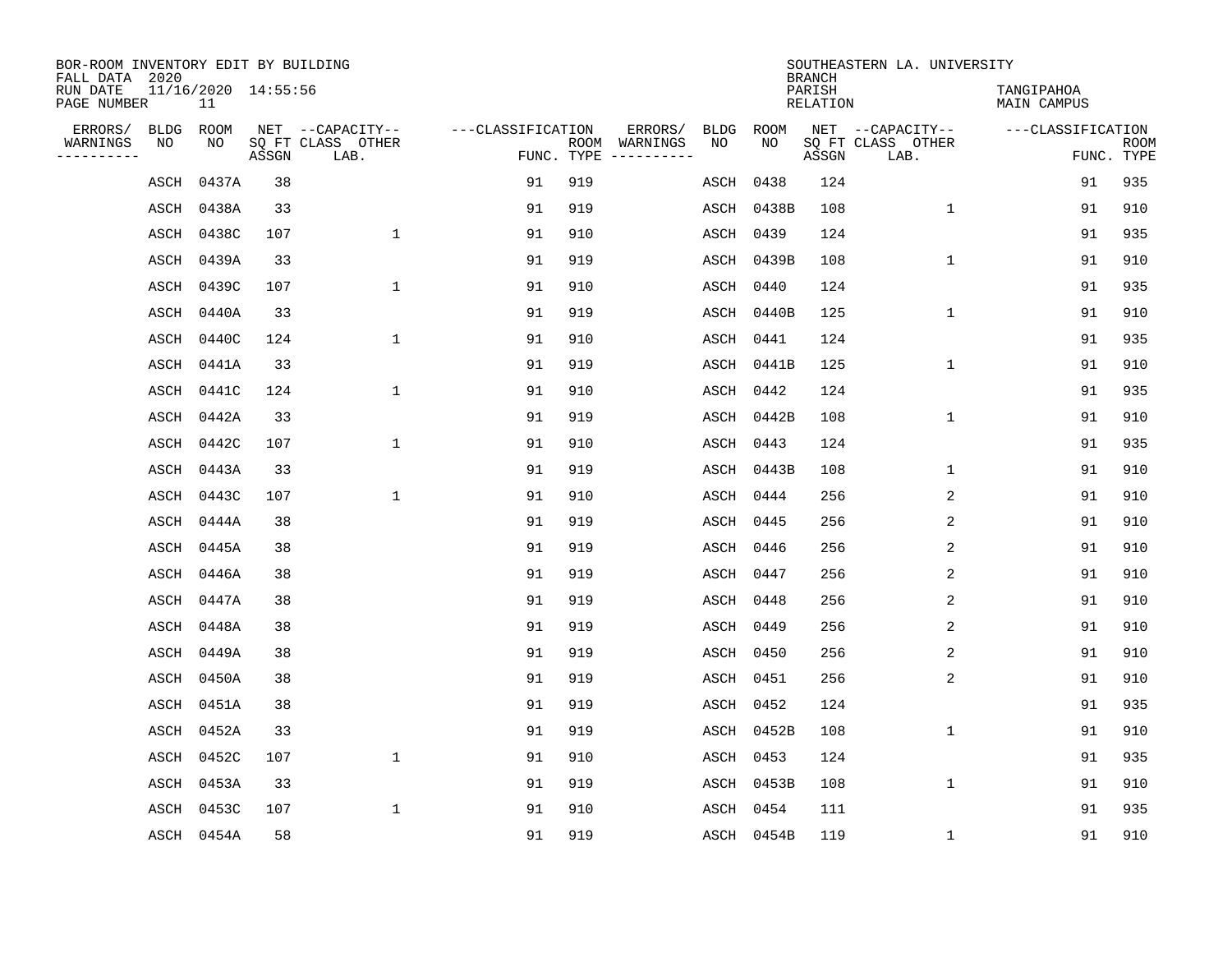| BOR-ROOM INVENTORY EDIT BY BUILDING<br>FALL DATA 2020 |                  |                           |       |                           |              |                   |     |                                      |           |                                                  | <b>BRANCH</b>             | SOUTHEASTERN LA. UNIVERSITY                                                                                                                         |                                  |                                       |                           |
|-------------------------------------------------------|------------------|---------------------------|-------|---------------------------|--------------|-------------------|-----|--------------------------------------|-----------|--------------------------------------------------|---------------------------|-----------------------------------------------------------------------------------------------------------------------------------------------------|----------------------------------|---------------------------------------|---------------------------|
| RUN DATE<br>PAGE NUMBER                               |                  | 11/16/2020 14:55:56<br>12 |       |                           |              |                   |     |                                      |           |                                                  | PARISH<br><b>RELATION</b> |                                                                                                                                                     | TANGIPAHOA<br><b>MAIN CAMPUS</b> |                                       |                           |
| ERRORS/                                               | <b>BLDG</b>      | ROOM                      |       | NET --CAPACITY--          |              | ---CLASSIFICATION |     | ERRORS/                              | BLDG      | ROOM                                             |                           | NET --CAPACITY--                                                                                                                                    | ---CLASSIFICATION                |                                       |                           |
| WARNINGS<br>----------                                | NO               | NO                        | ASSGN | SQ FT CLASS OTHER<br>LAB. |              |                   |     | ROOM WARNINGS<br>FUNC. TYPE $------$ | NO        | NO                                               | ASSGN                     | SQ FT CLASS OTHER<br>LAB.                                                                                                                           |                                  |                                       | <b>ROOM</b><br>FUNC. TYPE |
|                                                       | ASCH             | 0454C                     | 109   |                           | $\mathbf 1$  | 91                | 910 |                                      | ASCH      | 0455                                             | 118                       |                                                                                                                                                     |                                  | 91                                    | 935                       |
|                                                       | ASCH             | 0455A                     | 33    |                           |              | 91                | 919 |                                      | ASCH      | 0455B                                            | 108                       | $\mathbf{1}$                                                                                                                                        |                                  | 91                                    | 910                       |
|                                                       |                  | ASCH 0455C                | 107   |                           | $\mathbf{1}$ | 91                | 910 |                                      | ASCH 0456 | TOTAL NUMBER CLASSROOMS<br>TOTAL NUMBER LABS 210 | 162                       | TOTAL ASSIGNABLE & UNASSIGNABLE SQFT:<br>TOTAL NET ASSIGN SQ. FT. IN ROOM FILE<br>TOTAL NUMBER COMPUTER CLASSROOMS<br>TOTAL NUMBER SPECIAL LABS 220 |                                  | 91<br>74,661<br>58,809<br>$\mathbf 1$ | 650                       |
|                                                       | AZH0             | 0100                      | 37    |                           |              | 0 <sub>0</sub>    | 030 |                                      | AZH0      | 0101                                             | 111                       |                                                                                                                                                     |                                  | 0 <sub>0</sub>                        | 030                       |
|                                                       | AZH0             | 0110                      | 479   |                           |              | 0 <sub>0</sub>    | 020 |                                      | AZH0      | 0110A                                            | 2124                      | 42                                                                                                                                                  |                                  | 11                                    | 210                       |
|                                                       | AZH0             | 01101                     | 391   |                           | 3            | 11                | 310 |                                      | AZH0      | 01102                                            | 196                       | 1                                                                                                                                                   |                                  | 11                                    | 310                       |
|                                                       | AZH0             | 01103                     | 133   |                           | $\mathbf 1$  | 11                | 310 |                                      | AZH0      | 01104                                            | 133                       | $\mathbf 1$                                                                                                                                         |                                  | 11                                    | 310                       |
|                                                       | AZH0             | 01105                     | 26    |                           |              | 11                | 315 |                                      | AZH0      | 01106                                            | 48                        |                                                                                                                                                     |                                  | 0 <sub>0</sub>                        | 030                       |
|                                                       | AZH0             | 0111                      | 219   |                           |              | 0 <sub>0</sub>    | 020 |                                      | AZH0      | 0112                                             | 120                       |                                                                                                                                                     |                                  | 0 <sub>0</sub>                        | 030                       |
|                                                       | AZH0             | 0113                      | 76    |                           |              | 00                | 030 |                                      | AZH0      | 0118                                             | 24                        |                                                                                                                                                     |                                  | 0 <sub>0</sub>                        | 010                       |
|                                                       | AZH0             | 0120                      | 64    |                           |              | 11                | 215 |                                      | AZH0      | 0120A                                            | 1555                      | 31                                                                                                                                                  |                                  | 11                                    | 210                       |
|                                                       | AZH0             | 0120B                     | 422   | 21                        |              | 11                | 215 |                                      | AZH0      | 0120C                                            | 352                       | $7\phantom{.0}$                                                                                                                                     |                                  | 11                                    | 210                       |
|                                                       | AZH0             | 0121                      | 64    |                           |              | 0 <sub>0</sub>    | 030 |                                      | AZH0      | 0130A 3131                                       |                           | 62                                                                                                                                                  |                                  | 11                                    | 210                       |
|                                                       | AZH <sub>0</sub> | 0130B                     | 363   | 18                        |              | 11                | 110 |                                      | AZH0      | 0130C 1123                                       |                           | 21                                                                                                                                                  |                                  | 11                                    | 210                       |
|                                                       | AZH0             | 0140B                     | 394   | 8                         |              | 11                | 210 |                                      | AZH0      | 0200                                             | 1440                      |                                                                                                                                                     |                                  | 0 <sub>0</sub>                        | 020                       |
|                                                       | AZH0             | 0200A                     | 16    |                           |              | 0 <sub>0</sub>    | 030 |                                      | AZH0      | 0200B                                            | 61                        |                                                                                                                                                     |                                  | 00                                    | 020                       |
|                                                       | AZH0             | 0210                      | 318   |                           | 17           | 60                | 310 |                                      | AZH0      | 0210A                                            | 107                       | $\mathbf{1}$                                                                                                                                        |                                  | 60                                    | 310                       |
|                                                       | AZH0             | 0210B                     | 54    |                           | $\mathbf 1$  | 60                | 315 |                                      | AZH0      | 0210C                                            | 309                       | $\mathbf 1$                                                                                                                                         |                                  | 60                                    | 315                       |
|                                                       | AZH0             | 0210D                     | 196   |                           | $\mathbf{1}$ | 60                | 310 |                                      | AZH0      | 0210E                                            | 118                       | $\mathbf{1}$                                                                                                                                        |                                  | 60                                    | 310                       |
|                                                       | AZH0             | 0211                      | 180   |                           | $\mathbf 1$  | 60                | 315 |                                      | AZH0      | 0211A                                            | 60                        | 1                                                                                                                                                   |                                  | 00                                    | 030                       |
|                                                       | AZH0             | 0212                      | 381   |                           | 19           | 11                | 650 |                                      | AZH0      | 0212A                                            | 102                       |                                                                                                                                                     |                                  | 0 <sub>0</sub>                        | 030                       |
|                                                       | AZH0             | 0212B                     | 63    |                           |              | 0 <sub>0</sub>    | 030 |                                      | AZH0      | 0212C                                            | 63                        | $\mathbf{1}$                                                                                                                                        |                                  | 0 <sub>0</sub>                        | 030                       |
|                                                       | AZH0             | 0213                      | 68    |                           |              | 0 <sub>0</sub>    | 030 |                                      | AZH0 0214 |                                                  | 1083                      | 50                                                                                                                                                  |                                  | 11                                    | 110                       |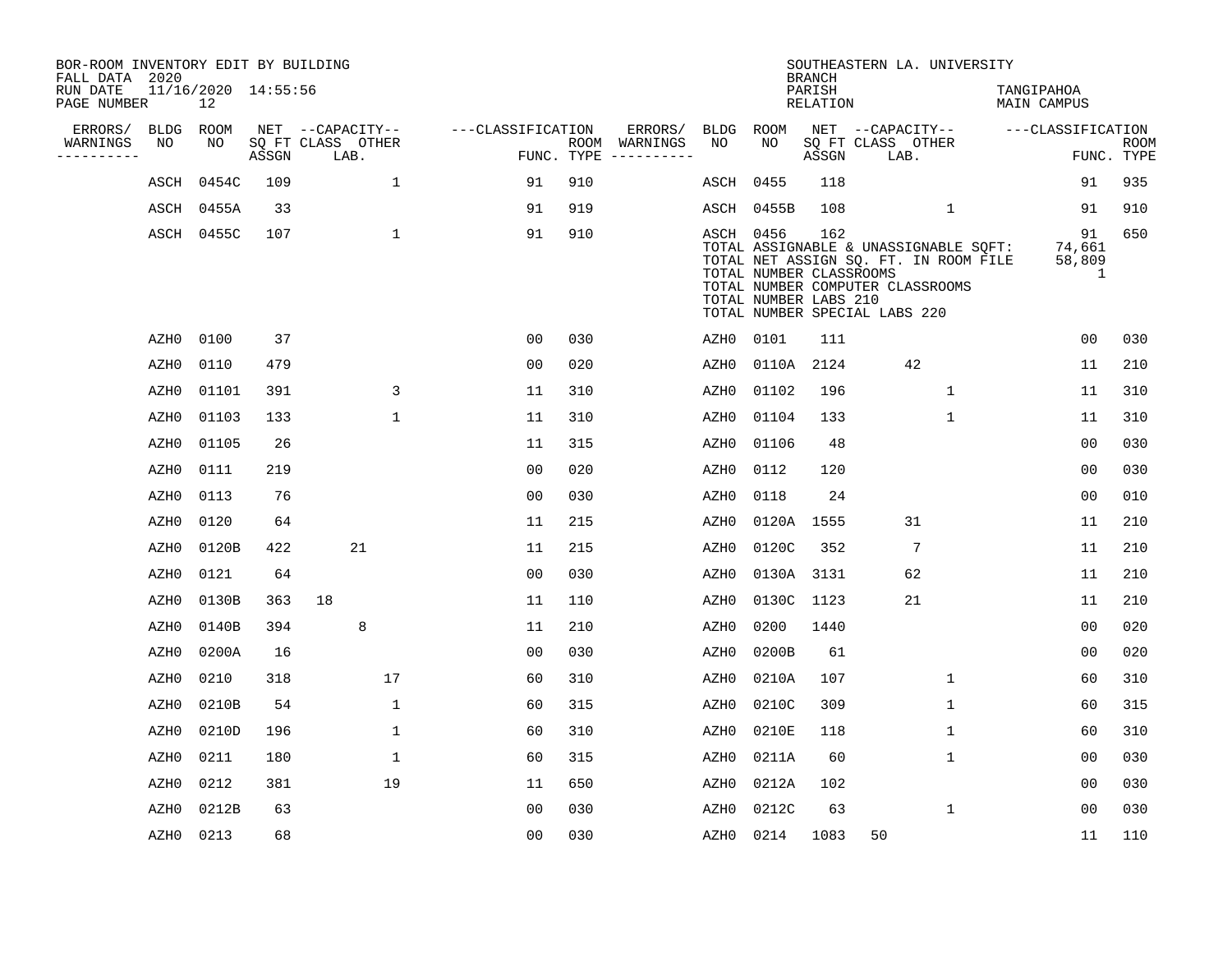| BOR-ROOM INVENTORY EDIT BY BUILDING<br>FALL DATA 2020 |           |                           |       |                           |                   |                |     |                                      |           |                                                                                   | <b>BRANCH</b>      |    | SOUTHEASTERN LA. UNIVERSITY                                                                                        |                                               |                           |
|-------------------------------------------------------|-----------|---------------------------|-------|---------------------------|-------------------|----------------|-----|--------------------------------------|-----------|-----------------------------------------------------------------------------------|--------------------|----|--------------------------------------------------------------------------------------------------------------------|-----------------------------------------------|---------------------------|
| RUN DATE<br>PAGE NUMBER                               |           | 11/16/2020 14:55:56<br>13 |       |                           |                   |                |     |                                      |           |                                                                                   | PARISH<br>RELATION |    |                                                                                                                    | TANGIPAHOA<br>MAIN CAMPUS                     |                           |
| ERRORS/                                               | BLDG ROOM |                           |       | NET --CAPACITY--          | ---CLASSIFICATION |                |     | ERRORS/                              | BLDG      | ROOM                                                                              |                    |    | NET --CAPACITY-- ---CLASSIFICATION                                                                                 |                                               |                           |
| WARNINGS<br>----------                                | NO        | NO                        | ASSGN | SO FT CLASS OTHER<br>LAB. |                   |                |     | ROOM WARNINGS<br>FUNC. TYPE $------$ | NO        | NO.                                                                               | ASSGN              |    | SQ FT CLASS OTHER<br>LAB.                                                                                          |                                               | <b>ROOM</b><br>FUNC. TYPE |
|                                                       | AZH0      | 0215                      | 780   | 40                        |                   | 11             | 110 |                                      | AZH0      | 0216                                                                              | 842                | 40 |                                                                                                                    | 11                                            | 110                       |
|                                                       | AZH0      | 0217                      | 1220  | 50                        |                   | 11             | 110 |                                      | AZH0      | 0218                                                                              | 1146               | 50 |                                                                                                                    | 11                                            | 110                       |
|                                                       | AZH0      | 0219                      | 1244  |                           | 2                 | 60             | 315 |                                      | AZH0      | 0219A                                                                             | 60                 |    |                                                                                                                    | 60                                            | 315                       |
|                                                       | AZH0      | 0220                      | 615   | 6                         | 60                |                | 310 |                                      | AZH0      | 0220A                                                                             | 127                |    | $\mathbf 1$                                                                                                        | 60                                            | 310                       |
|                                                       | AZH0      | 0220B                     | 167   | $\mathbf 1$               |                   | 60             | 310 |                                      | AZH0      | 0220C                                                                             | 308                |    | $\mathbf{1}$                                                                                                       | 60                                            | 310                       |
|                                                       | AZH0      | 0221                      | 223   | 22                        |                   | 60             | 350 |                                      | AZH0 0222 | TOTAL NUMBER CLASSROOMS<br>TOTAL NUMBER LABS 210<br>TOTAL NUMBER SPECIAL LABS 220 | 40                 |    | TOTAL ASSIGNABLE & UNASSIGNABLE SQFT:<br>TOTAL NET ASSIGN SQ. FT. IN ROOM FILE<br>TOTAL NUMBER COMPUTER CLASSROOMS | 00 <sub>o</sub><br>22,976<br>19,885<br>6<br>6 | 010                       |
|                                                       |           | BIOF 0101                 | 255   |                           |                   | 70             | 720 |                                      |           | TOTAL NUMBER CLASSROOMS<br>TOTAL NUMBER LABS 210<br>TOTAL NUMBER SPECIAL LABS 220 |                    |    | TOTAL ASSIGNABLE & UNASSIGNABLE SQFT:<br>TOTAL NET ASSIGN SQ. FT. IN ROOM FILE<br>TOTAL NUMBER COMPUTER CLASSROOMS | 255<br>255                                    |                           |
|                                                       |           | BIOL 0101                 | 2754  |                           |                   | 00             | 020 |                                      |           | BIOL 0101A                                                                        | 43                 |    |                                                                                                                    | 00                                            | 020                       |
|                                                       |           | BIOL 0102                 | 219   |                           | 11                |                | 315 |                                      |           | BIOL 0102A                                                                        | 14                 |    |                                                                                                                    | 0 <sub>0</sub>                                | 030                       |
|                                                       |           | <b>BIOL 0102B</b>         | 56    |                           | 00                |                | 020 |                                      | BIOL 0103 |                                                                                   | 110                |    | $\mathbf{1}$                                                                                                       | 11                                            | 310                       |
|                                                       |           | BIOL 0104                 | 110   | $\mathbf{1}$              | 11                |                | 310 |                                      | BIOL 0105 |                                                                                   | 109                |    | $\mathbf{1}$                                                                                                       | 11                                            | 310                       |
|                                                       | BIOL      | 0106                      | 110   | $\mathbf 1$               | 11                |                | 310 |                                      | BIOL 0107 |                                                                                   | 173                |    |                                                                                                                    | 75                                            | 730                       |
|                                                       |           | BIOL 0108                 | 491   |                           | 0 <sub>0</sub>    |                | 030 |                                      | BIOL 0109 |                                                                                   | 812                |    | 3                                                                                                                  | 22                                            | 250                       |
|                                                       |           | BIOL 0110                 | 1720  |                           | 0 <sub>0</sub>    |                | 030 |                                      |           | BIOL 0110A                                                                        | 64                 |    |                                                                                                                    | 0 <sub>0</sub>                                | 030                       |
|                                                       |           | BIOL 0111                 | 1310  | 24                        |                   | 33             | 250 |                                      |           | BIOL 0111A                                                                        | 24                 |    |                                                                                                                    | 11                                            | 215                       |
|                                                       |           | BIOL 0112                 | 145   |                           | 00                |                | 010 |                                      | BIOL      | 0113                                                                              | 264                |    |                                                                                                                    | 0 <sub>0</sub>                                | 030                       |
|                                                       |           | BIOL 0114                 | 364   |                           |                   | 22             | 255 |                                      |           | BIOL 0114A                                                                        | 47                 |    |                                                                                                                    | 00                                            | 030                       |
|                                                       |           | BIOL 0114B                | 100   |                           |                   | 22             | 255 |                                      | BIOL      | 0115                                                                              | 210                |    |                                                                                                                    | 00                                            | 020                       |
|                                                       |           | <b>BIOL</b> 0116          | 198   |                           | 0 <sub>0</sub>    |                | 030 |                                      | BIOL 0117 |                                                                                   | 202                |    |                                                                                                                    | 0 <sub>0</sub>                                | 030                       |
|                                                       |           | <b>BIOL</b> 0118          | 285   |                           |                   | 0 <sub>0</sub> | 030 |                                      |           | BIOL 0118A                                                                        | 85                 |    |                                                                                                                    | 74                                            | 710                       |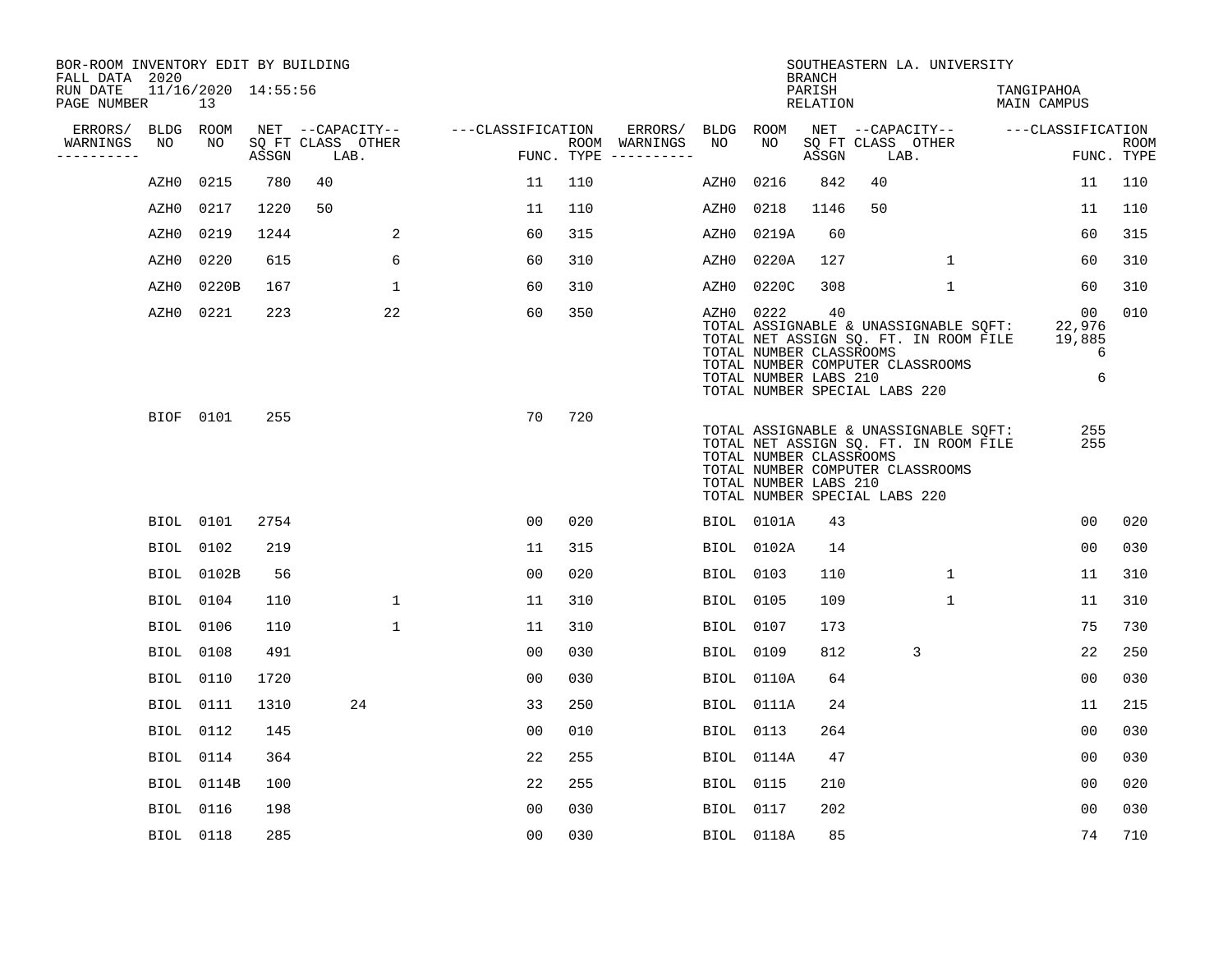| BOR-ROOM INVENTORY EDIT BY BUILDING<br>FALL DATA 2020 |                           |       |                           |                   |            |               |             |             | <b>BRANCH</b>             | SOUTHEASTERN LA. UNIVERSITY |                                  |                           |
|-------------------------------------------------------|---------------------------|-------|---------------------------|-------------------|------------|---------------|-------------|-------------|---------------------------|-----------------------------|----------------------------------|---------------------------|
| RUN DATE<br>PAGE NUMBER                               | 11/16/2020 14:55:56<br>14 |       |                           |                   |            |               |             |             | PARISH<br><b>RELATION</b> |                             | TANGIPAHOA<br><b>MAIN CAMPUS</b> |                           |
| ERRORS/<br><b>BLDG</b>                                | ROOM                      |       | NET --CAPACITY--          | ---CLASSIFICATION |            | ERRORS/       | <b>BLDG</b> | <b>ROOM</b> |                           | NET --CAPACITY--            | ---CLASSIFICATION                |                           |
| WARNINGS<br>NO<br>----------                          | NO                        | ASSGN | SQ FT CLASS OTHER<br>LAB. |                   | FUNC. TYPE | ROOM WARNINGS | NO          | NO          | ASSGN                     | SQ FT CLASS OTHER<br>LAB.   |                                  | <b>ROOM</b><br>FUNC. TYPE |
| <b>BIOL</b>                                           | 0119                      | 338   | 4                         | 22                | 250        |               | <b>BIOL</b> | 0119A       | 168                       | $\mathbf{1}$                | 22                               | 255                       |
| <b>BIOL</b>                                           | 0119B                     | 128   | 2                         | 22                | 255        |               | BIOL        | 0119C       | 137                       | 3                           | 22                               | 255                       |
| BIOL                                                  | 0120                      | 1293  | 24                        | 22                | 250        |               | BIOL        | 0120A       | 24                        |                             | 11                               | 215                       |
| <b>BIOL</b>                                           | 0121                      | 1310  | 26                        | 22                | 250        |               | BIOL        | 0121A       | 24                        |                             | 11                               | 215                       |
| <b>BIOL</b>                                           | 0122                      | 690   | 8                         | 22                | 250        |               | BIOL        | 0123        | 326                       | 3                           | 22                               | 250                       |
| <b>BIOL</b>                                           | 0124                      | 173   |                           | 75                | 730        |               | BIOL        | 0125        | 96                        | $\mathbf 1$                 | 11                               | 310                       |
| <b>BIOL</b>                                           | 0126                      | 96    | $\mathbf{1}$              | 11                | 310        |               | BIOL        | 0127        | 113                       | $\mathbf 1$                 | 11                               | 310                       |
| <b>BIOL</b>                                           | 0128                      | 210   |                           | 0 <sub>0</sub>    | 020        |               | BIOL        | 0130        | 1390                      |                             | 0 <sub>0</sub>                   | 020                       |
| <b>BIOL</b>                                           | 0130A                     | 357   |                           | 0 <sub>0</sub>    | 020        |               | BIOL        | 0130B       | 200                       |                             | 0 <sub>0</sub>                   | 020                       |
| <b>BIOL</b>                                           | 0131                      | 111   | 2                         | 22                | 250        |               | BIOL        | 0132        | 97                        | 2                           | 22                               | 250                       |
| <b>BIOL</b>                                           | 0133                      | 111   |                           | 22                | 255        |               | BIOL        | 0134        | 97                        | $\mathbf{1}$                | 22                               | 250                       |
| <b>BIOL</b>                                           | 0135                      | 111   | 2                         | 22                | 250        |               | BIOL        | 0136        | 83                        | 2                           | 22                               | 250                       |
| BIOL                                                  | 0137                      | 111   | 2                         | 22                | 250        |               | BIOL        | 0138        | 92                        | $\mathbf{1}$                | 22                               | 255                       |
| BIOL                                                  | 0139                      | 111   | 2                         | 22                | 250        |               | BIOL        | 0140        | 64                        |                             | 0 <sub>0</sub>                   | 020                       |
| <b>BIOL</b>                                           | 0141                      | 68    |                           | 00                | 020        |               | BIOL        | 0142        | 93                        |                             | 22                               | 255                       |
| <b>BIOL</b>                                           | 0143                      | 370   |                           | 0 <sub>0</sub>    | 020        |               | BIOL        | 0145        | 415                       |                             | 22                               | 255                       |
| <b>BIOL</b>                                           | 0145A                     | 32    |                           | 22                | 255        |               | BIOL        | 0145B       | 32                        |                             | 22                               | 255                       |
| <b>BIOL</b>                                           | 0146                      | 27    |                           | 0 <sub>0</sub>    | 010        |               | BIOL        | 0147        | 120                       | $\mathbf{1}$                | 22                               | 255                       |
| <b>BIOL</b>                                           | 0148                      | 96    |                           | 0 <sub>0</sub>    | 030        |               | BIOL        | 0149        | 120                       |                             | 22                               | 255                       |
| <b>BIOL</b>                                           | 0150                      | 115   | $\mathbf{1}$              | 22                | 255        |               | BIOL        | 0151        | 126                       | $\mathbf{1}$                | 22                               | 250                       |
| <b>BIOL</b>                                           | 0151A                     | 136   | 1                         | 22                | 250        |               | BIOL        | 0152        | 184                       | 2                           | 22                               | 255                       |
| <b>BIOL</b>                                           | 0152A                     | 156   | 3                         | 22                | 250        |               | BIOL        | 0152B       | 1037                      | 50                          | 22                               | 250                       |
| <b>BIOL</b>                                           | 0153                      | 205   |                           | 0 <sub>0</sub>    | 030        |               | BIOL        | 0154        | 171                       |                             | 0 <sub>0</sub>                   | 030                       |
| <b>BIOL</b>                                           | 0155                      | 156   |                           | 0 <sub>0</sub>    | 030        |               | BIOL        | 0156        | 311                       |                             | 00                               | 030                       |
| BIOL                                                  | 0157                      | 45    |                           | 0 <sub>0</sub>    | 010        |               | BIOL        | 0158        | 158                       | 1                           | 11                               | 310                       |
|                                                       | BIOL 0158A                | 174   | $\mathbf{1}$              | 11                | 315        |               |             | BIOL 0159   | 123                       | $\mathbf 1$                 | 11                               | 310                       |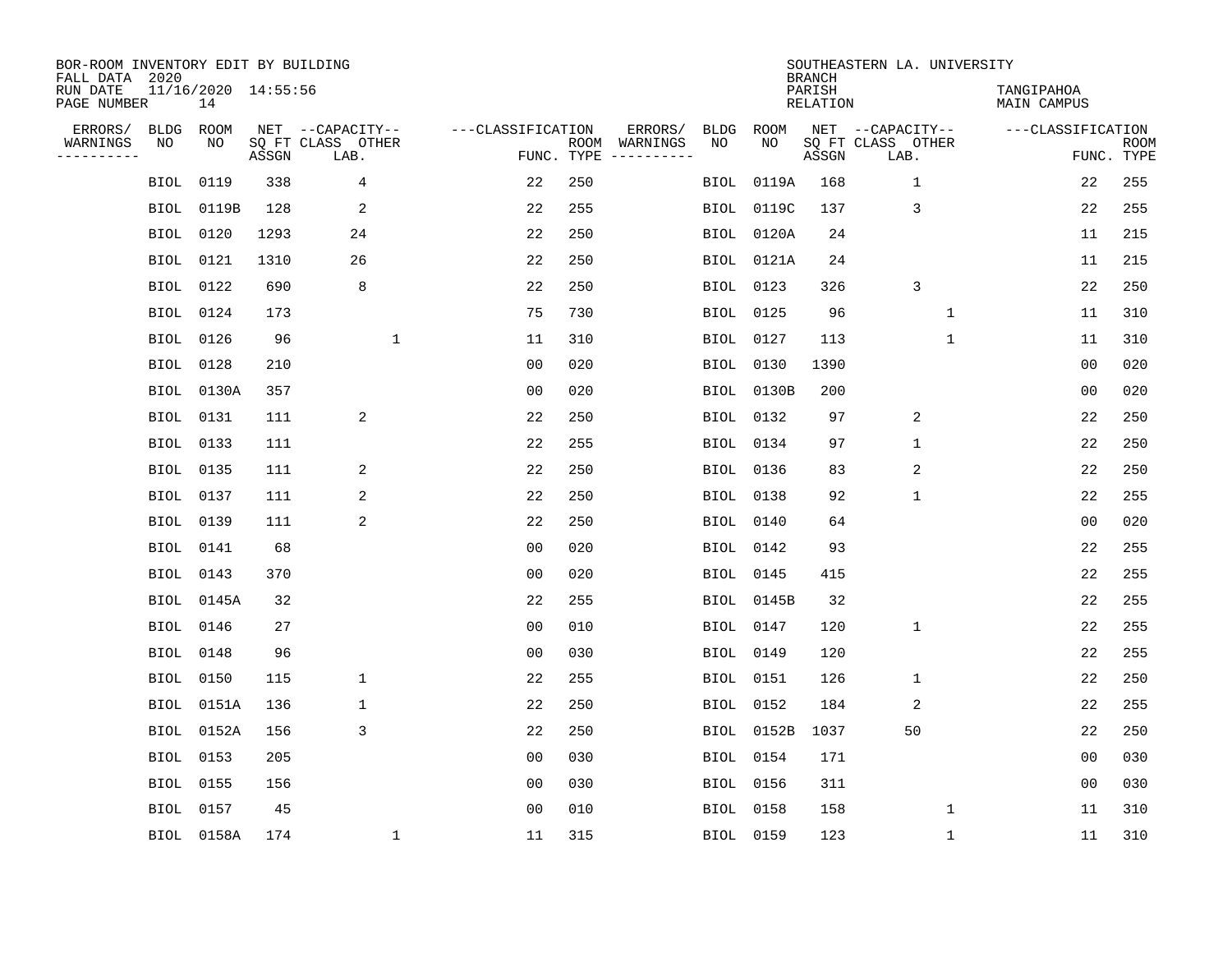| BOR-ROOM INVENTORY EDIT BY BUILDING<br>FALL DATA 2020 |             |                           |       |                           |              |                   |            |                              |             |             | <b>BRANCH</b>             | SOUTHEASTERN LA. UNIVERSITY |              |                                  |                           |
|-------------------------------------------------------|-------------|---------------------------|-------|---------------------------|--------------|-------------------|------------|------------------------------|-------------|-------------|---------------------------|-----------------------------|--------------|----------------------------------|---------------------------|
| RUN DATE<br>PAGE NUMBER                               |             | 11/16/2020 14:55:56<br>15 |       |                           |              |                   |            |                              |             |             | PARISH<br><b>RELATION</b> |                             |              | TANGIPAHOA<br><b>MAIN CAMPUS</b> |                           |
| ERRORS/                                               | <b>BLDG</b> | ROOM                      |       | NET --CAPACITY--          |              | ---CLASSIFICATION |            | ERRORS/                      | <b>BLDG</b> | <b>ROOM</b> |                           | NET --CAPACITY--            |              | ---CLASSIFICATION                |                           |
| WARNINGS<br>---------                                 | NO          | NO                        | ASSGN | SQ FT CLASS OTHER<br>LAB. |              |                   | FUNC. TYPE | ROOM WARNINGS<br>----------- | NO          | NO          | ASSGN                     | SQ FT CLASS OTHER<br>LAB.   |              |                                  | <b>ROOM</b><br>FUNC. TYPE |
| 9                                                     | <b>BIOL</b> | 0160                      | 1065  | 2                         |              | 22                | 250        |                              | BIOL        | 0161        | 1075                      | $\mathbf{1}$                |              | 22                               | 255                       |
|                                                       | BIOL        | 0161A                     | 135   | $\mathbf 1$               |              | 22                | 255        |                              | BIOL        | 0161B       | 161                       | $\mathbf 1$                 |              | 11                               | 250                       |
|                                                       | <b>BIOL</b> | 0201                      | 289   |                           |              | 0 <sub>0</sub>    | 020        |                              | BIOL        | 0202        | 2320                      |                             |              | 0 <sub>0</sub>                   | 020                       |
|                                                       |             | BIOL 0202A                | 216   |                           |              | 11                | 315        |                              | <b>BIOL</b> | 0203        | 110                       |                             | $\mathbf{1}$ | 11                               | 310                       |
|                                                       | <b>BIOL</b> | 0204                      | 110   |                           | $\mathbf 1$  | 11                | 310        |                              | <b>BIOL</b> | 0205        | 109                       |                             | $\mathbf{1}$ | 11                               | 310                       |
|                                                       | BIOL 0206   |                           | 110   |                           | $\mathbf{1}$ | 11                | 310        |                              | BIOL        | 0207        | 47                        |                             |              | 0 <sub>0</sub>                   | 010                       |
|                                                       | <b>BIOL</b> | 0208                      | 109   |                           |              | 11                | 215        |                              | BIOL        | 0209        | 317                       | 23                          |              | 22                               | 250                       |
|                                                       | BIOL        | 0210                      | 691   | 23                        |              | 11                | 220        |                              |             | BIOL 0210A  | 114                       |                             |              | 11                               | 225                       |
|                                                       | <b>BIOL</b> | 0210B                     | 60    |                           |              | 0 <sub>0</sub>    | 030        |                              | BIOL        | 0211        | 1310                      | 36                          |              | 11                               | 210                       |
|                                                       |             | BIOL 0211A                | 24    |                           |              | 11                | 215        |                              |             | BIOL 0212   | 1293                      | 32                          |              | 11                               | 210                       |
|                                                       |             | BIOL 0212A                | 24    |                           |              | 11                | 215        |                              |             | BIOL 0213   | 262                       |                             |              | 0 <sub>0</sub>                   | 030                       |
|                                                       | BIOL 0214   |                           | 416   | 2                         |              | 11                | 215        |                              |             | BIOL 0214A  | 242                       |                             | 2            | 0 <sub>0</sub>                   | 030                       |
|                                                       | <b>BIOL</b> | 0215                      | 85    |                           | 5            | 50                | 660        |                              | BIOL        | 0216        | 210                       |                             |              | 0 <sub>0</sub>                   | 020                       |
|                                                       | BIOL        | 0217                      | 198   |                           |              | 0 <sub>0</sub>    | 030        |                              | BIOL        | 0218        | 202                       |                             |              | 0 <sub>0</sub>                   | 030                       |
|                                                       | <b>BIOL</b> | 0219                      | 136   |                           |              | 0 <sub>0</sub>    | 030        |                              | BIOL        | 0219A       | 234                       |                             |              | 0 <sub>0</sub>                   | 030                       |
|                                                       | BIOL        | 0220                      | 1310  | 32                        |              | 11                | 210        |                              | BIOL        | 0220A       | 24                        |                             |              | 11                               | 215                       |
|                                                       | <b>BIOL</b> | 0221                      | 1293  | 32                        |              | 11                | 210        |                              | BIOL        | 0221A       | 24                        |                             |              | 11                               | 215                       |
|                                                       | <b>BIOL</b> | 0222                      | 690   |                           | 10           | 11                | 310        |                              | BIOL        | 0223        | 326                       |                             |              | 11                               | 215                       |
|                                                       | BIOL        | 0224                      | 196   |                           | 9            | 11                | 350        |                              |             | BIOL 0225   | 113                       |                             | 1            | 11                               | 310                       |
|                                                       | <b>BIOL</b> | 0226                      | 240   |                           |              | 0 <sub>0</sub>    | 020        |                              | BIOL        | 0227        | 1311                      | 26                          |              | 11                               | 210                       |
|                                                       | <b>BIOL</b> | 0227A                     | 24    |                           |              | 11                | 215        | 9                            | BIOL        | 0229        | 1037                      | 2                           |              | 22                               | 250                       |
|                                                       | <b>BIOL</b> | 0230                      | 78    |                           |              | 11                | 215        |                              | BIOL        | 0231        | 886                       | 17                          |              | 22                               | 250                       |
|                                                       | <b>BIOL</b> | 0232                      | 196   | 3                         |              | 22                | 250        |                              |             | BIOL 0233   | 165                       |                             |              | 22                               | 255                       |
|                                                       | <b>BIOL</b> | 0233A                     | 51    |                           |              | 0 <sub>0</sub>    | 030        |                              | BIOL        | 0234        | 161                       |                             | $\mathbf 1$  | 11                               | 310                       |
|                                                       | <b>BIOL</b> | 0235                      | 170   |                           | $\mathbf{1}$ | 11                | 310        |                              | BIOL        | 0237        | 1122                      | 22                          |              | 22                               | 250                       |
|                                                       |             | BIOL 0237A                | 155   |                           |              | 22                | 255        |                              |             | BIOL 0238   | 333                       |                             | $\mathbf{1}$ | 11                               | 310                       |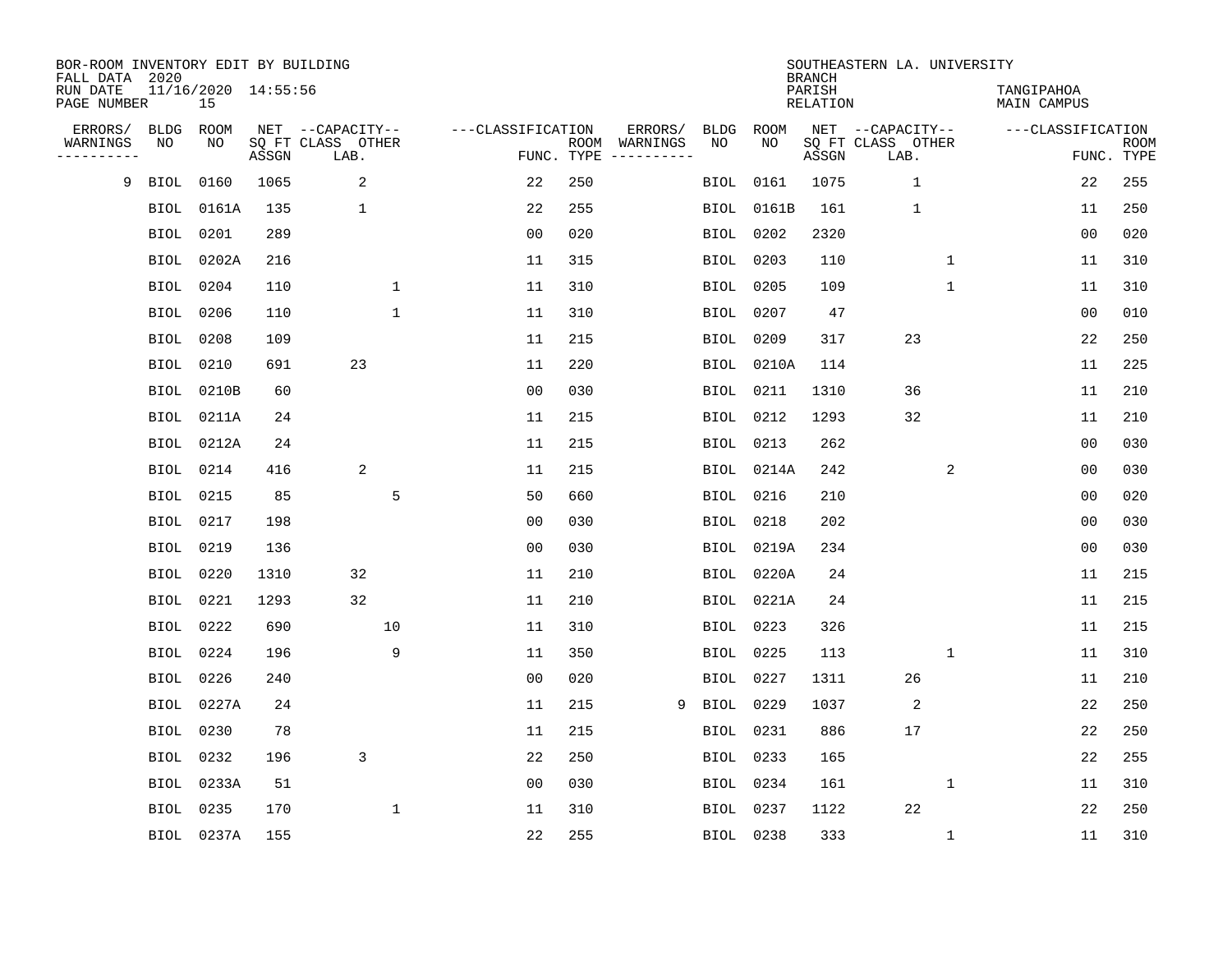| BOR-ROOM INVENTORY EDIT BY BUILDING<br>FALL DATA 2020 |             |             |                     |                           |                   |            |                              |             |             | <b>BRANCH</b>             | SOUTHEASTERN LA. UNIVERSITY |              |                                  |                           |
|-------------------------------------------------------|-------------|-------------|---------------------|---------------------------|-------------------|------------|------------------------------|-------------|-------------|---------------------------|-----------------------------|--------------|----------------------------------|---------------------------|
| RUN DATE<br>PAGE NUMBER                               |             | 16          | 11/16/2020 14:55:56 |                           |                   |            |                              |             |             | PARISH<br><b>RELATION</b> |                             |              | TANGIPAHOA<br><b>MAIN CAMPUS</b> |                           |
| ERRORS/                                               | BLDG        | <b>ROOM</b> |                     | NET --CAPACITY--          | ---CLASSIFICATION |            | ERRORS/                      | <b>BLDG</b> | <b>ROOM</b> |                           | NET --CAPACITY--            |              | ---CLASSIFICATION                |                           |
| WARNINGS<br>----------                                | NO          | NO          | ASSGN               | SQ FT CLASS OTHER<br>LAB. |                   | FUNC. TYPE | ROOM WARNINGS<br>----------- | NO          | NO          | ASSGN                     | SQ FT CLASS OTHER<br>LAB.   |              |                                  | <b>ROOM</b><br>FUNC. TYPE |
|                                                       | BIOL        | 0239        | 21                  |                           | 0 <sub>0</sub>    | 010        |                              | <b>BIOL</b> | 0240        | 261                       |                             |              | 0 <sub>0</sub>                   | 030                       |
|                                                       | BIOL        | 0241        | 256                 | 2                         | 11                | 310        |                              | BIOL        | 0241A       | 89                        |                             | 1            | 11                               | 310                       |
|                                                       | BIOL        | 0241B       | 116                 | $\mathbf{1}$              | 11                | 310        | 9                            | BIOL        | 0242        | 1242                      | 3                           |              | 22                               | 250                       |
|                                                       | <b>BIOL</b> | 0242A       | 168                 | $\mathbf 1$               | 22                | 255        |                              | <b>BIOL</b> | 0243        | 1400                      | 24                          |              | 11                               | 210                       |
|                                                       | <b>BIOL</b> | 0243A       | 78                  |                           | 11                | 215        |                              | <b>BIOL</b> | 0250        | 1783                      |                             |              | 0 <sub>0</sub>                   | 020                       |
|                                                       | <b>BIOL</b> | 0301        | 306                 | 15                        | 50                | 650        |                              | BIOL        | 0302        | 2673                      |                             |              | 0 <sub>0</sub>                   | 020                       |
|                                                       | BIOL        | 0302A       | 202                 |                           | 11                | 315        |                              | BIOL        | 0303        | 110                       |                             | $\mathbf 1$  | 11                               | 310                       |
|                                                       | BIOL        | 0304        | 110                 | 1                         | 11                | 310        |                              | <b>BIOL</b> | 0305        | 109                       |                             | $\mathbf{1}$ | 11                               | 310                       |
|                                                       | <b>BIOL</b> | 0306        | 110                 | $\mathbf 1$               | 11                | 310        |                              | <b>BIOL</b> | 0307        | 327                       | 2                           |              | 22                               | 255                       |
|                                                       | <b>BIOL</b> | 0308        | 342                 | 6                         | 22                | 250        |                              | BIOL        | 0309        | 1309                      | 24                          |              | 11                               | 210                       |
|                                                       | <b>BIOL</b> | 0309A       | 24                  |                           | 11                | 215        |                              | <b>BIOL</b> | 0310        | 342                       | 3                           |              | 22                               | 250                       |
|                                                       | <b>BIOL</b> | 0311        | 341                 | 4                         | 22                | 250        |                              | <b>BIOL</b> | 0312        | 342                       | 3                           |              | 22                               | 250                       |
|                                                       | BIOL        | 0313        | 341                 | 6                         | 22                | 250        |                              | BIOL        | 0314        | 377                       | 7                           |              | 22                               | 250                       |
|                                                       | BIOL        | 0314A       | 282                 | 5                         | 22                | 250        |                              | BIOL        | 0315        | 342                       | 3                           |              | 22                               | 250                       |
|                                                       | BIOL        | 0316        | 262                 |                           | 0 <sub>0</sub>    | 030        |                              | BIOL        | 0317        | 210                       |                             |              | 0 <sub>0</sub>                   | 020                       |
|                                                       | <b>BIOL</b> | 0318        | 199                 |                           | 0 <sub>0</sub>    | 030        |                              | <b>BIOL</b> | 0319        | 202                       |                             |              | 0 <sub>0</sub>                   | 030                       |
|                                                       | <b>BIOL</b> | 0320        | 139                 |                           | 74                | 710        |                              | <b>BIOL</b> | 0320A       | 234                       |                             |              | 0 <sub>0</sub>                   | 030                       |
|                                                       | <b>BIOL</b> | 0321        | 343                 | 4                         | 22                | 250        |                              | BIOL        | 0322        | 1293                      | 24                          |              | 11                               | 210                       |
|                                                       | <b>BIOL</b> | 0322A       | 24                  |                           | 11                | 215        |                              | <b>BIOL</b> | 0323        | 341                       | 6                           |              | 22                               | 250                       |
|                                                       | BIOL        | 0324        | 342                 | 3                         | 22                | 250        |                              | BIOL        | 0325        | 341                       | 5                           |              | 22                               | 250                       |
|                                                       | <b>BIOL</b> | 0326        | 427                 | 10                        | 20                | 310        |                              | BIOL        | 0326A       | 110                       |                             | 1            | 11                               | 310                       |
|                                                       | <b>BIOL</b> | 0326C       | 193                 | $\mathbf{1}$              | 21                | 310        |                              | BIOL        | 0327        | 714                       | 6                           |              | 22                               | 250                       |
|                                                       | <b>BIOL</b> | 0328        | 54                  |                           | 0 <sub>0</sub>    | 010        |                              | BIOL        | 0329        | 228                       |                             | 8            | 52                               | 650                       |
|                                                       | BIOL        | 0330        | 101                 | $\mathbf 1$               | 11                | 310        |                              | BIOL        | 0331        | 102                       |                             | $\mathbf 1$  | 11                               | 310                       |
|                                                       | <b>BIOL</b> | 0332        | 102                 | $\mathbf{1}$              | 11                | 310        |                              | BIOL        | 0333        | 210                       |                             |              | 0 <sub>0</sub>                   | 020                       |
|                                                       | BIOL 0401   |             | 2627                |                           | 0 <sub>0</sub>    | 020        |                              |             | BIOL 0402   | 101                       |                             |              | 20                               | 315                       |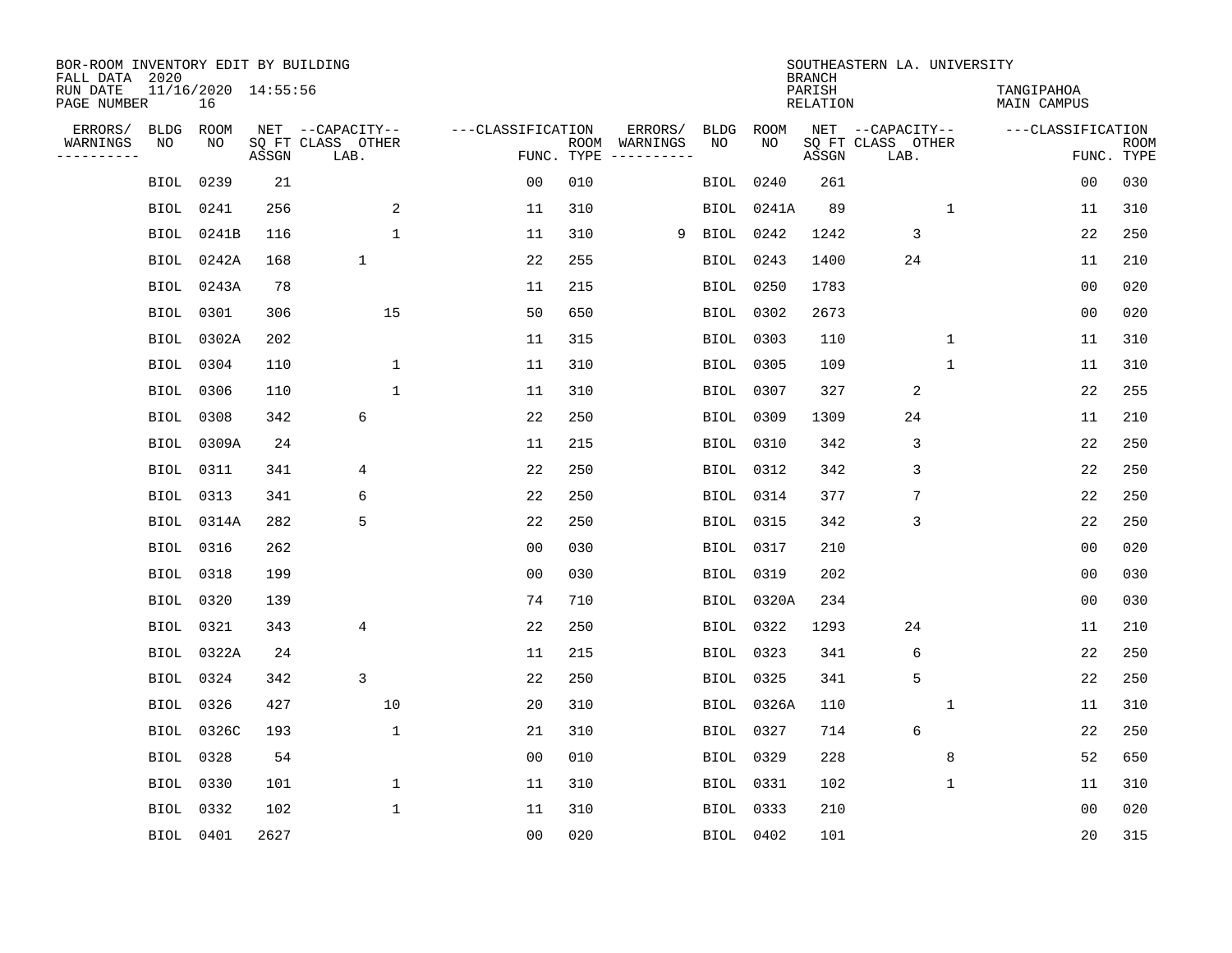| BOR-ROOM INVENTORY EDIT BY BUILDING<br>FALL DATA 2020 |             |                           |       |                           |                   |     |                                      |                  |                                                               | <b>BRANCH</b>             | SOUTHEASTERN LA. UNIVERSITY                                                                                                                         |              |                                              |                           |
|-------------------------------------------------------|-------------|---------------------------|-------|---------------------------|-------------------|-----|--------------------------------------|------------------|---------------------------------------------------------------|---------------------------|-----------------------------------------------------------------------------------------------------------------------------------------------------|--------------|----------------------------------------------|---------------------------|
| RUN DATE<br>PAGE NUMBER                               |             | 11/16/2020 14:55:56<br>17 |       |                           |                   |     |                                      |                  |                                                               | PARISH<br><b>RELATION</b> |                                                                                                                                                     |              | TANGIPAHOA<br><b>MAIN CAMPUS</b>             |                           |
| ERRORS/                                               | BLDG        | <b>ROOM</b>               |       | NET --CAPACITY--          | ---CLASSIFICATION |     | ERRORS/                              | <b>BLDG</b>      | ROOM                                                          |                           | NET --CAPACITY--                                                                                                                                    |              | ---CLASSIFICATION                            |                           |
| WARNINGS<br>----------                                | NO          | NO                        | ASSGN | SQ FT CLASS OTHER<br>LAB. |                   |     | ROOM WARNINGS<br>FUNC. TYPE $------$ | NO               | NO                                                            | ASSGN                     | SQ FT CLASS OTHER<br>LAB.                                                                                                                           |              |                                              | <b>ROOM</b><br>FUNC. TYPE |
|                                                       | BIOL        | 0402A                     | 94    |                           | 20                | 255 |                                      | BIOL             | 0403                                                          | 110                       |                                                                                                                                                     | $\mathbf{1}$ | 11                                           | 310                       |
|                                                       | BIOL        | 0404                      | 110   | 1                         | 11                | 310 |                                      | BIOL             | 0405                                                          | 109                       |                                                                                                                                                     | $\mathbf 1$  | 11                                           | 310                       |
|                                                       | BIOL        | 0406                      | 111   | 1                         | 11                | 310 |                                      | BIOL 0407        |                                                               | 326                       | $\mathbf{1}$                                                                                                                                        |              | 11                                           | 215                       |
|                                                       | BIOL        | 0408                      | 662   | 9                         | 22                | 250 |                                      | BIOL             | 0409                                                          | 1309                      | 24                                                                                                                                                  |              | 11                                           | 210                       |
|                                                       | <b>BIOL</b> | 0409A                     | 24    |                           | 11                | 215 |                                      | <b>BIOL</b> 0410 |                                                               | 1310                      | 32                                                                                                                                                  |              | 11                                           | 210                       |
|                                                       |             | BIOL 0410A                | 24    |                           | 11                | 215 |                                      | BIOL 0411        |                                                               | 320                       | 6                                                                                                                                                   |              | 22                                           | 250                       |
|                                                       | BIOL        | 0412                      | 319   | $\mathbf{1}$              | 22                | 255 |                                      |                  | BIOL 0413                                                     | 237                       |                                                                                                                                                     |              | 00                                           | 030                       |
|                                                       | BIOL        | 0414                      | 218   |                           | 0 <sub>0</sub>    | 020 |                                      | BIOL 0415        |                                                               | 150                       |                                                                                                                                                     |              | 0 <sub>0</sub>                               | 030                       |
|                                                       | BIOL        | 0416                      | 139   |                           | 0 <sub>0</sub>    | 030 |                                      | BIOL 0417        |                                                               | 136                       |                                                                                                                                                     | 11           | 0 <sub>0</sub>                               | 030                       |
|                                                       |             | BIOL 0417A                | 234   |                           | 0 <sub>0</sub>    | 030 |                                      |                  | BIOL 0418                                                     | 1245                      | 11                                                                                                                                                  |              | 22                                           | 250                       |
|                                                       | BIOL        | 0419                      | 665   | 9                         | 22                | 250 |                                      | BIOL 0420        |                                                               | 666                       | 7                                                                                                                                                   |              | 22                                           | 250                       |
|                                                       | BIOL        | 0421                      | 153   | 4                         | 11                | 310 |                                      |                  | BIOL 0421A                                                    | 427                       |                                                                                                                                                     | 4            | 11                                           | 310                       |
|                                                       | BIOL        | 0421B                     | 128   | $\mathbf{1}$              | 11                | 310 |                                      |                  | <b>BIOL</b> 0421C                                             | 199                       |                                                                                                                                                     | $\mathbf 1$  | 11                                           | 310                       |
|                                                       | BIOL 0422   |                           | 269   | 11                        | 11                | 350 |                                      |                  | BIOL 0423                                                     | 46                        |                                                                                                                                                     |              | 0 <sub>0</sub>                               | 010                       |
|                                                       | BIOL 0424   |                           | 173   | 8                         | 11                | 315 |                                      |                  | BIOL 0424A                                                    | 158                       |                                                                                                                                                     | $\mathbf 1$  | 11                                           | 310                       |
|                                                       |             | BIOL 0424B                | 144   | 1                         | 11                | 310 |                                      |                  | BIOL 0424C                                                    | 111                       |                                                                                                                                                     | 1            | 11                                           | 310                       |
|                                                       | BIOL        | 0425                      | 66    |                           | 11                | 215 |                                      | BIOL             | 0426                                                          | 558                       |                                                                                                                                                     | 6            | 11                                           | 310                       |
|                                                       | BIOL 0427   |                           | 218   |                           | 0 <sub>0</sub>    | 020 |                                      | BIOL             | 0501                                                          | 1979                      | 40                                                                                                                                                  |              | 22                                           | 250                       |
|                                                       | BIOL 0502   |                           | 756   |                           | 22                | 255 |                                      |                  | BIOL 0502A                                                    | 36                        |                                                                                                                                                     |              | 00                                           | 030                       |
|                                                       |             | BIOL 0502B                | 50    |                           | 0 <sub>0</sub>    | 030 |                                      |                  | BIOL 0503<br>TOTAL NUMBER CLASSROOMS<br>TOTAL NUMBER LABS 210 | 73                        | TOTAL ASSIGNABLE & UNASSIGNABLE SQFT:<br>TOTAL NET ASSIGN SQ. FT. IN ROOM FILE<br>TOTAL NUMBER COMPUTER CLASSROOMS<br>TOTAL NUMBER SPECIAL LABS 220 |              | 00<br>80,493<br>55,566<br>10<br><sup>1</sup> | 020                       |
|                                                       | BRC0        | 0101                      | 138   |                           | 0 <sub>0</sub>    | 030 |                                      | BRC0             | 0102                                                          | 126                       |                                                                                                                                                     | $\mathbf{1}$ | 00                                           | 010                       |
|                                                       | BRC0        | 0103                      | 269   | $\mathbf{1}$              | 11                | 310 |                                      | BRC0             | 0103A                                                         | 272                       |                                                                                                                                                     | 1            | 11                                           | 310                       |
|                                                       |             | BRC0 0103B                | 71    |                           | 11                | 315 |                                      | BRC0             | 0103C                                                         | 24                        |                                                                                                                                                     |              | 11                                           | 315                       |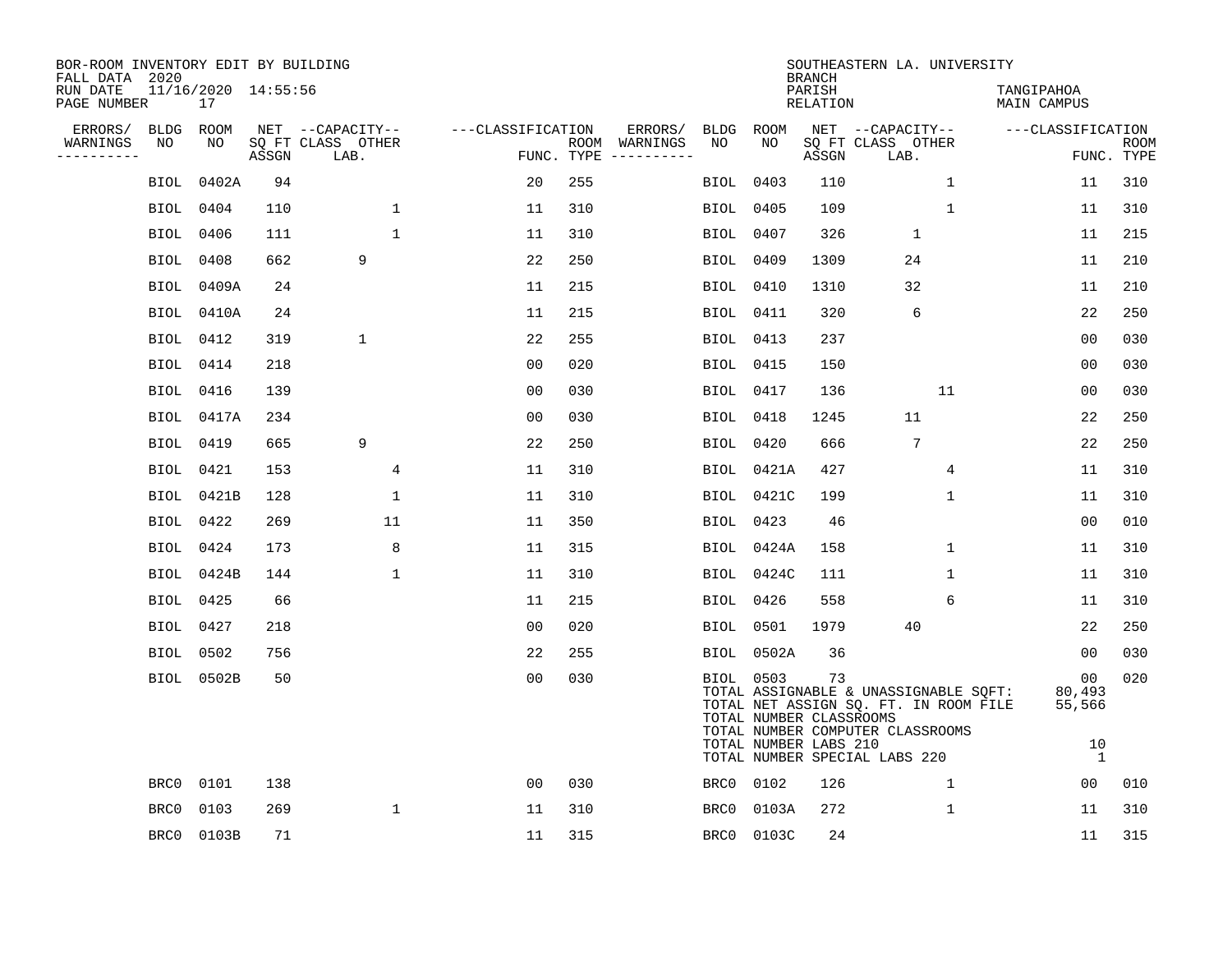| BOR-ROOM INVENTORY EDIT BY BUILDING<br>FALL DATA 2020 |             |                           |       |                           |                   |                    |          |             |             | <b>BRANCH</b>             | SOUTHEASTERN LA. UNIVERSITY |                                  |                           |
|-------------------------------------------------------|-------------|---------------------------|-------|---------------------------|-------------------|--------------------|----------|-------------|-------------|---------------------------|-----------------------------|----------------------------------|---------------------------|
| RUN DATE<br>PAGE NUMBER                               |             | 11/16/2020 14:55:56<br>18 |       |                           |                   |                    |          |             |             | PARISH<br><b>RELATION</b> |                             | TANGIPAHOA<br><b>MAIN CAMPUS</b> |                           |
| ERRORS/                                               | <b>BLDG</b> | ROOM                      |       | NET --CAPACITY--          | ---CLASSIFICATION |                    | ERRORS/  | <b>BLDG</b> | <b>ROOM</b> |                           | NET --CAPACITY--            | ---CLASSIFICATION                |                           |
| WARNINGS<br>----------                                | NO          | NO                        | ASSGN | SQ FT CLASS OTHER<br>LAB. |                   | ROOM<br>FUNC. TYPE | WARNINGS | NO          | NO          | ASSGN                     | SQ FT CLASS OTHER<br>LAB.   |                                  | <b>ROOM</b><br>FUNC. TYPE |
|                                                       | BRC0        | 0104                      | 28    |                           | 00                | 020                |          | BRC0        | 0104A       | 204                       | $\mathbf 1$                 | 11                               | 310                       |
|                                                       | BRC0        | 0104B                     | 43    | 1                         | 00                | 030                |          | BRC0        | 0105        | 261                       |                             | 11                               | 680                       |
|                                                       | BRC0        | 0106                      | 134   | 3                         | 0 <sub>0</sub>    | 030                |          | BRC0        | 0106A       | 77                        | $\mathbf 1$                 | 0 <sub>0</sub>                   | 030                       |
|                                                       | BRC0        | 0107                      | 272   |                           | 0 <sub>0</sub>    | 030                |          | BRC0        | 0108        | 697                       | 28                          | 11                               | 650                       |
|                                                       | BRC0        | 0108A                     | 240   |                           | 11                | 655                |          | BRC0        | 0109        | 869                       | 20                          | 11                               | 350                       |
|                                                       | BRC0        | 0109A                     | 187   |                           | 11                | 355                |          | BRC0        | 0109B       | 12                        |                             | 11                               | 355                       |
|                                                       | BRC0        | 0110                      | 1338  | 6                         | 11                | 310                |          | BRC0        | 0111        | 479                       |                             | 11                               | 315                       |
|                                                       | BRC0        | 0112                      | 179   | 1                         | 11                | 310                |          | BRC0        | 0112A       | 46                        |                             | 11                               | 315                       |
|                                                       | BRC0        | 0112B                     | 38    | $\mathbf{1}$              | 0 <sub>0</sub>    | 030                |          | BRC0        | 0113        | 248                       |                             | 11                               | 730                       |
|                                                       | BRC0        | 0114                      | 332   |                           | 11                | 730                |          | BRC0        | 0115        | 2080                      |                             | 0 <sub>0</sub>                   | 030                       |
|                                                       | BRC0        | 0115A                     | 115   |                           | 0 <sub>0</sub>    | 030                |          | BRC0        | 0115B       | 287                       |                             | 0 <sub>0</sub>                   | 030                       |
|                                                       | BRC0        | 0116                      | 213   |                           | 11                | 215                |          | BRC0        | 0117        | 367                       |                             | 11                               | 215                       |
|                                                       | BRC0        | 0118                      | 2358  | 45                        | 11                | 210                |          | BRC0        | 0118A       | 11                        |                             | 11                               | 215                       |
|                                                       | BRC0        | 0118B                     | 11    |                           | 11                | 215                |          | BRC0        | 0118C       | 21                        |                             | 11                               | 215                       |
|                                                       | BRC0        | 0118D                     | 23    |                           | 11                | 215                |          | BRC0        | 0119A       | 15                        |                             | 50                               | 615                       |
|                                                       | BRC0        | 0120                      | 141   |                           | 50                | 615                | 9        | BRC0        | 0121        | 3790                      | 134                         | 60                               | 610                       |
|                                                       | BRC0        | 0121A                     | 15    |                           | 50                | 615                |          | BRC0        | 0121B       | 50                        |                             | 50                               | 615                       |
|                                                       | BRC0        | 0122                      | 141   |                           | 50                | 615                |          | BRC0        | 0123        | 207                       | 3                           | 0 <sub>0</sub>                   | 030                       |
|                                                       | BRC0        | 0124                      | 54    |                           | 70                | 730                |          | BRC0        | 0125        | 420                       | 8                           | 0 <sub>0</sub>                   | 030                       |
|                                                       | BRC0        | 0126                      | 2914  | 146                       | 10                | 410                |          | BRC0        | 0126A       | 111                       |                             | 10                               | 455                       |
|                                                       | BRC0        | 0126B                     | 29    |                           | 10                | 455                |          | BRC0        | 0126C       | 122                       |                             | 10                               | 455                       |
|                                                       | BRC0        | 0126D                     | 198   |                           | 70                | 730                |          | BRC0        | 0126E       | 164                       |                             | 10                               | 455                       |
|                                                       | BRC0        | 0126F                     | 39    | 4                         | 10                | 455                |          | BRC0        | 0127        | 6759                      | 150                         | 11                               | 430                       |
|                                                       | BRC0        | 0128                      | 332   | 12                        | 11                | 215                |          | BRC0        | 0128A       | 72                        |                             | 11                               | 215                       |
|                                                       | BRC0        | 0129                      | 35    | 2                         | 11                | 410                |          | BRC0        | 0130        | 35                        | 2                           | 11                               | 410                       |
|                                                       | BRC0        | 0131                      | 502   | 14                        | 50                | 650                |          | BRC0        | 0132        | 609                       | 12                          | 11                               | 215                       |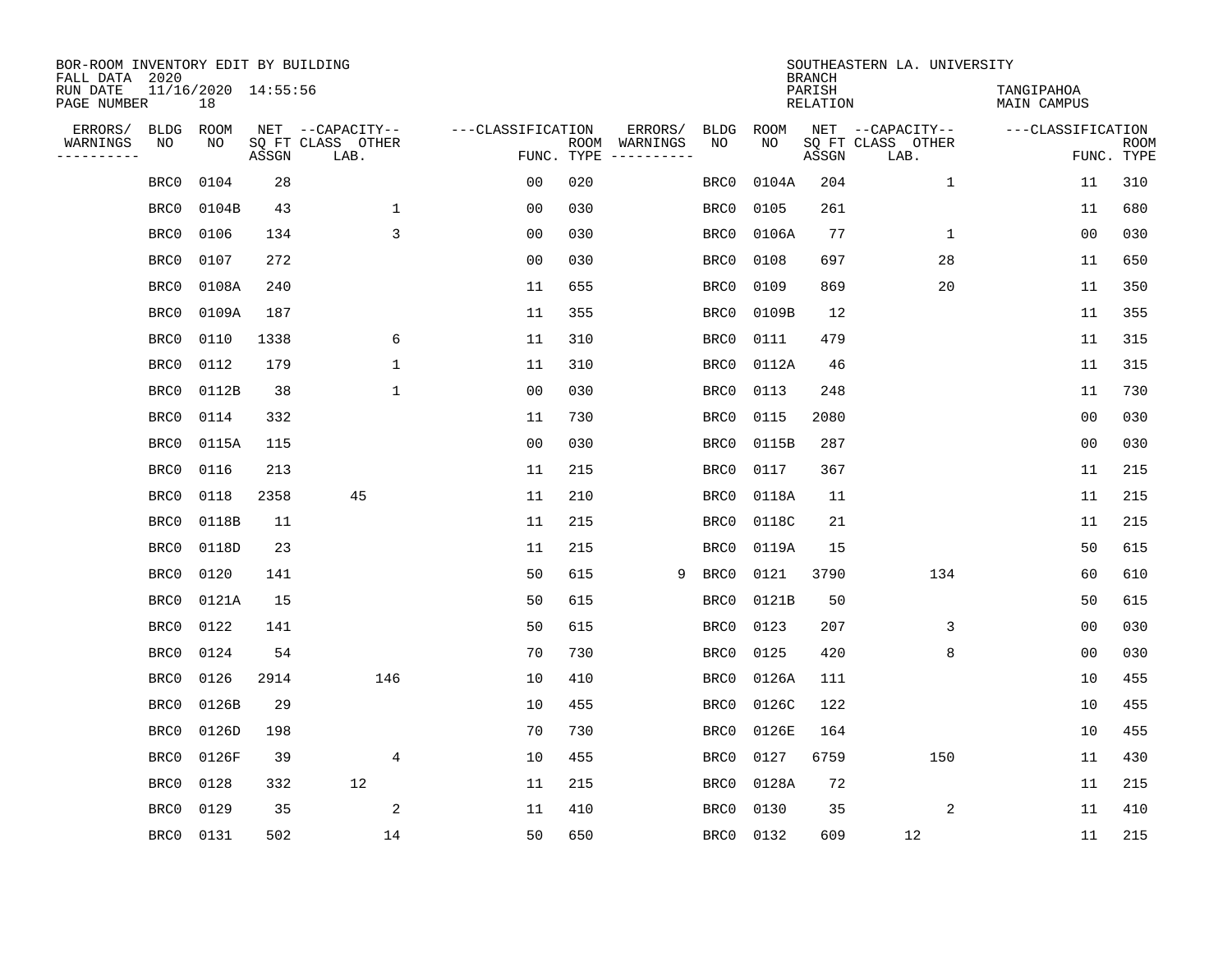| BOR-ROOM INVENTORY EDIT BY BUILDING<br>FALL DATA 2020 |                           |       |                           |                   |            |                              |             |             | <b>BRANCH</b>             | SOUTHEASTERN LA. UNIVERSITY |                                  |                           |
|-------------------------------------------------------|---------------------------|-------|---------------------------|-------------------|------------|------------------------------|-------------|-------------|---------------------------|-----------------------------|----------------------------------|---------------------------|
| RUN DATE<br>PAGE NUMBER                               | 11/16/2020 14:55:56<br>19 |       |                           |                   |            |                              |             |             | PARISH<br><b>RELATION</b> |                             | TANGIPAHOA<br><b>MAIN CAMPUS</b> |                           |
| ERRORS/<br><b>BLDG</b>                                | ROOM                      |       | NET --CAPACITY--          | ---CLASSIFICATION |            | ERRORS/                      | <b>BLDG</b> | <b>ROOM</b> |                           | NET --CAPACITY--            | ---CLASSIFICATION                |                           |
| WARNINGS<br>NO<br>----------                          | NO                        | ASSGN | SQ FT CLASS OTHER<br>LAB. |                   | FUNC. TYPE | ROOM WARNINGS<br>----------- | NO          | NO          | ASSGN                     | SQ FT CLASS OTHER<br>LAB.   |                                  | <b>ROOM</b><br>FUNC. TYPE |
| BRC0                                                  | 0132A                     | 78    |                           | 70                | 730        |                              | BRC0        | 0132B       | 77                        |                             | 11                               | 440                       |
| BRC0                                                  | 0132D                     | 84    |                           | 70                | 730        |                              | BRC0        | 0132E       | 140                       |                             | 11                               | 455                       |
| BRC0                                                  | 0133                      | 115   |                           | 11                | 455        |                              | BRC0        | 0134        | 181                       |                             | 70                               | 730                       |
| BRC0                                                  | 0135                      | 25    | $\mathbf{1}$              | 0 <sub>0</sub>    | 030        |                              | BRC0        | 0136        | 20                        |                             | 70                               | 730                       |
| BRC0                                                  | 0137                      | 72    |                           | 0 <sub>0</sub>    | 020        |                              | BRC0        | 0138        | 125                       |                             | 0 <sub>0</sub>                   | 030                       |
| BRC0                                                  | 0139                      | 294   |                           | 0 <sub>0</sub>    | 030        |                              | BRC0        | 0140        | 70                        |                             | 0 <sub>0</sub>                   | 020                       |
| BRC0                                                  | 0141                      | 6898  |                           | 0 <sub>0</sub>    | 020        |                              | BRC0        | 0142        | 850                       |                             | 41                               | 650                       |
| BRC0                                                  | 0143                      | 1062  |                           | 0 <sub>0</sub>    | 020        |                              | BRC0        | 0144        | 483                       |                             | 0 <sub>0</sub>                   | 020                       |
| BRC0                                                  | 0145                      | 418   |                           | 0 <sub>0</sub>    | 020        |                              | BRC0        | 0148        | 310                       |                             | 0 <sub>0</sub>                   | 020                       |
| BRC0                                                  | 0150                      | 409   |                           | 0 <sub>0</sub>    | 030        |                              | BRC0        | 0153        | 195                       |                             | 0 <sub>0</sub>                   | 030                       |
| BRC0                                                  | 0200                      | 3725  |                           | 11                | 315        |                              | BRC0        | 0201        | 253                       | $\mathbf{1}$                | 11                               | 310                       |
| BRC0                                                  | 0202                      | 96    | $\mathbf{1}$              | 11                | 310        |                              | BRC0        | 0203        | 93                        | $\mathbf{1}$                | 11                               | 310                       |
| BRC0                                                  | 0204                      | 93    | $\mathbf{1}$              | 11                | 310        |                              | BRC0        | 0205        | 96                        | $\mathbf 1$                 | 11                               | 310                       |
| BRC0                                                  | 0206                      | 224   | 10                        | 11                | 350        |                              | BRC0        | 0207        | 96                        | 1                           | 11                               | 310                       |
| BRC0                                                  | 0208                      | 93    | 1                         | 11                | 310        |                              | BRC0        | 0209        | 93                        | 1                           | 11                               | 310                       |
| BRC0                                                  | 0210                      | 96    | 1                         | 11                | 310        |                              | BRC0        | 0211        | 93                        | $\mathbf 1$                 | 11                               | 310                       |
| BRC0                                                  | 0212                      | 93    | 1                         | 11                | 310        |                              | BRC0        | 0213        | 96                        | 1                           | 11                               | 310                       |
| BRC0                                                  | 0214                      | 93    | $\mathbf{1}$              | 11                | 310        |                              | BRC0        | 0215        | 93                        | $\mathbf 1$                 | 11                               | 310                       |
| BRC0                                                  | 0216                      | 97    | $\mathbf{1}$              | 11                | 310        |                              | BRC0        | 0217        | 87                        | $\mathbf 1$                 | 11                               | 310                       |
| BRC0                                                  | 0218                      | 96    | 1                         | 11                | 310        |                              | BRC0        | 0219        | 93                        | $\mathbf 1$                 | 11                               | 310                       |
| BRC0                                                  | 0220                      | 95    | $\mathbf{1}$              | 11                | 310        |                              | BRC0        | 0221        | 97                        | $\mathbf 1$                 | 11                               | 310                       |
| BRC0                                                  | 0222                      | 95    | $\mathbf{1}$              | 11                | 310        |                              | BRC0        | 0223        | 93                        | $\mathbf 1$                 | 11                               | 310                       |
| BRC0                                                  | 0224                      | 88    | $\mathbf{1}$              | 11                | 310        |                              | BRC0        | 0225        | 88                        | $\mathbf 1$                 | 11                               | 310                       |
| BRC0                                                  | 0226                      | 95    | $\mathbf{1}$              | 11                | 310        |                              | BRC0        | 0227        | 94                        | $\mathbf 1$                 | 11                               | 310                       |
| BRC0                                                  | 0228                      | 93    | 1                         | 11                | 310        |                              | BRC0        | 0229        | 93                        | $\mathbf 1$                 | 11                               | 310                       |
| BRC0                                                  | 0230                      | 88    | $\mathbf{1}$              | 11                | 310        |                              | BRC0        | 0231        | 93                        | $\mathbf 1$                 | 11                               | 310                       |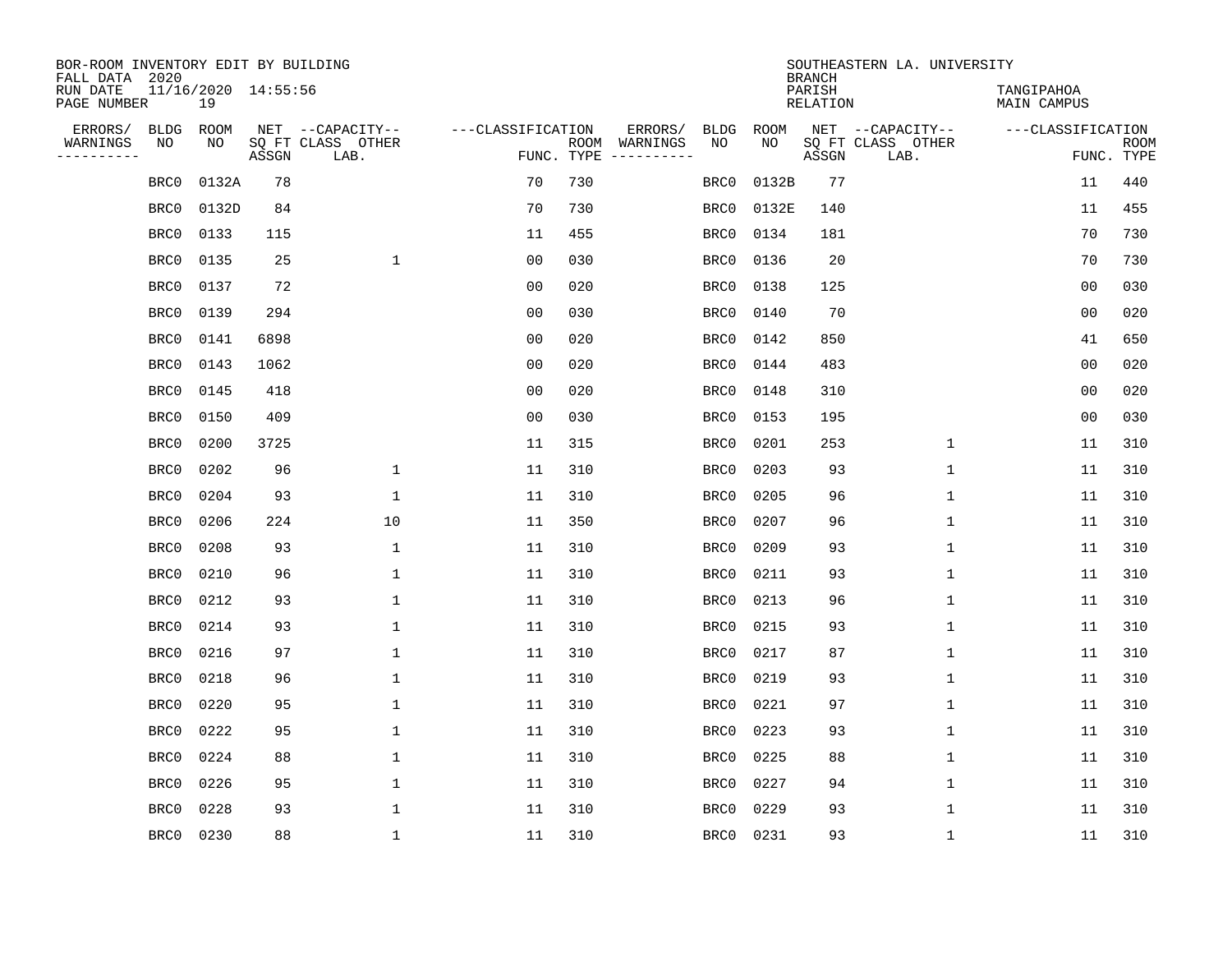| BOR-ROOM INVENTORY EDIT BY BUILDING<br>FALL DATA 2020 |                           |       |                           |                   |            |               |      |           | <b>BRANCH</b>                                           | SOUTHEASTERN LA. UNIVERSITY                                                                                                                         |                                             |                           |
|-------------------------------------------------------|---------------------------|-------|---------------------------|-------------------|------------|---------------|------|-----------|---------------------------------------------------------|-----------------------------------------------------------------------------------------------------------------------------------------------------|---------------------------------------------|---------------------------|
| RUN DATE<br>PAGE NUMBER                               | 11/16/2020 14:55:56<br>20 |       |                           |                   |            |               |      |           | PARISH<br><b>RELATION</b>                               |                                                                                                                                                     | TANGIPAHOA<br><b>MAIN CAMPUS</b>            |                           |
| ERRORS/<br><b>BLDG</b>                                | ROOM                      |       | NET --CAPACITY--          | ---CLASSIFICATION |            | ERRORS/       | BLDG | ROOM      |                                                         | NET --CAPACITY--                                                                                                                                    | ---CLASSIFICATION                           |                           |
| NO<br>WARNINGS<br>----------                          | NO                        | ASSGN | SQ FT CLASS OTHER<br>LAB. |                   | FUNC. TYPE | ROOM WARNINGS | NO   | NO        | ASSGN                                                   | SQ FT CLASS OTHER<br>LAB.                                                                                                                           |                                             | <b>ROOM</b><br>FUNC. TYPE |
| BRC0                                                  | 0232                      | 93    | $\mathbf{1}$              | 11                | 310        |               | BRC0 | 0233      | 93                                                      | $\mathbf 1$                                                                                                                                         | 11                                          | 310                       |
| BRC0                                                  | 0234                      | 93    | $\mathbf 1$               | 11                | 310        |               | BRC0 | 0235      | 96                                                      | 1                                                                                                                                                   | 11                                          | 310                       |
| BRC0                                                  | 0236                      | 96    | 1                         | 11                | 310        |               | BRC0 | 0237      | 93                                                      | 1                                                                                                                                                   | 11                                          | 310                       |
| BRC0                                                  | 0238                      | 93    | $\mathbf 1$               | 11                | 310        |               | BRC0 | 0239      | 93                                                      | 1                                                                                                                                                   | 11                                          | 310                       |
| BRC0                                                  | 0240                      | 93    | $\mathbf 1$               | 11                | 310        |               | BRC0 | 0241      | 231                                                     | 10                                                                                                                                                  | 11                                          | 350                       |
| BRC0                                                  | 0242                      | 93    | $\mathbf 1$               | 11                | 310        |               | BRC0 | 0243      | 93                                                      | 1                                                                                                                                                   | 11                                          | 310                       |
| BRC0                                                  | 0244                      | 97    | $\mathbf{1}$              | 11                | 310        |               | BRC0 | 0245      | 92                                                      | $\mathbf{1}$                                                                                                                                        | 11                                          | 310                       |
| BRC0                                                  | 0246                      | 93    | $\mathbf{1}$              | 11                | 310        |               | BRC0 | 0247      | 97                                                      | $\mathbf{1}$                                                                                                                                        | 11                                          | 310                       |
| BRC0                                                  | 0248                      | 93    | $\mathbf 1$               | 11                | 310        |               | BRC0 | 0249      | 91                                                      | 1                                                                                                                                                   | 11                                          | 310                       |
| BRC0                                                  | 0250                      | 31    |                           | 70                | 730        |               | BRC0 | 0251      | 192                                                     | 3                                                                                                                                                   | 0 <sub>0</sub>                              | 030                       |
| BRC0                                                  | 0252                      | 89    | $\mathbf 1$               | 0 <sub>0</sub>    | 030        |               | BRC0 | 0253      | 111                                                     | 2                                                                                                                                                   | 0 <sub>0</sub>                              | 030                       |
| BRC0                                                  | 0254                      | 195   | 3                         | 0 <sub>0</sub>    | 030        |               | BRC0 | 0255      | 508                                                     |                                                                                                                                                     | 0 <sub>0</sub>                              | 030                       |
| BRC0                                                  | 0255A                     | 62    |                           | 0 <sub>0</sub>    | 020        |               | BRC0 | 0256      | 2252                                                    |                                                                                                                                                     | 0 <sub>0</sub>                              | 020                       |
| BRC0                                                  | 0257                      | 1062  |                           | 0 <sub>0</sub>    | 030        |               | BRC0 | 0258      | 1160                                                    | 58                                                                                                                                                  | 11                                          | 110                       |
| BRC0                                                  | 0259                      | 1159  | 58                        | 11                | 110        |               | BRC0 | 0260      | 1145                                                    | 57                                                                                                                                                  | 11                                          | 110                       |
| BRC0                                                  | 0261                      | 820   | 41                        | 11                | 110        |               | BRC0 | 0262      | 695                                                     | 35                                                                                                                                                  | 11                                          | 110                       |
| BRC0                                                  | 0263                      | 690   | 35                        | 11                | 110        |               | BRC0 | 0264      | 693                                                     | 35                                                                                                                                                  | 11                                          | 110                       |
| BRC0                                                  | 0265                      | 689   | 34                        | 11                | 110        |               | BRC0 | 0266      | 829                                                     | 41                                                                                                                                                  | 11                                          | 110                       |
| BRC0                                                  | 0267                      | 727   | 36                        | 10                | 110        |               | BRC0 | 0270      | 1103                                                    |                                                                                                                                                     | 0 <sub>0</sub>                              | 020                       |
| BRC0                                                  | 0271                      | 418   |                           | 0 <sub>0</sub>    | 020        |               |      | BRC0 0272 | 352<br>TOTAL NUMBER CLASSROOMS<br>TOTAL NUMBER LABS 210 | TOTAL ASSIGNABLE & UNASSIGNABLE SQFT:<br>TOTAL NET ASSIGN SQ. FT. IN ROOM FILE<br>TOTAL NUMBER COMPUTER CLASSROOMS<br>TOTAL NUMBER SPECIAL LABS 220 | 00<br>64,446<br>43,776<br>10<br>$\mathbf 1$ | 020                       |
| CHA0                                                  | 0101                      | 3022  | 60                        | 11                | 210        |               | CHA0 | 0102      | 821                                                     | 16                                                                                                                                                  | 11                                          | 210                       |
| CHA0                                                  | 0103                      | 186   |                           | 10                | 215        |               | CHA0 | 0103A     | 28                                                      |                                                                                                                                                     | 11                                          | 215                       |
| CHA0                                                  | 0103B                     | 150   |                           | 11                | 215        |               | CHA0 | 0104      | 202                                                     | 4                                                                                                                                                   | 11                                          | 215                       |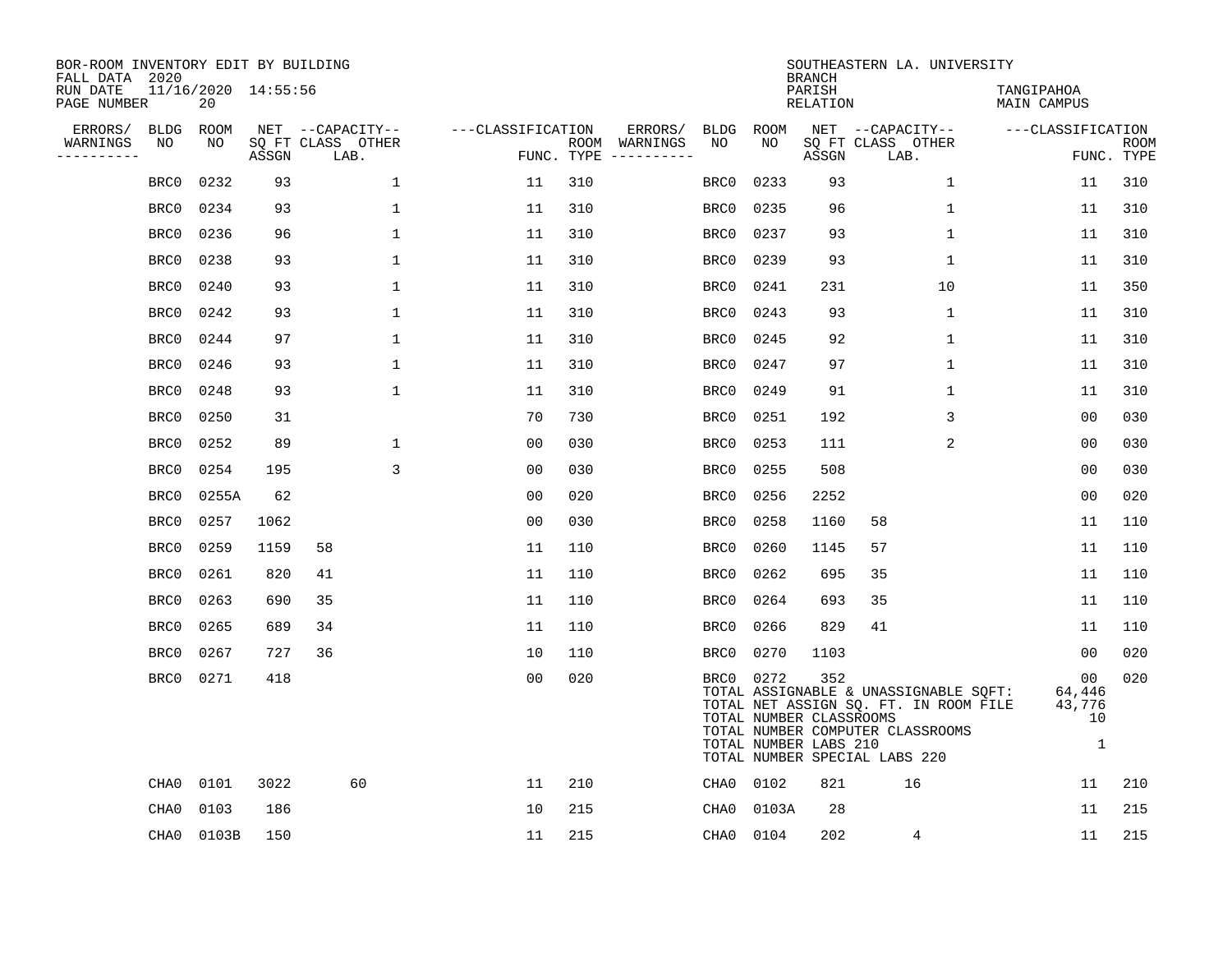| BOR-ROOM INVENTORY EDIT BY BUILDING<br>FALL DATA 2020 |                  |                           |       |                           |    |   |                   |                |     |                                      |           |                                                                                   | <b>BRANCH</b>      | SOUTHEASTERN LA. UNIVERSITY                                                                                        |                           |                     |                           |
|-------------------------------------------------------|------------------|---------------------------|-------|---------------------------|----|---|-------------------|----------------|-----|--------------------------------------|-----------|-----------------------------------------------------------------------------------|--------------------|--------------------------------------------------------------------------------------------------------------------|---------------------------|---------------------|---------------------------|
| RUN DATE<br>PAGE NUMBER                               |                  | 11/16/2020 14:55:56<br>21 |       |                           |    |   |                   |                |     |                                      |           |                                                                                   | PARISH<br>RELATION |                                                                                                                    | TANGIPAHOA<br>MAIN CAMPUS |                     |                           |
| ERRORS/                                               |                  | BLDG ROOM                 |       | NET --CAPACITY--          |    |   | ---CLASSIFICATION |                |     | ERRORS/                              | BLDG      | ROOM                                                                              |                    | NET --CAPACITY--                                                                                                   |                           | ---CLASSIFICATION   |                           |
| WARNINGS<br>----------                                | NO               | NO                        | ASSGN | SQ FT CLASS OTHER<br>LAB. |    |   |                   |                |     | ROOM WARNINGS<br>FUNC. TYPE $------$ | NO        | NO.                                                                               | ASSGN              | SQ FT CLASS OTHER<br>LAB.                                                                                          |                           |                     | <b>ROOM</b><br>FUNC. TYPE |
|                                                       | CHA0             | 0104A                     | 60    |                           |    |   |                   | 0 <sub>0</sub> | 020 |                                      | CHA0      | 0105                                                                              | 208                | 4                                                                                                                  |                           | 11                  | 215                       |
|                                                       | CHA0             | 0106                      | 150   |                           | 3  |   |                   | 11             | 215 |                                      | CHA0      | 0107                                                                              | 47                 |                                                                                                                    |                           | 00                  | 030                       |
|                                                       | CHA0             | 0110                      | 68    |                           |    |   |                   | 00             | 020 |                                      |           | CHA0 0110A                                                                        | 76                 |                                                                                                                    |                           | 00                  | 030                       |
|                                                       | CHA0             | 0110B                     | 76    |                           |    |   |                   | 0 <sub>0</sub> | 030 |                                      |           | TOTAL NUMBER CLASSROOMS<br>TOTAL NUMBER LABS 210<br>TOTAL NUMBER SPECIAL LABS 220 |                    | TOTAL ASSIGNABLE & UNASSIGNABLE SOFT:<br>TOTAL NET ASSIGN SQ. FT. IN ROOM FILE<br>TOTAL NUMBER COMPUTER CLASSROOMS |                           | 5,094<br>4,767<br>2 |                           |
|                                                       |                  | CHRY 0101 1851            |       |                           |    |   |                   | 75             | 745 |                                      |           | TOTAL NUMBER CLASSROOMS<br>TOTAL NUMBER LABS 210<br>TOTAL NUMBER SPECIAL LABS 220 |                    | TOTAL ASSIGNABLE & UNASSIGNABLE SQFT:<br>TOTAL NET ASSIGN SQ. FT. IN ROOM FILE<br>TOTAL NUMBER COMPUTER CLASSROOMS |                           | 1,851<br>1,851      |                           |
|                                                       | CH00             | 0101                      | 1075  |                           |    |   |                   | 0 <sub>0</sub> | 020 |                                      | CH00 0104 |                                                                                   | 77                 |                                                                                                                    |                           | 10                  | 215                       |
|                                                       | CH00             | 0104A                     | 94    |                           |    |   |                   | 0 <sub>0</sub> | 030 |                                      | CH00 0105 |                                                                                   | 31                 |                                                                                                                    |                           | 70                  | 730                       |
|                                                       | CH00             | 0107                      | 32    |                           |    |   |                   | 0 <sub>0</sub> | 030 |                                      | CH00 0109 |                                                                                   | 194                | 3                                                                                                                  |                           | 11                  | 220                       |
|                                                       | CH00             | 0109A                     | 60    |                           |    |   |                   | 11             | 225 |                                      | CH00      | 0110                                                                              | 978                | 19                                                                                                                 |                           | 11                  | 210                       |
|                                                       | CH00             | 0111                      | 151   |                           |    |   |                   | 0 <sub>0</sub> | 020 |                                      | CH00      | 0112                                                                              | 175                |                                                                                                                    |                           | 0 <sub>0</sub>      | 020                       |
|                                                       | CH <sub>00</sub> | 0112A                     | 29    |                           |    |   |                   | 0 <sub>0</sub> | 020 |                                      | CH00      | 0113                                                                              | 98                 |                                                                                                                    |                           | 00                  | 030                       |
|                                                       | CH00             | 0114                      | 231   |                           |    | 2 |                   | 11             | 310 |                                      | CH00      | 0115                                                                              | 232                | $\mathbf{1}$                                                                                                       |                           | 20                  | 250                       |
|                                                       | CH00             | 0116                      | 208   |                           | 2  |   |                   | 20             | 250 |                                      | CH00      | 0117                                                                              | 215                | 2                                                                                                                  |                           | 20                  | 250                       |
|                                                       | CH00             | 0118                      | 565   |                           |    |   |                   | 20             | 255 |                                      | CH00      | 0119                                                                              | 129                |                                                                                                                    |                           | 11                  | 215                       |
|                                                       | CH00             | 0120                      | 220   |                           |    |   |                   | 11             | 215 |                                      | CH00      | 0121                                                                              | 115                |                                                                                                                    |                           | 11                  | 215                       |
|                                                       | CH00             | 0122                      | 1351  |                           | 27 |   |                   | 11             | 210 |                                      | CH00      | 0122C                                                                             | 9                  |                                                                                                                    |                           | 00                  | 030                       |
|                                                       | CH00             | 0123                      | 133   |                           |    |   |                   | 10             | 215 |                                      |           | CH00 0123A                                                                        | 87                 |                                                                                                                    |                           | 00                  | 030                       |
|                                                       | CH00             | 0150                      | 288   |                           |    |   |                   | 0 <sub>0</sub> | 030 |                                      | CH00      | 0200                                                                              | 212                |                                                                                                                    |                           | 00                  | 020                       |
|                                                       | CH <sub>00</sub> | 0201                      | 227   |                           | 2  |   |                   | 20             | 250 |                                      | CH00      | 0202                                                                              | 228                | 2                                                                                                                  |                           | 20                  | 250                       |
|                                                       | CH00 0203        |                           | 213   |                           | 2  |   |                   | 20             | 250 |                                      | CH00 0204 |                                                                                   | 217                | $\overline{a}$                                                                                                     |                           | 20                  | 250                       |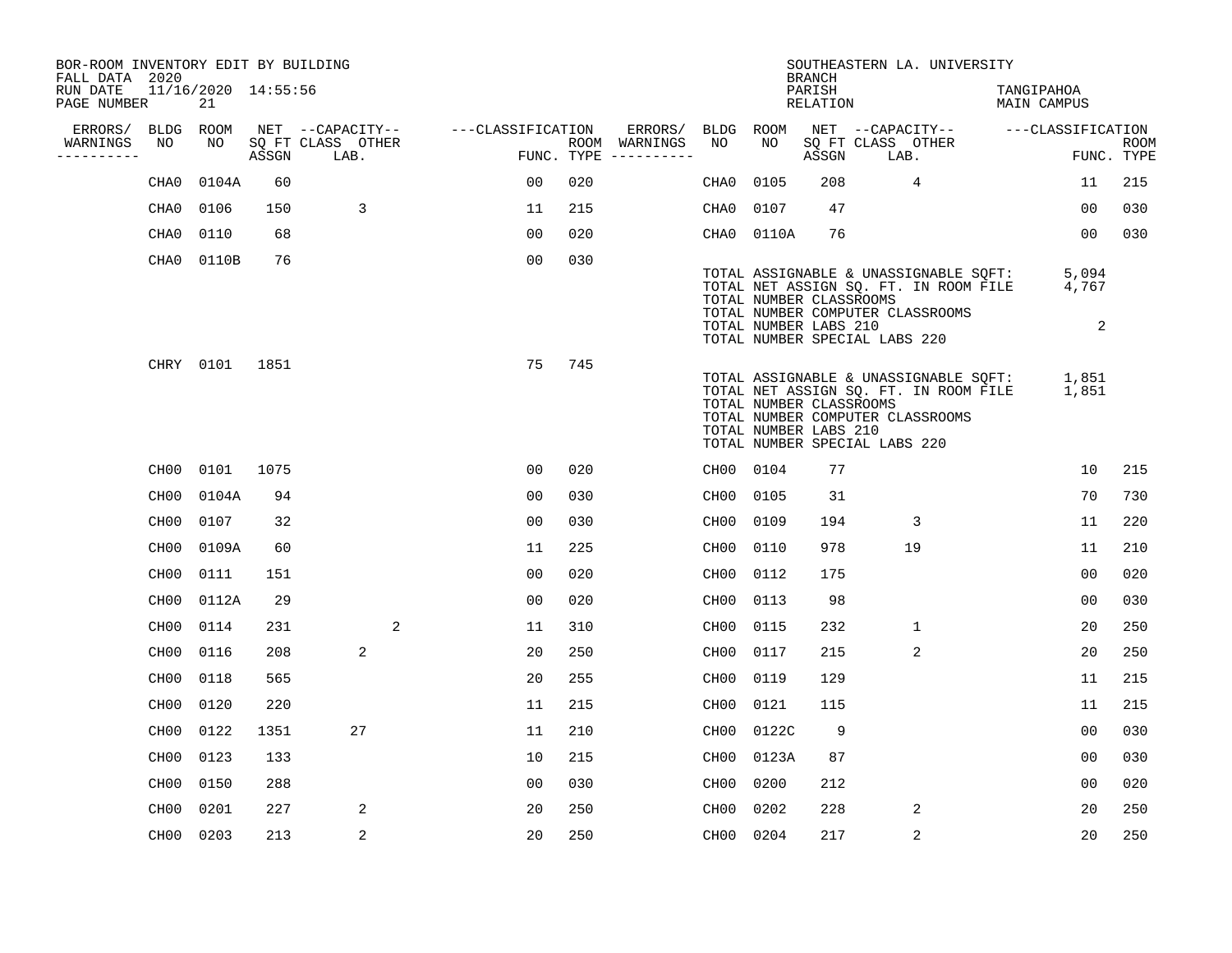| BOR-ROOM INVENTORY EDIT BY BUILDING<br>FALL DATA 2020 |                   |       |                     |                           |                   |     |                                      |                   |                                                  | <b>BRANCH</b>      | SOUTHEASTERN LA. UNIVERSITY                                                                                                                         |                                   |                           |
|-------------------------------------------------------|-------------------|-------|---------------------|---------------------------|-------------------|-----|--------------------------------------|-------------------|--------------------------------------------------|--------------------|-----------------------------------------------------------------------------------------------------------------------------------------------------|-----------------------------------|---------------------------|
| RUN DATE<br>PAGE NUMBER                               |                   | 22    | 11/16/2020 14:55:56 |                           |                   |     |                                      |                   |                                                  | PARISH<br>RELATION |                                                                                                                                                     | TANGIPAHOA<br><b>MAIN CAMPUS</b>  |                           |
| ERRORS/                                               | <b>BLDG</b>       | ROOM  |                     | NET --CAPACITY--          | ---CLASSIFICATION |     | ERRORS/                              | <b>BLDG</b>       | ROOM                                             |                    | NET --CAPACITY--                                                                                                                                    | ---CLASSIFICATION                 |                           |
| WARNINGS<br>----------                                | NO                | NO    | ASSGN               | SQ FT CLASS OTHER<br>LAB. |                   |     | ROOM WARNINGS<br>FUNC. TYPE $------$ | NO                | NO                                               | ASSGN              | SQ FT CLASS OTHER<br>LAB.                                                                                                                           |                                   | <b>ROOM</b><br>FUNC. TYPE |
|                                                       | CH <sub>00</sub>  | 0205  | 66                  | $\mathbf 1$               | 20                | 250 |                                      | CH <sub>0</sub> 0 | 0206                                             | 38                 |                                                                                                                                                     | 0 <sub>0</sub>                    | 020                       |
|                                                       | CH <sub>0</sub> 0 | 0300  | 943                 |                           | 10                | 215 |                                      | CH00              | 0301                                             | 120                |                                                                                                                                                     | 0 <sub>0</sub>                    | 020                       |
|                                                       | CH00              | 0302  | 130                 |                           | 10                | 215 |                                      | CH00              | 0303                                             | 1286               | 25                                                                                                                                                  | 11                                | 210                       |
|                                                       | CH <sub>0</sub> 0 | 0304  | 435                 | 22                        | 11                | 220 |                                      | CH00              | 0307                                             | 70                 |                                                                                                                                                     | 0 <sub>0</sub>                    | 020                       |
|                                                       | CH <sub>0</sub> 0 | 0308  | 1170                | 23                        | 11                | 210 |                                      | CH00              | 0309                                             | 232                |                                                                                                                                                     | 11                                | 215                       |
|                                                       | CH00              | 0310  | 392                 |                           | 11                | 215 |                                      | CH00 0312         |                                                  | 83                 |                                                                                                                                                     | 11                                | 215                       |
|                                                       | CH00 0313         |       | 1265                | 25                        | 11                | 210 |                                      |                   | TOTAL NUMBER CLASSROOMS<br>TOTAL NUMBER LABS 210 |                    | TOTAL ASSIGNABLE & UNASSIGNABLE SQFT:<br>TOTAL NET ASSIGN SQ. FT. IN ROOM FILE<br>TOTAL NUMBER COMPUTER CLASSROOMS<br>TOTAL NUMBER SPECIAL LABS 220 | 14,104<br>11,626<br>$\frac{5}{2}$ |                           |
|                                                       | CLMB              | 0100  | 1431                |                           | 0 <sub>0</sub>    | 020 |                                      |                   | CLMB 0100A                                       | 337                |                                                                                                                                                     | 0 <sub>0</sub>                    | 020                       |
|                                                       | CLMB              | 0100B | 134                 |                           | 0 <sub>0</sub>    | 020 |                                      | <b>CLMB</b>       | 0100C                                            | 589                |                                                                                                                                                     | 0 <sub>0</sub>                    | 020                       |
|                                                       | CLMB              | 0100D | 507                 |                           | 0 <sub>0</sub>    | 020 |                                      | CLMB              | 0100E                                            | 777                |                                                                                                                                                     | 0 <sub>0</sub>                    | 020                       |
|                                                       | CLMB              | 0101  | 3763                |                           | 31                | 615 |                                      | CLMB              | 0101A                                            | 302                |                                                                                                                                                     | 31                                | 615                       |
|                                                       | CLMB              | 0101B | 30                  |                           | 0 <sub>0</sub>    | 020 |                                      | CLMB              | 0101C                                            | 30                 |                                                                                                                                                     | 0 <sub>0</sub>                    | 020                       |
|                                                       | <b>CLMB</b>       | 0101D | 552                 |                           | 31                | 615 |                                      | CLMB              | 0101E 2023                                       |                    |                                                                                                                                                     | 31                                | 615                       |
|                                                       | <b>CLMB</b>       | 0101F | 320                 |                           | 31                | 615 |                                      | <b>CLMB</b>       | 0101G                                            | 27                 |                                                                                                                                                     | 0 <sub>0</sub>                    | 030                       |
|                                                       | CLMB              | 0101H | 50                  |                           | 0 <sub>0</sub>    | 030 |                                      | <b>CLMB</b>       | 0101J                                            | 181                |                                                                                                                                                     | 31                                | 615                       |
|                                                       | CLMB              | 0101K | 35                  |                           | 0 <sub>0</sub>    | 030 |                                      | CLMB              | 0102                                             | 205                |                                                                                                                                                     | 0 <sub>0</sub>                    | 020                       |
|                                                       | CLMB              | 0103  | 248                 |                           | 0 <sub>0</sub>    | 020 |                                      | CLMB              | 0104                                             | 93                 |                                                                                                                                                     | 31                                | 615                       |
|                                                       | <b>CLMB</b>       | 0105  | 180                 |                           | 0 <sub>0</sub>    | 020 |                                      | <b>CLMB</b>       | 0106                                             | 30                 |                                                                                                                                                     | 0 <sub>0</sub>                    | 010                       |
|                                                       | CLMB              | 0107  | 296                 |                           | 00                | 020 |                                      | CLMB              | 0108                                             | 51                 |                                                                                                                                                     | 0 <sub>0</sub>                    | 020                       |
|                                                       | CLMB              | 0109  | 481                 | 1                         | 31                | 310 |                                      | CLMB              | 0109A                                            | 83                 | $\mathbf 1$                                                                                                                                         | 31                                | 310                       |
|                                                       | CLMB              | 0109B | 116                 | $\mathbf 1$               | 31                | 310 |                                      | CLMB              | 0109C                                            | 99                 | $\mathbf{1}$                                                                                                                                        | 31                                | 310                       |
|                                                       | CLMB              | 0109D | 47                  |                           | 0 <sub>0</sub>    | 030 |                                      | <b>CLMB</b>       | 0109E                                            | 47                 |                                                                                                                                                     | 31                                | 615                       |
|                                                       | CLMB 0110         |       | 295                 |                           | 0 <sub>0</sub>    | 030 |                                      |                   | CLMB 0110A                                       | 74                 |                                                                                                                                                     | 0 <sub>0</sub>                    | 030                       |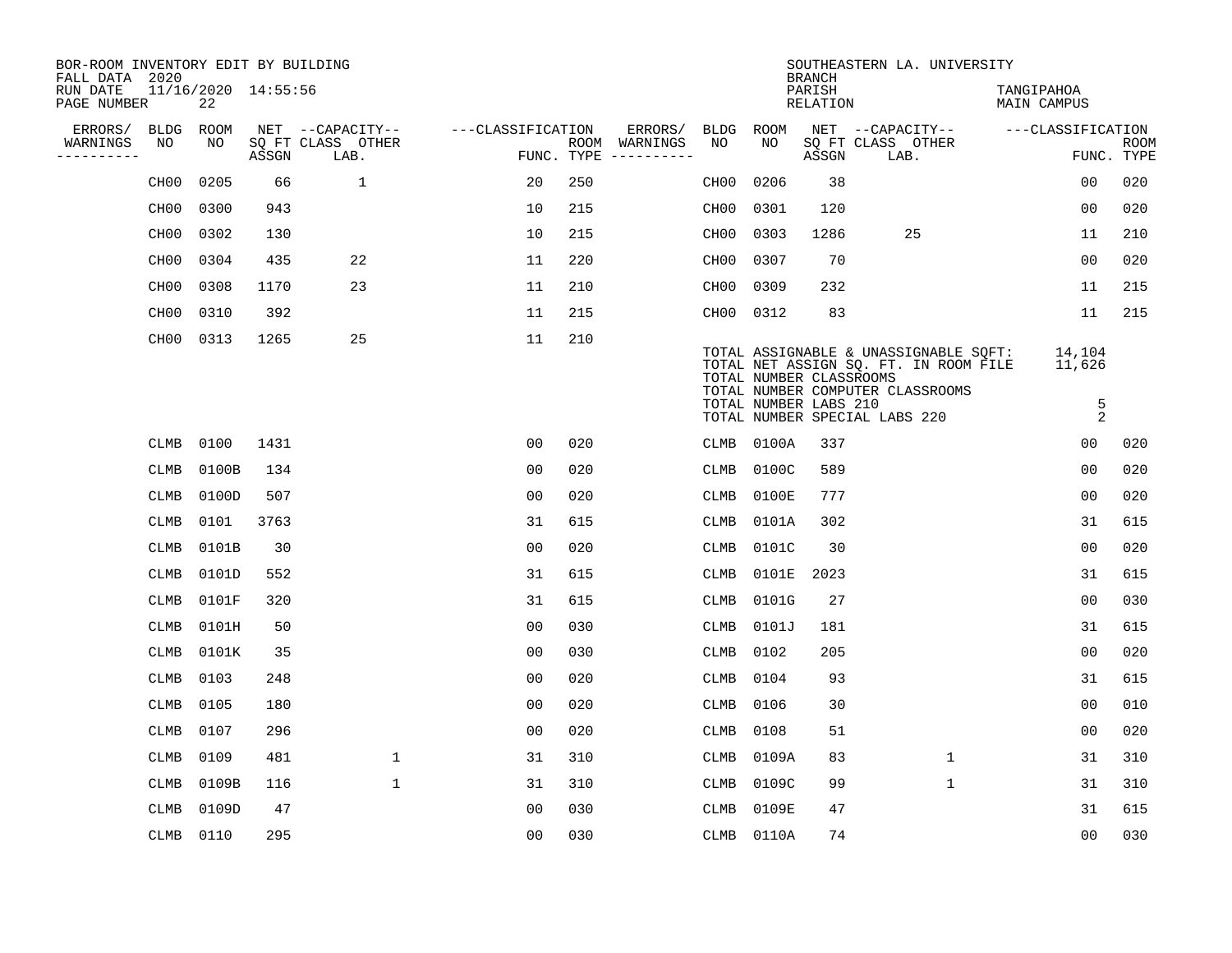| BOR-ROOM INVENTORY EDIT BY BUILDING<br>FALL DATA 2020 |                           |       |                           |                   |            |                              |             |             | <b>BRANCH</b>             | SOUTHEASTERN LA. UNIVERSITY |                                  |                           |
|-------------------------------------------------------|---------------------------|-------|---------------------------|-------------------|------------|------------------------------|-------------|-------------|---------------------------|-----------------------------|----------------------------------|---------------------------|
| RUN DATE<br>PAGE NUMBER                               | 11/16/2020 14:55:56<br>23 |       |                           |                   |            |                              |             |             | PARISH<br><b>RELATION</b> |                             | TANGIPAHOA<br><b>MAIN CAMPUS</b> |                           |
| ERRORS/<br><b>BLDG</b>                                | ROOM                      |       | NET --CAPACITY--          | ---CLASSIFICATION |            | ERRORS/                      | <b>BLDG</b> | <b>ROOM</b> |                           | NET --CAPACITY--            | ---CLASSIFICATION                |                           |
| WARNINGS<br>NO<br>----------                          | NO                        | ASSGN | SQ FT CLASS OTHER<br>LAB. |                   | FUNC. TYPE | ROOM WARNINGS<br>----------- | NO          | NO          | ASSGN                     | SQ FT CLASS OTHER<br>LAB.   |                                  | <b>ROOM</b><br>FUNC. TYPE |
| CLMB                                                  | 0111                      | 79    |                           | 00                | 030        |                              | <b>CLMB</b> | 0112        | 214                       |                             | 0 <sub>0</sub>                   | 030                       |
| CLMB                                                  | 0114A                     | 130   |                           | 0 <sub>0</sub>    | 020        |                              | CLMB        | 0114B       | 165                       |                             | 0 <sub>0</sub>                   | 020                       |
| CLMB                                                  | 0116                      | 139   |                           | 31                | 615        |                              | CLMB        | 0118        | 39                        |                             | 0 <sub>0</sub>                   | 030                       |
| CLMB                                                  | 0120                      | 39    |                           | 0 <sub>0</sub>    | 030        |                              | CLMB        | 0122        | 210                       |                             | 31                               | 615                       |
| CLMB                                                  | 0130                      | 730   |                           | 0 <sub>0</sub>    | 020        |                              | CLMB        | 0131        | 113                       | $\mathbf{1}$                | 31                               | 310                       |
| CLMB                                                  | 0132                      | 113   | $\mathbf{1}$              | 31                | 310        |                              | CLMB        | 0133        | 2109                      |                             | 31                               | 615                       |
| CLMB                                                  | 0133A                     | 165   |                           | 0 <sub>0</sub>    | 020        |                              | CLMB        | 0133B       | 100                       |                             | 0 <sub>0</sub>                   | 020                       |
| CLMB                                                  | 0134A                     | 214   |                           | 0 <sub>0</sub>    | 020        |                              | CLMB        | 0134B       | 231                       |                             | 0 <sub>0</sub>                   | 020                       |
| CLMB                                                  | 0135                      | 171   |                           | 31                | 615        |                              | <b>CLMB</b> | 0136        | 154                       | $\mathbf{1}$                | 31                               | 310                       |
| CLMB                                                  | 0137                      | 47    |                           | 0 <sub>0</sub>    | 020        |                              | CLMB        | 0137A       | 131                       |                             | 31                               | 615                       |
| CLMB                                                  | 0137B                     | 37    |                           | 0 <sub>0</sub>    | 030        |                              | <b>CLMB</b> | 0137C       | 91                        |                             | 0 <sub>0</sub>                   | 030                       |
| <b>CLMB</b>                                           | 0138                      | 208   |                           | 0 <sub>0</sub>    | 020        |                              | <b>CLMB</b> | 0140        | 479                       |                             | 31                               | 615                       |
| CLMB                                                  | 0140A                     | 28    |                           | 0 <sub>0</sub>    | 020        |                              | <b>CLMB</b> | 0200A       | 440                       |                             | 0 <sub>0</sub>                   | 020                       |
| <b>CLMB</b>                                           | 0200B                     | 274   |                           | 0 <sub>0</sub>    | 020        |                              | CLMB        | 0201A       | 173                       |                             | 91                               | 615                       |
| CLMB                                                  | 0201B                     | 627   |                           | 0 <sub>0</sub>    | 030        |                              | <b>CLMB</b> | 0202        | 494                       |                             | 0 <sub>0</sub>                   | 020                       |
| CLMB                                                  | 0203                      | 501   |                           | 00                | 020        |                              | CLMB        | 0204        | 152                       |                             | 31                               | 615                       |
| CLMB                                                  | 0206                      | 267   |                           | 0 <sub>0</sub>    | 030        |                              | CLMB        | 0208        | 52                        |                             | 00                               | 020                       |
| CLMB                                                  | 0210                      | 258   |                           | 31                | 615        |                              | CLMB        | 0210A       | 56                        |                             | 0 <sub>0</sub>                   | 030                       |
| <b>CLMB</b>                                           | 0210B                     | 66    |                           | 0 <sub>0</sub>    | 010        |                              | CLMB        | 0210C       | 59                        |                             | 0 <sub>0</sub>                   | 030                       |
| <b>CLMB</b>                                           | 0212                      | 228   |                           | 31                | 615        |                              | CLMB        | 0212A       | 66                        |                             | 0 <sub>0</sub>                   | 030                       |
| <b>CLMB</b>                                           | 0214                      | 315   |                           | 0 <sub>0</sub>    | 030        |                              | <b>CLMB</b> | 0216        | 290                       |                             | 31                               | 350                       |
| <b>CLMB</b>                                           | 0218                      | 700   | 46                        | 11                | 110        |                              | <b>CLMB</b> | 0218A       | 120                       |                             | 31                               | 615                       |
| <b>CLMB</b>                                           | 0238                      | 207   |                           | 0 <sub>0</sub>    | 020        | 9                            | <b>CLMB</b> | 0300        | 973                       | 6                           | 10                               | 610                       |
| <b>CLMB</b>                                           | 0300A                     | 264   |                           | 0 <sub>0</sub>    | 020        |                              | <b>CLMB</b> | 0300B       | 375                       |                             | 0 <sub>0</sub>                   | 020                       |
| CLMB                                                  | 0300C                     | 287   |                           | 0 <sub>0</sub>    | 020        |                              | <b>CLMB</b> | 0300D       | 529                       |                             | 0 <sub>0</sub>                   | 020                       |
| CLMB                                                  | 0301                      | 487   |                           | 0 <sub>0</sub>    | 030        |                              |             | CLMB 0302   | 293                       |                             | 0 <sub>0</sub>                   | 020                       |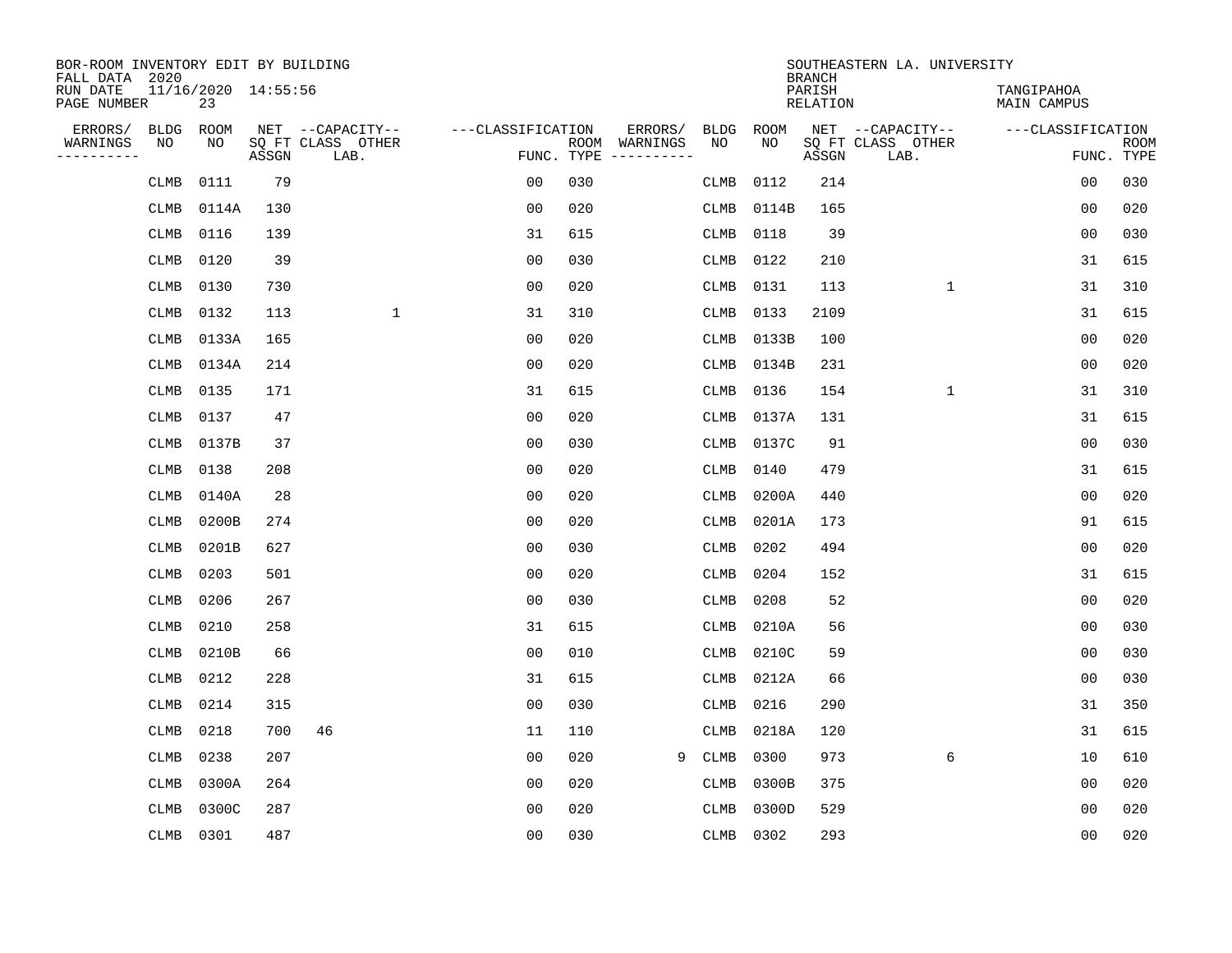| BOR-ROOM INVENTORY EDIT BY BUILDING<br>FALL DATA 2020 |                  |                           |       |                           |                   |     |                                      |                  |                                                          | <b>BRANCH</b>      | SOUTHEASTERN LA. UNIVERSITY                                                                                                                         |                             |                           |
|-------------------------------------------------------|------------------|---------------------------|-------|---------------------------|-------------------|-----|--------------------------------------|------------------|----------------------------------------------------------|--------------------|-----------------------------------------------------------------------------------------------------------------------------------------------------|-----------------------------|---------------------------|
| RUN DATE<br>PAGE NUMBER                               |                  | 11/16/2020 14:55:56<br>24 |       |                           |                   |     |                                      |                  |                                                          | PARISH<br>RELATION |                                                                                                                                                     | TANGIPAHOA<br>MAIN CAMPUS   |                           |
| ERRORS/                                               | BLDG             | ROOM                      |       | NET --CAPACITY--          | ---CLASSIFICATION |     | ERRORS/                              | BLDG             | ROOM                                                     |                    | NET --CAPACITY--                                                                                                                                    | ---CLASSIFICATION           |                           |
| WARNINGS<br>----------                                | NO               | NO                        | ASSGN | SQ FT CLASS OTHER<br>LAB. |                   |     | ROOM WARNINGS<br>FUNC. TYPE $------$ | NO               | NO                                                       | ASSGN              | SQ FT CLASS OTHER<br>LAB.                                                                                                                           |                             | <b>ROOM</b><br>FUNC. TYPE |
|                                                       | CLMB             | 0303                      | 303   |                           | 0 <sub>0</sub>    | 020 |                                      | CLMB             | 0304                                                     | 91                 |                                                                                                                                                     | 0 <sub>0</sub>              | 020                       |
|                                                       | CLMB             | 0304A                     | 524   |                           | 0 <sub>0</sub>    | 030 |                                      | CLMB             | 0305                                                     | 92                 |                                                                                                                                                     | 0 <sub>0</sub>              | 020                       |
|                                                       | <b>CLMB</b>      | 0306                      | 30    |                           | 0 <sub>0</sub>    | 010 |                                      | <b>CLMB</b>      | 0307                                                     | 57                 |                                                                                                                                                     | 31                          | 615                       |
|                                                       | <b>CLMB</b>      | 0308                      | 51    |                           | 0 <sub>0</sub>    | 020 |                                      | <b>CLMB</b>      | 0309                                                     | 20                 |                                                                                                                                                     | 31                          | 615                       |
|                                                       | CLMB             | 0310                      | 297   |                           | 0 <sub>0</sub>    | 030 |                                      | CLMB             | 0311                                                     | 503                |                                                                                                                                                     | 0 <sub>0</sub>              | 030                       |
|                                                       | <b>CLMB</b>      | 0312                      | 207   |                           | 0 <sub>0</sub>    | 030 |                                      | CLMB             | 0314                                                     | 50                 |                                                                                                                                                     | 31                          | 615                       |
|                                                       | <b>CLMB</b>      | 0316                      | 20    |                           | 31                | 615 |                                      | <b>CLMB</b>      | 0318                                                     | 556                |                                                                                                                                                     | 0 <sub>0</sub>              | 030                       |
|                                                       | CLMB             | 0400                      | 1990  |                           | 31                | 615 |                                      | CLMB             | 0400A                                                    | 42                 |                                                                                                                                                     | 31                          | 615                       |
|                                                       | CLMB             | 0400B                     | 904   |                           | 31                | 615 |                                      | CLMB             | 0401                                                     | 36                 |                                                                                                                                                     | 31                          | 615                       |
|                                                       | <b>CLMB</b>      | 0402                      | 36    |                           | 31                | 615 |                                      | CLMB             | 0403                                                     | 77                 |                                                                                                                                                     | 0 <sub>0</sub>              | 030                       |
|                                                       | CLMB             | 0404                      | 77    |                           | 00                | 030 |                                      | CLMB             | 0405                                                     | 197                |                                                                                                                                                     | 31                          | 615                       |
|                                                       | CLMB             | 0406                      | 42    |                           | 0 <sub>0</sub>    | 020 |                                      | CLMB             | 0407<br>TOTAL NUMBER CLASSROOMS<br>TOTAL NUMBER LABS 210 | 42                 | TOTAL ASSIGNABLE & UNASSIGNABLE SQFT:<br>TOTAL NET ASSIGN SQ. FT. IN ROOM FILE<br>TOTAL NUMBER COMPUTER CLASSROOMS<br>TOTAL NUMBER SPECIAL LABS 220 | 00<br>34,366<br>17,925<br>1 | 020                       |
|                                                       | CNH <sub>0</sub> | 0100                      | 1252  |                           | 0 <sub>0</sub>    | 020 |                                      | CNH0             | 0100A                                                    | 187                |                                                                                                                                                     | 00                          | 020                       |
|                                                       | CNH <sub>0</sub> | 0100B                     | 20    |                           | 60                | 710 |                                      | CNHO             | 0100C                                                    | 38                 |                                                                                                                                                     | 0 <sub>0</sub>              | 030                       |
|                                                       | CNH <sub>0</sub> | 0100D                     | 30    |                           | 0 <sub>0</sub>    | 030 |                                      | $\texttt{CNH0}$  | 0100E                                                    | 287                |                                                                                                                                                     | 0 <sub>0</sub>              | 020                       |
|                                                       | CNH <sub>0</sub> | 0100F                     | 20    |                           | 0 <sub>0</sub>    | 010 |                                      | $\texttt{CNH0}$  | 0100G                                                    | 28                 |                                                                                                                                                     | 0 <sub>0</sub>              | 020                       |
|                                                       | CNH <sub>0</sub> | 0100H                     | 30    |                           | 0 <sub>0</sub>    | 030 |                                      | $\texttt{CNH0}$  | 0101                                                     | 209                | 2                                                                                                                                                   | 91                          | 910                       |
|                                                       | CNH <sub>0</sub> | 0101A                     | 21    |                           | 0 <sub>0</sub>    | 020 |                                      | CNH <sub>0</sub> | 0101B                                                    | 30                 |                                                                                                                                                     | 91                          | 919                       |
|                                                       | CNHO             | 0102                      | 209   | 2                         | 91                | 910 |                                      | CNHO             | 0102A                                                    | 21                 |                                                                                                                                                     | 00                          | 020                       |
|                                                       | CNH <sub>0</sub> | 0102B                     | 30    |                           | 91                | 919 |                                      | CNHO             | 0103                                                     | 209                | $\overline{2}$                                                                                                                                      | 91                          | 910                       |
|                                                       | CNH <sub>0</sub> | 0104                      | 209   | 2                         | 91                | 910 |                                      | CNH0             | 0105                                                     | 209                | $\overline{2}$                                                                                                                                      | 91                          | 910                       |
|                                                       | CNH <sub>0</sub> | 0105A                     | 21    |                           | 0 <sub>0</sub>    | 020 |                                      | $\texttt{CNH0}$  | 0105B                                                    | 30                 |                                                                                                                                                     | 91                          | 919                       |
|                                                       | CNHO             | 0106                      | 209   | 2                         | 91                | 910 |                                      | CNHO             | 0106A                                                    | 21                 |                                                                                                                                                     | 00                          | 020                       |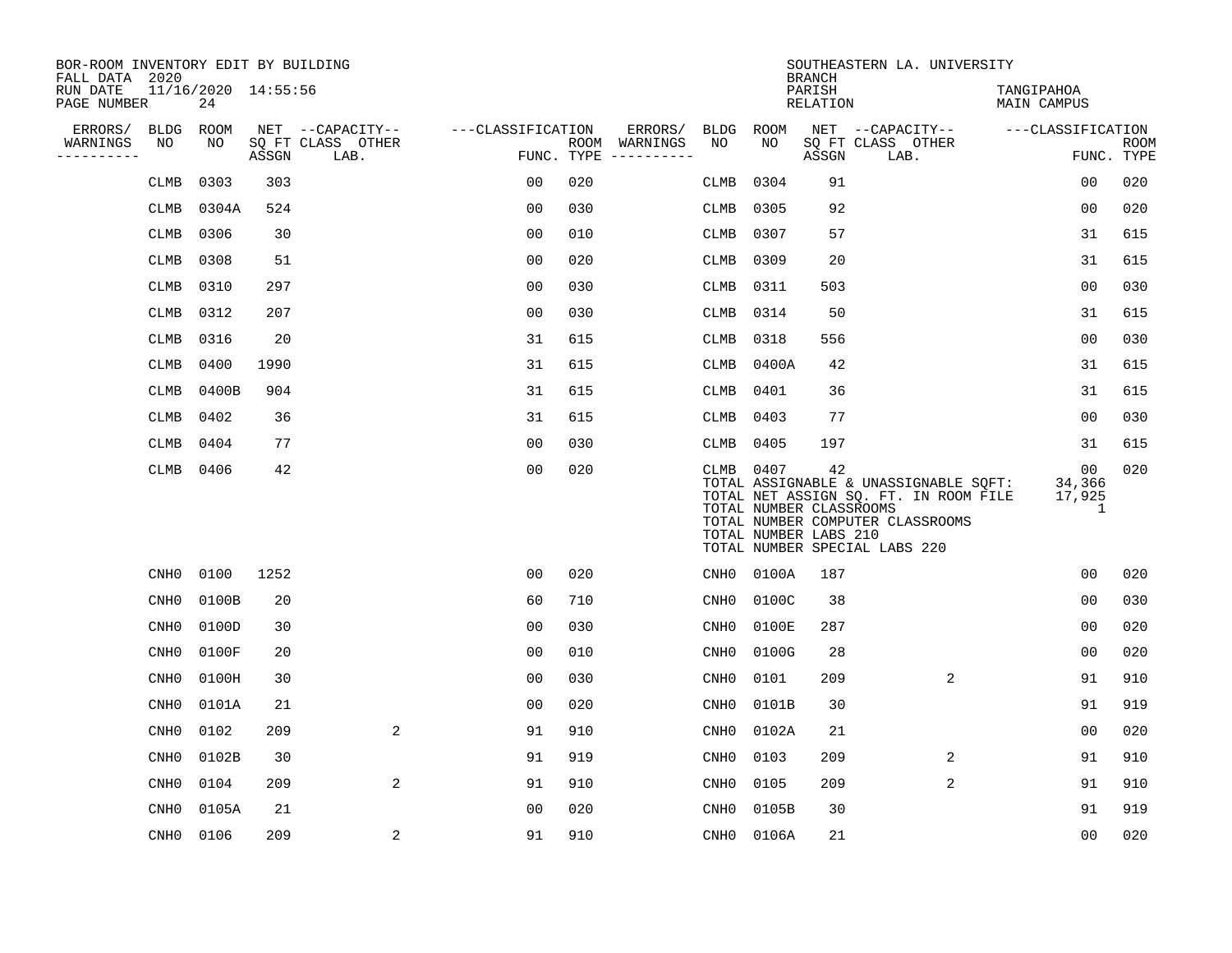| BOR-ROOM INVENTORY EDIT BY BUILDING<br>FALL DATA 2020 |                  |                           |       |                           |                   |                    |          |                  |             | <b>BRANCH</b>             | SOUTHEASTERN LA. UNIVERSITY |                                  |                           |
|-------------------------------------------------------|------------------|---------------------------|-------|---------------------------|-------------------|--------------------|----------|------------------|-------------|---------------------------|-----------------------------|----------------------------------|---------------------------|
| RUN DATE<br>PAGE NUMBER                               |                  | 11/16/2020 14:55:56<br>25 |       |                           |                   |                    |          |                  |             | PARISH<br><b>RELATION</b> |                             | TANGIPAHOA<br><b>MAIN CAMPUS</b> |                           |
| ERRORS/                                               | BLDG             | ROOM                      |       | NET --CAPACITY--          | ---CLASSIFICATION |                    | ERRORS/  | <b>BLDG</b>      | <b>ROOM</b> |                           | NET --CAPACITY--            | ---CLASSIFICATION                |                           |
| WARNINGS<br>----------                                | ΝO               | NO                        | ASSGN | SQ FT CLASS OTHER<br>LAB. |                   | ROOM<br>FUNC. TYPE | WARNINGS | NO               | NO          | ASSGN                     | SQ FT CLASS OTHER<br>LAB.   |                                  | <b>ROOM</b><br>FUNC. TYPE |
|                                                       | CNH <sub>0</sub> | 0106B                     | 30    |                           | 91                | 919                |          | CNH <sub>0</sub> | 0107        | 209                       | 2                           | 91                               | 910                       |
|                                                       | CNH <sub>0</sub> | 0108                      | 209   | $\overline{\mathbf{c}}$   | 91                | 910                |          | CNH <sub>0</sub> | 0109        | 212                       | 2                           | 91                               | 910                       |
|                                                       | CNH <sub>0</sub> | 0109A                     | 21    |                           | 0 <sub>0</sub>    | 020                |          | CNH <sub>0</sub> | 0110        | 182                       | 1                           | 91                               | 910                       |
|                                                       | CNH <sub>0</sub> | 0110B                     | 81    |                           | 91                | 919                |          | CNHO             | 0111        | 206                       | 2                           | 91                               | 910                       |
|                                                       | CNH <sub>0</sub> | 0112                      | 186   | $\mathbf{1}$              | 91                | 910                |          | CNHO             | 0120        | 97                        | $\mathbf{1}$                | 91                               | 310                       |
|                                                       | CNH <sub>0</sub> | 0120A                     | 13    |                           | 91                | 315                |          | CNHO             | 0120B       | 10                        |                             | 91                               | 315                       |
|                                                       | CNH <sub>0</sub> | 0120C                     | 14    |                           | 91                | 315                |          | CNH <sub>0</sub> | 0121        | 586                       | 30                          | 91                               | 650                       |
|                                                       | CNH <sub>0</sub> | 0121A                     | 44    |                           | 0 <sub>0</sub>    | 030                |          | CNH <sub>0</sub> | 0122        | 66                        |                             | 0 <sub>0</sub>                   | 030                       |
|                                                       | CNH <sub>0</sub> | 0123                      | 52    |                           | 0 <sub>0</sub>    | 030                |          | CNH <sub>0</sub> | 0124        | 344                       |                             | 91                               | 935                       |
|                                                       | CNH0             | 0126                      | 307   |                           | 0 <sub>0</sub>    | 030                |          | CNH <sub>0</sub> | 0130        | 129                       |                             | 91                               | 935                       |
|                                                       | CNH0             | 0131                      | 693   | $\mathbf{1}$              | 91                | 950                |          | CNH <sub>0</sub> | 0132        | 128                       |                             | 91                               | 935                       |
|                                                       | CNH0             | 0132A                     | 19    |                           | 0 <sub>0</sub>    | 030                |          | CNH <sub>0</sub> | 0132B       | 98                        |                             | 91                               | 935                       |
|                                                       | CNH0             | 0200                      | 1140  |                           | 0 <sub>0</sub>    | 020                |          | CNH <sub>0</sub> | 0200B       | 20                        |                             | 0 <sub>0</sub>                   | 010                       |
|                                                       | CNH <sub>0</sub> | 0200C                     | 30    |                           | 0 <sub>0</sub>    | 030                |          | CNH <sub>0</sub> | 0200D       | 20                        |                             | 60                               | 710                       |
|                                                       | CNH <sub>0</sub> | 0200E                     | 30    |                           | 0 <sub>0</sub>    | 030                |          | CNH <sub>0</sub> | 0201        | 209                       | 2                           | 91                               | 910                       |
|                                                       | CNH <sub>0</sub> | 0201A                     | 21    |                           | 0 <sub>0</sub>    | 020                |          | CNHO             | 0201B       | 30                        |                             | 91                               | 919                       |
|                                                       | CNH <sub>0</sub> | 0202                      | 209   | $\overline{a}$            | 91                | 910                |          | CNH <sub>0</sub> | 0202A       | 21                        |                             | 0 <sub>0</sub>                   | 020                       |
|                                                       | CNH <sub>0</sub> | 0202B                     | 30    |                           | 91                | 919                |          | CNH <sub>0</sub> | 0203        | 209                       | 2                           | 91                               | 910                       |
|                                                       | CNH <sub>0</sub> | 0204                      | 209   | $\overline{a}$            | 91                | 910                |          | CNH <sub>0</sub> | 0205        | 209                       | 2                           | 91                               | 910                       |
|                                                       | CNH <sub>0</sub> | 0205A                     | 21    |                           | 0 <sub>0</sub>    | 020                |          | CNH <sub>0</sub> | 0205B       | 30                        |                             | 91                               | 919                       |
|                                                       | CNH <sub>0</sub> | 0206                      | 209   | 2                         | 91                | 910                |          | CNH <sub>0</sub> | 0206A       | 21                        |                             | 0 <sub>0</sub>                   | 020                       |
|                                                       | CNH <sub>0</sub> | 0206B                     | 30    |                           | 91                | 919                |          | CNH <sub>0</sub> | 0208        | 209                       | 2                           | 91                               | 910                       |
|                                                       | CNH <sub>0</sub> | 0209                      | 212   | $\overline{a}$            | 91                | 910                |          | CNH <sub>0</sub> | 0209A       | 21                        |                             | 0 <sub>0</sub>                   | 020                       |
|                                                       | CNH <sub>0</sub> | 0209B                     | 30    |                           | 91                | 919                |          | CNH <sub>0</sub> | 0210        | 212                       | 2                           | 91                               | 910                       |
|                                                       | CNH <sub>0</sub> | 0210A                     | 21    |                           | 0 <sub>0</sub>    | 020                |          | CNH <sub>0</sub> | 0210B       | 30                        |                             | 91                               | 919                       |
|                                                       | CNH0             | 0211                      | 206   | $\sqrt{2}$                | 91                | 910                |          | $\text{CNH0}$    | 0212        | 206                       | $\sqrt{2}$                  | 91                               | 910                       |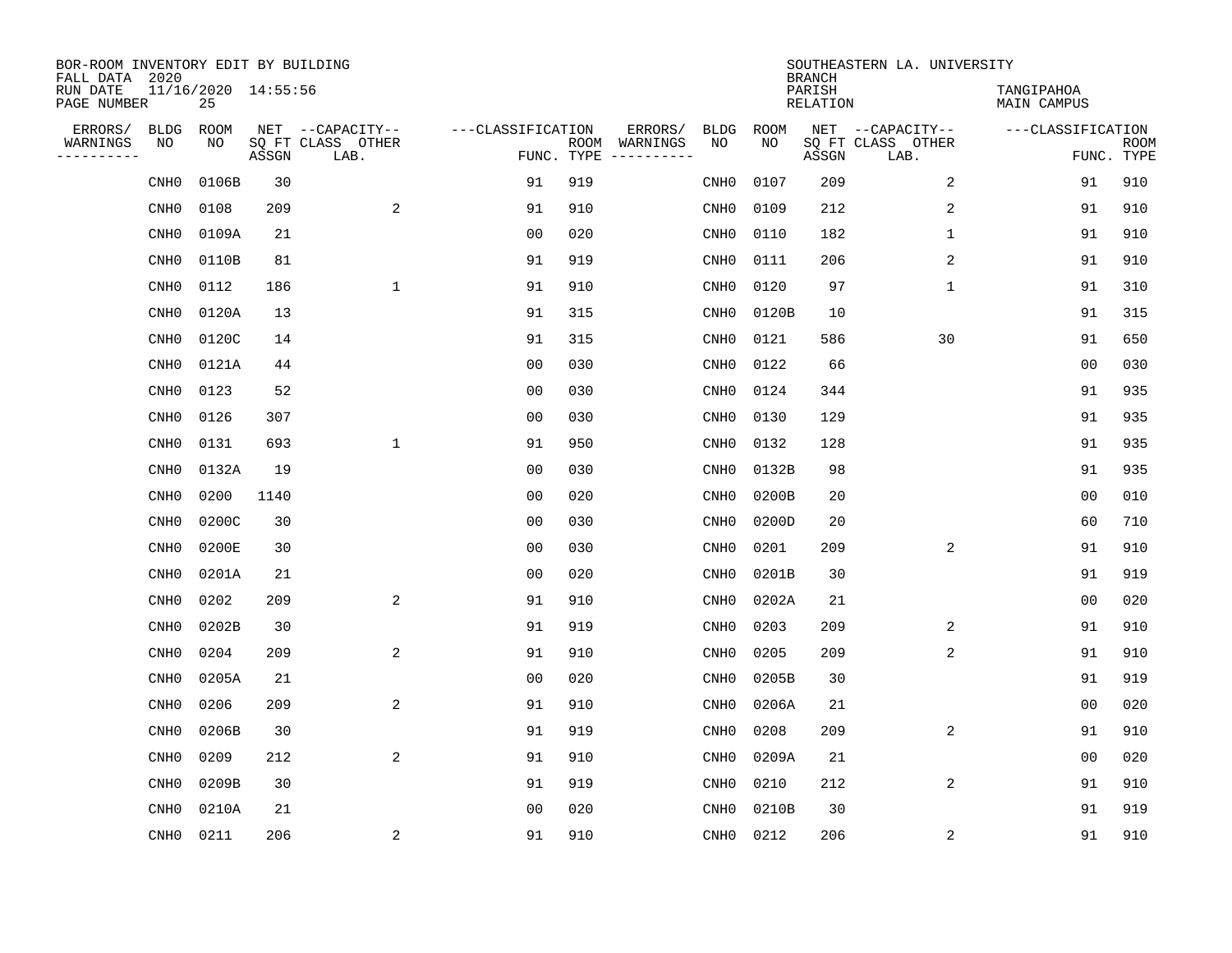| BOR-ROOM INVENTORY EDIT BY BUILDING<br>FALL DATA 2020 |                           |       |                           |                   |     |                              |                  |             | <b>BRANCH</b>             | SOUTHEASTERN LA. UNIVERSITY |                                  |                           |
|-------------------------------------------------------|---------------------------|-------|---------------------------|-------------------|-----|------------------------------|------------------|-------------|---------------------------|-----------------------------|----------------------------------|---------------------------|
| RUN DATE<br>PAGE NUMBER                               | 11/16/2020 14:55:56<br>26 |       |                           |                   |     |                              |                  |             | PARISH<br><b>RELATION</b> |                             | TANGIPAHOA<br><b>MAIN CAMPUS</b> |                           |
| ERRORS/<br><b>BLDG</b>                                | ROOM                      |       | NET --CAPACITY--          | ---CLASSIFICATION |     | ERRORS/                      | <b>BLDG</b>      | <b>ROOM</b> |                           | NET --CAPACITY--            | ---CLASSIFICATION                |                           |
| WARNINGS<br>NO<br>----------                          | NO                        | ASSGN | SQ FT CLASS OTHER<br>LAB. | FUNC. TYPE        |     | ROOM WARNINGS<br>----------- | NO               | NO          | ASSGN                     | SQ FT CLASS OTHER<br>LAB.   |                                  | <b>ROOM</b><br>FUNC. TYPE |
| CNH <sub>0</sub>                                      | 0300                      | 1336  |                           | 0 <sub>0</sub>    | 020 |                              | CNH <sub>0</sub> | 0300B       | 20                        |                             | 0 <sub>0</sub>                   | 010                       |
| CNH <sub>0</sub>                                      | 0300C                     | 30    |                           | 0 <sub>0</sub>    | 030 |                              | CNH <sub>0</sub> | 0300D       | 20                        |                             | 60                               | 710                       |
| CNH <sub>0</sub>                                      | 0300E                     | 30    |                           | 0 <sub>0</sub>    | 030 |                              | CNH <sub>0</sub> | 0301        | 209                       | 2                           | 91                               | 910                       |
| CNH <sub>0</sub>                                      | 0301A                     | 21    |                           | 0 <sub>0</sub>    | 020 |                              | CNHO             | 0301B       | 30                        |                             | 91                               | 919                       |
| CNH <sub>0</sub>                                      | 0302                      | 209   | 2                         | 91                | 910 |                              | CNHO             | 0302A       | 21                        |                             | 0 <sub>0</sub>                   | 020                       |
| CNH <sub>0</sub>                                      | 0302B                     | 30    |                           | 91                | 919 |                              | CNH <sub>0</sub> | 0303        | 209                       | 2                           | 91                               | 910                       |
| CNH <sub>0</sub>                                      | 0304                      | 209   | 2                         | 91                | 910 |                              | CNH <sub>0</sub> | 0305        | 209                       | 2                           | 91                               | 910                       |
| CNH <sub>0</sub>                                      | 0305A                     | 21    |                           | 0 <sub>0</sub>    | 020 |                              | CNHO             | 0305B       | 30                        |                             | 91                               | 919                       |
| CNH <sub>0</sub>                                      | 0306                      | 209   | 2                         | 91                | 910 |                              | CNHO             | 0306A       | 21                        |                             | 0 <sub>0</sub>                   | 020                       |
| CNH <sub>0</sub>                                      | 0306B                     | 30    |                           | 91                | 919 |                              | CNHO             | 0307        | 209                       | 2                           | 91                               | 910                       |
| CNH <sub>0</sub>                                      | 0308                      | 209   | 2                         | 91                | 910 |                              | CNH <sub>0</sub> | 0309        | 212                       | 2                           | 91                               | 910                       |
| CNH <sub>0</sub>                                      | 0309A                     | 21    |                           | 0 <sub>0</sub>    | 020 |                              | CNHO             | 0309B       | 30                        |                             | 91                               | 919                       |
| CNH <sub>0</sub>                                      | 0310                      | 212   | $\overline{a}$            | 91                | 910 |                              | CNH <sub>0</sub> | 0310A       | 21                        |                             | 0 <sub>0</sub>                   | 020                       |
| CNH <sub>0</sub>                                      | 0310B                     | 30    |                           | 91                | 919 |                              | CNH <sub>0</sub> | 0311        | 206                       | $\overline{c}$              | 91                               | 910                       |
| CNH0                                                  | 0312                      | 206   | $\overline{a}$            | 91                | 910 |                              | CNH <sub>0</sub> | 0400        | 1140                      |                             | 0 <sub>0</sub>                   | 020                       |
| CNH <sub>0</sub>                                      | 0400B                     | 20    |                           | 0 <sub>0</sub>    | 010 |                              | CNHO             | 0400C       | 30                        |                             | 0 <sub>0</sub>                   | 030                       |
| CNH <sub>0</sub>                                      | 0400D                     | 20    |                           | 60                | 710 |                              | CNHO             | 0400E       | 30                        |                             | 0 <sub>0</sub>                   | 030                       |
| CNH <sub>0</sub>                                      | 0401                      | 209   | $\overline{a}$            | 91                | 910 |                              | CNHO             | 0401A       | 21                        |                             | 0 <sub>0</sub>                   | 020                       |
| CNH <sub>0</sub>                                      | 0401B                     | 30    |                           | 91                | 919 |                              | CNH <sub>0</sub> | 0402        | 209                       | 2                           | 91                               | 910                       |
| CNH <sub>0</sub>                                      | 0402A                     | 21    |                           | 0 <sub>0</sub>    | 020 |                              | CNH <sub>0</sub> | 0402B       | 30                        |                             | 91                               | 919                       |
| CNH <sub>0</sub>                                      | 0403                      | 209   | 2                         | 91                | 910 |                              | CNH <sub>0</sub> | 0404        | 209                       | 2                           | 91                               | 910                       |
| CNH <sub>0</sub>                                      | 0405                      | 209   | 2                         | 91                | 920 |                              | CNHO             | 0405A       | 21                        |                             | 0 <sub>0</sub>                   | 020                       |
| CNH <sub>0</sub>                                      | 0405B                     | 30    |                           | 91                | 919 |                              | CNH <sub>0</sub> | 0406        | 209                       | 2                           | 91                               | 910                       |
| CNH <sub>0</sub>                                      | 0406A                     | 21    |                           | 0 <sub>0</sub>    | 020 |                              | CNH <sub>0</sub> | 0406B       | 30                        |                             | 91                               | 919                       |
| CNH <sub>0</sub>                                      | 0407                      | 209   | 2                         | 91                | 910 |                              | CNHO             | 0408        | 209                       | $\overline{2}$              | 91                               | 910                       |
| CNHO                                                  | 0409                      | 212   | $\overline{c}$            | 91                | 910 |                              | CNHO             | 0409A       | 21                        |                             | 0 <sub>0</sub>                   | 020                       |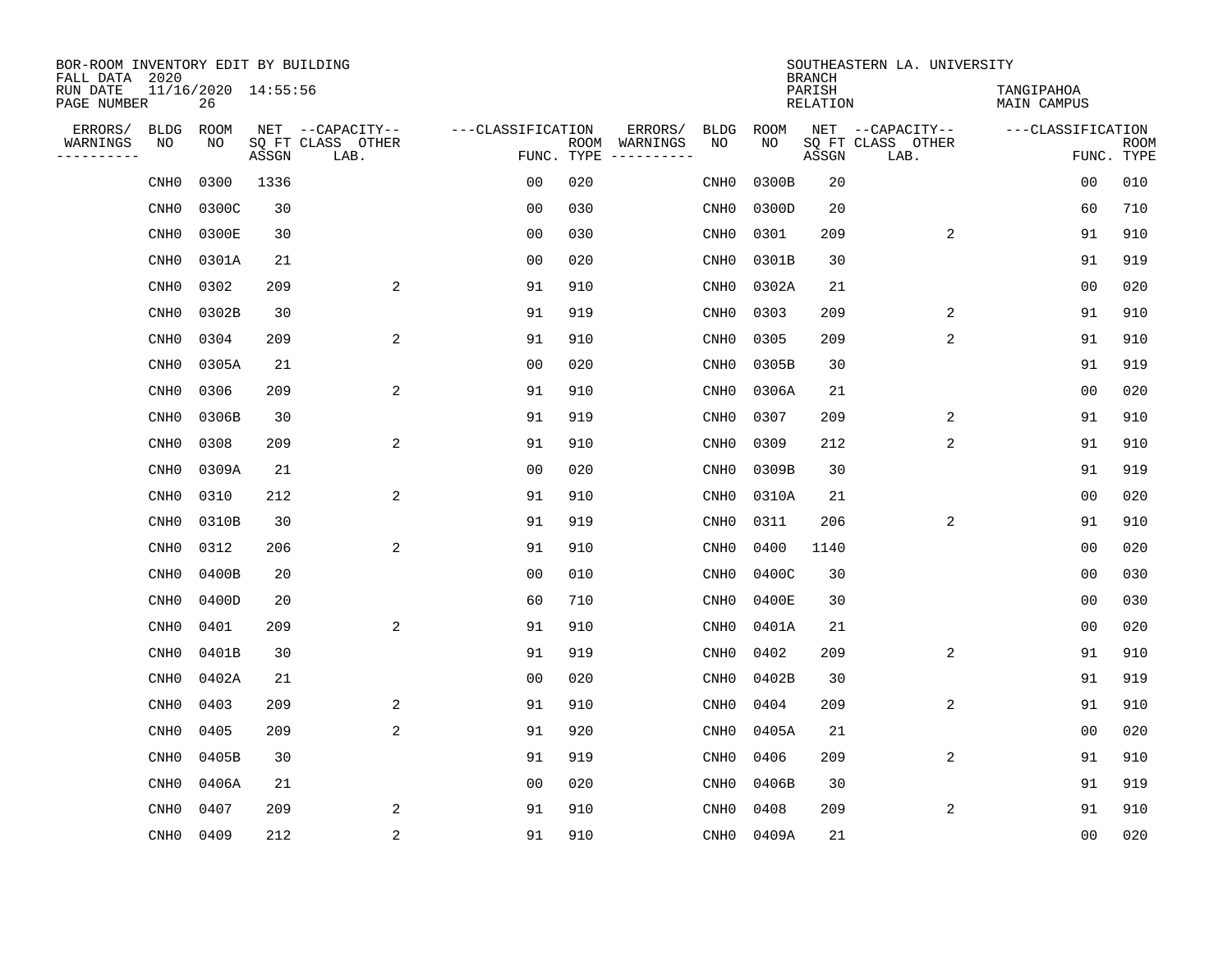| BOR-ROOM INVENTORY EDIT BY BUILDING       |                  |                           |       |                           |                   |                    |                         |                  |                                                               |                                            | SOUTHEASTERN LA. UNIVERSITY                                                                                                                              |                                  |                           |
|-------------------------------------------|------------------|---------------------------|-------|---------------------------|-------------------|--------------------|-------------------------|------------------|---------------------------------------------------------------|--------------------------------------------|----------------------------------------------------------------------------------------------------------------------------------------------------------|----------------------------------|---------------------------|
| FALL DATA 2020<br>RUN DATE<br>PAGE NUMBER |                  | 11/16/2020 14:55:56<br>27 |       |                           |                   |                    |                         |                  |                                                               | <b>BRANCH</b><br>PARISH<br><b>RELATION</b> |                                                                                                                                                          | TANGIPAHOA<br><b>MAIN CAMPUS</b> |                           |
| ERRORS/                                   | <b>BLDG</b>      | ROOM                      |       | NET --CAPACITY--          | ---CLASSIFICATION |                    | ERRORS/                 | BLDG             | <b>ROOM</b>                                                   |                                            | NET --CAPACITY--                                                                                                                                         | ---CLASSIFICATION                |                           |
| WARNINGS<br>-----------                   | NO               | NO                        | ASSGN | SQ FT CLASS OTHER<br>LAB. |                   | ROOM<br>FUNC. TYPE | WARNINGS<br>----------- | NO               | NO                                                            | ASSGN                                      | SQ FT CLASS OTHER<br>LAB.                                                                                                                                |                                  | <b>ROOM</b><br>FUNC. TYPE |
|                                           | CNH <sub>0</sub> | 0409B                     | 30    |                           | 91                | 919                |                         | CNH <sub>0</sub> | 0410                                                          | 212                                        | 2                                                                                                                                                        | 91                               | 910                       |
|                                           | CNH <sub>0</sub> | 0410A                     | 21    |                           | 00                | 020                |                         | CNH0             | 0410B                                                         | 30                                         |                                                                                                                                                          | 91                               | 919                       |
|                                           | $\mathtt{CNH0}$  | 0411                      | 206   | 2                         | 91                | 910                |                         |                  | CNH0 0412<br>TOTAL NUMBER CLASSROOMS<br>TOTAL NUMBER LABS 210 | 206                                        | 2<br>TOTAL ASSIGNABLE & UNASSIGNABLE SQFT:<br>TOTAL NET ASSIGN SQ. FT. IN ROOM FILE<br>TOTAL NUMBER COMPUTER CLASSROOMS<br>TOTAL NUMBER SPECIAL LABS 220 | 91<br>19,405<br>12,706           | 910                       |
|                                           |                  | CSTB 1002                 | 310   |                           | 00                | 020                |                         |                  | CSTB 1004                                                     | 1352                                       |                                                                                                                                                          | 0 <sub>0</sub>                   | 020                       |
|                                           | <b>CSTB</b>      | 1005                      | 2560  | 16                        | 21                | 250                |                         | CSTB             | 1006                                                          | 6720                                       | 24                                                                                                                                                       | 11                               | 210                       |
|                                           | CSTB             | 1006A                     | 745   | 37                        | 11                | 110                |                         | CSTB             | 1006B                                                         | 439                                        |                                                                                                                                                          | 0 <sub>0</sub>                   | 030                       |
|                                           | CSTB             | 1007                      | 852   |                           | 00                | 030                |                         | CSTB             | 1008                                                          | 124                                        |                                                                                                                                                          | 44                               | 710                       |
|                                           | CSTB             | 1009                      | 285   |                           | 0 <sub>0</sub>    | 030                |                         | CSTB             | 1011                                                          | 232                                        |                                                                                                                                                          | 0 <sub>0</sub>                   | 030                       |
|                                           | CSTB             | 1012                      | 2258  |                           | 0 <sub>0</sub>    | 020                |                         | CSTB             | 1013                                                          | 1314                                       |                                                                                                                                                          | 0 <sub>0</sub>                   | 020                       |
|                                           | CSTB             | 1014                      | 109   |                           | 50                | 660                |                         | CSTB             | 1015                                                          | 84                                         | $\mathbf 1$                                                                                                                                              | 70                               | 310                       |
|                                           | CSTB             | 1016                      | 47    |                           | 73                | 730                |                         | CSTB             | 1018                                                          | 1969                                       | 30                                                                                                                                                       | 21                               | 250                       |
|                                           | CSTB             | 1019                      | 3806  | 30                        | 11                | 210                |                         |                  | CSTB 1019A                                                    | 582                                        |                                                                                                                                                          | 11                               | 215                       |
|                                           | CSTB             | 1019B                     | 264   |                           | 11                | 215                |                         |                  | CSTB 1019C                                                    | 264                                        |                                                                                                                                                          | 11                               | 215                       |
|                                           | CSTB             | 1020                      | 1034  |                           | 0 <sub>0</sub>    | 030                |                         | CSTB             | 1020B                                                         | 352                                        |                                                                                                                                                          | 0 <sub>0</sub>                   | 030                       |
|                                           | CSTB             | 1021                      | 292   |                           | 0 <sub>0</sub>    | 030                |                         |                  | CSTB 1022                                                     | 103                                        |                                                                                                                                                          | 00                               | 030                       |
|                                           | CSTB             | 1023                      | 224   |                           | 0 <sub>0</sub>    | 030                |                         |                  | CSTB 1024                                                     | 51                                         |                                                                                                                                                          | 0 <sub>0</sub>                   | 030                       |
|                                           | CSTB             | 1025                      | 85    |                           | 0 <sub>0</sub>    | 030                |                         | CSTB             | 1026                                                          | 38                                         |                                                                                                                                                          | 0 <sub>0</sub>                   | 020                       |
|                                           | <b>CSTB</b>      | 2002                      | 311   |                           | 0 <sub>0</sub>    | 020                |                         | <b>CSTB</b>      | 2004                                                          | 313                                        |                                                                                                                                                          | 22                               | 255                       |
|                                           | <b>CSTB</b>      | 2005                      | 1167  | 30                        | 11                | 210                |                         | <b>CSTB</b>      | 2005A                                                         | 192                                        |                                                                                                                                                          | 11                               | 215                       |
|                                           | CSTB             | 2006                      | 2094  | 24                        | 11                | 210                |                         | CSTB             | 2007                                                          | 258                                        |                                                                                                                                                          | 0 <sub>0</sub>                   | 030                       |
|                                           | <b>CSTB</b>      | 2008                      | 295   |                           | 0 <sub>0</sub>    | 030                |                         | <b>CSTB</b>      | 2009                                                          | 32                                         |                                                                                                                                                          | 73                               | 730                       |
|                                           | <b>CSTB</b>      | 2011                      | 70    |                           | 44                | 710                |                         | <b>CSTB</b>      | 2012                                                          | 1161                                       | 32                                                                                                                                                       | 11                               | 210                       |
|                                           |                  | CSTB 2013                 | 1191  | 32                        | 11                | 210                |                         | CSTB             | 2014                                                          | 1052                                       | 32                                                                                                                                                       | 11                               | 210                       |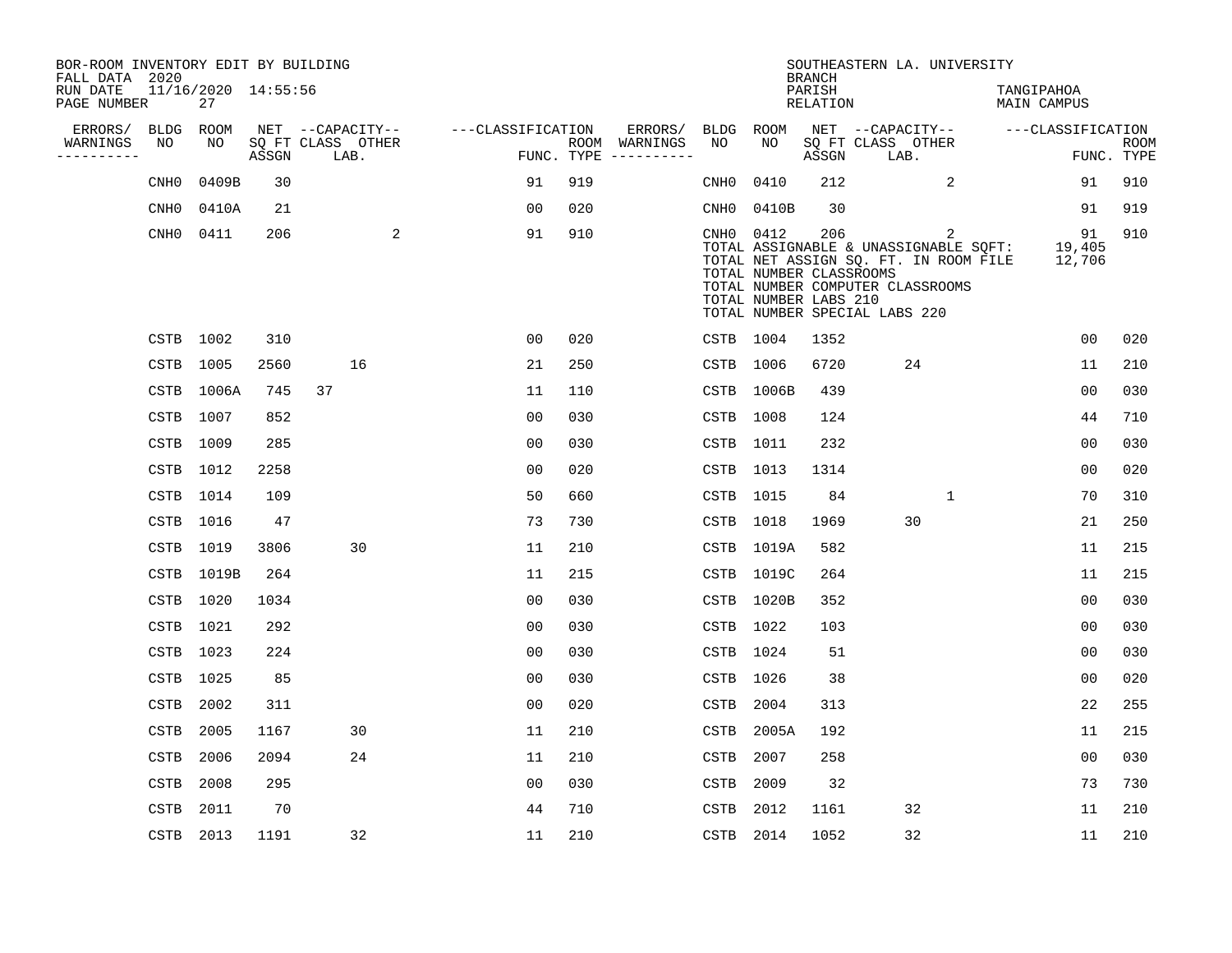| BOR-ROOM INVENTORY EDIT BY BUILDING<br>FALL DATA 2020 |             |                           |       |                           |                   |                    |          |                          |             | <b>BRANCH</b>             | SOUTHEASTERN LA. UNIVERSITY |                                  |                           |
|-------------------------------------------------------|-------------|---------------------------|-------|---------------------------|-------------------|--------------------|----------|--------------------------|-------------|---------------------------|-----------------------------|----------------------------------|---------------------------|
| RUN DATE<br>PAGE NUMBER                               |             | 11/16/2020 14:55:56<br>28 |       |                           |                   |                    |          |                          |             | PARISH<br><b>RELATION</b> |                             | TANGIPAHOA<br><b>MAIN CAMPUS</b> |                           |
| ERRORS/                                               | <b>BLDG</b> | ROOM                      |       | NET --CAPACITY--          | ---CLASSIFICATION |                    | ERRORS/  | <b>BLDG</b>              | <b>ROOM</b> |                           | NET --CAPACITY--            | ---CLASSIFICATION                |                           |
| WARNINGS<br>----------                                | NO          | NO                        | ASSGN | SQ FT CLASS OTHER<br>LAB. |                   | ROOM<br>FUNC. TYPE | WARNINGS | NO                       | NO          | ASSGN                     | SQ FT CLASS OTHER<br>LAB.   |                                  | <b>ROOM</b><br>FUNC. TYPE |
|                                                       | CSTB        | 2015                      | 264   |                           | 11                | 215                |          | <b>CSTB</b>              | 2016        | 1183                      | 32                          | 11                               | 210                       |
|                                                       | CSTB        | 2017                      | 346   |                           | 0 <sub>0</sub>    | 030                |          | CSTB                     | 2018        | 261                       |                             | 50                               | 660                       |
|                                                       | CSTB        | 2019                      | 444   |                           | 50                | 650                |          | CSTB                     | 2021        | 767                       | 35                          | 11                               | 110                       |
|                                                       | <b>CSTB</b> | 2022                      | 654   | 33                        | 11                | 110                |          | CSTB                     | 2023        | 671                       | 33                          | 11                               | 110                       |
|                                                       | <b>CSTB</b> | 2024                      | 870   | 24                        | 11                | 210                |          | <b>CSTB</b>              | 2025        | 877                       | 47                          | 11                               | 110                       |
|                                                       | <b>CSTB</b> | 2026                      | 973   | 48                        | 11                | 250                |          | <b>CSTB</b>              | 2027        | 130                       |                             | 0 <sub>0</sub>                   | 030                       |
|                                                       | CSTB        | 2028A                     | 887   | 24                        | 11                | 220                |          | $\mathop{\mathtt{CSTB}}$ | 2028B       | 897                       | 24                          | 11                               | 210                       |
|                                                       | CSTB        | 2029                      | 1106  | 24                        | 11                | 210                |          | <b>CSTB</b>              | 2030        | 1100                      | 24                          | 11                               | 210                       |
|                                                       | CSTB        | 3002                      | 311   |                           | 0 <sub>0</sub>    | 020                |          | <b>CSTB</b>              | 3004        | 2712                      |                             | 0 <sub>0</sub>                   | 020                       |
|                                                       | CSTB        | 3005                      | 734   | 14                        | 22                | 250                |          | <b>CSTB</b>              | 3006        | 713                       | 14                          | 22                               | 250                       |
|                                                       | CSTB        | 3007                      | 713   | 14                        | 22                | 250                |          | CSTB                     | 3008        | 713                       | 14                          | 22                               | 250                       |
|                                                       | <b>CSTB</b> | 3009                      | 713   | 14                        | 22                | 250                |          | CSTB                     | 3010        | 721                       | 14                          | 22                               | 250                       |
|                                                       | CSTB        | 3011                      | 132   |                           | 0 <sub>0</sub>    | 030                |          | CSTB                     | 3012        | 155                       |                             | 0 <sub>0</sub>                   | 030                       |
|                                                       | CSTB        | 3013                      | 176   |                           | 44                | 710                |          | CSTB                     | 3014        | 50                        |                             | 73                               | 730                       |
|                                                       | <b>CSTB</b> | 3016                      | 203   |                           | 60                | 630                |          | CSTB                     | 3017        | 462                       |                             | 0 <sub>0</sub>                   | 030                       |
|                                                       | <b>CSTB</b> | 3018                      | 116   | $\mathbf 1$               | 22                | 250                |          | CSTB                     | 3019        | 109                       | $\mathbf{1}$                | 22                               | 250                       |
|                                                       | <b>CSTB</b> | 3020                      | 109   | $\mathbf 1$               | 22                | 250                |          | CSTB                     | 3021        | 109                       | 1                           | 11                               | 310                       |
|                                                       | <b>CSTB</b> | 3022                      | 109   | $\mathbf{1}$              | 11                | 310                |          | CSTB                     | 3023        | 109                       | 1                           | 11                               | 310                       |
|                                                       | CSTB        | 3024                      | 109   | 1                         | 11                | 310                |          | CSTB                     | 3025        | 109                       | 1                           | 11                               | 310                       |
|                                                       | CSTB        | 3026                      | 109   | $\mathbf{1}$              | 11                | 310                |          | <b>CSTB</b>              | 3027        | 109                       | 1                           | 11                               | 310                       |
|                                                       | CSTB        | 3028                      | 109   | 1                         | 11                | 310                |          | CSTB                     | 3029        | 109                       | 1                           | 11                               | 310                       |
|                                                       | CSTB        | 3030                      | 109   | $\mathbf 1$               | 11                | 310                |          | <b>CSTB</b>              | 3031        | 109                       | 1                           | 11                               | 310                       |
|                                                       | CSTB        | 3032                      | 109   | $\mathbf 1$               | 11                | 310                |          | CSTB                     | 3033        | 109                       | 1                           | 11                               | 310                       |
|                                                       | CSTB        | 3034                      | 109   | $\mathbf{1}$              | 11                | 310                |          | CSTB                     | 3035        | 108                       | $\mathbf 1$                 | 11                               | 310                       |
|                                                       | <b>CSTB</b> | 3036                      | 461   |                           | 60                | 650                |          | <b>CSTB</b>              | 3037A       | 414                       |                             | 0 <sub>0</sub>                   | 020                       |
|                                                       | CSTB 3038   |                           | 387   | $\mathbf 1$               | 46                | 310                |          | CSTB                     | 3038A       | 878                       |                             | 0 <sub>0</sub>                   | 030                       |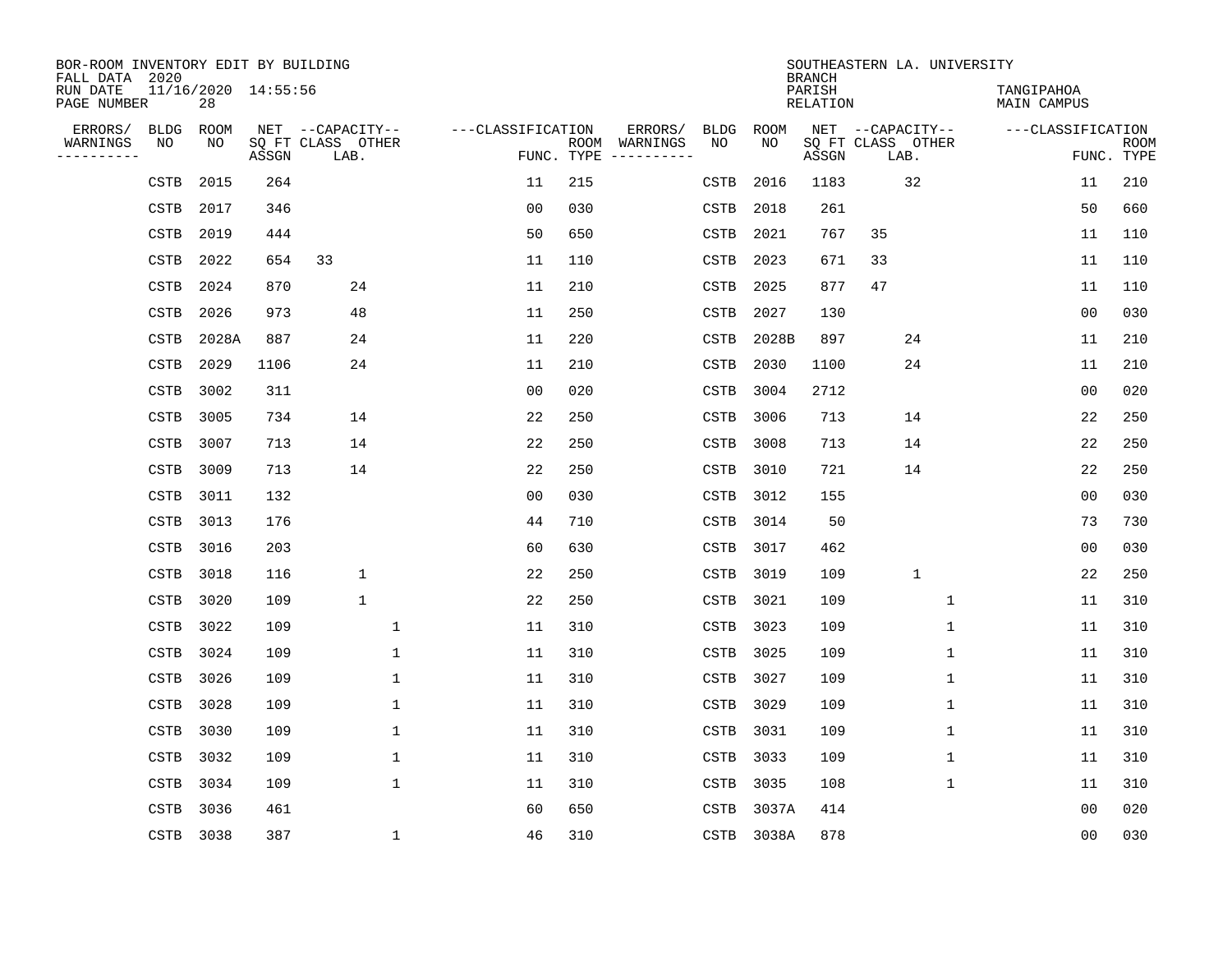| BOR-ROOM INVENTORY EDIT BY BUILDING<br>FALL DATA 2020 |             |            |                     |                           |                   |            |                              |             |             | <b>BRANCH</b>                                    | SOUTHEASTERN LA. UNIVERSITY                                                                                                                         |                                  |                           |
|-------------------------------------------------------|-------------|------------|---------------------|---------------------------|-------------------|------------|------------------------------|-------------|-------------|--------------------------------------------------|-----------------------------------------------------------------------------------------------------------------------------------------------------|----------------------------------|---------------------------|
| RUN DATE<br>PAGE NUMBER                               |             | 29         | 11/16/2020 14:55:56 |                           |                   |            |                              |             |             | PARISH<br><b>RELATION</b>                        |                                                                                                                                                     | TANGIPAHOA<br><b>MAIN CAMPUS</b> |                           |
| ERRORS/                                               | BLDG        | ROOM       |                     | NET --CAPACITY--          | ---CLASSIFICATION |            | ERRORS/                      | <b>BLDG</b> | <b>ROOM</b> |                                                  | NET --CAPACITY--                                                                                                                                    | ---CLASSIFICATION                |                           |
| WARNINGS<br>----------                                | NO          | NO         | ASSGN               | SQ FT CLASS OTHER<br>LAB. |                   | FUNC. TYPE | ROOM WARNINGS<br>----------- | NO          | NO          | ASSGN                                            | SQ FT CLASS OTHER<br>LAB.                                                                                                                           |                                  | <b>ROOM</b><br>FUNC. TYPE |
|                                                       | CSTB        | 3039       | 141                 | 1                         | 46                | 310        |                              | CSTB        | 3040        | 198                                              | $\mathbf{1}$                                                                                                                                        | 46                               | 310                       |
|                                                       | CSTB        | 3041       | 100                 |                           | 46                | 315        |                              | CSTB        | 3042        | 510                                              | 25                                                                                                                                                  | 46                               | 350                       |
|                                                       | CSTB        | 3043       | 1091                | $\mathbf 1$               | 11                | 310        |                              | CSTB        | 3044        | 114                                              | $\mathbf 1$                                                                                                                                         | 11                               | 310                       |
|                                                       | CSTB        | 3045       | 114                 | $\mathbf{1}$              | 11                | 310        |                              | CSTB        | 3046        | 114                                              | 1                                                                                                                                                   | 11                               | 310                       |
|                                                       | <b>CSTB</b> | 3047       | 114                 | $\mathbf{1}$              | 11                | 310        |                              | CSTB        | 3048        | 114                                              | $\mathbf{1}$                                                                                                                                        | 11                               | 310                       |
|                                                       | <b>CSTB</b> | 3049       | 114                 | $\mathbf{1}$              | 11                | 310        |                              | CSTB        | 3050        | 120                                              | $\mathbf{1}$                                                                                                                                        | 11                               | 310                       |
|                                                       | CSTB        | 3051       | 110                 | $\mathbf{1}$              | 11                | 310        |                              | CSTB        | 3052        | 110                                              | $\mathbf{1}$                                                                                                                                        | 11                               | 310                       |
|                                                       | CSTB        | 3053       | 121                 | $\mathbf 1$               | 22                | 250        |                              | CSTB        | 3054        | 110                                              | $\mathbf{1}$                                                                                                                                        | 22                               | 250                       |
|                                                       | CSTB        | 3055       | 110                 | $\mathbf 1$               | 22                | 250        |                              | CSTB        | 3056        | 183                                              |                                                                                                                                                     | 0 <sub>0</sub>                   | 030                       |
|                                                       | CSTB        | 3057       | 1079                | 21                        | 22                | 250        |                              |             |             | TOTAL NUMBER CLASSROOMS<br>TOTAL NUMBER LABS 210 | TOTAL ASSIGNABLE & UNASSIGNABLE SQFT:<br>TOTAL NET ASSIGN SQ. FT. IN ROOM FILE<br>TOTAL NUMBER COMPUTER CLASSROOMS<br>TOTAL NUMBER SPECIAL LABS 220 | 63,344<br>47,536<br>5<br>12<br>1 |                           |
|                                                       |             | CWCH 0100E | 25                  |                           | 00                | 020        |                              | CWCH 0101   |             | 709                                              |                                                                                                                                                     | 0 <sub>0</sub>                   | 020                       |
|                                                       |             | CWCH 0101A | 818                 |                           | 11                | 315        |                              | CWCH        | 0102        | 176                                              | 1                                                                                                                                                   | 11                               | 310                       |
|                                                       | CWCH 0103   |            | 44                  | $\mathbf 1$               | 0 <sub>0</sub>    | 030        |                              | CWCH        | 0104        | 156                                              | 1                                                                                                                                                   | 11                               | 310                       |
|                                                       | CWCH        | 0105       | 268                 | 2                         | 11                | 310        |                              | CWCH        | 0106        | 256                                              | 17                                                                                                                                                  | 22                               | 255                       |
|                                                       | CWCH        | 0107A      | 55                  |                           | 0 <sub>0</sub>    | 030        |                              |             | CWCH 0107B  | 26                                               |                                                                                                                                                     | 0 <sub>0</sub>                   | 030                       |
|                                                       | CWCH        | 0108       | 40                  | $\mathbf{1}$              | 0 <sub>0</sub>    | 030        |                              | CWCH        | 0109        | 177                                              |                                                                                                                                                     | 11                               | 315                       |
|                                                       | CWCH        | 0110       | 14                  |                           | 0 <sub>0</sub>    | 010        |                              | CWCH        | 0111        | 118                                              |                                                                                                                                                     | 0 <sub>0</sub>                   | 020                       |
|                                                       | CWCH        | 0111A      | 57                  |                           | 22                | 255        |                              | CWCH        | 0111B       | 95                                               | $\mathbf{1}$                                                                                                                                        | 22                               | 250                       |
|                                                       | CWCH        | 0111C      | 135                 | $\mathbf 1$               | 22                | 250        |                              | CWCH        | 0112        | 168                                              | $\mathbf 1$                                                                                                                                         | 11                               | 310                       |
|                                                       | CWCH        | 0112A      | 11                  |                           | 11                | 315        |                              | CWCH        | 0112B       | 11                                               |                                                                                                                                                     | 11                               | 315                       |
|                                                       | CWCH        | 0113       | 209                 | 2                         | 22                | 250        |                              | CWCH        | 0113A       | 9                                                |                                                                                                                                                     | 22                               | 255                       |
|                                                       | CWCH        | 0113B      | 10                  |                           | 22                | 255        |                              | <b>CWCH</b> | 0113C       | 10                                               |                                                                                                                                                     | 22                               | 255                       |
|                                                       |             | CWCH 0114  | 201                 | $\overline{\mathbf{c}}$   | 11                | 310        |                              |             | CWCH 0114A  | 8                                                |                                                                                                                                                     | 11                               | 315                       |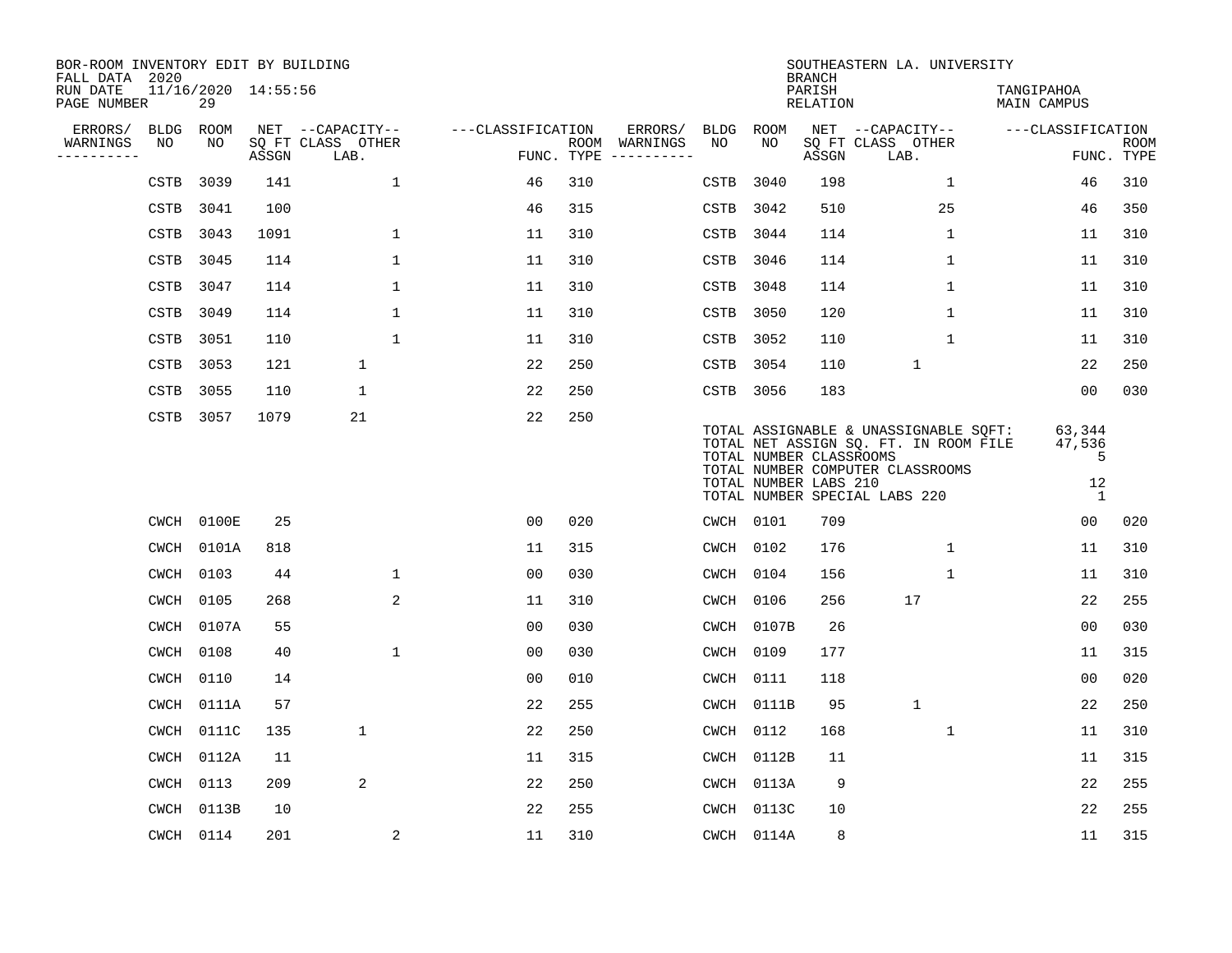| BOR-ROOM INVENTORY EDIT BY BUILDING<br>FALL DATA 2020 |             |                           |       |                                               |                   |                    |                                    |            |            | <b>BRANCH</b>      | SOUTHEASTERN LA. UNIVERSITY                                                    |                                  |                           |
|-------------------------------------------------------|-------------|---------------------------|-------|-----------------------------------------------|-------------------|--------------------|------------------------------------|------------|------------|--------------------|--------------------------------------------------------------------------------|----------------------------------|---------------------------|
| RUN DATE<br>PAGE NUMBER                               |             | 11/16/2020 14:55:56<br>30 |       |                                               |                   |                    |                                    |            |            | PARISH<br>RELATION |                                                                                | TANGIPAHOA<br><b>MAIN CAMPUS</b> |                           |
| ERRORS/<br>WARNINGS<br>----------                     | BLDG<br>NO  | ROOM<br>NO.               | ASSGN | NET --CAPACITY--<br>SQ FT CLASS OTHER<br>LAB. | ---CLASSIFICATION | ROOM<br>FUNC. TYPE | ERRORS/<br>WARNINGS<br>----------- | BLDG<br>NO | ROOM<br>NO | ASSGN              | NET --CAPACITY--<br>SQ FT CLASS OTHER<br>LAB.                                  | ---CLASSIFICATION                | <b>ROOM</b><br>FUNC. TYPE |
|                                                       | <b>CWCH</b> | 0114B                     | 8     |                                               | 11                | 315                |                                    | CWCH       | 0114C      | 8                  |                                                                                | 11                               | 315                       |
|                                                       | CWCH        | 0115                      | 178   | $\mathbf{1}$                                  | 11                | 310                |                                    |            | CWCH 0115A | 8                  |                                                                                | 11                               | 315                       |
|                                                       | <b>CWCH</b> | 0115B                     | 6     |                                               | 11                | 315                |                                    |            | CWCH 0116  | 10                 |                                                                                | 0 <sub>0</sub>                   | 010                       |
|                                                       | <b>CWCH</b> | 0117                      | 173   | $\mathbf{1}$                                  | 11                | 310                |                                    |            | CWCH 0117A | 8                  |                                                                                | 11                               | 315                       |
|                                                       | CWCH        | 0117B                     | 10    |                                               | 11                | 315                |                                    |            | CWCH 0118  | 178                | $\mathbf{1}$                                                                   | 11                               | 310                       |
|                                                       | CWCH        | 0118A                     | 8     |                                               | 11                | 315                |                                    |            | CWCH 0118B | 6                  |                                                                                | 11                               | 315                       |
|                                                       | <b>CWCH</b> | 0119                      | 10    |                                               | 11                | 315                |                                    |            | CWCH 0120  | 234                | 2                                                                              | 11                               | 310                       |
|                                                       | <b>CWCH</b> | 0120A                     | 8     |                                               | 11                | 315                |                                    | CWCH       | 0120B      | 9                  |                                                                                | 11                               | 315                       |
|                                                       | <b>CWCH</b> | 0120C                     | 8     |                                               | 11                | 315                |                                    | CWCH       | 0121       | 47                 |                                                                                | 0 <sub>0</sub>                   | 030                       |
|                                                       | CWCH        | 0200                      | 280   |                                               | 22                | 255                |                                    |            | CWCH 0200A | 862                |                                                                                | 0 <sub>0</sub>                   | 020                       |
|                                                       | CWCH        | 0201                      | 266   | $\overline{c}$                                | 22                | 250                |                                    | CWCH       | 0202       | 172                | $\mathbf{1}$                                                                   | 22                               | 250                       |
|                                                       | CWCH        | 0203                      | 270   | 6                                             | 22                | 250                |                                    |            | CWCH 0203A | 8                  |                                                                                | 22                               | 255                       |
|                                                       | CWCH        | 0204                      | 182   | 2                                             | 22                | 250                |                                    |            | CWCH 0205  | 159                | $\mathbf{1}$                                                                   | 22                               | 250                       |
|                                                       | <b>CWCH</b> | 0206                      | 67    |                                               | 0 <sub>0</sub>    | 030                |                                    | CWCH       | 0207       | 63                 |                                                                                | 22                               | 255                       |
|                                                       | <b>CWCH</b> | 0208                      | 203   | 2                                             | 22                | 250                |                                    |            | CWCH 0209  | 475                | 23                                                                             | 22                               | 255                       |
|                                                       | <b>CWCH</b> | 0210                      | 425   | 21                                            | 22                | 255                |                                    |            | CWCH 0211  | 84                 | $\mathbf{1}$                                                                   | 22                               | 255                       |
|                                                       | <b>CWCH</b> | 0212                      | 84    | 2                                             | 22                | 250                |                                    |            | CWCH 0213  | 93                 | 2                                                                              | 22                               | 250                       |
|                                                       | <b>CWCH</b> | 0214                      | 88    | 2                                             | 22                | 250                |                                    |            | CWCH 0215  | 89                 | $\mathbf{1}$                                                                   | 22                               | 250                       |
|                                                       | <b>CWCH</b> | 0216                      | 91    | $\mathbf 1$                                   | 22                | 250                |                                    |            | CWCH 0217  | 89                 | $\mathbf{1}$                                                                   | 22                               | 250                       |
|                                                       | <b>CWCH</b> | 0218                      | 84    | $\mathbf 1$                                   | 22                | 250                |                                    |            | CWCH 0219  | 73                 | $\mathbf{1}$                                                                   | 22                               | 250                       |
|                                                       | <b>CWCH</b> | 0220                      | 77    | $\mathbf{1}$                                  | 22                | 250                |                                    |            | CWCH 0221  | 88                 | 1                                                                              | 22                               | 250                       |
|                                                       | <b>CWCH</b> | 0222                      | 93    | 1                                             | 22                | 250                |                                    |            | CWCH 0223  | 117                | $\mathbf{1}$                                                                   | 22                               | 250                       |
|                                                       | <b>CWCH</b> | 0224                      | 124   | $\mathbf 1$                                   | 22                | 250                |                                    |            |            |                    | TOTAL ASSIGNABLE & UNASSIGNABLE SQFT:<br>TOTAL NET ASSIGN SO. FT. IN ROOM FILE | 9,429<br>7.412                   |                           |

TOTAL NET ASSIGN SQ. FT. IN ROOM FILE 7,412 TOTAL NUMBER CLASSROOMS TOTAL NUMBER COMPUTER CLASSROOMS TOTAL NUMBER LABS 210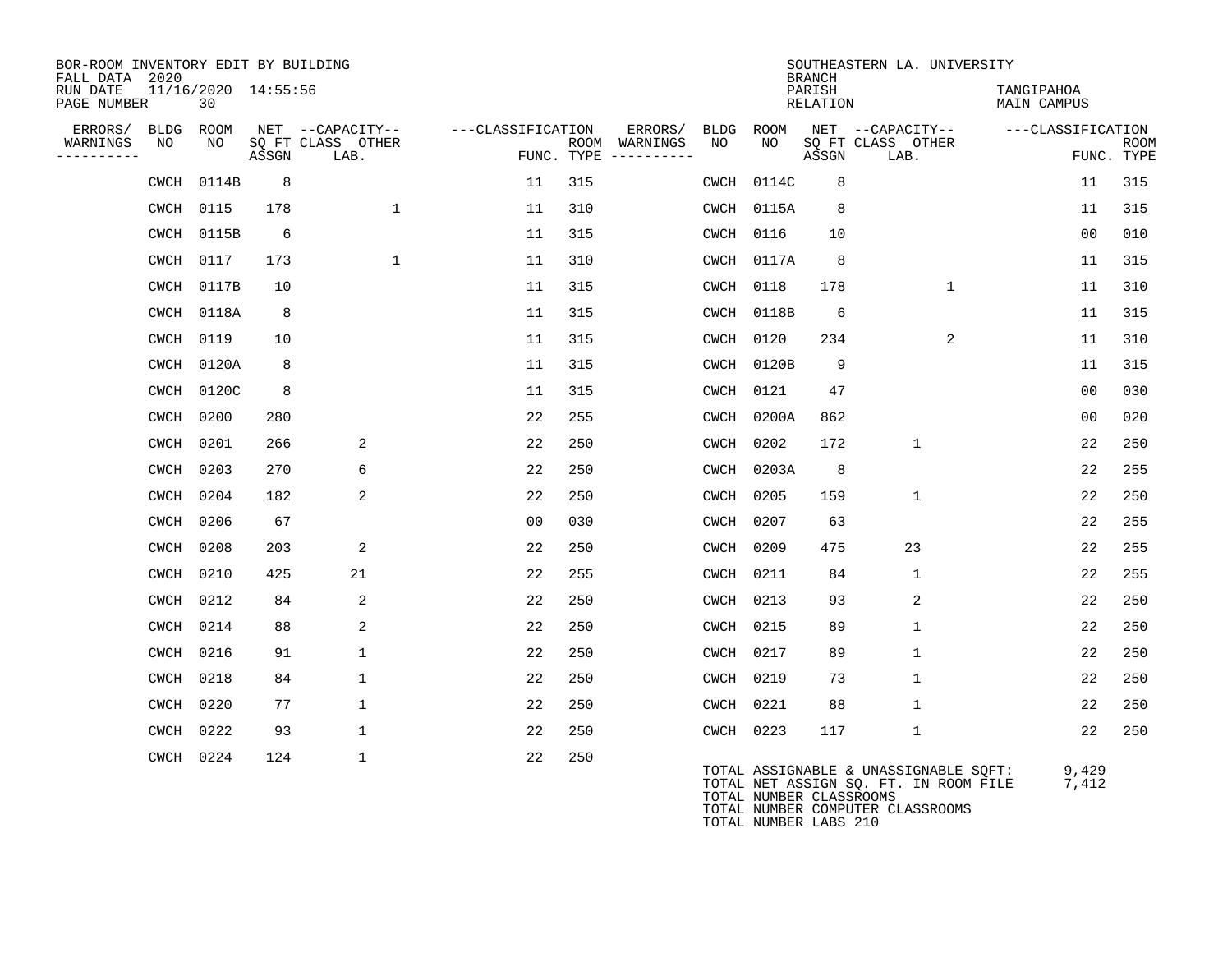| BOR-ROOM INVENTORY EDIT BY BUILDING<br>FALL DATA 2020 |                           |       |                                               |                   |     |                                                 |            |            | <b>BRANCH</b>      | SOUTHEASTERN LA. UNIVERSITY                   |                                  |                           |
|-------------------------------------------------------|---------------------------|-------|-----------------------------------------------|-------------------|-----|-------------------------------------------------|------------|------------|--------------------|-----------------------------------------------|----------------------------------|---------------------------|
| RUN DATE<br>PAGE NUMBER                               | 11/16/2020 14:55:56<br>31 |       |                                               |                   |     |                                                 |            |            | PARISH<br>RELATION |                                               | TANGIPAHOA<br><b>MAIN CAMPUS</b> |                           |
| ERRORS/<br>BLDG<br>WARNINGS<br>ΝO<br>---------        | ROOM<br>NO                | ASSGN | NET --CAPACITY--<br>SQ FT CLASS OTHER<br>LAB. | ---CLASSIFICATION |     | ERRORS/<br>ROOM WARNINGS<br>FUNC. TYPE $------$ | BLDG<br>NO | ROOM<br>NO | ASSGN              | NET --CAPACITY--<br>SQ FT CLASS OTHER<br>LAB. | ---CLASSIFICATION                | <b>ROOM</b><br>FUNC. TYPE |
|                                                       |                           |       |                                               |                   |     |                                                 |            |            |                    | TOTAL NUMBER SPECIAL LABS 220                 |                                  |                           |
|                                                       | DCSA 0100E                | 31    |                                               | 0 <sub>0</sub>    | 020 |                                                 |            | DCSA 0101  | 1844               |                                               | 0 <sub>0</sub>                   | 020                       |
|                                                       | DCSA 0103                 | 472   |                                               | 0 <sub>0</sub>    | 020 |                                                 |            | DCSA 0104  | 205                |                                               | 93                               | 315                       |
|                                                       | DCSA 0104A                | 24    |                                               | 93                | 315 |                                                 |            | DCSA 0104B | 24                 |                                               | 0 <sub>0</sub>                   | 030                       |
|                                                       | DCSA 0107                 | 161   | $\mathbf 1$                                   | 93                | 310 |                                                 |            | DCSA 0108  | 162                | $\mathbf 1$                                   | 93                               | 310                       |
|                                                       | DCSA 0109                 | 157   | $\mathbf{1}$                                  | 93                | 310 |                                                 |            | DCSA 0111  | 338                | $\mathbf{1}$                                  | 93                               | 310                       |
|                                                       | DCSA 0113                 | 132   | $\mathbf{1}$                                  | 93                | 310 |                                                 |            | DCSA 0114  | 181                | 9                                             | 93                               | 310                       |
|                                                       | DCSA 0115                 | 270   | 1                                             | 93                | 315 |                                                 |            | DCSA 0115A | 39                 | $\mathbf 1$                                   | 93                               | 315                       |
|                                                       | DCSA 0115B                | 97    | 1                                             | 93                | 310 |                                                 |            | DCSA 0115C | 16                 |                                               | 64                               | 710                       |
|                                                       | DCSA 0116                 | 238   | 1                                             | 93                | 350 |                                                 |            | DCSA 0117  | 33                 |                                               | 93                               | 655                       |
|                                                       | DCSA 0118                 | 19    |                                               | 73                | 730 |                                                 |            | DCSA 0120  | 40                 |                                               | 0 <sub>0</sub>                   | 030                       |
|                                                       | DCSA 0121                 | 42    |                                               | 0 <sub>0</sub>    | 030 |                                                 |            | DCSA 0122  | 69                 | 4                                             | 93                               | 315                       |
|                                                       | DCSA 0123                 | 146   | $\mathbf{1}$                                  | 93                | 310 |                                                 |            | DCSA 0124  | 453                | 23                                            | 93                               | 350                       |
|                                                       | DCSA 0125                 | 40    | $\mathbf{1}$                                  | 93                | 355 |                                                 |            | DCSA 0126  | 22                 |                                               | 0 <sub>0</sub>                   | 030                       |
|                                                       | DCSA 0127                 | 247   | 12                                            | 93                | 530 |                                                 |            | DCSA 0128  | 190                | 2                                             | 93                               | 310                       |
|                                                       | DCSA 0129                 | 217   | 2                                             | 93                | 310 |                                                 |            | DCSA 0129A | 12                 |                                               | 93                               | 315                       |
|                                                       | DCSA 0132                 | 218   |                                               | 0 <sub>0</sub>    | 030 |                                                 |            | DCSA 0134  | 516                | 26                                            | 93                               | 650                       |
|                                                       | DCSA 0134C                | 104   | $\mathbf{1}$                                  | 93                | 310 |                                                 |            | DCSA 0134D | 104                | $\mathbf 1$                                   | 93                               | 310                       |
|                                                       | DCSA 0134E                | 267   | 3                                             | 93                | 310 |                                                 |            | DCSA 0136  | 487                | 35                                            | 93                               | 525                       |
|                                                       | DCSA 0136A                | 363   | 2                                             | 93                | 310 |                                                 |            | DCSA 0136B | 194                | $\overline{2}$                                | 93                               | 310                       |
|                                                       | DCSA 0138                 | 80    |                                               | 73                | 730 |                                                 |            | DCSA 0139  | 328                | 7                                             | 93                               | 525                       |
|                                                       | DCSA 0141                 | 106   | 5                                             | 93                | 525 |                                                 |            | DCSA 0145  | 406                |                                               | 93                               | 525                       |
|                                                       | DCSA 0147                 | 2118  |                                               | 93                | 525 |                                                 |            | DCSA 0147A | 578                |                                               | 93                               | 525                       |
|                                                       | DCSA 0147B                | 578   |                                               | 93                | 525 |                                                 |            | DCSA 0155  | 248                |                                               | 0 <sub>0</sub>                   | 030                       |
|                                                       | DCSA 0201                 | 1080  |                                               | 0 <sub>0</sub>    | 020 |                                                 |            | DCSA 0202  | 2886               | 58                                            | 11                               | 220                       |
|                                                       | DCSA 0202A                | 127   | 2                                             | 11                | 310 |                                                 |            | DCSA 0202B | 100                |                                               | 11                               | 225                       |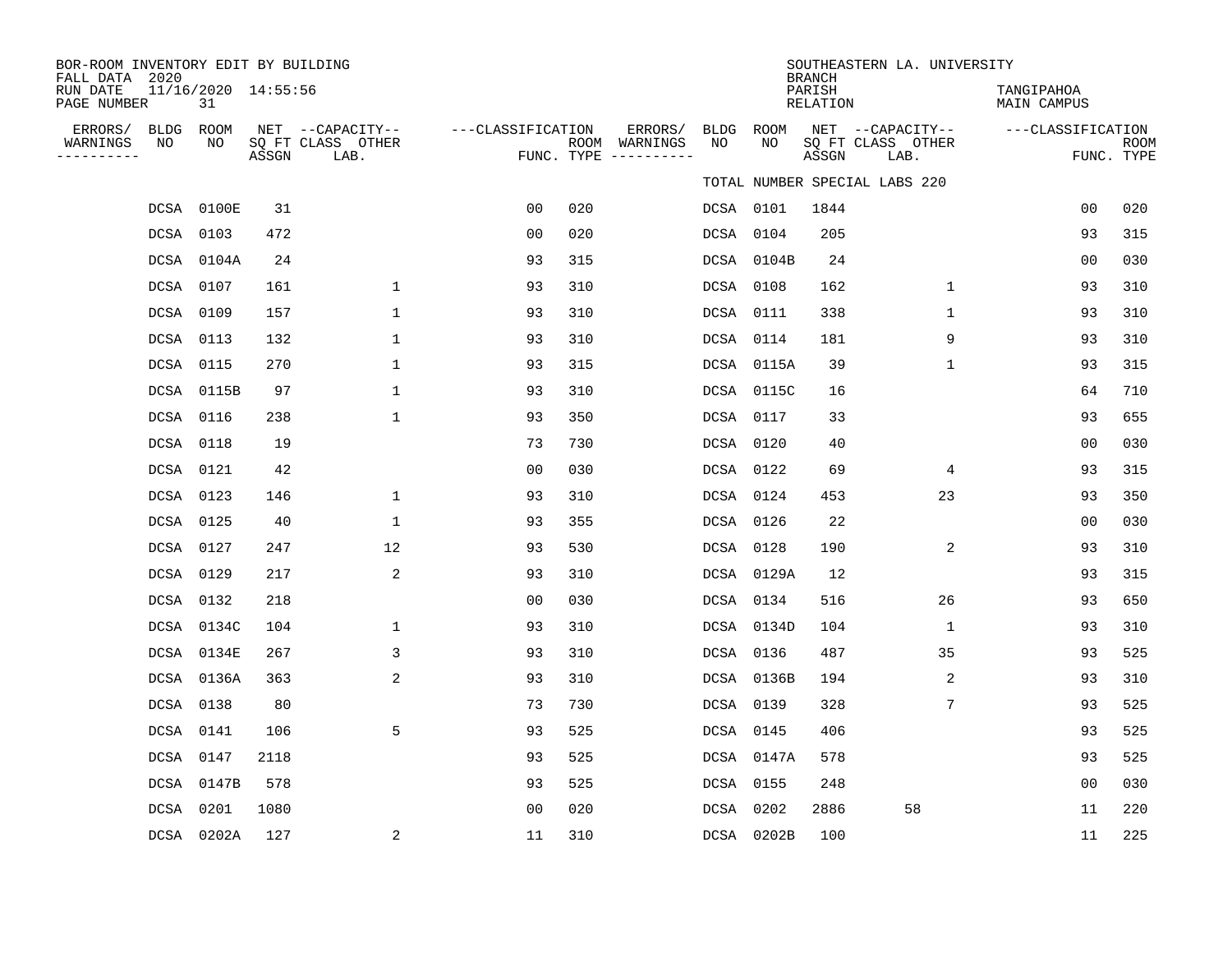| BOR-ROOM INVENTORY EDIT BY BUILDING<br>FALL DATA 2020 |           |                           |       |                           |                                    |     |                                      |           |            | <b>BRANCH</b>                                           | SOUTHEASTERN LA. UNIVERSITY                                                                                                                                |                                         |                           |
|-------------------------------------------------------|-----------|---------------------------|-------|---------------------------|------------------------------------|-----|--------------------------------------|-----------|------------|---------------------------------------------------------|------------------------------------------------------------------------------------------------------------------------------------------------------------|-----------------------------------------|---------------------------|
| RUN DATE<br>PAGE NUMBER                               |           | 11/16/2020 14:55:56<br>32 |       |                           |                                    |     |                                      |           |            | PARISH<br>RELATION                                      |                                                                                                                                                            | TANGIPAHOA<br>MAIN CAMPUS               |                           |
| ERRORS/ BLDG ROOM                                     |           |                           |       |                           | NET --CAPACITY-- ---CLASSIFICATION |     | ERRORS/ BLDG ROOM                    |           |            |                                                         | NET --CAPACITY-- ---CLASSIFICATION                                                                                                                         |                                         |                           |
| WARNINGS<br>----------                                | NO        | NO                        | ASSGN | SO FT CLASS OTHER<br>LAB. | د میں معاشر ہوتا ہے۔<br>معاشر      |     | ROOM WARNINGS<br>FUNC. TYPE $------$ | NO        | NO         | ASSGN                                                   | SQ FT CLASS OTHER<br>LAB.                                                                                                                                  |                                         | <b>ROOM</b><br>FUNC. TYPE |
|                                                       | DCSA 0207 |                           | 119   | 2                         | 11                                 | 220 |                                      | DCSA 0209 |            | 322                                                     | 7                                                                                                                                                          | 11                                      | 220                       |
|                                                       | DCSA 0210 |                           | 20    |                           | 11                                 | 225 |                                      | DCSA 0211 |            | 163                                                     |                                                                                                                                                            | 00                                      | 020                       |
|                                                       | DCSA 0212 |                           | 258   |                           | 0 <sub>0</sub>                     | 020 |                                      | DCSA 0213 |            | 146                                                     |                                                                                                                                                            | 00                                      | 030                       |
|                                                       | DCSA 0214 |                           | 135   |                           | 00                                 | 030 |                                      | DCSA 0216 |            | 122                                                     | $\mathbf{1}$                                                                                                                                               | 93                                      | 310                       |
|                                                       | DCSA 0217 |                           | 122   | $\mathbf 1$               | 93                                 | 310 |                                      | DCSA 0218 |            | 120                                                     | $\mathbf{1}$                                                                                                                                               | 93                                      | 310                       |
|                                                       | DCSA 0219 |                           | 120   | $\mathbf{1}$              | 93                                 | 310 |                                      | DCSA 0220 |            | 237                                                     | $\mathbf{1}$                                                                                                                                               | 93                                      | 310                       |
|                                                       | DCSA 0221 |                           | 114   | $\mathbf 1$               | 93                                 | 310 |                                      | DCSA 0222 |            | 116                                                     | 9                                                                                                                                                          | 93                                      | 680                       |
|                                                       | DCSA 0223 |                           | 116   | 9                         | 93                                 | 680 |                                      | DCSA 0224 |            | 116                                                     | 9                                                                                                                                                          | 93                                      | 680                       |
|                                                       | DCSA 0225 |                           | 1604  | 130                       | 93                                 | 680 |                                      | DCSA 0227 |            | 233                                                     |                                                                                                                                                            | 60                                      | 710                       |
|                                                       | DCSA 0229 |                           | 106   |                           | 73                                 | 730 |                                      | DCSA 0230 |            | 275                                                     | 14                                                                                                                                                         | 93                                      | 525                       |
|                                                       | DCSA 0232 |                           | 275   | 14                        | 93                                 | 525 |                                      | DCSA 0236 |            | 402                                                     | 11                                                                                                                                                         | 93                                      | 650                       |
|                                                       |           | DCSA 0236A                | 120   | $\mathbf{1}$              | 93                                 | 310 |                                      |           | DCSA 0236B | 120                                                     | 1                                                                                                                                                          | 93                                      | 310                       |
|                                                       |           | DCSA 0236C                | 120   | $\mathbf{1}$              | 93                                 | 310 |                                      |           | DCSA 0236D | 241                                                     | 1                                                                                                                                                          | 93                                      | 310                       |
|                                                       | DCSA 0237 |                           | 684   | 45                        | 93                                 | 525 |                                      |           | DCSA 0237A | 166                                                     | 11                                                                                                                                                         | 93                                      | 525                       |
|                                                       |           | DCSA 0237B                | 162   |                           | 93                                 | 525 |                                      |           | DCSA 0237C | 317                                                     |                                                                                                                                                            | 93                                      | 525                       |
|                                                       | DCSA 0238 |                           | 31    |                           | 73                                 | 730 |                                      |           | DCSA 0241  | 983<br>TOTAL NUMBER CLASSROOMS<br>TOTAL NUMBER LABS 210 | TOTAL ASSIGNABLE & UNASSIGNABLE SQFT:<br>TOTAL NET ASSIGN SQ. FT. IN ROOM FILE 19,288<br>TOTAL NUMBER COMPUTER CLASSROOMS<br>TOTAL NUMBER SPECIAL LABS 220 | 00<br>24,994<br>$\overline{\mathbf{3}}$ | 030                       |
|                                                       |           | DGCS 0100                 | 362   |                           | 93                                 | 520 |                                      |           | DGCS 0101  | 96<br>TOTAL NUMBER CLASSROOMS<br>TOTAL NUMBER LABS 210  | TOTAL ASSIGNABLE & UNASSIGNABLE SQFT:<br>TOTAL NET ASSIGN SQ. FT. IN ROOM FILE<br>TOTAL NUMBER COMPUTER CLASSROOMS<br>TOTAL NUMBER SPECIAL LABS 220        | 93<br>458<br>458                        | 525                       |
|                                                       | DUG0 0100 |                           | 138   |                           | 93                                 | 525 |                                      |           | DUG0 0101  | 241                                                     |                                                                                                                                                            | 00                                      | 030                       |
|                                                       | DUG0 0102 |                           | 232   |                           | 0 <sub>0</sub>                     | 030 |                                      | DUG0 0103 |            | 310                                                     | TOTAL ASSIGNABLE & UNASSIGNABLE SQFT:                                                                                                                      | 93<br>921                               | 520                       |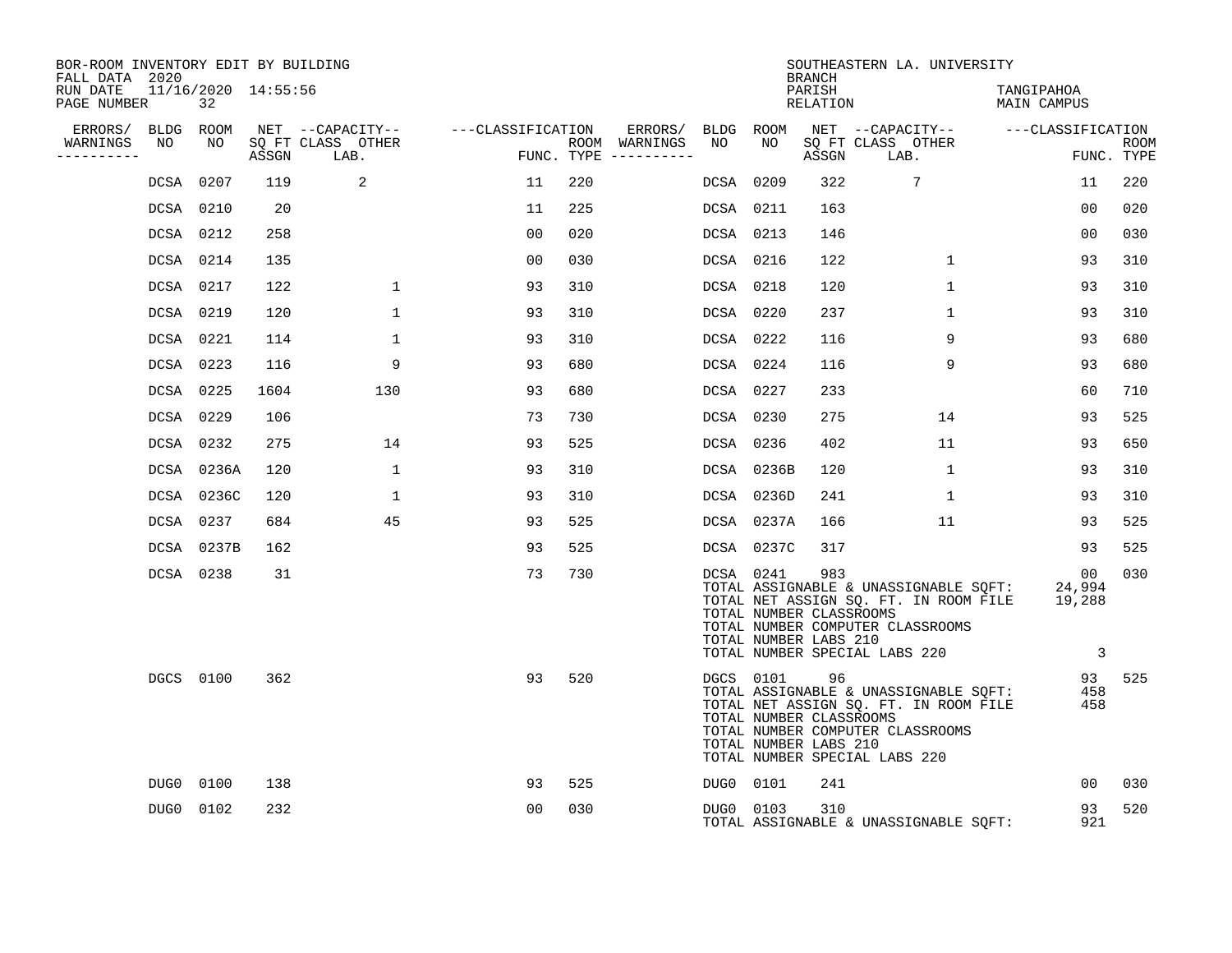|      | 33                   |                                                                                                                                                                                            |              |                                                                                 |                  |                   |                                      |      |                                                                                                                                                      |                         |                                                                                 |                                                                                                                                |                                                                      |                                                       |
|------|----------------------|--------------------------------------------------------------------------------------------------------------------------------------------------------------------------------------------|--------------|---------------------------------------------------------------------------------|------------------|-------------------|--------------------------------------|------|------------------------------------------------------------------------------------------------------------------------------------------------------|-------------------------|---------------------------------------------------------------------------------|--------------------------------------------------------------------------------------------------------------------------------|----------------------------------------------------------------------|-------------------------------------------------------|
|      |                      |                                                                                                                                                                                            |              |                                                                                 |                  | ERRORS/           |                                      |      |                                                                                                                                                      |                         |                                                                                 |                                                                                                                                |                                                                      |                                                       |
|      |                      | ASSGN                                                                                                                                                                                      | LAB.         |                                                                                 |                  |                   |                                      |      | ASSGN                                                                                                                                                |                         |                                                                                 |                                                                                                                                |                                                                      | <b>ROOM</b><br>FUNC. TYPE                             |
|      |                      |                                                                                                                                                                                            |              |                                                                                 |                  |                   |                                      |      |                                                                                                                                                      |                         |                                                                                 |                                                                                                                                | 448                                                                  |                                                       |
|      |                      | 3950                                                                                                                                                                                       |              | 00                                                                              | 020              |                   |                                      |      | 149                                                                                                                                                  |                         |                                                                                 |                                                                                                                                | 0 <sub>0</sub>                                                       | 020                                                   |
| DVIC | 0103                 | 835                                                                                                                                                                                        |              | 0 <sub>0</sub>                                                                  | 020              |                   |                                      |      | 149                                                                                                                                                  |                         |                                                                                 |                                                                                                                                | 0 <sub>0</sub>                                                       | 020                                                   |
|      |                      | 1338                                                                                                                                                                                       |              | 0 <sub>0</sub>                                                                  | 020              |                   |                                      |      | 32                                                                                                                                                   |                         |                                                                                 |                                                                                                                                | 0 <sub>0</sub>                                                       | 020                                                   |
| DVIC | 0106                 | 138                                                                                                                                                                                        |              | 00                                                                              | 020              |                   | DVIC                                 | 0107 | 106                                                                                                                                                  |                         |                                                                                 |                                                                                                                                | 00                                                                   | 020                                                   |
|      |                      | 128                                                                                                                                                                                        |              | 52                                                                              | 615              |                   | DVIC                                 |      | 554                                                                                                                                                  |                         | 20                                                                              |                                                                                                                                | 52                                                                   | 615                                                   |
| DVIC | 0110                 | 128                                                                                                                                                                                        |              | 0 <sub>0</sub>                                                                  | 030              |                   | DVIC                                 | 0111 | 153                                                                                                                                                  |                         |                                                                                 |                                                                                                                                | 0 <sub>0</sub>                                                       | 030                                                   |
|      |                      | 128                                                                                                                                                                                        | 1            | 63                                                                              | 310              |                   | DVIC                                 |      | 8                                                                                                                                                    |                         |                                                                                 |                                                                                                                                | 63                                                                   | 315                                                   |
| DVIC | 0113                 | 166                                                                                                                                                                                        | $\mathbf{1}$ | 63                                                                              | 310              |                   |                                      |      | 8                                                                                                                                                    |                         |                                                                                 |                                                                                                                                | 63                                                                   | 315                                                   |
|      |                      | 116                                                                                                                                                                                        |              | 0 <sub>0</sub>                                                                  | 020              |                   | DVIC                                 | 0115 | 95                                                                                                                                                   |                         | $\mathbf{1}$                                                                    |                                                                                                                                | 33                                                                   | 310                                                   |
| DVIC | 0116                 | 97                                                                                                                                                                                         | 1            | 33                                                                              | 310              |                   | <b>DVIC</b>                          | 0117 | 92                                                                                                                                                   |                         | $\mathbf{1}$                                                                    |                                                                                                                                | 33                                                                   | 310                                                   |
|      |                      | 99                                                                                                                                                                                         | 3            | 33                                                                              | 535              |                   | DVIC                                 |      | 159                                                                                                                                                  |                         | 4                                                                               |                                                                                                                                | 33                                                                   | 535                                                   |
| DVIC | 0120                 | 68                                                                                                                                                                                         | $\mathbf 1$  | 0 <sub>0</sub>                                                                  | 020              |                   | DVIC                                 |      | 167                                                                                                                                                  |                         |                                                                                 |                                                                                                                                | 33                                                                   | 530                                                   |
| DVIC |                      | 48                                                                                                                                                                                         |              | 33                                                                              | 530              |                   | DVIC                                 | 0123 | 342                                                                                                                                                  |                         |                                                                                 |                                                                                                                                | 33                                                                   | 530                                                   |
|      |                      | 134                                                                                                                                                                                        | 1            | 33                                                                              | 530              |                   | DVIC                                 |      | 108                                                                                                                                                  |                         |                                                                                 |                                                                                                                                | 33                                                                   | 530                                                   |
| DVIC |                      | 50                                                                                                                                                                                         |              | 0 <sub>0</sub>                                                                  | 030              |                   | <b>DVIC</b>                          | 0125 | 1925                                                                                                                                                 | 108                     |                                                                                 |                                                                                                                                | 11                                                                   | 110                                                   |
|      |                      | 11                                                                                                                                                                                         |              | 11                                                                              | 115              |                   | <b>DVIC</b>                          |      | 595                                                                                                                                                  |                         |                                                                                 |                                                                                                                                | 0 <sub>0</sub>                                                       | 020                                                   |
| DVIC | 0127                 | 165                                                                                                                                                                                        | $\mathbf 1$  | 11                                                                              | 310              |                   | DVIC                                 | 0128 | 165                                                                                                                                                  |                         | $\mathbf{1}$                                                                    |                                                                                                                                | 11                                                                   | 310                                                   |
|      |                      | 364                                                                                                                                                                                        |              | 0 <sub>0</sub>                                                                  | 030              |                   | DVIC                                 |      | 16                                                                                                                                                   |                         |                                                                                 |                                                                                                                                | 70                                                                   | 730                                                   |
| DVIC | 0132                 | 85                                                                                                                                                                                         |              | 70                                                                              | 730              |                   | DVIC                                 | 0134 | 362                                                                                                                                                  |                         |                                                                                 |                                                                                                                                | 00                                                                   | 030                                                   |
|      |                      | 16                                                                                                                                                                                         |              | 70                                                                              | 730              |                   | <b>DVIC</b>                          |      | 171                                                                                                                                                  |                         | $\mathbf{1}$                                                                    |                                                                                                                                | 11                                                                   | 310                                                   |
| DVIC | 0137                 | 158                                                                                                                                                                                        | $\mathbf{1}$ | 11                                                                              | 660              |                   | DVIC                                 | 0138 |                                                                                                                                                      |                         |                                                                                 |                                                                                                                                | 11                                                                   | 110                                                   |
| DVIC |                      | 53                                                                                                                                                                                         |              | 0 <sub>0</sub>                                                                  | 030              |                   | DVIC                                 | 0140 | 754                                                                                                                                                  |                         |                                                                                 |                                                                                                                                | 11                                                                   | 210                                                   |
|      |                      | 12                                                                                                                                                                                         |              | 11                                                                              | 215              |                   |                                      |      | 764                                                                                                                                                  |                         |                                                                                 |                                                                                                                                | 11                                                                   | 210                                                   |
|      | FALL DATA 2020<br>NO | BLDG ROOM<br>NO<br>DVIC 0100<br>DVIC 0105<br>DVIC 0108<br>DVIC 0112<br>DVIC 0114C<br>DVIC 0118<br>0122<br>DVIC 0123B<br>0124<br>DVIC 0125A<br>DVIC 0129<br>DVIC 0135<br>0139<br>DVIC 0140A |              | BOR-ROOM INVENTORY EDIT BY BUILDING<br>11/16/2020 14:55:56<br>SQ FT CLASS OTHER | NET --CAPACITY-- | ---CLASSIFICATION | ROOM WARNINGS<br>FUNC. TYPE $------$ | NO   | BLDG ROOM<br>NO<br>DVIC 0101<br>DVIC 0104<br>DVIC 0105C<br>0109<br>0112A<br>DVIC 0113A<br>0119<br>0121<br>0123C<br>0126<br>0131<br>0136<br>DVIC 0141 | <b>BRANCH</b><br>PARISH | <b>RELATION</b><br>TOTAL NUMBER CLASSROOMS<br>TOTAL NUMBER LABS 210<br>1934 108 | NET --CAPACITY--<br>SQ FT CLASS OTHER<br>LAB.<br>TOTAL NUMBER COMPUTER CLASSROOMS<br>TOTAL NUMBER SPECIAL LABS 220<br>30<br>25 | SOUTHEASTERN LA. UNIVERSITY<br>TOTAL NET ASSIGN SQ. FT. IN ROOM FILE | TANGIPAHOA<br><b>MAIN CAMPUS</b><br>---CLASSIFICATION |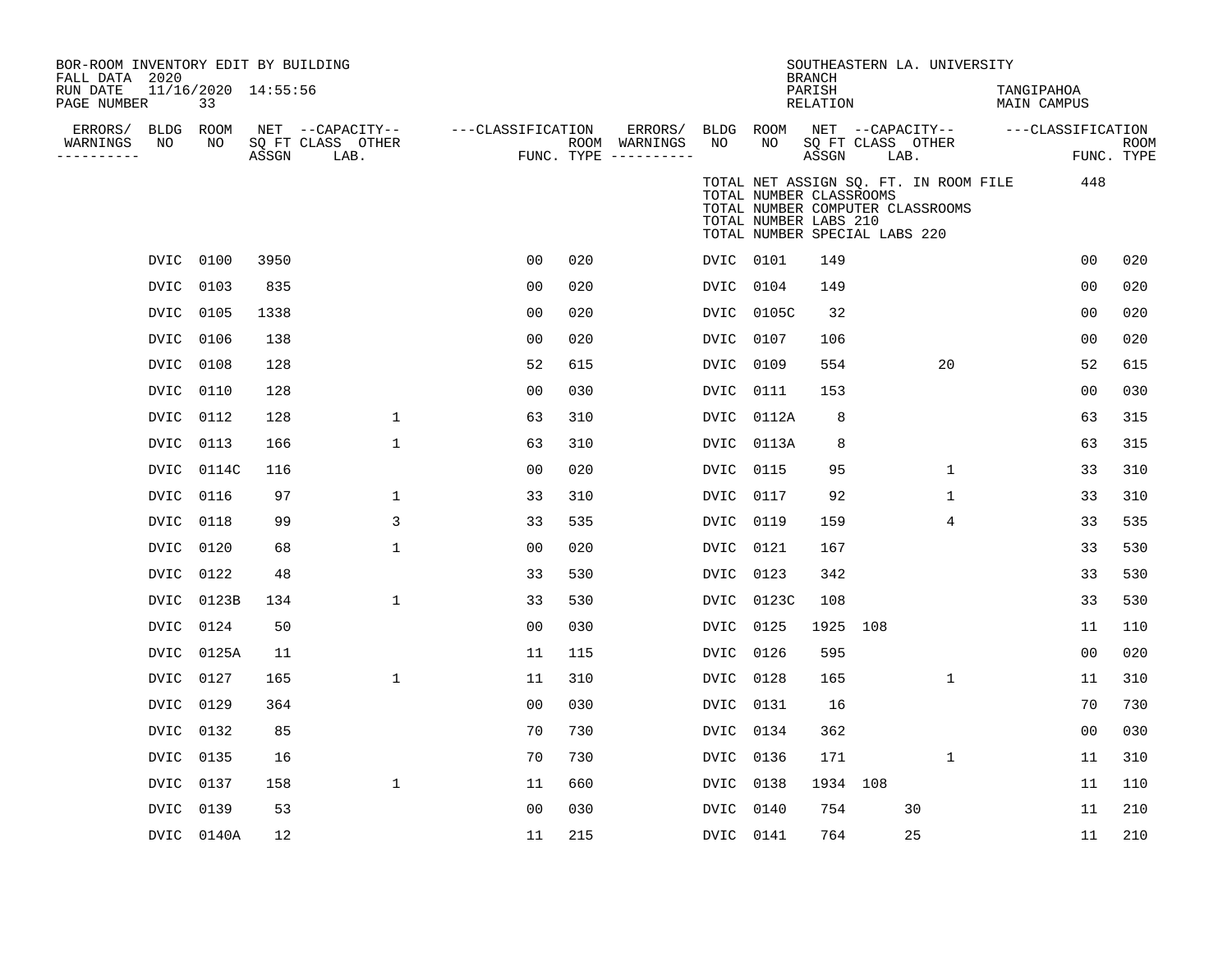| BOR-ROOM INVENTORY EDIT BY BUILDING<br>FALL DATA 2020 |             |                           |                 |                           |                   |     |                                      |             |             | <b>BRANCH</b>             | SOUTHEASTERN LA. UNIVERSITY |                                  |                           |
|-------------------------------------------------------|-------------|---------------------------|-----------------|---------------------------|-------------------|-----|--------------------------------------|-------------|-------------|---------------------------|-----------------------------|----------------------------------|---------------------------|
| RUN DATE<br>PAGE NUMBER                               |             | 11/16/2020 14:55:56<br>34 |                 |                           |                   |     |                                      |             |             | PARISH<br><b>RELATION</b> |                             | TANGIPAHOA<br><b>MAIN CAMPUS</b> |                           |
| ERRORS/                                               | <b>BLDG</b> | ROOM                      |                 | NET --CAPACITY--          | ---CLASSIFICATION |     | ERRORS/                              | <b>BLDG</b> | <b>ROOM</b> |                           | NET --CAPACITY--            | ---CLASSIFICATION                |                           |
| WARNINGS<br>----------                                | NO          | NO                        | ASSGN           | SQ FT CLASS OTHER<br>LAB. |                   |     | ROOM WARNINGS<br>FUNC. TYPE $------$ | NO          | NO          | ASSGN                     | SQ FT CLASS OTHER<br>LAB.   |                                  | <b>ROOM</b><br>FUNC. TYPE |
|                                                       | DVIC        | 0142                      | 152             | $\mathbf{1}$              | 11                | 310 |                                      | DVIC        | 0142A       | 348                       |                             | 11                               | 615                       |
|                                                       | DVIC        | 0142B                     | 257             |                           | 11                | 615 |                                      | DVIC        | 0143        | 698                       |                             | 0 <sub>0</sub>                   | 030                       |
|                                                       | <b>DVIC</b> | 0144                      | 529             |                           | 52                | 615 |                                      | DVIC        | 0145        | 83                        |                             | 52                               | 615                       |
|                                                       | <b>DVIC</b> | 0146                      | 43              |                           | 52                | 615 |                                      | DVIC        | 0147        | 84                        |                             | 52                               | 615                       |
|                                                       | <b>DVIC</b> | 0148                      | 1466            |                           | 11                | 615 |                                      | DVIC        | 0149        | 278                       |                             | 52                               | 615                       |
|                                                       | DVIC        | 0150                      | 36              |                           | 52                | 615 |                                      | DVIC        | 0150B       | 299                       |                             | 0 <sub>0</sub>                   | 020                       |
|                                                       | DVIC        | 0151                      | 30              |                           | 52                | 615 |                                      | DVIC        | 0152        | 106                       |                             | 52                               | 615                       |
|                                                       | DVIC        | 0153                      | 32              |                           | 0 <sub>0</sub>    | 030 |                                      | DVIC        | 0154        | 101                       |                             | 52                               | 615                       |
|                                                       | <b>DVIC</b> | 0155                      | 139             |                           | 0 <sub>0</sub>    | 020 | 9                                    | DVIC        | 0156        | 4097                      | 156                         | 52                               | 610                       |
|                                                       |             | DVIC 0157                 | 131             |                           | 0 <sub>0</sub>    | 020 |                                      | DVIC        | 0158        | 7                         |                             | 10                               | 615                       |
| 9                                                     | DVIC        | 0160                      | 3522            | 455                       | 10                | 210 |                                      | DVIC        | 0160A       | 299                       |                             | 0 <sub>0</sub>                   | 020                       |
|                                                       | DVIC        | 0161                      | 131             |                           | 0 <sub>0</sub>    | 020 |                                      | DVIC        | 0162        | 291                       |                             | 70                               | 730                       |
|                                                       | DVIC        | 0162A                     | $7\phantom{.0}$ |                           | 10                | 615 |                                      | DVIC        | 0164        | 43                        |                             | 0 <sub>0</sub>                   | 030                       |
|                                                       | DVIC        | 0165                      | 240             |                           | 52                | 715 |                                      |             | DVIC 0165A  | 51                        |                             | 11                               | 315                       |
|                                                       | DVIC        | 0165B                     | 88              |                           | 0 <sub>0</sub>    | 030 |                                      | DVIC        | 0201        | 202                       |                             | 0 <sub>0</sub>                   | 020                       |
|                                                       | <b>DVIC</b> | 0202                      | 1342            |                           | 0 <sub>0</sub>    | 020 |                                      | DVIC        | 0203        | 1600                      |                             | 00                               | 020                       |
|                                                       | <b>DVIC</b> | 0204                      | 202             |                           | 0 <sub>0</sub>    | 020 |                                      | <b>DVIC</b> | 0205        | 1893                      |                             | 00                               | 020                       |
|                                                       | <b>DVIC</b> | 0206                      | 138             |                           | 0 <sub>0</sub>    | 020 |                                      | DVIC        | 0207        | 141                       |                             | 0 <sub>0</sub>                   | 020                       |
|                                                       | DVIC        | 0208                      | 93              |                           | 11                | 215 |                                      | DVIC        | 0209        | 616                       | 31                          | 11                               | 210                       |
|                                                       | DVIC        | 0210                      | 1484            | 74                        | 20                | 250 |                                      | DVIC        | 0211        | 1411                      | 35                          | 20                               | 250                       |
|                                                       | <b>DVIC</b> | 0213                      | 980             | 27                        | 11                | 210 |                                      | DVIC        | 0213A       | 406                       | 20                          | 20                               | 250                       |
|                                                       | <b>DVIC</b> | 0215                      | 214             |                           | 0 <sub>0</sub>    | 030 |                                      | DVIC        | 0216        | 210                       |                             | 70                               | 730                       |
|                                                       | <b>DVIC</b> | 0218                      | 325             |                           | 11                | 615 |                                      | DVIC        | 0219        | 347                       | 2                           | 11                               | 310                       |
|                                                       | <b>DVIC</b> | 0220                      | 334             | 2                         | 11                | 310 |                                      | DVIC        | 0221        | 328                       | 1                           | 63                               | 310                       |
|                                                       | <b>DVIC</b> | 0222                      | 341             | 2                         | 63                | 310 |                                      | DVIC        | 0223        | 307                       | $\mathbf{1}$                | 63                               | 310                       |
|                                                       |             | DVIC 0223A                | 11              |                           | 11                | 315 |                                      | DVIC 0225   |             | 361                       | $\mathbf 1$                 | 11                               | 310                       |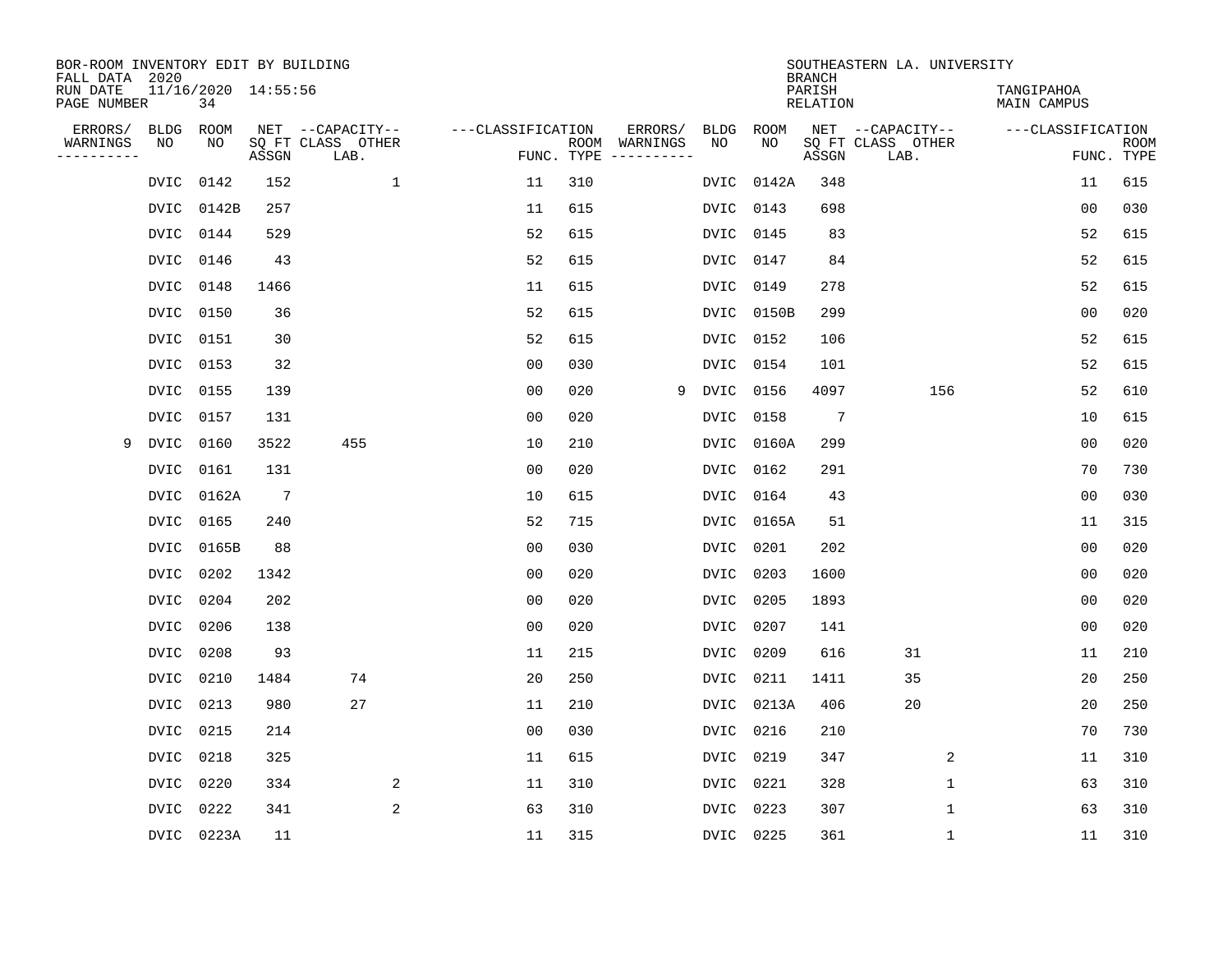| BOR-ROOM INVENTORY EDIT BY BUILDING<br>FALL DATA 2020 |           |                     |                           |                   |            |                              |             |             | <b>BRANCH</b>             | SOUTHEASTERN LA. UNIVERSITY |                                  |                           |
|-------------------------------------------------------|-----------|---------------------|---------------------------|-------------------|------------|------------------------------|-------------|-------------|---------------------------|-----------------------------|----------------------------------|---------------------------|
| RUN DATE<br>PAGE NUMBER                               | 35        | 11/16/2020 14:55:56 |                           |                   |            |                              |             |             | PARISH<br><b>RELATION</b> |                             | TANGIPAHOA<br><b>MAIN CAMPUS</b> |                           |
| ERRORS/<br><b>BLDG</b>                                | ROOM      |                     | NET --CAPACITY--          | ---CLASSIFICATION |            | ERRORS/                      | <b>BLDG</b> | <b>ROOM</b> |                           | NET --CAPACITY--            | ---CLASSIFICATION                |                           |
| WARNINGS<br>NO<br>----------                          | NO        | ASSGN               | SQ FT CLASS OTHER<br>LAB. |                   | FUNC. TYPE | ROOM WARNINGS<br>----------- | NO          | NO          | ASSGN                     | SQ FT CLASS OTHER<br>LAB.   |                                  | <b>ROOM</b><br>FUNC. TYPE |
| DVIC                                                  | 0226      | 136                 | $\mathbf 1$               | 11                | 310        |                              | DVIC        | 0226A       | 10                        |                             | 11                               | 315                       |
| DVIC                                                  | 0227      | 174                 | 1                         | 11                | 310        |                              | DVIC        | 0227A       | 10                        |                             | 11                               | 315                       |
| <b>DVIC</b>                                           | 0228      | 93                  | $\mathbf{1}$              | 11                | 315        |                              | <b>DVIC</b> | 0229        | 92                        | $\mathbf 1$                 | 11                               | 310                       |
| <b>DVIC</b>                                           | 0230      | 89                  | $\mathbf{1}$              | 11                | 310        |                              | DVIC        | 0231        | 93                        | $\mathbf{1}$                | 11                               | 310                       |
| <b>DVIC</b>                                           | 0232      | 92                  | $\mathbf 1$               | 11                | 310        |                              | DVIC        | 0233        | 89                        | $\mathbf{1}$                | 11                               | 310                       |
| DVIC                                                  | 0234      | 93                  | 1                         | 11                | 310        |                              | DVIC        | 0235        | 92                        | $\mathbf{1}$                | 11                               | 310                       |
| DVIC                                                  | 0236      | 89                  | $\mathbf 1$               | 11                | 310        |                              | DVIC        | 0237        | 93                        | $\mathbf 1$                 | 11                               | 310                       |
| DVIC                                                  | 0238      | 92                  | $\mathbf{1}$              | 11                | 310        |                              | DVIC        | 0239        | 89                        | $\mathbf{1}$                | 11                               | 310                       |
| <b>DVIC</b>                                           | 0240      | 111                 | $\mathbf 1$               | 11                | 310        |                              | <b>DVIC</b> | 0241        | 109                       | $\mathbf 1$                 | 11                               | 310                       |
| DVIC                                                  | 0242      | 105                 | 1                         | 11                | 310        |                              | DVIC        | 0243        | 87                        | $\mathbf 1$                 | 11                               | 310                       |
| <b>DVIC</b>                                           | 0244      | 86                  | $\mathbf{1}$              | 11                | 310        |                              | <b>DVIC</b> | 0245        | 83                        | $\mathbf{1}$                | 0 <sub>0</sub>                   | 030                       |
| DVIC                                                  | 0246      | 98                  | $\mathbf{1}$              | 11                | 310        |                              | DVIC        | 0247        | 97                        | $\mathbf{1}$                | 11                               | 310                       |
| DVIC                                                  | 0248      | 93                  | 1                         | 11                | 310        |                              | DVIC        | 0249        | 98                        | $\mathbf 1$                 | 11                               | 310                       |
| DVIC                                                  | 0250      | 97                  | 1                         | 11                | 310        |                              | DVIC        | 0251        | 93                        | 1                           | 11                               | 310                       |
| DVIC                                                  | 0252      | 98                  | 1                         | 11                | 310        |                              | DVIC        | 0253        | 97                        | 1                           | 11                               | 310                       |
| DVIC                                                  | 0254      | 93                  | $\mathbf{1}$              | 11                | 310        |                              | DVIC        | 0255        | 104                       | $\mathbf 1$                 | 11                               | 310                       |
| <b>DVIC</b>                                           | 0256      | 102                 | $\mathbf{1}$              | 11                | 310        |                              | <b>DVIC</b> | 0257        | 99                        | $\mathbf 1$                 | 11                               | 310                       |
| <b>DVIC</b>                                           | 0258      | 128                 | $\mathbf{1}$              | 11                | 310        |                              | DVIC        | 0259        | 161                       | $\mathbf 1$                 | 11                               | 310                       |
| <b>DVIC</b>                                           | 0260      | 81                  | $\mathbf{1}$              | 11                | 310        |                              | DVIC        | 0261        | 80                        | $\mathbf 1$                 | 11                               | 310                       |
| DVIC                                                  | 0262      | 77                  | 1                         | 11                | 310        |                              | DVIC        | 0263        | 89                        | 1                           | 11                               | 310                       |
| <b>DVIC</b>                                           | 0264      | 87                  | $\mathbf{1}$              | 11                | 310        |                              | DVIC        | 0265        | 84                        | $\mathbf 1$                 | 11                               | 310                       |
| <b>DVIC</b>                                           | 0267      | 79                  |                           | 11                | 315        |                              | DVIC        | 0268        | 18                        |                             | 11                               | 315                       |
| <b>DVIC</b>                                           | 0269      | 18                  |                           | 11                | 315        |                              | DVIC        | 0270        | 18                        |                             | 11                               | 315                       |
| DVIC                                                  | 0271      | 18                  |                           | 11                | 315        |                              | DVIC        | 0272        | 18                        |                             | 11                               | 315                       |
| <b>DVIC</b>                                           | 0280      | 154                 |                           | 0 <sub>0</sub>    | 030        |                              | <b>DVIC</b> | 0281        | 130                       |                             | 0 <sub>0</sub>                   | 030                       |
|                                                       | DVIC 0282 | 44                  |                           | 70                | 730        |                              |             | DVIC 0283   | 991                       | 49                          | 11                               | 110                       |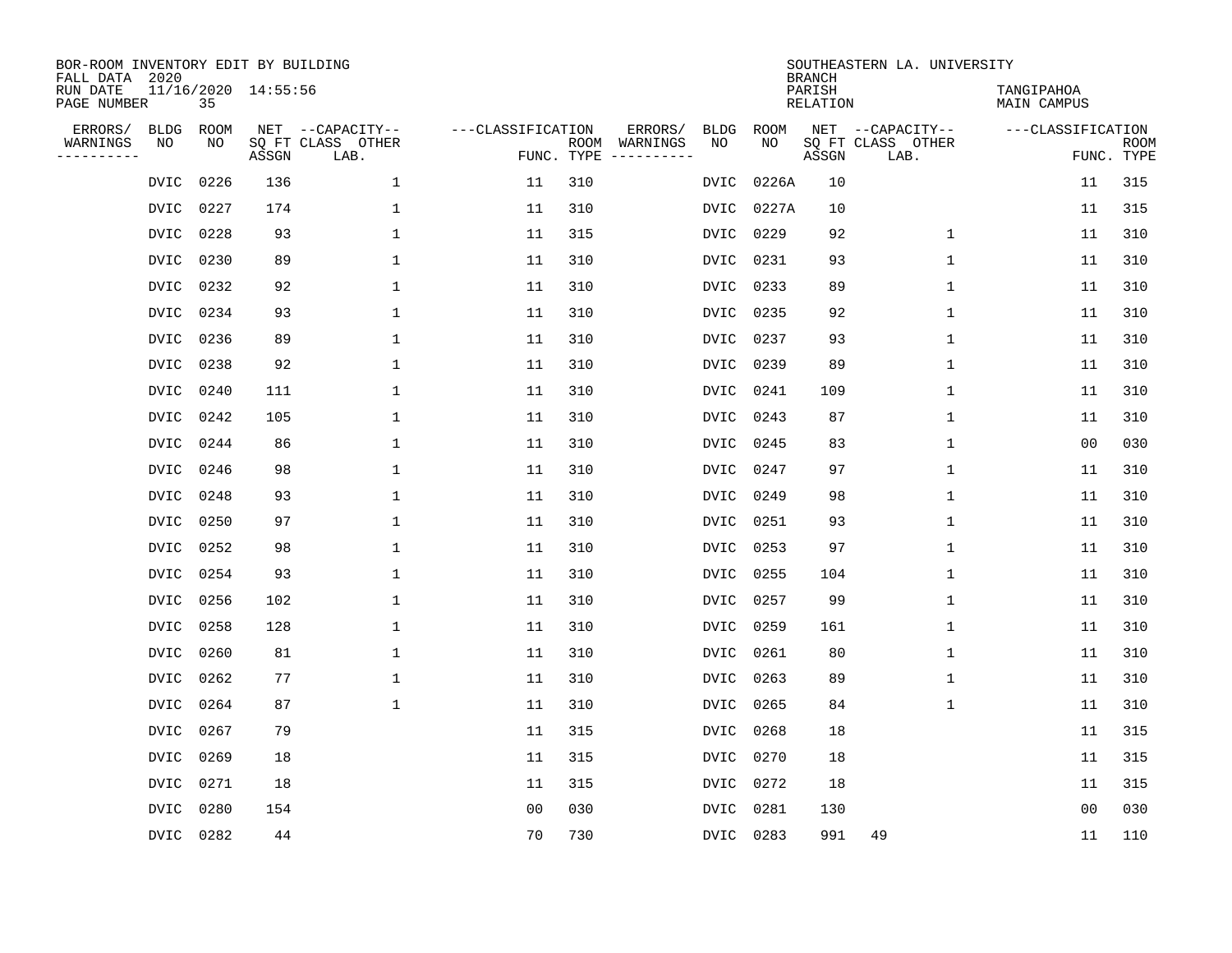| BOR-ROOM INVENTORY EDIT BY BUILDING<br>FALL DATA 2020 |                           |       |                           |                   |     |                                      |             |             | <b>BRANCH</b>             | SOUTHEASTERN LA. UNIVERSITY |                                  |                           |
|-------------------------------------------------------|---------------------------|-------|---------------------------|-------------------|-----|--------------------------------------|-------------|-------------|---------------------------|-----------------------------|----------------------------------|---------------------------|
| RUN DATE<br>PAGE NUMBER                               | 11/16/2020 14:55:56<br>36 |       |                           |                   |     |                                      |             |             | PARISH<br><b>RELATION</b> |                             | TANGIPAHOA<br><b>MAIN CAMPUS</b> |                           |
| ERRORS/<br><b>BLDG</b>                                | ROOM                      |       | NET --CAPACITY--          | ---CLASSIFICATION |     | ERRORS/                              | <b>BLDG</b> | <b>ROOM</b> |                           | NET --CAPACITY--            | ---CLASSIFICATION                |                           |
| WARNINGS<br>NO<br>----------                          | NO                        | ASSGN | SQ FT CLASS OTHER<br>LAB. |                   |     | ROOM WARNINGS<br>FUNC. TYPE $------$ | NO          | NO          | ASSGN                     | SQ FT CLASS OTHER<br>LAB.   |                                  | <b>ROOM</b><br>FUNC. TYPE |
| DVIC                                                  | 0284                      | 811   |                           | 11                | 615 |                                      | DVIC        | 0285        | 991                       | 49                          | 11                               | 110                       |
| DVIC                                                  | 0301                      | 198   |                           | 0 <sub>0</sub>    | 020 |                                      | DVIC        | 0302        | 1699                      |                             | 0 <sub>0</sub>                   | 020                       |
| DVIC                                                  | 0303                      | 845   |                           | 00                | 020 |                                      | DVIC        | 0304        | 198                       |                             | 00                               | 020                       |
| DVIC                                                  | 0305                      | 2336  |                           | 0 <sub>0</sub>    | 020 |                                      | DVIC        | 0306        | 772                       |                             | 0 <sub>0</sub>                   | 020                       |
| DVIC                                                  | 0307                      | 141   |                           | 0 <sub>0</sub>    | 020 |                                      | DVIC        | 0308        | 93                        |                             | 11                               | 115                       |
|                                                       | DVIC 0309                 | 616   | 30                        | 11                | 110 |                                      | DVIC 0310   |             | 604                       | 30                          | 11                               | 110                       |
| DVIC                                                  | 0311                      | 607   | 30                        | 11                | 110 |                                      | DVIC        | 0312        | 609                       | 30                          | 11                               | 110                       |
|                                                       | DVIC 0313                 | 609   | 30                        | 11                | 110 |                                      | DVIC        | 0314        | 609                       | 30                          | 11                               | 110                       |
| DVIC                                                  | 0315                      | 609   | 30                        | 11                | 110 |                                      | DVIC        | 0316        | 595                       | 29                          | 11                               | 110                       |
|                                                       | DVIC 0317                 | 251   |                           | 0 <sub>0</sub>    | 030 |                                      | DVIC 0318   |             | 169                       |                             | 70                               | 730                       |
| <b>DVIC</b>                                           | 0319                      | 688   | 34                        | 11                | 210 |                                      | DVIC        | 0320        | 634                       | 22                          | 20                               | 250                       |
| DVIC                                                  | 0321                      | 569   | 28                        | 11                | 110 |                                      |             | DVIC 0321A  | 27                        |                             | 11                               | 115                       |
| DVIC                                                  | 0322                      | 676   | 33                        | 11                | 110 |                                      | DVIC        | 0323        | 569                       | 28                          | 11                               | 210                       |
| DVIC                                                  | 0325                      | 127   | 16                        | 11                | 315 |                                      |             | DVIC 0325A  | 126                       |                             | 11                               | 315                       |
|                                                       | DVIC 0326                 | 347   | 17                        | 11                | 110 |                                      | DVIC 0327   |             | 347                       |                             | 11                               | 650                       |
| DVIC                                                  | 0328                      | 27    |                           | 11                | 215 |                                      | DVIC 0329   |             | 150                       | 1                           | 11                               | 310                       |
|                                                       | DVIC 0330                 | 163   | $\mathbf{1}$              | 11                | 310 |                                      | DVIC 0331   |             | 144                       | 1                           | 11                               | 310                       |
| DVIC                                                  | 0332                      | 157   | $\mathbf 1$               | 11                | 310 |                                      | DVIC 0333   |             | 92                        | 1                           | 11                               | 310                       |
|                                                       | DVIC 0334                 | 90    | 1                         | 11                | 310 |                                      | DVIC 0335   |             | 87                        | 1                           | 11                               | 310                       |
| <b>DVIC</b>                                           | 0336                      | 93    | $\mathbf{1}$              | 11                | 310 |                                      | DVIC 0337   |             | 92                        | $\mathbf 1$                 | 11                               | 310                       |
| DVIC                                                  | 0338                      | 89    | 1                         | 11                | 310 |                                      | DVIC 0339   |             | 93                        | 1                           | 11                               | 310                       |
| DVIC                                                  | 0340                      | 92    | $\mathbf{1}$              | 11                | 310 |                                      | DVIC        | 0341        | 89                        | 1                           | 11                               | 310                       |
| DVIC                                                  | 0342                      | 111   | 1                         | 11                | 310 |                                      | DVIC 0343   |             | 109                       | 1                           | 11                               | 310                       |
| DVIC                                                  | 0344                      | 105   | $\mathbf{1}$              | 11                | 310 |                                      | DVIC        | 0345        | 87                        | 1                           | 11                               | 310                       |
| DVIC                                                  | 0346                      | 86    | $\mathbf{1}$              | 11                | 310 |                                      | DVIC        | 0347        | 83                        | 1                           | 0 <sub>0</sub>                   | 030                       |
|                                                       | DVIC 0348                 | 98    | $\mathbf{1}$              | 11                | 310 |                                      | DVIC 0349   |             | 97                        | $\mathbf{1}$                | 11                               | 310                       |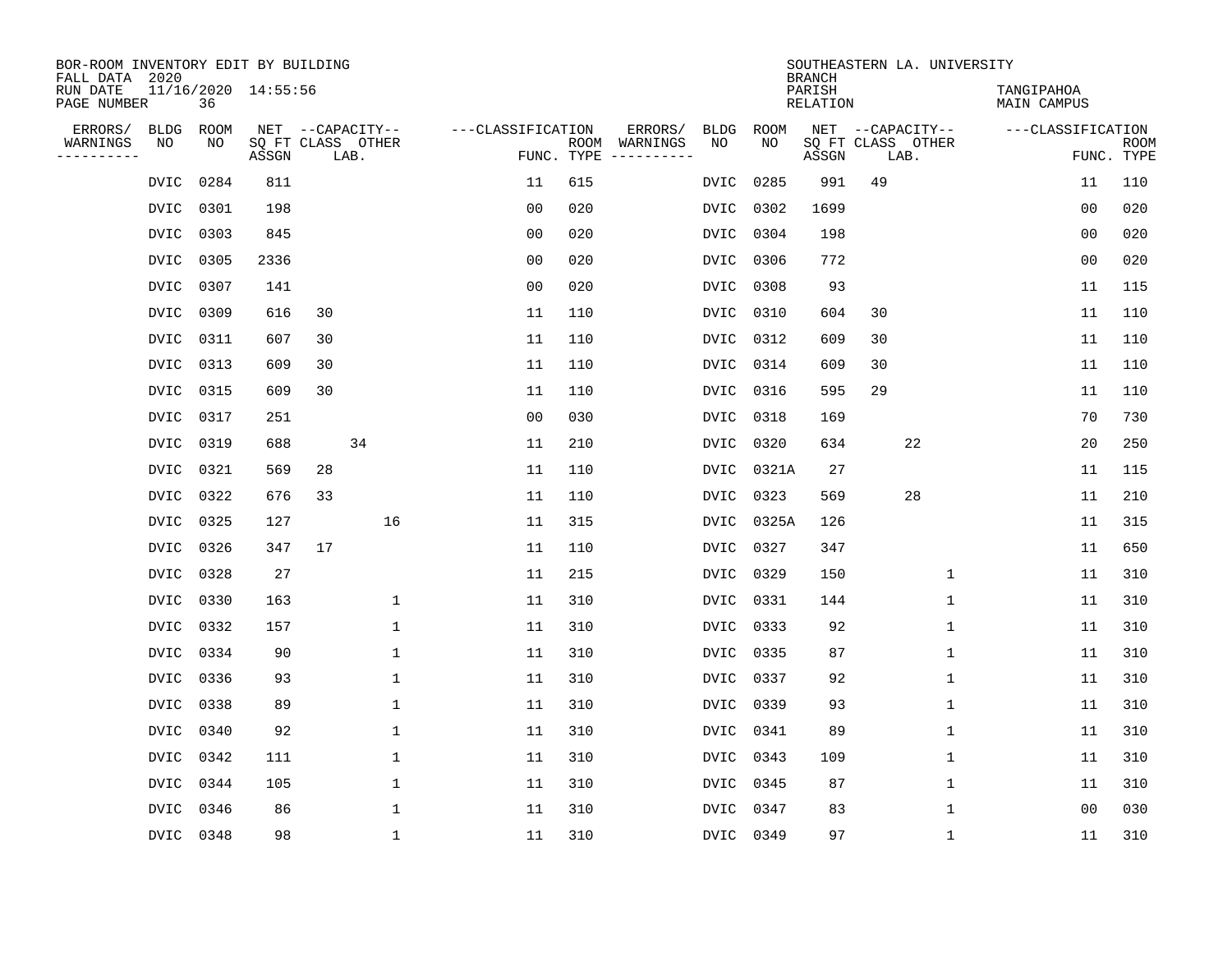| BOR-ROOM INVENTORY EDIT BY BUILDING<br>FALL DATA 2020 |                           |       |                           |                   |     |                                      |           |           | <b>BRANCH</b>                                           | SOUTHEASTERN LA. UNIVERSITY                                                                                                                              |                                                |                           |
|-------------------------------------------------------|---------------------------|-------|---------------------------|-------------------|-----|--------------------------------------|-----------|-----------|---------------------------------------------------------|----------------------------------------------------------------------------------------------------------------------------------------------------------|------------------------------------------------|---------------------------|
| RUN DATE<br>PAGE NUMBER                               | 11/16/2020 14:55:56<br>37 |       |                           |                   |     |                                      |           |           | PARISH<br>RELATION                                      |                                                                                                                                                          | TANGIPAHOA<br>MAIN CAMPUS                      |                           |
| ERRORS/<br><b>BLDG</b>                                | ROOM                      |       | NET --CAPACITY--          | ---CLASSIFICATION |     | ERRORS/                              |           | BLDG ROOM |                                                         | NET --CAPACITY--                                                                                                                                         | ---CLASSIFICATION                              |                           |
| WARNINGS<br>NO<br>---------                           | NO                        | ASSGN | SQ FT CLASS OTHER<br>LAB. |                   |     | ROOM WARNINGS<br>FUNC. TYPE $------$ | NO        | NO        | ASSGN                                                   | SQ FT CLASS OTHER<br>LAB.                                                                                                                                |                                                | <b>ROOM</b><br>FUNC. TYPE |
| DVIC                                                  | 0350                      | 93    | $\mathbf 1$               | 11                | 310 |                                      | DVIC      | 0351      | 98                                                      | 5                                                                                                                                                        | 11                                             | 310                       |
| DVIC                                                  | 0352                      | 97    | 1                         | 11                | 310 |                                      | DVIC      | 0353      | 93                                                      | 1                                                                                                                                                        | 11                                             | 310                       |
| DVIC                                                  | 0354                      | 98    | $\mathbf 1$               | 11                | 310 |                                      | DVIC      | 0355      | 97                                                      | $\mathbf 1$                                                                                                                                              | 11                                             | 310                       |
| DVIC                                                  | 0356                      | 93    | $\mathbf 1$               | 11                | 310 |                                      |           | DVIC 0357 | 104                                                     | $\mathbf{1}$                                                                                                                                             | 11                                             | 310                       |
| DVIC                                                  | 0358                      | 102   | 1                         | 11                | 310 |                                      | DVIC      | 0359      | 99                                                      | 1                                                                                                                                                        | 11                                             | 310                       |
| DVIC                                                  | 0360                      | 99    | 1                         | 11                | 310 |                                      | DVIC 0361 |           | 97                                                      | 1                                                                                                                                                        | 11                                             | 310                       |
|                                                       | DVIC 0362                 | 94    | $\mathbf 1$               | 11                | 310 |                                      |           | DVIC 0363 | 81                                                      | $\mathbf 1$                                                                                                                                              | 11                                             | 310                       |
|                                                       | DVIC 0364                 | 80    | 1                         | 11                | 310 |                                      | DVIC      | 0365      | 77                                                      | $\mathbf{1}$                                                                                                                                             | 11                                             | 310                       |
| DVIC                                                  | 0366                      | 89    | 1                         | 11                | 310 |                                      | DVIC      | 0367      | 87                                                      | 1                                                                                                                                                        | 11                                             | 310                       |
| DVIC                                                  | 0368                      | 84    | $\mathbf 1$               | 11                | 310 |                                      | DVIC 0369 |           | 79                                                      |                                                                                                                                                          | 11                                             | 315                       |
| <b>DVIC</b>                                           | 0370                      | 18    |                           | 11                | 315 |                                      | DVIC      | 0371      | 18                                                      |                                                                                                                                                          | 11                                             | 315                       |
| DVIC                                                  | 0372                      | 18    |                           | 11                | 315 |                                      |           | DVIC 0373 | 18                                                      |                                                                                                                                                          | 11                                             | 315                       |
| DVIC                                                  | 0374                      | 18    |                           | 11                | 315 |                                      |           | DVIC 0382 | 138                                                     |                                                                                                                                                          | 00                                             | 020                       |
| DVIC                                                  | 0383                      | 629   | 32                        | 11                | 110 | 9                                    | DVIC 0384 |           | 619                                                     | 12                                                                                                                                                       | 11                                             | 110                       |
| DVIC                                                  | 0385                      | 619   | 28                        | 11                | 110 |                                      | DVIC      | 0386      | 619                                                     | 28                                                                                                                                                       | 11                                             | 110                       |
|                                                       | DVIC 0387                 | 629   | 30                        | 11                | 110 |                                      | DVIC 0388 |           | 154                                                     |                                                                                                                                                          | 0 <sub>0</sub>                                 | 030                       |
| DVIC                                                  | 0389                      | 129   |                           | 0 <sub>0</sub>    | 030 |                                      | DVIC      | 0390      | 43                                                      |                                                                                                                                                          | 70                                             | 730                       |
|                                                       | DVIC 0392                 | 144   | $\mathbf 1$               | 11                | 310 |                                      |           | DVIC 0393 | 182<br>TOTAL NUMBER CLASSROOMS<br>TOTAL NUMBER LABS 210 | 1<br>TOTAL ASSIGNABLE & UNASSIGNABLE SQFT:<br>TOTAL NET ASSIGN SQ. FT. IN ROOM FILE<br>TOTAL NUMBER COMPUTER CLASSROOMS<br>TOTAL NUMBER SPECIAL LABS 220 | 11<br>74,962<br>51,473<br>20<br>$\overline{7}$ | 310                       |
| DYSN                                                  | 0100                      | 2359  |                           | 00                | 020 |                                      |           | DYSN 0102 | 444                                                     | $\mathbf 1$                                                                                                                                              | 61                                             | 310                       |
| DYSN                                                  | 0106                      | 440   | 3                         | 61                | 310 |                                      | DYSN      | 0106A     | 278                                                     | 1                                                                                                                                                        | 61                                             | 310                       |
| DYSN                                                  | 0107                      | 25    |                           | 00                | 020 |                                      | DYSN      | 0108      | 28                                                      |                                                                                                                                                          | 00                                             | 030                       |
| <b>DYSN</b>                                           | 0109                      | 20    |                           | 0 <sub>0</sub>    | 020 |                                      | DYSN      | 0110      | 194                                                     | $\mathbf 1$                                                                                                                                              | 61                                             | 350                       |
|                                                       | DYSN 0111                 | 261   | 1                         | 61                | 310 |                                      |           | DYSN 0112 | 125                                                     |                                                                                                                                                          | 61                                             | 315                       |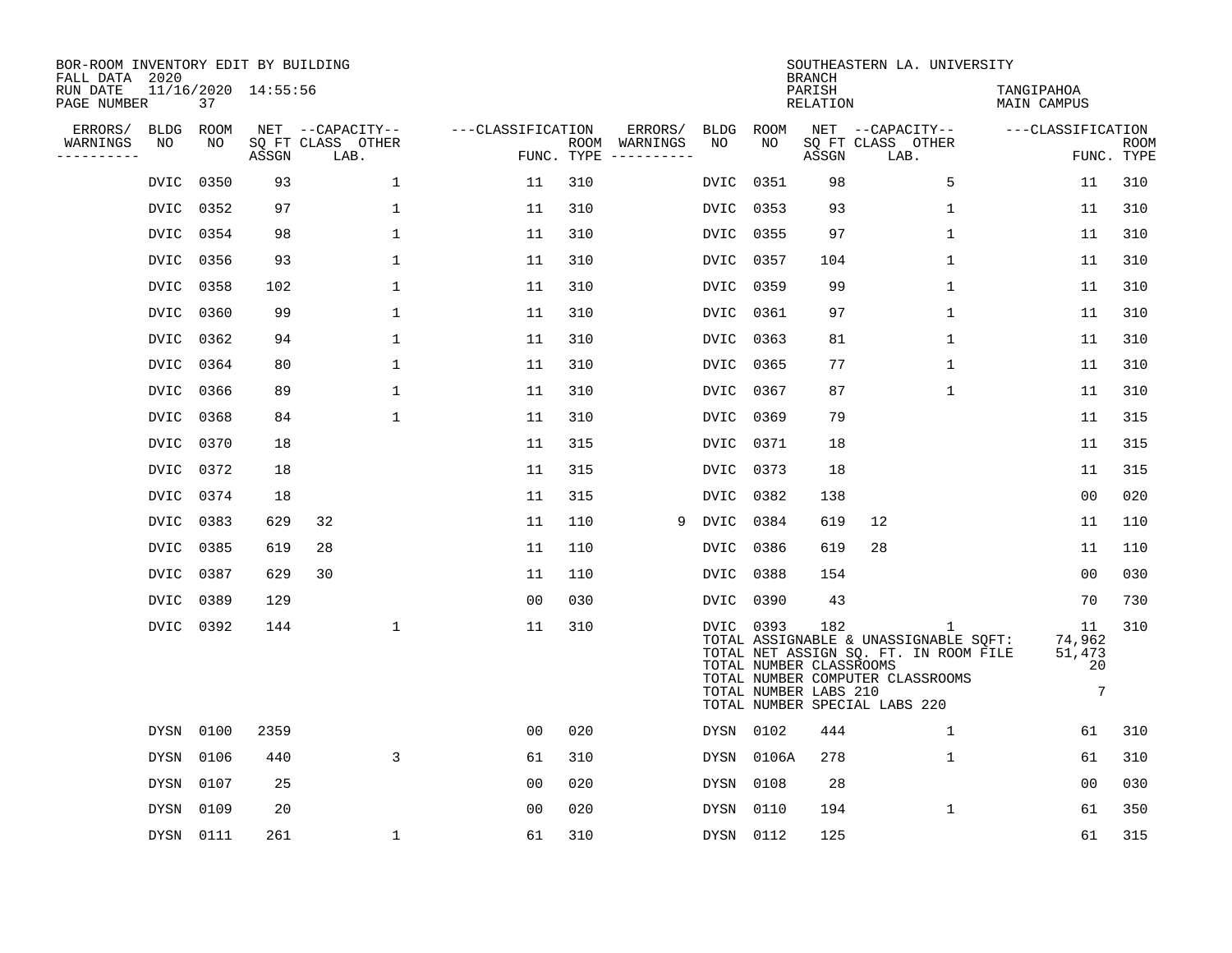| BOR-ROOM INVENTORY EDIT BY BUILDING<br>FALL DATA 2020 |                           |       |                           |                   |            |                              |             |             | <b>BRANCH</b>             | SOUTHEASTERN LA. UNIVERSITY |                                  |                           |
|-------------------------------------------------------|---------------------------|-------|---------------------------|-------------------|------------|------------------------------|-------------|-------------|---------------------------|-----------------------------|----------------------------------|---------------------------|
| RUN DATE<br>PAGE NUMBER                               | 11/16/2020 14:55:56<br>38 |       |                           |                   |            |                              |             |             | PARISH<br><b>RELATION</b> |                             | TANGIPAHOA<br><b>MAIN CAMPUS</b> |                           |
| ERRORS/<br><b>BLDG</b>                                | ROOM                      |       | NET --CAPACITY--          | ---CLASSIFICATION |            | ERRORS/                      | <b>BLDG</b> | <b>ROOM</b> |                           | NET --CAPACITY--            | ---CLASSIFICATION                |                           |
| WARNINGS<br>NO<br>----------                          | NO                        | ASSGN | SQ FT CLASS OTHER<br>LAB. |                   | FUNC. TYPE | ROOM WARNINGS<br>----------- | NO          | NO          | ASSGN                     | SQ FT CLASS OTHER<br>LAB.   |                                  | <b>ROOM</b><br>FUNC. TYPE |
| DYSN                                                  | 0114                      | 365   | $\mathbf 1$               | 61                | 310        |                              | DYSN        | 0115        | 132                       | $\mathbf 1$                 | 60                               | 315                       |
| DYSN                                                  | 0116                      | 565   | 2                         | 60                | 350        |                              | DYSN        | 0118        | 266                       | $\mathbf 1$                 | 61                               | 310                       |
| DYSN                                                  | 0118A                     | 31    |                           | 61                | 315        |                              | DYSN        | 0119        | 258                       | $\mathbf{1}$                | 61                               | 310                       |
| <b>DYSN</b>                                           | 0120                      | 266   | $\mathbf{1}$              | 61                | 310        |                              | DYSN        | 0120A       | 31                        |                             | 61                               | 315                       |
| <b>DYSN</b>                                           | 0121                      | 259   | $\mathbf{1}$              | 61                | 310        |                              | DYSN        | 0122        | 266                       | $\mathbf{1}$                | 61                               | 310                       |
| DYSN                                                  | 0122A                     | 31    |                           | 61                | 315        |                              | DYSN        | 0123        | 258                       | $\mathbf{1}$                | 61                               | 310                       |
| DYSN                                                  | 0124                      | 266   | $\mathbf{1}$              | 61                | 310        |                              | DYSN        | 0124A       | 31                        |                             | 61                               | 315                       |
| <b>DYSN</b>                                           | 0125                      | 258   | $\mathbf{1}$              | 61                | 310        |                              | <b>DYSN</b> | 0126        | 234                       | $\mathbf{1}$                | 51                               | 310                       |
| <b>DYSN</b>                                           | 0127                      | 217   | $\mathbf{1}$              | 60                | 310        |                              | <b>DYSN</b> | 0127A       | 6                         |                             | 60                               | 315                       |
| DYSN                                                  | 0130                      | 402   | $\mathbf{1}$              | 51                | 310        |                              | DYSN        | 0130A       | 11                        |                             | 51                               | 315                       |
| <b>DYSN</b>                                           | 0131                      | 1192  |                           | 60                | 315        |                              | <b>DYSN</b> | 0131A       | 174                       |                             | 60                               | 315                       |
| <b>DYSN</b>                                           | 0131B                     | 94    |                           | 60                | 315        |                              | DYSN        | 0131C       | 61                        |                             | 0 <sub>0</sub>                   | 030                       |
| DYSN                                                  | 0134                      | 82    |                           | 0 <sub>0</sub>    | 030        |                              | DYSN        | 0134A       | 9                         |                             | 0 <sub>0</sub>                   | 030                       |
| DYSN                                                  | 0135                      | 66    |                           | 00                | 030        |                              | DYSN        | 0135A       | $7\phantom{.0}$           |                             | 0 <sub>0</sub>                   | 030                       |
| DYSN                                                  | 0139                      | 40    |                           | 0 <sub>0</sub>    | 010        |                              | DYSN        | 0140        | 287                       | $\mathbf 1$                 | 65                               | 350                       |
| DYSN                                                  | 0140A                     | 20    |                           | 65                | 355        |                              | DYSN        | 0142        | 488                       | $\mathbf{1}$                | 65                               | 310                       |
| DYSN                                                  | 0142A                     | 174   |                           | 65                | 315        |                              | DYSN        | 0142B       | 15                        |                             | 65                               | 315                       |
| <b>DYSN</b>                                           | 0143                      | 182   | 3                         | 65                | 310        |                              | DYSN        | 0146        | 315                       | 2                           | 65                               | 310                       |
| <b>DYSN</b>                                           | 0146A                     | 31    |                           | 65                | 315        |                              | DYSN        | 0148        | 282                       | 2                           | 65                               | 310                       |
| DYSN                                                  | 0148A                     | 25    |                           | 65                | 315        |                              | DYSN        | 0150        | 280                       | 1                           | 60                               | 310                       |
| DYSN                                                  | 0150A                     | 151   | 1                         | 60                | 310        |                              | DYSN        | 0150B       | 156                       | $\mathbf 1$                 | 60                               | 310                       |
| <b>DYSN</b>                                           | 0151                      | 101   |                           | 0 <sub>0</sub>    | 030        |                              | DYSN        | 0151A       | 11                        |                             | 0 <sub>0</sub>                   | 030                       |
| <b>DYSN</b>                                           | 0152                      | 107   |                           | 0 <sub>0</sub>    | 030        |                              | DYSN        | 0153        | 391                       | $\mathbf{1}$                | 62                               | 310                       |
| DYSN                                                  | 0154                      | 247   | $\mathbf{1}$              | 62                | 310        |                              | DYSN        | 0155        | 312                       | 2                           | 62                               | 310                       |
| <b>DYSN</b>                                           | 0156                      | 290   | $\mathbf{1}$              | 62                | 315        |                              | DYSN        | 0158A       | 197                       | $\mathbf 1$                 | 62                               | 310                       |
|                                                       | DYSN 0159                 | 321   | 3                         | 62                | 310        |                              |             | DYSN 0159A  | 171                       | $\mathbf{1}$                | 62                               | 310                       |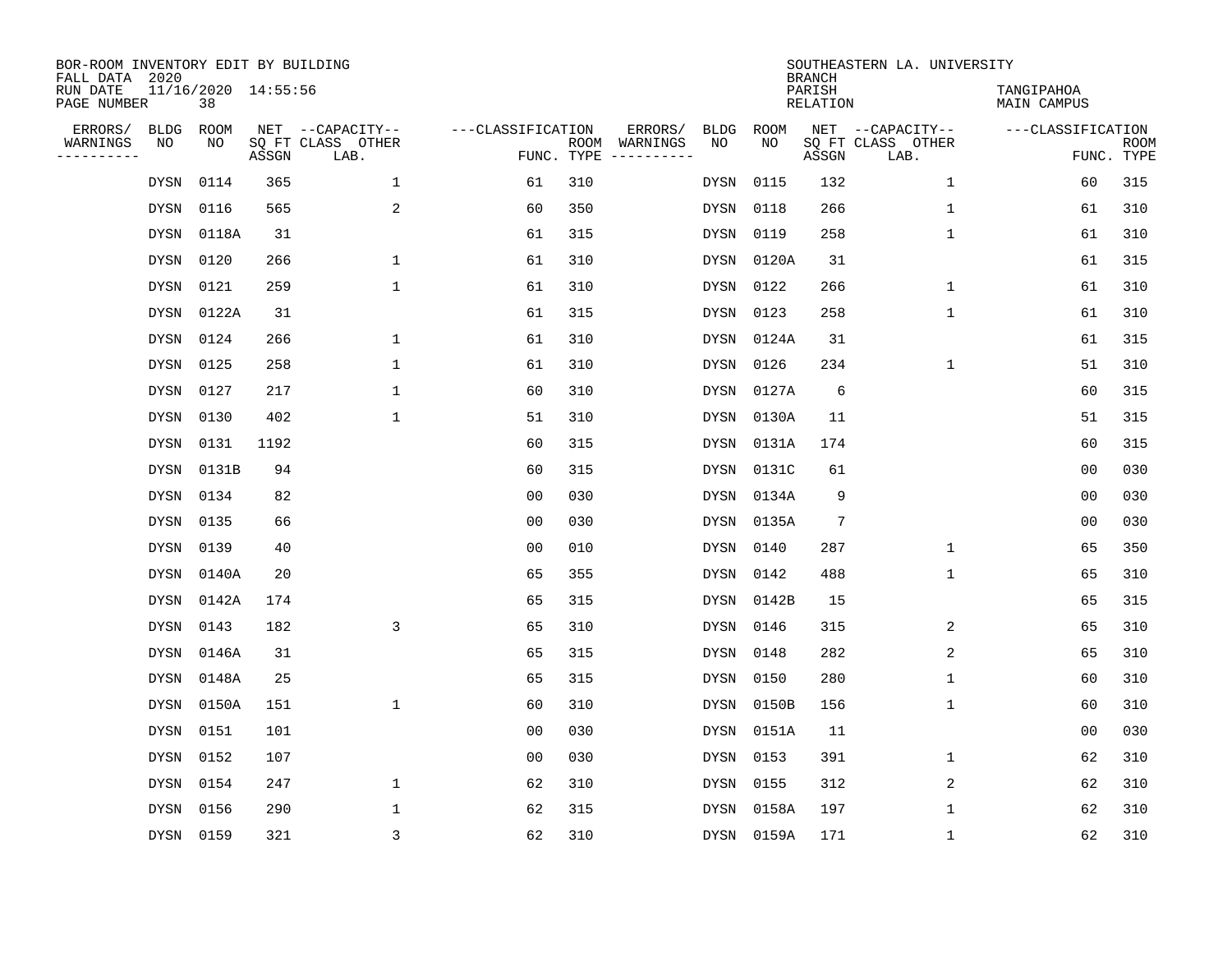| BOR-ROOM INVENTORY EDIT BY BUILDING<br>FALL DATA 2020 |      |            |      |                                     |                                       |     |                   |           |            | <b>BRANCH</b>                                           | SOUTHEASTERN LA. UNIVERSITY                                                                                                                                       |                           |             |
|-------------------------------------------------------|------|------------|------|-------------------------------------|---------------------------------------|-----|-------------------|-----------|------------|---------------------------------------------------------|-------------------------------------------------------------------------------------------------------------------------------------------------------------------|---------------------------|-------------|
| RUN DATE 11/16/2020 14:55:56<br>PAGE NUMBER           |      | 39         |      |                                     |                                       |     |                   |           |            | PARISH<br>RELATION                                      |                                                                                                                                                                   | TANGIPAHOA<br>MAIN CAMPUS |             |
| ERRORS/ BLDG ROOM                                     |      |            |      | NET --CAPACITY-- ----CLASSIFICATION |                                       |     | ERRORS/ BLDG ROOM |           |            |                                                         | NET --CAPACITY-- ---CLASSIFICATION                                                                                                                                |                           |             |
| WARNINGS<br>----------                                | NO   | NO         |      | SQ FT CLASS OTHER<br>ASSGN LAB.     | ROOM WARNINGS<br>FUNC. TYPE --------- |     | ROOM WARNINGS     | NO        | NO 11      |                                                         | SQ FT CLASS OTHER<br>ASSGN LAB.                                                                                                                                   | FUNC. TYPE                | <b>ROOM</b> |
|                                                       |      | DYSN 0159B | 285  |                                     | 62                                    | 310 |                   |           | DYSN 0170  | 642<br>TOTAL NUMBER CLASSROOMS<br>TOTAL NUMBER LABS 210 | TOTAL ASSIGNABLE & UNASSIGNABLE SQFT: 15,533<br>TOTAL NET ASSIGN SQ. FT. IN ROOM FILE 11,975<br>TOTAL NUMBER COMPUTER CLASSROOMS<br>TOTAL NUMBER SPECIAL LABS 220 | 00                        | 030         |
|                                                       |      | ECDS 0100  | 207  |                                     | 30                                    | 315 |                   | ECDS 0101 |            | 208                                                     |                                                                                                                                                                   | 30                        | 350         |
|                                                       | ECDS | 0101A      | 6    |                                     | 30                                    | 355 |                   | ECDS 0102 |            | 64                                                      |                                                                                                                                                                   | 30                        | 315         |
|                                                       | ECDS | 0103       | 192  | $\mathbf{1}$                        | 30                                    | 310 |                   | ECDS 0104 |            | 49                                                      |                                                                                                                                                                   | 00                        | 030         |
|                                                       | ECDS | 0105       | 110  | $\mathbf{1}$                        | 30                                    | 310 |                   | ECDS 0106 |            | 152                                                     |                                                                                                                                                                   | 30                        | 540         |
|                                                       |      | ECDS 0110  | 197  |                                     | 00                                    | 020 |                   |           |            | TOTAL NUMBER CLASSROOMS<br>TOTAL NUMBER LABS 210        | TOTAL ASSIGNABLE & UNASSIGNABLE SQFT: 1,185<br>TOTAL NET ASSIGN SQ. FT. IN ROOM FILE<br>TOTAL NUMBER COMPUTER CLASSROOMS<br>TOTAL NUMBER SPECIAL LABS 220         | 939                       |             |
|                                                       |      | ELEC 0100  | 632  |                                     | 00                                    | 030 |                   |           |            | TOTAL NUMBER CLASSROOMS<br>TOTAL NUMBER LABS 210        | TOTAL ASSIGNABLE & UNASSIGNABLE SQFT:<br>TOTAL NET ASSIGN SQ. FT. IN ROOM FILE<br>TOTAL NUMBER COMPUTER CLASSROOMS<br>TOTAL NUMBER SPECIAL LABS 220               | 632                       |             |
|                                                       | ESA0 | 0100       | 6620 | 140                                 | 11                                    | 620 |                   |           | ESA0 0100A | 28                                                      |                                                                                                                                                                   | 70                        | 730         |
|                                                       | ESA0 | 0100B      | 28   |                                     | 70                                    | 730 |                   | ESA0 0102 |            | 21                                                      |                                                                                                                                                                   | 00                        | 020         |
|                                                       | ESA0 | 0103       | 168  | $\mathbf{1}$                        | 11                                    | 310 |                   |           | ESA0 0103A | 41                                                      |                                                                                                                                                                   | 00                        | 030         |
|                                                       | ESA0 | 0104       | 111  |                                     | 00                                    | 030 |                   | ESA0 0105 |            | 22                                                      |                                                                                                                                                                   | 00                        | 030         |
|                                                       | ESA0 | 0106       | 264  |                                     | 11                                    | 315 |                   | ESA0      | 0106A      | 8                                                       |                                                                                                                                                                   | 00                        | 030         |
|                                                       | ESA0 | 0106B      | 19   |                                     | 00                                    | 020 |                   | ESA0      | 0107       | 482                                                     | 25                                                                                                                                                                | 11                        | 625         |
|                                                       | ESA0 | 0107A      | 14   |                                     | 00                                    | 030 |                   | ESA0      | 0108       | 256                                                     | 2                                                                                                                                                                 | 11                        | 310         |
|                                                       | ESA0 | 0108A      | 67   |                                     | 11                                    | 315 |                   |           | ESA0 0108B | 12                                                      |                                                                                                                                                                   | 11                        | 315         |
|                                                       | ESA0 | 0114       | 64   |                                     | 00                                    | 030 |                   | ESA0      | 0115       | 279                                                     | 2                                                                                                                                                                 | 11                        | 310         |
|                                                       |      | ESA0 0116  | 772  | 7                                   | 11                                    | 310 |                   |           | ESA0 0116A | 14                                                      |                                                                                                                                                                   | 11                        | 315         |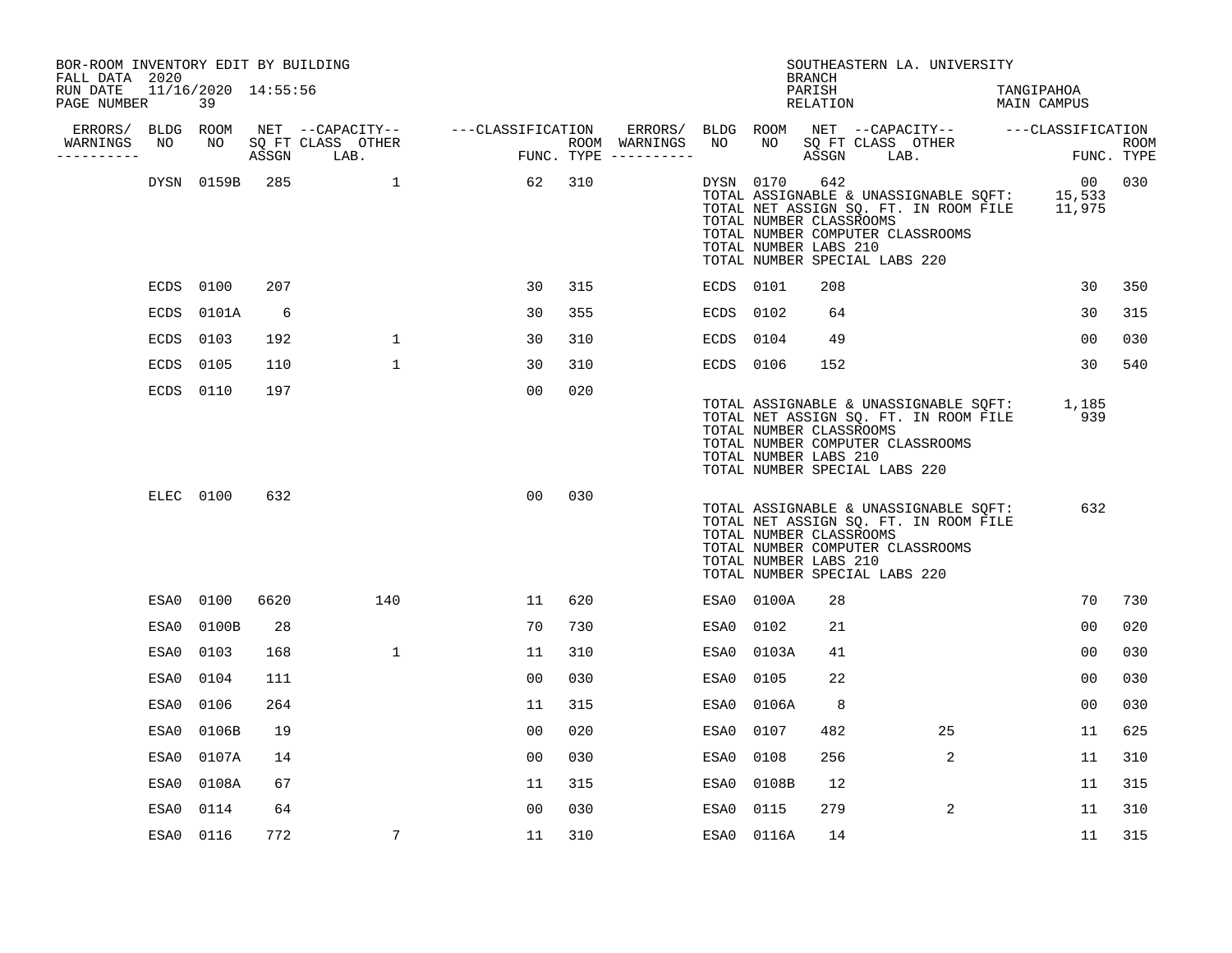| BOR-ROOM INVENTORY EDIT BY BUILDING<br>FALL DATA 2020 |             |                           |       |                           |                   |            |                              |      |                                                  | <b>BRANCH</b>             | SOUTHEASTERN LA. UNIVERSITY                                                                                                                         |                                  |                           |
|-------------------------------------------------------|-------------|---------------------------|-------|---------------------------|-------------------|------------|------------------------------|------|--------------------------------------------------|---------------------------|-----------------------------------------------------------------------------------------------------------------------------------------------------|----------------------------------|---------------------------|
| RUN DATE<br>PAGE NUMBER                               |             | 11/16/2020 14:55:56<br>40 |       |                           |                   |            |                              |      |                                                  | PARISH<br><b>RELATION</b> |                                                                                                                                                     | TANGIPAHOA<br><b>MAIN CAMPUS</b> |                           |
| ERRORS/                                               | <b>BLDG</b> | ROOM                      |       | NET --CAPACITY--          | ---CLASSIFICATION |            | ERRORS/                      | BLDG | <b>ROOM</b>                                      |                           | NET --CAPACITY--                                                                                                                                    | ---CLASSIFICATION                |                           |
| WARNINGS<br>----------                                | NO          | NO                        | ASSGN | SQ FT CLASS OTHER<br>LAB. |                   | FUNC. TYPE | ROOM WARNINGS<br>----------- | NO   | NO                                               | ASSGN                     | SQ FT CLASS OTHER<br>LAB.                                                                                                                           |                                  | <b>ROOM</b><br>FUNC. TYPE |
|                                                       | ESA0        | 0116B                     | 10    |                           | 11                | 315        |                              | ESA0 | 0116C                                            | 8                         |                                                                                                                                                     | 00                               | 030                       |
|                                                       | ESA0        | 0116D                     | 19    |                           | 0 <sub>0</sub>    | 020        |                              | ESA0 | 0116E                                            | 22                        |                                                                                                                                                     | 00                               | 020                       |
|                                                       | ESA0        | 0117                      | 20    |                           | 0 <sub>0</sub>    | 030        |                              | ESA0 | 0118                                             | 106                       |                                                                                                                                                     | 00                               | 030                       |
|                                                       | ESA0        | 0119                      | 176   |                           | 11                | 315        |                              | ESA0 | 0119A                                            | 43                        |                                                                                                                                                     | 0 <sub>0</sub>                   | 030                       |
|                                                       | ESA0        | 0120                      | 235   | 12                        | 11                | 620        |                              | ESA0 | 0121                                             | 246                       | 13                                                                                                                                                  | 11                               | 620                       |
|                                                       | ESA0        | 0160                      | 51    |                           | 0 <sub>0</sub>    | 020        |                              |      | TOTAL NUMBER CLASSROOMS<br>TOTAL NUMBER LABS 210 |                           | TOTAL ASSIGNABLE & UNASSIGNABLE SQFT:<br>TOTAL NET ASSIGN SQ. FT. IN ROOM FILE<br>TOTAL NUMBER COMPUTER CLASSROOMS<br>TOTAL NUMBER SPECIAL LABS 220 | 10,226<br>9,657                  |                           |
|                                                       |             | ES00 0124                 | 702   |                           | 65                | 315        |                              |      | ES00 0125                                        | 159                       |                                                                                                                                                     | 65                               | 315                       |
|                                                       | ES00        | 0125A                     | 21    |                           | 0 <sub>0</sub>    | 030        |                              | ES00 | 0126                                             | 149                       | $\mathbf{1}$                                                                                                                                        | 65                               | 310                       |
|                                                       | ES00        | 0126A                     | 230   | 2                         | 65                | 310        |                              | ES00 | 0126B                                            | 224                       | 2                                                                                                                                                   | 65                               | 310                       |
|                                                       | ES00        | 0126C                     | 179   | 1                         | 65                | 310        |                              | ES00 | 0126D                                            | 164                       | 1                                                                                                                                                   | 65                               | 310                       |
|                                                       | ES00        | 0126E                     | 177   | $\mathbf{1}$              | 65                | 310        |                              | ES00 | 0126F                                            | 97                        |                                                                                                                                                     | 65                               | 535                       |
|                                                       | ES00        | 0126G                     | 160   |                           | 65                | 535        |                              | ES00 | 0126H                                            | 245                       |                                                                                                                                                     | 65                               | 530                       |
|                                                       | ES00        | 0126J                     | 24    |                           | 65                | 535        |                              | ES00 | 0126K                                            | 382                       | 3                                                                                                                                                   | 65                               | 310                       |
|                                                       | ES00        | 0127                      | 27    |                           | 65                | 535        |                              | ES00 | 0128                                             | 69                        | 1                                                                                                                                                   | 65                               | 310                       |
|                                                       | ES00        | 0130                      | 377   |                           | 0 <sub>0</sub>    | 020        |                              | ES00 | 0131                                             | 1239                      | 25                                                                                                                                                  | 11                               | 210                       |
|                                                       | ES00        | 0131A                     | 240   |                           | 11                | 215        |                              | ES00 | 0131B                                            | 108                       | 1                                                                                                                                                   | 11                               | 310                       |
|                                                       | ES00        | 0131C                     | 144   |                           | 11                | 215        |                              | ES00 | 0131D                                            | 100                       |                                                                                                                                                     | 20                               | 255                       |
|                                                       | ES00        | 0132                      | 1339  | 27                        | 20                | 250        |                              | ES00 | 0132A                                            | 31                        |                                                                                                                                                     | 0 <sub>0</sub>                   | 030                       |
|                                                       | ES00        | 0132B                     | 124   | $\mathbf 1$               | 20                | 250        |                              | ES00 | 0133                                             | 156                       |                                                                                                                                                     | 0 <sub>0</sub>                   | 030                       |
|                                                       | ES00        | 0134                      | 156   |                           | 0 <sub>0</sub>    | 030        |                              | ES00 | 0135                                             | 378                       |                                                                                                                                                     | 50                               | 650                       |
|                                                       | ES00        | 0139                      | 54    |                           | 0 <sub>0</sub>    | 020        |                              | ES00 | 0140                                             | 1714                      | 35                                                                                                                                                  | 11                               | 210                       |
|                                                       | ES00        | 0140A                     | 41    |                           | 11                | 215        |                              | ES00 | 0141                                             | 54                        |                                                                                                                                                     | 0 <sub>0</sub>                   | 020                       |
|                                                       |             | ES00 0144                 | 291   | 6                         | 20                | 255        |                              |      | ES00 0144A                                       | 21                        |                                                                                                                                                     | 0 <sub>0</sub>                   | 030                       |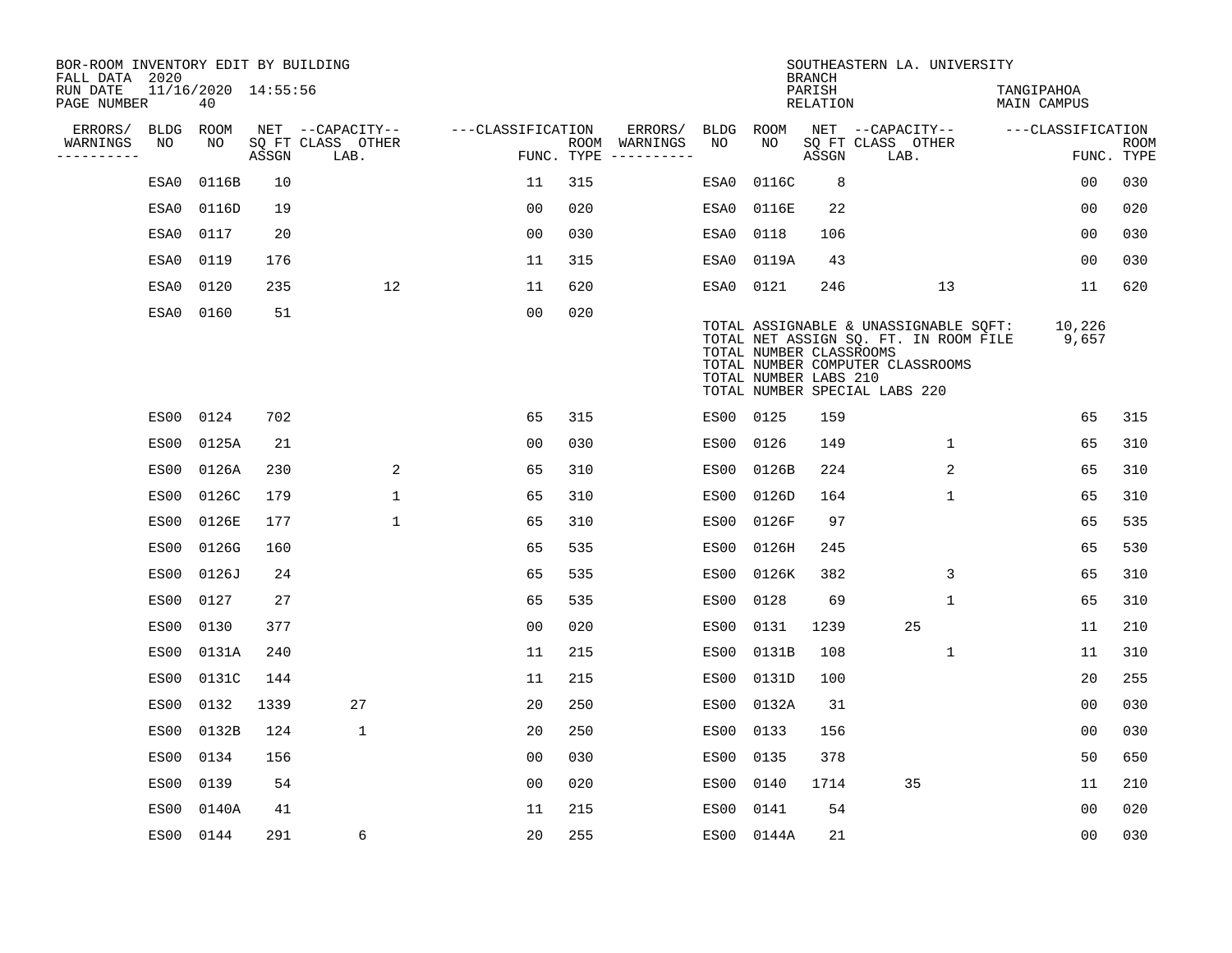| BOR-ROOM INVENTORY EDIT BY BUILDING<br>FALL DATA 2020 |             |                           |       |                           |                   |                    |          |             |             | <b>BRANCH</b>             | SOUTHEASTERN LA. UNIVERSITY |                                  |                           |
|-------------------------------------------------------|-------------|---------------------------|-------|---------------------------|-------------------|--------------------|----------|-------------|-------------|---------------------------|-----------------------------|----------------------------------|---------------------------|
| RUN DATE<br>PAGE NUMBER                               |             | 11/16/2020 14:55:56<br>41 |       |                           |                   |                    |          |             |             | PARISH<br><b>RELATION</b> |                             | TANGIPAHOA<br><b>MAIN CAMPUS</b> |                           |
| ERRORS/                                               | <b>BLDG</b> | ROOM                      |       | NET --CAPACITY--          | ---CLASSIFICATION |                    | ERRORS/  | <b>BLDG</b> | <b>ROOM</b> |                           | NET --CAPACITY--            | ---CLASSIFICATION                |                           |
| WARNINGS<br>----------                                | NO          | NO                        | ASSGN | SQ FT CLASS OTHER<br>LAB. |                   | ROOM<br>FUNC. TYPE | WARNINGS | NO          | NO          | ASSGN                     | SQ FT CLASS OTHER<br>LAB.   |                                  | <b>ROOM</b><br>FUNC. TYPE |
|                                                       | ES00        | 0145                      | 603   | 13                        | 20                | 255                |          | ES00        | 0146        | 274                       | 6                           | 20                               | 255                       |
|                                                       | ES00        | 0146A                     | 19    |                           | 00                | 010                |          | ES00        | 0149        | 1517                      | 31                          | 20                               | 250                       |
|                                                       | ES00        | 0149A                     | 13    |                           | 0 <sub>0</sub>    | 010                |          | ES00        | 0149B       | 27                        |                             | 20                               | 255                       |
|                                                       | ES00        | 0149C                     | 85    |                           | 20                | 255                |          | ES00        | 0150        | 132                       |                             | 0 <sub>0</sub>                   | 020                       |
|                                                       | ES00        | 0151                      | 363   |                           | 70                | 730                |          | ES00        | 0152        | 580                       |                             | 70                               | 730                       |
|                                                       | ES00        | 0153                      | 376   |                           | 0 <sub>0</sub>    | 030                |          |             | ES00 0153A  | 23                        |                             | 0 <sub>0</sub>                   | 010                       |
|                                                       | ES00        | 0154                      | 545   |                           | 70                | 730                |          | ES00        | 0155        | 561                       |                             | 0 <sub>0</sub>                   | 030                       |
|                                                       | ES00        | 0155A                     | 373   |                           | 0 <sub>0</sub>    | 030                |          | ES00        | 0156        | 478                       |                             | 70                               | 730                       |
|                                                       | ES00        | 0157                      | 357   |                           | 0 <sub>0</sub>    | 030                |          | ES00        | 0157A       | 47                        |                             | 0 <sub>0</sub>                   | 010                       |
|                                                       | ES00        | 0158                      | 867   |                           | 20                | 255                |          | ES00        | 0159        | 150                       |                             | 0 <sub>0</sub>                   | 020                       |
|                                                       | ES00        | 0200                      | 1540  |                           | 0 <sub>0</sub>    | 020                |          | ES00        | 0201        | 209                       | 2                           | 11                               | 310                       |
|                                                       | ES00        | 0201A                     | 9     |                           | 11                | 315                |          | ES00        | 0201B       | 9                         |                             | 91                               | 315                       |
|                                                       | ES00        | 0202                      | 209   | $\mathbf{1}$              | 11                | 310                |          | ES00        | 0202A       | 9                         |                             | 11                               | 315                       |
|                                                       | ES00        | 0202B                     | 9     |                           | 11                | 315                |          | ES00        | 0203        | 208                       | 1                           | 11                               | 310                       |
|                                                       | ES00        | 0203A                     | 9     |                           | 11                | 315                |          | ES00        | 0203B       | 9                         |                             | 11                               | 315                       |
|                                                       | ES00        | 0204                      | 209   | $\mathbf{1}$              | 11                | 310                |          | ES00        | 0204A       | 9                         |                             | 11                               | 315                       |
|                                                       | ES00        | 0204B                     | 9     |                           | 11                | 315                |          | ES00        | 0205        | 209                       | 1                           | 11                               | 310                       |
|                                                       | ES00        | 0205A                     | 9     |                           | 11                | 315                |          | ES00        | 0205B       | 9                         |                             | 11                               | 315                       |
|                                                       | ES00        | 0206                      | 208   | 1                         | 11                | 310                |          | ES00        | 0206A       | 9                         |                             | 11                               | 315                       |
|                                                       | ES00        | 0206B                     | 9     |                           | 11                | 315                |          | ES00        | 0207        | 209                       | $\mathbf 1$                 | 11                               | 310                       |
|                                                       | ES00        | 0207A                     | 9     |                           | 11                | 315                |          | ES00        | 0207B       | 9                         |                             | 11                               | 315                       |
|                                                       | ES00        | 0208                      | 208   | 1                         | 11                | 310                |          | ES00        | 0208A       | 9                         |                             | 11                               | 315                       |
|                                                       | ES00        | 0208B                     | 9     |                           | 11                | 315                |          | ES00        | 0209        | 209                       | 1                           | 11                               | 310                       |
|                                                       | ES00        | 0209A                     | 9     |                           | 11                | 315                |          | ES00        | 0209B       | 9                         |                             | 11                               | 315                       |
|                                                       | ES00        | 0210                      | 200   | $\mathbf{1}$              | 60                | 310                |          | ES00        | 0210A       | 9                         |                             | 60                               | 315                       |
|                                                       | ES00        | 0210B                     | 9     |                           | 60                | 315                |          |             | ES00 0210C  | 7                         |                             | 60                               | 315                       |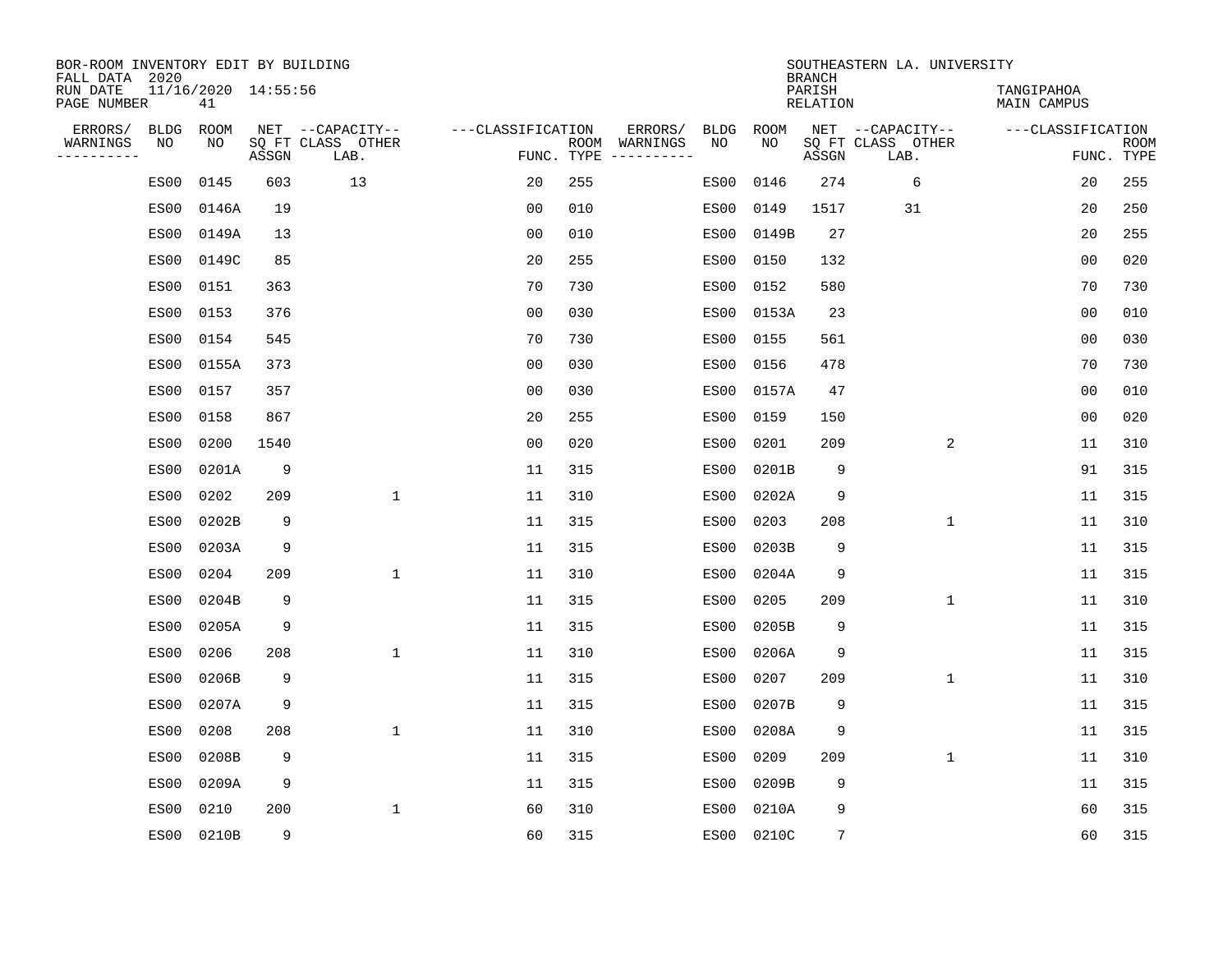| BOR-ROOM INVENTORY EDIT BY BUILDING<br>FALL DATA 2020 |      |                           |       |                           |                   |     |                                      |           |                                                  | <b>BRANCH</b>      | SOUTHEASTERN LA. UNIVERSITY                                                                                                                         |                           |                           |
|-------------------------------------------------------|------|---------------------------|-------|---------------------------|-------------------|-----|--------------------------------------|-----------|--------------------------------------------------|--------------------|-----------------------------------------------------------------------------------------------------------------------------------------------------|---------------------------|---------------------------|
| RUN DATE<br>PAGE NUMBER                               |      | 11/16/2020 14:55:56<br>42 |       |                           |                   |     |                                      |           |                                                  | PARISH<br>RELATION |                                                                                                                                                     | TANGIPAHOA<br>MAIN CAMPUS |                           |
| ERRORS/                                               |      | BLDG ROOM                 |       | NET --CAPACITY--          | ---CLASSIFICATION |     | ERRORS/                              | BLDG ROOM |                                                  |                    | NET --CAPACITY-- - ---CLASSIFICATION                                                                                                                |                           |                           |
| WARNINGS<br>----------                                | NO   | NO                        | ASSGN | SQ FT CLASS OTHER<br>LAB. |                   |     | ROOM WARNINGS<br>FUNC. TYPE $------$ | NO        | NO                                               | ASSGN              | SQ FT CLASS OTHER<br>LAB.                                                                                                                           |                           | <b>ROOM</b><br>FUNC. TYPE |
|                                                       | ES00 | 0211                      | 201   | $\mathbf{1}$              | 60                | 310 |                                      | ES00      | 0211A                                            | 9                  |                                                                                                                                                     | 60                        | 315                       |
|                                                       | ES00 | 0211B                     | 9     |                           | 00                | 020 |                                      | ES00      | 0211C                                            | 7                  |                                                                                                                                                     | 60                        | 315                       |
|                                                       | ES00 | 0212                      | 201   | $\mathbf 1$               | 60                | 310 |                                      | ES00      | 0212A                                            | 9                  |                                                                                                                                                     | 60                        | 315                       |
|                                                       | ES00 | 0212B                     | 9     |                           | 60                | 315 |                                      |           | ES00 0212C                                       | 7                  |                                                                                                                                                     | 60                        | 355                       |
|                                                       | ES00 | 0213                      | 200   | $\mathbf 1$               | 60                | 310 |                                      | ES00      | 0213A                                            | 9                  |                                                                                                                                                     | 60                        | 315                       |
|                                                       | ES00 | 0213B                     | 9     |                           | 0 <sub>0</sub>    | 020 |                                      |           | ES00 0213C                                       | 7                  |                                                                                                                                                     | 60                        | 315                       |
|                                                       | ES00 | 0214                      | 212   | $\mathbf{1}$              | 60                | 310 |                                      |           | ES00 0214A                                       | 9                  |                                                                                                                                                     | 60                        | 315                       |
|                                                       | ES00 | 0214B                     | 9     |                           | 60                | 315 |                                      | ES00      | 0215                                             | 209                | 2                                                                                                                                                   | 60                        | 310                       |
|                                                       | ES00 | 0215A                     | 9     |                           | 60                | 315 |                                      |           | ES00 0215B                                       | 9                  |                                                                                                                                                     | 60                        | 315                       |
|                                                       | ES00 | 0216                      | 208   | 2                         | 11                | 310 |                                      |           | ES00 0216A                                       | 9                  |                                                                                                                                                     | 11                        | 315                       |
|                                                       | ES00 | 0216B                     | 9     |                           | 00                | 020 |                                      | ES00 0217 |                                                  | 209                | $\overline{a}$                                                                                                                                      | 11                        | 310                       |
|                                                       | ES00 | 0217A                     | 9     |                           | 0 <sub>0</sub>    | 020 |                                      |           | ES00 0217B                                       | 9                  |                                                                                                                                                     | 11                        | 315                       |
|                                                       | ES00 | 0218                      | 191   | $\mathbf{1}$              | 11                | 310 |                                      |           | ES00 0218A                                       | 9                  |                                                                                                                                                     | 11                        | 315                       |
|                                                       | ES00 | 0218B                     | 9     |                           | 11                | 315 |                                      | ES00 0220 |                                                  | 140                |                                                                                                                                                     | 11                        | 315                       |
|                                                       | ES00 | 0221                      | 67    |                           | 70                | 730 |                                      | ES00 0222 |                                                  | 74                 |                                                                                                                                                     | 11                        | 315                       |
|                                                       | ES00 | 0225                      | 74    |                           | 70                | 730 |                                      | ES00 0226 |                                                  | 67                 |                                                                                                                                                     | 70                        | 730                       |
|                                                       | ES00 | 0227                      | 140   |                           | 60                | 535 |                                      | ES00 0228 |                                                  | 4974               |                                                                                                                                                     | 82                        | 082                       |
|                                                       |      | ES00 0229                 | 215   |                           | 0 <sub>0</sub>    | 030 |                                      |           | TOTAL NUMBER CLASSROOMS<br>TOTAL NUMBER LABS 210 |                    | TOTAL ASSIGNABLE & UNASSIGNABLE SQFT:<br>TOTAL NET ASSIGN SQ. FT. IN ROOM FILE<br>TOTAL NUMBER COMPUTER CLASSROOMS<br>TOTAL NUMBER SPECIAL LABS 220 | 28,318<br>23,606<br>2     |                           |
|                                                       |      | ETCK 0101 19200           |       | 1                         | 55                | 525 |                                      |           | TOTAL NUMBER CLASSROOMS<br>TOTAL NUMBER LABS 210 |                    | TOTAL ASSIGNABLE & UNASSIGNABLE SQFT:<br>TOTAL NET ASSIGN SQ. FT. IN ROOM FILE<br>TOTAL NUMBER COMPUTER CLASSROOMS<br>TOTAL NUMBER SPECIAL LABS 220 | 19,200<br>19,200          |                           |
|                                                       |      | FAY0 0100                 | 4786  |                           | 00                | 020 |                                      |           | FAY0 0101                                        | 2839 161           |                                                                                                                                                     | 11                        | 110                       |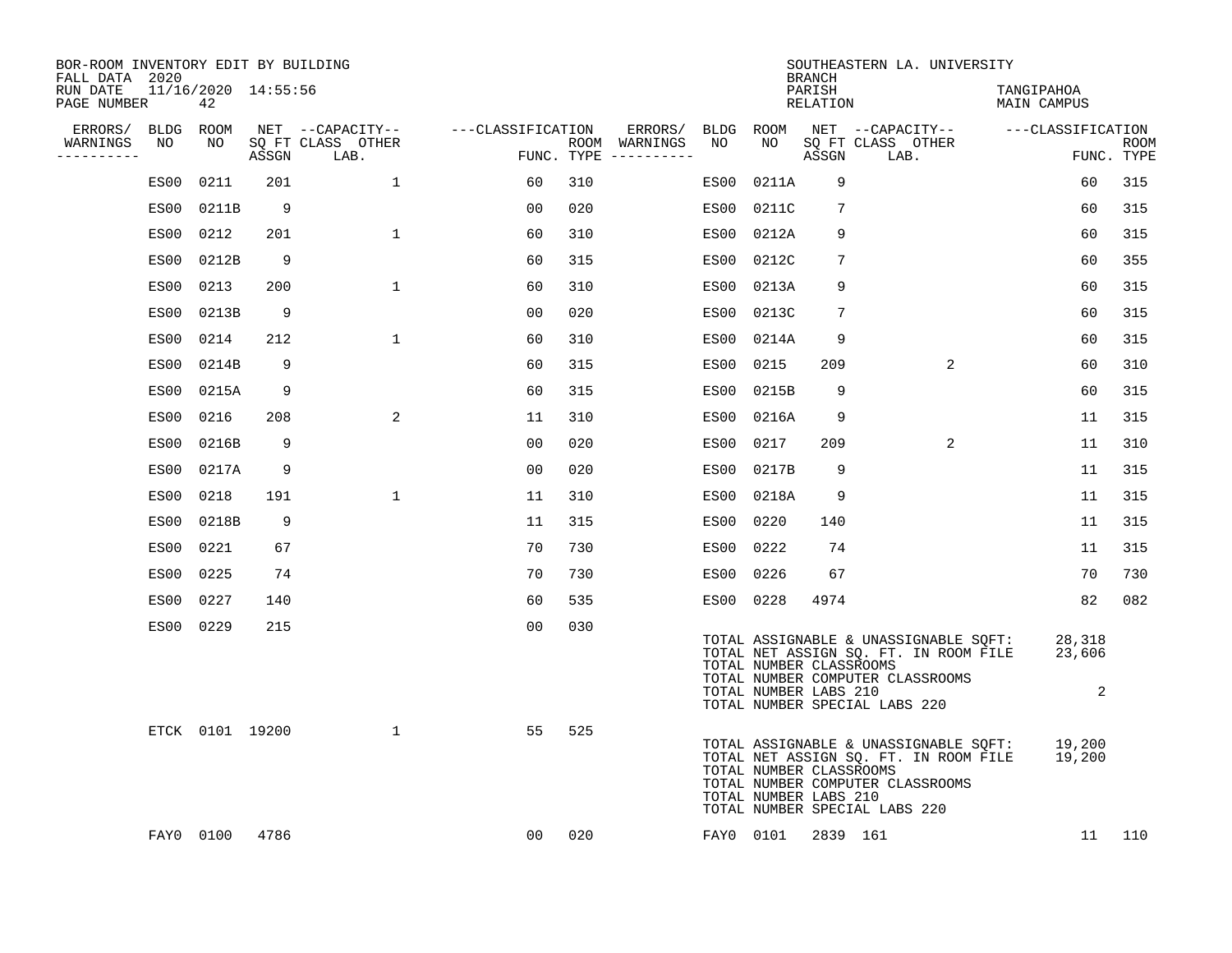| BOR-ROOM INVENTORY EDIT BY BUILDING<br>FALL DATA 2020 |      |       |                     |                           |                   |            |                              |             |             | SOUTHEASTERN LA. UNIVERSITY<br><b>BRANCH</b> |                   |      |   |                                  |                |                           |
|-------------------------------------------------------|------|-------|---------------------|---------------------------|-------------------|------------|------------------------------|-------------|-------------|----------------------------------------------|-------------------|------|---|----------------------------------|----------------|---------------------------|
| RUN DATE<br>PAGE NUMBER                               |      | 43    | 11/16/2020 14:55:56 |                           |                   |            |                              |             |             | PARISH<br><b>RELATION</b>                    |                   |      |   | TANGIPAHOA<br><b>MAIN CAMPUS</b> |                |                           |
| ERRORS/                                               | BLDG | ROOM  |                     | NET --CAPACITY--          | ---CLASSIFICATION |            | ERRORS/                      | <b>BLDG</b> | <b>ROOM</b> |                                              | NET --CAPACITY--  |      |   | ---CLASSIFICATION                |                |                           |
| WARNINGS<br>----------                                | NO   | NO    | ASSGN               | SQ FT CLASS OTHER<br>LAB. |                   | FUNC. TYPE | ROOM WARNINGS<br>----------- | NO          | NO          | ASSGN                                        | SQ FT CLASS OTHER | LAB. |   |                                  |                | <b>ROOM</b><br>FUNC. TYPE |
|                                                       | FAY0 | 0102  | 70                  |                           | 11                | 115        |                              | FAY0        | 0103        | 27                                           |                   |      |   |                                  | 11             | 115                       |
|                                                       | FAY0 | 0104  | 54                  |                           | 70                | 730        |                              | FAY0        | 0105        | 94                                           |                   |      |   |                                  | 0 <sub>0</sub> | 030                       |
|                                                       | FAY0 | 0106  | 405                 |                           | 0 <sub>0</sub>    | 030        |                              | FAY0        | 0107        | 1798                                         | 115               |      |   |                                  | 11             | 110                       |
|                                                       | FAY0 | 0108  | 157                 |                           | 0 <sub>0</sub>    | 030        |                              | FAY0        | 0109        | 1795                                         | 112               |      |   |                                  | 11             | 110                       |
|                                                       | FAY0 | 0110  | 205                 |                           | 0 <sub>0</sub>    | 030        |                              | FAY0        | 0111        | 208                                          |                   |      |   |                                  | 0 <sub>0</sub> | 030                       |
|                                                       | FAY0 | 0112  | 1600                |                           | 0 <sub>0</sub>    | 030        |                              | FAY0        | 0113        | 167                                          |                   |      |   |                                  | 0 <sub>0</sub> | 030                       |
|                                                       | FAY0 | 0113A | 67                  |                           | 40                | 710        |                              | FAY0        | 0115        | 481                                          |                   |      |   |                                  | 0 <sub>0</sub> | 020                       |
|                                                       | FAY0 | 0116  | 4474                |                           | 0 <sub>0</sub>    | 020        |                              | FAY0        | 0116A       | 44                                           |                   |      | 2 |                                  | 0 <sub>0</sub> | 020                       |
|                                                       | FAY0 | 0117  | 72                  |                           | 0 <sub>0</sub>    | 030        |                              | FAY0        | 0118        | 254                                          |                   |      |   |                                  | 0 <sub>0</sub> | 030                       |
|                                                       | FAY0 | 0119  | 1131                | 52                        | 11                | 220        |                              | FAY0        | 0120        | 1119                                         |                   | 29   |   |                                  | 11             | 220                       |
|                                                       | FAY0 | 0121  | 91                  |                           | 11                | 115        |                              | FAY0        | 0122        | 1209                                         |                   | 60   |   |                                  | 11             | 220                       |
|                                                       | FAY0 | 0123  | 830                 | 32                        | 11                | 110        |                              | FAY0        | 0124        | 161                                          |                   |      |   |                                  | 40             | 315                       |
|                                                       | FAY0 | 0125  | 1130                | 33                        | 11                | 220        |                              | FAY0        | 0126        | 1232                                         |                   | 40   |   |                                  | 40             | 220                       |
|                                                       | FAY0 | 0127  | 206                 | $\overline{4}$            | 40                | 220        |                              | FAY0        | 0127A       | 100                                          |                   |      |   |                                  | 40             | 315                       |
|                                                       | FAY0 | 0128  | 215                 |                           | 0 <sub>0</sub>    | 030        |                              | FAY0        | 0129        | 1356                                         |                   | 35   |   |                                  | 40             | 220                       |
|                                                       | FAY0 | 0130  | 217                 |                           | 0 <sub>0</sub>    | 030        |                              | FAY0        | 0131        | 149                                          |                   |      | 1 |                                  | 11             | 310                       |
|                                                       | FAY0 | 0132  | 226                 |                           | 70                | 730        |                              | FAY0        | 0133        | 481                                          |                   |      |   |                                  | 0 <sub>0</sub> | 020                       |
|                                                       | FAY0 | 0134  | 41                  |                           | 70                | 730        |                              | FAY0        | 0135        | 41                                           |                   |      |   |                                  | 70             | 730                       |
|                                                       | FAY0 | 0200  | 6053                |                           | 0 <sub>0</sub>    | 020        |                              | FAY0        | 0201        | 556                                          |                   |      |   |                                  | 0 <sub>0</sub> | 020                       |
|                                                       | FAY0 | 0202  | 74                  |                           | 11                | 115        |                              | FAY0        | 0203        | 34                                           |                   |      |   |                                  | 11             | 115                       |
|                                                       | FAY0 | 0204  | 667                 | 29                        | 11                | 110        |                              | FAY0        | 0205        | 1455                                         | 78                |      |   |                                  | 11             | 110                       |
|                                                       | FAY0 | 0206  | 62                  |                           | 70                | 730        |                              | FAY0        | 0207        | 1455                                         | 80                |      |   |                                  | 11             | 110                       |
|                                                       | FAY0 | 0208  | 355                 |                           | 0 <sub>0</sub>    | 030        |                              | FAY0        | 0209        | 276                                          |                   |      |   |                                  | 0 <sub>0</sub> | 030                       |
|                                                       | FAY0 | 0210  | 89                  |                           | 40                | 710        |                              | FAY0        | 0211        | 687                                          | 34                |      |   |                                  | 11             | 110                       |
|                                                       | FAY0 | 0212  | 872                 | 42                        | 11                | 110        |                              | FAY0        | 0213        | 860                                          | 45                |      |   |                                  | 11             | 110                       |
|                                                       | FAY0 | 0214  | 874                 | 40                        | 11                | 110        |                              |             | FAY0 0215   | 879                                          |                   | 38   |   |                                  | 11             | 210                       |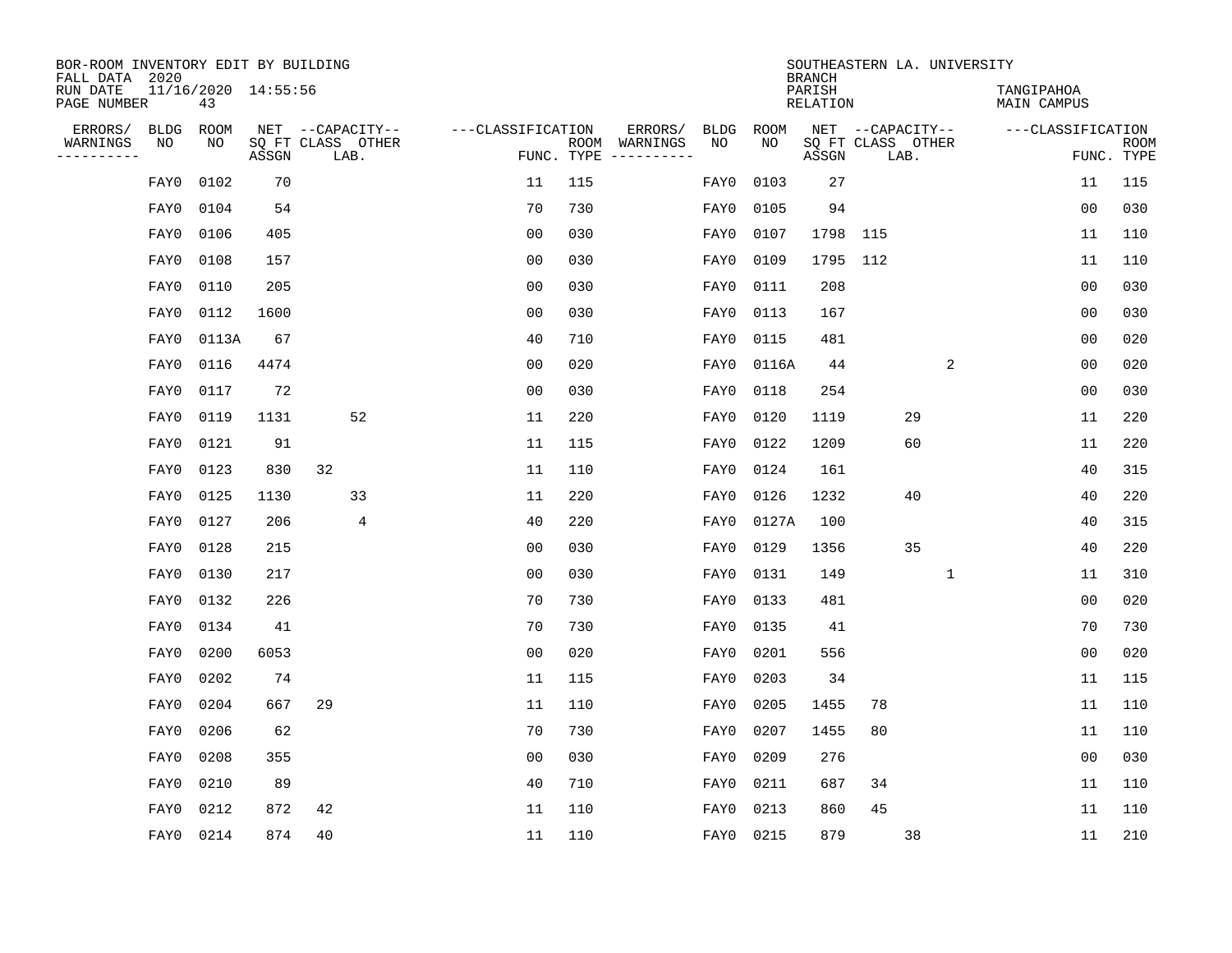| BOR-ROOM INVENTORY EDIT BY BUILDING<br>FALL DATA 2020 |             |       |                     |    |                           |                   |     |                                      |             |             | <b>BRANCH</b>             |    | SOUTHEASTERN LA. UNIVERSITY |                                  |                |                           |
|-------------------------------------------------------|-------------|-------|---------------------|----|---------------------------|-------------------|-----|--------------------------------------|-------------|-------------|---------------------------|----|-----------------------------|----------------------------------|----------------|---------------------------|
| RUN DATE<br>PAGE NUMBER                               |             | 44    | 11/16/2020 14:55:56 |    |                           |                   |     |                                      |             |             | PARISH<br><b>RELATION</b> |    |                             | TANGIPAHOA<br><b>MAIN CAMPUS</b> |                |                           |
| ERRORS/                                               | <b>BLDG</b> | ROOM  |                     |    | NET --CAPACITY--          | ---CLASSIFICATION |     | ERRORS/                              | <b>BLDG</b> | <b>ROOM</b> |                           |    | NET --CAPACITY--            | ---CLASSIFICATION                |                |                           |
| WARNINGS<br>----------                                | NO          | NO    | ASSGN               |    | SQ FT CLASS OTHER<br>LAB. |                   |     | ROOM WARNINGS<br>FUNC. TYPE $------$ | NO          | NO          | ASSGN                     |    | SQ FT CLASS OTHER<br>LAB.   |                                  |                | <b>ROOM</b><br>FUNC. TYPE |
|                                                       | FAY0        | 0216  | 874                 | 41 |                           | 11                | 110 |                                      | FAY0        | 0217        | 454                       | 25 |                             |                                  | 11             | 110                       |
|                                                       | FAY0        | 0218  | 861                 | 43 |                           | 11                | 110 |                                      | FAY0        | 0219        | 479                       |    |                             |                                  | 00             | 020                       |
|                                                       | FAY0        | 0220  | 494                 | 25 |                           | 11                | 110 |                                      | FAY0        | 0221        | 209                       |    |                             |                                  | 0 <sub>0</sub> | 020                       |
|                                                       | FAY0        | 0223  | 862                 |    | 13                        | 50                | 650 |                                      | FAY0        | 0224        | 34                        |    |                             |                                  | 40             | 655                       |
|                                                       | FAY0        | 0225  | 1448                | 80 |                           | 11                | 110 |                                      | FAY0        | 0226        | 85                        |    |                             |                                  | 11             | 315                       |
|                                                       | FAY0        | 0227  | 1441                | 78 |                           | 11                | 110 |                                      | FAY0        | 0228        | 303                       |    |                             |                                  | 0 <sub>0</sub> | 030                       |
|                                                       | FAY0        | 0229  | 127                 |    |                           | 0 <sub>0</sub>    | 030 |                                      | FAY0        | 0230        | 73                        |    |                             |                                  | 70             | 730                       |
|                                                       | FAY0        | 0231  | 146                 |    |                           | 40                | 710 |                                      | FAY0        | 0232        | 874                       | 41 |                             |                                  | 11             | 110                       |
|                                                       | FAY0        | 0233  | 173                 |    | 2                         | 11                | 315 |                                      | FAY0        | 0233A       | 255                       |    | 3                           |                                  | 11             | 310                       |
|                                                       | FAY0        | 0234  | 874                 | 37 |                           | 11                | 110 |                                      | FAY0        | 0235        | 292                       |    |                             |                                  | 0 <sub>0</sub> | 030                       |
|                                                       | FAY0        | 0236  | 874                 | 37 |                           | 11                | 110 |                                      | FAY0        | 0237        | 865                       | 42 |                             |                                  | 11             | 110                       |
|                                                       | FAY0        | 0238  | 861                 | 42 |                           | 11                | 110 |                                      | FAY0        | 0239        | 876                       | 41 |                             |                                  | 11             | 110                       |
|                                                       | FAY0        | 0240  | 494                 | 25 |                           | 11                | 110 |                                      | FAY0        | 0241        | 470                       | 25 |                             |                                  | 11             | 110                       |
|                                                       | FAY0        | 0242  | 479                 |    |                           | 0 <sub>0</sub>    | 020 |                                      | FAY0        | 0300        | 5929                      |    |                             |                                  | 0 <sub>0</sub> | 020                       |
|                                                       | FAY0        | 0301  | 224                 |    |                           | 0 <sub>0</sub>    | 020 |                                      | FAY0        | 0302        | 1631                      |    | 13                          |                                  | 11             | 310                       |
|                                                       | FAY0        | 0302A | 99                  |    |                           | 11                | 315 |                                      | FAY0        | 0302B       | 116                       |    | $\overline{c}$              |                                  | 11             | 310                       |
|                                                       | FAY0        | 0302C | 188                 |    | 1                         | 11                | 310 |                                      | FAY0        | 0302D       | 189                       |    | 4                           |                                  | 11             | 310                       |
|                                                       | FAY0        | 0302E | 186                 |    | 2                         | 11                | 310 |                                      | FAY0        | 0302F       | 230                       |    |                             |                                  | 50             | 315                       |
|                                                       | FAY0        | 0303  | 430                 |    | 22                        | 11                | 350 |                                      | FAY0        | 0304        | 430                       |    | 7                           |                                  | 11             | 650                       |
|                                                       | FAY0        | 0305  | 211                 |    |                           | 0 <sub>0</sub>    | 020 |                                      | FAY0        | 0306        | 176                       |    |                             |                                  | 0 <sub>0</sub> | 030                       |
|                                                       | FAY0        | 0307  | 421                 |    | 3                         | 11                | 310 |                                      | FAY0        | 0307A       | 135                       |    | 3                           |                                  | 11             | 310                       |
|                                                       | FAY0        | 0307B | 66                  |    |                           | 11                | 315 |                                      | FAY0        | 0307C       | 204                       |    | 7                           |                                  | 11             | 310                       |
|                                                       | FAY0        | 0308  | 426                 |    | 6                         | 11                | 310 |                                      | FAY0        | 0308A       | 135                       |    | 2                           |                                  | 11             | 310                       |
|                                                       | FAY0        | 0308B | 66                  |    |                           | 11                | 315 |                                      | FAY0        | 0308C       | 210                       |    | 3                           |                                  | 11             | 310                       |
|                                                       | FAY0        | 0309  | 377                 |    | 17                        | 11                | 315 |                                      | FAY0        | 0309A       | 97                        |    | $\mathbf{1}$                |                                  | 11             | 315                       |
|                                                       | FAY0        | 0309B | 128                 |    | $\mathbf{1}$              | 11                | 315 |                                      | FAY0 0310   |             | 173                       |    | 5                           |                                  | 11             | 310                       |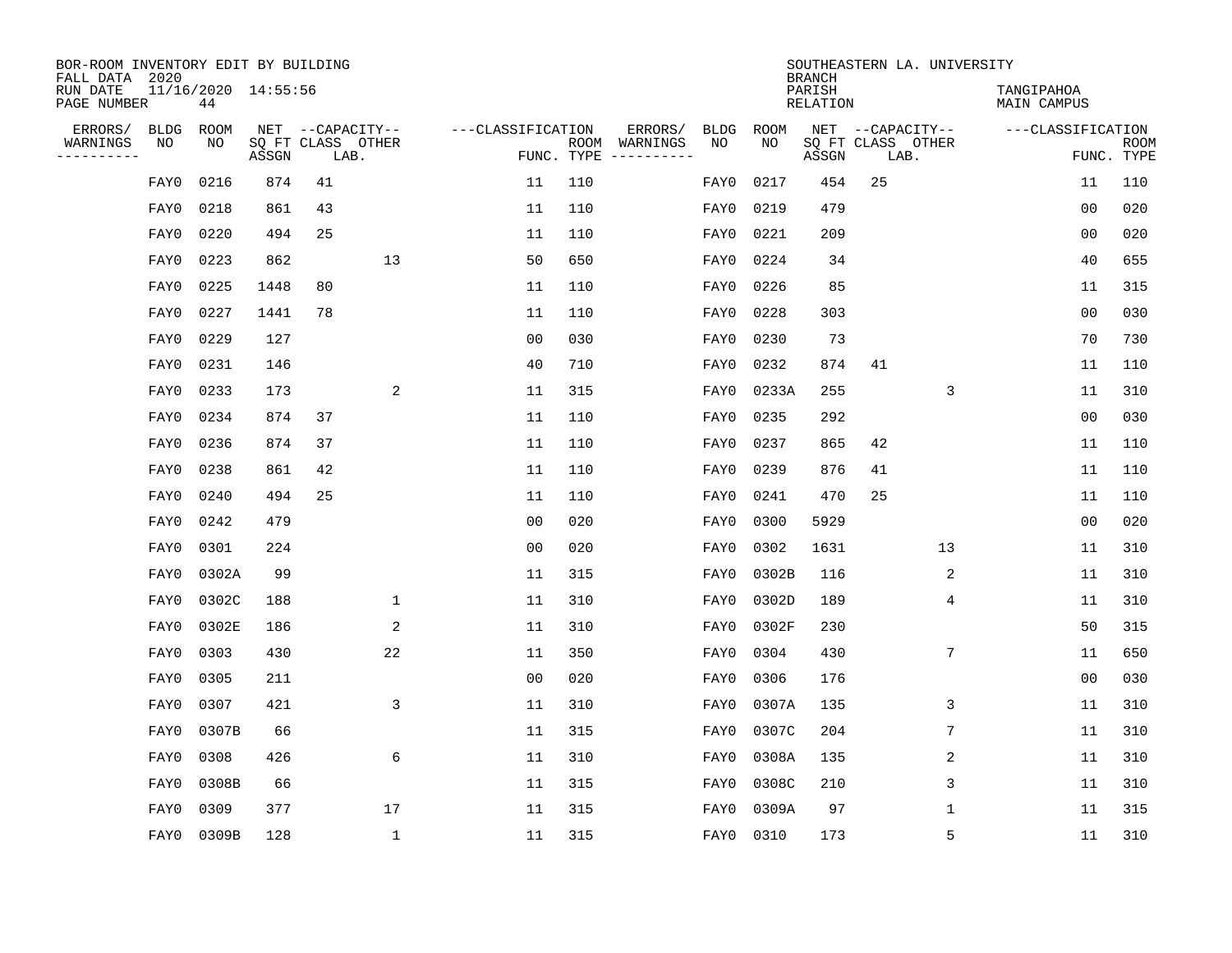| BOR-ROOM INVENTORY EDIT BY BUILDING<br>FALL DATA 2020 |                   |                           |       |                           |                   |                    |                         |                   |                   | <b>BRANCH</b>             | SOUTHEASTERN LA. UNIVERSITY |                                  |                           |
|-------------------------------------------------------|-------------------|---------------------------|-------|---------------------------|-------------------|--------------------|-------------------------|-------------------|-------------------|---------------------------|-----------------------------|----------------------------------|---------------------------|
| RUN DATE<br>PAGE NUMBER                               |                   | 11/16/2020 14:55:56<br>45 |       |                           |                   |                    |                         |                   |                   | PARISH<br><b>RELATION</b> |                             | TANGIPAHOA<br><b>MAIN CAMPUS</b> |                           |
| ERRORS/                                               | <b>BLDG</b><br>NO | ROOM                      |       | NET --CAPACITY--          | ---CLASSIFICATION |                    | ERRORS/                 | <b>BLDG</b><br>NO | <b>ROOM</b><br>NO |                           | NET --CAPACITY--            | ---CLASSIFICATION                |                           |
| WARNINGS<br>----------                                |                   | NO                        | ASSGN | SQ FT CLASS OTHER<br>LAB. |                   | ROOM<br>FUNC. TYPE | WARNINGS<br>----------- |                   |                   | ASSGN                     | SQ FT CLASS OTHER<br>LAB.   |                                  | <b>ROOM</b><br>FUNC. TYPE |
|                                                       | FAY0              | 0311                      | 118   |                           | 0 <sub>0</sub>    | 030                |                         | FAY0              | 0312              | 114                       | 2                           | 11                               | 310                       |
|                                                       | FAY0              | 0313                      | 112   | 1                         | 11                | 310                |                         | FAY0              | 0314              | 109                       | 3                           | 11                               | 310                       |
|                                                       | FAY0              | 0315                      | 109   | $\mathbf 1$               | 11                | 310                |                         | FAY0              | 0316              | 127                       | 2                           | 11                               | 315                       |
|                                                       | FAY0              | 0316A                     | 109   | 3                         | 11                | 310                |                         | FAY0              | 0316B             | 134                       | 3                           | 11                               | 310                       |
|                                                       | FAY0              | 0316C                     | 132   | 3                         | 11                | 310                |                         | FAY0              | 0316D             | 128                       | 2                           | 11                               | 310                       |
|                                                       | FAY0              | 0316E                     | 110   | 3                         | 11                | 310                |                         | FAY0              | 0316F             | 113                       | 2                           | 11                               | 310                       |
|                                                       | FAY0              | 0317                      | 251   | $\mathbf{1}$              | 0 <sub>0</sub>    | 030                |                         | FAY0              | 0318A             | 114                       | $\mathbf 1$                 | 11                               | 310                       |
|                                                       | FAY0              | 0318B                     | 114   | 2                         | 11                | 310                |                         | FAY0              | 0319              | 126                       | 6                           | 11                               | 315                       |
|                                                       | FAY0              | 0319A                     | 113   | 3                         | 11                | 310                |                         | FAY0              | 0319B             | 111                       | 3                           | 11                               | 310                       |
|                                                       | FAY0              | 0319C                     | 128   | 3                         | 11                | 310                |                         | FAY0              | 0319D             | 132                       | 2                           | 11                               | 310                       |
|                                                       | FAY0              | 0319E                     | 134   | 3                         | 11                | 310                |                         | FAY0              | 0319F             | 109                       | 2                           | 11                               | 310                       |
|                                                       | FAY0              | 0320                      | 109   | 2                         | 11                | 310                |                         | FAY0              | 0321              | 109                       | 3                           | 11                               | 310                       |
|                                                       | FAY0              | 0322                      | 112   | 2                         | 11                | 310                |                         | FAY0              | 0323              | 80                        |                             | 40                               | 710                       |
|                                                       | FAY0              | 0324                      | 47    |                           | 70                | 730                |                         | FAY0              | 0325              | 316                       | 11                          | 11                               | 350                       |
|                                                       | FAY0              | 0326                      | 77    | 1                         | 11                | 750                |                         | FAY0              | 0327              | 110                       | 3                           | 11                               | 315                       |
|                                                       | FAY0              | 0327A                     | 113   | 3                         | 11                | 310                |                         | FAY0              | 0327B             | 110                       | 3                           | 11                               | 310                       |
|                                                       | FAY0              | 0327C                     | 110   | 2                         | 11                | 310                |                         | FAY0              | 0327D             | 100                       | 4                           | 11                               | 310                       |
|                                                       | FAY0              | 0327E                     | 100   | 3                         | 11                | 310                |                         | FAY0              | 0327F             | 102                       | 3                           | 11                               | 310                       |
|                                                       | FAY0              | 0328                      | 109   | 4                         | 11                | 315                |                         | FAY0              | 0328A             | 112                       | 3                           | 11                               | 310                       |
|                                                       | FAY0              | 0328B                     | 110   | 3                         | 11                | 310                |                         | FAY0              | 0328C             | 109                       | 3                           | 11                               | 310                       |
|                                                       | FAY0              | 0328D                     | 109   | 3                         | 11                | 310                |                         | FAY0              | 0328E             | 100                       | 4                           | 11                               | 310                       |
|                                                       | FAY0              | 0328F                     | 102   | 2                         | 11                | 310                |                         | FAY0              | 0329              | 110                       | 6                           | 11                               | 315                       |
|                                                       | FAY0              | 0329A                     | 112   | 4                         | 11                | 310                |                         | FAY0              | 0329B             | 100                       | 2                           | 11                               | 310                       |
|                                                       | FAY0              | 0329C                     | 100   | 2                         | 11                | 310                |                         | FAY0              | 0329D             | 100                       | 3                           | 11                               | 310                       |
|                                                       | FAY0              | 0329E                     | 100   | 2                         | 11                | 310                |                         | FAY0              | 0329F             | 102                       | 3                           | 11                               | 310                       |
|                                                       | FAY0              | 0330                      | 109   | 6                         | 11                | 315                |                         |                   | FAY0 0330A        | 112                       | 3                           | 11                               | 310                       |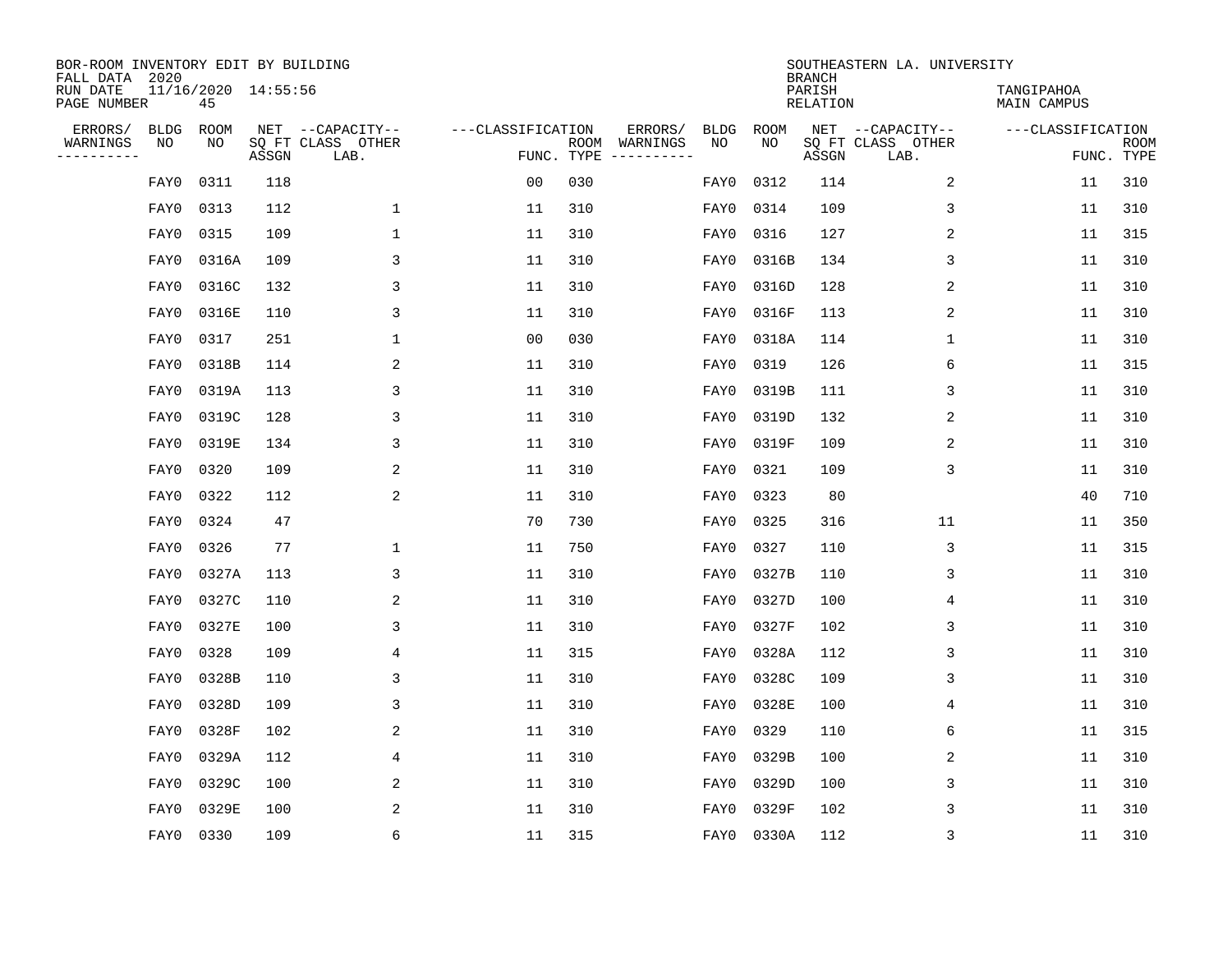| BOR-ROOM INVENTORY EDIT BY BUILDING<br>FALL DATA 2020 |             |                           |       |                           |                   |                    |                         |             |           | <b>BRANCH</b>             | SOUTHEASTERN LA. UNIVERSITY |                                  |                           |
|-------------------------------------------------------|-------------|---------------------------|-------|---------------------------|-------------------|--------------------|-------------------------|-------------|-----------|---------------------------|-----------------------------|----------------------------------|---------------------------|
| RUN DATE<br>PAGE NUMBER                               |             | 11/16/2020 14:55:56<br>46 |       |                           |                   |                    |                         |             |           | PARISH<br><b>RELATION</b> |                             | TANGIPAHOA<br><b>MAIN CAMPUS</b> |                           |
| ERRORS/                                               | <b>BLDG</b> | ROOM                      |       | NET --CAPACITY--          | ---CLASSIFICATION |                    | ERRORS/                 | <b>BLDG</b> | ROOM      |                           | NET --CAPACITY--            | ---CLASSIFICATION                |                           |
| WARNINGS<br>----------                                | NO          | NO                        | ASSGN | SQ FT CLASS OTHER<br>LAB. |                   | ROOM<br>FUNC. TYPE | WARNINGS<br>----------- | NO          | NO        | ASSGN                     | SQ FT CLASS OTHER<br>LAB.   |                                  | <b>ROOM</b><br>FUNC. TYPE |
|                                                       | FAY0        | 0330B                     | 110   | 3                         | 11                | 310                |                         | FAY0        | 0330C     | 109                       | 3                           | 11                               | 310                       |
|                                                       | FAY0        | 0330D                     | 109   | 2                         | 11                | 310                |                         | FAY0        | 0330E     | 110                       | 3                           | 11                               | 310                       |
|                                                       | FAY0        | 0330F                     | 112   | 2                         | 11                | 310                |                         | FAY0        | 0331A     | 88                        | $\overline{2}$              | 11                               | 315                       |
|                                                       | FAY0        | 0331B                     | 100   | 3                         | 11                | 310                |                         | FAY0        | 0331C     | 186                       | 4                           | 11                               | 310                       |
|                                                       | FAY0        | 0332A                     | 111   | 3                         | 11                | 310                |                         | FAY0        | 0332B     | 99                        | 3                           | 11                               | 310                       |
|                                                       | FAY0        | 0332C                     | 200   | 3                         | 11                | 310                |                         | FAY0        | 0333      | 519                       |                             | 0 <sub>0</sub>                   | 020                       |
|                                                       | FAY0        | 0334                      | 174   |                           | 0 <sub>0</sub>    | 030                |                         | FAY0        | 0335      | 421                       | 2                           | 11                               | 310                       |
|                                                       | FAY0        | 0335A                     | 135   | 2                         | 11                | 310                |                         | FAY0        | 0335B     | 66                        |                             | 11                               | 315                       |
|                                                       | FAY0        | 0335C                     | 204   | 3                         | 11                | 310                |                         | FAY0        | 0336      | 426                       | 5                           | 11                               | 310                       |
|                                                       | FAY0        | 0336A                     | 135   | 2                         | 11                | 310                |                         | FAY0        | 0336B     | 66                        |                             | 11                               | 315                       |
|                                                       | FAY0        | 0336C                     | 209   | 3                         | 11                | 310                |                         | FAY0        | 0337      | 387                       | 16                          | 11                               | 315                       |
|                                                       | FAY0        | 0337A                     | 97    |                           | 11                | 315                |                         | FAY0        | 0337B     | 128                       |                             | 11                               | 315                       |
|                                                       | FAY0        | 0338                      | 303   | 8                         | 11                | 310                |                         | FAY0        | 0339      | 115                       | 2                           | 11                               | 310                       |
|                                                       | FAY0        | 0340                      | 112   | 3                         | 11                | 310                |                         | FAY0        | 0341      | 108                       | 2                           | 11                               | 310                       |
|                                                       | FAY0        | 0342                      | 109   | 3                         | 11                | 310                |                         | FAY0        | 0343      | 252                       |                             | 0 <sub>0</sub>                   | 030                       |
|                                                       | FAY0        | 0344                      | 127   | 2                         | 11                | 315                |                         | FAY0        | 0344A     | 113                       | 3                           | 11                               | 310                       |
|                                                       | FAY0        | 0344B                     | 111   | 3                         | 11                | 310                |                         | FAY0        | 0344C     | 128                       | 2                           | 11                               | 310                       |
|                                                       | FAY0        | 0344D                     | 132   | 1                         | 11                | 310                |                         | FAY0        | 0344E     | 134                       | 1                           | 11                               | 310                       |
|                                                       | FAY0        | 0344F                     | 109   | 3                         | 11                | 310                |                         | FAY0        | 0345      | 114                       | 3                           | 11                               | 310                       |
|                                                       | FAY0        | 0346                      | 114   | 2                         | 11                | 310                |                         | FAY0        | 0347      | 127                       | 4                           | 11                               | 315                       |
|                                                       | FAY0        | 0347A                     | 132   | 1                         | 11                | 310                |                         | FAY0        | 0347B     | 134                       | 2                           | 11                               | 310                       |
|                                                       | FAY0        | 0347C                     | 109   | 1                         | 11                | 310                |                         | FAY0        | 0347D     | 128                       | 2                           | 11                               | 310                       |
|                                                       | FAY0        | 0347E                     | 111   | 3                         | 11                | 310                |                         | FAY0        | 0347F     | 113                       | 2                           | 11                               | 310                       |
|                                                       | FAY0        | 0348                      | 109   | 2                         | 11                | 310                |                         | FAY0        | 0349      | 109                       | 2                           | 11                               | 310                       |
|                                                       | FAY0        | 0350                      | 112   | 2                         | 11                | 310                |                         | FAY0        | 0351      | 80                        |                             | 40                               | 710                       |
|                                                       |             | FAY0 0352                 | 81    |                           | 70                | 730                |                         |             | FAY0 0353 | 77                        | 1                           | 11                               | 750                       |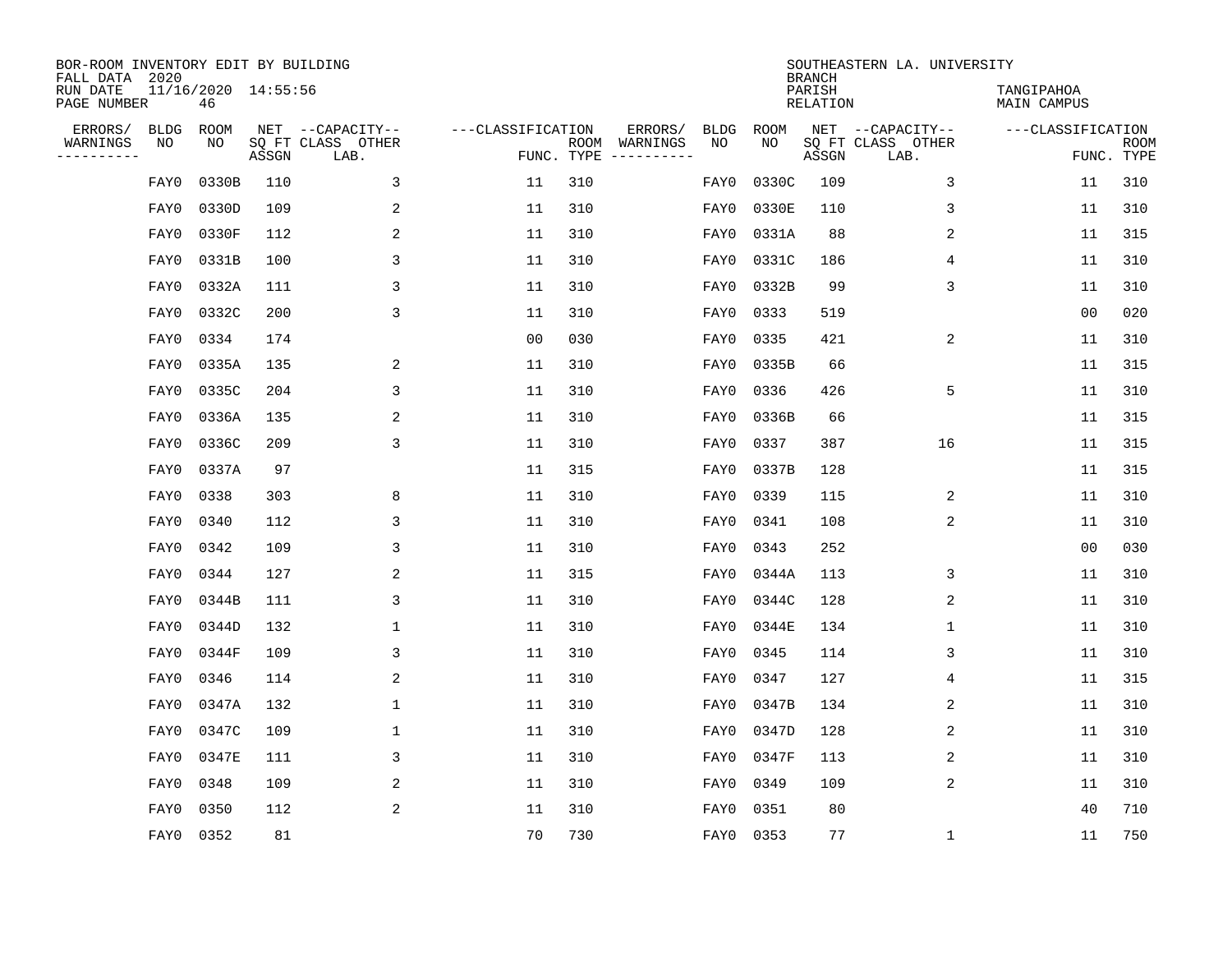| BOR-ROOM INVENTORY EDIT BY BUILDING<br>FALL DATA 2020 |             |       |                     |                           |                   |     |                                      |           |                                                  |                                     | SOUTHEASTERN LA. UNIVERSITY                                                                                                                         |                                                     |                           |
|-------------------------------------------------------|-------------|-------|---------------------|---------------------------|-------------------|-----|--------------------------------------|-----------|--------------------------------------------------|-------------------------------------|-----------------------------------------------------------------------------------------------------------------------------------------------------|-----------------------------------------------------|---------------------------|
| RUN DATE<br>PAGE NUMBER                               |             | 47    | 11/16/2020 14:55:56 |                           |                   |     |                                      |           |                                                  | <b>BRANCH</b><br>PARISH<br>RELATION |                                                                                                                                                     | TANGIPAHOA<br>MAIN CAMPUS                           |                           |
| ERRORS/                                               | <b>BLDG</b> | ROOM  |                     | NET --CAPACITY--          | ---CLASSIFICATION |     | ERRORS/                              |           | BLDG ROOM                                        |                                     | NET --CAPACITY--                                                                                                                                    | ---CLASSIFICATION                                   |                           |
| WARNINGS<br>----------                                | NO          | NO    | ASSGN               | SQ FT CLASS OTHER<br>LAB. |                   |     | ROOM WARNINGS<br>FUNC. TYPE $------$ | NO        | NO                                               | ASSGN                               | SQ FT CLASS OTHER<br>LAB.                                                                                                                           |                                                     | <b>ROOM</b><br>FUNC. TYPE |
|                                                       | FAY0        | 0354  | 315                 | 9                         | 11                | 350 |                                      | FAY0      | 0355                                             | 109                                 | $\overline{4}$                                                                                                                                      | 11                                                  | 315                       |
|                                                       | FAY0        | 0355A | 112                 | 3                         | 11                | 310 |                                      | FAY0      | 0355B                                            | 110                                 | 3                                                                                                                                                   | 11                                                  | 310                       |
|                                                       | FAY0        | 0355C | 110                 | 3                         | 11                | 310 |                                      | FAY0      | 0355D                                            | 110                                 | 2                                                                                                                                                   | 11                                                  | 310                       |
|                                                       | FAY0        | 0355E | 111                 | 3                         | 11                | 310 |                                      | FAY0      | 0355F                                            | 113                                 | $\mathbf 1$                                                                                                                                         | 11                                                  | 310                       |
|                                                       | FAY0        | 0356  | 109                 |                           | 11                | 315 |                                      | FAY0      | 0356A                                            | 112                                 | 3                                                                                                                                                   | 11                                                  | 310                       |
|                                                       | FAY0        | 0356B | 110                 | 2                         | 11                | 310 |                                      | FAY0      | 0356C                                            | 109                                 | 3                                                                                                                                                   | 11                                                  | 310                       |
|                                                       | FAY0        | 0356D | 109                 | 1                         | 11                | 310 |                                      | FAY0      | 0356E                                            | 110                                 | $\mathbf 1$                                                                                                                                         | 11                                                  | 310                       |
|                                                       | FAY0        | 0356F | 112                 | $\overline{2}$            | 11                | 310 |                                      | FAY0      | 0357                                             | 109                                 | 3                                                                                                                                                   | 11                                                  | 315                       |
|                                                       | FAY0        | 0357A | 112                 | 2                         | 11                | 310 |                                      | FAY0      | 0357B                                            | 110                                 | 2                                                                                                                                                   | 11                                                  | 310                       |
|                                                       | FAY0        | 0357C | 111                 | 2                         | 11                | 310 |                                      | FAY0      | 0357D                                            | 110                                 | 2                                                                                                                                                   | 11                                                  | 310                       |
|                                                       | FAY0        | 0357E | 110                 | 3                         | 11                | 310 |                                      | FAY0      | 0357F                                            | 113                                 | 3                                                                                                                                                   | 11                                                  | 310                       |
|                                                       | FAY0        | 0358  | 108                 | 5                         | 11                | 315 |                                      | FAY0      | 0358A                                            | 113                                 | 3                                                                                                                                                   | 11                                                  | 310                       |
|                                                       | FAY0        | 0358B | 110                 | 2                         | 11                | 310 |                                      | FAY0      | 0358C                                            | 109                                 | 3                                                                                                                                                   | 11                                                  | 310                       |
|                                                       | FAY0        | 0358D | 109                 | 2                         | 11                | 310 |                                      | FAY0      | 0358E                                            | 110                                 | 2                                                                                                                                                   | 11                                                  | 310                       |
|                                                       | FAY0        | 0358F | 112                 | 4                         | 11                | 310 |                                      | FAY0      | 0359A                                            | 110                                 | 2                                                                                                                                                   | 11                                                  | 310                       |
|                                                       | FAY0        | 0359B | 100                 | 3                         | 11                | 310 |                                      | FAY0      | 0359C                                            | 186                                 | 4                                                                                                                                                   | 11                                                  | 310                       |
|                                                       | FAY0        | 0360A | 111                 | 3                         | 11                | 310 |                                      | FAY0      | 0360B                                            | 99                                  | 3                                                                                                                                                   | 11                                                  | 310                       |
|                                                       | FAY0        | 0360C | 202                 | 4                         | 11                | 310 |                                      | FAY0 0361 | TOTAL NUMBER CLASSROOMS<br>TOTAL NUMBER LABS 210 | 522                                 | TOTAL ASSIGNABLE & UNASSIGNABLE SQFT:<br>TOTAL NET ASSIGN SQ. FT. IN ROOM FILE<br>TOTAL NUMBER COMPUTER CLASSROOMS<br>TOTAL NUMBER SPECIAL LABS 220 | 00<br>91,113<br>59,748<br>25<br>1<br>$\overline{7}$ | 020                       |
|                                                       | GARR        | 0001  | 133                 | $\mathbf{1}$              | 11                | 310 |                                      |           | GARR 0002                                        | 134                                 | $\mathbf{1}$                                                                                                                                        | 11                                                  | 310                       |
|                                                       | GARR        | 0003  | 435                 | 14                        | 21                | 250 |                                      | GARR      | 0003A                                            | 377                                 | 13                                                                                                                                                  | 11                                                  | 350                       |
|                                                       | GARR        | 0003C | 16                  |                           | 21                | 255 |                                      |           | GARR 0004                                        | 133                                 | $\mathbf 1$                                                                                                                                         | 11                                                  | 310                       |
|                                                       | GARR        | 0005  | 134                 | 1                         | 11                | 310 |                                      | GARR      | 0006                                             | 819                                 | 41                                                                                                                                                  | 11                                                  | 110                       |
|                                                       | GARR 0007   |       | 133                 | $\mathbf{1}$              | 11                | 310 |                                      | GARR 0008 |                                                  | 819                                 | 41                                                                                                                                                  | 11                                                  | 110                       |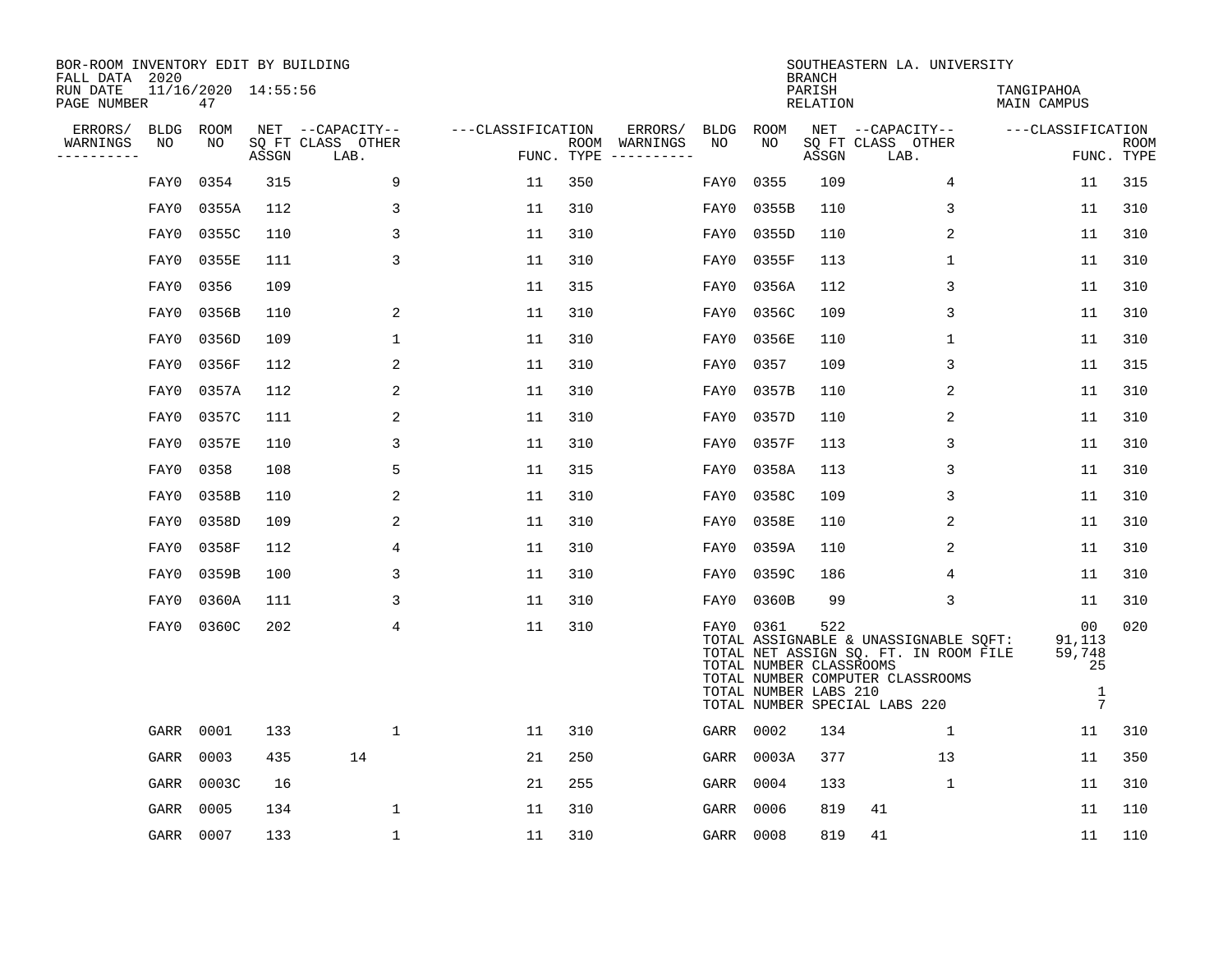| BOR-ROOM INVENTORY EDIT BY BUILDING<br>FALL DATA 2020 |                           |       |                           |                   |            |                              |             |             | <b>BRANCH</b>             | SOUTHEASTERN LA. UNIVERSITY |                           |                           |
|-------------------------------------------------------|---------------------------|-------|---------------------------|-------------------|------------|------------------------------|-------------|-------------|---------------------------|-----------------------------|---------------------------|---------------------------|
| RUN DATE<br>PAGE NUMBER                               | 11/16/2020 14:55:56<br>48 |       |                           |                   |            |                              |             |             | PARISH<br><b>RELATION</b> |                             | TANGIPAHOA<br>MAIN CAMPUS |                           |
| ERRORS/<br><b>BLDG</b>                                | <b>ROOM</b>               |       | NET --CAPACITY--          | ---CLASSIFICATION |            | ERRORS/                      | <b>BLDG</b> | <b>ROOM</b> |                           | NET --CAPACITY--            | ---CLASSIFICATION         |                           |
| WARNINGS<br>NO<br>----------                          | NO                        | ASSGN | SQ FT CLASS OTHER<br>LAB. |                   | FUNC. TYPE | ROOM WARNINGS<br>----------- | NO          | NO          | ASSGN                     | SQ FT CLASS OTHER<br>LAB.   |                           | <b>ROOM</b><br>FUNC. TYPE |
| GARR                                                  | 0009                      | 134   | 1                         | 11                | 310        |                              | GARR        | 0010        | 133                       | $\mathbf 1$                 | 11                        | 310                       |
| GARR                                                  | 0011                      | 819   | 41                        | 11                | 110        |                              | GARR        | 0012        | 133                       | 1                           | 11                        | 310                       |
| GARR                                                  | 0013                      | 134   | 1                         | 11                | 310        |                              | GARR        | 0014        | 1175                      | 58                          | 11                        | 110                       |
| GARR                                                  | 0015                      | 132   | $\mathbf{1}$              | 11                | 310        |                              | GARR        | 0016        | 134                       | $\mathbf 1$                 | 11                        | 310                       |
| GARR                                                  | 0017                      | 132   | $\mathbf{1}$              | 11                | 310        |                              | GARR        | 0018        | 134                       | 1                           | 11                        | 310                       |
| GARR                                                  | 0019                      | 133   | $\mathbf{1}$              | 11                | 310        |                              | GARR        | 0020        | 133                       | 1                           | 11                        | 310                       |
| GARR                                                  | 0021                      | 134   | $\mathbf{1}$              | 11                | 310        |                              | GARR        | 0022        | 107                       | $\mathbf{1}$                | 11                        | 310                       |
| GARR                                                  | 0023                      | 132   | $\mathbf{1}$              | 11                | 310        |                              | GARR        | 0024        | 120                       | $\mathbf{1}$                | 11                        | 310                       |
| GARR                                                  | 0025                      | 131   | $\mathbf{1}$              | 11                | 310        |                              | GARR        | 0026        | 120                       | $\mathbf{1}$                | 11                        | 310                       |
| GARR                                                  | 0027                      | 120   | $\mathbf{1}$              | 11                | 310        |                              | GARR        | 0028        | 120                       | $\mathbf 1$                 | 11                        | 310                       |
| GARR                                                  | 0029                      | 662   | 34                        | 11                | 110        |                              | GARR        | 0030        | 120                       | $\mathbf 1$                 | 11                        | 310                       |
| GARR                                                  | 0031                      | 53    | $\mathbf{1}$              | 0 <sub>0</sub>    | 020        |                              | GARR        | 0031A       | 43                        |                             | 0 <sub>0</sub>            | 030                       |
| GARR                                                  | 0032                      | 662   | 34                        | 11                | 110        |                              | GARR        | 0033        | 95                        | $\mathbf 1$                 | 0 <sub>0</sub>            | 030                       |
| GARR                                                  | 0034                      | 662   | 34                        | 11                | 110        |                              | GARR        | 0035        | 662                       | 34                          | 11                        | 110                       |
| GARR                                                  | 0036                      | 662   | 26                        | 11                | 110        |                              | GARR        | 0037        | 805                       | 41                          | 11                        | 110                       |
| GARR                                                  | 0038                      | 69    | 1                         | 00                | 030        |                              | GARR        | 0039        | 35                        |                             | 00                        | 010                       |
| GARR                                                  | 0040                      | 245   | 13                        | 11                | 650        |                              | GARR        | 0041        | 131                       | 1                           | 11                        | 310                       |
| GARR                                                  | 0042                      | 132   | 1                         | 11                | 310        |                              | GARR        | 0043        | 134                       | 1                           | 11                        | 310                       |
| GARR                                                  | 0044                      | 133   | 1                         | 11                | 310        |                              | GARR        | 0045        | 133                       | 1                           | 11                        | 310                       |
| GARR                                                  | 0046                      | 133   | $\mathbf{1}$              | 11                | 310        |                              | GARR        | 0047        | 132                       | 1                           | 11                        | 310                       |
| GARR                                                  | 0048                      | 806   | 41                        | 11                | 110        |                              | GARR        | 0049        | 134                       | $\mathbf 1$                 | 11                        | 310                       |
| GARR                                                  | 0050                      | 132   | $\mathbf{1}$              | 11                | 310        |                              | GARR        | 0051        | 551                       | 18                          | 11                        | 110                       |
| GARR                                                  | 0052                      | 134   | $\mathbf{1}$              | 11                | 310        |                              | GARR        | 0053        | 133                       | $\mathbf 1$                 | 11                        | 310                       |
| GARR                                                  | 0054                      | 133   | $\mathbf{1}$              | 11                | 310        |                              | GARR        | 0055        | 134                       | 1                           | 11                        | 310                       |
| GARR                                                  | 0056                      | 566   | 5                         | 11                | 310        |                              | GARR        | 0057        | 132                       | 1                           | 11                        | 310                       |
|                                                       | GARR 0058                 | 134   | $\mathbf{1}$              | 11                | 310        |                              |             | GARR 0059   | 132                       | 1                           | 11                        | 310                       |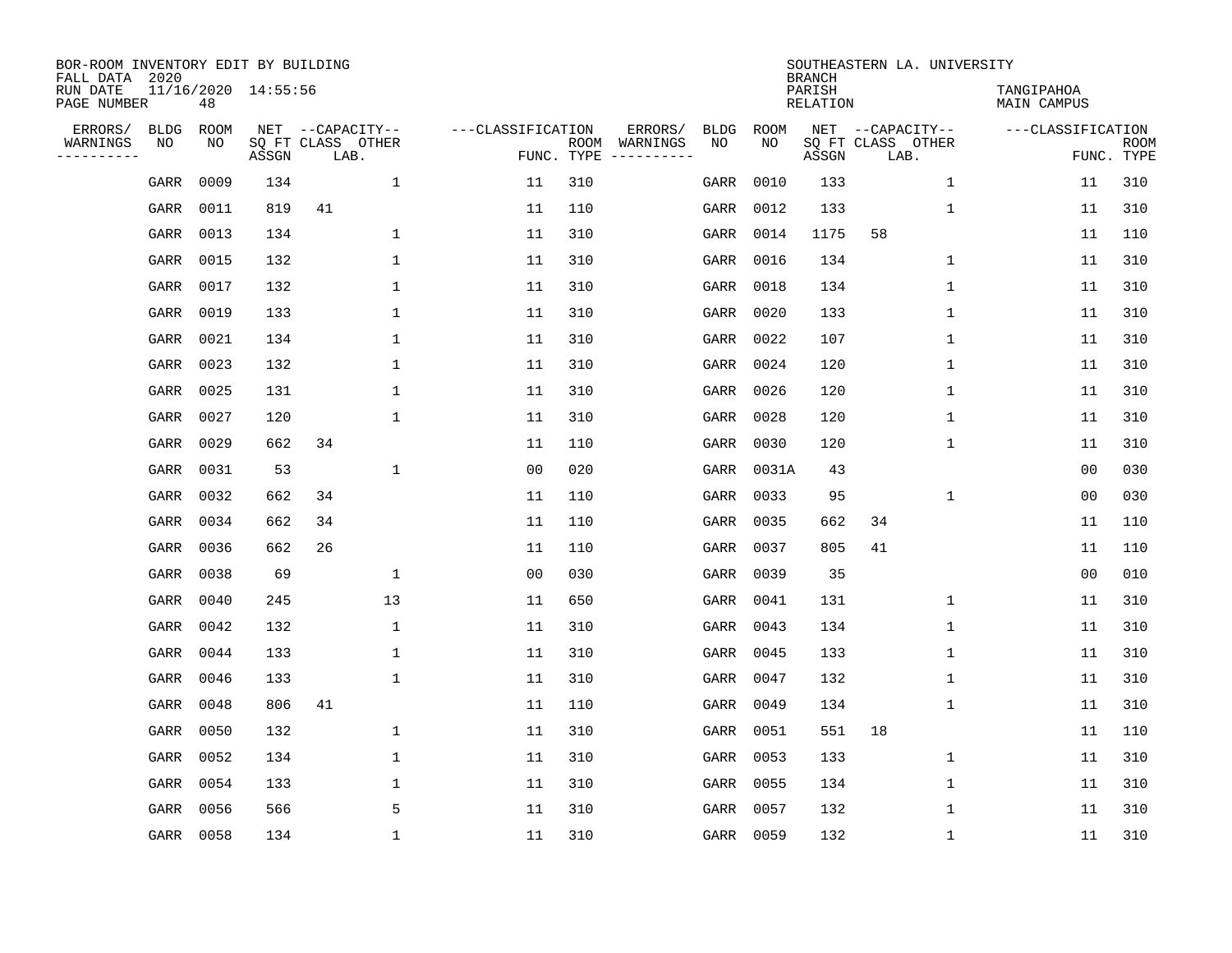| BOR-ROOM INVENTORY EDIT BY BUILDING<br>FALL DATA 2020 |             |                           |       |                           |                   |                    |          |             |            | <b>BRANCH</b>             | SOUTHEASTERN LA. UNIVERSITY |                                  |                           |
|-------------------------------------------------------|-------------|---------------------------|-------|---------------------------|-------------------|--------------------|----------|-------------|------------|---------------------------|-----------------------------|----------------------------------|---------------------------|
| RUN DATE<br>PAGE NUMBER                               |             | 11/16/2020 14:55:56<br>49 |       |                           |                   |                    |          |             |            | PARISH<br><b>RELATION</b> |                             | TANGIPAHOA<br><b>MAIN CAMPUS</b> |                           |
| ERRORS/                                               | <b>BLDG</b> | ROOM                      |       | NET --CAPACITY--          | ---CLASSIFICATION |                    | ERRORS/  | <b>BLDG</b> | ROOM       |                           | NET --CAPACITY--            | ---CLASSIFICATION                |                           |
| WARNINGS<br>----------                                | ΝO          | NO                        | ASSGN | SQ FT CLASS OTHER<br>LAB. |                   | ROOM<br>FUNC. TYPE | WARNINGS | NO          | NO         | ASSGN                     | SQ FT CLASS OTHER<br>LAB.   |                                  | <b>ROOM</b><br>FUNC. TYPE |
|                                                       | GARR        | 0060                      | 278   | 3                         | 11                | 310                |          | GARR        | 0060A      | 250                       | 2                           | 11                               | 310                       |
|                                                       | GARR        | 0060B                     | 112   |                           | 11                | 315                |          | GARR        | 0060D      | 143                       | 1                           | 11                               | 310                       |
|                                                       | GARR        | 0061                      | 281   | $\overline{\mathbf{c}}$   | 11                | 310                |          | GARR        | 0061A      | 250                       | $\sqrt{2}$                  | 11                               | 310                       |
|                                                       | GARR        | 0061B                     | 121   |                           | 11                | 315                |          | GARR        | 0061C      | 14                        |                             | 11                               | 315                       |
|                                                       | GARR        | 0061D                     | 150   | $\mathbf 1$               | 11                | 310                |          | GARR        | 0062       | 134                       | 1                           | 11                               | 310                       |
|                                                       | GARR        | 0063                      | 133   | $\mathbf{1}$              | 11                | 310                |          | GARR        | 0064       | 290                       | $\overline{c}$              | 11                               | 310                       |
|                                                       | GARR        | 0065                      | 84    | $\mathbf{1}$              | 11                | 310                |          | GARR        | 0066       | 85                        | $\mathbf{1}$                | 11                               | 310                       |
|                                                       | GARR        | 0067                      | 83    | $\mathbf{1}$              | 11                | 310                |          | GARR        | 0068       | 83                        | $\mathbf 1$                 | 11                               | 310                       |
|                                                       | GARR        | 0069                      | 225   |                           | 11                | 315                |          | GARR        | 0070       | 358                       |                             | 0 <sub>0</sub>                   | 030                       |
|                                                       | GARR        | 0071                      | 347   |                           | 0 <sub>0</sub>    | 030                |          | GARR        | 0072       | 407                       | 33                          | 91                               | 660                       |
|                                                       | GARR        | 0073                      | 890   | 40                        | 21                | 250                |          | GARR        | 0073A      | 119                       | 6                           | 21                               | 255                       |
|                                                       | GARR        | 0073B                     | 67    |                           | 21                | 255                |          | GARR        | 0074       | 276                       | 2                           | 11                               | 310                       |
|                                                       | GARR        | 0074A                     | 244   | 2                         | 11                | 310                |          | GARR        | 0074B      | 121                       |                             | 11                               | 315                       |
|                                                       | GARR        | 0074C                     | 16    |                           | 11                | 315                |          | GARR        | 0074D      | 147                       | 1                           | 11                               | 310                       |
|                                                       | GARR        | 0075                      | 276   | $\overline{a}$            | 11                | 310                |          | GARR        | 0075A      | 250                       | 2                           | 11                               | 310                       |
|                                                       | GARR        | 0075B                     | 112   |                           | 11                | 315                |          | GARR        | 0075C      | 13                        |                             | 11                               | 315                       |
|                                                       | GARR        | 0075D                     | 141   | $\mathbf{1}$              | 11                | 350                |          | GARR        | 0076       | 786                       | 40                          | 11                               | 110                       |
|                                                       | GARR        | 0076A                     | 13    |                           | 11                | 115                |          | GARR        | 0076B      | 13                        |                             | 11                               | 115                       |
|                                                       | GARR        | 0077                      | 783   | 40                        | 11                | 110                |          | GARR        | 0077A      | 13                        |                             | 11                               | 115                       |
|                                                       | GARR        | 0077B                     | 13    |                           | 11                | 115                |          | GARR        | 0078       | 786                       | 40                          | 11                               | 110                       |
|                                                       | GARR        | 0078A                     | 13    |                           | 11                | 115                |          | GARR        | 0078B      | 13                        |                             | 11                               | 115                       |
|                                                       | GARR        | 0079                      | 783   | 40                        | 11                | 110                |          | GARR        | 0079A      | 13                        |                             | 11                               | 115                       |
|                                                       | GARR        | 0079B                     | 13    |                           | 11                | 115                |          | GARR        | 0080       | 1136                      | 40                          | 11                               | 210                       |
|                                                       | GARR        | 0081                      | 156   | 1                         | 11                | 310                |          | GARR        | 0082       | 141                       | 1                           | 11                               | 310                       |
|                                                       | GARR        | 0083                      | 1169  | 58                        | 11                | 210                |          | GARR        | 0084       | 513                       | 5                           | 11                               | 310                       |
|                                                       |             | GARR 0084A                | 161   | $\mathbf{1}$              | 11                | 310                |          |             | GARR 0084B | 161                       | 1                           | 11                               | 310                       |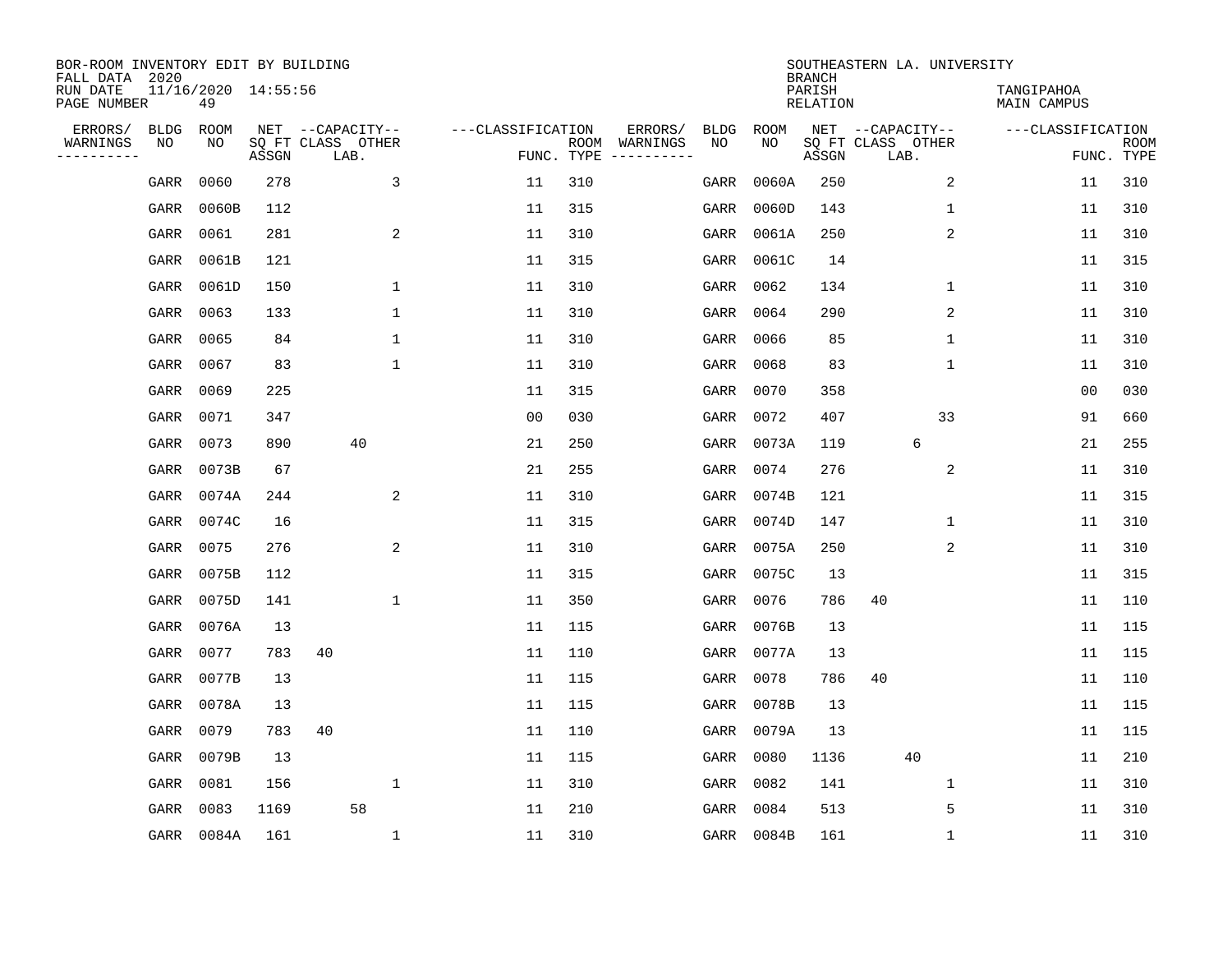| BOR-ROOM INVENTORY EDIT BY BUILDING<br>FALL DATA 2020 |                           |            |                                       |                   |            |                          |            |                                                  | <b>BRANCH</b>             | SOUTHEASTERN LA. UNIVERSITY                                                                                                                         |                                             |             |
|-------------------------------------------------------|---------------------------|------------|---------------------------------------|-------------------|------------|--------------------------|------------|--------------------------------------------------|---------------------------|-----------------------------------------------------------------------------------------------------------------------------------------------------|---------------------------------------------|-------------|
| RUN DATE<br>PAGE NUMBER                               | 11/16/2020 14:55:56<br>50 |            |                                       |                   |            |                          |            |                                                  | PARISH<br><b>RELATION</b> |                                                                                                                                                     | TANGIPAHOA<br>MAIN CAMPUS                   |             |
| ERRORS/<br><b>BLDG</b><br>WARNINGS<br>NO              | ROOM<br>NO                |            | NET --CAPACITY--<br>SO FT CLASS OTHER | ---CLASSIFICATION |            | ERRORS/<br>ROOM WARNINGS | BLDG<br>NO | ROOM<br>NO.                                      |                           | NET --CAPACITY--<br>SO FT CLASS OTHER                                                                                                               | ---CLASSIFICATION                           | <b>ROOM</b> |
| ----------                                            |                           | ASSGN      | LAB.                                  |                   | FUNC. TYPE |                          |            |                                                  | ASSGN                     | LAB.                                                                                                                                                |                                             | FUNC. TYPE  |
| GARR                                                  | 0084C                     | 164        | $\mathbf{1}$                          | 11                | 310        |                          | GARR       | 0084D                                            | 14                        |                                                                                                                                                     | 11                                          | 315         |
| GARR                                                  | 0084E                     | 340        | 3                                     | 11                | 310        |                          | GARR       | 0084F                                            | 164                       | 1                                                                                                                                                   | 11                                          | 315         |
| GARR                                                  | 0084G                     | 20         |                                       | 11                | 315        |                          | GARR       | 0084H                                            | 39                        |                                                                                                                                                     | 0 <sub>0</sub>                              | 030         |
| GARR                                                  | 0085                      | 360        | 18                                    | 11                | 350        |                          | GARR       | 0085A                                            | 146                       |                                                                                                                                                     | 11                                          | 315         |
| GARR                                                  | 0086                      | 105        | 4                                     | 41                | 410        | 9                        | GARR       | 0087                                             | 105                       | $\mathbf 1$                                                                                                                                         | 11                                          | 410         |
| GARR                                                  | 0088                      | 680        | 27                                    | 11                | 210        |                          | GARR       | 0088A                                            | 671                       | 34                                                                                                                                                  | 11                                          | 110         |
| GARR                                                  | 0088B                     | 194        | 6                                     | 11                | 350        |                          | GARR       | 0088C                                            | 160                       | $\mathbf 1$                                                                                                                                         | 11                                          | 310         |
| GARR                                                  | 0088D                     | 168        | $\mathbf{1}$                          | 11                | 310        |                          | GARR       | 0088E                                            | 82                        | 2                                                                                                                                                   | 11                                          | 210         |
| GARR                                                  | 0088F                     | 82         | 2                                     | 11                | 210        |                          | GARR       | 0088G                                            | 83                        | 2                                                                                                                                                   | 11                                          | 210         |
| GARR                                                  | 0088H                     | 32         | $\mathbf{1}$                          | 11                | 315        |                          | GARR       | 0089                                             | 104                       | $\mathbf{1}$                                                                                                                                        | 11                                          | 310         |
| GARR                                                  | 0090                      | 105        | $\mathbf{1}$                          | 11                | 310        |                          | GARR       | 0091                                             | 75                        |                                                                                                                                                     | 0 <sub>0</sub>                              | 030         |
| GARR                                                  | 0092                      | 42         |                                       | 0 <sub>0</sub>    | 020        |                          | GARR       | 0093                                             | 81                        |                                                                                                                                                     | 73                                          | 730         |
| GARR                                                  | 0094                      | 1248       | 12                                    | 11                | 310        |                          | GARR       | 0094A                                            | 58                        |                                                                                                                                                     | 11                                          | 315         |
| GARR                                                  | 0094B                     | 143        | $\mathbf{1}$                          | 11                | 310        |                          | GARR       | 0094C                                            | 314                       | 18                                                                                                                                                  | 11                                          | 310         |
| GARR                                                  | 0094D                     | 208        | 2                                     | 11                | 310        |                          | GARR       | 0094E                                            | 208                       | 2                                                                                                                                                   | 11                                          | 310         |
| GARR                                                  | 0095                      | 33         |                                       | 11                | 315        |                          | GARR       | 0096                                             | 198                       |                                                                                                                                                     | 0 <sub>0</sub>                              | 030         |
| GARR                                                  | 0097                      | 91         |                                       | 0 <sub>0</sub>    | 030        |                          | GARR       | 0098                                             | 198                       |                                                                                                                                                     | 0 <sub>0</sub>                              | 030         |
| GARR                                                  | 0099                      | 1738       | 44                                    | 11                | 220        |                          | GARR       | 0099A                                            | 130                       | 1                                                                                                                                                   | 11                                          | 310         |
| GARR                                                  | 0099B                     | 109        |                                       | 11                | 315        |                          | GARR       | 0099C                                            | 131                       | $\mathbf{1}$                                                                                                                                        | 11                                          | 310         |
| GARR                                                  | 0100                      | 194        | $\mathbf{1}$                          | 11                | 310        |                          | GARR       | 0150                                             | 1284                      |                                                                                                                                                     | 0 <sub>0</sub>                              | 020         |
| GARR                                                  |                           | 0150A 3175 |                                       | 50                | 650        |                          |            | GARR 0151                                        | 379                       |                                                                                                                                                     | 0 <sub>0</sub>                              | 020         |
|                                                       | GARR 0152                 | 92         |                                       | 0 <sub>0</sub>    | 020        |                          |            | TOTAL NUMBER CLASSROOMS<br>TOTAL NUMBER LABS 210 |                           | TOTAL ASSIGNABLE & UNASSIGNABLE SQFT:<br>TOTAL NET ASSIGN SQ. FT. IN ROOM FILE<br>TOTAL NUMBER COMPUTER CLASSROOMS<br>TOTAL NUMBER SPECIAL LABS 220 | 43,393<br>39,995<br>17<br>6<br>$\mathbf{1}$ |             |
| GREN                                                  | 0101                      | 2897       |                                       | 75                | 580        |                          |            |                                                  |                           | TOTAL ASSIGNABLE & UNASSIGNABLE SQFT:                                                                                                               | 2,897                                       |             |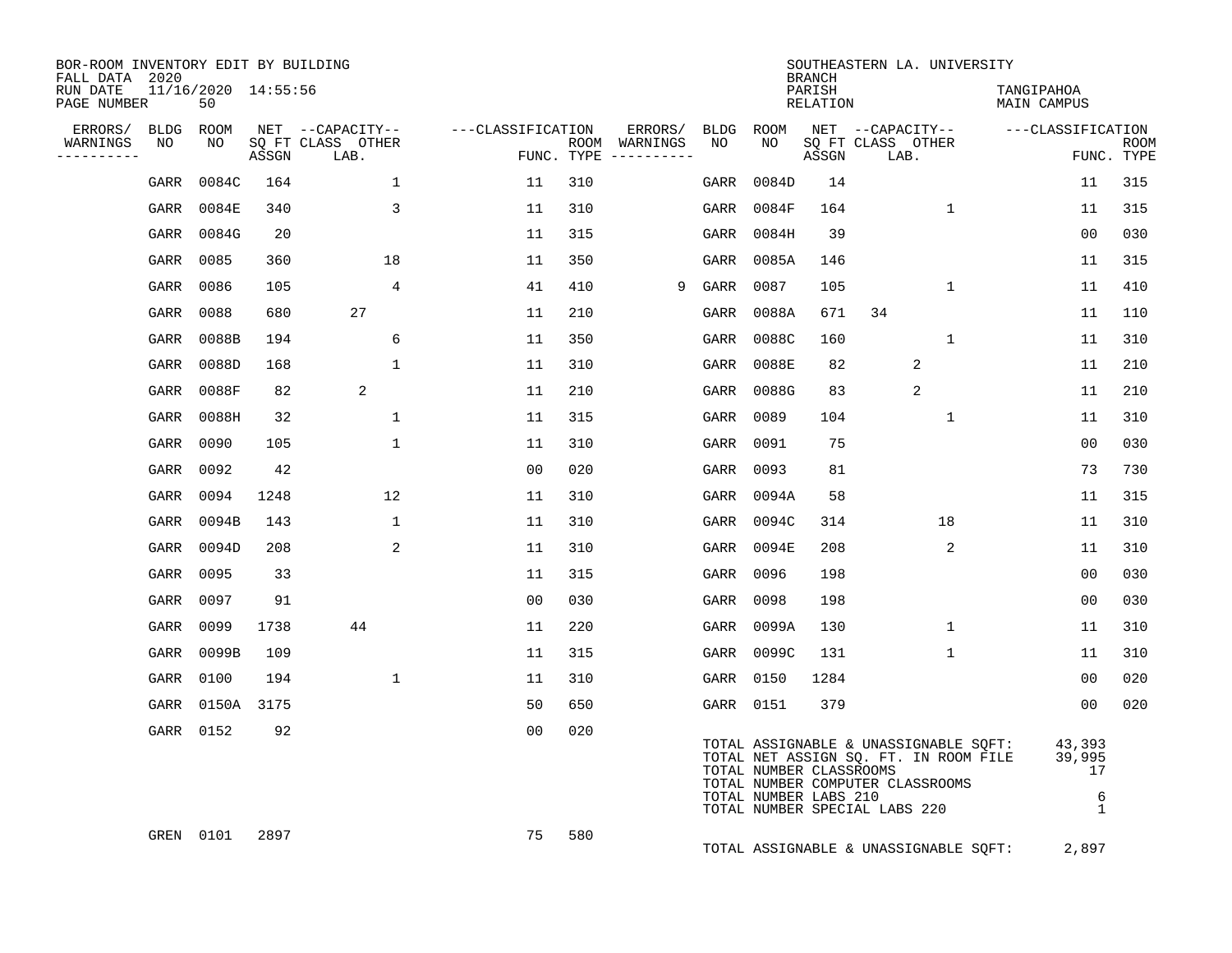| BOR-ROOM INVENTORY EDIT BY BUILDING<br>FALL DATA 2020 |             |           |                     |                                                                                                                               |                |     |                          |                 |                 | BRANCH                                           | SOUTHEASTERN LA. UNIVERSITY                                                                                                                                     |                           |            |
|-------------------------------------------------------|-------------|-----------|---------------------|-------------------------------------------------------------------------------------------------------------------------------|----------------|-----|--------------------------|-----------------|-----------------|--------------------------------------------------|-----------------------------------------------------------------------------------------------------------------------------------------------------------------|---------------------------|------------|
| RUN DATE<br>PAGE NUMBER                               |             | 51        | 11/16/2020 14:55:56 |                                                                                                                               |                |     |                          |                 |                 | PARISH<br>RELATION                               |                                                                                                                                                                 | TANGIPAHOA<br>MAIN CAMPUS |            |
| WARNINGS                                              |             |           |                     | ERRORS/ BLDG ROOM NET --CAPACITY-- ----CLASSIFICATION<br>VARNINGS NO NO SQFT CLASS OTHER --------- ROOM ASSGN LAB. FUNC. TYPE |                |     | ERRORS/<br>ROOM WARNINGS | BLDG ROOM<br>NO | NO              |                                                  | NET --CAPACITY-- ---CLASSIFICATION<br>SQ FT CLASS OTHER                                                                                                         |                           | ROOM       |
| ----------                                            |             |           |                     |                                                                                                                               |                |     | FUNC. TYPE $------$      |                 |                 |                                                  | ASSGN LAB.                                                                                                                                                      |                           | FUNC. TYPE |
|                                                       |             |           |                     |                                                                                                                               |                |     |                          |                 |                 | TOTAL NUMBER CLASSROOMS<br>TOTAL NUMBER LABS 210 | TOTAL NET ASSIGN SQ. FT. IN ROOM FILE 2,897<br>TOTAL NUMBER COMPUTER CLASSROOMS<br>TOTAL NUMBER SPECIAL LABS 220                                                |                           |            |
|                                                       | HMB0        | 0100      | 1102                |                                                                                                                               | 70             | 720 |                          | HMB0 0101       |                 | 47                                               | $\mathbf{1}$                                                                                                                                                    | 70                        | 310        |
|                                                       | HMB0        | 0102      | 342                 |                                                                                                                               | 70             | 725 |                          | HMB0 0103       |                 | 44                                               |                                                                                                                                                                 | 00                        | 030        |
|                                                       |             | HMB0 0104 | 72                  | $\mathbf{1}$                                                                                                                  | 70             | 310 |                          |                 |                 | TOTAL NUMBER CLASSROOMS<br>TOTAL NUMBER LABS 210 | TOTAL ASSIGNABLE & UNASSIGNABLE SQFT: 1,607<br>TOTAL NET ASSIGN SQ. FT. IN ROOM FILE 1,563<br>TOTAL NUMBER COMPUTER CLASSROOMS<br>TOTAL NUMBER SPECIAL LABS 220 |                           |            |
|                                                       | HZMB        | 0101      | 132                 |                                                                                                                               | 60             | 765 |                          | HZMB 0102       |                 | 115                                              |                                                                                                                                                                 | 60                        | 760        |
|                                                       |             | HZMB 0103 | 550                 |                                                                                                                               | 60             | 760 |                          |                 |                 | TOTAL NUMBER CLASSROOMS<br>TOTAL NUMBER LABS 210 | TOTAL ASSIGNABLE & UNASSIGNABLE SQFT:<br>TOTAL NET ASSIGN SQ. FT. IN ROOM FILE<br>TOTAL NUMBER COMPUTER CLASSROOMS<br>TOTAL NUMBER SPECIAL LABS 220             | 797<br>797                |            |
|                                                       | INMO        | 0100      | 310                 |                                                                                                                               | 00             | 020 |                          |                 | INMO 0100A      | 34                                               |                                                                                                                                                                 | 00                        | 020        |
|                                                       | INMO        | 0100B     | 34                  |                                                                                                                               | 0 <sub>0</sub> | 020 |                          | INMO            | 0101            | 554                                              |                                                                                                                                                                 | 00                        | 030        |
|                                                       | INMO        | 0102      | 549                 |                                                                                                                               | 0 <sub>0</sub> | 030 |                          | INMO            | 0103            | 320                                              |                                                                                                                                                                 | 00                        | 020        |
|                                                       | INMO        | 0104      | 321                 |                                                                                                                               | 0 <sub>0</sub> | 020 |                          | INMO            | 0105            | 183                                              |                                                                                                                                                                 | 0 <sub>0</sub>            | 030        |
|                                                       | INMO        | 0106      | 182                 |                                                                                                                               | 90             | 665 |                          | INMO            | 0107            | 429                                              |                                                                                                                                                                 | 90                        | 660        |
|                                                       | INMO        | 0108      | 429                 |                                                                                                                               | 90             | 660 |                          | INMO            | 0109            | 185                                              |                                                                                                                                                                 | 0 <sub>0</sub>            | 030        |
|                                                       | INMO        | 0110      | 184                 |                                                                                                                               | 0 <sub>0</sub> | 030 |                          | INMO            | 0112            | 163                                              |                                                                                                                                                                 | 90                        | 665        |
|                                                       | INMO        | 0120      | 39686               |                                                                                                                               | 60             | 740 |                          | INMO            | 0121            | 3945                                             |                                                                                                                                                                 | 83                        | 083        |
|                                                       | INMO        | 0200      | 310                 |                                                                                                                               | 0 <sub>0</sub> | 020 |                          | INMO            | 0203            | 320                                              |                                                                                                                                                                 | 00                        | 020        |
|                                                       | INMO        | 0204      | 320                 |                                                                                                                               | 0 <sub>0</sub> | 020 |                          | INMO            | 0220            | 29920                                            |                                                                                                                                                                 | 60                        | 740        |
|                                                       | <b>INMO</b> | 0300      | 310                 |                                                                                                                               | 0 <sub>0</sub> | 020 |                          | INMO            | 0303            | 320                                              |                                                                                                                                                                 | 00                        | 020        |
|                                                       |             | INMO 0304 | 320                 |                                                                                                                               | 0 <sub>0</sub> | 020 |                          |                 | INMO 0320 45032 |                                                  |                                                                                                                                                                 | 60                        | 740        |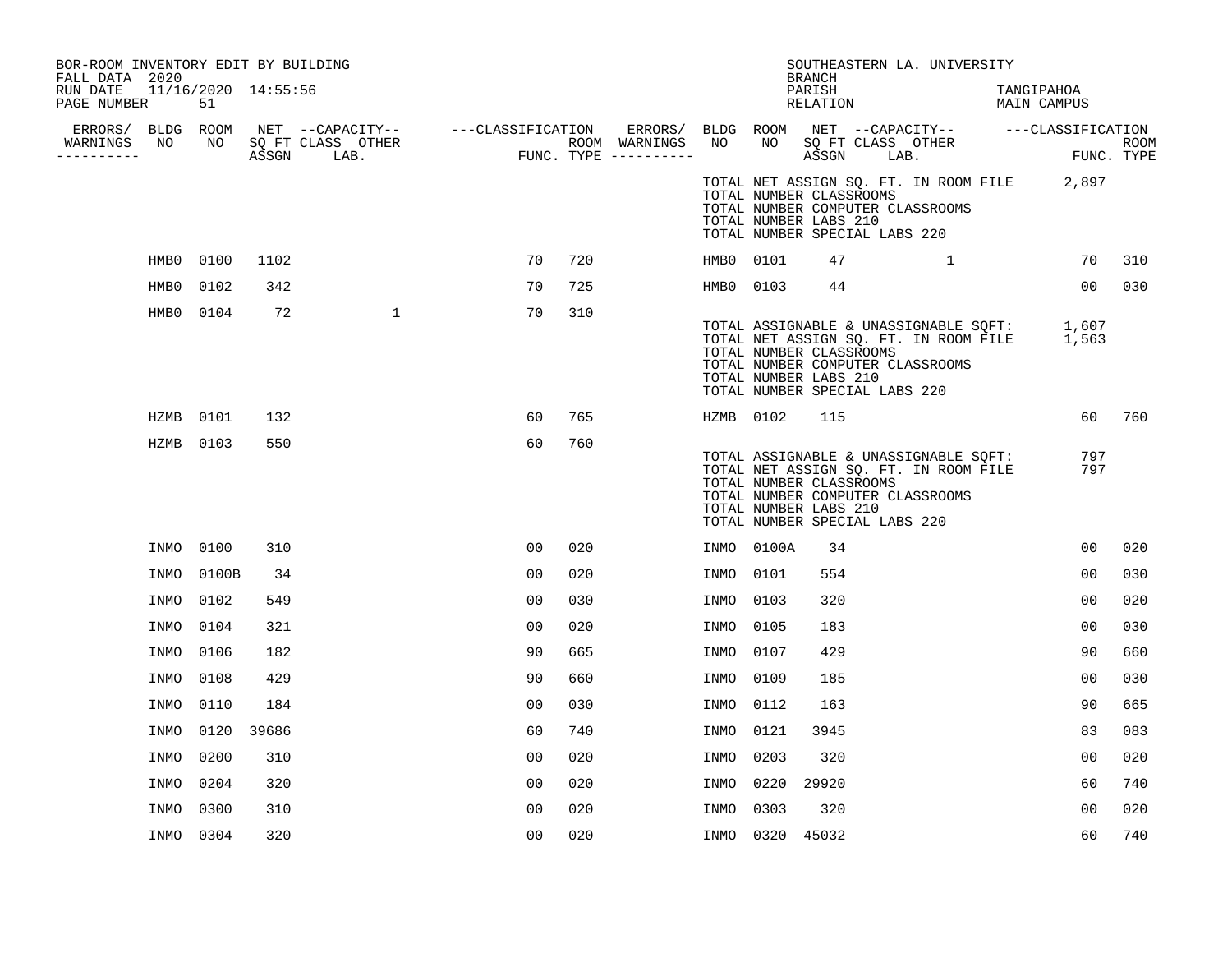| BOR-ROOM INVENTORY EDIT BY BUILDING<br>FALL DATA 2020 |             |       |                     |                           |                   |            |               |           |                                                  | <b>BRANCH</b>             | SOUTHEASTERN LA. UNIVERSITY                                                                                                                         |                                  |                           |
|-------------------------------------------------------|-------------|-------|---------------------|---------------------------|-------------------|------------|---------------|-----------|--------------------------------------------------|---------------------------|-----------------------------------------------------------------------------------------------------------------------------------------------------|----------------------------------|---------------------------|
| RUN DATE<br>PAGE NUMBER                               | 52          |       | 11/16/2020 14:55:56 |                           |                   |            |               |           |                                                  | PARISH<br><b>RELATION</b> |                                                                                                                                                     | TANGIPAHOA<br><b>MAIN CAMPUS</b> |                           |
| ERRORS/                                               | <b>BLDG</b> | ROOM  |                     | NET --CAPACITY--          | ---CLASSIFICATION |            | ERRORS/       | BLDG      | ROOM                                             |                           | NET --CAPACITY--                                                                                                                                    | ---CLASSIFICATION                |                           |
| WARNINGS<br>----------                                | NO          | NO    | ASSGN               | SQ FT CLASS OTHER<br>LAB. |                   | FUNC. TYPE | ROOM WARNINGS | NO        | NO                                               | ASSGN                     | SQ FT CLASS OTHER<br>LAB.                                                                                                                           |                                  | <b>ROOM</b><br>FUNC. TYPE |
|                                                       | INMO        | 0400  | 310                 |                           | 00                | 020        |               | INMO      | 0403                                             | 320                       |                                                                                                                                                     | 0 <sub>0</sub>                   | 020                       |
|                                                       | INMO        | 0404  | 320                 |                           | 0 <sub>0</sub>    | 020        |               | INMO      | 0420                                             | 40112                     |                                                                                                                                                     | 60                               | 740                       |
|                                                       | INMO        | 0500  | 314                 |                           | 00                | 020        |               | INMO      | 0503                                             | 448                       |                                                                                                                                                     | 00                               | 020                       |
|                                                       | INMO        | 0504  | 448                 |                           | 0 <sub>0</sub>    | 020        |               | INMO      | 0600                                             | 310                       |                                                                                                                                                     | 00                               | 020                       |
|                                                       | INMO        | 0603  | 388                 |                           | 0 <sub>0</sub>    | 020        |               | INMO 0604 | TOTAL NUMBER CLASSROOMS<br>TOTAL NUMBER LABS 210 | 388                       | TOTAL ASSIGNABLE & UNASSIGNABLE SQFT:<br>TOTAL NET ASSIGN SQ. FT. IN ROOM FILE<br>TOTAL NUMBER COMPUTER CLASSROOMS<br>TOTAL NUMBER SPECIAL LABS 220 | 00<br>167,718<br>159,898         | 020                       |
|                                                       | INN0        | 0100  | 227                 |                           | 10                | 935        |               | INN0      | 0101                                             | 331                       | 2                                                                                                                                                   | 10                               | 910                       |
|                                                       | INN0        | 0101A | 20                  |                           | 10                | 935        |               | INN0      | 0101B                                            | 48                        |                                                                                                                                                     | 10                               | 919                       |
|                                                       | INN0        | 0102  | 162                 |                           | 10                | 935        |               | INN0      | 0103                                             | 51                        |                                                                                                                                                     | 0 <sub>0</sub>                   | 020                       |
|                                                       | INN0        | 0104  | 221                 |                           | 10                | 935        |               | INN0      | 0104A                                            | $7\phantom{.0}$           |                                                                                                                                                     | 10                               | 935                       |
|                                                       | INN0        | 0104B | 11                  |                           | 10                | 935        |               | INN0      | 0104C                                            | 38                        |                                                                                                                                                     | 10                               | 935                       |
|                                                       | INN0        | 0104D | 67                  |                           | 10                | 919        |               | INN0      | 0104E                                            | 33                        |                                                                                                                                                     | 10                               | 935                       |
|                                                       | INN0        | 0104F | 12                  |                           | 10                | 935        |               | INN0      | 0111                                             | 181                       |                                                                                                                                                     | 10                               | 630                       |
|                                                       | INN0        | 0111A | 35                  |                           | 10                | 635        |               | INN0      | 0113                                             | 181                       |                                                                                                                                                     | 00                               | 020                       |
|                                                       | INN0        | 0114  | 234                 |                           | 10                | 935        |               | INN0      | 0115                                             | 41                        |                                                                                                                                                     | 0 <sub>0</sub>                   | 020                       |
|                                                       | INN0        | 0117  | 320                 |                           | 10                | 935        |               | INN0      | 0118                                             | 212                       |                                                                                                                                                     | 10                               | 935                       |
|                                                       | INN0        | 0119  | 8                   |                           | 10                | 935        |               | INN0      | 0120                                             | 153                       |                                                                                                                                                     | 10                               | 935                       |
|                                                       | INN0        | 0120A | 6                   |                           | 10                | 935        |               | INN0      | 0150                                             | 581                       |                                                                                                                                                     | 70                               | 740                       |
|                                                       | INN0        | 0200  | 139                 |                           | 0 <sub>0</sub>    | 020        |               | INN0      | 0200A                                            | 15                        |                                                                                                                                                     | 0 <sub>0</sub>                   | 030                       |
|                                                       | INN0        | 0200B | 8                   |                           | 10                | 935        |               | INN0      | 0202                                             | 185                       | $\mathbf{1}$                                                                                                                                        | 10                               | 910                       |
|                                                       | INN0        | 0202A | 10                  |                           | 10                | 935        |               | INN0      | 0202B                                            | 63                        |                                                                                                                                                     | 10                               | 919                       |
|                                                       | INN0        | 0202C | 5                   |                           | 0 <sub>0</sub>    | 030        |               | INN0      | 0203                                             | 302                       | 2                                                                                                                                                   | 10                               | 910                       |
|                                                       | INN0        | 0203A | 9                   |                           | 10                | 935        |               | INN0      | 0204                                             | 278                       | $\mathbf{1}$                                                                                                                                        | 10                               | 910                       |
|                                                       | INN0        | 0204A | 84                  |                           | 10                | 935        |               | INN0      | 0204B                                            | 29                        |                                                                                                                                                     | 10                               | 935                       |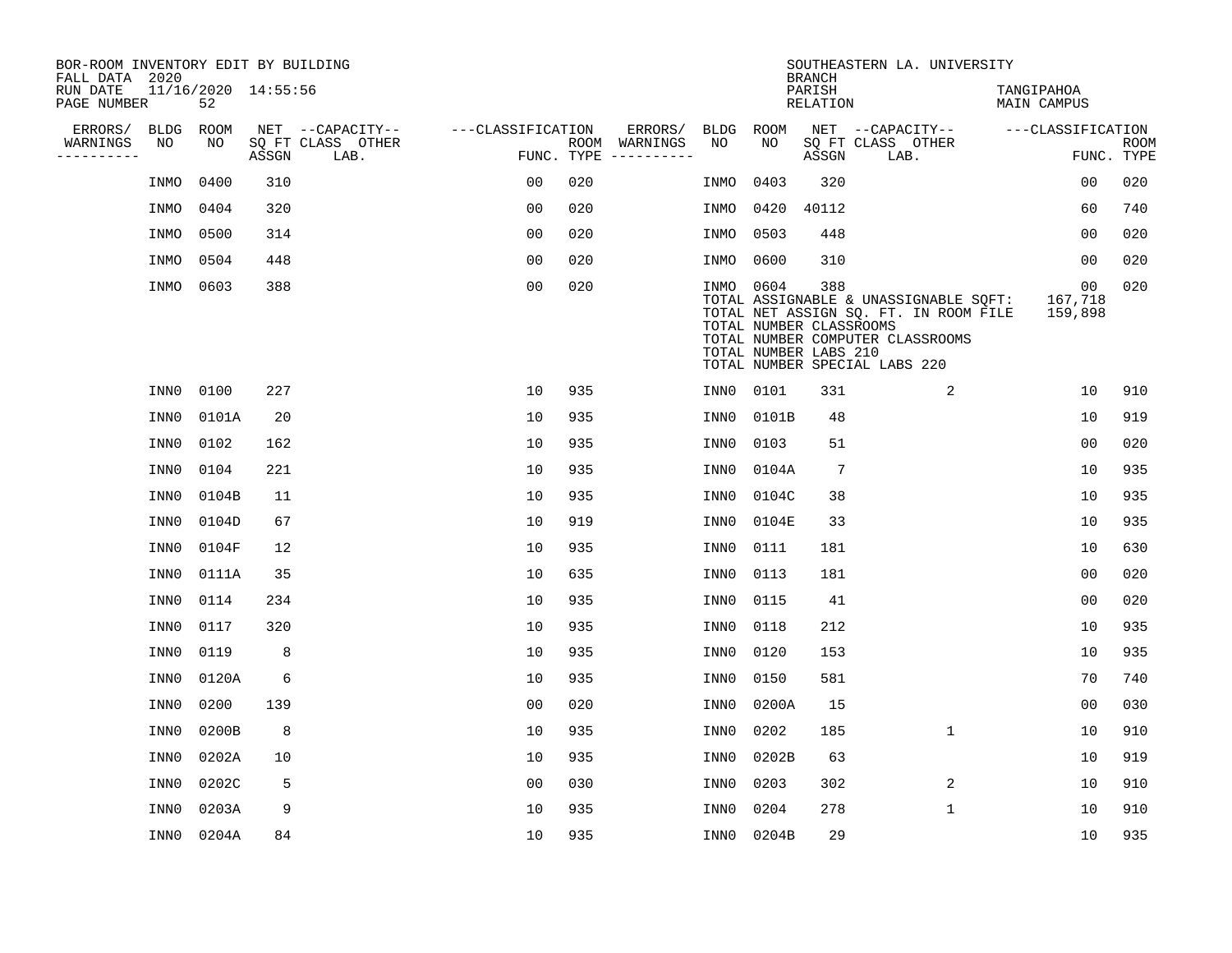| BOR-ROOM INVENTORY EDIT BY BUILDING<br>FALL DATA 2020 |           |                           |       |    |                           |                                    |                |     |                                      |           |            | BRANCH                                                                                   |    | SOUTHEASTERN LA. UNIVERSITY                                                                                             |                           |                      |                           |
|-------------------------------------------------------|-----------|---------------------------|-------|----|---------------------------|------------------------------------|----------------|-----|--------------------------------------|-----------|------------|------------------------------------------------------------------------------------------|----|-------------------------------------------------------------------------------------------------------------------------|---------------------------|----------------------|---------------------------|
| RUN DATE<br>PAGE NUMBER                               |           | 11/16/2020 14:55:56<br>53 |       |    |                           |                                    |                |     |                                      |           |            | PARISH<br>RELATION                                                                       |    |                                                                                                                         | TANGIPAHOA<br>MAIN CAMPUS |                      |                           |
| ERRORS/                                               | BLDG ROOM |                           |       |    |                           | NET --CAPACITY-- ---CLASSIFICATION |                |     | ERRORS/                              | BLDG ROOM |            |                                                                                          |    | NET --CAPACITY-- ---CLASSIFICATION                                                                                      |                           |                      |                           |
| WARNINGS<br>----------                                | NO        | NO                        | ASSGN |    | SQ FT CLASS OTHER<br>LAB. |                                    |                |     | ROOM WARNINGS<br>FUNC. TYPE $------$ | NO        | NO .       | ASSGN                                                                                    |    | SQ FT CLASS OTHER<br>LAB.                                                                                               |                           |                      | <b>ROOM</b><br>FUNC. TYPE |
|                                                       | INN0      | 0204C                     | 52    |    |                           |                                    | 10             | 919 |                                      | INN0      | 0204D      | 5                                                                                        |    |                                                                                                                         |                           | 10                   | 935                       |
|                                                       |           | INN0 0204E                | 12    |    |                           |                                    | 10             | 935 |                                      |           |            | TOTAL NUMBER CLASSROOMS<br>TOTAL NUMBER LABS 210<br>TOTAL NUMBER SPECIAL LABS 220        |    | TOTAL ASSIGNABLE & UNASSIGNABLE SQFT:<br>TOTAL NET ASSIGN SQ. FT. IN ROOM FILE<br>TOTAL NUMBER COMPUTER CLASSROOMS      |                           | 4,376<br>3,944       |                           |
|                                                       | JC00 0100 |                           | 98    |    |                           |                                    | 31             | 315 |                                      | JC00 0101 |            | 92                                                                                       |    | $\mathbf{1}$                                                                                                            |                           | 31                   | 310                       |
|                                                       | JC00      | 0102                      | 91    |    |                           |                                    | 31             | 315 |                                      |           | JC00 0102A | 140                                                                                      |    | $\mathbf 1$                                                                                                             |                           | 31                   | 310                       |
|                                                       | JC00      | 0103                      | 123   |    | $\mathbf 1$               |                                    | 31             | 310 |                                      | JC00      | 0104       | 158                                                                                      |    | 3                                                                                                                       |                           | 31                   | 540                       |
|                                                       | JC00      | 0105                      | 43    |    |                           |                                    | 31             | 315 |                                      | JC00      | 0106       | 110                                                                                      |    | $\mathbf{1}$                                                                                                            |                           | 31                   | 310                       |
|                                                       | JC00      | 0107                      | 110   |    | $\mathbf{1}$              |                                    | 31             | 310 |                                      | JC00      | 0108       | 181                                                                                      |    | 3                                                                                                                       |                           | 31                   | 310                       |
|                                                       | JC00      | 0109                      | 79    |    |                           |                                    | 31             | 315 |                                      | JC00      | 0110       | 25                                                                                       |    |                                                                                                                         |                           | 0 <sub>0</sub>       | 030                       |
|                                                       | JC00      | 0111                      | 263   |    |                           |                                    | 0 <sub>0</sub> | 020 |                                      | JC00      | 0112       | 57                                                                                       |    |                                                                                                                         |                           | 00                   | 030                       |
|                                                       | JC00      | 0120                      | 100   |    |                           |                                    | 0 <sub>0</sub> | 020 |                                      | JC00      | 0121       | 78                                                                                       |    | 1                                                                                                                       |                           | 31                   | 310                       |
|                                                       | JC00      | 0122                      | 78    |    | $\mathbf{1}$              |                                    | 31             | 315 |                                      | JC00      | 0123       | 78                                                                                       |    | $\mathbf 1$                                                                                                             |                           | 31                   | 310                       |
|                                                       | JC00 0124 |                           | 38    |    |                           |                                    | 0 <sub>0</sub> | 030 |                                      | JC00 0125 |            | 291<br>TOTAL NUMBER CLASSROOMS<br>TOTAL NUMBER LABS 210<br>TOTAL NUMBER SPECIAL LABS 220 |    | 2<br>TOTAL ASSIGNABLE & UNASSIGNABLE SQFT:<br>TOTAL NET ASSIGN SQ. FT. IN ROOM FILE<br>TOTAL NUMBER COMPUTER CLASSROOMS |                           | 31<br>2,233<br>1,750 | 540                       |
|                                                       | KHMB 0100 |                           | 318   |    |                           |                                    | 0 <sub>0</sub> | 030 |                                      | KHMB 0102 |            | 772<br>TOTAL NUMBER CLASSROOMS<br>TOTAL NUMBER LABS 210<br>TOTAL NUMBER SPECIAL LABS 220 |    | TOTAL ASSIGNABLE & UNASSIGNABLE SQFT:<br>TOTAL NET ASSIGN SQ. FT. IN ROOM FILE<br>TOTAL NUMBER COMPUTER CLASSROOMS      |                           | 00<br>1,090          | 030                       |
|                                                       | KHSA 1000 |                           | 437   |    | 22                        |                                    | 11             | 220 |                                      | KHSA 1001 |            | 1278                                                                                     | 48 |                                                                                                                         |                           | 11                   | 110                       |
|                                                       |           | KHSA 1001A                | 109   |    | $\mathbf{1}$              |                                    | 11             | 310 |                                      |           | KHSA 1001B | 109                                                                                      |    |                                                                                                                         |                           | 11                   | 315                       |
|                                                       | KHSA 1002 |                           | 939   | 37 |                           |                                    | 11             | 110 |                                      | KHSA 1003 |            | 730                                                                                      | 34 |                                                                                                                         |                           | 11                   | 110                       |
|                                                       | KHSA 1004 |                           | 718   | 34 |                           |                                    | 11             | 110 |                                      | KHSA 1005 |            | 730                                                                                      | 34 |                                                                                                                         |                           | 11                   | 110                       |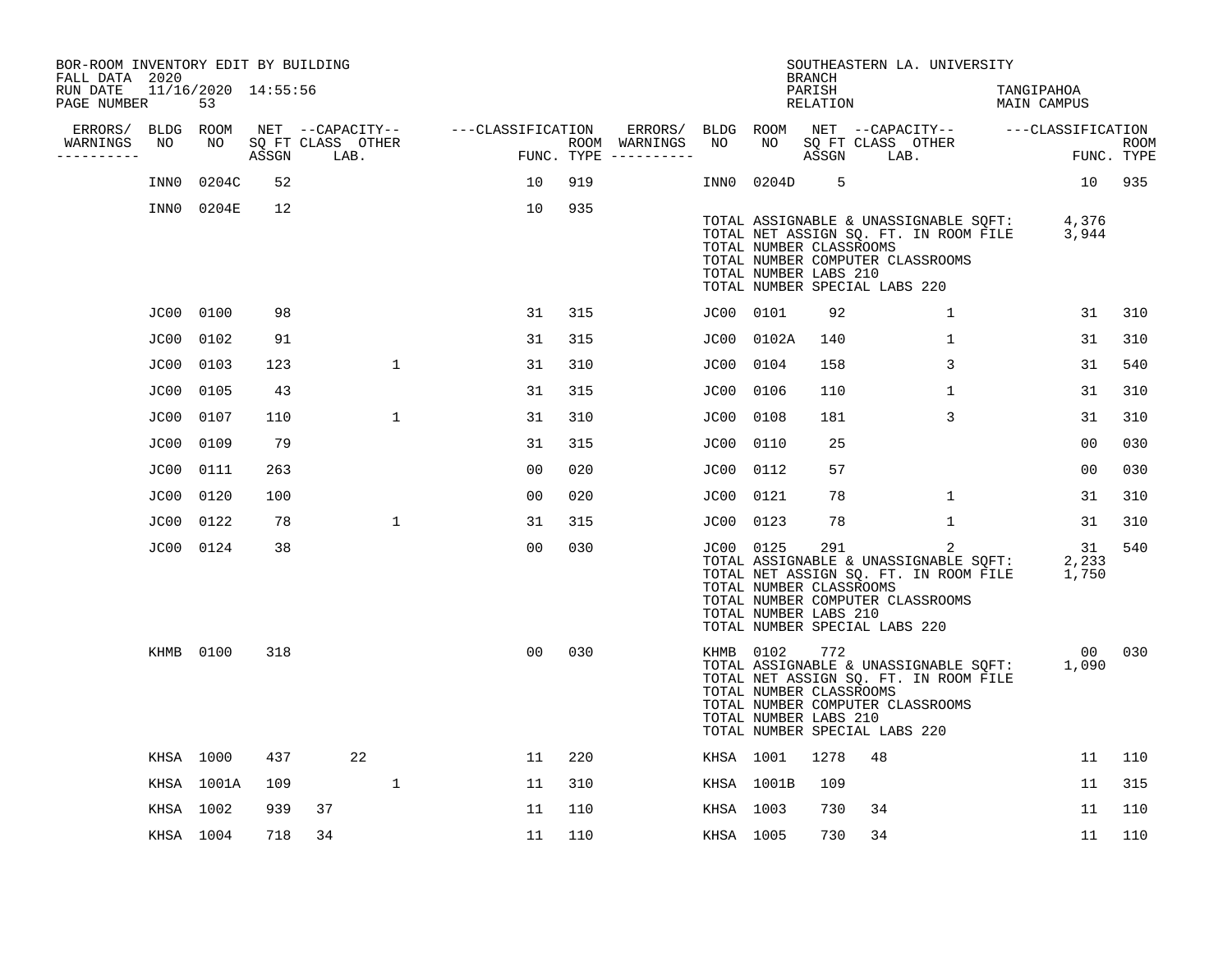| BOR-ROOM INVENTORY EDIT BY BUILDING<br>FALL DATA 2020 |           |                           |       |                           |                    |            |                                    |             | <b>BRANCH</b>             | SOUTHEASTERN LA. UNIVERSITY |                                  |                           |
|-------------------------------------------------------|-----------|---------------------------|-------|---------------------------|--------------------|------------|------------------------------------|-------------|---------------------------|-----------------------------|----------------------------------|---------------------------|
| RUN DATE<br>PAGE NUMBER                               |           | 11/16/2020 14:55:56<br>54 |       |                           |                    |            |                                    |             | PARISH<br><b>RELATION</b> |                             | TANGIPAHOA<br><b>MAIN CAMPUS</b> |                           |
| ERRORS/                                               | BLDG      | ROOM                      |       | NET --CAPACITY--          | ---CLASSIFICATION  |            | ERRORS/<br><b>BLDG</b>             | <b>ROOM</b> |                           | NET --CAPACITY--            | ---CLASSIFICATION                |                           |
| WARNINGS<br>----------                                | NO        | NO                        | ASSGN | SQ FT CLASS OTHER<br>LAB. |                    | FUNC. TYPE | NO<br>ROOM WARNINGS<br>----------- | NO          | ASSGN                     | SQ FT CLASS OTHER<br>LAB.   |                                  | <b>ROOM</b><br>FUNC. TYPE |
|                                                       | KHSA 1006 |                           | 730   | 34                        | 11                 | 110        | KHSA                               | 1007        | 671                       | 33                          | 11                               | 110                       |
|                                                       | KHSA 1008 |                           | 265   |                           | 2<br>11            | 310        |                                    | KHSA 1009   | 242                       | 2                           | 11                               | 310                       |
|                                                       |           | KHSA 1009A                | 216   |                           | 2<br>11            | 310        |                                    | KHSA 1009B  | 184                       | $\mathbf 1$                 | 11                               | 310                       |
|                                                       |           | KHSA 1009C                | 283   |                           | 2<br>11            | 310        |                                    | KHSA 1009D  | 29                        |                             | 0 <sub>0</sub>                   | 030                       |
|                                                       | KHSA 1010 |                           | 377   |                           | 3<br>11            | 310        |                                    | KHSA 1010A  | 171                       | 1                           | 11                               | 310                       |
|                                                       | KHSA 1011 |                           | 459   |                           | 11                 | 315        |                                    | KHSA 1012   | 192                       |                             | 0 <sub>0</sub>                   | 030                       |
|                                                       | KHSA 1013 |                           | 258   | 13                        | 11                 | 110        |                                    | KHSA 1014   | 257                       | 13                          | 11                               | 680                       |
|                                                       | KHSA 1015 |                           | 257   | 13                        | 11                 | 210        |                                    | KHSA 1016   | 258                       | 13                          | 11                               | 220                       |
|                                                       | KHSA 1017 |                           | 146   |                           | 0 <sub>0</sub>     | 030        |                                    | KHSA 1018   | 210                       |                             | 0 <sub>0</sub>                   | 030                       |
|                                                       | KHSA 1019 |                           | 210   |                           | 0 <sub>0</sub>     | 030        |                                    | KHSA 1020   | 43                        |                             | 0 <sub>0</sub>                   | 020                       |
|                                                       | KHSA 1021 |                           | 63    |                           | 0 <sub>0</sub>     | 030        |                                    | KHSA 1022   | 62                        |                             | 0 <sub>0</sub>                   | 030                       |
|                                                       | KHSA 1023 |                           | 25    |                           | 70                 | 730        |                                    | KHSA 1024   | 60                        |                             | 0 <sub>0</sub>                   | 030                       |
|                                                       | KHSA 1025 |                           | 110   |                           | 11<br>$\mathbf{1}$ | 310        |                                    | KHSA 1026   | 110                       | 1                           | 11                               | 310                       |
|                                                       | KHSA 1027 |                           | 110   |                           | 1<br>11            | 310        |                                    | KHSA 1028   | 110                       | 1                           | 11                               | 310                       |
|                                                       | KHSA 1029 |                           | 110   |                           | 11<br>1            | 310        |                                    | KHSA 1030   | 110                       | 1                           | 11                               | 310                       |
|                                                       | KHSA 1031 |                           | 110   |                           | 1<br>11            | 310        |                                    | KHSA 1032   | 110                       | 1                           | 11                               | 310                       |
|                                                       | KHSA 1033 |                           | 110   |                           | 1<br>11            | 310        |                                    | KHSA 1034   | 110                       | 1                           | 11                               | 310                       |
|                                                       | KHSA 1035 |                           | 110   |                           | $\mathbf 1$<br>11  | 310        |                                    | KHSA 1036   | 110                       | 1                           | 11                               | 310                       |
|                                                       | KHSA 1037 |                           | 110   |                           | $\mathbf{1}$<br>11 | 310        |                                    | KHSA 1038   | 110                       | 1                           | 11                               | 310                       |
|                                                       | KHSA 1039 |                           | 110   |                           | 1<br>11            | 310        |                                    | KHSA 1040   | 110                       | 1                           | 11                               | 310                       |
|                                                       | KHSA 1041 |                           | 106   |                           | $\mathbf 1$<br>11  | 310        |                                    | KHSA 1050   | 1121                      |                             | 0 <sub>0</sub>                   | 020                       |
|                                                       | KHSA 1051 |                           | 2200  |                           | 0 <sub>0</sub>     | 020        |                                    | KHSA 1052   | 376                       |                             | 0 <sub>0</sub>                   | 020                       |
|                                                       | KHSA      | 2000                      | 263   |                           | 11                 | 650        | KHSA                               | 2001        | 1355                      | 38                          | 11                               | 220                       |
|                                                       | KHSA      | 2001A                     | 109   |                           | 11                 | 115        | KHSA                               | 2002        | 939                       | 47                          | 11                               | 110                       |
|                                                       | KHSA      | 2003                      | 671   | 34                        | 11                 | 210        | KHSA                               | 2003A       | 20                        |                             | 11                               | 215                       |
|                                                       |           | KHSA 2003B                | 20    |                           | 11                 | 215        |                                    | KHSA 2004   | 662                       | 33                          | 11                               | 210                       |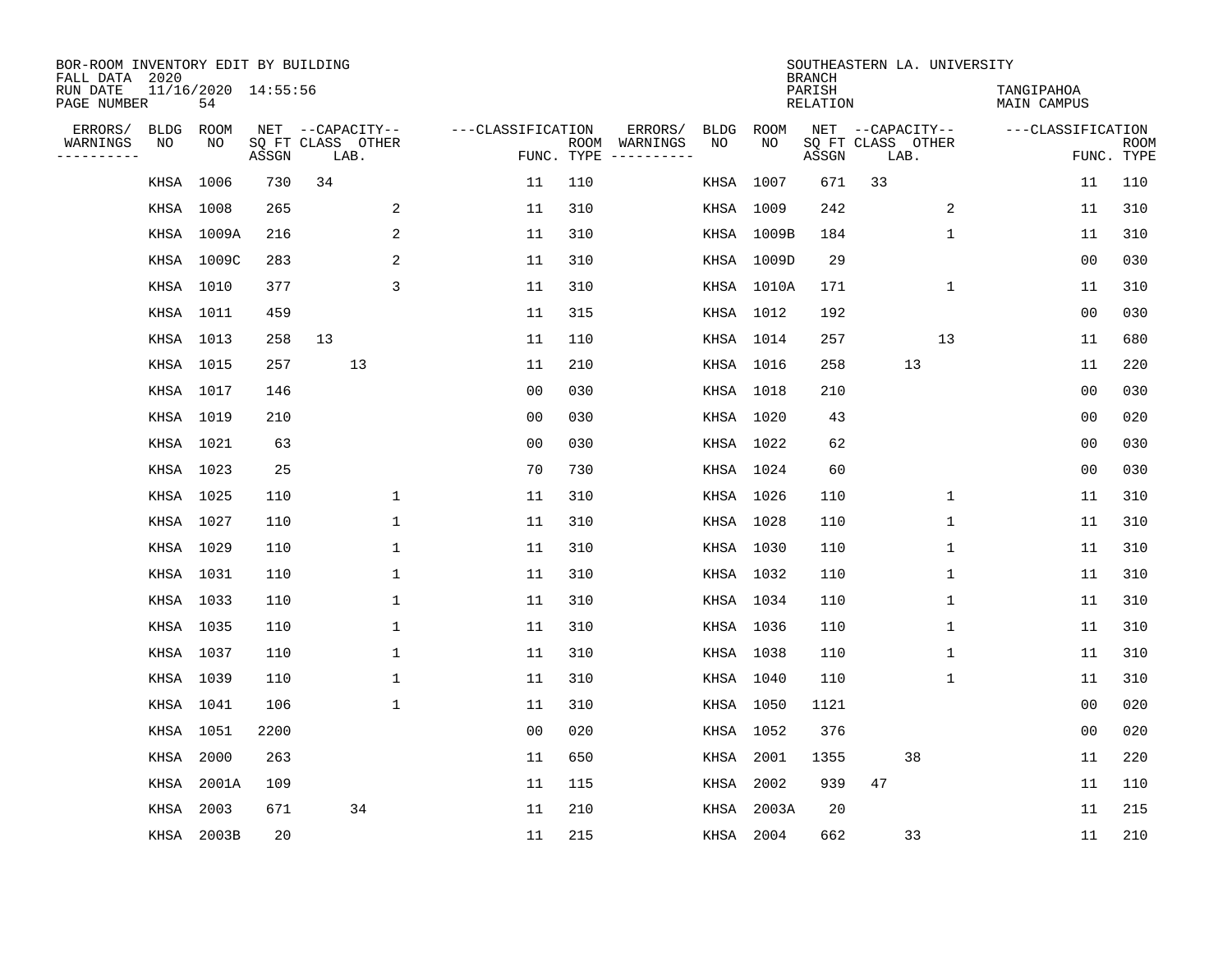| BOR-ROOM INVENTORY EDIT BY BUILDING<br>FALL DATA 2020 |                           |       |                           |                   |                             |                              |            | <b>BRANCH</b>      | SOUTHEASTERN LA. UNIVERSITY           |                           |                           |
|-------------------------------------------------------|---------------------------|-------|---------------------------|-------------------|-----------------------------|------------------------------|------------|--------------------|---------------------------------------|---------------------------|---------------------------|
| RUN DATE<br>PAGE NUMBER                               | 11/16/2020 14:55:56<br>55 |       |                           |                   |                             |                              |            | PARISH<br>RELATION |                                       | TANGIPAHOA<br>MAIN CAMPUS |                           |
| ERRORS/<br>BLDG                                       | ROOM                      |       | NET --CAPACITY--          | ---CLASSIFICATION |                             | ERRORS/<br><b>BLDG</b><br>NO | ROOM<br>NO |                    | NET --CAPACITY--                      | ---CLASSIFICATION         |                           |
| WARNINGS<br>NO<br>---------                           | NO                        | ASSGN | SQ FT CLASS OTHER<br>LAB. |                   | ROOM WARNINGS<br>FUNC. TYPE | -----------                  |            | ASSGN              | SQ FT CLASS OTHER<br>LAB.             |                           | <b>ROOM</b><br>FUNC. TYPE |
| KHSA                                                  | 2004A                     | 20    |                           | 11                | 215                         | KHSA                         | 2004B      | 20                 |                                       | 11                        | 215                       |
| KHSA                                                  | 2005                      | 671   | 34                        | 11                | 210                         | KHSA                         | 2005A      | 20                 |                                       | 11                        | 215                       |
| KHSA                                                  | 2005B                     | 20    |                           | 11                | 215                         | KHSA                         | 2006       | 730                | 37                                    | 11                        | 210                       |
| KHSA                                                  | 2007                      | 671   | 33                        | 11                | 110                         | KHSA                         | 2008       | 363                | 18                                    | 11                        | 310                       |
| KHSA                                                  | 2009                      | 39    |                           | 70                | 730                         | KHSA                         | 2010       | 124                | $\mathbf{1}$                          | 11                        | 310                       |
| KHSA                                                  | 2011                      | 192   |                           | 0 <sub>0</sub>    | 030                         |                              | KHSA 2012  | 258                | 13                                    | 11                        | 110                       |
|                                                       | KHSA 2013                 | 257   | 13                        | 22                | 250                         |                              | KHSA 2014  | 257                | 13                                    | 22                        | 250                       |
| KHSA                                                  | 2015                      | 258   | 13                        | 11                | 220                         | KHSA                         | 2016       | 146                |                                       | 0 <sub>0</sub>            | 030                       |
| KHSA                                                  | 2017                      | 210   |                           | 0 <sub>0</sub>    | 030                         | KHSA                         | 2018       | 210                |                                       | 0 <sub>0</sub>            | 030                       |
| KHSA                                                  | 2020                      | 67    |                           | 11                | 315                         |                              | KHSA 2021  | 62                 |                                       | 0 <sub>0</sub>            | 030                       |
| KHSA                                                  | 2022                      | 86    |                           | 0 <sub>0</sub>    | 030                         | KHSA                         | 2023       | 235                |                                       | 11                        | 315                       |
| <b>KHSA</b>                                           | 2023A                     | 145   | $\mathbf{1}$              | 11                | 310                         | KHSA                         | 2023B      | 121                | 1                                     | 11                        | 310                       |
| KHSA                                                  | 2024                      | 68    |                           | 0 <sub>0</sub>    | 030                         | KHSA                         | 2025       | 121                |                                       | 11                        | 315                       |
| KHSA                                                  | 2026                      | 433   | 4                         | 11                | 350                         | KHSA                         | 2026A      | 391                | 3                                     | 11                        | 310                       |
| KHSA                                                  | 2026B                     | 132   |                           | 11                | 315                         | KHSA                         | 2028       | 110                | 1                                     | 11                        | 310                       |
|                                                       | KHSA 2029                 | 110   | 1                         | 11                | 310                         | KHSA                         | 2030       | 110                | 1                                     | 11                        | 310                       |
| KHSA                                                  | 2031                      | 110   | $\mathbf{1}$              | 11                | 310                         | KHSA                         | 2032       | 110                | $\mathbf 1$                           | 11                        | 310                       |
| KHSA                                                  | 2033                      | 110   | 1                         | 11                | 310                         | KHSA                         | 2034       | 110                | 1                                     | 11                        | 310                       |
| KHSA                                                  | 2035                      | 110   | 1                         | 11                | 310                         | KHSA                         | 2036       | 110                | 1                                     | 11                        | 310                       |
| KHSA                                                  | 2037                      | 110   | 1                         | 11                | 310                         | KHSA                         | 2038       | 110                | $\mathbf 1$                           | 11                        | 310                       |
| KHSA                                                  | 2039                      | 110   | 1                         | 11                | 310                         | KHSA                         | 2040       | 110                | $\mathbf{1}$                          | 11                        | 310                       |
|                                                       | KHSA 2041                 | 110   | 1                         | 11                | 310                         |                              | KHSA 2042  | 110                | 1                                     | 11                        | 310                       |
| KHSA                                                  | 2043                      | 110   | $\mathbf{1}$              | 11                | 310                         | KHSA                         | 2044       | 106                | $\mathbf 1$                           | 11                        | 310                       |
|                                                       | KHSA 2045                 | 1165  |                           | 0 <sub>0</sub>    | 020                         |                              | KHSA 2046  | 2253               |                                       | 0 <sub>0</sub>            | 020                       |
|                                                       | KHSA 2047                 | 318   |                           | 0 <sub>0</sub>    | 020                         |                              |            |                    | TOTAL ASSIGNABLE & UNASSIGNABLE SQFT: | 32,249                    |                           |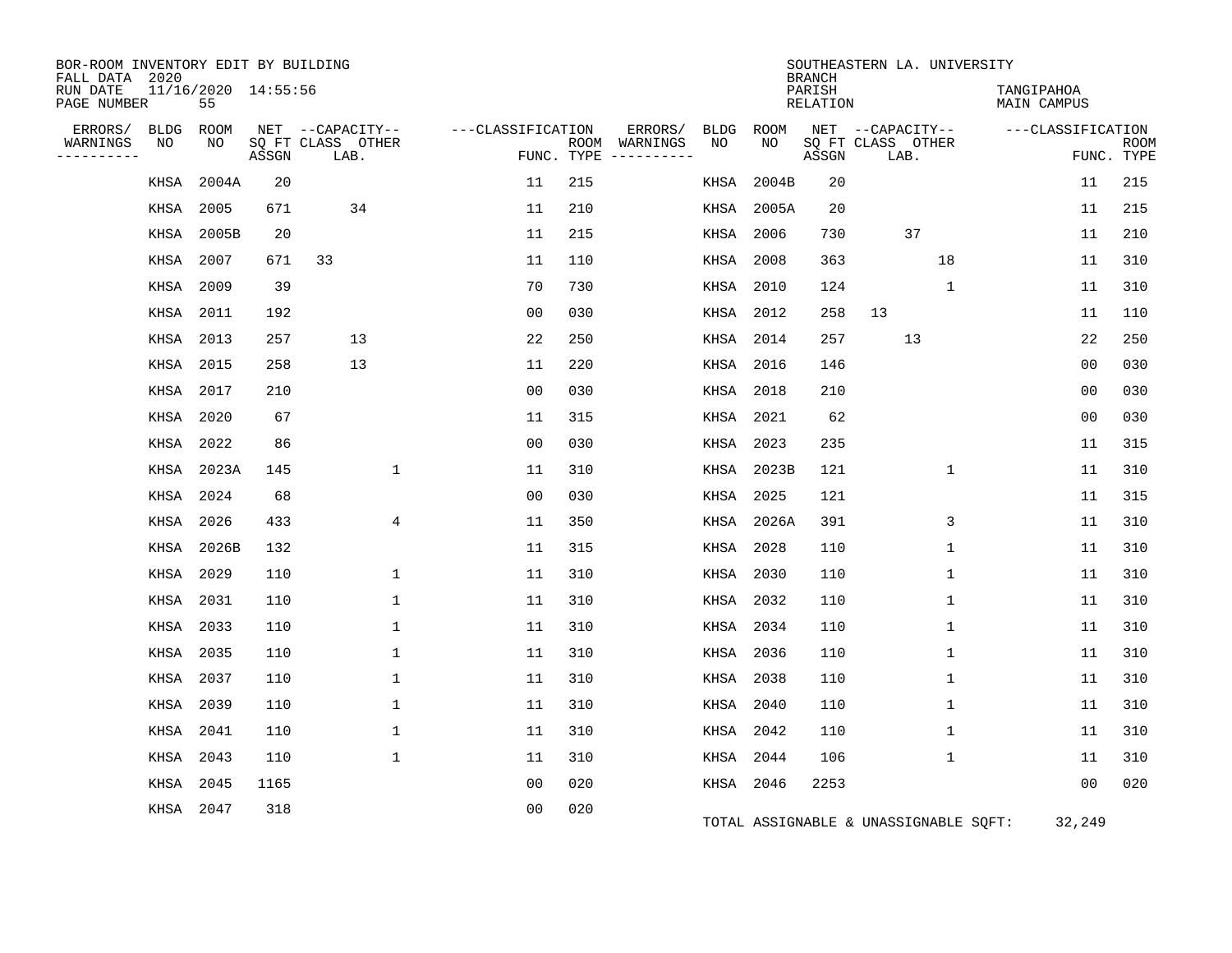| BOR-ROOM INVENTORY EDIT BY BUILDING<br>FALL DATA 2020<br>RUN DATE<br>PAGE NUMBER |                 | 11/16/2020 14:55:56<br>56 |       |                                               |                   |     |                                                 |                 |       | <b>BRANCH</b><br>PARISH<br>RELATION                                               |                           | SOUTHEASTERN LA. UNIVERSITY                                               | TANGIPAHOA<br><b>MAIN CAMPUS</b> |                                     |                           |
|----------------------------------------------------------------------------------|-----------------|---------------------------|-------|-----------------------------------------------|-------------------|-----|-------------------------------------------------|-----------------|-------|-----------------------------------------------------------------------------------|---------------------------|---------------------------------------------------------------------------|----------------------------------|-------------------------------------|---------------------------|
| ERRORS/<br>WARNINGS<br>----------                                                | BLDG ROOM<br>NO | NO                        | ASSGN | NET --CAPACITY--<br>SQ FT CLASS OTHER<br>LAB. | ---CLASSIFICATION |     | ERRORS/<br>ROOM WARNINGS<br>FUNC. TYPE $------$ | BLDG ROOM<br>NO | NO    | ASSGN                                                                             | SQ FT CLASS OTHER<br>LAB. | NET --CAPACITY--                                                          |                                  | ---CLASSIFICATION                   | <b>ROOM</b><br>FUNC. TYPE |
|                                                                                  |                 |                           |       |                                               |                   |     |                                                 |                 |       | TOTAL NUMBER CLASSROOMS<br>TOTAL NUMBER LABS 210<br>TOTAL NUMBER SPECIAL LABS 220 |                           | TOTAL NET ASSIGN SQ. FT. IN ROOM FILE<br>TOTAL NUMBER COMPUTER CLASSROOMS |                                  | 22,827<br>11<br>5<br>$\overline{4}$ |                           |
|                                                                                  | KHS0            | 0100                      | 892   | 40                                            | 11                | 110 |                                                 | KHS0            | 0101  | 123                                                                               |                           | 1                                                                         |                                  | 11                                  | 310                       |
|                                                                                  | KHS0            | 0102                      | 120   | $\mathbf 1$                                   | 11                | 310 |                                                 | KHS0            | 0103  | 120                                                                               |                           | $\mathbf{1}$                                                              |                                  | 11                                  | 310                       |
|                                                                                  | KHS0            | 0104                      | 117   | $\mathbf 1$                                   | 11                | 310 |                                                 | KHS0            | 0105  | 120                                                                               |                           | $\mathbf{1}$                                                              |                                  | 11                                  | 310                       |
|                                                                                  | KHS0            | 0106                      | 123   | $\mathbf 1$                                   | 11                | 310 |                                                 | KHS0            | 0107  | 120                                                                               |                           | 1                                                                         |                                  | 11                                  | 310                       |
|                                                                                  | KHS0            | 0108                      | 120   | $\mathbf 1$                                   | 11                | 310 |                                                 | KHS0            | 0109  | 119                                                                               |                           | $\mathbf{1}$                                                              |                                  | 11                                  | 310                       |
|                                                                                  | KHS0            | 0110                      | 117   | $\mathbf 1$                                   | 11                | 310 |                                                 | KHS0            | 0111  | 123                                                                               |                           | $\mathbf{1}$                                                              |                                  | 11                                  | 310                       |
|                                                                                  | KHS0            | 0112                      | 126   | $\mathbf{1}$                                  | 11                | 310 |                                                 | KHS0            | 0113  | 245                                                                               |                           | $\sqrt{2}$                                                                |                                  | 11                                  | 310                       |
|                                                                                  | KHS0            | 0113A                     | 119   | 2                                             | 11                | 310 |                                                 | KHS0            | 0113B | 243                                                                               |                           | 1                                                                         |                                  | 11                                  | 310                       |
|                                                                                  | KHS0            | 0115                      | 67    |                                               | 11                | 315 |                                                 | KHS0            | 0116  | 58                                                                                |                           |                                                                           |                                  | 0 <sub>0</sub>                      | 030                       |
|                                                                                  | KHS0            | 0117                      | 58    |                                               | 0 <sub>0</sub>    | 030 |                                                 | KHS0            | 0118  | 67                                                                                |                           | $\mathbf{1}$                                                              |                                  | 50                                  | 660                       |
|                                                                                  | KHS0            | 0119                      | 321   | 16                                            | 11                | 350 |                                                 | KHS0            | 0120  | 116                                                                               |                           | $\mathbf{1}$                                                              |                                  | 11                                  | 310                       |
|                                                                                  | KHS0            | 0121                      | 116   | 1                                             | 11                | 310 |                                                 | KHS0            | 0122  | 238                                                                               |                           | 2                                                                         |                                  | 11                                  | 310                       |
|                                                                                  | KHS0            | 0123                      | 574   | 28                                            | 11                | 110 |                                                 | KHS0            | 0125  | 571                                                                               | 29                        |                                                                           |                                  | 11                                  | 110                       |
|                                                                                  | KHS0            | 0125A                     | 14    |                                               | 11                | 115 |                                                 | KHS0            | 0129  | 586                                                                               | 30                        |                                                                           |                                  | 11                                  | 110                       |
|                                                                                  | KHS0            | 0129A                     | 14    |                                               | 11                | 115 |                                                 | KHS0            | 0130  | 932                                                                               |                           | 18                                                                        |                                  | 22                                  | 250                       |
|                                                                                  | KHS0            | 0130A                     | 55    |                                               | 22                | 255 |                                                 | KHS0            | 0130B | 36                                                                                |                           |                                                                           |                                  | 22                                  | 255                       |
|                                                                                  | KHS0            | 0130C                     | 55    |                                               | 22                | 255 |                                                 | KHS0            | 0132  | 116                                                                               |                           |                                                                           |                                  | 70                                  | 730                       |
|                                                                                  | KHS0            | 0133                      | 153   |                                               | 0 <sub>0</sub>    | 030 |                                                 | KHS0            | 0134  | 153                                                                               |                           |                                                                           |                                  | 0 <sub>0</sub>                      | 030                       |
|                                                                                  | KHS0            | 0135                      | 71    |                                               | 11                | 525 |                                                 | KHS0            | 0136  | 865                                                                               |                           |                                                                           |                                  | 0 <sub>0</sub>                      | 030                       |
|                                                                                  | KHS0            | 0143                      | 2104  | 42                                            | 22                | 250 |                                                 | KHS0            | 0143A | 45                                                                                |                           |                                                                           |                                  | 22                                  | 255                       |
|                                                                                  | KHS0            | 0143B                     | 48    |                                               | 22                | 255 |                                                 | KHS0            | 0143C | 60                                                                                |                           |                                                                           |                                  | 22                                  | 255                       |
|                                                                                  | KHS0            | 0143D                     | 48    |                                               | 0 <sub>0</sub>    | 030 |                                                 | KHS0            |       | 0144 11140                                                                        |                           | 743                                                                       |                                  | 11                                  | 520                       |
|                                                                                  | KHS0            | 0144A                     | 63    |                                               | 11                | 525 |                                                 | KHS0            | 0150  | 3023                                                                              |                           | 150                                                                       |                                  | 22                                  | 250                       |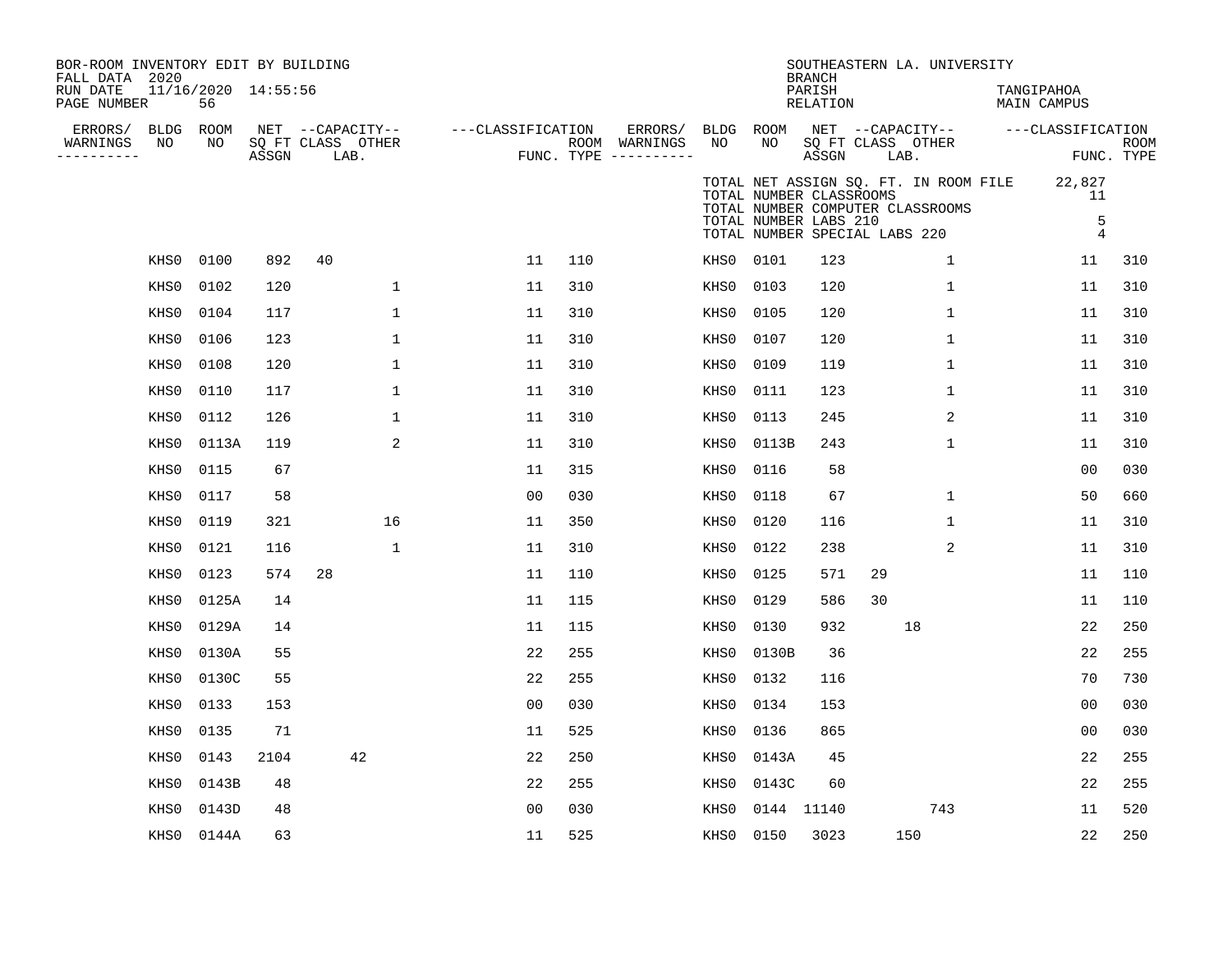| BOR-ROOM INVENTORY EDIT BY BUILDING<br>FALL DATA 2020 |                           |       |                           |                   |     |                                      |           |                                                  | <b>BRANCH</b>      | SOUTHEASTERN LA. UNIVERSITY                                                                                                                         |                            |                           |
|-------------------------------------------------------|---------------------------|-------|---------------------------|-------------------|-----|--------------------------------------|-----------|--------------------------------------------------|--------------------|-----------------------------------------------------------------------------------------------------------------------------------------------------|----------------------------|---------------------------|
| RUN DATE<br>PAGE NUMBER                               | 11/16/2020 14:55:56<br>57 |       |                           |                   |     |                                      |           |                                                  | PARISH<br>RELATION |                                                                                                                                                     | TANGIPAHOA<br>MAIN CAMPUS  |                           |
| ERRORS/<br>BLDG                                       | ROOM                      |       | NET --CAPACITY--          | ---CLASSIFICATION |     | ERRORS/                              | BLDG      | ROOM                                             |                    | NET --CAPACITY-- ---CLASSIFICATION                                                                                                                  |                            |                           |
| WARNINGS<br>NO<br>----------                          | NO                        | ASSGN | SQ FT CLASS OTHER<br>LAB. |                   |     | ROOM WARNINGS<br>FUNC. TYPE $------$ | NO        | NO                                               | ASSGN              | SQ FT CLASS OTHER<br>LAB.                                                                                                                           |                            | <b>ROOM</b><br>FUNC. TYPE |
| KHS0                                                  | 0150A                     | 198   |                           | 22                | 255 |                                      | KHS0      | 0151                                             | 227                | $\mathbf{1}$                                                                                                                                        | 22                         | 255                       |
| KHS0                                                  | 0153                      | 2849  | 142                       | 11                | 210 |                                      | KHS0      | 0153A                                            | 18                 |                                                                                                                                                     | 11                         | 215                       |
| KHS0                                                  | 0153B                     | 181   |                           | 11                | 215 |                                      | KHS0      | 0156                                             | 239                | 2                                                                                                                                                   | 11                         | 310                       |
| KHS0                                                  | 0156A                     | 126   |                           | 11                | 315 |                                      | KHS0      | 0157                                             | 124                | $\mathbf{1}$                                                                                                                                        | 11                         | 310                       |
| KHS0                                                  | 0158                      | 170   | $\mathbf{1}$              | 11                | 525 |                                      | KHS0      | 0164                                             | 1200               |                                                                                                                                                     | 11                         | 525                       |
| KHS0                                                  | 0164A                     | 321   |                           | 93                | 525 |                                      | KHS0      | 0165                                             | 121                | $\mathbf{1}$                                                                                                                                        | 11                         | 315                       |
| KHS0                                                  | 0165A                     | 10    |                           | 11                | 315 |                                      | KHS0      | 0166                                             | 477                |                                                                                                                                                     | 11                         | 525                       |
| KHS0                                                  | 0167                      | 340   |                           | 11                | 525 |                                      | KHS0      | 0168                                             | 132                | $\mathbf 1$                                                                                                                                         | 11                         | 310                       |
| KHS0                                                  | 0169                      | 8329  | 50                        | 11                | 520 |                                      | KHS0      | 0169A                                            | 94                 |                                                                                                                                                     | 11                         | 525                       |
| KHS0                                                  | 0170                      | 132   | $\mathbf{1}$              | 11                | 310 |                                      | KHS0      | 0171                                             | 120                | 1                                                                                                                                                   | 11                         | 310                       |
| KHS0                                                  | 0172                      | 120   | $\mathbf 1$               | 57                | 310 |                                      | KHS0      | 0173                                             | 215                | 2                                                                                                                                                   | 57                         | 315                       |
| KHS0                                                  | 0174                      | 470   |                           | 11                | 525 |                                      | KHS0      | 0175                                             | 105                | $\mathbf{1}$                                                                                                                                        | 93                         | 310                       |
| KHS0                                                  | 0176                      | 178   | $\mathbf{1}$              | 93                | 310 |                                      | KHS0      | 0177                                             | 183                | $\mathbf{1}$                                                                                                                                        | 93                         | 310                       |
| KHS0                                                  | 0178                      | 845   |                           | 11                | 525 |                                      | KHS0      | 0178A                                            | 351                |                                                                                                                                                     | 93                         | 525                       |
| KHS0                                                  | 0178B                     | 94    |                           | 11                | 525 |                                      | KHS0      | 0180                                             | 247                |                                                                                                                                                     | 0 <sub>0</sub>             | 030                       |
| KHS0                                                  | 0181                      | 344   |                           | 93                | 525 |                                      | KHS0      | 0181A                                            | 67                 |                                                                                                                                                     | 0 <sub>0</sub>             | 030                       |
| KHS0                                                  | 0182                      | 286   |                           | 93                | 525 |                                      | KHS0      | 0182A                                            | 76                 |                                                                                                                                                     | 93                         | 525                       |
| KHS0                                                  | 0182B                     | 244   |                           | 93                | 525 |                                      | KHS0      | 0183                                             | 249                |                                                                                                                                                     | 93                         | 525                       |
| KHS0                                                  | 0184                      | 84    |                           | 0 <sub>0</sub>    | 030 |                                      | KHS0      | 0190                                             | 7168               |                                                                                                                                                     | 0 <sub>0</sub>             | 020                       |
| KHS0                                                  | 0191                      | 84    |                           | 0 <sub>0</sub>    | 020 |                                      | KHS0 0192 |                                                  | 39                 |                                                                                                                                                     | 0 <sub>0</sub>             | 020                       |
|                                                       | KHS0 0193                 | 46    |                           | 0 <sub>0</sub>    | 020 |                                      |           | TOTAL NUMBER CLASSROOMS<br>TOTAL NUMBER LABS 210 |                    | TOTAL ASSIGNABLE & UNASSIGNABLE SQFT:<br>TOTAL NET ASSIGN SQ. FT. IN ROOM FILE<br>TOTAL NUMBER COMPUTER CLASSROOMS<br>TOTAL NUMBER SPECIAL LABS 220 | 51,617<br>42,547<br>4<br>1 |                           |
|                                                       | KTPB 0100                 | 110   | 3                         | 93                | 525 |                                      |           | KTPB 0200                                        | 112                | $\overline{3}$<br>TOTAL ASSIGNABLE & UNASSIGNABLE SQFT:                                                                                             | 93<br>222                  | 525                       |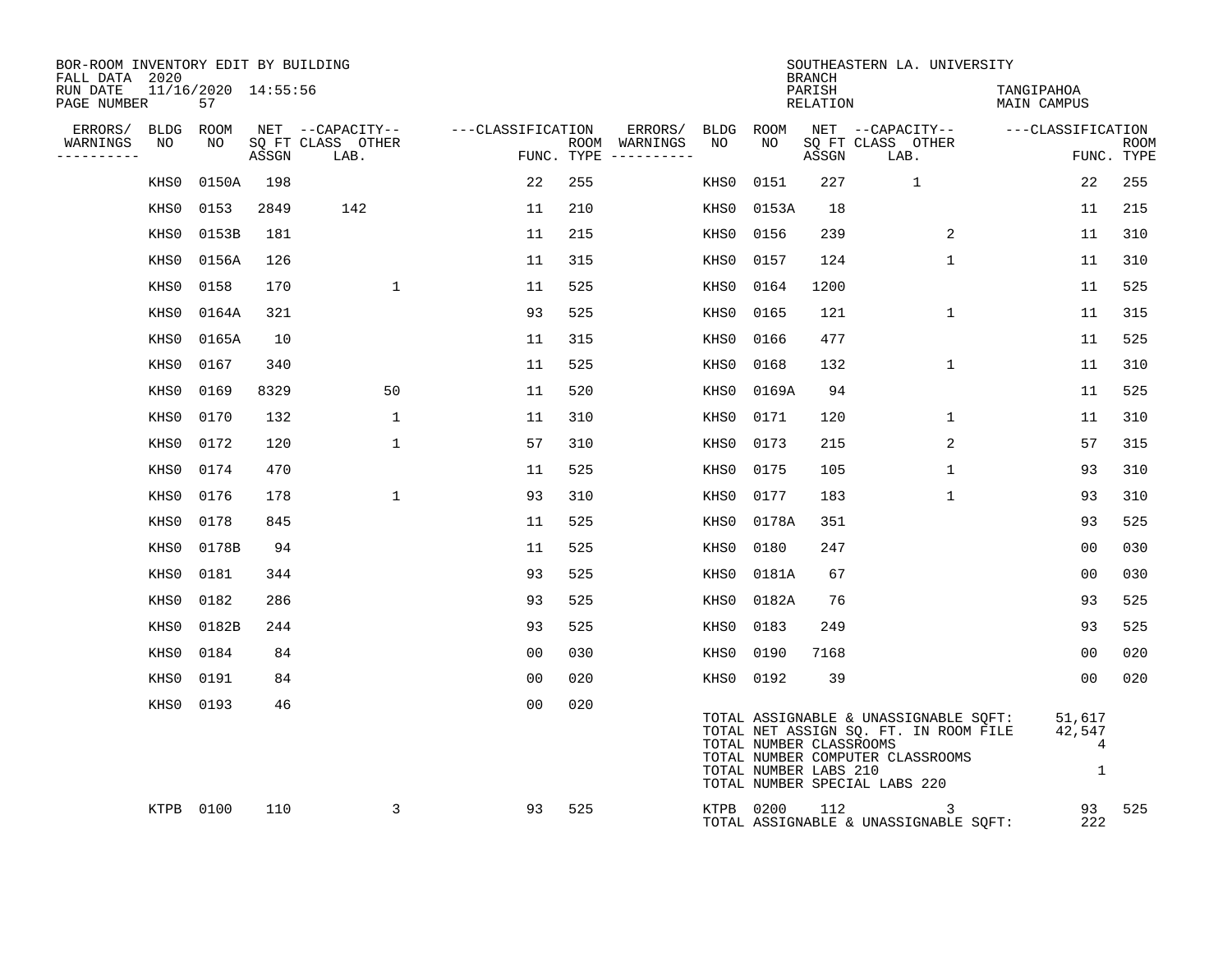| BOR-ROOM INVENTORY EDIT BY BUILDING<br>FALL DATA 2020 |           |                           |       |                           |                   |     |                                        |           |                                                                                   | <b>BRANCH</b>      |                   | SOUTHEASTERN LA. UNIVERSITY                                               |            |                                     |      |
|-------------------------------------------------------|-----------|---------------------------|-------|---------------------------|-------------------|-----|----------------------------------------|-----------|-----------------------------------------------------------------------------------|--------------------|-------------------|---------------------------------------------------------------------------|------------|-------------------------------------|------|
| RUN DATE<br>PAGE NUMBER                               |           | 11/16/2020 14:55:56<br>58 |       |                           |                   |     |                                        |           |                                                                                   | PARISH<br>RELATION |                   |                                                                           | TANGIPAHOA | MAIN CAMPUS                         |      |
| ERRORS/                                               | BLDG ROOM |                           |       | NET --CAPACITY--          | ---CLASSIFICATION |     | ERRORS/                                | BLDG ROOM |                                                                                   |                    | SO FT CLASS OTHER |                                                                           |            | NET --CAPACITY-- ----CLASSIFICATION |      |
| WARNINGS<br>----------                                | NO        | NO                        | ASSGN | SQ FT CLASS OTHER<br>LAB. |                   |     | ROOM WARNINGS<br>FUNC. TYPE ---------- | NO        | NO                                                                                | ASSGN              | LAB.              |                                                                           |            | FUNC. TYPE                          | ROOM |
|                                                       |           |                           |       |                           |                   |     |                                        |           | TOTAL NUMBER CLASSROOMS<br>TOTAL NUMBER LABS 210<br>TOTAL NUMBER SPECIAL LABS 220 |                    |                   | TOTAL NET ASSIGN SQ. FT. IN ROOM FILE<br>TOTAL NUMBER COMPUTER CLASSROOMS |            | 222                                 |      |
|                                                       | LAH0      | 0100                      | 936   |                           | 00                | 020 |                                        | LAH0      | 0100A                                                                             | 33                 |                   |                                                                           |            | 00                                  | 030  |
|                                                       | LAH0      | 0101                      | 331   | $\mathbf{1}$              | 91                | 660 |                                        | LAH0      | 0102                                                                              | 1055               |                   |                                                                           |            | 91                                  | 935  |
|                                                       | LAH0      | 0102A                     | 45    |                           | 0 <sub>0</sub>    | 030 |                                        | LAH0      | 0102B                                                                             | 33                 |                   |                                                                           |            | 91                                  | 730  |
|                                                       | LAH0      | 0103                      | 747   |                           | 91                | 950 |                                        | LAH0      | 0104                                                                              | 216                |                   | 2                                                                         |            | 91                                  | 910  |
|                                                       | LAH0      | 0104A                     | 31    |                           | 91                | 919 |                                        | LAH0      | 0105                                                                              | 216                |                   | $\overline{2}$                                                            |            | 91                                  | 910  |
|                                                       | LAH0      | 0105A                     | 31    |                           | 91                | 919 |                                        | LAH0      | 0106                                                                              | 348                |                   |                                                                           |            | 00                                  | 030  |
|                                                       | LAH0      | 0107                      | 216   | 2                         | 91                | 910 |                                        | LAH0      | 0107A                                                                             | 31                 |                   |                                                                           |            | 91                                  | 919  |
|                                                       | LAH0      | 0108                      | 96    |                           | 0 <sub>0</sub>    | 030 |                                        | LAH0      | 0108A                                                                             | 45                 |                   |                                                                           |            | 0 <sub>0</sub>                      | 010  |
|                                                       | LAH0      | 0108B                     | 34    |                           | 0 <sub>0</sub>    | 010 |                                        | LAH0      | 0108C                                                                             | 53                 |                   |                                                                           |            | 00                                  | 030  |
|                                                       | LAH0      | 0109                      | 216   | 2                         | 91                | 910 |                                        | LAH0      | 0109A                                                                             | 31                 |                   |                                                                           |            | 91                                  | 919  |
|                                                       | LAH0      | 0110                      | 270   |                           | 0 <sub>0</sub>    | 010 |                                        | LAH0      | 0111                                                                              | 216                |                   | 2                                                                         |            | 91                                  | 910  |
|                                                       | LAH0      | 0111A                     | 31    |                           | 91                | 919 |                                        | LAH0      | 0112                                                                              | 224                |                   | 2                                                                         |            | 91                                  | 910  |
|                                                       | LAH0      | 0112A                     | 51    |                           | 91                | 919 |                                        | LAH0      | 0113                                                                              | 216                |                   | 2                                                                         |            | 91                                  | 910  |
|                                                       | LAH0      | 0113A                     | 31    |                           | 91                | 919 |                                        | LAH0      | 0114                                                                              | 216                |                   | 2                                                                         |            | 91                                  | 910  |
|                                                       | LAH0      | 0114A                     | 31    |                           | 91                | 919 |                                        | LAH0      | 0115                                                                              | 216                |                   | 2                                                                         |            | 91                                  | 910  |
|                                                       | LAH0      | 0115A                     | 31    |                           | 91                | 919 |                                        | LAH0      | 0116                                                                              | 216                |                   | 2                                                                         |            | 91                                  | 910  |
|                                                       | LAH0      | 0116A                     | 31    |                           | 91                | 919 |                                        | LAH0      | 0117                                                                              | 216                |                   | 2                                                                         |            | 91                                  | 910  |
|                                                       | LAH0      | 0117A                     | 31    |                           | 91                | 919 |                                        | LAH0      | 0118                                                                              | 216                |                   | 2                                                                         |            | 91                                  | 910  |
|                                                       | LAH0      | 0118A                     | 31    |                           | 91                | 919 |                                        | LAH0      | 0120                                                                              | 381                |                   |                                                                           |            | 00                                  | 020  |
|                                                       | LAH0      | 0121                      | 11    |                           | 91                | 730 |                                        | LAH0      | 0122                                                                              | 9                  |                   |                                                                           |            | 91                                  | 730  |
|                                                       | LAH0      | 0123                      | 33    |                           | 0 <sub>0</sub>    | 020 |                                        | LAH0      | 0124                                                                              | 33                 |                   |                                                                           |            | 91                                  | 730  |
|                                                       | LAH0      | 0200                      | 1096  |                           | 0 <sub>0</sub>    | 020 |                                        | LAH0      | 0201                                                                              | 214                |                   | 2                                                                         |            | 91                                  | 910  |
|                                                       | LAH0      | 0201A                     | 31    |                           | 91                | 919 |                                        | LAH0      | 0202                                                                              | 214                |                   | 2                                                                         |            | 91                                  | 910  |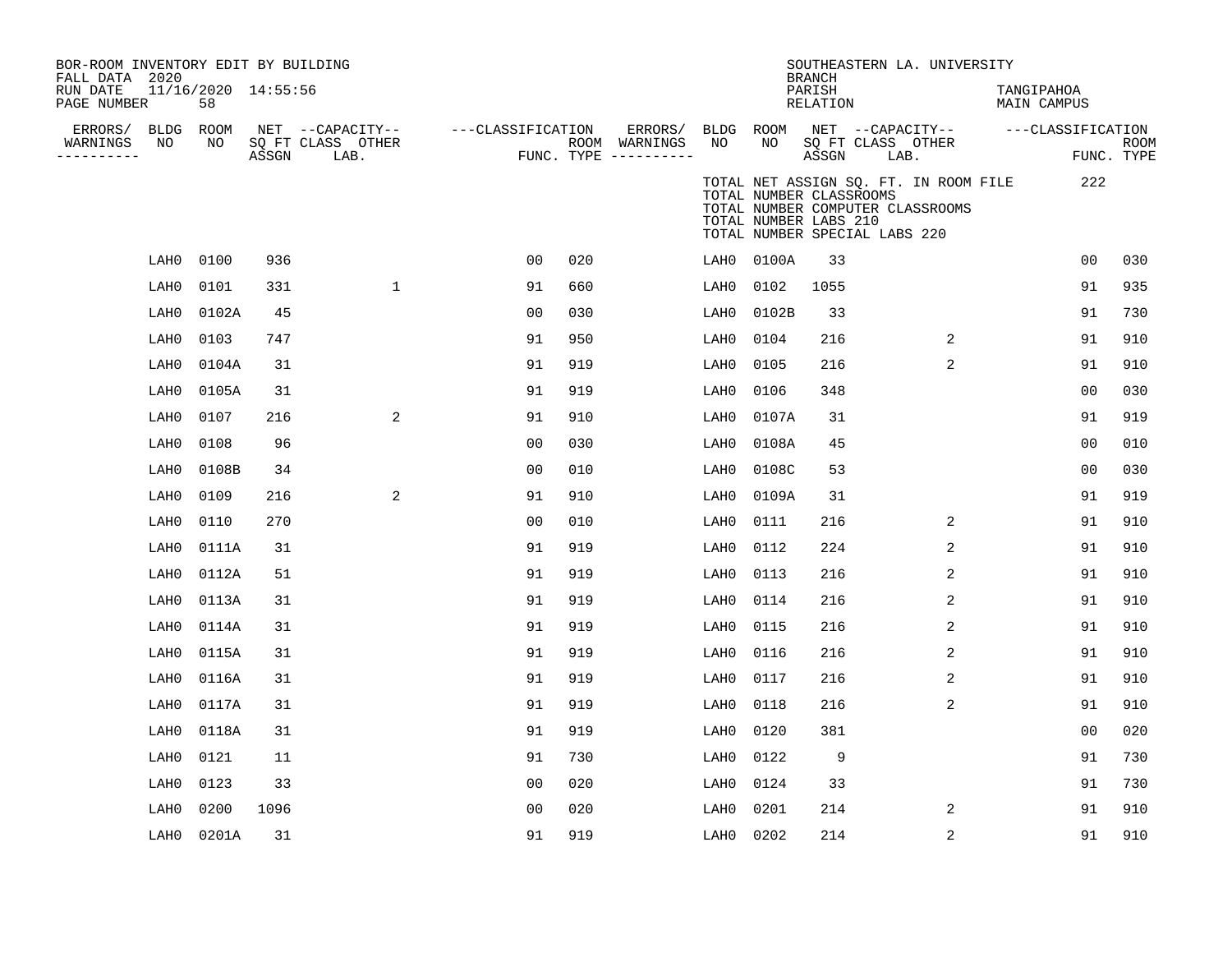| BOR-ROOM INVENTORY EDIT BY BUILDING<br>FALL DATA 2020 |                           |       |                                       |                   |            |                          |            |             | <b>BRANCH</b>      | SOUTHEASTERN LA. UNIVERSITY           |                           |             |
|-------------------------------------------------------|---------------------------|-------|---------------------------------------|-------------------|------------|--------------------------|------------|-------------|--------------------|---------------------------------------|---------------------------|-------------|
| RUN DATE<br>PAGE NUMBER                               | 11/16/2020 14:55:56<br>59 |       |                                       |                   |            |                          |            |             | PARISH<br>RELATION |                                       | TANGIPAHOA<br>MAIN CAMPUS |             |
| ERRORS/<br><b>BLDG</b><br>WARNINGS<br>ΝO              | ROOM<br>NO                |       | NET --CAPACITY--<br>SQ FT CLASS OTHER | ---CLASSIFICATION |            | ERRORS/<br>ROOM WARNINGS | BLDG<br>NO | ROOM<br>NO. |                    | NET --CAPACITY--<br>SQ FT CLASS OTHER | ---CLASSIFICATION         | <b>ROOM</b> |
| ---------                                             |                           | ASSGN | LAB.                                  |                   | FUNC. TYPE |                          |            |             | ASSGN              | LAB.                                  | FUNC. TYPE                |             |
| LAH0                                                  | 0202A                     | 31    |                                       | 91                | 919        |                          | LAH0       | 0203        | 214                | 2                                     | 91                        | 910         |
| LAH0                                                  | 0203A                     | 31    |                                       | 91                | 919        |                          | LAH0       | 0204        | 214                | 2                                     | 91                        | 910         |
| LAH0                                                  | 0204A                     | 31    |                                       | 91                | 919        |                          | LAH0       | 0205        | 214                | 2                                     | 91                        | 910         |
| LAH0                                                  | 0205A                     | 31    |                                       | 91                | 919        |                          | LAH0       | 0206        | 214                | 2                                     | 91                        | 910         |
| LAH0                                                  | 0206A                     | 31    |                                       | 91                | 919        |                          | LAH0       | 0207        | 214                | 2                                     | 91                        | 910         |
| LAH0                                                  | 0207A                     | 31    |                                       | 91                | 919        |                          | LAH0       | 0208        | 214                | 2                                     | 91                        | 910         |
| LAH0                                                  | 0208A                     | 31    |                                       | 91                | 919        |                          | LAH0       | 0209        | 214                | 2                                     | 91                        | 910         |
| LAH0                                                  | 0209A                     | 31    |                                       | 91                | 919        |                          | LAH0       | 0210        | 275                | 2                                     | 91                        | 910         |
| LAH0                                                  | 0210A                     | 49    |                                       | 91                | 919        |                          | LAH0       | 0211        | 214                | 2                                     | 91                        | 910         |
| LAH0                                                  | 0211A                     | 31    |                                       | 91                | 919        |                          | LAH0       | 0212        | 99                 |                                       | 0 <sub>0</sub>            | 030         |
| LAH0                                                  | 0212A                     | 46    |                                       | 0 <sub>0</sub>    | 030        |                          | LAH0       | 0212B       | 10                 |                                       | 0 <sub>0</sub>            | 010         |
| LAH0                                                  | 0212C                     | 76    |                                       | 91                | 935        |                          | LAH0       | 0213        | 214                | 2                                     | 91                        | 910         |
| LAH0                                                  | 0213A                     | 31    |                                       | 91                | 919        |                          | LAH0       | 0214        | 214                | 2                                     | 91                        | 910         |
| LAH0                                                  | 0214A                     | 31    |                                       | 91                | 919        |                          | LAH0       | 0215        | 214                | 2                                     | 91                        | 910         |
| LAH0                                                  | 0215A                     | 31    |                                       | 91                | 919        |                          | LAH0       | 0216        | 214                | 2                                     | 91                        | 910         |
| LAH0                                                  | 0216A                     | 31    |                                       | 91                | 919        |                          | LAH0       | 0217        | 214                | 2                                     | 91                        | 910         |
| LAH0                                                  | 0217A                     | 31    |                                       | 91                | 919        |                          | LAH0       | 0218        | 222                | 2                                     | 91                        | 910         |
| LAH0                                                  | 0218A                     | 50    |                                       | 91                | 919        |                          | LAH0       | 0219        | 214                | 2                                     | 91                        | 910         |
| LAH0                                                  | 0219A                     | 31    |                                       | 91                | 919        |                          | LAH0       | 0220        | 214                | 2                                     | 91                        | 910         |
| LAH0                                                  | 0220A                     | 31    |                                       | 91                | 919        |                          | LAH0       | 0221        | 214                | 2                                     | 91                        | 910         |
| LAH0                                                  | 0221A                     | 31    |                                       | 91                | 919        |                          | LAH0       | 0222        | 214                | 2                                     | 91                        | 910         |
| LAH0                                                  | 0222A                     | 31    |                                       | 91                | 919        |                          | LAH0       | 0223        | 214                | 2                                     | 91                        | 910         |
| LAH0                                                  | 0223A                     | 31    |                                       | 91                | 919        |                          | LAH0       | 0224        | 9                  |                                       | 91                        | 935         |
| LAH0                                                  | 0225                      | 11    |                                       | 91                | 935        |                          | LAH0       | 0226        | 9                  |                                       | 91                        | 935         |
| LAH0                                                  | 0227                      | 11    |                                       | 91                | 935        |                          | LAH0       | 0300        | 1094               |                                       | 00                        | 020         |
| LAH0                                                  | 0301                      | 214   | $\overline{\mathbf{c}}$               | 91                | 910        |                          | LAH0       | 0301A       | 31                 |                                       | 91                        | 919         |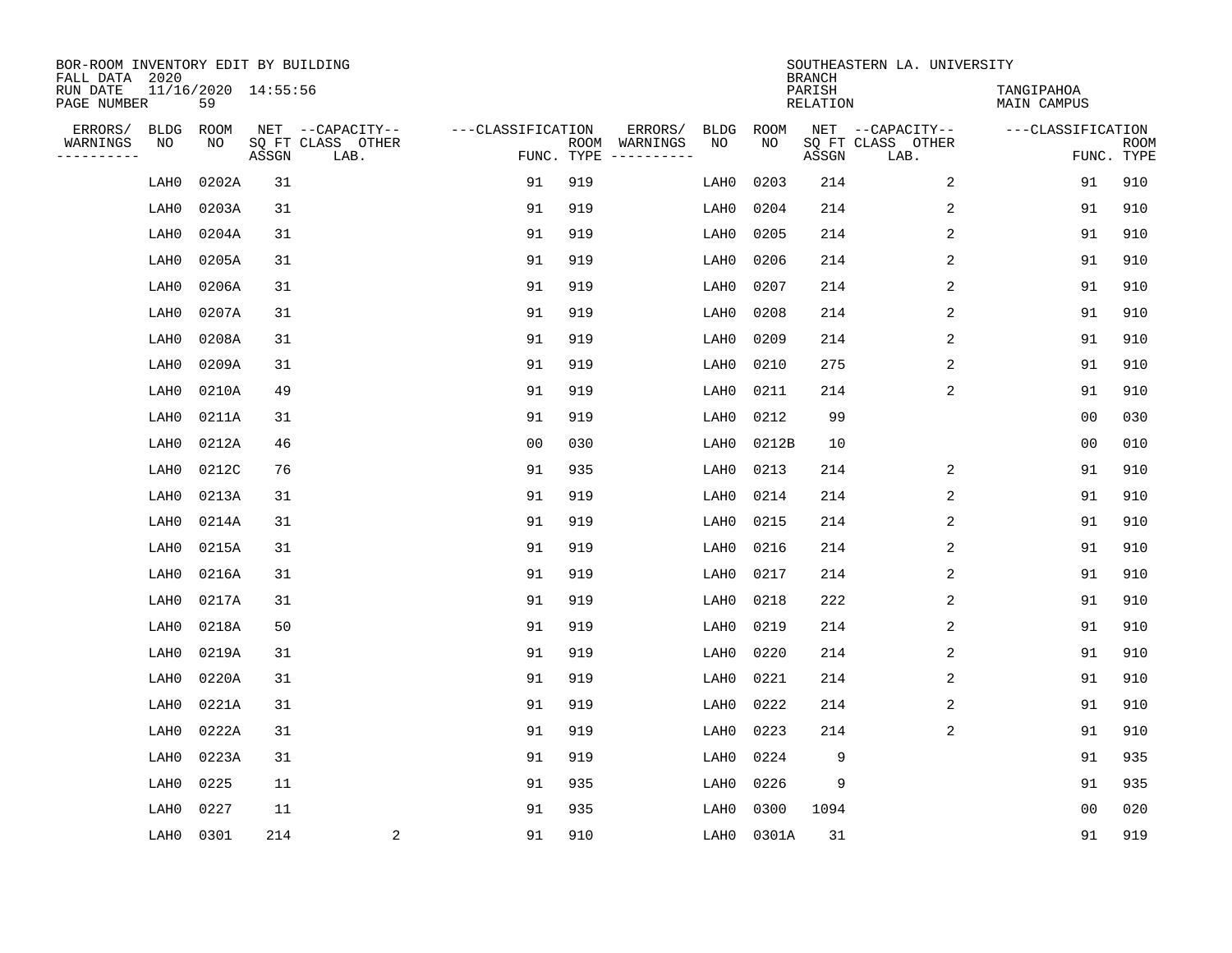| BOR-ROOM INVENTORY EDIT BY BUILDING<br>FALL DATA 2020 |             |       |                     |                           |                   |     |                                      |             |             | <b>BRANCH</b>             | SOUTHEASTERN LA. UNIVERSITY |                           |                           |
|-------------------------------------------------------|-------------|-------|---------------------|---------------------------|-------------------|-----|--------------------------------------|-------------|-------------|---------------------------|-----------------------------|---------------------------|---------------------------|
| RUN DATE<br>PAGE NUMBER                               |             | 60    | 11/16/2020 14:55:56 |                           |                   |     |                                      |             |             | PARISH<br><b>RELATION</b> |                             | TANGIPAHOA<br>MAIN CAMPUS |                           |
| ERRORS/                                               | <b>BLDG</b> | ROOM  |                     | NET --CAPACITY--          | ---CLASSIFICATION |     | ERRORS/                              | <b>BLDG</b> | <b>ROOM</b> |                           | NET --CAPACITY--            | ---CLASSIFICATION         |                           |
| WARNINGS<br>----------                                | NO          | NO    | ASSGN               | SQ FT CLASS OTHER<br>LAB. |                   |     | ROOM WARNINGS<br>FUNC. TYPE $------$ | NO          | NO          | ASSGN                     | SQ FT CLASS OTHER<br>LAB.   |                           | <b>ROOM</b><br>FUNC. TYPE |
|                                                       | LAH0        | 0302  | 214                 | 2                         | 91                | 910 |                                      | LAH0        | 0302A       | 31                        |                             | 91                        | 919                       |
|                                                       | LAH0        | 0303  | 214                 | 2                         | 91                | 910 |                                      | LAH0        | 0303A       | 31                        |                             | 91                        | 919                       |
|                                                       | LAH0        | 0304  | 214                 | 2                         | 91                | 910 |                                      | LAH0        | 0304A       | 31                        |                             | 91                        | 919                       |
|                                                       | LAH0        | 0305  | 214                 | 2                         | 91                | 910 |                                      | LAH0        | 0305A       | 31                        |                             | 91                        | 919                       |
|                                                       | LAH0        | 0306  | 214                 | $\overline{c}$            | 91                | 910 |                                      | LAH0        | 0306A       | 31                        |                             | 91                        | 919                       |
|                                                       | LAH0        | 0307  | 214                 | 2                         | 91                | 910 |                                      | LAH0        | 0307A       | 31                        |                             | 91                        | 919                       |
|                                                       | LAH0        | 0308  | 214                 | 2                         | 91                | 910 |                                      | LAH0        | 0308A       | 31                        |                             | 91                        | 919                       |
|                                                       | LAH0        | 0309  | 214                 | 2                         | 91                | 910 |                                      | LAH0        | 0309A       | 31                        |                             | 91                        | 919                       |
|                                                       | LAH0        | 0310  | 227                 | 2                         | 91                | 910 |                                      | LAH0        | 0310A       | 50                        |                             | 91                        | 919                       |
|                                                       | LAH0        | 0311  | 214                 | 2                         | 91                | 910 |                                      | LAH0        | 0311A       | 31                        |                             | 91                        | 919                       |
|                                                       | LAH0        | 0312  | 99                  |                           | 0 <sub>0</sub>    | 030 |                                      | LAH0        | 0312A       | 47                        |                             | 0 <sub>0</sub>            | 020                       |
|                                                       | LAH0        | 0312B | 37                  |                           | 0 <sub>0</sub>    | 010 |                                      | LAH0        | 0312C       | 109                       |                             | 91                        | 660                       |
|                                                       | LAH0        | 0313  | 214                 | 2                         | 91                | 910 |                                      | LAH0        | 0313A       | 31                        |                             | 91                        | 919                       |
|                                                       | LAH0        | 0314  | 214                 | 2                         | 91                | 910 |                                      | LAH0        | 0314A       | 31                        |                             | 91                        | 919                       |
|                                                       | LAH0        | 0315  | 214                 | 2                         | 91                | 910 |                                      | LAH0        | 0315A       | 31                        |                             | 91                        | 919                       |
|                                                       | LAH0        | 0316  | 214                 | 2                         | 91                | 910 |                                      | LAH0        | 0316A       | 31                        |                             | 91                        | 919                       |
|                                                       | LAH0        | 0317  | 214                 | $\overline{c}$            | 91                | 910 |                                      | LAH0        | 0317A       | 31                        |                             | 91                        | 919                       |
|                                                       | LAH0        | 0318  | 214                 | 2                         | 91                | 910 |                                      | LAH0        | 0318A       | 31                        |                             | 91                        | 919                       |
|                                                       | LAH0        | 0319  | 214                 | 2                         | 91                | 910 |                                      | LAH0        | 0319A       | 31                        |                             | 91                        | 919                       |
|                                                       | LAH0        | 0320  | 224                 | 2                         | 91                | 910 |                                      | LAH0        | 0320A       | 50                        |                             | 91                        | 919                       |
|                                                       | LAH0        | 0321  | 214                 | 2                         | 91                | 910 |                                      | LAH0        | 0321A       | 31                        |                             | 91                        | 919                       |
|                                                       | LAH0        | 0322  | 214                 | 2                         | 91                | 910 |                                      | LAH0        | 0322A       | 31                        |                             | 91                        | 919                       |
|                                                       | LAH0        | 0323  | 214                 | 2                         | 91                | 910 |                                      | LAH0        | 0323A       | 31                        |                             | 91                        | 919                       |
|                                                       | LAH0        | 0324  | 214                 | 2                         | 91                | 910 |                                      | LAH0        | 0324A       | 31                        |                             | 91                        | 919                       |
|                                                       | LAH0        | 0325  | 214                 | 2                         | 91                | 910 |                                      | LAH0        | 0325A       | 31                        |                             | 91                        | 919                       |
|                                                       | LAH0        | 0326  | 9                   |                           | 91                | 935 |                                      | LAH0        | 0327        | 11                        |                             | 91                        | 935                       |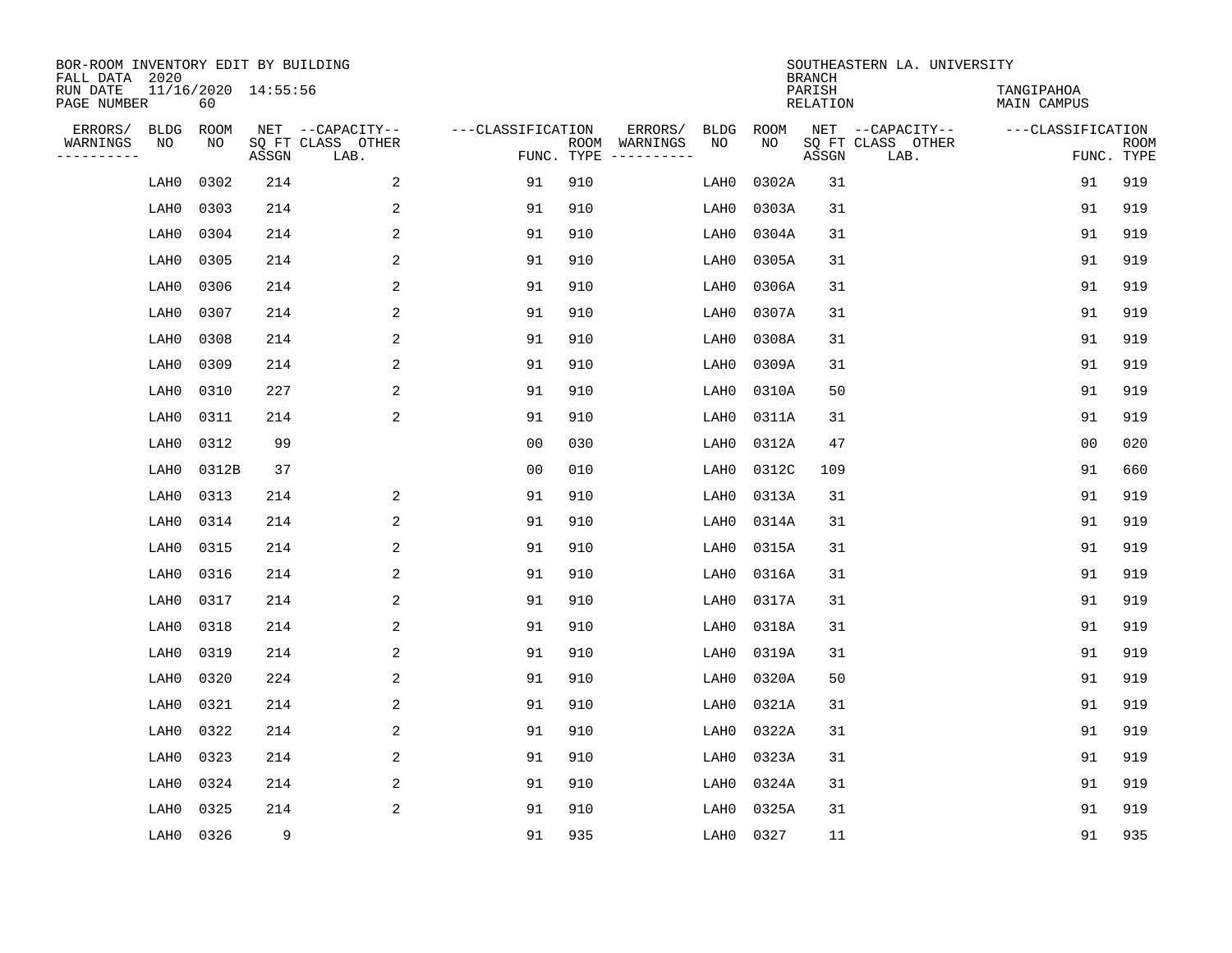| BOR-ROOM INVENTORY EDIT BY BUILDING<br>FALL DATA 2020 |                           |       |                           |                   |            |                              |             |             | <b>BRANCH</b>             | SOUTHEASTERN LA. UNIVERSITY |                                  |                           |
|-------------------------------------------------------|---------------------------|-------|---------------------------|-------------------|------------|------------------------------|-------------|-------------|---------------------------|-----------------------------|----------------------------------|---------------------------|
| RUN DATE<br>PAGE NUMBER                               | 11/16/2020 14:55:56<br>61 |       |                           |                   |            |                              |             |             | PARISH<br><b>RELATION</b> |                             | TANGIPAHOA<br><b>MAIN CAMPUS</b> |                           |
| ERRORS/<br><b>BLDG</b>                                | ROOM                      |       | NET --CAPACITY--          | ---CLASSIFICATION |            | ERRORS/                      | <b>BLDG</b> | <b>ROOM</b> |                           | NET --CAPACITY--            | ---CLASSIFICATION                |                           |
| WARNINGS<br>NO<br>----------                          | NO                        | ASSGN | SQ FT CLASS OTHER<br>LAB. |                   | FUNC. TYPE | ROOM WARNINGS<br>----------- | NO          | NO          | ASSGN                     | SQ FT CLASS OTHER<br>LAB.   |                                  | <b>ROOM</b><br>FUNC. TYPE |
| LAH0                                                  | 0328                      | 9     |                           | 91                | 935        |                              | LAH0        | 0329        | 11                        |                             | 91                               | 935                       |
| LAH0                                                  | 0400                      | 1102  |                           | 0 <sub>0</sub>    | 020        |                              | LAH0        | 0401        | 214                       | 2                           | 91                               | 910                       |
| LAH0                                                  | 0401A                     | 31    |                           | 91                | 919        |                              | LAH0        | 0402        | 214                       | 2                           | 91                               | 910                       |
| LAH0                                                  | 0402A                     | 31    |                           | 91                | 919        |                              | LAH0        | 0403        | 214                       | 2                           | 91                               | 910                       |
| LAH0                                                  | 0403A                     | 31    |                           | 91                | 919        |                              | LAH0        | 0404        | 214                       | 2                           | 91                               | 910                       |
| LAH0                                                  | 0404A                     | 31    |                           | 91                | 919        |                              | LAH0        | 0405        | 214                       | 2                           | 91                               | 910                       |
| LAH0                                                  | 0405A                     | 31    |                           | 91                | 919        |                              | LAH0        | 0406        | 214                       | 2                           | 91                               | 910                       |
| LAH0                                                  | 0406A                     | 31    |                           | 91                | 919        |                              | LAH0        | 0407        | 214                       | 2                           | 91                               | 910                       |
| LAH0                                                  | 0407A                     | 31    |                           | 91                | 919        |                              | LAH0        | 0408        | 214                       | 2                           | 91                               | 910                       |
| LAH0                                                  | 0408A                     | 31    |                           | 91                | 919        |                              | LAH0        | 0409        | 214                       | 2                           | 91                               | 910                       |
| LAH0                                                  | 0409A                     | 31    |                           | 91                | 919        |                              | LAH0        | 0410        | 227                       | 2                           | 91                               | 910                       |
| LAH0                                                  | 0410A                     | 50    |                           | 91                | 919        |                              | LAH0        | 0411        | 214                       | 2                           | 91                               | 910                       |
| LAH0                                                  | 0411A                     | 31    |                           | 91                | 919        |                              | LAH0        | 0412        | 99                        |                             | 0 <sub>0</sub>                   | 030                       |
| LAH0                                                  | 0412A                     | 47    |                           | 0 <sub>0</sub>    | 030        |                              | LAH0        | 0412B       | 38                        |                             | 0 <sub>0</sub>                   | 010                       |
| LAH0                                                  | 0412C                     | 52    |                           | 0 <sub>0</sub>    | 030        |                              | LAH0        | 0412D       | 57                        |                             | 0 <sub>0</sub>                   | 030                       |
| LAH0                                                  | 0413                      | 520   |                           | 91                | 680        |                              | LAH0        | 0414        | 214                       | 2                           | 91                               | 910                       |
| LAH0                                                  | 0414A                     | 31    |                           | 91                | 919        |                              | LAH0        | 0415        | 214                       | 2                           | 91                               | 910                       |
| LAH0                                                  | 0415A                     | 31    |                           | 91                | 919        |                              | LAH0        | 0416        | 214                       | $\mathbf{2}$                | 91                               | 910                       |
| LAH0                                                  | 0416A                     | 31    |                           | 91                | 919        |                              | LAH0        | 0417        | 214                       | 2                           | 91                               | 910                       |
| LAH0                                                  | 0417A                     | 31    |                           | 91                | 919        |                              | LAH0        | 0418        | 224                       | 2                           | 91                               | 910                       |
| LAH0                                                  | 0418A                     | 50    |                           | 91                | 919        |                              | LAH0        | 0419        | 214                       | 2                           | 91                               | 910                       |
| LAH0                                                  | 0419A                     | 31    |                           | 91                | 919        |                              | LAH0        | 0420        | 214                       | 2                           | 91                               | 910                       |
| LAH0                                                  | 0420A                     | 31    |                           | 91                | 919        |                              | LAH0        | 0421        | 214                       | 2                           | 91                               | 910                       |
| LAH0                                                  | 0421A                     | 31    |                           | 91                | 919        |                              | LAH0        | 0422        | 214                       | $\mathbf{2}$                | 91                               | 910                       |
| LAH0                                                  | 0422A                     | 31    |                           | 91                | 919        |                              | LAH0        | 0423        | 214                       | 2                           | 91                               | 910                       |
| LAH0                                                  | 0423A                     | 31    |                           | 91                | 919        |                              | LAH0        | 0424        | 214                       | 2                           | 91                               | 910                       |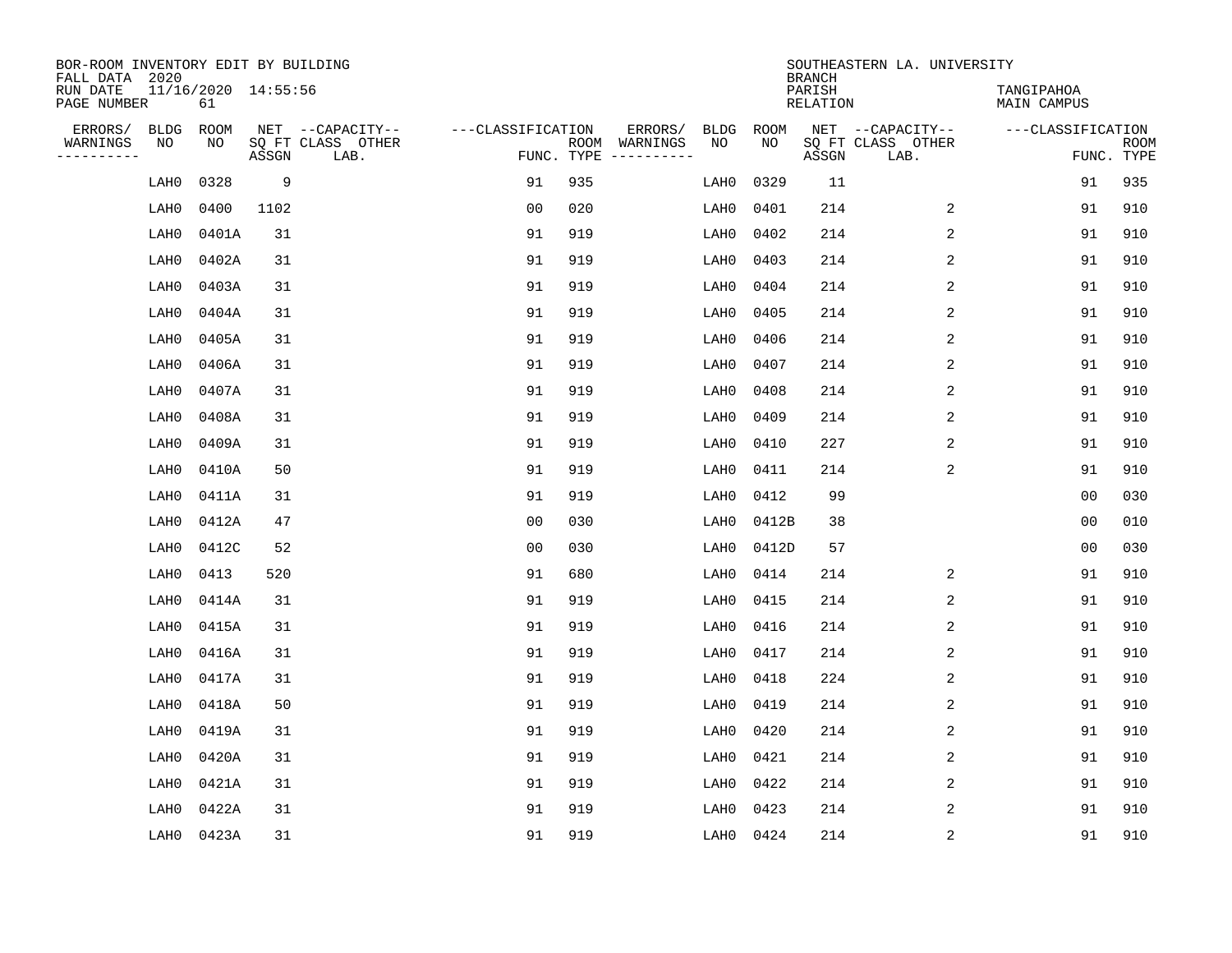| BOR-ROOM INVENTORY EDIT BY BUILDING<br>FALL DATA 2020 |           |                           |       |                           |                   |     |                                      |             |             | <b>BRANCH</b>                                    | SOUTHEASTERN LA. UNIVERSITY                                                                                                                         |                                  |                           |
|-------------------------------------------------------|-----------|---------------------------|-------|---------------------------|-------------------|-----|--------------------------------------|-------------|-------------|--------------------------------------------------|-----------------------------------------------------------------------------------------------------------------------------------------------------|----------------------------------|---------------------------|
| RUN DATE<br>PAGE NUMBER                               |           | 11/16/2020 14:55:56<br>62 |       |                           |                   |     |                                      |             |             | PARISH<br><b>RELATION</b>                        |                                                                                                                                                     | TANGIPAHOA<br><b>MAIN CAMPUS</b> |                           |
| ERRORS/                                               | BLDG      | <b>ROOM</b>               |       | NET --CAPACITY--          | ---CLASSIFICATION |     | ERRORS/                              | <b>BLDG</b> | <b>ROOM</b> |                                                  | NET --CAPACITY--                                                                                                                                    | ---CLASSIFICATION                |                           |
| WARNINGS<br>----------                                | NO        | NO                        | ASSGN | SQ FT CLASS OTHER<br>LAB. |                   |     | ROOM WARNINGS<br>FUNC. TYPE $------$ | NO          | NO          | ASSGN                                            | SQ FT CLASS OTHER<br>LAB.                                                                                                                           |                                  | <b>ROOM</b><br>FUNC. TYPE |
|                                                       | LAH0      | 0424A                     | 31    |                           | 91                | 919 |                                      | LAH0        | 0425        | 9                                                |                                                                                                                                                     | 91                               | 935                       |
|                                                       | LAH0      | 0426                      | 11    |                           | 91                | 935 |                                      | LAH0        | 0427        | 9                                                |                                                                                                                                                     | 91                               | 935                       |
|                                                       | LAH0      | 0428                      | 9     |                           | 91                | 935 |                                      |             |             | TOTAL NUMBER CLASSROOMS<br>TOTAL NUMBER LABS 210 | TOTAL ASSIGNABLE & UNASSIGNABLE SQFT:<br>TOTAL NET ASSIGN SQ. FT. IN ROOM FILE<br>TOTAL NUMBER COMPUTER CLASSROOMS<br>TOTAL NUMBER SPECIAL LABS 220 | 29,119<br>22,922                 |                           |
|                                                       | LIVH 0100 |                           | 1540  |                           | 0 <sub>0</sub>    | 020 |                                      | LIVH 0101   |             | 83                                               |                                                                                                                                                     | 91                               | 935                       |
|                                                       |           | LIVH 0101A                | 32    |                           | 91                | 919 |                                      | LIVH        | 0101B       | 109                                              | $\mathbf 1$                                                                                                                                         | 91                               | 910                       |
|                                                       |           | LIVH 0101C                | 109   | 1                         | 91                | 910 |                                      | LIVH        | 0102A       | 103                                              |                                                                                                                                                     | 91                               | 935                       |
|                                                       |           | LIVH 0102B                | 64    |                           | 91                | 935 |                                      | LIVH        | 0102C       | 173                                              |                                                                                                                                                     | 0 <sub>0</sub>                   | 030                       |
|                                                       | LIVH 0103 |                           | 83    |                           | 91                | 935 |                                      | LIVH        | 0103A       | 32                                               |                                                                                                                                                     | 91                               | 919                       |
|                                                       |           | LIVH 0103B                | 109   | $\mathbf{1}$              | 91                | 910 |                                      | LIVH        | 0103C       | 109                                              | $\mathbf{1}$                                                                                                                                        | 91                               | 910                       |
|                                                       | LIVH      | 0104                      | 88    |                           | 91                | 935 |                                      | LIVH        | 0104A       | 79                                               |                                                                                                                                                     | 91                               | 919                       |
|                                                       |           | LIVH 0104B                | 156   | $\mathbf 1$               | 91                | 910 |                                      | LIVH        | 0104C       | 109                                              | 1                                                                                                                                                   | 91                               | 910                       |
|                                                       | LIVH 0105 |                           | 83    |                           | 91                | 935 |                                      | LIVH        | 0105A       | 32                                               |                                                                                                                                                     | 91                               | 919                       |
|                                                       |           | LIVH 0105B                | 109   | $\mathbf 1$               | 91                | 910 |                                      | LIVH        | 0105C       | 109                                              | 1                                                                                                                                                   | 91                               | 910                       |
|                                                       | LIVH      | 0107                      | 83    |                           | 91                | 935 |                                      | LIVH        | 0107A       | 32                                               |                                                                                                                                                     | 91                               | 919                       |
|                                                       |           | LIVH 0107B                | 109   | $\mathbf{1}$              | 91                | 910 |                                      | LIVH        | 0107C       | 109                                              | 1                                                                                                                                                   | 91                               | 910                       |
|                                                       | LIVH      | 0108                      | 83    |                           | 91                | 935 |                                      | LIVH        | 0108A       | 32                                               |                                                                                                                                                     | 91                               | 919                       |
|                                                       | LIVH      | 0108B                     | 109   | $\mathbf 1$               | 91                | 910 |                                      | LIVH        | 0108C       | 109                                              | $\mathbf{1}$                                                                                                                                        | 91                               | 910                       |
|                                                       | LIVH      | 0109                      | 83    |                           | 91                | 935 |                                      | LIVH        | 0109A       | 32                                               |                                                                                                                                                     | 91                               | 919                       |
|                                                       | LIVH      | 0109B                     | 109   | $\mathbf 1$               | 91                | 910 |                                      | LIVH        | 0109C       | 109                                              | $\mathbf 1$                                                                                                                                         | 91                               | 910                       |
|                                                       | LIVH      | 0110                      | 83    |                           | 91                | 935 |                                      | LIVH        | 0110A       | 32                                               |                                                                                                                                                     | 91                               | 919                       |
|                                                       | LIVH      | 0110B                     | 109   | $\mathbf 1$               | 91                | 910 |                                      | LIVH        | 0110C       | 109                                              | $\mathbf 1$                                                                                                                                         | 91                               | 910                       |
|                                                       | LIVH 0111 |                           | 83    |                           | 91                | 935 |                                      | LIVH        | 0111A       | 32                                               |                                                                                                                                                     | 91                               | 919                       |
|                                                       |           | LIVH 0111B                | 109   | $\mathbf{1}$              | 91                | 910 |                                      |             | LIVH 0111C  | 109                                              | 1                                                                                                                                                   | 91                               | 910                       |
|                                                       |           |                           |       |                           |                   |     |                                      |             |             |                                                  |                                                                                                                                                     |                                  |                           |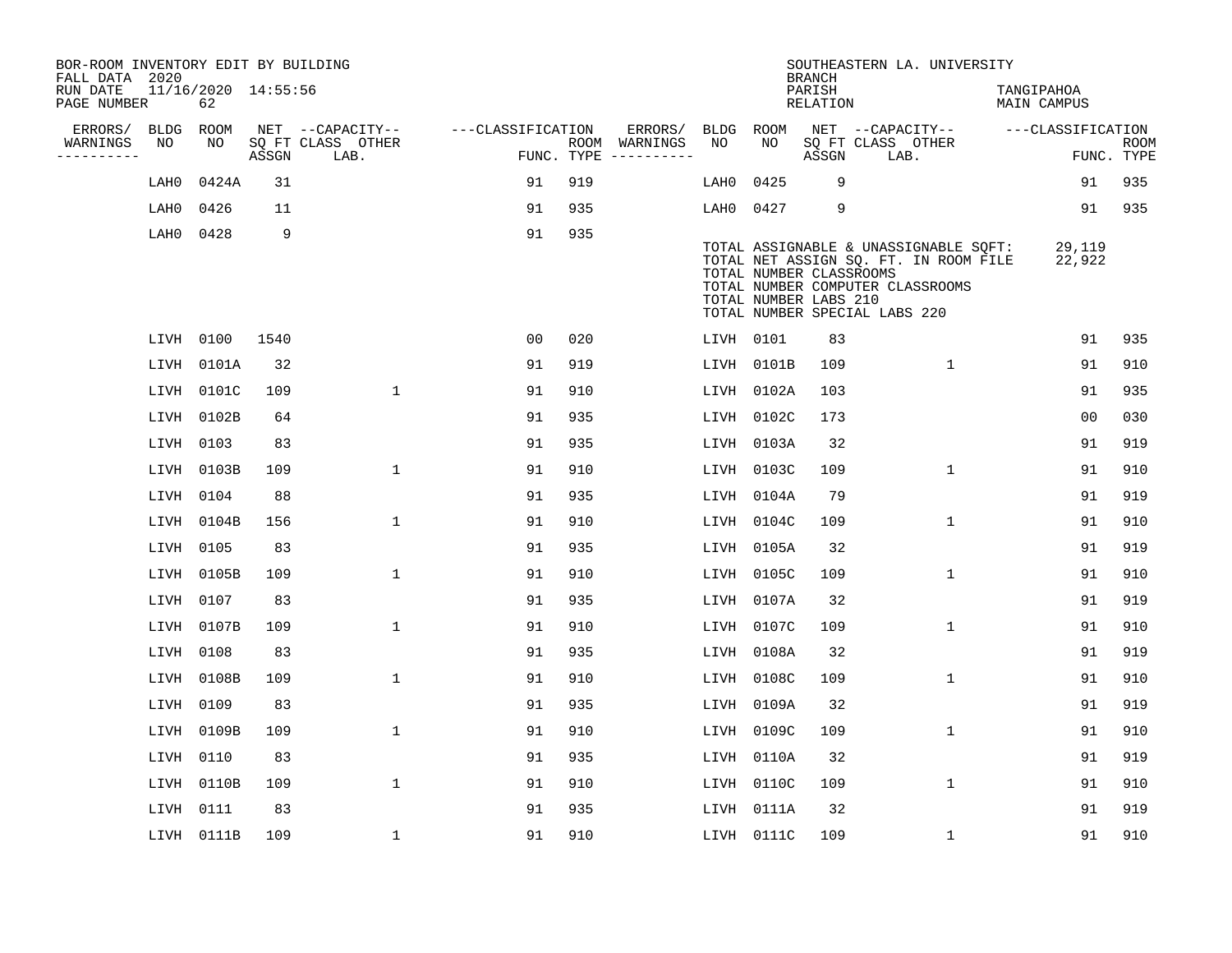| BOR-ROOM INVENTORY EDIT BY BUILDING<br>FALL DATA 2020 |                           |       |                           |                   |     |                                            |      |             | <b>BRANCH</b>             | SOUTHEASTERN LA. UNIVERSITY |                                  |                           |
|-------------------------------------------------------|---------------------------|-------|---------------------------|-------------------|-----|--------------------------------------------|------|-------------|---------------------------|-----------------------------|----------------------------------|---------------------------|
| RUN DATE<br>PAGE NUMBER                               | 11/16/2020 14:55:56<br>63 |       |                           |                   |     |                                            |      |             | PARISH<br><b>RELATION</b> |                             | TANGIPAHOA<br><b>MAIN CAMPUS</b> |                           |
| ERRORS/<br><b>BLDG</b>                                | ROOM                      |       | NET --CAPACITY--          | ---CLASSIFICATION |     | ERRORS/<br><b>BLDG</b>                     |      | <b>ROOM</b> |                           | NET --CAPACITY--            | ---CLASSIFICATION                |                           |
| WARNINGS<br>NO<br>----------                          | NO                        | ASSGN | SQ FT CLASS OTHER<br>LAB. |                   |     | NO<br>ROOM WARNINGS<br>FUNC. TYPE $------$ |      | NO          | ASSGN                     | SQ FT CLASS OTHER<br>LAB.   |                                  | <b>ROOM</b><br>FUNC. TYPE |
| LIVH                                                  | 0112A                     | 110   |                           | 90                | 660 |                                            | LIVH | 0112B       | 150                       |                             | 00                               | 030                       |
| LIVH                                                  | 0112C                     | 28    |                           | 0 <sub>0</sub>    | 030 |                                            | LIVH | 0112D       | 150                       |                             | 00                               | 030                       |
| LIVH                                                  | 0113                      | 83    |                           | 91                | 935 |                                            | LIVH | 0113A       | 32                        |                             | 91                               | 919                       |
| LIVH                                                  | 0113B                     | 109   | $\mathbf{1}$              | 91                | 910 |                                            |      | LIVH 0113C  | 109                       | $\mathbf{1}$                | 91                               | 910                       |
| LIVH                                                  | 0114                      | 30    |                           | 0 <sub>0</sub>    | 030 |                                            |      | LIVH 0114A  | 58                        |                             | 0 <sub>0</sub>                   | 030                       |
| LIVH                                                  | 0116                      | 83    |                           | 91                | 935 |                                            |      | LIVH 0116A  | 32                        |                             | 91                               | 919                       |
| LIVH                                                  | 0116B                     | 109   | $\mathbf{1}$              | 91                | 910 |                                            |      | LIVH 0116C  | 109                       | $\mathbf 1$                 | 91                               | 910                       |
| LIVH                                                  | 0117                      | 83    |                           | 91                | 935 |                                            |      | LIVH 0117A  | 32                        |                             | 91                               | 919                       |
| LIVH                                                  | 0117B                     | 109   | $\mathbf{1}$              | 91                | 910 |                                            | LIVH | 0117C       | 109                       | $\mathbf 1$                 | 91                               | 910                       |
| LIVH                                                  | 0118                      | 83    |                           | 91                | 935 |                                            |      | LIVH 0118A  | 32                        |                             | 91                               | 919                       |
| LIVH                                                  | 0118B                     | 109   | $\mathbf{1}$              | 91                | 910 |                                            | LIVH | 0118C       | 109                       | $\mathbf 1$                 | 91                               | 910                       |
| LIVH                                                  | 0119                      | 83    |                           | 91                | 935 |                                            | LIVH | 0119A       | 32                        |                             | 91                               | 919                       |
| LIVH                                                  | 0119B                     | 109   | 1                         | 91                | 910 |                                            | LIVH | 0119C       | 109                       | $\mathbf 1$                 | 91                               | 910                       |
| LIVH                                                  | 0120                      | 83    |                           | 91                | 935 |                                            |      | LIVH 0120A  | 32                        |                             | 91                               | 919                       |
| LIVH                                                  | 0120B                     | 109   | $\mathbf 1$               | 91                | 910 |                                            |      | LIVH 0120C  | 109                       | 1                           | 91                               | 910                       |
| LIVH                                                  | 0121                      | 83    |                           | 91                | 935 |                                            |      | LIVH 0121A  | 32                        |                             | 91                               | 919                       |
| LIVH                                                  | 0121B                     | 109   | $\mathbf{1}$              | 91                | 910 |                                            |      | LIVH 0121C  | 109                       | 1                           | 91                               | 910                       |
| LIVH                                                  | 0123                      | 83    |                           | 91                | 935 |                                            |      | LIVH 0123A  | 32                        |                             | 91                               | 919                       |
| LIVH                                                  | 0123B                     | 109   | $\mathbf{1}$              | 91                | 910 |                                            | LIVH | 0123C       | 109                       | 1                           | 91                               | 910                       |
| LIVH                                                  | 0124                      | 83    |                           | 91                | 935 |                                            | LIVH | 0124A       | 32                        |                             | 91                               | 919                       |
| LIVH                                                  | 0124B                     | 109   | 1                         | 91                | 910 |                                            | LIVH | 0124C       | 109                       | 1                           | 91                               | 910                       |
| LIVH                                                  | 0125                      | 83    |                           | 91                | 935 |                                            | LIVH | 0125A       | 32                        |                             | 91                               | 919                       |
| LIVH                                                  | 0125B                     | 109   | $\mathbf{1}$              | 91                | 910 |                                            | LIVH | 0125C       | 109                       | 1                           | 91                               | 910                       |
| LIVH                                                  | 0126                      | 83    |                           | 91                | 935 |                                            | LIVH | 0126A       | 32                        |                             | 91                               | 919                       |
| LIVH                                                  | 0126B                     | 109   | $\mathbf{1}$              | 91                | 910 |                                            | LIVH | 0126C       | 109                       | 1                           | 91                               | 910                       |
|                                                       | LIVH 0127                 | 83    |                           | 91                | 935 |                                            |      | LIVH 0127A  | 32                        |                             | 91                               | 919                       |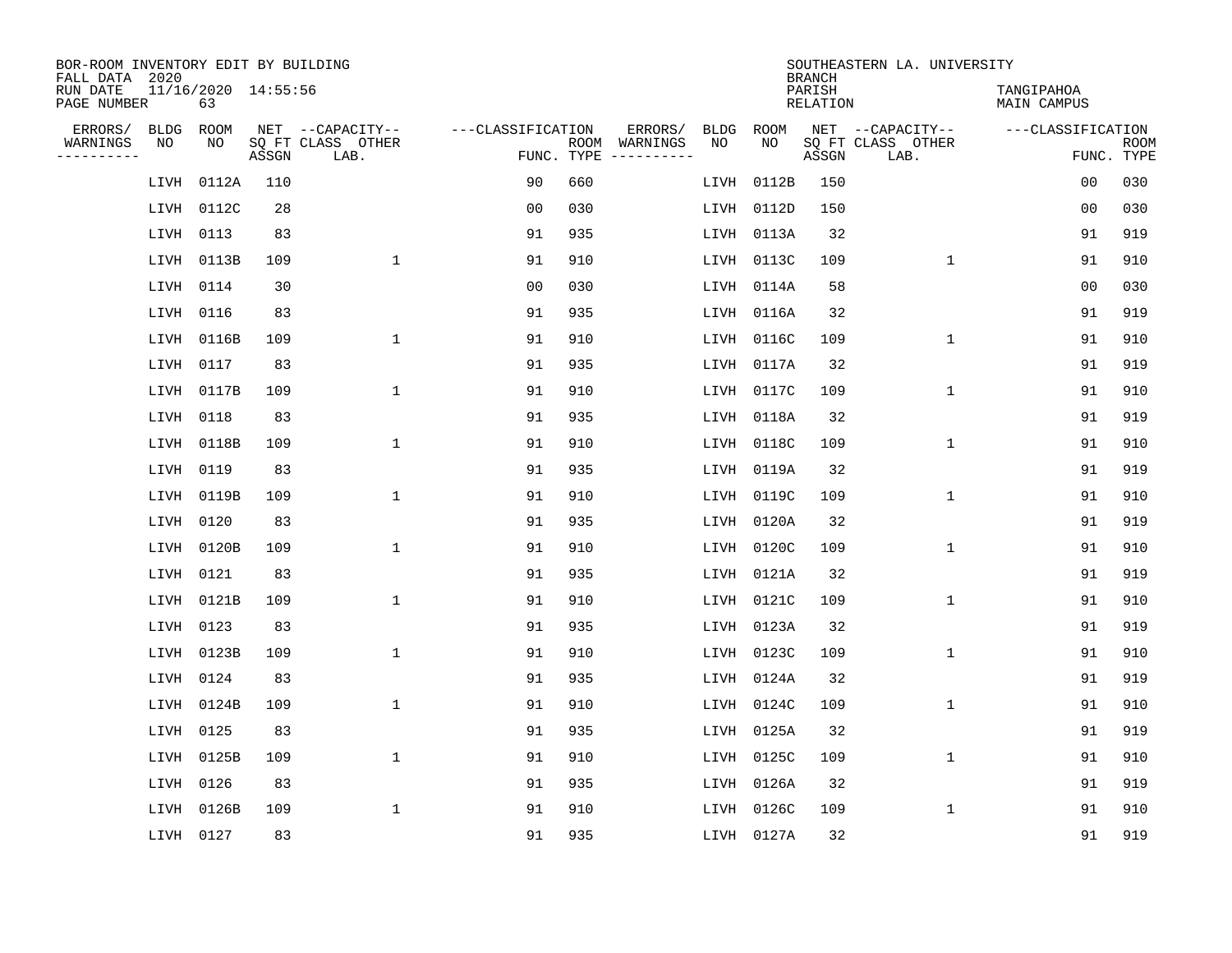| BOR-ROOM INVENTORY EDIT BY BUILDING<br>FALL DATA 2020 |                           |       |                           |                   |     |                              |             |             | <b>BRANCH</b>             | SOUTHEASTERN LA. UNIVERSITY |                                  |                           |
|-------------------------------------------------------|---------------------------|-------|---------------------------|-------------------|-----|------------------------------|-------------|-------------|---------------------------|-----------------------------|----------------------------------|---------------------------|
| RUN DATE<br>PAGE NUMBER                               | 11/16/2020 14:55:56<br>64 |       |                           |                   |     |                              |             |             | PARISH<br><b>RELATION</b> |                             | TANGIPAHOA<br><b>MAIN CAMPUS</b> |                           |
| ERRORS/<br><b>BLDG</b>                                | ROOM                      |       | NET --CAPACITY--          | ---CLASSIFICATION |     | ERRORS/                      | <b>BLDG</b> | <b>ROOM</b> |                           | NET --CAPACITY--            | ---CLASSIFICATION                |                           |
| WARNINGS<br>NO<br>----------                          | NO                        | ASSGN | SQ FT CLASS OTHER<br>LAB. | FUNC. TYPE        |     | ROOM WARNINGS<br>----------- | NO          | NO          | ASSGN                     | SQ FT CLASS OTHER<br>LAB.   |                                  | <b>ROOM</b><br>FUNC. TYPE |
| LIVH                                                  | 0127B                     | 109   | $\mathbf{1}$              | 91                | 910 |                              | LIVH        | 0127C       | 109                       | $\mathbf{1}$                | 91                               | 910                       |
| LIVH                                                  | 0128                      | 142   |                           | 0 <sub>0</sub>    | 020 |                              | LIVH        | 0129        | 83                        |                             | 91                               | 935                       |
| LIVH                                                  | 0129A                     | 32    |                           | 91                | 919 |                              | LIVH        | 0129B       | 109                       | $\mathbf 1$                 | 91                               | 910                       |
| LIVH                                                  | 0129C                     | 109   | $\mathbf{1}$              | 91                | 910 |                              | LIVH        | 0200        | 1540                      |                             | 0 <sub>0</sub>                   | 020                       |
| LIVH                                                  | 0201                      | 83    |                           | 91                | 935 |                              | LIVH        | 0201A       | 32                        |                             | 91                               | 919                       |
| LIVH                                                  | 0201B                     | 109   | $\mathbf{1}$              | 91                | 910 |                              | LIVH        | 0201C       | 109                       | $\mathbf 1$                 | 91                               | 910                       |
| LIVH                                                  | 0202                      | 83    |                           | 91                | 935 |                              | LIVH        | 0202A       | 32                        |                             | 91                               | 919                       |
| LIVH                                                  | 0202B                     | 109   | $\mathbf{1}$              | 91                | 910 |                              | LIVH        | 0202C       | 109                       | $\mathbf{1}$                | 91                               | 910                       |
| LIVH                                                  | 0203                      | 83    |                           | 91                | 935 |                              | LIVH        | 0203A       | 32                        |                             | 91                               | 919                       |
| LIVH                                                  | 0203B                     | 109   | 1                         | 91                | 910 |                              | LIVH        | 0203C       | 109                       | $\mathbf 1$                 | 91                               | 910                       |
| LIVH                                                  | 0204                      | 93    |                           | 91                | 935 |                              | LIVH        | 0204A       | 75                        |                             | 91                               | 919                       |
| LIVH                                                  | 0204B                     | 158   | 1                         | 91                | 910 |                              | LIVH        | 0204C       | 109                       | $\mathbf 1$                 | 91                               | 910                       |
| LIVH                                                  | 0205                      | 83    |                           | 91                | 935 |                              | LIVH        | 0205A       | 32                        |                             | 91                               | 919                       |
| LIVH                                                  | 0205B                     | 109   | 1                         | 91                | 910 |                              | LIVH        | 0205C       | 109                       | $\mathbf 1$                 | 91                               | 910                       |
| LIVH                                                  | 0207                      | 83    |                           | 91                | 935 |                              | LIVH        | 0207A       | 32                        |                             | 91                               | 919                       |
| LIVH                                                  | 0207B                     | 109   | $\mathbf{1}$              | 91                | 910 |                              | LIVH        | 0207C       | 109                       | 1                           | 91                               | 910                       |
| LIVH                                                  | 0208                      | 83    |                           | 91                | 935 |                              | LIVH        | 0208A       | 32                        |                             | 91                               | 919                       |
| LIVH                                                  | 0208B                     | 109   | 1                         | 91                | 910 |                              | LIVH        | 0208C       | 109                       | $\mathbf 1$                 | 91                               | 910                       |
| LIVH                                                  | 0209                      | 83    |                           | 91                | 935 |                              | LIVH        | 0209A       | 32                        |                             | 91                               | 919                       |
| LIVH                                                  | 0209B                     | 109   | $\mathbf{1}$              | 91                | 910 |                              | LIVH        | 0209C       | 109                       | $\mathbf 1$                 | 91                               | 910                       |
| LIVH                                                  | 0210                      | 83    |                           | 91                | 935 |                              | LIVH        | 0210A       | 32                        |                             | 91                               | 919                       |
| LIVH                                                  | 0210B                     | 109   | $\mathbf{1}$              | 91                | 910 |                              | LIVH        | 0210C       | 109                       | $\mathbf 1$                 | 91                               | 910                       |
| LIVH                                                  | 0211                      | 83    |                           | 91                | 935 |                              | LIVH        | 0211A       | 32                        |                             | 91                               | 919                       |
| LIVH                                                  | 0211B                     | 109   | $\mathbf{1}$              | 91                | 910 |                              | LIVH        | 0211C       | 109                       | $\mathbf 1$                 | 91                               | 910                       |
| LIVH                                                  | 0212                      | 128   | $\mathbf{1}$              | 91                | 910 |                              | LIVH        | 0212A       | 26                        |                             | 0 <sub>0</sub>                   | 020                       |
|                                                       | LIVH 0212B                | 38    |                           | 0 <sub>0</sub>    | 010 |                              |             | LIVH 0212C  | 173                       |                             | 0 <sub>0</sub>                   | 030                       |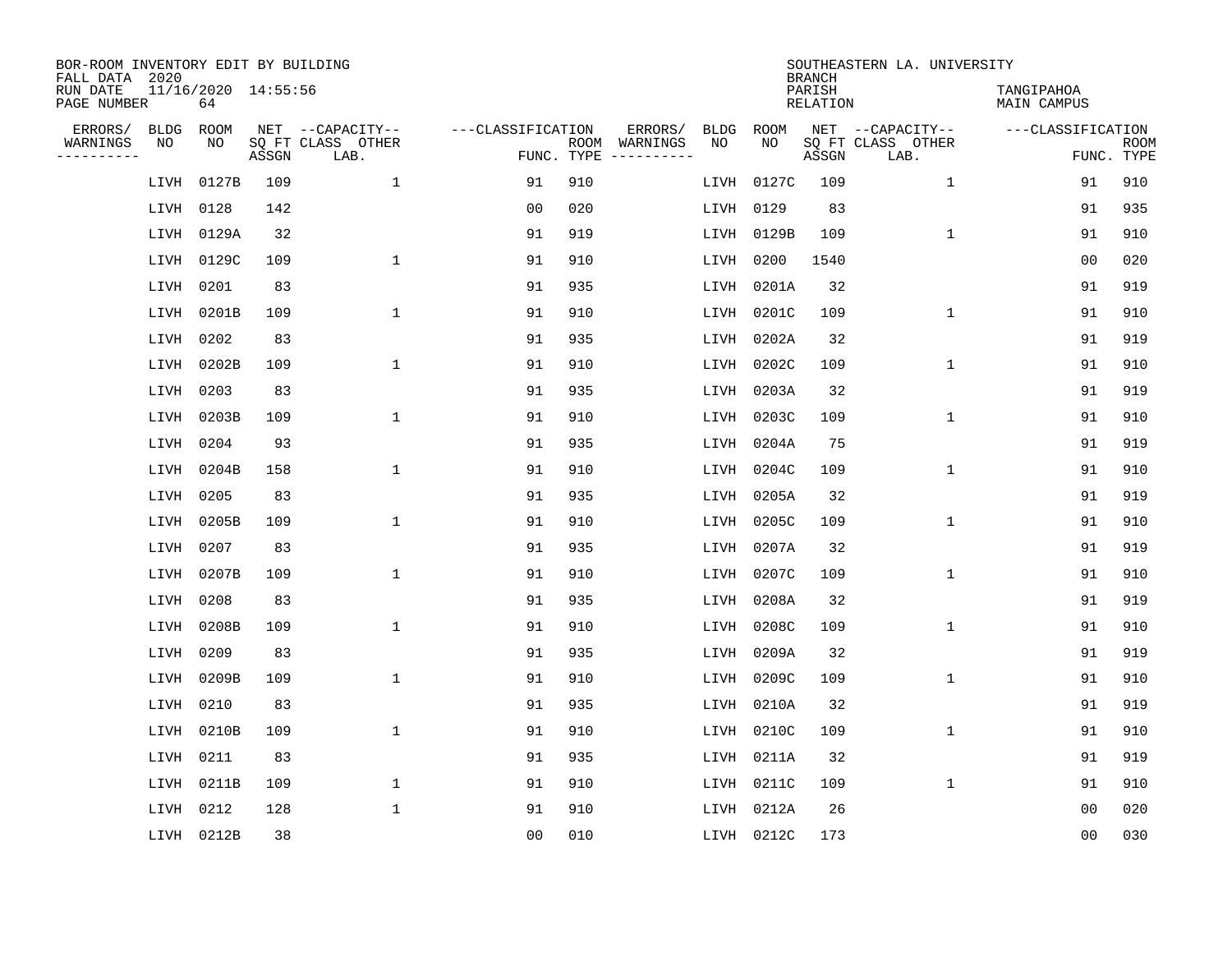| BOR-ROOM INVENTORY EDIT BY BUILDING<br>FALL DATA 2020 |           |                           |       |                           |                   |            |                              |             |             | <b>BRANCH</b>             | SOUTHEASTERN LA. UNIVERSITY |                                  |                           |
|-------------------------------------------------------|-----------|---------------------------|-------|---------------------------|-------------------|------------|------------------------------|-------------|-------------|---------------------------|-----------------------------|----------------------------------|---------------------------|
| RUN DATE<br>PAGE NUMBER                               |           | 11/16/2020 14:55:56<br>65 |       |                           |                   |            |                              |             |             | PARISH<br><b>RELATION</b> |                             | TANGIPAHOA<br><b>MAIN CAMPUS</b> |                           |
| ERRORS/                                               | BLDG      | ROOM                      |       | NET --CAPACITY--          | ---CLASSIFICATION |            | ERRORS/                      | <b>BLDG</b> | <b>ROOM</b> |                           | NET --CAPACITY--            | ---CLASSIFICATION                |                           |
| WARNINGS<br>----------                                | ΝO        | NO                        | ASSGN | SQ FT CLASS OTHER<br>LAB. |                   | FUNC. TYPE | ROOM WARNINGS<br>----------- | NO          | NO          | ASSGN                     | SQ FT CLASS OTHER<br>LAB.   |                                  | <b>ROOM</b><br>FUNC. TYPE |
|                                                       | LIVH      | 0212D                     | 47    |                           | 91                | 919        |                              | LIVH        | 0213        | 83                        |                             | 91                               | 935                       |
|                                                       | LIVH      | 0213A                     | 32    |                           | 91                | 919        |                              | LIVH        | 0213B       | 109                       | 1                           | 91                               | 910                       |
|                                                       | LIVH      | 0213C                     | 109   | $\mathbf 1$               | 91                | 910        |                              | LIVH        | 0216        | 83                        |                             | 91                               | 935                       |
|                                                       |           | LIVH 0216A                | 32    |                           | 91                | 919        |                              | LIVH        | 0216B       | 109                       | $\mathbf 1$                 | 91                               | 910                       |
|                                                       | LIVH      | 0216C                     | 109   | $\mathbf 1$               | 91                | 910        |                              | LIVH        | 0217        | 83                        |                             | 91                               | 935                       |
|                                                       |           | LIVH 0217A                | 32    |                           | 91                | 919        |                              |             | LIVH 0217B  | 109                       | $\mathbf{1}$                | 91                               | 910                       |
|                                                       | LIVH      | 0217C                     | 109   | $\mathbf{1}$              | 91                | 910        |                              | LIVH        | 0218        | 83                        |                             | 91                               | 935                       |
|                                                       | LIVH      | 0218A                     | 32    |                           | 91                | 919        |                              | LIVH        | 0218B       | 109                       | $\mathbf{1}$                | 91                               | 910                       |
|                                                       | LIVH      | 0218C                     | 109   | $\mathbf{1}$              | 91                | 910        |                              | LIVH        | 0219        | 83                        |                             | 91                               | 935                       |
|                                                       |           | LIVH 0219A                | 32    |                           | 91                | 919        |                              | LIVH        | 0219B       | 109                       | 1                           | 91                               | 910                       |
|                                                       | LIVH      | 0219C                     | 109   | 1                         | 91                | 910        |                              | LIVH        | 0220        | 83                        |                             | 91                               | 935                       |
|                                                       | LIVH      | 0220A                     | 32    |                           | 91                | 919        |                              | LIVH        | 0220B       | 109                       | $\mathbf 1$                 | 91                               | 910                       |
|                                                       | LIVH      | 0220C                     | 109   | 1                         | 91                | 910        |                              | LIVH        | 0221        | 83                        |                             | 91                               | 935                       |
|                                                       |           | LIVH 0221A                | 32    |                           | 91                | 919        |                              |             | LIVH 0221B  | 109                       | 1                           | 91                               | 910                       |
|                                                       |           | LIVH 0221C                | 109   | $\mathbf{1}$              | 91                | 910        |                              | LIVH        | 0223        | 83                        |                             | 91                               | 935                       |
|                                                       | LIVH      | 0223A                     | 32    |                           | 91                | 919        |                              |             | LIVH 0223B  | 109                       | $\mathbf 1$                 | 91                               | 910                       |
|                                                       | LIVH      | 0223C                     | 109   | $\mathbf{1}$              | 91                | 910        |                              | LIVH        | 0224        | 83                        |                             | 91                               | 935                       |
|                                                       | LIVH      | 0224A                     | 32    |                           | 91                | 919        |                              | LIVH        | 0224B       | 109                       | 1                           | 91                               | 910                       |
|                                                       | LIVH      | 0224C                     | 109   | 1                         | 91                | 910        |                              | LIVH        | 0225        | 83                        |                             | 91                               | 935                       |
|                                                       | LIVH      | 0225A                     | 32    |                           | 91                | 919        |                              | LIVH        | 0225B       | 109                       | $\mathbf{1}$                | 91                               | 910                       |
|                                                       | LIVH      | 0225C                     | 109   | $\mathbf{1}$              | 91                | 910        |                              | LIVH        | 0226        | 83                        |                             | 91                               | 935                       |
|                                                       | LIVH      | 0226A                     | 32    |                           | 91                | 919        |                              | LIVH        | 0226B       | 109                       | $\mathbf 1$                 | 91                               | 910                       |
|                                                       | LIVH      | 0226C                     | 109   | $\mathbf{1}$              | 91                | 910        |                              | LIVH        | 0227        | 83                        |                             | 91                               | 935                       |
|                                                       | LIVH      | 0227A                     | 32    |                           | 91                | 919        |                              | LIVH        | 0227B       | 109                       | $\mathbf{1}$                | 91                               | 910                       |
|                                                       | LIVH      | 0227C                     | 109   | $\mathbf{1}$              | 91                | 910        |                              | LIVH        | 0228        | 141                       |                             | 0 <sub>0</sub>                   | 020                       |
|                                                       | LIVH 0229 |                           | 83    |                           | 91                | 935        |                              |             | LIVH 0229A  | 32                        |                             | 91                               | 919                       |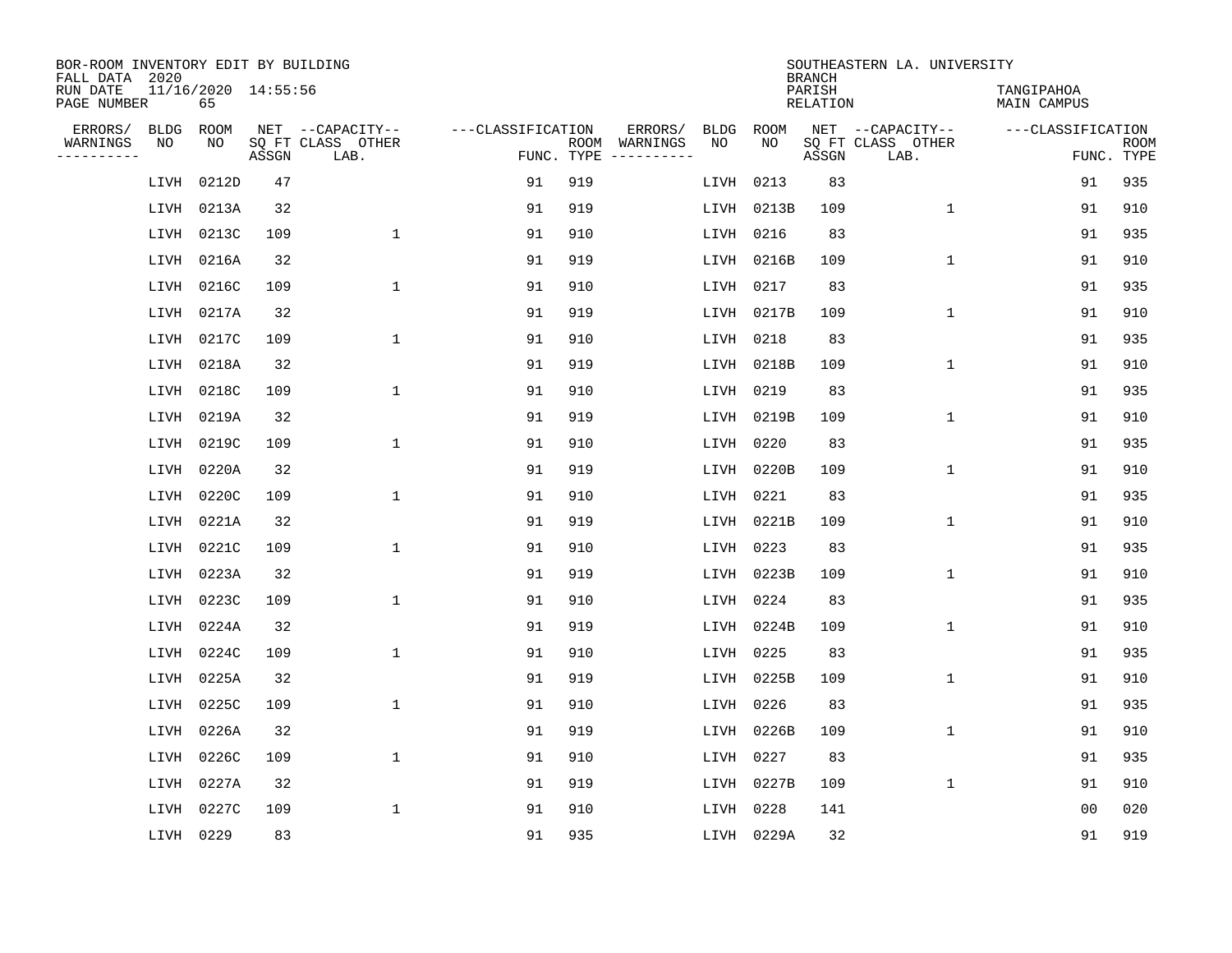| BOR-ROOM INVENTORY EDIT BY BUILDING<br>FALL DATA 2020 |                           |       |                           |                   |            |                              |             |             | <b>BRANCH</b>             | SOUTHEASTERN LA. UNIVERSITY |                                  |                           |
|-------------------------------------------------------|---------------------------|-------|---------------------------|-------------------|------------|------------------------------|-------------|-------------|---------------------------|-----------------------------|----------------------------------|---------------------------|
| RUN DATE<br>PAGE NUMBER                               | 11/16/2020 14:55:56<br>66 |       |                           |                   |            |                              |             |             | PARISH<br><b>RELATION</b> |                             | TANGIPAHOA<br><b>MAIN CAMPUS</b> |                           |
| ERRORS/<br><b>BLDG</b>                                | ROOM                      |       | NET --CAPACITY--          | ---CLASSIFICATION |            | ERRORS/                      | <b>BLDG</b> | <b>ROOM</b> |                           | NET --CAPACITY--            | ---CLASSIFICATION                |                           |
| WARNINGS<br>NO<br>----------                          | NO                        | ASSGN | SQ FT CLASS OTHER<br>LAB. |                   | FUNC. TYPE | ROOM WARNINGS<br>----------- | NO          | NO          | ASSGN                     | SQ FT CLASS OTHER<br>LAB.   |                                  | <b>ROOM</b><br>FUNC. TYPE |
| LIVH                                                  | 0229B                     | 109   | $\mathbf{1}$              | 91                | 910        |                              | LIVH        | 0229C       | 109                       | $\mathbf{1}$                | 91                               | 910                       |
| LIVH                                                  | 0300                      | 1524  |                           | 0 <sub>0</sub>    | 020        |                              | LIVH        | 0301        | 83                        |                             | 91                               | 935                       |
| LIVH                                                  | 0301A                     | 32    |                           | 91                | 919        |                              | LIVH        | 0301B       | 109                       | $\mathbf 1$                 | 91                               | 910                       |
| LIVH                                                  | 0301C                     | 109   | $\mathbf{1}$              | 91                | 910        |                              | LIVH        | 0302        | 83                        |                             | 91                               | 935                       |
| LIVH                                                  | 0302A                     | 32    |                           | 91                | 919        |                              |             | LIVH 0302B  | 109                       | $\mathbf{1}$                | 91                               | 910                       |
| LIVH                                                  | 0302C                     | 109   | $\mathbf{1}$              | 91                | 910        |                              |             | LIVH 0303   | 83                        |                             | 91                               | 935                       |
| LIVH                                                  | 0303A                     | 32    |                           | 91                | 919        |                              |             | LIVH 0303B  | 109                       | $\mathbf{1}$                | 91                               | 910                       |
| LIVH                                                  | 0303C                     | 109   | $\mathbf{1}$              | 91                | 910        |                              | LIVH        | 0304        | 93                        |                             | 91                               | 935                       |
| LIVH                                                  | 0304A                     | 75    |                           | 91                | 919        |                              | LIVH        | 0304B       | 156                       | $\mathbf{1}$                | 91                               | 910                       |
|                                                       | LIVH 0304C                | 109   | $\mathbf{1}$              | 91                | 910        |                              |             | LIVH 0305   | 83                        |                             | 91                               | 935                       |
| LIVH                                                  | 0305A                     | 32    |                           | 91                | 919        |                              | LIVH        | 0305B       | 109                       | $\mathbf 1$                 | 91                               | 910                       |
| LIVH                                                  | 0305C                     | 109   | $\mathbf{1}$              | 91                | 910        |                              | LIVH        | 0307        | 83                        |                             | 91                               | 935                       |
| LIVH                                                  | 0307A                     | 32    |                           | 91                | 919        |                              | LIVH        | 0307B       | 109                       | $\mathbf 1$                 | 91                               | 910                       |
|                                                       | LIVH 0307C                | 109   | $\mathbf{1}$              | 91                | 910        |                              | LIVH        | 0308        | 83                        |                             | 91                               | 935                       |
| LIVH                                                  | 0308A                     | 32    |                           | 91                | 919        |                              | LIVH        | 0308B       | 109                       | $\mathbf{1}$                | 91                               | 910                       |
|                                                       | LIVH 0308C                | 109   | 1                         | 91                | 910        |                              | LIVH        | 0309        | 83                        |                             | 91                               | 935                       |
| LIVH                                                  | 0309A                     | 32    |                           | 91                | 919        |                              | LIVH        | 0309B       | 109                       | 1                           | 91                               | 910                       |
| LIVH                                                  | 0309C                     | 109   | 1                         | 91                | 910        |                              |             | LIVH 0310   | 83                        |                             | 91                               | 935                       |
| LIVH                                                  | 0310A                     | 32    |                           | 91                | 919        |                              | LIVH        | 0310B       | 109                       | 1                           | 91                               | 910                       |
| LIVH                                                  | 0310C                     | 109   | $\mathbf{1}$              | 91                | 910        |                              | LIVH        | 0311        | 83                        |                             | 91                               | 935                       |
| LIVH                                                  | 0311A                     | 32    |                           | 91                | 919        |                              | LIVH        | 0311B       | 109                       | $\mathbf 1$                 | 91                               | 910                       |
| LIVH                                                  | 0311C                     | 109   | $\mathbf{1}$              | 91                | 910        |                              | LIVH        | 0312        | 127                       | $\mathbf 1$                 | 91                               | 910                       |
| LIVH                                                  | 0312A                     | 27    |                           | 0 <sub>0</sub>    | 030        |                              | LIVH        | 0312B       | 38                        |                             | 0 <sub>0</sub>                   | 010                       |
| LIVH                                                  | 0312C                     | 69    |                           | 0 <sub>0</sub>    | 030        |                              |             | LIVH 0312D  | 48                        |                             | 91                               | 935                       |
| LIVH                                                  | 0313                      | 83    |                           | 91                | 935        |                              | LIVH        | 0313A       | 32                        |                             | 91                               | 919                       |
|                                                       | LIVH 0313B                | 109   | $\mathbf{1}$              | 91                | 910        |                              |             | LIVH 0313C  | 109                       | 1                           | 91                               | 910                       |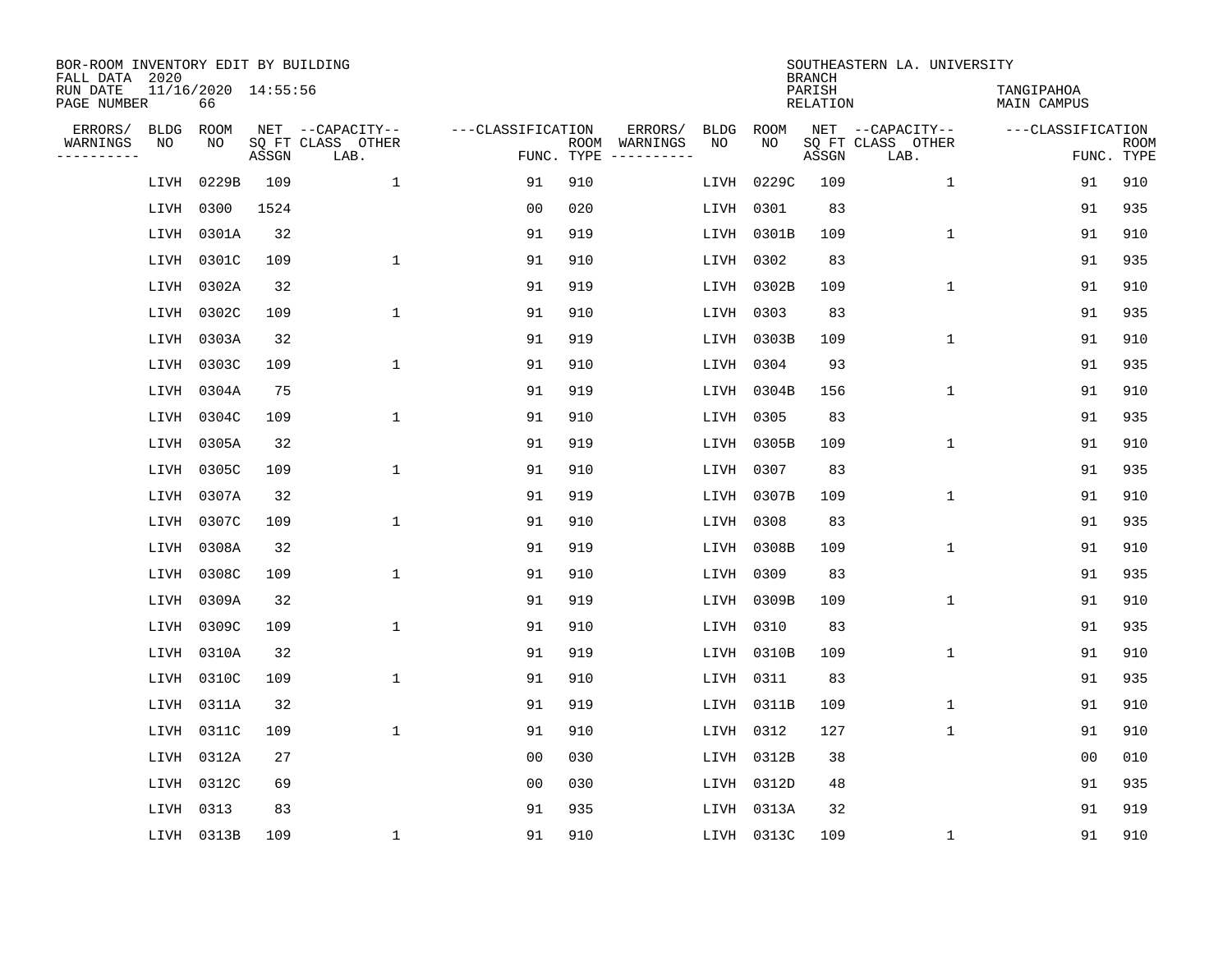| BOR-ROOM INVENTORY EDIT BY BUILDING<br>FALL DATA 2020 |                           |       |                           |                   |            |                              |             |             | <b>BRANCH</b>             | SOUTHEASTERN LA. UNIVERSITY |                                  |                           |
|-------------------------------------------------------|---------------------------|-------|---------------------------|-------------------|------------|------------------------------|-------------|-------------|---------------------------|-----------------------------|----------------------------------|---------------------------|
| RUN DATE<br>PAGE NUMBER                               | 11/16/2020 14:55:56<br>67 |       |                           |                   |            |                              |             |             | PARISH<br><b>RELATION</b> |                             | TANGIPAHOA<br><b>MAIN CAMPUS</b> |                           |
| ERRORS/<br><b>BLDG</b>                                | ROOM                      |       | NET --CAPACITY--          | ---CLASSIFICATION |            | ERRORS/                      | <b>BLDG</b> | <b>ROOM</b> |                           | NET --CAPACITY--            | ---CLASSIFICATION                |                           |
| WARNINGS<br>NO<br>----------                          | NO                        | ASSGN | SQ FT CLASS OTHER<br>LAB. |                   | FUNC. TYPE | ROOM WARNINGS<br>----------- | NO          | NO          | ASSGN                     | SQ FT CLASS OTHER<br>LAB.   |                                  | <b>ROOM</b><br>FUNC. TYPE |
| LIVH                                                  | 0315                      | 83    |                           | 91                | 935        |                              | LIVH        | 0315A       | 32                        |                             | 91                               | 919                       |
| LIVH                                                  | 0315B                     | 109   | $\mathbf{1}$              | 91                | 910        |                              | LIVH        | 0315C       | 109                       | $\mathbf 1$                 | 91                               | 910                       |
| LIVH                                                  | 0316                      | 83    |                           | 91                | 935        |                              | LIVH        | 0316A       | 32                        |                             | 91                               | 919                       |
| LIVH                                                  | 0316B                     | 109   | $\mathbf{1}$              | 91                | 910        |                              | LIVH        | 0316C       | 109                       | $\mathbf 1$                 | 91                               | 910                       |
| LIVH                                                  | 0317                      | 83    |                           | 91                | 935        |                              | LIVH        | 0317A       | 32                        |                             | 91                               | 919                       |
| LIVH                                                  | 0317B                     | 109   | $\mathbf{1}$              | 91                | 910        |                              | LIVH        | 0317C       | 109                       | $\mathbf{1}$                | 91                               | 910                       |
| LIVH                                                  | 0318                      | 83    |                           | 91                | 935        |                              | LIVH        | 0318A       | 32                        |                             | 91                               | 919                       |
| LIVH                                                  | 0318B                     | 109   | $\mathbf{1}$              | 91                | 910        |                              | LIVH        | 0318C       | 109                       | $\mathbf 1$                 | 91                               | 910                       |
| LIVH                                                  | 0319                      | 83    |                           | 91                | 935        |                              | LIVH        | 0319A       | 32                        |                             | 91                               | 919                       |
| LIVH                                                  | 0319B                     | 109   | 1                         | 91                | 910        |                              | LIVH        | 0319C       | 109                       | $\mathbf 1$                 | 91                               | 910                       |
| LIVH                                                  | 0320                      | 83    |                           | 91                | 935        |                              | LIVH        | 0320A       | 32                        |                             | 91                               | 919                       |
| LIVH                                                  | 0320B                     | 109   | $\mathbf{1}$              | 91                | 910        |                              | LIVH        | 0320C       | 109                       | $\mathbf{1}$                | 91                               | 910                       |
| LIVH                                                  | 0321                      | 83    |                           | 91                | 935        |                              | LIVH        | 0321A       | 32                        |                             | 91                               | 919                       |
| LIVH                                                  | 0321B                     | 109   | 1                         | 91                | 910        |                              | LIVH        | 0321C       | 109                       | 1                           | 91                               | 910                       |
| LIVH                                                  | 0323                      | 83    |                           | 91                | 935        |                              | LIVH        | 0323A       | 32                        |                             | 91                               | 919                       |
| LIVH                                                  | 0323B                     | 109   | $\mathbf{1}$              | 91                | 910        |                              | LIVH        | 0323C       | 109                       | $\mathbf 1$                 | 91                               | 910                       |
| LIVH                                                  | 0324                      | 83    |                           | 91                | 935        |                              | LIVH        | 0324A       | 32                        |                             | 91                               | 919                       |
| LIVH                                                  | 0324B                     | 109   | $\mathbf{1}$              | 91                | 910        |                              | LIVH        | 0324C       | 109                       | $\mathbf 1$                 | 91                               | 910                       |
| LIVH                                                  | 0325                      | 83    |                           | 91                | 935        |                              | LIVH        | 0325A       | 32                        |                             | 91                               | 919                       |
| LIVH                                                  | 0325B                     | 109   | 1                         | 91                | 910        |                              | LIVH        | 0325C       | 109                       | $\mathbf 1$                 | 91                               | 910                       |
| LIVH                                                  | 0326                      | 83    |                           | 91                | 935        |                              | LIVH        | 0326A       | 32                        |                             | 91                               | 919                       |
| LIVH                                                  | 0326B                     | 109   | 1                         | 91                | 910        |                              | LIVH        | 0326C       | 109                       | $\mathbf 1$                 | 91                               | 910                       |
| LIVH                                                  | 0327                      | 83    |                           | 91                | 935        |                              | LIVH        | 0327A       | 32                        |                             | 91                               | 919                       |
| LIVH                                                  | 0327B                     | 109   | $\mathbf{1}$              | 91                | 910        |                              | LIVH        | 0327C       | 109                       | $\mathbf 1$                 | 91                               | 910                       |
| LIVH                                                  | 0328                      | 114   |                           | 0 <sub>0</sub>    | 020        |                              | LIVH        | 0329        | 83                        |                             | 91                               | 935                       |
|                                                       | LIVH 0329A                | 32    |                           | 91                | 919        |                              |             | LIVH 0329B  | 109                       | 1                           | 91                               | 910                       |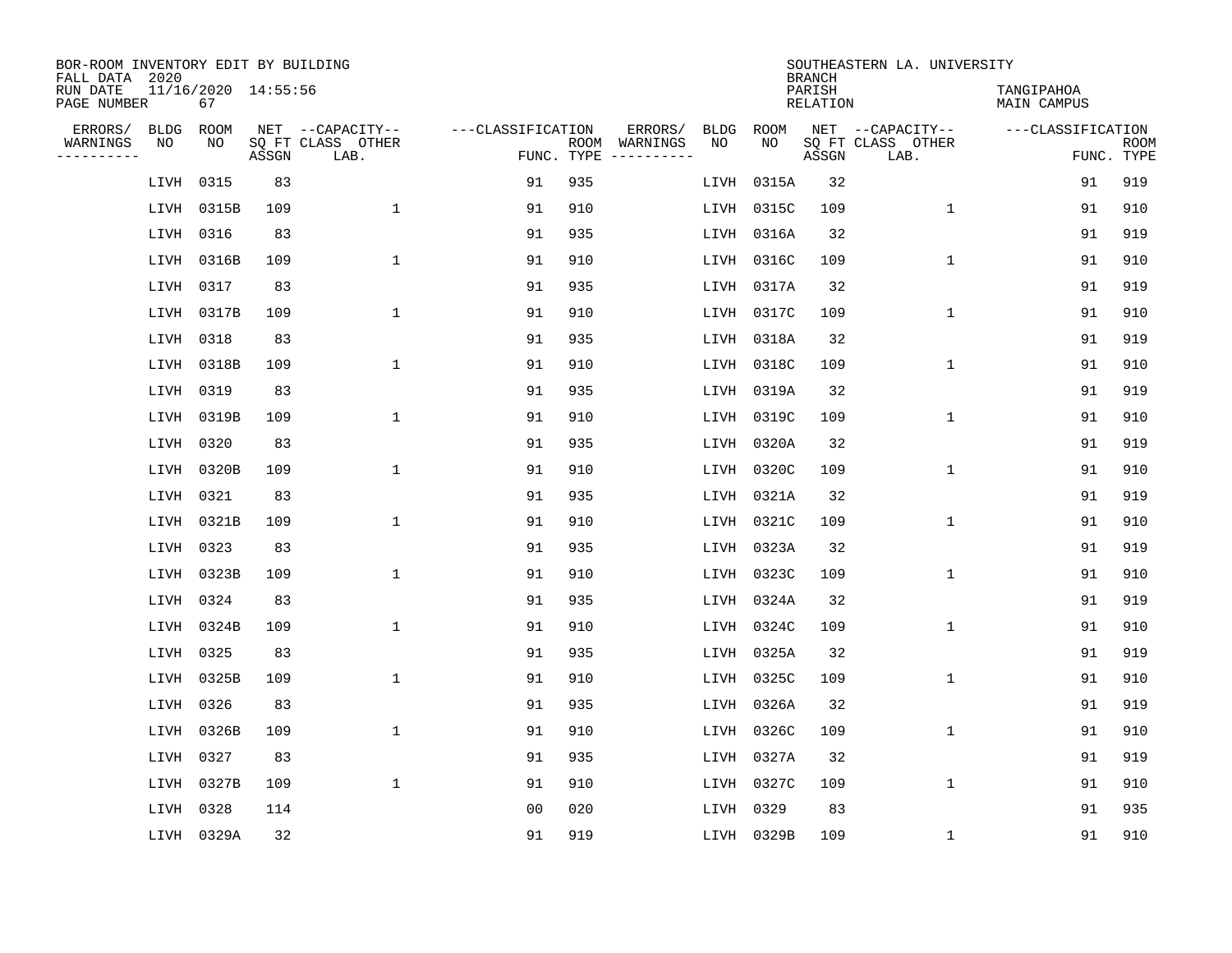| BOR-ROOM INVENTORY EDIT BY BUILDING<br>FALL DATA 2020 |                           |       |                           |                   |     |                                      |             |             | <b>BRANCH</b>             | SOUTHEASTERN LA. UNIVERSITY |                                  |                           |
|-------------------------------------------------------|---------------------------|-------|---------------------------|-------------------|-----|--------------------------------------|-------------|-------------|---------------------------|-----------------------------|----------------------------------|---------------------------|
| RUN DATE<br>PAGE NUMBER                               | 11/16/2020 14:55:56<br>68 |       |                           |                   |     |                                      |             |             | PARISH<br><b>RELATION</b> |                             | TANGIPAHOA<br><b>MAIN CAMPUS</b> |                           |
| ERRORS/<br><b>BLDG</b>                                | ROOM                      |       | NET --CAPACITY--          | ---CLASSIFICATION |     | ERRORS/                              | <b>BLDG</b> | <b>ROOM</b> |                           | NET --CAPACITY--            | ---CLASSIFICATION                |                           |
| WARNINGS<br>NO<br>----------                          | NO.                       | ASSGN | SQ FT CLASS OTHER<br>LAB. |                   |     | ROOM WARNINGS<br>FUNC. TYPE $------$ | NO          | NO          | ASSGN                     | SQ FT CLASS OTHER<br>LAB.   |                                  | <b>ROOM</b><br>FUNC. TYPE |
| LIVH                                                  | 0329C                     | 109   | $\mathbf{1}$              | 91                | 910 |                                      | LIVH        | 0400        | 1521                      |                             | 0 <sub>0</sub>                   | 020                       |
| LIVH                                                  | 0401                      | 83    |                           | 91                | 935 |                                      | LIVH        | 0401A       | 32                        |                             | 91                               | 919                       |
| LIVH                                                  | 0401B                     | 109   | $\mathbf 1$               | 91                | 910 |                                      | LIVH        | 0401C       | 109                       | $\mathbf 1$                 | 91                               | 910                       |
| LIVH                                                  | 0402                      | 83    |                           | 91                | 935 |                                      | LIVH        | 0402A       | 32                        |                             | 91                               | 919                       |
| LIVH                                                  | 0402B                     | 109   | $\mathbf{1}$              | 91                | 910 |                                      | LIVH        | 0402C       | 109                       | $\mathbf 1$                 | 91                               | 910                       |
| LIVH                                                  | 0403                      | 83    |                           | 91                | 935 |                                      | LIVH        | 0403A       | 32                        |                             | 91                               | 919                       |
| LIVH                                                  | 0403B                     | 109   | $\mathbf{1}$              | 91                | 910 |                                      | LIVH        | 0403C       | 109                       | $\mathbf{1}$                | 91                               | 910                       |
| LIVH                                                  | 0404                      | 93    |                           | 91                | 935 |                                      | LIVH        | 0404A       | 75                        |                             | 91                               | 919                       |
| LIVH                                                  | 0404B                     | 157   | $\mathbf{1}$              | 91                | 910 |                                      | LIVH        | 0404C       | 109                       | $\mathbf{1}$                | 91                               | 910                       |
| LIVH                                                  | 0405                      | 83    |                           | 91                | 935 |                                      | LIVH        | 0405A       | 32                        |                             | 91                               | 919                       |
| LIVH                                                  | 0405B                     | 109   | $\mathbf{1}$              | 91                | 910 |                                      | LIVH        | 0405C       | 109                       | $\mathbf 1$                 | 91                               | 910                       |
| LIVH                                                  | 0407                      | 83    |                           | 91                | 935 |                                      | LIVH        | 0407A       | 32                        |                             | 91                               | 919                       |
| LIVH                                                  | 0407B                     | 109   | $\mathbf{1}$              | 91                | 910 |                                      | LIVH        | 0407C       | 109                       | $\mathbf 1$                 | 91                               | 910                       |
| LIVH                                                  | 0408                      | 83    |                           | 91                | 935 |                                      | LIVH        | 0408A       | 32                        |                             | 91                               | 919                       |
| LIVH                                                  | 0408B                     | 109   | $\mathbf{1}$              | 91                | 910 |                                      | LIVH        | 0408C       | 109                       | $\mathbf{1}$                | 91                               | 910                       |
| LIVH                                                  | 0409                      | 83    |                           | 91                | 935 |                                      | LIVH        | 0409A       | 32                        |                             | 91                               | 919                       |
| LIVH                                                  | 0409B                     | 109   | $\mathbf{1}$              | 91                | 910 |                                      | LIVH        | 0409C       | 109                       | 1                           | 91                               | 910                       |
| LIVH                                                  | 0410                      | 83    |                           | 91                | 935 |                                      | LIVH        | 0410A       | 32                        |                             | 91                               | 919                       |
| LIVH                                                  | 0410B                     | 109   | $\mathbf{1}$              | 91                | 910 |                                      | LIVH        | 0410C       | 109                       | $\mathbf 1$                 | 91                               | 910                       |
| LIVH                                                  | 0411                      | 83    |                           | 91                | 935 |                                      | LIVH        | 0411A       | 32                        |                             | 91                               | 919                       |
| LIVH                                                  | 0411B                     | 109   | 1                         | 91                | 910 |                                      | LIVH        | 0411C       | 109                       | $\mathbf 1$                 | 91                               | 910                       |
| LIVH                                                  | 0412                      | 127   | $\mathbf{1}$              | 91                | 910 |                                      | LIVH        | 0412A       | 26                        |                             | 0 <sub>0</sub>                   | 020                       |
| LIVH                                                  | 0412B                     | 51    |                           | 0 <sub>0</sub>    | 030 |                                      | LIVH        | 0412C       | 55                        |                             | 0 <sub>0</sub>                   | 030                       |
| LIVH                                                  | 0412D                     | 48    |                           | 91                | 919 |                                      | LIVH        | 0413        | 83                        |                             | 91                               | 935                       |
| LIVH                                                  | 0413A                     | 32    |                           | 91                | 919 |                                      | LIVH        | 0413B       | 109                       | $\mathbf 1$                 | 91                               | 910                       |
|                                                       | LIVH 0413C                | 109   | $\mathbf{1}$              | 91                | 910 |                                      | LIVH 0415   |             | 357                       |                             | 91                               | 680                       |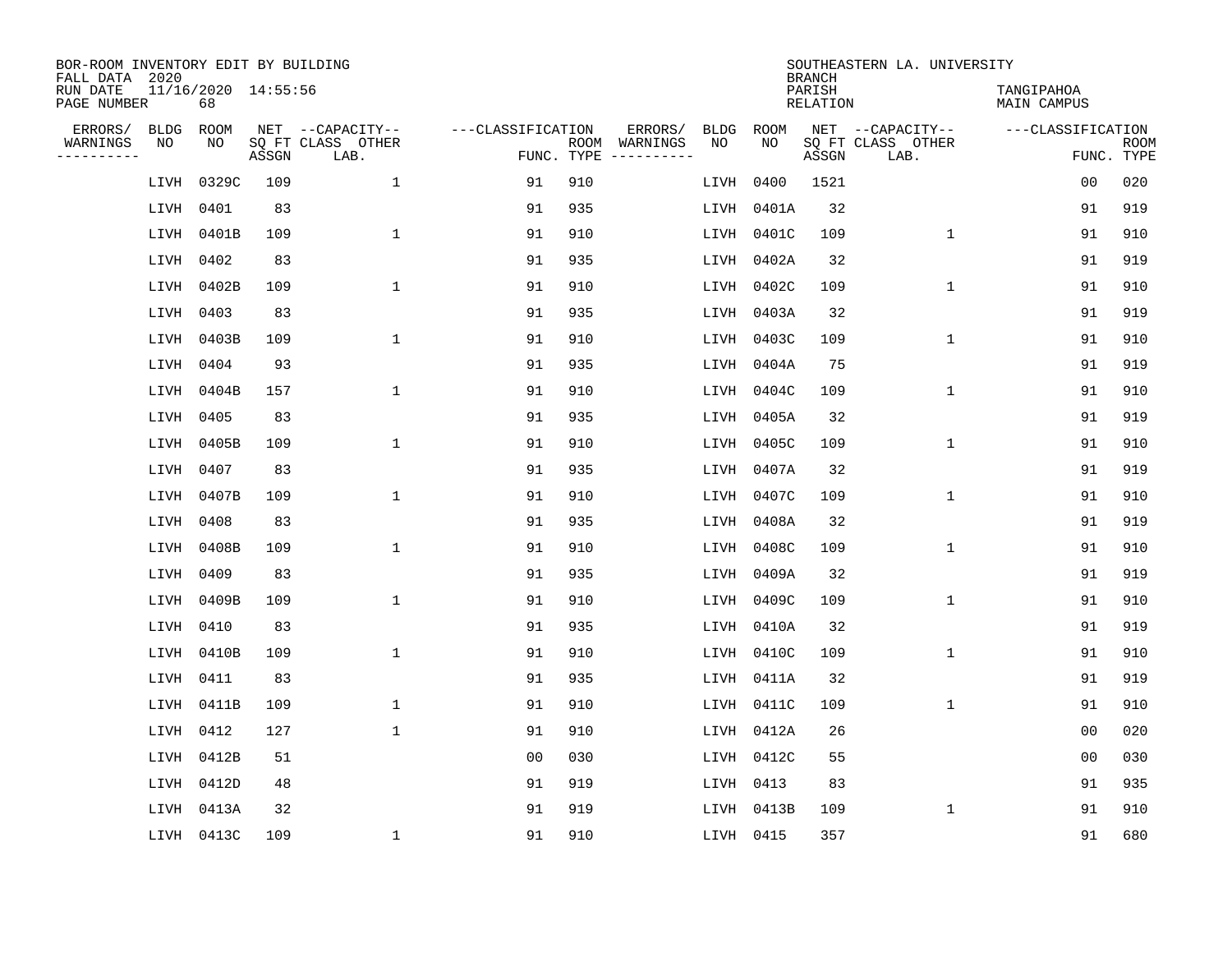| BOR-ROOM INVENTORY EDIT BY BUILDING<br>FALL DATA 2020 |                           |       |                           |                   |            |                              |      |            | <b>BRANCH</b>      | SOUTHEASTERN LA. UNIVERSITY           |                                  |                           |
|-------------------------------------------------------|---------------------------|-------|---------------------------|-------------------|------------|------------------------------|------|------------|--------------------|---------------------------------------|----------------------------------|---------------------------|
| RUN DATE<br>PAGE NUMBER                               | 11/16/2020 14:55:56<br>69 |       |                           |                   |            |                              |      |            | PARISH<br>RELATION |                                       | TANGIPAHOA<br><b>MAIN CAMPUS</b> |                           |
| ERRORS/<br><b>BLDG</b>                                | ROOM                      |       | NET --CAPACITY--          | ---CLASSIFICATION |            | ERRORS/                      | BLDG | ROOM       |                    | NET --CAPACITY--                      | ---CLASSIFICATION                |                           |
| WARNINGS<br>NO<br>. _ _ _ _ _ _ _ _                   | NO                        | ASSGN | SQ FT CLASS OTHER<br>LAB. |                   | FUNC. TYPE | ROOM WARNINGS<br>----------- | NO   | NO         | ASSGN              | SQ FT CLASS OTHER<br>LAB.             |                                  | <b>ROOM</b><br>FUNC. TYPE |
| LIVH                                                  | 0416                      | 83    |                           | 91                | 935        |                              | LIVH | 0416A      | 32                 |                                       | 91                               | 919                       |
| LIVH                                                  | 0416B                     | 109   | $\mathbf{1}$              | 91                | 910        |                              | LIVH | 0416C      | 109                | $\mathbf{1}$                          | 91                               | 910                       |
| LIVH                                                  | 0417                      | 83    |                           | 91                | 935        |                              | LIVH | 0417A      | 32                 |                                       | 91                               | 919                       |
| LIVH                                                  | 0417B                     | 109   | $\mathbf 1$               | 91                | 910        |                              | LIVH | 0417C      | 109                | $\mathbf 1$                           | 91                               | 910                       |
| LIVH                                                  | 0418                      | 83    |                           | 91                | 935        |                              | LIVH | 0418A      | 32                 |                                       | 91                               | 919                       |
| LIVH                                                  | 0418B                     | 109   | $\mathbf{1}$              | 91                | 910        |                              | LIVH | 0418C      | 109                | $\mathbf{1}$                          | 91                               | 910                       |
| LIVH                                                  | 0419                      | 83    |                           | 91                | 935        |                              | LIVH | 0419A      | 32                 |                                       | 91                               | 919                       |
| LIVH                                                  | 0419B                     | 109   | $\mathbf{1}$              | 91                | 910        |                              | LIVH | 0419C      | 109                | $\mathbf 1$                           | 91                               | 910                       |
| LIVH                                                  | 0420                      | 83    |                           | 91                | 935        |                              | LIVH | 0420A      | 32                 |                                       | 91                               | 919                       |
| LIVH                                                  | 0420B                     | 109   | $\mathbf{1}$              | 91                | 910        |                              | LIVH | 0420C      | 109                | $\mathbf{1}$                          | 91                               | 910                       |
| LIVH                                                  | 0421                      | 83    |                           | 91                | 935        |                              | LIVH | 0421A      | 32                 |                                       | 91                               | 919                       |
| LIVH                                                  | 0421B                     | 32    | $\mathbf{1}$              | 91                | 910        |                              | LIVH | 0421C      | 109                | $\mathbf 1$                           | 91                               | 910                       |
| LIVH                                                  | 0423                      | 83    |                           | 91                | 935        |                              | LIVH | 0423A      | 32                 |                                       | 91                               | 919                       |
| LIVH                                                  | 0423B                     | 109   | $\mathbf{1}$              | 91                | 910        |                              | LIVH | 0423C      | 109                | $\mathbf 1$                           | 91                               | 910                       |
| LIVH                                                  | 0424                      | 83    |                           | 91                | 935        |                              | LIVH | 0424A      | 32                 |                                       | 91                               | 919                       |
| LIVH                                                  | 0424B                     | 109   | $\mathbf{1}$              | 91                | 910        |                              | LIVH | 0424C      | 109                | $\mathbf 1$                           | 91                               | 910                       |
| LIVH                                                  | 0425                      | 83    |                           | 91                | 935        |                              | LIVH | 0425A      | 32                 |                                       | 91                               | 919                       |
| LIVH                                                  | 0425B                     | 109   | 1                         | 91                | 910        |                              | LIVH | 0425C      | 109                | $\mathbf 1$                           | 91                               | 910                       |
| LIVH                                                  | 0426                      | 83    |                           | 91                | 935        |                              | LIVH | 0426A      | 32                 |                                       | 91                               | 919                       |
| LIVH                                                  | 0426B                     | 109   | $\mathbf{1}$              | 91                | 910        |                              | LIVH | 0426C      | 109                | $\mathbf 1$                           | 91                               | 910                       |
| LIVH                                                  | 0427                      | 83    |                           | 91                | 935        |                              | LIVH | 0427A      | 32                 |                                       | 91                               | 919                       |
| LIVH                                                  | 0427B                     | 109   | $\mathbf{1}$              | 91                | 910        |                              | LIVH | 0427C      | 109                | $\mathbf 1$                           | 91                               | 910                       |
| LIVH                                                  | 0428                      | 114   |                           | 0 <sub>0</sub>    | 020        |                              | LIVH | 0429       | 83                 |                                       | 91                               | 935                       |
| LIVH                                                  | 0429A                     | 32    |                           | 91                | 919        |                              |      | LIVH 0429B | 109                | $\mathbf 1$                           | 91                               | 910                       |
|                                                       | LIVH 0429C                | 109   | 1                         | 91                | 910        |                              |      |            |                    | TOTAL ASSIGNABLE & UNASSIGNABLE SQFT: | 39,848                           |                           |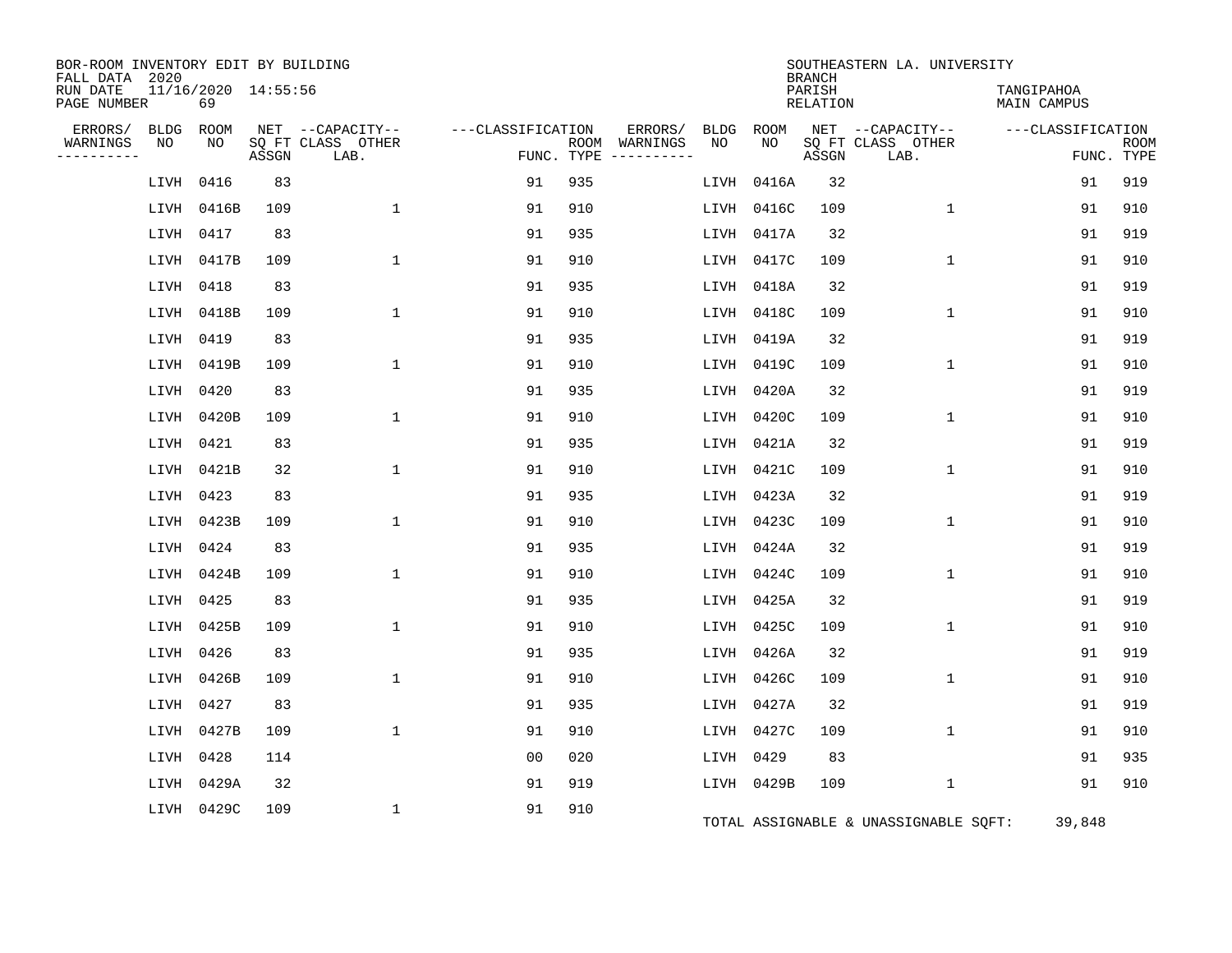| BOR-ROOM INVENTORY EDIT BY BUILDING<br>FALL DATA 2020 |      |                           |      |                                 |              |                                       |     |         |           |                                                                                   | <b>BRANCH</b>      |            | SOUTHEASTERN LA. UNIVERSITY                                                                                        |                           |                             |             |
|-------------------------------------------------------|------|---------------------------|------|---------------------------------|--------------|---------------------------------------|-----|---------|-----------|-----------------------------------------------------------------------------------|--------------------|------------|--------------------------------------------------------------------------------------------------------------------|---------------------------|-----------------------------|-------------|
| RUN DATE<br>PAGE NUMBER                               |      | 11/16/2020 14:55:56<br>70 |      |                                 |              |                                       |     |         |           |                                                                                   | PARISH<br>RELATION |            |                                                                                                                    | TANGIPAHOA<br>MAIN CAMPUS |                             |             |
| ERRORS/                                               |      | BLDG ROOM                 |      |                                 |              | NET --CAPACITY-- ---CLASSIFICATION    |     | ERRORS/ |           |                                                                                   |                    |            | BLDG ROOM NET --CAPACITY-- ---CLASSIFICATION                                                                       |                           |                             |             |
| WARNINGS<br>---------                                 | NO   | NO                        |      | SQ FT CLASS OTHER<br>ASSGN LAB. |              | ROOM WARNINGS<br>FUNC. TYPE --------- |     |         | NO        | NO <sub>1</sub>                                                                   |                    | ASSGN LAB. | SQ FT CLASS OTHER                                                                                                  |                           | FUNC. TYPE                  | <b>ROOM</b> |
|                                                       |      |                           |      |                                 |              |                                       |     |         |           | TOTAL NUMBER CLASSROOMS<br>TOTAL NUMBER LABS 210<br>TOTAL NUMBER SPECIAL LABS 220 |                    |            | TOTAL NET ASSIGN SQ. FT. IN ROOM FILE 32,120<br>TOTAL NUMBER COMPUTER CLASSROOMS                                   |                           |                             |             |
|                                                       |      | LLTC 0100                 | 1967 |                                 |              | 0 <sub>0</sub>                        | 020 |         | LLTC 0101 |                                                                                   | 387                |            |                                                                                                                    |                           | 11                          | 350         |
|                                                       | LLTC | 0102                      | 1848 |                                 | 92           | 11                                    | 610 |         | LLTC      | 0103                                                                              | 2191               |            |                                                                                                                    |                           | 0 <sub>0</sub>              | 020         |
|                                                       | LLTC | 0104                      | 859  | 43                              |              | 11                                    | 110 |         | LLTC      | 0105                                                                              | 987                |            | 49                                                                                                                 |                           | 11                          | 550         |
|                                                       | LLTC | 0105A                     | 95   |                                 |              | 11                                    | 555 |         | LLTC      | 0105B                                                                             | 61                 |            |                                                                                                                    |                           | 00                          | 030         |
|                                                       | LLTC | 0106                      | 776  |                                 | 39           | 22                                    | 250 |         | LLTC      | 0107                                                                              | 194                |            | $\overline{4}$                                                                                                     |                           | 22                          | 250         |
|                                                       | LLTC | 0108                      | 118  |                                 | 2            | 11                                    | 310 |         | LLTC      | 0109                                                                              | 110                |            | $\mathbf{1}$                                                                                                       |                           | 11                          | 310         |
|                                                       | LLTC | 0110                      | 861  | 43                              |              | 11                                    | 110 |         | LLTC      | 0110A                                                                             | 63                 |            |                                                                                                                    |                           | 11                          | 115         |
|                                                       | LLTC | 0111                      | 861  | 43                              |              | 11                                    | 110 |         | LLTC      | 0111A                                                                             | 71                 |            |                                                                                                                    |                           | 11                          | 115         |
|                                                       | LLTC | 0112                      | 248  |                                 |              | 0 <sub>0</sub>                        | 030 |         | LLTC      | 0113                                                                              | 876                | 44         |                                                                                                                    |                           | 11                          | 110         |
|                                                       | LLTC | 0114                      | 941  |                                 | 47           | 11                                    | 240 |         | LLTC      | 0114A                                                                             | 105                |            |                                                                                                                    |                           | 11                          | 710         |
|                                                       | LLTC | 0115                      | 109  |                                 |              | 0 <sub>0</sub>                        | 030 |         | LLTC      | 0116                                                                              | 969                | 49         |                                                                                                                    |                           | 11                          | 110         |
|                                                       | LLTC | 0117                      | 1168 |                                 | 24           | 11                                    | 210 |         | LLTC      | 0117A                                                                             | 209                |            |                                                                                                                    |                           | 11                          | 215         |
|                                                       | LLTC | 0118                      | 1389 |                                 | 28           | 11                                    | 210 |         | LLTC      | 0119                                                                              | 1178               | 58         |                                                                                                                    |                           | 11                          | 110         |
|                                                       | LLTC | 0119A                     | 140  |                                 |              | 11                                    | 115 |         | LLTC      | 0120                                                                              | 400                |            | 7                                                                                                                  |                           | 11                          | 310         |
|                                                       | LLTC | 0120A                     | 143  |                                 | 1            | 11                                    | 310 |         | LLTC      | 0121                                                                              | 280                |            |                                                                                                                    |                           | 50                          | 660         |
|                                                       | LLTC | 0122                      | 154  |                                 |              | 00                                    | 030 |         | LLTC      | 0123                                                                              | 157                |            |                                                                                                                    |                           | 00                          | 030         |
|                                                       | LLTC | 0124                      | 289  |                                 |              | 0 <sub>0</sub>                        | 020 |         | LLTC      | 0124A                                                                             | 413                |            |                                                                                                                    |                           | 11                          | 315         |
|                                                       | LLTC | 0124B                     | 133  |                                 | $\mathbf{1}$ | 11                                    | 310 |         | LLTC      | 0124C                                                                             | 39                 |            |                                                                                                                    |                           | 11                          | 315         |
|                                                       | LLTC | 0124D                     | 123  |                                 | $\mathbf{1}$ | 11                                    | 310 |         | LLTC 0125 |                                                                                   | 859                |            | 18                                                                                                                 |                           | 11                          | 210         |
|                                                       | LLTC | 0125A                     | 90   |                                 | 2            | 11                                    | 210 |         |           | LLTC 0125B                                                                        | 98                 |            | 2                                                                                                                  |                           | 11                          | 210         |
|                                                       |      | LLTC 0125C                | 98   |                                 | 2            | 11                                    | 210 |         | LLTC 0140 | TOTAL NUMBER CLASSROOMS                                                           | 513                |            | TOTAL ASSIGNABLE & UNASSIGNABLE SOFT:<br>TOTAL NET ASSIGN SQ. FT. IN ROOM FILE<br>TOTAL NUMBER COMPUTER CLASSROOMS |                           | 00<br>22,570<br>16,881<br>6 | 030         |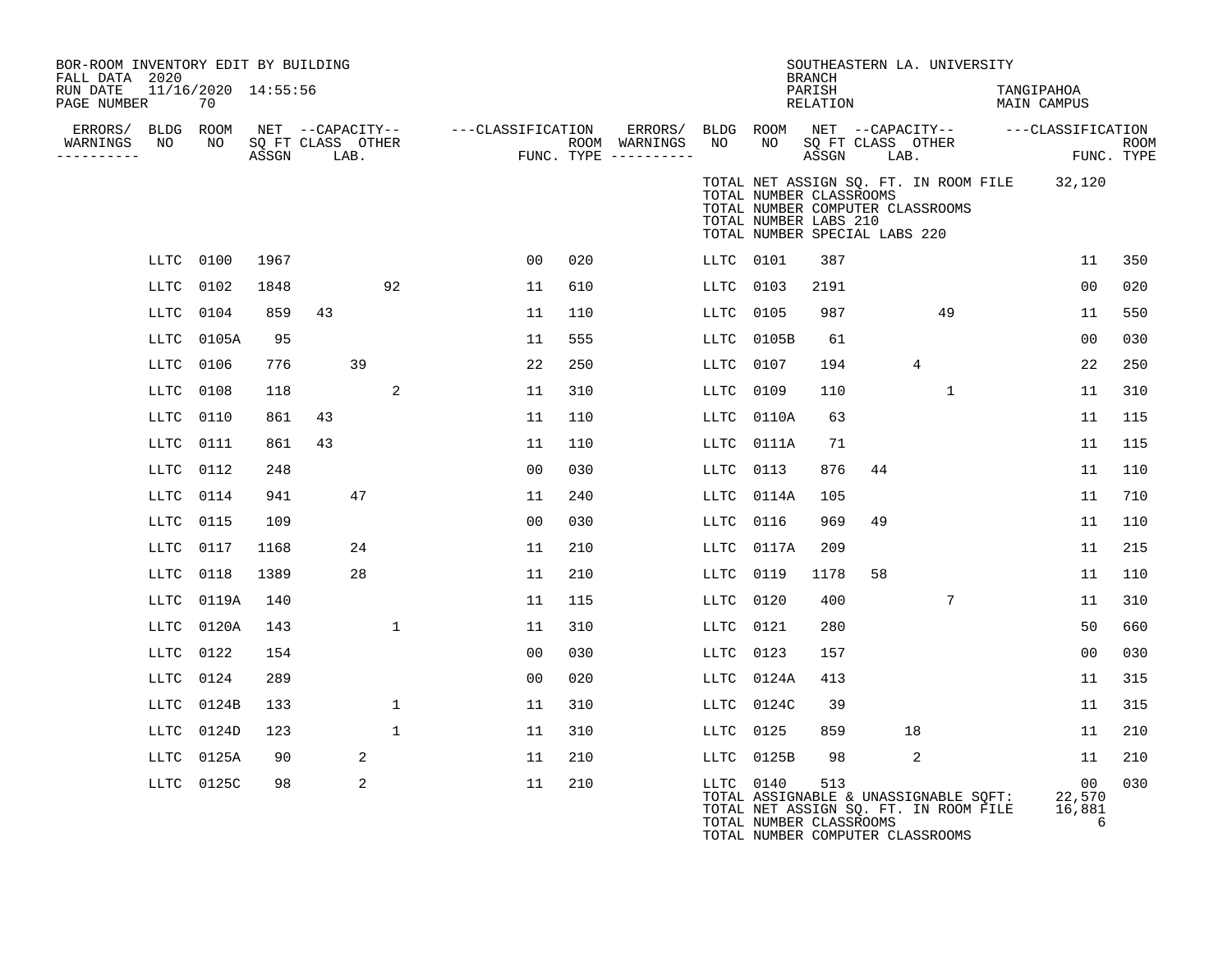| BOR-ROOM INVENTORY EDIT BY BUILDING<br>FALL DATA 2020 |           |            |      |              |                |     |           |                                                  | BRANCH             | SOUTHEASTERN LA. UNIVERSITY                                                                                                                         |                           |     |
|-------------------------------------------------------|-----------|------------|------|--------------|----------------|-----|-----------|--------------------------------------------------|--------------------|-----------------------------------------------------------------------------------------------------------------------------------------------------|---------------------------|-----|
| RUN DATE 11/16/2020 14:55:56<br>PAGE NUMBER           |           | 71         |      |              |                |     |           |                                                  | PARISH<br>RELATION |                                                                                                                                                     | TANGIPAHOA<br>MAIN CAMPUS |     |
|                                                       |           |            |      |              |                |     |           |                                                  |                    |                                                                                                                                                     |                           |     |
| WARNINGS<br>----------                                |           |            |      |              |                |     |           |                                                  |                    |                                                                                                                                                     | ROOM<br>FUNC. TYPE        |     |
|                                                       |           |            |      |              |                |     |           |                                                  |                    | TOTAL NUMBER LABS 210<br>TOTAL NUMBER SPECIAL LABS 220                                                                                              | 6                         |     |
|                                                       |           | LTOK 0101  | 500  |              | 50             | 590 |           | TOTAL NUMBER CLASSROOMS<br>TOTAL NUMBER LABS 210 |                    | TOTAL ASSIGNABLE & UNASSIGNABLE SQFT:<br>TOTAL NET ASSIGN SQ. FT. IN ROOM FILE<br>TOTAL NUMBER COMPUTER CLASSROOMS<br>TOTAL NUMBER SPECIAL LABS 220 | 500<br>500                |     |
|                                                       |           | LTTN 0101  | 83   |              | 50             | 590 |           | TOTAL NUMBER CLASSROOMS<br>TOTAL NUMBER LABS 210 |                    | TOTAL ASSIGNABLE & UNASSIGNABLE SQFT:<br>TOTAL NET ASSIGN SQ. FT. IN ROOM FILE<br>TOTAL NUMBER COMPUTER CLASSROOMS<br>TOTAL NUMBER SPECIAL LABS 220 | 83<br>83                  |     |
|                                                       |           | LTUC 0101  | 84   |              | 50             | 590 |           | TOTAL NUMBER CLASSROOMS<br>TOTAL NUMBER LABS 210 |                    | TOTAL ASSIGNABLE & UNASSIGNABLE SQFT:<br>TOTAL NET ASSIGN SQ. FT. IN ROOM FILE<br>TOTAL NUMBER COMPUTER CLASSROOMS<br>TOTAL NUMBER SPECIAL LABS 220 | 84<br>84                  |     |
|                                                       |           | MCCL 0100  | 2866 |              | 00             | 020 | MCCL 0101 |                                                  | 135                |                                                                                                                                                     | 44                        | 315 |
|                                                       |           | MCCL 0101A | 116  | $\mathbf{1}$ | 44             | 310 |           | MCCL 0101B                                       | 127                | $\mathbf{1}$                                                                                                                                        | 44                        | 310 |
|                                                       |           | MCCL 0101C | 271  | $\mathbf{3}$ | 44             | 310 | MCCL 0102 |                                                  | 63                 |                                                                                                                                                     | 00                        | 020 |
|                                                       |           | MCCL 0102A | 179  |              | 0 <sub>0</sub> | 030 |           | MCCL 0102B                                       | 8                  |                                                                                                                                                     | 00                        | 010 |
|                                                       | MCCL 0103 |            | 145  | $\mathbf{1}$ | 44             | 310 |           | MCCL 0103A                                       | 165                | $\mathbf{1}$                                                                                                                                        | 44                        | 310 |
|                                                       | MCCL 0105 |            | 789  | 30           | 11             | 680 |           | MCCL 0105A                                       | 114                | $\mathbf{1}$                                                                                                                                        | 11                        | 685 |
|                                                       |           | MCCL 0105B | 106  | $\mathbf{1}$ | 44             | 310 | MCCL 0106 |                                                  | 1720               |                                                                                                                                                     | 44                        | 710 |
|                                                       |           | MCCL 0107  | 326  | 12           | 44             | 350 | MCCL 0108 |                                                  | 215                | $\overline{2}$                                                                                                                                      | 44                        | 310 |
|                                                       |           | MCCL 0108A | 103  | 1            | 44             | 310 |           | MCCL 0108B                                       | 146                |                                                                                                                                                     | 44                        | 315 |
|                                                       |           | MCCL 0108C | 116  | $\mathbf{1}$ | 44             | 310 | MCCL 0109 |                                                  | 105                | $\mathbf{1}$                                                                                                                                        | 44                        | 310 |
|                                                       |           | MCCL 0109A | 93   | $\mathbf{1}$ | 44             | 310 |           | MCCL 0109B                                       | 136                | $\mathbf{1}$                                                                                                                                        | 44                        | 310 |
|                                                       |           | MCCL 0109C | 110  | $\mathbf{1}$ | 44             | 310 |           | MCCL 0109D                                       | 143                | $\mathbf{1}$                                                                                                                                        | 44                        | 310 |
|                                                       |           | MCCL 0109E | 14   |              | 44             | 315 |           | MCCL 0109F                                       | 217                | $\mathbf{1}$                                                                                                                                        | 44                        | 310 |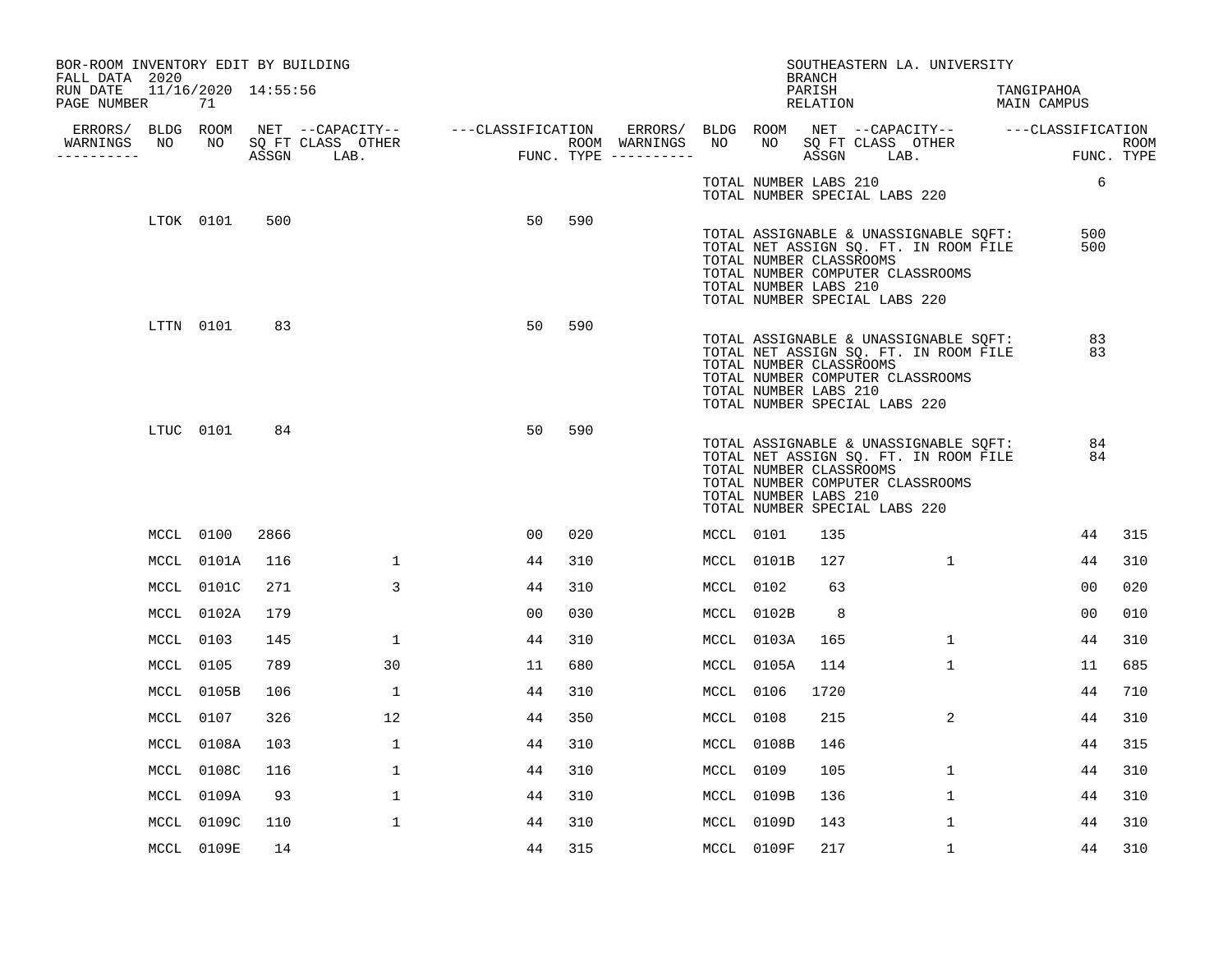| BOR-ROOM INVENTORY EDIT BY BUILDING<br>FALL DATA 2020 |                           |          |                           |                   |                                      |             |                                                                | <b>BRANCH</b>             | SOUTHEASTERN LA. UNIVERSITY                                                                                                                         |                             |                           |
|-------------------------------------------------------|---------------------------|----------|---------------------------|-------------------|--------------------------------------|-------------|----------------------------------------------------------------|---------------------------|-----------------------------------------------------------------------------------------------------------------------------------------------------|-----------------------------|---------------------------|
| RUN DATE<br>PAGE NUMBER                               | 11/16/2020 14:55:56<br>72 |          |                           |                   |                                      |             |                                                                | PARISH<br><b>RELATION</b> |                                                                                                                                                     | TANGIPAHOA<br>MAIN CAMPUS   |                           |
| ERRORS/<br><b>BLDG</b>                                | ROOM                      |          | NET --CAPACITY--          | ---CLASSIFICATION | ERRORS/                              | <b>BLDG</b> | <b>ROOM</b>                                                    |                           | NET --CAPACITY--                                                                                                                                    | ---CLASSIFICATION           |                           |
| WARNINGS<br>NO<br>---------                           | NO.                       | ASSGN    | SQ FT CLASS OTHER<br>LAB. |                   | ROOM WARNINGS<br>FUNC. TYPE $------$ | NO.         | NO                                                             | ASSGN                     | SQ FT CLASS OTHER<br>LAB.                                                                                                                           |                             | <b>ROOM</b><br>FUNC. TYPE |
| MCCL                                                  | 0109G                     | 140      | $\mathbf{1}$              | 44                | 310                                  | MCCL        | 0110                                                           | 102                       | $\mathbf 1$                                                                                                                                         | 44                          | 310                       |
| MCCL                                                  | 0111                      | 246      | 2                         | 44                | 310                                  | MCCL        | 0111A                                                          | 99                        | 1                                                                                                                                                   | 44                          | 310                       |
| MCCL                                                  | 0111B                     | 90       | $\mathbf{1}$              | 44                | 310                                  | MCCL        | 0111C                                                          | 121                       | 1                                                                                                                                                   | 44                          | 310                       |
| MCCL                                                  | 0111D                     | 84       | $\mathbf{1}$              | 44                | 310                                  | MCCL        | 0112A                                                          | 151                       | $\mathbf{1}$                                                                                                                                        | 44                          | 310                       |
| MCCL                                                  | 0112B                     | 131      | $\mathbf{1}$              | 44                | 310                                  | MCCL        | 0112C                                                          | 832                       | 5                                                                                                                                                   | 44                          | 310                       |
| MCCL                                                  | 0112D                     | 117      | $\mathbf{1}$              | 44                | 310                                  | MCCL        | 0114                                                           | 72                        |                                                                                                                                                     | 0 <sub>0</sub>              | 020                       |
| MCCL                                                  | 0114A                     | 217      |                           | 00                | 030                                  | MCCL        | 0114B                                                          | 11                        |                                                                                                                                                     | 00                          | 010                       |
| MCCL                                                  | 0116                      | 1623 150 |                           | 11                | 110                                  | MCL         | 0116A                                                          | 453                       |                                                                                                                                                     | 11                          | 115                       |
| MCCL                                                  | 0200                      | 2338     |                           | 0 <sub>0</sub>    | 020                                  | MCCL        | 0201                                                           | 585                       | 7                                                                                                                                                   | 64                          | 310                       |
|                                                       | MCCL 0202                 | 586      | 26                        | 11                | 680                                  | MCCL        | 0204                                                           | 507                       | 25                                                                                                                                                  | 11                          | 310                       |
| MCCL                                                  | 0205                      | 866      | 4                         | 64                | 310                                  | MCCL        | 0206                                                           | 743                       | 37                                                                                                                                                  | 11                          | 310                       |
| MCCL                                                  | 0207                      | 46       |                           | 44                | 315                                  | MCCL        | 0207A                                                          | 147                       | $\mathbf{1}$                                                                                                                                        | 44                          | 310                       |
| MCCL                                                  | 0208                      | 755      | 37                        | 11                | 315                                  | MCCL        | 0209                                                           | 37                        |                                                                                                                                                     | 0 <sub>0</sub>              | 020                       |
| MCCL                                                  | 0209A                     | 183      |                           | 00                | 030                                  | MCCL        | 0209B                                                          | 56                        |                                                                                                                                                     | 70                          | 730                       |
| MCCL                                                  | 0210                      | 399      | 2                         | 44                | 310                                  | MCCL        | 0211                                                           | 188                       | $\mathbf{1}$                                                                                                                                        | 44                          | 315                       |
| MCCL                                                  | 0211A                     | 130      | $\mathbf{1}$              | 44                | 310                                  | MCCL        | 0212                                                           | 417                       | 2                                                                                                                                                   | 44                          | 310                       |
|                                                       | MCCL 0213                 | 80       | 3                         | 44                | 315                                  | MCCL        | 0213A                                                          | 110                       | $\mathbf{1}$                                                                                                                                        | 44                          | 310                       |
| MCCL                                                  | 0214                      | 915      | 6                         | 44                | 310                                  | MCCL        | 0215                                                           | 79                        | $\mathbf{1}$                                                                                                                                        | 44                          | 315                       |
| MCCL                                                  | 0215A                     | 110      | $\mathbf{1}$              | 44                | 310                                  | MCCL        | 0216                                                           | 683                       | 34                                                                                                                                                  | 11                          | 110                       |
| MCCL                                                  | 0217                      | 543      | 4                         | 44                | 310                                  | MCL         | 0218                                                           | 37                        |                                                                                                                                                     | 0 <sub>0</sub>              | 020                       |
|                                                       | MCCL 0218A                | 153      |                           | 00                | 030                                  |             | MCCL 0218B<br>TOTAL NUMBER CLASSROOMS<br>TOTAL NUMBER LABS 210 | 30                        | TOTAL ASSIGNABLE & UNASSIGNABLE SQFT:<br>TOTAL NET ASSIGN SQ. FT. IN ROOM FILE<br>TOTAL NUMBER COMPUTER CLASSROOMS<br>TOTAL NUMBER SPECIAL LABS 220 | 70<br>23,740<br>17,576<br>2 | 730                       |
| MCE0                                                  | 0101                      | 141      |                           | 0 <sub>0</sub>    | 030                                  |             |                                                                |                           | TOTAL ASSIGNABLE & UNASSIGNABLE SQFT:                                                                                                               | 141                         |                           |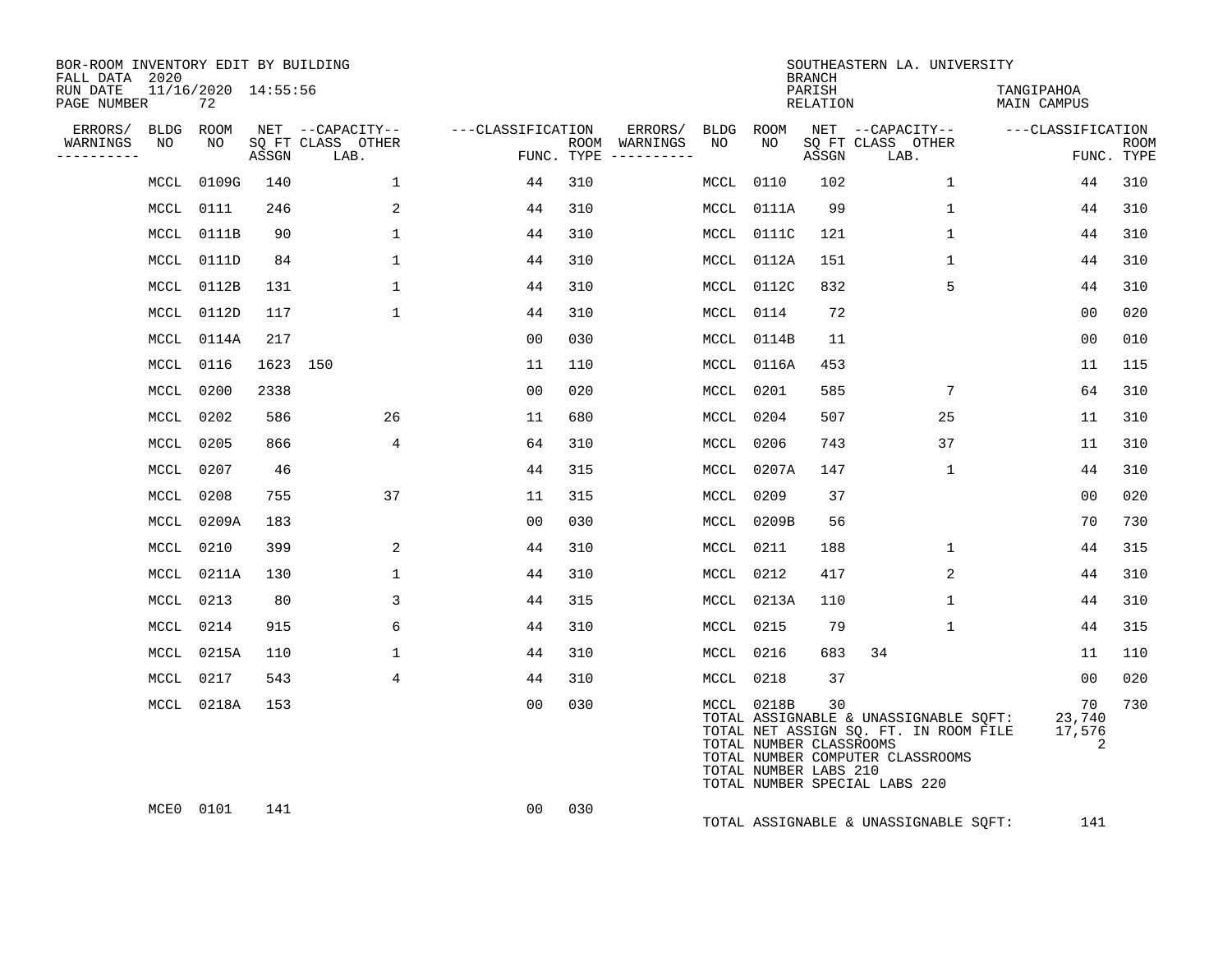| BOR-ROOM INVENTORY EDIT BY BUILDING<br>FALL DATA 2020 |                 |                           |          |            |                   |                                    |                |     |                                                                                               |             |                                                                                   | <b>BRANCH</b>      |            | SOUTHEASTERN LA. UNIVERSITY                                                                                        |                           |                           |
|-------------------------------------------------------|-----------------|---------------------------|----------|------------|-------------------|------------------------------------|----------------|-----|-----------------------------------------------------------------------------------------------|-------------|-----------------------------------------------------------------------------------|--------------------|------------|--------------------------------------------------------------------------------------------------------------------|---------------------------|---------------------------|
| RUN DATE<br>PAGE NUMBER                               |                 | 11/16/2020 14:55:56<br>73 |          |            |                   |                                    |                |     |                                                                                               |             |                                                                                   | PARISH<br>RELATION |            |                                                                                                                    | TANGIPAHOA<br>MAIN CAMPUS |                           |
| ERRORS/<br>WARNINGS<br>---------                      | BLDG ROOM<br>NO | NO                        |          | ASSGN LAB. | SQ FT CLASS OTHER | NET --CAPACITY-- ---CLASSIFICATION |                |     | ERRORS/ BLDG ROOM NET --CAPACITY-- ----CLASSIFICATION<br>ROOM WARNINGS<br>FUNC. TYPE $------$ | NO          | NO 11                                                                             |                    | ASSGN LAB. | SQ FT CLASS OTHER                                                                                                  |                           | <b>ROOM</b><br>FUNC. TYPE |
|                                                       |                 |                           |          |            |                   |                                    |                |     |                                                                                               |             | TOTAL NUMBER CLASSROOMS<br>TOTAL NUMBER LABS 210<br>TOTAL NUMBER SPECIAL LABS 220 |                    |            | TOTAL NET ASSIGN SQ. FT. IN ROOM FILE<br>TOTAL NUMBER COMPUTER CLASSROOMS                                          |                           |                           |
|                                                       | MCM0 0101       |                           | 351      |            |                   |                                    | 0 <sub>0</sub> | 030 |                                                                                               |             | TOTAL NUMBER CLASSROOMS<br>TOTAL NUMBER LABS 210<br>TOTAL NUMBER SPECIAL LABS 220 |                    |            | TOTAL ASSIGNABLE & UNASSIGNABLE SQFT:<br>TOTAL NET ASSIGN SQ. FT. IN ROOM FILE<br>TOTAL NUMBER COMPUTER CLASSROOMS | 351                       |                           |
|                                                       | MEAD            | 0001                      | 1376     |            |                   |                                    | 0 <sub>0</sub> | 030 |                                                                                               | MEAD        | 0101                                                                              | 1696               |            |                                                                                                                    | 0 <sub>0</sub>            | 020                       |
|                                                       | MEAD            | 0102                      | 305      |            |                   |                                    | 00             | 020 |                                                                                               | MEAD        | 0103                                                                              | 635                |            | 6                                                                                                                  | 11                        | 310                       |
|                                                       | MEAD            | 0103A                     | 176      |            |                   |                                    | 11             | 315 |                                                                                               | MEAD        | 0103B                                                                             | 257                |            | 2                                                                                                                  | 11                        | 310                       |
|                                                       | MEAD            | 0103C                     | 301      |            | 3                 |                                    | 11             | 310 |                                                                                               | MEAD        | 0104                                                                              | 126                |            |                                                                                                                    | 50                        | 660                       |
|                                                       | MEAD            | 0105                      | 187      |            |                   |                                    | 11             | 315 |                                                                                               | MEAD        | 0106                                                                              | 181                |            |                                                                                                                    | 0 <sub>0</sub>            | 030                       |
|                                                       | MEAD            | 0108                      | 41       |            |                   |                                    | 70             | 730 |                                                                                               | MEAD        | 0110                                                                              | 254                |            |                                                                                                                    | 0 <sub>0</sub>            | 030                       |
|                                                       | MEAD            | 0111                      | 70       |            |                   |                                    | 00             | 020 |                                                                                               | MEAD        | 0111A                                                                             | 47                 |            |                                                                                                                    | 00                        | 020                       |
|                                                       | MEAD            | 0112                      | 1211 124 |            |                   |                                    | 11             | 110 |                                                                                               | MEAD        | 0112A                                                                             | 11                 |            |                                                                                                                    | 11                        | 115                       |
|                                                       | MEAD            | 0112B                     | 11       |            |                   |                                    | 11             | 115 |                                                                                               | MEAD        | 0112C                                                                             | 16                 |            |                                                                                                                    | 70                        | 730                       |
|                                                       | MEAD            | 0113                      | 643      |            | 6                 |                                    | 11             | 310 |                                                                                               | MEAD        | 0113A                                                                             | 177                |            |                                                                                                                    | 11                        | 315                       |
|                                                       | MEAD            | 0113B                     | 270      |            | 2                 |                                    | 11             | 310 |                                                                                               | <b>MEAD</b> | 0113C                                                                             | 310                |            | 3                                                                                                                  | 11                        | 310                       |
|                                                       | MEAD            | 0114                      | 120      |            |                   |                                    | 00             | 030 |                                                                                               | MEAD        | 0116                                                                              | 245                |            |                                                                                                                    | 0 <sub>0</sub>            | 030                       |
|                                                       | MEAD            | 0118                      | 168      |            |                   |                                    | 0 <sub>0</sub> | 020 |                                                                                               | MEAD        | 0120                                                                              | 479                |            | 24                                                                                                                 | 11                        | 350                       |
|                                                       | MEAD            | 0122                      | 111      |            |                   |                                    | 11             | 315 |                                                                                               | MEAD        | 0140                                                                              | 118                |            | 50                                                                                                                 | 22                        | 580                       |
|                                                       | MEAD            | 0200                      | 1436     |            |                   |                                    | 00             | 020 |                                                                                               | MEAD        | 0201                                                                              | 677                | 36         |                                                                                                                    | 11                        | 110                       |
|                                                       | MEAD            | 0202                      | 324      |            |                   |                                    | 00             | 020 |                                                                                               | MEAD        | 0203                                                                              | 880                | 53         |                                                                                                                    | 11                        | 110                       |
|                                                       | MEAD            | 0204                      | 121      |            | $\mathbf{1}$      |                                    | 50             | 660 |                                                                                               | MEAD        | 0205                                                                              | 186                |            |                                                                                                                    | 60                        | 710                       |
|                                                       | <b>MEAD</b>     | 0205A                     | 45       |            |                   |                                    | 00             | 030 |                                                                                               | MEAD        | 0206                                                                              | 216                |            |                                                                                                                    | 0 <sub>0</sub>            | 030                       |
|                                                       | MEAD            | 0207                      | 63       |            |                   |                                    | 70             | 730 |                                                                                               | MEAD        | 0210                                                                              | 222                |            |                                                                                                                    | 0 <sub>0</sub>            | 030                       |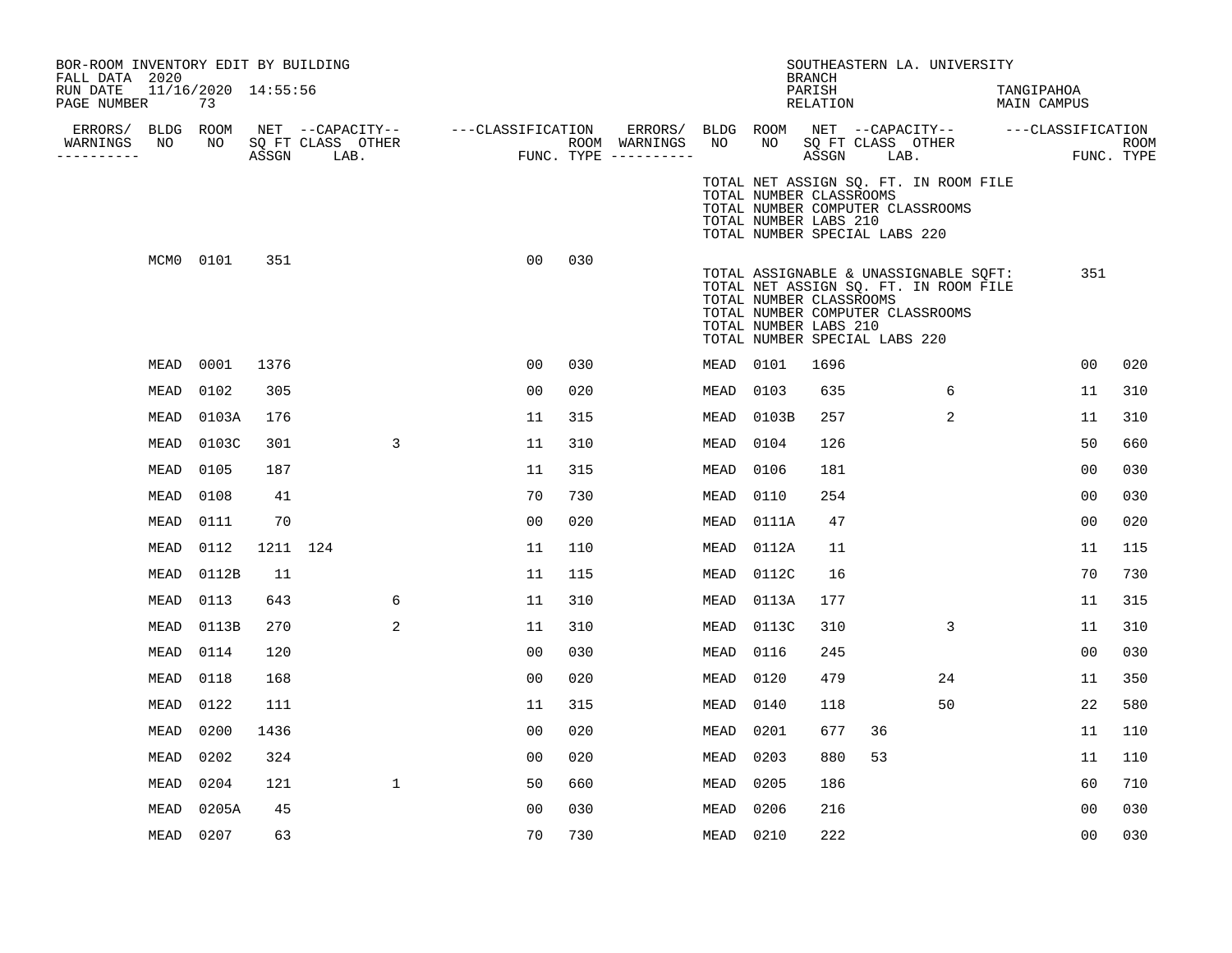| BOR-ROOM INVENTORY EDIT BY BUILDING<br>FALL DATA 2020 |                  |                           |       |                           |                   |            |                              |                  |                                                  | <b>BRANCH</b>             | SOUTHEASTERN LA. UNIVERSITY                                                                                                                               |              |                                  |                |                           |
|-------------------------------------------------------|------------------|---------------------------|-------|---------------------------|-------------------|------------|------------------------------|------------------|--------------------------------------------------|---------------------------|-----------------------------------------------------------------------------------------------------------------------------------------------------------|--------------|----------------------------------|----------------|---------------------------|
| RUN DATE<br>PAGE NUMBER                               |                  | 11/16/2020 14:55:56<br>74 |       |                           |                   |            |                              |                  |                                                  | PARISH<br><b>RELATION</b> |                                                                                                                                                           |              | TANGIPAHOA<br><b>MAIN CAMPUS</b> |                |                           |
| ERRORS/                                               | <b>BLDG</b>      | ROOM                      |       | NET --CAPACITY--          | ---CLASSIFICATION |            | ERRORS/                      | BLDG             | ROOM                                             |                           | NET --CAPACITY--                                                                                                                                          |              | ---CLASSIFICATION                |                |                           |
| WARNINGS<br>----------                                | NO               | NO                        | ASSGN | SQ FT CLASS OTHER<br>LAB. |                   | FUNC. TYPE | ROOM WARNINGS<br>----------- | NO               | NO                                               | ASSGN                     | SQ FT CLASS OTHER<br>LAB.                                                                                                                                 |              |                                  |                | <b>ROOM</b><br>FUNC. TYPE |
|                                                       | MEAD             | 0211                      | 64    |                           | 00                | 020        |                              | MEAD             | 0212                                             |                           | 1219 124                                                                                                                                                  |              |                                  | 11             | 110                       |
|                                                       | MEAD             | 0212A                     | 10    |                           | 11                | 115        |                              | MEAD             | 0212B                                            | 10                        |                                                                                                                                                           |              |                                  | 11             | 115                       |
|                                                       | MEAD             | 0212C                     | 15    |                           | 70                | 730        |                              | MEAD             | 0212D                                            | 12                        |                                                                                                                                                           |              |                                  | 11             | 115                       |
|                                                       | <b>MEAD</b>      | 0213                      | 735   | 44                        | 11                | 110        |                              | MEAD             | 0214                                             | 128                       |                                                                                                                                                           |              |                                  | 00             | 030                       |
|                                                       | MEAD             | 0215                      | 676   | 37                        | 11                | 110        |                              | MEAD             | 0216                                             | 226                       |                                                                                                                                                           |              |                                  | 0 <sub>0</sub> | 030                       |
|                                                       | MEAD             | 0218                      | 223   |                           | 0 <sub>0</sub>    | 020        |                              | MEAD 0220        | TOTAL NUMBER CLASSROOMS<br>TOTAL NUMBER LABS 210 | 665                       | 41<br>TOTAL ASSIGNABLE & UNASSIGNABLE SQFT:<br>TOTAL NET ASSIGN SQ. FT. IN ROOM FILE<br>TOTAL NUMBER COMPUTER CLASSROOMS<br>TOTAL NUMBER SPECIAL LABS 220 |              | 17,695<br>10,349                 | 11<br>7        | 110                       |
|                                                       |                  | MES1 0101                 | 2420  |                           | 75                | 580        |                              |                  | TOTAL NUMBER CLASSROOMS<br>TOTAL NUMBER LABS 210 |                           | TOTAL ASSIGNABLE & UNASSIGNABLE SQFT:<br>TOTAL NET ASSIGN SQ. FT. IN ROOM FILE<br>TOTAL NUMBER COMPUTER CLASSROOMS<br>TOTAL NUMBER SPECIAL LABS 220       |              | 2,420<br>2,420                   |                |                           |
|                                                       | MGH0             | 0100                      | 695   | 6                         | 60                | 315        |                              | MGH0             | 0101                                             | 184                       |                                                                                                                                                           |              |                                  | 0 <sub>0</sub> | 030                       |
|                                                       | MGH <sub>0</sub> | 0102                      | 573   |                           | 60                | 350        |                              | MGH <sub>0</sub> | 0104                                             | 541                       | 25                                                                                                                                                        |              |                                  | 11             | 110                       |
|                                                       | MGH0             | 0104A                     | 38    |                           | 00                | 030        |                              | MGH0             | 0106                                             | 573                       | 29                                                                                                                                                        |              |                                  | 11             | 110                       |
|                                                       | MGH <sub>0</sub> | 0107                      | 200   |                           | 0 <sub>0</sub>    | 030        |                              | MGH <sub>0</sub> | 0108                                             | 695                       | 35                                                                                                                                                        |              |                                  | 11             | 110                       |
|                                                       | MGH <sub>0</sub> | 0109                      | 154   | $\mathbf 1$               | 60                | 310        |                              | MGH0             | 0109A                                            | 236                       |                                                                                                                                                           | $\mathbf 1$  |                                  | 60             | 315                       |
|                                                       | MGH0             | 0109B                     | 65    |                           | 60                | 315        |                              | MGH0             | 0109C                                            | 50                        |                                                                                                                                                           |              |                                  | 64             | 710                       |
|                                                       | MGH <sub>0</sub> | 0109D                     | 80    |                           | 64                | 710        |                              | MGH0             | 0109E                                            | 84                        |                                                                                                                                                           |              |                                  | 00             | 020                       |
|                                                       | MGH <sub>0</sub> | 0110                      | 103   |                           | 60                | 315        |                              | MGH <sub>0</sub> | 0110A                                            | 185                       |                                                                                                                                                           |              |                                  | 64             | 710                       |
|                                                       | MGH0             | 0110B                     | 187   |                           | 64                | 715        |                              | MGH0             | 0111                                             | 277                       |                                                                                                                                                           | $\mathbf 1$  |                                  | 60             | 310                       |
|                                                       | MGH0             | 0112                      | 216   | $\mathbf 1$               | 60                | 310        |                              | MGH0             | 0112A                                            | 126                       |                                                                                                                                                           |              |                                  | 60             | 315                       |
|                                                       | MGH <sub>0</sub> | 0112B                     | 98    | $\mathbf{1}$              | 60                | 315        |                              | MGH0             | 0114                                             | 223                       |                                                                                                                                                           | $\mathbf 1$  |                                  | 60             | 310                       |
|                                                       | MGH <sub>0</sub> | 0115                      | 180   | $\mathbf{1}$              | 60                | 310        |                              | MGH <sub>0</sub> | 0116                                             | 161                       |                                                                                                                                                           | $\mathbf{1}$ |                                  | 60             | 310                       |
|                                                       | MGH0             | 0117                      | 148   |                           | 0 <sub>0</sub>    | 030        |                              | MGH0             | 0117A                                            | 14                        |                                                                                                                                                           |              |                                  | 0 <sub>0</sub> | 010                       |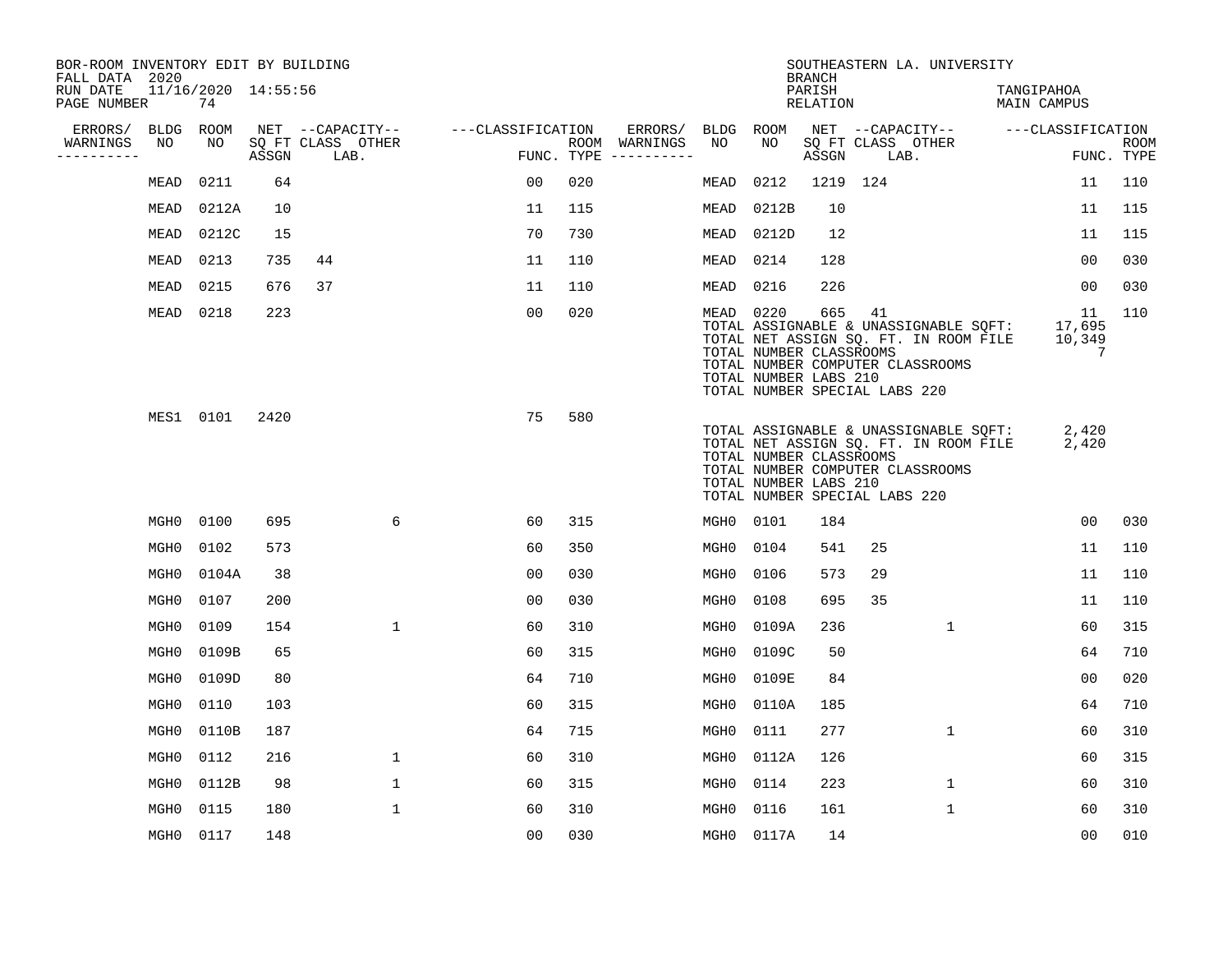| BOR-ROOM INVENTORY EDIT BY BUILDING<br>FALL DATA 2020 |                  |                           |       |                           |                   |            |                              |                  |                                                          | <b>BRANCH</b>      | SOUTHEASTERN LA. UNIVERSITY                                                                                                                         |                              |                           |
|-------------------------------------------------------|------------------|---------------------------|-------|---------------------------|-------------------|------------|------------------------------|------------------|----------------------------------------------------------|--------------------|-----------------------------------------------------------------------------------------------------------------------------------------------------|------------------------------|---------------------------|
| RUN DATE<br>PAGE NUMBER                               |                  | 11/16/2020 14:55:56<br>75 |       |                           |                   |            |                              |                  |                                                          | PARISH<br>RELATION |                                                                                                                                                     | TANGIPAHOA<br>MAIN CAMPUS    |                           |
| ERRORS/                                               | <b>BLDG</b>      | ROOM                      |       | NET --CAPACITY--          | ---CLASSIFICATION |            | ERRORS/                      | BLDG             | <b>ROOM</b>                                              |                    | NET --CAPACITY--                                                                                                                                    | ---CLASSIFICATION            |                           |
| WARNINGS<br>--------                                  | NO               | NO                        | ASSGN | SQ FT CLASS OTHER<br>LAB. |                   | FUNC. TYPE | ROOM WARNINGS<br>----------- | NO.              | NO.                                                      | ASSGN              | SQ FT CLASS OTHER<br>LAB.                                                                                                                           |                              | <b>ROOM</b><br>FUNC. TYPE |
|                                                       | MGH <sub>0</sub> | 0118                      | 23    |                           | 70                | 730        |                              | MGH0             | 0119                                                     | 113                |                                                                                                                                                     | 0 <sub>0</sub>               | 030                       |
|                                                       | MGH <sub>0</sub> | 0119A                     | 8     |                           | 0 <sub>0</sub>    | 010        |                              | MGH <sub>0</sub> | 0120                                                     | 145                | $\mathbf{1}$                                                                                                                                        | 60                           | 315                       |
|                                                       | MGH <sub>0</sub> | 0121                      | 161   | $\mathbf{1}$              | 60                | 315        |                              | MGH <sub>0</sub> | 0122                                                     | 284                | $\mathbf{1}$                                                                                                                                        | 60                           | 310                       |
|                                                       | MGH <sub>0</sub> | 0122A                     | 155   | 1                         | 60                | 310        |                              | MGH0             | 0122B                                                    | 95                 | $\mathbf{1}$                                                                                                                                        | 60                           | 315                       |
|                                                       | MGH <sub>0</sub> | 0122C                     | 138   | $\mathbf 1$               | 60                | 310        |                              | MGH0             | 0123                                                     | 1954               |                                                                                                                                                     | 00                           | 020                       |
|                                                       | MGH <sub>0</sub> | 0200                      | 852   | 43                        | 11                | 110        |                              | MGH0             | 0200A                                                    | 118                | 1                                                                                                                                                   | 60                           | 315                       |
|                                                       | MGH <sub>0</sub> | 0200B                     | 128   | $\mathbf 1$               | 11                | 310        |                              | MGH0             | 0200C                                                    | 236                | $\mathbf{1}$                                                                                                                                        | 11                           | 310                       |
|                                                       | MGH <sub>0</sub> | 0200D                     | 57    |                           | 70                | 730        |                              | MGH <sub>0</sub> | 0201                                                     | 184                |                                                                                                                                                     | 0 <sub>0</sub>               | 030                       |
|                                                       | MGH <sub>0</sub> | 0202                      | 573   | 29                        | 11                | 110        |                              | MGH <sub>0</sub> | 0205                                                     | 179                | $\mathbf{1}$                                                                                                                                        | 60                           | 310                       |
|                                                       | MGH <sub>0</sub> | 0206                      | 78    | $\mathbf 1$               | 60                | 315        |                              | MGH0             | 0206A                                                    | 133                | 1                                                                                                                                                   | 60                           | 310                       |
|                                                       | MGH <sub>0</sub> | 0207                      | 179   | $\mathbf 1$               | 60                | 310        |                              | MGH <sub>0</sub> | 0208                                                     | 573                | 29                                                                                                                                                  | 11                           | 110                       |
|                                                       | MGH <sub>0</sub> | 0209                      | 200   |                           | 0 <sub>0</sub>    | 030        |                              | MGH <sub>0</sub> | 0210                                                     | 220                | $\mathbf{1}$                                                                                                                                        | 10                           | 310                       |
|                                                       | MGH <sub>0</sub> | 0210A                     | 139   | 1                         | 10                | 310        |                              | MGH0             | 0210B                                                    | 85                 | $\mathbf{1}$                                                                                                                                        | 10                           | 315                       |
|                                                       | MGH <sub>0</sub> | 0210C                     | 124   | $\mathbf 1$               | 10                | 310        |                              | MGH0             | 0210D                                                    | 105                |                                                                                                                                                     | 10                           | 315                       |
|                                                       | MGH0             | 0211                      | 122   |                           | 10                | 315        |                              | MGH0             | 0212                                                     | 695                | 38                                                                                                                                                  | 11                           | 110                       |
|                                                       | MGH <sub>0</sub> | 0213                      | 500   | 25                        | 11                | 110        |                              | MGH0             | 0214                                                     | 497                | 25                                                                                                                                                  | 11                           | 110                       |
|                                                       | MGH <sub>0</sub> | 0215                      | 246   | $\mathbf 1$               | 60                | 310        |                              | MGH0             | 0215A                                                    | 201                | 1                                                                                                                                                   | 60                           | 310                       |
|                                                       | MGH <sub>0</sub> | 0215B                     | 144   | $\mathbf 1$               | 60                | 310        |                              | MGH0             | 0215C                                                    | 57                 | 1                                                                                                                                                   | 60                           | 310                       |
|                                                       | MGH <sub>0</sub> | 0216                      | 500   | 25                        | 11                | 110        |                              | MGH0             | 0217                                                     | 33                 |                                                                                                                                                     | 50                           | 315                       |
|                                                       | MGH <sub>0</sub> | 0217A                     | 50    |                           | 50                | 315        |                              | MGH <sub>0</sub> | 0217B                                                    | 207                | $\overline{4}$                                                                                                                                      | 50                           | 310                       |
|                                                       | MGH <sub>0</sub> | 0218                      | 138   | 3                         | 50                | 310        |                              | MGH0             | 0220<br>TOTAL NUMBER CLASSROOMS<br>TOTAL NUMBER LABS 210 | 1722               | TOTAL ASSIGNABLE & UNASSIGNABLE SQFT:<br>TOTAL NET ASSIGN SQ. FT. IN ROOM FILE<br>TOTAL NUMBER COMPUTER CLASSROOMS<br>TOTAL NUMBER SPECIAL LABS 220 | 00<br>18,437<br>13,588<br>10 | 020                       |
|                                                       | MIMS             | 0100                      | 1694  |                           | 0 <sub>0</sub>    | 020        |                              | MIMS             | 0101                                                     | 212                |                                                                                                                                                     | 00                           | 030                       |
|                                                       |                  | MIMS 0102                 | 196   | 1                         | 50                | 310        |                              |                  | MIMS 0103                                                | 409                | 27                                                                                                                                                  | 50                           | 310                       |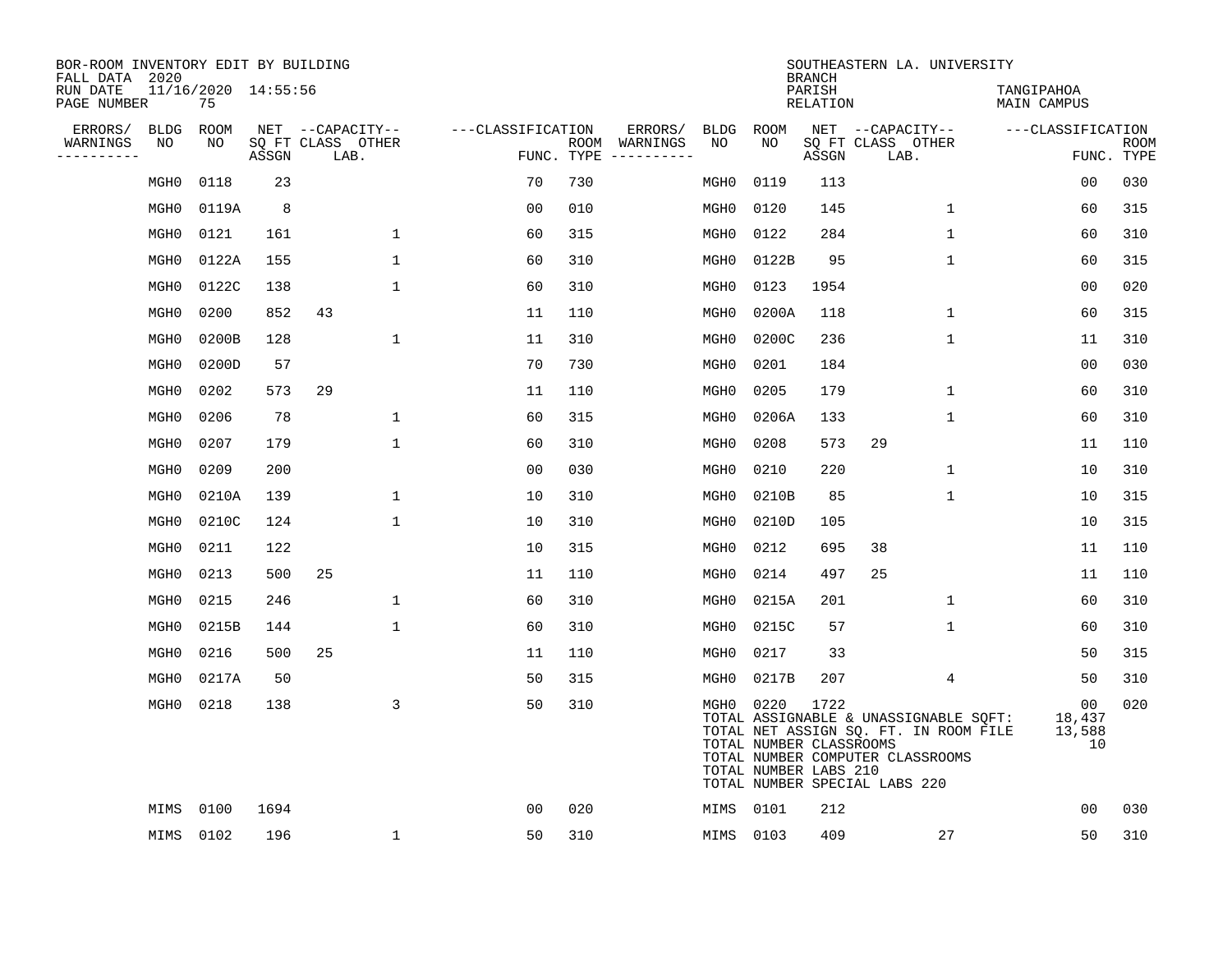| BOR-ROOM INVENTORY EDIT BY BUILDING<br>FALL DATA 2020 |                           |                 |                           |                   |            |                              |                   | <b>BRANCH</b>             | SOUTHEASTERN LA. UNIVERSITY |                                  |                           |
|-------------------------------------------------------|---------------------------|-----------------|---------------------------|-------------------|------------|------------------------------|-------------------|---------------------------|-----------------------------|----------------------------------|---------------------------|
| RUN DATE<br>PAGE NUMBER                               | 11/16/2020 14:55:56<br>76 |                 |                           |                   |            |                              |                   | PARISH<br><b>RELATION</b> |                             | TANGIPAHOA<br><b>MAIN CAMPUS</b> |                           |
| ERRORS/<br><b>BLDG</b><br>WARNINGS<br>NO              | ROOM<br>NO                |                 | NET --CAPACITY--          | ---CLASSIFICATION |            | ERRORS/<br><b>BLDG</b><br>NO | <b>ROOM</b><br>NO |                           | NET --CAPACITY--            | ---CLASSIFICATION                |                           |
| ----------                                            |                           | ASSGN           | SQ FT CLASS OTHER<br>LAB. |                   | FUNC. TYPE | ROOM WARNINGS<br>----------- |                   | ASSGN                     | SQ FT CLASS OTHER<br>LAB.   |                                  | <b>ROOM</b><br>FUNC. TYPE |
| MIMS                                                  | 0104                      | 194             | 1                         | 50                | 315        | MIMS                         | 0105              | 131                       |                             | 00                               | 030                       |
| MIMS                                                  | 0106                      | $7\phantom{.0}$ |                           | 60                | 710        | MIMS                         | 0107              | 205                       | 2                           | 50                               | 310                       |
| MIMS                                                  | 0107B                     | 37              |                           | 0 <sub>0</sub>    | 030        | MIMS                         | 0108              | 60                        |                             | 0 <sub>0</sub>                   | 010                       |
| MIMS                                                  | 0109                      | 104             |                           | 50                | 315        | MIMS                         | 0110              | 194                       | 1                           | 50                               | 310                       |
| MIMS                                                  | 0111                      | 74              |                           | 0 <sub>0</sub>    | 020        | MIMS                         | 0111A             | 439                       | $\overline{4}$              | 50                               | 315                       |
| MIMS                                                  | 0111B                     | 208             | $\sqrt{2}$                | 50                | 650        | MIMS                         | 0111C             | 37                        |                             | 0 <sub>0</sub>                   | 030                       |
| MIMS                                                  | 0111D                     | 8               |                           | 50                | 315        | MIMS                         | 0112              | 318                       | 3                           | 50                               | 310                       |
| MIMS                                                  | 0112A                     | 210             | 2                         | 50                | 310        | MIMS                         | 0113              | 35                        | $\mathbf 1$                 | 00                               | 030                       |
| MIMS                                                  | 0114                      | 1347            | 26                        | 50                | 310        | MIMS                         | 0115              | 55                        |                             | 90                               | 315                       |
| MIMS                                                  | 0116                      | 116             | $\mathbf{1}$              | 50                | 650        | MIMS                         | 0117              | 408                       | 4                           | 50                               | 310                       |
| MIMS                                                  | 0118                      | 393             | 3                         | 50                | 680        | MIMS                         | 0119              | 198                       | $\mathbf{1}$                | 50                               | 310                       |
| MIMS                                                  | 0120A                     | 9               |                           | 60                | 710        | MIMS                         | 0121              | 198                       | $\mathbf{1}$                | 50                               | 310                       |
| MIMS                                                  | 0122                      | 175             | 1                         | 50                | 315        | MIMS                         | 0123              | 198                       | 1                           | 50                               | 310                       |
| MIMS                                                  | 0124                      | 46              |                           | 50                | 315        | MIMS                         | 0125              | 203                       | 2                           | 50                               | 310                       |
| MIMS                                                  | 0126                      | 194             | 1                         | 50                | 310        | MIMS                         | 0127              | 205                       | 2                           | 50                               | 350                       |
| MIMS                                                  | 0128                      | 196             | 1                         | 50                | 310        | MIMS                         | 0129              | 202                       | 2                           | 50                               | 310                       |
| MIMS                                                  | 0130                      | 100             |                           | 0 <sub>0</sub>    | 020        | MIMS                         | 0131              | 204                       | 2                           | 50                               | 310                       |
| MIMS                                                  | 0132                      | 35              |                           | 0 <sub>0</sub>    | 020        | MIMS                         | 0134              | 65                        |                             | 0 <sub>0</sub>                   | 030                       |
| MIMS                                                  | 0136                      | 47              |                           | 60                | 710        | MIMS                         | 0138              | 100                       |                             | 0 <sub>0</sub>                   | 020                       |
| MIMS                                                  | 0200                      | 1486            |                           | 0 <sub>0</sub>    | 020        | MIMS                         | 0200A             | 5                         |                             | 60                               | 710                       |
| MIMS                                                  | 0200B                     | 9               |                           | 0 <sub>0</sub>    | 010        | MIMS                         | 0200C             | 9                         |                             | 60                               | 710                       |
| MIMS                                                  | 0200D                     | 6               |                           | 60                | 710        | MIMS                         | 0200E             | 65                        |                             | 11                               | 315                       |
| MIMS                                                  | 0201                      | 204             | 2                         | 50                | 315        | MIMS                         | 0202              | 196                       | 1                           | 11                               | 310                       |
| MIMS                                                  | 0203                      | 409             | 4                         | 30                | 350        | MIMS                         | 0204              | 194                       | $\mathbf{1}$                | 11                               | 310                       |
| MIMS                                                  | 0206                      | 141             |                           | 0 <sub>0</sub>    | 030        | MIMS                         | 0206A             | 120                       |                             | 11                               | 315                       |
| MIMS                                                  | 0207                      | 405             | 4                         | 11                | 310        | MIMS                         | 0208              | 175                       | 1                           | 11                               | 310                       |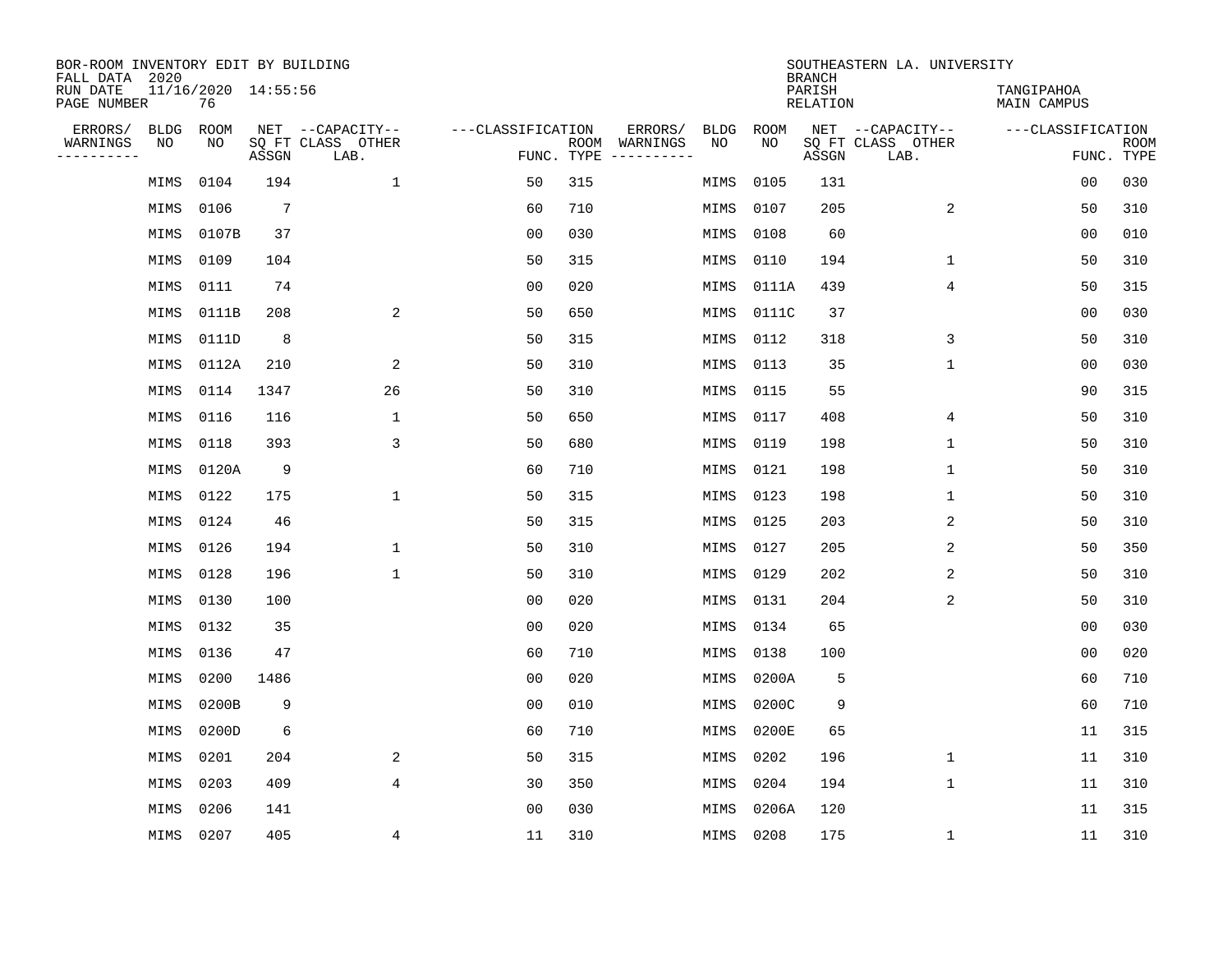| BOR-ROOM INVENTORY EDIT BY BUILDING<br>FALL DATA 2020 |             |                           |       |                           |                   |     |                                      |           |            | <b>BRANCH</b>                                           | SOUTHEASTERN LA. UNIVERSITY                                                                                                                         |                                     |                    |
|-------------------------------------------------------|-------------|---------------------------|-------|---------------------------|-------------------|-----|--------------------------------------|-----------|------------|---------------------------------------------------------|-----------------------------------------------------------------------------------------------------------------------------------------------------|-------------------------------------|--------------------|
| RUN DATE<br>PAGE NUMBER                               |             | 11/16/2020 14:55:56<br>77 |       |                           |                   |     |                                      |           |            | PARISH<br>RELATION                                      |                                                                                                                                                     | TANGIPAHOA<br>MAIN CAMPUS           |                    |
| ERRORS/                                               | <b>BLDG</b> | ROOM                      |       | NET --CAPACITY--          | ---CLASSIFICATION |     | ERRORS/                              | BLDG ROOM |            |                                                         | NET --CAPACITY--                                                                                                                                    | ---CLASSIFICATION                   |                    |
| WARNINGS<br>---------                                 | NO          | NO                        | ASSGN | SQ FT CLASS OTHER<br>LAB. |                   |     | ROOM WARNINGS<br>FUNC. TYPE $------$ | NO        | NO.        | ASSGN                                                   | SO FT CLASS OTHER<br>LAB.                                                                                                                           |                                     | ROOM<br>FUNC. TYPE |
|                                                       | MIMS        | 0211                      | 198   | $\mathbf{1}$              | 11                | 315 |                                      | MIMS      | 0212       | 194                                                     | $\mathbf{1}$                                                                                                                                        | 11                                  | 315                |
|                                                       | MIMS        | 0213                      | 198   | 1                         | 11                | 315 |                                      | MIMS      | 0214       | 194                                                     | 1                                                                                                                                                   | 11                                  | 310                |
|                                                       | MIMS        | 0215                      | 197   | 1                         | 11                | 310 |                                      | MIMS      | 0216       | 193                                                     | $\mathbf 1$                                                                                                                                         | 11                                  | 310                |
|                                                       | MIMS        | 0217                      | 197   | 1                         | 11                | 310 |                                      | MIMS      | 0218       | 193                                                     | $\mathbf 1$                                                                                                                                         | 11                                  | 310                |
|                                                       | MIMS        | 0219                      | 199   | $\mathbf 1$               | 11                | 310 |                                      | MIMS      | 0220       | 195                                                     | $\mathbf{1}$                                                                                                                                        | 11                                  | 310                |
|                                                       | MIMS        | 0221                      | 197   | 1                         | 11                | 310 |                                      | MIMS      | 0222       | 193                                                     | $\mathbf{1}$                                                                                                                                        | 11                                  | 310                |
|                                                       | MIMS        | 0223                      | 197   | $\mathbf 1$               | 11                | 310 |                                      | MIMS      | 0224       | 194                                                     | 9                                                                                                                                                   | 22                                  | 250                |
|                                                       | MIMS        | 0225                      | 198   | 2                         | 11                | 310 |                                      | MIMS      | 0226       | 194                                                     | 9                                                                                                                                                   | 22                                  | 250                |
|                                                       | MIMS        | 0227                      | 198   | $\mathbf 1$               | 11                | 310 |                                      | MIMS      | 0228       | 194                                                     | $\mathbf 1$                                                                                                                                         | 11                                  | 310                |
|                                                       | MIMS        | 0228A                     | 175   |                           | 11                | 315 |                                      | MIMS      | 0229       | 198                                                     | $\mathbf{1}$                                                                                                                                        | 11                                  | 310                |
|                                                       | MIMS        | 0231                      | 204   | 2                         | 11                | 310 |                                      | MIMS      | 0232       | 46                                                      |                                                                                                                                                     | 11                                  | 315                |
|                                                       | MIMS        | 0233                      | 409   | 4                         | 11                | 310 |                                      | MIMS      | 0234       | 194                                                     | $\mathbf 1$                                                                                                                                         | 11                                  | 310                |
|                                                       | MIMS        | 0236                      | 196   | $\mathbf 1$               | 11                | 310 |                                      | MIMS      | 0237       | 204                                                     | 2                                                                                                                                                   | 11                                  | 310                |
|                                                       | MIMS        | 0238                      | 126   |                           | 0 <sub>0</sub>    | 020 |                                      | MIMS 0240 |            | 125<br>TOTAL NUMBER CLASSROOMS<br>TOTAL NUMBER LABS 210 | TOTAL ASSIGNABLE & UNASSIGNABLE SQFT:<br>TOTAL NET ASSIGN SQ. FT. IN ROOM FILE<br>TOTAL NUMBER COMPUTER CLASSROOMS<br>TOTAL NUMBER SPECIAL LABS 220 | 00 <sub>o</sub><br>18,290<br>13,823 | 020                |
|                                                       | MPB0 0100   |                           | 140   |                           | 0 <sub>0</sub>    | 030 |                                      | MPB0 0101 |            | 458<br>TOTAL NUMBER CLASSROOMS<br>TOTAL NUMBER LABS 210 | TOTAL ASSIGNABLE & UNASSIGNABLE SQFT:<br>TOTAL NET ASSIGN SQ. FT. IN ROOM FILE<br>TOTAL NUMBER COMPUTER CLASSROOMS<br>TOTAL NUMBER SPECIAL LABS 220 | 00 <sub>o</sub><br>598              | 030                |
|                                                       | MUSA 0100   |                           | 2733  |                           | 11                | 215 |                                      |           | MUSA 0100A | 74                                                      |                                                                                                                                                     | 00                                  | 020                |
|                                                       | MUSA        | 0100B                     | 100   |                           | 00                | 020 |                                      |           | MUSA 0100C | 322                                                     |                                                                                                                                                     | 11                                  | 215                |
|                                                       | MUSA 0150   |                           | 1134  | 56                        | 11                | 615 |                                      | MUSA 0151 |            | 598                                                     | 29                                                                                                                                                  | 11                                  | 110                |
|                                                       | MUSA 0152   |                           | 588   | 12                        | 11                | 220 |                                      | MUSA 0153 |            | 297                                                     | 5                                                                                                                                                   | 11                                  | 310                |
|                                                       | MUSA 0154   |                           | 210   |                           | 11                | 215 |                                      | MUSA 0155 |            | 89                                                      |                                                                                                                                                     | 0 <sub>0</sub>                      | 030                |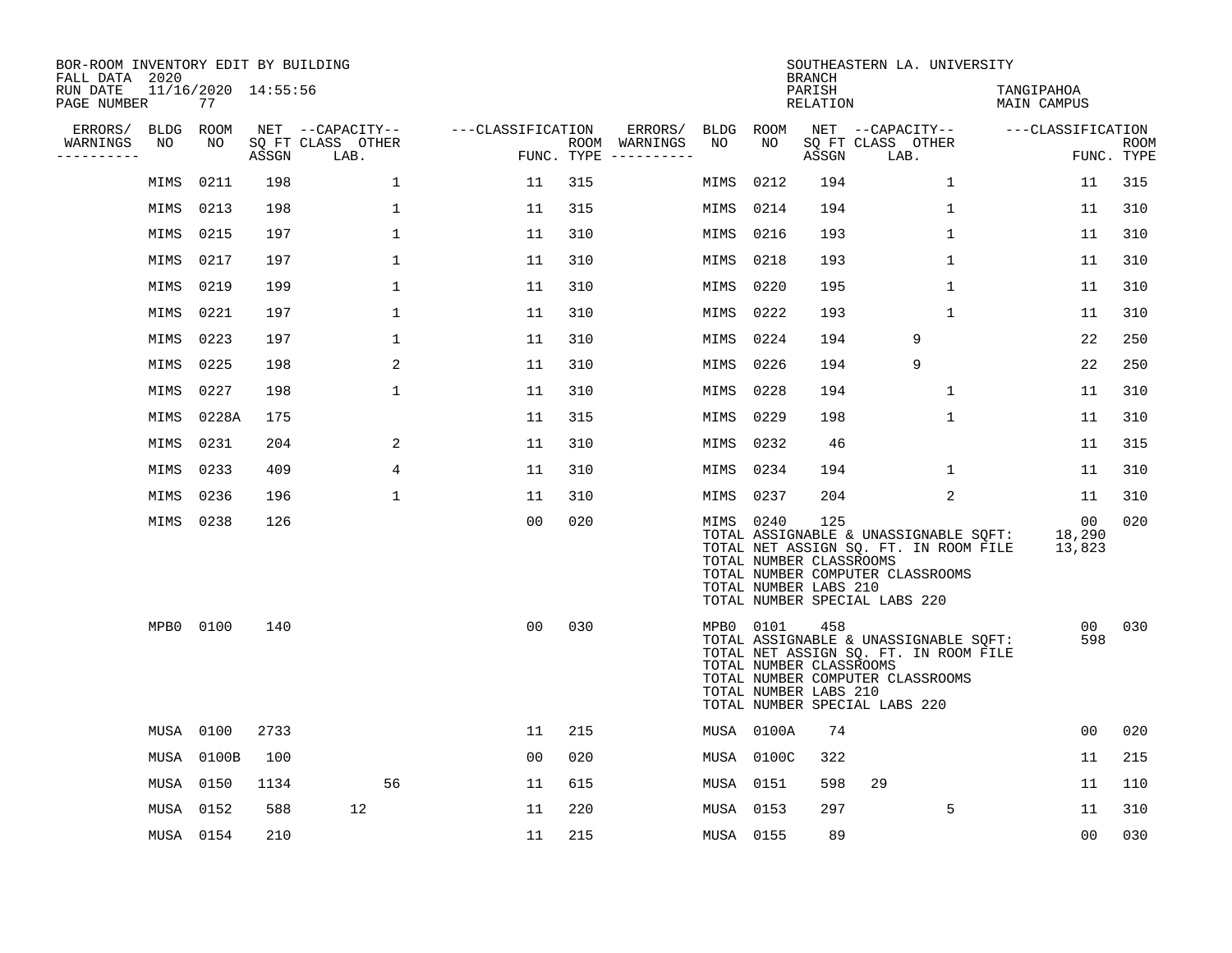| BOR-ROOM INVENTORY EDIT BY BUILDING<br>FALL DATA 2020 |             |       |                     |                           |   |                   |                    |                         |             |             | <b>BRANCH</b>             | SOUTHEASTERN LA. UNIVERSITY |                                  |                |                           |
|-------------------------------------------------------|-------------|-------|---------------------|---------------------------|---|-------------------|--------------------|-------------------------|-------------|-------------|---------------------------|-----------------------------|----------------------------------|----------------|---------------------------|
| RUN DATE<br>PAGE NUMBER                               | 78          |       | 11/16/2020 14:55:56 |                           |   |                   |                    |                         |             |             | PARISH<br><b>RELATION</b> |                             | TANGIPAHOA<br><b>MAIN CAMPUS</b> |                |                           |
| ERRORS/                                               | <b>BLDG</b> | ROOM  |                     | NET --CAPACITY--          |   | ---CLASSIFICATION |                    | ERRORS/                 | <b>BLDG</b> | <b>ROOM</b> |                           | NET --CAPACITY--            | ---CLASSIFICATION                |                |                           |
| WARNINGS<br>----------                                | NO          | NO    | ASSGN               | SQ FT CLASS OTHER<br>LAB. |   |                   | ROOM<br>FUNC. TYPE | WARNINGS<br>----------- | NO          | NO          | ASSGN                     | SQ FT CLASS OTHER<br>LAB.   |                                  |                | <b>ROOM</b><br>FUNC. TYPE |
|                                                       | MUSA        | 0156  | 62                  |                           |   | 0 <sub>0</sub>    | 010                |                         | MUSA        | 0157        | 281                       | $\mathbf 1$                 |                                  | 11             | 310                       |
|                                                       | MUSA        | 0158  | 17                  |                           |   | 0 <sub>0</sub>    | 030                |                         |             | MUSA 0160   | 398                       | 4                           |                                  | 11             | 215                       |
|                                                       | MUSA        | 0161  | 23                  |                           |   | 0 <sub>0</sub>    | 030                |                         |             | MUSA 0162   | 4001                      | 80                          |                                  | 11             | 210                       |
|                                                       | MUSA        | 0162A | 4018                | 200                       |   | 11                | 210                |                         |             | MUSA 0163   | 1833                      | 91                          |                                  | 11             | 210                       |
|                                                       | MUSA        | 0164  | 377                 |                           | 4 | 11                | 310                |                         |             | MUSA 0165   | 378                       | 4                           |                                  | 11             | 310                       |
|                                                       | MUSA        | 0166  | 367                 |                           | 4 | 11                | 310                |                         |             | MUSA 0167   | 368                       | 4                           |                                  | 11             | 310                       |
|                                                       | MUSA        | 0168  | 233                 |                           |   | 0 <sub>0</sub>    | 030                |                         | MUSA 0169   |             | 233                       |                             |                                  | 0 <sub>0</sub> | 030                       |
|                                                       | MUSA        | 0170  | 1480                | 29                        |   | 11                | 220                |                         |             | MUSA 0170A  | 89                        |                             |                                  | 11             | 215                       |
|                                                       | MUSA        | 0170B | 62                  |                           |   | 11                | 215                |                         | MUSA        | 0171        | 47                        |                             |                                  | 0 <sub>0</sub> | 020                       |
|                                                       | MUSA        | 0172  | 42                  |                           |   | 0 <sub>0</sub>    | 030                |                         | MUSA        | 0200        | 2047                      |                             |                                  | 11             | 215                       |
|                                                       | MUSA        | 0200A | 127                 |                           |   | 0 <sub>0</sub>    | 020                |                         | MUSA        | 0200B       | 227                       |                             |                                  | 11             | 215                       |
|                                                       | MUSA        | 0200C | 184                 |                           |   | 11                | 315                |                         | MUSA        | 0200D       | 128                       |                             |                                  | 0 <sub>0</sub> | 020                       |
|                                                       | MUSA        | 0200E | 226                 |                           |   | 11                | 215                |                         | MUSA        | 0200F       | 189                       |                             |                                  | 11             | 315                       |
|                                                       | MUSA        | 0201  | 32                  |                           |   | 0 <sub>0</sub>    | 020                |                         | MUSA        | 0202        | 1824                      | 238                         |                                  | 11             | 610                       |
|                                                       | MUSA        | 0208  | 259                 |                           |   | 0 <sub>0</sub>    | 020                |                         | MUSA        | 0229A       | 14                        |                             |                                  | 0 <sub>0</sub> | 030                       |
|                                                       | MUSA        | 0230A | 15                  |                           |   | 0 <sub>0</sub>    | 030                |                         | MUSA        | 0250        | 352                       |                             |                                  | 0 <sub>0</sub> | 030                       |
|                                                       | MUSA        | 0251  | 349                 |                           |   | 0 <sub>0</sub>    | 030                |                         | MUSA        | 0252        | 246                       | 2                           |                                  | 11             | 310                       |
|                                                       | MUSA        | 0253  | 581                 |                           | 6 | 11                | 310                |                         | MUSA        | 0253A       | 127                       | 1                           |                                  | 11             | 315                       |
|                                                       | MUSA        | 0254  | 312                 |                           | 3 | 11                | 310                |                         | MUSA        | 0255        | 307                       | 3                           |                                  | 11             | 310                       |
|                                                       | MUSA        | 0256  | 376                 |                           |   | 11                | 720                |                         |             | MUSA 0256A  | 34                        | $\mathbf{1}$                |                                  | 11             | 725                       |
|                                                       | MUSA        | 0256B | 30                  |                           |   | 11                | 725                |                         | MUSA        | 0257        | 67                        | $\mathbf{1}$                |                                  | 11             | 220                       |
|                                                       | MUSA        | 0258  | 64                  | $\mathbf 1$               |   | 11                | 220                |                         | MUSA        | 0259        | 63                        | $\mathbf{1}$                |                                  | 11             | 220                       |
|                                                       | MUSA        | 0260  | 64                  | $\mathbf 1$               |   | 11                | 220                |                         | MUSA        | 0261        | 54                        | $\mathbf{1}$                |                                  | 11             | 220                       |
|                                                       | MUSA        | 0262  | 64                  | $\mathbf 1$               |   | 11                | 220                |                         |             | MUSA 0263   | 25                        | 1                           |                                  | 0 <sub>0</sub> | 010                       |
|                                                       | MUSA        | 0264  | 66                  | 1                         |   | 11                | 220                |                         |             | MUSA 0265   | 71                        | $\mathbf{1}$                |                                  | 11             | 220                       |
|                                                       | MUSA 0266   |       | 65                  | $\mathbf 1$               |   | 11                | 220                |                         | MUSA 0267   |             | 53                        | $\mathbf{1}$                |                                  | 11             | 220                       |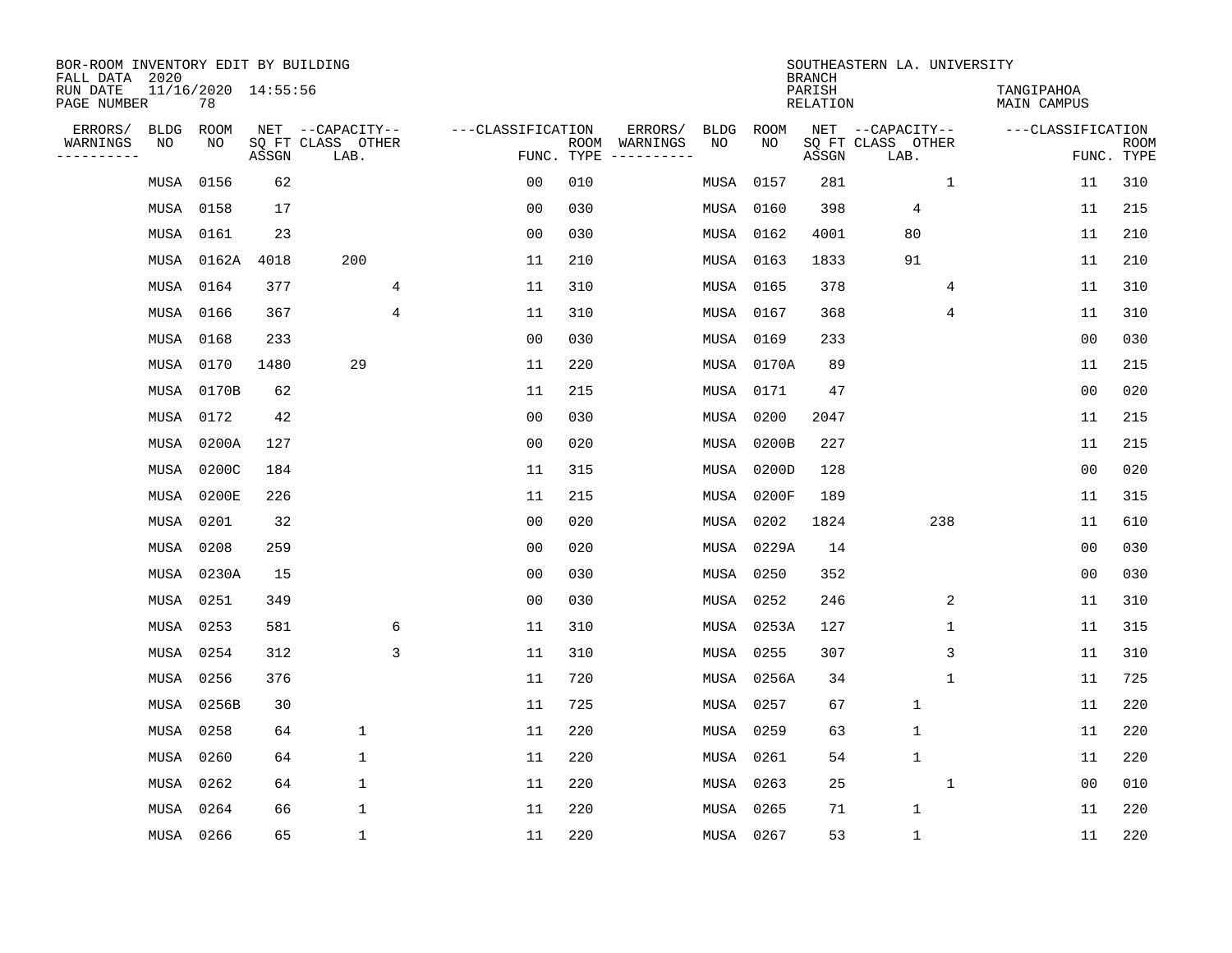| BOR-ROOM INVENTORY EDIT BY BUILDING<br>FALL DATA 2020 |                           |       |                           |                   |     |                                      |    |            | <b>BRANCH</b>                                                                     | SOUTHEASTERN LA. UNIVERSITY                                                    |                                                                                |                                                            |                           |
|-------------------------------------------------------|---------------------------|-------|---------------------------|-------------------|-----|--------------------------------------|----|------------|-----------------------------------------------------------------------------------|--------------------------------------------------------------------------------|--------------------------------------------------------------------------------|------------------------------------------------------------|---------------------------|
| RUN DATE<br>PAGE NUMBER                               | 11/16/2020 14:55:56<br>79 |       |                           |                   |     |                                      |    |            | PARISH<br>RELATION                                                                |                                                                                | TANGIPAHOA<br>MAIN CAMPUS                                                      |                                                            |                           |
| ERRORS/ BLDG ROOM                                     |                           |       | NET --CAPACITY--          | ---CLASSIFICATION |     | ERRORS/ BLDG ROOM                    |    |            |                                                                                   |                                                                                | NET --CAPACITY-- ---CLASSIFICATION                                             |                                                            |                           |
| WARNINGS<br>NO<br>----------                          | NO                        | ASSGN | SQ FT CLASS OTHER<br>LAB. |                   |     | ROOM WARNINGS<br>FUNC. TYPE $------$ | NO | NO         | ASSGN                                                                             | SQ FT CLASS OTHER<br>LAB.                                                      |                                                                                |                                                            | <b>ROOM</b><br>FUNC. TYPE |
|                                                       | MUSA 0268                 | 63    | $\mathbf{1}$              | 11                | 220 |                                      |    | MUSA 0269  | 62                                                                                | $\mathbf{1}$                                                                   |                                                                                | 11                                                         | 220                       |
|                                                       | MUSA 0270                 | 56    | $\mathbf{1}$              | 11                | 220 |                                      |    | MUSA 0271  | 67                                                                                | $\mathbf{1}$                                                                   |                                                                                | 11                                                         | 220                       |
|                                                       | MUSA 0272                 | 70    | $\mathbf{1}$              | 11                | 220 |                                      |    | MUSA 0273  | 315                                                                               | 3                                                                              |                                                                                | 11                                                         | 310                       |
|                                                       | MUSA 0274                 | 259   |                           | 11                | 650 |                                      |    | MUSA 0275  | 166                                                                               |                                                                                |                                                                                | 0 <sub>0</sub>                                             | 030                       |
|                                                       | MUSA 0276                 | 157   |                           | 00                | 030 |                                      |    | MUSA 0277  | 307                                                                               | $\mathbf{3}$                                                                   |                                                                                | 11                                                         | 310                       |
|                                                       | MUSA 0278                 | 311   | 3                         | 11                | 310 |                                      |    | MUSA 0279  | 239                                                                               | 2                                                                              |                                                                                | 11                                                         | 310                       |
|                                                       | MUSA 0280                 | 239   | 2                         | 11                | 310 |                                      |    | MUSA 0281  | 67                                                                                | $\mathbf{1}$                                                                   |                                                                                | 11                                                         | 220                       |
|                                                       | MUSA 0282                 | 67    | $\mathbf{1}$              | 11                | 220 |                                      |    | MUSA 0283  | 232                                                                               |                                                                                |                                                                                | 00                                                         | 030                       |
|                                                       | MUSA 0284                 | 233   |                           | 0 <sub>0</sub>    | 030 |                                      |    | MUSA 0286  | 1081                                                                              | 21                                                                             |                                                                                | 11                                                         | 210                       |
|                                                       | MUSA 0288                 | 42    |                           | 73                | 730 |                                      |    |            | TOTAL NUMBER CLASSROOMS<br>TOTAL NUMBER LABS 210<br>TOTAL NUMBER SPECIAL LABS 220 | TOTAL NUMBER COMPUTER CLASSROOMS                                               | TOTAL ASSIGNABLE & UNASSIGNABLE SQFT:<br>TOTAL NET ASSIGN SQ. FT. IN ROOM FILE | 33,129<br>30,120<br>$\overline{1}$<br>$\overline{4}$<br>19 |                           |
|                                                       | MUSR 0180                 | 120   | 6                         | 11                | 615 |                                      |    | MUSR 0180A | 66                                                                                |                                                                                |                                                                                | 00 <sub>o</sub>                                            | 030                       |
|                                                       | MUSR 0181                 | 101   | 5                         | 11                | 615 |                                      |    | MUSR 0182  | 469                                                                               | 23                                                                             |                                                                                | 11                                                         | 615                       |
|                                                       | MUSR 0182A                | 582   |                           | 11                | 730 |                                      |    | MUSR 0182B | 38                                                                                |                                                                                |                                                                                | 0 <sub>0</sub>                                             | 030                       |
|                                                       | MUSR 0183                 | 253   |                           | 00                | 030 |                                      |    | MUSR 0184  | 677                                                                               | 34                                                                             |                                                                                | 52                                                         | 610                       |
|                                                       | MUSR 0199                 | 365   |                           | 0 <sub>0</sub>    | 020 |                                      |    | MUSR 0199A | 63                                                                                |                                                                                |                                                                                | 11                                                         | 615                       |
|                                                       | MUSR 0280                 | 2086  | 104                       | 40                | 610 |                                      |    | MUSR 0281  | 120                                                                               |                                                                                |                                                                                | 11                                                         | 615                       |
|                                                       | MUSR 0299                 | 830   |                           | 50                | 650 |                                      |    |            | TOTAL NUMBER CLASSROOMS<br>TOTAL NUMBER LABS 210<br>TOTAL NUMBER SPECIAL LABS 220 | TOTAL NUMBER COMPUTER CLASSROOMS                                               | TOTAL ASSIGNABLE & UNASSIGNABLE SQFT:<br>TOTAL NET ASSIGN SQ. FT. IN ROOM FILE | 5,770<br>5,048                                             |                           |
|                                                       | NC-G 0101                 | 5245  |                           | 82                | 082 |                                      |    | NC-G 0102  | 413<br>TOTAL NUMBER CLASSROOMS                                                    | TOTAL ASSIGNABLE & UNASSIGNABLE SQFT:<br>TOTAL NET ASSIGN SO. FT. IN ROOM FILE |                                                                                | 62<br>5,658<br>5,658                                       | 730                       |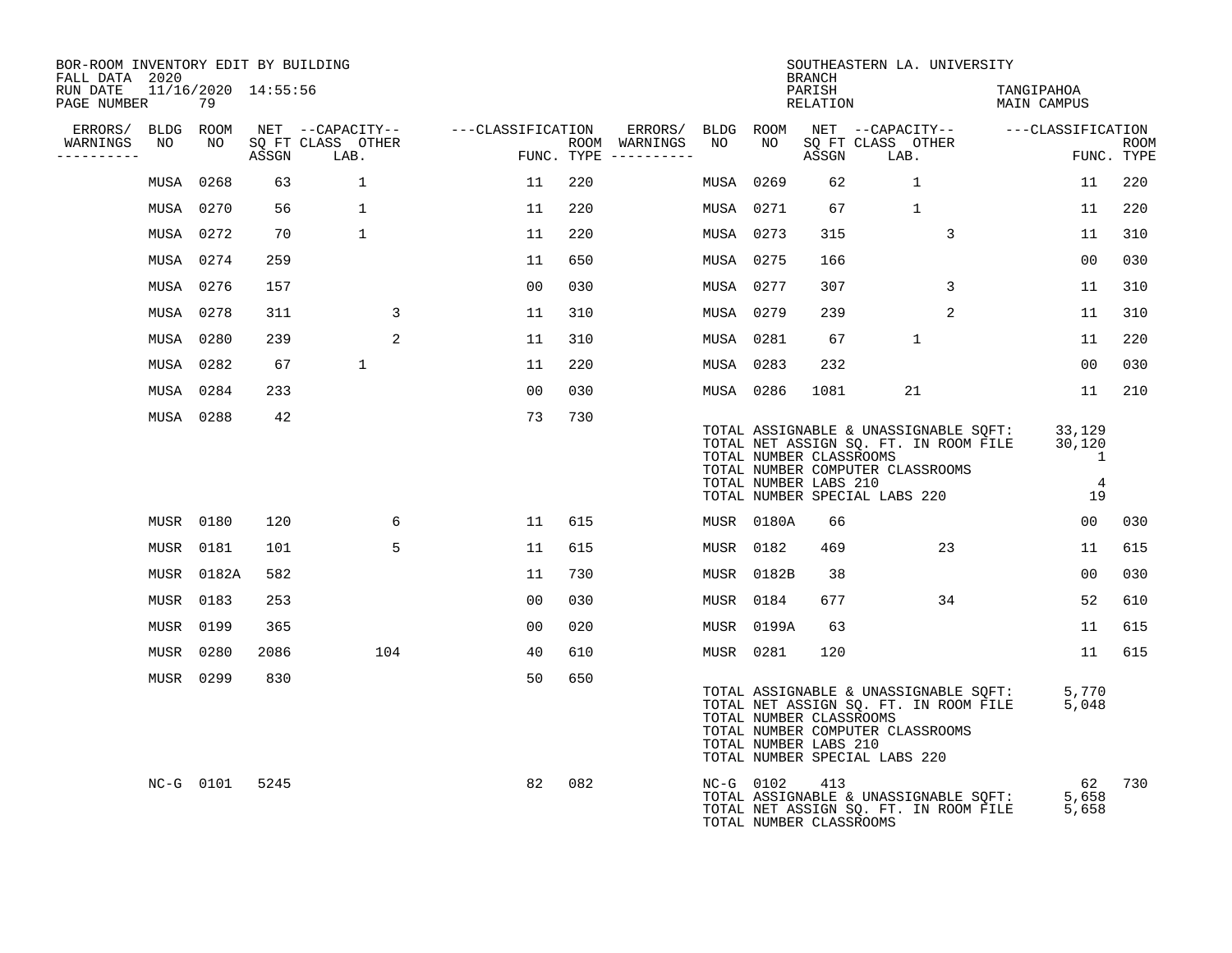| BOR-ROOM INVENTORY EDIT BY BUILDING<br>FALL DATA 2020<br>RUN DATE | 11/16/2020 14:55:56    |       |                                               |                   |     |                                                           |           |                                                  | <b>BRANCH</b><br>PARISH | SOUTHEASTERN LA. UNIVERSITY                                                                                                                         | TANGIPAHOA                       |                           |
|-------------------------------------------------------------------|------------------------|-------|-----------------------------------------------|-------------------|-----|-----------------------------------------------------------|-----------|--------------------------------------------------|-------------------------|-----------------------------------------------------------------------------------------------------------------------------------------------------|----------------------------------|---------------------------|
| PAGE NUMBER<br>ERRORS/<br>NO<br>WARNINGS<br>----------            | 80<br>BLDG ROOM<br>NO. | ASSGN | NET --CAPACITY--<br>SQ FT CLASS OTHER<br>LAB. | ---CLASSIFICATION |     | ERRORS/ BLDG ROOM<br>ROOM WARNINGS<br>FUNC. TYPE $------$ | NO        | NO.                                              | RELATION<br>ASSGN       | NET --CAPACITY--<br>SQ FT CLASS OTHER<br>LAB.                                                                                                       | MAIN CAMPUS<br>---CLASSIFICATION | <b>ROOM</b><br>FUNC. TYPE |
|                                                                   |                        |       |                                               |                   |     |                                                           |           | TOTAL NUMBER LABS 210                            |                         | TOTAL NUMBER COMPUTER CLASSROOMS<br>TOTAL NUMBER SPECIAL LABS 220                                                                                   |                                  |                           |
| NCAT                                                              | 0100                   | 224   |                                               | 93                | 315 |                                                           | NCAT 0101 |                                                  | 226                     |                                                                                                                                                     | 0 <sub>0</sub>                   | 020                       |
| NCAT                                                              | 0102                   | 240   |                                               | 0 <sub>0</sub>    | 020 |                                                           |           | NCAT 0102A                                       | 216                     | 1                                                                                                                                                   | 93                               | 310                       |
| NCAT                                                              | 0102B                  | 103   | $\mathbf 1$                                   | 93                | 310 |                                                           |           | NCAT 0102C                                       | 99                      | $\mathbf 1$                                                                                                                                         | 93                               | 310                       |
| <b>NCAT</b>                                                       | 0102D                  | 216   | $\mathbf{1}$                                  | 93                | 310 |                                                           |           | NCAT 0102E                                       | 6                       |                                                                                                                                                     | 0 <sub>0</sub>                   | 030                       |
| NCAT                                                              | 0103                   | 7867  | 157                                           | 93                | 520 |                                                           |           | NCAT 0103A                                       | 95                      |                                                                                                                                                     | 0 <sub>0</sub>                   | 030                       |
| NCAT                                                              | 0104                   | 154   |                                               | 00                | 020 |                                                           | NCAT      | 0105                                             | 148                     |                                                                                                                                                     | 93                               | 525                       |
| NCAT                                                              | 0106                   | 122   |                                               | 0 <sub>0</sub>    | 030 |                                                           | NCAT 0107 |                                                  | 439                     |                                                                                                                                                     | 93                               | 525                       |
| NCAT                                                              | 0108                   | 980   |                                               | 93                | 525 |                                                           | NCAT 0109 |                                                  | 153                     |                                                                                                                                                     | 93                               | 525                       |
| NCAT                                                              | 0110                   | 100   |                                               | 0 <sub>0</sub>    | 030 |                                                           | NCAT 0111 |                                                  | 404                     |                                                                                                                                                     | 93                               | 525                       |
| NCAT                                                              | 0112                   | 820   | 16                                            | 93                | 525 |                                                           |           | NCAT 0112A                                       | 139                     |                                                                                                                                                     | 93                               | 525                       |
| NCAT                                                              | 0113                   | 128   | 20                                            | 00                | 020 |                                                           | NCAT      | 0120                                             | 27                      |                                                                                                                                                     | 00                               | 020                       |
| NCAT                                                              | 0121                   | 31    |                                               | 0 <sub>0</sub>    | 030 |                                                           | NCAT 0122 |                                                  | 26                      |                                                                                                                                                     | 0 <sub>0</sub>                   | 030                       |
| NCAT                                                              | 0123                   | 27    |                                               | 0 <sub>0</sub>    | 030 |                                                           | NCAT 0124 |                                                  | 147                     |                                                                                                                                                     | 93                               | 315                       |
| NCAT                                                              | 0125                   | 64    |                                               | 00                | 020 |                                                           | NCAT      | 0126                                             | 81                      | $\mathbf{1}$                                                                                                                                        | 93                               | 310                       |
| <b>NCAT</b>                                                       | 0127                   | 227   | 2                                             | 93                | 310 |                                                           | NCAT      | 0128                                             | 947                     |                                                                                                                                                     | 93                               | 525                       |
| NCAT                                                              | 0129                   | 63    |                                               | 82                | 082 |                                                           | NCAT 0130 |                                                  | 161                     |                                                                                                                                                     | 82                               | 082                       |
| NCAT                                                              | 0131                   | 135   |                                               | 82                | 082 |                                                           |           | NCAT 0131A                                       | 13                      |                                                                                                                                                     | 82                               | 082                       |
| NCAT                                                              | 0140                   | 82    |                                               | 00                | 030 |                                                           |           | TOTAL NUMBER CLASSROOMS<br>TOTAL NUMBER LABS 210 |                         | TOTAL ASSIGNABLE & UNASSIGNABLE SQFT:<br>TOTAL NET ASSIGN SQ. FT. IN ROOM FILE<br>TOTAL NUMBER COMPUTER CLASSROOMS<br>TOTAL NUMBER SPECIAL LABS 220 | 14,910<br>13,582                 |                           |
| NCCO                                                              | 0100                   | 490   |                                               | 63                | 730 |                                                           |           | NCCO 0100A                                       | 87                      |                                                                                                                                                     | 64                               | 710                       |
| <b>NCCO</b>                                                       | 0102                   | 84    |                                               | 0 <sup>0</sup>    | 020 |                                                           | NCCO      | 0103                                             | 25                      |                                                                                                                                                     | 00                               | 030                       |
|                                                                   | NCCO 0104              | 24    |                                               | 0 <sub>0</sub>    | 030 |                                                           | NCCO 0200 |                                                  | 72                      |                                                                                                                                                     | 81                               | 081                       |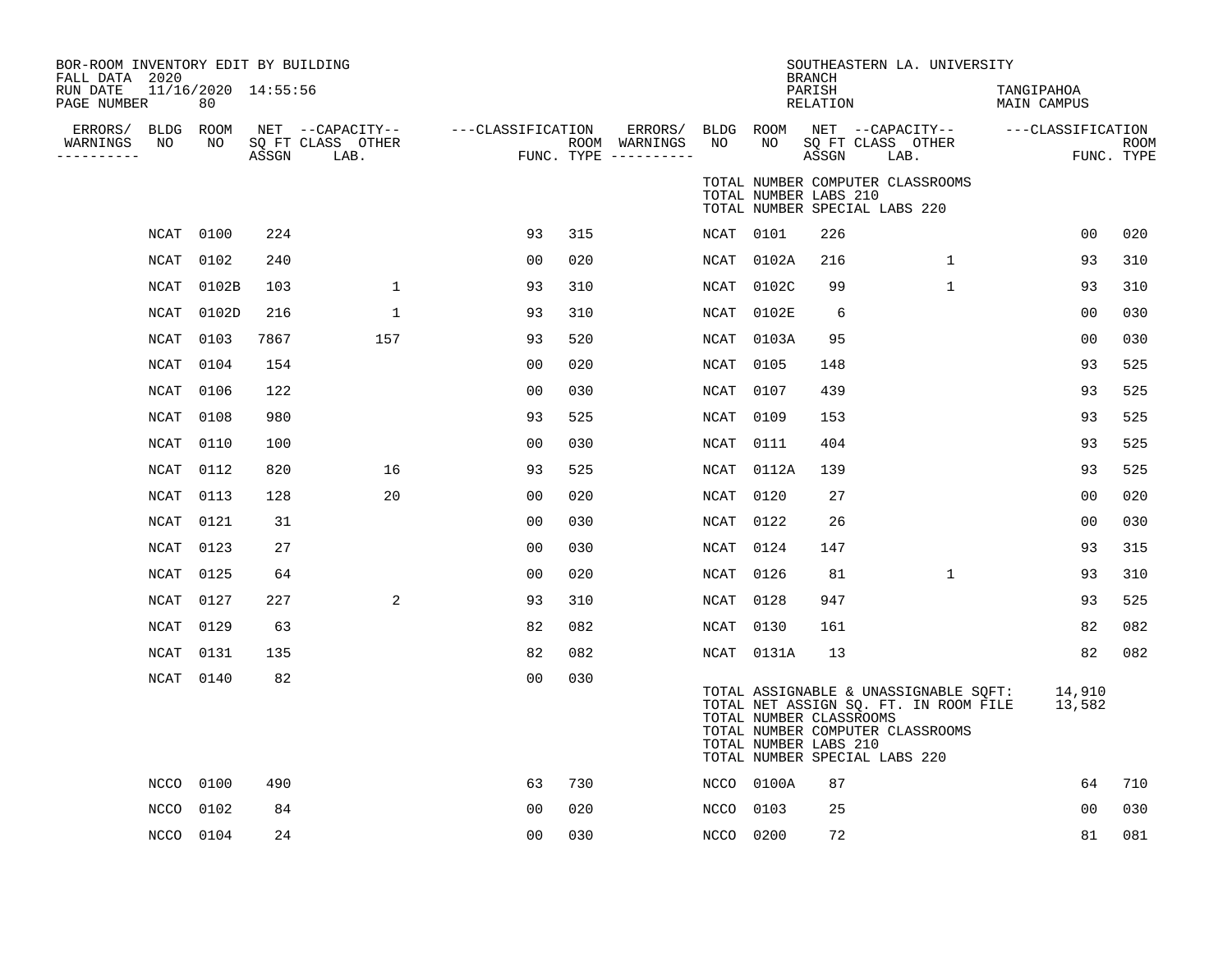| BOR-ROOM INVENTORY EDIT BY BUILDING<br>FALL DATA 2020<br>RUN DATE<br>PAGE NUMBER |    | 11/16/2020 14:55:56<br>81 |       |                                               |                   |     |                                                           |                  |            | <b>BRANCH</b><br>PARISH<br>RELATION              | SOUTHEASTERN LA. UNIVERSITY                                                                                                                         | TANGIPAHOA<br>MAIN CAMPUS |                           |
|----------------------------------------------------------------------------------|----|---------------------------|-------|-----------------------------------------------|-------------------|-----|-----------------------------------------------------------|------------------|------------|--------------------------------------------------|-----------------------------------------------------------------------------------------------------------------------------------------------------|---------------------------|---------------------------|
| ERRORS/ BLDG ROOM<br>WARNINGS<br>----------                                      | NO | NO                        | ASSGN | NET --CAPACITY--<br>SQ FT CLASS OTHER<br>LAB. | ---CLASSIFICATION |     | ERRORS/ BLDG ROOM<br>ROOM WARNINGS<br>FUNC. TYPE $------$ | NO               | NO.        | ASSGN                                            | NET --CAPACITY--<br>SQ FT CLASS OTHER<br>LAB.                                                                                                       | ---CLASSIFICATION         | <b>ROOM</b><br>FUNC. TYPE |
|                                                                                  |    |                           |       |                                               |                   |     |                                                           |                  |            | TOTAL NUMBER CLASSROOMS<br>TOTAL NUMBER LABS 210 | TOTAL ASSIGNABLE & UNASSIGNABLE SOFT:<br>TOTAL NET ASSIGN SQ. FT. IN ROOM FILE<br>TOTAL NUMBER COMPUTER CLASSROOMS<br>TOTAL NUMBER SPECIAL LABS 220 | 782<br>649                |                           |
|                                                                                  |    | NCFA 0100                 | 201   |                                               | 0 <sub>0</sub>    | 030 |                                                           |                  | NCFA 0101  | 201                                              |                                                                                                                                                     | 70                        | 730                       |
|                                                                                  |    | NCFA 0102                 | 221   | $\mathbf{1}$                                  | 62                | 310 |                                                           |                  | NCFA 0102A | 120                                              |                                                                                                                                                     | 62                        | 315                       |
|                                                                                  |    | NCFA 0102B                | 116   | $\mathbf 1$                                   | 62                | 310 |                                                           | NCFA 0103        |            | 488                                              | 4                                                                                                                                                   | 62                        | 310                       |
|                                                                                  |    | NCFA 0103A                | 157   | $\mathbf 1$                                   | 62                | 310 |                                                           |                  | NCFA 0103B | 26                                               |                                                                                                                                                     | 62                        | 315                       |
|                                                                                  |    | NCFA 0103C                | 12    |                                               | 0 <sub>0</sub>    | 030 |                                                           |                  | NCFA 0104  | 223                                              | $\mathbf{1}$                                                                                                                                        | 62                        | 310                       |
|                                                                                  |    | NCFA 0105                 | 499   | 2                                             | 62                | 310 |                                                           |                  | NCFA 0105A | 164                                              | 1                                                                                                                                                   | 62                        | 310                       |
|                                                                                  |    | NCFA 0105B                | 26    |                                               | 62                | 315 |                                                           | NCFA 0106        |            | 149                                              | $\mathbf{1}$                                                                                                                                        | 62                        | 310                       |
|                                                                                  |    | NCFA 0107                 | 487   | 4                                             | 62                | 310 |                                                           |                  | NCFA 0107A | 209                                              |                                                                                                                                                     | 00                        | 020                       |
|                                                                                  |    | NCFA 0108                 | 346   | 3                                             | 62                | 310 |                                                           |                  | NCFA 0108A | 121                                              | $\mathbf{1}$                                                                                                                                        | 62                        | 310                       |
|                                                                                  |    | NCFA 0108B                | 12    |                                               | 0 <sub>0</sub>    | 030 |                                                           |                  | NCFA 0108C | 52                                               |                                                                                                                                                     | 62                        | 315                       |
|                                                                                  |    | NCFA 0109                 | 433   | 3                                             | 62                | 310 |                                                           |                  | NCFA 0109A | 226                                              |                                                                                                                                                     | 62                        | 315                       |
|                                                                                  |    | NCFA 0109B                | 12    |                                               | 0 <sub>0</sub>    | 030 |                                                           | NCFA 0110        |            | 176                                              | $\mathbf{1}$                                                                                                                                        | 00                        | 030                       |
|                                                                                  |    | NCFA 0111                 | 677   | 5                                             | 51                | 310 |                                                           |                  | NCFA 0111A | 12                                               |                                                                                                                                                     | 0 <sub>0</sub>            | 030                       |
|                                                                                  |    | NCFA 0112                 | 299   | $\mathbf{1}$                                  | 62                | 310 |                                                           | NCFA 0113        |            | 203                                              | 6                                                                                                                                                   | 60                        | 650                       |
|                                                                                  |    | NCFA 0113A                | 178   | $\mathbf{1}$                                  | 62                | 310 |                                                           |                  | NCFA 0114  | 162                                              |                                                                                                                                                     | 00                        | 030                       |
|                                                                                  |    | NCFA 0114A                | 162   |                                               | 0 <sub>0</sub>    | 030 |                                                           | <b>NCFA 0115</b> |            | 32                                               |                                                                                                                                                     | 62                        | 315                       |
|                                                                                  |    | <b>NCFA 0116</b>          | 378   |                                               | 62                | 315 |                                                           |                  | NCFA 0116A | 38                                               |                                                                                                                                                     | 62                        | 315                       |
|                                                                                  |    | NCFA 0116B                | 38    |                                               | 0 <sub>0</sub>    | 020 |                                                           |                  | NCFA 0116C | 16                                               |                                                                                                                                                     | 0 <sub>0</sub>            | 030                       |
|                                                                                  |    | NCFA 0116D                | 157   |                                               | 62                | 315 |                                                           |                  | NCFA 0116E | 87                                               |                                                                                                                                                     | 62                        | 315                       |
|                                                                                  |    | NCFA 0117                 | 58    |                                               | 62                | 315 |                                                           | NCFA 0118        |            | 566                                              | 4                                                                                                                                                   | 60                        | 310                       |
|                                                                                  |    | NCFA 0120                 | 469   | 3                                             | 62                | 310 |                                                           |                  | NCFA 0120A | 24                                               |                                                                                                                                                     | 00                        | 030                       |
|                                                                                  |    | NCFA 0120B                | 113   | $\mathbf 1$                                   | 54                | 310 |                                                           | NCFA 0121        |            | 615                                              | 1                                                                                                                                                   | 54                        | 310                       |
|                                                                                  |    | NCFA 0122                 | 204   | 2                                             | 54                | 310 |                                                           |                  | NCFA 0122A | 296                                              | $\mathbf{1}$                                                                                                                                        | 54                        | 310                       |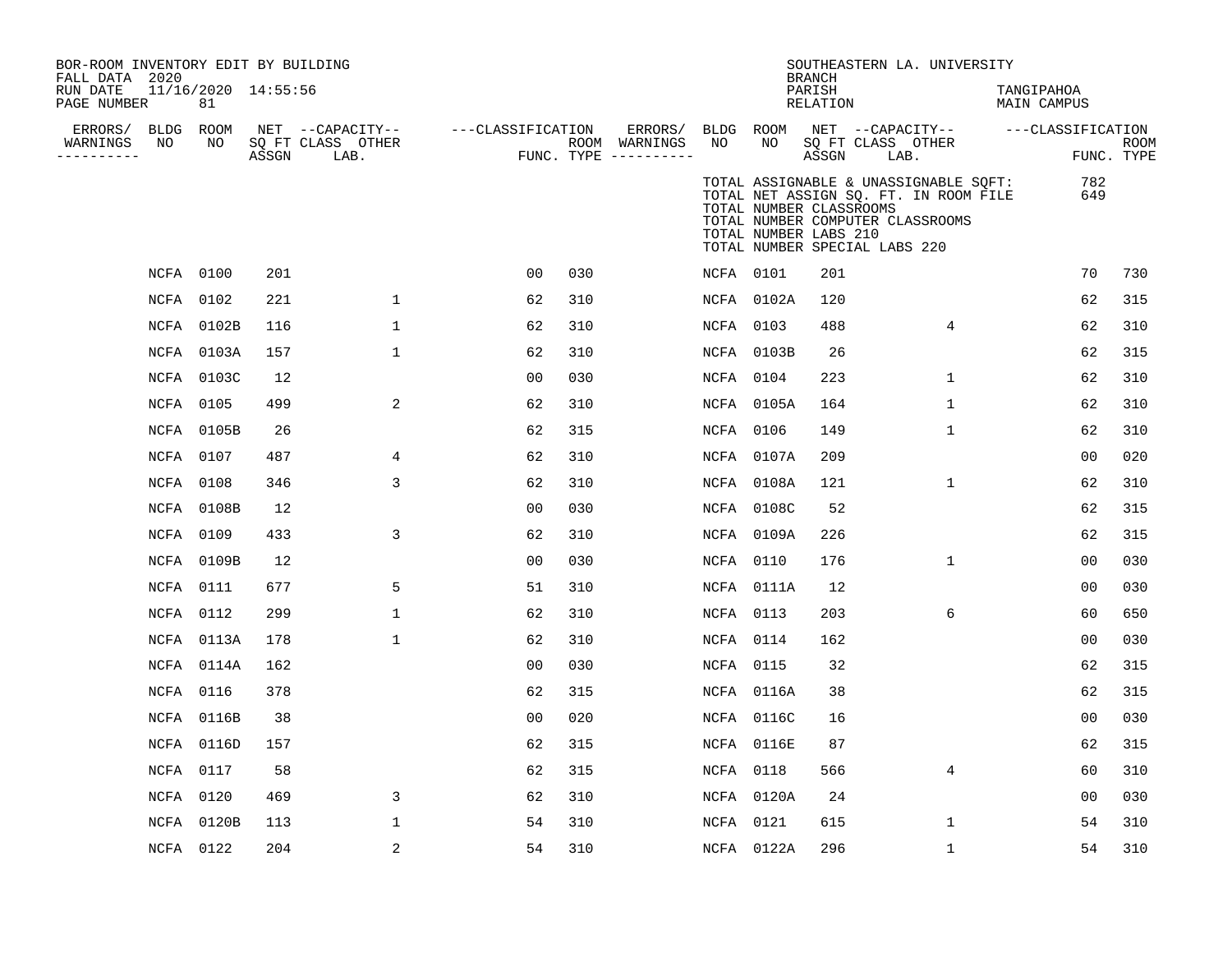| BOR-ROOM INVENTORY EDIT BY BUILDING<br>FALL DATA 2020 |           |                           |       |                           |                   |     |                                      |           |                                                                | <b>BRANCH</b>      | SOUTHEASTERN LA. UNIVERSITY                                                                                                                         |                           |                           |
|-------------------------------------------------------|-----------|---------------------------|-------|---------------------------|-------------------|-----|--------------------------------------|-----------|----------------------------------------------------------------|--------------------|-----------------------------------------------------------------------------------------------------------------------------------------------------|---------------------------|---------------------------|
| RUN DATE<br>PAGE NUMBER                               |           | 11/16/2020 14:55:56<br>82 |       |                           |                   |     |                                      |           |                                                                | PARISH<br>RELATION |                                                                                                                                                     | TANGIPAHOA<br>MAIN CAMPUS |                           |
| ERRORS/                                               | BLDG ROOM |                           |       | NET --CAPACITY--          | ---CLASSIFICATION |     | ERRORS/                              | BLDG ROOM |                                                                |                    | NET --CAPACITY--                                                                                                                                    | ---CLASSIFICATION         |                           |
| WARNINGS<br>-----------                               | NO        | NO                        | ASSGN | SQ FT CLASS OTHER<br>LAB. |                   |     | ROOM WARNINGS<br>FUNC. TYPE $------$ | NO        | NO                                                             | ASSGN              | SQ FT CLASS OTHER<br>LAB.                                                                                                                           |                           | <b>ROOM</b><br>FUNC. TYPE |
|                                                       |           | NCFA 0122B                | 158   | 2                         | 54                | 310 |                                      | NCFA 0123 |                                                                | 280                | $\overline{a}$                                                                                                                                      | 54                        | 310                       |
|                                                       |           | NCFA 0123A                | 201   | 1                         | 54                | 310 |                                      |           | NCFA 0123B                                                     | 37                 | 1                                                                                                                                                   | 00                        | 030                       |
|                                                       |           | NCFA 0123C                | 151   | $\mathbf 1$               | 53                | 310 |                                      |           | NCFA 0123D                                                     | 151                | $\mathbf 1$                                                                                                                                         | 53                        | 310                       |
|                                                       |           | NCFA 0123E                | 151   | $\mathbf{1}$              | 53                | 310 |                                      |           | NCFA 0123F                                                     | 157                | $\mathbf{1}$                                                                                                                                        | 53                        | 310                       |
|                                                       | NCFA 0124 |                           | 19    |                           | 0 <sub>0</sub>    | 030 |                                      | NCFA 0125 |                                                                | 16                 |                                                                                                                                                     | 00                        | 010                       |
|                                                       | NCFA 0126 |                           | 21    |                           | 00                | 030 |                                      | NCFA 0127 |                                                                | 98                 | $\mathbf{1}$                                                                                                                                        | 0 <sub>0</sub>            | 030                       |
|                                                       | NCFA 0128 |                           | 107   | $\mathbf{1}$              | 0 <sub>0</sub>    | 030 |                                      | NCFA 0129 |                                                                | 299                | $\mathbf{1}$                                                                                                                                        | 54                        | 315                       |
|                                                       |           | NCFA 0129A                | 147   | $7\overline{ }$           | 51                | 310 |                                      | NCFA 0130 |                                                                | 391                | 16                                                                                                                                                  | 54                        | 350                       |
|                                                       |           | NCFA 0130A                | 49    |                           | 0 <sub>0</sub>    | 030 |                                      |           | NCFA 0130B                                                     | 262                | 7                                                                                                                                                   | 54                        | 650                       |
|                                                       | NCFA 0132 |                           | 436   | 4                         | 54                | 310 |                                      | NCFA 0133 |                                                                | 817                | 3                                                                                                                                                   | 90                        | 310                       |
|                                                       |           | NCFA 0133A                | 113   | 1                         | 90                | 310 |                                      |           | NCFA 0133B                                                     | 124                |                                                                                                                                                     | 90                        | 315                       |
|                                                       |           | NCFA 0133C                | 50    | $\mathbf{1}$              | 90                | 315 |                                      |           | NCFA 0133D                                                     | 155                | $\mathbf{1}$                                                                                                                                        | 90                        | 310                       |
|                                                       |           | NCFA 0133E                | 106   |                           | 60                | 315 |                                      | NCFA 0134 |                                                                | 223                | $\mathbf 1$                                                                                                                                         | 54                        | 310                       |
|                                                       | NCFA 0150 |                           | 3502  |                           | 0 <sub>0</sub>    | 020 |                                      |           | NCFA 0150A<br>TOTAL NUMBER CLASSROOMS<br>TOTAL NUMBER LABS 210 | 942                | TOTAL ASSIGNABLE & UNASSIGNABLE SOFT:<br>TOTAL NET ASSIGN SQ. FT. IN ROOM FILE<br>TOTAL NUMBER COMPUTER CLASSROOMS<br>TOTAL NUMBER SPECIAL LABS 220 | 50<br>18,624<br>13,739    | 660                       |
|                                                       | NCHP 0101 |                           | 124   |                           | 0 <sub>0</sub>    | 030 |                                      |           | TOTAL NUMBER CLASSROOMS<br>TOTAL NUMBER LABS 210               |                    | TOTAL ASSIGNABLE & UNASSIGNABLE SQFT:<br>TOTAL NET ASSIGN SQ. FT. IN ROOM FILE<br>TOTAL NUMBER COMPUTER CLASSROOMS<br>TOTAL NUMBER SPECIAL LABS 220 | 124                       |                           |
|                                                       | NCHR 0100 |                           | 461   | $\mathbf{1}$              | 60                | 310 |                                      |           | NCHR 0100A                                                     | 281                |                                                                                                                                                     | 60                        | 315                       |
|                                                       |           | NCHR 0100B                | 51    |                           | 60                | 315 |                                      |           | NCHR 0100C                                                     | 158                | $\mathbf{1}$                                                                                                                                        | 60                        | 310                       |
|                                                       | NCHR      | 0100D                     | 182   | $\mathbf 1$               | 60                | 310 |                                      | NCHR      | 0101                                                           | 517                | 4                                                                                                                                                   | 60                        | 310                       |
|                                                       | NCHR      | 0101A                     | 183   | 1                         | 60                | 310 |                                      |           | NCHR 0101B                                                     | 159                | 1                                                                                                                                                   | 60                        | 310                       |
|                                                       | NCHR 0102 |                           | 318   | $\mathbf{1}$              | 60                | 310 |                                      |           | NCHR 0102A                                                     | 149                | 5                                                                                                                                                   | 60                        | 310                       |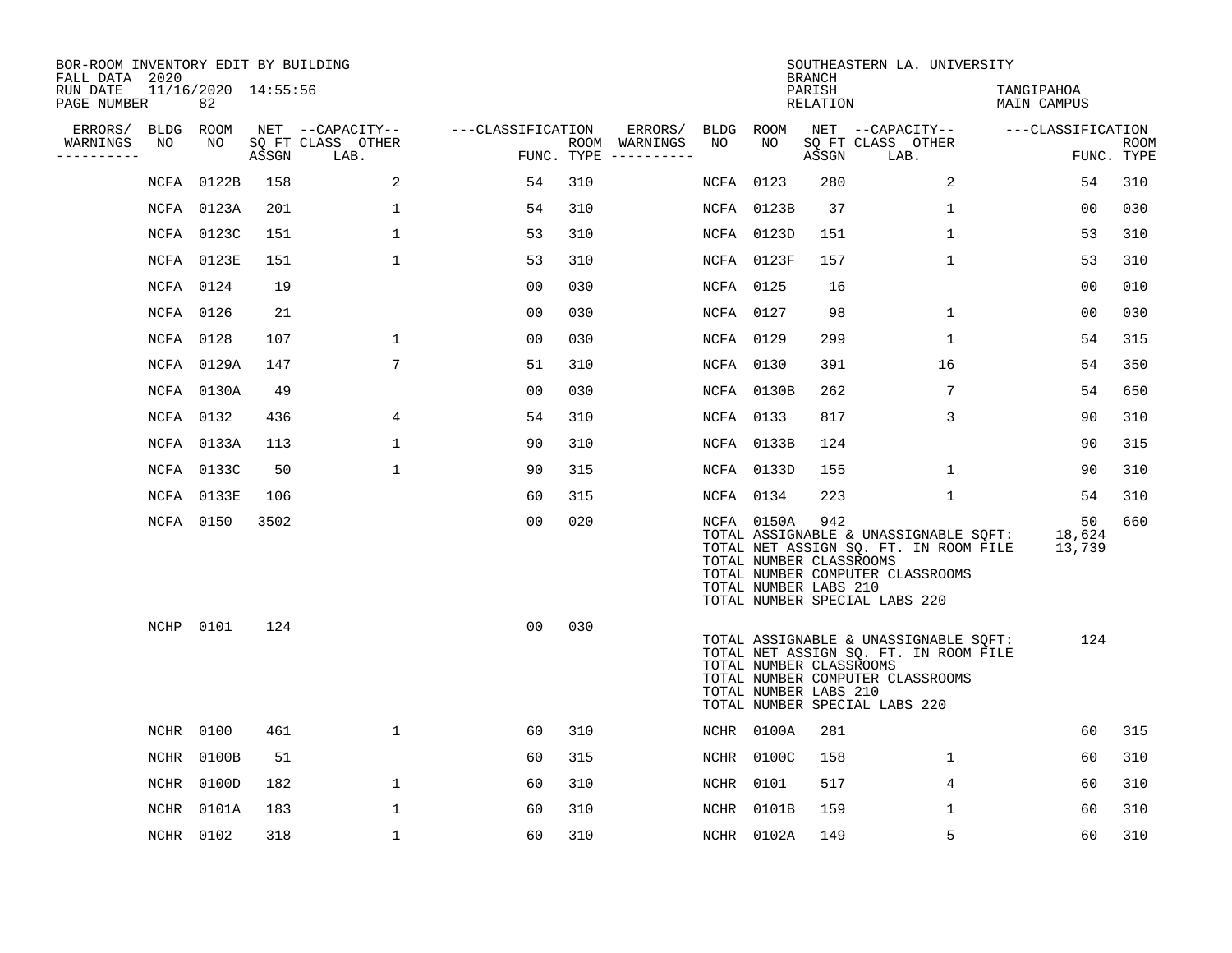| BOR-ROOM INVENTORY EDIT BY BUILDING<br>FALL DATA 2020 |             |                           |       |                           |                   |     |                                      |             |                                                  | <b>BRANCH</b>      | SOUTHEASTERN LA. UNIVERSITY                                                                                                                         |                           |                           |
|-------------------------------------------------------|-------------|---------------------------|-------|---------------------------|-------------------|-----|--------------------------------------|-------------|--------------------------------------------------|--------------------|-----------------------------------------------------------------------------------------------------------------------------------------------------|---------------------------|---------------------------|
| RUN DATE<br>PAGE NUMBER                               |             | 11/16/2020 14:55:56<br>83 |       |                           |                   |     |                                      |             |                                                  | PARISH<br>RELATION |                                                                                                                                                     | TANGIPAHOA<br>MAIN CAMPUS |                           |
| ERRORS/                                               | <b>BLDG</b> | ROOM                      |       | NET --CAPACITY--          | ---CLASSIFICATION |     | ERRORS/                              | BLDG        | ROOM                                             |                    | NET --CAPACITY--                                                                                                                                    | ---CLASSIFICATION         |                           |
| WARNINGS<br>. _ _ _ _ _ _ _ _ _                       | NO          | NO                        | ASSGN | SQ FT CLASS OTHER<br>LAB. |                   |     | ROOM WARNINGS<br>FUNC. TYPE $------$ | NO.         | NO.                                              | ASSGN              | SQ FT CLASS OTHER<br>LAB.                                                                                                                           |                           | <b>ROOM</b><br>FUNC. TYPE |
|                                                       | <b>NCHR</b> | 0102B                     | 213   | $\mathbf{1}$              | 60                | 350 |                                      | NCHR        | 0102C                                            | 178                | $\mathbf{1}$                                                                                                                                        | 60                        | 310                       |
|                                                       | <b>NCHR</b> | 0103                      | 64    |                           | 0 <sub>0</sub>    | 030 |                                      | NCHR        | 0104                                             | 64                 |                                                                                                                                                     | 0 <sub>0</sub>            | 030                       |
|                                                       | NCHR        | 0105                      | 64    |                           | 60                | 650 |                                      | NCHR        | 0106                                             | 361                | $\mathbf 1$                                                                                                                                         | 60                        | 350                       |
|                                                       | NCHR        | 0106A                     | 186   | $\mathbf{1}$              | 60                | 310 |                                      | NCHR        | 0106B                                            | 159                | $\mathbf{1}$                                                                                                                                        | 60                        | 310                       |
|                                                       |             | NCHR 0106C                | 51    |                           | 60                | 315 |                                      | NCHR 0110   | TOTAL NUMBER CLASSROOMS<br>TOTAL NUMBER LABS 210 | 624                | TOTAL ASSIGNABLE & UNASSIGNABLE SQFT:<br>TOTAL NET ASSIGN SQ. FT. IN ROOM FILE<br>TOTAL NUMBER COMPUTER CLASSROOMS<br>TOTAL NUMBER SPECIAL LABS 220 | 60<br>4,423<br>4,295      | 315                       |
|                                                       | <b>NCMB</b> | 0101                      | 718   |                           | 0 <sub>0</sub>    | 020 |                                      | <b>NCMB</b> | 0102                                             | 280                | 2                                                                                                                                                   | 55                        | 315                       |
|                                                       | <b>NCMB</b> | 0102A                     | 391   |                           | 56                | 315 |                                      | NCMB        | 0102B                                            | 205                | $\mathbf 1$                                                                                                                                         | 56                        | 310                       |
|                                                       | NCMB        | 0103                      | 84    | $\mathbf 1$               | 54                | 310 |                                      | <b>NCMB</b> | 0104                                             | 574                | 19                                                                                                                                                  | 56                        | 350                       |
|                                                       | <b>NCMB</b> | 0105                      | 149   | 6                         | 54                | 315 |                                      | <b>NCMB</b> | 0106                                             | 138                | 2                                                                                                                                                   | 55                        | 310                       |
|                                                       | <b>NCMB</b> | 0107                      | 254   | 5                         | 56                | 310 |                                      | <b>NCMB</b> | 0107A                                            | 56                 | $\mathbf 1$                                                                                                                                         | 56                        | 310                       |
|                                                       | <b>NCMB</b> | 0107B                     | 592   | 5                         | 56                | 310 |                                      | NCMB        | 0107C                                            | 156                | $\mathbf 1$                                                                                                                                         | 56                        | 310                       |
|                                                       | NCMB        | 0107D                     | 108   | 1                         | 56                | 310 |                                      | NCMB        | 0107E                                            | 91                 |                                                                                                                                                     | 56                        | 315                       |
|                                                       | NCMB        | 0107F                     | 117   | $\mathbf 1$               | 56                | 310 |                                      | NCMB        | 0107G                                            | 420                | 7                                                                                                                                                   | 56                        | 310                       |
|                                                       | <b>NCMB</b> | 0108                      | 199   |                           | 0 <sub>0</sub>    | 020 |                                      | NCMB        | 0109                                             | 288                |                                                                                                                                                     | 0 <sub>0</sub>            | 030                       |
|                                                       | <b>NCMB</b> | 0110                      | 48    |                           | 0 <sub>0</sub>    | 030 |                                      | NCMB        | 0111                                             | 60                 |                                                                                                                                                     | 0 <sub>0</sub>            | 030                       |
|                                                       | <b>NCMB</b> | 0112                      | 92    |                           | 55                | 315 |                                      | <b>NCMB</b> | 0112A                                            | 112                |                                                                                                                                                     | 56                        | 315                       |
|                                                       | <b>NCMB</b> | 0112B                     | 228   | 2                         | 56                | 310 |                                      | <b>NCMB</b> | 0112C                                            | 131                | $\mathbf 1$                                                                                                                                         | 56                        | 310                       |
|                                                       | <b>NCMB</b> | 0113                      | 1295  | 23                        | 55                | 310 |                                      | <b>NCMB</b> | 0114                                             | 152                | 4                                                                                                                                                   | 55                        | 310                       |
|                                                       | <b>NCMB</b> | 0115                      | 112   |                           | 54                | 315 |                                      | NCMB        | 0116                                             | 122                | $\mathbf 1$                                                                                                                                         | 54                        | 310                       |
|                                                       | <b>NCMB</b> | 0117                      | 163   | $\mathbf 1$               | 54                | 310 |                                      | NCMB        | 0118                                             | 563                | 7                                                                                                                                                   | 54                        | 315                       |
|                                                       | <b>NCMB</b> | 0119                      | 129   | $\mathbf 1$               | 54                | 310 |                                      | NCMB        | 0120                                             | 132                | 1                                                                                                                                                   | 54                        | 310                       |
|                                                       | <b>NCMB</b> | 0121                      | 116   | $\mathbf{1}$              | 54                | 310 |                                      | <b>NCMB</b> | 0122                                             | 255                | 9                                                                                                                                                   | 55                        | 650                       |
|                                                       |             | NCMB 0122A                | 76    |                           | 55                | 655 |                                      | NCMB 0123   |                                                  | 498                |                                                                                                                                                     | 55                        | 315                       |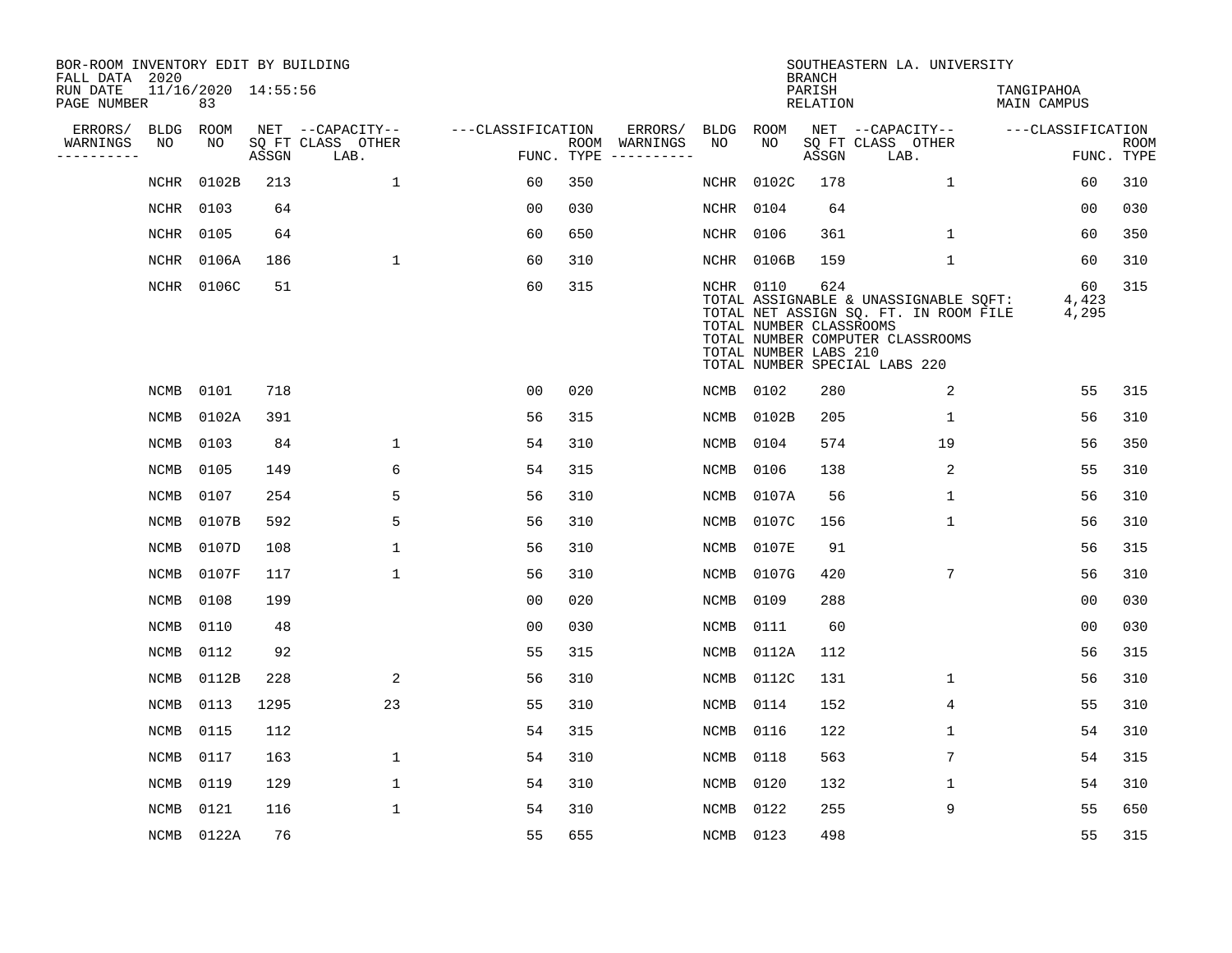| BOR-ROOM INVENTORY EDIT BY BUILDING<br>FALL DATA 2020 |             |                           |       |                           |                   |                    |          |             |             | <b>BRANCH</b>             | SOUTHEASTERN LA. UNIVERSITY |                                  |                           |
|-------------------------------------------------------|-------------|---------------------------|-------|---------------------------|-------------------|--------------------|----------|-------------|-------------|---------------------------|-----------------------------|----------------------------------|---------------------------|
| RUN DATE<br>PAGE NUMBER                               |             | 11/16/2020 14:55:56<br>84 |       |                           |                   |                    |          |             |             | PARISH<br><b>RELATION</b> |                             | TANGIPAHOA<br><b>MAIN CAMPUS</b> |                           |
| ERRORS/                                               | <b>BLDG</b> | ROOM                      |       | NET --CAPACITY--          | ---CLASSIFICATION |                    | ERRORS/  | <b>BLDG</b> | <b>ROOM</b> |                           | NET --CAPACITY--            | ---CLASSIFICATION                |                           |
| WARNINGS<br>-----------                               | NO          | NO                        | ASSGN | SQ FT CLASS OTHER<br>LAB. |                   | ROOM<br>FUNC. TYPE | WARNINGS | NO          | NO          | ASSGN                     | SQ FT CLASS OTHER<br>LAB.   |                                  | <b>ROOM</b><br>FUNC. TYPE |
|                                                       | <b>NCMB</b> | 0124                      | 122   | $\mathbf 1$               | 54                | 310                |          | <b>NCMB</b> | 0125        | 80                        | $\mathbf 1$                 | 54                               | 310                       |
|                                                       | <b>NCMB</b> | 0126                      | 81    | $\mathbf{1}$              | 54                | 310                |          | <b>NCMB</b> | 0127        | 78                        | 1                           | 54                               | 310                       |
|                                                       | <b>NCMB</b> | 0128                      | 80    | $\mathbf{1}$              | 54                | 310                |          | NCMB        | 0129        | 147                       | 1                           | 54                               | 310                       |
|                                                       | <b>NCMB</b> | 0130                      | 158   |                           | 54                | 315                |          | NCMB        | 0131        | 44                        | $\mathbf 1$                 | 0 <sub>0</sub>                   | 030                       |
|                                                       | NCMB        | 0132                      | 126   |                           | 54                | 315                |          | NCMB        | 0133        | 355                       | 2                           | 55                               | 315                       |
|                                                       | <b>NCMB</b> | 0134                      | 108   | 1                         | 54                | 310                |          | NCMB        | 0135        | 121                       | 1                           | 54                               | 310                       |
|                                                       | <b>NCMB</b> | 0136                      | 123   | $\mathbf{1}$              | 54                | 310                |          | <b>NCMB</b> | 0137        | 123                       | $\mathbf 1$                 | 54                               | 310                       |
|                                                       | <b>NCMB</b> | 0138                      | 123   | $\mathbf{1}$              | 54                | 310                |          | <b>NCMB</b> | 0139        | 123                       | 1                           | 50                               | 310                       |
|                                                       | <b>NCMB</b> | 0140                      | 123   | $\mathbf{1}$              | 54                | 310                |          | <b>NCMB</b> | 0141        | 127                       | 1                           | 54                               | 310                       |
|                                                       | <b>NCMB</b> | 0142                      | 145   |                           | 54                | 315                |          | <b>NCMB</b> | 0143        | 371                       |                             | 55                               | 315                       |
|                                                       | <b>NCMB</b> | 0144                      | 46    |                           | 60                | 710                |          | <b>NCMB</b> | 0145        | 105                       |                             | 55                               | 315                       |
|                                                       | <b>NCMB</b> | 0146                      | 230   | $\mathbf{1}$              | 55                | 315                |          | <b>NCMB</b> | 0147        | 39                        |                             | 55                               | 730                       |
|                                                       | <b>NCMB</b> | 0148                      | 450   | 15                        | 55                | 350                |          | NCMB        | 0149        | 96                        |                             | 54                               | 315                       |
|                                                       | <b>NCMB</b> | 0150                      | 178   |                           | 00                | 030                |          | NCMB        | 0151        | 48                        |                             | 70                               | 730                       |
|                                                       | <b>NCMB</b> | 0152                      | 177   |                           | 0 <sub>0</sub>    | 030                |          | NCMB        | 0153        | 245                       |                             | 54                               | 315                       |
|                                                       | <b>NCMB</b> | 0154                      | 433   | 3                         | 55                | 310                |          | NCMB        | 0154A       | 120                       | 1                           | 52                               | 310                       |
|                                                       | <b>NCMB</b> | 0154B                     | 269   | 1                         | 52                | 310                |          | NCMB        | 0155        | 803                       |                             | 0 <sub>0</sub>                   | 020                       |
|                                                       | <b>NCMB</b> | 0156                      | 904   | 10                        | 55                | 315                |          | NCMB        | 0156A       | 76                        |                             | 55                               | 315                       |
|                                                       | <b>NCMB</b> | 0156B                     | 55    |                           | 55                | 315                |          | NCMB        | 0156C       | 120                       | 1                           | 52                               | 310                       |
|                                                       | <b>NCMB</b> | 0156D                     | 60    |                           | 55                | 315                |          | <b>NCMB</b> | 0157        | 236                       |                             | 0 <sub>0</sub>                   | 030                       |
|                                                       | <b>NCMB</b> | 0158                      | 1178  | 22                        | 55                | 310                |          | <b>NCMB</b> | 0158A       | 82                        |                             | 55                               | 315                       |
|                                                       | <b>NCMB</b> | 0159                      | 65    |                           | 0 <sub>0</sub>    | 030                |          | <b>NCMB</b> | 0160        | 839                       | $\overline{4}$              | 55                               | 310                       |
|                                                       | <b>NCMB</b> | 0161                      | 237   | 6                         | 50                | 650                |          | <b>NCMB</b> | 0162        | 957                       |                             | 0 <sub>0</sub>                   | 020                       |
|                                                       | <b>NCMB</b> | 0163                      | 1938  |                           | 00                | 020                |          | <b>NCMB</b> | 0164        | 267                       |                             | 00                               | 030                       |
|                                                       | <b>NCMB</b> | 0165                      | 19    |                           | 70                | 730                |          | NCMB        | 0166        | 636                       | 22                          | 22                               | 250                       |
|                                                       | <b>NCMB</b> | 0167                      | 59    |                           | 0 <sub>0</sub>    | 030                |          | NCMB        | 0168        | 87                        | $\mathbf 1$                 | 53                               | 310                       |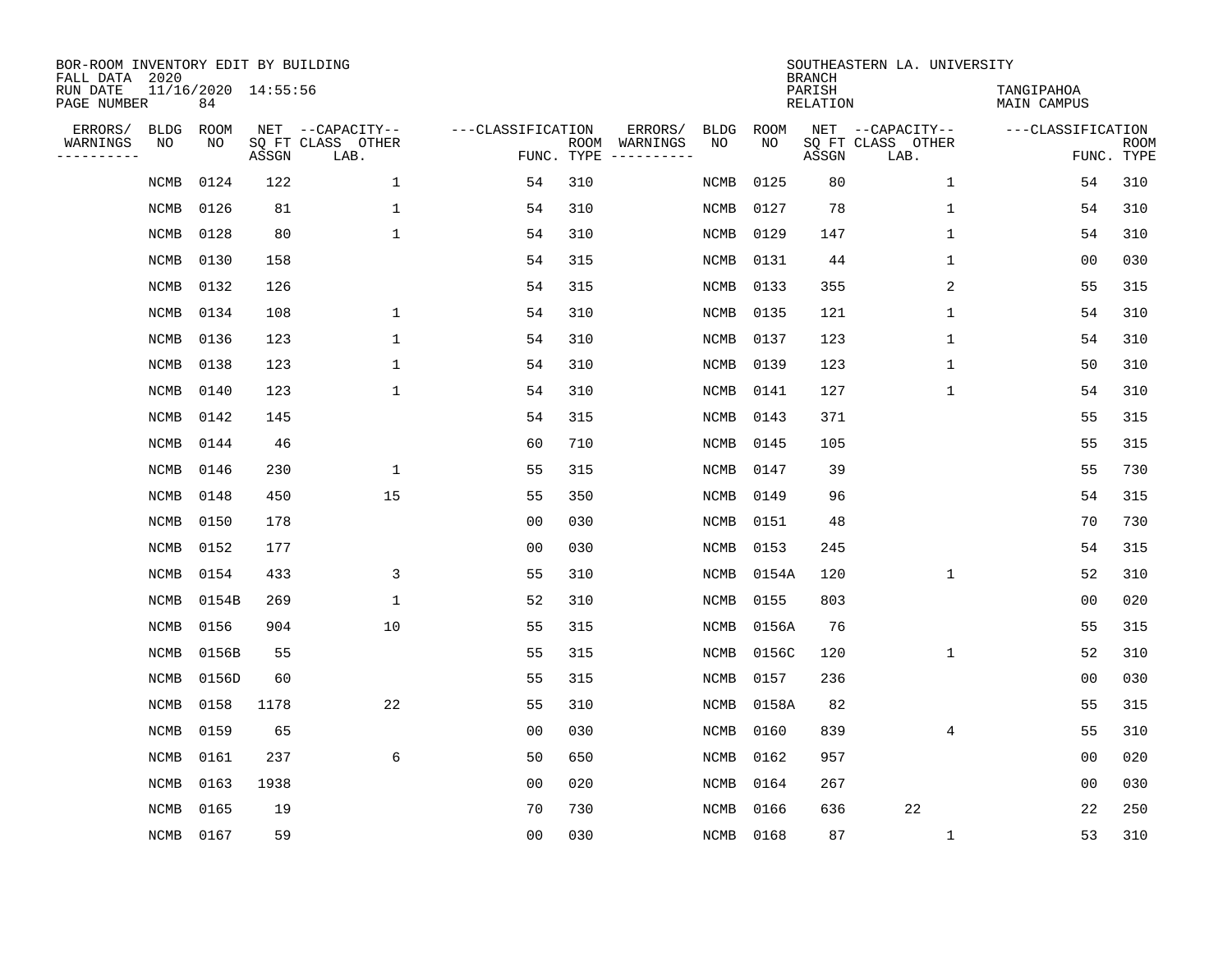| BOR-ROOM INVENTORY EDIT BY BUILDING<br>FALL DATA 2020 |             |                           |       |                           |                   |                    |          |             |             | <b>BRANCH</b>             | SOUTHEASTERN LA. UNIVERSITY |                                  |                           |
|-------------------------------------------------------|-------------|---------------------------|-------|---------------------------|-------------------|--------------------|----------|-------------|-------------|---------------------------|-----------------------------|----------------------------------|---------------------------|
| RUN DATE<br>PAGE NUMBER                               |             | 11/16/2020 14:55:56<br>85 |       |                           |                   |                    |          |             |             | PARISH<br><b>RELATION</b> |                             | TANGIPAHOA<br><b>MAIN CAMPUS</b> |                           |
| ERRORS/                                               | <b>BLDG</b> | ROOM                      |       | NET --CAPACITY--          | ---CLASSIFICATION |                    | ERRORS/  | <b>BLDG</b> | <b>ROOM</b> |                           | NET --CAPACITY--            | ---CLASSIFICATION                |                           |
| WARNINGS<br>----------                                | NO          | NO                        | ASSGN | SQ FT CLASS OTHER<br>LAB. |                   | ROOM<br>FUNC. TYPE | WARNINGS | NO          | NO          | ASSGN                     | SQ FT CLASS OTHER<br>LAB.   |                                  | <b>ROOM</b><br>FUNC. TYPE |
|                                                       | NCMB        | 0169                      | 953   | 19                        | 52                | 310                |          | NCMB        | 0169A       | 80                        | 1                           | 52                               | 310                       |
|                                                       | <b>NCMB</b> | 0169B                     | 54    |                           | 52                | 315                |          | NCMB        | 0169C       | 80                        | 1                           | 52                               | 310                       |
|                                                       | <b>NCMB</b> | 0170                      | 639   | 29                        | 22                | 250                |          | NCMB        | 0170A       | 118                       |                             | 22                               | 255                       |
|                                                       | <b>NCMB</b> | 0171                      | 235   | 2                         | 52                | 310                |          | NCMB        | 0171A       | 155                       | 1                           | 52                               | 310                       |
|                                                       | <b>NCMB</b> | 0172                      | 331   | 2                         | 50                | 310                |          | NCMB        | 0172A       | 152                       | 4                           | 50                               | 310                       |
|                                                       | <b>NCMB</b> | 0172B                     | 45    |                           | 50                | 315                |          | NCMB        | 0172C       | 153                       | 1                           | 50                               | 310                       |
|                                                       | <b>NCMB</b> | 0172D                     | 89    |                           | 50                | 315                |          | <b>NCMB</b> | 0172E       | 274                       | $\mathbf{1}$                | 50                               | 310                       |
|                                                       | <b>NCMB</b> | 0172F                     | 191   | $\mathbf{1}$              | 50                | 310                |          | <b>NCMB</b> | 0173        | 173                       |                             | 0 <sub>0</sub>                   | 030                       |
|                                                       | <b>NCMB</b> | 0174                      | 628   | 22                        | 50                | 350                |          | <b>NCMB</b> | 0174A       | 77                        |                             | 50                               | 315                       |
|                                                       | <b>NCMB</b> | 0175                      | 49    |                           | 0 <sub>0</sub>    | 030                |          | NCMB        | 0176        | 19                        |                             | 70                               | 730                       |
|                                                       | <b>NCMB</b> | 0177                      | 87    |                           | 70                | 730                |          | NCMB        | 0178        | 267                       |                             | 0 <sub>0</sub>                   | 030                       |
|                                                       | <b>NCMB</b> | 0179                      | 56    |                           | 60                | 710                |          | NCMB        | 0180        | 981                       |                             | 0 <sub>0</sub>                   | 020                       |
|                                                       | <b>NCMB</b> | 0201                      | 2710  |                           | 0 <sub>0</sub>    | 020                |          | NCMB        | 0202        | 250                       |                             | 0 <sub>0</sub>                   | 030                       |
|                                                       | <b>NCMB</b> | 0203                      | 1162  | 1                         | 32                | 310                |          | NCMB        | 0204        | 100                       | 1                           | 32                               | 310                       |
|                                                       | <b>NCMB</b> | 0205                      | 122   | 1                         | 32                | 310                |          | <b>NCMB</b> | 0206        | 103                       | 1                           | 32                               | 310                       |
|                                                       | NCMB        | 0207                      | 122   | $\mathbf{1}$              | 32                | 310                |          | NCMB        | 0208        | 103                       | 1                           | 32                               | 310                       |
|                                                       | <b>NCMB</b> | 0209                      | 330   | 14                        | 32                | 410                |          | <b>NCMB</b> | 0210        | 110                       | 1                           | 32                               | 310                       |
|                                                       | <b>NCMB</b> | 0211                      | 100   | 1                         | 32                | 310                |          | NCMB        | 0212        | 100                       | 1                           | 32                               | 310                       |
|                                                       | <b>NCMB</b> | 0213                      | 110   | 1                         | 32                | 310                |          | NCMB        | 0214        | 110                       | 1                           | 32                               | 310                       |
|                                                       | <b>NCMB</b> | 0215                      | 314   | 1                         | 32                | 310                |          | <b>NCMB</b> | 0215A       | 111                       | 1                           | 32                               | 310                       |
|                                                       | <b>NCMB</b> | 0215B                     | 387   | 9                         | 32                | 315                |          | <b>NCMB</b> | 0215C       | 165                       | 1                           | 32                               | 310                       |
|                                                       | <b>NCMB</b> | 0215D                     | 61    |                           | 32                | 315                |          | <b>NCMB</b> | 0215E       | 113                       | 1                           | 32                               | 310                       |
|                                                       | <b>NCMB</b> | 0215F                     | 113   | 1                         | 32                | 310                |          | <b>NCMB</b> | 0215G       | 111                       | 1                           | 32                               | 310                       |
|                                                       | <b>NCMB</b> | 0215H                     | 112   | 1                         | 32                | 310                |          | <b>NCMB</b> | 0216        | 50                        |                             | 0 <sub>0</sub>                   | 030                       |
|                                                       | <b>NCMB</b> | 0217                      | 425   | 13                        | 32                | 650                |          | <b>NCMB</b> | 0217A       | 60                        |                             | 32                               | 655                       |
|                                                       | NCMB        | 0218                      | 399   | 11                        | 32                | 110                |          | NCMB        | 0219        | 767                       | 8                           | 32                               | 115                       |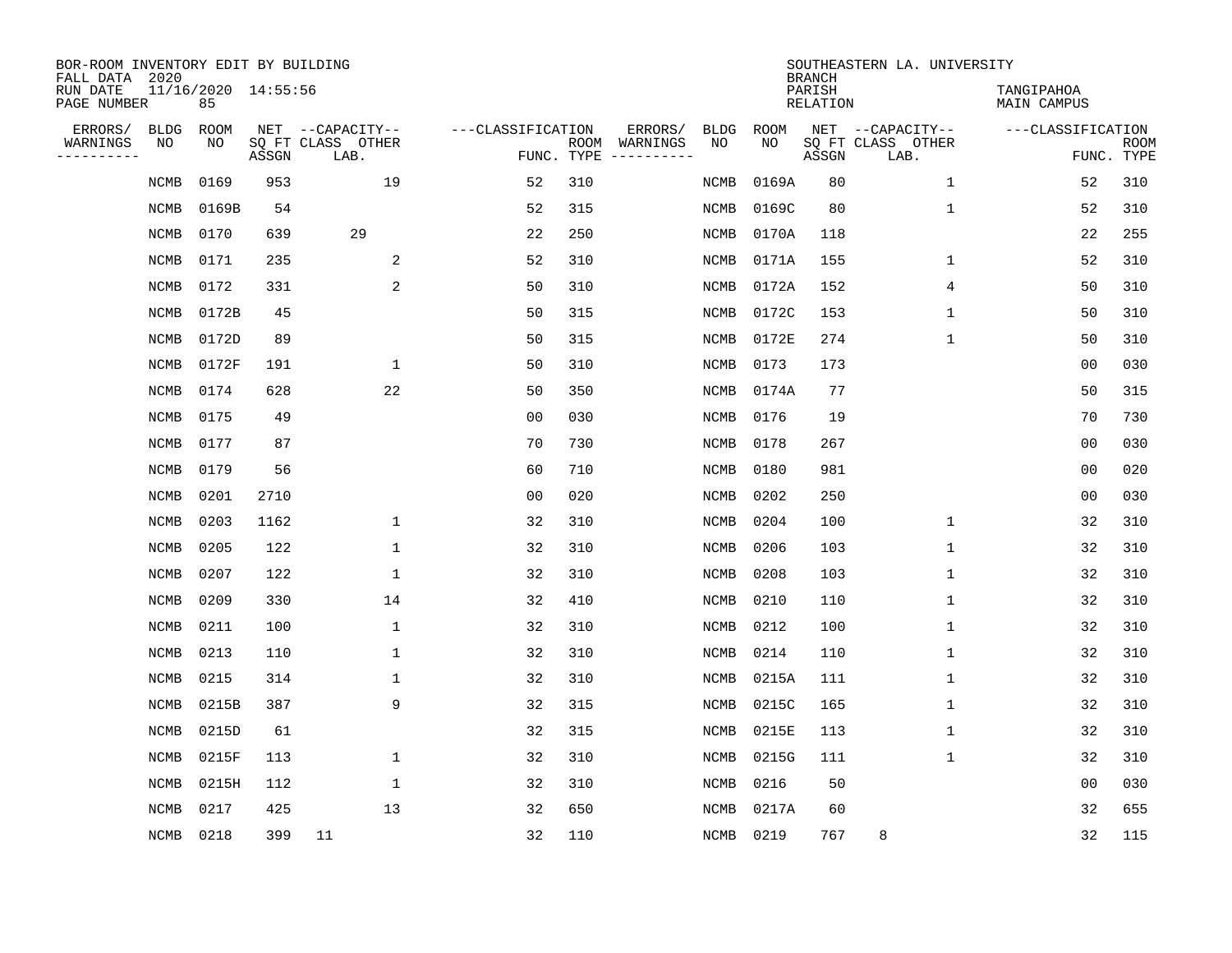| BOR-ROOM INVENTORY EDIT BY BUILDING<br>FALL DATA 2020 |             |                           |       |    |                           |                   |            |                              |             |             | <b>BRANCH</b>             | SOUTHEASTERN LA. UNIVERSITY |                                  |                           |
|-------------------------------------------------------|-------------|---------------------------|-------|----|---------------------------|-------------------|------------|------------------------------|-------------|-------------|---------------------------|-----------------------------|----------------------------------|---------------------------|
| RUN DATE<br>PAGE NUMBER                               |             | 11/16/2020 14:55:56<br>86 |       |    |                           |                   |            |                              |             |             | PARISH<br><b>RELATION</b> |                             | TANGIPAHOA<br><b>MAIN CAMPUS</b> |                           |
| ERRORS/                                               | <b>BLDG</b> | ROOM                      |       |    | NET --CAPACITY--          | ---CLASSIFICATION |            | ERRORS/                      | <b>BLDG</b> | <b>ROOM</b> |                           | NET --CAPACITY--            | ---CLASSIFICATION                |                           |
| WARNINGS<br>---------                                 | NO          | NO                        | ASSGN |    | SQ FT CLASS OTHER<br>LAB. |                   | FUNC. TYPE | ROOM WARNINGS<br>----------- | NO          | NO          | ASSGN                     | SQ FT CLASS OTHER<br>LAB.   |                                  | <b>ROOM</b><br>FUNC. TYPE |
|                                                       | NCMB        | 0220                      | 839   | 39 |                           | 32                | 110        |                              | NCMB        | 0221        | 186                       | 1                           | 50                               | 310                       |
|                                                       | NCMB        | 0222                      | 704   | 40 |                           | 32                | 110        |                              | NCMB        | 0222A       | 121                       |                             | 32                               | 115                       |
|                                                       | <b>NCMB</b> | 0223                      | 720   | 38 |                           | 32                | 110        |                              | NCMB        | 0224        | 70                        |                             | 60                               | 730                       |
|                                                       | NCMB        | 0225                      | 741   | 38 |                           | 32                | 110        |                              | <b>NCMB</b> | 0226        | 150                       |                             | 0 <sub>0</sub>                   | 030                       |
|                                                       | NCMB        | 0227                      | 150   |    |                           | 0 <sub>0</sub>    | 030        |                              | NCMB        | 0228        | 741                       | 34                          | 32                               | 110                       |
|                                                       | NCMB        | 0229                      | 664   | 42 |                           | 32                | 110        |                              | NCMB        | 0229A       | 45                        |                             | 32                               | 115                       |
|                                                       | NCMB        | 0229B                     | 50    |    |                           | 32                | 115        |                              | NCMB        | 0230        | 720                       | 18                          | 32                               | 210                       |
|                                                       | <b>NCMB</b> | 0231                      | 194   |    | 16                        | 32                | 650        |                              | <b>NCMB</b> | 0232        | 25                        |                             | 0 <sub>0</sub>                   | 030                       |
|                                                       | <b>NCMB</b> | 0233                      | 40    |    |                           | 70                | 730        |                              | <b>NCMB</b> | 0234        | 709                       | 27                          | 32                               | 110                       |
|                                                       | <b>NCMB</b> | 0234A                     | 50    |    |                           | 32                | 115        |                              | NCMB        | 0235        | 532                       |                             | 50                               | 315                       |
|                                                       | <b>NCMB</b> | 0235A                     | 50    |    |                           | 50                | 315        |                              | <b>NCMB</b> | 0236        | 988                       | 32                          | 52                               | 210                       |
|                                                       | <b>NCMB</b> | 0237                      | 663   |    | 34                        | 32                | 240        |                              | <b>NCMB</b> | 0238        | 574                       | 44                          | 32                               | 110                       |
|                                                       | NCMB        | 0239                      | 551   | 28 |                           | 32                | 110        |                              | NCMB        | 0240        | 490                       | 25                          | 32                               | 110                       |
|                                                       | NCMB        | 0240A                     | 45    |    |                           | 32                | 115        |                              | NCMB        | 0241        | 64                        |                             | 72                               | 730                       |
|                                                       | NCMB        | 0242                      | 224   |    |                           | 0 <sub>0</sub>    | 030        |                              | NCMB        | 0243        | 1064                      | 27                          | 50                               | 650                       |
|                                                       | NCMB        | 0244                      | 649   |    |                           | 0 <sub>0</sub>    | 020        |                              | <b>NCMB</b> | 0245        | 267                       |                             | 0 <sub>0</sub>                   | 030                       |
|                                                       | NCMB        | 0246                      | 30    |    |                           | 52                | 315        |                              | NCMB        | 0247        | 57                        |                             | 70                               | 730                       |
|                                                       | <b>NCMB</b> | 0248                      | 57    |    |                           | 70                | 730        |                              | NCMB        | 0249        | 126                       | $\mathbf 1$                 | 52                               | 310                       |
|                                                       | <b>NCMB</b> | 0250                      | 106   |    | $\mathbf{1}$              | 52                | 310        |                              | <b>NCMB</b> | 0251        | 109                       | $\mathbf 1$                 | 52                               | 310                       |
|                                                       | <b>NCMB</b> | 0252                      | 106   |    | 1                         | 52                | 310        |                              | NCMB        | 0253        | 109                       | 1                           | 52                               | 310                       |
|                                                       | <b>NCMB</b> | 0254                      | 106   |    | 1                         | 52                | 310        |                              | <b>NCMB</b> | 0255        | 109                       | $\mathbf 1$                 | 52                               | 310                       |
|                                                       | <b>NCMB</b> | 0256                      | 106   |    | 1                         | 52                | 310        |                              | <b>NCMB</b> | 0257        | 109                       | 1                           | 52                               | 310                       |
|                                                       | <b>NCMB</b> | 0258                      | 597   |    |                           | 50                | 315        |                              | <b>NCMB</b> | 0259        | 109                       | $\mathbf 1$                 | 52                               | 310                       |
|                                                       | <b>NCMB</b> | 0260                      | 190   |    |                           | 0 <sub>0</sub>    | 030        |                              | NCMB        | 0261        | 109                       | $\mathbf 1$                 | 52                               | 310                       |
|                                                       | <b>NCMB</b> | 0262                      | 40    |    |                           | 0 <sub>0</sub>    | 030        |                              | <b>NCMB</b> | 0263        | 109                       | $\mathbf 1$                 | 52                               | 310                       |
|                                                       | NCMB        | 0264                      | 68    |    | $\mathbf{1}$              | 53                | 315        |                              | NCMB 0265   |             | 109                       | $\mathbf 1$                 | 53                               | 310                       |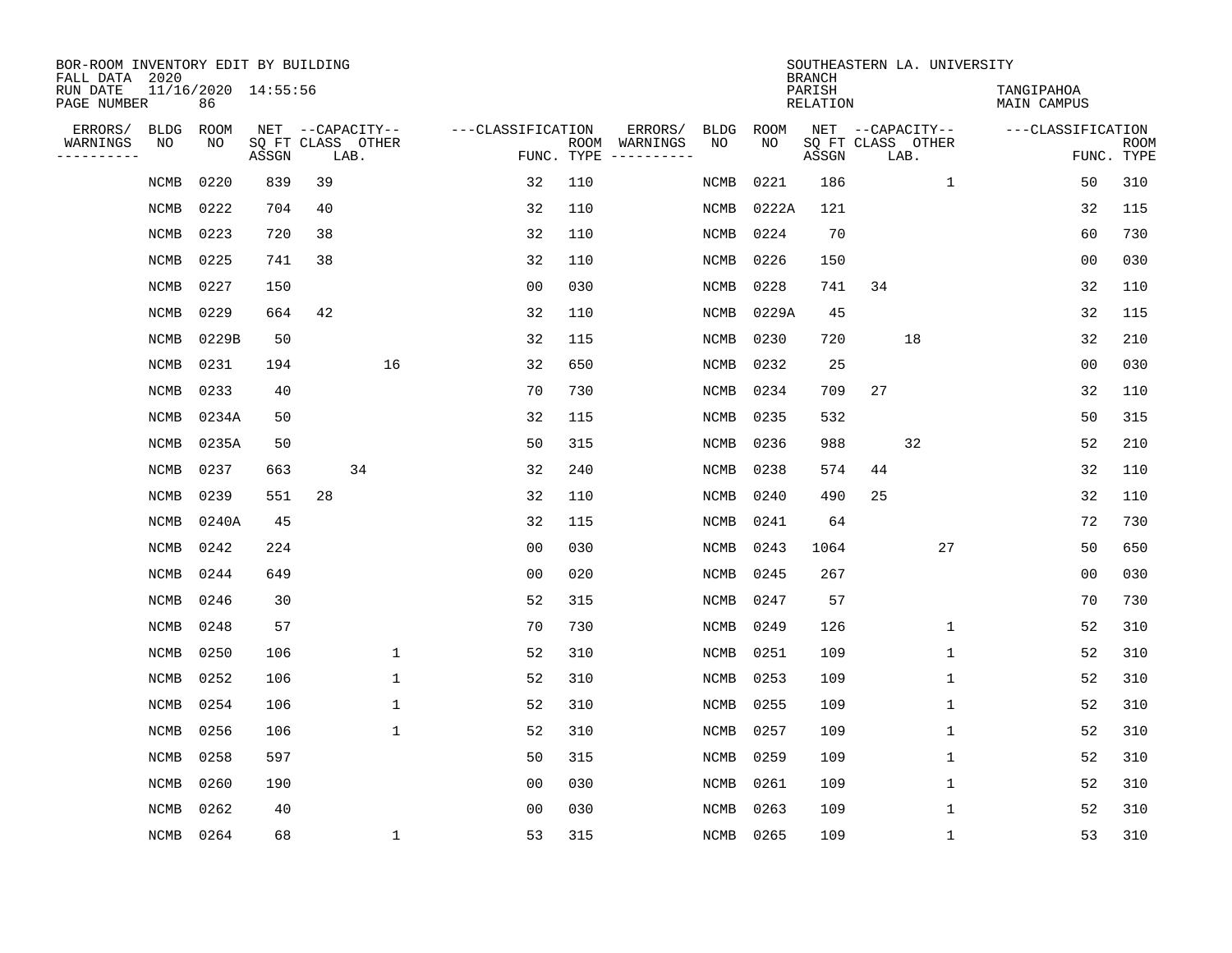| BOR-ROOM INVENTORY EDIT BY BUILDING<br>FALL DATA 2020 |             |                           |       |                           |                   |     |               |             |                                                                | <b>BRANCH</b>      | SOUTHEASTERN LA. UNIVERSITY                                                                                                                                         |                                   |                           |
|-------------------------------------------------------|-------------|---------------------------|-------|---------------------------|-------------------|-----|---------------|-------------|----------------------------------------------------------------|--------------------|---------------------------------------------------------------------------------------------------------------------------------------------------------------------|-----------------------------------|---------------------------|
| RUN DATE<br>PAGE NUMBER                               |             | 11/16/2020 14:55:56<br>87 |       |                           |                   |     |               |             |                                                                | PARISH<br>RELATION |                                                                                                                                                                     | TANGIPAHOA<br>MAIN CAMPUS         |                           |
| ERRORS/                                               | <b>BLDG</b> | ROOM                      |       | NET --CAPACITY--          | ---CLASSIFICATION |     | ERRORS/       | BLDG ROOM   |                                                                |                    | NET --CAPACITY--                                                                                                                                                    | ---CLASSIFICATION                 |                           |
| WARNINGS<br>. _ _ _ _ _ _ _ _ _                       | NO          | NO                        | ASSGN | SQ FT CLASS OTHER<br>LAB. | FUNC. TYPE        |     | ROOM WARNINGS | NO          | NO                                                             | ASSGN              | SQ FT CLASS OTHER<br>LAB.                                                                                                                                           |                                   | <b>ROOM</b><br>FUNC. TYPE |
|                                                       | NCMB        | 0266                      | 108   | 2                         | 53                | 310 |               | NCMB        | 0267                                                           | 109                | 2                                                                                                                                                                   | 53                                | 310                       |
|                                                       | NCMB        | 0268                      | 108   | $\mathbf{1}$              | 53                | 310 |               | NCMB        | 0269                                                           | 109                | $\mathbf 1$                                                                                                                                                         | 53                                | 310                       |
|                                                       | <b>NCMB</b> | 0270                      | 108   | $\mathbf{1}$              | 53                | 310 |               | <b>NCMB</b> | 0271                                                           | 109                | $\mathbf 1$                                                                                                                                                         | 53                                | 310                       |
|                                                       | <b>NCMB</b> | 0272                      | 108   | $\mathbf{1}$              | 52                | 310 |               | <b>NCMB</b> | 0273                                                           | 109                | $\mathbf 1$                                                                                                                                                         | 53                                | 310                       |
|                                                       | <b>NCMB</b> | 0274                      | 109   | $\mathbf{1}$              | 53                | 310 |               | <b>NCMB</b> | 0275                                                           | 109                | $\mathbf 1$                                                                                                                                                         | 53                                | 310                       |
|                                                       | <b>NCMB</b> | 0276                      | 41    |                           | 70                | 730 |               | NCMB        | 0277                                                           | 45                 |                                                                                                                                                                     | 70                                | 730                       |
|                                                       | <b>NCMB</b> | 0278                      | 57    |                           | 53                | 315 |               | NCMB        | 0279                                                           | 1213               |                                                                                                                                                                     | 00                                | 020                       |
|                                                       | <b>NCMB</b> | 0280                      | 267   |                           | 0 <sub>0</sub>    | 030 |               | NCMB        | 0281                                                           | 1089               | 17                                                                                                                                                                  | 00                                | 020                       |
|                                                       | <b>NCMB</b> | 0282                      | 47    |                           | 74                | 710 |               | NCMB        | 0283                                                           | 253                | 1                                                                                                                                                                   | 52                                | 310                       |
|                                                       | <b>NCMB</b> | 0284                      | 155   | $\mathbf 1$               | 52                | 310 |               | NCMB        | 0285                                                           | 70                 | $\mathbf 1$                                                                                                                                                         | 53                                | 310                       |
|                                                       | <b>NCMB</b> | 0286                      | 369   | 13                        | 53                | 410 |               | <b>NCMB</b> | 0286A                                                          | 52                 |                                                                                                                                                                     | 53                                | 315                       |
|                                                       | <b>NCMB</b> | 0287                      | 50    |                           | 52                | 315 |               | <b>NCMB</b> | 0288                                                           | 156                | 1                                                                                                                                                                   | 53                                | 310                       |
|                                                       | <b>NCMB</b> | 0288A                     | 100   |                           | 53                | 315 |               | <b>NCMB</b> | 0289                                                           | 356                | $\overline{2}$                                                                                                                                                      | 53                                | 315                       |
|                                                       | <b>NCMB</b> | 0289A                     | 149   | $\mathbf{1}$              | 53                | 310 |               | NCMB        | 0289B                                                          | 156                | $\mathbf 1$                                                                                                                                                         | 53                                | 310                       |
|                                                       | <b>NCMB</b> | 0289C                     | 118   | 1                         | 53                | 310 |               | NCMB        | 0289D                                                          | 106                | 1                                                                                                                                                                   | 53                                | 310                       |
|                                                       | NCMB        | 0289E                     | 106   | 4                         | 53                | 315 |               |             | NCMB 0289F<br>TOTAL NUMBER CLASSROOMS<br>TOTAL NUMBER LABS 210 | 109                | $\mathbf{1}$<br>TOTAL ASSIGNABLE & UNASSIGNABLE SQFT:<br>TOTAL NET ASSIGN SQ. FT. IN ROOM FILE<br>TOTAL NUMBER COMPUTER CLASSROOMS<br>TOTAL NUMBER SPECIAL LABS 220 | 53<br>59,213<br>44,432<br>11<br>2 | 310                       |
|                                                       | NCTR        | 0100                      | 5946  | 121                       | 91                | 660 |               |             | NCTR 0100A                                                     | 79                 |                                                                                                                                                                     | 91                                | 665                       |
|                                                       | NCTR        | 0101                      | 49    |                           | 0 <sub>0</sub>    | 030 |               | NCTR        | 0102                                                           | 49                 |                                                                                                                                                                     | 0 <sub>0</sub>                    | 030                       |
|                                                       | NCTR        | 0103                      | 121   |                           | 91                | 315 |               | NCTR 0104   |                                                                | 49                 |                                                                                                                                                                     | 00                                | 010                       |
|                                                       | NCTR        | 0104A                     | 33    |                           | 0 <sub>0</sub>    | 020 |               | NCTR        | 0105                                                           | 99                 | $\mathbf 1$                                                                                                                                                         | 91                                | 314                       |
|                                                       | NCTR        | 0105A                     | 162   | 1                         | 91                | 314 |               |             | NCTR 0105B                                                     | 88                 | $\mathbf 1$                                                                                                                                                         | 91                                | 314                       |
|                                                       | NCTR 0106   |                           | 307   |                           | 91                | 665 |               |             | NCTR 0106A                                                     | 88                 | $\mathbf{1}$<br>TOTAL ASSIGNABLE & UNASSIGNABLE SQFT:                                                                                                               | 91<br>7,070                       | 314                       |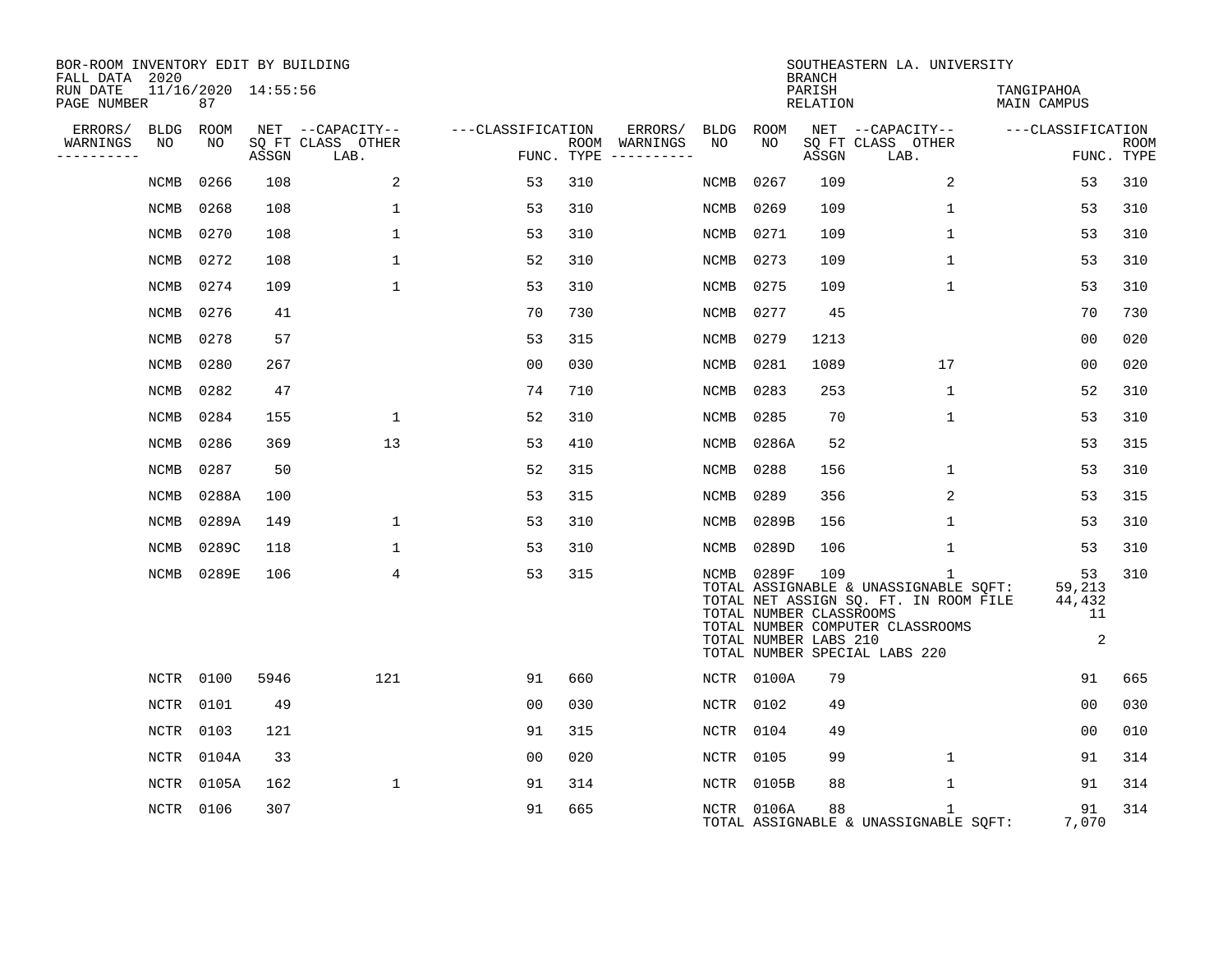| BOR-ROOM INVENTORY EDIT BY BUILDING<br>FALL DATA 2020 |               |                |                   |    |     |           |                                                                                   | BRANCH |          | SOUTHEASTERN LA. UNIVERSITY                                                                                                    |            |            |      |
|-------------------------------------------------------|---------------|----------------|-------------------|----|-----|-----------|-----------------------------------------------------------------------------------|--------|----------|--------------------------------------------------------------------------------------------------------------------------------|------------|------------|------|
| RUN DATE 11/16/2020 14:55:56<br>PAGE NUMBER 88        |               |                |                   |    |     |           |                                                                                   | PARISH | RELATION | MAIN CAMPUS                                                                                                                    | TANGIPAHOA |            |      |
|                                                       |               |                |                   |    |     |           |                                                                                   |        |          |                                                                                                                                |            |            | ROOM |
| WARNINGS NO NO SQ FT CLASS OTHER                      |               |                |                   |    |     |           |                                                                                   |        |          |                                                                                                                                |            |            |      |
|                                                       |               |                |                   |    |     |           | TOTAL NUMBER CLASSROOMS<br>TOTAL NUMBER LABS 210<br>TOTAL NUMBER SPECIAL LABS 220 |        |          | TOTAL NET ASSIGN SQ. FT. IN ROOM FILE 6,890<br>TOTAL NUMBER COMPUTER CLASSROOMS                                                |            |            |      |
|                                                       |               | NMEC 0101 1357 |                   | 00 | 030 |           | TOTAL NUMBER CLASSROOMS<br>TOTAL NUMBER LABS 210<br>TOTAL NUMBER SPECIAL LABS 220 |        |          | TOTAL ASSIGNABLE & UNASSIGNABLE SQFT: 1,357<br>TOTAL NET ASSIGN SQ. FT. IN ROOM FILE<br>TOTAL NUMBER COMPUTER CLASSROOMS       |            |            |      |
|                                                       |               |                | NOPS 0101 1355 10 | 52 | 525 |           | TOTAL NUMBER CLASSROOMS<br>TOTAL NUMBER LABS 210<br>TOTAL NUMBER SPECIAL LABS 220 |        |          | TOTAL ASSIGNABLE & UNASSIGNABLE SQFT: 1,355<br>TOTAL NET ASSIGN SQ. FT. IN ROOM FILE 1,355<br>TOTAL NUMBER COMPUTER CLASSROOMS |            |            |      |
|                                                       | NORC 0100     | 39             |                   | 00 | 020 | NORC 0101 |                                                                                   | 576    |          |                                                                                                                                |            | 52         | 660  |
|                                                       | NORC 0101A    | 134            | 2                 | 52 | 310 | NORC 0102 |                                                                                   | 90     |          |                                                                                                                                |            | 00         | 030  |
| NORC                                                  | 0103          | 342            |                   | 52 | 730 | NORC 0104 |                                                                                   | 353    |          |                                                                                                                                |            | 00         | 030  |
|                                                       | NORC 0105     | 353            |                   | 00 | 030 |           | TOTAL NUMBER CLASSROOMS<br>TOTAL NUMBER LABS 210<br>TOTAL NUMBER SPECIAL LABS 220 |        |          | TOTAL ASSIGNABLE & UNASSIGNABLE SQFT: 1,887<br>TOTAL NET ASSIGN SQ. FT. IN ROOM FILE 1,052<br>TOTAL NUMBER COMPUTER CLASSROOMS |            |            |      |
|                                                       |               | OPBF 0101 1988 |                   | 93 | 520 |           | TOTAL NUMBER CLASSROOMS<br>TOTAL NUMBER LABS 210<br>TOTAL NUMBER SPECIAL LABS 220 |        |          | TOTAL ASSIGNABLE & UNASSIGNABLE SQFT: 1,988<br>TOTAL NET ASSIGN SQ. FT. IN ROOM FILE 1,988<br>TOTAL NUMBER COMPUTER CLASSROOMS |            |            |      |
|                                                       | OPP1 0101 137 |                |                   | 31 | 670 |           | TOTAL NUMBER CLASSROOMS<br>TOTAL NUMBER LABS 210<br>TOTAL NUMBER SPECIAL LABS 220 |        |          | TOTAL ASSIGNABLE & UNASSIGNABLE SQFT:<br>TOTAL NUMBER COMPUTER CLASSROOMS                                                      |            | 137<br>137 |      |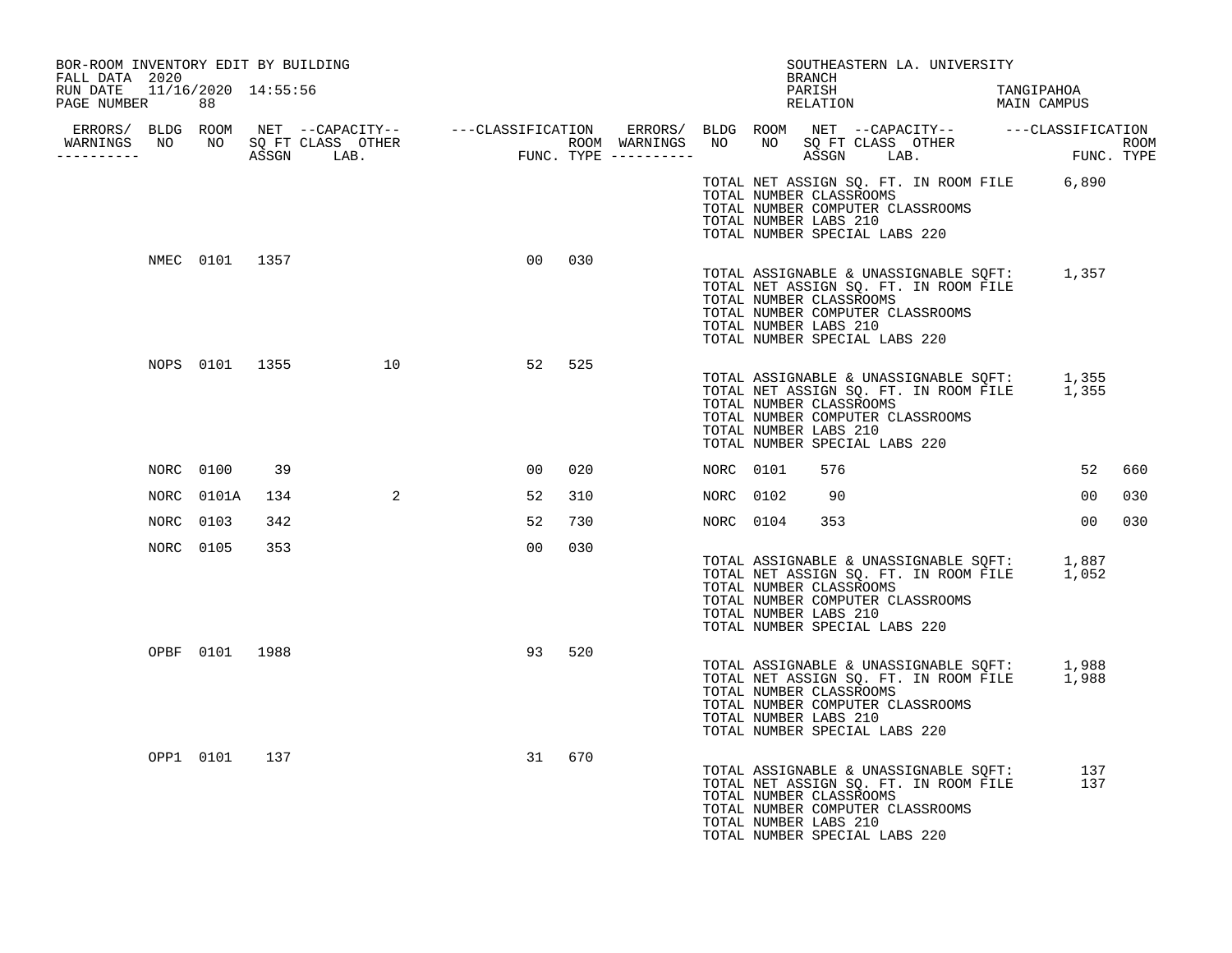| BOR-ROOM INVENTORY EDIT BY BUILDING<br>FALL DATA 2020 |           |               |                |        |        |  | BRANCH                                                                            |  | SOUTHEASTERN LA. UNIVERSITY                                                                                        |                                                                                        |     |
|-------------------------------------------------------|-----------|---------------|----------------|--------|--------|--|-----------------------------------------------------------------------------------|--|--------------------------------------------------------------------------------------------------------------------|----------------------------------------------------------------------------------------|-----|
| RUN DATE 11/16/2020 14:55:56<br>PAGE NUMBER 89        |           |               |                |        |        |  |                                                                                   |  |                                                                                                                    | PARISH TANGIPAHOA RELATION MAIN CAMPUS                                                 |     |
|                                                       |           |               |                |        |        |  |                                                                                   |  |                                                                                                                    |                                                                                        |     |
| -----------                                           |           |               |                |        |        |  |                                                                                   |  |                                                                                                                    |                                                                                        |     |
|                                                       |           |               | OPP2 0101 137  | 31 670 |        |  | TOTAL NUMBER CLASSROOMS<br>TOTAL NUMBER LABS 210<br>TOTAL NUMBER SPECIAL LABS 220 |  | TOTAL NUMBER COMPUTER CLASSROOMS                                                                                   | TOTAL ASSIGNABLE & UNASSIGNABLE SQFT: 137<br>TOTAL NET ASSIGN SQ. FT. IN ROOM FILE 137 |     |
|                                                       |           | OPP3 0101 137 |                |        | 31 670 |  | TOTAL NUMBER CLASSROOMS<br>TOTAL NUMBER LABS 210<br>TOTAL NUMBER SPECIAL LABS 220 |  | TOTAL NUMBER COMPUTER CLASSROOMS                                                                                   | TOTAL ASSIGNABLE & UNASSIGNABLE SQFT: 137<br>TOTAL NET ASSIGN SQ. FT. IN ROOM FILE 137 |     |
|                                                       |           | OPP4 0101 137 |                |        | 31 670 |  | TOTAL NUMBER CLASSROOMS<br>TOTAL NUMBER LABS 210<br>TOTAL NUMBER SPECIAL LABS 220 |  | TOTAL ASSIGNABLE & UNASSIGNABLE SQFT:<br>TOTAL NET ASSIGN SQ. FT. IN ROOM FILE<br>TOTAL NUMBER COMPUTER CLASSROOMS | 137<br>137                                                                             |     |
|                                                       |           | OPP5 0101 137 |                |        | 31 670 |  | TOTAL NUMBER CLASSROOMS<br>TOTAL NUMBER LABS 210<br>TOTAL NUMBER SPECIAL LABS 220 |  | TOTAL ASSIGNABLE & UNASSIGNABLE SQFT:<br>TOTAL NET ASSIGN SQ. FT. IN ROOM FILE<br>TOTAL NUMBER COMPUTER CLASSROOMS | 137<br>137                                                                             |     |
|                                                       |           | OPP6 0101 137 |                |        | 31 670 |  | TOTAL NUMBER CLASSROOMS<br>TOTAL NUMBER LABS 210<br>TOTAL NUMBER SPECIAL LABS 220 |  | TOTAL ASSIGNABLE & UNASSIGNABLE SQFT:<br>TOTAL NET ASSIGN SQ. FT. IN ROOM FILE<br>TOTAL NUMBER COMPUTER CLASSROOMS | 137<br>137                                                                             |     |
|                                                       |           | OPRS 0101 127 | $\overline{a}$ | 93     | 525    |  | TOTAL NUMBER CLASSROOMS<br>TOTAL NUMBER LABS 210<br>TOTAL NUMBER SPECIAL LABS 220 |  | TOTAL ASSIGNABLE & UNASSIGNABLE SQFT:<br>TOTAL NET ASSIGN SQ. FT. IN ROOM FILE<br>TOTAL NUMBER COMPUTER CLASSROOMS | 127<br>127                                                                             |     |
|                                                       | OP11 0101 | 203           | 10             |        | 93 520 |  | OP11 0102 32                                                                      |  | TOTAL ASSIGNABLE & UNASSIGNABLE SQFT:                                                                              | 93<br>235                                                                              | 525 |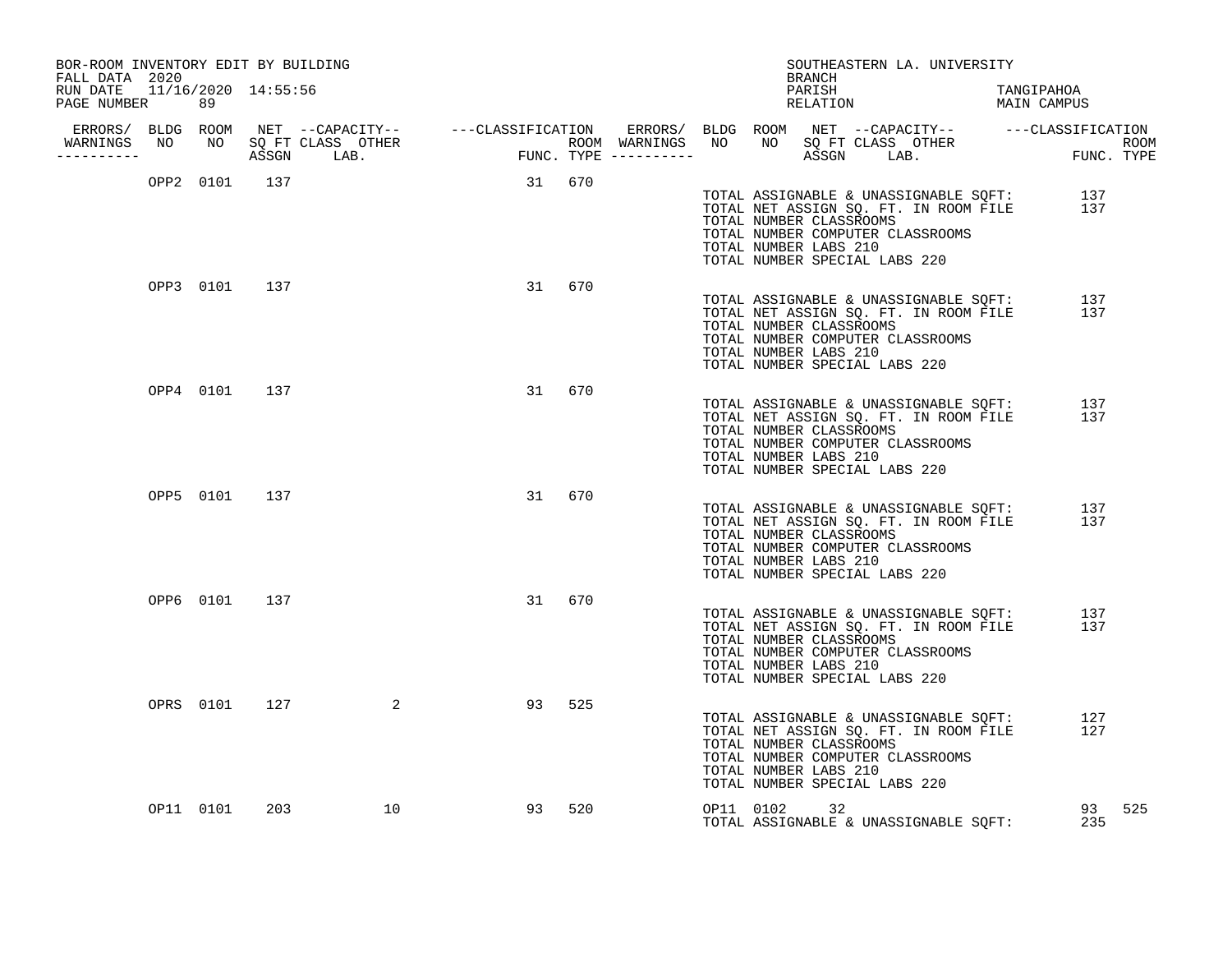| BOR-ROOM INVENTORY EDIT BY BUILDING<br>FALL DATA 2020 |           |               |                     |    |     |                                    | SOUTHEASTERN LA. UNIVERSITY<br>BRANCH                                                                                                                                                                                                |            |               |
|-------------------------------------------------------|-----------|---------------|---------------------|----|-----|------------------------------------|--------------------------------------------------------------------------------------------------------------------------------------------------------------------------------------------------------------------------------------|------------|---------------|
| RUN DATE 11/16/2020 14:55:56<br>PAGE NUMBER           | 90        |               |                     |    |     |                                    | PARISH TANGIPAHOA<br>RELATION MAIN CAMPUS                                                                                                                                                                                            |            |               |
|                                                       |           |               |                     |    |     |                                    |                                                                                                                                                                                                                                      |            |               |
|                                                       |           |               |                     |    |     |                                    | ERRORS/ BLDG ROOM NET --CAPACITY-- ----CLASSIFICATION ERRORS/ BLDG ROOM NET --CAPACITY-- -----CLASSIFICATION<br>WARNINGS NO NO SQFTCLASS OTHER ROOM WARNINGS NO NO SQFTCLASS OTHER ROOM<br>----------- ASSGN LAB. FUNC.TYPE -------- |            |               |
|                                                       |           |               |                     |    |     | TOTAL NUMBER LABS 210              | TOTAL NET ASSIGN SQ. FT. IN ROOM FILE 235<br>TOTAL NUMBER CLASSROOMS<br>TOTAL NUMBER COMPUTER CLASSROOMS<br>TOTAL NUMBER SPECIAL LABS 220                                                                                            |            |               |
|                                                       |           |               | OP13 0101 203 10    | 93 | 520 | TOTAL NUMBER LABS 210              | 93 525<br>TOTAL ASSIGNABLE & UNASSIGNABLE SQFT: 235<br>TOTAL NET ASSIGN SQ. FT. IN ROOM FILE 235<br>TOTAL NUMBER CLASSROOMS<br>TOTAL NUMBER COMPUTER CLASSROOMS<br>TOTAL NUMBER SPECIAL LABS 220                                     |            |               |
|                                                       |           |               | OP2B 0101 537<br>25 | 52 | 525 | TOTAL NUMBER LABS 210              | TOTAL ASSIGNABLE & UNASSIGNABLE SQFT:<br>TOTAL NET ASSIGN SQ. FT. IN ROOM FILE<br>TOTAL NUMBER CLASSROOMS<br>TOTAL NUMBER COMPUTER CLASSROOMS<br>TOTAL NUMBER SPECIAL LABS 220                                                       | 537<br>537 |               |
|                                                       |           |               | OP21 0101 192 10    | 52 | 520 | OP21 0102<br>TOTAL NUMBER LABS 210 | 32<br>TOTAL ASSIGNABLE & UNASSIGNABLE SQFT:<br>TOTAL NET ASSIGN SQ. FT. IN ROOM FILE<br>TOTAL NUMBER CLASSROOMS<br>TOTAL NUMBER COMPUTER CLASSROOMS<br>TOTAL NUMBER SPECIAL LABS 220                                                 | 224<br>224 | 52 525        |
|                                                       |           | OP23 0101 192 | 10                  | 52 | 520 | TOTAL NUMBER LABS 210              | JZ<br>TOTAL ASSIGNABLE & UNASSIGNABLE SQFT:<br>TOTAL NET ASSIGN SQ. FT. IN ROOM FILE<br>TOTAL NUMBER CLASSROOMS<br>TOTAL NUMBER COMPUTER CLASSROOMS<br>TOTAL NUMBER SPECIAL LABS 220                                                 | 224        | 52 525<br>224 |
|                                                       | OP3B 0101 | 537           | 25                  | 52 | 525 | TOTAL NUMBER LABS 210              | TOTAL ASSIGNABLE & UNASSIGNABLE SQFT:<br>TOTAL NET ASSIGN SQ. FT. IN ROOM FILE<br>TOTAL NUMBER CLASSROOMS<br>TOTAL NUMBER COMPUTER CLASSROOMS<br>TOTAL NUMBER SPECIAL LABS 220                                                       | 537<br>537 |               |
|                                                       | OP31 0101 | 210           | 10                  | 52 | 520 | OP31 0102                          | 32<br>UP31 UIUZ 32<br>TOTAL ASSIGNABLE & UNASSIGNABLE SQFT:<br>TOTAL NET ASSIGN SQ. FT. IN ROOM FILE<br>TOTAL NUMBER CLASSROOMS<br>TOTAL NUMBER COMPUTER CLASSROOMS                                                                  | 242<br>242 | 52 525        |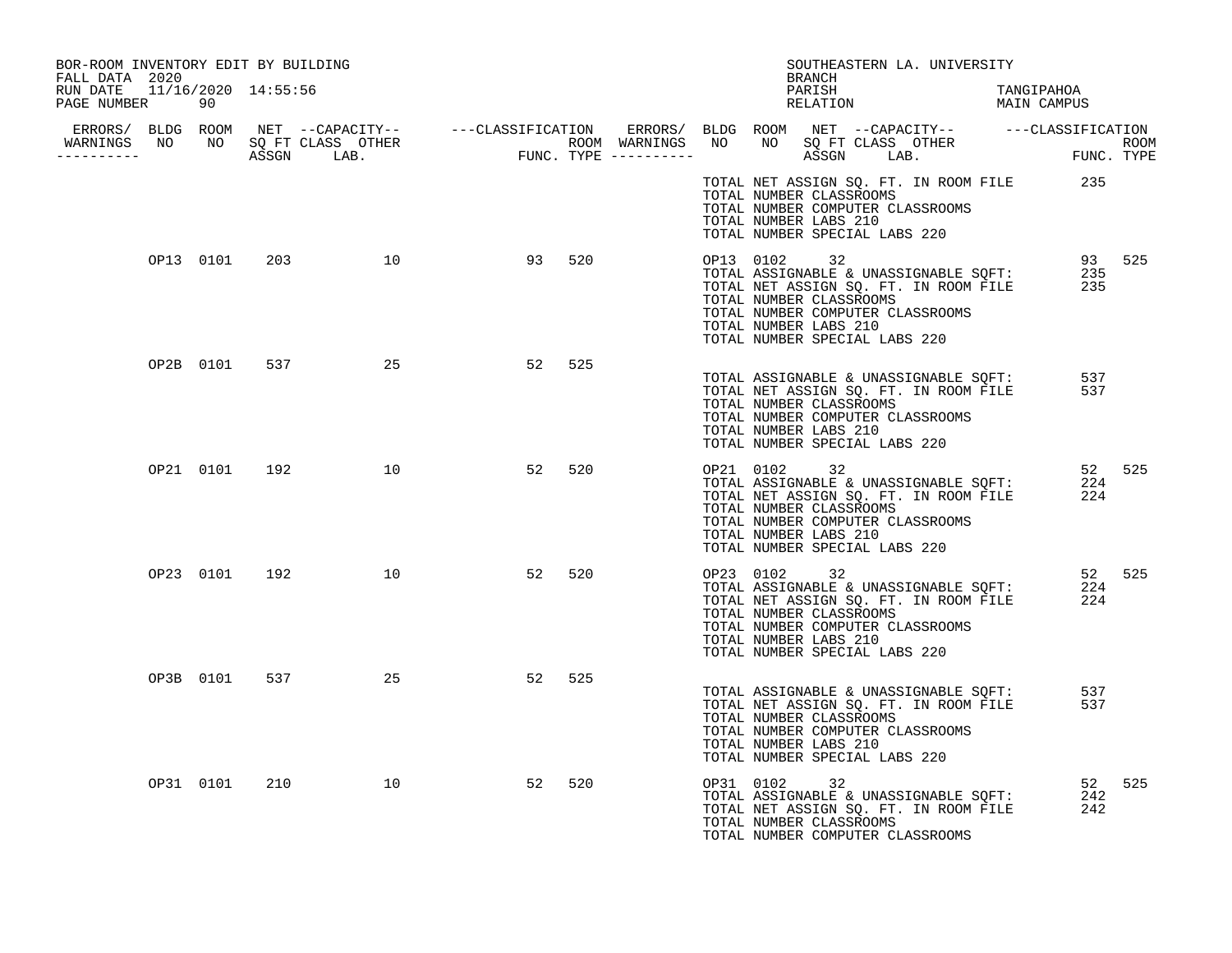| BOR-ROOM INVENTORY EDIT BY BUILDING<br>FALL DATA 2020 |           |                |                         |    |        |  |                                                                  | BRANCH             | SOUTHEASTERN LA. UNIVERSITY                                                                                                                                                                      |                      |     |
|-------------------------------------------------------|-----------|----------------|-------------------------|----|--------|--|------------------------------------------------------------------|--------------------|--------------------------------------------------------------------------------------------------------------------------------------------------------------------------------------------------|----------------------|-----|
| RUN DATE  11/16/2020  14:55:56<br>PAGE NUMBER         | 91        |                |                         |    |        |  |                                                                  | PARISH<br>RELATION | TANGIPAHOA<br>MAIN CAMPUS                                                                                                                                                                        |                      |     |
| WARNINGS NO NO SQ FT CLASS OTHER<br>-----------       |           |                |                         |    |        |  |                                                                  |                    |                                                                                                                                                                                                  |                      |     |
|                                                       |           |                |                         |    |        |  | TOTAL NUMBER LABS 210                                            |                    | TOTAL NUMBER SPECIAL LABS 220                                                                                                                                                                    |                      |     |
|                                                       |           |                | OP33 0101 184 10 52 520 |    |        |  | TOTAL NUMBER LABS 210                                            |                    | 52 525<br>TOTAL ASSIGNABLE & UNASSIGNABLE SQFT: 216<br>TOTAL NET ASSIGN SQ. FT. IN ROOM FILE 216<br>TOTAL NUMBER CLASSROOMS<br>TOTAL NUMBER COMPUTER CLASSROOMS<br>TOTAL NUMBER SPECIAL LABS 220 |                      |     |
|                                                       |           |                | OP4B 0101 537 25        | 52 | 525    |  | TOTAL NUMBER CLASSROOMS<br>TOTAL NUMBER LABS 210                 |                    | TOTAL ASSIGNABLE & UNASSIGNABLE SQFT:<br>TOTAL NET ASSIGN SQ. FT. IN ROOM FILE<br>TOTAL NUMBER COMPUTER CLASSROOMS<br>TOTAL NUMBER SPECIAL LABS 220                                              | 537<br>537           |     |
|                                                       |           | OP41 0101 203  | 10                      | 52 | 520    |  | OP41 0102 32<br>TOTAL NUMBER CLASSROOMS<br>TOTAL NUMBER LABS 210 |                    | TOTAL ASSIGNABLE & UNASSIGNABLE SQFT:<br>TOTAL NET ASSIGN SQ. FT. IN ROOM FILE<br>TOTAL NUMBER COMPUTER CLASSROOMS<br>TOTAL NUMBER SPECIAL LABS 220                                              | 52 525<br>235<br>235 |     |
|                                                       |           | OP43 0101 192  | 10                      | 52 | 520    |  | OP43 0102 32<br>TOTAL NUMBER CLASSROOMS<br>TOTAL NUMBER LABS 210 |                    | UP43 UIUZ 32<br>TOTAL ASSIGNABLE & UNASSIGNABLE SQFT:<br>TOTAL NET ASSIGN SQ. FT. IN ROOM FILE<br>TOTAL NUMBER COMPUTER CLASSROOMS<br>TOTAL NUMBER SPECIAL LABS 220                              | 52 525<br>224<br>224 |     |
|                                                       | OTIC 0101 | 95             | $\overline{2}$          | 52 | 525    |  | TOTAL NUMBER CLASSROOMS<br>TOTAL NUMBER LABS 210                 |                    | TOTAL ASSIGNABLE & UNASSIGNABLE SQFT: 95<br>TOTAL NET ASSIGN SQ. FT. IN ROOM FILE<br>TOTAL NUMBER COMPUTER CLASSROOMS<br>TOTAL NUMBER SPECIAL LABS 220                                           | 95                   |     |
|                                                       | PEB0 0100 | 454            |                         | 00 | 030    |  | TOTAL NUMBER CLASSROOMS<br>TOTAL NUMBER LABS 210                 |                    | TOTAL ASSIGNABLE & UNASSIGNABLE SQFT:<br>TOTAL NET ASSIGN SQ. FT. IN ROOM FILE<br>TOTAL NUMBER COMPUTER CLASSROOMS<br>TOTAL NUMBER SPECIAL LABS 220                                              | 454                  |     |
|                                                       |           | PH00 0100 3611 |                         |    | 00 020 |  | PH00 0100A                                                       | 92                 |                                                                                                                                                                                                  | 00 <sub>o</sub>      | 020 |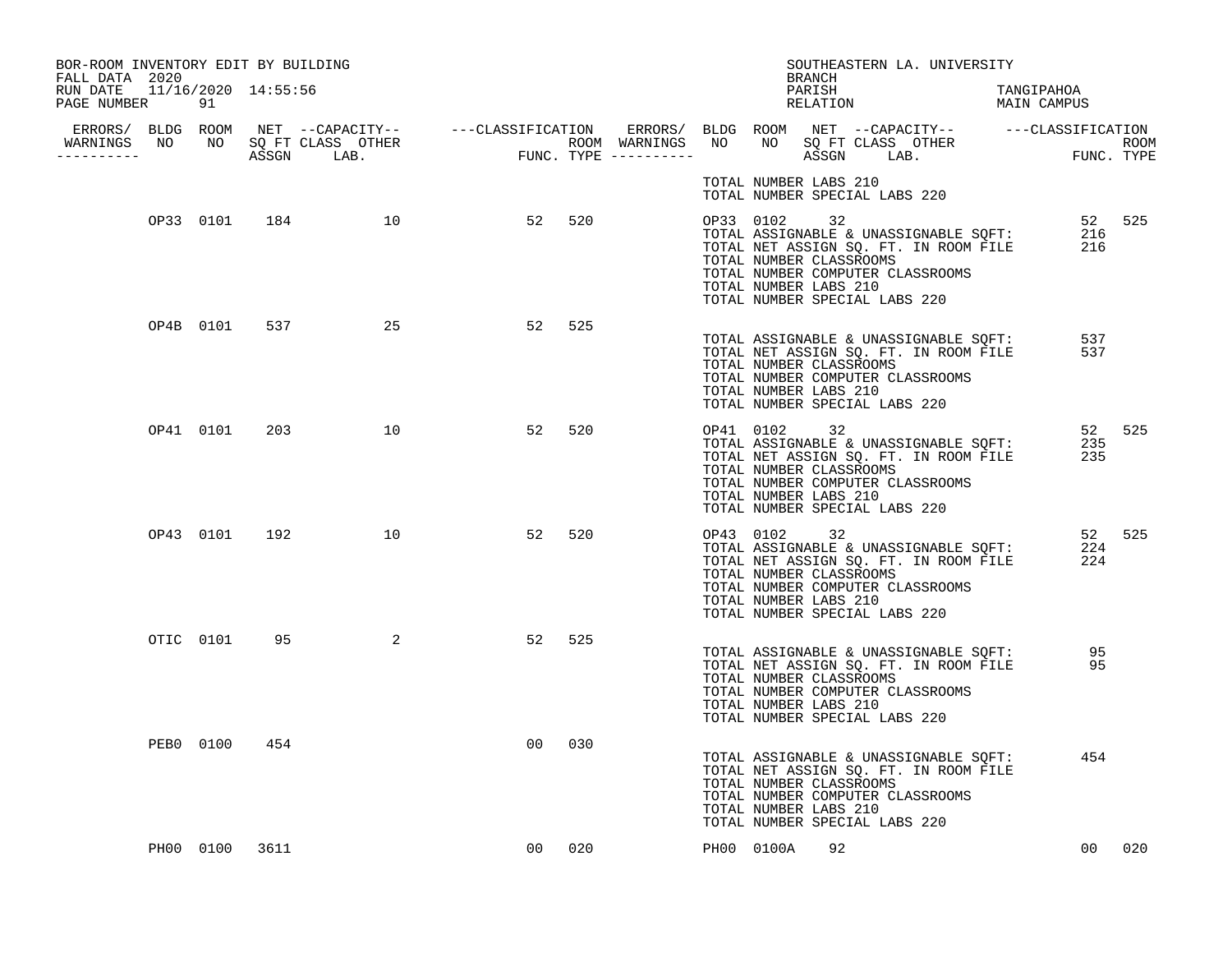| BOR-ROOM INVENTORY EDIT BY BUILDING<br>FALL DATA 2020 |                  |                           |       |                           |             |                   |                    |                        |                  |       | <b>BRANCH</b>             | SOUTHEASTERN LA. UNIVERSITY |              |                                  |                |                           |
|-------------------------------------------------------|------------------|---------------------------|-------|---------------------------|-------------|-------------------|--------------------|------------------------|------------------|-------|---------------------------|-----------------------------|--------------|----------------------------------|----------------|---------------------------|
| RUN DATE<br>PAGE NUMBER                               |                  | 11/16/2020 14:55:56<br>92 |       |                           |             |                   |                    |                        |                  |       | PARISH<br><b>RELATION</b> |                             |              | TANGIPAHOA<br><b>MAIN CAMPUS</b> |                |                           |
| ERRORS/                                               | <b>BLDG</b>      | ROOM                      |       | NET --CAPACITY--          |             | ---CLASSIFICATION |                    | ERRORS/                | <b>BLDG</b>      | ROOM  |                           | NET --CAPACITY--            |              | ---CLASSIFICATION                |                |                           |
| WARNINGS<br>----------                                | ΝO               | NO                        | ASSGN | SQ FT CLASS OTHER<br>LAB. |             |                   | ROOM<br>FUNC. TYPE | WARNINGS<br>---------- | NO               | NO    | ASSGN                     | SQ FT CLASS OTHER<br>LAB.   |              |                                  |                | <b>ROOM</b><br>FUNC. TYPE |
|                                                       | PH <sub>00</sub> | 0100B                     | 49    |                           |             | 0 <sub>0</sub>    | 020                |                        | PH <sub>00</sub> | 0100C | 57                        |                             |              |                                  | 00             | 030                       |
|                                                       | PH <sub>00</sub> | 0100D                     | 90    |                           |             | 00                | 020                |                        | PH00             | 0100E | 125                       |                             |              |                                  | 00             | 020                       |
|                                                       | PH <sub>00</sub> | 0100F                     | 125   |                           |             | 00                | 020                |                        | PH00             | 0101  | 455                       | 9                           |              |                                  | 20             | 250                       |
|                                                       | PH <sub>00</sub> | 0102                      | 1093  | 21                        |             | 20                | 250                |                        | PH00             | 0103  | 454                       | 9                           |              |                                  | 11             | 215                       |
|                                                       | PH <sub>00</sub> | 0104                      | 1083  | 25                        |             | 11                | 210                |                        | PH00             | 0105  | 535                       | 10                          |              |                                  | 20             | 250                       |
|                                                       | PH <sub>00</sub> | 0105A                     | 48    |                           |             | 11                | 215                |                        | PH00             | 0105B | 49                        |                             |              |                                  | 11             | 215                       |
|                                                       | PH <sub>00</sub> | 0105C                     | 48    |                           |             | 11                | 215                |                        | PH00             | 0105D | 48                        |                             |              |                                  | 11             | 215                       |
|                                                       | PH <sub>00</sub> | 0105E                     | 48    |                           |             | 11                | 215                |                        | PH <sub>00</sub> | 0105F | 49                        |                             |              |                                  | 11             | 215                       |
|                                                       | PH <sub>00</sub> | 0106                      | 447   | 8                         |             | 11                | 250                |                        | PH00             | 0107  | 636                       |                             | 12           |                                  | 11             | 315                       |
|                                                       | PH00             | 0108                      | 176   |                           |             | 0 <sub>0</sub>    | 020                |                        | PH00             | 0109  | 527                       |                             | 20           |                                  | 11             | 650                       |
|                                                       | PH00             | 0110                      | 101   |                           | $\mathbf 1$ | 11                | 310                |                        | PH00             | 0110A | 209                       |                             |              |                                  | 11             | 315                       |
|                                                       | PH00             | 0111                      | 809   | 16                        |             | 20                | 250                |                        | PH <sub>00</sub> | 0111A | 52                        |                             |              |                                  | 11             | 735                       |
|                                                       | PH <sub>00</sub> | 0111B                     | 141   |                           |             | 11                | 735                |                        | PH00             | 0112  | 101                       |                             | $\mathbf{1}$ |                                  | 11             | 310                       |
|                                                       | PH <sub>00</sub> | 0113                      | 200   |                           | 2           | 11                | 310                |                        | PH00             | 0114  | 1078                      | 90                          |              |                                  | 11             | 110                       |
|                                                       | PH00             | 0115                      | 190   |                           | 1           | 11                | 310                |                        | PH00             | 0116  | 1187                      | 23                          |              |                                  | 11             | 210                       |
|                                                       | PH <sub>00</sub> | 0117                      | 187   |                           | 1           | 11                | 310                |                        | PH00             | 0118  | 174                       |                             | 1            |                                  | 11             | 310                       |
|                                                       | PH <sub>00</sub> | 0118A                     | 164   |                           | 1           | 11                | 310                |                        | PH00             | 0118B | 43                        |                             |              |                                  | 11             | 315                       |
|                                                       | PH <sub>00</sub> | 0118C                     | 19    |                           |             | 0 <sub>0</sub>    | 030                |                        | PH00             | 0119  | 110                       |                             | 1            |                                  | 11             | 310                       |
|                                                       | PH <sub>00</sub> | 0120                      | 851   | 17                        |             | 20                | 250                |                        | PH <sub>00</sub> | 0120A | 234                       | 2                           |              |                                  | 20             | 250                       |
|                                                       | PH <sub>00</sub> | 0120B                     | 269   | 5                         |             | 20                | 250                |                        | PH <sub>00</sub> | 0120C | 82                        |                             |              |                                  | 20             | 255                       |
|                                                       | PH <sub>00</sub> | 0121                      | 62    |                           |             | 11                | 315                |                        | PH00             | 0122  | 454                       | 9                           |              |                                  | 20             | 250                       |
|                                                       | PH00             | 0123                      | 234   |                           | 2           | 11                | 310                |                        | PH <sub>00</sub> | 0124  | 284                       | 2                           |              |                                  | 20             | 250                       |
|                                                       | PH <sub>00</sub> | 0125                      | 285   | 14                        |             | 20                | 250                |                        | PH00             | 0126  | 791                       | 16                          |              |                                  | 20             | 250                       |
|                                                       | PH <sub>00</sub> | 0127E                     | 295   |                           | 14          | 11                | 350                |                        | PH00             | 0127W | 246                       |                             | 1            |                                  | 11             | 310                       |
|                                                       | PH <sub>00</sub> | 0128                      | 1084  | 23                        |             | 20                | 250                |                        | PH00             | 0129  | 568                       | 11                          |              |                                  | 20             | 250                       |
|                                                       | PH00             | 0129A                     | 123   |                           |             | 11                | 255                |                        | PH00             | 0130  | 30                        |                             |              |                                  | 0 <sub>0</sub> | 030                       |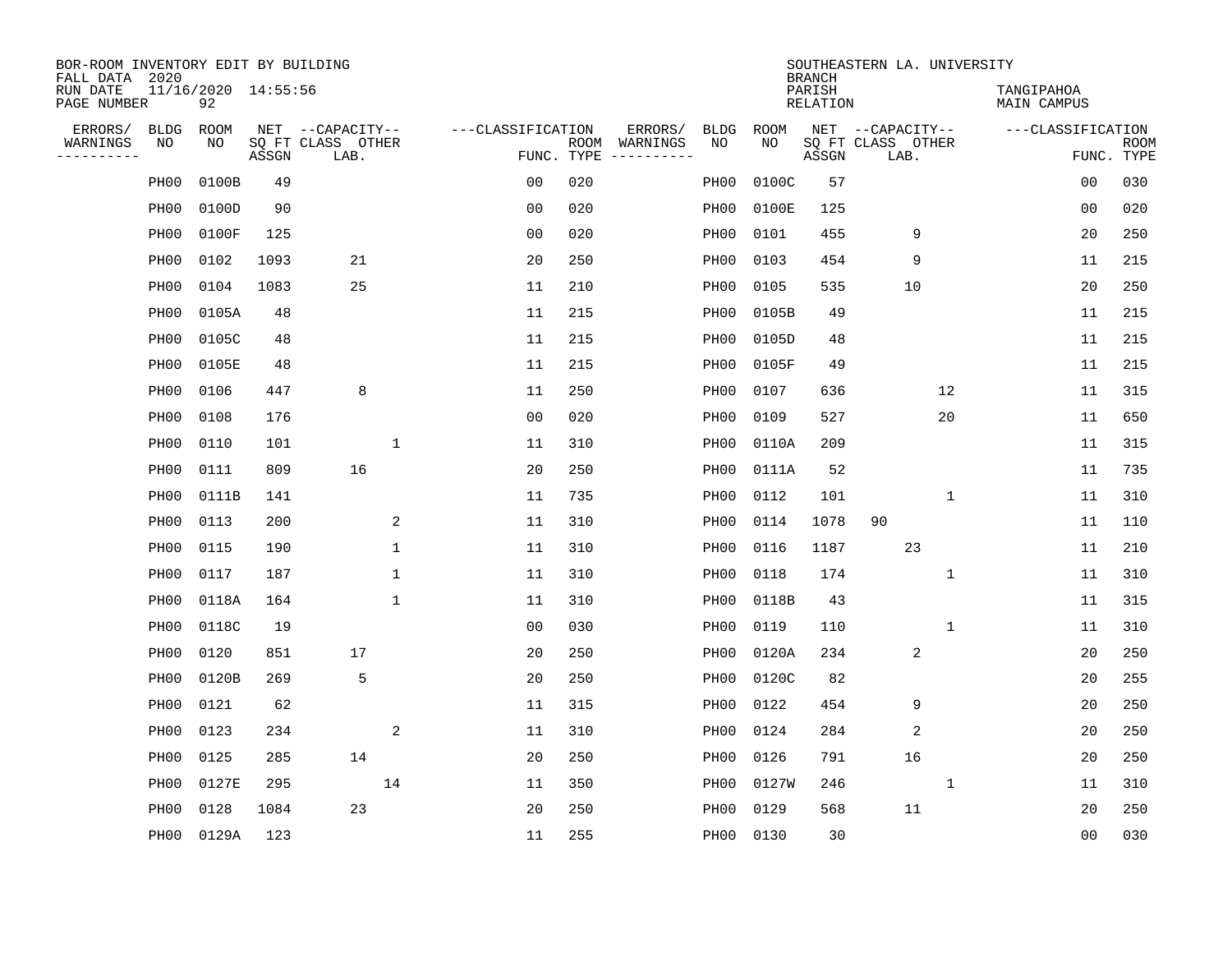| BOR-ROOM INVENTORY EDIT BY BUILDING<br>FALL DATA 2020 |                   |                           |       |                           |              |                   |                    |                                       |                  |             | <b>BRANCH</b>             | SOUTHEASTERN LA. UNIVERSITY |                                  |                |                           |
|-------------------------------------------------------|-------------------|---------------------------|-------|---------------------------|--------------|-------------------|--------------------|---------------------------------------|------------------|-------------|---------------------------|-----------------------------|----------------------------------|----------------|---------------------------|
| RUN DATE<br>PAGE NUMBER                               |                   | 11/16/2020 14:55:56<br>93 |       |                           |              |                   |                    |                                       |                  |             | PARISH<br><b>RELATION</b> |                             | TANGIPAHOA<br><b>MAIN CAMPUS</b> |                |                           |
| ERRORS/                                               | <b>BLDG</b>       | ROOM                      |       | NET --CAPACITY--          |              | ---CLASSIFICATION |                    | ERRORS/                               | <b>BLDG</b>      | <b>ROOM</b> |                           | NET --CAPACITY--            | ---CLASSIFICATION                |                |                           |
| WARNINGS<br>----------                                | ΝO                | NO                        | ASSGN | SQ FT CLASS OTHER<br>LAB. |              |                   | ROOM<br>FUNC. TYPE | WARNINGS<br>$- - - - - - - - - - - -$ | NO               | NO          | ASSGN                     | SQ FT CLASS OTHER<br>LAB.   |                                  |                | <b>ROOM</b><br>FUNC. TYPE |
|                                                       | PH <sub>00</sub>  | 0131                      | 27    |                           |              | 70                | 730                |                                       | PH00             | 0131A       | 35                        |                             |                                  | 00             | 030                       |
|                                                       | PH <sub>00</sub>  | 0132                      | 20    |                           |              | 0 <sub>0</sub>    | 030                |                                       | PH00             | 0133        | 20                        |                             |                                  | 0 <sub>0</sub> | 030                       |
|                                                       | PH00              | 0134                      | 134   |                           | $\mathbf 1$  | 0 <sub>0</sub>    | 030                |                                       | PH00             | 0135        | 13                        | $\mathbf 1$                 |                                  | 70             | 730                       |
|                                                       | PH <sub>00</sub>  | 0136                      | 137   |                           | $\mathbf{1}$ | 0 <sub>0</sub>    | 030                |                                       | PH <sub>00</sub> | 0140        | 324                       |                             |                                  | 11             | 730                       |
|                                                       | PH <sub>00</sub>  | 0200                      | 1835  |                           |              | 0 <sub>0</sub>    | 020                |                                       | PH <sub>00</sub> | 0200A       | 130                       |                             |                                  | 0 <sub>0</sub> | 020                       |
|                                                       | PH00              | 0200D                     | 128   |                           |              | 0 <sub>0</sub>    | 020                |                                       | PH <sub>00</sub> | 0200E       | 191                       |                             |                                  | 0 <sub>0</sub> | 020                       |
|                                                       | PH00              | 0200F                     | 191   |                           |              | 0 <sub>0</sub>    | 020                |                                       | PH00             | 0200G       | 1544                      |                             |                                  | 0 <sub>0</sub> | 020                       |
|                                                       | PH <sub>00</sub>  | 0201                      | 1044  | 20                        |              | 11                | 210                |                                       | PH00             | 0202        | 892                       | 17                          |                                  | 20             | 250                       |
|                                                       | PH00              | 0203                      | 1094  | 23                        |              | 11                | 210                |                                       | PH00             | 0204        | 860                       | 17                          |                                  | 11             | 210                       |
|                                                       | PH00              | 0205                      | 792   | 15                        |              | 20                | 250                |                                       | PH00             | 0206        | 1541                      |                             |                                  | 20             | 255                       |
|                                                       | PH00              | 0206A                     | 51    |                           |              | 20                | 255                |                                       | PH00             | 0207        | 369                       | $7\phantom{.0}$             |                                  | 20             | 250                       |
|                                                       | PH <sub>00</sub>  | 0208                      | 473   |                           |              | 20                | 255                |                                       | PH <sub>00</sub> | 0209        | 97                        | 1                           |                                  | 11             | 310                       |
|                                                       | PH <sub>00</sub>  | 0210                      | 176   |                           | $\mathbf{1}$ | 11                | 310                |                                       | PH00             | 0210A       | 103                       |                             |                                  | 11             | 315                       |
|                                                       | PH00              | 0210B                     | 92    |                           | $\mathbf{1}$ | 11                | 310                |                                       | PH00             | 0210C       | 182                       | 1                           |                                  | 11             | 310                       |
|                                                       | PH <sub>00</sub>  | 0210D                     | 33    |                           |              | 11                | 315                |                                       | PH00             | 0210E       | 23                        |                             |                                  | 0 <sub>0</sub> | 030                       |
|                                                       | PH <sub>00</sub>  | 0211                      | 1127  | 90                        |              | 11                | 110                |                                       | PH <sub>00</sub> | 0212        | 1139                      |                             |                                  | 20             | 255                       |
|                                                       | PH <sub>00</sub>  | 0212A                     | 116   |                           |              | 20                | 255                |                                       | PH00             | 0212B       | 111                       |                             |                                  | 20             | 255                       |
|                                                       | PH00              | 0213                      | 111   |                           | $\mathbf{1}$ | 11                | 310                |                                       | PH <sub>00</sub> | 0213B       | 18                        |                             |                                  | 70             | 730                       |
|                                                       | PH <sub>00</sub>  | 0214                      | 170   |                           | $\mathbf{1}$ | 11                | 310                |                                       | PH00             | 0215        | 527                       | 10                          |                                  | 20             | 250                       |
|                                                       | PH <sub>00</sub>  | 0215A                     | 106   |                           |              | 11                | 215                |                                       | PH00             | 0216        | 84                        | 1                           |                                  | 20             | 250                       |
|                                                       | PH <sub>0</sub> 0 | 0217                      | 84    | 1                         |              | 20                | 250                |                                       | PH00             | 0217A       | 192                       | 3                           |                                  | 20             | 250                       |
|                                                       | PH <sub>0</sub> 0 | 0218                      | 82    | 1                         |              | 20                | 250                |                                       | PH00             | 0218A       | 144                       | 3                           |                                  | 20             | 250                       |
|                                                       | PH <sub>00</sub>  | 0219                      | 67    | 1                         |              | 20                | 250                |                                       | PH00             | 0219A       | 120                       | 2                           |                                  | 20             | 250                       |
|                                                       | PH <sub>00</sub>  | 0220                      | 454   | 9                         |              | 20                | 250                |                                       | PH00             | 0220A       | 40                        |                             |                                  | 20             | 255                       |
|                                                       | PH <sub>00</sub>  | 0221                      | 987   | 19                        |              | 20                | 250                |                                       | PH00             | 0221A       | 139                       |                             |                                  | 11             | 215                       |
|                                                       | PH00              | 0221B                     | 139   |                           |              | 11                | 215                |                                       | PH00             | 0222        | 916                       | 18                          |                                  | 20             | 250                       |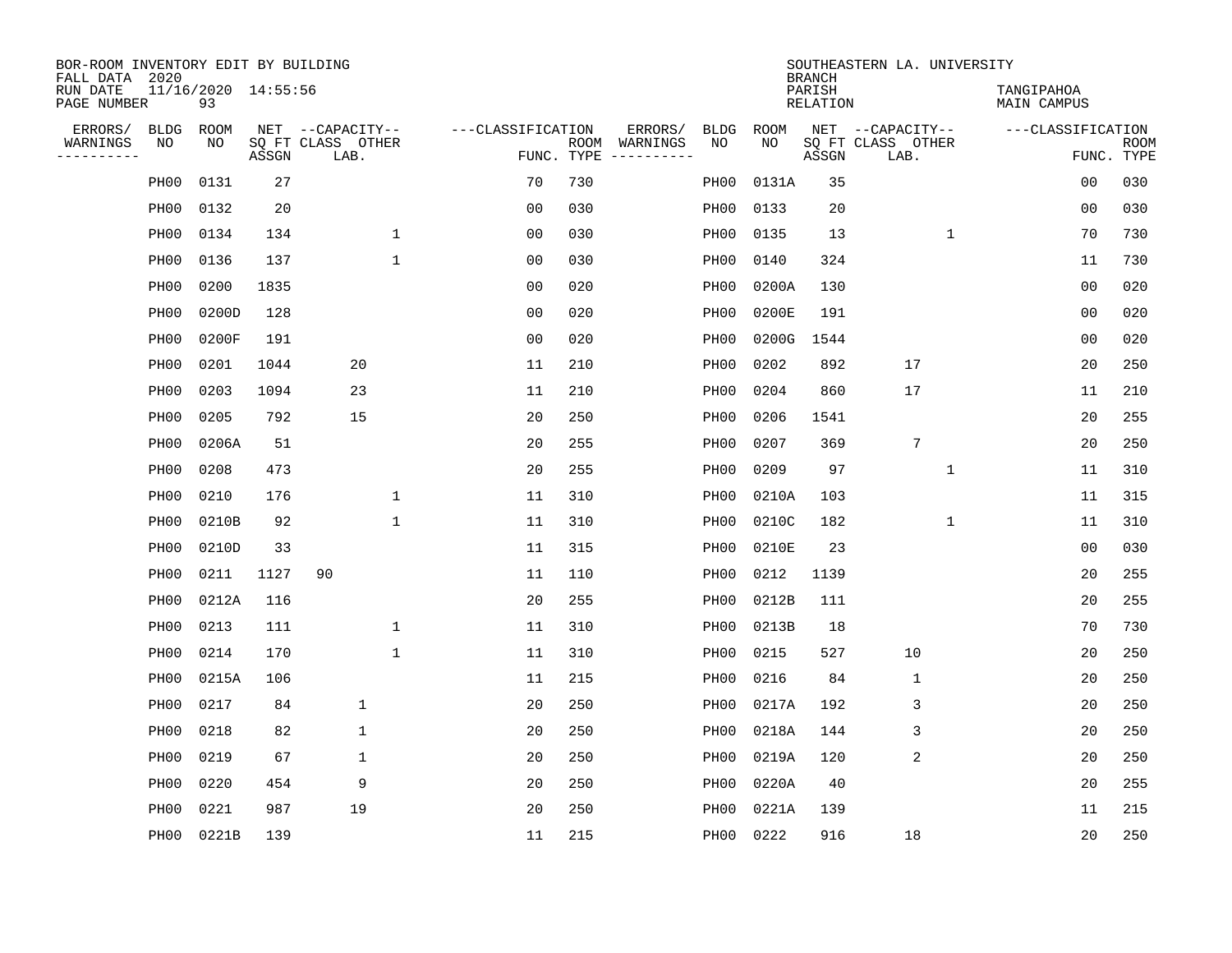| BOR-ROOM INVENTORY EDIT BY BUILDING<br>FALL DATA 2020 |                   |                           |                |                           |                   |            |                                                                                                                                                                                                                                                                                                                                                                                                                                                                                              |           |                                                  | <b>BRANCH</b>             | SOUTHEASTERN LA. UNIVERSITY                                                                                                                              |                                  |                           |
|-------------------------------------------------------|-------------------|---------------------------|----------------|---------------------------|-------------------|------------|----------------------------------------------------------------------------------------------------------------------------------------------------------------------------------------------------------------------------------------------------------------------------------------------------------------------------------------------------------------------------------------------------------------------------------------------------------------------------------------------|-----------|--------------------------------------------------|---------------------------|----------------------------------------------------------------------------------------------------------------------------------------------------------|----------------------------------|---------------------------|
| RUN DATE<br>PAGE NUMBER                               |                   | 11/16/2020 14:55:56<br>94 |                |                           |                   |            |                                                                                                                                                                                                                                                                                                                                                                                                                                                                                              |           |                                                  | PARISH<br><b>RELATION</b> |                                                                                                                                                          | TANGIPAHOA<br>MAIN CAMPUS        |                           |
| ERRORS/                                               | <b>BLDG</b>       | ROOM                      |                | NET --CAPACITY--          | ---CLASSIFICATION |            | ERRORS/                                                                                                                                                                                                                                                                                                                                                                                                                                                                                      | BLDG      | ROOM                                             |                           | NET --CAPACITY--                                                                                                                                         | ---CLASSIFICATION                |                           |
| WARNINGS<br>----------                                | NO                | NO                        | ASSGN          | SQ FT CLASS OTHER<br>LAB. |                   | FUNC. TYPE | ROOM WARNINGS<br>$\begin{tabular}{ccccccccc} \multicolumn{2}{c }{\multicolumn{2}{c }{\multicolumn{2}{c }{\multicolumn{2}{c }{\multicolumn{2}{c}}}} & \multicolumn{2}{c }{\multicolumn{2}{c }{\multicolumn{2}{c }{\multicolumn{2}{c}}}} & \multicolumn{2}{c }{\multicolumn{2}{c }{\multicolumn{2}{c }{\multicolumn{2}{c}}}} & \multicolumn{2}{c }{\multicolumn{2}{c }{\multicolumn{2}{c }{\multicolumn{2}{c}}}} & \multicolumn{2}{c }{\multicolumn{2}{c }{\multicolumn{2}{c }{\multicolumn{2$ | NO        | NO                                               | ASSGN                     | SQ FT CLASS OTHER<br>LAB.                                                                                                                                |                                  | <b>ROOM</b><br>FUNC. TYPE |
|                                                       | PH00              | 0222A                     | 50             |                           | 11                | 215        |                                                                                                                                                                                                                                                                                                                                                                                                                                                                                              | PH00      | 0222B                                            | 54                        |                                                                                                                                                          | 11                               | 215                       |
|                                                       | PH <sub>0</sub> 0 | 0222C                     | 52             |                           | 11                | 215        |                                                                                                                                                                                                                                                                                                                                                                                                                                                                                              | PH00      | 0223                                             | 1057                      | 21                                                                                                                                                       | 11                               | 210                       |
|                                                       | PH00              | 0224                      | 472            | 9                         | 20                | 250        |                                                                                                                                                                                                                                                                                                                                                                                                                                                                                              | PH00      | 0224A                                            | 99                        |                                                                                                                                                          | 20                               | 255                       |
|                                                       | PH00              | 0225                      | 207            | 1                         | 0 <sub>0</sub>    | 030        |                                                                                                                                                                                                                                                                                                                                                                                                                                                                                              | PH00 0226 | TOTAL NUMBER CLASSROOMS<br>TOTAL NUMBER LABS 210 | 162                       | 1<br>TOTAL ASSIGNABLE & UNASSIGNABLE SQFT:<br>TOTAL NET ASSIGN SQ. FT. IN ROOM FILE<br>TOTAL NUMBER COMPUTER CLASSROOMS<br>TOTAL NUMBER SPECIAL LABS 220 | 00<br>42,079<br>32,948<br>2<br>6 | 030                       |
|                                                       | POTL              | 0001                      | 102            |                           | 0 <sub>0</sub>    | 020        |                                                                                                                                                                                                                                                                                                                                                                                                                                                                                              | POTL 0002 |                                                  | 868                       |                                                                                                                                                          | 0 <sub>0</sub>                   | 030                       |
|                                                       | POTL              | 0003                      | 216            |                           | 0 <sub>0</sub>    | 030        |                                                                                                                                                                                                                                                                                                                                                                                                                                                                                              | POTL      | 0010                                             | 771                       |                                                                                                                                                          | 0 <sub>0</sub>                   | 030                       |
|                                                       | POTL              | 0100                      | 2414           |                           | 0 <sub>0</sub>    | 020        |                                                                                                                                                                                                                                                                                                                                                                                                                                                                                              | POTL      | 0100A                                            | 28                        |                                                                                                                                                          | 0 <sub>0</sub>                   | 030                       |
|                                                       | POTL              | 0100B                     | 28             |                           | 0 <sub>0</sub>    | 030        |                                                                                                                                                                                                                                                                                                                                                                                                                                                                                              | POTL      | 0101                                             | 39                        | $\mathbf{1}$                                                                                                                                             | 0 <sub>0</sub>                   | 020                       |
|                                                       | POTL              | 0101A                     | 176            |                           | 11                | 315        |                                                                                                                                                                                                                                                                                                                                                                                                                                                                                              | POTL      | 0101B                                            | 46                        |                                                                                                                                                          | 11                               | 315                       |
|                                                       | POTL              | 0101C                     | 24             |                           | 11                | 315        |                                                                                                                                                                                                                                                                                                                                                                                                                                                                                              | POTL      | 0101D                                            | 4                         |                                                                                                                                                          | 11                               | 315                       |
|                                                       | POTL              | 0101E                     | $\overline{4}$ |                           | 11                | 315        |                                                                                                                                                                                                                                                                                                                                                                                                                                                                                              | POTL      | 0102                                             | 176                       | 1                                                                                                                                                        | 11                               | 310                       |
|                                                       | POTL              | 0102A                     | 71             | 1                         | 11                | 315        |                                                                                                                                                                                                                                                                                                                                                                                                                                                                                              | POTL      | 0102B                                            | 238                       | 1                                                                                                                                                        | 11                               | 310                       |
|                                                       | POTL              | 0102C                     | 43             |                           | 11                | 315        |                                                                                                                                                                                                                                                                                                                                                                                                                                                                                              | POTL      | 0103                                             | 448                       | 22                                                                                                                                                       | 11                               | 110                       |
|                                                       | POTL              | 0104                      | 203            | 35                        | 11                | 315        |                                                                                                                                                                                                                                                                                                                                                                                                                                                                                              | POTL      | 0105                                             | 337                       | $\mathbf 1$                                                                                                                                              | 11                               | 310                       |
|                                                       | POTL              | 0106                      | 337            | $\mathbf 1$               | 11                | 310        |                                                                                                                                                                                                                                                                                                                                                                                                                                                                                              | POTL      | 0107                                             | 306                       | 1                                                                                                                                                        | 11                               | 310                       |
|                                                       | POTL              | 0108                      | 321            | 1                         | 11                | 310        |                                                                                                                                                                                                                                                                                                                                                                                                                                                                                              | POTL      | 0109                                             | 106                       | 1                                                                                                                                                        | 11                               | 310                       |
|                                                       | POTL              | 0110                      | 106            | $\mathbf 1$               | 11                | 310        |                                                                                                                                                                                                                                                                                                                                                                                                                                                                                              | POTL      | 0111                                             | 89                        | 2                                                                                                                                                        | 11                               | 310                       |
|                                                       | POTL              | 0112                      | 67             | $\mathbf 1$               | 11                | 310        |                                                                                                                                                                                                                                                                                                                                                                                                                                                                                              | POTL      | 0113                                             | 103                       | $\mathbf 1$                                                                                                                                              | 11                               | 310                       |
|                                                       | POTL              | 0114                      | 58             | $\mathbf 1$               | 11                | 220        |                                                                                                                                                                                                                                                                                                                                                                                                                                                                                              | POTL      | 0115                                             | 78                        | $\mathbf{1}$                                                                                                                                             | 11                               | 310                       |
|                                                       | POTL              | 0116                      | 63             | 1                         | 11                | 220        |                                                                                                                                                                                                                                                                                                                                                                                                                                                                                              | POTL      | 0117                                             | 103                       | 1                                                                                                                                                        | 11                               | 310                       |
|                                                       | POTL              | 0118                      | 58             | $\mathbf 1$               | 11                | 220        |                                                                                                                                                                                                                                                                                                                                                                                                                                                                                              | POTL      | 0119                                             | 941                       | 45                                                                                                                                                       | 11                               | 110                       |
|                                                       | POTL              | 0120                      | 63             | $\mathbf 1$               | 11                | 220        |                                                                                                                                                                                                                                                                                                                                                                                                                                                                                              | POTL      | 0121                                             | 116                       |                                                                                                                                                          | 11                               | 615                       |
|                                                       |                   | POTL 0121A                | 27             |                           | 0 <sub>0</sub>    | 030        |                                                                                                                                                                                                                                                                                                                                                                                                                                                                                              | POTL 0122 |                                                  | 66                        | $\mathbf{1}$                                                                                                                                             | 11                               | 220                       |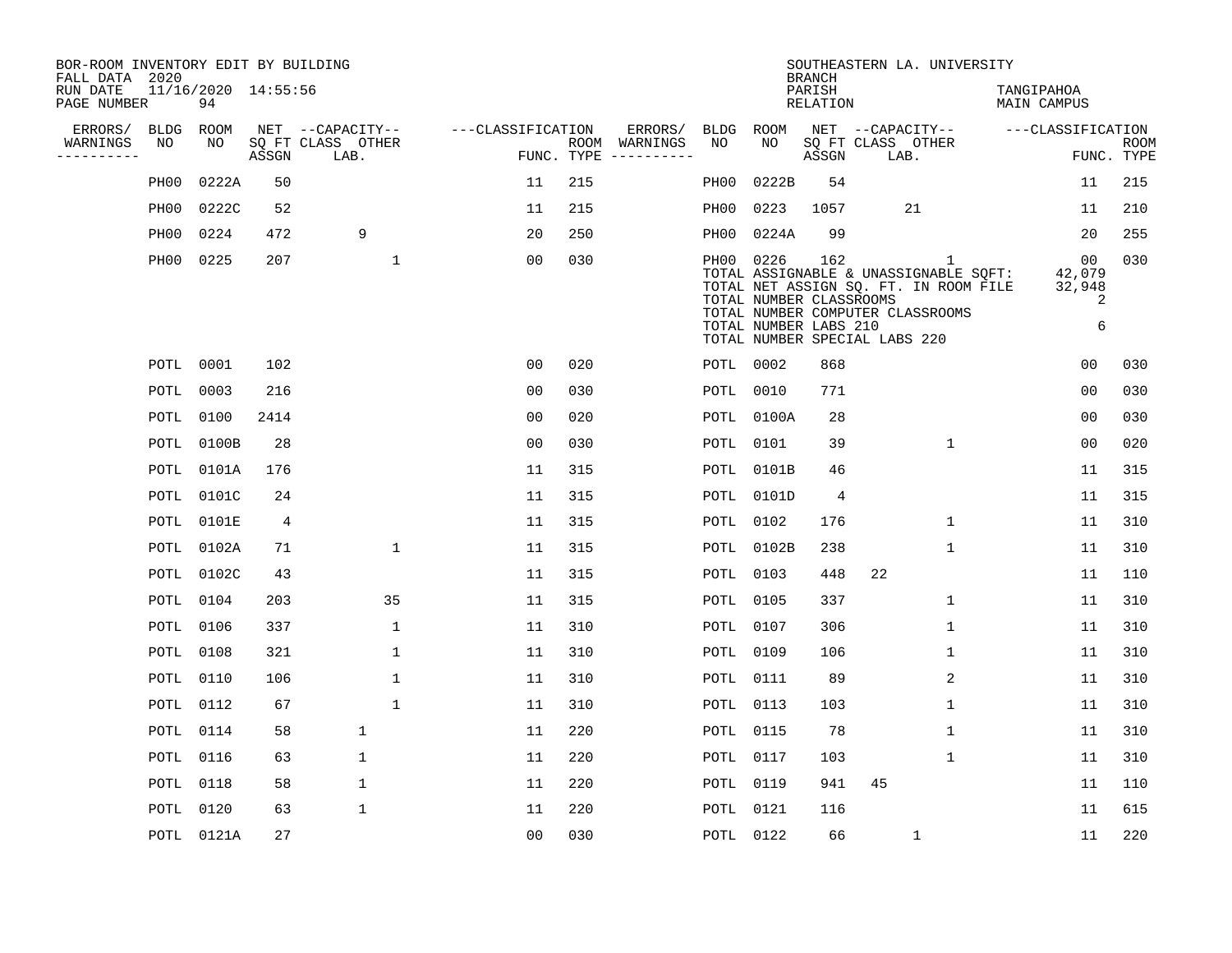| BOR-ROOM INVENTORY EDIT BY BUILDING<br>FALL DATA 2020 |                  |                           |      |            |                   |                                    |     |                                      |             |                                                                  | <b>BRANCH</b>      | SOUTHEASTERN LA. UNIVERSITY                                                                                                                         |                            |                           |
|-------------------------------------------------------|------------------|---------------------------|------|------------|-------------------|------------------------------------|-----|--------------------------------------|-------------|------------------------------------------------------------------|--------------------|-----------------------------------------------------------------------------------------------------------------------------------------------------|----------------------------|---------------------------|
| RUN DATE<br>PAGE NUMBER                               |                  | 11/16/2020 14:55:56<br>95 |      |            |                   |                                    |     |                                      |             |                                                                  | PARISH<br>RELATION |                                                                                                                                                     | TANGIPAHOA<br>MAIN CAMPUS  |                           |
| ERRORS/ BLDG ROOM                                     |                  |                           |      |            |                   | NET --CAPACITY-- ---CLASSIFICATION |     | ERRORS/ BLDG ROOM                    |             |                                                                  |                    | NET --CAPACITY-- ---CLASSIFICATION                                                                                                                  |                            |                           |
| WARNINGS<br>----------                                | NO.              | NO                        |      | ASSGN LAB. | SO FT CLASS OTHER |                                    |     | ROOM WARNINGS<br>FUNC. TYPE $------$ | NO          | NO 11                                                            | ASSGN              | SO FT CLASS OTHER<br>LAB.                                                                                                                           | $\overline{F}$             | <b>ROOM</b><br>FUNC. TYPE |
|                                                       |                  | POTL 0124                 | 925  | 46         |                   | 11                                 | 110 |                                      |             | POTL 0124A                                                       | 192                |                                                                                                                                                     | 11                         | 115                       |
|                                                       |                  | POTL 0126                 | 1288 |            | 64                | 11                                 | 615 |                                      |             | POTL 0127                                                        | 50                 |                                                                                                                                                     | 0 <sub>0</sub>             | 010                       |
|                                                       | POTL 0128        |                           | 2863 |            | 500               | 11                                 | 610 |                                      |             | POTL 0129                                                        | 257                |                                                                                                                                                     | 00                         | 030                       |
|                                                       |                  | POTL 0130                 | 257  |            |                   | 00                                 | 030 |                                      |             | POTL 0131                                                        | 19                 |                                                                                                                                                     | 0 <sub>0</sub>             | 030                       |
|                                                       |                  | POTL 0131A                | -5   |            |                   | 0 <sub>0</sub>                     | 010 |                                      |             | POTL 0132                                                        | 19                 |                                                                                                                                                     | 00                         | 030                       |
|                                                       |                  | POTL 0133                 | 64   |            |                   | 00                                 | 020 |                                      |             | POTL 0134                                                        | 9                  |                                                                                                                                                     | 0 <sub>0</sub>             | 010                       |
|                                                       | POTL 0135        |                           | 30   |            |                   | 11                                 | 115 |                                      |             | POTL 0136                                                        | 406                |                                                                                                                                                     | 11                         | 615                       |
|                                                       | POTL 0137        |                           | 110  |            |                   | 11                                 | 615 |                                      |             | POTL 0137A                                                       | 30                 |                                                                                                                                                     | 0 <sub>0</sub>             | 030                       |
|                                                       | <b>POTL 0138</b> |                           | 50   |            |                   | 11                                 | 615 |                                      |             | POTL 0139                                                        | 96                 |                                                                                                                                                     | 0 <sub>0</sub>             | 020                       |
|                                                       |                  | POTL 0142                 | 64   |            |                   | 00                                 | 020 |                                      |             | POTL 0200                                                        | 1435               |                                                                                                                                                     | 00                         | 020                       |
|                                                       | POTL 0201        |                           | 55   |            | $\mathbf{1}$      | 11                                 | 731 |                                      |             | POTL 0202                                                        | 53                 |                                                                                                                                                     | 11                         | 731                       |
|                                                       | POTL 0203        |                           | 51   |            | 1                 | 11                                 | 731 |                                      |             | POTL 0204                                                        | 55                 | 1                                                                                                                                                   | 11                         | 220                       |
|                                                       | POTL 0205        |                           | 55   |            | 1                 | 11                                 | 731 |                                      |             | POTL 0206                                                        | 99                 | 1                                                                                                                                                   | 11                         | 310                       |
|                                                       | POTL 0207        |                           | 98   |            | $\mathbf{1}$      | 11                                 | 310 |                                      |             | POTL 0208                                                        | 437                | $\mathbf 1$                                                                                                                                         | 11                         | 310                       |
|                                                       | POTL 0209        |                           | 440  |            | 1                 | 11                                 | 310 |                                      |             | POTL 0210                                                        | 316                | 1                                                                                                                                                   | 11                         | 310                       |
|                                                       | <b>POTL 0211</b> |                           | 318  |            | $\mathbf 1$       | 11                                 | 310 |                                      | 9 POTL 0228 |                                                                  | 906                | 237                                                                                                                                                 | 11                         | 610                       |
|                                                       |                  | POTL 0241                 | 412  |            |                   | 11                                 | 615 |                                      |             | TOTAL NUMBER CLASSROOMS<br>TOTAL NUMBER LABS 210                 |                    | TOTAL ASSIGNABLE & UNASSIGNABLE SQFT:<br>TOTAL NET ASSIGN SQ. FT. IN ROOM FILE<br>TOTAL NUMBER COMPUTER CLASSROOMS<br>TOTAL NUMBER SPECIAL LABS 220 | 20,708<br>13,910<br>3<br>6 |                           |
|                                                       |                  | PPED 0101                 | 52   |            |                   | 0 <sub>0</sub>                     | 030 |                                      |             | PPED 0102 64<br>TOTAL NUMBER CLASSROOMS<br>TOTAL NUMBER LABS 210 |                    | TOTAL ASSIGNABLE & UNASSIGNABLE SQFT:<br>TOTAL NET ASSIGN SQ. FT. IN ROOM FILE<br>TOTAL NUMBER COMPUTER CLASSROOMS<br>TOTAL NUMBER SPECIAL LABS 220 | 116                        | 00 030                    |
|                                                       |                  | PPFS 0101                 | 166  |            |                   | 70                                 | 765 |                                      |             |                                                                  |                    | TOTAL ASSIGNABLE & UNASSIGNABLE SQFT:                                                                                                               | 166                        |                           |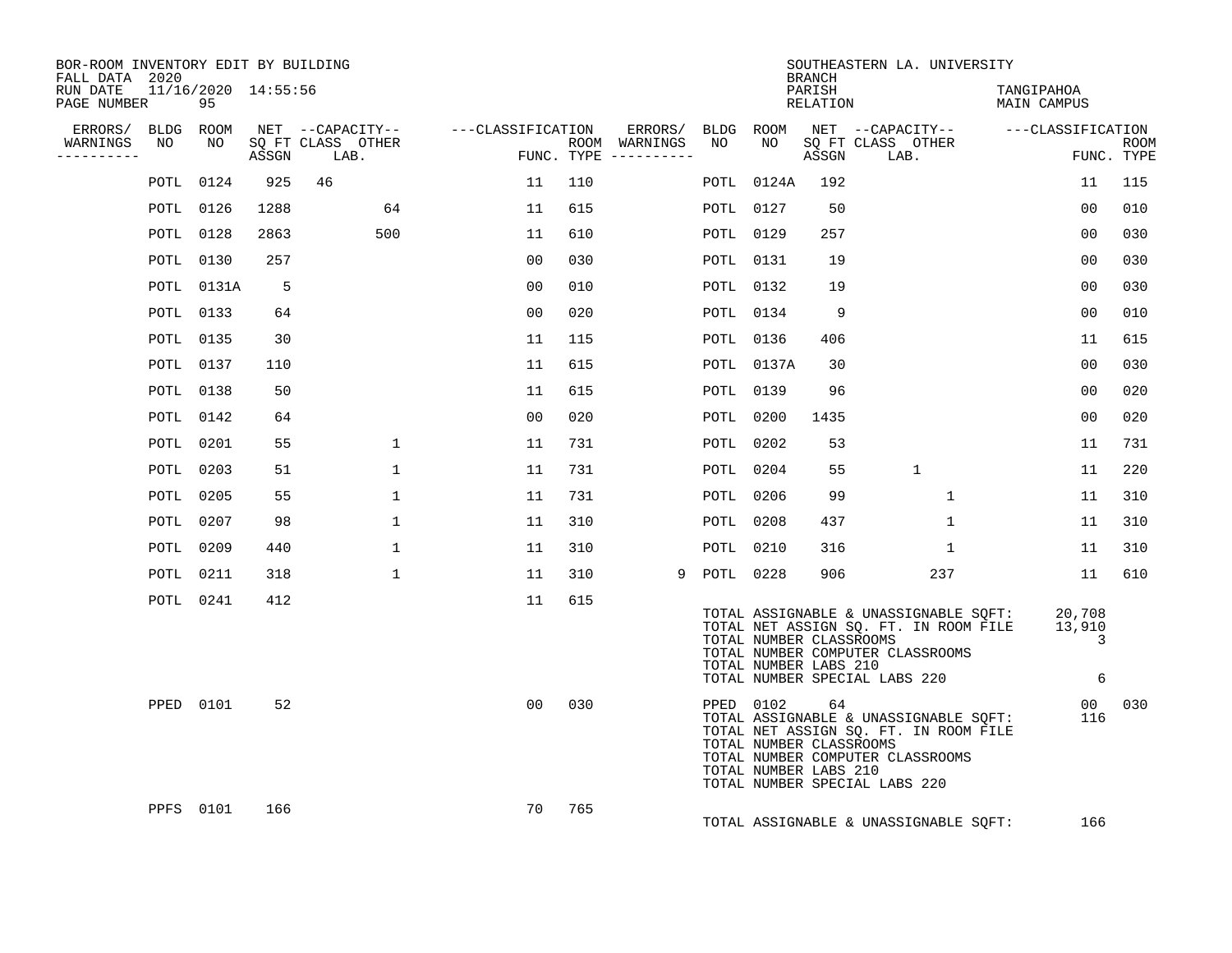| BOR-ROOM INVENTORY EDIT BY BUILDING<br>FALL DATA 2020<br>RUN DATE<br>PAGE NUMBER |           | 11/16/2020 14:55:56<br>96 |       |                           |                                     |     |                                                   |                 |            | <b>BRANCH</b><br>PARISH<br>RELATION              |                               | SOUTHEASTERN LA. UNIVERSITY                                                                                        | TANGIPAHOA<br>MAIN CAMPUS          |                           |
|----------------------------------------------------------------------------------|-----------|---------------------------|-------|---------------------------|-------------------------------------|-----|---------------------------------------------------|-----------------|------------|--------------------------------------------------|-------------------------------|--------------------------------------------------------------------------------------------------------------------|------------------------------------|---------------------------|
| ERRORS/ BLDG ROOM<br>WARNINGS<br>---------                                       | NO        | NO                        | ASSGN | SQ FT CLASS OTHER<br>LAB. | NET --CAPACITY-- ----CLASSIFICATION |     | ERRORS/<br>ROOM WARNINGS<br>FUNC. TYPE ---------- | BLDG ROOM<br>NO | NO         | ASSGN                                            | SQ FT CLASS OTHER<br>LAB.     |                                                                                                                    | NET --CAPACITY-- ---CLASSIFICATION | <b>ROOM</b><br>FUNC. TYPE |
|                                                                                  |           |                           |       |                           |                                     |     |                                                   |                 |            | TOTAL NUMBER CLASSROOMS<br>TOTAL NUMBER LABS 210 | TOTAL NUMBER SPECIAL LABS 220 | TOTAL NET ASSIGN SQ. FT. IN ROOM FILE<br>TOTAL NUMBER COMPUTER CLASSROOMS                                          | 166                                |                           |
|                                                                                  | PPM1 0101 |                           | 751   | 15                        | 72                                  | 720 |                                                   |                 | PPM1 0101A | 178                                              |                               | 1                                                                                                                  | 72                                 | 310                       |
|                                                                                  | PPM1      | 0102                      | 686   |                           | 72                                  | 720 |                                                   |                 | PPM1 0102A | 150                                              |                               |                                                                                                                    | 72                                 | 725                       |
|                                                                                  |           | PPM1 0102B                | 106   | $\mathbf 1$               | 72                                  | 310 |                                                   |                 | PPM1 0102C | 71                                               |                               |                                                                                                                    | 72                                 | 725                       |
|                                                                                  |           | PPM1 0103                 | 356   | 7                         | 72                                  | 720 |                                                   |                 | PPM1 0103A | 436                                              |                               | 4                                                                                                                  | 72                                 | 310                       |
|                                                                                  |           | PPM1 0103B                | 48    |                           | 72                                  | 315 |                                                   | PPM1            | 0104       | 509                                              |                               | 8                                                                                                                  | 72                                 | 315                       |
|                                                                                  | PPM1      | 0104A                     | 444   |                           | 0 <sub>0</sub>                      | 030 |                                                   | PPM1            | 0105       | 958                                              |                               | 15                                                                                                                 | 72                                 | 720                       |
|                                                                                  |           | PPM1 0106                 | 619   | 12                        | 72                                  | 720 |                                                   | PPM1            | 0106A      | 81                                               |                               | 1                                                                                                                  | 72                                 | 310                       |
|                                                                                  | PPM1 0107 |                           | 212   | 2                         | 72                                  | 310 |                                                   | PPM1            | 0107A      | 9                                                |                               |                                                                                                                    | 72                                 | 315                       |
|                                                                                  | PPM1 0108 |                           | 2820  | 56                        | 72                                  | 310 |                                                   | PPM1            | 0108A      | 65                                               |                               |                                                                                                                    | 72                                 | 725                       |
|                                                                                  | PPM1      | 0108B                     | 324   | 6                         | 72                                  | 720 |                                                   | PPM1            | 0108C      | 12                                               |                               |                                                                                                                    | 72                                 | 725                       |
|                                                                                  |           | PPM1 0108D                | 12    |                           | 72                                  | 725 |                                                   |                 | PPM1 0108E | 12                                               |                               |                                                                                                                    | 72                                 | 725                       |
|                                                                                  |           | PPM1 0108F                | 12    |                           | 72                                  | 725 |                                                   |                 | PPM1 0108G | 61                                               |                               |                                                                                                                    | 72                                 | 725                       |
|                                                                                  |           | PPM1 0109                 | 607   |                           | 72                                  | 725 |                                                   |                 |            | TOTAL NUMBER CLASSROOMS<br>TOTAL NUMBER LABS 210 | TOTAL NUMBER SPECIAL LABS 220 | TOTAL ASSIGNABLE & UNASSIGNABLE SQFT:<br>TOTAL NET ASSIGN SQ. FT. IN ROOM FILE<br>TOTAL NUMBER COMPUTER CLASSROOMS | 9,539<br>9,095                     |                           |
|                                                                                  | PPM2      | 0100                      | 173   |                           | 00                                  | 020 |                                                   | PPM2 0101       |            | 547                                              |                               |                                                                                                                    | 71                                 | 315                       |
|                                                                                  | PPM2      | 0101A                     | 6     |                           | 71                                  | 315 |                                                   | PPM2            | 0102       | 547                                              |                               |                                                                                                                    | 0 <sup>0</sup>                     | 020                       |
|                                                                                  | PPM2      | 0103                      | 262   | 2                         | 71                                  | 310 |                                                   | PPM2            | 0104       | 122                                              |                               |                                                                                                                    | 71                                 | 315                       |
|                                                                                  | PPM2      | 0105                      | 181   | $\mathbf{1}$              | 71                                  | 310 |                                                   | PPM2            | 0106       | 49                                               |                               |                                                                                                                    | 71                                 | 315                       |
|                                                                                  | PPM2      | 0106A                     | 41    |                           | 00                                  | 030 |                                                   | PPM2            | 0107       | 281                                              |                               | 2                                                                                                                  | 71                                 | 310                       |
|                                                                                  | PPM2      | 0108                      | 67    |                           | 00                                  | 030 |                                                   | PPM2            | 0108A      | 8                                                |                               |                                                                                                                    | 0 <sup>0</sup>                     | 010                       |
|                                                                                  |           | PPM2 0108B                | 8     |                           | 0 <sub>0</sub>                      | 010 |                                                   | PPM2 0109       |            | 134                                              |                               | $\mathbf{1}$                                                                                                       | 71                                 | 310                       |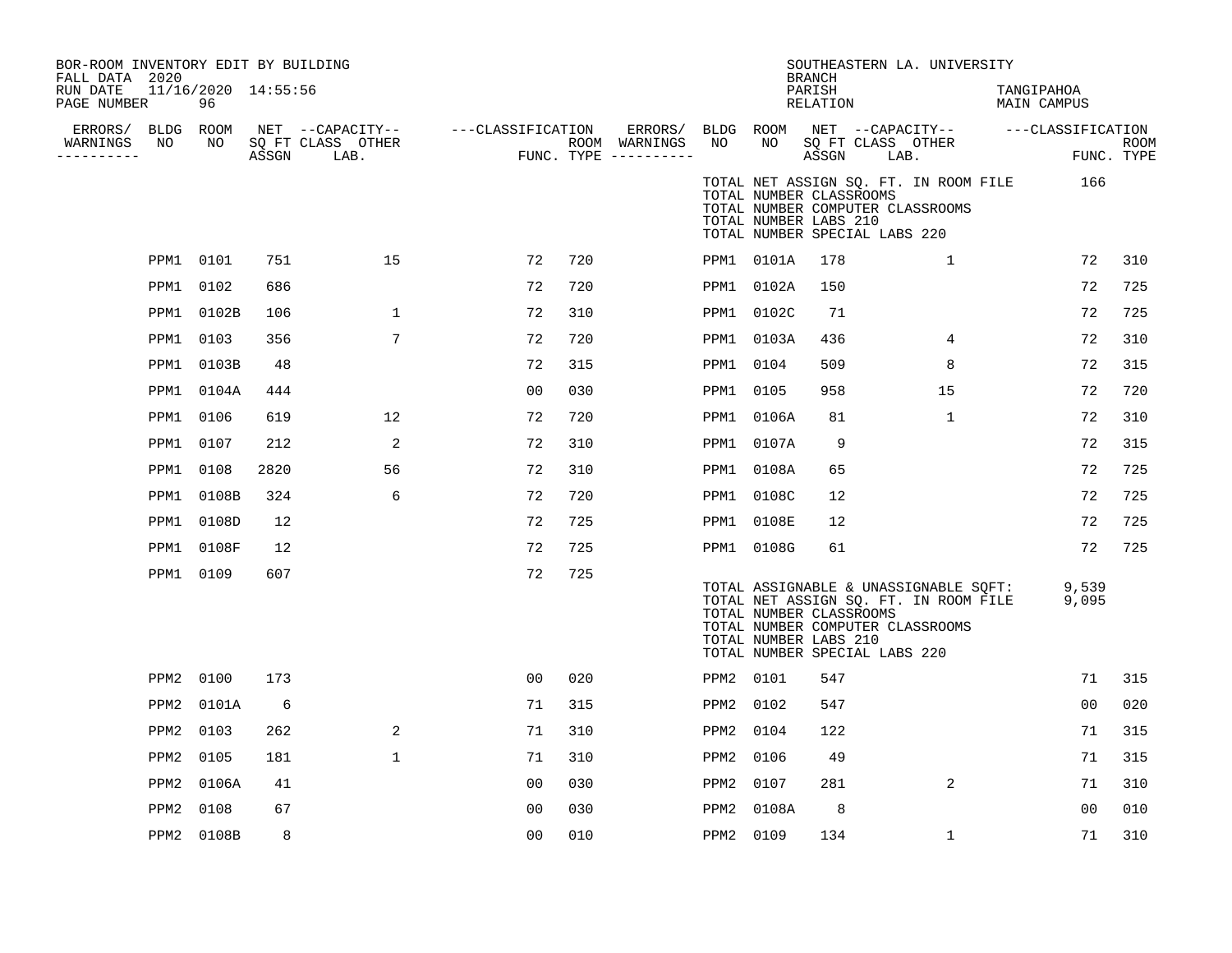| BOR-ROOM INVENTORY EDIT BY BUILDING<br>FALL DATA 2020 |                           |       |                           |                   |     |                                      |           |                                                                | <b>BRANCH</b>      | SOUTHEASTERN LA. UNIVERSITY                                                                                                                                         |                           |                           |
|-------------------------------------------------------|---------------------------|-------|---------------------------|-------------------|-----|--------------------------------------|-----------|----------------------------------------------------------------|--------------------|---------------------------------------------------------------------------------------------------------------------------------------------------------------------|---------------------------|---------------------------|
| RUN DATE<br>PAGE NUMBER                               | 11/16/2020 14:55:56<br>97 |       |                           |                   |     |                                      |           |                                                                | PARISH<br>RELATION |                                                                                                                                                                     | TANGIPAHOA<br>MAIN CAMPUS |                           |
| ERRORS/                                               | BLDG ROOM                 |       | NET --CAPACITY--          | ---CLASSIFICATION |     | ERRORS/                              | BLDG      | <b>ROOM</b>                                                    |                    | NET --CAPACITY-- ---CLASSIFICATION                                                                                                                                  |                           |                           |
| WARNINGS<br>NO<br>----------                          | NO                        | ASSGN | SQ FT CLASS OTHER<br>LAB. |                   |     | ROOM WARNINGS<br>FUNC. TYPE $------$ | NO        | NO                                                             | ASSGN              | SQ FT CLASS OTHER<br>LAB.                                                                                                                                           |                           | <b>ROOM</b><br>FUNC. TYPE |
| PPM2                                                  | 0109A                     | 247   | 2                         | 71                | 310 |                                      | PPM2      | 0109B                                                          | 66                 |                                                                                                                                                                     | 71                        | 315                       |
| PPM2                                                  | 0110                      | 85    |                           | 0 <sub>0</sub>    | 030 |                                      | PPM2      | 0111                                                           | 479                | 9                                                                                                                                                                   | 71                        | 350                       |
| PPM2                                                  | 0112                      | 140   | $\mathbf{1}$              | 71                | 310 |                                      | PPM2      | 0113                                                           | 110                |                                                                                                                                                                     | 0 <sub>0</sub>            | 030                       |
| PPM2                                                  | 0114                      | 168   | $\mathbf{1}$              | 71                | 310 |                                      | PPM2      | 0116                                                           | 158                | $\mathbf{1}$                                                                                                                                                        | 71                        | 310                       |
| PPM2                                                  | 0118                      | 180   | $\mathbf{1}$              | 71                | 310 |                                      | PPM2 0120 |                                                                | 177                | $\mathbf{1}$                                                                                                                                                        | 71                        | 310                       |
|                                                       | PPM2 0122                 | 180   | 1                         | 71                | 310 |                                      |           | TOTAL NUMBER CLASSROOMS<br>TOTAL NUMBER LABS 210               |                    | TOTAL ASSIGNABLE & UNASSIGNABLE SQFT:<br>TOTAL NET ASSIGN SQ. FT. IN ROOM FILE<br>TOTAL NUMBER COMPUTER CLASSROOMS<br>TOTAL NUMBER SPECIAL LABS 220                 | 4,416<br>3,377            |                           |
|                                                       | PPM3 0101                 | 774   | 15                        | 72                | 720 |                                      |           | PPM3 0101A                                                     | 154                | $\mathbf{1}$                                                                                                                                                        | 72                        | 310                       |
|                                                       | PPM3 0101B                | 72    |                           | 72                | 725 |                                      | PPM3      | 0102                                                           | 768                | 15                                                                                                                                                                  | 72                        | 720                       |
| PPM3                                                  | 0102A                     | 96    |                           | 72                | 725 |                                      | PPM3      | 0103                                                           | 728                | $\mathbf{1}$                                                                                                                                                        | 72                        | 720                       |
| PPM3                                                  | 0103A                     | 37    |                           | 00                | 020 |                                      | PPM3      | 0103B                                                          | 150                | 1                                                                                                                                                                   | 72                        | 310                       |
| PPM3                                                  | 0103C                     | 142   |                           | 72                | 725 |                                      | PPM3      | 0104                                                           | 1846               |                                                                                                                                                                     | 72                        | 720                       |
| PPM3                                                  | 0104A                     | 122   |                           | 72                | 725 |                                      | PPM3      | 0105                                                           | 130                |                                                                                                                                                                     | 72                        | 315                       |
| PPM3                                                  | 0105A                     | 114   | $\mathbf{1}$              | 72                | 310 |                                      | PPM3      | 0105B                                                          | 114                | $\mathbf{1}$                                                                                                                                                        | 72                        | 310                       |
| PPM3                                                  | 0106                      | 232   |                           | 0 <sub>0</sub>    | 030 |                                      | PPM3      | 0107                                                           | 867                | 17                                                                                                                                                                  | 72                        | 720                       |
| PPM3                                                  | 0107A                     | 80    | $\mathbf{1}$              | 72                | 310 |                                      | PPM3      | 0107B                                                          | 126                |                                                                                                                                                                     | 72                        | 725                       |
| PPM3                                                  | 0108                      | 633   |                           | 73                | 720 |                                      | PPM3      | 0108A                                                          | 77                 | $\mathbf{1}$                                                                                                                                                        | 73                        | 310                       |
| PPM3                                                  | 0108B                     | 110   |                           | 73                | 725 |                                      | PPM3      | 0108C                                                          | 107                |                                                                                                                                                                     | 73                        | 725                       |
| PPM3                                                  | 0109                      | 234   |                           | 72                | 720 |                                      | PPM3      | 0109A                                                          | 75                 |                                                                                                                                                                     | 72                        | 725                       |
|                                                       | PPM3 0109B                | 179   | $\mathbf 1$               | 72                | 310 |                                      |           | PPM3 0109C<br>TOTAL NUMBER CLASSROOMS<br>TOTAL NUMBER LABS 210 | 160                | $\mathbf{1}$<br>TOTAL ASSIGNABLE & UNASSIGNABLE SQFT:<br>TOTAL NET ASSIGN SQ. FT. IN ROOM FILE<br>TOTAL NUMBER COMPUTER CLASSROOMS<br>TOTAL NUMBER SPECIAL LABS 220 | 72<br>8,127<br>7,858      | 310                       |
|                                                       | PPM4 0100                 | 257   |                           | 00                | 020 |                                      | PPM4 0101 |                                                                | 239                | 2                                                                                                                                                                   | 60                        | 310                       |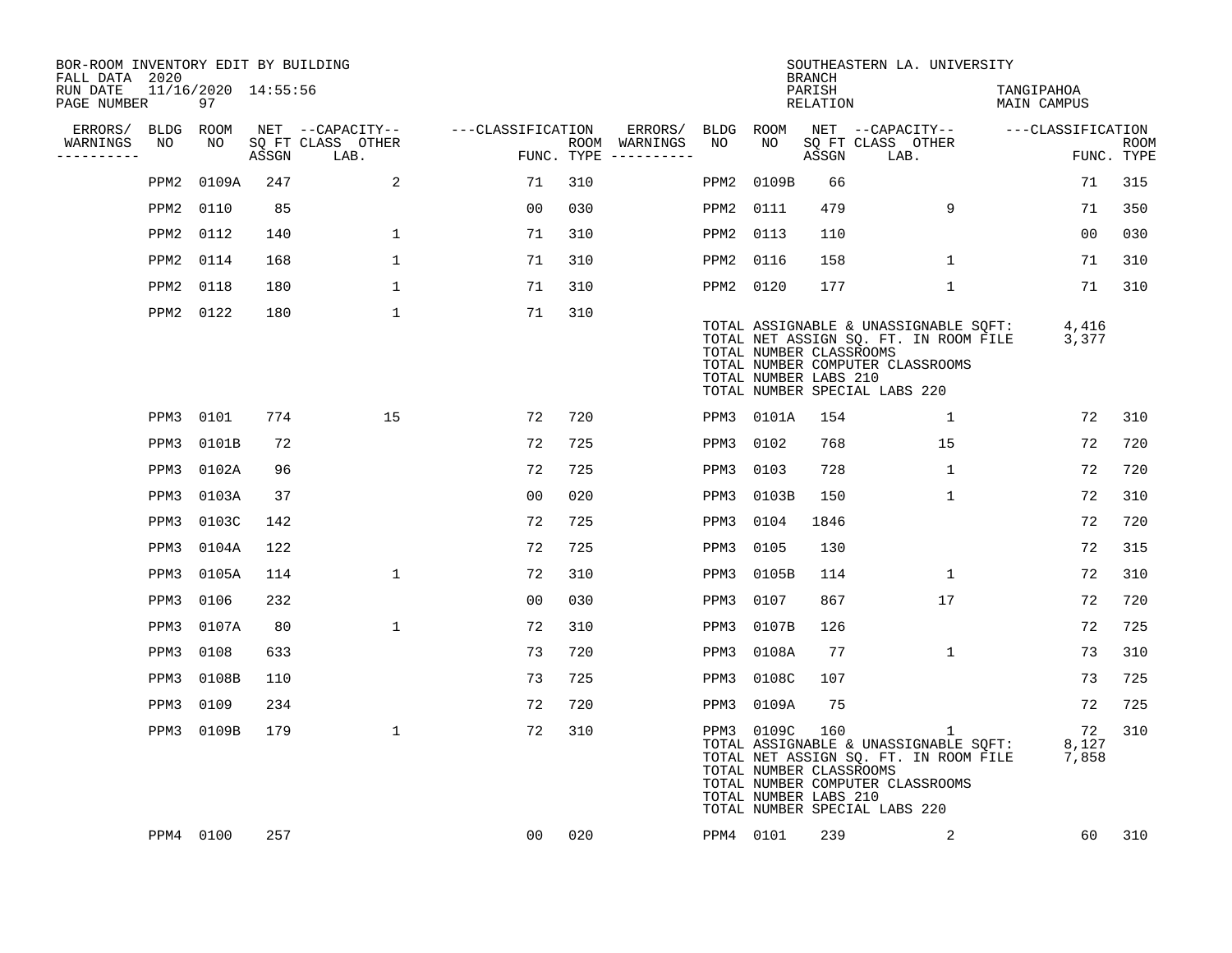| BOR-ROOM INVENTORY EDIT BY BUILDING<br>FALL DATA 2020 |           |                           |                          |                |                |     |                                                               | <b>BRANCH</b>      | SOUTHEASTERN LA. UNIVERSITY                                                                                                                                     |                           |                           |
|-------------------------------------------------------|-----------|---------------------------|--------------------------|----------------|----------------|-----|---------------------------------------------------------------|--------------------|-----------------------------------------------------------------------------------------------------------------------------------------------------------------|---------------------------|---------------------------|
| RUN DATE<br>PAGE NUMBER                               |           | 11/16/2020 14:55:56<br>98 |                          |                |                |     |                                                               | PARISH<br>RELATION |                                                                                                                                                                 | TANGIPAHOA<br>MAIN CAMPUS |                           |
|                                                       |           |                           |                          |                |                |     |                                                               |                    |                                                                                                                                                                 |                           |                           |
| WARNINGS<br>----------                                |           |                           |                          |                |                |     |                                                               |                    |                                                                                                                                                                 |                           | <b>ROOM</b><br>FUNC. TYPE |
|                                                       |           | PPM4 0101A                | $\overline{\phantom{a}}$ |                | 60             | 315 | PPM4 0101B                                                    | 9                  |                                                                                                                                                                 | 60                        | 315                       |
|                                                       |           | PPM4 0102                 | 137                      | $\mathbf{1}$   | 60             | 350 | PPM4 0102A                                                    | $\overline{3}$     |                                                                                                                                                                 | 60                        | 355                       |
|                                                       |           | PPM4 0103                 | 153                      | $\mathbf{1}$   | 60             | 310 | PPM4 0103A                                                    | 6                  |                                                                                                                                                                 | 60                        | 315                       |
|                                                       |           | PPM4 0104                 | 91                       | $\mathbf{1}$   | 60             | 310 | PPM4 0105                                                     | 141                | $\mathbf{1}$                                                                                                                                                    | 60                        | 310                       |
|                                                       |           | PPM4 0105A                | -5                       |                | 60             | 315 | PPM4 0106                                                     | 141                | $\mathbf{1}$                                                                                                                                                    | 60                        | 310                       |
|                                                       |           | PPM4 0106A                | -5                       |                | 60             | 315 | PPM4 0107                                                     | 164                | $\mathbf{1}$                                                                                                                                                    | 60                        | 310                       |
|                                                       |           | PPM4 0108                 | 137                      | $\mathbf 1$    | 60             | 310 | PPM4 0109                                                     | 137                |                                                                                                                                                                 | 60                        | 315                       |
|                                                       |           | PPM4 0110                 | 300                      | $\overline{3}$ | 60             | 310 | PPM4 0111                                                     | 113                | $\mathbf{1}$                                                                                                                                                    | 60                        | 310                       |
|                                                       |           | PPM4 0111A                | $\overline{7}$           |                | 60             | 315 | PPM4 0112                                                     | 138                | $\mathbf{1}$                                                                                                                                                    | 60                        | 310                       |
|                                                       |           | PPM4 0113                 | 238                      |                | 60             | 315 | PPM4 0114                                                     | 41                 |                                                                                                                                                                 | 00                        | 030                       |
|                                                       | PPM4 0115 |                           | 25                       |                | 0 <sub>0</sub> | 030 | PPM4 0116                                                     | 38                 |                                                                                                                                                                 | 0 <sub>0</sub>            | 030                       |
|                                                       | PPM4 0117 |                           | 11                       |                | 0 <sub>0</sub> | 010 | PPM4 0118                                                     | 14                 |                                                                                                                                                                 | 0 <sub>0</sub>            | 030                       |
|                                                       |           | PPM4 0121                 | 9030                     |                | 60             | 730 | PPM4 0122 24245                                               |                    |                                                                                                                                                                 | 60                        | 730                       |
|                                                       |           | PPM4 0123                 | 19                       |                | 0 <sub>0</sub> | 020 | TOTAL NUMBER CLASSROOMS<br>TOTAL NUMBER LABS 210              |                    | TOTAL ASSIGNABLE & UNASSIGNABLE SQFT: 35,847<br>TOTAL NET ASSIGN SQ. FT. IN ROOM FILE<br>TOTAL NUMBER COMPUTER CLASSROOMS<br>TOTAL NUMBER SPECIAL LABS 220      | 35,442                    |                           |
|                                                       |           | PPM6 0100                 | 3556                     |                | 76             | 720 | PPM6 0110                                                     | 1152               |                                                                                                                                                                 | 76                        | 720                       |
|                                                       | PPM6      | 0110A                     | 150                      |                | 76             | 730 | PPM6 0110B                                                    | 219                |                                                                                                                                                                 | 76                        | 315                       |
|                                                       | PPM6      | 0110C                     | 76                       |                | 00             | 030 | PPM6 0112                                                     | 150                | $\mathbf{1}$                                                                                                                                                    | 76                        | 310                       |
|                                                       |           | PPM6 0114 1704            |                          |                | 76             | 720 | PPM6 0115<br>TOTAL NUMBER CLASSROOMS<br>TOTAL NUMBER LABS 210 | 395                | FOTAL ASSIGNABLE & UNASSIGNABLE SQFT: 7,402<br>TOTAL NET ASSIGN SQ. FT. IN ROOM FILE 7,326<br>TOTAL NUMBER COMPUTER CLASSROOMS<br>TOTAL NUMBER SPECIAL LABS 220 | 76                        | 725                       |
|                                                       |           | PPV2 0101                 | 5993                     |                | 70             | 740 |                                                               |                    | TOTAL ASSIGNABLE & UNASSIGNABLE SQFT:                                                                                                                           | 5,993                     |                           |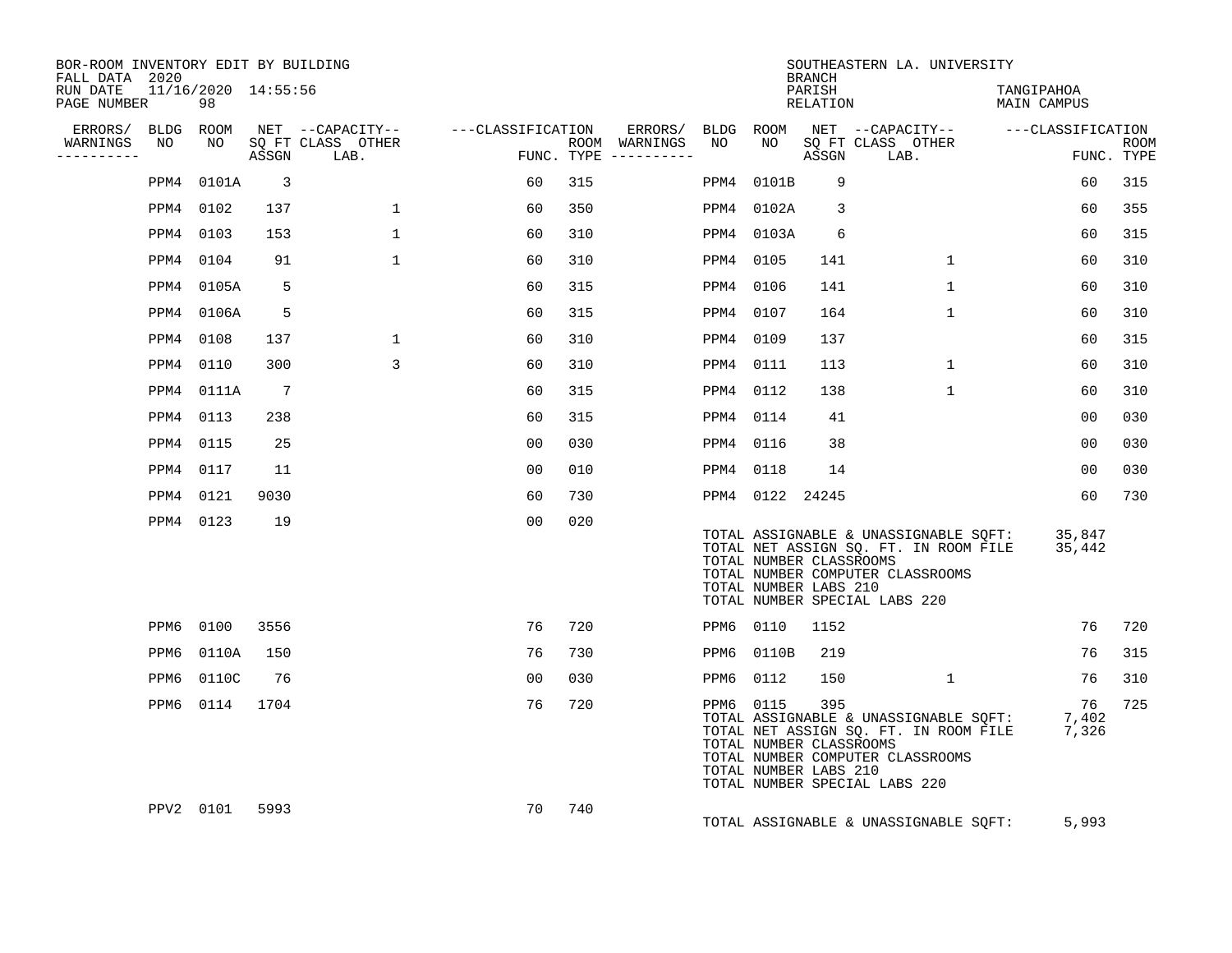| BOR-ROOM INVENTORY EDIT BY BUILDING<br>FALL DATA 2020 |           |                           |       |                           |                   |     |                                      |           |                                                  | <b>BRANCH</b>      |                               | SOUTHEASTERN LA. UNIVERSITY      |                                             |                   |             |
|-------------------------------------------------------|-----------|---------------------------|-------|---------------------------|-------------------|-----|--------------------------------------|-----------|--------------------------------------------------|--------------------|-------------------------------|----------------------------------|---------------------------------------------|-------------------|-------------|
| RUN DATE<br>PAGE NUMBER                               |           | 11/16/2020 14:55:56<br>99 |       |                           |                   |     |                                      |           |                                                  | PARISH<br>RELATION |                               |                                  | TANGIPAHOA<br><b>MAIN CAMPUS</b>            |                   |             |
| ERRORS/                                               | BLDG ROOM |                           |       | NET --CAPACITY--          | ---CLASSIFICATION |     | ERRORS/                              | BLDG ROOM |                                                  |                    |                               | NET --CAPACITY--                 |                                             | ---CLASSIFICATION |             |
| WARNINGS<br>----------                                | NO        | NO                        | ASSGN | SQ FT CLASS OTHER<br>LAB. |                   |     | ROOM WARNINGS<br>FUNC. TYPE $------$ | NO        | NO                                               | ASSGN              | SQ FT CLASS OTHER<br>LAB.     |                                  |                                             | FUNC. TYPE        | <b>ROOM</b> |
|                                                       |           |                           |       |                           |                   |     |                                      |           | TOTAL NUMBER CLASSROOMS<br>TOTAL NUMBER LABS 210 |                    | TOTAL NUMBER SPECIAL LABS 220 | TOTAL NUMBER COMPUTER CLASSROOMS | TOTAL NET ASSIGN SQ. FT. IN ROOM FILE 5,993 |                   |             |
|                                                       | PRDH 0100 |                           | 636   | $\mathbf 1$               | 91                | 310 |                                      |           | PRDH 0100A                                       | 135                |                               | $\mathbf{1}$                     |                                             | 91                | 315         |
|                                                       | PRDH      | 0101                      | 197   |                           | 00                | 020 |                                      | PRDH 0102 |                                                  | 194                |                               |                                  |                                             | 0 <sub>0</sub>    | 030         |
|                                                       | PRDH      | 0103                      | 200   |                           | 91                | 315 |                                      | PRDH 0104 |                                                  | 56                 |                               |                                  |                                             | 0 <sub>0</sub>    | 030         |
|                                                       | PRDH      | 0105                      | 177   | $\mathbf{1}$              | 91                | 310 |                                      | PRDH 0106 |                                                  | 615                |                               |                                  |                                             | 91                | 315         |
|                                                       | PRDH      | 0106A                     | 180   | 2                         | 91                | 310 |                                      | PRDH 0107 |                                                  | 178                |                               | $\mathbf{1}$                     |                                             | 91                | 310         |
|                                                       | PRDH      | 0108                      | 116   |                           | 0 <sub>0</sub>    | 020 |                                      | PRDH 0109 |                                                  | 202                |                               | 1                                |                                             | 91                | 310         |
|                                                       |           | PRDH 0109A                | 6     |                           | 91                | 315 |                                      | PRDH 0110 |                                                  | 177                |                               | $\mathbf{1}$                     |                                             | 91                | 310         |
|                                                       | PRDH      | 0111                      | 515   | $\mathbf 1$               | 91                | 310 |                                      |           | PRDH 0111A                                       | 48                 |                               |                                  |                                             | 91                | 315         |
|                                                       |           | PRDH 0112                 | 42    |                           | 91                | 315 |                                      | PRDH      | 0113                                             | 184                |                               | 1                                |                                             | 91                | 310         |
|                                                       | PRDH      | 0114                      | 136   | 1                         | 91                | 310 |                                      | PRDH      | 0115                                             | 213                |                               | $\mathbf{1}$                     |                                             | 91                | 310         |
|                                                       | PRDH      | 0116                      | 136   | 1                         | 91                | 310 |                                      | PRDH      | 0118                                             | 188                |                               |                                  |                                             | 60                | 650         |
|                                                       | PRDH      | 0119                      | 161   |                           | 91                | 315 |                                      | PRDH      | 0120                                             | 437                |                               |                                  |                                             | 60                | 350         |
|                                                       |           | PRDH 0120A                | 6     |                           | 60                | 355 |                                      | PRDH      | 0120B                                            | 6                  |                               |                                  |                                             | 60                | 355         |
|                                                       | PRDH      | 0121                      | 111   |                           | 0 <sub>0</sub>    | 030 |                                      | PRDH 0122 |                                                  | 148                |                               |                                  |                                             | 0 <sup>0</sup>    | 030         |
|                                                       | PRDH      | 0123                      | 22    |                           | 0 <sub>0</sub>    | 030 |                                      | PRDH 0124 |                                                  | 20                 |                               |                                  |                                             | 0 <sup>0</sup>    | 010         |
|                                                       | PRDH 0125 |                           | 157   |                           | 0 <sup>0</sup>    | 030 |                                      | PRDH 0126 |                                                  | 45                 |                               |                                  |                                             | 0 <sub>0</sub>    | 030         |
|                                                       | PRDH 0127 |                           | 382   |                           | 0 <sub>0</sub>    | 020 |                                      | PRDH 0128 |                                                  | 181                |                               |                                  |                                             | 0 <sub>0</sub>    | 030         |
|                                                       | PRDH 0129 |                           | 41    |                           | 0 <sub>0</sub>    | 030 |                                      | PRDH      | 0130                                             | 523                |                               |                                  |                                             | 0 <sup>0</sup>    | 020         |
|                                                       |           | PRDH 0130A                | 105   |                           | 00                | 030 |                                      | PRDH      | 0130B                                            | 6                  |                               |                                  |                                             | 60                | 315         |
|                                                       | PRDH      | 0131                      | 228   |                           | 0 <sub>0</sub>    | 020 |                                      |           | PRDH 0131A                                       | 126                |                               |                                  |                                             | 60                | 315         |
|                                                       | PRDH      | 0132                      | 280   | $\mathbf{1}$              | 60                | 310 |                                      | PRDH 0133 |                                                  | 518                |                               | $\mathbf{1}$                     |                                             | 60                | 310         |
|                                                       |           | PRDH 0134                 | 461   |                           | 0 <sub>0</sub>    | 020 |                                      |           | PRDH 0134A                                       | 31                 |                               |                                  |                                             | 0 <sub>0</sub>    | 030         |
|                                                       | PRDH 0135 |                           | 212   |                           | 60                | 315 |                                      | PRDH 0136 |                                                  | 117                |                               | $\mathbf{1}$                     |                                             | 60                | 310         |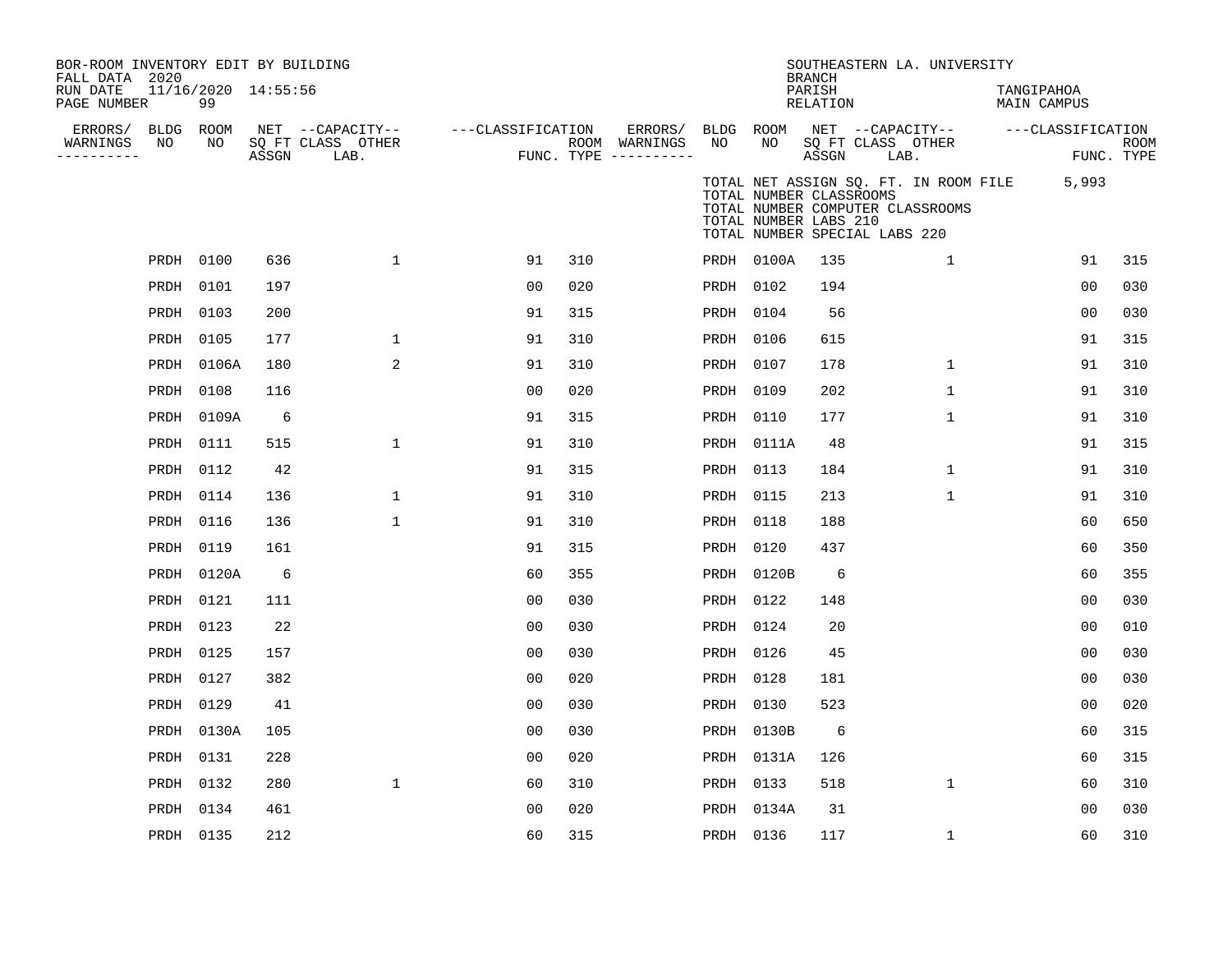| BOR-ROOM INVENTORY EDIT BY BUILDING<br>FALL DATA 2020 |           |                            |       |                           |                   |            |                              |      |             | <b>BRANCH</b>             | SOUTHEASTERN LA. UNIVERSITY |                                  |                           |
|-------------------------------------------------------|-----------|----------------------------|-------|---------------------------|-------------------|------------|------------------------------|------|-------------|---------------------------|-----------------------------|----------------------------------|---------------------------|
| RUN DATE<br>PAGE NUMBER                               |           | 11/16/2020 14:55:56<br>100 |       |                           |                   |            |                              |      |             | PARISH<br><b>RELATION</b> |                             | TANGIPAHOA<br><b>MAIN CAMPUS</b> |                           |
| ERRORS/                                               | BLDG ROOM |                            |       | NET --CAPACITY--          | ---CLASSIFICATION |            | ERRORS/                      | BLDG | <b>ROOM</b> |                           | NET --CAPACITY--            | ---CLASSIFICATION                |                           |
| WARNINGS<br>----------                                | ΝO        | NO                         | ASSGN | SQ FT CLASS OTHER<br>LAB. |                   | FUNC. TYPE | ROOM WARNINGS<br>----------- | NO   | NO          | ASSGN                     | SQ FT CLASS OTHER<br>LAB.   |                                  | <b>ROOM</b><br>FUNC. TYPE |
|                                                       | PRDH      | 0137                       | 116   | $\mathbf{1}$              | 60                | 310        |                              | PRDH | 0138        | 144                       |                             | 00                               | 020                       |
|                                                       | PRDH      | 0139                       | 360   |                           | 00                | 020        |                              | PRDH | 0140        | 250                       | 2                           | 60                               | 310                       |
|                                                       |           | PRDH 0140A                 | 36    |                           | 60                | 315        |                              | PRDH | 0141        | 36                        |                             | 0 <sub>0</sub>                   | 030                       |
|                                                       | PRDH 0142 |                            | 152   | 1                         | 60                | 310        |                              | PRDH | 0143        | 46                        |                             | 0 <sub>0</sub>                   | 030                       |
|                                                       | PRDH 0144 |                            | 50    |                           | 0 <sub>0</sub>    | 030        |                              | PRDH | 0145        | 21                        |                             | 0 <sub>0</sub>                   | 010                       |
|                                                       | PRDH 0146 |                            | 21    |                           | 0 <sub>0</sub>    | 030        |                              |      | PRDH 0147   | 31                        |                             | 60                               | 315                       |
|                                                       | PRDH      | 0149                       | 85    |                           | 0 <sub>0</sub>    | 020        |                              | PRDH | 0149A       | 93                        |                             | 60                               | 315                       |
|                                                       |           | PRDH 0149B                 | 173   |                           | 60                | 315        |                              | PRDH | 0150        | 241                       |                             | 60                               | 315                       |
|                                                       | PRDH      | 0151                       | 155   | $\mathbf{1}$              | 60                | 310        |                              | PRDH | 0152        | 154                       | $\mathbf{1}$                | 60                               | 310                       |
|                                                       | PRDH 0153 |                            | 158   |                           | 60                | 315        |                              | PRDH | 0154        | 93                        | $\mathbf{1}$                | 60                               | 310                       |
|                                                       | PRDH      | 0155                       | 92    | 1                         | 60                | 310        |                              | PRDH | 0156        | 126                       | $\mathbf 1$                 | 60                               | 310                       |
|                                                       | PRDH 0157 |                            | 73    |                           | 0 <sub>0</sub>    | 030        |                              | PRDH | 0158        | 72                        |                             | 0 <sub>0</sub>                   | 030                       |
|                                                       | PRDH      | 0159                       | 73    |                           | 60                | 315        |                              | PRDH | 0160        | 75                        |                             | 60                               | 315                       |
|                                                       | PRDH 0161 |                            | 75    |                           | 60                | 315        |                              |      | PRDH 0162   | 139                       |                             | 60                               | 315                       |
|                                                       | PRDH 0163 |                            | 46    |                           | 60                | 315        |                              | PRDH | 0164        | 47                        |                             | 60                               | 315                       |
|                                                       | PRDH 0165 |                            | 118   |                           | 60                | 315        |                              |      | PRDH 0166   | 255                       | $\mathbf{1}$                | 60                               | 310                       |
|                                                       | PRDH      | 0167                       | 128   |                           | 60                | 315        |                              | PRDH | 0168        | 181                       |                             | 60                               | 315                       |
|                                                       | PRDH 0170 |                            | 163   |                           | 0 <sub>0</sub>    | 020        |                              | PRDH | 0171        | 23                        |                             | 0 <sub>0</sub>                   | 030                       |
|                                                       | PRDH      | 0172                       | 163   |                           | 0 <sub>0</sub>    | 020        |                              | PRDH | 0173        | 185                       |                             | 0 <sub>0</sub>                   | 030                       |
|                                                       | PRDH      | 0200                       | 1479  |                           | 0 <sub>0</sub>    | 020        |                              | PRDH | 0201        | 214                       | 2                           | 91                               | 910                       |
|                                                       | PRDH      | 0201A                      | 31    |                           | 91                | 919        |                              | PRDH | 0202        | 214                       | 2                           | 91                               | 910                       |
|                                                       | PRDH      | 0202A                      | 31    |                           | 91                | 919        |                              | PRDH | 0203        | 214                       | 2                           | 91                               | 910                       |
|                                                       | PRDH      | 0203A                      | 31    |                           | 91                | 919        |                              | PRDH | 0204        | 276                       | 2                           | 91                               | 910                       |
|                                                       | PRDH      | 0204A                      | 31    |                           | 91                | 919        |                              | PRDH | 0205        | 214                       | 2                           | 91                               | 910                       |
|                                                       | PRDH      | 0205A                      | 31    |                           | 91                | 919        |                              | PRDH | 0206        | 277                       | 2                           | 91                               | 910                       |
|                                                       |           | PRDH 0206A                 | 31    |                           | 91                | 919        |                              |      | PRDH 0207   | 214                       | 2                           | 91                               | 910                       |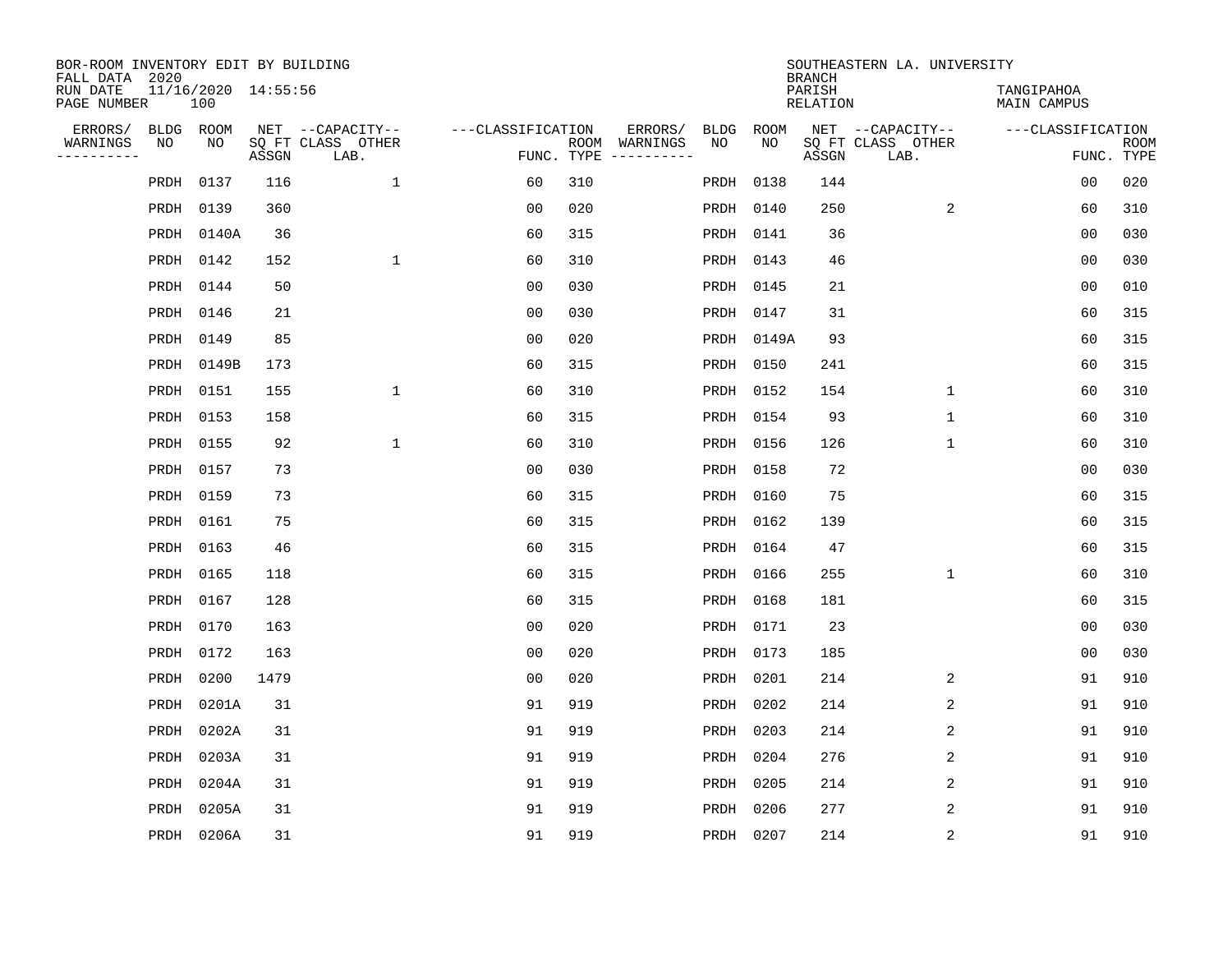| BOR-ROOM INVENTORY EDIT BY BUILDING<br>FALL DATA 2020 |           |                            |       |                           |                   |            |                              |             |             | <b>BRANCH</b>             | SOUTHEASTERN LA. UNIVERSITY |                                  |                           |
|-------------------------------------------------------|-----------|----------------------------|-------|---------------------------|-------------------|------------|------------------------------|-------------|-------------|---------------------------|-----------------------------|----------------------------------|---------------------------|
| RUN DATE<br>PAGE NUMBER                               |           | 11/16/2020 14:55:56<br>101 |       |                           |                   |            |                              |             |             | PARISH<br><b>RELATION</b> |                             | TANGIPAHOA<br><b>MAIN CAMPUS</b> |                           |
| ERRORS/                                               | BLDG      | ROOM                       |       | NET --CAPACITY--          | ---CLASSIFICATION |            | ERRORS/                      | <b>BLDG</b> | <b>ROOM</b> |                           | NET --CAPACITY--            | ---CLASSIFICATION                |                           |
| WARNINGS<br>----------                                | NO        | NO                         | ASSGN | SQ FT CLASS OTHER<br>LAB. |                   | FUNC. TYPE | ROOM WARNINGS<br>----------- | NO          | NO          | ASSGN                     | SQ FT CLASS OTHER<br>LAB.   |                                  | <b>ROOM</b><br>FUNC. TYPE |
|                                                       | PRDH      | 0207A                      | 31    |                           | 91                | 919        |                              | PRDH        | 0208        | 214                       | $\overline{a}$              | 91                               | 910                       |
|                                                       | PRDH      | 0208A                      | 31    |                           | 91                | 919        |                              | PRDH        | 0209        | 329                       | 2                           | 91                               | 910                       |
|                                                       | PRDH      | 0209A                      | 45    |                           | 91                | 919        |                              | PRDH        | 0210        | 214                       | $\overline{c}$              | 91                               | 910                       |
|                                                       | PRDH      | 0210A                      | 31    |                           | 91                | 919        |                              | PRDH        | 0211        | 214                       | 2                           | 91                               | 910                       |
|                                                       | PRDH      | 0211A                      | 31    |                           | 91                | 919        |                              | PRDH        | 0212        | 214                       | 2                           | 91                               | 910                       |
|                                                       | PRDH      | 0212A                      | 31    |                           | 91                | 919        |                              | PRDH        | 0213        | 214                       | 2                           | 91                               | 910                       |
|                                                       | PRDH      | 0213A                      | 31    |                           | 91                | 919        |                              | PRDH        | 0214        | 214                       | 2                           | 91                               | 910                       |
|                                                       | PRDH      | 0214A                      | 31    |                           | 91                | 919        |                              | PRDH        | 0215        | 214                       | 2                           | 91                               | 910                       |
|                                                       | PRDH      | 0215A                      | 31    |                           | 91                | 919        |                              | PRDH        | 0216        | 227                       | 2                           | 91                               | 910                       |
|                                                       | PRDH      | 0216A                      | 50    |                           | 91                | 919        |                              | PRDH        | 0217        | 214                       | 2                           | 91                               | 910                       |
|                                                       | PRDH      | 0217A                      | 31    |                           | 91                | 919        |                              | PRDH        | 0218        | 214                       | 2                           | 91                               | 910                       |
|                                                       | PRDH      | 0218A                      | 31    |                           | 91                | 919        |                              | PRDH        | 0219        | 214                       | 2                           | 91                               | 910                       |
|                                                       | PRDH      | 0219A                      | 31    |                           | 91                | 919        |                              | PRDH        | 0220        | 108                       |                             | 91                               | 660                       |
|                                                       | PRDH      | 0220A                      | 48    |                           | 0 <sub>0</sub>    | 020        |                              | PRDH        | 0220B       | 40                        |                             | 0 <sub>0</sub>                   | 010                       |
|                                                       | PRDH      | 0220C                      | 40    |                           | 0 <sub>0</sub>    | 030        |                              | PRDH        | 0220D       | 123                       |                             | 91                               | 935                       |
|                                                       | PRDH      | 0220E                      | 40    |                           | 91                | 935        |                              | PRDH        | 0220F       | 79                        |                             | 91                               | 935                       |
|                                                       | PRDH      | 0221                       | 214   | 2                         | 91                | 910        |                              | PRDH        | 0221A       | 31                        |                             | 91                               | 919                       |
|                                                       | PRDH      | 0222                       | 226   | 2                         | 91                | 910        |                              | PRDH        | 0222A       | 50                        |                             | 91                               | 919                       |
|                                                       | PRDH      | 0223                       | 214   | 2                         | 91                | 910        |                              | PRDH        | 0223A       | 31                        |                             | 91                               | 919                       |
|                                                       | PRDH      | 0224                       | 214   | 2                         | 91                | 910        |                              | PRDH        | 0224A       | 31                        |                             | 91                               | 919                       |
|                                                       | PRDH      | 0225                       | 214   | 2                         | 91                | 910        |                              | PRDH        | 0225A       | 31                        |                             | 91                               | 919                       |
|                                                       | PRDH      | 0226                       | 214   | 2                         | 91                | 910        |                              | PRDH        | 0226A       | 31                        |                             | 91                               | 919                       |
|                                                       | PRDH      | 0227                       | 214   | 2                         | 91                | 910        |                              | PRDH        | 0227A       | 31                        |                             | 91                               | 919                       |
|                                                       | PRDH      | 0228                       | 214   | 2                         | 91                | 910        |                              | PRDH        | 0228A       | 31                        |                             | 91                               | 919                       |
|                                                       | PRDH      | 0229                       | 214   | 2                         | 91                | 910        |                              | PRDH        | 0229A       | 31                        |                             | 91                               | 919                       |
|                                                       | PRDH 0230 |                            | 214   | $\overline{c}$            | 91                | 910        |                              |             | PRDH 0230A  | 31                        |                             | 91                               | 919                       |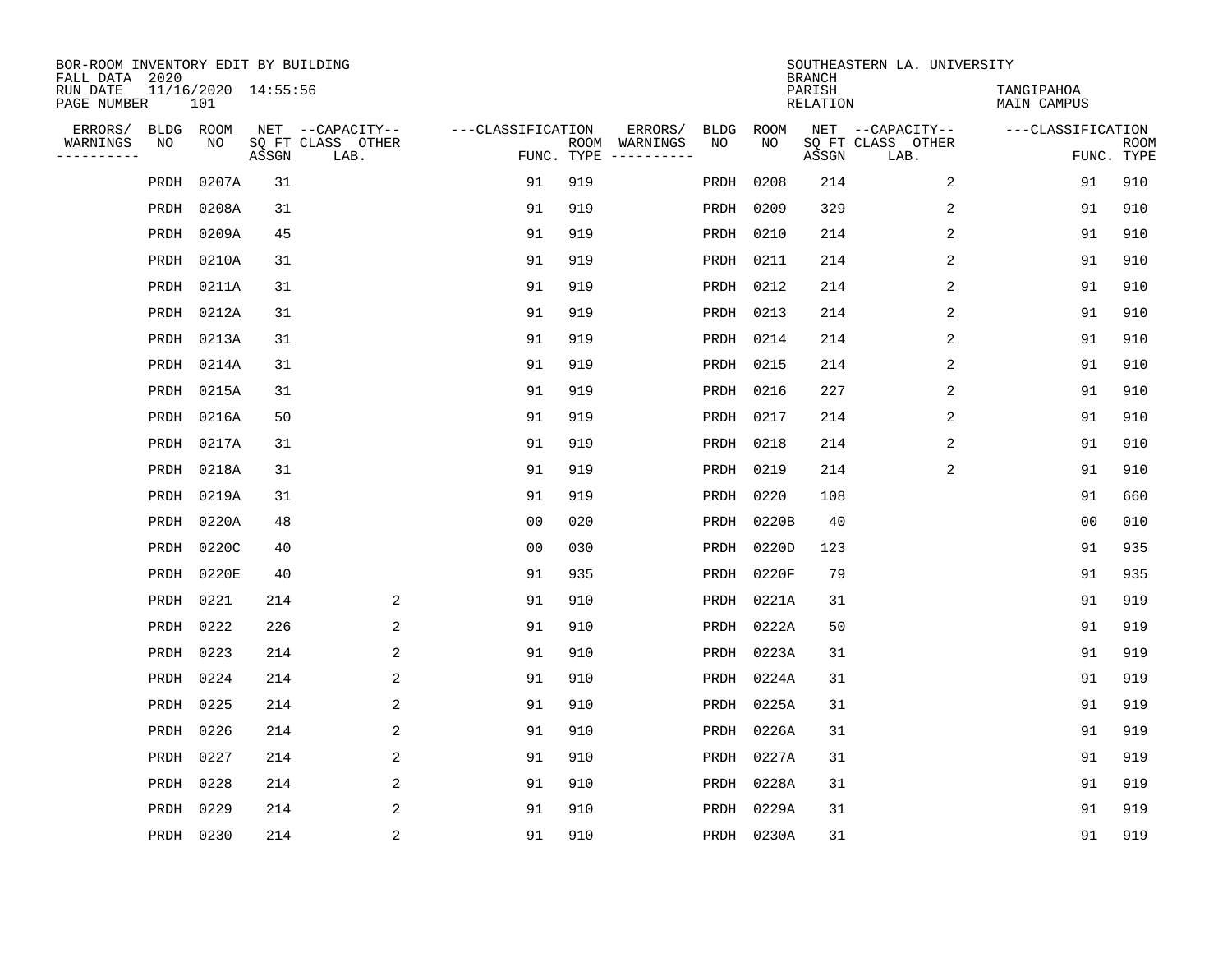| BOR-ROOM INVENTORY EDIT BY BUILDING<br>FALL DATA 2020 |           |            |                     |                           |                   |     |                                      |             |            | <b>BRANCH</b>             | SOUTHEASTERN LA. UNIVERSITY |                                  |                           |
|-------------------------------------------------------|-----------|------------|---------------------|---------------------------|-------------------|-----|--------------------------------------|-------------|------------|---------------------------|-----------------------------|----------------------------------|---------------------------|
| RUN DATE<br>PAGE NUMBER                               |           | 102        | 11/16/2020 14:55:56 |                           |                   |     |                                      |             |            | PARISH<br><b>RELATION</b> |                             | TANGIPAHOA<br><b>MAIN CAMPUS</b> |                           |
| ERRORS/                                               | BLDG ROOM |            |                     | NET --CAPACITY--          | ---CLASSIFICATION |     | ERRORS/                              | <b>BLDG</b> | ROOM       |                           | NET --CAPACITY--            | ---CLASSIFICATION                |                           |
| WARNINGS<br>-----------                               | ΝO        | NO         | ASSGN               | SQ FT CLASS OTHER<br>LAB. |                   |     | ROOM WARNINGS<br>FUNC. TYPE $------$ | NO          | NO         | ASSGN                     | SQ FT CLASS OTHER<br>LAB.   |                                  | <b>ROOM</b><br>FUNC. TYPE |
|                                                       | PRDH      | 0231       | 214                 | 2                         | 91                | 910 |                                      | PRDH        | 0231A      | 31                        |                             | 91                               | 919                       |
|                                                       | PRDH      | 0232       | 214                 | 2                         | 91                | 910 |                                      | PRDH        | 0232A      | 31                        |                             | 91                               | 919                       |
|                                                       | PRDH 0233 |            | 214                 | 2                         | 91                | 910 |                                      |             | PRDH 0233A | 31                        |                             | 91                               | 919                       |
|                                                       | PRDH 0234 |            | 214                 | 2                         | 91                | 910 |                                      |             | PRDH 0234A | 31                        |                             | 91                               | 919                       |
|                                                       | PRDH 0235 |            | 214                 | 2                         | 91                | 910 |                                      | PRDH        | 0235A      | 31                        |                             | 91                               | 919                       |
|                                                       | PRDH 0236 |            | 214                 | 2                         | 91                | 910 |                                      |             | PRDH 0236A | 31                        |                             | 91                               | 919                       |
|                                                       | PRDH      | 0237       | 9                   |                           | 91                | 935 |                                      | PRDH        | 0238       | 11                        |                             | 91                               | 935                       |
|                                                       | PRDH 0239 |            | 9                   |                           | 91                | 935 |                                      | PRDH        | 0240       | 11                        |                             | 91                               | 935                       |
|                                                       | PRDH      | 0300       | 1495                |                           | 0 <sub>0</sub>    | 020 |                                      | PRDH        | 0301       | 214                       | 2                           | 91                               | 910                       |
|                                                       | PRDH      | 0301A      | 31                  |                           | 91                | 919 |                                      | PRDH        | 0302       | 214                       | 2                           | 91                               | 910                       |
|                                                       | PRDH      | 0302A      | 31                  |                           | 91                | 919 |                                      | PRDH        | 0303       | 214                       | 2                           | 91                               | 910                       |
|                                                       | PRDH      | 0303A      | 31                  |                           | 91                | 919 |                                      | PRDH        | 0304       | 276                       | 2                           | 91                               | 910                       |
|                                                       | PRDH      | 0304A      | 31                  |                           | 91                | 919 |                                      | PRDH        | 0305       | 214                       | 2                           | 91                               | 910                       |
|                                                       | PRDH      | 0305A      | 31                  |                           | 91                | 919 |                                      | PRDH        | 0306       | 276                       | 2                           | 91                               | 910                       |
|                                                       | PRDH      | 0306A      | 31                  |                           | 91                | 919 |                                      | PRDH        | 0307       | 214                       | 2                           | 91                               | 910                       |
|                                                       | PRDH      | 0307A      | 31                  |                           | 91                | 919 |                                      | PRDH        | 0308       | 214                       | 2                           | 91                               | 910                       |
|                                                       | PRDH      | 0308A      | 31                  |                           | 91                | 919 |                                      | PRDH        | 0309       | 342                       | 3                           | 91                               | 910                       |
|                                                       | PRDH      | 0309A      | 32                  |                           | 91                | 919 |                                      | PRDH        | 0310       | 214                       | $\overline{2}$              | 91                               | 910                       |
|                                                       | PRDH      | 0310A      | 31                  |                           | 91                | 919 |                                      | PRDH        | 0311       | 214                       | 2                           | 91                               | 910                       |
|                                                       | PRDH      | 0311A      | 31                  |                           | 91                | 919 |                                      | PRDH        | 0312       | 214                       | 2                           | 91                               | 910                       |
|                                                       | PRDH      | 0312A      | 31                  |                           | 91                | 919 |                                      | PRDH        | 0313       | 214                       | 2                           | 91                               | 910                       |
|                                                       | PRDH      | 0313A      | 31                  |                           | 91                | 919 |                                      | PRDH        | 0314       | 214                       | 2                           | 91                               | 910                       |
|                                                       | PRDH      | 0314A      | 31                  |                           | 91                | 919 |                                      | PRDH        | 0315       | 214                       | 2                           | 91                               | 910                       |
|                                                       | PRDH      | 0315A      | 31                  |                           | 91                | 919 |                                      | PRDH        | 0316       | 227                       | 2                           | 91                               | 910                       |
|                                                       | PRDH      | 0316A      | 50                  |                           | 91                | 919 |                                      |             | PRDH 0317  | 214                       | 2                           | 91                               | 910                       |
|                                                       |           | PRDH 0317A | 31                  |                           | 91                | 919 |                                      |             | PRDH 0318  | 214                       | 2                           | 91                               | 910                       |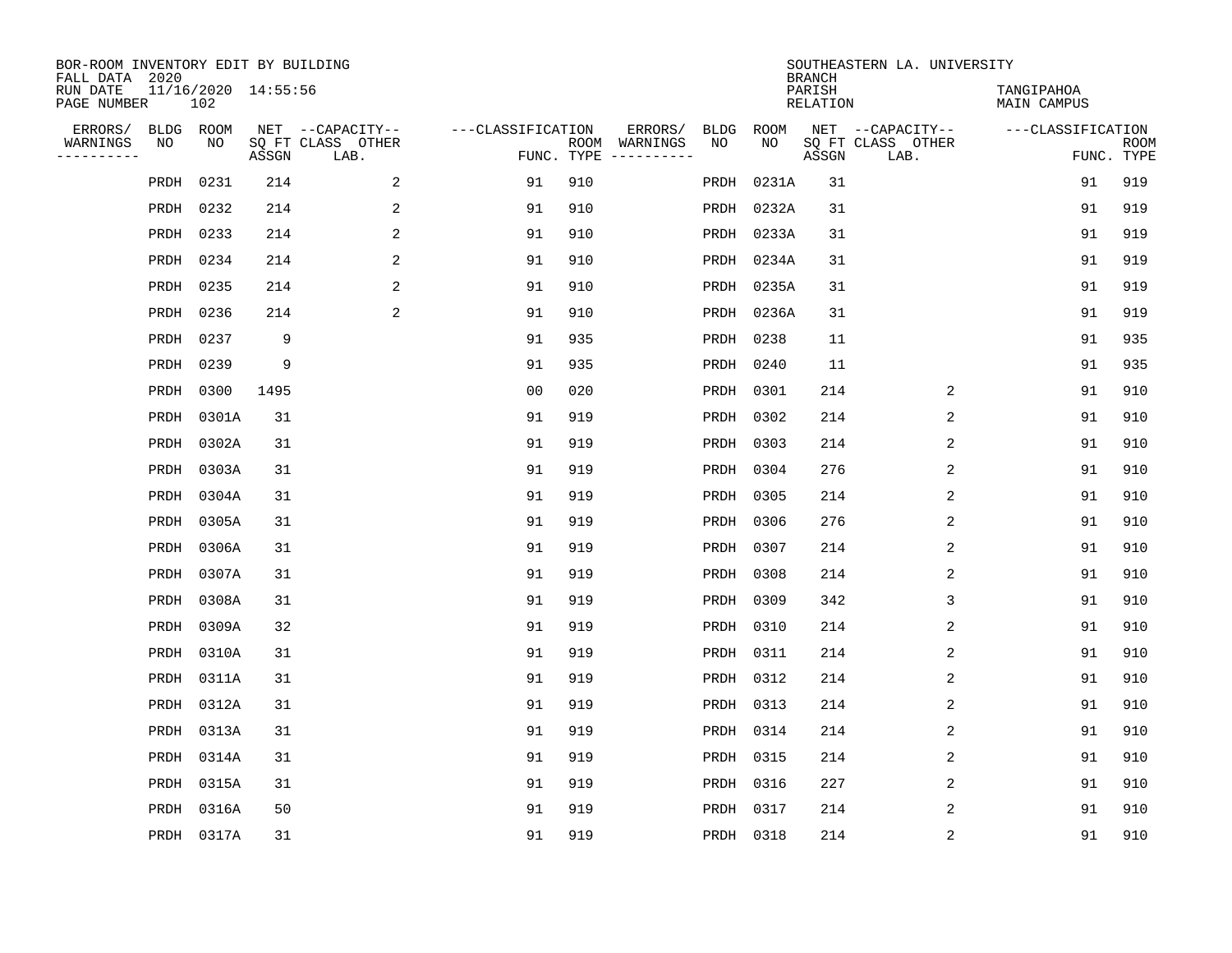| BOR-ROOM INVENTORY EDIT BY BUILDING<br>FALL DATA 2020 |                            |       |                           |                   |     |                                      |             |             | <b>BRANCH</b>             | SOUTHEASTERN LA. UNIVERSITY |                                  |                           |
|-------------------------------------------------------|----------------------------|-------|---------------------------|-------------------|-----|--------------------------------------|-------------|-------------|---------------------------|-----------------------------|----------------------------------|---------------------------|
| RUN DATE<br>PAGE NUMBER                               | 11/16/2020 14:55:56<br>103 |       |                           |                   |     |                                      |             |             | PARISH<br><b>RELATION</b> |                             | TANGIPAHOA<br><b>MAIN CAMPUS</b> |                           |
| ERRORS/                                               | BLDG ROOM                  |       | NET --CAPACITY--          | ---CLASSIFICATION |     | ERRORS/                              | <b>BLDG</b> | <b>ROOM</b> |                           | NET --CAPACITY--            | ---CLASSIFICATION                |                           |
| WARNINGS<br>----------                                | NO<br>NO                   | ASSGN | SQ FT CLASS OTHER<br>LAB. |                   |     | ROOM WARNINGS<br>FUNC. TYPE $------$ | NO          | NO          | ASSGN                     | SQ FT CLASS OTHER<br>LAB.   |                                  | <b>ROOM</b><br>FUNC. TYPE |
|                                                       | 0318A<br>PRDH              | 31    |                           | 91                | 919 |                                      | PRDH        | 0319        | 324                       | 3                           | 91                               | 910                       |
|                                                       | 0319A<br>PRDH              | 32    |                           | 91                | 919 |                                      | PRDH        | 0320        | 337                       | 2                           | 91                               | 910                       |
|                                                       | PRDH<br>0320A              | 48    |                           | 91                | 919 |                                      | PRDH        | 0320B       | 41                        |                             | 0 <sub>0</sub>                   | 010                       |
|                                                       | PRDH 0320C                 | 68    |                           | 0 <sub>0</sub>    | 030 |                                      |             | PRDH 0320D  | 32                        |                             | 0 <sub>0</sub>                   | 020                       |
|                                                       | PRDH 0321                  | 214   | 2                         | 91                | 910 |                                      | PRDH        | 0321A       | 31                        |                             | 91                               | 919                       |
|                                                       | PRDH 0322                  | 31    | 2                         | 91                | 910 |                                      |             | PRDH 0322A  | 31                        |                             | 91                               | 919                       |
|                                                       | PRDH 0323                  | 214   | $\overline{2}$            | 91                | 910 |                                      |             | PRDH 0323A  | 31                        |                             | 91                               | 919                       |
|                                                       | PRDH 0324                  | 227   | 2                         | 91                | 910 |                                      |             | PRDH 0324A  | 50                        |                             | 91                               | 919                       |
|                                                       | PRDH 0325                  | 214   | 2                         | 91                | 910 |                                      | PRDH        | 0325A       | 31                        |                             | 91                               | 919                       |
|                                                       | PRDH 0326                  | 214   | 2                         | 91                | 910 |                                      | PRDH        | 0326A       | 31                        |                             | 91                               | 919                       |
|                                                       | PRDH 0327                  | 214   | 2                         | 91                | 910 |                                      |             | PRDH 0327A  | 31                        |                             | 91                               | 919                       |
|                                                       | PRDH 0328                  | 214   | 2                         | 91                | 910 |                                      | PRDH        | 0328A       | 31                        |                             | 91                               | 919                       |
|                                                       | 0329<br>PRDH               | 214   | 2                         | 91                | 910 |                                      | PRDH        | 0329A       | 31                        |                             | 91                               | 919                       |
|                                                       | PRDH 0330                  | 214   | 2                         | 91                | 910 |                                      |             | PRDH 0330A  | 31                        |                             | 91                               | 919                       |
|                                                       | PRDH 0331                  | 214   | 2                         | 91                | 910 |                                      |             | PRDH 0331A  | 31                        |                             | 91                               | 919                       |
|                                                       | PRDH 0332                  | 214   | 2                         | 91                | 910 |                                      |             | PRDH 0332A  | 31                        |                             | 91                               | 919                       |
|                                                       | PRDH 0333                  | 214   | 2                         | 91                | 910 |                                      | PRDH        | 0333A       | 31                        |                             | 91                               | 919                       |
|                                                       | PRDH 0334                  | 214   | 2                         | 91                | 910 |                                      |             | PRDH 0334A  | 31                        |                             | 91                               | 919                       |
|                                                       | PRDH 0335                  | 214   | 2                         | 91                | 910 |                                      |             | PRDH 0335A  | 31                        |                             | 91                               | 919                       |
|                                                       | 0336<br>PRDH               | 214   | 2                         | 91                | 910 |                                      | PRDH        | 0336A       | 31                        |                             | 91                               | 919                       |
|                                                       | 0337<br>PRDH               | 214   | 2                         | 91                | 910 |                                      | PRDH        | 0337A       | 31                        |                             | 91                               | 919                       |
|                                                       | PRDH<br>0338               | 9     |                           | 91                | 935 |                                      | PRDH        | 0339        | 11                        |                             | 91                               | 935                       |
|                                                       | PRDH<br>0340               | 9     |                           | 91                | 935 |                                      | PRDH        | 0341        | 11                        |                             | 91                               | 935                       |
|                                                       | PRDH<br>0401               | 214   | 2                         | 91                | 910 |                                      |             | PRDH 0401A  | 31                        |                             | 91                               | 919                       |
|                                                       | PRDH<br>0402               | 214   | 2                         | 91                | 910 |                                      |             | PRDH 0402A  | 31                        |                             | 91                               | 919                       |
|                                                       | PRDH 0403                  | 214   | $\overline{2}$            | 91                | 910 |                                      |             | PRDH 0403A  | 31                        |                             | 91                               | 919                       |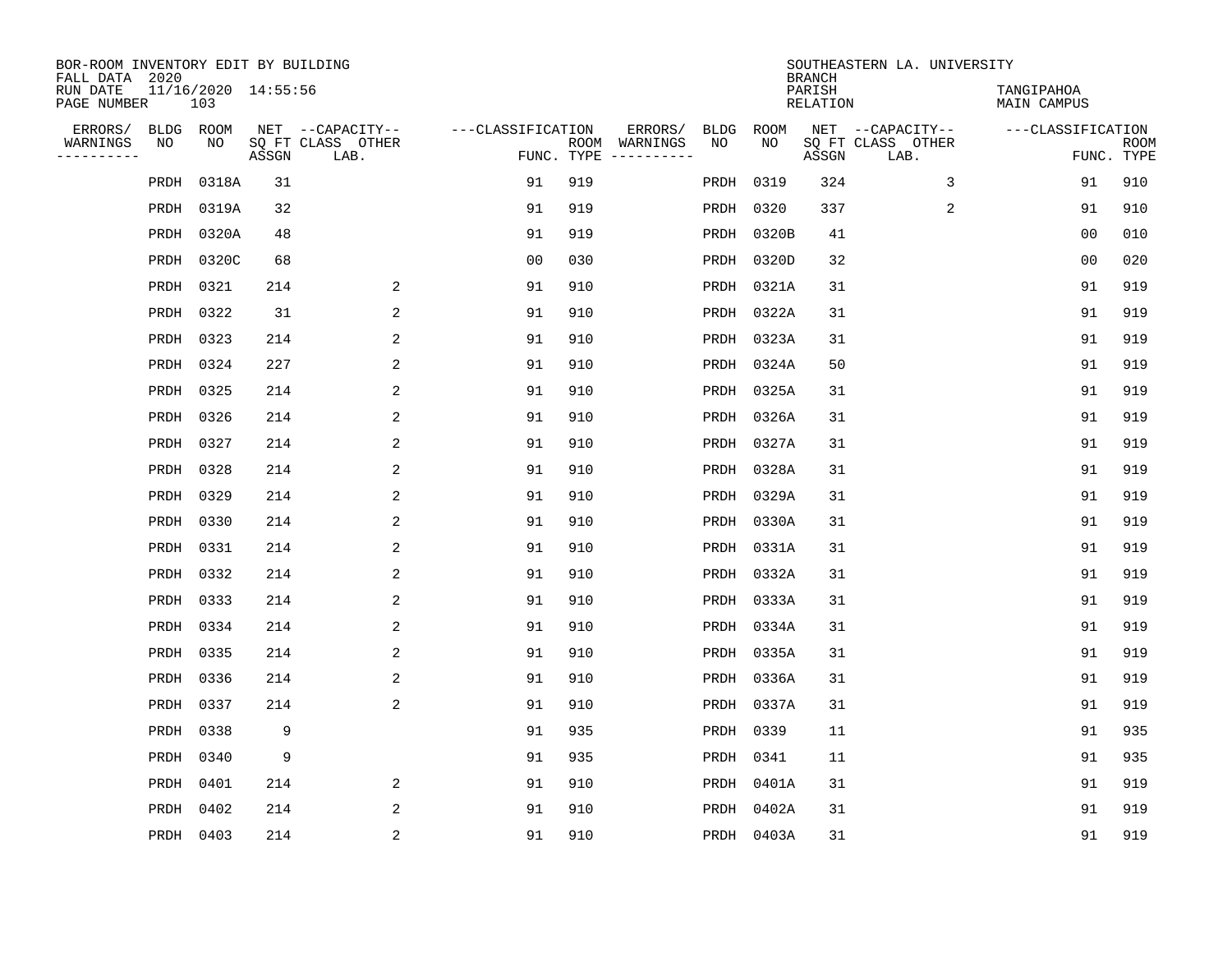| BOR-ROOM INVENTORY EDIT BY BUILDING<br>FALL DATA 2020 |                            |       |                           |                   |     |                                      |             |             | <b>BRANCH</b>      | SOUTHEASTERN LA. UNIVERSITY |                                  |                           |
|-------------------------------------------------------|----------------------------|-------|---------------------------|-------------------|-----|--------------------------------------|-------------|-------------|--------------------|-----------------------------|----------------------------------|---------------------------|
| RUN DATE<br>PAGE NUMBER                               | 11/16/2020 14:55:56<br>104 |       |                           |                   |     |                                      |             |             | PARISH<br>RELATION |                             | TANGIPAHOA<br><b>MAIN CAMPUS</b> |                           |
| ERRORS/                                               | BLDG ROOM                  |       | NET --CAPACITY--          | ---CLASSIFICATION |     | ERRORS/                              | <b>BLDG</b> | <b>ROOM</b> |                    | NET --CAPACITY--            | ---CLASSIFICATION                |                           |
| WARNINGS<br>NO<br>----------                          | NO                         | ASSGN | SQ FT CLASS OTHER<br>LAB. |                   |     | ROOM WARNINGS<br>FUNC. TYPE $------$ | NO          | NO          | ASSGN              | SQ FT CLASS OTHER<br>LAB.   |                                  | <b>ROOM</b><br>FUNC. TYPE |
| PRDH                                                  | 0404                       | 276   | 2                         | 91                | 910 |                                      | PRDH        | 0404A       | 31                 |                             | 91                               | 919                       |
| PRDH                                                  | 0405                       | 214   | 2                         | 91                | 910 |                                      | PRDH        | 0405A       | 31                 |                             | 91                               | 919                       |
| PRDH                                                  | 0406                       | 406   | $\overline{a}$            | 91                | 910 |                                      |             | PRDH 0406A  | 31                 |                             | 91                               | 919                       |
|                                                       | PRDH 0407                  | 214   | 2                         | 91                | 910 |                                      |             | PRDH 0407A  | 31                 |                             | 91                               | 919                       |
|                                                       | PRDH 0408                  | 214   | $\overline{2}$            | 91                | 910 |                                      | PRDH        | 0408A       | 31                 |                             | 91                               | 919                       |
|                                                       | PRDH 0409                  | 341   | 3                         | 91                | 910 |                                      |             | PRDH 0409A  | 32                 |                             | 91                               | 919                       |
|                                                       | PRDH 0410                  | 214   | $\overline{a}$            | 91                | 910 |                                      |             | PRDH 0410A  | 31                 |                             | 91                               | 919                       |
|                                                       | PRDH 0411                  | 214   | 2                         | 91                | 910 |                                      |             | PRDH 0411A  | 31                 |                             | 91                               | 919                       |
|                                                       | PRDH 0412                  | 214   | 2                         | 91                | 910 |                                      | PRDH        | 0412A       | 31                 |                             | 91                               | 919                       |
|                                                       | PRDH 0413                  | 214   | 2                         | 91                | 910 |                                      |             | PRDH 0413A  | 31                 |                             | 91                               | 919                       |
|                                                       | PRDH 0414                  | 214   | 2                         | 91                | 910 |                                      |             | PRDH 0414A  | 31                 |                             | 91                               | 919                       |
|                                                       | PRDH 0415                  | 214   | 2                         | 91                | 910 |                                      |             | PRDH 0415A  | 31                 |                             | 91                               | 919                       |
|                                                       | PRDH 0416                  | 227   | 2                         | 91                | 910 |                                      | PRDH        | 0416A       | 50                 |                             | 91                               | 919                       |
|                                                       | PRDH 0417                  | 214   | $\overline{\mathbf{c}}$   | 91                | 910 |                                      |             | PRDH 0417A  | 31                 |                             | 91                               | 919                       |
|                                                       | PRDH 0418                  | 214   | 2                         | 91                | 910 |                                      |             | PRDH 0418A  | 31                 |                             | 91                               | 919                       |
|                                                       | PRDH 0419                  | 373   |                           | 91                | 680 |                                      |             | PRDH 0420   | 170                |                             | 00                               | 030                       |
|                                                       | PRDH 0420A                 | 48    |                           | 0 <sub>0</sub>    | 020 |                                      | PRDH        | 0420B       | 421                |                             | 00                               | 010                       |
|                                                       | PRDH 0420C                 | 68    |                           | 0 <sub>0</sub>    | 030 |                                      |             | PRDH 0420D  | 89                 |                             | 91                               | 935                       |
|                                                       | PRDH 0420E                 | 116   |                           | 0 <sub>0</sub>    | 030 |                                      |             | PRDH 0421   | 214                | 2                           | 91                               | 910                       |
| PRDH                                                  | 0421A                      | 31    |                           | 91                | 919 |                                      | PRDH        | 0422        | 214                | 2                           | 91                               | 910                       |
|                                                       | PRDH 0422A                 | 31    |                           | 91                | 919 |                                      | PRDH        | 0423        | 214                | 2                           | 91                               | 910                       |
| PRDH                                                  | 0423A                      | 31    |                           | 91                | 919 |                                      | PRDH        | 0424        | 228                | 2                           | 91                               | 910                       |
|                                                       | PRDH 0424A                 | 50    |                           | 91                | 919 |                                      | PRDH        | 0425        | 214                | 2                           | 91                               | 910                       |
| PRDH                                                  | 0425A                      | 31    |                           | 91                | 919 |                                      |             | PRDH 0426   | 214                | $\overline{2}$              | 91                               | 910                       |
| PRDH                                                  | 0426A                      | 31    |                           | 91                | 919 |                                      |             | PRDH 0427   | 214                | 2                           | 91                               | 910                       |
|                                                       | PRDH 0427A                 | 31    |                           | 91                | 919 |                                      |             | PRDH 0428   | 214                | 2                           | 91                               | 910                       |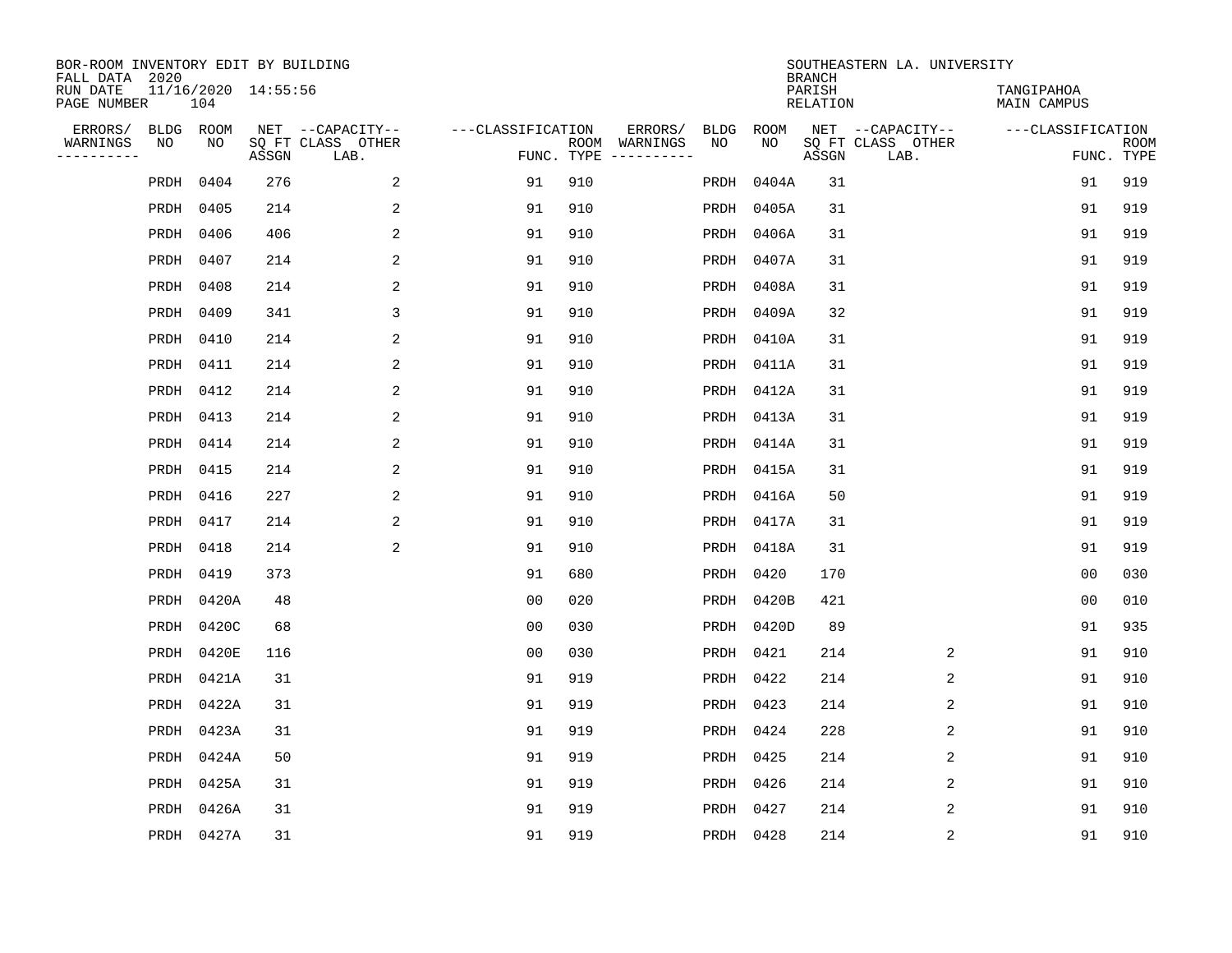| BOR-ROOM INVENTORY EDIT BY BUILDING<br>FALL DATA 2020 |           |                            |       |                           |                   |     |                                      |           |            | <b>BRANCH</b>                                    | SOUTHEASTERN LA. UNIVERSITY                                                                                                                         |                           |                           |
|-------------------------------------------------------|-----------|----------------------------|-------|---------------------------|-------------------|-----|--------------------------------------|-----------|------------|--------------------------------------------------|-----------------------------------------------------------------------------------------------------------------------------------------------------|---------------------------|---------------------------|
| RUN DATE<br>PAGE NUMBER                               |           | 11/16/2020 14:55:56<br>105 |       |                           |                   |     |                                      |           |            | PARISH<br>RELATION                               |                                                                                                                                                     | TANGIPAHOA<br>MAIN CAMPUS |                           |
| ERRORS/                                               | BLDG ROOM |                            |       | NET --CAPACITY--          | ---CLASSIFICATION |     | ERRORS/                              | BLDG ROOM |            |                                                  | NET --CAPACITY--                                                                                                                                    | ---CLASSIFICATION         |                           |
| WARNINGS<br>-----------                               | NO        | NO                         | ASSGN | SQ FT CLASS OTHER<br>LAB. |                   |     | ROOM WARNINGS<br>FUNC. TYPE $------$ | NO        | NO         | ASSGN                                            | SQ FT CLASS OTHER<br>LAB.                                                                                                                           |                           | <b>ROOM</b><br>FUNC. TYPE |
|                                                       | PRDH      | 0428A                      | 31    |                           | 91                | 919 |                                      | PRDH      | 0429       | 214                                              | $\overline{a}$                                                                                                                                      | 91                        | 910                       |
|                                                       |           | PRDH 0429A                 | 31    |                           | 91                | 919 |                                      | PRDH 0430 |            | 214                                              | 2                                                                                                                                                   | 91                        | 910                       |
|                                                       |           | PRDH 0430A                 | 31    |                           | 91                | 919 |                                      | PRDH 0431 |            | 214                                              | $\overline{2}$                                                                                                                                      | 91                        | 910                       |
|                                                       |           | PRDH 0431A                 | 31    |                           | 91                | 919 |                                      | PRDH      | 0432       | 214                                              | 2                                                                                                                                                   | 91                        | 910                       |
|                                                       |           | PRDH 0432A                 | 31    |                           | 91                | 919 |                                      | PRDH      | 0433       | 214                                              | 2                                                                                                                                                   | 91                        | 910                       |
|                                                       |           | PRDH 0433A                 | 31    |                           | 91                | 919 |                                      | PRDH 0434 |            | 214                                              | 2                                                                                                                                                   | 91                        | 910                       |
|                                                       |           | PRDH 0434A                 | 31    |                           | 91                | 919 |                                      | PRDH      | 0435       | 214                                              | $\overline{2}$                                                                                                                                      | 91                        | 910                       |
|                                                       |           | PRDH 0435A                 | 31    |                           | 91                | 919 |                                      | PRDH 0436 |            | 214                                              | 2                                                                                                                                                   | 91                        | 910                       |
|                                                       |           | PRDH 0436A                 | 31    |                           | 91                | 919 |                                      | PRDH      | 0437       | 214                                              | 2                                                                                                                                                   | 91                        | 910                       |
|                                                       |           | PRDH 0437A                 | 31    |                           | 91                | 919 |                                      | PRDH 0438 |            | 9                                                |                                                                                                                                                     | 91                        | 935                       |
|                                                       | PRDH 0439 |                            | 11    |                           | 91                | 935 |                                      | PRDH 0440 |            | 9                                                |                                                                                                                                                     | 91                        | 935                       |
|                                                       | PRDH 0441 |                            | 11    |                           | 91                | 935 |                                      |           |            | TOTAL NUMBER CLASSROOMS<br>TOTAL NUMBER LABS 210 | TOTAL ASSIGNABLE & UNASSIGNABLE SOFT:<br>TOTAL NET ASSIGN SQ. FT. IN ROOM FILE<br>TOTAL NUMBER COMPUTER CLASSROOMS<br>TOTAL NUMBER SPECIAL LABS 220 | 45,666<br>37,140          |                           |
|                                                       |           | PSCH 0101                  | 1918  |                           | 75                | 580 |                                      |           |            | TOTAL NUMBER CLASSROOMS<br>TOTAL NUMBER LABS 210 | TOTAL ASSIGNABLE & UNASSIGNABLE SQFT:<br>TOTAL NET ASSIGN SQ. FT. IN ROOM FILE<br>TOTAL NUMBER COMPUTER CLASSROOMS<br>TOTAL NUMBER SPECIAL LABS 220 | 1,918<br>1,918            |                           |
|                                                       | SAC0      | 0100                       | 3830  |                           | 50                | 650 |                                      |           | SAC0 0100C | 484                                              |                                                                                                                                                     | 50                        | 675                       |
|                                                       | SAC0      | 0101                       | 473   |                           | 0 <sub>0</sub>    | 020 |                                      | SAC0      | 0102       | 44                                               |                                                                                                                                                     | 70                        | 730                       |
|                                                       | SAC0      | 0103                       | 145   |                           | 0 <sub>0</sub>    | 030 |                                      | SAC0      | 0104       | 169                                              |                                                                                                                                                     | 0 <sub>0</sub>            | 030                       |
|                                                       | SAC0      | 0105                       | 360   | $\mathbf 1$               | 11                | 310 |                                      | SAC0      | 0106       | 780                                              |                                                                                                                                                     | 10                        | 850                       |
|                                                       | SAC0      | 0106A                      | 252   |                           | 10                | 850 |                                      | SAC0      | 0106C      | 80                                               |                                                                                                                                                     | 10                        | 850                       |
|                                                       | SAC0      | 0106D                      | 79    |                           | 10                | 850 |                                      | SAC0      | 0106E      | 85                                               |                                                                                                                                                     | 10                        | 850                       |
|                                                       |           | SAC0 0106F                 | 84    | 1                         | 10                | 850 |                                      |           | SAC0 0106G | 145                                              | $\mathbf 1$                                                                                                                                         | 10                        | 315                       |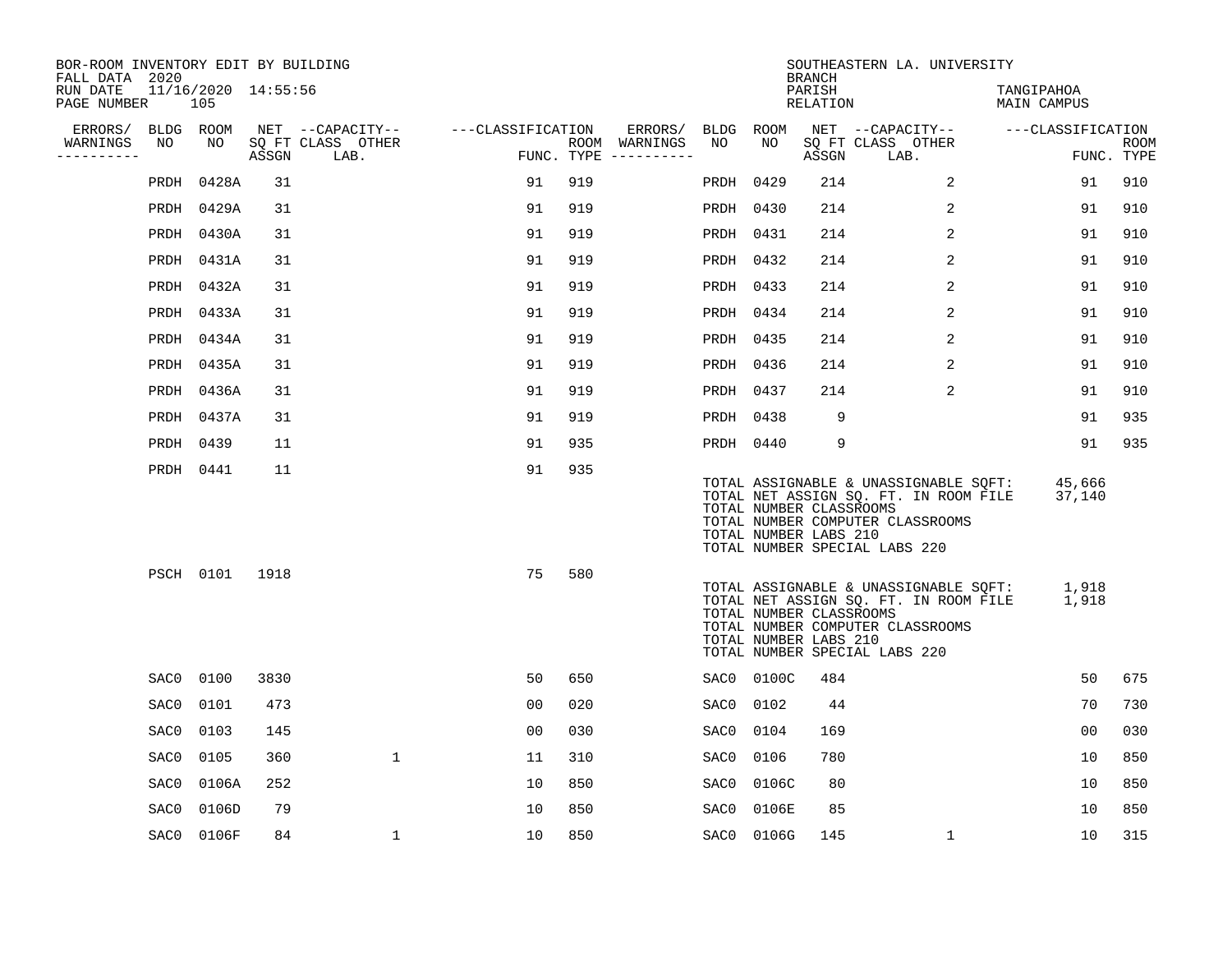| BOR-ROOM INVENTORY EDIT BY BUILDING<br>FALL DATA 2020 |      |                            |       |                           |                   |            |                              |             |             | <b>BRANCH</b>             | SOUTHEASTERN LA. UNIVERSITY |                                  |                           |
|-------------------------------------------------------|------|----------------------------|-------|---------------------------|-------------------|------------|------------------------------|-------------|-------------|---------------------------|-----------------------------|----------------------------------|---------------------------|
| RUN DATE<br>PAGE NUMBER                               |      | 11/16/2020 14:55:56<br>106 |       |                           |                   |            |                              |             |             | PARISH<br><b>RELATION</b> |                             | TANGIPAHOA<br><b>MAIN CAMPUS</b> |                           |
| ERRORS/                                               | BLDG | ROOM                       |       | NET --CAPACITY--          | ---CLASSIFICATION |            | ERRORS/                      | <b>BLDG</b> | <b>ROOM</b> |                           | NET --CAPACITY--            | ---CLASSIFICATION                |                           |
| WARNINGS<br>----------                                | ΝO   | NO                         | ASSGN | SQ FT CLASS OTHER<br>LAB. |                   | FUNC. TYPE | ROOM WARNINGS<br>----------- | NO          | NO          | ASSGN                     | SQ FT CLASS OTHER<br>LAB.   |                                  | <b>ROOM</b><br>FUNC. TYPE |
|                                                       | SAC0 | 0106H                      | 30    |                           | 10                | 315        |                              | SAC0        | 0106J       | 118                       |                             | 10                               | 850                       |
|                                                       | SAC0 | 0107                       | 862   | 43                        | 10                | 110        |                              | SAC0        | 0107A       | 142                       |                             | 10                               | 685                       |
|                                                       | SAC0 | 0108                       | 1048  | 52                        | 10                | 110        |                              | SAC0        | 0108A       | 60                        |                             | 0 <sub>0</sub>                   | 030                       |
|                                                       | SAC0 | 0108B                      | 153   |                           | 10                | 550        |                              | SAC0        | 0108C       | 43                        |                             | 10                               | 685                       |
|                                                       | SAC0 | 0109                       | 2390  |                           | 0 <sub>0</sub>    | 020        |                              | SAC0        | 0110        | 52                        |                             | 0 <sub>0</sub>                   | 030                       |
|                                                       | SAC0 | 0111                       | 77    |                           | 0 <sub>0</sub>    | 030        |                              | SAC0        | 0112        | 71                        |                             | 0 <sub>0</sub>                   | 020                       |
|                                                       | SAC0 | 0113                       | 125   |                           | 0 <sub>0</sub>    | 030        |                              | SAC0        | 0114        | 43                        |                             | 0 <sub>0</sub>                   | 030                       |
|                                                       | SAC0 | 0115                       | 268   |                           | 0 <sub>0</sub>    | 020        |                              | SAC0        | 0116        | 158                       |                             | 0 <sub>0</sub>                   | 020                       |
|                                                       | SAC0 | 0117                       | 25669 |                           | 10                | 670        |                              | SAC0        | 0117A       | 184                       |                             | 10                               | 675                       |
|                                                       | SAC0 | 0117B                      | 184   |                           | 10                | 675        |                              | SAC0        | 0117C       | 47                        |                             | 50                               | 675                       |
|                                                       | SAC0 | 0118                       | 619   |                           | 0 <sub>0</sub>    | 020        |                              | SAC0        | 0119        | 1302                      |                             | 0 <sub>0</sub>                   | 030                       |
|                                                       | SAC0 | 0119B                      | 79    |                           | 50                | 670        |                              | SAC0        | 0119C       | 102                       |                             | 50                               | 675                       |
|                                                       | SAC0 | 0120                       | 814   |                           | 50                | 675        |                              | SAC0        | 0120A       | 172                       |                             | 50                               | 675                       |
|                                                       | SAC0 | 0120B                      | 148   |                           | 0 <sub>0</sub>    | 030        |                              | SAC0        | 0121        | 1264                      |                             | 0 <sub>0</sub>                   | 030                       |
|                                                       | SAC0 | 0121B                      | 79    |                           | 50                | 670        |                              | SAC0        | 0121C       | 102                       |                             | 50                               | 675                       |
|                                                       | SAC0 | 0122                       | 54    |                           | 70                | 730        |                              | SAC0        | 0123        | 125                       |                             | 0 <sub>0</sub>                   | 030                       |
|                                                       | SAC0 | 0124                       | 180   |                           | 0 <sub>0</sub>    | 020        |                              | SAC0        | 0125        | 9852                      |                             | 10                               | 670                       |
|                                                       | SAC0 | 0125C                      | 121   |                           | 91                | 675        |                              | SAC0        | 0126        | 489                       |                             | 0 <sub>0</sub>                   | 020                       |
|                                                       | SAC0 | 0127                       | 801   |                           | 10                | 670        |                              | SAC0        | 0128        | 801                       |                             | 10                               | 670                       |
|                                                       | SAC0 | 0129                       | 800   |                           | 10                | 675        |                              | SAC0        | 0130        | 1187                      |                             | 0 <sub>0</sub>                   | 030                       |
|                                                       | SAC0 | 0130A                      | 57    |                           | 50                | 675        |                              | SAC0        | 0131        | 1187                      |                             | 0 <sub>0</sub>                   | 030                       |
|                                                       | SAC0 | 0131A                      | 98    |                           | 0 <sub>0</sub>    | 030        |                              | SAC0        | 0200A       | 265                       |                             | 0 <sub>0</sub>                   | 020                       |
|                                                       | SAC0 | 0201                       | 218   | $\mathbf{1}$              | 10                | 310        |                              | SAC0        | 0202        | 448                       |                             | 0 <sub>0</sub>                   | 020                       |
|                                                       | SAC0 | 0203                       | 98    | $\mathbf{1}$              | 10                | 350        |                              | SAC0        | 0205        | 116                       | $\mathbf{1}$                | 10                               | 310                       |
|                                                       | SAC0 | 0205A                      | 246   | $\mathbf{1}$              | 10                | 310        |                              | SAC0        | 0206        | 90                        | $\mathbf 1$                 | 10                               | 310                       |
|                                                       | SAC0 | 0207                       | 116   | $\mathbf{1}$              | 10                | 310        |                              | SAC0        | 0209        | 116                       | $\mathbf 1$                 | 10                               | 310                       |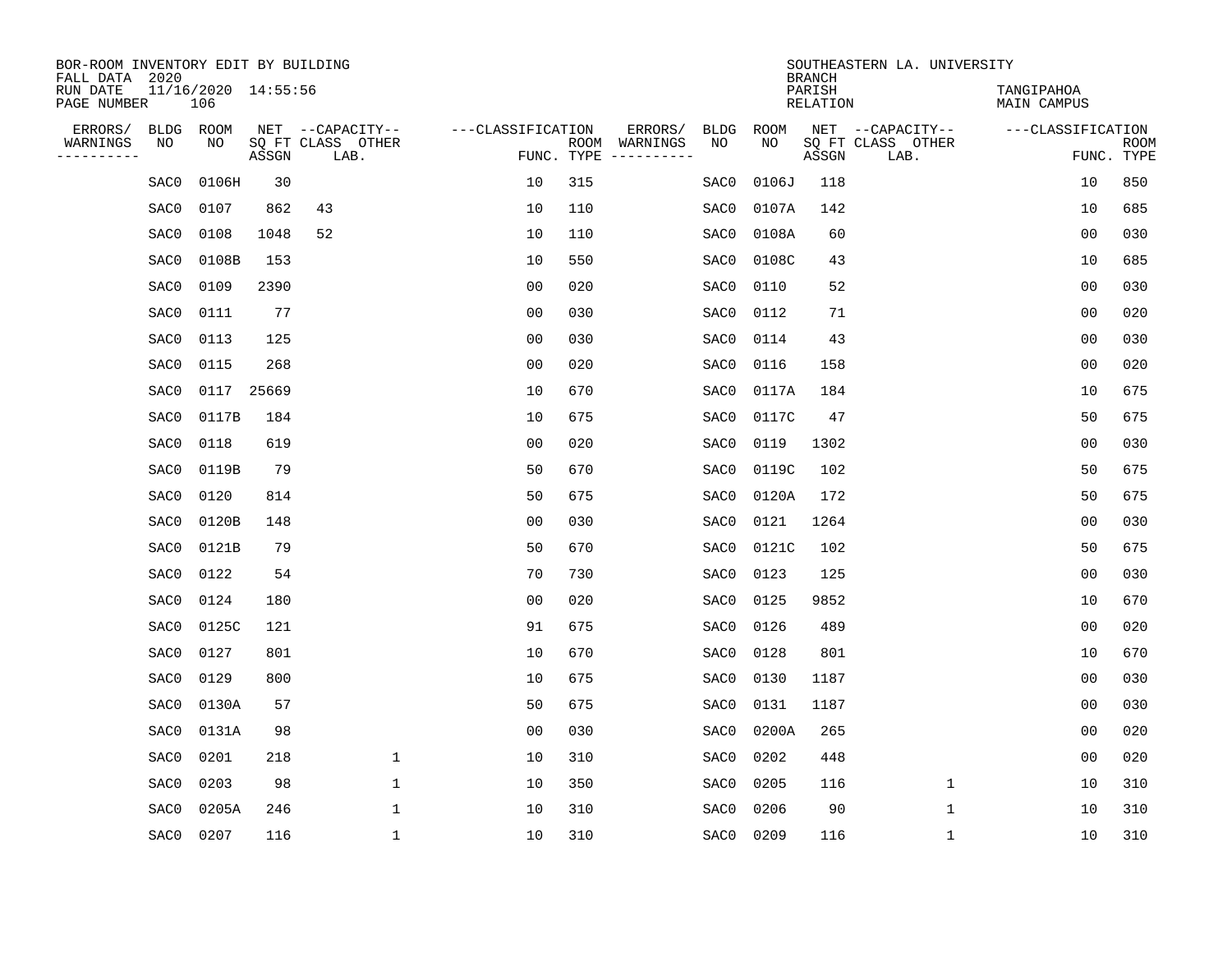| BOR-ROOM INVENTORY EDIT BY BUILDING<br>FALL DATA 2020 |                   |                            |       |                           |                   |            |                          |                   |                                                  | <b>BRANCH</b>      | SOUTHEASTERN LA. UNIVERSITY                                                                                                                         |                           |             |
|-------------------------------------------------------|-------------------|----------------------------|-------|---------------------------|-------------------|------------|--------------------------|-------------------|--------------------------------------------------|--------------------|-----------------------------------------------------------------------------------------------------------------------------------------------------|---------------------------|-------------|
| RUN DATE<br>PAGE NUMBER                               |                   | 11/16/2020 14:55:56<br>107 |       |                           |                   |            |                          |                   |                                                  | PARISH<br>RELATION |                                                                                                                                                     | TANGIPAHOA<br>MAIN CAMPUS |             |
| ERRORS/<br>WARNINGS                                   | <b>BLDG</b><br>NO | ROOM<br>NO                 |       | NET --CAPACITY--          | ---CLASSIFICATION |            | ERRORS/<br>ROOM WARNINGS | <b>BLDG</b><br>NO | ROOM<br>NO                                       |                    | NET --CAPACITY--                                                                                                                                    | ---CLASSIFICATION         | <b>ROOM</b> |
| ----------                                            |                   |                            | ASSGN | SQ FT CLASS OTHER<br>LAB. |                   | FUNC. TYPE | -----------              |                   |                                                  | ASSGN              | SQ FT CLASS OTHER<br>LAB.                                                                                                                           |                           | FUNC. TYPE  |
|                                                       | SAC0              | 0210                       | 302   | $\mathbf 1$               | 10                | 315        |                          | SAC0              | 0210A                                            | 62                 |                                                                                                                                                     | 50                        | 315         |
|                                                       | SAC0              | 0211                       | 105   | 1                         | 10                | 310        |                          | SAC0              | 0212                                             | 110                | $\mathbf{1}$                                                                                                                                        | 10                        | 310         |
|                                                       | SAC0              | 0213                       | 103   | $\mathbf 1$               | 10                | 310        |                          | SAC0              | 0213A                                            | 168                | $\mathbf 1$                                                                                                                                         | 10                        | 310         |
|                                                       | SAC0              | 0215                       | 118   | $\mathbf 1$               | 10                | 310        |                          | SAC0              | 0216                                             | 135                |                                                                                                                                                     | 50                        | 315         |
|                                                       | SAC0              | 0217                       | 125   | $\mathbf{1}$              | 10                | 310        |                          | SAC0              | 0218                                             | 303                |                                                                                                                                                     | 10                        | 350         |
|                                                       | SAC0              | 0219                       | 2455  |                           | 60                | 670        |                          | SAC0              | 0221                                             | 34                 |                                                                                                                                                     | 0 <sub>0</sub>            | 010         |
|                                                       | SAC0              | 0222                       | 188   |                           | 0 <sub>0</sub>    | 020        |                          | SAC0              | 0224                                             | 408                |                                                                                                                                                     | 50                        | 670         |
|                                                       | SAC0              | 0224A                      | 207   |                           | 0 <sub>0</sub>    | 020        |                          | SAC0              | 0225                                             | 1490               |                                                                                                                                                     | 10                        | 670         |
|                                                       | SAC0              | 0225A                      | 220   |                           | 50                | 675        |                          | SAC0              | 0226                                             | 194                |                                                                                                                                                     | 0 <sub>0</sub>            | 030         |
|                                                       | SAC0              | 0227                       | 208   |                           | 0 <sub>0</sub>    | 030        |                          | SAC0              | 0228                                             | 1961               |                                                                                                                                                     | 10                        | 670         |
|                                                       | SAC0              | 0228A                      | 106   |                           | 50                | 675        |                          | SAC0              | 0229                                             | 63                 |                                                                                                                                                     | 00                        | 030         |
|                                                       | SAC0              | 0230                       | 7025  |                           | 91                | 670        |                          |                   | TOTAL NUMBER CLASSROOMS<br>TOTAL NUMBER LABS 210 |                    | TOTAL ASSIGNABLE & UNASSIGNABLE SQFT:<br>TOTAL NET ASSIGN SQ. FT. IN ROOM FILE<br>TOTAL NUMBER COMPUTER CLASSROOMS<br>TOTAL NUMBER SPECIAL LABS 220 | 76,970<br>64,733<br>2     |             |
|                                                       | SBA0              | 0100                       | 2040  |                           | 0 <sub>0</sub>    | 020        |                          | SBA0              | 0100A                                            | 134                |                                                                                                                                                     | 0 <sub>0</sub>            | 020         |
|                                                       | SBA0              | 0101                       | 177   |                           | 0 <sub>0</sub>    | 030        |                          | SBA0              | 0102                                             | 24                 |                                                                                                                                                     | 70                        | 730         |
|                                                       | SBA0              | 0103                       | 57    |                           | 70                | 730        |                          | SBA0              | 0104                                             | 146                |                                                                                                                                                     | 0 <sub>0</sub>            | 030         |
|                                                       | SBA0              | 0105                       | 564   | 27                        | 11                | 110        |                          | SBA0              | 0106                                             | 981                | 49                                                                                                                                                  | 11                        | 110         |
|                                                       | SBA0              | 0107                       | 572   | 28                        | 11                | 110        |                          | SBA0              | 0108                                             | 684                | 34                                                                                                                                                  | 11                        | 110         |
|                                                       | SBA0              | 0109                       | 177   |                           | 0 <sub>0</sub>    | 030        |                          | SBA0              | 0110                                             | 576                | 28                                                                                                                                                  | 11                        | 110         |
|                                                       | SBA0              | 0111                       | 340   |                           | 0 <sub>0</sub>    | 030        |                          | SBA0              | 0112                                             | 862                | 43                                                                                                                                                  | 11                        | 110         |
|                                                       | SBA0              | 0113                       | 645   | 32                        | 11                | 110        |                          | SBA0              | 0115                                             | 769                | 39                                                                                                                                                  | 11                        | 110         |
|                                                       | SBA0              | 0116                       | 176   | 8                         | 11                | 350        |                          | SBA0              | 0117                                             | 92                 | $\mathbf{1}$                                                                                                                                        | 11                        | 310         |
|                                                       | SBA0              | 0118                       | 83    |                           | 50                | 650        |                          | SBA0              | 0119                                             | 109                | $\mathbf 1$                                                                                                                                         | 11                        | 310         |
|                                                       | SBA0              | 0119A                      | 7     |                           | 44                | 710        |                          | SBA0              | 0213                                             | 13                 |                                                                                                                                                     | 0 <sub>0</sub>            | 010         |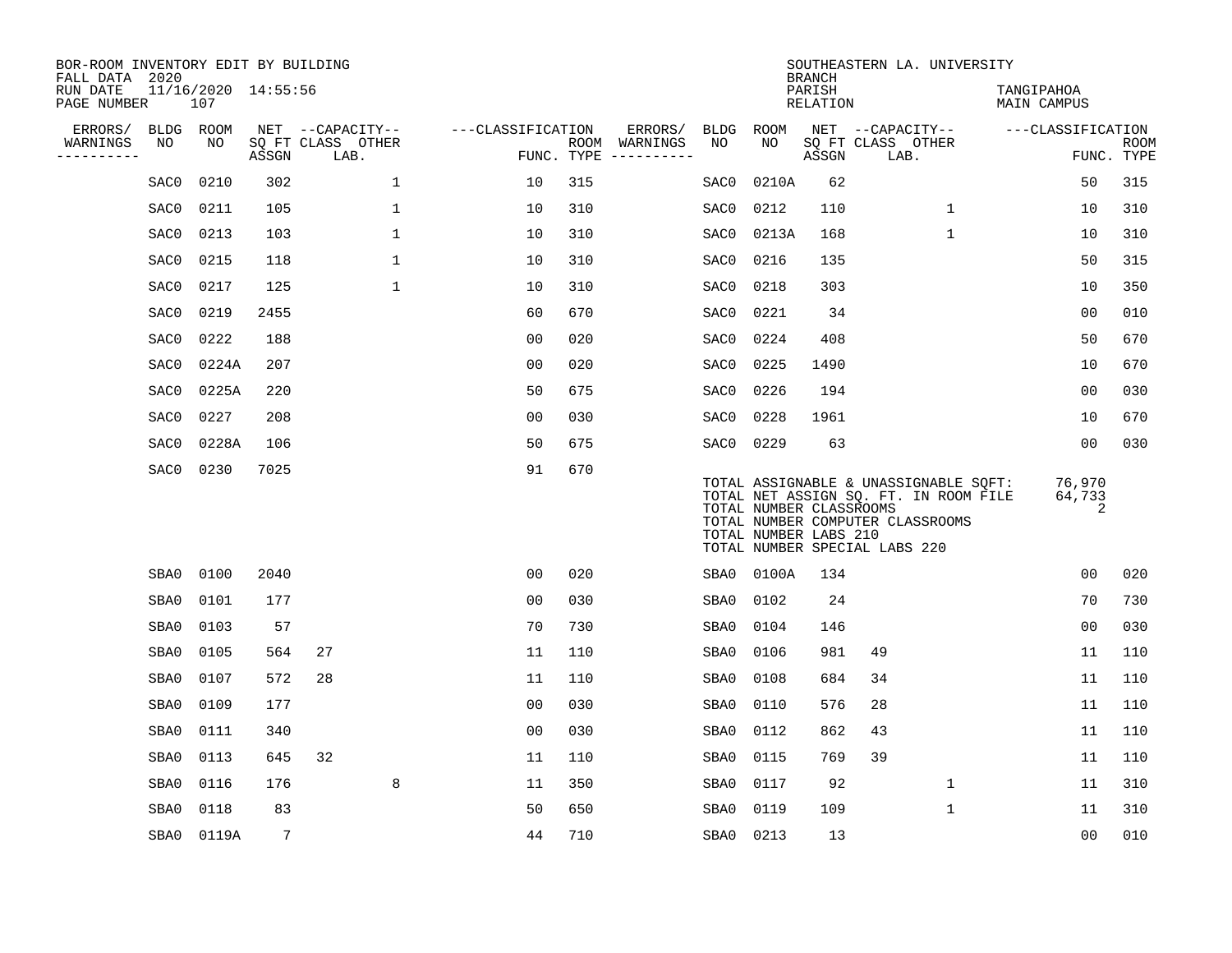| BOR-ROOM INVENTORY EDIT BY BUILDING<br>FALL DATA 2020 |                 |                            |       |                                               |              |                   |            |                                                                                                                                                                                                                                                                                                                                                                                                                                                                                                         |                 |            | <b>BRANCH</b>                                          | SOUTHEASTERN LA. UNIVERSITY                                                                                                                         |              |                           |                           |                           |
|-------------------------------------------------------|-----------------|----------------------------|-------|-----------------------------------------------|--------------|-------------------|------------|---------------------------------------------------------------------------------------------------------------------------------------------------------------------------------------------------------------------------------------------------------------------------------------------------------------------------------------------------------------------------------------------------------------------------------------------------------------------------------------------------------|-----------------|------------|--------------------------------------------------------|-----------------------------------------------------------------------------------------------------------------------------------------------------|--------------|---------------------------|---------------------------|---------------------------|
| RUN DATE<br>PAGE NUMBER                               |                 | 11/16/2020 14:55:56<br>108 |       |                                               |              |                   |            |                                                                                                                                                                                                                                                                                                                                                                                                                                                                                                         |                 |            | PARISH<br><b>RELATION</b>                              |                                                                                                                                                     |              | TANGIPAHOA<br>MAIN CAMPUS |                           |                           |
| ERRORS/<br>WARNINGS<br>---------                      | BLDG ROOM<br>NO | NO                         | ASSGN | NET --CAPACITY--<br>SQ FT CLASS OTHER<br>LAB. |              | ---CLASSIFICATION | FUNC. TYPE | ERRORS/<br>ROOM WARNINGS<br>$\begin{tabular}{ccccccccc} \multicolumn{2}{c }{\multicolumn{2}{c }{\multicolumn{2}{c }{\multicolumn{2}{c }{\multicolumn{2}{c}}}} & \multicolumn{2}{c }{\multicolumn{2}{c }{\multicolumn{2}{c }{\multicolumn{2}{c}}}} & \multicolumn{2}{c }{\multicolumn{2}{c }{\multicolumn{2}{c }{\multicolumn{2}{c}}}} & \multicolumn{2}{c }{\multicolumn{2}{c }{\multicolumn{2}{c }{\multicolumn{2}{c}}}} & \multicolumn{2}{c }{\multicolumn{2}{c }{\multicolumn{2}{c }{\multicolumn{2$ | BLDG ROOM<br>NO | NO         | ASSGN                                                  | NET --CAPACITY--<br>SQ FT CLASS OTHER<br>LAB.                                                                                                       |              | ---CLASSIFICATION         |                           | <b>ROOM</b><br>FUNC. TYPE |
|                                                       | SBA0            | 0214                       | 162   |                                               |              | 00                | 030        |                                                                                                                                                                                                                                                                                                                                                                                                                                                                                                         | SBA0            | 0215       | 152                                                    |                                                                                                                                                     |              |                           | 00                        | 030                       |
|                                                       | SBA0            | 0219                       | 1817  |                                               |              | 0 <sub>0</sub>    | 020        |                                                                                                                                                                                                                                                                                                                                                                                                                                                                                                         | SBA0            | 0220       | 141                                                    |                                                                                                                                                     | $\mathbf{1}$ |                           | 11                        | 310                       |
|                                                       | SBA0            | 0221                       | 110   |                                               | $\mathbf 1$  | 11                | 310        |                                                                                                                                                                                                                                                                                                                                                                                                                                                                                                         | SBA0            | 0225       | 120                                                    |                                                                                                                                                     | $\mathbf 1$  |                           | 11                        | 310                       |
|                                                       | SBA0            | 0229                       | 84    |                                               |              | 11                | 315        |                                                                                                                                                                                                                                                                                                                                                                                                                                                                                                         | SBA0            | 0230       | 541                                                    | 27                                                                                                                                                  |              |                           | 11                        | 110                       |
|                                                       | SBA0            | 0231                       | 721   | 33                                            |              | 11                | 110        |                                                                                                                                                                                                                                                                                                                                                                                                                                                                                                         | SBA0            | 0232       | 666                                                    | 34                                                                                                                                                  |              |                           | 11                        | 110                       |
|                                                       | SBA0            | 0233                       | 688   | 34                                            |              | 11                | 110        |                                                                                                                                                                                                                                                                                                                                                                                                                                                                                                         | SBA0            | 0234       | 627                                                    | 32                                                                                                                                                  |              |                           | 11                        | 110                       |
|                                                       | SBA0            | 0235                       | 732   | 39                                            |              | 11                | 110        |                                                                                                                                                                                                                                                                                                                                                                                                                                                                                                         | SBA0            | 0236       | 679                                                    | 33                                                                                                                                                  |              |                           | 11                        | 110                       |
|                                                       | SBA0            | 0236A                      | 35    |                                               |              | 0 <sub>0</sub>    | 030        |                                                                                                                                                                                                                                                                                                                                                                                                                                                                                                         | SBA0            | 0237       | 599                                                    | 27                                                                                                                                                  |              |                           | 11                        | 110                       |
|                                                       | SBA0            | 0238                       | 540   | 27                                            |              | 11                | 110        |                                                                                                                                                                                                                                                                                                                                                                                                                                                                                                         | SBA0 0239       |            | 538                                                    | 25                                                                                                                                                  |              |                           | 11                        | 110                       |
|                                                       | SBA0            | 0240                       | 526   | 26                                            |              | 11                | 110        |                                                                                                                                                                                                                                                                                                                                                                                                                                                                                                         |                 |            |                                                        |                                                                                                                                                     |              |                           |                           |                           |
|                                                       |                 |                            |       |                                               |              |                   |            |                                                                                                                                                                                                                                                                                                                                                                                                                                                                                                         |                 |            | TOTAL NUMBER CLASSROOMS<br>TOTAL NUMBER LABS 210       | TOTAL ASSIGNABLE & UNASSIGNABLE SQFT:<br>TOTAL NET ASSIGN SQ. FT. IN ROOM FILE<br>TOTAL NUMBER COMPUTER CLASSROOMS<br>TOTAL NUMBER SPECIAL LABS 220 |              |                           | 18,706<br>13,513<br>19    |                           |
|                                                       | SCF0            | 0100                       |       | 5116 102                                      |              | 11                | 110        |                                                                                                                                                                                                                                                                                                                                                                                                                                                                                                         | SCF0 0101       |            | 144                                                    |                                                                                                                                                     | 2            |                           | 93                        | 310                       |
|                                                       | SCF0            | 0102                       | 120   |                                               | 2            | 93                | 310        |                                                                                                                                                                                                                                                                                                                                                                                                                                                                                                         | SCF0 0103       |            | 101                                                    |                                                                                                                                                     |              |                           | 00                        | 030                       |
|                                                       | SCF0            | 0104                       | 28    |                                               |              | 0 <sub>0</sub>    | 030        |                                                                                                                                                                                                                                                                                                                                                                                                                                                                                                         | SCF0            | 0105       | 54                                                     |                                                                                                                                                     |              |                           | 93                        | 525                       |
|                                                       | SCF0            | 0106                       | 30    |                                               |              | 93                | 525        |                                                                                                                                                                                                                                                                                                                                                                                                                                                                                                         |                 | SCF0 0107  | 30<br>TOTAL NUMBER CLASSROOMS<br>TOTAL NUMBER LABS 210 | TOTAL ASSIGNABLE & UNASSIGNABLE SQFT:<br>TOTAL NET ASSIGN SQ. FT. IN ROOM FILE<br>TOTAL NUMBER COMPUTER CLASSROOMS<br>TOTAL NUMBER SPECIAL LABS 220 |              |                           | 93<br>5,623<br>5,494<br>1 | 525                       |
|                                                       |                 | SEOA 0101                  | 711   |                                               |              | 53                | 680        |                                                                                                                                                                                                                                                                                                                                                                                                                                                                                                         |                 | SEOA 0101A | 75                                                     |                                                                                                                                                     |              |                           | 53                        | 685                       |
|                                                       |                 | SEOA 0101B                 | 82    |                                               | $\mathbf 1$  | 53                | 310        |                                                                                                                                                                                                                                                                                                                                                                                                                                                                                                         |                 | SEOA 0101C | 95                                                     |                                                                                                                                                     |              |                           | 0 <sub>0</sub>            | 030                       |
|                                                       |                 | SEOA 0101D                 | 18    |                                               |              | 00                | 010        |                                                                                                                                                                                                                                                                                                                                                                                                                                                                                                         |                 | SEOA 0101E | 112                                                    |                                                                                                                                                     |              |                           | 0 <sub>0</sub>            | 030                       |
|                                                       |                 | SEOA 0102                  | 87    |                                               |              | 0 <sub>0</sub>    | 020        |                                                                                                                                                                                                                                                                                                                                                                                                                                                                                                         | SEOA 0103       |            | 386                                                    |                                                                                                                                                     |              |                           | 91                        | 935                       |
|                                                       |                 | SEOA 0104                  | 91    |                                               |              | 0 <sub>0</sub>    | 030        |                                                                                                                                                                                                                                                                                                                                                                                                                                                                                                         | SEOA 0106       |            | 176                                                    |                                                                                                                                                     |              |                           | 91                        | 935                       |
|                                                       |                 | SEOA 0150                  | 491   |                                               | $\mathbf{1}$ | 91                | 950        |                                                                                                                                                                                                                                                                                                                                                                                                                                                                                                         |                 |            |                                                        | TOTAL ASSIGNABLE & UNASSIGNABLE SQFT:                                                                                                               |              |                           | 2,324                     |                           |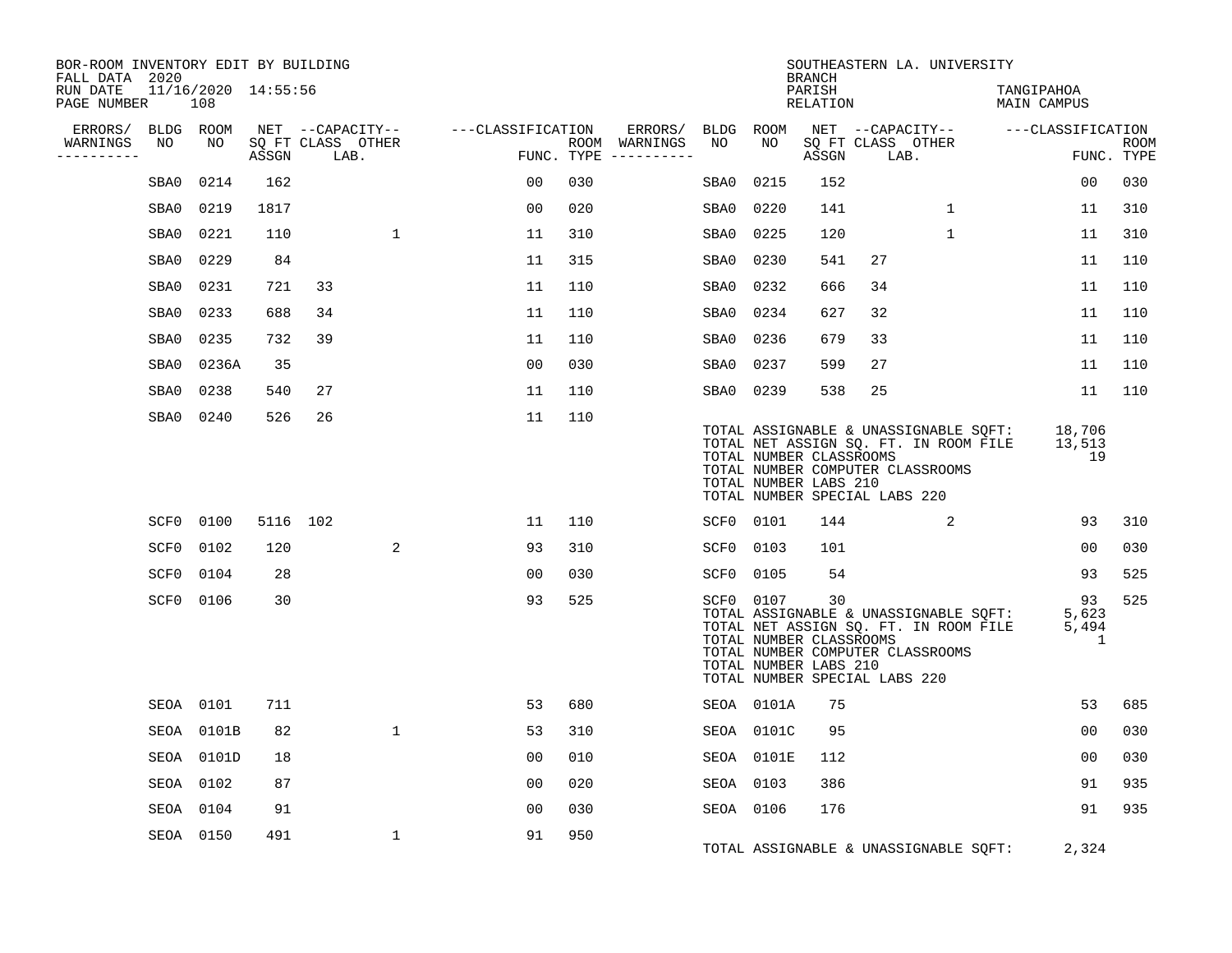| BOR-ROOM INVENTORY EDIT BY BUILDING<br>FALL DATA 2020<br>RUN DATE<br>PAGE NUMBER |                 | 11/16/2020 14:55:56<br>109 |       |                                               |                   |     |                                                 |                 |                                                  | <b>BRANCH</b><br>PARISH<br>RELATION |                               | SOUTHEASTERN LA. UNIVERSITY      | TANGIPAHOA<br><b>MAIN CAMPUS</b>            |                                 |             |
|----------------------------------------------------------------------------------|-----------------|----------------------------|-------|-----------------------------------------------|-------------------|-----|-------------------------------------------------|-----------------|--------------------------------------------------|-------------------------------------|-------------------------------|----------------------------------|---------------------------------------------|---------------------------------|-------------|
| ERRORS/<br>WARNINGS<br>---------                                                 | BLDG ROOM<br>NO | NO                         | ASSGN | NET --CAPACITY--<br>SQ FT CLASS OTHER<br>LAB. | ---CLASSIFICATION |     | ERRORS/<br>ROOM WARNINGS<br>FUNC. TYPE $------$ | BLDG ROOM<br>NO | NO                                               | ASSGN                               | SQ FT CLASS OTHER<br>LAB.     | NET --CAPACITY--                 |                                             | ---CLASSIFICATION<br>FUNC. TYPE | <b>ROOM</b> |
|                                                                                  |                 |                            |       |                                               |                   |     |                                                 |                 | TOTAL NUMBER CLASSROOMS<br>TOTAL NUMBER LABS 210 |                                     | TOTAL NUMBER SPECIAL LABS 220 | TOTAL NUMBER COMPUTER CLASSROOMS | TOTAL NET ASSIGN SQ. FT. IN ROOM FILE 1,921 |                                 |             |
|                                                                                  | SE01 0101       |                            | 426   |                                               | 91                | 950 |                                                 |                 | SE01 0101A                                       | 129                                 |                               | 1                                |                                             | 91                              | 910         |
|                                                                                  | SE01            | 0101B                      | 140   | $\mathbf 1$                                   | 91                | 910 |                                                 |                 | SE01 0101C                                       | 140                                 |                               | 1                                |                                             | 91                              | 910         |
|                                                                                  |                 | SE01 0101D                 | 129   | 1                                             | 91                | 910 |                                                 | SE01 0102       |                                                  | 426                                 |                               |                                  |                                             | 91                              | 950         |
|                                                                                  |                 | SE01 0102A                 | 129   | $\mathbf 1$                                   | 91                | 910 |                                                 |                 | SE01 0102B                                       | 140                                 |                               | $\mathbf{1}$                     |                                             | 91                              | 910         |
|                                                                                  |                 | SE01 0102C                 | 140   | 1                                             | 91                | 910 |                                                 |                 | SE01 0102D                                       | 129                                 |                               | $\mathbf 1$                      |                                             | 91                              | 910         |
|                                                                                  | SE01            | 0103                       | 426   |                                               | 91                | 950 |                                                 |                 | SE01 0103A                                       | 129                                 |                               | 1                                |                                             | 91                              | 910         |
|                                                                                  | SE01            | 0103B                      | 140   | 1                                             | 91                | 910 |                                                 |                 | SE01 0103C                                       | 140                                 |                               | $\mathbf{1}$                     |                                             | 91                              | 910         |
|                                                                                  | SE01            | 0103D                      | 129   | 1                                             | 91                | 910 |                                                 | SE01 0104       |                                                  | 426                                 |                               |                                  |                                             | 91                              | 950         |
|                                                                                  |                 | SE01 0104A                 | 129   | 1                                             | 91                | 910 |                                                 |                 | SE01 0104B                                       | 140                                 |                               | 1                                |                                             | 91                              | 910         |
|                                                                                  | SE01            | 0104C                      | 140   | 1                                             | 91                | 910 |                                                 |                 | SE01 0104D                                       | 129                                 |                               | $\mathbf{1}$                     |                                             | 91                              | 910         |
|                                                                                  | SE01            | 0201                       | 426   |                                               | 91                | 950 |                                                 |                 | SE01 0201A                                       | 129                                 |                               | 1                                |                                             | 91                              | 910         |
|                                                                                  |                 | SE01 0201B                 | 140   | 1                                             | 91                | 910 |                                                 |                 | SE01 0201C                                       | 140                                 |                               | $\mathbf{1}$                     |                                             | 91                              | 910         |
|                                                                                  |                 | SE01 0201D                 | 129   | $\mathbf{1}$                                  | 91                | 910 |                                                 | SE01 0202       |                                                  | 426                                 |                               |                                  |                                             | 91                              | 950         |
|                                                                                  | SE01            | 0202A                      | 129   | 1                                             | 91                | 910 |                                                 |                 | SE01 0202B                                       | 140                                 |                               | 1                                |                                             | 91                              | 910         |
|                                                                                  | SE01            | 0202C                      | 140   | $\mathbf 1$                                   | 91                | 910 |                                                 |                 | SE01 0202D                                       | 129                                 |                               | $\mathbf 1$                      |                                             | 91                              | 910         |
|                                                                                  | SE01            | 0203                       | 426   |                                               | 91                | 950 |                                                 |                 | SE01 0203A                                       | 129                                 |                               | $\mathbf{1}$                     |                                             | 91                              | 910         |
|                                                                                  | SE01            | 0203B                      | 140   | $\mathbf{1}$                                  | 91                | 910 |                                                 |                 | SE01 0203C                                       | 140                                 |                               | $\mathbf{1}$                     |                                             | 91                              | 910         |
|                                                                                  | SE01            | 0203D                      | 129   | 1                                             | 91                | 910 |                                                 | SE01 0204       |                                                  | 426                                 |                               |                                  |                                             | 91                              | 950         |
|                                                                                  | SE01            | 0204A                      | 129   | $\mathbf 1$                                   | 91                | 910 |                                                 |                 | SE01 0204B                                       | 140                                 |                               | 1                                |                                             | 91                              | 910         |
|                                                                                  | SE01            | 0204C                      | 140   | 1                                             | 91                | 910 |                                                 |                 | SE01 0204D                                       | 129                                 |                               | $\mathbf{1}$                     |                                             | 91                              | 910         |
|                                                                                  | SE01            | 0301                       | 426   |                                               | 91                | 950 |                                                 |                 | SE01 0301A                                       | 129                                 |                               | 1                                |                                             | 91                              | 910         |
|                                                                                  | SE01            | 0301B                      | 140   | 1                                             | 91                | 910 |                                                 |                 | SE01 0301C                                       | 140                                 |                               | 1                                |                                             | 91                              | 910         |
|                                                                                  |                 | SE01 0301D                 | 129   | 1                                             | 91                | 910 |                                                 | SE01 0302       |                                                  | 426                                 |                               |                                  |                                             | 91                              | 950         |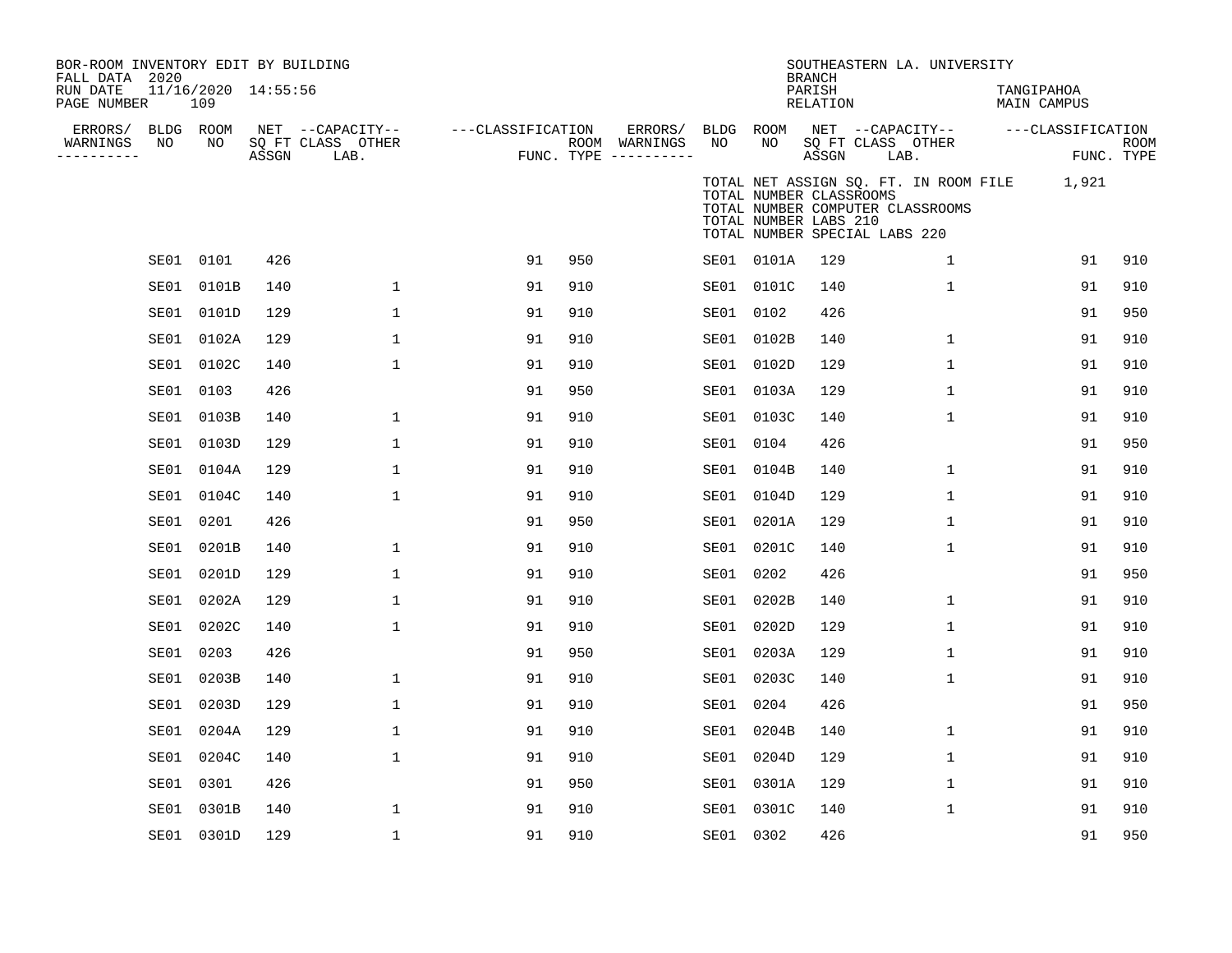| BOR-ROOM INVENTORY EDIT BY BUILDING<br>FALL DATA 2020 |      |                            |       |                           |                   |     |                                      |             |                                                                | <b>BRANCH</b>             | SOUTHEASTERN LA. UNIVERSITY                                                                                                                                         |                                  |                           |
|-------------------------------------------------------|------|----------------------------|-------|---------------------------|-------------------|-----|--------------------------------------|-------------|----------------------------------------------------------------|---------------------------|---------------------------------------------------------------------------------------------------------------------------------------------------------------------|----------------------------------|---------------------------|
| RUN DATE<br>PAGE NUMBER                               |      | 11/16/2020 14:55:56<br>110 |       |                           |                   |     |                                      |             |                                                                | PARISH<br><b>RELATION</b> |                                                                                                                                                                     | TANGIPAHOA<br><b>MAIN CAMPUS</b> |                           |
| ERRORS/                                               |      | BLDG ROOM                  |       | NET --CAPACITY--          | ---CLASSIFICATION |     | ERRORS/                              | <b>BLDG</b> | <b>ROOM</b>                                                    |                           | NET --CAPACITY--                                                                                                                                                    | ---CLASSIFICATION                |                           |
| WARNINGS<br>----------                                | NO   | NO                         | ASSGN | SQ FT CLASS OTHER<br>LAB. |                   |     | ROOM WARNINGS<br>FUNC. TYPE $------$ | NO          | NO                                                             | ASSGN                     | SQ FT CLASS OTHER<br>LAB.                                                                                                                                           |                                  | <b>ROOM</b><br>FUNC. TYPE |
|                                                       | SE01 | 0302A                      | 129   | $\mathbf 1$               | 91                | 910 |                                      |             | SE01 0302B                                                     | 140                       | 1                                                                                                                                                                   | 91                               | 910                       |
|                                                       | SE01 | 0302C                      | 140   | $\mathbf 1$               | 91                | 910 |                                      |             | SE01 0302D                                                     | 129                       | 1                                                                                                                                                                   | 91                               | 910                       |
|                                                       | SE01 | 0303                       | 426   |                           | 91                | 950 |                                      |             | SE01 0303A                                                     | 129                       | 1                                                                                                                                                                   | 91                               | 910                       |
|                                                       | SE01 | 0303B                      | 140   | $\mathbf 1$               | 91                | 910 |                                      |             | SE01 0303C                                                     | 140                       | 1                                                                                                                                                                   | 91                               | 910                       |
|                                                       | SE01 | 0303D                      | 129   | $\mathbf{1}$              | 91                | 910 |                                      |             | SE01 0304                                                      | 426                       |                                                                                                                                                                     | 91                               | 950                       |
|                                                       | SE01 | 0304A                      | 129   | $\mathbf{1}$              | 91                | 910 |                                      |             | SE01 0304B                                                     | 140                       | 1                                                                                                                                                                   | 91                               | 910                       |
|                                                       |      | SE01 0304C                 | 140   | $\mathbf{1}$              | 91                | 910 |                                      |             | SE01 0304D<br>TOTAL NUMBER CLASSROOMS<br>TOTAL NUMBER LABS 210 | 129                       | $\mathbf{1}$<br>TOTAL ASSIGNABLE & UNASSIGNABLE SQFT:<br>TOTAL NET ASSIGN SQ. FT. IN ROOM FILE<br>TOTAL NUMBER COMPUTER CLASSROOMS<br>TOTAL NUMBER SPECIAL LABS 220 | 91<br>11,568<br>11,568           | 910                       |
|                                                       | SE02 | 0105                       | 426   |                           | 91                | 950 |                                      |             | SE02 0105A                                                     | 129                       | 1                                                                                                                                                                   | 91                               | 910                       |
|                                                       | SE02 | 0105B                      | 140   | $\mathbf{1}$              | 91                | 910 |                                      |             | SE02 0105C                                                     | 140                       | $\mathbf 1$                                                                                                                                                         | 91                               | 910                       |
|                                                       | SE02 | 0105D                      | 129   | $\mathbf 1$               | 91                | 910 |                                      | SE02        | 0106                                                           | 426                       |                                                                                                                                                                     | 91                               | 950                       |
|                                                       | SE02 | 0106A                      | 129   | 1                         | 91                | 910 |                                      | SE02        | 0106B                                                          | 140                       | 1                                                                                                                                                                   | 91                               | 910                       |
|                                                       | SE02 | 0106C                      | 140   | $\mathbf{1}$              | 91                | 910 |                                      | SE02        | 0106D                                                          | 129                       | 1                                                                                                                                                                   | 91                               | 910                       |
|                                                       | SE02 | 0107                       | 426   |                           | 91                | 950 |                                      | SE02        | 0107A                                                          | 129                       | 1                                                                                                                                                                   | 91                               | 910                       |
|                                                       | SE02 | 0107B                      | 140   | 1                         | 91                | 910 |                                      | SE02        | 0107C                                                          | 140                       | 1                                                                                                                                                                   | 91                               | 910                       |
|                                                       | SE02 | 0107D                      | 129   | $\mathbf{1}$              | 91                | 910 |                                      | SE02        | 0108                                                           | 426                       |                                                                                                                                                                     | 91                               | 950                       |
|                                                       | SE02 | 0108A                      | 129   | $\mathbf{1}$              | 91                | 910 |                                      | SE02        | 0108B                                                          | 140                       | 1                                                                                                                                                                   | 91                               | 910                       |
|                                                       | SE02 | 0108C                      | 140   | $\mathbf{1}$              | 91                | 910 |                                      | SE02        | 0108D                                                          | 129                       | 1                                                                                                                                                                   | 91                               | 910                       |
|                                                       | SE02 | 0205                       | 426   |                           | 91                | 950 |                                      | SE02        | 0205A                                                          | 129                       | 1                                                                                                                                                                   | 91                               | 910                       |
|                                                       | SE02 | 0205B                      | 140   | $\mathbf 1$               | 91                | 910 |                                      | SE02        | 0205C                                                          | 140                       | $\mathbf 1$                                                                                                                                                         | 91                               | 910                       |
|                                                       | SE02 | 0205D                      | 129   | 1                         | 91                | 910 |                                      | SE02        | 0206                                                           | 426                       |                                                                                                                                                                     | 91                               | 950                       |
|                                                       | SE02 | 0206A                      | 129   | $\mathbf{1}$              | 91                | 910 |                                      | SE02        | 0206B                                                          | 140                       | $\mathbf 1$                                                                                                                                                         | 91                               | 910                       |
|                                                       | SE02 | 0206C                      | 140   | $\mathbf{1}$              | 91                | 910 |                                      | SE02        | 0206D                                                          | 129                       | $\mathbf{1}$                                                                                                                                                        | 91                               | 910                       |
|                                                       |      | SE02 0207                  | 426   |                           | 91                | 950 |                                      |             | SE02 0207A                                                     | 129                       | 1                                                                                                                                                                   | 91                               | 910                       |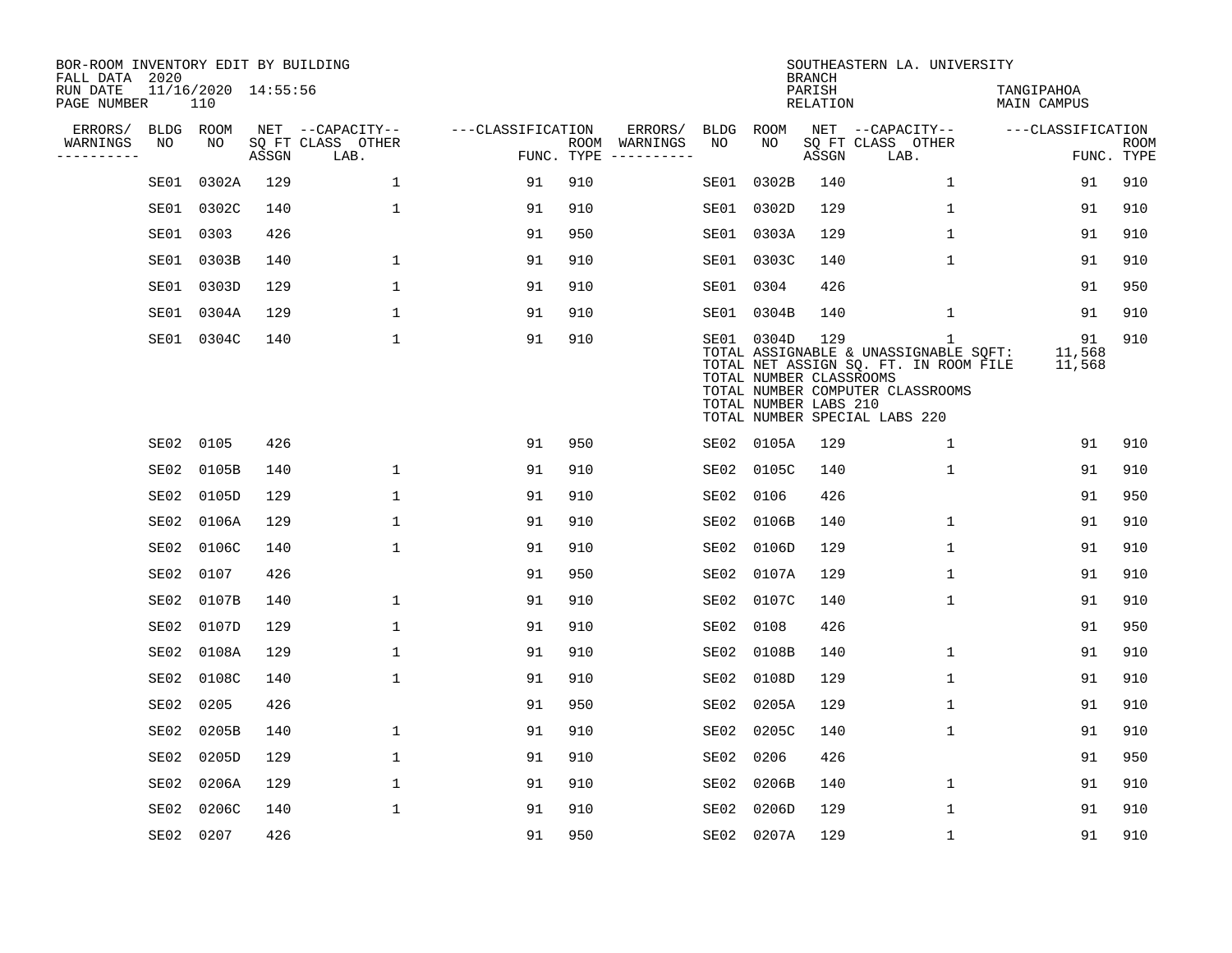| BOR-ROOM INVENTORY EDIT BY BUILDING<br>FALL DATA 2020 |             |                            |       |                           |                   |            |                                                                                                                                                                                                                                                                                                                                                                                                                                                                                              |             |                                                                | <b>BRANCH</b>      | SOUTHEASTERN LA. UNIVERSITY                                                                                                                              |                           |                    |
|-------------------------------------------------------|-------------|----------------------------|-------|---------------------------|-------------------|------------|----------------------------------------------------------------------------------------------------------------------------------------------------------------------------------------------------------------------------------------------------------------------------------------------------------------------------------------------------------------------------------------------------------------------------------------------------------------------------------------------|-------------|----------------------------------------------------------------|--------------------|----------------------------------------------------------------------------------------------------------------------------------------------------------|---------------------------|--------------------|
| RUN DATE<br>PAGE NUMBER                               |             | 11/16/2020 14:55:56<br>111 |       |                           |                   |            |                                                                                                                                                                                                                                                                                                                                                                                                                                                                                              |             |                                                                | PARISH<br>RELATION |                                                                                                                                                          | TANGIPAHOA<br>MAIN CAMPUS |                    |
| ERRORS/                                               | <b>BLDG</b> | ROOM                       |       | NET --CAPACITY--          | ---CLASSIFICATION |            | ERRORS/                                                                                                                                                                                                                                                                                                                                                                                                                                                                                      | <b>BLDG</b> | ROOM                                                           |                    | NET --CAPACITY--                                                                                                                                         | ---CLASSIFICATION         |                    |
| WARNINGS<br>----------                                | NO          | NO                         | ASSGN | SQ FT CLASS OTHER<br>LAB. |                   | FUNC. TYPE | ROOM WARNINGS<br>$\begin{tabular}{ccccccccc} \multicolumn{2}{c }{\multicolumn{2}{c }{\multicolumn{2}{c }{\multicolumn{2}{c }{\multicolumn{2}{c}}}} & \multicolumn{2}{c }{\multicolumn{2}{c }{\multicolumn{2}{c }{\multicolumn{2}{c}}}} & \multicolumn{2}{c }{\multicolumn{2}{c }{\multicolumn{2}{c }{\multicolumn{2}{c}}}} & \multicolumn{2}{c }{\multicolumn{2}{c }{\multicolumn{2}{c }{\multicolumn{2}{c}}}} & \multicolumn{2}{c }{\multicolumn{2}{c }{\multicolumn{2}{c }{\multicolumn{2$ | NO          | NO                                                             | ASSGN              | SQ FT CLASS OTHER<br>LAB.                                                                                                                                |                           | ROOM<br>FUNC. TYPE |
|                                                       | SE02        | 0207B                      | 140   | $\mathbf 1$               | 91                | 910        |                                                                                                                                                                                                                                                                                                                                                                                                                                                                                              | SE02        | 0207C                                                          | 140                | $\mathbf 1$                                                                                                                                              | 91                        | 910                |
|                                                       | SE02        | 0207D                      | 129   | 1                         | 91                | 910        |                                                                                                                                                                                                                                                                                                                                                                                                                                                                                              | SE02        | 0208                                                           | 426                |                                                                                                                                                          | 91                        | 950                |
|                                                       | SE02        | 0208A                      | 129   | $\mathbf 1$               | 91                | 910        |                                                                                                                                                                                                                                                                                                                                                                                                                                                                                              | SE02        | 0208B                                                          | 140                | $\mathbf 1$                                                                                                                                              | 91                        | 910                |
|                                                       | SE02        | 0208C                      | 140   | $\mathbf 1$               | 91                | 910        |                                                                                                                                                                                                                                                                                                                                                                                                                                                                                              | SE02        | 0208D                                                          | 129                | $\mathbf{1}$                                                                                                                                             | 91                        | 910                |
|                                                       | SE02        | 0305                       | 426   |                           | 91                | 950        |                                                                                                                                                                                                                                                                                                                                                                                                                                                                                              | SE02        | 0305A                                                          | 129                | $\mathbf{1}$                                                                                                                                             | 91                        | 910                |
|                                                       | SE02        | 0305B                      | 140   | 1                         | 91                | 910        |                                                                                                                                                                                                                                                                                                                                                                                                                                                                                              | SE02        | 0305C                                                          | 140                | 1                                                                                                                                                        | 91                        | 910                |
|                                                       | SE02        | 0305D                      | 129   | $\mathbf{1}$              | 91                | 910        |                                                                                                                                                                                                                                                                                                                                                                                                                                                                                              | SE02        | 0306                                                           | 426                |                                                                                                                                                          | 91                        | 950                |
|                                                       | SE02        | 0306A                      | 129   | $\mathbf 1$               | 91                | 910        |                                                                                                                                                                                                                                                                                                                                                                                                                                                                                              | SE02        | 0306B                                                          | 140                | $\mathbf 1$                                                                                                                                              | 91                        | 910                |
|                                                       | SE02        | 0306C                      | 140   | $\mathbf 1$               | 91                | 910        |                                                                                                                                                                                                                                                                                                                                                                                                                                                                                              | SE02        | 0306D                                                          | 129                | $\mathbf 1$                                                                                                                                              | 91                        | 910                |
|                                                       | SE02        | 0307                       | 426   |                           | 91                | 950        |                                                                                                                                                                                                                                                                                                                                                                                                                                                                                              | SE02        | 0307A                                                          | 129                | 1                                                                                                                                                        | 91                        | 910                |
|                                                       | SE02        | 0307B                      | 140   | 1                         | 91                | 910        |                                                                                                                                                                                                                                                                                                                                                                                                                                                                                              | SE02        | 0307C                                                          | 140                | 1                                                                                                                                                        | 91                        | 910                |
|                                                       | SE02        | 0307D                      | 129   | $\mathbf 1$               | 91                | 910        |                                                                                                                                                                                                                                                                                                                                                                                                                                                                                              | SE02        | 0308                                                           | 426                |                                                                                                                                                          | 91                        | 950                |
|                                                       | SE02        | 0308A                      | 129   | 1                         | 91                | 910        |                                                                                                                                                                                                                                                                                                                                                                                                                                                                                              | SE02        | 0308B                                                          | 140                | 1                                                                                                                                                        | 91                        | 910                |
|                                                       | SE02        | 0308C                      | 140   | $\mathbf 1$               | 91                | 910        |                                                                                                                                                                                                                                                                                                                                                                                                                                                                                              |             | SE02 0308D<br>TOTAL NUMBER CLASSROOMS<br>TOTAL NUMBER LABS 210 | 129                | 1<br>TOTAL ASSIGNABLE & UNASSIGNABLE SQFT:<br>TOTAL NET ASSIGN SQ. FT. IN ROOM FILE<br>TOTAL NUMBER COMPUTER CLASSROOMS<br>TOTAL NUMBER SPECIAL LABS 220 | 91<br>11,568<br>11,568    | 910                |
|                                                       | SE03        | 0109                       | 288   |                           | 91                | 950        |                                                                                                                                                                                                                                                                                                                                                                                                                                                                                              | SE03        | 0109A                                                          | 153                | $\mathbf 1$                                                                                                                                              | 91                        | 910                |
|                                                       | SE03        | 0109B                      | 156   | $\mathbf{1}$              | 91                | 910        |                                                                                                                                                                                                                                                                                                                                                                                                                                                                                              | SE03        | 0110                                                           | 288                |                                                                                                                                                          | 91                        | 950                |
|                                                       | SE03        | 0110A                      | 153   | $\mathbf{1}$              | 91                | 910        |                                                                                                                                                                                                                                                                                                                                                                                                                                                                                              | SE03        | 0110B                                                          | 156                | $\mathbf 1$                                                                                                                                              | 91                        | 910                |
|                                                       | SE03        | 0111                       | 288   |                           | 91                | 950        |                                                                                                                                                                                                                                                                                                                                                                                                                                                                                              | SE03        | 0111A                                                          | 152                | $\mathbf{1}$                                                                                                                                             | 91                        | 910                |
|                                                       | SE03        | 0111B                      | 156   | 1                         | 91                | 910        |                                                                                                                                                                                                                                                                                                                                                                                                                                                                                              | SE03        | 0112                                                           | 288                |                                                                                                                                                          | 91                        | 950                |
|                                                       | SE03        | 0112A                      | 153   | $\mathbf{1}$              | 91                | 910        |                                                                                                                                                                                                                                                                                                                                                                                                                                                                                              | SE03        | 0112B                                                          | 156                | $\mathbf{1}$                                                                                                                                             | 91                        | 910                |
|                                                       | SE03        | 0209                       | 288   |                           | 91                | 950        |                                                                                                                                                                                                                                                                                                                                                                                                                                                                                              | SE03        | 0209A                                                          | 153                | 1                                                                                                                                                        | 91                        | 910                |
|                                                       | SE03        | 0209B                      | 156   | 1                         | 91                | 910        |                                                                                                                                                                                                                                                                                                                                                                                                                                                                                              | SE03        | 0210                                                           | 288                |                                                                                                                                                          | 91                        | 950                |
|                                                       | SE03        | 0210A                      | 153   | 1                         | 91                | 910        |                                                                                                                                                                                                                                                                                                                                                                                                                                                                                              |             | SE03 0210B                                                     | 156                | $\mathbf 1$                                                                                                                                              | 91                        | 910                |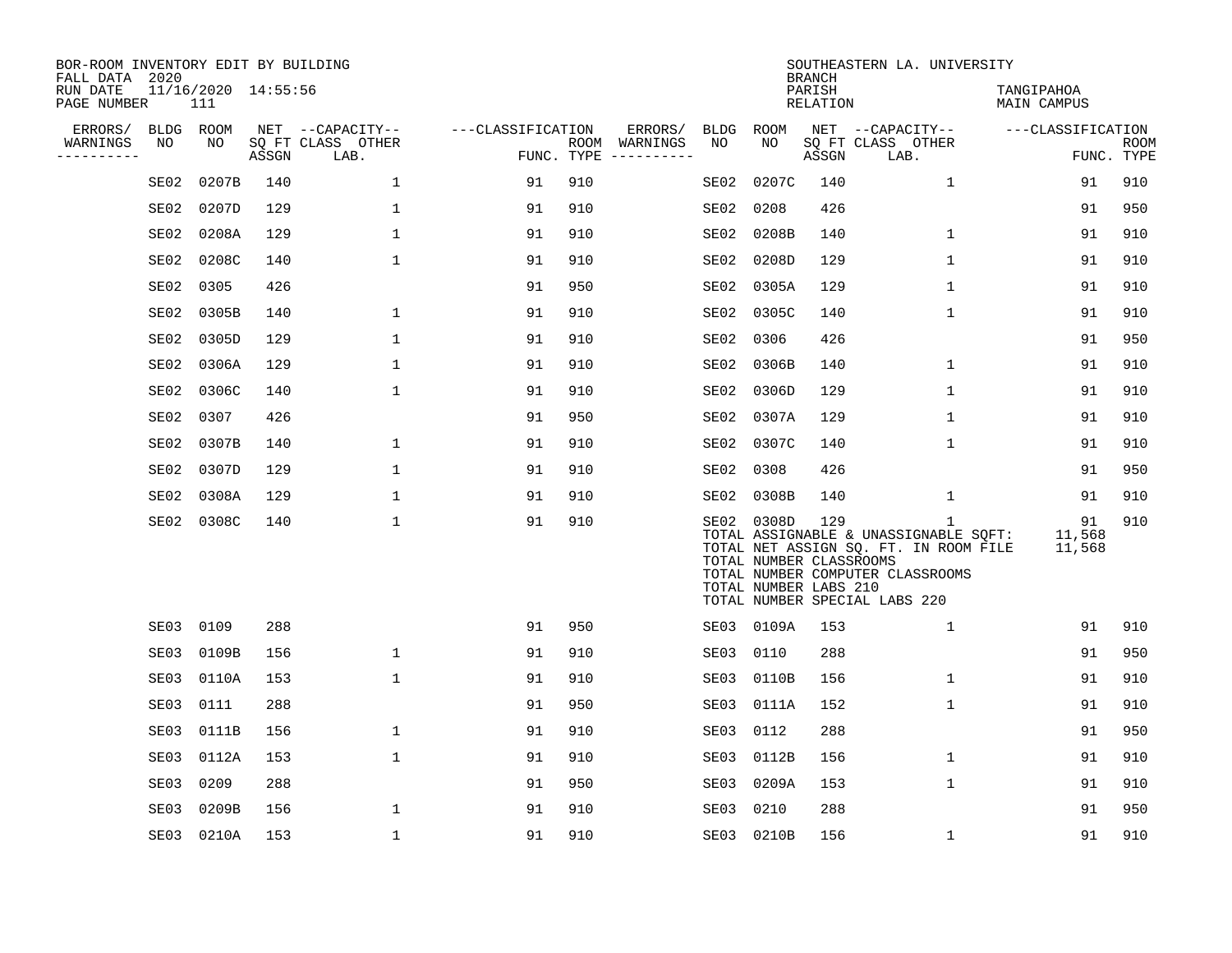| BOR-ROOM INVENTORY EDIT BY BUILDING<br>FALL DATA 2020 |      |                            |       |                           |                   |     |                                      |      |                                                                | <b>BRANCH</b>      | SOUTHEASTERN LA. UNIVERSITY                                                                                                                                         |                           |                           |
|-------------------------------------------------------|------|----------------------------|-------|---------------------------|-------------------|-----|--------------------------------------|------|----------------------------------------------------------------|--------------------|---------------------------------------------------------------------------------------------------------------------------------------------------------------------|---------------------------|---------------------------|
| RUN DATE<br>PAGE NUMBER                               |      | 11/16/2020 14:55:56<br>112 |       |                           |                   |     |                                      |      |                                                                | PARISH<br>RELATION |                                                                                                                                                                     | TANGIPAHOA<br>MAIN CAMPUS |                           |
| ERRORS/                                               |      | BLDG ROOM                  |       | NET --CAPACITY--          | ---CLASSIFICATION |     | ERRORS/                              | BLDG | ROOM                                                           |                    | NET --CAPACITY--                                                                                                                                                    | ---CLASSIFICATION         |                           |
| WARNINGS<br>----------                                | NO   | NO                         | ASSGN | SQ FT CLASS OTHER<br>LAB. |                   |     | ROOM WARNINGS<br>FUNC. TYPE $------$ | NO.  | NO.                                                            | ASSGN              | SQ FT CLASS OTHER<br>LAB.                                                                                                                                           |                           | <b>ROOM</b><br>FUNC. TYPE |
|                                                       | SE03 | 0211                       | 288   |                           | 91                | 950 |                                      | SE03 | 0211A                                                          | 152                | $\mathbf{1}$                                                                                                                                                        | 91                        | 910                       |
|                                                       | SE03 | 0211B                      | 156   | $\mathbf 1$               | 91                | 910 |                                      | SE03 | 0212                                                           | 288                |                                                                                                                                                                     | 91                        | 950                       |
|                                                       | SE03 | 0212A                      | 153   | $\mathbf{1}$              | 91                | 910 |                                      | SE03 | 0212B                                                          | 156                | $\mathbf{1}$                                                                                                                                                        | 91                        | 910                       |
|                                                       | SE03 | 0309                       | 288   |                           | 91                | 950 |                                      |      | SE03 0309A                                                     | 153                | $\mathbf{1}$                                                                                                                                                        | 91                        | 910                       |
|                                                       | SE03 | 0309B                      | 156   | $\mathbf 1$               | 91                | 910 |                                      |      | SE03 0310                                                      | 288                |                                                                                                                                                                     | 91                        | 950                       |
|                                                       | SE03 | 0310A                      | 153   | $\mathbf 1$               | 91                | 910 |                                      |      | SE03 0310B                                                     | 156                | 1                                                                                                                                                                   | 91                        | 910                       |
|                                                       | SE03 | 0311                       | 288   |                           | 91                | 950 |                                      |      | SE03 0311A                                                     | 153                | $\mathbf 1$                                                                                                                                                         | 91                        | 910                       |
|                                                       | SE03 | 0311B                      | 156   | $\mathbf{1}$              | 91                | 910 |                                      |      | SE03 0312                                                      | 288                |                                                                                                                                                                     | 91                        | 950                       |
|                                                       |      | SE03 0312A                 | 156   | $\mathbf{1}$              | 91                | 910 |                                      |      | SE03 0312B<br>TOTAL NUMBER CLASSROOMS<br>TOTAL NUMBER LABS 210 | 153                | $\mathbf{1}$<br>TOTAL ASSIGNABLE & UNASSIGNABLE SQFT:<br>TOTAL NET ASSIGN SQ. FT. IN ROOM FILE<br>TOTAL NUMBER COMPUTER CLASSROOMS<br>TOTAL NUMBER SPECIAL LABS 220 | 91<br>7,162<br>7,162      | 910                       |
|                                                       |      | SE04 0113                  | 288   |                           | 91                | 950 |                                      |      | SE04 0113A                                                     | 129                | $\mathbf{1}$                                                                                                                                                        | 91                        | 910                       |
|                                                       |      | SE04 0113B                 | 140   | $\mathbf{1}$              | 91                | 910 |                                      |      | SE04 0113C                                                     | 140                | $\mathbf{1}$                                                                                                                                                        | 91                        | 910                       |
|                                                       |      | SE04 0113D                 | 129   | 1                         | 91                | 910 |                                      |      | SE04 0114                                                      | 288                |                                                                                                                                                                     | 91                        | 950                       |
|                                                       |      | SE04 0114A                 | 129   | $\mathbf 1$               | 91                | 910 |                                      |      | SE04 0114B                                                     | 140                | 1                                                                                                                                                                   | 91                        | 910                       |
|                                                       |      | SE04 0114C                 | 140   | $\mathbf 1$               | 91                | 910 |                                      |      | SE04 0114D                                                     | 129                | 1                                                                                                                                                                   | 91                        | 910                       |
|                                                       |      | SE04 0115                  | 288   |                           | 91                | 950 |                                      |      | SE04 0115A                                                     | 129                | $\mathbf 1$                                                                                                                                                         | 91                        | 910                       |
|                                                       |      | SE04 0115B                 | 140   | $\mathbf{1}$              | 91                | 910 |                                      |      | SE04 0115C                                                     | 140                | 1                                                                                                                                                                   | 91                        | 910                       |
|                                                       |      | SE04 0115D                 | 129   | $\mathbf{1}$              | 91                | 910 |                                      |      | SE04 0116                                                      | 288                |                                                                                                                                                                     | 91                        | 950                       |
|                                                       |      | SE04 0116A                 | 129   | $\mathbf 1$               | 91                | 910 |                                      |      | SE04 0116B                                                     | 140                | 1                                                                                                                                                                   | 91                        | 910                       |
|                                                       |      | SE04 0116C                 | 140   | $\mathbf 1$               | 91                | 910 |                                      |      | SE04 0116D                                                     | 129                | $\mathbf 1$                                                                                                                                                         | 91                        | 910                       |
|                                                       | SE04 | 0213                       | 288   |                           | 91                | 950 |                                      |      | SE04 0213A                                                     | 129                | 1                                                                                                                                                                   | 91                        | 910                       |
|                                                       |      | SE04 0213B                 | 140   | $\mathbf 1$               | 91                | 910 |                                      |      | SE04 0213C                                                     | 140                | $\mathbf 1$                                                                                                                                                         | 91                        | 910                       |
|                                                       | SE04 | 0213D                      | 129   | $\mathbf{1}$              | 91                | 910 |                                      |      | SE04 0214                                                      | 426                |                                                                                                                                                                     | 91                        | 950                       |
|                                                       |      | SE04 0214A                 | 129   | $\mathbf{1}$              | 91                | 910 |                                      |      | SE04 0214B                                                     | 140                | 1                                                                                                                                                                   | 91                        | 910                       |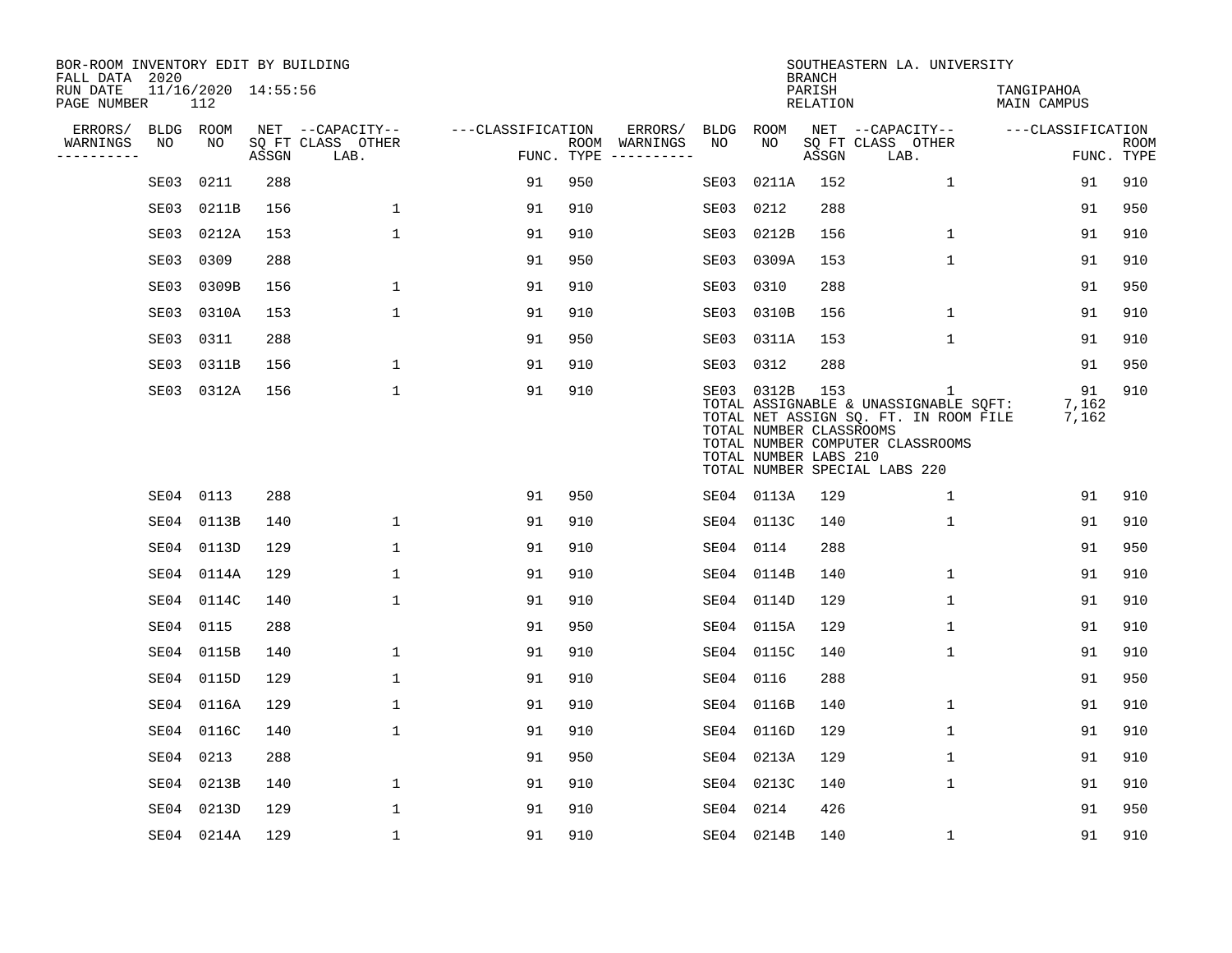| BOR-ROOM INVENTORY EDIT BY BUILDING<br>FALL DATA 2020 |             |       |                     |                           |                   |     |                              |             |                                                                | <b>BRANCH</b>             | SOUTHEASTERN LA. UNIVERSITY                                                                                                                              |                           |                           |
|-------------------------------------------------------|-------------|-------|---------------------|---------------------------|-------------------|-----|------------------------------|-------------|----------------------------------------------------------------|---------------------------|----------------------------------------------------------------------------------------------------------------------------------------------------------|---------------------------|---------------------------|
| RUN DATE<br>PAGE NUMBER                               |             | 113   | 11/16/2020 14:55:56 |                           |                   |     |                              |             |                                                                | PARISH<br><b>RELATION</b> |                                                                                                                                                          | TANGIPAHOA<br>MAIN CAMPUS |                           |
| ERRORS/                                               | <b>BLDG</b> | ROOM  |                     | NET --CAPACITY--          | ---CLASSIFICATION |     | ERRORS/                      | <b>BLDG</b> | ROOM                                                           |                           | NET --CAPACITY--                                                                                                                                         | ---CLASSIFICATION         |                           |
| WARNINGS<br>----------                                | NO          | NO    | ASSGN               | SQ FT CLASS OTHER<br>LAB. | FUNC. TYPE        |     | ROOM WARNINGS<br>----------- | NO          | NO                                                             | ASSGN                     | SQ FT CLASS OTHER<br>LAB.                                                                                                                                |                           | <b>ROOM</b><br>FUNC. TYPE |
|                                                       | SE04        | 0214C | 140                 | $\mathbf{1}$              | 91                | 910 |                              | SE04        | 0214D                                                          | 129                       | $\mathbf{1}$                                                                                                                                             | 91                        | 910                       |
|                                                       | SE04        | 0215  | 426                 |                           | 91                | 950 |                              | SE04        | 0215A                                                          | 129                       | $\mathbf 1$                                                                                                                                              | 91                        | 910                       |
|                                                       | SE04        | 0215B | 140                 | $\mathbf 1$               | 91                | 910 |                              | SE04        | 0215C                                                          | 140                       | $\mathbf 1$                                                                                                                                              | 91                        | 910                       |
|                                                       | SE04        | 0215D | 129                 | $\mathbf{1}$              | 91                | 910 |                              | SE04        | 0216                                                           | 426                       |                                                                                                                                                          | 91                        | 950                       |
|                                                       | SE04        | 0216A | 129                 | $\mathbf{1}$              | 91                | 910 |                              | SE04        | 0216B                                                          | 140                       | $\mathbf 1$                                                                                                                                              | 91                        | 910                       |
|                                                       | SE04        | 0216C | 140                 | 1                         | 91                | 910 |                              |             | SE04 0216D                                                     | 129                       | $\mathbf{1}$                                                                                                                                             | 91                        | 910                       |
|                                                       | SE04        | 0313  | 426                 |                           | 91                | 950 |                              |             | SE04 0313A                                                     | 129                       | $\mathbf{1}$                                                                                                                                             | 91                        | 910                       |
|                                                       | SE04        | 0313B | 140                 | $\mathbf 1$               | 91                | 910 |                              |             | SE04 0313C                                                     | 140                       | $\mathbf{1}$                                                                                                                                             | 91                        | 910                       |
|                                                       | SE04        | 0313D | 129                 | $\mathbf{1}$              | 91                | 910 |                              | SE04        | 0314                                                           | 426                       |                                                                                                                                                          | 91                        | 950                       |
|                                                       | SE04        | 0314A | 129                 | 1                         | 91                | 910 |                              | SE04        | 0314B                                                          | 140                       | 1                                                                                                                                                        | 91                        | 910                       |
|                                                       | SE04        | 0314C | 140                 | 1                         | 91                | 910 |                              | SE04        | 0314D                                                          | 129                       | $\mathbf{1}$                                                                                                                                             | 91                        | 910                       |
|                                                       | SE04        | 0315  | 426                 |                           | 91                | 950 |                              |             | SE04 0315A                                                     | 129                       | $\mathbf 1$                                                                                                                                              | 91                        | 910                       |
|                                                       | SE04        | 0315B | 140                 | 1                         | 91                | 910 |                              | SE04        | 0315C                                                          | 140                       | $\mathbf 1$                                                                                                                                              | 91                        | 910                       |
|                                                       | SE04        | 0315D | 129                 | $\mathbf 1$               | 91                | 910 |                              | SE04        | 0316                                                           | 426                       |                                                                                                                                                          | 91                        | 950                       |
|                                                       | SE04        | 0316A | 129                 | $\mathbf 1$               | 91                | 910 |                              |             | SE04 0316B                                                     | 140                       | 1                                                                                                                                                        | 91                        | 910                       |
|                                                       | SE04 0316C  |       | 140                 | 1                         | 91                | 910 |                              |             | SE04 0316D<br>TOTAL NUMBER CLASSROOMS<br>TOTAL NUMBER LABS 210 | 129                       | 1<br>TOTAL ASSIGNABLE & UNASSIGNABLE SQFT:<br>TOTAL NET ASSIGN SQ. FT. IN ROOM FILE<br>TOTAL NUMBER COMPUTER CLASSROOMS<br>TOTAL NUMBER SPECIAL LABS 220 | 91<br>10,878<br>10,878    | 910                       |
|                                                       | SE05        | 0117  | 426                 |                           | 91                | 950 |                              | SE05        | 0117A                                                          | 129                       | $\mathbf 1$                                                                                                                                              | 91                        | 910                       |
|                                                       | SE05        | 0117B | 140                 | 1                         | 91                | 910 |                              | SE05        | 0117C                                                          | 140                       | 1                                                                                                                                                        | 91                        | 910                       |
|                                                       | SE05        | 0117D | 129                 | $\mathbf 1$               | 91                | 910 |                              | SE05        | 0118                                                           | 426                       |                                                                                                                                                          | 91                        | 950                       |
|                                                       | SE05        | 0118A | 129                 | $\mathbf 1$               | 91                | 910 |                              | SE05        | 0118B                                                          | 140                       | 1                                                                                                                                                        | 91                        | 910                       |
|                                                       | SE05        | 0118C | 140                 | $\mathbf{1}$              | 91                | 910 |                              | SE05        | 0118D                                                          | 129                       | $\mathbf 1$                                                                                                                                              | 91                        | 910                       |
|                                                       | SE05        | 0119  | 426                 |                           | 91                | 950 |                              | SE05        | 0119A                                                          | 129                       | $\mathbf 1$                                                                                                                                              | 91                        | 910                       |
|                                                       | SE05 0119B  |       | 140                 | $\mathbf{1}$              | 91                | 910 |                              |             | SE05 0119C                                                     | 140                       | $\mathbf{1}$                                                                                                                                             | 91                        | 910                       |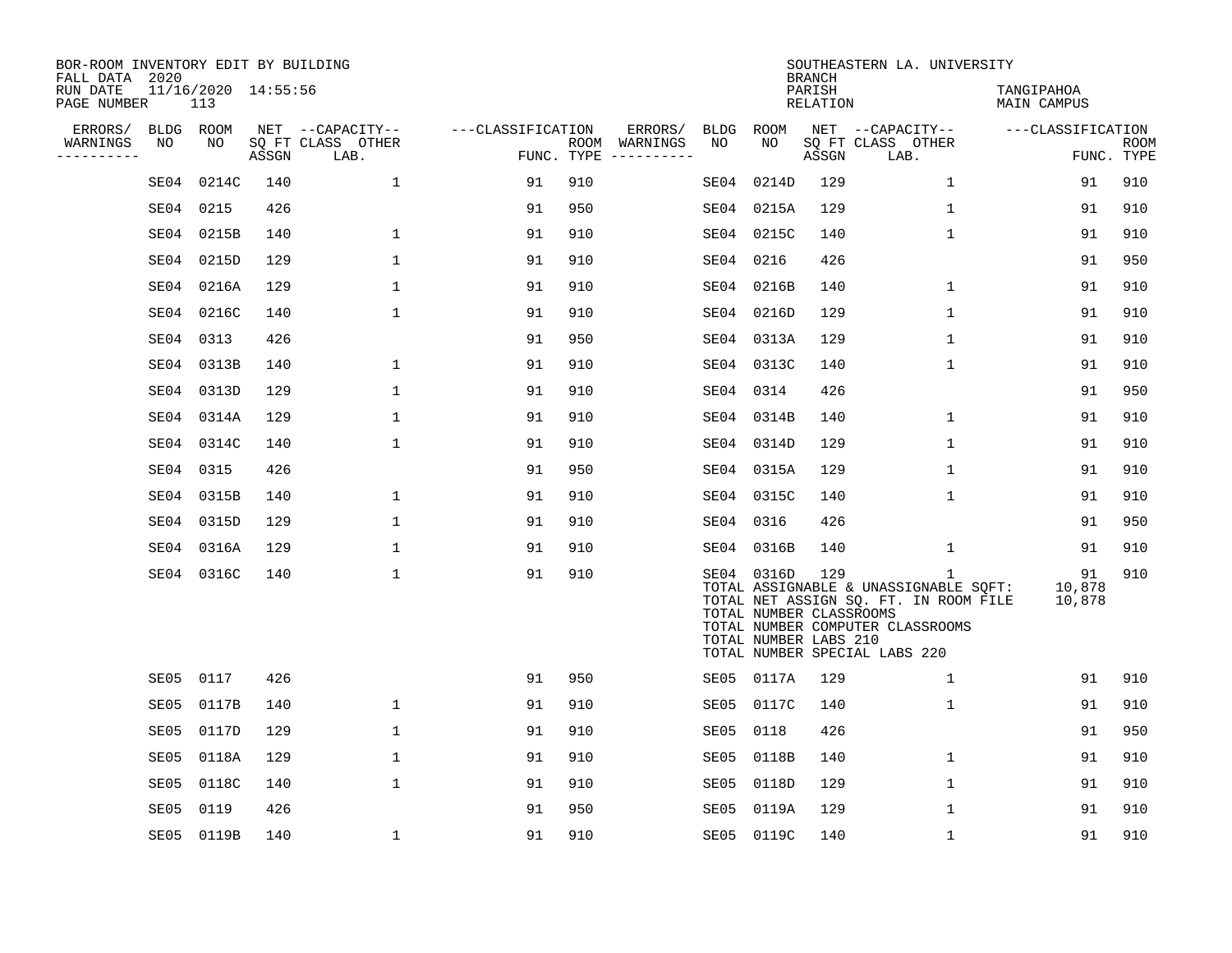| BOR-ROOM INVENTORY EDIT BY BUILDING<br>FALL DATA 2020<br>RUN DATE<br>PAGE NUMBER | 11/16/2020 14:55:56<br>114 |       |                                       |                   |                          |                   |                                       | <b>BRANCH</b><br>PARISH<br>RELATION | SOUTHEASTERN LA. UNIVERSITY                                                                                             | TANGIPAHOA<br><b>MAIN CAMPUS</b> |             |
|----------------------------------------------------------------------------------|----------------------------|-------|---------------------------------------|-------------------|--------------------------|-------------------|---------------------------------------|-------------------------------------|-------------------------------------------------------------------------------------------------------------------------|----------------------------------|-------------|
| ERRORS/<br>WARNINGS<br>NO                                                        | BLDG ROOM<br>NO.           |       | NET --CAPACITY--<br>SO FT CLASS OTHER | ---CLASSIFICATION | ERRORS/<br>ROOM WARNINGS | <b>BLDG</b><br>NO | ROOM<br>NO.                           |                                     | NET --CAPACITY--<br>SO FT CLASS OTHER                                                                                   | ---CLASSIFICATION                | <b>ROOM</b> |
| ----------                                                                       |                            | ASSGN | LAB.                                  |                   | FUNC. TYPE $------$      |                   |                                       | ASSGN                               | LAB.                                                                                                                    |                                  | FUNC. TYPE  |
| SE05                                                                             | 0119D                      | 129   | $\mathbf 1$                           | 91                | 910                      | SE05              | 0120                                  | 426                                 |                                                                                                                         | 91                               | 950         |
| SE05                                                                             | 0120A                      | 129   | $\mathbf{1}$                          | 91                | 910                      | SE05              | 0120B                                 | 140                                 | $\mathbf{1}$                                                                                                            | 91                               | 910         |
| SE05                                                                             | 0120C                      | 140   | $\mathbf{1}$                          | 91                | 910                      |                   | SE05 0120D                            | 129                                 | $\mathbf 1$                                                                                                             | 91                               | 910         |
| SE05                                                                             | 0217                       | 426   |                                       | 91                | 950                      | SE05              | 0217A                                 | 129                                 | $\mathbf{1}$                                                                                                            | 91                               | 910         |
| SE05                                                                             | 0217B                      | 140   | 1                                     | 91                | 910                      | SE05              | 0217C                                 | 140                                 | 1                                                                                                                       | 91                               | 910         |
| SE05                                                                             | 0217D                      | 129   | $\mathbf{1}$                          | 91                | 910                      | SE05              | 0218                                  | 426                                 |                                                                                                                         | 91                               | 950         |
| SE05                                                                             | 0218A                      | 129   | $\mathbf 1$                           | 91                | 910                      | SE05              | 0218B                                 | 140                                 | $\mathbf 1$                                                                                                             | 91                               | 910         |
| SE05                                                                             | 0218C                      | 140   | $\mathbf{1}$                          | 91                | 910                      |                   | SE05 0218D                            | 129                                 | $\mathbf{1}$                                                                                                            | 91                               | 910         |
| SE05                                                                             | 0219                       | 426   |                                       | 91                | 950                      | SE05              | 0219A                                 | 129                                 | $\mathbf{1}$                                                                                                            | 91                               | 910         |
| SE05                                                                             | 0219B                      | 140   | 1                                     | 91                | 910                      | SE05              | 0219C                                 | 140                                 | $\mathbf{1}$                                                                                                            | 91                               | 910         |
| SE05                                                                             | 0219D                      | 129   | $\mathbf 1$                           | 91                | 910                      | SE05              | 0220                                  | 426                                 |                                                                                                                         | 91                               | 950         |
| SE05                                                                             | 0220A                      | 129   | $\mathbf 1$                           | 91                | 910                      | SE05              | 0220B                                 | 140                                 | $\mathbf 1$                                                                                                             | 91                               | 910         |
| SE05                                                                             | 0220C                      | 140   | $\mathbf{1}$                          | 91                | 910                      |                   | SE05 0220D                            | 129                                 | $\mathbf 1$                                                                                                             | 91                               | 910         |
| SE05                                                                             | 0317                       | 426   |                                       | 91                | 950                      |                   | SE05 0317A                            | 129                                 | $\mathbf{1}$                                                                                                            | 91                               | 910         |
| SE05                                                                             | 0317B                      | 140   | $\mathbf 1$                           | 91                | 910                      |                   | SE05 0317C                            | 140                                 | $\mathbf 1$                                                                                                             | 91                               | 910         |
| SE05                                                                             | 0317D                      | 129   | $\mathbf 1$                           | 91                | 910                      | SE05              | 0318                                  | 426                                 |                                                                                                                         | 91                               | 950         |
| SE05                                                                             | 0318A                      | 129   | $\mathbf 1$                           | 91                | 910                      | SE05              | 0318B                                 | 140                                 | $\mathbf 1$                                                                                                             | 91                               | 910         |
| SE05                                                                             | 0318C                      | 140   | $\mathbf 1$                           | 91                | 910                      |                   | SE05 0318D                            | 129                                 | $\mathbf 1$                                                                                                             | 91                               | 910         |
| SE05                                                                             | 0319                       | 426   |                                       | 91                | 950                      |                   | SE05 0319A                            | 129                                 | $\mathbf{1}$                                                                                                            | 91                               | 910         |
| SE05                                                                             | 0319B                      | 140   | $\mathbf 1$                           | 91                | 910                      |                   | SE05 0319C                            | 140                                 | 1                                                                                                                       | 91                               | 910         |
| SE05                                                                             | 0319D                      | 129   | $\mathbf 1$                           | 91                | 910                      | SE05              | 0320                                  | 426                                 |                                                                                                                         | 91                               | 950         |
| SE05                                                                             | 0320A                      | 129   | 1                                     | 91                | 910                      |                   | SE05 0320B                            | 140                                 | $\mathbf{1}$                                                                                                            | 91                               | 910         |
|                                                                                  | SE05 0320C                 | 140   | $\mathbf{1}$                          | 91                | 910                      |                   | SE05 0320D<br>TOTAL NUMBER CLASSROOMS | 129                                 | 1<br>TOTAL ASSIGNABLE & UNASSIGNABLE SQFT:<br>TOTAL NET ASSIGN SQ. FT. IN ROOM FILE<br>TOTAL NUMBER COMPUTER CLASSROOMS | 91<br>11,568<br>11,568           | 910         |

TOTAL NUMBER LABS 210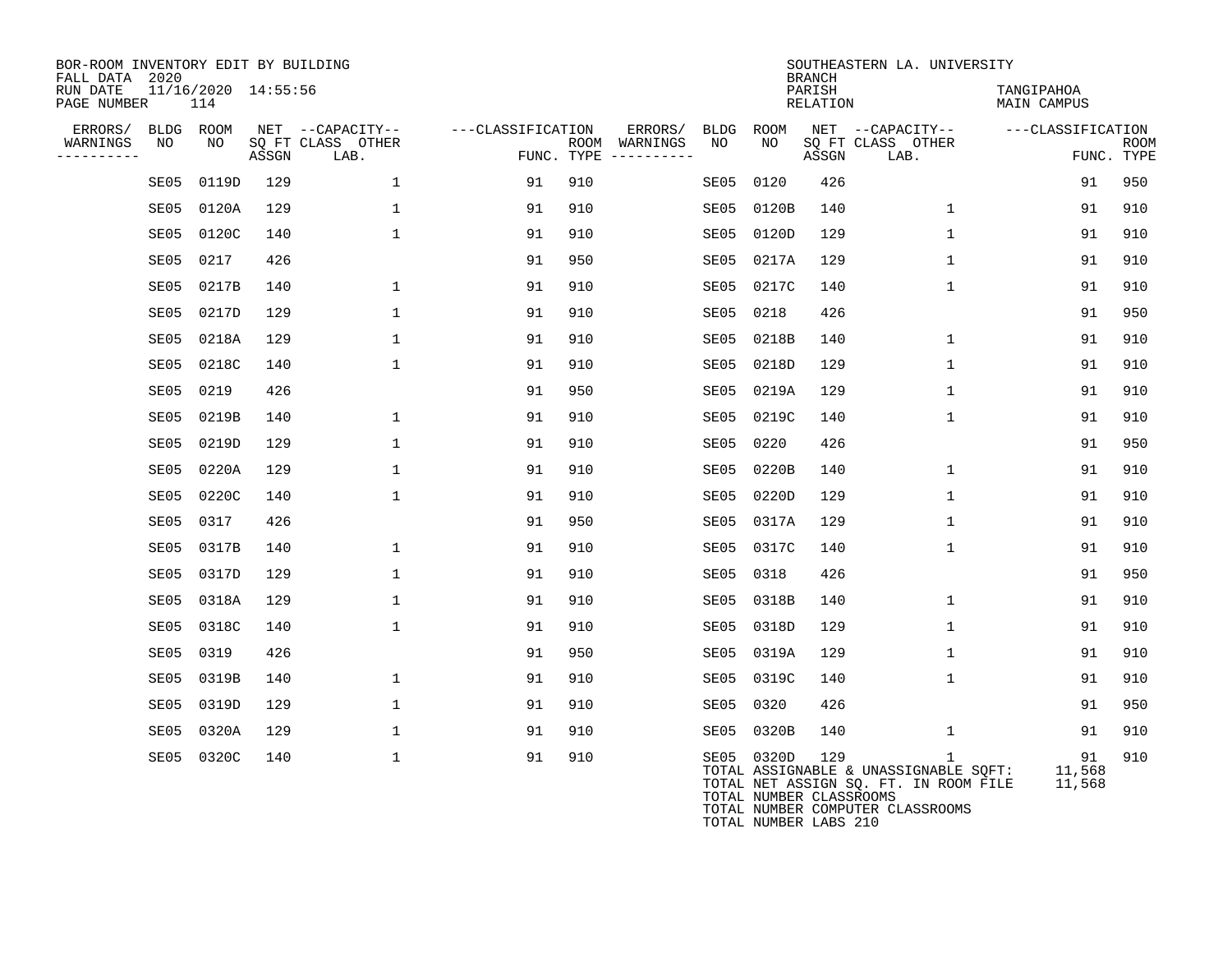| BOR-ROOM INVENTORY EDIT BY BUILDING<br>FALL DATA 2020<br>RUN DATE |      | 11/16/2020 14:55:56 |       |                                               |                   |     |                                                 |            |            | <b>BRANCH</b><br>PARISH | SOUTHEASTERN LA. UNIVERSITY                   | TANGIPAHOA         |                           |
|-------------------------------------------------------------------|------|---------------------|-------|-----------------------------------------------|-------------------|-----|-------------------------------------------------|------------|------------|-------------------------|-----------------------------------------------|--------------------|---------------------------|
| PAGE NUMBER                                                       |      | 115                 |       |                                               |                   |     |                                                 |            |            | RELATION                |                                               | <b>MAIN CAMPUS</b> |                           |
| ERRORS/<br>WARNINGS<br>---------                                  | ΝO   | BLDG ROOM<br>NO     | ASSGN | NET --CAPACITY--<br>SQ FT CLASS OTHER<br>LAB. | ---CLASSIFICATION |     | ERRORS/<br>ROOM WARNINGS<br>FUNC. TYPE $------$ | BLDG<br>NO | ROOM<br>NO | ASSGN                   | NET --CAPACITY--<br>SQ FT CLASS OTHER<br>LAB. | ---CLASSIFICATION  | <b>ROOM</b><br>FUNC. TYPE |
|                                                                   |      |                     |       |                                               |                   |     |                                                 |            |            |                         | TOTAL NUMBER SPECIAL LABS 220                 |                    |                           |
|                                                                   | SE06 | 0121                | 426   |                                               | 91                | 950 |                                                 |            | SE06 0121A | 129                     | $\mathbf 1$                                   | 91                 | 910                       |
|                                                                   | SE06 | 0121B               | 140   | $\mathbf 1$                                   | 91                | 910 |                                                 | SE06       | 0121C      | 140                     | $\mathbf{1}$                                  | 91                 | 910                       |
|                                                                   | SE06 | 0121D               | 129   | $\mathbf{1}$                                  | 91                | 910 |                                                 | SE06       | 0122       | 426                     |                                               | 91                 | 950                       |
|                                                                   | SE06 | 0122A               | 129   | $\mathbf{1}$                                  | 91                | 910 |                                                 | SE06       | 0122B      | 140                     | $\mathbf 1$                                   | 91                 | 910                       |
|                                                                   | SE06 | 0122C               | 140   | $\mathbf{1}$                                  | 91                | 910 |                                                 | SE06       | 0122D      | 129                     | $\mathbf{1}$                                  | 91                 | 910                       |
|                                                                   | SE06 | 0123                | 426   |                                               | 91                | 950 |                                                 | SE06       | 0123A      | 129                     | $\mathbf{1}$                                  | 91                 | 910                       |
|                                                                   | SE06 | 0123B               | 140   | 1                                             | 91                | 910 |                                                 | SE06       | 0123C      | 140                     | $\mathbf 1$                                   | 91                 | 910                       |
|                                                                   | SE06 | 0123D               | 129   | 1                                             | 91                | 910 |                                                 | SE06       | 0124       | 426                     |                                               | 91                 | 950                       |
|                                                                   | SE06 | 0124A               | 129   | 1                                             | 91                | 910 |                                                 | SE06       | 0124B      | 140                     | 1                                             | 91                 | 910                       |
|                                                                   | SE06 | 0124C               | 140   | 1                                             | 91                | 910 |                                                 | SE06       | 0124D      | 129                     | 1                                             | 91                 | 910                       |
|                                                                   | SE06 | 0125                | 426   |                                               | 91                | 950 |                                                 | SE06       | 0125A      | 129                     | 1                                             | 91                 | 910                       |
|                                                                   | SE06 | 0125B               | 140   | $\mathbf{1}$                                  | 91                | 910 |                                                 | SE06       | 0125C      | 140                     | $\mathbf 1$                                   | 91                 | 910                       |
|                                                                   | SE06 | 0125D               | 129   | $\mathbf{1}$                                  | 91                | 910 |                                                 | SE06       | 0126       | 426                     |                                               | 91                 | 950                       |
|                                                                   | SE06 | 0126A               | 129   | 1                                             | 91                | 910 |                                                 | SE06       | 0126B      | 140                     | 1                                             | 91                 | 910                       |
|                                                                   | SE06 | 0126C               | 140   | 1                                             | 91                | 910 |                                                 | SE06       | 0126D      | 129                     | 1                                             | 91                 | 910                       |
|                                                                   | SE06 | 0127                | 426   |                                               | 91                | 950 |                                                 | SE06       | 0127A      | 129                     | 1                                             | 91                 | 910                       |
|                                                                   | SE06 | 0127B               | 140   | 1                                             | 91                | 910 |                                                 | SE06       | 0127C      | 140                     | $\mathbf 1$                                   | 91                 | 910                       |
|                                                                   | SE06 | 0127D               | 129   | $\mathbf{1}$                                  | 91                | 910 |                                                 | SE06       | 0128       | 426                     |                                               | 91                 | 950                       |
|                                                                   | SE06 | 0128A               | 129   | $\mathbf{1}$                                  | 91                | 910 |                                                 | SE06       | 0128B      | 140                     | $\mathbf{1}$                                  | 91                 | 910                       |
|                                                                   | SE06 | 0128C               | 140   | 1                                             | 91                | 910 |                                                 | SE06       | 0128D      | 129                     | 1                                             | 91                 | 910                       |
|                                                                   | SE06 | 0221                | 426   |                                               | 91                | 950 |                                                 | SE06       | 0221A      | 129                     | $\mathbf 1$                                   | 91                 | 910                       |
|                                                                   | SE06 | 0221B               | 140   | 1                                             | 91                | 910 |                                                 | SE06       | 0221C      | 140                     | 1                                             | 91                 | 910                       |
|                                                                   | SE06 | 0221D               | 129   | 1                                             | 91                | 910 |                                                 | SE06       | 0222       | 426                     |                                               | 91                 | 950                       |
|                                                                   | SE06 | 0222A               | 129   | $\mathbf{1}$                                  | 91                | 910 |                                                 | SE06       | 0222B      | 140                     | $\mathbf 1$                                   | 91                 | 910                       |
|                                                                   |      | SE06 0222C          | 140   | $\mathbf{1}$                                  | 91                | 910 |                                                 |            | SE06 0222D | 129                     | $\mathbf{1}$                                  | 91                 | 910                       |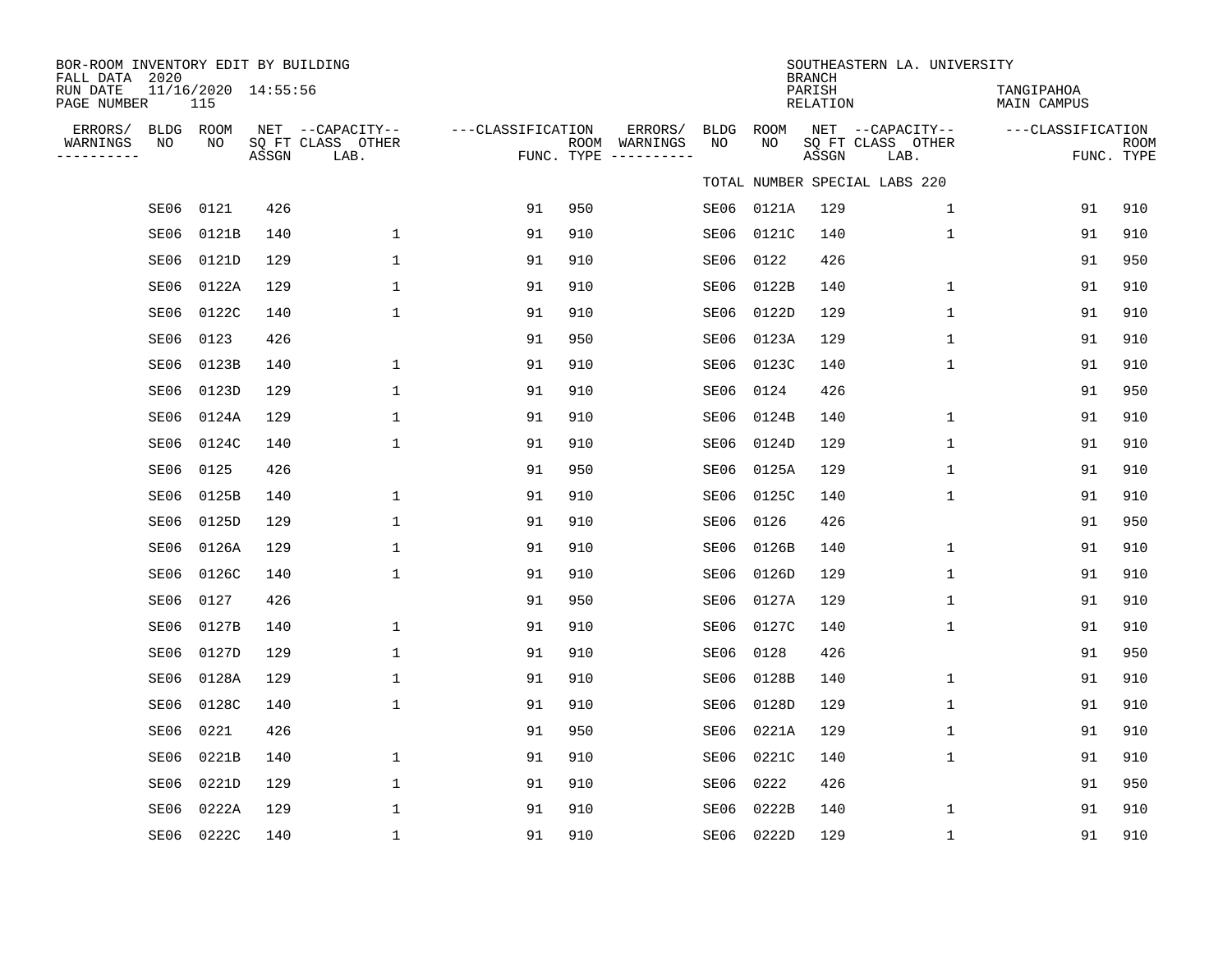| BOR-ROOM INVENTORY EDIT BY BUILDING<br>FALL DATA 2020 |             |                            |       |                           |                   |                                |                        |             | <b>BRANCH</b>             | SOUTHEASTERN LA. UNIVERSITY |                                  |                           |
|-------------------------------------------------------|-------------|----------------------------|-------|---------------------------|-------------------|--------------------------------|------------------------|-------------|---------------------------|-----------------------------|----------------------------------|---------------------------|
| RUN DATE<br>PAGE NUMBER                               |             | 11/16/2020 14:55:56<br>116 |       |                           |                   |                                |                        |             | PARISH<br><b>RELATION</b> |                             | TANGIPAHOA<br><b>MAIN CAMPUS</b> |                           |
| ERRORS/                                               | <b>BLDG</b> | ROOM                       |       | NET --CAPACITY--          | ---CLASSIFICATION |                                | ERRORS/<br><b>BLDG</b> | <b>ROOM</b> |                           | NET --CAPACITY--            | ---CLASSIFICATION                |                           |
| WARNINGS<br>----------                                | NO          | NO                         | ASSGN | SQ FT CLASS OTHER<br>LAB. |                   | WARNINGS<br>ROOM<br>FUNC. TYPE | NO                     | NO          | ASSGN                     | SQ FT CLASS OTHER<br>LAB.   |                                  | <b>ROOM</b><br>FUNC. TYPE |
|                                                       | SE06        | 0223                       | 426   |                           | 91                | 950                            | SE06                   | 0223A       | 129                       | $\mathbf 1$                 | 91                               | 910                       |
|                                                       | SE06        | 0223B                      | 140   | 1                         | 91                | 910                            | SE06                   | 0223C       | 140                       | 1                           | 91                               | 910                       |
|                                                       | SE06        | 0223D                      | 129   | $\mathbf{1}$              | 91                | 910                            | SE06                   | 0224        | 426                       |                             | 91                               | 950                       |
|                                                       | SE06        | 0224A                      | 129   | 1                         | 91                | 910                            | SE06                   | 0224B       | 140                       | 1                           | 91                               | 910                       |
|                                                       | SE06        | 0224C                      | 140   | $\mathbf 1$               | 91                | 910                            | SE06                   | 0224D       | 129                       | $\mathbf{1}$                | 91                               | 910                       |
|                                                       | SE06        | 0225                       | 426   |                           | 91                | 950                            | SE06                   | 0225A       | 129                       | 1                           | 91                               | 910                       |
|                                                       | SE06        | 0225B                      | 140   | $\mathbf 1$               | 91                | 910                            | SE06                   | 0225C       | 140                       | $\mathbf 1$                 | 91                               | 910                       |
|                                                       | SE06        | 0225D                      | 129   | $\mathbf{1}$              | 91                | 910                            | SE06                   | 0226        | 426                       |                             | 91                               | 950                       |
|                                                       | SE06        | 0226A                      | 129   | 1                         | 91                | 910                            | SE06                   | 0226B       | 140                       | 1                           | 91                               | 910                       |
|                                                       | SE06        | 0226C                      | 140   | $\mathbf{1}$              | 91                | 910                            | SE06                   | 0226D       | 129                       | 1                           | 91                               | 910                       |
|                                                       | SE06        | 0227                       | 426   |                           | 91                | 950                            | SE06                   | 0227A       | 129                       | 1                           | 91                               | 910                       |
|                                                       | SE06        | 0227B                      | 140   | $\mathbf{1}$              | 91                | 910                            | SE06                   | 0227C       | 140                       | 1                           | 91                               | 910                       |
|                                                       | SE06        | 0227D                      | 129   | $\mathbf{1}$              | 91                | 910                            | SE06                   | 0228        | 426                       |                             | 91                               | 950                       |
|                                                       | SE06        | 0228A                      | 129   | 1                         | 91                | 910                            | SE06                   | 0228B       | 140                       | 1                           | 91                               | 910                       |
|                                                       | SE06        | 0228C                      | 140   | 1                         | 91                | 910                            | SE06                   | 0228D       | 129                       | 1                           | 91                               | 910                       |
|                                                       | SE06        | 0321                       | 426   |                           | 91                | 950                            | SE06                   | 0321A       | 129                       | 1                           | 91                               | 910                       |
|                                                       | SE06        | 0321B                      | 140   | 1                         | 91                | 910                            | SE06                   | 0321C       | 140                       | 1                           | 91                               | 910                       |
|                                                       | SE06        | 0321D                      | 129   | 1                         | 91                | 910                            | SE06                   | 0322        | 426                       |                             | 91                               | 950                       |
|                                                       | SE06        | 0322A                      | 129   | 1                         | 91                | 910                            | SE06                   | 0322B       | 140                       | 1                           | 91                               | 910                       |
|                                                       | SE06        | 0322C                      | 140   | $\mathbf{1}$              | 91                | 910                            | SE06                   | 0322D       | 129                       | 1                           | 91                               | 910                       |
|                                                       | SE06        | 0323                       | 426   |                           | 91                | 950                            | SE06                   | 0323A       | 129                       | 1                           | 91                               | 910                       |
|                                                       | SE06        | 0323B                      | 140   | $\mathbf{1}$              | 91                | 910                            | SE06                   | 0323C       | 140                       | 1                           | 91                               | 910                       |
|                                                       | SE06        | 0323D                      | 129   | 1                         | 91                | 910                            | SE06                   | 0324        | 426                       |                             | 91                               | 950                       |
|                                                       | SE06        | 0324A                      | 129   | $\mathbf{1}$              | 91                | 910                            | SE06                   | 0324B       | 140                       | 1                           | 91                               | 910                       |
|                                                       | SE06        | 0324C                      | 140   | 1                         | 91                | 910                            | SE06                   | 0324D       | 129                       | 1                           | 91                               | 910                       |
|                                                       |             | SE06 0325                  | 426   |                           | 91                | 950                            |                        | SE06 0325A  | 129                       | 1                           | 91                               | 910                       |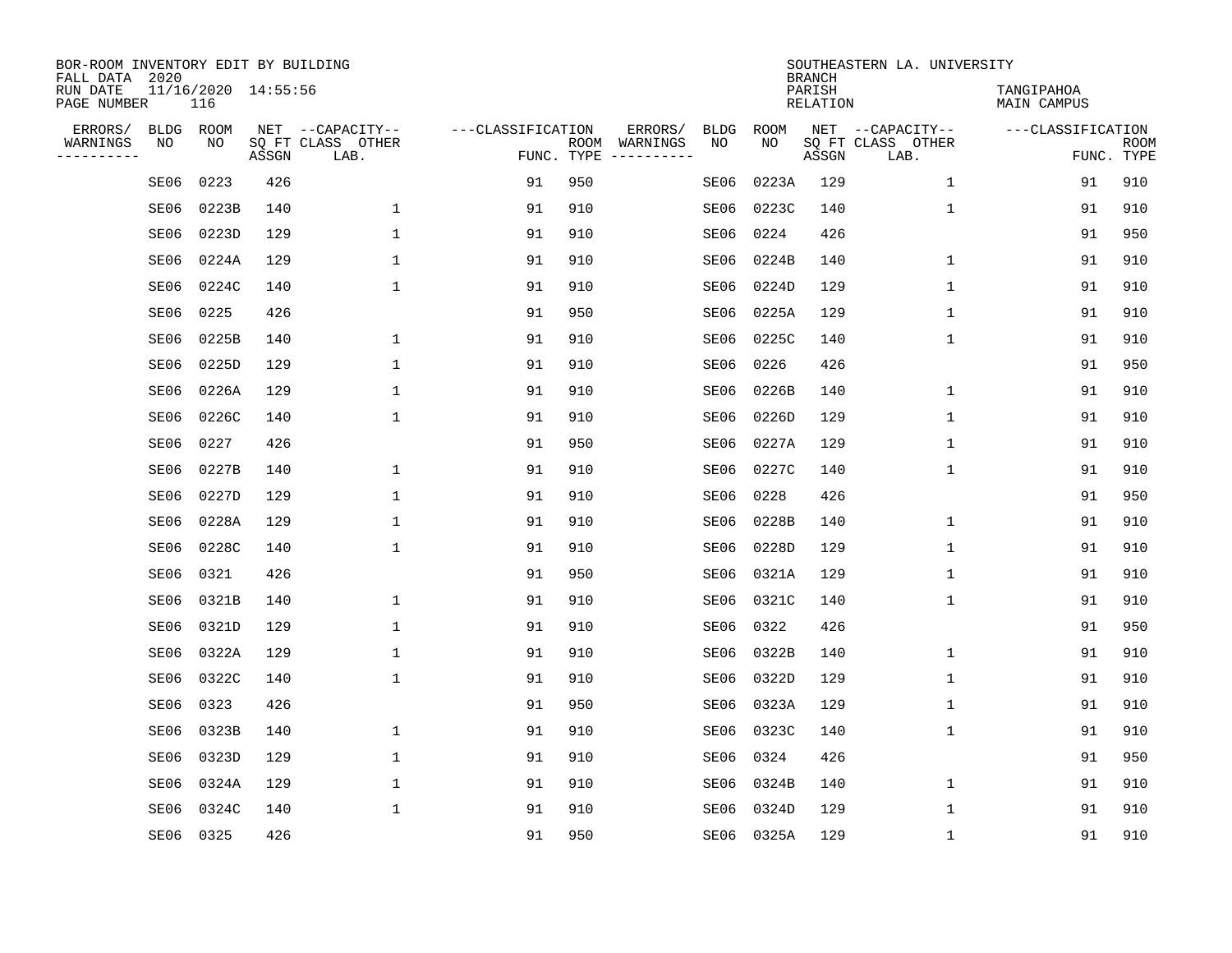| BOR-ROOM INVENTORY EDIT BY BUILDING<br>FALL DATA 2020 |      |                            |       |                           |                   |     |                                      |           |                                                                | <b>BRANCH</b>      | SOUTHEASTERN LA. UNIVERSITY                                                                                                                                         |                           |                           |
|-------------------------------------------------------|------|----------------------------|-------|---------------------------|-------------------|-----|--------------------------------------|-----------|----------------------------------------------------------------|--------------------|---------------------------------------------------------------------------------------------------------------------------------------------------------------------|---------------------------|---------------------------|
| RUN DATE<br>PAGE NUMBER                               |      | 11/16/2020 14:55:56<br>117 |       |                           |                   |     |                                      |           |                                                                | PARISH<br>RELATION |                                                                                                                                                                     | TANGIPAHOA<br>MAIN CAMPUS |                           |
| ERRORS/                                               |      | BLDG ROOM                  |       | NET --CAPACITY--          | ---CLASSIFICATION |     | ERRORS/                              | BLDG ROOM |                                                                |                    | NET --CAPACITY--                                                                                                                                                    | ---CLASSIFICATION         |                           |
| WARNINGS<br>-----------                               | NO   | NO                         | ASSGN | SQ FT CLASS OTHER<br>LAB. |                   |     | ROOM WARNINGS<br>FUNC. TYPE $------$ | NO        | NO                                                             | ASSGN              | SQ FT CLASS OTHER<br>LAB.                                                                                                                                           |                           | <b>ROOM</b><br>FUNC. TYPE |
|                                                       | SE06 | 0325B                      | 140   | 1                         | 91                | 910 |                                      | SE06      | 0325C                                                          | 140                | $\mathbf{1}$                                                                                                                                                        | 91                        | 910                       |
|                                                       | SE06 | 0325D                      | 129   | $\mathbf 1$               | 91                | 910 |                                      | SE06      | 0326                                                           | 426                |                                                                                                                                                                     | 91                        | 950                       |
|                                                       | SE06 | 0326A                      | 129   | $\mathbf{1}$              | 91                | 910 |                                      |           | SE06 0326B                                                     | 140                | $\mathbf{1}$                                                                                                                                                        | 91                        | 910                       |
|                                                       | SE06 | 0326C                      | 140   | $\mathbf{1}$              | 91                | 910 |                                      |           | SE06 0326D                                                     | 129                | $\mathbf{1}$                                                                                                                                                        | 91                        | 910                       |
|                                                       | SE06 | 0327                       | 426   |                           | 91                | 950 |                                      |           | SE06 0327A                                                     | 129                | $\mathbf{1}$                                                                                                                                                        | 91                        | 910                       |
|                                                       | SE06 | 0327B                      | 140   | $\mathbf{1}$              | 91                | 910 |                                      |           | SE06 0327C                                                     | 140                | $\mathbf{1}$                                                                                                                                                        | 91                        | 910                       |
|                                                       | SE06 | 0327D                      | 129   | $\mathbf{1}$              | 91                | 910 |                                      |           | SE06 0328                                                      | 426                |                                                                                                                                                                     | 91                        | 950                       |
|                                                       | SE06 | 0328A                      | 129   | $\mathbf{1}$              | 91                | 910 |                                      |           | SE06 0328B                                                     | 140                | $\mathbf 1$                                                                                                                                                         | 91                        | 910                       |
|                                                       |      | SE06 0328C                 | 140   | $\mathbf 1$               | 91                | 910 |                                      |           | SE06 0328D<br>TOTAL NUMBER CLASSROOMS<br>TOTAL NUMBER LABS 210 | 129                | $\mathbf{1}$<br>TOTAL ASSIGNABLE & UNASSIGNABLE SQFT:<br>TOTAL NET ASSIGN SQ. FT. IN ROOM FILE<br>TOTAL NUMBER COMPUTER CLASSROOMS<br>TOTAL NUMBER SPECIAL LABS 220 | 91<br>23,136<br>23,136    | 910                       |
|                                                       |      | SGCW 0101                  | 1094  |                           | 50                | 590 |                                      |           | TOTAL NUMBER CLASSROOMS<br>TOTAL NUMBER LABS 210               |                    | TOTAL ASSIGNABLE & UNASSIGNABLE SQFT:<br>TOTAL NET ASSIGN SO. FT. IN ROOM FILE<br>TOTAL NUMBER COMPUTER CLASSROOMS<br>TOTAL NUMBER SPECIAL LABS 220                 | 1,094<br>1,094            |                           |
|                                                       |      | SHAA 0100                  | 1600  |                           | 0 <sub>0</sub>    | 020 |                                      |           | SHAA 0101                                                      | 83                 |                                                                                                                                                                     | 91                        | 935                       |
|                                                       | SHAA | 0101A                      | 32    |                           | 91                | 919 |                                      |           | SHAA 0101B                                                     | 109                | $\mathbf{1}$                                                                                                                                                        | 91                        | 910                       |
|                                                       |      | SHAA 0101C                 | 109   | $\mathbf 1$               | 91                | 910 |                                      |           | SHAA 0102A                                                     | 103                |                                                                                                                                                                     | 00                        | 030                       |
|                                                       |      | SHAA 0102B                 | 64    |                           | 0 <sub>0</sub>    | 030 |                                      |           | SHAA 0102C                                                     | 173                |                                                                                                                                                                     | 00                        | 030                       |
|                                                       |      | SHAA 0103                  | 83    |                           | 91                | 935 |                                      |           | SHAA 0103A                                                     | 32                 |                                                                                                                                                                     | 91                        | 919                       |
|                                                       |      | SHAA 0103B                 | 109   | $\mathbf{1}$              | 91                | 910 |                                      |           | SHAA 0103C                                                     | 109                | $\mathbf 1$                                                                                                                                                         | 91                        | 910                       |
|                                                       |      | SHAA 0104                  | 83    |                           | 91                | 935 |                                      |           | SHAA 0104A                                                     | 32                 |                                                                                                                                                                     | 91                        | 919                       |
|                                                       |      | SHAA 0104B                 | 109   | $\mathbf{1}$              | 91                | 910 |                                      |           | SHAA 0104C                                                     | 109                | $\mathbf{1}$                                                                                                                                                        | 91                        | 910                       |
|                                                       | SHAA | 0105                       | 83    |                           | 91                | 935 |                                      |           | SHAA 0105A                                                     | 32                 |                                                                                                                                                                     | 91                        | 919                       |
|                                                       |      | SHAA 0105B                 | 109   | $\mathbf 1$               | 91                | 910 |                                      |           | SHAA 0105C                                                     | 109                | $\mathbf 1$                                                                                                                                                         | 91                        | 910                       |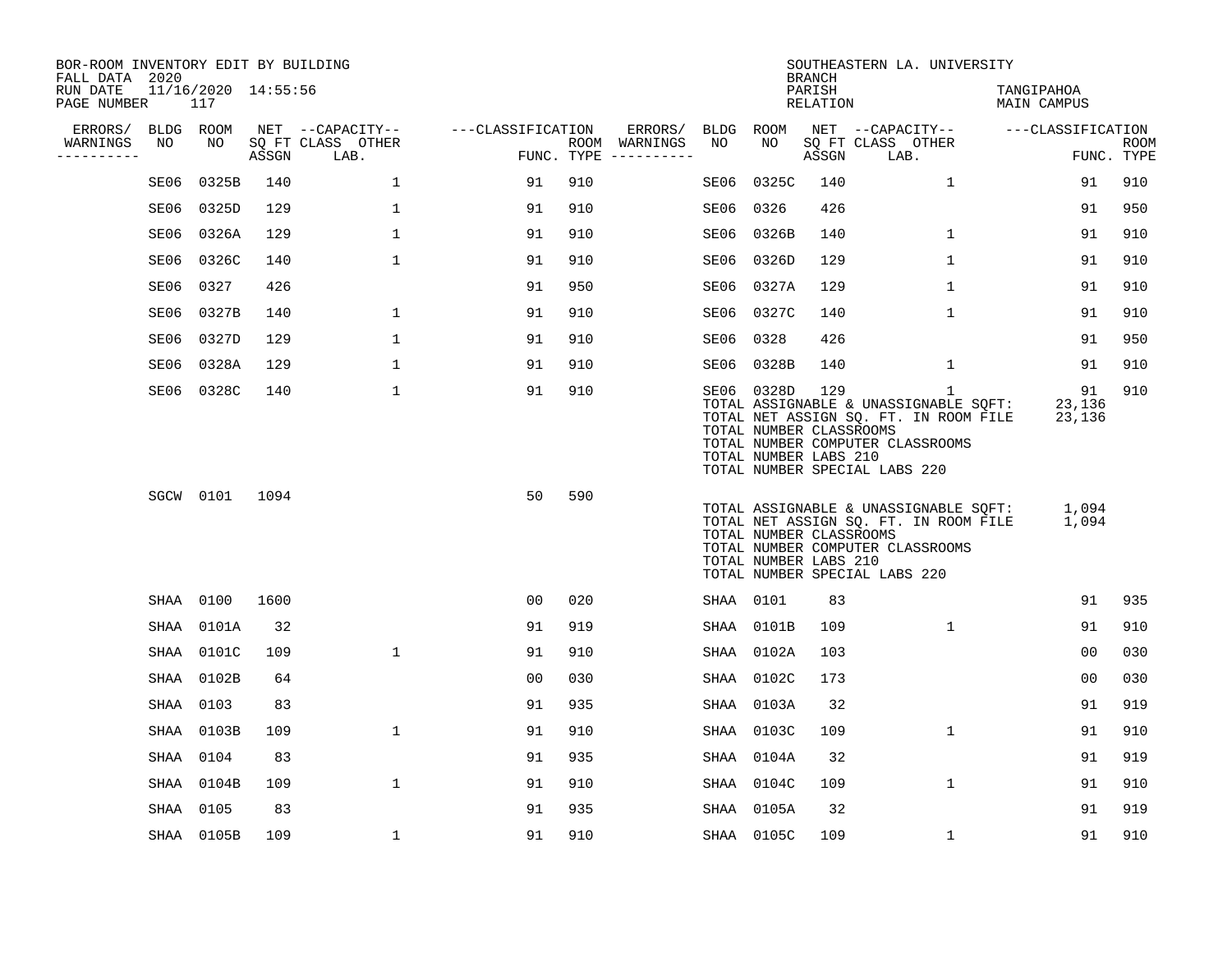| BOR-ROOM INVENTORY EDIT BY BUILDING<br>FALL DATA 2020 |           |                            |       |                           |                   |            |                              |             |             | <b>BRANCH</b>             | SOUTHEASTERN LA. UNIVERSITY |                                  |                           |
|-------------------------------------------------------|-----------|----------------------------|-------|---------------------------|-------------------|------------|------------------------------|-------------|-------------|---------------------------|-----------------------------|----------------------------------|---------------------------|
| RUN DATE<br>PAGE NUMBER                               |           | 11/16/2020 14:55:56<br>118 |       |                           |                   |            |                              |             |             | PARISH<br><b>RELATION</b> |                             | TANGIPAHOA<br><b>MAIN CAMPUS</b> |                           |
| ERRORS/                                               | BLDG      | ROOM                       |       | NET --CAPACITY--          | ---CLASSIFICATION |            | ERRORS/                      | <b>BLDG</b> | <b>ROOM</b> |                           | NET --CAPACITY--            | ---CLASSIFICATION                |                           |
| WARNINGS<br>----------                                | ΝO        | NO                         | ASSGN | SQ FT CLASS OTHER<br>LAB. |                   | FUNC. TYPE | ROOM WARNINGS<br>----------- | NO          | NO          | ASSGN                     | SQ FT CLASS OTHER<br>LAB.   |                                  | <b>ROOM</b><br>FUNC. TYPE |
|                                                       | SHAA      | 0107                       | 83    |                           | 91                | 935        |                              | SHAA        | 0107A       | 32                        |                             | 91                               | 919                       |
|                                                       | SHAA      | 0107B                      | 109   | 1                         | 91                | 910        |                              | SHAA        | 0107C       | 109                       | 1                           | 91                               | 910                       |
|                                                       | SHAA 0108 |                            | 530   |                           | 91                | 935        |                              | SHAA        | 0108C       | $7\phantom{.0}$           |                             | 00                               | 030                       |
|                                                       | SHAA      | 0108D                      | 130   |                           | 0 <sub>0</sub>    | 030        |                              | SHAA        | 0109        | 83                        |                             | 91                               | 935                       |
|                                                       | SHAA      | 0109A                      | 32    |                           | 91                | 919        |                              | SHAA        | 0109B       | 109                       | $\mathbf 1$                 | 91                               | 910                       |
|                                                       |           | SHAA 0109C                 | 109   | $\mathbf{1}$              | 91                | 910        |                              | SHAA        | 0110        | 93                        |                             | 0 <sub>0</sub>                   | 030                       |
|                                                       |           | SHAA 0110A                 | 30    |                           | 0 <sub>0</sub>    | 030        |                              | SHAA        | 0111        | 83                        |                             | 91                               | 935                       |
|                                                       |           | SHAA 0111A                 | 32    |                           | 91                | 919        |                              | SHAA        | 0111B       | 109                       | $\mathbf{1}$                | 91                               | 910                       |
|                                                       | SHAA      | 0111C                      | 109   | $\mathbf{1}$              | 91                | 910        |                              | SHAA        | 0112        | 41                        |                             | 0 <sub>0</sub>                   | 010                       |
|                                                       | SHAA 0113 |                            | 30    |                           | 00                | 020        |                              |             | SHAA 0114A  | 54                        |                             | 0 <sub>0</sub>                   | 030                       |
|                                                       |           | SHAA 0114B                 | 61    |                           | 91                | 935        |                              | SHAA        | 0115        | 83                        |                             | 91                               | 935                       |
|                                                       |           | SHAA 0115A                 | 32    |                           | 91                | 919        |                              | SHAA        | 0115B       | 109                       | $\mathbf 1$                 | 91                               | 910                       |
|                                                       | SHAA      | 0115C                      | 109   | 1                         | 91                | 910        |                              | SHAA        | 0116        | 27                        |                             | 0 <sub>0</sub>                   | 010                       |
|                                                       |           | SHAA 0116A                 | 153   |                           | 00                | 010        |                              | SHAA        | 0117        | 83                        |                             | 91                               | 935                       |
|                                                       | SHAA      | 0117A                      | 32    |                           | 91                | 919        |                              |             | SHAA 0117B  | 109                       | $\mathbf 1$                 | 91                               | 910                       |
|                                                       | SHAA      | 0117C                      | 109   | $\mathbf{1}$              | 91                | 910        |                              |             | SHAA 0119   | 83                        |                             | 91                               | 935                       |
|                                                       | SHAA      | 0119A                      | 32    |                           | 91                | 919        |                              | SHAA        | 0119B       | 109                       | 1                           | 91                               | 910                       |
|                                                       | SHAA      | 0119C                      | 109   | 1                         | 91                | 910        |                              |             | SHAA 0120   | 686                       |                             | 91                               | 950                       |
|                                                       | SHAA      | 0121                       | 83    |                           | 91                | 935        |                              | SHAA        | 0121A       | 32                        |                             | 91                               | 919                       |
|                                                       | SHAA      | 0121B                      | 109   | $\mathbf{1}$              | 91                | 910        |                              | SHAA        | 0121C       | 109                       | $\mathbf{1}$                | 91                               | 910                       |
|                                                       | SHAA      | 0123                       | 83    |                           | 91                | 935        |                              | SHAA        | 0123A       | 32                        |                             | 91                               | 919                       |
|                                                       | SHAA      | 0123B                      | 109   | 1                         | 91                | 910        |                              | SHAA        | 0123C       | 109                       | $\mathbf{1}$                | 91                               | 910                       |
|                                                       | SHAA      | 0125                       | 83    |                           | 91                | 935        |                              | SHAA        | 0125A       | 32                        |                             | 91                               | 919                       |
|                                                       | SHAA      | 0125B                      | 109   | $\mathbf{1}$              | 91                | 910        |                              | SHAA        | 0125C       | 109                       | $\mathbf{1}$                | 91                               | 910                       |
|                                                       | SHAA      | 0126                       | 83    |                           | 91                | 935        |                              | SHAA        | 0126A       | 32                        |                             | 91                               | 919                       |
|                                                       |           | SHAA 0126B                 | 109   | 1                         | 91                | 910        |                              |             | SHAA 0126C  | 109                       | 1                           | 91                               | 910                       |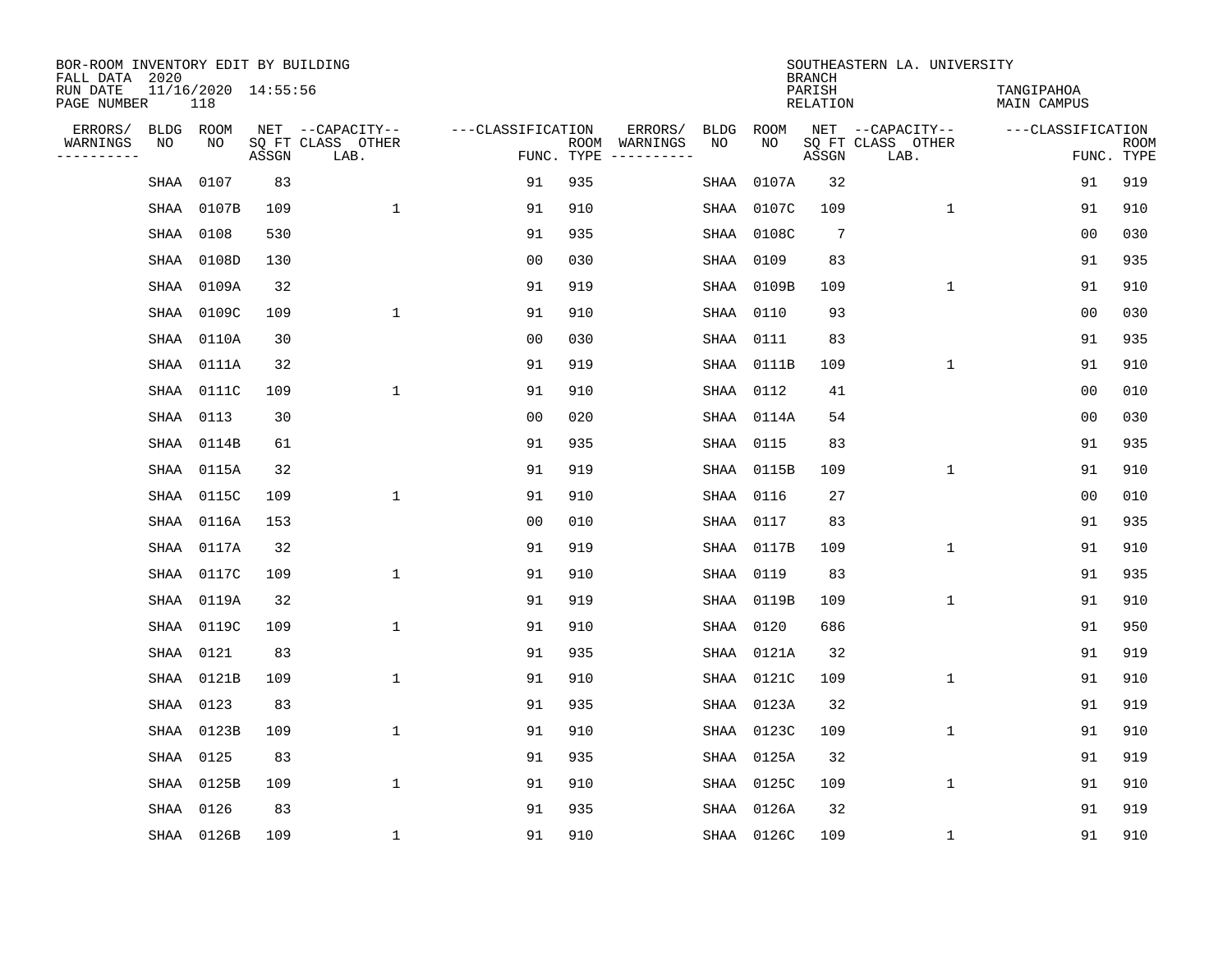| BOR-ROOM INVENTORY EDIT BY BUILDING<br>FALL DATA 2020 |      |                            |       |                           |                   |                    |                         |             |            | <b>BRANCH</b>             | SOUTHEASTERN LA. UNIVERSITY |                                  |                           |
|-------------------------------------------------------|------|----------------------------|-------|---------------------------|-------------------|--------------------|-------------------------|-------------|------------|---------------------------|-----------------------------|----------------------------------|---------------------------|
| RUN DATE<br>PAGE NUMBER                               |      | 11/16/2020 14:55:56<br>119 |       |                           |                   |                    |                         |             |            | PARISH<br><b>RELATION</b> |                             | TANGIPAHOA<br><b>MAIN CAMPUS</b> |                           |
| ERRORS/                                               | BLDG | ROOM                       |       | NET --CAPACITY--          | ---CLASSIFICATION |                    | ERRORS/                 | <b>BLDG</b> | ROOM       |                           | NET --CAPACITY--            | ---CLASSIFICATION                |                           |
| WARNINGS<br>----------                                | NO   | NO                         | ASSGN | SQ FT CLASS OTHER<br>LAB. |                   | ROOM<br>FUNC. TYPE | WARNINGS<br>----------- | NO          | NO         | ASSGN                     | SQ FT CLASS OTHER<br>LAB.   |                                  | <b>ROOM</b><br>FUNC. TYPE |
|                                                       | SHAA | 0127                       | 83    |                           | 91                | 935                |                         | SHAA        | 0127A      | 32                        |                             | 91                               | 919                       |
|                                                       | SHAA | 0127B                      | 109   | 1                         | 91                | 910                |                         | SHAA        | 0127C      | 109                       | 1                           | 91                               | 910                       |
|                                                       | SHAA | 0128                       | 83    |                           | 91                | 935                |                         |             | SHAA 0128A | 32                        |                             | 91                               | 919                       |
|                                                       | SHAA | 0128B                      | 109   | $\mathbf{1}$              | 91                | 910                |                         | SHAA        | 0128C      | 109                       | $\mathbf 1$                 | 91                               | 910                       |
|                                                       | SHAA | 0129                       | 83    |                           | 91                | 935                |                         |             | SHAA 0129A | 32                        |                             | 91                               | 919                       |
|                                                       | SHAA | 0129B                      | 109   | $\mathbf{1}$              | 91                | 910                |                         |             | SHAA 0129C | 109                       | $\mathbf 1$                 | 91                               | 910                       |
|                                                       | SHAA | 0131                       | 83    |                           | 91                | 935                |                         |             | SHAA 0131A | 32                        |                             | 91                               | 919                       |
|                                                       | SHAA | 0131B                      | 109   | $\mathbf{1}$              | 91                | 910                |                         |             | SHAA 0131C | 109                       | $\mathbf{1}$                | 91                               | 910                       |
|                                                       | SHAA | 0200                       | 1602  |                           | 0 <sub>0</sub>    | 020                |                         | SHAA        | 0201       | 83                        |                             | 91                               | 935                       |
|                                                       | SHAA | 0201A                      | 32    |                           | 91                | 919                |                         |             | SHAA 0201B | 109                       | 1                           | 91                               | 910                       |
|                                                       | SHAA | 0201C                      | 109   | 1                         | 91                | 910                |                         | SHAA        | 0202       | 83                        |                             | 91                               | 935                       |
|                                                       | SHAA | 0202A                      | 32    |                           | 91                | 919                |                         |             | SHAA 0202B | 109                       | $\mathbf 1$                 | 91                               | 910                       |
|                                                       | SHAA | 0202C                      | 109   | 1                         | 91                | 910                |                         | SHAA        | 0203       | 83                        |                             | 91                               | 935                       |
|                                                       | SHAA | 0203A                      | 32    |                           | 91                | 919                |                         |             | SHAA 0203B | 109                       | 1                           | 91                               | 910                       |
|                                                       | SHAA | 0203C                      | 109   | 1                         | 91                | 910                |                         | SHAA        | 0204       | 83                        |                             | 91                               | 935                       |
|                                                       | SHAA | 0204A                      | 32    |                           | 91                | 919                |                         |             | SHAA 0204B | 109                       | 1                           | 91                               | 910                       |
|                                                       | SHAA | 0204C                      | 109   | $\mathbf{1}$              | 91                | 910                |                         | SHAA        | 0205       | 83                        |                             | 91                               | 935                       |
|                                                       | SHAA | 0205A                      | 32    |                           | 91                | 919                |                         |             | SHAA 0205B | 109                       | 1                           | 91                               | 910                       |
|                                                       | SHAA | 0205C                      | 109   | 1                         | 91                | 910                |                         | SHAA        | 0207       | 83                        |                             | 91                               | 935                       |
|                                                       | SHAA | 0207A                      | 32    |                           | 91                | 919                |                         |             | SHAA 0207B | 109                       | 1                           | 91                               | 910                       |
|                                                       | SHAA | 0207C                      | 109   | $\mathbf{1}$              | 91                | 910                |                         | SHAA        | 0208       | 124                       |                             | 91                               | 935                       |
|                                                       | SHAA | 0208A                      | 65    |                           | 91                | 919                |                         | SHAA        | 0208B      | 141                       | 1                           | 91                               | 910                       |
|                                                       | SHAA | 0208C                      | 148   | $\mathbf{1}$              | 91                | 910                |                         | SHAA        | 0209       | 83                        |                             | 91                               | 935                       |
|                                                       | SHAA | 0209A                      | 32    |                           | 91                | 919                |                         |             | SHAA 0209B | 109                       | $\mathbf 1$                 | 91                               | 910                       |
|                                                       | SHAA | 0209C                      | 109   | $\mathbf{1}$              | 91                | 910                |                         |             | SHAA 0210  | 72                        |                             | 0 <sub>0</sub>                   | 030                       |
|                                                       |      | SHAA 0211                  | 83    |                           | 91                | 935                |                         |             | SHAA 0211A | 32                        |                             | 91                               | 919                       |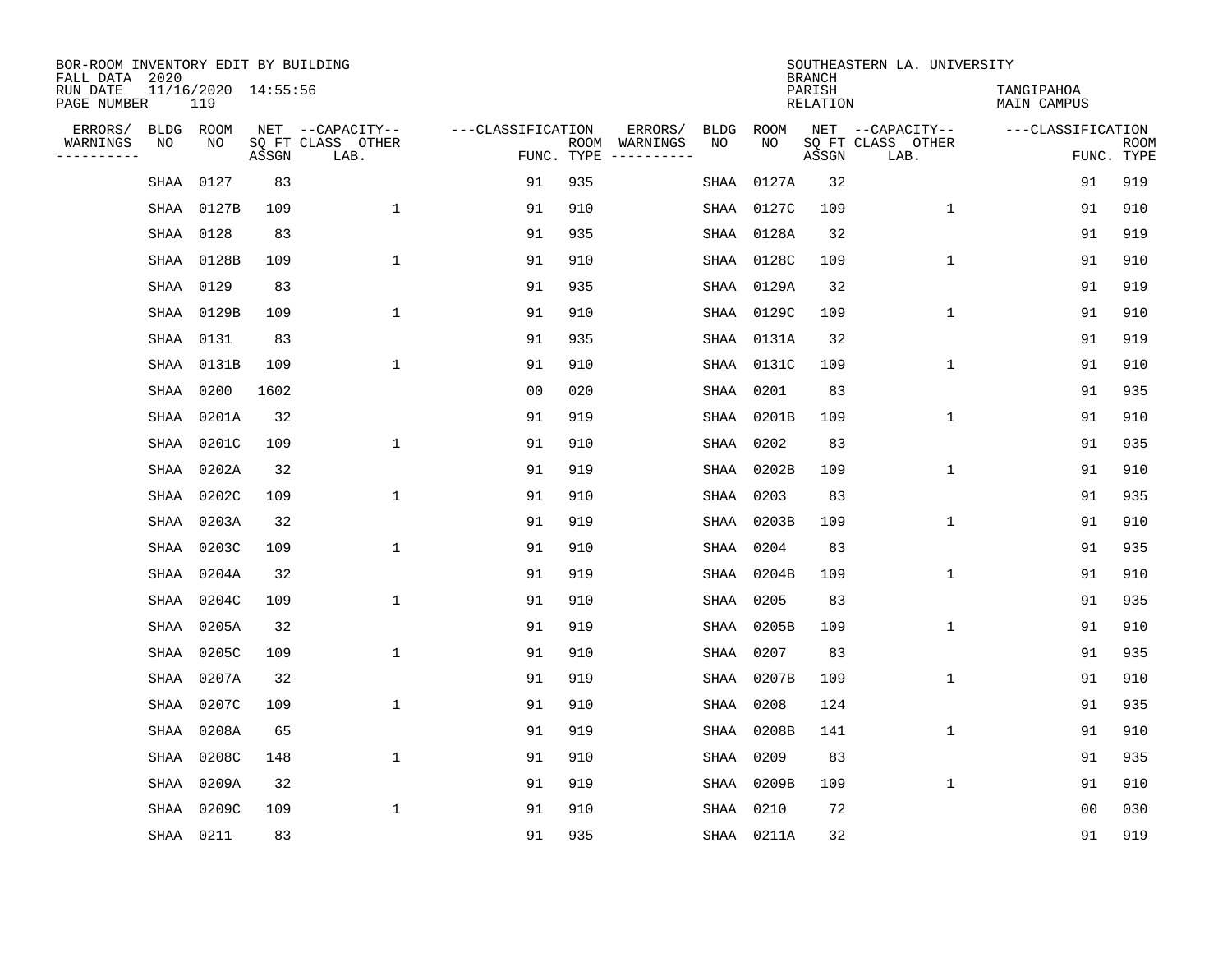| BOR-ROOM INVENTORY EDIT BY BUILDING<br>FALL DATA 2020 |      |                            |       |                           |                   |            |                              |             |             | <b>BRANCH</b>             | SOUTHEASTERN LA. UNIVERSITY |                                  |                           |
|-------------------------------------------------------|------|----------------------------|-------|---------------------------|-------------------|------------|------------------------------|-------------|-------------|---------------------------|-----------------------------|----------------------------------|---------------------------|
| RUN DATE<br>PAGE NUMBER                               |      | 11/16/2020 14:55:56<br>120 |       |                           |                   |            |                              |             |             | PARISH<br><b>RELATION</b> |                             | TANGIPAHOA<br><b>MAIN CAMPUS</b> |                           |
| ERRORS/                                               | BLDG | ROOM                       |       | NET --CAPACITY--          | ---CLASSIFICATION |            | ERRORS/                      | <b>BLDG</b> | <b>ROOM</b> |                           | NET --CAPACITY--            | ---CLASSIFICATION                |                           |
| WARNINGS<br>----------                                | ΝO   | NO                         | ASSGN | SQ FT CLASS OTHER<br>LAB. |                   | FUNC. TYPE | ROOM WARNINGS<br>----------- | NO          | NO          | ASSGN                     | SQ FT CLASS OTHER<br>LAB.   |                                  | <b>ROOM</b><br>FUNC. TYPE |
|                                                       | SHAA | 0211B                      | 109   | $\mathbf{1}$              | 91                | 910        |                              | SHAA        | 0211C       | 109                       | 1                           | 91                               | 910                       |
|                                                       | SHAA | 0212                       | 61    |                           | 00                | 010        |                              | SHAA        | 0213        | 369                       | 18                          | 91                               | 410                       |
|                                                       |      | SHAA 0214                  | 77    |                           | 91                | 935        |                              |             | SHAA 0214A  | 77                        |                             | 91                               | 919                       |
|                                                       | SHAA | 0214B                      | 142   | 1                         | 91                | 910        |                              | SHAA        | 0214C       | 147                       | $\mathbf 1$                 | 91                               | 910                       |
|                                                       | SHAA | 0215                       | 83    |                           | 91                | 935        |                              |             | SHAA 0215A  | 32                        |                             | 91                               | 919                       |
|                                                       |      | SHAA 0215B                 | 109   | $\mathbf{1}$              | 91                | 910        |                              | SHAA        | 0215C       | 109                       | $\mathbf{1}$                | 91                               | 910                       |
|                                                       | SHAA | 0216                       | 26    |                           | 0 <sub>0</sub>    | 020        |                              | SHAA        | 0217        | 83                        |                             | 91                               | 935                       |
|                                                       | SHAA | 0217A                      | 32    |                           | 91                | 919        |                              | SHAA        | 0217B       | 109                       | $\mathbf{1}$                | 91                               | 910                       |
|                                                       | SHAA | 0217C                      | 109   | $\mathbf{1}$              | 91                | 910        |                              | SHAA        | 0219        | 83                        |                             | 91                               | 935                       |
|                                                       |      | SHAA 0219A                 | 32    |                           | 91                | 919        |                              |             | SHAA 0219B  | 109                       | 1                           | 91                               | 910                       |
|                                                       | SHAA | 0219C                      | 109   | 1                         | 91                | 910        |                              | SHAA        | 0220        | 83                        |                             | 91                               | 935                       |
|                                                       | SHAA | 0220A                      | 32    |                           | 91                | 919        |                              | SHAA        | 0220B       | 109                       | $\mathbf 1$                 | 91                               | 910                       |
|                                                       | SHAA | 0220C                      | 109   | 1                         | 91                | 910        |                              | SHAA        | 0221        | 83                        |                             | 91                               | 935                       |
|                                                       | SHAA | 0221A                      | 32    |                           | 91                | 919        |                              |             | SHAA 0221B  | 109                       | $\mathbf 1$                 | 91                               | 910                       |
|                                                       | SHAA | 0221C                      | 109   | $\mathbf{1}$              | 91                | 910        |                              | SHAA        | 0222        | 83                        |                             | 91                               | 935                       |
|                                                       | SHAA | 0222A                      | 32    |                           | 91                | 919        |                              |             | SHAA 0222B  | 109                       | $\mathbf 1$                 | 91                               | 910                       |
|                                                       | SHAA | 0222C                      | 109   | $\mathbf{1}$              | 91                | 910        |                              | SHAA        | 0223        | 83                        |                             | 91                               | 935                       |
|                                                       | SHAA | 0223A                      | 32    |                           | 91                | 919        |                              | SHAA        | 0223B       | 109                       | 1                           | 91                               | 910                       |
|                                                       | SHAA | 0223C                      | 109   | 1                         | 91                | 910        |                              | SHAA        | 0225        | 83                        |                             | 91                               | 935                       |
|                                                       | SHAA | 0225A                      | 32    |                           | 91                | 919        |                              | SHAA        | 0225B       | 109                       | $\mathbf{1}$                | 91                               | 910                       |
|                                                       | SHAA | 0225C                      | 109   | 1                         | 91                | 910        |                              | SHAA        | 0226        | 83                        |                             | 91                               | 935                       |
|                                                       | SHAA | 0226A                      | 32    |                           | 91                | 919        |                              | SHAA        | 0226B       | 109                       | $\mathbf{1}$                | 91                               | 910                       |
|                                                       | SHAA | 0226C                      | 109   | $\mathbf{1}$              | 91                | 910        |                              | SHAA        | 0227        | 83                        |                             | 91                               | 935                       |
|                                                       | SHAA | 0227A                      | 32    |                           | 91                | 919        |                              | SHAA        | 0227B       | 109                       | $\mathbf{1}$                | 91                               | 910                       |
|                                                       | SHAA | 0227C                      | 109   | $\mathbf{1}$              | 91                | 910        |                              | SHAA        | 0228        | 83                        |                             | 91                               | 935                       |
|                                                       |      | SHAA 0228A                 | 32    |                           | 91                | 919        |                              |             | SHAA 0228B  | 109                       | 1                           | 91                               | 910                       |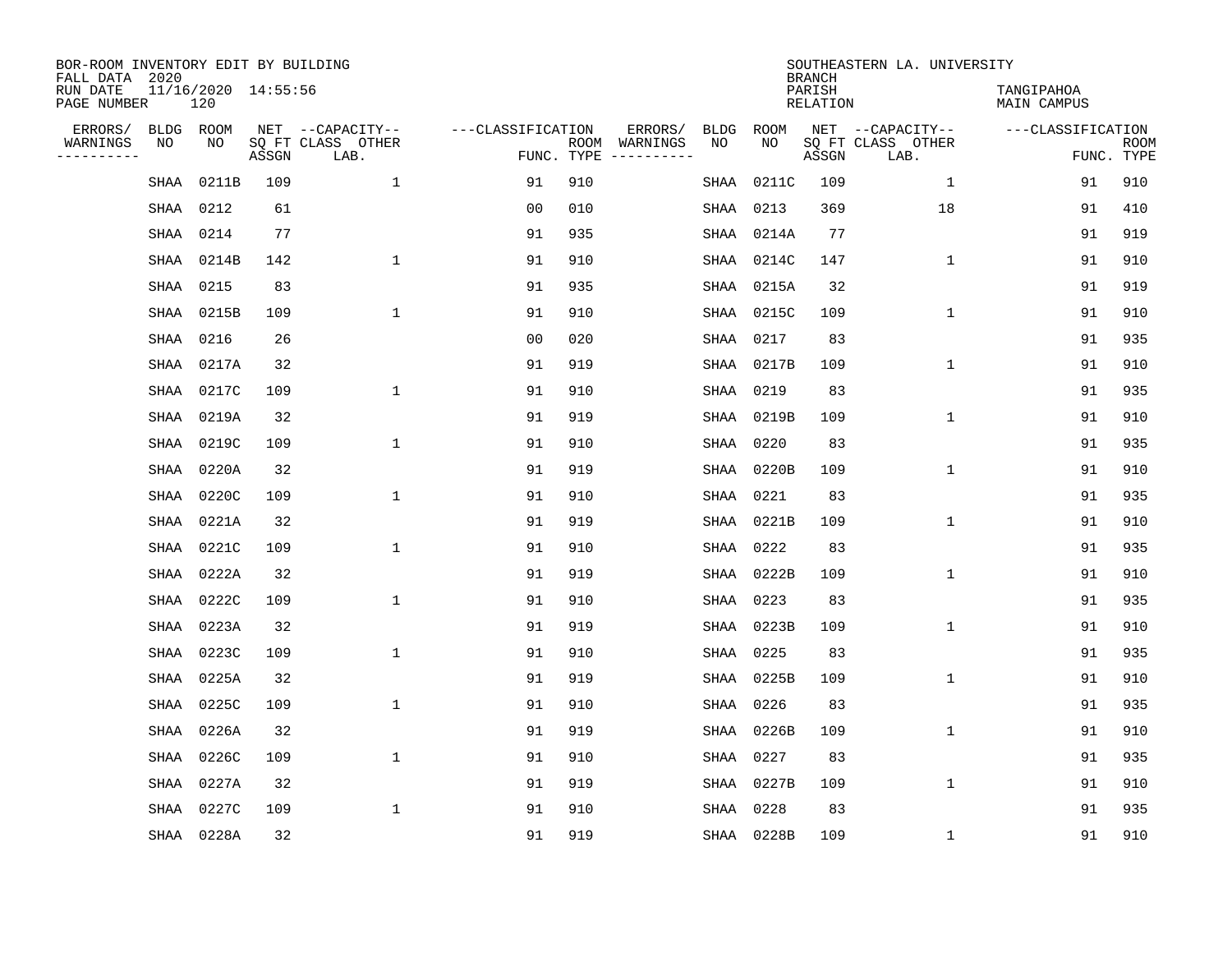| BOR-ROOM INVENTORY EDIT BY BUILDING<br>FALL DATA 2020 |           |                            |       |                           |                   |            |                              |             |             | <b>BRANCH</b>             | SOUTHEASTERN LA. UNIVERSITY |                                  |                           |
|-------------------------------------------------------|-----------|----------------------------|-------|---------------------------|-------------------|------------|------------------------------|-------------|-------------|---------------------------|-----------------------------|----------------------------------|---------------------------|
| RUN DATE<br>PAGE NUMBER                               |           | 11/16/2020 14:55:56<br>121 |       |                           |                   |            |                              |             |             | PARISH<br><b>RELATION</b> |                             | TANGIPAHOA<br><b>MAIN CAMPUS</b> |                           |
| ERRORS/                                               | BLDG      | ROOM                       |       | NET --CAPACITY--          | ---CLASSIFICATION |            | ERRORS/                      | <b>BLDG</b> | <b>ROOM</b> |                           | NET --CAPACITY--            | ---CLASSIFICATION                |                           |
| WARNINGS<br>----------                                | ΝO        | NO                         | ASSGN | SQ FT CLASS OTHER<br>LAB. |                   | FUNC. TYPE | ROOM WARNINGS<br>----------- | NO          | NO          | ASSGN                     | SQ FT CLASS OTHER<br>LAB.   |                                  | <b>ROOM</b><br>FUNC. TYPE |
|                                                       | SHAA      | 0228C                      | 109   | $\mathbf{1}$              | 91                | 910        |                              | SHAA        | 0229        | 83                        |                             | 91                               | 935                       |
|                                                       | SHAA      | 0229A                      | 32    |                           | 91                | 919        |                              | SHAA        | 0229B       | 109                       | 1                           | 91                               | 910                       |
|                                                       |           | SHAA 0229C                 | 109   | 1                         | 91                | 910        |                              | SHAA        | 0231        | 83                        |                             | 91                               | 935                       |
|                                                       | SHAA      | 0231A                      | 32    |                           | 91                | 919        |                              | SHAA        | 0231B       | 109                       | $\mathbf 1$                 | 91                               | 910                       |
|                                                       | SHAA      | 0231C                      | 109   | $\mathbf{1}$              | 91                | 910        |                              | SHAA        | 0300        | 1602                      |                             | 0 <sub>0</sub>                   | 020                       |
|                                                       | SHAA 0301 |                            | 83    |                           | 91                | 935        |                              |             | SHAA 0301A  | 32                        |                             | 91                               | 919                       |
|                                                       | SHAA      | 0301B                      | 109   | $\mathbf{1}$              | 91                | 910        |                              | SHAA        | 0301C       | 109                       | $\mathbf{1}$                | 91                               | 910                       |
|                                                       | SHAA      | 0302                       | 83    |                           | 91                | 935        |                              | SHAA        | 0302A       | 32                        |                             | 91                               | 919                       |
|                                                       | SHAA      | 0302B                      | 109   | $\mathbf{1}$              | 91                | 910        |                              | SHAA        | 0302C       | 109                       | $\mathbf{1}$                | 91                               | 910                       |
|                                                       |           | SHAA 0303                  | 83    |                           | 91                | 935        |                              | SHAA        | 0303A       | 32                        |                             | 91                               | 919                       |
|                                                       | SHAA      | 0303B                      | 109   | 1                         | 91                | 910        |                              | SHAA        | 0303C       | 109                       | $\mathbf 1$                 | 91                               | 910                       |
|                                                       | SHAA      | 0304                       | 83    |                           | 91                | 935        |                              | SHAA        | 0304A       | 32                        |                             | 91                               | 919                       |
|                                                       | SHAA      | 0304B                      | 109   | 1                         | 91                | 910        |                              | SHAA        | 0304C       | 109                       | $\mathbf 1$                 | 91                               | 910                       |
|                                                       | SHAA      | 0305                       | 83    |                           | 91                | 935        |                              | SHAA        | 0305A       | 32                        |                             | 91                               | 919                       |
|                                                       | SHAA      | 0305B                      | 109   | $\mathbf{1}$              | 91                | 910        |                              | SHAA        | 0305C       | 109                       | $\mathbf 1$                 | 91                               | 910                       |
|                                                       | SHAA      | 0307                       | 83    |                           | 91                | 935        |                              |             | SHAA 0307A  | 32                        |                             | 91                               | 919                       |
|                                                       | SHAA      | 0307B                      | 109   | $\mathbf{1}$              | 91                | 910        |                              | SHAA        | 0307C       | 109                       | 1                           | 91                               | 910                       |
|                                                       | SHAA      | 0308                       | 124   |                           | 91                | 935        |                              | SHAA        | 0308A       | 66                        |                             | 91                               | 919                       |
|                                                       | SHAA      | 0308B                      | 141   | 1                         | 91                | 910        |                              | SHAA        | 0308C       | 148                       | $\mathbf 1$                 | 91                               | 910                       |
|                                                       | SHAA      | 0309                       | 83    |                           | 91                | 935        |                              | SHAA        | 0309A       | 32                        |                             | 91                               | 919                       |
|                                                       | SHAA      | 0309B                      | 109   | 1                         | 91                | 910        |                              | SHAA        | 0309C       | 109                       | $\mathbf 1$                 | 91                               | 910                       |
|                                                       | SHAA      | 0310                       | 72    |                           | 0 <sub>0</sub>    | 030        |                              | SHAA        | 0311        | 83                        |                             | 91                               | 935                       |
|                                                       | SHAA      | 0311A                      | 32    |                           | 91                | 919        |                              | SHAA        | 0311B       | 109                       | $\mathbf{1}$                | 91                               | 910                       |
|                                                       | SHAA      | 0311C                      | 109   | $\mathbf{1}$              | 91                | 910        |                              |             | SHAA 0312   | 61                        |                             | 0 <sub>0</sub>                   | 010                       |
|                                                       | SHAA      | 0313                       | 73    |                           | 91                | 935        |                              |             | SHAA 0313A  | 31                        |                             | 91                               | 919                       |
|                                                       |           | SHAA 0313B                 | 135   | 1                         | 91                | 910        |                              |             | SHAA 0313C  | 142                       | 1                           | 91                               | 910                       |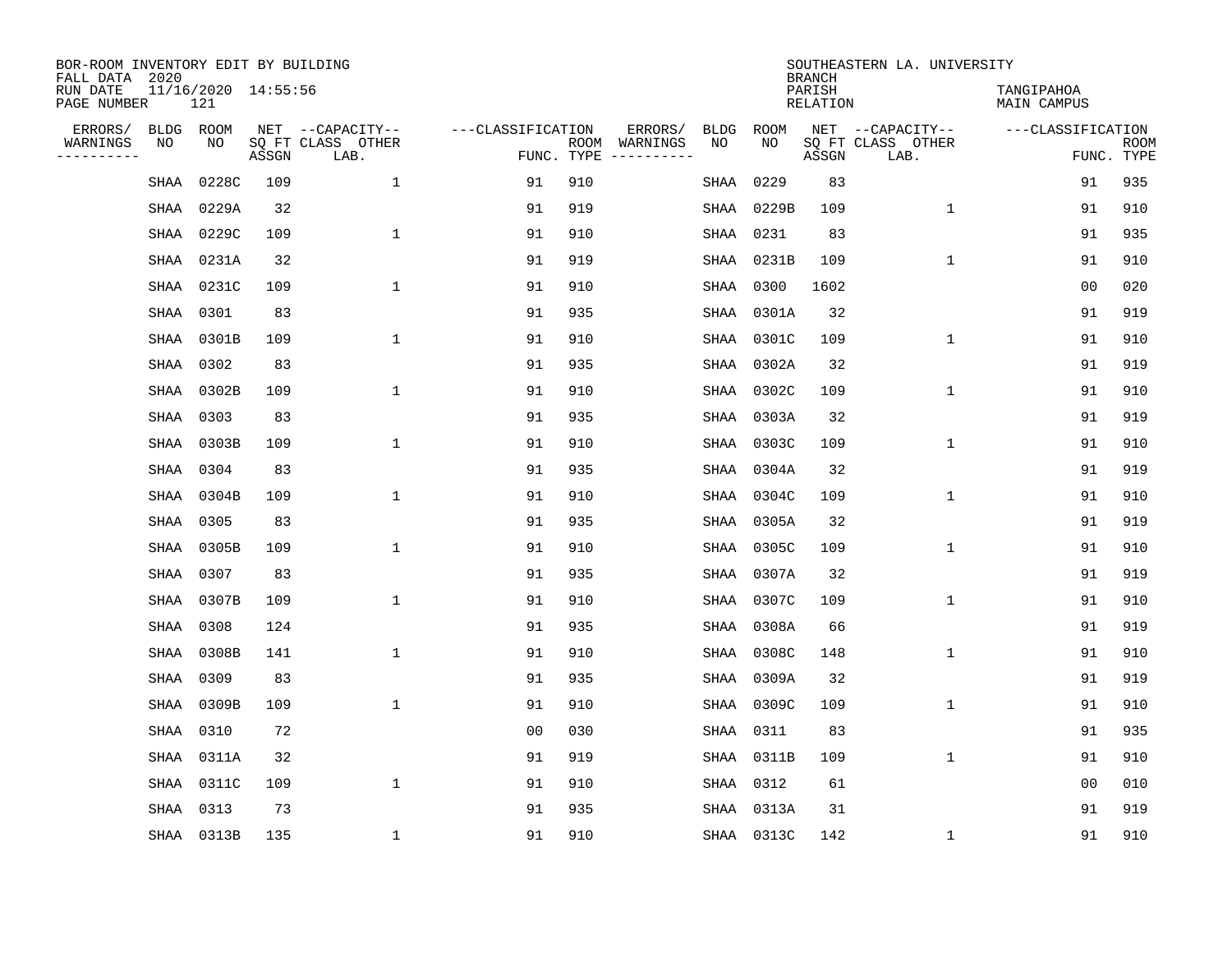| BOR-ROOM INVENTORY EDIT BY BUILDING<br>FALL DATA 2020 |      |                            |       |                           |                   |                    |                         |      |            | <b>BRANCH</b>             | SOUTHEASTERN LA. UNIVERSITY |                                  |                           |
|-------------------------------------------------------|------|----------------------------|-------|---------------------------|-------------------|--------------------|-------------------------|------|------------|---------------------------|-----------------------------|----------------------------------|---------------------------|
| RUN DATE<br>PAGE NUMBER                               |      | 11/16/2020 14:55:56<br>122 |       |                           |                   |                    |                         |      |            | PARISH<br><b>RELATION</b> |                             | TANGIPAHOA<br><b>MAIN CAMPUS</b> |                           |
| ERRORS/                                               | BLDG | ROOM                       |       | NET --CAPACITY--          | ---CLASSIFICATION |                    | ERRORS/                 | BLDG | ROOM       |                           | NET --CAPACITY--            | ---CLASSIFICATION                |                           |
| WARNINGS<br>----------                                | NO   | NO                         | ASSGN | SQ FT CLASS OTHER<br>LAB. |                   | ROOM<br>FUNC. TYPE | WARNINGS<br>----------- | NO   | NO         | ASSGN                     | SQ FT CLASS OTHER<br>LAB.   |                                  | <b>ROOM</b><br>FUNC. TYPE |
|                                                       | SHAA | 0314                       | 77    |                           | 91                | 935                |                         | SHAA | 0314A      | 66                        |                             | 91                               | 919                       |
|                                                       | SHAA | 0314B                      | 142   | 1                         | 91                | 910                |                         |      | SHAA 0314C | 147                       | 1                           | 91                               | 910                       |
|                                                       | SHAA | 0315                       | 83    |                           | 91                | 935                |                         |      | SHAA 0315A | 32                        |                             | 91                               | 919                       |
|                                                       | SHAA | 0315B                      | 109   | $\mathbf{1}$              | 91                | 910                |                         |      | SHAA 0315C | 109                       | $\mathbf 1$                 | 91                               | 910                       |
|                                                       | SHAA | 0316                       | 26    |                           | 0 <sub>0</sub>    | 020                |                         |      | SHAA 0317  | 83                        |                             | 91                               | 935                       |
|                                                       | SHAA | 0317A                      | 32    |                           | 91                | 919                |                         |      | SHAA 0317B | 109                       | $\mathbf 1$                 | 91                               | 910                       |
|                                                       | SHAA | 0317C                      | 109   | $\mathbf{1}$              | 91                | 910                |                         |      | SHAA 0319  | 83                        |                             | 91                               | 935                       |
|                                                       | SHAA | 0319A                      | 32    |                           | 91                | 919                |                         |      | SHAA 0319B | 109                       | $\mathbf{1}$                | 91                               | 910                       |
|                                                       | SHAA | 0319C                      | 109   | $\mathbf{1}$              | 91                | 910                |                         |      | SHAA 0320  | 83                        |                             | 91                               | 935                       |
|                                                       | SHAA | 0320A                      | 32    |                           | 91                | 919                |                         |      | SHAA 0320B | 109                       | 1                           | 91                               | 910                       |
|                                                       | SHAA | 0320C                      | 109   | 1                         | 91                | 910                |                         |      | SHAA 0321  | 83                        |                             | 91                               | 935                       |
|                                                       | SHAA | 0321A                      | 32    |                           | 91                | 919                |                         |      | SHAA 0321B | 109                       | $\mathbf 1$                 | 91                               | 910                       |
|                                                       | SHAA | 0321C                      | 109   | 1                         | 91                | 910                |                         |      | SHAA 0322  | 83                        |                             | 91                               | 935                       |
|                                                       | SHAA | 0322A                      | 32    |                           | 91                | 919                |                         |      | SHAA 0322B | 109                       | 1                           | 91                               | 910                       |
|                                                       | SHAA | 0322C                      | 109   | 1                         | 91                | 910                |                         |      | SHAA 0323  | 83                        |                             | 91                               | 935                       |
|                                                       | SHAA | 0323A                      | 32    |                           | 91                | 919                |                         |      | SHAA 0323B | 109                       | 1                           | 91                               | 910                       |
|                                                       | SHAA | 0323C                      | 109   | $\mathbf{1}$              | 91                | 910                |                         |      | SHAA 0325  | 83                        |                             | 91                               | 935                       |
|                                                       | SHAA | 0325A                      | 32    |                           | 91                | 919                |                         |      | SHAA 0325B | 109                       | 1                           | 91                               | 910                       |
|                                                       | SHAA | 0325C                      | 109   | 1                         | 91                | 910                |                         |      | SHAA 0326  | 83                        |                             | 91                               | 935                       |
|                                                       | SHAA | 0326A                      | 32    |                           | 91                | 919                |                         |      | SHAA 0326B | 109                       | 1                           | 91                               | 910                       |
|                                                       | SHAA | 0326C                      | 109   | $\mathbf{1}$              | 91                | 910                |                         |      | SHAA 0327  | 83                        |                             | 91                               | 935                       |
|                                                       | SHAA | 0327A                      | 32    |                           | 91                | 919                |                         |      | SHAA 0327B | 109                       | 1                           | 91                               | 910                       |
|                                                       | SHAA | 0327C                      | 109   | $\mathbf{1}$              | 91                | 910                |                         | SHAA | 0328       | 83                        |                             | 91                               | 935                       |
|                                                       | SHAA | 0328A                      | 32    |                           | 91                | 919                |                         |      | SHAA 0328B | 109                       | $\mathbf 1$                 | 91                               | 910                       |
|                                                       | SHAA | 0328C                      | 109   | $\mathbf{1}$              | 91                | 910                |                         |      | SHAA 0329  | 83                        |                             | 91                               | 935                       |
|                                                       |      | SHAA 0329A                 | 32    |                           | 91                | 919                |                         |      | SHAA 0329B | 109                       | 1                           | 91                               | 910                       |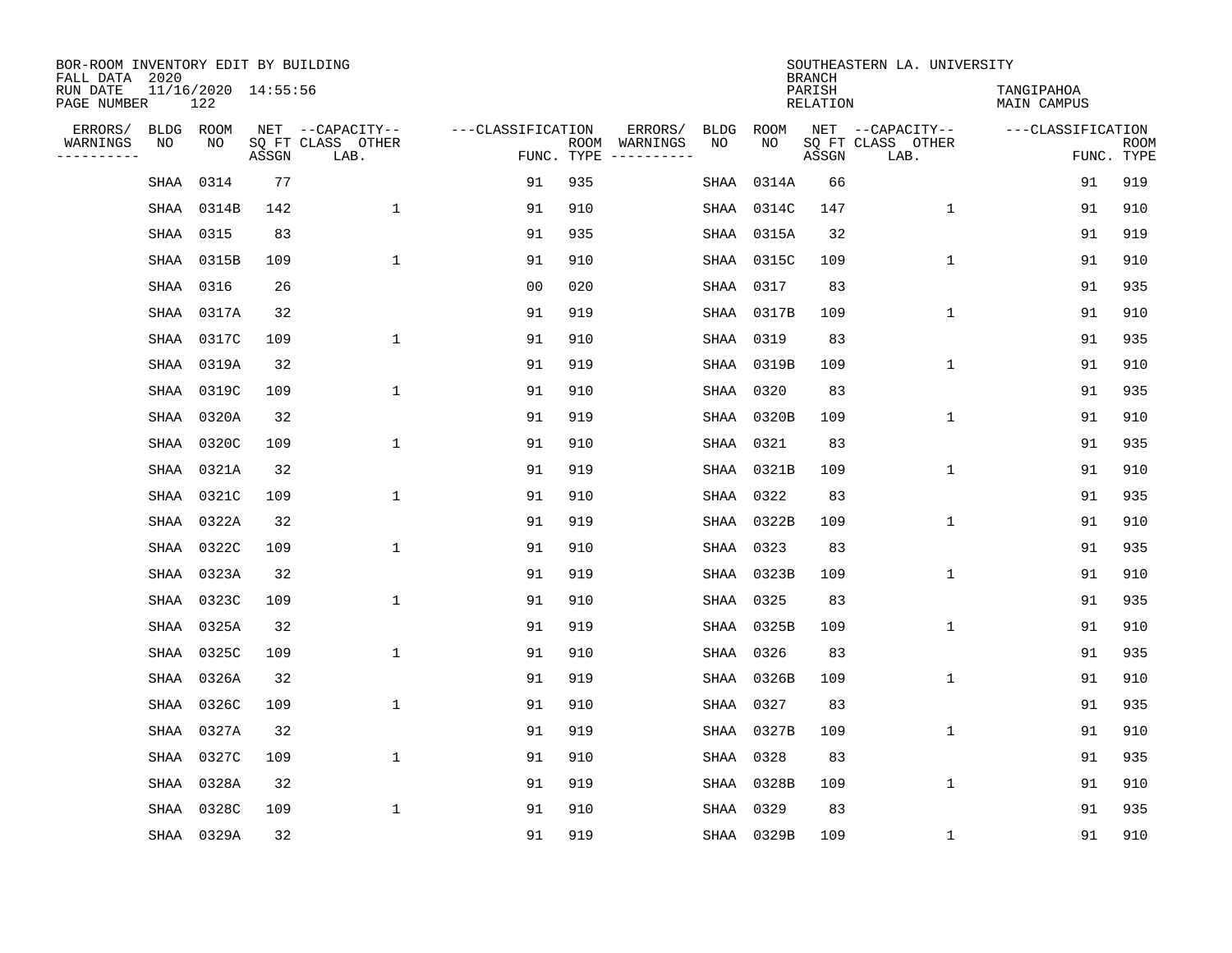| BOR-ROOM INVENTORY EDIT BY BUILDING<br>FALL DATA 2020 |      |                            |       |                           |                   |            |                              |             |             | <b>BRANCH</b>             | SOUTHEASTERN LA. UNIVERSITY |                                  |                           |
|-------------------------------------------------------|------|----------------------------|-------|---------------------------|-------------------|------------|------------------------------|-------------|-------------|---------------------------|-----------------------------|----------------------------------|---------------------------|
| RUN DATE<br>PAGE NUMBER                               |      | 11/16/2020 14:55:56<br>123 |       |                           |                   |            |                              |             |             | PARISH<br><b>RELATION</b> |                             | TANGIPAHOA<br><b>MAIN CAMPUS</b> |                           |
| ERRORS/                                               | BLDG | ROOM                       |       | NET --CAPACITY--          | ---CLASSIFICATION |            | ERRORS/                      | <b>BLDG</b> | <b>ROOM</b> |                           | NET --CAPACITY--            | ---CLASSIFICATION                |                           |
| WARNINGS<br>----------                                | ΝO   | NO                         | ASSGN | SQ FT CLASS OTHER<br>LAB. |                   | FUNC. TYPE | ROOM WARNINGS<br>----------- | NO          | NO          | ASSGN                     | SQ FT CLASS OTHER<br>LAB.   |                                  | <b>ROOM</b><br>FUNC. TYPE |
|                                                       | SHAA | 0329C                      | 109   | $\mathbf{1}$              | 91                | 910        |                              | SHAA        | 0331        | 83                        |                             | 91                               | 935                       |
|                                                       | SHAA | 0331A                      | 32    |                           | 91                | 919        |                              | SHAA        | 0331B       | 109                       | 1                           | 91                               | 910                       |
|                                                       |      | SHAA 0331C                 | 109   | $\mathbf 1$               | 91                | 910        |                              | SHAA        | 0400        | 1604                      |                             | 0 <sub>0</sub>                   | 020                       |
|                                                       | SHAA | 0401                       | 83    |                           | 91                | 935        |                              | SHAA        | 0401A       | 32                        |                             | 91                               | 919                       |
|                                                       | SHAA | 0401B                      | 109   | $\mathbf{1}$              | 91                | 910        |                              |             | SHAA 0401C  | 109                       | $\mathbf{1}$                | 91                               | 910                       |
|                                                       |      | SHAA 0402                  | 83    |                           | 91                | 935        |                              | SHAA        | 0402A       | 32                        |                             | 91                               | 919                       |
|                                                       |      | SHAA 0402B                 | 109   | $\mathbf{1}$              | 91                | 910        |                              | SHAA        | 0402C       | 109                       | $\mathbf{1}$                | 91                               | 910                       |
|                                                       | SHAA | 0403                       | 403   |                           | 91                | 935        |                              | SHAA        | 0403A       | 32                        |                             | 91                               | 919                       |
|                                                       | SHAA | 0403B                      | 109   | $\mathbf{1}$              | 91                | 910        |                              | SHAA        | 0403C       | 109                       | $\mathbf{1}$                | 91                               | 910                       |
|                                                       | SHAA | 0404                       | 83    |                           | 91                | 935        |                              | SHAA        | 0404A       | 32                        |                             | 91                               | 919                       |
|                                                       | SHAA | 0404B                      | 109   | $\mathbf{1}$              | 91                | 910        |                              | SHAA        | 0404C       | 109                       | $\mathbf 1$                 | 91                               | 910                       |
|                                                       | SHAA | 0405                       | 83    |                           | 91                | 935        |                              | SHAA        | 0405A       | 83                        |                             | 91                               | 919                       |
|                                                       | SHAA | 0405B                      | 109   | $\mathbf{1}$              | 91                | 910        |                              | SHAA        | 0405C       | 109                       | $\mathbf 1$                 | 91                               | 910                       |
|                                                       | SHAA | 0407                       | 83    |                           | 91                | 935        |                              | SHAA        | 0407A       | 32                        |                             | 91                               | 919                       |
|                                                       | SHAA | 0407B                      | 109   | $\mathbf{1}$              | 91                | 910        |                              | SHAA        | 0407C       | 109                       | $\mathbf{1}$                | 91                               | 910                       |
|                                                       | SHAA | 0408                       | 124   |                           | 91                | 935        |                              | SHAA        | 0408A       | 67                        |                             | 91                               | 919                       |
|                                                       | SHAA | 0408B                      | 140   | $\mathbf{1}$              | 91                | 910        |                              | SHAA        | 0408C       | 147                       | 1                           | 91                               | 910                       |
|                                                       | SHAA | 0409                       | 83    |                           | 91                | 935        |                              | SHAA        | 0409A       | 32                        |                             | 91                               | 919                       |
|                                                       | SHAA | 0409B                      | 109   | $\mathbf{1}$              | 91                | 910        |                              | SHAA        | 0409C       | 109                       | $\mathbf 1$                 | 91                               | 910                       |
|                                                       | SHAA | 0410                       | 72    |                           | 0 <sub>0</sub>    | 030        |                              | SHAA        | 0411        | 83                        |                             | 91                               | 935                       |
|                                                       | SHAA | 0411A                      | 32    |                           | 91                | 919        |                              | SHAA        | 0411B       | 109                       | $\mathbf 1$                 | 91                               | 910                       |
|                                                       | SHAA | 0411C                      | 109   | $\mathbf{1}$              | 91                | 910        |                              | SHAA        | 0412        | 61                        |                             | 0 <sub>0</sub>                   | 030                       |
|                                                       | SHAA | 0414                       | 77    |                           | 91                | 935        |                              | SHAA        | 0414A       | 67                        |                             | 91                               | 919                       |
|                                                       | SHAA | 0414B                      | 140   | $\mathbf{1}$              | 91                | 910        |                              |             | SHAA 0414C  | 147                       | $\mathbf{1}$                | 91                               | 910                       |
|                                                       | SHAA | 0415                       | 83    |                           | 91                | 935        |                              |             | SHAA 0415A  | 32                        |                             | 91                               | 919                       |
|                                                       |      | SHAA 0415B                 | 109   | $\mathbf{1}$              | 91                | 910        |                              |             | SHAA 0415C  | 109                       | 1                           | 91                               | 910                       |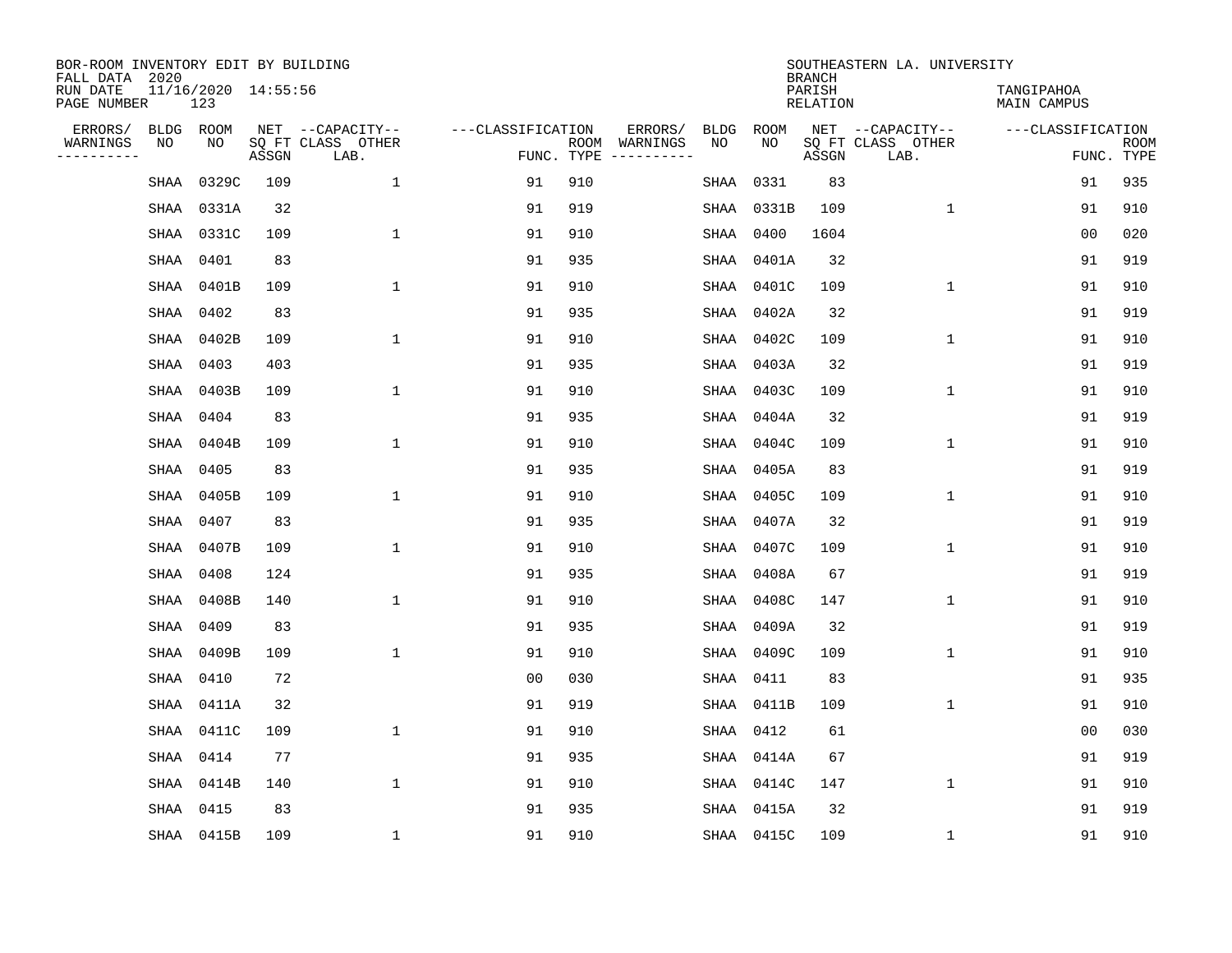| BOR-ROOM INVENTORY EDIT BY BUILDING<br>FALL DATA 2020 |                            |       |                           |                   |                             |             |           |            | <b>BRANCH</b>      | SOUTHEASTERN LA. UNIVERSITY           |                                  |                           |
|-------------------------------------------------------|----------------------------|-------|---------------------------|-------------------|-----------------------------|-------------|-----------|------------|--------------------|---------------------------------------|----------------------------------|---------------------------|
| RUN DATE<br>PAGE NUMBER                               | 11/16/2020 14:55:56<br>124 |       |                           |                   |                             |             |           |            | PARISH<br>RELATION |                                       | TANGIPAHOA<br><b>MAIN CAMPUS</b> |                           |
| ERRORS/                                               | BLDG ROOM                  |       | NET --CAPACITY--          | ---CLASSIFICATION |                             | ERRORS/     | BLDG      | ROOM       |                    | NET --CAPACITY--                      | ---CLASSIFICATION                |                           |
| NO<br>WARNINGS<br>--------                            | NO                         | ASSGN | SQ FT CLASS OTHER<br>LAB. |                   | ROOM WARNINGS<br>FUNC. TYPE | ----------- | NO        | NO         | ASSGN              | SQ FT CLASS OTHER<br>LAB.             |                                  | <b>ROOM</b><br>FUNC. TYPE |
| SHAA                                                  | 0416                       | 26    |                           | 0 <sub>0</sub>    | 020                         |             | SHAA      | 0417       | 83                 |                                       | 91                               | 935                       |
|                                                       | SHAA 0417A                 | 32    |                           | 91                | 919                         |             |           | SHAA 0417B | 109                | $\mathbf{1}$                          | 91                               | 910                       |
|                                                       | SHAA 0417C                 | 109   | $\mathbf{1}$              | 91                | 910                         |             | SHAA 0419 |            | 83                 |                                       | 91                               | 935                       |
|                                                       | SHAA 0419A                 | 32    |                           | 91                | 919                         |             |           | SHAA 0419B | 109                | $\mathbf 1$                           | 91                               | 910                       |
|                                                       | SHAA 0419C                 | 109   | $\mathbf{1}$              | 91                | 910                         |             | SHAA 0420 |            | 83                 |                                       | 91                               | 935                       |
|                                                       | SHAA 0420A                 | 32    |                           | 91                | 919                         |             |           | SHAA 0420B | 109                | $\mathbf{1}$                          | 91                               | 910                       |
|                                                       | SHAA 0420C                 | 109   | $\mathbf{1}$              | 91                | 910                         |             | SHAA 0421 |            | 83                 |                                       | 91                               | 935                       |
| SHAA                                                  | 0421A                      | 32    |                           | 91                | 919                         |             |           | SHAA 0421B | 109                | $\mathbf{1}$                          | 91                               | 910                       |
| SHAA                                                  | 0421C                      | 109   | $\mathbf{1}$              | 91                | 910                         |             | SHAA 0422 |            | 83                 |                                       | 91                               | 935                       |
|                                                       | SHAA 0422A                 | 32    |                           | 91                | 919                         |             |           | SHAA 0422B | 109                | $\mathbf{1}$                          | 91                               | 910                       |
| SHAA                                                  | 0422C                      | 109   | $\mathbf{1}$              | 91                | 910                         |             | SHAA 0423 |            | 83                 |                                       | 91                               | 935                       |
| SHAA                                                  | 0423A                      | 32    |                           | 91                | 919                         |             |           | SHAA 0423B | 109                | $\mathbf 1$                           | 91                               | 910                       |
|                                                       | SHAA 0423C                 | 109   | $\mathbf{1}$              | 91                | 910                         |             | SHAA 0425 |            | 83                 |                                       | 91                               | 935                       |
|                                                       | SHAA 0425A                 | 32    |                           | 91                | 919                         |             |           | SHAA 0425B | 109                | $\mathbf{1}$                          | 91                               | 910                       |
|                                                       | SHAA 0425C                 | 109   | $\mathbf{1}$              | 91                | 910                         |             | SHAA 0426 |            | 83                 |                                       | 91                               | 935                       |
|                                                       | SHAA 0426A                 | 32    |                           | 91                | 919                         |             |           | SHAA 0426B | 109                | $\mathbf 1$                           | 91                               | 910                       |
|                                                       | SHAA 0426C                 | 109   | $\mathbf{1}$              | 91                | 910                         |             | SHAA 0427 |            | 83                 |                                       | 91                               | 935                       |
|                                                       | SHAA 0427A                 | 32    |                           | 91                | 919                         |             |           | SHAA 0427B | 109                | $\mathbf{1}$                          | 91                               | 910                       |
|                                                       | SHAA 0427C                 | 109   | $\mathbf{1}$              | 91                | 910                         |             | SHAA      | 0428       | 83                 |                                       | 91                               | 935                       |
|                                                       | SHAA 0428A                 | 32    |                           | 91                | 919                         |             |           | SHAA 0428B | 109                | $\mathbf{1}$                          | 91                               | 910                       |
|                                                       | SHAA 0428C                 | 109   | $\mathbf{1}$              | 91                | 910                         |             | SHAA 0429 |            | 83                 |                                       | 91                               | 935                       |
|                                                       | SHAA 0429A                 | 32    |                           | 91                | 919                         |             |           | SHAA 0429B | 109                | $\mathbf{1}$                          | 91                               | 910                       |
|                                                       | SHAA 0429C                 | 109   | $\mathbf{1}$              | 91                | 910                         |             | SHAA 0431 |            | 83                 |                                       | 91                               | 935                       |
|                                                       | SHAA 0431A                 | 32    |                           | 91                | 919                         |             |           | SHAA 0431B | 109                | $\mathbf 1$                           | 91                               | 910                       |
|                                                       | SHAA 0431C                 | 109   | 1                         | 91                | 910                         |             |           |            |                    | TOTAL ASSIGNABLE & UNASSIGNABLE SQFT: | 39,902                           |                           |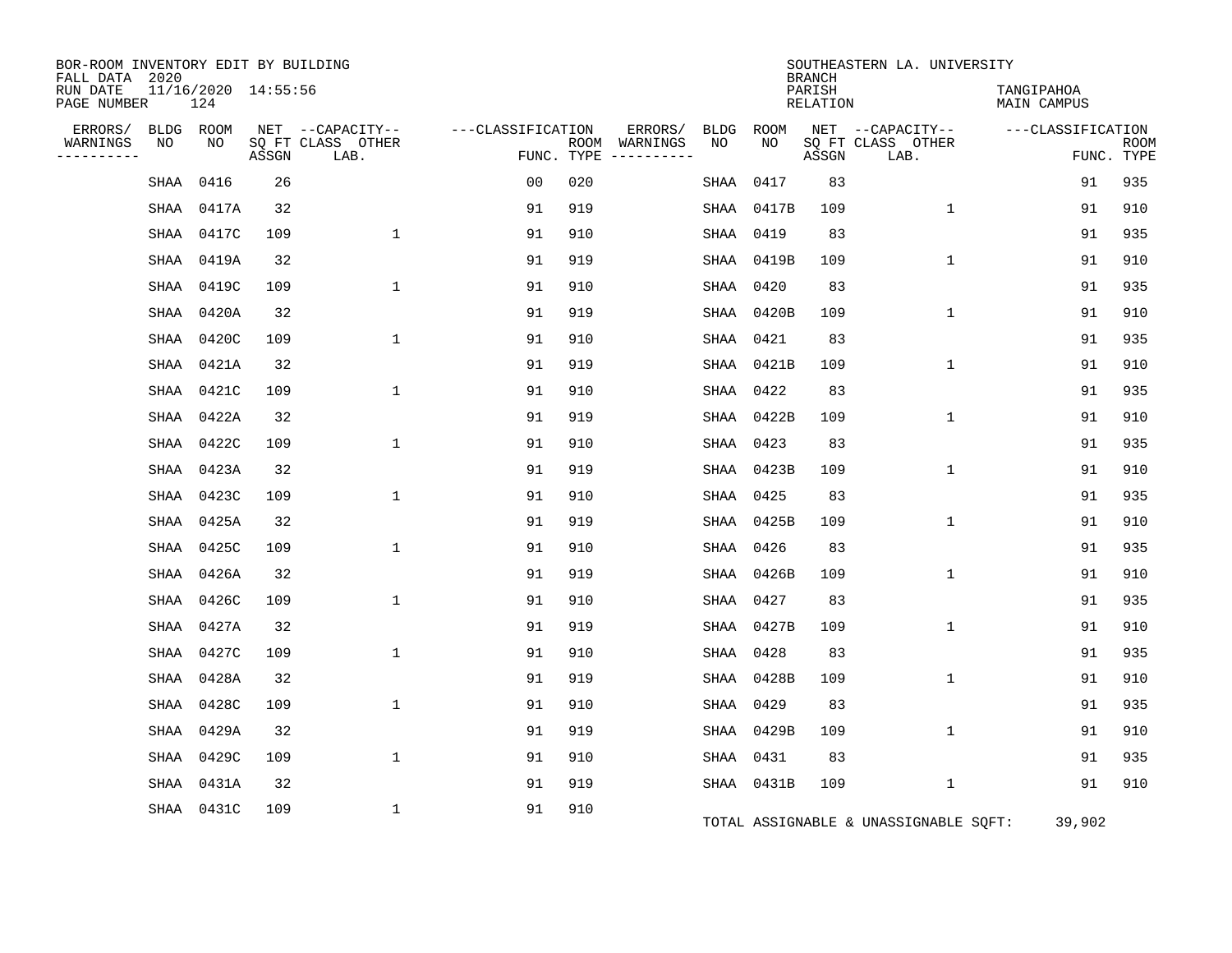| BOR-ROOM INVENTORY EDIT BY BUILDING<br>FALL DATA 2020 |             |                            |       |                                       |                   |     |                          |                 |                                                                                   | <b>BRANCH</b>      |      | SOUTHEASTERN LA. UNIVERSITY                                               |            |                   |            |
|-------------------------------------------------------|-------------|----------------------------|-------|---------------------------------------|-------------------|-----|--------------------------|-----------------|-----------------------------------------------------------------------------------|--------------------|------|---------------------------------------------------------------------------|------------|-------------------|------------|
| RUN DATE<br>PAGE NUMBER                               |             | 11/16/2020 14:55:56<br>125 |       |                                       |                   |     |                          |                 |                                                                                   | PARISH<br>RELATION |      |                                                                           | TANGIPAHOA | MAIN CAMPUS       |            |
| ERRORS/<br>WARNINGS                                   | NO          | BLDG ROOM<br>NO            |       | NET --CAPACITY--<br>SQ FT CLASS OTHER | ---CLASSIFICATION |     | ERRORS/<br>ROOM WARNINGS | BLDG ROOM<br>NO | NO                                                                                |                    |      | NET --CAPACITY--<br>SO FT CLASS OTHER                                     |            | ---CLASSIFICATION | ROOM       |
| ----------                                            |             |                            | ASSGN | LAB.                                  |                   |     | FUNC. TYPE ----------    |                 |                                                                                   | ASSGN              | LAB. |                                                                           |            |                   | FUNC. TYPE |
|                                                       |             |                            |       |                                       |                   |     |                          |                 | TOTAL NUMBER CLASSROOMS<br>TOTAL NUMBER LABS 210<br>TOTAL NUMBER SPECIAL LABS 220 |                    |      | TOTAL NET ASSIGN SQ. FT. IN ROOM FILE<br>TOTAL NUMBER COMPUTER CLASSROOMS |            | 32,112            |            |
|                                                       | <b>SHAB</b> | 0100                       | 1603  |                                       | 0 <sub>0</sub>    | 020 |                          | SHAB            | 0101                                                                              | 83                 |      |                                                                           |            | 91                | 935        |
|                                                       | <b>SHAB</b> | 0101A                      | 32    |                                       | 91                | 919 |                          | <b>SHAB</b>     | 0101B                                                                             | 109                |      | $\mathbf{1}$                                                              |            | 91                | 910        |
|                                                       | SHAB        | 0101C                      | 109   | $\mathbf 1$                           | 91                | 910 |                          | SHAB            | 0102A                                                                             | 103                |      |                                                                           |            | 0 <sub>0</sub>    | 030        |
|                                                       | <b>SHAB</b> | 0102B                      | 64    |                                       | 0 <sub>0</sub>    | 030 |                          | <b>SHAB</b>     | 0102C                                                                             | 173                |      |                                                                           |            | 0 <sub>0</sub>    | 030        |
|                                                       | <b>SHAB</b> | 0103                       | 83    |                                       | 91                | 935 |                          | <b>SHAB</b>     | 0103A                                                                             | 32                 |      |                                                                           |            | 91                | 919        |
|                                                       | <b>SHAB</b> | 0103B                      | 109   | $\mathbf 1$                           | 91                | 910 |                          | <b>SHAB</b>     | 0103C                                                                             | 109                |      | 1                                                                         |            | 91                | 910        |
|                                                       | SHAB        | 0104                       | 83    |                                       | 91                | 935 |                          | SHAB            | 0104A                                                                             | 32                 |      |                                                                           |            | 91                | 919        |
|                                                       | SHAB        | 0104B                      | 109   | $\mathbf 1$                           | 91                | 910 |                          | SHAB            | 0104C                                                                             | 109                |      | $\mathbf{1}$                                                              |            | 91                | 910        |
|                                                       | <b>SHAB</b> | 0105                       | 83    |                                       | 91                | 935 |                          | SHAB            | 0105A                                                                             | 32                 |      |                                                                           |            | 91                | 919        |
|                                                       | SHAB        | 0105B                      | 109   | 1                                     | 91                | 910 |                          | SHAB            | 0105C                                                                             | 109                |      | 1                                                                         |            | 91                | 910        |
|                                                       | SHAB        | 0107                       | 83    |                                       | 91                | 935 |                          | SHAB            | 0107A                                                                             | 32                 |      |                                                                           |            | 91                | 919        |
|                                                       | <b>SHAB</b> | 0107B                      | 109   | $\mathbf 1$                           | 91                | 910 |                          | <b>SHAB</b>     | 0107C                                                                             | 109                |      | 1                                                                         |            | 91                | 910        |
|                                                       | <b>SHAB</b> | 0108                       | 124   |                                       | 91                | 935 |                          | <b>SHAB</b>     | 0108A                                                                             | 67                 |      |                                                                           |            | 91                | 919        |
|                                                       | SHAB        | 0108B                      | 141   | 1                                     | 91                | 910 |                          | SHAB            | 0108C                                                                             | 147                |      | 1                                                                         |            | 91                | 910        |
|                                                       | SHAB        | 0109                       | 83    |                                       | 91                | 935 |                          | SHAB            | 0109A                                                                             | 32                 |      |                                                                           |            | 91                | 919        |
|                                                       | <b>SHAB</b> | 0109B                      | 109   | $\mathbf{1}$                          | 91                | 910 |                          | SHAB            | 0109C                                                                             | 109                |      | $\mathbf{1}$                                                              |            | 91                | 910        |
|                                                       | <b>SHAB</b> | 0110                       | 93    |                                       | 0 <sub>0</sub>    | 030 |                          | SHAB            | 0110A                                                                             | 30                 |      |                                                                           |            | 00                | 020        |
|                                                       | SHAB        | 0111                       | 83    |                                       | 91                | 935 |                          | SHAB            | 0111A                                                                             | 32                 |      |                                                                           |            | 91                | 919        |
|                                                       | SHAB        | 0111B                      | 109   | $\mathbf 1$                           | 91                | 910 |                          | SHAB            | 0111C                                                                             | 109                |      | $\mathbf{1}$                                                              |            | 91                | 910        |
|                                                       | <b>SHAB</b> | 0112                       | 40    |                                       | 0 <sub>0</sub>    | 010 |                          | <b>SHAB</b>     | 0113                                                                              | 337                |      |                                                                           |            | 00                | 020        |
|                                                       | SHAB        | 0114A                      | 54    |                                       | 00                | 030 |                          | SHAB            | 0114B                                                                             | 63                 |      |                                                                           |            | 91                | 935        |
|                                                       | SHAB        | 0115                       | 83    |                                       | 91                | 935 |                          | SHAB            | 0115A                                                                             | 32                 |      |                                                                           |            | 91                | 919        |
|                                                       | SHAB        | 0115B                      | 109   | $\mathbf 1$                           | 91                | 910 |                          |                 | SHAB 0115C                                                                        | 109                |      | $\mathbf{1}$                                                              |            | 91                | 910        |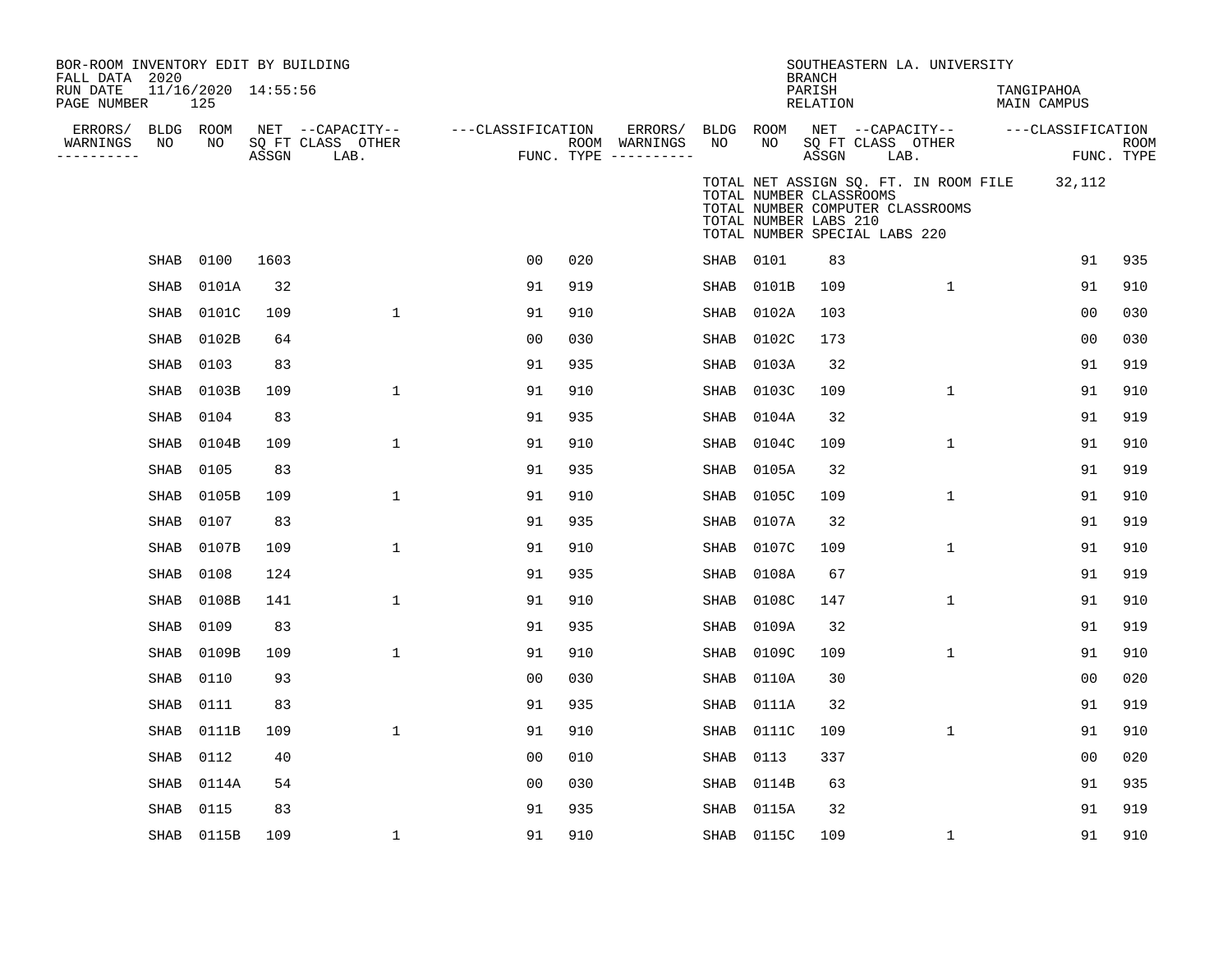| BOR-ROOM INVENTORY EDIT BY BUILDING<br>FALL DATA 2020 |                            |       |                           |                   |      |                                       |           |             | <b>BRANCH</b>             | SOUTHEASTERN LA. UNIVERSITY |                                  |                           |
|-------------------------------------------------------|----------------------------|-------|---------------------------|-------------------|------|---------------------------------------|-----------|-------------|---------------------------|-----------------------------|----------------------------------|---------------------------|
| RUN DATE<br>PAGE NUMBER                               | 11/16/2020 14:55:56<br>126 |       |                           |                   |      |                                       |           |             | PARISH<br><b>RELATION</b> |                             | TANGIPAHOA<br><b>MAIN CAMPUS</b> |                           |
| ERRORS/                                               | <b>BLDG</b><br>ROOM        |       | NET --CAPACITY--          | ---CLASSIFICATION |      | ERRORS/<br><b>BLDG</b>                |           | <b>ROOM</b> |                           | NET --CAPACITY--            | ---CLASSIFICATION                |                           |
| WARNINGS<br>----------                                | NO<br>NO                   | ASSGN | SQ FT CLASS OTHER<br>LAB. |                   | ROOM | NO<br>WARNINGS<br>FUNC. TYPE $------$ |           | NO          | ASSGN                     | SQ FT CLASS OTHER<br>LAB.   |                                  | <b>ROOM</b><br>FUNC. TYPE |
|                                                       | 0116<br>SHAB               | 340   |                           | 0 <sub>0</sub>    | 010  | SHAB                                  |           | 0116A       | 28                        |                             | 00                               | 010                       |
|                                                       | 0117<br>SHAB               | 83    |                           | 91                | 935  | SHAB                                  |           | 0117A       | 32                        |                             | 91                               | 919                       |
|                                                       | SHAB<br>0117B              | 109   | $\mathbf 1$               | 91                | 910  | SHAB                                  |           | 0117C       | 109                       | $\mathbf 1$                 | 91                               | 910                       |
|                                                       | 0119<br>SHAB               | 83    |                           | 91                | 935  | SHAB                                  |           | 0119A       | 32                        |                             | 91                               | 919                       |
|                                                       | 0119B<br>SHAB              | 109   | $\mathbf{1}$              | 91                | 910  | SHAB                                  |           | 0119C       | 109                       | $\mathbf 1$                 | 91                               | 910                       |
|                                                       | 0120<br>SHAB               | 83    |                           | 91                | 935  | SHAB                                  |           | 0120A       | 32                        |                             | 91                               | 919                       |
|                                                       | <b>SHAB</b><br>0120B       | 109   | $\mathbf{1}$              | 91                | 910  | <b>SHAB</b>                           |           | 0120C       | 109                       | $\mathbf{1}$                | 91                               | 910                       |
|                                                       | 0121<br>SHAB               | 83    |                           | 91                | 935  | SHAB                                  |           | 0121A       | 32                        |                             | 91                               | 919                       |
|                                                       | 0121B<br>SHAB              | 109   | $\mathbf{1}$              | 91                | 910  | SHAB                                  |           | 0121C       | 109                       | $\mathbf{1}$                | 91                               | 910                       |
|                                                       | 0122<br>SHAB               | 83    |                           | 91                | 935  | SHAB                                  |           | 0122A       | 32                        |                             | 91                               | 919                       |
|                                                       | 0122B<br>SHAB              | 109   | 1                         | 91                | 910  | <b>SHAB</b>                           |           | 0122C       | 109                       | $\mathbf 1$                 | 91                               | 910                       |
|                                                       | <b>SHAB</b><br>0123        | 83    |                           | 91                | 935  | <b>SHAB</b>                           |           | 0123A       | 32                        |                             | 91                               | 919                       |
|                                                       | SHAB<br>0123B              | 109   | $\mathbf{1}$              | 91                | 910  | <b>SHAB</b>                           |           | 0123C       | 109                       | $\mathbf 1$                 | 91                               | 910                       |
|                                                       | 0125<br><b>SHAB</b>        | 83    |                           | 91                | 935  | SHAB                                  |           | 0125A       | 32                        |                             | 91                               | 919                       |
|                                                       | 0125B<br>SHAB              | 109   | $\mathbf{1}$              | 91                | 910  | <b>SHAB</b>                           |           | 0125C       | 109                       | $\mathbf 1$                 | 91                               | 910                       |
|                                                       | <b>SHAB</b><br>0126        | 83    |                           | 91                | 935  | SHAB                                  |           | 0126A       | 32                        |                             | 91                               | 919                       |
|                                                       | 0126B<br>SHAB              | 109   | 1                         | 91                | 910  | SHAB                                  |           | 0126C       | 109                       | 1                           | 91                               | 910                       |
|                                                       | 0127<br>SHAB               | 83    |                           | 91                | 935  | SHAB                                  |           | 0127A       | 32                        |                             | 91                               | 919                       |
|                                                       | 0127B<br>SHAB              | 109   | $\mathbf{1}$              | 91                | 910  | SHAB                                  |           | 0127C       | 109                       | 1                           | 91                               | 910                       |
|                                                       | 0128<br>SHAB               | 83    |                           | 91                | 935  | SHAB                                  |           | 0128A       | 32                        |                             | 91                               | 919                       |
|                                                       | 0128B<br><b>SHAB</b>       | 109   | $\mathbf{1}$              | 91                | 910  | SHAB                                  |           | 0128C       | 109                       | 1                           | 91                               | 910                       |
|                                                       | 0129<br><b>SHAB</b>        | 83    |                           | 91                | 935  | <b>SHAB</b>                           |           | 0129A       | 32                        |                             | 91                               | 919                       |
|                                                       | 0129B<br><b>SHAB</b>       | 109   | $\mathbf{1}$              | 91                | 910  | SHAB                                  |           | 0129C       | 109                       | 1                           | 91                               | 910                       |
|                                                       | <b>SHAB</b><br>0131        | 83    |                           | 91                | 935  | <b>SHAB</b>                           |           | 0131A       | 32                        |                             | 91                               | 919                       |
|                                                       | 0131B<br><b>SHAB</b>       | 109   | $\mathbf{1}$              | 91                | 910  | SHAB                                  |           | 0131C       | 109                       | 1                           | 91                               | 910                       |
|                                                       | SHAB<br>0200               | 1586  |                           | 0 <sub>0</sub>    | 020  |                                       | SHAB 0201 |             | 83                        |                             | 91                               | 935                       |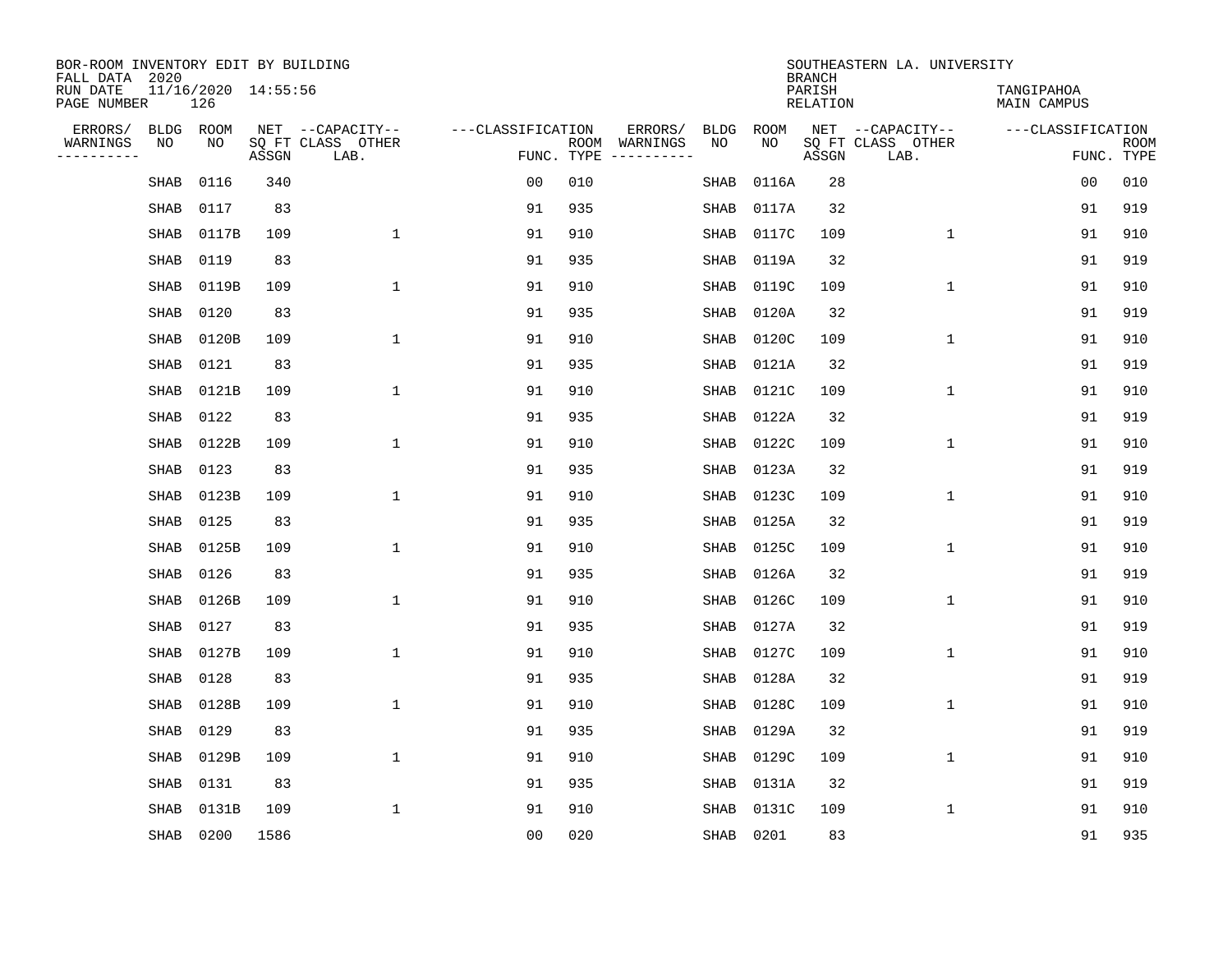| BOR-ROOM INVENTORY EDIT BY BUILDING<br>FALL DATA 2020 |             |                            |       |                           |                   |                    |          |             |             | <b>BRANCH</b>             | SOUTHEASTERN LA. UNIVERSITY |                                  |                           |
|-------------------------------------------------------|-------------|----------------------------|-------|---------------------------|-------------------|--------------------|----------|-------------|-------------|---------------------------|-----------------------------|----------------------------------|---------------------------|
| RUN DATE<br>PAGE NUMBER                               |             | 11/16/2020 14:55:56<br>127 |       |                           |                   |                    |          |             |             | PARISH<br><b>RELATION</b> |                             | TANGIPAHOA<br><b>MAIN CAMPUS</b> |                           |
| ERRORS/                                               | BLDG        | ROOM                       |       | NET --CAPACITY--          | ---CLASSIFICATION |                    | ERRORS/  | <b>BLDG</b> | <b>ROOM</b> |                           | NET --CAPACITY--            | ---CLASSIFICATION                |                           |
| WARNINGS<br>----------                                | ΝO          | NO                         | ASSGN | SQ FT CLASS OTHER<br>LAB. |                   | ROOM<br>FUNC. TYPE | WARNINGS | NO          | NO          | ASSGN                     | SQ FT CLASS OTHER<br>LAB.   |                                  | <b>ROOM</b><br>FUNC. TYPE |
|                                                       | SHAB        | 0201A                      | 32    |                           | 91                | 919                |          | <b>SHAB</b> | 0201B       | 109                       | 1                           | 91                               | 910                       |
|                                                       | SHAB        | 0201C                      | 109   | 1                         | 91                | 910                |          | SHAB        | 0202        | 83                        |                             | 91                               | 935                       |
|                                                       | SHAB        | 0202A                      | 32    |                           | 91                | 919                |          | SHAB        | 0202B       | 109                       | $\mathbf 1$                 | 91                               | 910                       |
|                                                       | SHAB        | 0202C                      | 109   | $\mathbf{1}$              | 91                | 910                |          | SHAB        | 0203        | 83                        |                             | 91                               | 935                       |
|                                                       | SHAB        | 0203A                      | 32    |                           | 91                | 919                |          | <b>SHAB</b> | 0203B       | 109                       | $\mathbf 1$                 | 91                               | 910                       |
|                                                       | SHAB        | 0203C                      | 109   | $\mathbf{1}$              | 91                | 910                |          | <b>SHAB</b> | 0204        | 83                        |                             | 91                               | 935                       |
|                                                       | <b>SHAB</b> | 0204A                      | 32    |                           | 91                | 919                |          | SHAB        | 0204B       | 109                       | $\mathbf{1}$                | 91                               | 910                       |
|                                                       | <b>SHAB</b> | 0204C                      | 109   | $\mathbf{1}$              | 91                | 910                |          | <b>SHAB</b> | 0205        | 83                        |                             | 91                               | 935                       |
|                                                       | <b>SHAB</b> | 0205A                      | 32    |                           | 91                | 919                |          | <b>SHAB</b> | 0205B       | 109                       | $\mathbf{1}$                | 91                               | 910                       |
|                                                       | SHAB        | 0205C                      | 109   | $\mathbf{1}$              | 91                | 910                |          | SHAB        | 0207        | 83                        |                             | 91                               | 935                       |
|                                                       | SHAB        | 0207A                      | 32    |                           | 91                | 919                |          | SHAB        | 0207B       | 109                       | $\mathbf 1$                 | 91                               | 910                       |
|                                                       | SHAB        | 0207C                      | 109   | 1                         | 91                | 910                |          | SHAB        | 0208        | 124                       |                             | 91                               | 935                       |
|                                                       | SHAB        | 0208A                      | 66    |                           | 91                | 919                |          | SHAB        | 0208B       | 141                       | $\mathbf 1$                 | 91                               | 910                       |
|                                                       | SHAB        | 0208C                      | 148   | 1                         | 91                | 910                |          | SHAB        | 0209        | 83                        |                             | 91                               | 935                       |
|                                                       | SHAB        | 0209A                      | 32    |                           | 91                | 919                |          | SHAB        | 0209B       | 109                       | $\mathbf{1}$                | 91                               | 910                       |
|                                                       | SHAB        | 0209C                      | 109   | $\mathbf{1}$              | 91                | 910                |          | SHAB        | 0210        | 83                        |                             | 0 <sub>0</sub>                   | 030                       |
|                                                       | SHAB        | 0211                       | 83    |                           | 91                | 935                |          | SHAB        | 0211A       | 32                        |                             | 91                               | 919                       |
|                                                       | SHAB        | 0211B                      | 109   | 1                         | 91                | 910                |          | SHAB        | 0211C       | 109                       | 1                           | 91                               | 910                       |
|                                                       | SHAB        | 0212                       | 61    |                           | 0 <sub>0</sub>    | 010                |          | SHAB        | 0213        | 369                       | 18                          | 40                               | 410                       |
|                                                       | <b>SHAB</b> | 0214                       | 77    |                           | 91                | 935                |          | <b>SHAB</b> | 0214A       | 67                        |                             | 91                               | 919                       |
|                                                       | SHAB        | 0214B                      | 142   | 1                         | 91                | 910                |          | <b>SHAB</b> | 0214C       | 147                       | $\mathbf 1$                 | 91                               | 910                       |
|                                                       | <b>SHAB</b> | 0215                       | 83    |                           | 91                | 935                |          | <b>SHAB</b> | 0215A       | 32                        |                             | 91                               | 919                       |
|                                                       | SHAB        | 0215B                      | 109   | $\mathbf{1}$              | 91                | 910                |          | <b>SHAB</b> | 0215C       | 109                       | $\mathbf{1}$                | 91                               | 910                       |
|                                                       | SHAB        | 0216                       | 26    |                           | 0 <sub>0</sub>    | 020                |          | SHAB        | 0217        | 83                        |                             | 91                               | 935                       |
|                                                       | <b>SHAB</b> | 0217A                      | 32    |                           | 91                | 919                |          | <b>SHAB</b> | 0217B       | 109                       | $\mathbf{1}$                | 91                               | 910                       |
|                                                       |             | SHAB 0217C                 | 109   | 1                         | 91                | 910                |          | SHAB        | 0219        | 83                        |                             | 91                               | 935                       |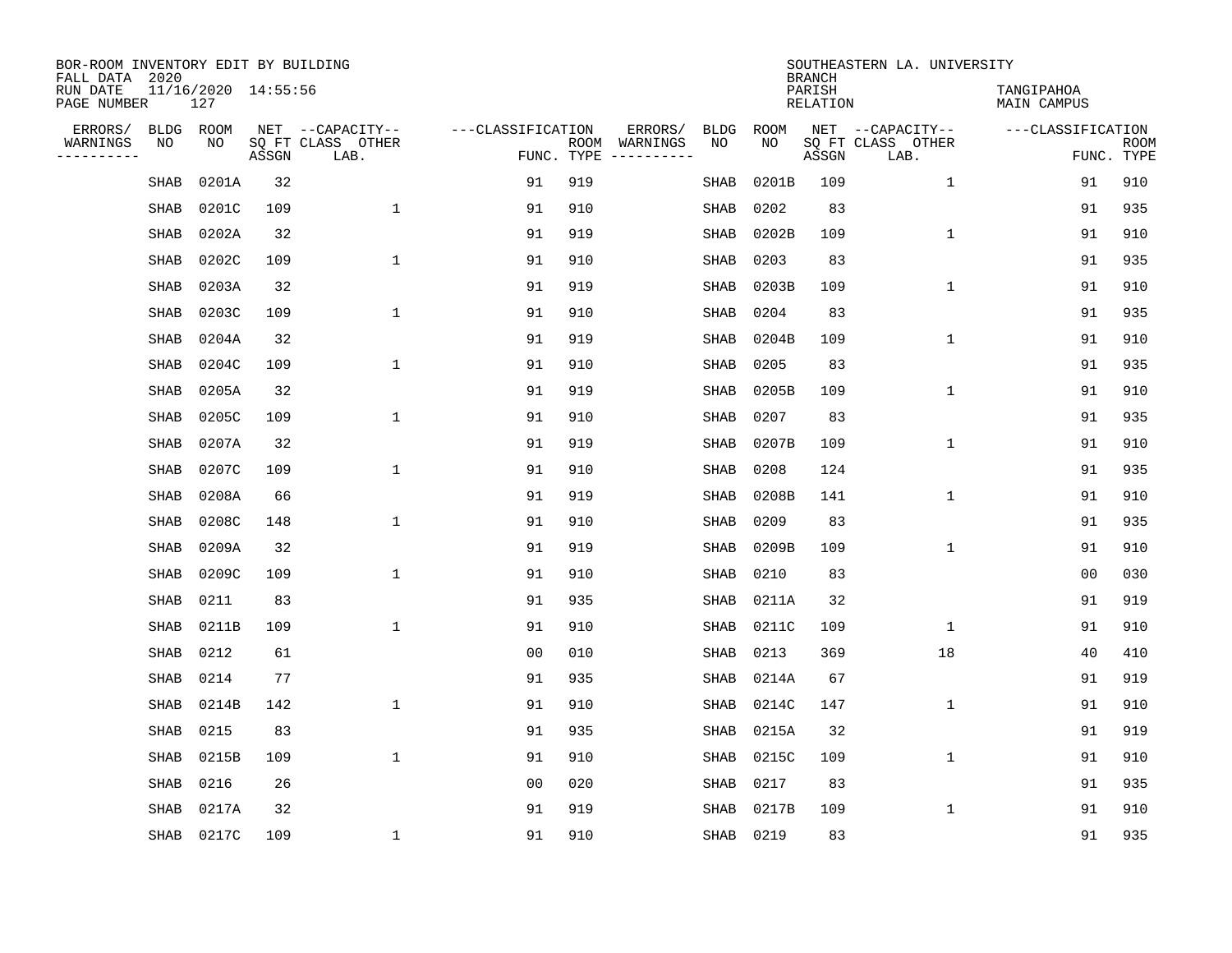| BOR-ROOM INVENTORY EDIT BY BUILDING<br>FALL DATA 2020 |                            |       |                           |                   |            |                              |             |             | <b>BRANCH</b>             | SOUTHEASTERN LA. UNIVERSITY |                                  |                           |
|-------------------------------------------------------|----------------------------|-------|---------------------------|-------------------|------------|------------------------------|-------------|-------------|---------------------------|-----------------------------|----------------------------------|---------------------------|
| RUN DATE<br>PAGE NUMBER                               | 11/16/2020 14:55:56<br>128 |       |                           |                   |            |                              |             |             | PARISH<br><b>RELATION</b> |                             | TANGIPAHOA<br><b>MAIN CAMPUS</b> |                           |
| ERRORS/<br><b>BLDG</b>                                | ROOM                       |       | NET --CAPACITY--          | ---CLASSIFICATION |            | ERRORS/                      | <b>BLDG</b> | <b>ROOM</b> |                           | NET --CAPACITY--            | ---CLASSIFICATION                |                           |
| WARNINGS<br>NO<br>----------                          | NO                         | ASSGN | SQ FT CLASS OTHER<br>LAB. |                   | FUNC. TYPE | ROOM WARNINGS<br>----------- | NO          | NO          | ASSGN                     | SQ FT CLASS OTHER<br>LAB.   |                                  | <b>ROOM</b><br>FUNC. TYPE |
| SHAB                                                  | 0219A                      | 32    |                           | 91                | 919        |                              | SHAB        | 0219B       | 109                       | $\mathbf{1}$                | 91                               | 910                       |
| SHAB                                                  | 0219C                      | 109   | 1                         | 91                | 910        |                              | SHAB        | 0220        | 83                        |                             | 91                               | 935                       |
| SHAB                                                  | 0220A                      | 32    |                           | 91                | 919        |                              | <b>SHAB</b> | 0220B       | 109                       | $\mathbf{1}$                | 91                               | 910                       |
| SHAB                                                  | 0220C                      | 109   | $\mathbf{1}$              | 91                | 910        |                              | <b>SHAB</b> | 0221        | 83                        |                             | 91                               | 935                       |
| SHAB                                                  | 0221A                      | 32    |                           | 91                | 919        |                              | SHAB        | 0221B       | 109                       | $\mathbf{1}$                | 91                               | 910                       |
| SHAB                                                  | 0221C                      | 109   | $\mathbf{1}$              | 91                | 910        |                              | SHAB        | 0222        | 83                        |                             | 91                               | 935                       |
| SHAB                                                  | 0222A                      | 32    |                           | 91                | 919        |                              | SHAB        | 0222B       | 109                       | $\mathbf 1$                 | 91                               | 910                       |
| SHAB                                                  | 0222C                      | 109   | $\mathbf{1}$              | 91                | 910        |                              | <b>SHAB</b> | 0223        | 83                        |                             | 91                               | 935                       |
| SHAB                                                  | 0223A                      | 32    |                           | 91                | 919        |                              | <b>SHAB</b> | 0223B       | 109                       | $\mathbf 1$                 | 91                               | 910                       |
| SHAB                                                  | 0223C                      | 109   | 1                         | 91                | 910        |                              | <b>SHAB</b> | 0225        | 83                        |                             | 91                               | 935                       |
| SHAB                                                  | 0225A                      | 32    |                           | 91                | 919        |                              | <b>SHAB</b> | 0225B       | 109                       | $\mathbf{1}$                | 91                               | 910                       |
| <b>SHAB</b>                                           | 0225C                      | 109   | $\mathbf{1}$              | 91                | 910        |                              | <b>SHAB</b> | 0226        | 83                        |                             | 91                               | 935                       |
| SHAB                                                  | 0226A                      | 32    |                           | 91                | 919        |                              | SHAB        | 0226B       | 109                       | $\mathbf 1$                 | 91                               | 910                       |
| SHAB                                                  | 0226C                      | 109   | 1                         | 91                | 910        |                              | SHAB        | 0227        | 83                        |                             | 91                               | 935                       |
| SHAB                                                  | 0227A                      | 32    |                           | 91                | 919        |                              | SHAB        | 0227B       | 109                       | 1                           | 91                               | 910                       |
| SHAB                                                  | 0227C                      | 109   | $\mathbf{1}$              | 91                | 910        |                              | SHAB        | 0228        | 83                        |                             | 91                               | 935                       |
| SHAB                                                  | 0228A                      | 83    |                           | 91                | 919        |                              | SHAB        | 0228B       | 109                       | $\mathbf 1$                 | 91                               | 910                       |
| <b>SHAB</b>                                           | 0228C                      | 109   | $\mathbf{1}$              | 91                | 910        |                              | <b>SHAB</b> | 0229        | 83                        |                             | 91                               | 935                       |
| <b>SHAB</b>                                           | 0229A                      | 32    |                           | 91                | 919        |                              | SHAB        | 0229B       | 109                       | $\mathbf{1}$                | 91                               | 910                       |
| SHAB                                                  | 0229C                      | 109   | 1                         | 91                | 910        |                              | <b>SHAB</b> | 0231        | 83                        |                             | 91                               | 935                       |
| SHAB                                                  | 0231A                      | 32    |                           | 91                | 919        |                              | <b>SHAB</b> | 0231B       | 109                       | $\mathbf 1$                 | 91                               | 910                       |
| <b>SHAB</b>                                           | 0231C                      | 109   | 1                         | 91                | 910        |                              | <b>SHAB</b> | 0300        | 1615                      |                             | 0 <sub>0</sub>                   | 020                       |
| <b>SHAB</b>                                           | 0301                       | 83    |                           | 91                | 935        |                              | <b>SHAB</b> | 0301A       | 32                        |                             | 91                               | 919                       |
| SHAB                                                  | 0301B                      | 109   | $\mathbf{1}$              | 91                | 910        |                              | SHAB        | 0301C       | 109                       | $\mathbf{1}$                | 91                               | 910                       |
| <b>SHAB</b>                                           | 0302                       | 83    |                           | 91                | 935        |                              | <b>SHAB</b> | 0302A       | 32                        |                             | 91                               | 919                       |
| SHAB                                                  | 0302B                      | 109   | $\mathbf{1}$              | 91                | 910        |                              | SHAB        | 0302C       | 109                       | 1                           | 91                               | 910                       |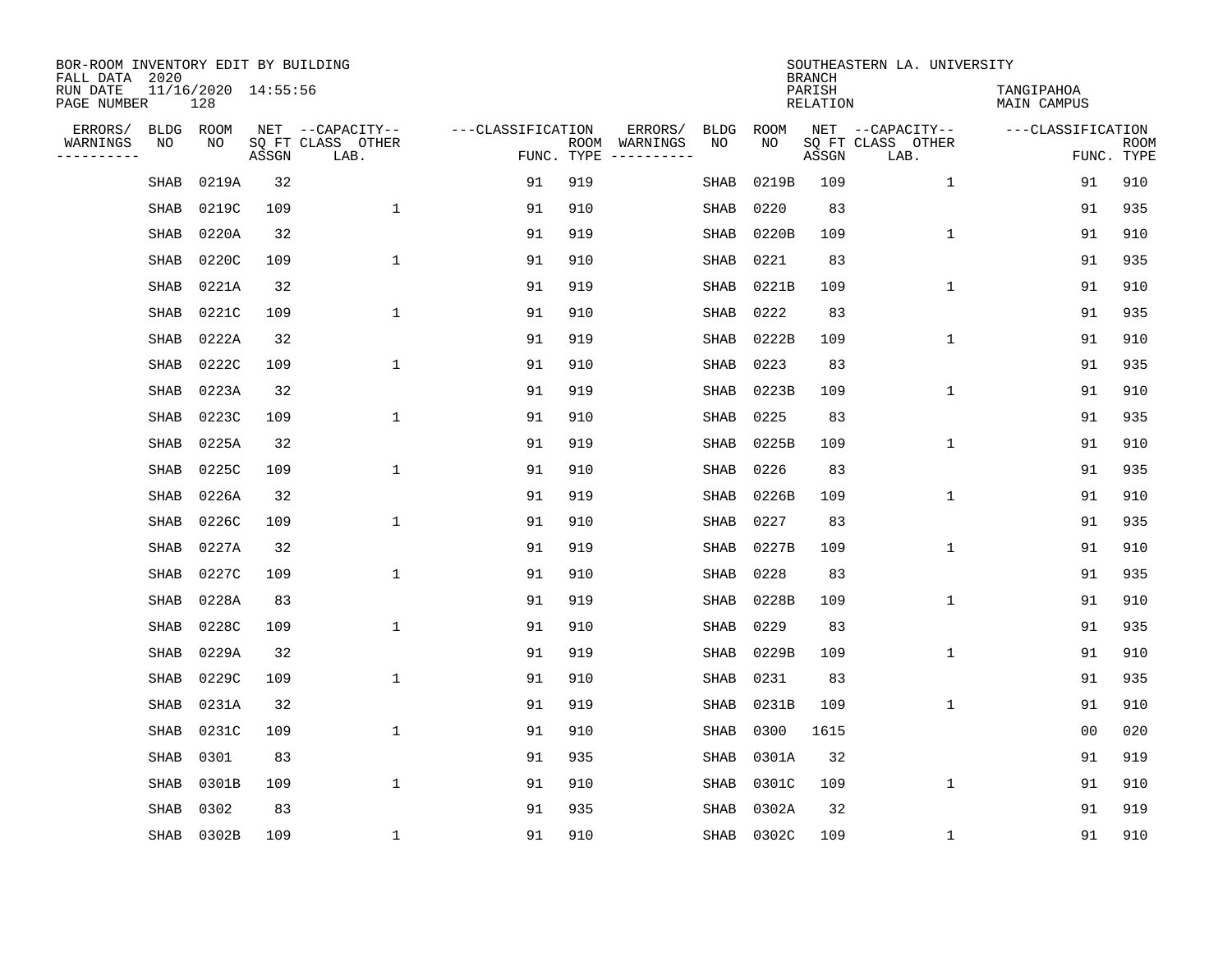| BOR-ROOM INVENTORY EDIT BY BUILDING<br>FALL DATA 2020 |             |                            |       |                           |                   |                    |          |             |             | <b>BRANCH</b>             | SOUTHEASTERN LA. UNIVERSITY |                                  |                           |
|-------------------------------------------------------|-------------|----------------------------|-------|---------------------------|-------------------|--------------------|----------|-------------|-------------|---------------------------|-----------------------------|----------------------------------|---------------------------|
| RUN DATE<br>PAGE NUMBER                               |             | 11/16/2020 14:55:56<br>129 |       |                           |                   |                    |          |             |             | PARISH<br><b>RELATION</b> |                             | TANGIPAHOA<br><b>MAIN CAMPUS</b> |                           |
| ERRORS/                                               | BLDG        | ROOM                       |       | NET --CAPACITY--          | ---CLASSIFICATION |                    | ERRORS/  | <b>BLDG</b> | <b>ROOM</b> |                           | NET --CAPACITY--            | ---CLASSIFICATION                |                           |
| WARNINGS<br>----------                                | ΝO          | NO                         | ASSGN | SQ FT CLASS OTHER<br>LAB. |                   | ROOM<br>FUNC. TYPE | WARNINGS | NO          | NO          | ASSGN                     | SQ FT CLASS OTHER<br>LAB.   |                                  | <b>ROOM</b><br>FUNC. TYPE |
|                                                       | SHAB        | 0303                       | 83    |                           | 91                | 935                |          | SHAB        | 0303A       | 32                        |                             | 91                               | 919                       |
|                                                       | SHAB        | 0303B                      | 109   | 1                         | 91                | 910                |          | SHAB        | 0303C       | 109                       | 1                           | 91                               | 910                       |
|                                                       | SHAB        | 0304                       | 83    |                           | 91                | 935                |          | SHAB        | 0304A       | 32                        |                             | 91                               | 919                       |
|                                                       | SHAB        | 0304B                      | 109   | $\mathbf{1}$              | 91                | 910                |          | SHAB        | 0304C       | 109                       | $\mathbf 1$                 | 91                               | 910                       |
|                                                       | SHAB        | 0305                       | 83    |                           | 91                | 935                |          | <b>SHAB</b> | 0305A       | 32                        |                             | 91                               | 919                       |
|                                                       | SHAB        | 0305B                      | 109   | $\mathbf{1}$              | 91                | 910                |          | <b>SHAB</b> | 0305C       | 109                       | $\mathbf{1}$                | 91                               | 910                       |
|                                                       | <b>SHAB</b> | 0307                       | 83    |                           | 91                | 935                |          | <b>SHAB</b> | 0307A       | 32                        |                             | 91                               | 919                       |
|                                                       | <b>SHAB</b> | 0307B                      | 109   | $\mathbf{1}$              | 91                | 910                |          | <b>SHAB</b> | 0307C       | 109                       | $\mathbf{1}$                | 91                               | 910                       |
|                                                       | <b>SHAB</b> | 0308                       | 124   |                           | 91                | 935                |          | <b>SHAB</b> | 0308A       | 66                        |                             | 91                               | 919                       |
|                                                       | SHAB        | 0308B                      | 141   | $\mathbf{1}$              | 91                | 910                |          | SHAB        | 0308C       | 148                       | 1                           | 91                               | 910                       |
|                                                       | SHAB        | 0309                       | 83    |                           | 91                | 935                |          | SHAB        | 0309A       | 32                        |                             | 91                               | 919                       |
|                                                       | SHAB        | 0309B                      | 109   | 1                         | 91                | 910                |          | SHAB        | 0309C       | 109                       | $\mathbf 1$                 | 91                               | 910                       |
|                                                       | SHAB        | 0310                       | 72    |                           | 0 <sub>0</sub>    | 030                |          | SHAB        | 0311        | 83                        |                             | 91                               | 935                       |
|                                                       | SHAB        | 0311A                      | 32    |                           | 91                | 919                |          | SHAB        | 0311B       | 109                       | $\mathbf 1$                 | 91                               | 910                       |
|                                                       | SHAB        | 0311C                      | 109   | $\mathbf{1}$              | 91                | 910                |          | SHAB        | 0312        | 61                        |                             | 0 <sub>0</sub>                   | 010                       |
|                                                       | SHAB        | 0313                       | 83    |                           | 91                | 935                |          | SHAB        | 0313A       | 32                        |                             | 91                               | 919                       |
|                                                       | SHAB        | 0313B                      | 109   | $\mathbf{1}$              | 91                | 910                |          | SHAB        | 0313C       | 109                       | 1                           | 91                               | 910                       |
|                                                       | SHAB        | 0314                       | 77    |                           | 91                | 935                |          | SHAB        | 0314A       | 67                        |                             | 91                               | 919                       |
|                                                       | SHAB        | 0314B                      | 142   | 1                         | 91                | 910                |          | SHAB        | 0314C       | 147                       | $\mathbf 1$                 | 91                               | 910                       |
|                                                       | <b>SHAB</b> | 0315                       | 83    |                           | 91                | 935                |          | <b>SHAB</b> | 0315A       | 32                        |                             | 91                               | 919                       |
|                                                       | SHAB        | 0315B                      | 109   | 1                         | 91                | 910                |          | <b>SHAB</b> | 0315C       | 109                       | $\mathbf 1$                 | 91                               | 910                       |
|                                                       | <b>SHAB</b> | 0316                       | 27    |                           | 0 <sub>0</sub>    | 020                |          | <b>SHAB</b> | 0317        | 83                        |                             | 91                               | 935                       |
|                                                       | SHAB        | 0317A                      | 32    |                           | 91                | 919                |          | <b>SHAB</b> | 0317B       | 109                       | $\mathbf{1}$                | 91                               | 910                       |
|                                                       | SHAB        | 0317C                      | 109   | $\mathbf{1}$              | 91                | 910                |          | SHAB        | 0319        | 83                        |                             | 91                               | 935                       |
|                                                       | <b>SHAB</b> | 0319A                      | 32    |                           | 91                | 919                |          | <b>SHAB</b> | 0319B       | 109                       | $\mathbf{1}$                | 91                               | 910                       |
|                                                       | SHAB        | 0319C                      | 109   | $\mathbf{1}$              | 91                | 910                |          | SHAB        | 0320        | 83                        |                             | 91                               | 935                       |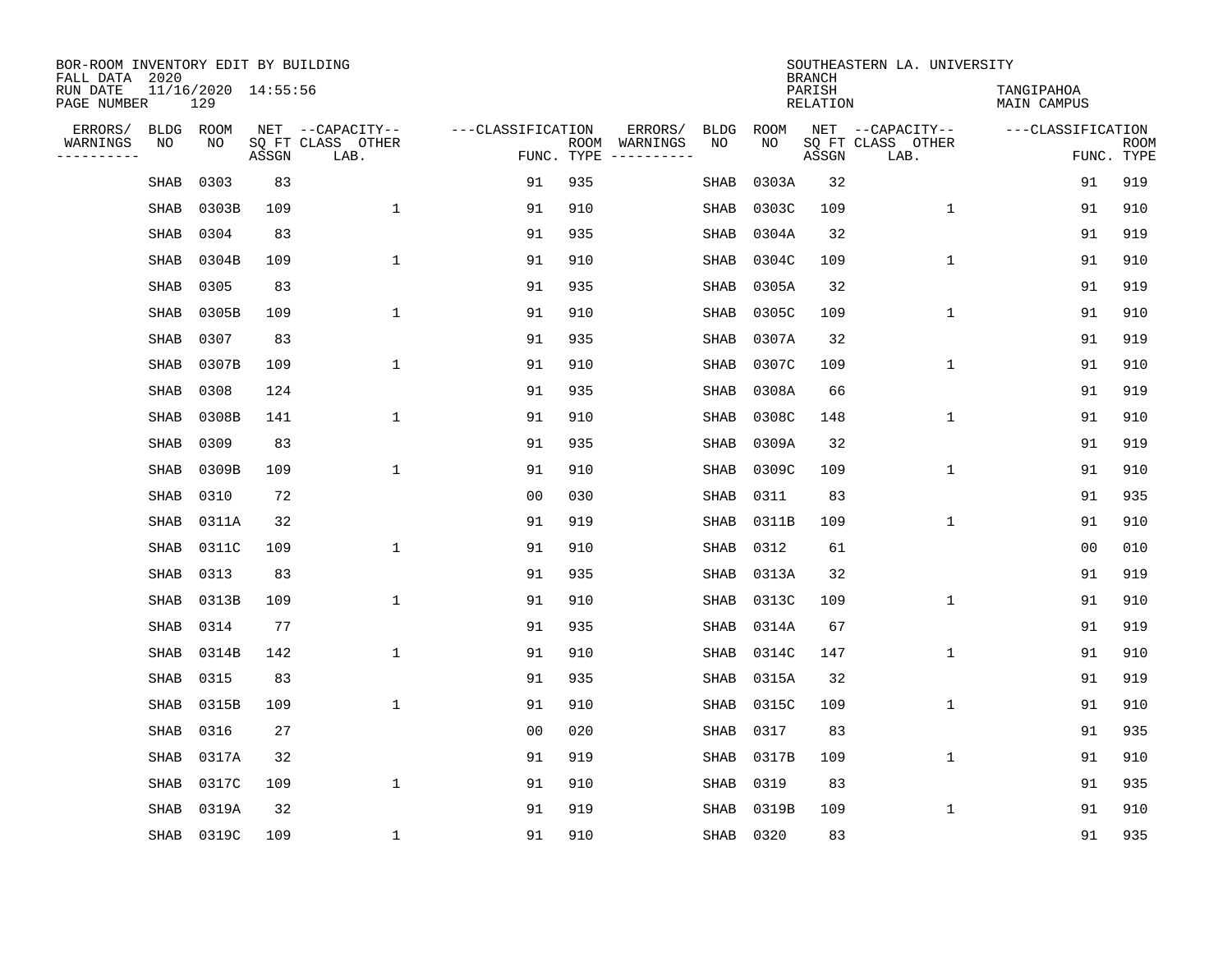| BOR-ROOM INVENTORY EDIT BY BUILDING<br>FALL DATA 2020 |                            |       |                           |                   |            |                              |             |             | <b>BRANCH</b>             | SOUTHEASTERN LA. UNIVERSITY |                                  |                           |
|-------------------------------------------------------|----------------------------|-------|---------------------------|-------------------|------------|------------------------------|-------------|-------------|---------------------------|-----------------------------|----------------------------------|---------------------------|
| RUN DATE<br>PAGE NUMBER                               | 11/16/2020 14:55:56<br>130 |       |                           |                   |            |                              |             |             | PARISH<br><b>RELATION</b> |                             | TANGIPAHOA<br><b>MAIN CAMPUS</b> |                           |
| ERRORS/<br><b>BLDG</b>                                | ROOM                       |       | NET --CAPACITY--          | ---CLASSIFICATION |            | ERRORS/                      | <b>BLDG</b> | <b>ROOM</b> |                           | NET --CAPACITY--            | ---CLASSIFICATION                |                           |
| WARNINGS<br>NO<br>----------                          | NO                         | ASSGN | SQ FT CLASS OTHER<br>LAB. |                   | FUNC. TYPE | ROOM WARNINGS<br>----------- | NO          | NO          | ASSGN                     | SQ FT CLASS OTHER<br>LAB.   |                                  | <b>ROOM</b><br>FUNC. TYPE |
| SHAB                                                  | 0320A                      | 32    |                           | 91                | 919        |                              | SHAB        | 0320B       | 109                       | $\mathbf{1}$                | 91                               | 910                       |
| SHAB                                                  | 0320C                      | 109   | 1                         | 91                | 910        |                              | SHAB        | 0321        | 83                        |                             | 91                               | 935                       |
| SHAB                                                  | 0321A                      | 32    |                           | 91                | 919        |                              | SHAB        | 0321B       | 109                       | $\mathbf 1$                 | 91                               | 910                       |
| SHAB                                                  | 0321C                      | 109   | 1                         | 91                | 910        |                              | SHAB        | 0322        | 83                        |                             | 91                               | 935                       |
| SHAB                                                  | 0322A                      | 32    |                           | 91                | 919        |                              | SHAB        | 0322B       | 109                       | $\mathbf 1$                 | 91                               | 910                       |
| SHAB                                                  | 0322C                      | 109   | $\mathbf{1}$              | 91                | 910        |                              | SHAB        | 0323        | 83                        |                             | 91                               | 935                       |
| <b>SHAB</b>                                           | 0323A                      | 32    |                           | 91                | 919        |                              | <b>SHAB</b> | 0323B       | 109                       | $\mathbf{1}$                | 91                               | 910                       |
| SHAB                                                  | 0323C                      | 109   | $\mathbf{1}$              | 91                | 910        |                              | SHAB        | 0325        | 83                        |                             | 91                               | 935                       |
| SHAB                                                  | 0325A                      | 32    |                           | 91                | 919        |                              | SHAB        | 0325B       | 109                       | $\mathbf{1}$                | 91                               | 910                       |
| SHAB                                                  | 0325C                      | 109   | 1                         | 91                | 910        |                              | SHAB        | 0326        | 83                        |                             | 91                               | 935                       |
| SHAB                                                  | 0326A                      | 32    |                           | 91                | 919        |                              | SHAB        | 0326B       | 109                       | $\mathbf 1$                 | 91                               | 910                       |
| <b>SHAB</b>                                           | 0326C                      | 109   | 1                         | 91                | 910        |                              | <b>SHAB</b> | 0327        | 83                        |                             | 91                               | 935                       |
| SHAB                                                  | 0327A                      | 32    |                           | 91                | 919        |                              | <b>SHAB</b> | 0327B       | 109                       | $\mathbf 1$                 | 91                               | 910                       |
| SHAB                                                  | 0327C                      | 109   | 1                         | 91                | 910        |                              | <b>SHAB</b> | 0328        | 83                        |                             | 91                               | 935                       |
| SHAB                                                  | 0328A                      | 32    |                           | 91                | 919        |                              | <b>SHAB</b> | 0328B       | 109                       | $\mathbf{1}$                | 91                               | 910                       |
| SHAB                                                  | 0328C                      | 109   | 1                         | 91                | 910        |                              | <b>SHAB</b> | 0329        | 83                        |                             | 91                               | 935                       |
| SHAB                                                  | 0329A                      | 32    |                           | 91                | 919        |                              | SHAB        | 0329B       | 109                       | 1                           | 91                               | 910                       |
| SHAB                                                  | 0329C                      | 109   | 1                         | 91                | 910        |                              | SHAB        | 0331        | 83                        |                             | 91                               | 935                       |
| SHAB                                                  | 0331A                      | 32    |                           | 91                | 919        |                              | SHAB        | 0331B       | 109                       | $\mathbf 1$                 | 91                               | 910                       |
| SHAB                                                  | 0331C                      | 109   | $\mathbf{1}$              | 91                | 910        |                              | <b>SHAB</b> | 0400        | 1603                      |                             | 0 <sub>0</sub>                   | 020                       |
| <b>SHAB</b>                                           | 0401                       | 83    |                           | 91                | 935        |                              | <b>SHAB</b> | 0401A       | 32                        |                             | 91                               | 919                       |
| <b>SHAB</b>                                           | 0401B                      | 109   | $\mathbf{1}$              | 91                | 910        |                              | <b>SHAB</b> | 0401C       | 109                       | $\mathbf{1}$                | 91                               | 910                       |
| <b>SHAB</b>                                           | 0402                       | 83    |                           | 91                | 935        |                              | SHAB        | 0402A       | 32                        |                             | 91                               | 919                       |
| <b>SHAB</b>                                           | 0402B                      | 109   | $\mathbf{1}$              | 91                | 910        |                              | SHAB        | 0402C       | 109                       | $\mathbf{1}$                | 91                               | 910                       |
| SHAB                                                  | 0403                       | 83    |                           | 91                | 935        |                              | SHAB        | 0403A       | 32                        |                             | 91                               | 919                       |
| SHAB                                                  | 0403B                      | 109   | $\mathbf{1}$              | 91                | 910        |                              | SHAB        | 0403C       | 109                       | 1                           | 91                               | 910                       |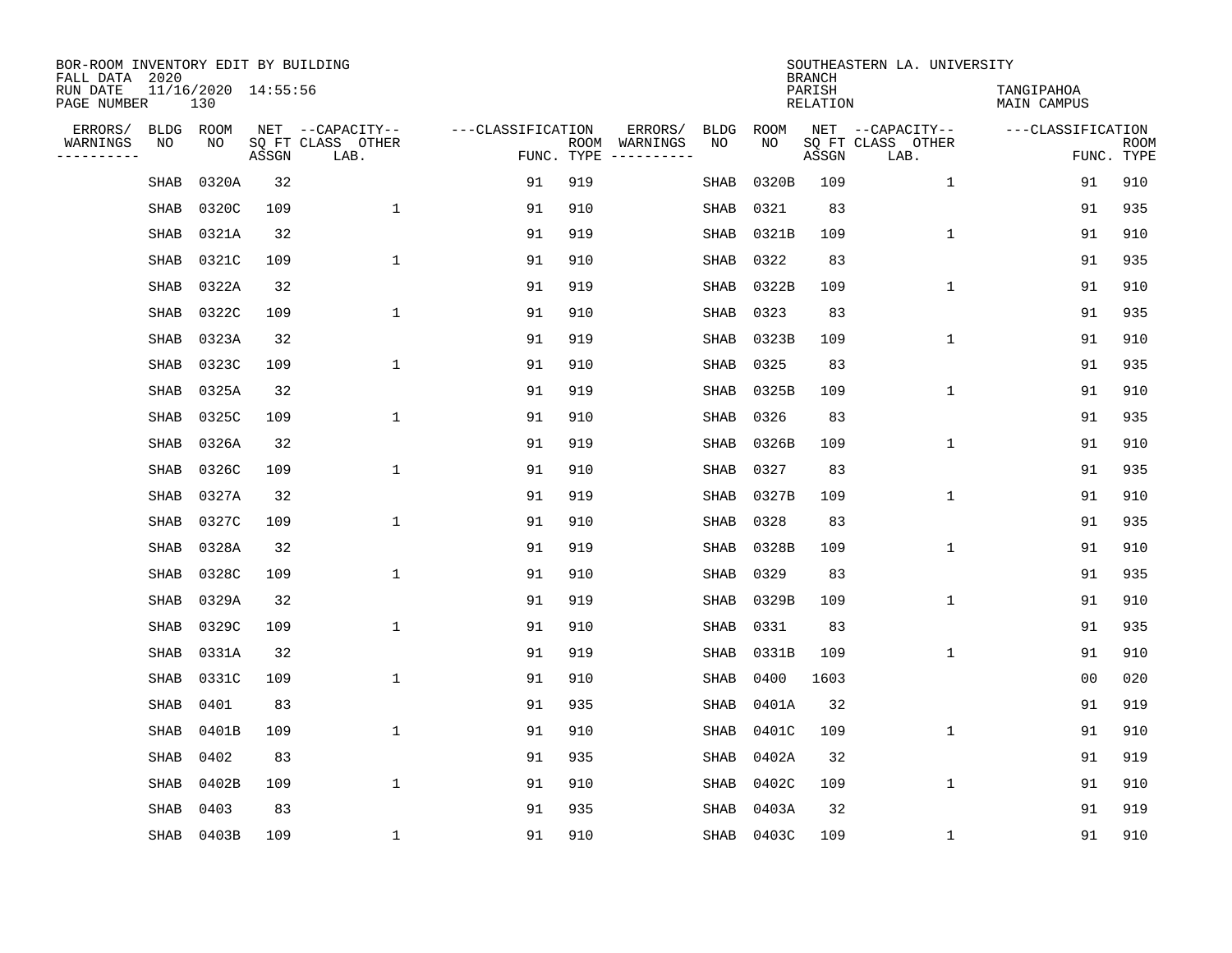| BOR-ROOM INVENTORY EDIT BY BUILDING<br>FALL DATA 2020 |             |                            |       |                           |                   |                    |                         |             |            | <b>BRANCH</b>             | SOUTHEASTERN LA. UNIVERSITY |                                  |                           |
|-------------------------------------------------------|-------------|----------------------------|-------|---------------------------|-------------------|--------------------|-------------------------|-------------|------------|---------------------------|-----------------------------|----------------------------------|---------------------------|
| RUN DATE<br>PAGE NUMBER                               |             | 11/16/2020 14:55:56<br>131 |       |                           |                   |                    |                         |             |            | PARISH<br><b>RELATION</b> |                             | TANGIPAHOA<br><b>MAIN CAMPUS</b> |                           |
| ERRORS/                                               | <b>BLDG</b> | ROOM                       |       | NET --CAPACITY--          | ---CLASSIFICATION |                    | ERRORS/                 | <b>BLDG</b> | ROOM       |                           | NET --CAPACITY--            | ---CLASSIFICATION                |                           |
| WARNINGS<br>----------                                | NO          | NO                         | ASSGN | SQ FT CLASS OTHER<br>LAB. |                   | ROOM<br>FUNC. TYPE | WARNINGS<br>----------- | NO          | NO         | ASSGN                     | SQ FT CLASS OTHER<br>LAB.   |                                  | <b>ROOM</b><br>FUNC. TYPE |
|                                                       | <b>SHAB</b> | 0404                       | 83    |                           | 91                | 935                |                         | <b>SHAB</b> | 0404A      | 32                        |                             | 91                               | 919                       |
|                                                       | <b>SHAB</b> | 0404B                      | 109   | $\mathbf 1$               | 91                | 910                |                         | SHAB        | 0404C      | 109                       | 1                           | 91                               | 910                       |
|                                                       | SHAB        | 0405                       | 83    |                           | 91                | 935                |                         | SHAB        | 0405A      | 32                        |                             | 91                               | 919                       |
|                                                       | SHAB        | 0405B                      | 109   | $\mathbf 1$               | 91                | 910                |                         | SHAB        | 0405C      | 109                       | 1                           | 91                               | 910                       |
|                                                       | SHAB        | 0407                       | 83    |                           | 91                | 935                |                         | SHAB        | 0407A      | 32                        |                             | 91                               | 919                       |
|                                                       | SHAB        | 0407B                      | 109   | $\mathbf{1}$              | 91                | 910                |                         | SHAB        | 0407C      | 109                       | $\mathbf 1$                 | 91                               | 910                       |
|                                                       | <b>SHAB</b> | 0408                       | 124   |                           | 91                | 935                |                         | <b>SHAB</b> | 0408A      | 67                        |                             | 91                               | 919                       |
|                                                       | <b>SHAB</b> | 0408B                      | 140   | $\mathbf{1}$              | 91                | 910                |                         | SHAB        | 0408C      | 147                       | $\mathbf{1}$                | 91                               | 910                       |
|                                                       | <b>SHAB</b> | 0409                       | 83    |                           | 91                | 935                |                         | <b>SHAB</b> | 0409A      | 32                        |                             | 91                               | 919                       |
|                                                       | <b>SHAB</b> | 0409B                      | 109   | $\mathbf{1}$              | 91                | 910                |                         | <b>SHAB</b> | 0409C      | 109                       | $\mathbf 1$                 | 91                               | 910                       |
|                                                       | <b>SHAB</b> | 0410                       | 72    |                           | 0 <sub>0</sub>    | 030                |                         | <b>SHAB</b> | 0411       | 83                        |                             | 91                               | 935                       |
|                                                       | <b>SHAB</b> | 0411A                      | 32    |                           | 91                | 919                |                         | SHAB        | 0411B      | 109                       | $\mathbf{1}$                | 91                               | 910                       |
|                                                       | SHAB        | 0411C                      | 109   | $\mathbf{1}$              | 91                | 910                |                         | SHAB        | 0412       | 61                        |                             | 44                               | 710                       |
|                                                       | SHAB        | 0413                       | 385   |                           | 91                | 680                |                         | SHAB        | 0414       | 77                        |                             | 91                               | 935                       |
|                                                       | SHAB        | 0414A                      | 67    |                           | 91                | 919                |                         | SHAB        | 0414B      | 141                       | 1                           | 91                               | 910                       |
|                                                       | SHAB        | 0414C                      | 147   | 1                         | 91                | 910                |                         | SHAB        | 0415       | 83                        |                             | 91                               | 935                       |
|                                                       | SHAB        | 0415A                      | 32    |                           | 91                | 919                |                         | SHAB        | 0415B      | 109                       | 1                           | 91                               | 910                       |
|                                                       | SHAB        | 0415C                      | 109   | 1                         | 91                | 910                |                         | SHAB        | 0416       | 27                        |                             | 0 <sub>0</sub>                   | 020                       |
|                                                       | <b>SHAB</b> | 0417                       | 83    |                           | 91                | 935                |                         | SHAB        | 0417A      | 32                        |                             | 91                               | 919                       |
|                                                       | <b>SHAB</b> | 0417B                      | 109   | $\mathbf{1}$              | 91                | 910                |                         | SHAB        | 0417C      | 109                       | 1                           | 91                               | 910                       |
|                                                       | <b>SHAB</b> | 0419                       | 83    |                           | 91                | 935                |                         | SHAB        | 0419A      | 32                        |                             | 91                               | 919                       |
|                                                       | <b>SHAB</b> | 0419B                      | 109   | $\mathbf{1}$              | 91                | 910                |                         | <b>SHAB</b> | 0419C      | 109                       | 1                           | 91                               | 910                       |
|                                                       | <b>SHAB</b> | 0420                       | 83    |                           | 91                | 935                |                         | SHAB        | 0420A      | 32                        |                             | 91                               | 919                       |
|                                                       | <b>SHAB</b> | 0420B                      | 109   | $\mathbf{1}$              | 91                | 910                |                         | SHAB        | 0420C      | 109                       | 1                           | 91                               | 910                       |
|                                                       | SHAB        | 0421                       | 83    |                           | 91                | 935                |                         | SHAB        | 0421A      | 32                        |                             | 91                               | 919                       |
|                                                       |             | SHAB 0421B                 | 109   | 1                         | 91                | 910                |                         |             | SHAB 0421C | 109                       | 1                           | 91                               | 910                       |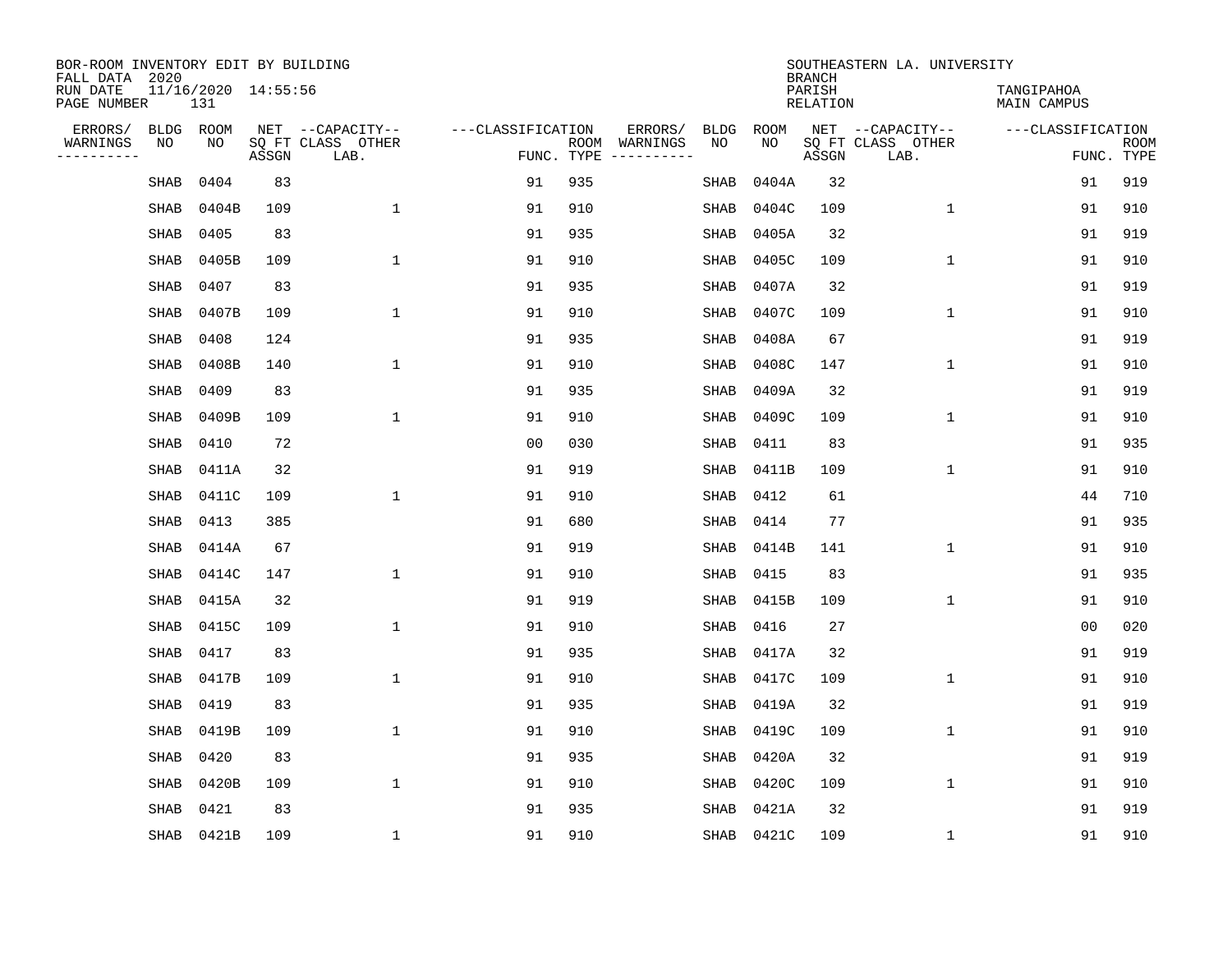| BOR-ROOM INVENTORY EDIT BY BUILDING<br>FALL DATA 2020 |             |                            |       |                           |                   |            |                              |             |                                                                | <b>BRANCH</b>      | SOUTHEASTERN LA. UNIVERSITY                                                                                                                              |                           |                           |
|-------------------------------------------------------|-------------|----------------------------|-------|---------------------------|-------------------|------------|------------------------------|-------------|----------------------------------------------------------------|--------------------|----------------------------------------------------------------------------------------------------------------------------------------------------------|---------------------------|---------------------------|
| RUN DATE<br>PAGE NUMBER                               |             | 11/16/2020 14:55:56<br>132 |       |                           |                   |            |                              |             |                                                                | PARISH<br>RELATION |                                                                                                                                                          | TANGIPAHOA<br>MAIN CAMPUS |                           |
| ERRORS/                                               | <b>BLDG</b> | ROOM                       |       | NET --CAPACITY--          | ---CLASSIFICATION |            | ERRORS/                      | BLDG        | ROOM                                                           |                    | NET --CAPACITY--                                                                                                                                         | ---CLASSIFICATION         |                           |
| WARNINGS<br>----------                                | NO          | NO                         | ASSGN | SQ FT CLASS OTHER<br>LAB. |                   | FUNC. TYPE | ROOM WARNINGS<br>----------- | NO          | NO                                                             | ASSGN              | SQ FT CLASS OTHER<br>LAB.                                                                                                                                |                           | <b>ROOM</b><br>FUNC. TYPE |
|                                                       | <b>SHAB</b> | 0422                       | 83    |                           | 91                | 935        |                              | SHAB        | 0422A                                                          | 32                 |                                                                                                                                                          | 91                        | 919                       |
|                                                       | SHAB        | 0422B                      | 109   | 1                         | 91                | 910        |                              | SHAB        | 0422C                                                          | 109                | 1                                                                                                                                                        | 91                        | 910                       |
|                                                       | SHAB        | 0423                       | 83    |                           | 91                | 935        |                              | SHAB        | 0423A                                                          | 32                 |                                                                                                                                                          | 91                        | 919                       |
|                                                       | <b>SHAB</b> | 0423B                      | 109   | 1                         | 91                | 910        |                              | <b>SHAB</b> | 0423C                                                          | 109                | $\mathbf{1}$                                                                                                                                             | 91                        | 910                       |
|                                                       | <b>SHAB</b> | 0425                       | 83    |                           | 91                | 935        |                              | <b>SHAB</b> | 0425A                                                          | 32                 |                                                                                                                                                          | 91                        | 919                       |
|                                                       | SHAB        | 0425B                      | 109   | 1                         | 91                | 910        |                              | SHAB        | 0425C                                                          | 109                | $\mathbf 1$                                                                                                                                              | 91                        | 910                       |
|                                                       | <b>SHAB</b> | 0426                       | 83    |                           | 91                | 935        |                              | SHAB        | 0426A                                                          | 32                 |                                                                                                                                                          | 91                        | 919                       |
|                                                       | <b>SHAB</b> | 0426B                      | 109   | $\mathbf 1$               | 91                | 910        |                              | <b>SHAB</b> | 0426C                                                          | 109                | $\mathbf 1$                                                                                                                                              | 91                        | 910                       |
|                                                       | <b>SHAB</b> | 0427                       | 83    |                           | 91                | 935        |                              | <b>SHAB</b> | 0427A                                                          | 32                 |                                                                                                                                                          | 91                        | 919                       |
|                                                       | SHAB        | 0427B                      | 109   | 1                         | 91                | 910        |                              | SHAB        | 0427C                                                          | 109                | 1                                                                                                                                                        | 91                        | 910                       |
|                                                       | SHAB        | 0428                       | 83    |                           | 91                | 935        |                              | SHAB        | 0428A                                                          | 32                 |                                                                                                                                                          | 91                        | 919                       |
|                                                       | <b>SHAB</b> | 0428B                      | 109   | $\mathbf 1$               | 91                | 910        |                              | SHAB        | 0428C                                                          | 109                | $\mathbf 1$                                                                                                                                              | 91                        | 910                       |
|                                                       | SHAB        | 0429                       | 83    |                           | 91                | 935        |                              | SHAB        | 0429A                                                          | 32                 |                                                                                                                                                          | 91                        | 919                       |
|                                                       | <b>SHAB</b> | 0429B                      | 109   | $\mathbf{1}$              | 91                | 910        |                              | SHAB        | 0429C                                                          | 109                | 1                                                                                                                                                        | 91                        | 910                       |
|                                                       | <b>SHAB</b> | 0431                       | 83    |                           | 91                | 935        |                              | SHAB        | 0431A                                                          | 32                 |                                                                                                                                                          | 91                        | 919                       |
|                                                       | <b>SHAB</b> | 0431B                      | 109   | $\mathbf{1}$              | 91                | 910        |                              |             | SHAB 0431C<br>TOTAL NUMBER CLASSROOMS<br>TOTAL NUMBER LABS 210 | 109                | 1<br>TOTAL ASSIGNABLE & UNASSIGNABLE SQFT:<br>TOTAL NET ASSIGN SQ. FT. IN ROOM FILE<br>TOTAL NUMBER COMPUTER CLASSROOMS<br>TOTAL NUMBER SPECIAL LABS 220 | 91<br>40,212<br>32,114    | 910                       |
|                                                       | <b>SHAC</b> | 0100                       | 214   | 2                         | 91                | 920        |                              |             | SHAC 0100A                                                     | 31                 |                                                                                                                                                          | 91                        | 919                       |
|                                                       | SHAC        | 0101                       | 214   | 2                         | 91                | 920        |                              | <b>SHAC</b> | 0101A                                                          | 31                 |                                                                                                                                                          | 91                        | 919                       |
|                                                       | SHAC        | 0102                       | 214   | 2                         | 91                | 920        |                              | SHAC        | 0102A                                                          | 31                 |                                                                                                                                                          | 91                        | 919                       |
|                                                       | <b>SHAC</b> | 0103                       | 214   | 2                         | 91                | 920        |                              | <b>SHAC</b> | 0103A                                                          | 31                 |                                                                                                                                                          | 91                        | 919                       |
|                                                       | SHAC        | 0104                       | 214   | 2                         | 91                | 920        |                              | SHAC        | 0104A                                                          | 31                 |                                                                                                                                                          | 91                        | 919                       |
|                                                       | SHAC        | 0105                       | 223   | 2                         | 91                | 920        |                              | SHAC        | 0105A                                                          | 52                 |                                                                                                                                                          | 91                        | 919                       |
|                                                       | SHAC        | 0106                       | 214   | 2                         | 91                | 920        |                              | SHAC        | 0106A                                                          | 31                 |                                                                                                                                                          | 91                        | 919                       |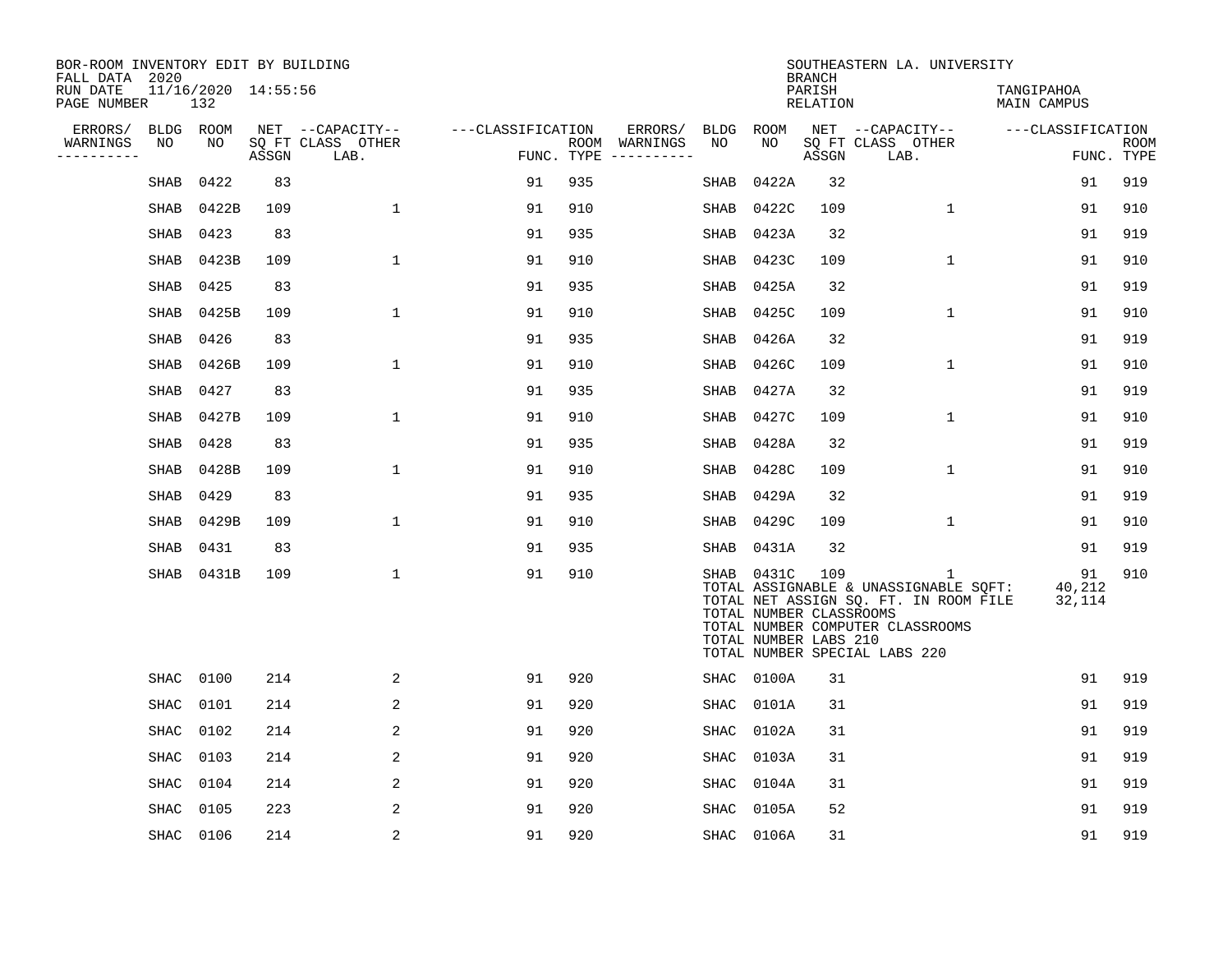| BOR-ROOM INVENTORY EDIT BY BUILDING<br>FALL DATA 2020 |                            |       |       |                           |                   |            |                              |             |             | <b>BRANCH</b>             | SOUTHEASTERN LA. UNIVERSITY |                                  |                           |
|-------------------------------------------------------|----------------------------|-------|-------|---------------------------|-------------------|------------|------------------------------|-------------|-------------|---------------------------|-----------------------------|----------------------------------|---------------------------|
| RUN DATE<br>PAGE NUMBER                               | 11/16/2020 14:55:56<br>133 |       |       |                           |                   |            |                              |             |             | PARISH<br><b>RELATION</b> |                             | TANGIPAHOA<br><b>MAIN CAMPUS</b> |                           |
| ERRORS/                                               | BLDG                       | ROOM  |       | NET --CAPACITY--          | ---CLASSIFICATION |            | ERRORS/                      | <b>BLDG</b> | <b>ROOM</b> |                           | NET --CAPACITY--            | ---CLASSIFICATION                |                           |
| WARNINGS<br>----------                                | ΝO                         | NO    | ASSGN | SQ FT CLASS OTHER<br>LAB. |                   | FUNC. TYPE | ROOM WARNINGS<br>----------- | NO          | NO          | ASSGN                     | SQ FT CLASS OTHER<br>LAB.   |                                  | <b>ROOM</b><br>FUNC. TYPE |
|                                                       | SHAC                       | 0107  | 221   |                           | 91                | 935        |                              | SHAC        | 0107A       | 68                        |                             | 00                               | 030                       |
|                                                       | SHAC                       | 0107B | 50    |                           | 91                | 935        |                              | SHAC        | 0107C       | 93                        |                             | 0 <sub>0</sub>                   | 030                       |
|                                                       | SHAC                       | 0107D | 33    |                           | 0 <sub>0</sub>    | 030        |                              | SHAC        | 0108        | 214                       | 2                           | 91                               | 920                       |
|                                                       | SHAC                       | 0108A | 31    |                           | 91                | 919        |                              | SHAC        | 0109        | 214                       | 2                           | 91                               | 920                       |
|                                                       | <b>SHAC</b>                | 0109A | 31    |                           | 91                | 919        |                              | <b>SHAC</b> | 0110        | 214                       | 2                           | 91                               | 920                       |
|                                                       | SHAC                       | 0110A | 31    |                           | 91                | 919        |                              | SHAC        | 0111        | 258                       |                             | 0 <sub>0</sub>                   | 030                       |
|                                                       | <b>SHAC</b>                | 0111A | 25    |                           | 0 <sub>0</sub>    | 010        |                              | <b>SHAC</b> | 0112        | 214                       | 2                           | 91                               | 920                       |
|                                                       | <b>SHAC</b>                | 0112A | 31    |                           | 91                | 919        |                              | <b>SHAC</b> | 0113        | 214                       | 2                           | 91                               | 920                       |
|                                                       | SHAC                       | 0113A | 31    |                           | 91                | 919        |                              | <b>SHAC</b> | 0114        | 214                       | 2                           | 91                               | 920                       |
|                                                       | SHAC                       | 0114A | 31    |                           | 91                | 919        |                              | SHAC        | 0115        | 214                       | 2                           | 91                               | 920                       |
|                                                       | SHAC                       | 0115A | 31    |                           | 91                | 919        |                              | SHAC        | 0116        | 214                       | 2                           | 91                               | 920                       |
|                                                       | SHAC                       | 0116A | 31    |                           | 91                | 919        |                              | SHAC        | 0117        | 214                       | 2                           | 91                               | 920                       |
|                                                       | SHAC                       | 0117A | 31    |                           | 91                | 919        |                              | SHAC        | 0118        | 214                       | 2                           | 91                               | 920                       |
|                                                       | SHAC                       | 0118A | 31    |                           | 91                | 919        |                              | SHAC        | 0119        | 214                       | 2                           | 91                               | 920                       |
|                                                       | SHAC                       | 0119A | 31    |                           | 91                | 919        |                              | SHAC        | 0120        | 917                       |                             | 0 <sub>0</sub>                   | 020                       |
|                                                       | SHAC                       | 0121  | 363   |                           | 0 <sub>0</sub>    | 020        |                              | <b>SHAC</b> | 0200        | 214                       | 2                           | 91                               | 920                       |
|                                                       | SHAC                       | 0200A | 31    |                           | 91                | 919        |                              | SHAC        | 0201        | 214                       | 2                           | 91                               | 920                       |
|                                                       | SHAC                       | 0201A | 214   |                           | 91                | 919        |                              | SHAC        | 0202        | 214                       | $\overline{2}$              | 91                               | 920                       |
|                                                       | SHAC                       | 0202A | 31    |                           | 91                | 919        |                              | SHAC        | 0203        | 214                       | 2                           | 91                               | 920                       |
|                                                       | SHAC                       | 0203A | 31    |                           | 91                | 919        |                              | SHAC        | 0204        | 214                       | 2                           | 91                               | 920                       |
|                                                       | SHAC                       | 0204A | 31    |                           | 91                | 919        |                              | <b>SHAC</b> | 0205        | 223                       | 2                           | 91                               | 920                       |
|                                                       | <b>SHAC</b>                | 0205A | 52    |                           | 91                | 919        |                              | <b>SHAC</b> | 0206        | 214                       | 2                           | 91                               | 920                       |
|                                                       | <b>SHAC</b>                | 0206A | 31    |                           | 91                | 919        |                              | <b>SHAC</b> | 0207        | 179                       | $\mathbf{1}$                | 91                               | 935                       |
|                                                       | <b>SHAC</b>                | 0207A | 41    |                           | 0 <sub>0</sub>    | 020        |                              | <b>SHAC</b> | 0207B       | 86                        |                             | 91                               | 935                       |
|                                                       | <b>SHAC</b>                | 0207C | 73    |                           | 0 <sub>0</sub>    | 030        |                              | <b>SHAC</b> | 0207D       | 32                        |                             | 0 <sub>0</sub>                   | 010                       |
|                                                       | SHAC                       | 0208  | 214   | $\overline{\mathbf{c}}$   | 91                | 920        |                              |             | SHAC 0208A  | 31                        |                             | 91                               | 919                       |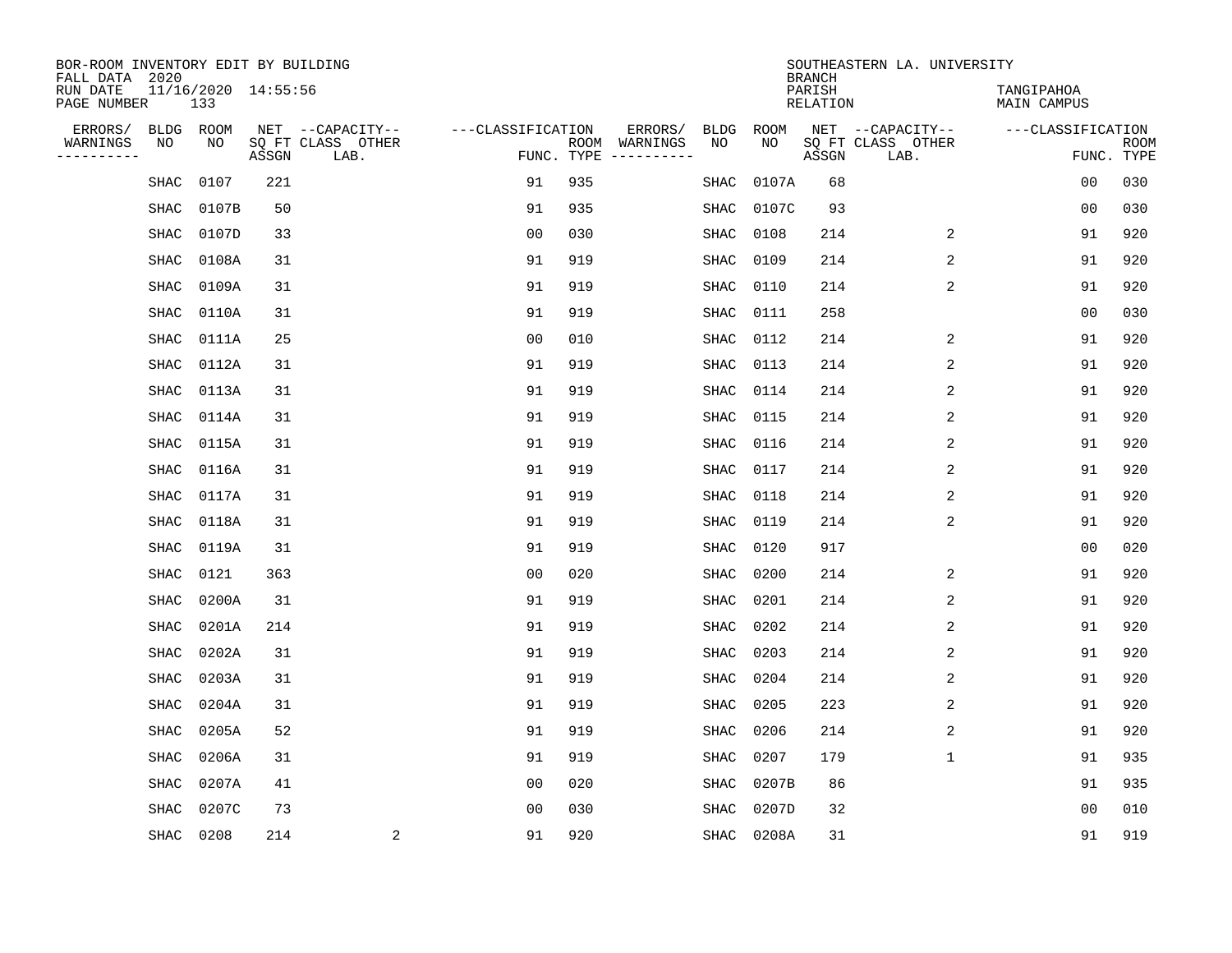| BOR-ROOM INVENTORY EDIT BY BUILDING<br>FALL DATA 2020 |                            |       |                           |                   |     |                              |             |             | <b>BRANCH</b>             | SOUTHEASTERN LA. UNIVERSITY |                           |                           |
|-------------------------------------------------------|----------------------------|-------|---------------------------|-------------------|-----|------------------------------|-------------|-------------|---------------------------|-----------------------------|---------------------------|---------------------------|
| RUN DATE<br>PAGE NUMBER                               | 11/16/2020 14:55:56<br>134 |       |                           |                   |     |                              |             |             | PARISH<br><b>RELATION</b> |                             | TANGIPAHOA<br>MAIN CAMPUS |                           |
| ERRORS/<br><b>BLDG</b>                                | ROOM                       |       | NET --CAPACITY--          | ---CLASSIFICATION |     | ERRORS/                      | <b>BLDG</b> | <b>ROOM</b> |                           | NET --CAPACITY--            | ---CLASSIFICATION         |                           |
| WARNINGS<br>NO<br>----------                          | NO                         | ASSGN | SQ FT CLASS OTHER<br>LAB. | FUNC. TYPE        |     | ROOM WARNINGS<br>----------- | NO          | NO          | ASSGN                     | SQ FT CLASS OTHER<br>LAB.   |                           | <b>ROOM</b><br>FUNC. TYPE |
| SHAC                                                  | 0209                       | 214   | 2                         | 91                | 920 |                              | SHAC        | 0209A       | 31                        |                             | 91                        | 919                       |
| SHAC                                                  | 0210                       | 214   | 2                         | 91                | 920 |                              | SHAC        | 0210A       | 31                        |                             | 91                        | 919                       |
| <b>SHAC</b>                                           | 0211                       | 223   | 2                         | 91                | 920 |                              | SHAC        | 0211A       | 52                        |                             | 91                        | 919                       |
| <b>SHAC</b>                                           | 0212                       | 214   | 2                         | 91                | 920 |                              | <b>SHAC</b> | 0212A       | 31                        |                             | 91                        | 919                       |
| <b>SHAC</b>                                           | 0213                       | 214   | $\overline{2}$            | 91                | 920 |                              | <b>SHAC</b> | 0213A       | 31                        |                             | 91                        | 919                       |
| SHAC                                                  | 0214                       | 214   | 2                         | 91                | 920 |                              | SHAC        | 0214A       | 31                        |                             | 91                        | 919                       |
| SHAC                                                  | 0215                       | 214   | $\sqrt{2}$                | 91                | 920 |                              | SHAC        | 0215A       | 31                        |                             | 91                        | 919                       |
| SHAC                                                  | 0216                       | 214   | 2                         | 91                | 920 |                              | <b>SHAC</b> | 0216A       | 31                        |                             | 91                        | 919                       |
| SHAC                                                  | 0217                       | 214   | 2                         | 91                | 920 |                              | SHAC        | 0217A       | 31                        |                             | 91                        | 919                       |
| <b>SHAC</b>                                           | 0218                       | 214   | 2                         | 91                | 920 |                              | <b>SHAC</b> | 0218A       | 31                        |                             | 91                        | 919                       |
| SHAC                                                  | 0219                       | 214   | 2                         | 91                | 920 |                              | <b>SHAC</b> | 0219A       | 31                        |                             | 91                        | 919                       |
| <b>SHAC</b>                                           | 0220                       | 925   |                           | 0 <sub>0</sub>    | 020 |                              | <b>SHAC</b> | 0300        | 214                       | 2                           | 91                        | 920                       |
| SHAC                                                  | 0300A                      | 31    |                           | 91                | 919 |                              | SHAC        | 0301        | 214                       | 2                           | 91                        | 920                       |
| SHAC                                                  | 0301A                      | 31    |                           | 91                | 919 |                              | SHAC        | 0302        | 214                       | $\sqrt{2}$                  | 91                        | 920                       |
| SHAC                                                  | 0302A                      | 31    |                           | 91                | 919 |                              | SHAC        | 0303        | 214                       | 2                           | 91                        | 920                       |
| SHAC                                                  | 0303A                      | 31    |                           | 91                | 919 |                              | SHAC        | 0304        | 214                       | 2                           | 91                        | 920                       |
| SHAC                                                  | 0304A                      | 31    |                           | 91                | 919 |                              | SHAC        | 0305        | 223                       | 2                           | 91                        | 920                       |
| <b>SHAC</b>                                           | 0305A                      | 52    |                           | 91                | 919 |                              | <b>SHAC</b> | 0306        | 214                       | 2                           | 91                        | 920                       |
| SHAC                                                  | 0306A                      | 31    |                           | 91                | 919 |                              | <b>SHAC</b> | 0307        | 41                        |                             | 0 <sub>0</sub>            | 020                       |
| SHAC                                                  | 0308                       | 214   | 2                         | 91                | 920 |                              | SHAC        | 0308A       | 31                        |                             | 91                        | 919                       |
| SHAC                                                  | 0309                       | 255   | 2                         | 91                | 920 |                              | SHAC        | 0309A       | 31                        |                             | 91                        | 919                       |
| <b>SHAC</b>                                           | 0310                       | 344   | 3                         | 91                | 920 |                              | <b>SHAC</b> | 0310A       | 32                        |                             | 91                        | 919                       |
| <b>SHAC</b>                                           | 0311                       | 214   | 2                         | 91                | 920 |                              | SHAC        | 0311A       | 31                        |                             | 91                        | 919                       |
| <b>SHAC</b>                                           | 0312                       | 214   | $\overline{a}$            | 91                | 920 |                              | SHAC        | 0312A       | 31                        |                             | 91                        | 919                       |
| <b>SHAC</b>                                           | 0313                       | 73    |                           | 0 <sub>0</sub>    | 030 |                              | <b>SHAC</b> | 0313A       | 32                        |                             | 0 <sub>0</sub>            | 010                       |
|                                                       | SHAC 0314                  | 214   | $\overline{\mathbf{c}}$   | 91                | 920 |                              |             | SHAC 0314A  | 31                        |                             | 91                        | 919                       |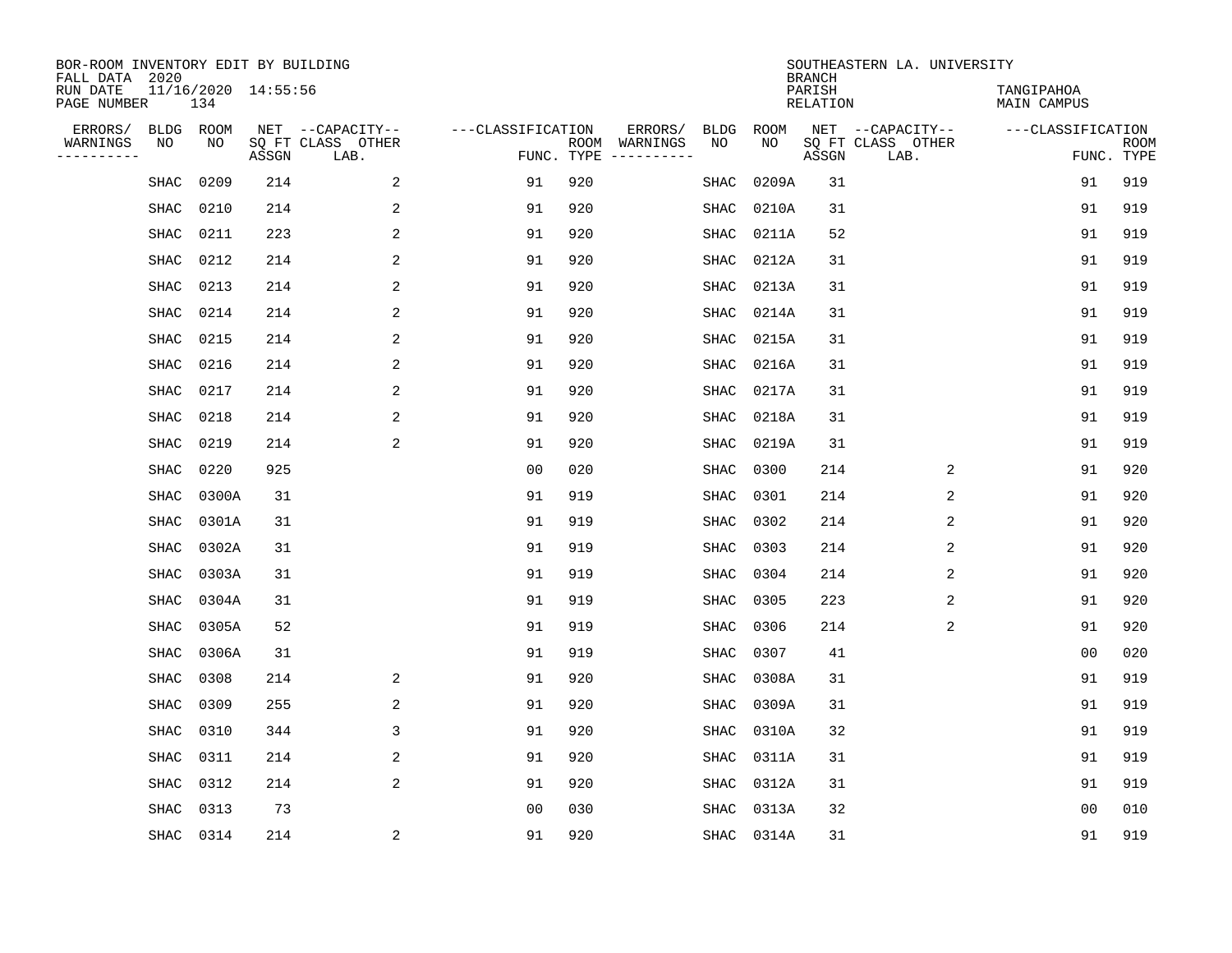| BOR-ROOM INVENTORY EDIT BY BUILDING<br>FALL DATA 2020 |             |            |                     |                           |                   |            |                              |             |             | <b>BRANCH</b>             | SOUTHEASTERN LA. UNIVERSITY |                                  |                           |
|-------------------------------------------------------|-------------|------------|---------------------|---------------------------|-------------------|------------|------------------------------|-------------|-------------|---------------------------|-----------------------------|----------------------------------|---------------------------|
| RUN DATE<br>PAGE NUMBER                               |             | 135        | 11/16/2020 14:55:56 |                           |                   |            |                              |             |             | PARISH<br><b>RELATION</b> |                             | TANGIPAHOA<br><b>MAIN CAMPUS</b> |                           |
| ERRORS/                                               | BLDG        | ROOM       |                     | NET --CAPACITY--          | ---CLASSIFICATION |            | ERRORS/                      | <b>BLDG</b> | <b>ROOM</b> |                           | NET --CAPACITY--            | ---CLASSIFICATION                |                           |
| WARNINGS<br>----------                                | ΝO          | NO         | ASSGN               | SQ FT CLASS OTHER<br>LAB. |                   | FUNC. TYPE | ROOM WARNINGS<br>----------- | NO          | NO          | ASSGN                     | SQ FT CLASS OTHER<br>LAB.   |                                  | <b>ROOM</b><br>FUNC. TYPE |
|                                                       | SHAC        | 0315       | 223                 | 2                         | 91                | 920        |                              | SHAC        | 0315A       | 52                        |                             | 91                               | 919                       |
|                                                       | SHAC        | 0316       | 214                 | 2                         | 91                | 920        |                              | SHAC        | 0316A       | 31                        |                             | 91                               | 919                       |
|                                                       | SHAC        | 0317       | 214                 | 2                         | 91                | 920        |                              | SHAC        | 0317A       | 31                        |                             | 91                               | 919                       |
|                                                       | SHAC        | 0318       | 214                 | 2                         | 91                | 920        |                              | SHAC        | 0318A       | 31                        |                             | 91                               | 919                       |
|                                                       | <b>SHAC</b> | 0319       | 214                 | 2                         | 91                | 920        |                              | <b>SHAC</b> | 0319A       | 31                        |                             | 91                               | 919                       |
|                                                       | SHAC        | 0320       | 214                 | 2                         | 91                | 920        |                              | SHAC        | 0320A       | 31                        |                             | 91                               | 919                       |
|                                                       | <b>SHAC</b> | 0321       | 214                 | 2                         | 91                | 920        |                              | <b>SHAC</b> | 0321A       | 31                        |                             | 91                               | 919                       |
|                                                       | <b>SHAC</b> | 0322       | 214                 | 2                         | 91                | 920        |                              | <b>SHAC</b> | 0322A       | 31                        |                             | 91                               | 919                       |
|                                                       | <b>SHAC</b> | 0323       | 925                 |                           | 0 <sub>0</sub>    | 020        |                              | <b>SHAC</b> | 0400        | 214                       | 2                           | 91                               | 920                       |
|                                                       | SHAC        | 0400A      | 31                  |                           | 91                | 919        |                              | SHAC        | 0401        | 214                       | 2                           | 91                               | 920                       |
|                                                       | SHAC        | 0401A      | 31                  |                           | 91                | 919        |                              | SHAC        | 0402        | 214                       | 2                           | 91                               | 920                       |
|                                                       | SHAC        | 0402A      | 31                  |                           | 91                | 919        |                              | SHAC        | 0403        | 214                       | 2                           | 91                               | 920                       |
|                                                       | SHAC        | 0403A      | 31                  |                           | 91                | 919        |                              | SHAC        | 0404        | 214                       | 2                           | 91                               | 920                       |
|                                                       | SHAC        | 0404A      | 31                  |                           | 91                | 919        |                              | SHAC        | 0405        | 223                       | 2                           | 91                               | 920                       |
|                                                       | SHAC        | 0405A      | 52                  |                           | 91                | 919        |                              | SHAC        | 0406        | 214                       | 2                           | 91                               | 920                       |
|                                                       | SHAC        | 0406A      | 31                  |                           | 91                | 919        |                              | <b>SHAC</b> | 0407        | 120                       |                             | 91                               | 935                       |
|                                                       | SHAC        | 0407A      | 41                  |                           | 0 <sub>0</sub>    | 020        |                              | SHAC        | 0407B       | 171                       |                             | 0 <sub>0</sub>                   | 030                       |
|                                                       | SHAC        | 0407C      | 73                  |                           | 0 <sub>0</sub>    | 030        |                              | SHAC        | 0407D       | 32                        |                             | 0 <sub>0</sub>                   | 010                       |
|                                                       | SHAC        | 0408       | 214                 | $\overline{a}$            | 91                | 920        |                              | SHAC        | 0408A       | 31                        |                             | 91                               | 919                       |
|                                                       | <b>SHAC</b> | 0409       | 385                 |                           | 91                | 680        |                              | SHAC        | 0410        | 214                       | 2                           | 91                               | 920                       |
|                                                       | SHAC        | 0410A      | 31                  |                           | 91                | 919        |                              | <b>SHAC</b> | 0411        | 214                       | 2                           | 91                               | 920                       |
|                                                       | <b>SHAC</b> | 0411A      | 31                  |                           | 91                | 919        |                              | <b>SHAC</b> | 0412        | 214                       | 2                           | 91                               | 920                       |
|                                                       | <b>SHAC</b> | 0412A      | 31                  |                           | 91                | 919        |                              | <b>SHAC</b> | 0413        | 223                       | 2                           | 91                               | 920                       |
|                                                       | <b>SHAC</b> | 0413A      | 52                  |                           | 91                | 919        |                              | <b>SHAC</b> | 0414        | 214                       | 2                           | 91                               | 920                       |
|                                                       | <b>SHAC</b> | 0414A      | 31                  |                           | 91                | 919        |                              | <b>SHAC</b> | 0415        | 214                       | $\overline{2}$              | 91                               | 920                       |
|                                                       |             | SHAC 0415A | 31                  |                           | 91                | 919        |                              |             | SHAC 0416   | 214                       | 2                           | 91                               | 920                       |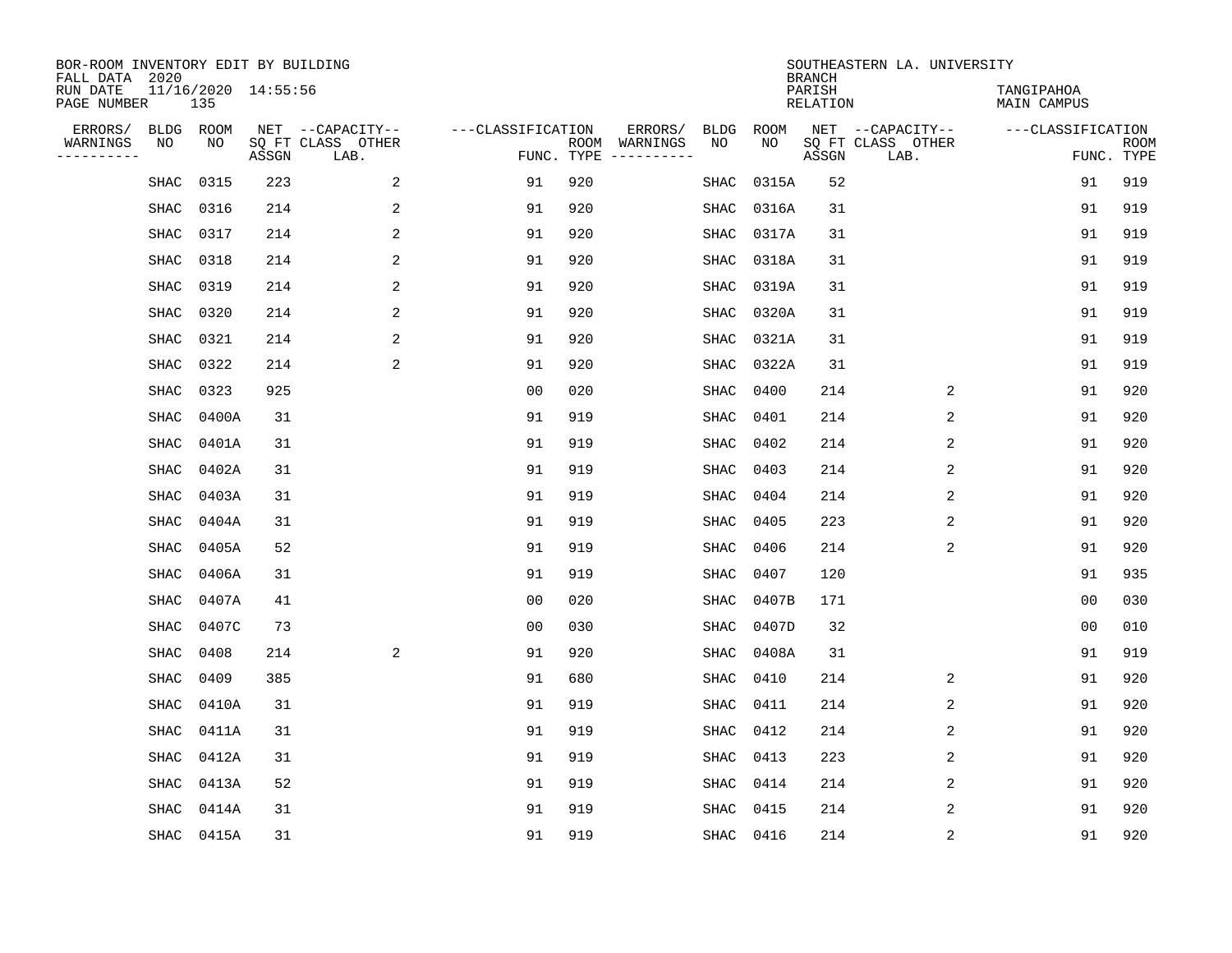| BOR-ROOM INVENTORY EDIT BY BUILDING<br>FALL DATA 2020 |           |                            |       |                           |                   |     |                                      |             |                                                               | <b>BRANCH</b>             | SOUTHEASTERN LA. UNIVERSITY                                                                                                                         |                           |                           |
|-------------------------------------------------------|-----------|----------------------------|-------|---------------------------|-------------------|-----|--------------------------------------|-------------|---------------------------------------------------------------|---------------------------|-----------------------------------------------------------------------------------------------------------------------------------------------------|---------------------------|---------------------------|
| RUN DATE<br>PAGE NUMBER                               |           | 11/16/2020 14:55:56<br>136 |       |                           |                   |     |                                      |             |                                                               | PARISH<br><b>RELATION</b> |                                                                                                                                                     | TANGIPAHOA<br>MAIN CAMPUS |                           |
| ERRORS/                                               | BLDG ROOM |                            |       | NET --CAPACITY--          | ---CLASSIFICATION |     | ERRORS/                              | BLDG        | ROOM                                                          |                           | NET --CAPACITY--                                                                                                                                    | ---CLASSIFICATION         |                           |
| WARNINGS<br>----------                                | NO        | NO                         | ASSGN | SQ FT CLASS OTHER<br>LAB. |                   |     | ROOM WARNINGS<br>FUNC. TYPE $------$ | NO          | NO                                                            | ASSGN                     | SQ FT CLASS OTHER<br>LAB.                                                                                                                           |                           | <b>ROOM</b><br>FUNC. TYPE |
|                                                       | SHAC      | 0416A                      | 31    |                           | 91                | 919 |                                      | SHAC        | 0417                                                          | 214                       | $\overline{a}$                                                                                                                                      | 91                        | 920                       |
|                                                       | SHAC      | 0417A                      | 31    |                           | 91                | 919 |                                      | SHAC        | 0418                                                          | 214                       | 2                                                                                                                                                   | 91                        | 920                       |
|                                                       | SHAC      | 0418A                      | 31    |                           | 91                | 919 |                                      | SHAC        | 0419                                                          | 214                       | 2                                                                                                                                                   | 91                        | 920                       |
|                                                       | SHAC      | 0419A                      | 31    |                           | 91                | 919 |                                      | SHAC        | 0420                                                          | 214                       | 2                                                                                                                                                   | 91                        | 920                       |
|                                                       | SHAC      | 0420A                      | 31    |                           | 91                | 919 |                                      |             | SHAC 0421<br>TOTAL NUMBER CLASSROOMS<br>TOTAL NUMBER LABS 210 | 917                       | TOTAL ASSIGNABLE & UNASSIGNABLE SQFT:<br>TOTAL NET ASSIGN SQ. FT. IN ROOM FILE<br>TOTAL NUMBER COMPUTER CLASSROOMS<br>TOTAL NUMBER SPECIAL LABS 220 | 00<br>25,604<br>20,471    | 020                       |
|                                                       | SHAD      | 0100                       | 214   | 2                         | 91                | 920 |                                      | SHAD        | 0100A                                                         | 31                        |                                                                                                                                                     | 91                        | 919                       |
|                                                       | SHAD      | 0101                       | 250   |                           | 91                | 919 |                                      | SHAD        | 0102                                                          | 214                       | 2                                                                                                                                                   | 91                        | 920                       |
|                                                       | SHAD      | 0102A                      | 31    |                           | 91                | 919 |                                      | SHAD        | 0103                                                          | 214                       | 2                                                                                                                                                   | 91                        | 920                       |
|                                                       | SHAD      | 0103A                      | 31    |                           | 91                | 919 |                                      | SHAD        | 0104                                                          | 214                       | 2                                                                                                                                                   | 91                        | 920                       |
|                                                       | SHAD      | 0104A                      | 31    |                           | 91                | 919 |                                      | SHAD        | 0105                                                          | 223                       | 2                                                                                                                                                   | 91                        | 920                       |
|                                                       | SHAD      | 0105A                      | 52    |                           | 91                | 919 |                                      | SHAD        | 0106                                                          | 214                       | 2                                                                                                                                                   | 91                        | 920                       |
|                                                       | SHAD      | 0106A                      | 31    |                           | 91                | 919 |                                      | SHAD        | 0107                                                          | 247                       |                                                                                                                                                     | 91                        | 935                       |
|                                                       | SHAD      | 0107A                      | 68    |                           | 0 <sub>0</sub>    | 030 |                                      | SHAD        | 0107B                                                         | 60                        |                                                                                                                                                     | 91                        | 935                       |
|                                                       | SHAD      | 0107C                      | 135   |                           | 0 <sub>0</sub>    | 030 |                                      | <b>SHAD</b> | 0108                                                          | 214                       | 2                                                                                                                                                   | 91                        | 920                       |
|                                                       | SHAD      | 0108A                      | 31    |                           | 91                | 919 |                                      | SHAD        | 0109                                                          | 258                       |                                                                                                                                                     | 0 <sub>0</sub>            | 030                       |
|                                                       | SHAD      | 0109A                      | 25    |                           | 0 <sub>0</sub>    | 010 |                                      | SHAD        | 0110                                                          | 744                       |                                                                                                                                                     | 91                        | 950                       |
|                                                       | SHAD      | 0111                       | 214   | 2                         | 91                | 920 |                                      | SHAD        | 0111A                                                         | 31                        |                                                                                                                                                     | 91                        | 919                       |
|                                                       | SHAD      | 0112                       | 214   | 2                         | 91                | 920 |                                      | SHAD        | 0112A                                                         | 31                        |                                                                                                                                                     | 91                        | 919                       |
|                                                       | SHAD      | 0113                       | 731   |                           | 91                | 935 |                                      | SHAD        | 0113A                                                         | 24                        |                                                                                                                                                     | 0 <sub>0</sub>            | 030                       |
|                                                       | SHAD      | 0114                       | 216   | 2                         | 91                | 920 |                                      | SHAD        | 0114A                                                         | 31                        |                                                                                                                                                     | 91                        | 919                       |
|                                                       | SHAD      | 0115                       | 216   | 2                         | 91                | 920 |                                      | SHAD        | 0115A                                                         | 31                        |                                                                                                                                                     | 91                        | 919                       |
|                                                       | SHAD      | 0116                       | 216   | 2                         | 91                | 920 |                                      | SHAD        | 0116A                                                         | 31                        |                                                                                                                                                     | 91                        | 919                       |
|                                                       | SHAD 0117 |                            | 216   | 2                         | 91                | 920 |                                      | SHAD        | 0117A                                                         | 31                        |                                                                                                                                                     | 91                        | 935                       |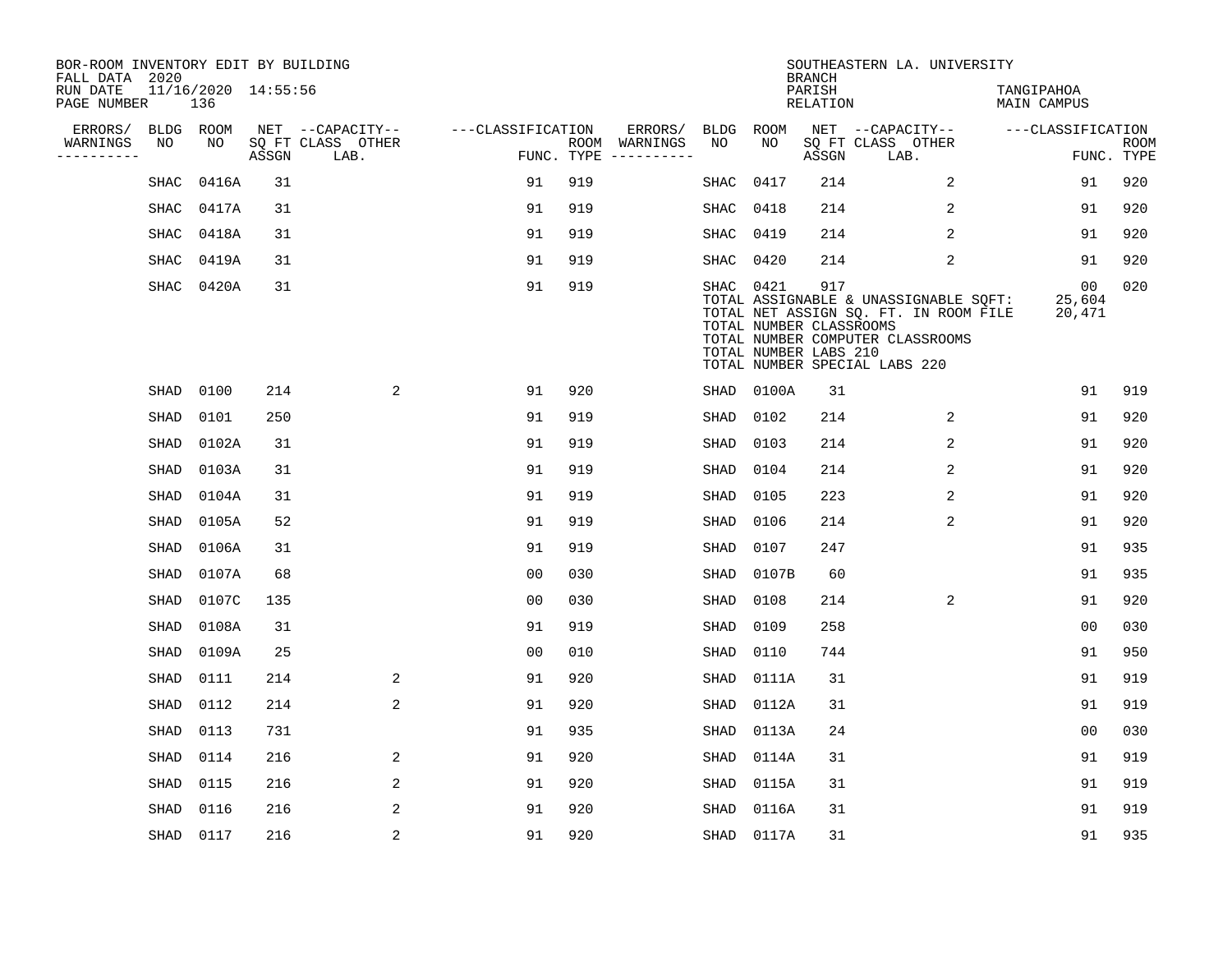| BOR-ROOM INVENTORY EDIT BY BUILDING<br>FALL DATA 2020 |                            |       |                           |                   |            |                              |             |             | <b>BRANCH</b>             | SOUTHEASTERN LA. UNIVERSITY |                                  |                           |
|-------------------------------------------------------|----------------------------|-------|---------------------------|-------------------|------------|------------------------------|-------------|-------------|---------------------------|-----------------------------|----------------------------------|---------------------------|
| RUN DATE<br>PAGE NUMBER                               | 11/16/2020 14:55:56<br>137 |       |                           |                   |            |                              |             |             | PARISH<br><b>RELATION</b> |                             | TANGIPAHOA<br><b>MAIN CAMPUS</b> |                           |
| ERRORS/<br><b>BLDG</b>                                | ROOM                       |       | NET --CAPACITY--          | ---CLASSIFICATION |            | ERRORS/                      | <b>BLDG</b> | <b>ROOM</b> |                           | NET --CAPACITY--            | ---CLASSIFICATION                |                           |
| WARNINGS<br>NO<br>----------                          | NO                         | ASSGN | SQ FT CLASS OTHER<br>LAB. |                   | FUNC. TYPE | ROOM WARNINGS<br>----------- | NO          | NO          | ASSGN                     | SQ FT CLASS OTHER<br>LAB.   |                                  | <b>ROOM</b><br>FUNC. TYPE |
| SHAD                                                  | 0118                       | 216   | 2                         | 91                | 920        |                              | SHAD        | 0118A       | 31                        |                             | 91                               | 935                       |
| SHAD                                                  | 0119                       | 213   | 2                         | 91                | 920        |                              | SHAD        | 0119A       | 31                        |                             | 91                               | 919                       |
| SHAD                                                  | 0120                       | 216   | 2                         | 91                | 920        |                              | SHAD        | 0120A       | 31                        |                             | 91                               | 919                       |
| SHAD                                                  | 0121                       | 216   | 2                         | 91                | 920        |                              | <b>SHAD</b> | 0121A       | 31                        |                             | 91                               | 919                       |
| SHAD                                                  | 0122                       | 216   | $\overline{2}$            | 91                | 920        |                              | <b>SHAD</b> | 0122A       | 31                        |                             | 91                               | 919                       |
| SHAD                                                  | 0123                       | 213   | $\overline{2}$            | 91                | 920        |                              | <b>SHAD</b> | 0123A       | 31                        |                             | 91                               | 919                       |
| SHAD                                                  | 0124                       | 9     |                           | 91                | 935        |                              | SHAD        | 0125        | 11                        |                             | 91                               | 935                       |
| SHAD                                                  | 0126                       | 337   |                           | 0 <sub>0</sub>    | 020        |                              | <b>SHAD</b> | 0127        | 1279                      |                             | 0 <sub>0</sub>                   | 020                       |
| SHAD                                                  | 0150                       | 33    |                           | 0 <sub>0</sub>    | 030        |                              | <b>SHAD</b> | 0200        | 214                       | 2                           | 91                               | 920                       |
| <b>SHAD</b>                                           | 0200A                      | 31    |                           | 91                | 919        |                              | SHAD        | 0201        | 214                       | 2                           | 91                               | 920                       |
| SHAD                                                  | 0201A                      | 31    |                           | 91                | 919        |                              | SHAD        | 0202        | 214                       | 2                           | 91                               | 920                       |
| SHAD                                                  | 0202A                      | 31    |                           | 91                | 919        |                              | SHAD        | 0203        | 214                       | 2                           | 91                               | 920                       |
| SHAD                                                  | 0203A                      | 31    |                           | 91                | 919        |                              | SHAD        | 0204        | 214                       | 2                           | 91                               | 920                       |
| SHAD                                                  | 0204A                      | 31    |                           | 91                | 919        |                              | SHAD        | 0205        | 223                       | $\overline{c}$              | 91                               | 920                       |
| SHAD                                                  | 0205A                      | 52    |                           | 91                | 919        |                              | SHAD        | 0206        | 214                       | 2                           | 91                               | 920                       |
| SHAD                                                  | 0206A                      | 31    |                           | 91                | 919        |                              | <b>SHAD</b> | 0207        | 251                       |                             | 91                               | 935                       |
| SHAD                                                  | 0207A                      | 41    |                           | 0 <sub>0</sub>    | 020        |                              | <b>SHAD</b> | 0207B       | 105                       |                             | 91                               | 935                       |
| SHAD                                                  | 0207C                      | 68    |                           | 0 <sub>0</sub>    | 030        |                              | <b>SHAD</b> | 0207D       | 48                        |                             | 0 <sub>0</sub>                   | 010                       |
| SHAD                                                  | 0208                       | 214   | 2                         | 91                | 920        |                              | <b>SHAD</b> | 0208A       | 31                        |                             | 91                               | 919                       |
| SHAD                                                  | 0209                       | 214   | 2                         | 91                | 920        |                              | <b>SHAD</b> | 0209A       | 31                        |                             | 91                               | 919                       |
| SHAD                                                  | 0210                       | 214   | 2                         | 91                | 920        |                              | SHAD        | 0210A       | 31                        |                             | 91                               | 919                       |
| <b>SHAD</b>                                           | 0211                       | 223   | 2                         | 91                | 920        |                              | <b>SHAD</b> | 0211A       | 52                        |                             | 91                               | 919                       |
| SHAD                                                  | 0212                       | 214   | 2                         | 91                | 920        |                              | SHAD        | 0212A       | 31                        |                             | 91                               | 919                       |
| SHAD                                                  | 0213                       | 214   | 2                         | 91                | 920        |                              | SHAD        | 0213A       | 31                        |                             | 91                               | 919                       |
| <b>SHAD</b>                                           | 0214                       | 214   | 2                         | 91                | 920        |                              | <b>SHAD</b> | 0214A       | 214                       |                             | 91                               | 919                       |
| SHAD                                                  | 0215                       | 214   | $\overline{2}$            | 91                | 920        |                              | SHAD        | 0215A       | 31                        |                             | 91                               | 919                       |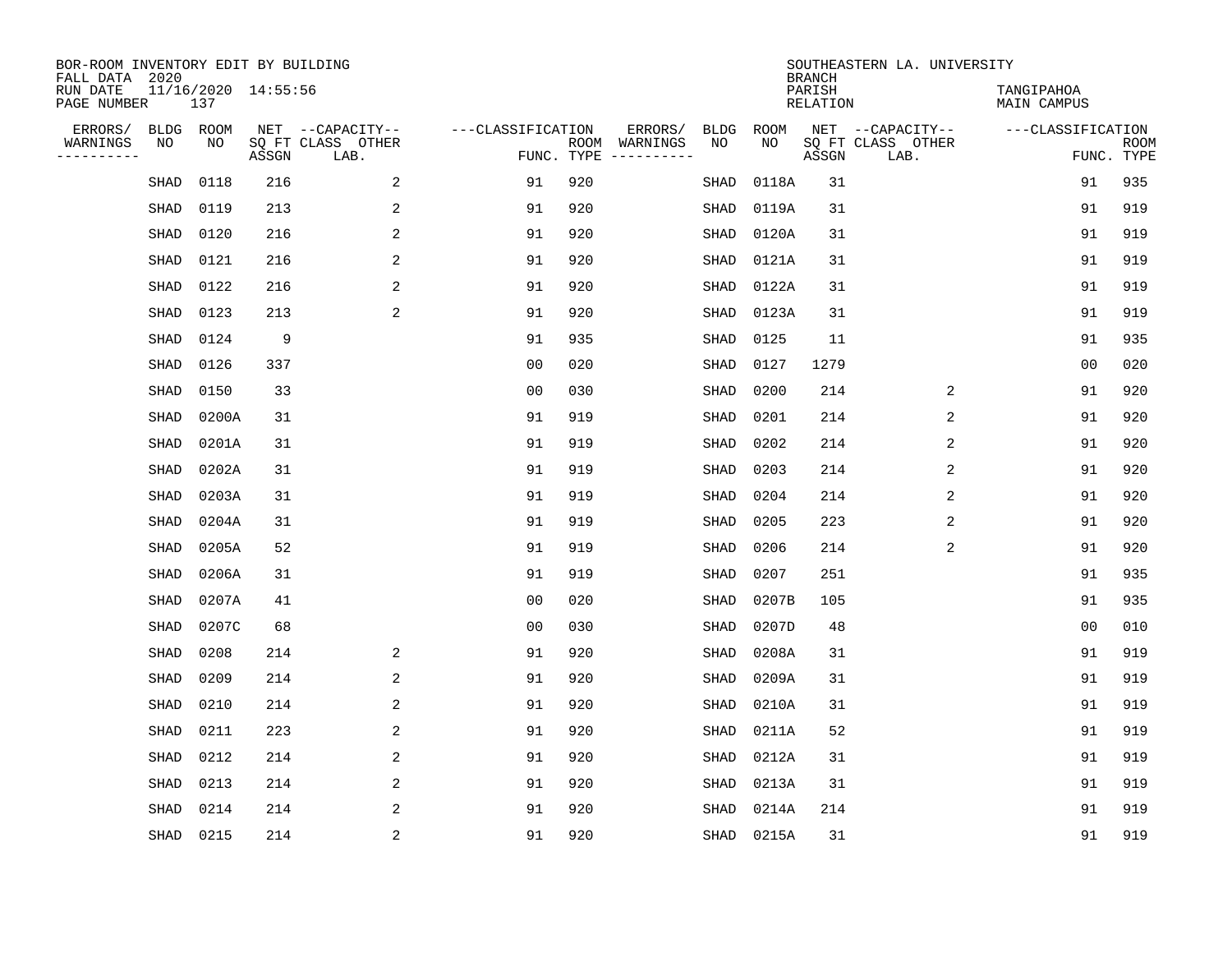| BOR-ROOM INVENTORY EDIT BY BUILDING<br>FALL DATA 2020 |             |       |                     |                           |                   |            |                              |             |             | <b>BRANCH</b>             | SOUTHEASTERN LA. UNIVERSITY |                                  |                           |
|-------------------------------------------------------|-------------|-------|---------------------|---------------------------|-------------------|------------|------------------------------|-------------|-------------|---------------------------|-----------------------------|----------------------------------|---------------------------|
| RUN DATE<br>PAGE NUMBER                               |             | 138   | 11/16/2020 14:55:56 |                           |                   |            |                              |             |             | PARISH<br><b>RELATION</b> |                             | TANGIPAHOA<br><b>MAIN CAMPUS</b> |                           |
| ERRORS/                                               | BLDG        | ROOM  |                     | NET --CAPACITY--          | ---CLASSIFICATION |            | ERRORS/                      | <b>BLDG</b> | <b>ROOM</b> |                           | NET --CAPACITY--            | ---CLASSIFICATION                |                           |
| WARNINGS<br>----------                                | ΝO          | NO    | ASSGN               | SQ FT CLASS OTHER<br>LAB. |                   | FUNC. TYPE | ROOM WARNINGS<br>----------- | NO          | NO          | ASSGN                     | SQ FT CLASS OTHER<br>LAB.   |                                  | <b>ROOM</b><br>FUNC. TYPE |
|                                                       | SHAD        | 0216  | 214                 | 2                         | 91                | 920        |                              | <b>SHAD</b> | 0216A       | 31                        |                             | 91                               | 919                       |
|                                                       | SHAD        | 0217  | 214                 | 2                         | 91                | 920        |                              | SHAD        | 0217A       | 31                        |                             | 91                               | 919                       |
|                                                       | SHAD        | 0218  | 214                 | 2                         | 91                | 920        |                              | SHAD        | 0218A       | 31                        |                             | 91                               | 919                       |
|                                                       | SHAD        | 0219  | 214                 | 2                         | 91                | 920        |                              | SHAD        | 0219A       | 31                        |                             | 91                               | 919                       |
|                                                       | SHAD        | 0220  | 214                 | 2                         | 91                | 920        |                              | <b>SHAD</b> | 0220A       | 31                        |                             | 91                               | 919                       |
|                                                       | SHAD        | 0221  | 214                 | 2                         | 91                | 920        |                              | <b>SHAD</b> | 0221A       | 31                        |                             | 91                               | 935                       |
|                                                       | SHAD        | 0222  | 214                 | 2                         | 91                | 920        |                              | <b>SHAD</b> | 0222A       | 31                        |                             | 91                               | 935                       |
|                                                       | SHAD        | 0223  | 214                 | $\overline{a}$            | 91                | 920        |                              | <b>SHAD</b> | 0223A       | 31                        |                             | 91                               | 919                       |
|                                                       | SHAD        | 0224  | 214                 | 2                         | 91                | 920        |                              | <b>SHAD</b> | 0224A       | 31                        |                             | 91                               | 919                       |
|                                                       | SHAD        | 0225  | 214                 | 2                         | 91                | 920        |                              | SHAD        | 0225A       | 31                        |                             | 91                               | 919                       |
|                                                       | SHAD        | 0226  | 214                 | 2                         | 91                | 920        |                              | SHAD        | 0226A       | 31                        |                             | 91                               | 919                       |
|                                                       | SHAD        | 0227  | 214                 | 2                         | 91                | 920        |                              | SHAD        | 0227A       | 31                        |                             | 91                               | 919                       |
|                                                       | SHAD        | 0228  | 11                  |                           | 91                | 935        |                              | SHAD        | 0229        | 9                         |                             | 91                               | 935                       |
|                                                       | SHAD        | 0230  | 1282                |                           | 0 <sub>0</sub>    | 020        |                              | SHAD        | 0300        | 214                       | 2                           | 91                               | 920                       |
|                                                       | SHAD        | 0300A | 31                  |                           | 91                | 919        |                              | SHAD        | 0301        | 214                       | 2                           | 91                               | 920                       |
|                                                       | SHAD        | 0301A | 31                  |                           | 91                | 919        |                              | <b>SHAD</b> | 0302        | 214                       | 2                           | 91                               | 920                       |
|                                                       | SHAD        | 0302A | 31                  |                           | 91                | 919        |                              | <b>SHAD</b> | 0303        | 214                       | 2                           | 91                               | 920                       |
|                                                       | SHAD        | 0303A | 31                  |                           | 91                | 919        |                              | SHAD        | 0304        | 214                       | $\overline{2}$              | 91                               | 920                       |
|                                                       | SHAD        | 0304A | 31                  |                           | 91                | 919        |                              | SHAD        | 0305        | 223                       | 2                           | 91                               | 920                       |
|                                                       | SHAD        | 0305A | 52                  |                           | 91                | 919        |                              | <b>SHAD</b> | 0306        | 214                       | 2                           | 91                               | 920                       |
|                                                       | SHAD        | 0306A | 31                  |                           | 91                | 919        |                              | <b>SHAD</b> | 0307        | 40                        |                             | 0 <sub>0</sub>                   | 020                       |
|                                                       | <b>SHAD</b> | 0308  | 214                 | 2                         | 91                | 920        |                              | <b>SHAD</b> | 0308A       | 31                        |                             | 91                               | 919                       |
|                                                       | <b>SHAD</b> | 0309  | 336                 | 2                         | 91                | 920        |                              | <b>SHAD</b> | 0309A       | 32                        |                             | 91                               | 919                       |
|                                                       | SHAD        | 0310  | 328                 | 3                         | 91                | 920        |                              | SHAD        | 0310A       | 32                        |                             | 91                               | 919                       |
|                                                       | <b>SHAD</b> | 0311  | 214                 | 2                         | 91                | 920        |                              | <b>SHAD</b> | 0311A       | 31                        |                             | 91                               | 919                       |
|                                                       | SHAD        | 0312  | 214                 | $\overline{\mathbf{c}}$   | 91                | 920        |                              | SHAD        | 0312A       | 31                        |                             | 91                               | 919                       |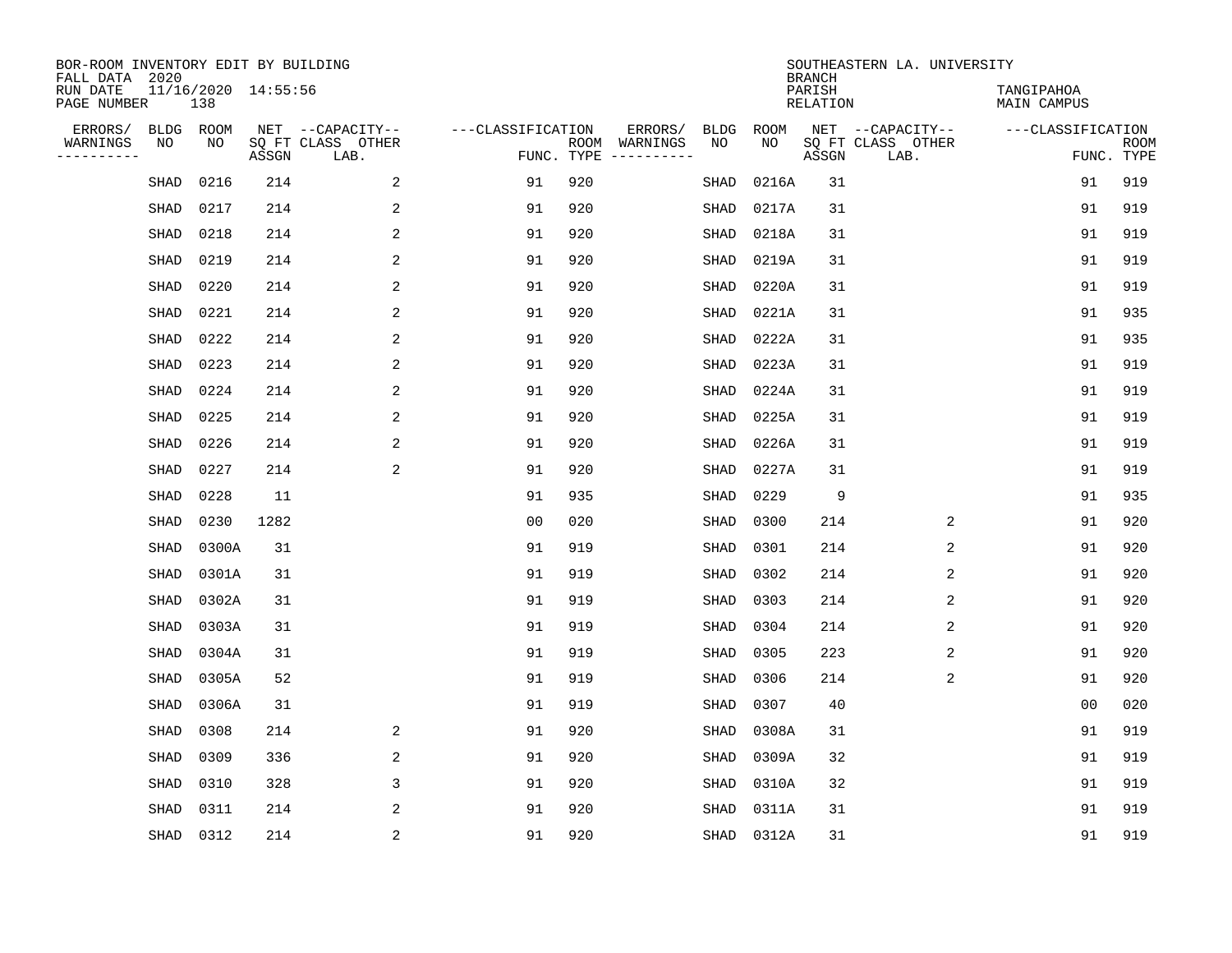| BOR-ROOM INVENTORY EDIT BY BUILDING<br>FALL DATA 2020 |                            |       |                           |                   |            |               |             |             | <b>BRANCH</b>             | SOUTHEASTERN LA. UNIVERSITY |                           |                           |
|-------------------------------------------------------|----------------------------|-------|---------------------------|-------------------|------------|---------------|-------------|-------------|---------------------------|-----------------------------|---------------------------|---------------------------|
| RUN DATE<br>PAGE NUMBER                               | 11/16/2020 14:55:56<br>139 |       |                           |                   |            |               |             |             | PARISH<br><b>RELATION</b> |                             | TANGIPAHOA<br>MAIN CAMPUS |                           |
| ERRORS/<br><b>BLDG</b>                                | ROOM                       |       | NET --CAPACITY--          | ---CLASSIFICATION |            | ERRORS/       | <b>BLDG</b> | <b>ROOM</b> |                           | NET --CAPACITY--            | ---CLASSIFICATION         |                           |
| WARNINGS<br>NO<br>----------                          | NO                         | ASSGN | SQ FT CLASS OTHER<br>LAB. |                   | FUNC. TYPE | ROOM WARNINGS | NO          | NO          | ASSGN                     | SQ FT CLASS OTHER<br>LAB.   |                           | <b>ROOM</b><br>FUNC. TYPE |
| SHAD                                                  | 0313                       | 68    |                           | 0 <sub>0</sub>    | 030        |               | SHAD        | 0313A       | 48                        |                             | 0 <sub>0</sub>            | 010                       |
| SHAD                                                  | 0314                       | 214   | 2                         | 91                | 920        |               | SHAD        | 0314A       | 31                        |                             | 91                        | 919                       |
| SHAD                                                  | 0315                       | 223   | 2                         | 91                | 920        |               | SHAD        | 0315A       | 52                        |                             | 91                        | 919                       |
| SHAD                                                  | 0316                       | 214   | 2                         | 91                | 920        |               | SHAD        | 0316A       | 31                        |                             | 91                        | 919                       |
| SHAD                                                  | 0317                       | 214   | 2                         | 91                | 920        |               | SHAD        | 0317A       | 31                        |                             | 91                        | 919                       |
| SHAD                                                  | 0318                       | 214   | 2                         | 91                | 920        |               | <b>SHAD</b> | 0318A       | 31                        |                             | 91                        | 919                       |
| SHAD                                                  | 0319                       | 214   | $\overline{2}$            | 91                | 920        |               | SHAD        | 0319A       | 31                        |                             | 91                        | 919                       |
| SHAD                                                  | 0320                       | 214   | 2                         | 91                | 920        |               | SHAD        | 0320A       | 31                        |                             | 91                        | 919                       |
| SHAD                                                  | 0321                       | 214   | 2                         | 91                | 920        |               | SHAD        | 0321A       | 31                        |                             | 91                        | 919                       |
| SHAD                                                  | 0322                       | 214   | 2                         | 91                | 920        |               | SHAD        | 0322A       | 31                        |                             | 91                        | 919                       |
| SHAD                                                  | 0323                       | 214   | 2                         | 91                | 920        |               | SHAD        | 0323A       | 31                        |                             | 91                        | 919                       |
| SHAD                                                  | 0324                       | 214   | 2                         | 91                | 920        |               | <b>SHAD</b> | 0324A       | 31                        |                             | 91                        | 935                       |
| SHAD                                                  | 0325                       | 214   | 2                         | 91                | 920        |               | <b>SHAD</b> | 0325A       | 31                        |                             | 91                        | 935                       |
| SHAD                                                  | 0326                       | 214   | 2                         | 91                | 920        |               | SHAD        | 0326A       | 31                        |                             | 91                        | 919                       |
| SHAD                                                  | 0327                       | 214   | 2                         | 91                | 920        |               | SHAD        | 0327A       | 31                        |                             | 91                        | 919                       |
| SHAD                                                  | 0328                       | 214   | 2                         | 91                | 920        |               | <b>SHAD</b> | 0328A       | 31                        |                             | 91                        | 919                       |
| SHAD                                                  | 0329                       | 214   | 2                         | 91                | 920        |               | SHAD        | 0329A       | 31                        |                             | 91                        | 919                       |
| SHAD                                                  | 0330                       | 214   | 2                         | 91                | 920        |               | SHAD        | 0330A       | 31                        |                             | 91                        | 919                       |
| SHAD                                                  | 0331                       | 11    |                           | 91                | 935        |               | SHAD        | 0332        | 9                         |                             | 91                        | 935                       |
| SHAD                                                  | 0333                       | 1281  |                           | 0 <sub>0</sub>    | 020        |               | <b>SHAD</b> | 0400        | 214                       | 2                           | 91                        | 920                       |
| SHAD                                                  | 0400A                      | 31    |                           | 91                | 919        |               | <b>SHAD</b> | 0401        | 214                       | 2                           | 91                        | 920                       |
| <b>SHAD</b>                                           | 0401A                      | 31    |                           | 91                | 919        |               | <b>SHAD</b> | 0402        | 214                       | 2                           | 91                        | 920                       |
| SHAD                                                  | 0402A                      | 214   |                           | 91                | 919        |               | <b>SHAD</b> | 0403        | 214                       | 2                           | 91                        | 920                       |
| <b>SHAD</b>                                           | 0403A                      | 31    |                           | 91                | 919        |               | SHAD        | 0404        | 214                       | 2                           | 91                        | 920                       |
| SHAD                                                  | 0404A                      | 31    |                           | 91                | 919        |               | SHAD        | 0405        | 223                       | $\overline{2}$              | 91                        | 920                       |
| SHAD                                                  | 0405A                      | 52    |                           | 91                | 919        |               | SHAD        | 0406        | 214                       | 2                           | 91                        | 920                       |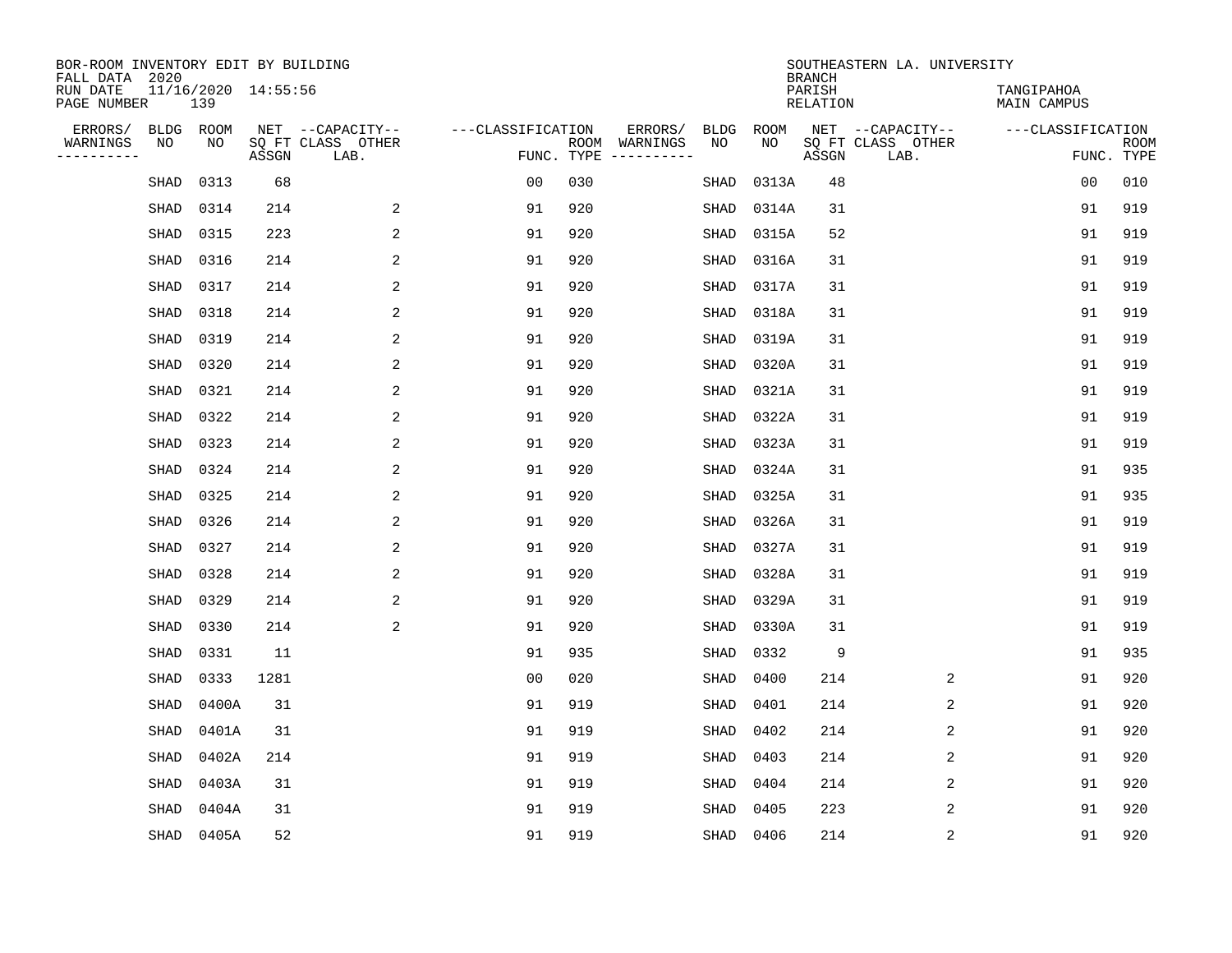| BOR-ROOM INVENTORY EDIT BY BUILDING<br>FALL DATA 2020 |      |                            |       |                           |                   |                                        |             |           | <b>BRANCH</b>      | SOUTHEASTERN LA. UNIVERSITY           |                           |                           |
|-------------------------------------------------------|------|----------------------------|-------|---------------------------|-------------------|----------------------------------------|-------------|-----------|--------------------|---------------------------------------|---------------------------|---------------------------|
| RUN DATE<br>PAGE NUMBER                               |      | 11/16/2020 14:55:56<br>140 |       |                           |                   |                                        |             |           | PARISH<br>RELATION |                                       | TANGIPAHOA<br>MAIN CAMPUS |                           |
| ERRORS/                                               |      | BLDG ROOM                  |       | NET --CAPACITY--          | ---CLASSIFICATION | ERRORS/                                | BLDG        | ROOM      |                    | NET --CAPACITY-- ---CLASSIFICATION    |                           |                           |
| WARNINGS<br>----------                                | NO   | NO                         | ASSGN | SQ FT CLASS OTHER<br>LAB. |                   | ROOM WARNINGS<br>FUNC. TYPE ---------- | NO          | NO        | ASSGN              | SQ FT CLASS OTHER<br>LAB.             |                           | <b>ROOM</b><br>FUNC. TYPE |
|                                                       | SHAD | 0406A                      | 31    |                           | 91                | 919                                    | SHAD        | 0407      | 137                |                                       | 91                        | 935                       |
|                                                       | SHAD | 0407A                      | 52    |                           | 00                | 020                                    | SHAD        | 0407B     | 238                |                                       | 0 <sub>0</sub>            | 030                       |
|                                                       | SHAD | 0407C                      | 68    |                           | 0 <sub>0</sub>    | 030                                    | SHAD        | 0407D     | 45                 |                                       | 00                        | 010                       |
|                                                       | SHAD | 0408                       | 214   | 2                         | 91                | 920                                    | <b>SHAD</b> | 0408A     | 31                 |                                       | 91                        | 919                       |
|                                                       | SHAD | 0409                       | 373   |                           | 91                | 680                                    | SHAD        | 0410      | 214                | 2                                     | 91                        | 920                       |
|                                                       | SHAD | 0410A                      | 31    |                           | 91                | 919                                    | SHAD        | 0411      | 214                | 2                                     | 91                        | 920                       |
|                                                       | SHAD | 0411A                      | 31    |                           | 91                | 919                                    | SHAD        | 0412      | 214                | 2                                     | 91                        | 920                       |
|                                                       | SHAD | 0412A                      | 31    |                           | 91                | 919                                    | SHAD        | 0413      | 223                | 2                                     | 91                        | 920                       |
|                                                       | SHAD | 0413A                      | 52    |                           | 91                | 919                                    | SHAD        | 0414      | 214                | 2                                     | 91                        | 920                       |
|                                                       | SHAD | 0414A                      | 31    |                           | 91                | 919                                    | SHAD        | 0415      | 214                | 2                                     | 91                        | 920                       |
|                                                       | SHAD | 0415A                      | 31    |                           | 91                | 919                                    | SHAD        | 0416      | 214                | 2                                     | 91                        | 920                       |
|                                                       | SHAD | 0416A                      | 31    |                           | 91                | 919                                    | SHAD        | 0417      | 214                | 2                                     | 91                        | 920                       |
|                                                       | SHAD | 0417A                      | 31    |                           | 91                | 919                                    | SHAD        | 0418      | 214                | 2                                     | 91                        | 920                       |
|                                                       | SHAD | 0418A                      | 31    |                           | 91                | 919                                    | SHAD        | 0419      | 214                | 2                                     | 91                        | 920                       |
|                                                       | SHAD | 0419A                      | 31    |                           | 91                | 919                                    | SHAD        | 0420      | 214                | 2                                     | 91                        | 920                       |
|                                                       | SHAD | 0420A                      | 31    |                           | 91                | 919                                    | SHAD        | 0421      | 214                | 2                                     | 91                        | 920                       |
|                                                       | SHAD | 0421A                      | 31    |                           | 91                | 919                                    | SHAD        | 0422      | 214                | 2                                     | 91                        | 920                       |
|                                                       | SHAD | 0422A                      | 31    |                           | 91                | 935                                    | SHAD        | 0423      | 214                | 2                                     | 91                        | 920                       |
|                                                       | SHAD | 0423A                      | 214   |                           | 91                | 935                                    | SHAD        | 0424      | 214                | 2                                     | 91                        | 920                       |
|                                                       | SHAD | 0424A                      | 31    |                           | 91                | 919                                    | SHAD        | 0425      | 214                | 2                                     | 91                        | 920                       |
|                                                       | SHAD | 0425A                      | 31    |                           | 91                | 919                                    | SHAD        | 0426      | 214                | 2                                     | 91                        | 920                       |
|                                                       | SHAD | 0426A                      | 31    |                           | 91                | 919                                    | SHAD        | 0427      | 214                | 2                                     | 91                        | 920                       |
|                                                       | SHAD | 0427A                      | 31    |                           | 91                | 919                                    | SHAD        | 0428      | 214                | 2                                     | 91                        | 920                       |
|                                                       | SHAD | 0428A                      | 31    |                           | 91                | 919                                    | SHAD        | 0429      | 12                 |                                       | 91                        | 935                       |
|                                                       | SHAD | 0430                       | 9     |                           | 91                | 935                                    |             | SHAD 0431 | 1276               | TOTAL ASSIGNABLE & UNASSIGNABLE SQFT: | 0 <sub>0</sub><br>35,694  | 020                       |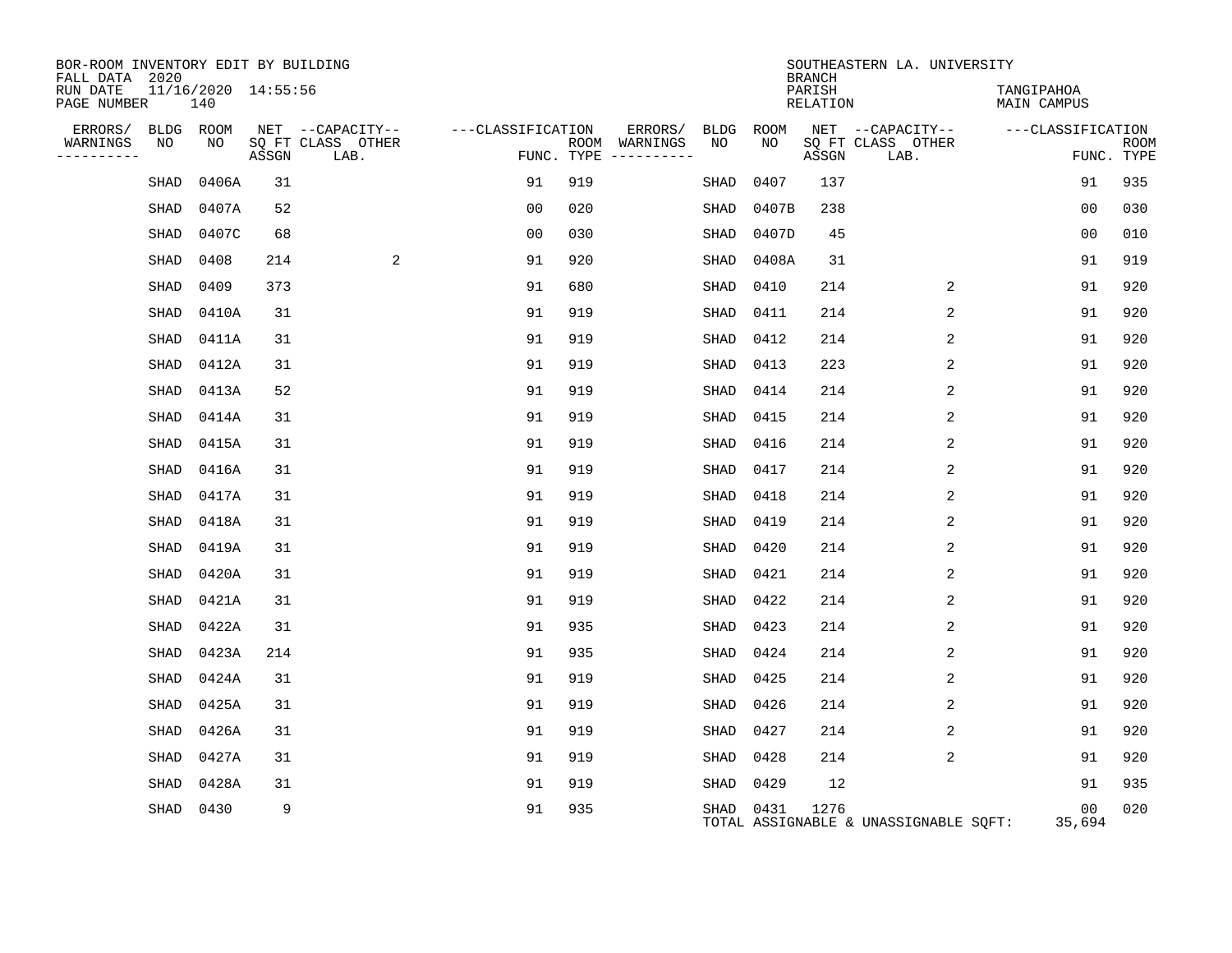| BOR-ROOM INVENTORY EDIT BY BUILDING<br>FALL DATA 2020 |                 |                            |                                 |                                               |              |                   |                |     |                                                 |      |      |                                                                                   | <b>BRANCH</b>      | SOUTHEASTERN LA. UNIVERSITY                                               |                           |                    |
|-------------------------------------------------------|-----------------|----------------------------|---------------------------------|-----------------------------------------------|--------------|-------------------|----------------|-----|-------------------------------------------------|------|------|-----------------------------------------------------------------------------------|--------------------|---------------------------------------------------------------------------|---------------------------|--------------------|
| RUN DATE<br>PAGE NUMBER                               |                 | 11/16/2020 14:55:56<br>141 |                                 |                                               |              |                   |                |     |                                                 |      |      |                                                                                   | PARISH<br>RELATION |                                                                           | TANGIPAHOA<br>MAIN CAMPUS |                    |
| ERRORS/<br>WARNINGS<br>----------                     | BLDG ROOM<br>NO | NO                         | $\operatorname{\mathsf{ASSGN}}$ | NET --CAPACITY--<br>SQ FT CLASS OTHER<br>LAB. |              | ---CLASSIFICATION |                |     | ERRORS/<br>ROOM WARNINGS<br>FUNC. TYPE $------$ | NO   |      | BLDG ROOM<br>NO                                                                   | ASSGN              | NET --CAPACITY--<br>SQ FT CLASS OTHER<br>LAB.                             | ---CLASSIFICATION         | ROOM<br>FUNC. TYPE |
|                                                       |                 |                            |                                 |                                               |              |                   |                |     |                                                 |      |      | TOTAL NUMBER CLASSROOMS<br>TOTAL NUMBER LABS 210<br>TOTAL NUMBER SPECIAL LABS 220 |                    | TOTAL NET ASSIGN SQ. FT. IN ROOM FILE<br>TOTAL NUMBER COMPUTER CLASSROOMS | 28,980                    |                    |
|                                                       | SIMS            | 0101                       | 2248                            |                                               |              |                   | 0 <sub>0</sub> | 030 |                                                 |      | SIMS | 0102                                                                              | 468                |                                                                           | 0 <sub>0</sub>            | 030                |
|                                                       | SIMS            | 0103                       | 181                             |                                               |              |                   | 0 <sub>0</sub> | 020 |                                                 |      | SIMS | 0104                                                                              | 82                 |                                                                           | 0 <sub>0</sub>            | 020                |
|                                                       | SIMS            | 0105A                      | 56                              |                                               |              |                   | 0 <sub>0</sub> | 020 |                                                 |      | SIMS | 0105B                                                                             | 56                 |                                                                           | 0 <sub>0</sub>            | 020                |
|                                                       | SIMS            | 0106                       | 7608                            |                                               |              |                   | 00             | 020 |                                                 | SIMS |      | 0106A                                                                             | 167                | $\mathbf{1}$                                                              | 91                        | 630                |
|                                                       | SIMS            | 0106B                      | 420                             | 8                                             |              |                   | 22             | 250 |                                                 |      | SIMS | 0106C                                                                             | 2103               |                                                                           | 41                        | 650                |
|                                                       | SIMS            | 0107                       | 189                             |                                               |              |                   | 0 <sub>0</sub> | 020 |                                                 | SIMS |      | 0108                                                                              | 183                |                                                                           | 0 <sub>0</sub>            | 020                |
|                                                       | SIMS            | 0109                       | 364                             |                                               | 3            |                   | 41             | 315 |                                                 |      | SIMS | 0112                                                                              | 101                | 1                                                                         | 41                        | 310                |
|                                                       | SIMS            | 0113                       | 71                              |                                               |              |                   | 0 <sub>0</sub> | 030 |                                                 | SIMS |      | 0114                                                                              | 87                 |                                                                           | 00                        | 030                |
|                                                       | SIMS            | 0115                       | 47                              |                                               |              |                   | 70             | 730 |                                                 | SIMS |      | 0116                                                                              | 461                |                                                                           | 00                        | 030                |
|                                                       | SIMS            | 0117                       | 246                             |                                               | 5            |                   | 0 <sub>0</sub> | 030 |                                                 | SIMS |      | 0119                                                                              | 244                | 5                                                                         | 0 <sub>0</sub>            | 030                |
|                                                       | SIMS            | 0121                       | 75                              |                                               |              |                   | 70             | 730 |                                                 |      | SIMS | 0122                                                                              | 152                | $\mathbf{1}$                                                              | 41                        | 310                |
|                                                       | SIMS            | 0123                       | 152                             |                                               | 1            |                   | 41             | 310 |                                                 |      | SIMS | 0124                                                                              | 86                 |                                                                           | 0 <sub>0</sub>            | 020                |
|                                                       | SIMS            | 0125                       | 6628                            |                                               | 66           |                   | 41             | 440 |                                                 | SIMS |      | 0126                                                                              | 1009               |                                                                           | 0 <sub>0</sub>            | 020                |
|                                                       | SIMS            | 0127                       | 457                             |                                               | 4            |                   | 41             | 440 |                                                 | SIMS |      | 0128                                                                              | 76                 |                                                                           | 0 <sub>0</sub>            | 030                |
|                                                       | SIMS            | 0129                       | 457                             |                                               | 4            |                   | 41             | 310 |                                                 | SIMS |      | 0130                                                                              | 157                | $\mathbf{1}$                                                              | 41                        | 310                |
|                                                       | SIMS            | 0131                       | 157                             |                                               | 1            |                   | 41             | 310 |                                                 | SIMS |      | 0132                                                                              | 157                | $\mathbf{1}$                                                              | 41                        | 310                |
|                                                       | SIMS            | 0133                       | 157                             |                                               | $\mathbf{1}$ |                   | 41             | 310 |                                                 | SIMS |      | 0134                                                                              | 157                | $\mathbf{1}$                                                              | 41                        | 310                |
|                                                       | SIMS            | 0135                       | 150                             |                                               | $\mathbf{1}$ |                   | 41             | 310 |                                                 |      | SIMS | 0136                                                                              | 443                |                                                                           | 00                        | 030                |
|                                                       | SIMS            | 0137                       | 52                              |                                               |              |                   | 70             | 730 |                                                 | SIMS |      | 0138                                                                              | 78                 |                                                                           | 0 <sub>0</sub>            | 030                |
|                                                       | SIMS            | 0139                       | 182                             |                                               |              |                   | 0 <sub>0</sub> | 020 |                                                 |      | SIMS | 0141                                                                              | 1616               | 16                                                                        | 41                        | 310                |
|                                                       | SIMS            | 0142                       | 101                             |                                               | 2            |                   | 41             | 315 | 9                                               | SIMS |      | 0143                                                                              | 7742               | 63                                                                        | 41                        | 430                |
|                                                       | SIMS            | 0143A                      | 680                             |                                               | 34           |                   | 41             | 430 |                                                 | SIMS |      | 0145                                                                              | 186                |                                                                           | 00                        | 020                |
|                                                       | SIMS            | 0201                       | 1109                            |                                               | 6            |                   | 41             | 440 |                                                 |      |      | SIMS 0202                                                                         | 450                |                                                                           | 00                        | 030                |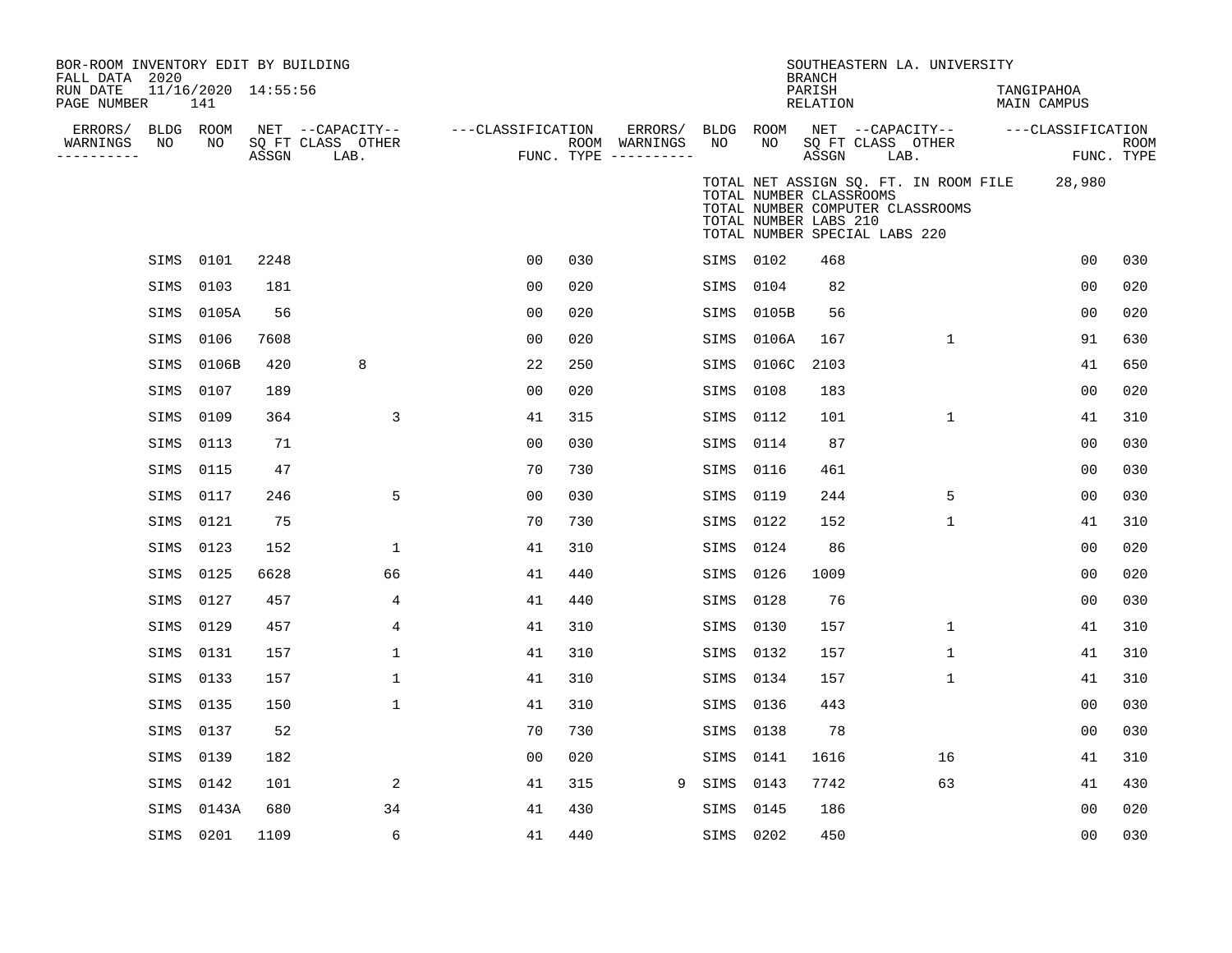| BOR-ROOM INVENTORY EDIT BY BUILDING<br>FALL DATA 2020 |             |      |                     |                           |                   |            |                              |             |             | <b>BRANCH</b>             | SOUTHEASTERN LA. UNIVERSITY |                                  |                           |
|-------------------------------------------------------|-------------|------|---------------------|---------------------------|-------------------|------------|------------------------------|-------------|-------------|---------------------------|-----------------------------|----------------------------------|---------------------------|
| RUN DATE<br>PAGE NUMBER                               |             | 142  | 11/16/2020 14:55:56 |                           |                   |            |                              |             |             | PARISH<br><b>RELATION</b> |                             | TANGIPAHOA<br><b>MAIN CAMPUS</b> |                           |
| ERRORS/                                               | <b>BLDG</b> | ROOM |                     | NET --CAPACITY--          | ---CLASSIFICATION |            | ERRORS/                      | <b>BLDG</b> | <b>ROOM</b> |                           | NET --CAPACITY--            | ---CLASSIFICATION                |                           |
| WARNINGS<br>----------                                | NO          | NO   | ASSGN               | SQ FT CLASS OTHER<br>LAB. |                   | FUNC. TYPE | ROOM WARNINGS<br>----------- | NO          | NO          | ASSGN                     | SQ FT CLASS OTHER<br>LAB.   |                                  | <b>ROOM</b><br>FUNC. TYPE |
|                                                       | SIMS        | 0203 | 47                  |                           | 0 <sub>0</sub>    | 030        |                              | SIMS        | 0204        | 12                        |                             | 0 <sub>0</sub>                   | 010                       |
|                                                       | SIMS        | 0205 | 217                 | 10                        | 11                | 220        |                              | SIMS        | 0205B       | 155                       | 2                           | 41                               | 315                       |
| 9                                                     | SIMS        | 0206 | 168                 | 3                         | 41                | 410        |                              | SIMS        | 0207        | 156                       | 1                           | 41                               | 310                       |
|                                                       | SIMS        | 0208 | 3693                | 190                       | 11                | 220        |                              | SIMS        | 0208A       | 903                       | 9                           | 41                               | 440                       |
|                                                       | SIMS        | 0210 | 1641                |                           | 0 <sub>0</sub>    | 020        |                              | SIMS        | 0210A       | 1739                      |                             | 41                               | 650                       |
|                                                       | SIMS        | 0211 | 2113                |                           | 41                | 650        |                              | SIMS        | 0212        | 184                       |                             | 0 <sub>0</sub>                   | 020                       |
|                                                       | SIMS        | 0213 | 178                 |                           | 0 <sub>0</sub>    | 020        |                              | SIMS        | 0214        | 246                       | 5                           | 0 <sub>0</sub>                   | 030                       |
|                                                       | SIMS        | 0216 | 244                 | 5                         | 0 <sub>0</sub>    | 030        |                              | SIMS        | 0218        | 75                        |                             | 70                               | 730                       |
|                                                       | SIMS        | 0220 | 52                  |                           | 0 <sub>0</sub>    | 030        |                              | SIMS        | 0221        | 47                        |                             | 70                               | 730                       |
|                                                       | SIMS        | 0222 | 461                 |                           | 0 <sub>0</sub>    | 030        |                              | SIMS        | 0223        | 2238                      | 22                          | 41                               | 440                       |
|                                                       | SIMS        | 0224 | 98                  | $\mathbf{1}$              | 41                | 310        |                              | SIMS        | 0225        | 182                       |                             | 0 <sub>0</sub>                   | 020                       |
| 9                                                     | SIMS        | 0226 | 9087                | 90                        | 41                | 430        |                              | SIMS        | 0228        | 90                        | $\mathbf{1}$                | 41                               | 310                       |
|                                                       | SIMS        | 0229 | 85                  | 1                         | 41                | 310        | 9                            | SIMS        | 0230        | 59                        | $\mathbf 1$                 | 41                               | 410                       |
|                                                       | SIMS        | 0231 | 88                  | 1                         | 41                | 310        |                              | SIMS        | 0232        | 85                        | 1                           | 41                               | 310                       |
|                                                       | SIMS        | 0233 | 4008                | 40                        | 41                | 420        |                              | SIMS        | 0234        | 174                       | 2                           | 41                               | 310                       |
|                                                       | SIMS        | 0235 | 173                 | 2                         | 41                | 315        |                              | SIMS        | 0236        | 471                       |                             | 0 <sub>0</sub>                   | 030                       |
|                                                       | SIMS        | 0237 | 52                  |                           | 0 <sub>0</sub>    | 010        |                              | SIMS        | 0238        | 52                        |                             | 0 <sub>0</sub>                   | 030                       |
|                                                       | SIMS        | 0239 | 182                 |                           | 0 <sub>0</sub>    | 020        |                              | SIMS        | 0240        | 1271                      | 39                          | 41                               | 650                       |
|                                                       | SIMS        | 0241 | 802                 | 6                         | 41                | 310        |                              | SIMS        | 0243        | 300                       | 16                          | 41                               | 350                       |
|                                                       | SIMS        | 0244 | 129                 | 2                         | 41                | 315        |                              | SIMS        | 0247        | 161                       | 1                           | 41                               | 310                       |
|                                                       | SIMS        | 0248 | 331                 | $\mathbf{1}$              | 41                | 310        |                              | SIMS        | 0249        | 30                        | 2                           | 0 <sub>0</sub>                   | 030                       |
|                                                       | SIMS        | 0250 | 71                  | 2                         | 0 <sub>0</sub>    | 030        |                              | SIMS        | 0251        | 188                       |                             | 41                               | 315                       |
|                                                       | SIMS        | 0252 | 541                 | 27                        | 41                | 110        |                              | SIMS        | 0254        | 65                        | $\mathbf 1$                 | 0 <sub>0</sub>                   | 030                       |
|                                                       | SIMS        | 0256 | 281                 | 14                        | 41                | 220        |                              | SIMS        | 0259        | 89                        | 4                           | 41                               | 410                       |
|                                                       | SIMS        | 0260 | 84                  | 4                         | 41                | 410        |                              | SIMS        | 0261        | 65                        | 3                           | 41                               | 410                       |
|                                                       | SIMS        | 0262 | 67                  | $\overline{3}$            | 41                | 410        |                              |             | SIMS 0263   | 67                        | 3                           | 41                               | 410                       |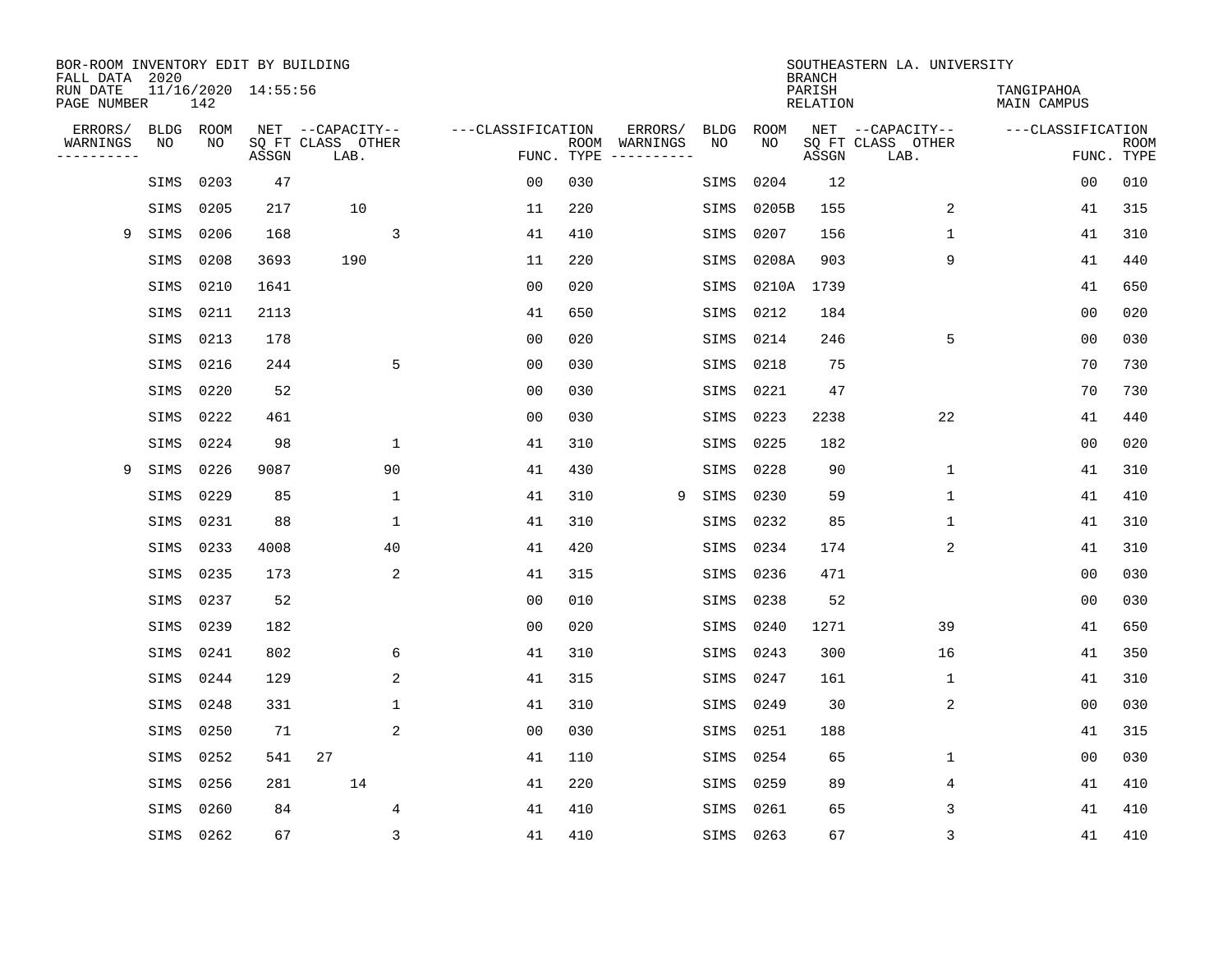| BOR-ROOM INVENTORY EDIT BY BUILDING<br>FALL DATA 2020 |             |      |                     |                           |                   |      |          |             |             | <b>BRANCH</b>      | SOUTHEASTERN LA. UNIVERSITY |                                  |                           |
|-------------------------------------------------------|-------------|------|---------------------|---------------------------|-------------------|------|----------|-------------|-------------|--------------------|-----------------------------|----------------------------------|---------------------------|
| RUN DATE<br>PAGE NUMBER                               |             | 143  | 11/16/2020 14:55:56 |                           |                   |      |          |             |             | PARISH<br>RELATION |                             | TANGIPAHOA<br><b>MAIN CAMPUS</b> |                           |
| ERRORS/                                               | <b>BLDG</b> | ROOM |                     | NET --CAPACITY--          | ---CLASSIFICATION |      | ERRORS/  | <b>BLDG</b> | <b>ROOM</b> |                    | NET --CAPACITY--            | ---CLASSIFICATION                |                           |
| WARNINGS<br>----------                                | NO          | NO   | ASSGN               | SQ FT CLASS OTHER<br>LAB. | FUNC. TYPE        | ROOM | WARNINGS | NO          | NO          | ASSGN              | SQ FT CLASS OTHER<br>LAB.   |                                  | <b>ROOM</b><br>FUNC. TYPE |
|                                                       | SIMS        | 0301 | 157                 | 1                         | 41                | 310  |          | SIMS        | 0302        | 360                | 7                           | 41                               | 315                       |
|                                                       | SIMS        | 0303 | 497                 |                           | 00                | 030  |          | SIMS        | 0304        | 52                 |                             | 70                               | 730                       |
|                                                       | SIMS        | 0305 | 52                  |                           | 00                | 030  |          | SIMS        | 0306        | 6103               | 61                          | 41                               | 420                       |
|                                                       | SIMS        | 0308 | 141                 | 1                         | 41                | 310  |          | SIMS        | 0309        | 182                |                             | 0 <sub>0</sub>                   | 020                       |
|                                                       | SIMS        | 0310 | 178                 |                           | 00                | 020  |          | SIMS        | 0311        | 246                | 5                           | 0 <sub>0</sub>                   | 030                       |
|                                                       | SIMS        | 0312 | 244                 | 5                         | 0 <sub>0</sub>    | 030  | 9        | SIMS        | 0313        | 17038              | 170                         | 41                               | 430                       |
|                                                       | SIMS        | 0315 | 75                  |                           | 70                | 730  |          | SIMS        | 0316        | 81                 |                             | 41                               | 455                       |
|                                                       | SIMS        | 0317 | 58                  |                           | 0 <sub>0</sub>    | 030  |          | SIMS        | 0318        | 48                 |                             | 70                               | 730                       |
|                                                       | SIMS        | 0319 | 455                 |                           | 0 <sub>0</sub>    | 030  |          | SIMS        | 0320        | 36                 | $\mathbf 1$                 | 41                               | 410                       |
|                                                       | SIMS        | 0321 | 36                  | 1                         | 41                | 410  |          | SIMS        | 0322        | 36                 | 1                           | 41                               | 410                       |
|                                                       | SIMS        | 0323 | 35                  | 1                         | 41                | 410  |          | SIMS        | 0324        | 36                 | $\mathbf 1$                 | 41                               | 410                       |
|                                                       | SIMS        | 0325 | 36                  | 1                         | 41                | 410  |          | SIMS        | 0326        | 36                 | 1                           | 41                               | 410                       |
|                                                       | SIMS        | 0327 | 35                  | 1                         | 41                | 410  |          | SIMS        | 0328        | 36                 | $\mathbf 1$                 | 41                               | 410                       |
|                                                       | SIMS        | 0329 | 36                  | 1                         | 41                | 410  |          | SIMS        | 0330        | 94                 |                             | 41                               | 455                       |
|                                                       | SIMS        | 0331 | 36                  | $\mathbf 1$               | 41                | 410  |          | SIMS        | 0332        | 36                 | $\mathbf 1$                 | 41                               | 410                       |
|                                                       | SIMS        | 0333 | 36                  | 1                         | 41                | 410  |          | SIMS        | 0334        | 36                 | 1                           | 41                               | 410                       |
|                                                       | SIMS        | 0335 | 35                  | 1                         | 41                | 410  |          | SIMS        | 0336        | 36                 | 1                           | 41                               | 410                       |
|                                                       | SIMS        | 0337 | 36                  | 1                         | 41                | 410  |          | SIMS        | 0338        | 36                 | 1                           | 41                               | 410                       |
|                                                       | SIMS        | 0339 | 35                  | 1                         | 41                | 410  |          | SIMS        | 0340        | 36                 | 1                           | 41                               | 410                       |
|                                                       | SIMS        | 0341 | 36                  | 1                         | 41                | 410  |          | SIMS        | 0342        | 35                 | 1                           | 41                               | 410                       |
|                                                       | SIMS        | 0343 | 343                 | 11                        | 41                | 315  |          | SIMS        | 0344        | 176                | 1                           | 41                               | 310                       |
|                                                       | SIMS        | 0345 | 162                 | $\mathbf{1}$              | 41                | 310  | 9        | SIMS        | 0346        | 60                 | 1                           | 41                               | 410                       |
| 9                                                     | SIMS        | 0347 | 59                  | $\mathbf{1}$              | 41                | 410  | 9        | SIMS        | 0348        | 59                 | $\mathbf 1$                 | 41                               | 410                       |
|                                                       | SIMS        | 0349 | 86                  | 2                         | 41                | 310  |          | SIMS        | 0350        | 60                 | 2                           | 41                               | 410                       |
|                                                       | SIMS        | 0351 | 59                  | 2                         | 41                | 410  |          | SIMS        | 0352        | 59                 | 2                           | 41                               | 410                       |
|                                                       | SIMS 0353   |      | 86                  | 2                         | 41                | 310  |          | SIMS        | 0354        | 182                |                             | 0 <sub>0</sub>                   | 020                       |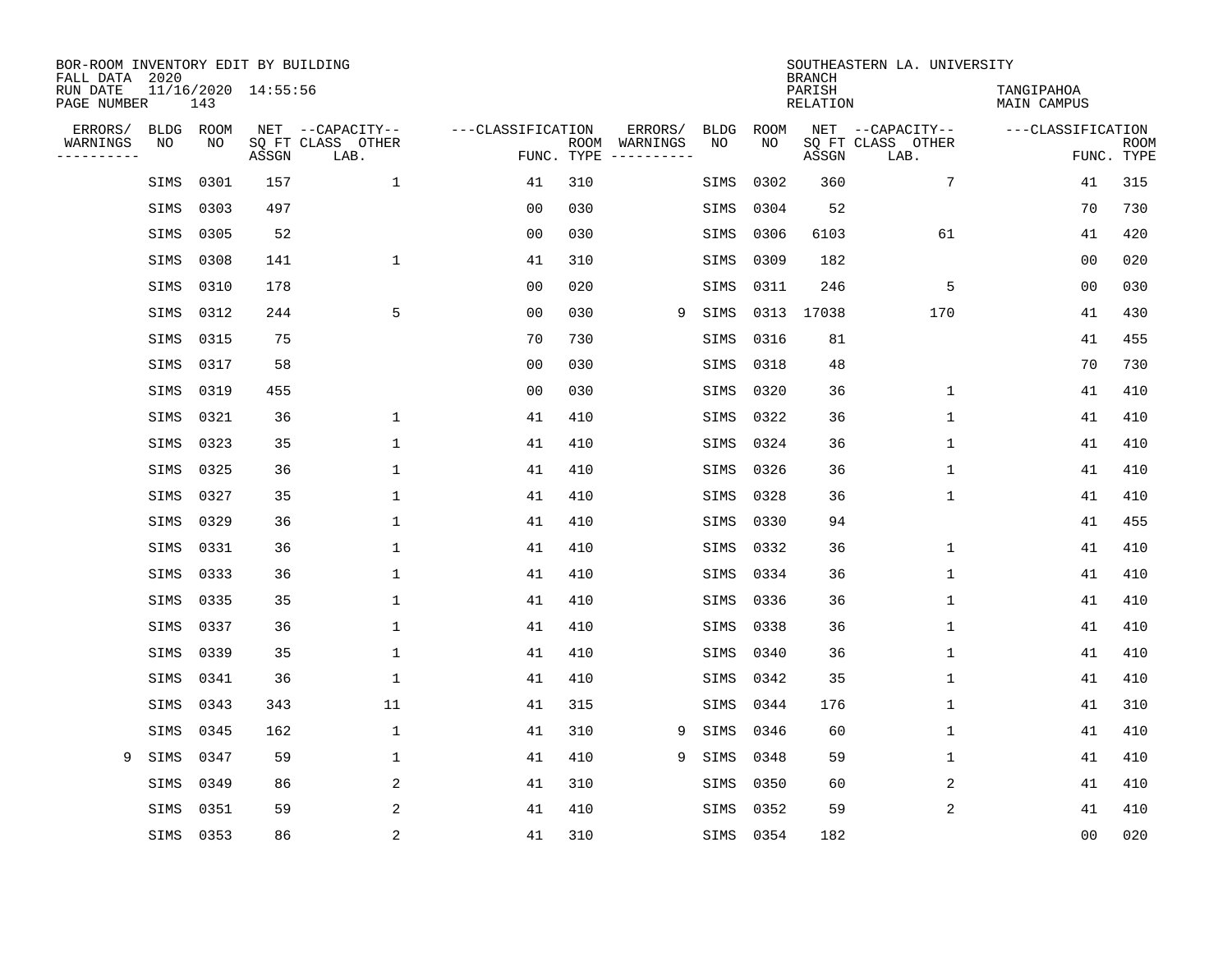| BOR-ROOM INVENTORY EDIT BY BUILDING<br>FALL DATA 2020 |      |                     |                           |                   |            |                                    |             | <b>BRANCH</b>             | SOUTHEASTERN LA. UNIVERSITY |                                  |                           |
|-------------------------------------------------------|------|---------------------|---------------------------|-------------------|------------|------------------------------------|-------------|---------------------------|-----------------------------|----------------------------------|---------------------------|
| RUN DATE<br>PAGE NUMBER                               | 144  | 11/16/2020 14:55:56 |                           |                   |            |                                    |             | PARISH<br><b>RELATION</b> |                             | TANGIPAHOA<br><b>MAIN CAMPUS</b> |                           |
| ERRORS/<br><b>BLDG</b>                                | ROOM |                     | NET --CAPACITY--          | ---CLASSIFICATION |            | ERRORS/<br><b>BLDG</b>             | <b>ROOM</b> |                           | NET --CAPACITY--            | ---CLASSIFICATION                |                           |
| WARNINGS<br>NO<br>----------                          | NO   | ASSGN               | SQ FT CLASS OTHER<br>LAB. |                   | FUNC. TYPE | ROOM WARNINGS<br>NO<br>----------- | NO          | ASSGN                     | SQ FT CLASS OTHER<br>LAB.   |                                  | <b>ROOM</b><br>FUNC. TYPE |
| SIMS                                                  | 0355 | 643                 | 12                        | 41                | 210        | SIMS                               | 0356        | 471                       |                             | 0 <sub>0</sub>                   | 030                       |
| SIMS                                                  | 0357 | 52                  |                           | 70                | 730        | SIMS                               | 0358        | 52                        |                             | 0 <sub>0</sub>                   | 030                       |
| SIMS                                                  | 0359 | 182                 |                           | 0 <sub>0</sub>    | 020        | SIMS                               | 0401        | 90                        | 6                           | 41                               | 410                       |
| SIMS                                                  | 0402 | 97                  | 6                         | 41                | 410        | SIMS                               | 0403        | 96                        | 6                           | 41                               | 410                       |
| SIMS                                                  | 0404 | 96                  | 6                         | 41                | 410        | SIMS                               | 0405        | 97                        | 6                           | 41                               | 410                       |
| SIMS                                                  | 0406 | 96                  | 6                         | 41                | 410        | SIMS                               | 0407        | 96                        | 6                           | 41                               | 410                       |
| SIMS                                                  | 0408 | 97                  | 6                         | 41                | 410        | SIMS                               | 0409        | 96                        | 6                           | 41                               | 410                       |
| SIMS                                                  | 0410 | 92                  | 6                         | 41                | 410        | SIMS                               | 0411        | 682                       |                             | 0 <sub>0</sub>                   | 030                       |
| SIMS                                                  | 0412 | 52                  |                           | 70                | 730        | SIMS                               | 0413        | 52                        |                             | 0 <sub>0</sub>                   | 030                       |
| SIMS                                                  | 0414 | 184                 |                           | 0 <sub>0</sub>    | 020        | SIMS                               | 0415        | 178                       |                             | 0 <sub>0</sub>                   | 020                       |
| SIMS                                                  | 0416 | 306                 |                           | 41                | 315        | SIMS                               | 0417        | 246                       | 5                           | 0 <sub>0</sub>                   | 030                       |
| SIMS                                                  | 0418 | 74                  |                           | 0 <sub>0</sub>    | 020        | SIMS                               | 0419        | 244                       | 5                           | 0 <sub>0</sub>                   | 030                       |
| SIMS                                                  | 0420 | 455                 |                           | 0 <sub>0</sub>    | 030        | SIMS                               | 0421        | 58                        |                             | 0 <sub>0</sub>                   | 030                       |
| SIMS                                                  | 0422 | 48                  |                           | 70                | 730        | SIMS                               | 0424        | 81                        | 5                           | 41                               | 410                       |
| SIMS                                                  | 0425 | 36                  | 1                         | 41                | 410        | SIMS                               | 0426        | 36                        | $\mathbf 1$                 | 41                               | 410                       |
| SIMS                                                  | 0427 | 36                  | $\mathbf{1}$              | 41                | 410        | SIMS                               | 0428        | 35                        | $\mathbf 1$                 | 41                               | 410                       |
| SIMS                                                  | 0429 | 36                  | 1                         | 41                | 410        | SIMS                               | 0430        | 36                        | $\mathbf 1$                 | 41                               | 410                       |
| SIMS                                                  | 0431 | 36                  | $\mathbf{1}$              | 41                | 410        | SIMS                               | 0432        | 35                        | $\mathbf 1$                 | 41                               | 410                       |
| SIMS                                                  | 0433 | 36                  | $\mathbf{1}$              | 41                | 410        | SIMS                               | 0434        | 36                        | $\mathbf 1$                 | 41                               | 410                       |
| SIMS                                                  | 0435 | 94                  |                           | 41                | 455        | SIMS                               | 0436        | 85                        | 2                           | 41                               | 410                       |
| SIMS                                                  | 0437 | 36                  | 1                         | 41                | 410        | SIMS                               | 0438        | 36                        | $\mathbf 1$                 | 41                               | 410                       |
| SIMS                                                  | 0439 | 36                  | 1                         | 41                | 410        | SIMS                               | 0440        | 36                        | $\mathbf 1$                 | 41                               | 410                       |
| SIMS                                                  | 0441 | 36                  | $\mathbf{1}$              | 41                | 410        | SIMS                               | 0442        | 36                        | $\mathbf 1$                 | 41                               | 410                       |
| SIMS                                                  | 0443 | 36                  | $\mathbf{1}$              | 41                | 410        | SIMS                               | 0444        | 36                        | 1                           | 41                               | 410                       |
| SIMS                                                  | 0445 | 36                  | $\mathbf{1}$              | 41                | 410        | SIMS                               | 0446        | 36                        | $\mathbf 1$                 | 41                               | 410                       |
| SIMS                                                  | 0447 | 85                  | $\sqrt{2}$                | 41                | 410        |                                    | SIMS 0448   | 40                        | $\mathbf 1$                 | 41                               | 410                       |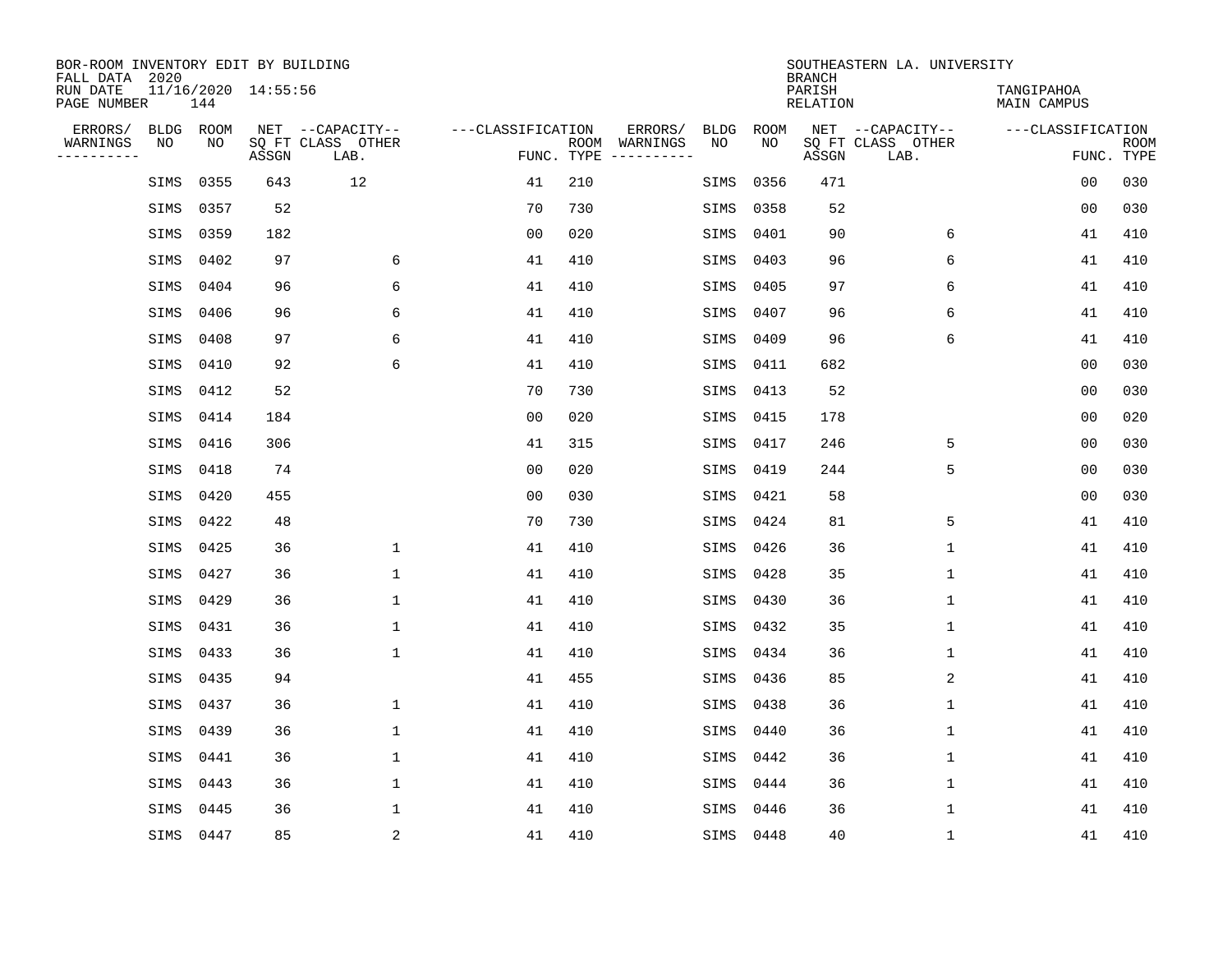| BOR-ROOM INVENTORY EDIT BY BUILDING<br>FALL DATA 2020 |             |      |                     |                           |                   |                    |                         |             |           |       | <b>BRANCH</b>                                           | SOUTHEASTERN LA. UNIVERSITY                                                                                                                         |                                                      |                           |
|-------------------------------------------------------|-------------|------|---------------------|---------------------------|-------------------|--------------------|-------------------------|-------------|-----------|-------|---------------------------------------------------------|-----------------------------------------------------------------------------------------------------------------------------------------------------|------------------------------------------------------|---------------------------|
| RUN DATE<br>PAGE NUMBER                               |             | 145  | 11/16/2020 14:55:56 |                           |                   |                    |                         |             |           |       | PARISH<br>RELATION                                      |                                                                                                                                                     | TANGIPAHOA<br>MAIN CAMPUS                            |                           |
| ERRORS/                                               | BLDG ROOM   |      |                     | NET --CAPACITY--          | ---CLASSIFICATION |                    | ERRORS/                 | <b>BLDG</b> |           | ROOM  |                                                         | NET --CAPACITY--                                                                                                                                    | ---CLASSIFICATION                                    |                           |
| WARNINGS<br>. <u>.</u> .                              | NO          | NO   | ASSGN               | SQ FT CLASS OTHER<br>LAB. |                   | ROOM<br>FUNC. TYPE | WARNINGS<br>----------- | NO          |           | NO    | ASSGN                                                   | SQ FT CLASS OTHER<br>LAB.                                                                                                                           |                                                      | <b>ROOM</b><br>FUNC. TYPE |
|                                                       | SIMS        | 0449 | 59                  | 2                         | 41                | 410                |                         | SIMS        |           | 0450  | 44                                                      | $\mathbf 1$                                                                                                                                         | 41                                                   | 410                       |
|                                                       | SIMS        | 0451 | 44                  | $\mathbf 1$               | 41                | 410                |                         | SIMS        |           | 0452  | 44                                                      | $\mathbf 1$                                                                                                                                         | 41                                                   | 410                       |
|                                                       | SIMS        | 0453 | 44                  | 1                         | 41                | 410                |                         | SIMS        |           | 0454  | 44                                                      | $\mathbf 1$                                                                                                                                         | 41                                                   | 410                       |
|                                                       | SIMS        | 0455 | 44                  | 1                         | 41                | 410                |                         | SIMS        |           | 0456  | 59                                                      | 2                                                                                                                                                   | 41                                                   | 410                       |
|                                                       | SIMS        | 0457 | 40                  | $\mathbf{1}$              | 41                | 410                |                         | SIMS        |           | 0458  | 39                                                      | $\mathbf{1}$                                                                                                                                        | 41                                                   | 410                       |
|                                                       | SIMS        | 0459 | 39                  | 1                         | 41                | 410                |                         | SIMS        |           | 0460  | 39                                                      | 1                                                                                                                                                   | 41                                                   | 410                       |
|                                                       | SIMS        | 0461 | 41                  | $\mathbf{1}$              | 41                | 410                |                         | SIMS        |           | 0462  | 41                                                      | $\mathbf 1$                                                                                                                                         | 41                                                   | 410                       |
|                                                       | SIMS        | 0463 | 39                  | 1                         | 41                | 410                |                         | SIMS        |           | 0464  | 39                                                      | $\mathbf 1$                                                                                                                                         | 41                                                   | 410                       |
|                                                       | SIMS        | 0465 | 40                  | 1                         | 41                | 410                |                         | SIMS        |           | 0466  | 41                                                      | 1                                                                                                                                                   | 41                                                   | 410                       |
|                                                       | SIMS        | 0467 | 41                  | 1                         | 41                | 410                |                         | 9<br>SIMS   |           | 0469  | 27407                                                   | 274                                                                                                                                                 | 41                                                   | 430                       |
|                                                       | SIMS        | 0470 | 672                 |                           | 00                | 030                |                         | SIMS        |           | 0471  | 44                                                      |                                                                                                                                                     | 41                                                   | 625                       |
|                                                       | SIMS        | 0472 | 52                  |                           | 70                | 730                |                         | SIMS        |           | 0473  | 52                                                      |                                                                                                                                                     | 00                                                   | 030                       |
|                                                       | SIMS        | 0474 | 1569                | 38                        | 41                | 210                |                         | SIMS        |           | 0475  | 206                                                     | 2                                                                                                                                                   | 41                                                   | 310                       |
|                                                       | SIMS        | 0476 | 183                 |                           | 0 <sub>0</sub>    | 020                |                         |             | SIMS 0477 |       | 183<br>TOTAL NUMBER CLASSROOMS<br>TOTAL NUMBER LABS 210 | TOTAL ASSIGNABLE & UNASSIGNABLE SQFT:<br>TOTAL NET ASSIGN SQ. FT. IN ROOM FILE<br>TOTAL NUMBER COMPUTER CLASSROOMS<br>TOTAL NUMBER SPECIAL LABS 220 | 00<br>137,508<br>112,586<br>1<br>$\overline{a}$<br>3 | 020                       |
|                                                       | SLBC        | 0100 | 604                 |                           | 30                | 315                |                         | SLBC        |           | 0101A | 47                                                      |                                                                                                                                                     | 00                                                   | 030                       |
|                                                       | <b>SLBC</b> | 0102 | 1496                | 15                        | 30                | 315                |                         | <b>SLBC</b> |           | 0102A | 125                                                     | $\mathbf{1}$                                                                                                                                        | 30                                                   | 315                       |
|                                                       | SLBC        | 0103 | 217                 | $\overline{a}$            | 30                | 350                |                         | <b>SLBC</b> |           | 0104  | 144                                                     | $\mathbf 1$                                                                                                                                         | 30                                                   | 315                       |
|                                                       | SLBC        | 0105 | 215                 | 2                         | 30                | 310                |                         | <b>SLBC</b> |           | 0106  | 151                                                     | $\mathbf 1$                                                                                                                                         | 30                                                   | 310                       |
|                                                       | <b>SLBC</b> | 0107 | 132                 | $\mathbf{1}$              | 30                | 310                |                         | <b>SLBC</b> |           | 0108  | 130                                                     | $\mathbf 1$                                                                                                                                         | 30                                                   | 310                       |
|                                                       | SLBC        | 0109 | 130                 | 1                         | 30                | 310                |                         | SLBC        |           | 0110  | 132                                                     | $\mathbf 1$                                                                                                                                         | 30                                                   | 310                       |
|                                                       | SLBC        | 0111 | 154                 | 1                         | 30                | 310                |                         | SLBC        |           | 0112  | 23                                                      |                                                                                                                                                     | 0 <sub>0</sub>                                       | 030                       |
|                                                       | SLBC        | 0113 | 148                 |                           | 0 <sub>0</sub>    | 020                |                         | SLBC        |           | 0114  | 32                                                      |                                                                                                                                                     | 0 <sub>0</sub>                                       | 010                       |
|                                                       | SLBC 0115   |      | 50                  |                           | 0 <sub>0</sub>    | 030                |                         |             | SLBC 0116 |       | 121                                                     | 4                                                                                                                                                   | 30                                                   | 315                       |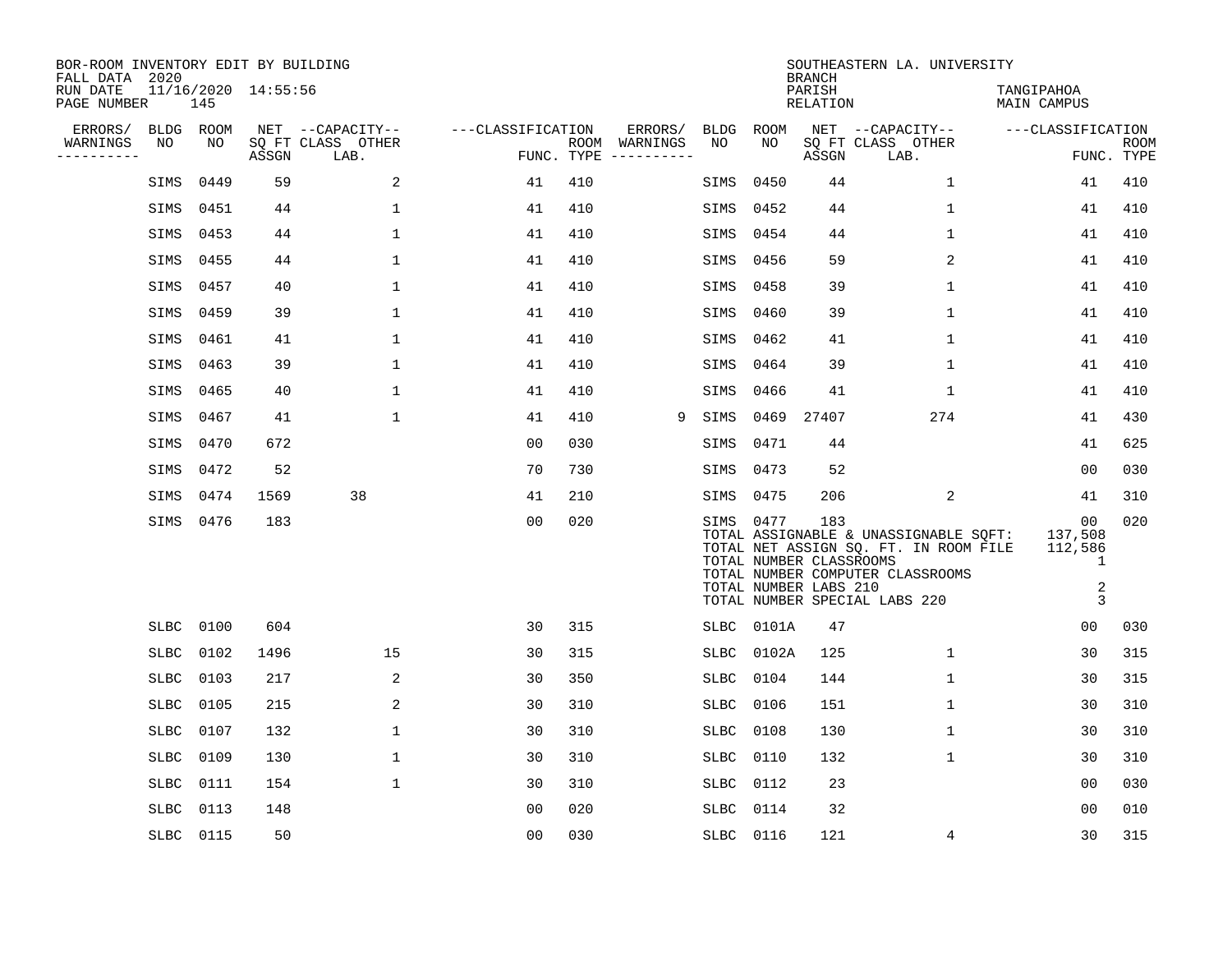| BOR-ROOM INVENTORY EDIT BY BUILDING<br>FALL DATA 2020 |             |       |                     |                           |                   |     |                              |             |             | <b>BRANCH</b>             | SOUTHEASTERN LA. UNIVERSITY |                                  |                           |
|-------------------------------------------------------|-------------|-------|---------------------|---------------------------|-------------------|-----|------------------------------|-------------|-------------|---------------------------|-----------------------------|----------------------------------|---------------------------|
| RUN DATE<br>PAGE NUMBER                               | 146         |       | 11/16/2020 14:55:56 |                           |                   |     |                              |             |             | PARISH<br><b>RELATION</b> |                             | TANGIPAHOA<br><b>MAIN CAMPUS</b> |                           |
| ERRORS/                                               | <b>BLDG</b> | ROOM  |                     | NET --CAPACITY--          | ---CLASSIFICATION |     | ERRORS/                      | <b>BLDG</b> | <b>ROOM</b> |                           | NET --CAPACITY--            | ---CLASSIFICATION                |                           |
| WARNINGS<br>----------                                | NO          | NO.   | ASSGN               | SQ FT CLASS OTHER<br>LAB. | FUNC. TYPE        |     | ROOM WARNINGS<br>----------- | NO          | NO          | ASSGN                     | SQ FT CLASS OTHER<br>LAB.   |                                  | <b>ROOM</b><br>FUNC. TYPE |
|                                                       | <b>SLBC</b> | 0116A | 272                 | $\mathbf{1}$              | 30                | 310 |                              | SLBC        | 0116B       | 228                       | 6                           | 30                               | 350                       |
|                                                       | SLBC        | 0116C | 10                  |                           | 30                | 315 |                              | SLBC        | 0117        | 131                       | 1                           | 30                               | 315                       |
|                                                       | <b>SLBC</b> | 0118  | 114                 |                           | 30                | 315 |                              | <b>SLBC</b> | 0119        | 17                        |                             | 30                               | 315                       |
|                                                       | <b>SLBC</b> | 0126  | 126                 | 6                         | 30                | 315 |                              | SLBC        | 0127        | 108                       |                             | 0 <sub>0</sub>                   | 030                       |
|                                                       | SLBC        | 0128  | 107                 |                           | 0 <sub>0</sub>    | 030 |                              | SLBC        | 0129        | 197                       | $\mathbf 1$                 | 30                               | 310                       |
|                                                       | <b>SLBC</b> | 0130  | 101                 | $\mathbf{1}$              | 30                | 310 |                              | SLBC        | 0131        | 604                       | 16                          | 30                               | 350                       |
|                                                       | SLBC        | 0132  | 180                 | $\mathbf{1}$              | 30                | 310 |                              | SLBC        | 0133        | 124                       | $\mathbf 1$                 | 30                               | 310                       |
|                                                       | <b>SLBC</b> | 0135  | 159                 | $\mathbf{1}$              | 30                | 310 |                              | SLBC        | 0136        | 198                       | $\mathbf{1}$                | 30                               | 310                       |
|                                                       | SLBC        | 0137  | 23                  |                           | 0 <sub>0</sub>    | 030 |                              | SLBC        | 0138        | 154                       |                             | 0 <sub>0</sub>                   | 020                       |
|                                                       | <b>SLBC</b> | 0139  | 65                  |                           | 0 <sub>0</sub>    | 030 |                              | SLBC        | 0140A       | 86                        | 4                           | 30                               | 315                       |
|                                                       | SLBC        | 0202  | 47                  |                           | 30                | 710 |                              | <b>SLBC</b> | 0202A       | 592                       |                             | 30                               | 685                       |
|                                                       | <b>SLBC</b> | 0205  | 158                 | 5                         | 30                | 350 |                              | <b>SLBC</b> | 0206        | 149                       |                             | 30                               | 710                       |
|                                                       | <b>SLBC</b> | 0208  | 1346                | 63                        | 30                | 680 |                              | <b>SLBC</b> | 0208A       | 63                        |                             | 30                               | 685                       |
|                                                       | <b>SLBC</b> | 0208B | 99                  |                           | 30                | 685 |                              | SLBC        | 0209        | 232                       | $\mathbf 1$                 | 30                               | 310                       |
|                                                       | <b>SLBC</b> | 0210  | 163                 | $\mathbf{1}$              | 30                | 310 |                              | <b>SLBC</b> | 0211        | 203                       | $\mathbf 1$                 | 30                               | 310                       |
|                                                       | <b>SLBC</b> | 0212  | 203                 | 2                         | 30                | 310 |                              | SLBC        | 0213        | 210                       | 2                           | 30                               | 310                       |
|                                                       | SLBC        | 0214  | 57                  |                           | 0 <sub>0</sub>    | 030 |                              | SLBC        | 0216        | 42                        | 2                           | 30                               | 315                       |
|                                                       | SLBC        | 0218  | 23                  |                           | 0 <sub>0</sub>    | 030 |                              | SLBC        | 0219        | 167                       | $\mathbf 1$                 | 30                               | 310                       |
|                                                       | SLBC        | 0231  | 132                 |                           | 0 <sub>0</sub>    | 030 |                              | SLBC        | 0232        | 133                       |                             | 0 <sub>0</sub>                   | 030                       |
|                                                       | <b>SLBC</b> | 0234  | 163                 | $\mathbf{1}$              | 30                | 310 |                              | SLBC        | 0235        | 117                       | 3                           | 30                               | 315                       |
|                                                       | <b>SLBC</b> | 0236  | 175                 | 5                         | 30                | 350 |                              | <b>SLBC</b> | 0237        | 119                       | 2                           | 30                               | 310                       |
|                                                       | <b>SLBC</b> | 0238  | 184                 | $\overline{2}$            | 32                | 310 |                              | <b>SLBC</b> | 0239        | 122                       | $\mathbf 1$                 | 30                               | 310                       |
|                                                       | <b>SLBC</b> | 0240  | 168                 | 1                         | 30                | 310 |                              | SLBC        | 0241        | 127                       | $\mathbf{1}$                | 30                               | 310                       |
|                                                       | <b>SLBC</b> | 0242  | 185                 | $\overline{2}$            | 30                | 310 |                              | <b>SLBC</b> | 0243        | 122                       | $\mathbf 1$                 | 30                               | 310                       |
|                                                       | SLBC        | 0245  | 69                  |                           | 0 <sub>0</sub>    | 030 |                              | SLBC        | 0246        | 186                       | $\mathbf{1}$                | 30                               | 310                       |
|                                                       | SLBC 0247   |       | 24                  |                           | 0 <sub>0</sub>    | 030 |                              | SLBC C0000  |             | 150                       |                             | 30                               | 315                       |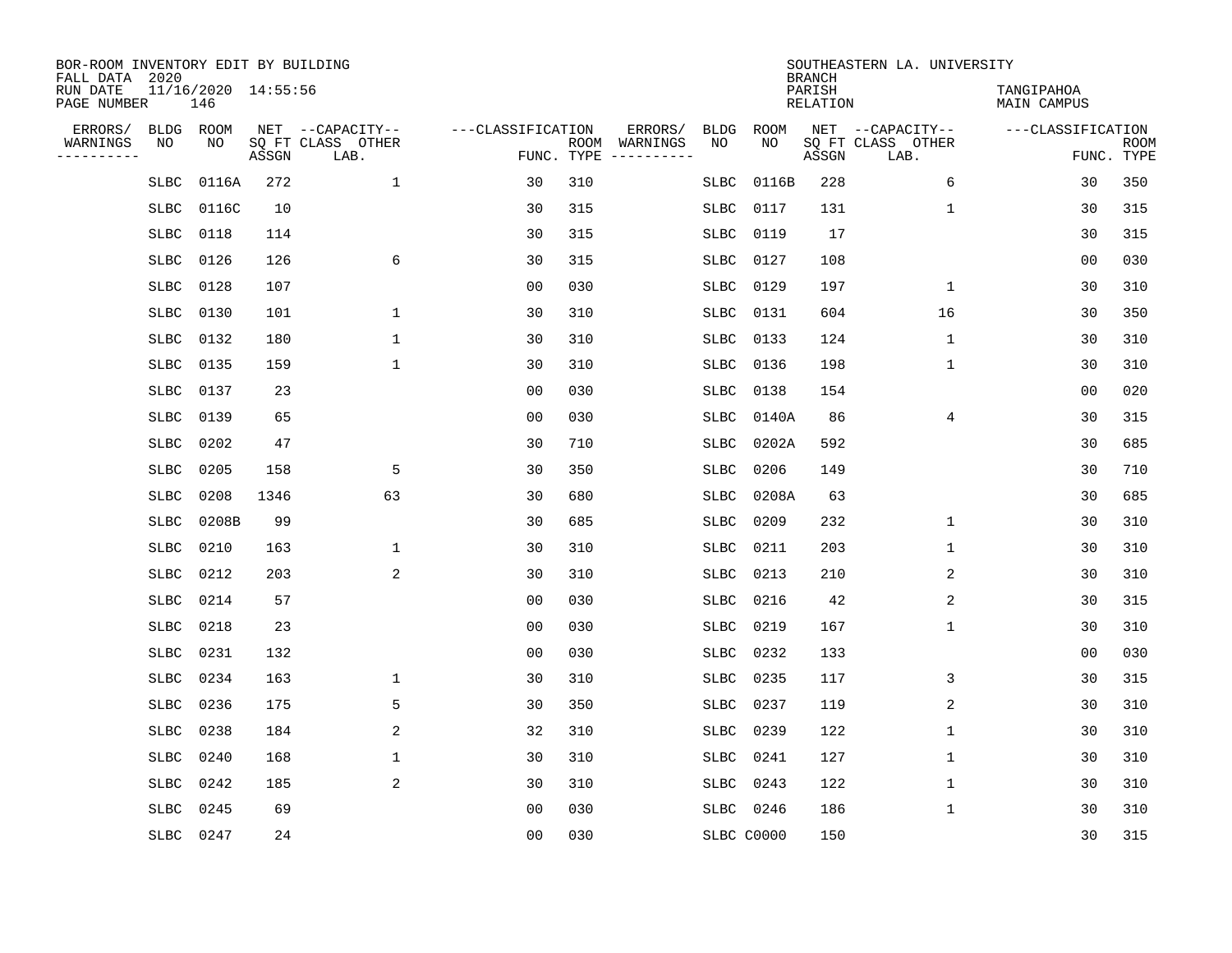| BOR-ROOM INVENTORY EDIT BY BUILDING<br>FALL DATA 2020 |     |            |                     |                                 |                   |     |                                      |           |                                                               | <b>BRANCH</b>      |                                                                   | SOUTHEASTERN LA. UNIVERSITY                                                    |                                              |                              |                           |
|-------------------------------------------------------|-----|------------|---------------------|---------------------------------|-------------------|-----|--------------------------------------|-----------|---------------------------------------------------------------|--------------------|-------------------------------------------------------------------|--------------------------------------------------------------------------------|----------------------------------------------|------------------------------|---------------------------|
| RUN DATE<br>PAGE NUMBER                               |     | 147        | 11/16/2020 14:55:56 |                                 |                   |     |                                      |           |                                                               | PARISH<br>RELATION |                                                                   |                                                                                | TANGIPAHOA<br>MAIN CAMPUS                    |                              |                           |
| ERRORS/                                               |     | BLDG ROOM  |                     | NET --CAPACITY--                | ---CLASSIFICATION |     | ERRORS/                              | BLDG ROOM |                                                               |                    |                                                                   |                                                                                | NET --CAPACITY-- ---CLASSIFICATION           |                              |                           |
| WARNINGS<br>----------                                | NO. | NO         |                     | SQ FT CLASS OTHER<br>ASSGN LAB. |                   |     | ROOM WARNINGS<br>FUNC. TYPE $------$ | NO        | NO .                                                          |                    | SQ FT CLASS OTHER<br>ASSGN LAB.                                   |                                                                                |                                              |                              | <b>ROOM</b><br>FUNC. TYPE |
|                                                       |     | SLBC C0220 | 150                 |                                 | 00                | 020 |                                      |           | TOTAL NUMBER CLASSROOMS<br>TOTAL NUMBER LABS 210              |                    | TOTAL NUMBER COMPUTER CLASSROOMS<br>TOTAL NUMBER SPECIAL LABS 220 | TOTAL ASSIGNABLE & UNASSIGNABLE SQFT:                                          | TOTAL NET ASSIGN SQ. FT. IN ROOM FILE 11,790 | 13,135                       |                           |
|                                                       |     | SOCR 0100  | 94                  |                                 | 93                | 525 |                                      | SOCR 0101 |                                                               | 271                |                                                                   |                                                                                |                                              | 93                           | 525                       |
|                                                       |     | SOCR 0102  | 271                 |                                 | 93                | 525 |                                      | SOCR 0103 |                                                               | 68                 |                                                                   |                                                                                |                                              | 00                           | 020                       |
|                                                       |     | SOCR 0200  | 162                 |                                 | 93                | 525 |                                      |           | SOCR 0201<br>TOTAL NUMBER CLASSROOMS<br>TOTAL NUMBER LABS 210 | 68                 | TOTAL NUMBER COMPUTER CLASSROOMS<br>TOTAL NUMBER SPECIAL LABS 220 | TOTAL ASSIGNABLE & UNASSIGNABLE SQFT:<br>TOTAL NET ASSIGN SQ. FT. IN ROOM FILE |                                              | 0 <sub>0</sub><br>934<br>798 | 020                       |
|                                                       |     | SUA0 1100  | 45                  |                                 | 0 <sub>0</sub>    | 020 |                                      | SUA0 1101 |                                                               | 101                |                                                                   | $\mathbf{1}$                                                                   |                                              | 50                           | 310                       |
|                                                       |     | SUA0 1102  | 576                 |                                 | 50                | 315 |                                      | SUA0 1103 |                                                               | 94                 |                                                                   | $\mathbf{1}$                                                                   |                                              | 50                           | 310                       |
|                                                       |     | SUA0 1104  | 100                 | $\mathbf{1}$                    | 50                | 310 |                                      | SUA0 1105 |                                                               | 100                |                                                                   | $\mathbf{1}$                                                                   |                                              | 50                           | 310                       |
|                                                       |     | SUA0 1106  | 106                 | $\mathbf{1}$                    | 50                | 310 |                                      | SUA0 1107 |                                                               | 92                 |                                                                   | $\mathbf{1}$                                                                   |                                              | 50                           | 310                       |
|                                                       |     | SUA0 1108  | 114                 |                                 | 0 <sub>0</sub>    | 020 |                                      | SUA0 1109 |                                                               | 92                 |                                                                   | $\mathbf{1}$                                                                   |                                              | 50                           | 310                       |
|                                                       |     | SUA0 1110  | 100                 | $\mathbf 1$                     | 50                | 310 |                                      | SUA0 1111 |                                                               | 100                |                                                                   | 1                                                                              |                                              | 50                           | 310                       |
|                                                       |     | SUA0 1112  | 106                 | $\mathbf{1}$                    | 50                | 310 |                                      | SUA0 1113 |                                                               | 92                 |                                                                   | $\mathbf{1}$                                                                   |                                              | 50                           | 310                       |
|                                                       |     | SUA0 1114  | 105                 | $\mathbf{1}$                    | 50                | 310 |                                      | SUA0 1115 |                                                               | 109                |                                                                   | 1                                                                              |                                              | 50                           | 310                       |
|                                                       |     | SUA0 1116  | 108                 | $\mathbf 1$                     | 50                | 310 |                                      | SUA0 1117 |                                                               | 101                |                                                                   | $\mathbf{1}$                                                                   |                                              | 50                           | 310                       |
|                                                       |     | SUA0 1118  | 108                 | $\mathbf{1}$                    | 50                | 310 |                                      | SUA0 1119 |                                                               | 376                |                                                                   |                                                                                |                                              | 50                           | 315                       |
|                                                       |     | SUA0 1120  | 231                 | 3                               | 50                | 310 |                                      | SUA0 1121 |                                                               | 135                |                                                                   | $\mathbf{1}$                                                                   |                                              | 50                           | 310                       |
|                                                       |     | SUA0 1122  | 100                 | $\mathbf{1}$                    | 50                | 310 |                                      | SUA0 1124 |                                                               | 102                |                                                                   | $\mathbf{1}$                                                                   |                                              | 50                           | 310                       |
|                                                       |     | SUA0 1126  | 102                 |                                 | 50                | 315 |                                      | SUA0 1127 |                                                               | 116                |                                                                   | 6                                                                              |                                              | 50                           | 310                       |
|                                                       |     | SUA0 1128  | 494                 | $\mathbf{1}$                    | 50                | 310 |                                      | SUA0 1129 |                                                               | 123                |                                                                   | 6                                                                              |                                              | 50                           | 310                       |
|                                                       |     | SUA0 1130  | 99                  | $\mathbf 1$                     | 50                | 310 |                                      |           | SUA0 1130A                                                    | 41                 |                                                                   |                                                                                |                                              | 50                           | 315                       |
|                                                       |     | SUA0 1132  | 99                  | $\mathbf 1$                     | 50                | 310 |                                      | SUA0 1134 |                                                               | 134                |                                                                   |                                                                                |                                              | 50                           | 315                       |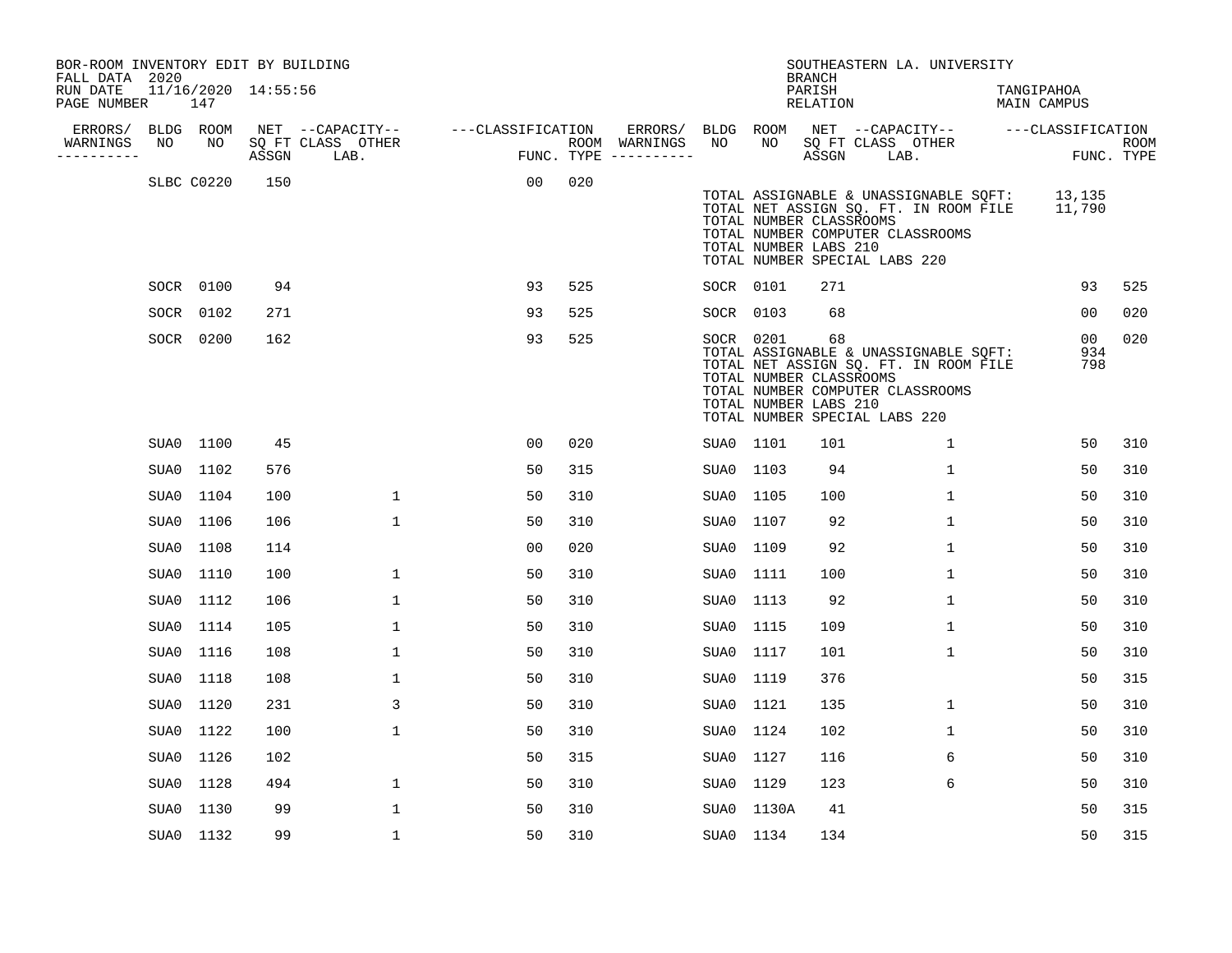| BOR-ROOM INVENTORY EDIT BY BUILDING<br>FALL DATA 2020 |             |                            |       |                           |                   |                                               |             |             |                                            | SOUTHEASTERN LA. UNIVERSITY |                                  |                           |
|-------------------------------------------------------|-------------|----------------------------|-------|---------------------------|-------------------|-----------------------------------------------|-------------|-------------|--------------------------------------------|-----------------------------|----------------------------------|---------------------------|
| RUN DATE<br>PAGE NUMBER                               |             | 11/16/2020 14:55:56<br>148 |       |                           |                   |                                               |             |             | <b>BRANCH</b><br>PARISH<br><b>RELATION</b> |                             | TANGIPAHOA<br><b>MAIN CAMPUS</b> |                           |
| ERRORS/                                               | <b>BLDG</b> | ROOM                       |       | NET --CAPACITY--          | ---CLASSIFICATION | ERRORS/                                       | <b>BLDG</b> | <b>ROOM</b> |                                            | NET --CAPACITY--            | ---CLASSIFICATION                |                           |
| WARNINGS<br>----------                                | NO          | NO                         | ASSGN | SQ FT CLASS OTHER<br>LAB. |                   | ROOM<br>WARNINGS<br>FUNC. TYPE<br>----------- | NO          | NO          | ASSGN                                      | SQ FT CLASS OTHER<br>LAB.   |                                  | <b>ROOM</b><br>FUNC. TYPE |
|                                                       | SUA0        | 1135                       | 114   | 6                         | 50                | 310                                           | SUA0        | 1136        | 162                                        |                             | 00                               | 030                       |
|                                                       | SUA0        | 1137                       | 114   | 6                         | 50                | 410                                           | SUA0        | 1138        | 154                                        |                             | 00                               | 030                       |
|                                                       | SUA0        | 1139                       | 123   | 6                         | 50                | 310                                           | SUA0        | 1140        | 280                                        | 14                          | 53                               | 315                       |
|                                                       | SUA0        | 1140A                      | 65    |                           | 0 <sub>0</sub>    | 030                                           | SUA0        | 1141        | 118                                        | 6                           | 50                               | 310                       |
|                                                       | SUA0        | 1142                       | 138   | $\mathbf 1$               | 53                | 310                                           | SUA0        | 1143        | 200                                        | 5                           | 53                               | 310                       |
|                                                       | SUA0        | 1144                       | 135   | $\mathbf{1}$              | 53                | 310                                           | SUA0        | 1145        | 136                                        | 1                           | 53                               | 310                       |
|                                                       | SUA0        | 1147                       | 131   | $\mathbf{1}$              | 53                | 310                                           | SUA0        | 1149        | 131                                        | $\mathbf{1}$                | 53                               | 310                       |
|                                                       | SUA0        | 1151                       | 127   | $\mathbf{1}$              | 53                | 310                                           | SUA0        | 1152        | 70                                         |                             | 0 <sub>0</sub>                   | 030                       |
|                                                       | SUA0        | 1153                       | 258   |                           | 53                | 350                                           | SUA0        | 1154        | 94                                         | 3                           | 53                               | 315                       |
|                                                       | SUA0        | 1155                       | 95    | 3                         | 53                | 315                                           | SUA0        | 1156        | 121                                        | 8                           | 53                               | 310                       |
|                                                       | SUA0        | 1157                       | 95    | 3                         | 53                | 315                                           | SUA0        | 1158        | 83                                         | 3                           | 53                               | 315                       |
|                                                       | SUA0        | 1160                       | 83    | 3                         | 53                | 315                                           | SUA0        | 1161        | 65                                         | 2                           | 57                               | 855                       |
|                                                       | SUA0        | 1161A                      | 65    | 2                         | 57                | 855                                           | SUA0        | 1162        | 507                                        | 25                          | 57                               | 310                       |
|                                                       | SUA0        | 1164                       | 547   |                           | 0 <sub>0</sub>    | 020                                           | SUA0        | 1165        | 78                                         |                             | 0 <sub>0</sub>                   | 030                       |
|                                                       | SUA0        | 1166                       | 74    |                           | 57                | 315                                           | SUA0        | 1167        | 83                                         | 2                           | 57                               | 850                       |
|                                                       | SUA0        | 1169                       | 82    | 2                         | 57                | 850                                           | SUA0        | 1170        | 180                                        | 6                           | 57                               | 830                       |
|                                                       | SUA0        | 1171                       | 83    | 2                         | 57                | 850                                           | SUA0        | 1172        | 203                                        | 5                           | 50                               | 650                       |
|                                                       | SUA0        | 1173                       | 83    | 2                         | 57                | 850                                           | SUA0        | 1174        | 75                                         | 1                           | 57                               | 310                       |
|                                                       | SUA0        | 1175                       | 132   | 1                         | 57                | 310                                           | SUA0        | 1176        | 170                                        | 6                           | 57                               | 830                       |
|                                                       | SUA0        | 1177                       | 92    | 1                         | 57                | 310                                           | SUA0        | 1179        | 96                                         |                             | 57                               | 855                       |
|                                                       | SUA0        | 1181                       | 81    |                           | 57                | 855                                           | SUA0        | 1183        | 109                                        |                             | 50                               | 315                       |
|                                                       | SUA0        | 1184                       | 141   |                           | 57                | 850                                           | SUA0        | 1184A       | 107                                        |                             | 50                               | 315                       |
|                                                       | SUA0        | 1185                       | 107   | 2                         | 57                | 850                                           | SUA0        | 1187        | 107                                        | 1                           | 57                               | 850                       |
|                                                       | SUA0        | 1189                       | 73    |                           | 0 <sub>0</sub>    | 030                                           | SUA0        | 1190        | 1194                                       |                             | 0 <sub>0</sub>                   | 020                       |
|                                                       | SUA0        | 1191                       | 479   |                           | 0 <sub>0</sub>    | 020                                           | SUA0        | 1192        | 47                                         |                             | 0 <sub>0</sub>                   | 020                       |
|                                                       |             | SUA0 1195                  | 44    |                           | 0 <sub>0</sub>    | 030                                           |             | SUA0 1197   | 324                                        |                             | 00                               | 030                       |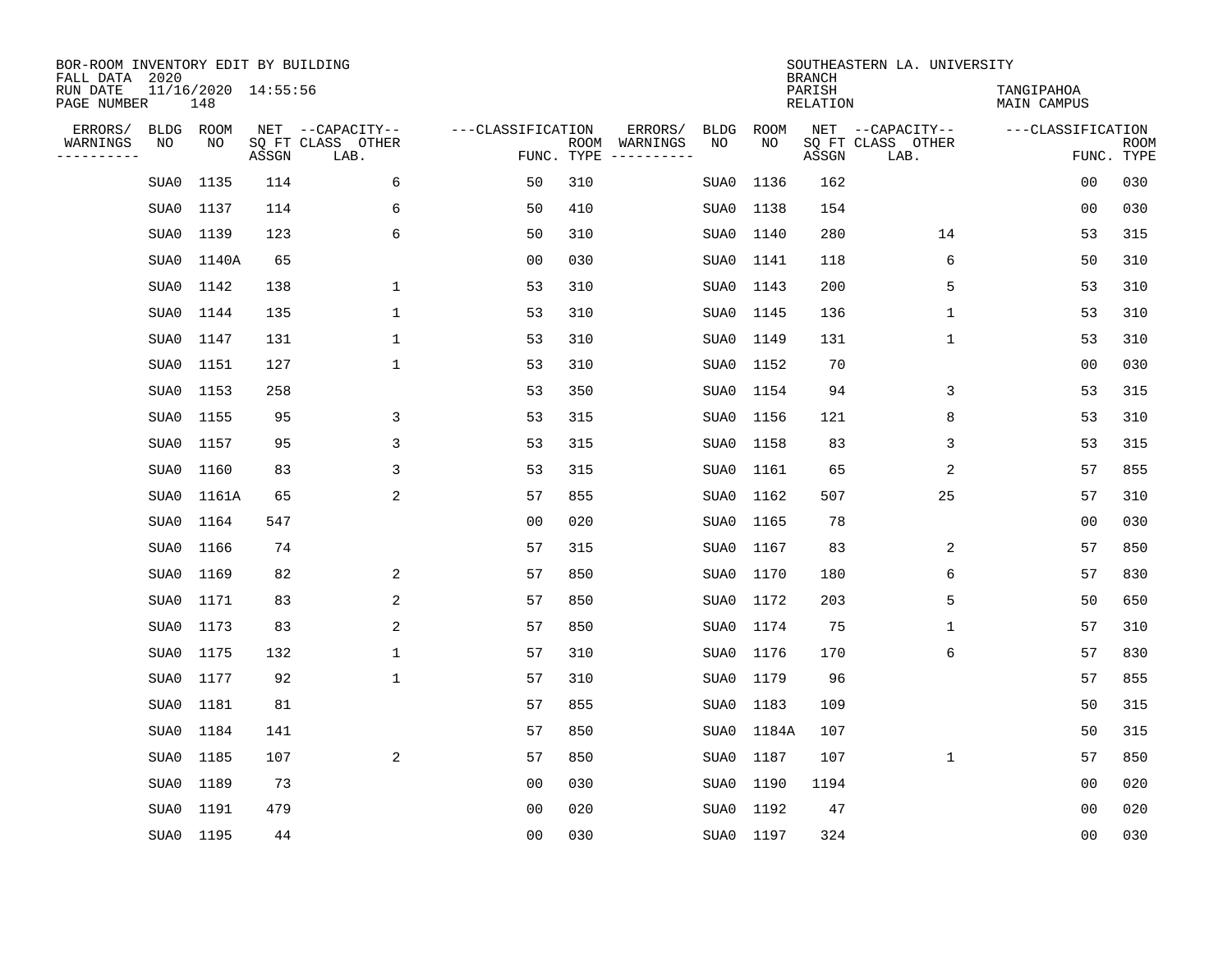| BOR-ROOM INVENTORY EDIT BY BUILDING<br>FALL DATA 2020 |           |                            |       |                           |                   |     |                                      |           |                                                  | <b>BRANCH</b>      | SOUTHEASTERN LA. UNIVERSITY                                                                                                                         |                           |                           |
|-------------------------------------------------------|-----------|----------------------------|-------|---------------------------|-------------------|-----|--------------------------------------|-----------|--------------------------------------------------|--------------------|-----------------------------------------------------------------------------------------------------------------------------------------------------|---------------------------|---------------------------|
| RUN DATE<br>PAGE NUMBER                               |           | 11/16/2020 14:55:56<br>149 |       |                           |                   |     |                                      |           |                                                  | PARISH<br>RELATION |                                                                                                                                                     | TANGIPAHOA<br>MAIN CAMPUS |                           |
| ERRORS/                                               | BLDG ROOM |                            |       | NET --CAPACITY--          | ---CLASSIFICATION |     | ERRORS/                              | BLDG ROOM |                                                  |                    | NET --CAPACITY--                                                                                                                                    | ---CLASSIFICATION         |                           |
| WARNINGS<br>----------                                | NO        | NO                         | ASSGN | SQ FT CLASS OTHER<br>LAB. |                   |     | ROOM WARNINGS<br>FUNC. TYPE $------$ | NO        | NO                                               | ASSGN              | SQ FT CLASS OTHER<br>LAB.                                                                                                                           |                           | <b>ROOM</b><br>FUNC. TYPE |
|                                                       | SUA0      | 1198                       | 44    |                           | 0 <sub>0</sub>    | 030 |                                      | SUA0      | 1199                                             | 37                 |                                                                                                                                                     | 50                        | 315                       |
|                                                       | SUA0      | 2101                       | 1765  |                           | 50                | 650 |                                      | SUA0      | 2101A                                            | 37                 |                                                                                                                                                     | 50                        | 315                       |
|                                                       | SUA0      | 2101B                      | 120   |                           | 0 <sub>0</sub>    | 020 |                                      | SUA0      | 2102                                             | 1386               | $\mathbf{1}$                                                                                                                                        | 50                        | 310                       |
|                                                       | SUA0      | 2102A                      | 84    |                           | 50                | 315 |                                      | SUA0      | 2102C                                            | 121                | $\mathbf{1}$                                                                                                                                        | 50                        | 310                       |
|                                                       | SUA0      | 2102D                      | 179   | $\mathbf{1}$              | 50                | 310 |                                      | SUA0      | 2102E                                            | 83                 | $\mathbf{1}$                                                                                                                                        | 50                        | 310                       |
|                                                       | SUA0      | 2102F                      | 83    | $\mathbf 1$               | 50                | 310 |                                      | SUA0      | 2102G                                            | 83                 | $\mathbf{1}$                                                                                                                                        | 50                        | 310                       |
|                                                       | SUA0      | 2102H                      | 125   | $\mathbf{1}$              | 50                | 310 |                                      | SUA0      | 2102J                                            | 10                 |                                                                                                                                                     | 50                        | 315                       |
|                                                       | SUA0      | 2103                       | 135   | $\mathbf 1$               | 50                | 310 |                                      | SUA0      | 2104                                             | 129                | $\mathbf 1$                                                                                                                                         | 50                        | 310                       |
|                                                       | SUA0      | 2105                       | 354   | 18                        | 50                | 350 |                                      | SUA0      | 2106                                             | 68                 | $\mathbf 1$                                                                                                                                         | 11                        | 315                       |
|                                                       | SUA0      | 2107                       | 37    |                           | 00                | 030 |                                      | SUA0      | 2108                                             | 485                |                                                                                                                                                     | 00                        | 030                       |
|                                                       | SUA0      | 2110                       | 281   |                           | 00                | 030 |                                      | SUA0      | 2111                                             | 154                |                                                                                                                                                     | 0 <sub>0</sub>            | 030                       |
|                                                       | SUA0      | 2112                       | 72    |                           | 50                | 615 |                                      | SUA0      | 2113                                             | 39                 |                                                                                                                                                     | 00                        | 020                       |
|                                                       | SUA0      | 2113A                      | 91    |                           | 50                | 615 |                                      | SUA0      | 2114                                             | 186                |                                                                                                                                                     | 50                        | 315                       |
|                                                       | SUA0      | 2115                       | 3778  | 359                       | 50                | 610 |                                      | SUA0 2123 | TOTAL NUMBER CLASSROOMS<br>TOTAL NUMBER LABS 210 | 3119               | TOTAL ASSIGNABLE & UNASSIGNABLE SQFT:<br>TOTAL NET ASSIGN SQ. FT. IN ROOM FILE<br>TOTAL NUMBER COMPUTER CLASSROOMS<br>TOTAL NUMBER SPECIAL LABS 220 | 00<br>26,041<br>18,366    | 020                       |
|                                                       |           | SUMB 0101                  | 103   |                           | 0 <sub>0</sub>    | 030 |                                      |           | TOTAL NUMBER CLASSROOMS<br>TOTAL NUMBER LABS 210 |                    | TOTAL ASSIGNABLE & UNASSIGNABLE SQFT:<br>TOTAL NET ASSIGN SQ. FT. IN ROOM FILE<br>TOTAL NUMBER COMPUTER CLASSROOMS<br>TOTAL NUMBER SPECIAL LABS 220 | 103                       |                           |
|                                                       |           | SUN0 1501 10845            |       | 1023                      | 50                | 650 |                                      |           | SUNO 1501A 4509                                  |                    |                                                                                                                                                     | 0 <sub>0</sub>            | 020                       |
|                                                       | SUN0      | 1502                       | 37    |                           | 0 <sub>0</sub>    | 020 |                                      | SUN0 1503 |                                                  | 37                 |                                                                                                                                                     | 0 <sub>0</sub>            | 020                       |
|                                                       | SUN0      | 1510                       | 2218  | 44                        | 50                | 670 |                                      |           | SUN0 1510B                                       | 70                 |                                                                                                                                                     | 50                        | 675                       |
|                                                       | SUN0      | 1510C                      | 165   |                           | 00                | 030 |                                      |           | SUN0 1510D                                       | 155                |                                                                                                                                                     | 50                        | 675                       |
|                                                       |           | SUN0 1513                  | 268   |                           | 00                | 020 |                                      | SUN0 1515 |                                                  | 46                 |                                                                                                                                                     | 00                        | 030                       |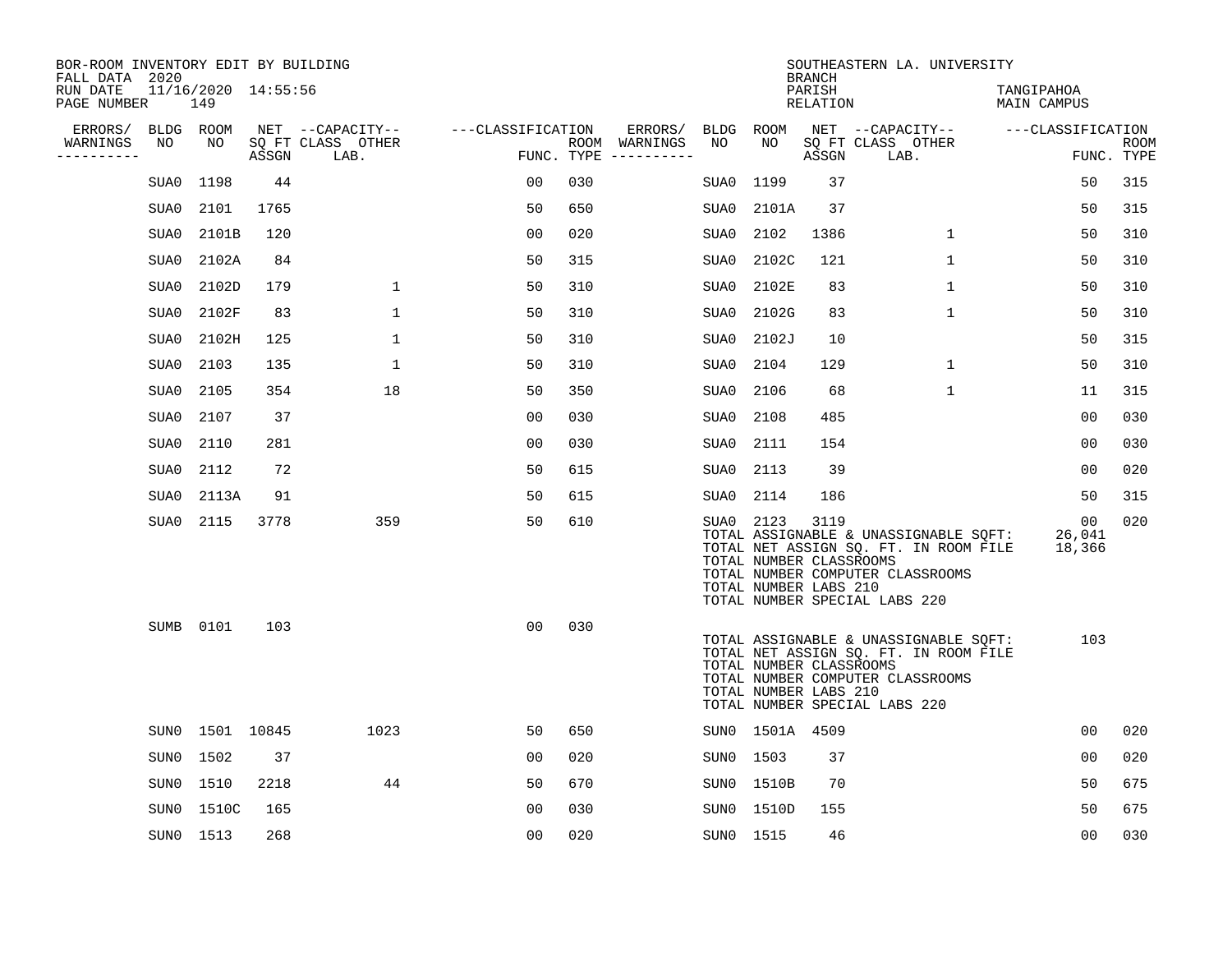| BOR-ROOM INVENTORY EDIT BY BUILDING<br>FALL DATA 2020 |      |                            |       |                           |                   |            |                              |             |             | <b>BRANCH</b>             | SOUTHEASTERN LA. UNIVERSITY |                                  |                           |
|-------------------------------------------------------|------|----------------------------|-------|---------------------------|-------------------|------------|------------------------------|-------------|-------------|---------------------------|-----------------------------|----------------------------------|---------------------------|
| RUN DATE<br>PAGE NUMBER                               |      | 11/16/2020 14:55:56<br>150 |       |                           |                   |            |                              |             |             | PARISH<br><b>RELATION</b> |                             | TANGIPAHOA<br><b>MAIN CAMPUS</b> |                           |
| ERRORS/                                               | BLDG | ROOM                       |       | NET --CAPACITY--          | ---CLASSIFICATION |            | ERRORS/                      | <b>BLDG</b> | <b>ROOM</b> |                           | NET --CAPACITY--            | ---CLASSIFICATION                |                           |
| WARNINGS<br>----------                                | ΝO   | NO                         | ASSGN | SQ FT CLASS OTHER<br>LAB. |                   | FUNC. TYPE | ROOM WARNINGS<br>----------- | NO          | NO          | ASSGN                     | SQ FT CLASS OTHER<br>LAB.   |                                  | <b>ROOM</b><br>FUNC. TYPE |
|                                                       | SUN0 | 1516                       | 25    |                           | 00                | 010        |                              | SUN0        | 1517        | 120                       |                             | 00                               | 030                       |
|                                                       | SUN0 | 1518                       | 482   | 5                         | 90                | 310        |                              | SUN0        | 1518A       | 114                       | 1                           | 90                               | 310                       |
|                                                       | SUN0 | 1519                       | 225   |                           | 00                | 030        |                              | SUN0        | 1520        | 235                       |                             | 00                               | 030                       |
|                                                       | SUN0 | 1521                       | 248   | 2                         | 90                | 310        |                              | SUN0        | 1521A       | 101                       | $\mathbf 1$                 | 90                               | 310                       |
|                                                       | SUN0 | 1521B                      | 231   | 2                         | 90                | 310        |                              | SUN0        | 1521C       | 100                       | $\mathbf{1}$                | 90                               | 310                       |
|                                                       | SUN0 | 1522                       | 409   |                           | 0 <sub>0</sub>    | 020        |                              | SUN0        | 1523        | 409                       |                             | 0 <sub>0</sub>                   | 030                       |
|                                                       | SUN0 | 1524                       | 109   |                           | 90                | 635        |                              | SUN0        | 1526        | 698                       |                             | 90                               | 635                       |
|                                                       | SUN0 | 1526A                      | 53    |                           | 90                | 635        |                              | SUN0        | 1526B       | 22                        |                             | 90                               | 635                       |
|                                                       | SUN0 | 1529                       | 112   |                           | 90                | 635        |                              | SUN0        | 1530        | 49                        |                             | 90                               | 635                       |
|                                                       | SUN0 | 1531                       | 292   |                           | 90                | 635        |                              | SUN0        | 1531A       | 216                       |                             | 90                               | 635                       |
|                                                       | SUN0 | 1532                       | 105   |                           | 90                | 635        |                              | SUN0        | 1532A       | 59                        |                             | 90                               | 635                       |
|                                                       | SUN0 | 1533                       | 71    |                           | 90                | 635        |                              | SUN0        | 1533A       | 59                        |                             | 90                               | 635                       |
|                                                       | SUN0 | 1534                       | 359   |                           | 90                | 635        |                              | SUN0        | 1535        | 568                       |                             | 0 <sub>0</sub>                   | 020                       |
|                                                       | SUN0 | 1536                       | 154   |                           | 90                | 635        |                              | SUN0        | 1537        | 507                       |                             | 90                               | 635                       |
|                                                       | SUN0 | 1538                       | 47    |                           | 90                | 635        |                              |             | SUN0 1538A  | 103                       |                             | 90                               | 635                       |
|                                                       | SUN0 | 1539                       | 59    |                           | 90                | 635        |                              | SUN0        | 1540        | 354                       |                             | 90                               | 635                       |
|                                                       | SUN0 | 1540A                      | 69    |                           | 90                | 635        |                              | SUN0        | 1540B       | 31                        |                             | 90                               | 635                       |
|                                                       | SUN0 | 1542                       | 109   | $\overline{3}$            | 90                | 310        |                              | SUN0        | 1543        | 104                       | 3                           | 90                               | 310                       |
|                                                       | SUN0 | 1544                       | 71    |                           | 90                | 635        |                              | SUN0        | 1545        | 53                        |                             | 90                               | 635                       |
|                                                       | SUN0 | 1547                       | 50    |                           | 0 <sub>0</sub>    | 030        |                              | SUN0        | 1548        | 55                        |                             | 0 <sub>0</sub>                   | 030                       |
|                                                       | SUN0 | 1549                       | 49    |                           | 0 <sub>0</sub>    | 020        |                              | SUN0        | 1550        | 97                        | $\mathbf 1$                 | 90                               | 310                       |
|                                                       | SUN0 | 1552                       | 153   | $\mathbf{1}$              | 90                | 720        |                              | SUN0        | 1553        | 227                       |                             | 0 <sub>0</sub>                   | 030                       |
|                                                       | SUN0 | 1554                       | 505   |                           | 0 <sub>0</sub>    | 030        |                              | SUN0        | 1555        | 539                       |                             | 0 <sub>0</sub>                   | 030                       |
|                                                       | SUN0 | 2501                       | 422   |                           | 0 <sub>0</sub>    | 020        |                              | SUN0        | 2502        | 12045                     | 600                         | 90                               | 630                       |
|                                                       | SUN0 | 2503                       | 621   |                           | 0 <sub>0</sub>    | 020        |                              | SUN0        | 2504        | 138                       |                             | 0 <sub>0</sub>                   | 020                       |
|                                                       | SUN0 | 2505                       | 238   |                           | 0 <sub>0</sub>    | 030        |                              | SUN0        | 2506        | 216                       |                             | 0 <sub>0</sub>                   | 030                       |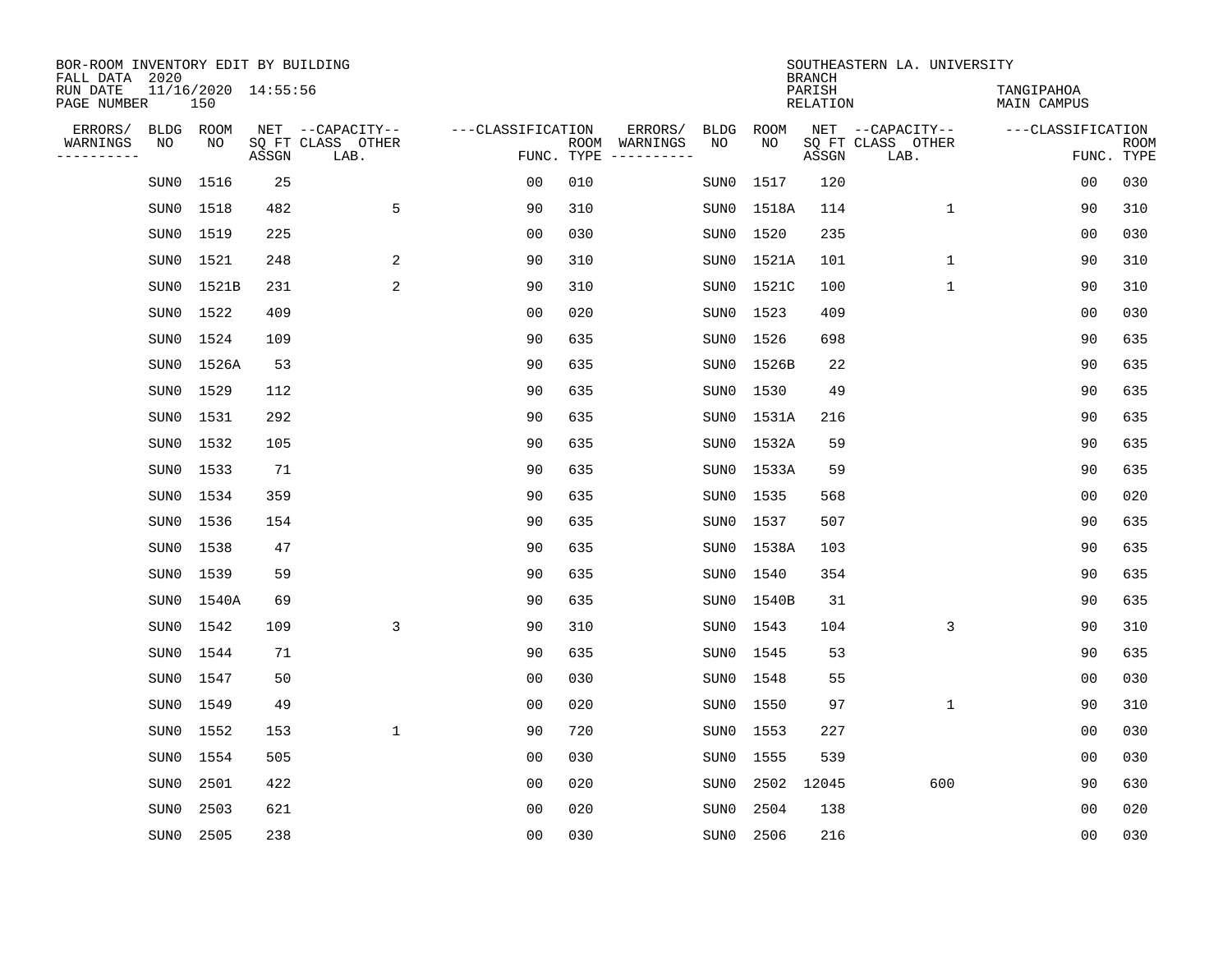| BOR-ROOM INVENTORY EDIT BY BUILDING<br>FALL DATA 2020 |                            |       |                           |                   |            |                              |             |             | <b>BRANCH</b>             | SOUTHEASTERN LA. UNIVERSITY |                                  |                           |
|-------------------------------------------------------|----------------------------|-------|---------------------------|-------------------|------------|------------------------------|-------------|-------------|---------------------------|-----------------------------|----------------------------------|---------------------------|
| RUN DATE<br>PAGE NUMBER                               | 11/16/2020 14:55:56<br>151 |       |                           |                   |            |                              |             |             | PARISH<br><b>RELATION</b> |                             | TANGIPAHOA<br><b>MAIN CAMPUS</b> |                           |
| ERRORS/<br><b>BLDG</b>                                | ROOM                       |       | NET --CAPACITY--          | ---CLASSIFICATION |            | ERRORS/                      | <b>BLDG</b> | <b>ROOM</b> |                           | NET --CAPACITY--            | ---CLASSIFICATION                |                           |
| WARNINGS<br>NO<br>----------                          | NO                         | ASSGN | SQ FT CLASS OTHER<br>LAB. |                   | FUNC. TYPE | ROOM WARNINGS<br>----------- | NO          | NO          | ASSGN                     | SQ FT CLASS OTHER<br>LAB.   |                                  | <b>ROOM</b><br>FUNC. TYPE |
| SUN0                                                  | 2507                       | 332   |                           | 90                | 635        |                              | SUN0        | 2507A       | 27                        |                             | 0 <sub>0</sub>                   | 010                       |
| SUN0                                                  | 2510                       | 262   |                           | 90                | 635        |                              | SUN0        | 2511        | 887                       |                             | 90                               | 635                       |
| SUN0                                                  | 2511A                      | 70    |                           | 90                | 635        |                              | SUN0        | 2512        | 511                       |                             | 90                               | 635                       |
| SUN0                                                  | 2513                       | 990   |                           | 90                | 635        |                              | SUN0        | 2513A       | 10                        |                             | 90                               | 635                       |
| SUN0                                                  | 2513B                      | 116   |                           | 90                | 635        |                              | SUN0        | 2517        | 1339                      |                             | 90                               | 635                       |
| SUN0                                                  | 2518                       | 114   |                           | 90                | 635        |                              | SUN0        | 2518A       | 96                        |                             | 90                               | 635                       |
| SUN0                                                  | 2528                       | 170   |                           | 0 <sub>0</sub>    | 020        |                              | SUN0        | 2529        | 192                       |                             | 0 <sub>0</sub>                   | 020                       |
| SUN0                                                  | 2530                       | 87    |                           | 0 <sub>0</sub>    | 030        |                              | SUN0        | 2530A       | 81                        |                             | 0 <sub>0</sub>                   | 030                       |
| SUN0                                                  | 2531                       | 443   |                           | 0 <sub>0</sub>    | 030        |                              | SUN0        | 2532        | 27                        |                             | 0 <sub>0</sub>                   | 010                       |
| SUN0                                                  | 2533                       | 887   |                           | 90                | 635        |                              | SUN0        | 2534        | 35                        |                             | 90                               | 635                       |
| SUN0                                                  | 2535                       | 120   |                           | 90                | 635        |                              | SUN0        | 2535A       | 226                       |                             | 90                               | 635                       |
| SUN0                                                  | 2536                       | 89    |                           | 90                | 635        |                              | SUN0        | 2537        | 96                        |                             | 90                               | 635                       |
| SUN0                                                  | 2539                       | 170   | 3                         | 90                | 310        |                              | SUN0        | 2540        | 111                       | 2                           | 90                               | 310                       |
| SUN0                                                  | 2542                       | 1656  |                           | 90                | 635        |                              | SUN0        | 2543        | 150                       |                             | 90                               | 635                       |
| SUN0                                                  | 2544                       | 282   |                           | 90                | 635        |                              | SUN0        | 2545        | 538                       |                             | 0 <sub>0</sub>                   | 020                       |
| SUN0                                                  | 2546                       | 101   |                           | 90                | 635        |                              | SUN0        | 2546A       | 47                        |                             | 90                               | 635                       |
| SUN0                                                  | 2547                       | 606   |                           | 0 <sub>0</sub>    | 030        |                              | SUN0        | 2548        | 96                        |                             | 00                               | 030                       |
| SUN0                                                  | 2549                       | 101   |                           | 90                | 635        |                              | SUN0        | 2550        | 119                       |                             | 0 <sub>0</sub>                   | 030                       |
| SUN0                                                  | 2551                       | 55    |                           | 0 <sub>0</sub>    | 010        |                              | SUN0        | 2552        | 58                        |                             | 0 <sub>0</sub>                   | 030                       |
| SUN0                                                  | 3501                       | 4246  |                           | 0 <sub>0</sub>    | 020        |                              | SUN0        |             | 3505A 1278                | 182                         | 50                               | 610                       |
| SUN0                                                  | 3505B                      | 1236  | 177                       | 50                | 610        |                              | SUN0        | 3505C       | 1278                      | 182                         | 50                               | 610                       |
| SUN0                                                  | 3505D                      | 6528  | 933                       | 50                | 610        |                              | SUN0        | 3505E       | 140                       |                             | 50                               | 615                       |
| SUN0                                                  | 3507                       | 260   |                           | 0 <sub>0</sub>    | 030        |                              | SUN0        | 3508        | 79                        |                             | 0 <sub>0</sub>                   | 030                       |
| SUN0                                                  | 3509                       | 31    |                           | 70                | 730        |                              | SUN0        | 3510        | 350                       |                             | 0 <sub>0</sub>                   | 030                       |
| SUN0                                                  | 3511                       | 372   |                           | 0 <sub>0</sub>    | 020        |                              | SUN0        | 3512        | 899                       |                             | 50                               | 615                       |
|                                                       | SUN0 3513                  | 64    |                           | 0 <sub>0</sub>    | 030        |                              |             | SUN0 3513A  | 107                       |                             | 0 <sub>0</sub>                   | 030                       |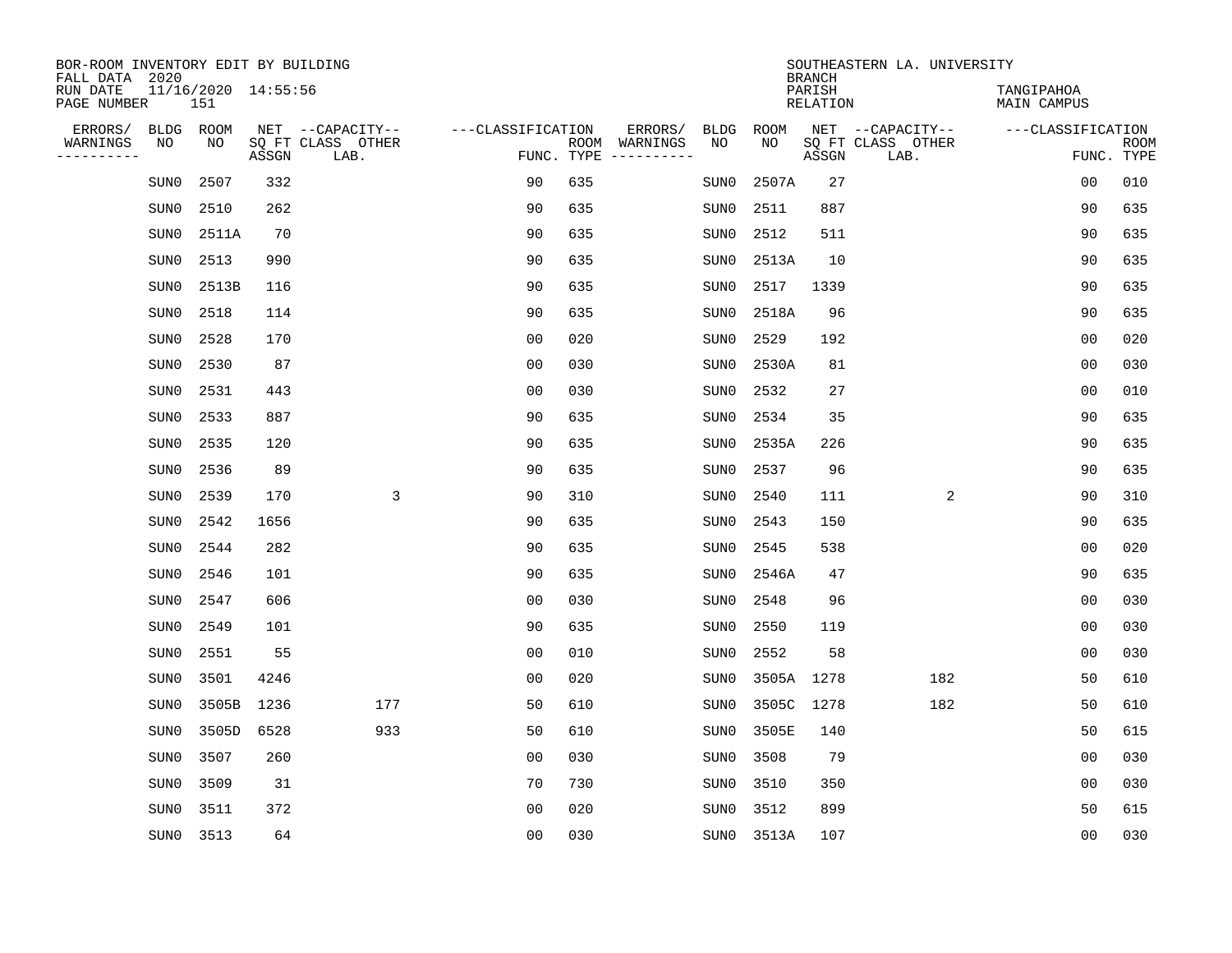| BOR-ROOM INVENTORY EDIT BY BUILDING<br>FALL DATA 2020 |      |                            |       |                           |                   |     |                                      |      |                                                               | <b>BRANCH</b>      | SOUTHEASTERN LA. UNIVERSITY                                                                                                                               |                           |                           |
|-------------------------------------------------------|------|----------------------------|-------|---------------------------|-------------------|-----|--------------------------------------|------|---------------------------------------------------------------|--------------------|-----------------------------------------------------------------------------------------------------------------------------------------------------------|---------------------------|---------------------------|
| RUN DATE<br>PAGE NUMBER                               |      | 11/16/2020 14:55:56<br>152 |       |                           |                   |     |                                      |      |                                                               | PARISH<br>RELATION |                                                                                                                                                           | TANGIPAHOA<br>MAIN CAMPUS |                           |
| ERRORS/                                               |      | BLDG ROOM                  |       | NET --CAPACITY--          | ---CLASSIFICATION |     | ERRORS/                              |      | BLDG ROOM                                                     |                    | NET --CAPACITY-- ---CLASSIFICATION                                                                                                                        |                           |                           |
| WARNINGS<br>----------                                | NO   | NO                         | ASSGN | SQ FT CLASS OTHER<br>LAB. |                   |     | ROOM WARNINGS<br>FUNC. TYPE $------$ | NO   | NO                                                            | ASSGN              | SQ FT CLASS OTHER<br>LAB.                                                                                                                                 |                           | <b>ROOM</b><br>FUNC. TYPE |
|                                                       | SUN0 | 3514                       | 457   |                           | 00                | 030 |                                      | SUN0 | 3515                                                          | 1063               |                                                                                                                                                           | 90                        | 635                       |
|                                                       | SUN0 | 3515A                      | 82    |                           | 0 <sub>0</sub>    | 020 |                                      | SUN0 | 3515B                                                         | 80                 |                                                                                                                                                           | 00                        | 020                       |
|                                                       | SUN0 | 3516                       | 61    |                           | 90                | 635 |                                      | SUN0 | 3516A                                                         | 110                |                                                                                                                                                           | 90                        | 635                       |
|                                                       | SUN0 | 3518                       | 281   |                           | 90                | 635 |                                      | SUN0 | 3519                                                          | 1033               |                                                                                                                                                           | 0 <sub>0</sub>            | 030                       |
|                                                       | SUN0 | 3520                       | 725   |                           | 0 <sub>0</sub>    | 020 |                                      | SUN0 | 3521                                                          | 94                 |                                                                                                                                                           | 50                        | 615                       |
|                                                       | SUN0 | 3522                       | 137   |                           | 0 <sub>0</sub>    | 030 |                                      | SUN0 | 3523                                                          | 75                 |                                                                                                                                                           | 0 <sub>0</sub>            | 030                       |
|                                                       | SUN0 | 3524                       | 228   |                           | 50                | 615 |                                      | SUN0 | 3525                                                          | 646                | 43                                                                                                                                                        | 60                        | 680                       |
|                                                       |      | SUN0 3525A                 | 98    |                           | 60                | 685 |                                      |      | SUN0 3525B                                                    | 52                 |                                                                                                                                                           | 60                        | 685                       |
|                                                       |      | SUN0 S0710                 | 659   |                           | 0 <sub>0</sub>    | 020 |                                      |      | SUN0 S0720                                                    | 597                |                                                                                                                                                           | 00                        | 020                       |
|                                                       |      | SUNO S0730                 | 640   |                           | 00                | 020 |                                      |      | SUN0 S0810                                                    | 434                |                                                                                                                                                           | 0 <sub>0</sub>            | 020                       |
|                                                       |      | SUN0 S0820                 | 681   |                           | 0 <sub>0</sub>    | 020 |                                      |      | SUN0 S0830                                                    | 513                |                                                                                                                                                           | 00                        | 020                       |
|                                                       |      | SUN0 S0910                 | 417   |                           | 0 <sub>0</sub>    | 020 |                                      |      | SUNO S0920                                                    | 736                |                                                                                                                                                           | 00                        | 020                       |
|                                                       |      | SUN0 S0930                 | 653   |                           | 0 <sub>0</sub>    | 020 |                                      |      | TOTAL NUMBER CLASSROOMS<br>TOTAL NUMBER LABS 210              |                    | TOTAL ASSIGNABLE & UNASSIGNABLE SOFT:<br>TOTAL NET ASSIGN SQ. FT. IN ROOM FILE<br>TOTAL NUMBER COMPUTER CLASSROOMS<br>TOTAL NUMBER SPECIAL LABS 220       | 79,554<br>53,545          |                           |
|                                                       |      | SUSA 0100                  | 1123  | 56                        | 21                | 250 |                                      |      | SUSA 0101                                                     | 693                |                                                                                                                                                           | 21                        | 720                       |
|                                                       |      | SUSA 0101A                 | 49    | $\mathbf{1}$              | 00                | 030 |                                      |      | SUSA 0102<br>TOTAL NUMBER CLASSROOMS<br>TOTAL NUMBER LABS 210 | 792                | 40<br>TOTAL ASSIGNABLE & UNASSIGNABLE SQFT:<br>TOTAL NET ASSIGN SQ. FT. IN ROOM FILE<br>TOTAL NUMBER COMPUTER CLASSROOMS<br>TOTAL NUMBER SPECIAL LABS 220 | 21<br>2,657<br>2,608      | 255                       |
|                                                       |      | SUST 0101                  | 844   | 42                        | 21                | 250 |                                      |      | SUST 0101A                                                    | 61                 | $\mathbf{1}$                                                                                                                                              | 21                        | 310                       |
|                                                       | SUST | 0102                       | 115   | $\mathbf 1$               | 21                | 310 |                                      |      | SUST 0103                                                     | 68                 | $\mathbf 1$                                                                                                                                               | 21                        | 310                       |
|                                                       | SUST | 0104                       | 16    |                           | 0 <sub>0</sub>    | 030 |                                      | SUST | 0105                                                          | 36                 |                                                                                                                                                           | 00                        | 030                       |
|                                                       | SUST | 0106                       | 36    |                           | 00                | 030 |                                      | SUST | 0107                                                          | 898                |                                                                                                                                                           | 11                        | 585                       |
|                                                       |      | SUST 0108                  | 130   |                           | 00                | 020 |                                      |      | SUST 0109                                                     | 716                | 36                                                                                                                                                        | 21                        | 210                       |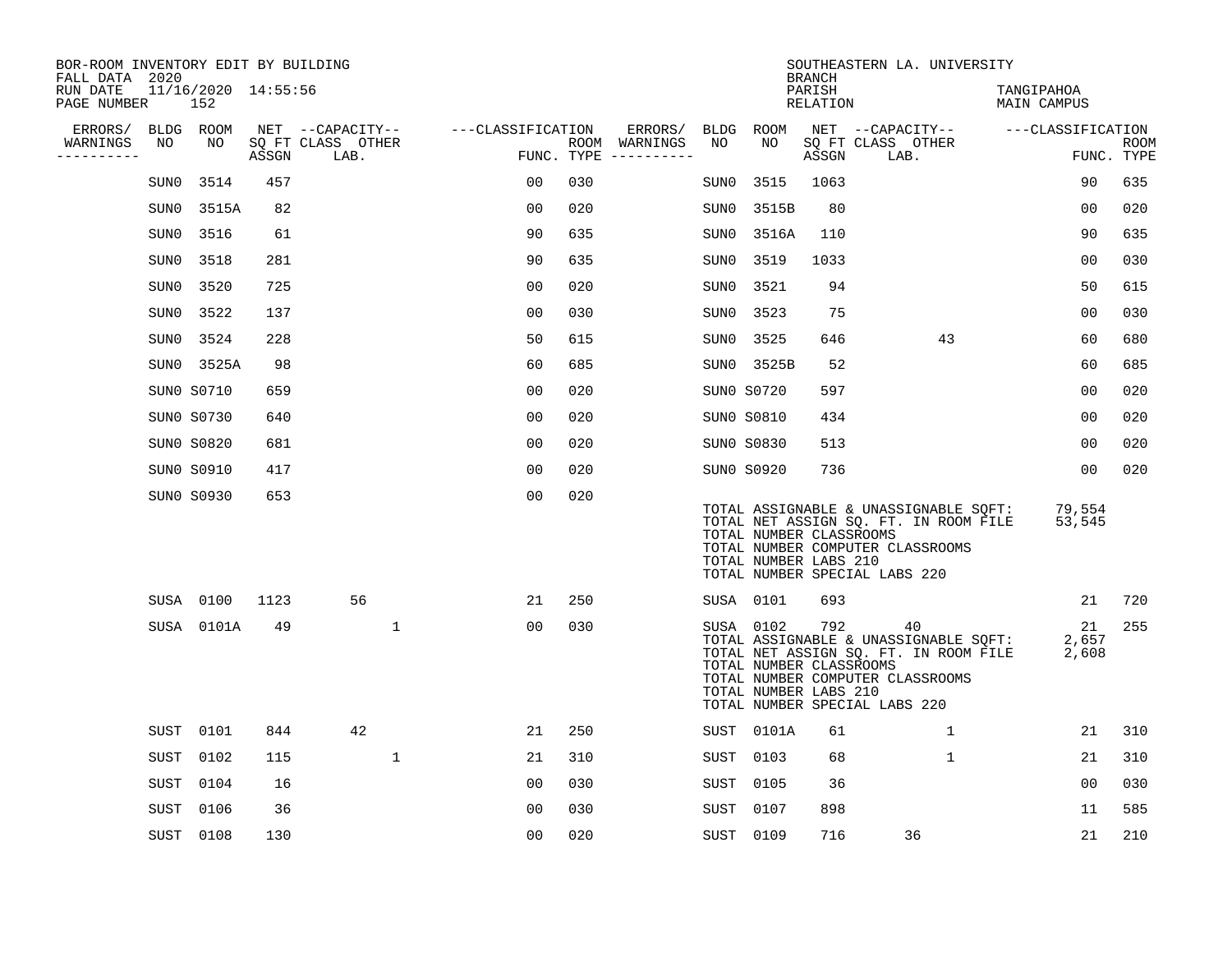| BOR-ROOM INVENTORY EDIT BY BUILDING<br>FALL DATA 2020 |                            |       |                           |                   |     |                                      |           |                                                  | <b>BRANCH</b>             | SOUTHEASTERN LA. UNIVERSITY                                                                                                                         |                                  |                           |
|-------------------------------------------------------|----------------------------|-------|---------------------------|-------------------|-----|--------------------------------------|-----------|--------------------------------------------------|---------------------------|-----------------------------------------------------------------------------------------------------------------------------------------------------|----------------------------------|---------------------------|
| RUN DATE<br>PAGE NUMBER                               | 11/16/2020 14:55:56<br>153 |       |                           |                   |     |                                      |           |                                                  | PARISH<br><b>RELATION</b> |                                                                                                                                                     | TANGIPAHOA<br><b>MAIN CAMPUS</b> |                           |
| ERRORS/                                               | BLDG ROOM                  |       | NET --CAPACITY--          | ---CLASSIFICATION |     | ERRORS/                              | BLDG      | ROOM                                             |                           | NET --CAPACITY--                                                                                                                                    | ---CLASSIFICATION                |                           |
| WARNINGS<br>NO<br>----------                          | NO                         | ASSGN | SQ FT CLASS OTHER<br>LAB. |                   |     | ROOM WARNINGS<br>FUNC. TYPE $------$ | NO        | NO                                               | ASSGN                     | SQ FT CLASS OTHER<br>LAB.                                                                                                                           |                                  | <b>ROOM</b><br>FUNC. TYPE |
| SUST                                                  | 0110                       | 3618  |                           | 75                | 580 |                                      |           | SUST 0111                                        | 1798                      |                                                                                                                                                     | 75                               | 580                       |
|                                                       | SUST 0112                  | 1787  |                           | 75                | 580 |                                      |           | TOTAL NUMBER CLASSROOMS<br>TOTAL NUMBER LABS 210 |                           | TOTAL ASSIGNABLE & UNASSIGNABLE SQFT:<br>TOTAL NET ASSIGN SQ. FT. IN ROOM FILE<br>TOTAL NUMBER COMPUTER CLASSROOMS<br>TOTAL NUMBER SPECIAL LABS 220 | 10,123<br>9,905<br>$\mathbf{1}$  |                           |
|                                                       | SUW0 1301                  | 557   | $\mathbf{1}$              | 40                | 310 |                                      |           | SUW0 1301A                                       | 89                        | 4                                                                                                                                                   | 40                               | 310                       |
| SUW0                                                  | 1301B                      | 94    | 4                         | 40                | 310 |                                      |           | SUW0 1301C                                       | 29                        |                                                                                                                                                     | 40                               | 315                       |
|                                                       | SUW0 1301D                 | 96    | $\mathbf{1}$              | 40                | 310 |                                      |           | SUW0 1301E                                       | 96                        | $\mathbf{1}$                                                                                                                                        | 40                               | 310                       |
| SUW0                                                  | 1301F                      | 81    |                           | 0 <sub>0</sub>    | 020 |                                      | SUW0      | 1302                                             | 312                       | 15                                                                                                                                                  | 50                               | 310                       |
| SUW0                                                  | 1302A                      | 142   |                           | 50                | 315 |                                      | SUW0      | 1302B                                            | 300                       | 15                                                                                                                                                  | 50                               | 310                       |
| SUW0                                                  | 1303                       | 360   | 4                         | 50                | 310 |                                      | SUW0      | 1303A                                            | 54                        |                                                                                                                                                     | 50                               | 315                       |
| SUW0                                                  | 1303B                      | 186   | $\mathbf{1}$              | 50                | 310 |                                      | SUW0      | 1303C                                            | 108                       | $\mathbf{1}$                                                                                                                                        | 50                               | 310                       |
| SUW0                                                  | 1303D                      | 61    |                           | 00                | 020 |                                      | SUW0      | 1304                                             | 378                       | 4                                                                                                                                                   | 50                               | 310                       |
| SUW0                                                  | 1304A                      | 119   | $\mathbf{1}$              | 50                | 310 |                                      | SUW0      | 1304B                                            | 230                       | $\mathbf 1$                                                                                                                                         | 50                               | 310                       |
| SUWO                                                  | 1304C                      | 49    |                           | 50                | 315 |                                      | SUW0      | 1304D                                            | 66                        |                                                                                                                                                     | 00                               | 020                       |
| SUW0                                                  | 1305                       | 291   | $\overline{4}$            | 50                | 310 |                                      | SUW0      | 1305A                                            | 214                       | 10                                                                                                                                                  | 50                               | 350                       |
| SUW0                                                  | 1305B                      | 94    |                           | 50                | 315 |                                      | SUW0      | 1305C                                            | 133                       | $\mathbf{1}$                                                                                                                                        | 50                               | 310                       |
| SUW0                                                  | 1305D                      | 97    | $\mathbf 1$               | 50                | 310 |                                      | SUW0      | 1305E                                            | 99                        | $\mathbf{1}$                                                                                                                                        | 50                               | 310                       |
| SUW0                                                  | 1305F                      | 159   |                           | 0 <sub>0</sub>    | 020 |                                      | SUW0      | 1306                                             | 198                       | $\mathbf 1$                                                                                                                                         | 50                               | 310                       |
| SUW0                                                  | 1307                       | 91    |                           | 0 <sub>0</sub>    | 020 |                                      | SUW0      | 1308                                             | 181                       |                                                                                                                                                     | 00                               | 030                       |
| SUW0                                                  | 1309                       | 265   |                           | 0 <sub>0</sub>    | 030 |                                      | SUW0      | 1310                                             | 79                        |                                                                                                                                                     | 0 <sub>0</sub>                   | 030                       |
| SUW0                                                  | 1311                       | 1445  |                           | 00                | 030 |                                      | SUW0      | 1312                                             | 305                       |                                                                                                                                                     | 0 <sub>0</sub>                   | 030                       |
| SUW0                                                  | 1312A                      | 93    |                           | 0 <sub>0</sub>    | 030 |                                      |           | SUW0 1312B                                       | 91                        |                                                                                                                                                     | 0 <sub>0</sub>                   | 030                       |
| SUW0                                                  | 1401                       | 1821  |                           | 91                | 660 |                                      | SUW0      | 1404                                             | 1260                      |                                                                                                                                                     | 90                               | 660                       |
| SUW0                                                  | 1404A                      | 34    |                           | 90                | 665 |                                      | SUW0      | 1405                                             | 117                       |                                                                                                                                                     | 0 <sub>0</sub>                   | 020                       |
|                                                       | SUW0 1406                  | 126   |                           | 0 <sub>0</sub>    | 030 |                                      | SUW0 1407 |                                                  | 118                       |                                                                                                                                                     | 0 <sub>0</sub>                   | 030                       |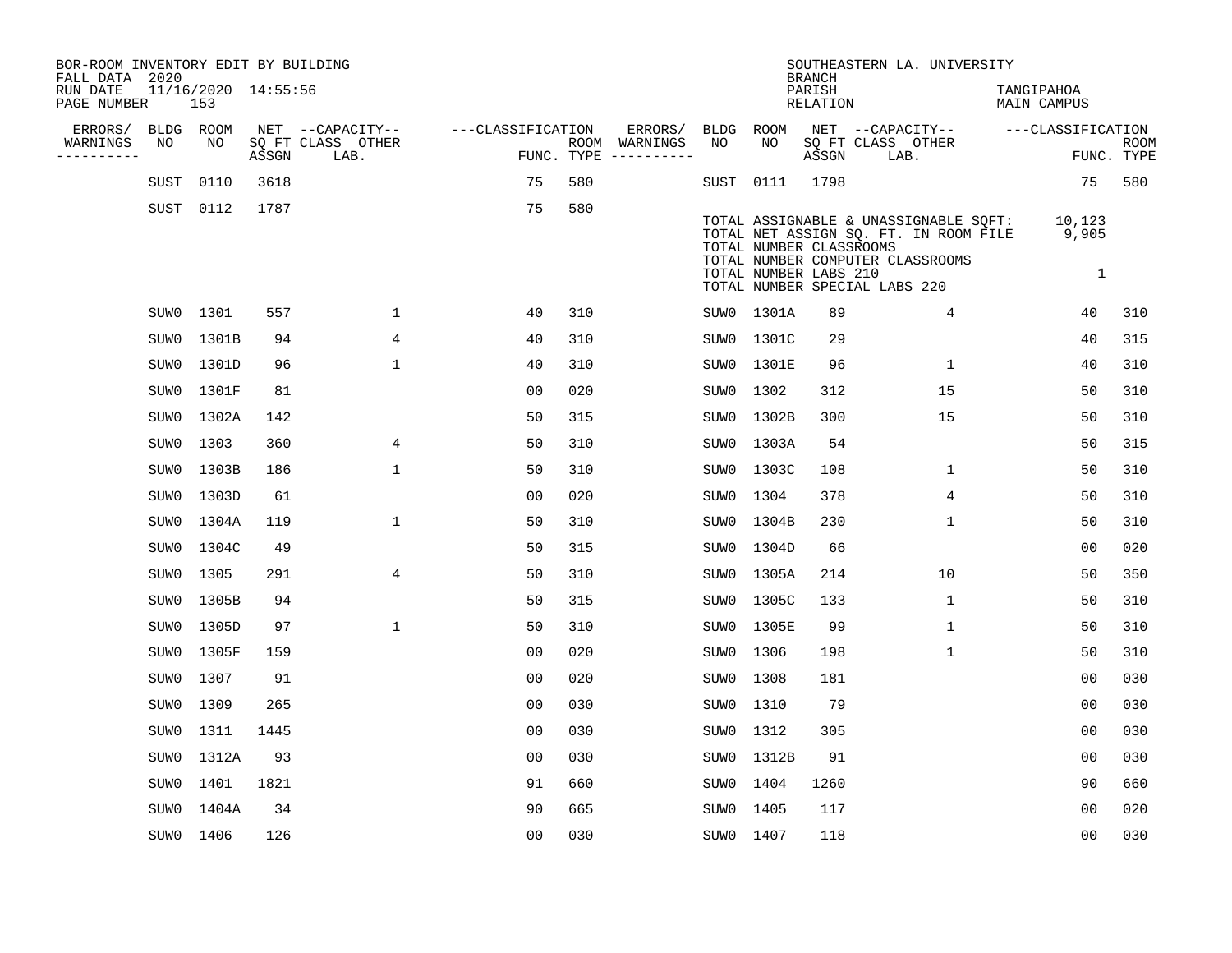| BOR-ROOM INVENTORY EDIT BY BUILDING<br>FALL DATA 2020 |                            |       |                           |                   |     |                              |             |             | <b>BRANCH</b>             | SOUTHEASTERN LA. UNIVERSITY |                                  |                           |
|-------------------------------------------------------|----------------------------|-------|---------------------------|-------------------|-----|------------------------------|-------------|-------------|---------------------------|-----------------------------|----------------------------------|---------------------------|
| RUN DATE<br>PAGE NUMBER                               | 11/16/2020 14:55:56<br>154 |       |                           |                   |     |                              |             |             | PARISH<br><b>RELATION</b> |                             | TANGIPAHOA<br><b>MAIN CAMPUS</b> |                           |
| ERRORS/<br><b>BLDG</b>                                | ROOM                       |       | NET --CAPACITY--          | ---CLASSIFICATION |     | ERRORS/                      | <b>BLDG</b> | <b>ROOM</b> |                           | NET --CAPACITY--            | ---CLASSIFICATION                |                           |
| WARNINGS<br>NO<br>----------                          | NO                         | ASSGN | SQ FT CLASS OTHER<br>LAB. | FUNC. TYPE        |     | ROOM WARNINGS<br>----------- | NO          | NO          | ASSGN                     | SQ FT CLASS OTHER<br>LAB.   |                                  | <b>ROOM</b><br>FUNC. TYPE |
| SUW0                                                  | 1408                       | 409   |                           | 0 <sub>0</sub>    | 020 |                              | SUW0        | 1409        | 268                       |                             | 91                               | 665                       |
| SUW0                                                  | 1410                       | 120   |                           | 0 <sub>0</sub>    | 030 |                              | SUW0        | 1410A       | 52                        |                             | 0 <sub>0</sub>                   | 030                       |
| SUW0                                                  | 1411                       | 71    |                           | 90                | 315 |                              | SUW0        | 1412        | 30                        |                             | 0 <sub>0</sub>                   | 010                       |
| SUW0                                                  | 2301                       | 156   |                           | 50                | 315 |                              | SUW0        | 2302        | 424                       | 4                           | 50                               | 310                       |
| SUW0                                                  | 2302A                      | 134   | $\mathbf 1$               | 50                | 310 |                              | SUW0        | 2302B       | 99                        |                             | 50                               | 315                       |
| SUW0                                                  | 2302C                      | 99    | $\mathbf{1}$              | 50                | 310 |                              | SUW0        | 2303        | 413                       | 4                           | 50                               | 680                       |
| SUW0                                                  | 2303A                      | 91    |                           | 50                | 315 |                              | SUW0        | 2303B       | 101                       | $\mathbf{1}$                | 50                               | 310                       |
| SUW0                                                  | 2304                       | 416   | 4                         | 50                | 310 |                              | SUW0        | 2304A       | 86                        |                             | 50                               | 315                       |
| SUW0                                                  | 2304B                      | 112   | $\mathbf{1}$              | 50                | 310 |                              | SUW0        | 2305        | 303                       | 15                          | 50                               | 350                       |
| SUW0                                                  | 2307                       | 855   | 9                         | 50                | 310 |                              | SUW0        | 2307A       | 135                       | $\mathbf 1$                 | 50                               | 310                       |
| SUW0                                                  | 2307B                      | 111   | $\mathbf{1}$              | 50                | 310 |                              | SUW0        | 2307C       | 93                        |                             | 50                               | 315                       |
| SUW0                                                  | 2307D                      | 105   | $\mathbf{1}$              | 50                | 310 |                              | SUW0        | 2307E       | 178                       | 9                           | 50                               | 350                       |
| SUW0                                                  | 2307F                      | 107   | $\mathbf{1}$              | 50                | 310 |                              | SUW0        | 2307G       | 125                       | $\mathbf 1$                 | 50                               | 310                       |
| SUW0                                                  | 2307H                      | 95    |                           | 50                | 315 |                              | SUW0        | 2307J       | 32                        |                             | 50                               | 315                       |
| SUW0                                                  | 2307K                      | 121   |                           | 50                | 315 |                              | SUW0        | 2307L       | 138                       | 1                           | 50                               | 310                       |
| SUW0                                                  | 2307M                      | 105   | $\mathbf{1}$              | 50                | 310 |                              | SUW0        | 2310        | 2536                      | 126                         | 50                               | 650                       |
| SUW0                                                  | 2315                       | 188   |                           | 0 <sub>0</sub>    | 020 |                              | SUW0        | 2400        | 596                       |                             | 0 <sub>0</sub>                   | 020                       |
| SUW0                                                  | 2401                       | 118   |                           | 0 <sub>0</sub>    | 030 |                              | SUW0        | 2402        | 119                       |                             | 0 <sub>0</sub>                   | 030                       |
| SUW0                                                  | 2403                       | 214   |                           | 0 <sub>0</sub>    | 030 |                              | SUW0        | 2404        | 222                       |                             | 50                               | 350                       |
| SUW0                                                  | 2405                       | 68    |                           | 0 <sub>0</sub>    | 030 |                              | SUW0        | 2405A       | 61                        |                             | 0 <sub>0</sub>                   | 030                       |
| SUW0                                                  | 2406                       | 138   |                           | 91                | 315 |                              | SUW0        | 2406A       | 6                         |                             | 91                               | 315                       |
| SUW0                                                  | 2407                       | 23    |                           | 70                | 730 |                              | SUW0        | 2408        | 193                       | $\mathbf 1$                 | 91                               | 310                       |
| SUW0                                                  | 2408A                      | 183   |                           | 91                | 315 |                              | SUW0        | 2408B       | 346                       | $\mathbf 1$                 | 91                               | 310                       |
| SUW0                                                  | 2408C                      | 149   | $\mathbf{1}$              | 91                | 310 |                              | SUW0        | 2408D       | 33                        |                             | 91                               | 315                       |
| SUW0                                                  | 2408E                      | 164   | $\mathbf{1}$              | 91                | 310 |                              | SUW0        | 2408F       | 174                       | $\mathbf 1$                 | 91                               | 310                       |
| SUW0                                                  | 2408G                      | 163   | $\mathbf{1}$              | 91                | 310 |                              | SUW0        | 2408H       | 262                       | $\sqrt{2}$                  | 91                               | 310                       |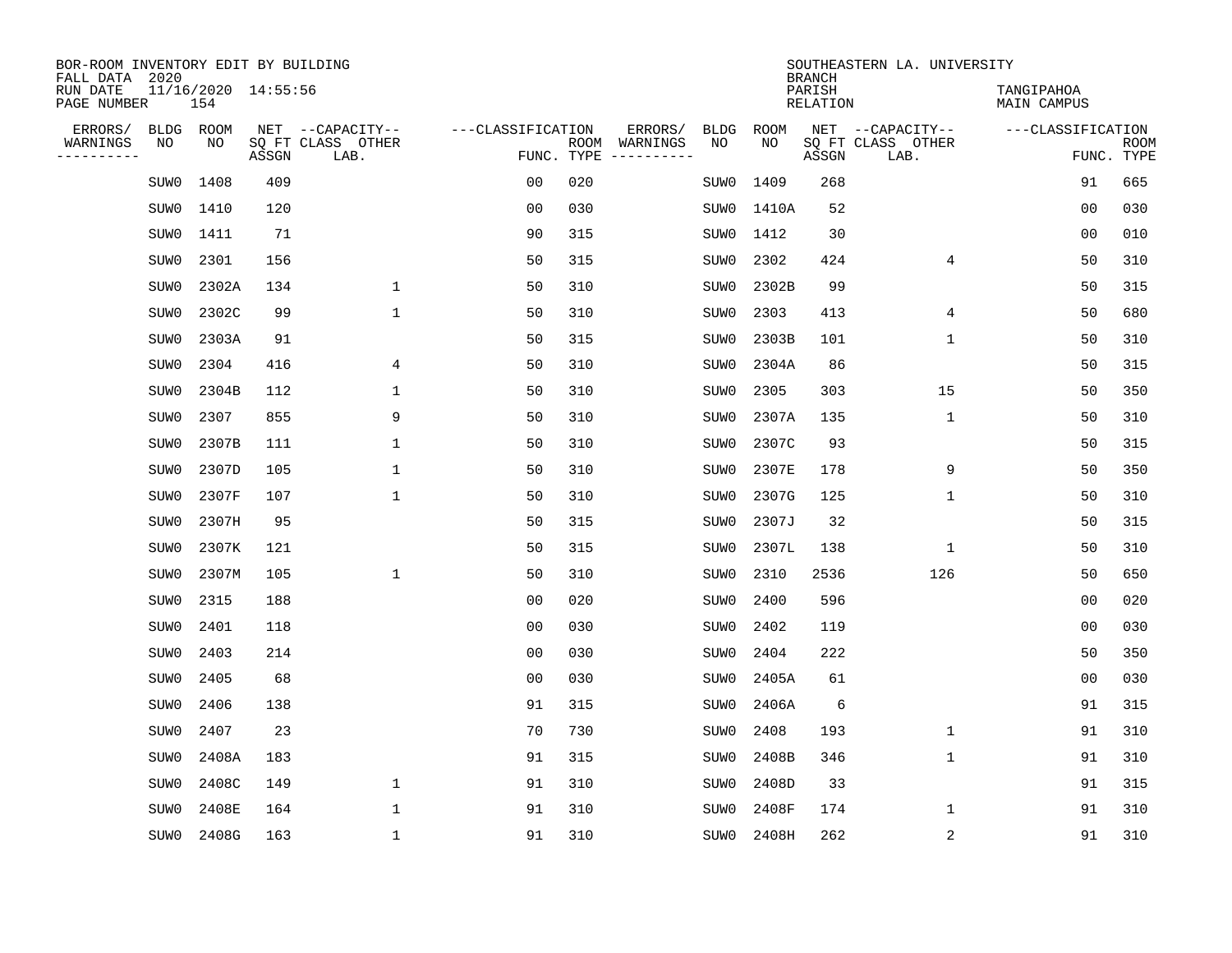| BOR-ROOM INVENTORY EDIT BY BUILDING<br>FALL DATA 2020 |      |                            |       |                           |                   |     |                                      |      |                                                                | <b>BRANCH</b>      | SOUTHEASTERN LA. UNIVERSITY                                                                                                                         |                           |                           |
|-------------------------------------------------------|------|----------------------------|-------|---------------------------|-------------------|-----|--------------------------------------|------|----------------------------------------------------------------|--------------------|-----------------------------------------------------------------------------------------------------------------------------------------------------|---------------------------|---------------------------|
| RUN DATE<br>PAGE NUMBER                               |      | 11/16/2020 14:55:56<br>155 |       |                           |                   |     |                                      |      |                                                                | PARISH<br>RELATION |                                                                                                                                                     | TANGIPAHOA<br>MAIN CAMPUS |                           |
| ERRORS/                                               |      | BLDG ROOM                  |       | NET --CAPACITY--          | ---CLASSIFICATION |     | ERRORS/                              | BLDG | ROOM                                                           |                    | NET --CAPACITY-- ---CLASSIFICATION                                                                                                                  |                           |                           |
| WARNINGS<br>----------                                | NO   | NO                         | ASSGN | SQ FT CLASS OTHER<br>LAB. |                   |     | ROOM WARNINGS<br>FUNC. TYPE $------$ | NO   | NO                                                             | ASSGN              | SQ FT CLASS OTHER<br>LAB.                                                                                                                           |                           | <b>ROOM</b><br>FUNC. TYPE |
|                                                       | SUW0 | 2408J                      | 180   | 2                         | 91                | 310 |                                      | SUW0 | 2408K                                                          | 17                 |                                                                                                                                                     | 91                        | 315                       |
|                                                       | SUW0 | 2409                       | 357   | 5                         | 50                | 310 |                                      | SUW0 | 2409A                                                          | 244                | 2                                                                                                                                                   | 50                        | 310                       |
|                                                       | SUW0 | 2409B                      | 29    |                           | 50                | 315 |                                      | SUW0 | 2409C                                                          | 103                | $\mathbf{1}$                                                                                                                                        | 50                        | 310                       |
|                                                       | SUW0 | 2412                       | 118   |                           | 0 <sub>0</sub>    | 030 |                                      |      | SUW0 2412A<br>TOTAL NUMBER CLASSROOMS<br>TOTAL NUMBER LABS 210 | 51                 | TOTAL ASSIGNABLE & UNASSIGNABLE SQFT:<br>TOTAL NET ASSIGN SQ. FT. IN ROOM FILE<br>TOTAL NUMBER COMPUTER CLASSROOMS<br>TOTAL NUMBER SPECIAL LABS 220 | 00<br>23,357<br>17,935    | 030                       |
|                                                       |      | SU00 1200                  | 238   |                           | 0 <sub>0</sub>    | 020 |                                      |      | SU00 1202                                                      | 1458               |                                                                                                                                                     | 90                        | 630                       |
|                                                       |      | SU00 1204                  | 215   |                           | 90                | 635 |                                      |      | SU00 1205                                                      | 134                |                                                                                                                                                     | 90                        | 635                       |
|                                                       |      | SU00 1206                  | 108   |                           | 90                | 635 |                                      |      | SU00 1208                                                      | 168                | 2                                                                                                                                                   | 90                        | 310                       |
|                                                       |      | SU00 1209                  | 126   |                           | 90                | 635 |                                      |      | SU00 1210                                                      | 381                |                                                                                                                                                     | 0 <sub>0</sub>            | 020                       |
|                                                       |      | SU00 1211                  | 284   |                           | 0 <sub>0</sub>    | 020 |                                      |      | SU00 1212                                                      | 480                |                                                                                                                                                     | 0 <sub>0</sub>            | 030                       |
|                                                       |      | SU00 1212A                 | 137   |                           | 0 <sub>0</sub>    | 030 |                                      |      | SU00 1212B                                                     | 22                 |                                                                                                                                                     | 0 <sub>0</sub>            | 030                       |
|                                                       |      | SU00 1213                  | 9251  |                           | 91                | 660 |                                      |      | SU00 1214                                                      | 76                 | $\mathbf{1}$                                                                                                                                        | 90                        | 310                       |
|                                                       |      | SU00 1215                  | 77    | $\mathbf{1}$              | 90                | 310 |                                      |      | SU00 1216                                                      | 146                | 1                                                                                                                                                   | 90                        | 310                       |
|                                                       |      | SU00 1217                  | 381   |                           | 00                | 020 |                                      |      | SU00 1218                                                      | 810                |                                                                                                                                                     | 90                        | 730                       |
|                                                       | SU00 | 1219                       | 88    |                           | 0 <sub>0</sub>    | 020 |                                      | SU00 | 1220                                                           | 160                |                                                                                                                                                     | 90                        | 660                       |
|                                                       |      | SU00 1220A                 | 221   |                           | 90                | 730 |                                      |      | SU00 1230                                                      | 449                |                                                                                                                                                     | 91                        | 315                       |
|                                                       |      | SU00 1230A                 | 54    |                           | 91                | 665 |                                      |      | SU00 1233                                                      | 1038               |                                                                                                                                                     | 90                        | 665                       |
|                                                       | SU00 | 2200                       | 3382  |                           | 0 <sub>0</sub>    | 020 |                                      | SU00 | 2201                                                           | 204                | 1                                                                                                                                                   | 91                        | 310                       |
|                                                       | SU00 | 2202                       | 979   |                           | 50                | 680 |                                      | SU00 | 2203                                                           | 979                |                                                                                                                                                     | 50                        | 680                       |
|                                                       | SU00 | 2204                       | 431   |                           | 50                | 680 |                                      | SU00 | 2204A                                                          | 61                 |                                                                                                                                                     | 50                        | 685                       |
|                                                       | SU00 | 2204B                      | 53    |                           | 0 <sub>0</sub>    | 030 |                                      | SU00 | 2205                                                           | 451                |                                                                                                                                                     | 50                        | 680                       |
|                                                       | SU00 | 2206                       | 406   |                           | 50                | 680 |                                      | SU00 | 2207                                                           | 1426               |                                                                                                                                                     | 50                        | 680                       |
|                                                       | SU00 | 2208                       | 411   |                           | 50                | 680 |                                      | SU00 | 2209                                                           | 421                |                                                                                                                                                     | 50                        | 680                       |
|                                                       |      | SU00 2210                  | 444   |                           | 50                | 680 |                                      |      | SU00 2211                                                      | 296                |                                                                                                                                                     | 0 <sub>0</sub>            | 030                       |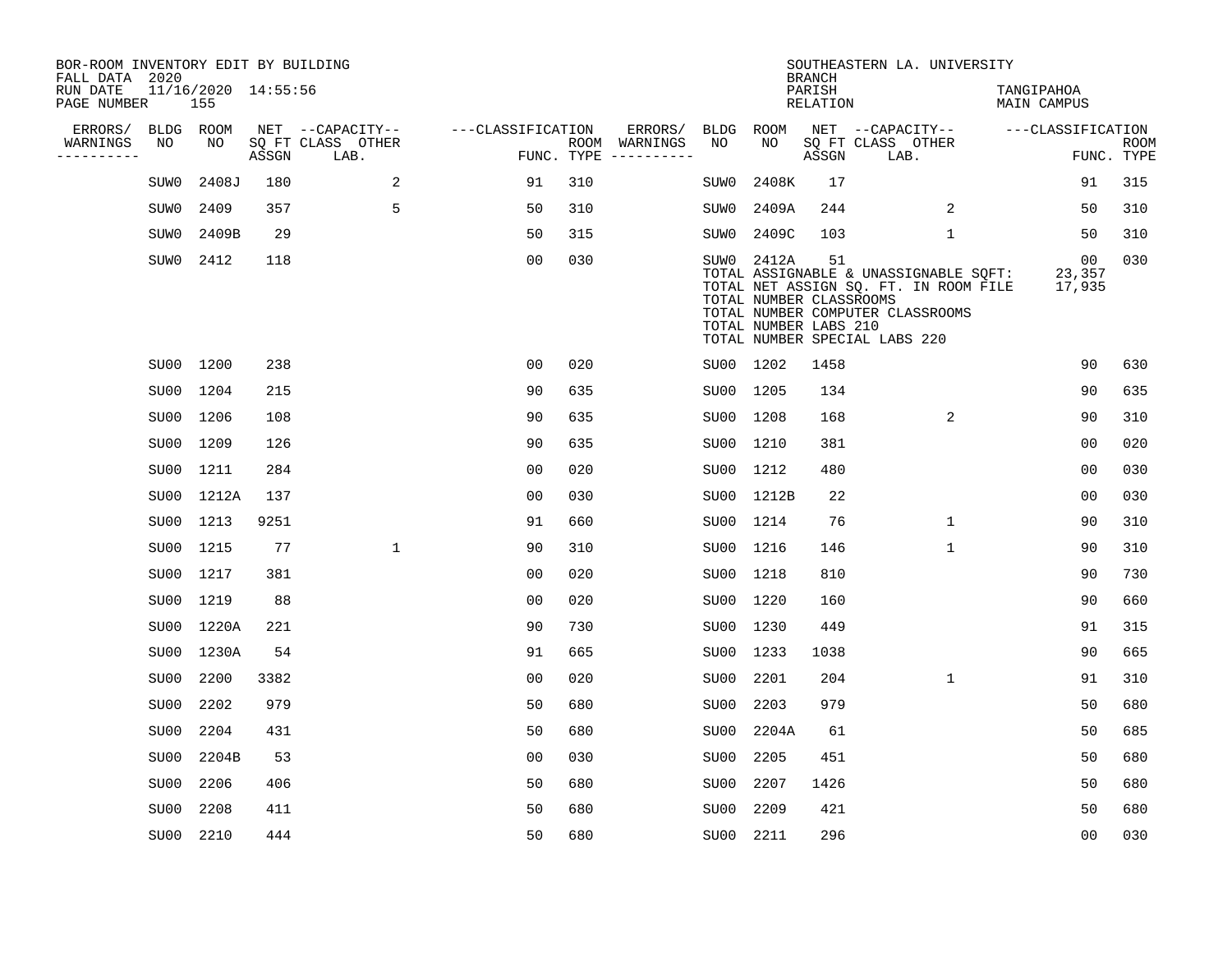| BOR-ROOM INVENTORY EDIT BY BUILDING<br>FALL DATA 2020 |      |            |                     |                           |                   |     |                                      |           |                                                                | <b>BRANCH</b>      | SOUTHEASTERN LA. UNIVERSITY                                                                                                                         |                                  |                           |
|-------------------------------------------------------|------|------------|---------------------|---------------------------|-------------------|-----|--------------------------------------|-----------|----------------------------------------------------------------|--------------------|-----------------------------------------------------------------------------------------------------------------------------------------------------|----------------------------------|---------------------------|
| RUN DATE<br>PAGE NUMBER                               |      | 156        | 11/16/2020 14:55:56 |                           |                   |     |                                      |           |                                                                | PARISH<br>RELATION |                                                                                                                                                     | TANGIPAHOA<br><b>MAIN CAMPUS</b> |                           |
| ERRORS/                                               |      | BLDG ROOM  |                     | NET --CAPACITY--          | ---CLASSIFICATION |     | ERRORS/                              | BLDG ROOM |                                                                |                    | NET --CAPACITY--                                                                                                                                    | ---CLASSIFICATION                |                           |
| WARNINGS<br>----------                                | NO   | NO         | ASSGN               | SQ FT CLASS OTHER<br>LAB. |                   |     | ROOM WARNINGS<br>FUNC. TYPE $------$ | NO        | NO                                                             | ASSGN              | SQ FT CLASS OTHER<br>LAB.                                                                                                                           |                                  | <b>ROOM</b><br>FUNC. TYPE |
|                                                       | SU00 | 2212       | 140                 |                           | 50                | 685 |                                      | SU00      | 2213                                                           | 72                 |                                                                                                                                                     | 70                               | 730                       |
|                                                       | SU00 | 2214       | 302                 |                           | 00                | 030 |                                      | SU00      | 2215                                                           | 884                |                                                                                                                                                     | 50                               | 680                       |
|                                                       | SU00 | 2216       | 805                 |                           | 50                | 680 |                                      | SU00      | 2217                                                           | 866                |                                                                                                                                                     | 50                               | 680                       |
|                                                       | SU00 | 2218       | 804                 |                           | 50                | 680 |                                      | SU00      | 2219                                                           | 502                |                                                                                                                                                     | 0 <sub>0</sub>                   | 030                       |
|                                                       | SU00 | 2220       | 106                 |                           | 0 <sub>0</sub>    | 030 |                                      | SU00      | 2221                                                           | 382                |                                                                                                                                                     | 50                               | 685                       |
|                                                       |      | SU00 2225  | 1513                |                           | 50                | 650 |                                      |           | SU00 2535A<br>TOTAL NUMBER CLASSROOMS<br>TOTAL NUMBER LABS 210 | 226                | TOTAL ASSIGNABLE & UNASSIGNABLE SQFT:<br>TOTAL NET ASSIGN SQ. FT. IN ROOM FILE<br>TOTAL NUMBER COMPUTER CLASSROOMS<br>TOTAL NUMBER SPECIAL LABS 220 | 90<br>33,048<br>26,396           | 635                       |
|                                                       |      | TAYH 0100  | 1328                |                           | 00                | 020 |                                      |           | TAYH 0101                                                      | 214                | 2                                                                                                                                                   | 91                               | 910                       |
|                                                       | TAYH | 0101A      | 31                  |                           | 91                | 919 |                                      | TAYH 0102 |                                                                | 214                | 2                                                                                                                                                   | 91                               | 910                       |
|                                                       |      | TAYH 0102A | 31                  |                           | 91                | 919 |                                      | TAYH 0103 |                                                                | 214                | 2                                                                                                                                                   | 91                               | 910                       |
|                                                       | TAYH | 0103A      | 31                  |                           | 91                | 919 |                                      | TAYH 0104 |                                                                | 214                | 2                                                                                                                                                   | 91                               | 910                       |
|                                                       | TAYH | 0104A      | 31                  |                           | 91                | 919 |                                      |           | TAYH 0105                                                      | 214                | 2                                                                                                                                                   | 91                               | 910                       |
|                                                       |      | TAYH 0105A | 31                  |                           | 91                | 919 |                                      | TAYH 0106 |                                                                | 214                | 2                                                                                                                                                   | 91                               | 910                       |
|                                                       |      | TAYH 0106A | 31                  |                           | 91                | 919 |                                      | TAYH 0107 |                                                                | 214                | 2                                                                                                                                                   | 91                               | 910                       |
|                                                       | TAYH | 0107A      | 31                  |                           | 91                | 919 |                                      |           | TAYH 0108                                                      | 214                | 2                                                                                                                                                   | 91                               | 910                       |
|                                                       | TAYH | 0108A      | 31                  |                           | 91                | 919 |                                      | TAYH 0109 |                                                                | 214                | 2                                                                                                                                                   | 91                               | 910                       |
|                                                       |      | TAYH 0109A | 31                  |                           | 91                | 919 |                                      | TAYH 0110 |                                                                | 214                | 2                                                                                                                                                   | 91                               | 910                       |
|                                                       | TAYH | 0110A      | 31                  |                           | 91                | 919 |                                      | TAYH 0111 |                                                                | 214                | 2                                                                                                                                                   | 91                               | 910                       |
|                                                       | TAYH | 0111A      | 31                  |                           | 91                | 919 |                                      |           | TAYH 0112                                                      | 214                | 2                                                                                                                                                   | 91                               | 910                       |
|                                                       | TAYH | 0112A      | 31                  |                           | 91                | 919 |                                      | TAYH 0113 |                                                                | 214                | 2                                                                                                                                                   | 91                               | 910                       |
|                                                       |      | TAYH 0113A | 31                  |                           | 91                | 919 |                                      |           | TAYH 0114                                                      | 227                | 2                                                                                                                                                   | 91                               | 910                       |
|                                                       |      | TAYH 0114A | 51                  |                           | 91                | 919 |                                      | TAYH 0115 |                                                                | 214                | 2                                                                                                                                                   | 91                               | 910                       |
|                                                       |      | TAYH 0115A | 31                  |                           | 91                | 919 |                                      |           | TAYH 0116                                                      | 214                | 2                                                                                                                                                   | 91                               | 910                       |
|                                                       |      | TAYH 0116A | 31                  |                           | 91                | 919 |                                      | TAYH 0117 |                                                                | 214                | 2                                                                                                                                                   | 91                               | 910                       |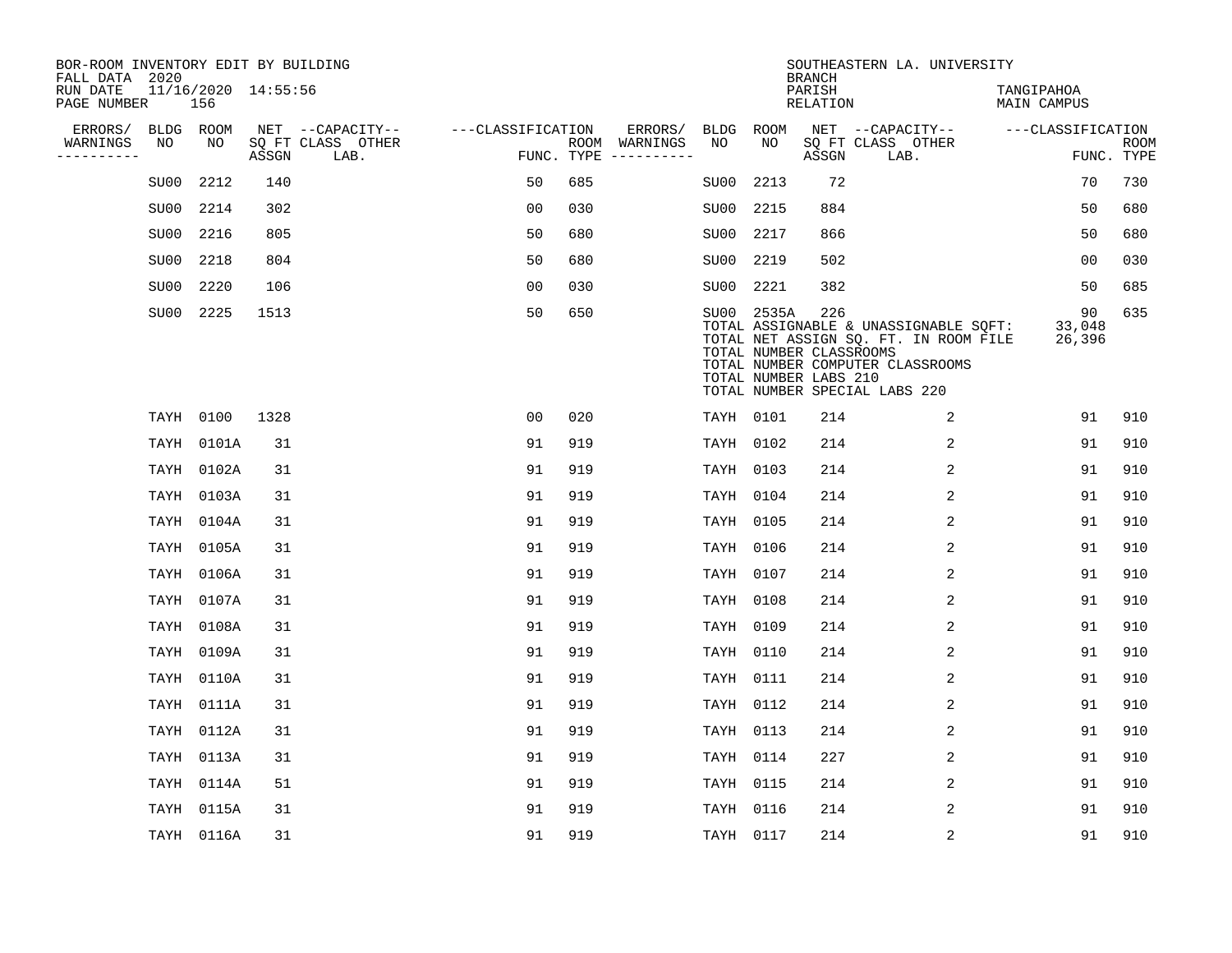| BOR-ROOM INVENTORY EDIT BY BUILDING<br>FALL DATA 2020 |                            |       |                           |                   |     |                                      |             |             | <b>BRANCH</b>             | SOUTHEASTERN LA. UNIVERSITY |                           |                           |
|-------------------------------------------------------|----------------------------|-------|---------------------------|-------------------|-----|--------------------------------------|-------------|-------------|---------------------------|-----------------------------|---------------------------|---------------------------|
| RUN DATE<br>PAGE NUMBER                               | 11/16/2020 14:55:56<br>157 |       |                           |                   |     |                                      |             |             | PARISH<br><b>RELATION</b> |                             | TANGIPAHOA<br>MAIN CAMPUS |                           |
| ERRORS/                                               | BLDG ROOM                  |       | NET --CAPACITY--          | ---CLASSIFICATION |     | ERRORS/                              | <b>BLDG</b> | <b>ROOM</b> |                           | NET --CAPACITY--            | ---CLASSIFICATION         |                           |
| WARNINGS<br>NO<br>----------                          | NO                         | ASSGN | SQ FT CLASS OTHER<br>LAB. |                   |     | ROOM WARNINGS<br>FUNC. TYPE $------$ | NO          | NO          | ASSGN                     | SQ FT CLASS OTHER<br>LAB.   |                           | <b>ROOM</b><br>FUNC. TYPE |
| TAYH                                                  | 0117A                      | 31    |                           | 91                | 919 |                                      | TAYH        | 0118        | 70                        |                             | 0 <sub>0</sub>            | 030                       |
|                                                       | TAYH 0118A                 | 70    |                           | 0 <sub>0</sub>    | 030 |                                      | TAYH        | 0118B       | 24                        |                             | 0 <sub>0</sub>            | 010                       |
|                                                       | TAYH 0118C                 | 128   |                           | 0 <sub>0</sub>    | 030 |                                      |             | TAYH 0118D  | 61                        |                             | 0 <sub>0</sub>            | 030                       |
|                                                       | TAYH 0118E                 | 32    |                           | 0 <sub>0</sub>    | 030 |                                      |             | TAYH 0119   | 214                       | 2                           | 91                        | 910                       |
|                                                       | TAYH 0119A                 | 31    |                           | 91                | 919 |                                      |             | TAYH 0120   | 214                       | 2                           | 91                        | 910                       |
|                                                       | TAYH 0120A                 | 31    |                           | 91                | 919 |                                      |             | TAYH 0121   | 214                       | 2                           | 91                        | 910                       |
|                                                       | TAYH 0121A                 | 31    |                           | 91                | 919 |                                      |             | TAYH 0122   | 260                       |                             | 0 <sub>0</sub>            | 030                       |
|                                                       | TAYH 0123                  | 214   | 2                         | 91                | 910 |                                      |             | TAYH 0123A  | 31                        |                             | 91                        | 919                       |
|                                                       | TAYH 0124                  | 214   | 2                         | 91                | 910 |                                      |             | TAYH 0124A  | 31                        |                             | 91                        | 919                       |
|                                                       | TAYH 0125                  | 214   | 2                         | 91                | 910 |                                      |             | TAYH 0125A  | 31                        |                             | 91                        | 919                       |
|                                                       | TAYH 0126                  | 214   | 2                         | 91                | 910 |                                      |             | TAYH 0126A  | 31                        |                             | 91                        | 919                       |
|                                                       | TAYH 0127                  | 214   | 2                         | 91                | 910 |                                      |             | TAYH 0127A  | 31                        |                             | 91                        | 919                       |
|                                                       | TAYH 0128                  | 214   | 2                         | 91                | 910 |                                      |             | TAYH 0128A  | 31                        |                             | 91                        | 919                       |
|                                                       | TAYH 0129                  | 213   | $\overline{\mathbf{c}}$   | 91                | 910 |                                      |             | TAYH 0129A  | 31                        |                             | 91                        | 919                       |
|                                                       | TAYH 0130                  | 9     |                           | 91                | 935 |                                      |             | TAYH 0131   | 473                       |                             | 0 <sub>0</sub>            | 020                       |
|                                                       | TAYH 0132                  | 9     |                           | 91                | 935 |                                      |             | TAYH 0133   | 9                         |                             | 91                        | 935                       |
|                                                       | TAYH 0200                  | 1330  |                           | 0 <sub>0</sub>    | 020 |                                      | TAYH        | 0201        | 214                       | 2                           | 91                        | 910                       |
|                                                       | TAYH 0201A                 | 31    |                           | 91                | 919 |                                      |             | TAYH 0202   | 214                       | 2                           | 91                        | 910                       |
|                                                       | TAYH 0202A                 | 31    |                           | 91                | 919 |                                      |             | TAYH 0203   | 214                       | 2                           | 91                        | 910                       |
|                                                       | TAYH 0203A                 | 31    |                           | 91                | 919 |                                      |             | TAYH 0204   | 214                       | 2                           | 91                        | 910                       |
|                                                       | TAYH 0204A                 | 31    |                           | 91                | 919 |                                      |             | TAYH 0205   | 214                       | 2                           | 91                        | 910                       |
| TAYH                                                  | 0205A                      | 31    |                           | 91                | 919 |                                      | TAYH        | 0206        | 214                       | 2                           | 91                        | 910                       |
|                                                       | TAYH 0206A                 | 31    |                           | 91                | 919 |                                      |             | TAYH 0207   | 214                       | 2                           | 91                        | 910                       |
| TAYH                                                  | 0207A                      | 31    |                           | 91                | 919 |                                      |             | TAYH 0208   | 214                       | 2                           | 91                        | 910                       |
|                                                       | TAYH 0208A                 | 31    |                           | 91                | 919 |                                      |             | TAYH 0209   | 214                       | $\overline{2}$              | 91                        | 910                       |
|                                                       | TAYH 0209A                 | 31    |                           | 91                | 919 |                                      |             | TAYH 0210   | 214                       | 2                           | 91                        | 910                       |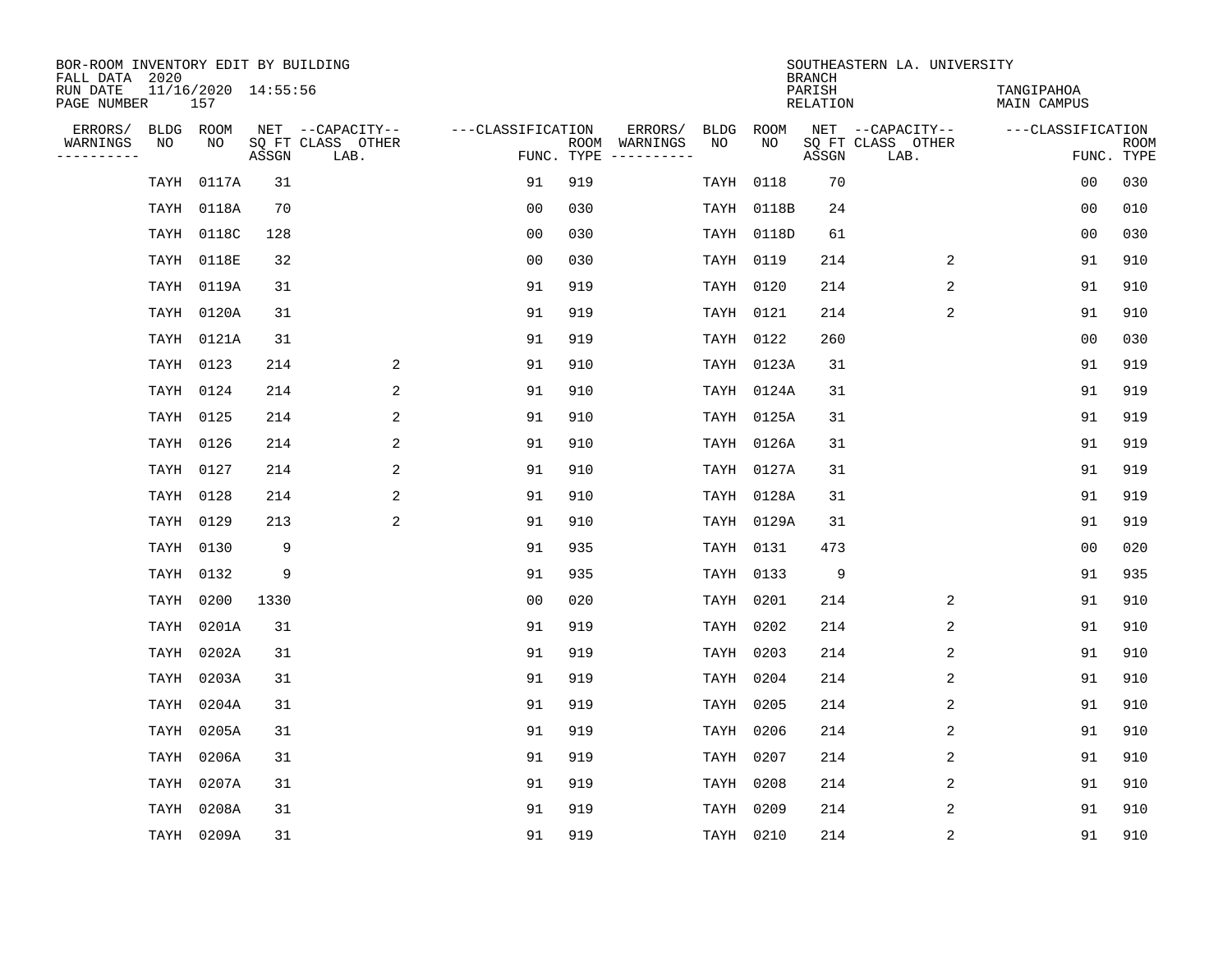| BOR-ROOM INVENTORY EDIT BY BUILDING<br>FALL DATA 2020<br>RUN DATE |                 |       | 11/16/2020 14:55:56 |                                               |                   |     |                                                 |            |                    | <b>BRANCH</b><br>PARISH | SOUTHEASTERN LA. UNIVERSITY                   | TANGIPAHOA                      |             |
|-------------------------------------------------------------------|-----------------|-------|---------------------|-----------------------------------------------|-------------------|-----|-------------------------------------------------|------------|--------------------|-------------------------|-----------------------------------------------|---------------------------------|-------------|
| PAGE NUMBER                                                       | 158             |       |                     |                                               |                   |     |                                                 |            |                    | RELATION                |                                               | MAIN CAMPUS                     |             |
| ERRORS/<br>WARNINGS<br>----------                                 | BLDG ROOM<br>NO | NO    | ASSGN               | NET --CAPACITY--<br>SQ FT CLASS OTHER<br>LAB. | ---CLASSIFICATION |     | ERRORS/<br>ROOM WARNINGS<br>FUNC. TYPE $------$ | BLDG<br>NO | ROOM<br>NO         | ASSGN                   | NET --CAPACITY--<br>SQ FT CLASS OTHER<br>LAB. | ---CLASSIFICATION<br>FUNC. TYPE | <b>ROOM</b> |
|                                                                   | TAYH            | 0210A | 31                  |                                               | 91                | 919 |                                                 | TAYH       | 0211               | 214                     | 2                                             | 91                              | 910         |
|                                                                   | TAYH            | 0211A | 31                  |                                               | 91                | 919 |                                                 |            | TAYH 0212          | 214                     | 2                                             | 91                              | 910         |
|                                                                   | TAYH 0212A      |       | 31                  |                                               | 91                | 919 |                                                 |            | TAYH 0213          | 214                     | 2                                             | 91                              | 910         |
|                                                                   | TAYH            | 0213A | 31                  |                                               | 91                | 919 |                                                 | TAYH       | 0214               | 228                     | 2                                             | 91                              | 910         |
|                                                                   | TAYH 0214A      |       | 51                  |                                               | 91                | 919 |                                                 | TAYH       | 0215               | 214                     | 2                                             | 91                              | 910         |
|                                                                   | TAYH 0215A      |       | 31                  |                                               | 91                | 919 |                                                 |            | TAYH 0216          | 214                     | 2                                             | 91                              | 910         |
|                                                                   | TAYH 0216A      |       | 31                  |                                               | 91                | 919 |                                                 | TAYH       | 0217               | 214                     | 2                                             | 91                              | 910         |
|                                                                   | TAYH 0217A      |       | 31                  |                                               | 91                | 919 |                                                 | TAYH       | 0218               | 64                      |                                               | 0 <sub>0</sub>                  | 030         |
|                                                                   | TAYH 0218A      |       | 41                  |                                               | 0 <sub>0</sub>    | 020 |                                                 | TAYH       | 0218B              | 37                      |                                               | 0 <sub>0</sub>                  | 010         |
|                                                                   | TAYH 0218C      |       | 78                  |                                               | 0 <sub>0</sub>    | 030 |                                                 |            |                    | 131                     |                                               | 91                              | 935         |
|                                                                   | TAYH 0218E      |       | 87                  |                                               | 91                | 660 |                                                 | TAYH       | TAYH 0218D<br>0219 | 214                     | 2                                             | 91                              | 910         |
|                                                                   |                 |       |                     |                                               |                   |     |                                                 |            |                    |                         | $\mathbf{2}$                                  |                                 |             |
|                                                                   | TAYH 0219A      |       | 31                  |                                               | 91                | 919 |                                                 | TAYH       | 0220               | 214                     |                                               | 91                              | 910         |
|                                                                   | TAYH 0220A      |       | 31                  |                                               | 91<br>91          | 919 |                                                 | TAYH       | 0221               | 214<br>227              | 2<br>2                                        | 91                              | 910<br>910  |
|                                                                   | TAYH 0221A      |       | 31                  |                                               |                   | 919 |                                                 |            | TAYH 0222          |                         |                                               | 91                              |             |
|                                                                   | TAYH 0222A      |       | 50                  |                                               | 91                | 919 |                                                 |            | TAYH 0223          | 214                     | 2                                             | 91                              | 910         |
|                                                                   | TAYH 0223A      |       | 31                  |                                               | 91                | 919 |                                                 |            | TAYH 0224          | 214                     | 2                                             | 91                              | 910         |
|                                                                   | TAYH            | 0224A | 31                  |                                               | 91                | 919 |                                                 | TAYH       | 0225               | 214                     | 2                                             | 91                              | 910         |
|                                                                   | TAYH            | 0225A | 31                  |                                               | 91                | 919 |                                                 | TAYH       | 0226               | 214                     | 2                                             | 91                              | 910         |
|                                                                   | TAYH 0226A      |       | 31                  |                                               | 91                | 919 |                                                 |            | TAYH 0227          | 214                     | 2                                             | 91                              | 910         |
|                                                                   | TAYH            | 0227A | 31                  |                                               | 91                | 919 |                                                 | TAYH       | 0228               | 214                     | 2                                             | 91                              | 910         |
|                                                                   | TAYH            | 0228A | 31                  |                                               | 91                | 919 |                                                 | TAYH       | 0229               | 229                     | 2                                             | 91                              | 910         |
|                                                                   | TAYH            | 0229A | 31                  |                                               | 91                | 919 |                                                 | TAYH       | 0230               | 9                       |                                               | 91                              | 935         |
|                                                                   | TAYH            | 0231  | 11                  |                                               | 91                | 935 |                                                 | TAYH       | 0232               | 9                       |                                               | 91                              | 935         |
|                                                                   | TAYH            | 0233  | 11                  |                                               | 91                | 935 |                                                 | TAYH       | 0300               | 1332                    |                                               | 0 <sub>0</sub>                  | 020         |
|                                                                   | TAYH            | 0301  | 214                 | 2                                             | 91                | 910 |                                                 |            | TAYH 0301A         | 31                      |                                               | 91                              | 919         |
|                                                                   | TAYH 0302       |       | 214                 | $\overline{c}$                                | 91                | 910 |                                                 |            | TAYH 0302A         | 31                      |                                               | 91                              | 919         |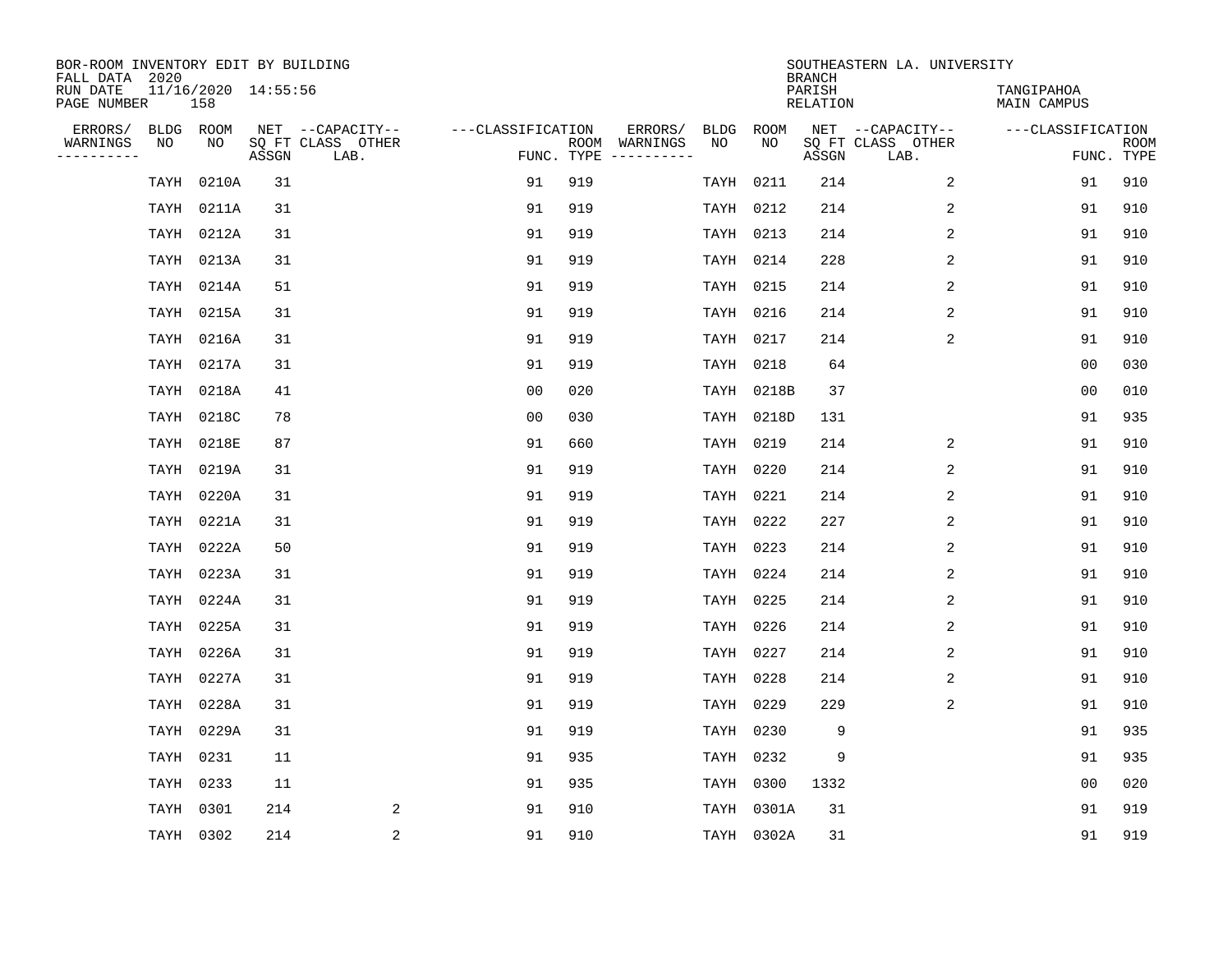| BOR-ROOM INVENTORY EDIT BY BUILDING<br>FALL DATA 2020 |                            |       |                           |                   |     |                                      |             |             | <b>BRANCH</b>      | SOUTHEASTERN LA. UNIVERSITY |                           |                           |
|-------------------------------------------------------|----------------------------|-------|---------------------------|-------------------|-----|--------------------------------------|-------------|-------------|--------------------|-----------------------------|---------------------------|---------------------------|
| RUN DATE<br>PAGE NUMBER                               | 11/16/2020 14:55:56<br>159 |       |                           |                   |     |                                      |             |             | PARISH<br>RELATION |                             | TANGIPAHOA<br>MAIN CAMPUS |                           |
| ERRORS/                                               | BLDG ROOM                  |       | NET --CAPACITY--          | ---CLASSIFICATION |     | ERRORS/                              | <b>BLDG</b> | <b>ROOM</b> |                    | NET --CAPACITY--            | ---CLASSIFICATION         |                           |
| WARNINGS<br>NO<br>----------                          | NO                         | ASSGN | SQ FT CLASS OTHER<br>LAB. |                   |     | ROOM WARNINGS<br>FUNC. TYPE $------$ | NO          | NO          | ASSGN              | SQ FT CLASS OTHER<br>LAB.   |                           | <b>ROOM</b><br>FUNC. TYPE |
| TAYH                                                  | 0303                       | 214   | 2                         | 91                | 910 |                                      | TAYH        | 0303A       | 31                 |                             | 91                        | 919                       |
|                                                       | TAYH 0304                  | 214   | 2                         | 91                | 910 |                                      | TAYH        | 0304A       | 31                 |                             | 91                        | 919                       |
|                                                       | TAYH 0305                  | 214   | 2                         | 91                | 910 |                                      |             | TAYH 0305A  | 31                 |                             | 91                        | 919                       |
|                                                       | TAYH 0306                  | 214   | 2                         | 91                | 910 |                                      |             | TAYH 0306A  | 31                 |                             | 91                        | 919                       |
|                                                       | TAYH 0307                  | 214   | $\overline{2}$            | 91                | 910 |                                      |             | TAYH 0307A  | 31                 |                             | 91                        | 919                       |
|                                                       | TAYH 0308                  | 214   | 2                         | 91                | 910 |                                      |             | TAYH 0308A  | 31                 |                             | 91                        | 919                       |
|                                                       | TAYH 0309                  | 214   | $\overline{a}$            | 91                | 910 |                                      |             | TAYH 0309A  | 31                 |                             | 91                        | 919                       |
|                                                       | TAYH 0310                  | 214   | 2                         | 91                | 910 |                                      |             | TAYH 0310A  | 31                 |                             | 91                        | 919                       |
|                                                       | TAYH 0311                  | 214   | 2                         | 91                | 910 |                                      |             | TAYH 0311A  | 31                 |                             | 91                        | 919                       |
|                                                       | TAYH 0312                  | 214   | 2                         | 91                | 910 |                                      |             | TAYH 0312A  | 31                 |                             | 91                        | 919                       |
|                                                       | TAYH 0313                  | 214   | 2                         | 91                | 910 |                                      |             | TAYH 0313A  | 31                 |                             | 91                        | 919                       |
|                                                       | TAYH 0314                  | 228   | 2                         | 91                | 910 |                                      |             | TAYH 0314A  | 50                 |                             | 91                        | 919                       |
|                                                       | TAYH 0315                  | 214   | 2                         | 91                | 910 |                                      |             | TAYH 0315A  | 31                 |                             | 91                        | 919                       |
|                                                       | TAYH 0316                  | 214   | 2                         | 91                | 910 |                                      |             | TAYH 0316A  | 31                 |                             | 91                        | 919                       |
|                                                       | TAYH 0317                  | 214   | 2                         | 91                | 910 |                                      |             | TAYH 0317A  | 31                 |                             | 91                        | 919                       |
|                                                       | TAYH 0318                  | 285   | $\overline{a}$            | 91                | 910 |                                      |             | TAYH 0318A  | 32                 |                             | 91                        | 919                       |
|                                                       | TAYH 0318B                 | 41    |                           | 0 <sub>0</sub>    | 020 |                                      |             | TAYH 0318C  | 78                 |                             | 0 <sub>0</sub>            | 010                       |
|                                                       | TAYH 0318D                 | 32    |                           | 0 <sub>0</sub>    | 030 |                                      |             | TAYH 0319   | 472                | 3                           | 91                        | 910                       |
|                                                       | TAYH 0319A                 | 32    |                           | 91                | 919 |                                      | TAYH 0320   |             | 214                | 2                           | 91                        | 910                       |
|                                                       | TAYH 0320A                 | 31    |                           | 91                | 919 |                                      | TAYH 0321   |             | 214                | 2                           | 91                        | 910                       |
|                                                       | TAYH 0321A                 | 31    |                           | 91                | 919 |                                      |             | TAYH 0322   | 228                | 2                           | 91                        | 910                       |
| TAYH                                                  | 0322A                      | 50    |                           | 91                | 919 |                                      |             | TAYH 0323   | 214                | 2                           | 91                        | 910                       |
|                                                       | TAYH 0323A                 | 31    |                           | 91                | 919 |                                      |             | TAYH 0324   | 214                | 2                           | 91                        | 910                       |
|                                                       | TAYH 0324A                 | 31    |                           | 91                | 919 |                                      |             | TAYH 0325   | 214                | 2                           | 91                        | 910                       |
|                                                       | TAYH 0325A                 | 31    |                           | 91                | 919 |                                      |             | TAYH 0326   | 214                | $\overline{2}$              | 91                        | 910                       |
|                                                       | TAYH 0326A                 | 31    |                           | 91                | 919 |                                      |             | TAYH 0327   | 214                | 2                           | 91                        | 910                       |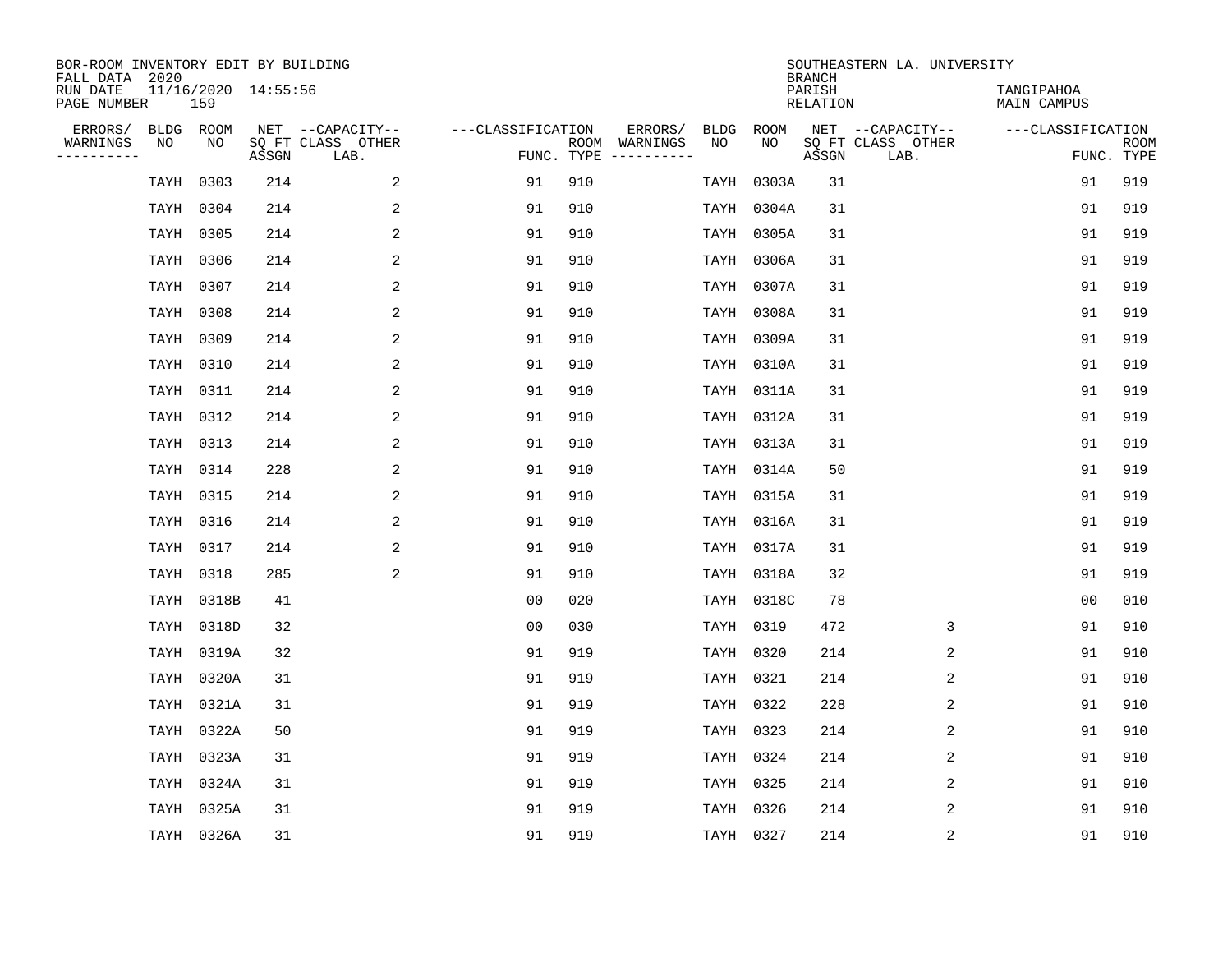| BOR-ROOM INVENTORY EDIT BY BUILDING<br>FALL DATA 2020 |           |                            |       |                           |                   |     |                                      |      |            | <b>BRANCH</b>      | SOUTHEASTERN LA. UNIVERSITY |                                  |                           |
|-------------------------------------------------------|-----------|----------------------------|-------|---------------------------|-------------------|-----|--------------------------------------|------|------------|--------------------|-----------------------------|----------------------------------|---------------------------|
| RUN DATE<br>PAGE NUMBER                               |           | 11/16/2020 14:55:56<br>160 |       |                           |                   |     |                                      |      |            | PARISH<br>RELATION |                             | TANGIPAHOA<br><b>MAIN CAMPUS</b> |                           |
| ERRORS/                                               | BLDG ROOM |                            |       | NET --CAPACITY--          | ---CLASSIFICATION |     | ERRORS/                              | BLDG | ROOM       |                    | NET --CAPACITY--            | ---CLASSIFICATION                |                           |
| WARNINGS<br>-----------                               | NO        | NO                         | ASSGN | SQ FT CLASS OTHER<br>LAB. |                   |     | ROOM WARNINGS<br>FUNC. TYPE $------$ | NO   | NO         | ASSGN              | SQ FT CLASS OTHER<br>LAB.   |                                  | <b>ROOM</b><br>FUNC. TYPE |
|                                                       | TAYH      | 0327A                      | 31    |                           | 91                | 919 |                                      | TAYH | 0328       | 214                | 2                           | 91                               | 910                       |
|                                                       |           | TAYH 0328A                 | 31    |                           | 91                | 919 |                                      |      | TAYH 0329  | 214                | 2                           | 91                               | 910                       |
|                                                       |           | TAYH 0329A                 | 31    |                           | 91                | 919 |                                      |      | TAYH 0330  | 214                | 2                           | 91                               | 910                       |
|                                                       |           | TAYH 0330A                 | 31    |                           | 91                | 919 |                                      |      | TAYH 0331  | 9                  |                             | 91                               | 935                       |
|                                                       |           | TAYH 0332                  | 11    |                           | 91                | 935 |                                      |      | TAYH 0333  | 9                  |                             | 91                               | 935                       |
|                                                       | TAYH 0334 |                            | 11    |                           | 91                | 935 |                                      |      | TAYH 0400  | 1333               |                             | 0 <sub>0</sub>                   | 020                       |
|                                                       | TAYH 0401 |                            | 214   | 2                         | 91                | 910 |                                      |      | TAYH 0401A | 31                 |                             | 91                               | 919                       |
|                                                       | TAYH 0402 |                            | 214   | 2                         | 91                | 910 |                                      |      | TAYH 0402A | 31                 |                             | 91                               | 919                       |
|                                                       | TAYH 0403 |                            | 214   | 2                         | 91                | 910 |                                      | TAYH | 0403A      | 214                |                             | 91                               | 919                       |
|                                                       | TAYH 0404 |                            | 214   | 2                         | 91                | 910 |                                      |      | TAYH 0404A | 31                 |                             | 91                               | 919                       |
|                                                       | TAYH 0405 |                            | 214   | 2                         | 91                | 910 |                                      |      | TAYH 0405A | 31                 |                             | 91                               | 919                       |
|                                                       | TAYH 0406 |                            | 214   | 2                         | 91                | 910 |                                      |      | TAYH 0406A | 31                 |                             | 91                               | 919                       |
|                                                       | TAYH 0407 |                            | 214   | 2                         | 91                | 910 |                                      |      | TAYH 0407A | 31                 |                             | 91                               | 919                       |
|                                                       | TAYH 0408 |                            | 213   | 2                         | 91                | 910 |                                      |      | TAYH 0408A | 31                 |                             | 91                               | 919                       |
|                                                       | TAYH 0409 |                            | 214   | 2                         | 91                | 910 |                                      |      | TAYH 0409A | 31                 |                             | 91                               | 919                       |
|                                                       | TAYH 0410 |                            | 214   | $\overline{2}$            | 91                | 910 |                                      |      | TAYH 0410A | 31                 |                             | 91                               | 919                       |
|                                                       | TAYH 0411 |                            | 214   | 2                         | 91                | 910 |                                      |      | TAYH 0411A | 31                 |                             | 91                               | 919                       |
|                                                       | TAYH 0412 |                            | 214   | $\overline{2}$            | 91                | 910 |                                      |      | TAYH 0412A | 31                 |                             | 91                               | 919                       |
|                                                       | TAYH 0413 |                            | 214   | 2                         | 91                | 910 |                                      |      | TAYH 0413A | 31                 |                             | 91                               | 919                       |
|                                                       | TAYH 0414 |                            | 227   | 2                         | 91                | 910 |                                      |      | TAYH 0414A | 50                 |                             | 91                               | 919                       |
|                                                       | TAYH 0415 |                            | 214   | 2                         | 91                | 910 |                                      |      | TAYH 0415A | 31                 |                             | 91                               | 919                       |
|                                                       | TAYH      | 0416                       | 214   | 2                         | 91                | 910 |                                      |      | TAYH 0416A | 31                 |                             | 91                               | 919                       |
|                                                       | TAYH 0417 |                            | 214   | 2                         | 91                | 910 |                                      |      | TAYH 0417A | 31                 |                             | 91                               | 919                       |
|                                                       | TAYH      | 0418                       | 200   |                           | 0 <sub>0</sub>    | 030 |                                      |      | TAYH 0418A | 41                 |                             | 0 <sub>0</sub>                   | 020                       |
|                                                       |           | TAYH 0418B                 | 37    |                           | 0 <sub>0</sub>    | 010 |                                      |      | TAYH 0418C | 77                 |                             | 0 <sub>0</sub>                   | 030                       |
|                                                       |           | TAYH 0418D                 | 119   |                           | 0 <sub>0</sub>    | 030 |                                      |      | TAYH 0419  | 511                |                             | 91                               | 680                       |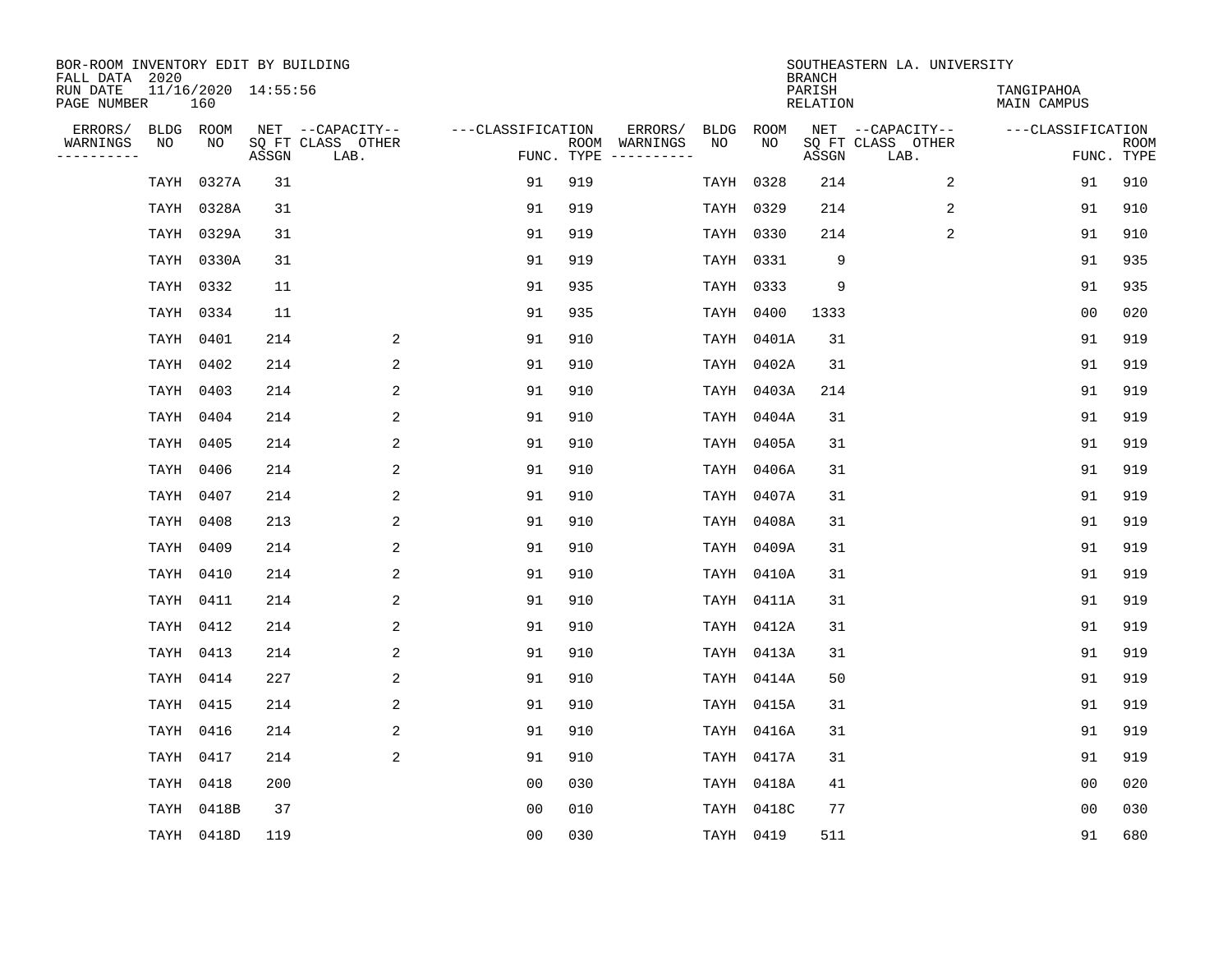| BOR-ROOM INVENTORY EDIT BY BUILDING<br>FALL DATA 2020 |    |           |                |                                 |                |     |                                      |           |                                                               | <b>BRANCH</b>      | SOUTHEASTERN LA. UNIVERSITY                                                                                                                                       |                           |                           |
|-------------------------------------------------------|----|-----------|----------------|---------------------------------|----------------|-----|--------------------------------------|-----------|---------------------------------------------------------------|--------------------|-------------------------------------------------------------------------------------------------------------------------------------------------------------------|---------------------------|---------------------------|
| RUN DATE 11/16/2020 14:55:56<br>PAGE NUMBER           |    | 161       |                |                                 |                |     |                                      |           |                                                               | PARISH<br>RELATION |                                                                                                                                                                   | TANGIPAHOA<br>MAIN CAMPUS |                           |
| ERRORS/ BLDG ROOM                                     |    |           |                | NET --CAPACITY--                |                |     |                                      |           |                                                               |                    |                                                                                                                                                                   |                           |                           |
| WARNINGS<br>----------                                | NO | NO        |                | SO FT CLASS OTHER<br>ASSGN LAB. |                |     | ROOM WARNINGS<br>FUNC. TYPE $------$ | NO        |                                                               | ASSGN              | NO SQ FT CLASS OTHER<br>LAB.                                                                                                                                      |                           | <b>ROOM</b><br>FUNC. TYPE |
|                                                       |    | TAYH 0420 | 214            | 2                               | 91             | 910 |                                      |           | TAYH 0420A                                                    | 31                 |                                                                                                                                                                   | 91                        | 919                       |
|                                                       |    | TAYH 0421 | 214            | 2                               | 91             | 910 |                                      |           | TAYH 0421A                                                    | 31                 |                                                                                                                                                                   | 91                        | 919                       |
|                                                       |    | TAYH 0422 | 227            | 2                               | 91             | 910 |                                      |           | TAYH 0422A                                                    | 50                 |                                                                                                                                                                   | 91                        | 919                       |
|                                                       |    | TAYH 0423 | 214            | 2                               | 91             | 910 |                                      |           | TAYH 0423A                                                    | 31                 |                                                                                                                                                                   | 91                        | 919                       |
|                                                       |    | TAYH 0424 | 214            | 2                               | 91             | 910 |                                      |           | TAYH 0424A                                                    | 31                 |                                                                                                                                                                   | 91                        | 919                       |
|                                                       |    | TAYH 0425 | 214            | 2                               | 91             | 910 |                                      |           | TAYH 0425A                                                    | 31                 |                                                                                                                                                                   | 91                        | 919                       |
|                                                       |    | TAYH 0426 | 214            | 2                               | 91             | 910 |                                      |           | TAYH 0426A                                                    | 31                 |                                                                                                                                                                   | 91                        | 919                       |
|                                                       |    | TAYH 0427 | 214            | 2                               | 91             | 910 |                                      |           | TAYH 0427A                                                    | 31                 |                                                                                                                                                                   | 91                        | 919                       |
|                                                       |    | TAYH 0428 | 214            | 2                               | 91             | 910 |                                      |           | TAYH 0428A                                                    | 31                 |                                                                                                                                                                   | 91                        | 919                       |
|                                                       |    | TAYH 0429 | 214            | 2                               | 91             | 910 |                                      |           | TAYH 0429A                                                    | 31                 |                                                                                                                                                                   | 91                        | 919                       |
|                                                       |    | TAYH 0430 | 214            | 2                               | 91             | 910 |                                      |           | TAYH 0430A                                                    | 31                 |                                                                                                                                                                   | 91                        | 919                       |
|                                                       |    | TAYH 0431 | 9              |                                 | 91             | 935 |                                      | TAYH 0432 |                                                               | 11                 |                                                                                                                                                                   | 91                        | 935                       |
|                                                       |    | TAYH 0433 | 9              |                                 | 91             | 935 |                                      |           | TAYH 0434<br>TOTAL NUMBER CLASSROOMS<br>TOTAL NUMBER LABS 210 | 11                 | TOTAL ASSIGNABLE & UNASSIGNABLE SOFT: 36,603<br>TOTAL NET ASSIGN SQ. FT. IN ROOM FILE 29,317<br>TOTAL NUMBER COMPUTER CLASSROOMS<br>TOTAL NUMBER SPECIAL LABS 220 | 91                        | 935                       |
|                                                       |    | TCBH 0001 | 941            | $\mathbf{1}$                    | 20             | 255 |                                      |           | TOTAL NUMBER CLASSROOMS<br>TOTAL NUMBER LABS 210              |                    | TOTAL ASSIGNABLE & UNASSIGNABLE SQFT:<br>TOTAL NET ASSIGN SQ. FT. IN ROOM FILE<br>TOTAL NUMBER COMPUTER CLASSROOMS<br>TOTAL NUMBER SPECIAL LABS 220               | 941<br>941                |                           |
|                                                       |    |           | TCCH 0100 1714 | 8                               | 21             | 255 |                                      |           | TOTAL NUMBER CLASSROOMS<br>TOTAL NUMBER LABS 210              |                    | TOTAL ASSIGNABLE & UNASSIGNABLE SQFT: 1,714<br>TOTAL NET ASSIGN SQ. FT. IN ROOM FILE 1,714<br>TOTAL NUMBER COMPUTER CLASSROOMS<br>TOTAL NUMBER SPECIAL LABS 220   |                           |                           |
|                                                       |    | TCGC 0100 | 61             |                                 | 0 <sub>0</sub> | 030 |                                      |           | TCGC 0101                                                     | 464                |                                                                                                                                                                   | 21                        | 255                       |
|                                                       |    | TCGC 0102 | 464            |                                 | 21             | 255 |                                      | TCGC 0103 |                                                               | 464                |                                                                                                                                                                   | 21                        | 255                       |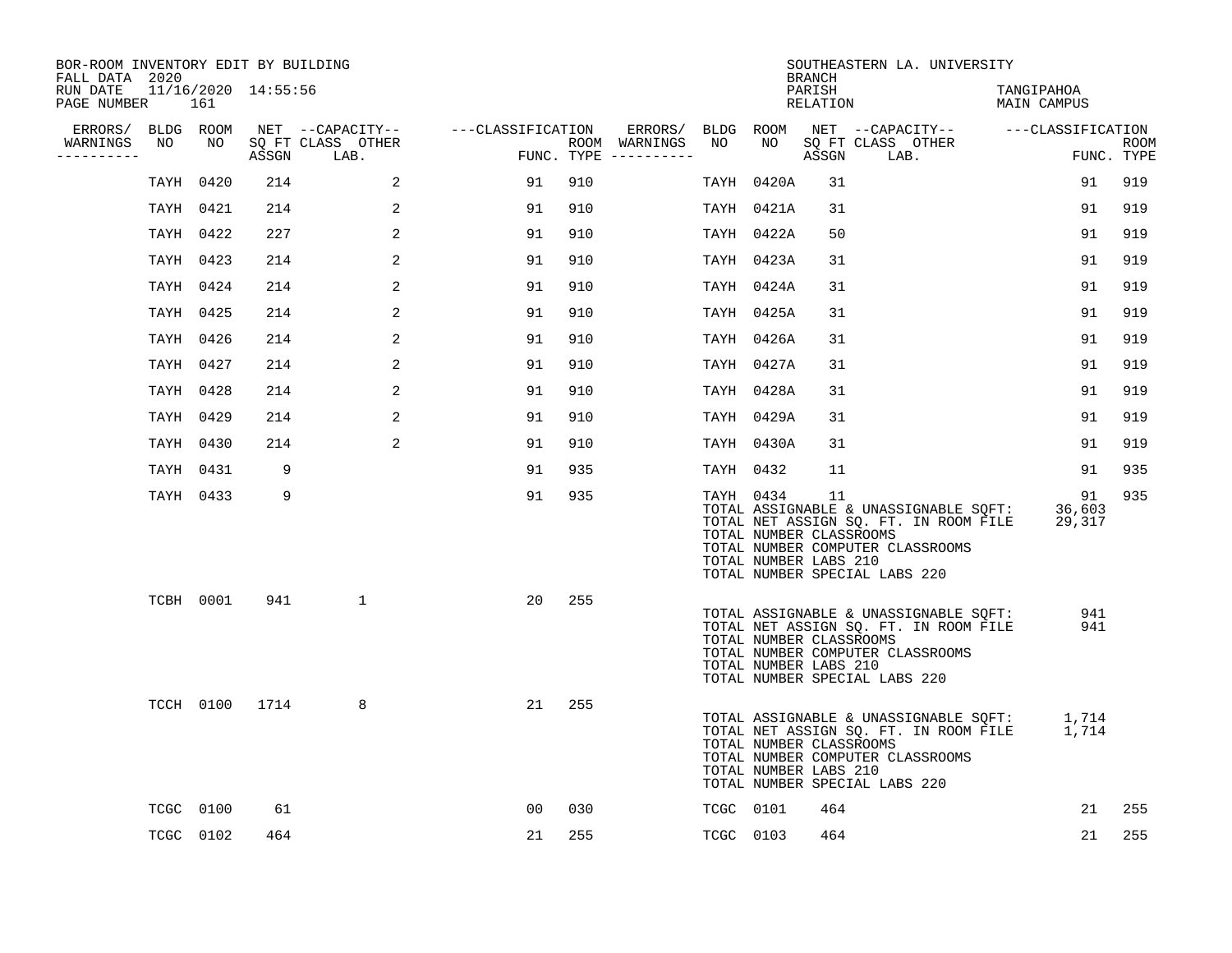| BOR-ROOM INVENTORY EDIT BY BUILDING<br>FALL DATA 2020 |            |      |                                 |                                    |     |                                                       |           |                                                                                                     | <b>BRANCH</b>      |      | SOUTHEASTERN LA. UNIVERSITY                                                                                                    |                           |                    |             |
|-------------------------------------------------------|------------|------|---------------------------------|------------------------------------|-----|-------------------------------------------------------|-----------|-----------------------------------------------------------------------------------------------------|--------------------|------|--------------------------------------------------------------------------------------------------------------------------------|---------------------------|--------------------|-------------|
| RUN DATE 11/16/2020 14:55:56<br>PAGE NUMBER           | 162        |      |                                 |                                    |     |                                                       |           |                                                                                                     | PARISH<br>RELATION |      |                                                                                                                                | TANGIPAHOA<br>MAIN CAMPUS |                    |             |
| ERRORS/ BLDG ROOM                                     |            |      |                                 | NET --CAPACITY-- ---CLASSIFICATION |     | ERRORS/ BLDG ROOM NET --CAPACITY-- ----CLASSIFICATION |           |                                                                                                     |                    |      |                                                                                                                                |                           |                    |             |
| WARNINGS<br>NO.<br>----------                         | NO         |      | SQ FT CLASS OTHER<br>ASSGN LAB. |                                    |     | ROOM WARNINGS NO<br>FUNC. TYPE $------$               |           | NO                                                                                                  | ASSGN              | LAB. | SQ FT CLASS OTHER                                                                                                              |                           | FUNC. TYPE         | <b>ROOM</b> |
| TCGC                                                  | 0104       | 584  |                                 | 0 <sub>0</sub>                     | 020 |                                                       | TCGC      | 0202                                                                                                | 83                 |      | $\mathbf{1}$                                                                                                                   |                           | 21                 | 255         |
|                                                       | TCGC 0203  | 366  | 18                              | 21                                 | 255 |                                                       |           | TCGC 0203A                                                                                          | 90                 |      | $\mathbf{1}$                                                                                                                   |                           |                    | 21 255      |
|                                                       | TCGC 0203B | 11   |                                 | 21                                 | 255 |                                                       |           | TOTAL NUMBER CLASSROOMS<br>TOTAL NUMBER LABS 210<br>TOTAL NUMBER SPECIAL LABS 220                   |                    |      | TOTAL ASSIGNABLE & UNASSIGNABLE SQFT:<br>TOTAL NET ASSIGN SQ. FT. IN ROOM FILE<br>TOTAL NUMBER COMPUTER CLASSROOMS             |                           | 2,587<br>1,942     |             |
|                                                       | TCGH 0100  | 5820 | 116                             | 21                                 | 250 |                                                       |           | TOTAL NUMBER CLASSROOMS<br>TOTAL NUMBER LABS 210<br>TOTAL NUMBER SPECIAL LABS 220                   |                    |      | TOTAL ASSIGNABLE & UNASSIGNABLE SQFT:<br>TOTAL NET ASSIGN SQ. FT. IN ROOM FILE 5,820<br>TOTAL NUMBER COMPUTER CLASSROOMS       |                           | 5,820              |             |
|                                                       | TECM 0100  | 107  | 5                               | 75                                 | 310 |                                                       | TECM 0101 |                                                                                                     | 696                |      |                                                                                                                                |                           | 00 <sub>o</sub>    | 030         |
|                                                       | TECM 0103  | 322  |                                 | 0 <sub>0</sub>                     | 030 |                                                       |           | TECM M0000 108<br>TOTAL NUMBER CLASSROOMS<br>TOTAL NUMBER LABS 210<br>TOTAL NUMBER SPECIAL LABS 220 |                    |      | $\sim$ 1<br>TOTAL ASSIGNABLE & UNASSIGNABLE SQFT:<br>TOTAL NET ASSIGN SQ. FT. IN ROOM FILE<br>TOTAL NUMBER COMPUTER CLASSROOMS |                           | 75<br>1,233<br>215 | 310         |
|                                                       | TECS 0100  | 558  |                                 | 75                                 | 720 |                                                       |           | TECS 0101                                                                                           | 37                 |      |                                                                                                                                |                           |                    | 75 725      |
|                                                       | TECS 0102  | 37   |                                 | 75                                 | 725 |                                                       |           | TOTAL NUMBER CLASSROOMS<br>TOTAL NUMBER LABS 210<br>TOTAL NUMBER SPECIAL LABS 220                   |                    |      | TOTAL ASSIGNABLE & UNASSIGNABLE SQFT:<br>TOTAL NET ASSIGN SQ. FT. IN ROOM FILE<br>TOTAL NUMBER COMPUTER CLASSROOMS             |                           | 632<br>632         |             |
|                                                       | TEC0 0100  | 143  |                                 | 50                                 | 660 |                                                       | TEC0 0101 |                                                                                                     | 138                |      |                                                                                                                                |                           | 0 <sub>0</sub>     | 030         |
|                                                       | TEC0 0101A | 169  |                                 | 00                                 | 030 |                                                       | TEC0      | 0102                                                                                                | 7427               |      | 92                                                                                                                             |                           | 21                 | 250         |
| TEC0                                                  | 0103       | 844  | 38                              | 21                                 | 250 |                                                       | TEC0      | 0103A                                                                                               | 55                 |      |                                                                                                                                |                           | 00                 | 030         |
| TEC0                                                  | 0104       | 722  |                                 | 21                                 | 255 |                                                       | TEC0      | 0105                                                                                                | 1045               |      | 28                                                                                                                             |                           | 21                 | 250         |
| TEC0                                                  | 0105A      | 55   |                                 | 0 <sub>0</sub>                     | 030 |                                                       | TEC0      | 0106                                                                                                | 501                |      |                                                                                                                                |                           | 21                 | 255         |
|                                                       | TEC0 0107  | 135  |                                 | 00                                 | 030 |                                                       |           | TEC0 0107A                                                                                          | 169                |      |                                                                                                                                |                           | 0 <sub>0</sub>     | 030         |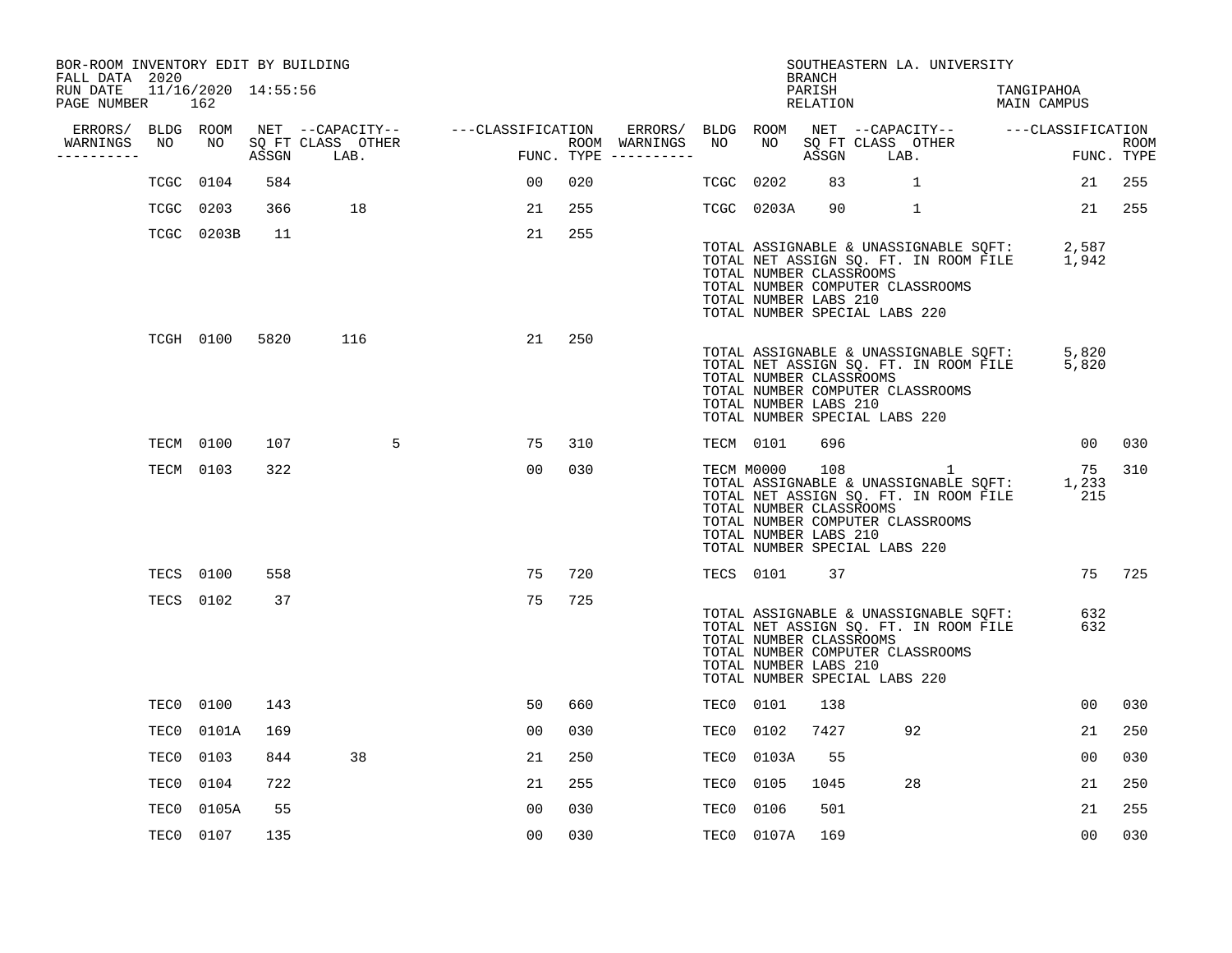| BOR-ROOM INVENTORY EDIT BY BUILDING<br>FALL DATA 2020 |                            |                 |                           |                   |            |                              |             |             | <b>BRANCH</b>             | SOUTHEASTERN LA. UNIVERSITY |                                  |                           |
|-------------------------------------------------------|----------------------------|-----------------|---------------------------|-------------------|------------|------------------------------|-------------|-------------|---------------------------|-----------------------------|----------------------------------|---------------------------|
| RUN DATE<br>PAGE NUMBER                               | 11/16/2020 14:55:56<br>163 |                 |                           |                   |            |                              |             |             | PARISH<br><b>RELATION</b> |                             | TANGIPAHOA<br><b>MAIN CAMPUS</b> |                           |
| ERRORS/<br><b>BLDG</b>                                | ROOM                       |                 | NET --CAPACITY--          | ---CLASSIFICATION |            | ERRORS/                      | <b>BLDG</b> | <b>ROOM</b> |                           | NET --CAPACITY--            | ---CLASSIFICATION                |                           |
| WARNINGS<br>NO<br>----------                          | NO                         | ASSGN           | SQ FT CLASS OTHER<br>LAB. |                   | FUNC. TYPE | ROOM WARNINGS<br>----------- | NO          | NO          | ASSGN                     | SQ FT CLASS OTHER<br>LAB.   |                                  | <b>ROOM</b><br>FUNC. TYPE |
| TEC0                                                  | 0109                       | 760             | 29                        | 21                | 250        |                              | TEC0        | 0109A       | 15                        |                             | 21                               | 255                       |
| TEC0                                                  | 0109B                      | 15              |                           | 21                | 255        |                              | TEC0        | 0110        | 692                       | 34                          | 21                               | 250                       |
| TEC0                                                  | 0110A                      | 16              |                           | 21                | 255        |                              | TEC0        | 0111        | 438                       | 8                           | 21                               | 250                       |
| TEC0                                                  | 0112                       | 939             | 26                        | 21                | 250        |                              | TEC0        | 0114        | 35                        |                             | 0 <sub>0</sub>                   | 030                       |
| TEC0                                                  | 0115                       | 35              |                           | 70                | 730        |                              | TEC0        | 0116        | 43                        |                             | 0 <sub>0</sub>                   | 030                       |
| TEC0                                                  | 0120                       | 7394            | 194                       | 21                | 250        |                              | TEC0        | 0131        | 456                       | 13                          | 21                               | 255                       |
| TEC0                                                  | 0132                       | 389             | $\overline{4}$            | 21                | 255        |                              | TEC0        | 0134        | 220                       | 3                           | 21                               | 250                       |
| TEC0                                                  | 0134A                      | $7\phantom{.0}$ |                           | 21                | 255        |                              | TEC0        | 0135        | 142                       | 4                           | 21                               | 255                       |
| TEC0                                                  | 0135A                      | 74              | $\mathbf{1}$              | 21                | 255        |                              | TEC0        | 0135B       | 75                        | $\mathbf{1}$                | 21                               | 250                       |
| TEC0                                                  | 0135C                      | 172             | 1                         | 21                | 250        |                              | TEC0        | 0135D       | 82                        | $\mathbf 1$                 | 21                               | 250                       |
| TEC0                                                  | 0135E                      | 131             | 6                         | 21                | 250        |                              | TEC0        | 0135F       | 107                       | $\mathbf 1$                 | 21                               | 250                       |
| TEC0                                                  | 0135G                      | 112             |                           | 21                | 255        |                              | TEC0        | 0135H       | 220                       |                             | 0 <sub>0</sub>                   | 020                       |
| TEC0                                                  | 0137                       | 771             | 28                        | 21                | 250        |                              | TEC0        | 0137A       | 17                        |                             | 21                               | 255                       |
| TEC0                                                  | 0138                       | 1292            | 26                        | 32                | 550        |                              | TEC0        | 0138A       | 25                        |                             | 0 <sub>0</sub>                   | 030                       |
| TEC0                                                  | 0138B                      | 25              |                           | 0 <sub>0</sub>    | 030        |                              | TEC0        | 0141        | 269                       |                             | 0 <sub>0</sub>                   | 030                       |
| TEC0                                                  | 0142                       | 128             |                           | 00                | 030        |                              | TEC0        | 0143        | 21                        |                             | 00                               | 030                       |
| TEC0                                                  | 0144                       | 127             |                           | 0 <sub>0</sub>    | 030        |                              | TEC0        | 0145        | 130                       |                             | 70                               | 730                       |
| TEC0                                                  | 0146                       | 127             |                           | 0 <sub>0</sub>    | 030        |                              | TEC0        | 0147        | 21                        |                             | 0 <sub>0</sub>                   | 030                       |
| TEC0                                                  | 0148                       | 128             |                           | 0 <sub>0</sub>    | 030        |                              | TEC0        | 0149        | 269                       |                             | 0 <sub>0</sub>                   | 030                       |
| TEC0                                                  | 0150                       | 1322            | 100                       | 21                | 250        |                              | TEC0        | 0151        | 857                       |                             | 32                               | 550                       |
| TEC0                                                  | 0151A                      | 200             |                           | 21                | 255        |                              | TEC0        | 0151B       | 36                        |                             | 21                               | 255                       |
| TEC0                                                  | 0151C                      | 38              |                           | 0 <sub>0</sub>    | 030        |                              | TEC0        | 0152        | 36                        |                             | 0 <sub>0</sub>                   | 030                       |
| TEC0                                                  | 0153                       | 169             |                           | 21                | 255        |                              | TEC0        | 0154        | 60                        |                             | 0 <sub>0</sub>                   | 030                       |
| TEC0                                                  | 0160                       | 4445            | 89                        | 21                | 250        |                              | TEC0        | 0160A       | 1001                      |                             | 21                               | 255                       |
| TEC0                                                  | 0161                       | 422             |                           | 21                | 255        |                              | TEC0        | 0163        | 436                       |                             | 21                               | 255                       |
| TEC0                                                  | 0164                       | 66              |                           | 00                | 030        |                              | TEC0        | 0170        | 1322                      | 66                          | 21                               | 250                       |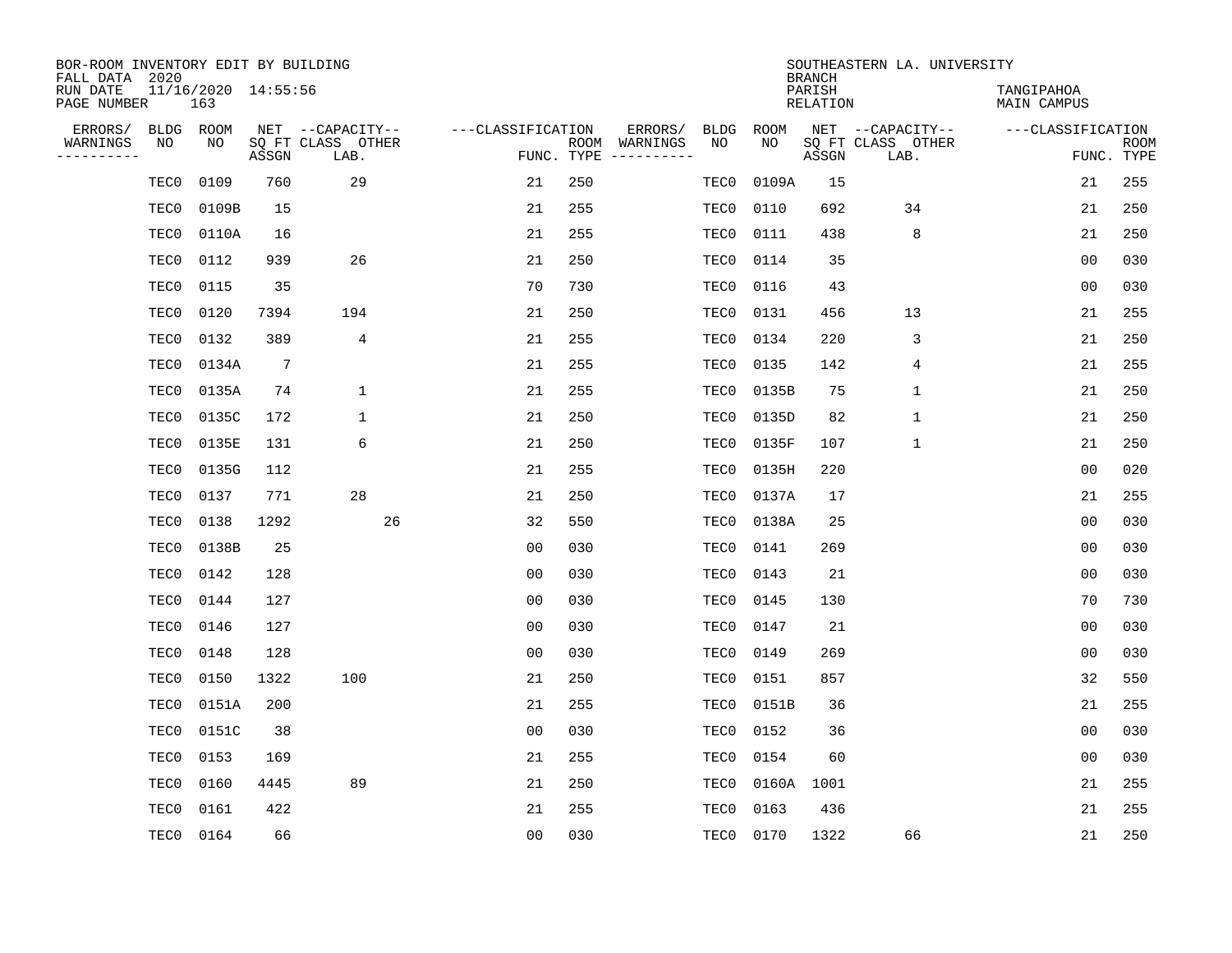| BOR-ROOM INVENTORY EDIT BY BUILDING<br>FALL DATA 2020 |                            |       |                           |                   |            |                              |             |             | <b>BRANCH</b>             | SOUTHEASTERN LA. UNIVERSITY |                                  |                           |
|-------------------------------------------------------|----------------------------|-------|---------------------------|-------------------|------------|------------------------------|-------------|-------------|---------------------------|-----------------------------|----------------------------------|---------------------------|
| RUN DATE<br>PAGE NUMBER                               | 11/16/2020 14:55:56<br>164 |       |                           |                   |            |                              |             |             | PARISH<br><b>RELATION</b> |                             | TANGIPAHOA<br><b>MAIN CAMPUS</b> |                           |
| ERRORS/<br><b>BLDG</b>                                | ROOM                       |       | NET --CAPACITY--          | ---CLASSIFICATION |            | ERRORS/                      | <b>BLDG</b> | <b>ROOM</b> |                           | NET --CAPACITY--            | ---CLASSIFICATION                |                           |
| WARNINGS<br>NO<br>----------                          | NO                         | ASSGN | SQ FT CLASS OTHER<br>LAB. |                   | FUNC. TYPE | ROOM WARNINGS<br>----------- | NO          | NO          | ASSGN                     | SQ FT CLASS OTHER<br>LAB.   |                                  | <b>ROOM</b><br>FUNC. TYPE |
| TEC0                                                  | 0170A                      | 63    |                           | 21                | 255        |                              | TEC0        | 0170B       | 87                        |                             | 21                               | 255                       |
| TEC0                                                  | 0171                       | 85    | 1                         | 21                | 250        |                              | TEC0        | 0172        | 368                       | 26                          | 21                               | 250                       |
| TEC0                                                  | 0172A                      | 60    |                           | 21                | 255        |                              | TEC0        | 0172B       | 42                        | $\mathbf{1}$                | 21                               | 250                       |
| TEC0                                                  | 0173                       | 512   | 25                        | 21                | 250        |                              | TEC0        | 0201        | 318                       | 4                           | 11                               | 310                       |
| TEC0                                                  | 0201A                      | 124   | $\mathbf{1}$              | 11                | 310        |                              | TEC0        | 0201B       | 229                       | 1                           | 11                               | 310                       |
| TEC0                                                  | 0201C                      | 123   | 13                        | 11                | 310        |                              | TEC0        | 0201D       | 96                        | $\mathbf 1$                 | 11                               | 310                       |
| TEC0                                                  | 0202                       | 34    |                           | 60                | 710        |                              | TEC0        | 0203        | 108                       | $\mathbf 1$                 | 11                               | 310                       |
| TEC0                                                  | 0204                       | 172   |                           | 0 <sub>0</sub>    | 030        |                              | TEC0        | 0205        | 125                       | $\mathbf{1}$                | 11                               | 315                       |
| TEC0                                                  | 0206                       | 131   |                           | 11                | 350        |                              | TEC0        | 0207        | 1275                      | 10                          | 11                               | 315                       |
| TEC0                                                  | 0208                       | 122   | $\mathbf{1}$              | 11                | 310        |                              | TEC0        | 0209        | 109                       | $\mathbf 1$                 | 11                               | 310                       |
| TEC0                                                  | 0210                       | 109   | $\mathbf{1}$              | 11                | 310        |                              | TEC0        | 0211        | 109                       | $\mathbf 1$                 | 11                               | 310                       |
| TEC0                                                  | 0212                       | 109   | $\mathbf 1$               | 11                | 310        |                              | TEC0        | 0213        | 109                       | $\mathbf 1$                 | 11                               | 310                       |
| TEC0                                                  | 0214                       | 109   | $\mathbf{1}$              | 11                | 310        |                              | TEC0        | 0215        | 109                       | $\mathbf 1$                 | 11                               | 310                       |
| TEC0                                                  | 0216                       | 109   | 1                         | 11                | 310        |                              | TEC0        | 0217        | 109                       | $\mathbf 1$                 | 11                               | 310                       |
| TEC0                                                  | 0218                       | 109   | $\mathbf{1}$              | 11                | 310        |                              | TEC0        | 0219        | 84                        |                             | 0 <sub>0</sub>                   | 030                       |
| TEC0                                                  | 0220                       | 58    |                           | 0 <sub>0</sub>    | 030        |                              | TEC0        | 0221        | 204                       | 6                           | 11                               | 650                       |
| TEC0                                                  | 0222                       | 100   | $\mathbf{1}$              | 11                | 310        |                              | TEC0        | 0223        | 100                       | 1                           | 11                               | 310                       |
| TEC0                                                  | 0224                       | 100   | 1                         | 11                | 310        |                              | TEC0        | 0225        | 100                       | 1                           | 11                               | 310                       |
| TEC0                                                  | 0226                       | 83    |                           | 11                | 315        |                              | TEC0        | 0227        | 158                       |                             | 0 <sub>0</sub>                   | 030                       |
| TEC0                                                  | 0228                       | 429   | 3                         | 11                | 315        |                              | TEC0        | 0228A       | 160                       | $\mathbf 1$                 | 11                               | 310                       |
| TEC0                                                  | 0228B                      | 177   | $\mathbf{1}$              | 11                | 310        |                              | TEC0        | 0228C       | 110                       | $\mathbf 1$                 | 11                               | 310                       |
| TEC0                                                  | 0228D                      | 109   | $\mathbf{1}$              | 11                | 310        |                              | TEC0        | 0229        | 39                        |                             | 0 <sub>0</sub>                   | 030                       |
| TEC0                                                  | 0230                       | 566   | 24                        | 22                | 250        |                              | TEC0        | 0231        | 567                       | 24                          | $40$                             | 220                       |
| TEC0                                                  | 0232                       | 387   | 3                         | 11                | 315        |                              | TEC0        | 0232A       | 116                       | $\mathbf 1$                 | 11                               | 310                       |
| TEC0                                                  | 0232B                      | 116   | $\mathbf{1}$              | 11                | 310        |                              | TEC0        | 0232C       | 114                       | 1                           | 11                               | 310                       |
| TEC0                                                  | 0232D                      | 112   | 4                         | 11                | 310        |                              | TEC0        | 0232E       | 131                       | $\mathbf 1$                 | 11                               | 310                       |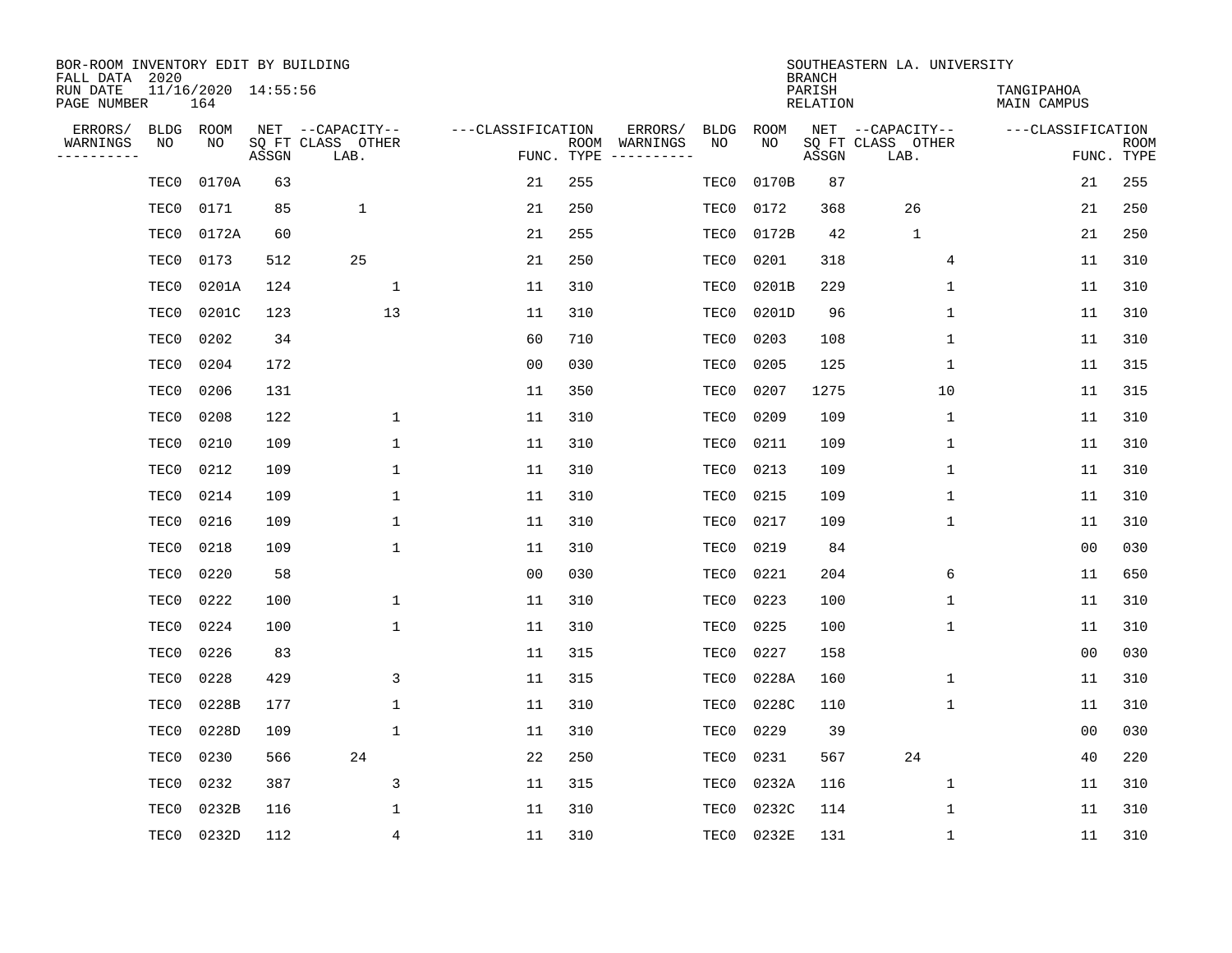| BOR-ROOM INVENTORY EDIT BY BUILDING<br>FALL DATA 2020 |      |                            |       |                           |              |                   |                    |          |             |             | <b>BRANCH</b>             | SOUTHEASTERN LA. UNIVERSITY |                                  |                           |
|-------------------------------------------------------|------|----------------------------|-------|---------------------------|--------------|-------------------|--------------------|----------|-------------|-------------|---------------------------|-----------------------------|----------------------------------|---------------------------|
| RUN DATE<br>PAGE NUMBER                               |      | 11/16/2020 14:55:56<br>165 |       |                           |              |                   |                    |          |             |             | PARISH<br><b>RELATION</b> |                             | TANGIPAHOA<br><b>MAIN CAMPUS</b> |                           |
| ERRORS/                                               | BLDG | ROOM                       |       | NET --CAPACITY--          |              | ---CLASSIFICATION |                    | ERRORS/  | <b>BLDG</b> | <b>ROOM</b> |                           | NET --CAPACITY--            | ---CLASSIFICATION                |                           |
| WARNINGS<br>----------                                | ΝO   | NO                         | ASSGN | SQ FT CLASS OTHER<br>LAB. |              |                   | ROOM<br>FUNC. TYPE | WARNINGS | NO          | NO          | ASSGN                     | SQ FT CLASS OTHER<br>LAB.   |                                  | <b>ROOM</b><br>FUNC. TYPE |
|                                                       | TEC0 | 0232F                      | 129   |                           | $\mathbf{1}$ | 11                | 310                |          | TEC0        | 0232G       | 6                         |                             | 11                               | 315                       |
|                                                       | TEC0 | 0233                       | 469   | 4                         |              | 22                | 250                |          | TEC0        | 0234        | 268                       | 1                           | 00                               | 020                       |
|                                                       | TEC0 | 0234A                      | 127   |                           | 1            | 11                | 310                |          | TEC0        | 0234B       | 94                        | $\mathbf 1$                 | 11                               | 310                       |
|                                                       | TEC0 | 0234C                      | 127   |                           | 1            | 11                | 310                |          | TEC0        | 0234D       | 94                        | 1                           | 11                               | 310                       |
|                                                       | TEC0 | 0234E                      | 92    |                           | $\mathbf{1}$ | 11                | 310                |          | TEC0        | 0234F       | 112                       | $\mathbf{1}$                | 11                               | 310                       |
|                                                       | TEC0 | 0234G                      | 113   |                           | 1            | 11                | 310                |          | TEC0        | 0234H       | 156                       | $\mathbf 1$                 | 11                               | 310                       |
|                                                       | TEC0 | 0234J                      | 113   |                           | $\mathbf{1}$ | 11                | 310                |          | TEC0        | 0236        | 458                       | 13                          | 11                               | 210                       |
|                                                       | TEC0 | 0237                       | 586   | 26                        |              | 11                | 110                |          | TEC0        | 0237A       | 16                        |                             | 11                               | 115                       |
|                                                       | TEC0 | 0238                       | 642   | 11                        |              | 21                | 250                |          | TEC0        | 0239        | 641                       | 21                          | 21                               | 250                       |
|                                                       | TEC0 | 0240                       | 635   | 8                         |              | 21                | 250                |          | TEC0        | 0241        | 250                       |                             | 0 <sub>0</sub>                   | 030                       |
|                                                       | TEC0 | 0241A                      | 119   |                           |              | 0 <sub>0</sub>    | 030                |          | TEC0        | 0242        | 188                       |                             | 0 <sub>0</sub>                   | 030                       |
|                                                       | TEC0 | 0243                       | 287   |                           |              | 70                | 730                |          | TEC0        | 0243A       | 29                        |                             | 0 <sub>0</sub>                   | 030                       |
|                                                       | TEC0 | 0243B                      | 762   |                           |              | 11                | 315                |          | TEC0        | 0244        | 180                       |                             | 0 <sub>0</sub>                   | 030                       |
|                                                       | TEC0 | 0245                       | 250   |                           |              | 0 <sub>0</sub>    | 030                |          | TEC0        | 0245A       | 119                       |                             | 0 <sub>0</sub>                   | 030                       |
|                                                       | TEC0 | 0246                       | 636   | 20                        |              | 22                | 250                |          | TEC0        | 0247        | 641                       | 20                          | 22                               | 250                       |
|                                                       | TEC0 | 0248                       | 641   | 20                        |              | 11                | 220                |          | TEC0        | 0249        | 586                       | 12                          | 11                               | 220                       |
|                                                       | TEC0 | 0249A                      | 16    |                           |              | 11                | 215                | 9        | TEC0        | 0250        | 5396                      | 144                         | 11                               | 610                       |
|                                                       | TEC0 | 0251                       | 664   |                           |              | 11                | 615                |          | TEC0        | 0252        | 165                       |                             | 11                               | 615                       |
|                                                       | TEC0 | 0253                       | 165   |                           |              | 11                | 615                |          | TEC0        | 1000        | 3732                      |                             | 0 <sub>0</sub>                   | 020                       |
|                                                       | TEC0 | 1000A                      | 30    |                           |              | 0 <sub>0</sub>    | 030                |          | TEC0        | 1001        | 506                       | 25                          | 11                               | 110                       |
|                                                       | TEC0 | 1002                       | 483   |                           |              | 0 <sub>0</sub>    | 020                |          | TEC0        | 1003        | 161                       |                             | 11                               | 315                       |
|                                                       | TEC0 | 1004                       | 284   |                           | 2            | 11                | 310                |          | TEC0        | 1004A       | 181                       | $\mathbf 1$                 | 11                               | 310                       |
|                                                       | TEC0 | 1004B                      | 107   |                           | $\mathbf{1}$ | 11                | 310                |          | TEC0        | 1005        | 510                       | 25                          | 11                               | 110                       |
|                                                       | TEC0 | 1006                       | 488   |                           |              | 0 <sub>0</sub>    | 020                |          | TEC0        | 1006A       | 30                        |                             | 60                               | 710                       |
|                                                       | TEC0 | 1006B                      | 47    |                           |              | 0 <sub>0</sub>    | 030                |          | TEC0        | 1006C       | 111                       |                             | 11                               | 315                       |
|                                                       | TEC0 | 1006D                      | 107   |                           | 1            | 11                | 310                |          | TEC0        | 1006E       | 108                       | 1                           | 11                               | 310                       |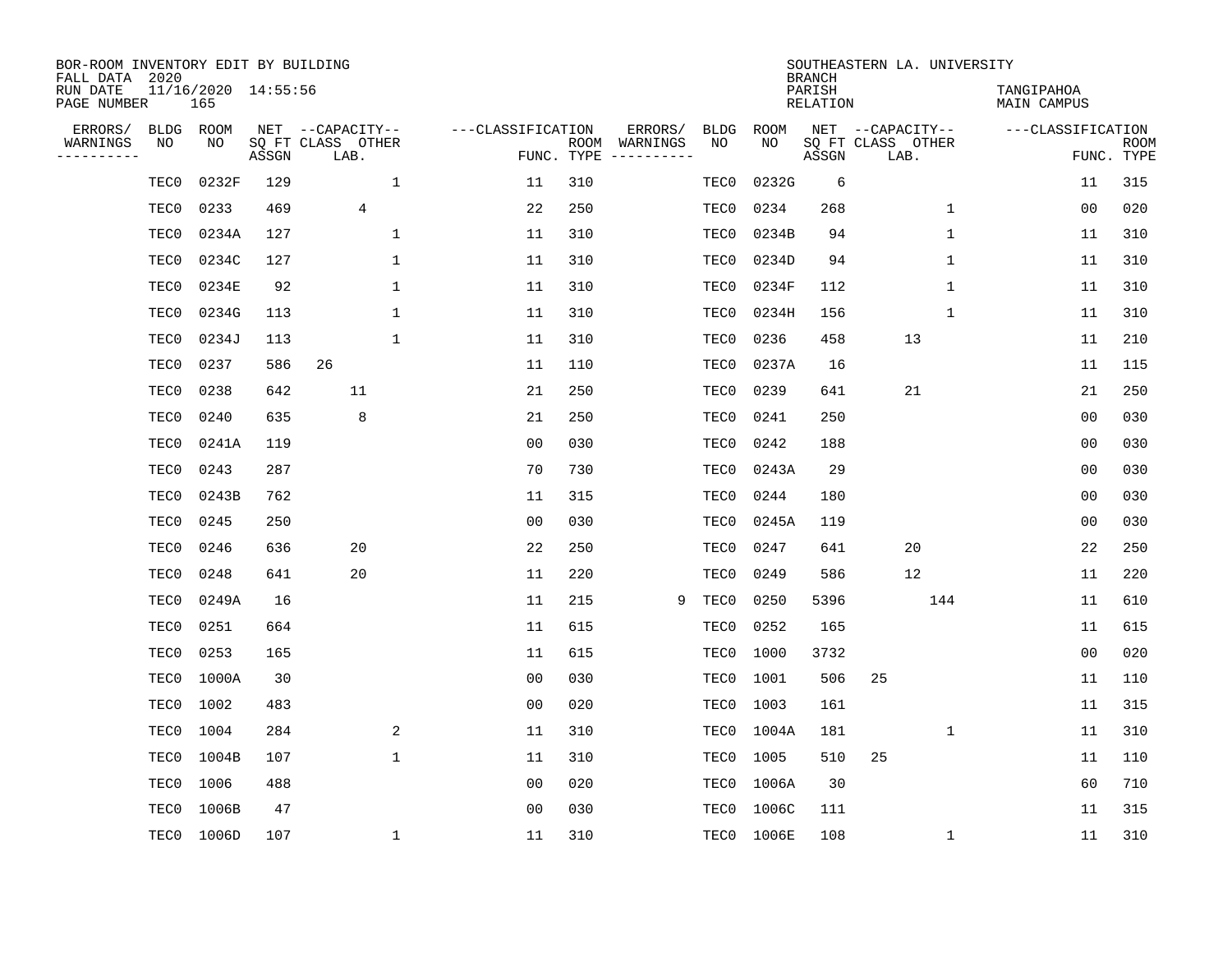| BOR-ROOM INVENTORY EDIT BY BUILDING<br>FALL DATA 2020<br>RUN DATE |                   | 11/16/2020 14:55:56 |       |                                               |                                 |     |                          |                   |            | <b>BRANCH</b><br>PARISH |                           | SOUTHEASTERN LA. UNIVERSITY | TANGIPAHOA        |                           |
|-------------------------------------------------------------------|-------------------|---------------------|-------|-----------------------------------------------|---------------------------------|-----|--------------------------|-------------------|------------|-------------------------|---------------------------|-----------------------------|-------------------|---------------------------|
| PAGE NUMBER                                                       |                   | 166                 |       |                                               |                                 |     |                          |                   |            | RELATION                |                           |                             | MAIN CAMPUS       |                           |
| ERRORS/<br>WARNINGS<br>---------                                  | <b>BLDG</b><br>ΝO | ROOM<br>NO          | ASSGN | NET --CAPACITY--<br>SQ FT CLASS OTHER<br>LAB. | ---CLASSIFICATION<br>FUNC. TYPE |     | ERRORS/<br>ROOM WARNINGS | <b>BLDG</b><br>NO | ROOM<br>NO | ASSGN                   | SQ FT CLASS OTHER<br>LAB. | NET --CAPACITY--            | ---CLASSIFICATION | <b>ROOM</b><br>FUNC. TYPE |
|                                                                   | TEC0              | 1006F               | 107   | $\mathbf 1$                                   | 11                              | 310 |                          | TEC0              | 1006G      | 326                     |                           |                             | 11                | 350                       |
|                                                                   | TEC0              | 1006H               | 107   | $\mathbf{1}$                                  | 11                              | 310 |                          | TEC0              | 1006J      | 108                     |                           | $\mathbf 1$                 | 11                | 310                       |
|                                                                   | TEC0              | 1006K               | 335   |                                               | 11                              | 315 |                          | TEC0              | 1006L      | 104                     |                           | $\mathbf{1}$                | 11                | 310                       |
|                                                                   | TEC0              | 1006M               | 104   | $\mathbf{1}$                                  | 11                              | 310 |                          | TEC0              | 1007       | 510                     | 25                        |                             | 11                | 110                       |
|                                                                   | TEC0              | 1008                | 58    |                                               | 70                              | 730 |                          | TEC0              | 1009       | 39                      |                           |                             | 11                | 315                       |
|                                                                   | TEC0              | 1010                | 210   |                                               | 0 <sub>0</sub>                  | 030 |                          | TEC0              | 1011       | 506                     | 25                        |                             | 11                | 110                       |
|                                                                   | TEC0              | 1012                | 317   |                                               | 0 <sub>0</sub>                  | 030 |                          | TEC0              | 1013       | 506                     | 25                        |                             | 11                | 110                       |
|                                                                   | TEC0              | 1014                | 243   |                                               | 0 <sub>0</sub>                  | 030 |                          | TEC0              | 1015       | 161                     |                           | 6                           | 11                | 315                       |
|                                                                   | TEC0              | 1016                | 237   |                                               | 0 <sub>0</sub>                  | 030 |                          | TEC0              | 1017       | 510                     | 21                        |                             | 11                | 110                       |
|                                                                   | TEC0              | 1018                | 233   | 1                                             | 11                              | 310 |                          | TEC0              | 1018A      | 499                     |                           | 5                           | 11                | 310                       |
|                                                                   | TEC0              | 1018B               | 174   | 2                                             | 11                              | 310 |                          | TEC0              | 1018C      | 197                     |                           | $\mathbf{1}$                | 11                | 310                       |
|                                                                   | TEC0              | 1018D               | 158   | $\mathbf{1}$                                  | 11                              | 310 |                          | TEC0              | 1018E      | 104                     |                           | $\mathbf{1}$                | 11                | 310                       |
|                                                                   | TEC0              | 1018F               | 144   | $\mathbf{1}$                                  | 11                              | 310 |                          | TEC0              | 1018G      | 148                     |                           |                             | 11                | 315                       |
|                                                                   | TEC0              | 1019                | 100   |                                               | 0 <sub>0</sub>                  | 030 |                          | TEC0              | 1020       | 312                     |                           | 15                          | 11                | 350                       |
|                                                                   | TEC0              | 1021                | 227   |                                               | 0 <sub>0</sub>                  | 020 |                          | TEC0              | 1022       | 2165                    | 193                       |                             | 11                | 110                       |
|                                                                   | TEC0              | 1022A               | 19    |                                               | 11                              | 115 |                          | TEC0              | 1022B      | 12                      |                           |                             | 11                | 115                       |
|                                                                   | TEC0              | 1022C               | 13    |                                               | 11                              | 115 |                          | TEC0              | 1023       | 126                     |                           |                             | 0 <sub>0</sub>    | 030                       |
|                                                                   | TEC0              | 2000                | 3227  |                                               | 0 <sub>0</sub>                  | 020 |                          | TEC0              | 2001       | 614                     |                           | 20                          | 50                | 650                       |
|                                                                   | TEC0              | 2002                | 458   |                                               | 0 <sub>0</sub>                  | 020 |                          | TEC0              | 2003       | 847                     | 38                        |                             | 11                | 110                       |
|                                                                   | TEC0              | 2004                | 277   | 1                                             | 11                              | 310 |                          | TEC0              | 2004A      | 178                     |                           | 1                           | 11                | 310                       |
|                                                                   | TEC0              | 2004B               | 105   | $\mathbf{1}$                                  | 11                              | 310 |                          | TEC0              | 2005       | 847                     | 26                        |                             | 11                | 110                       |
|                                                                   | TEC0              | 2006                | 30    |                                               | 0 <sub>0</sub>                  | 020 |                          | TEC0              | 2006A      | 46                      |                           |                             | 60                | 710                       |
|                                                                   | TEC0              | 2006B               | 96    |                                               | 0 <sub>0</sub>                  | 030 |                          | TEC0              | 2007       | 704                     | 25                        |                             | 11                | 110                       |
|                                                                   | TEC0              | 2008                | 59    |                                               | 70                              | 730 |                          | TEC0              | 2009       | 272                     |                           |                             | 11                | 115                       |
|                                                                   | TEC0              | 2010                | 212   |                                               | 00                              | 030 |                          | TEC0              | 2011       | 699                     | 26                        |                             | 11                | 110                       |
|                                                                   | TEC0              | 2012                | 315   |                                               | 0 <sub>0</sub>                  | 030 |                          | TEC0              | 2013       | 842                     | 25                        |                             | 11                | 110                       |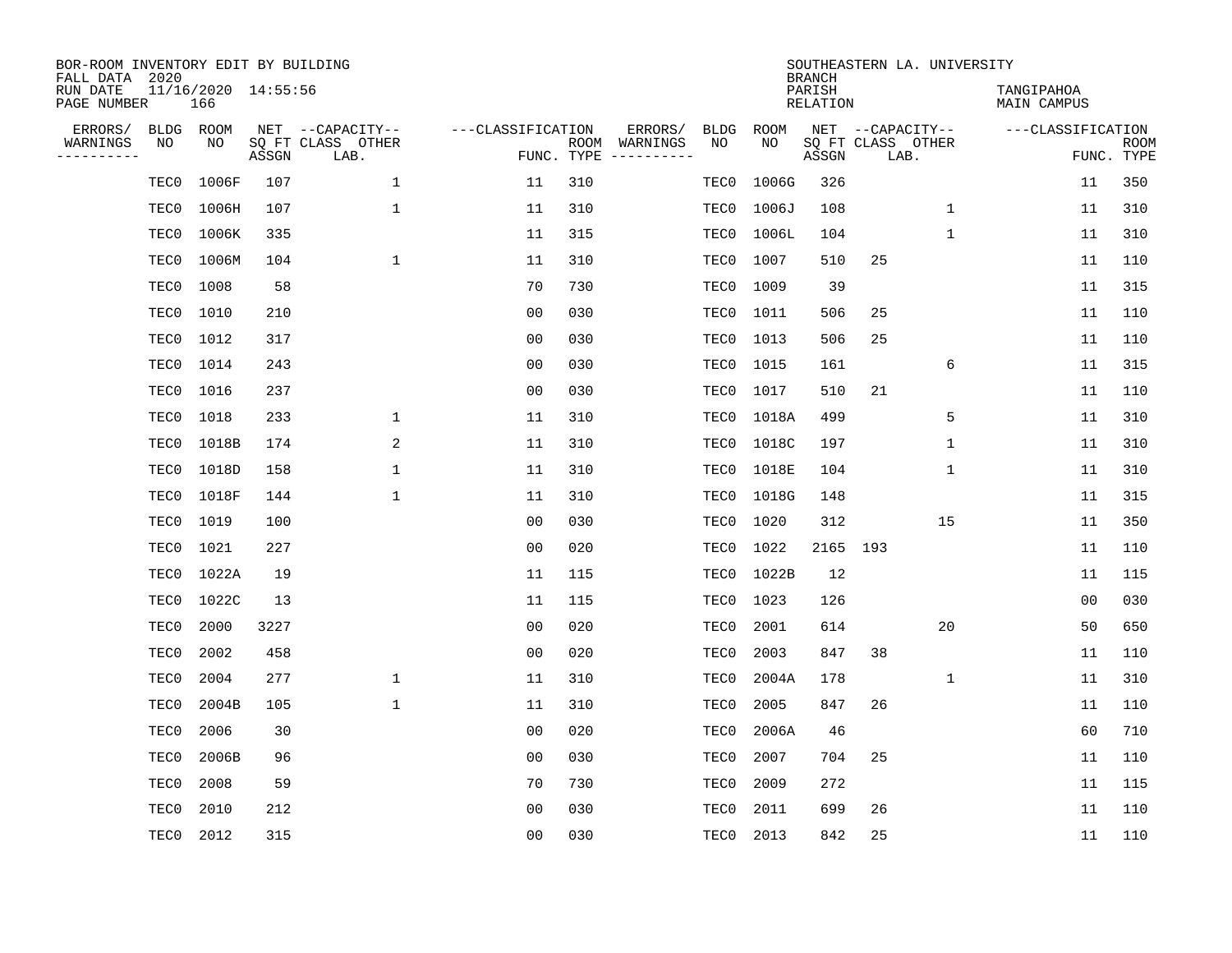| BOR-ROOM INVENTORY EDIT BY BUILDING<br>FALL DATA 2020 |             |                            |       |                           |                   |            |               |             |                                                  | <b>BRANCH</b>      | SOUTHEASTERN LA. UNIVERSITY                                                                                                                         |                                   |                           |
|-------------------------------------------------------|-------------|----------------------------|-------|---------------------------|-------------------|------------|---------------|-------------|--------------------------------------------------|--------------------|-----------------------------------------------------------------------------------------------------------------------------------------------------|-----------------------------------|---------------------------|
| RUN DATE<br>PAGE NUMBER                               |             | 11/16/2020 14:55:56<br>167 |       |                           |                   |            |               |             |                                                  | PARISH<br>RELATION |                                                                                                                                                     | TANGIPAHOA<br>MAIN CAMPUS         |                           |
| ERRORS/                                               | <b>BLDG</b> | ROOM                       |       | NET --CAPACITY--          | ---CLASSIFICATION |            | ERRORS/       | <b>BLDG</b> | <b>ROOM</b>                                      |                    | NET --CAPACITY--                                                                                                                                    | ---CLASSIFICATION                 |                           |
| WARNINGS<br>----------                                | NO          | NO                         | ASSGN | SQ FT CLASS OTHER<br>LAB. |                   | FUNC. TYPE | ROOM WARNINGS | NO          | NO.                                              | ASSGN              | SQ FT CLASS OTHER<br>LAB.                                                                                                                           |                                   | <b>ROOM</b><br>FUNC. TYPE |
|                                                       | TEC0        | 2014                       | 244   |                           | 0 <sub>0</sub>    | 030        |               | TEC0        | 2015                                             | 847                | 30                                                                                                                                                  | 11                                | 110                       |
|                                                       | TEC0        | 2016                       | 233   |                           | 0 <sub>0</sub>    | 030        |               | TEC0        | 2017                                             | 97                 |                                                                                                                                                     | 0 <sub>0</sub>                    | 030                       |
|                                                       | TEC0        | 2018                       | 982   | 2                         | 11                | 310        |               | TEC0        | 2018A                                            | 105                | 1                                                                                                                                                   | 11                                | 310                       |
|                                                       | TEC0        | 2018B                      | 106   | $\mathbf{1}$              | 11                | 310        |               | TEC0        | 2018C                                            | 105                | $\mathbf 1$                                                                                                                                         | 11                                | 310                       |
|                                                       | TEC0        | 2018D                      | 105   | $\mathbf 1$               | 11                | 310        |               | TEC0        | 2018E                                            | 106                | $\mathbf 1$                                                                                                                                         | 11                                | 310                       |
|                                                       | TEC0        | 2018F                      | 105   | 1                         | 11                | 310        |               | TEC0        | 2018G                                            | 105                | 1                                                                                                                                                   | 11                                | 310                       |
|                                                       | TEC0        | 2018H                      | 106   | $\mathbf 1$               | 11                | 310        |               | TEC0        | 2018I                                            | 105                | $\mathbf 1$                                                                                                                                         | 11                                | 310                       |
|                                                       | TEC0        | 2018J                      | 105   | $\mathbf 1$               | 11                | 310        |               | TEC0        | 2018K                                            | 106                | $\mathbf{1}$                                                                                                                                        | 11                                | 310                       |
|                                                       | TEC0        | 2018L                      | 320   | 6                         | 11                | 650        |               | TEC0        | 2018M                                            | 274                |                                                                                                                                                     | 11                                | 315                       |
|                                                       | TEC0        | 2018N                      | 111   |                           | 11                | 315        |               | TEC0        | 20180                                            | 106                | $\mathbf{1}$                                                                                                                                        | 11                                | 310                       |
|                                                       | TEC0        | 2018P                      | 117   | 1                         | 11                | 310        |               | TEC0        | 2018Q                                            | 115                | $\mathbf 1$                                                                                                                                         | 11                                | 310                       |
|                                                       | TEC0        | 2018R                      | 242   | 3                         | 11                | 310        |               | TEC0        | 2019                                             | 226                |                                                                                                                                                     | 0 <sub>0</sub>                    | 020                       |
|                                                       | TEC0        | 2020                       | 610   | 28                        | 11                | 350        |               | TEC0        | 2021                                             | 878                | 13                                                                                                                                                  | 11                                | 210                       |
|                                                       | TEC0        | 2021A                      | 39    |                           | 11                | 215        |               | TEC0        | 2021B                                            | 50                 |                                                                                                                                                     | 11                                | 215                       |
|                                                       | TEC0        | 2021C                      | 129   |                           | 11                | 215        |               | TEC0        | 2022                                             | 878                | 22                                                                                                                                                  | 11                                | 210                       |
|                                                       | TEC0        | 2022A                      | 61    |                           | 0 <sub>0</sub>    | 030        |               | TEC0        | 2022B                                            | 50                 |                                                                                                                                                     | 11                                | 215                       |
|                                                       | TEC0        | 2022C                      | 90    |                           | 11                | 215        |               |             | <b>TEC0 C0000</b>                                | 143                |                                                                                                                                                     | 0 <sub>0</sub>                    | 020                       |
|                                                       |             | <b>TEC0 C0100</b>          | 635   |                           | 0 <sub>0</sub>    | 020        |               |             | <b>TECO C0200</b>                                | 6543               |                                                                                                                                                     | 00                                | 020                       |
|                                                       |             | TECO E0100                 | 43    |                           | 00                | 030        |               |             | TECO SOOOO                                       | 149                |                                                                                                                                                     | 0 <sub>0</sub>                    | 020                       |
|                                                       |             | <b>TECO S0102</b>          | 149   |                           | 0 <sub>0</sub>    | 020        |               |             | TOTAL NUMBER CLASSROOMS<br>TOTAL NUMBER LABS 210 |                    | TOTAL ASSIGNABLE & UNASSIGNABLE SQFT:<br>TOTAL NET ASSIGN SQ. FT. IN ROOM FILE<br>TOTAL NUMBER COMPUTER CLASSROOMS<br>TOTAL NUMBER SPECIAL LABS 220 | 104,340<br>80,966<br>14<br>3<br>3 |                           |
|                                                       | THA0        | 0100                       | 58    |                           | 0 <sub>0</sub>    | 030        |               | THA0        | 0101                                             | 58                 |                                                                                                                                                     | 0 <sub>0</sub>                    | 030                       |
|                                                       | THA0        | 0102                       | 92    | $\mathbf 1$               | 92                | 635        |               | THA0        | 0103                                             | 50                 | $\mathbf 1$                                                                                                                                         | 92                                | 310                       |
|                                                       | THA0        | 0104                       | 1041  |                           | 92                | 630        |               | THA0        | 0105                                             | 465                |                                                                                                                                                     | 92                                | 630                       |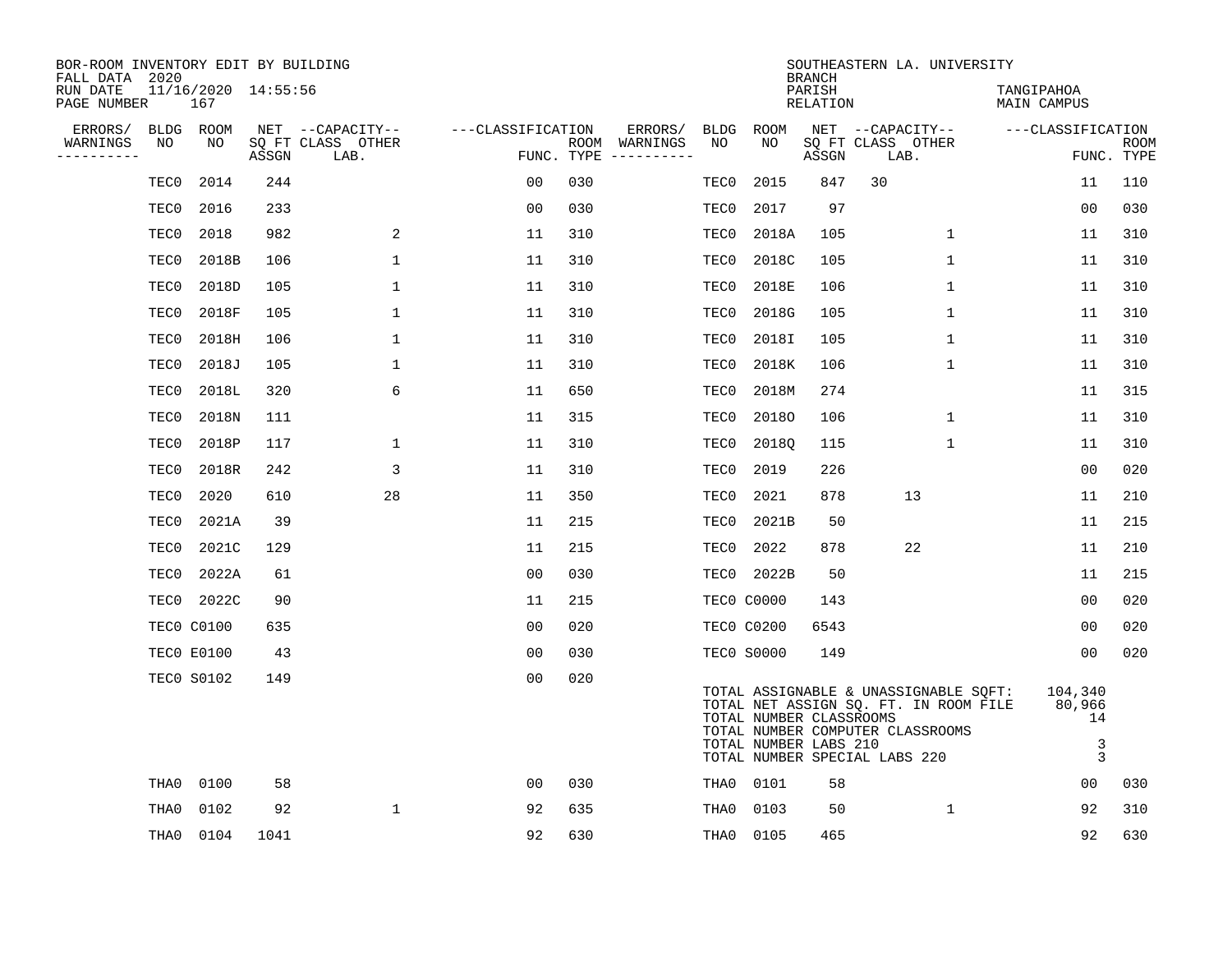| BOR-ROOM INVENTORY EDIT BY BUILDING<br>FALL DATA 2020 |                  |                            |       |    |                                               |                   |      |                                                 |                  |                                                                                   | <b>BRANCH</b>      |      | SOUTHEASTERN LA. UNIVERSITY                                                                                        |                                  |                           |
|-------------------------------------------------------|------------------|----------------------------|-------|----|-----------------------------------------------|-------------------|------|-------------------------------------------------|------------------|-----------------------------------------------------------------------------------|--------------------|------|--------------------------------------------------------------------------------------------------------------------|----------------------------------|---------------------------|
| RUN DATE<br>PAGE NUMBER                               |                  | 11/16/2020 14:55:56<br>168 |       |    |                                               |                   |      |                                                 |                  |                                                                                   | PARISH<br>RELATION |      |                                                                                                                    | TANGIPAHOA<br><b>MAIN CAMPUS</b> |                           |
| ERRORS/<br>WARNINGS<br>---------                      | BLDG ROOM<br>NO  | NO                         | ASSGN |    | NET --CAPACITY--<br>SQ FT CLASS OTHER<br>LAB. | ---CLASSIFICATION |      | ERRORS/<br>ROOM WARNINGS<br>FUNC. TYPE $------$ | BLDG ROOM<br>NO. | NO.                                                                               | ASSGN              | LAB. | NET --CAPACITY--<br>SQ FT CLASS OTHER                                                                              | ---CLASSIFICATION                | <b>ROOM</b><br>FUNC. TYPE |
|                                                       | THA0             | 0106                       | 323   |    |                                               | 92                | 635  |                                                 |                  | TOTAL NUMBER CLASSROOMS<br>TOTAL NUMBER LABS 210<br>TOTAL NUMBER SPECIAL LABS 220 |                    |      | TOTAL ASSIGNABLE & UNASSIGNABLE SQFT:<br>TOTAL NET ASSIGN SQ. FT. IN ROOM FILE<br>TOTAL NUMBER COMPUTER CLASSROOMS | 2,087<br>1,971                   |                           |
|                                                       | TH00             | 0100                       | 1446  |    |                                               | 00                | 020  |                                                 | TH00             | 0100A                                                                             | 19                 |      |                                                                                                                    | 0 <sub>0</sub>                   | 010                       |
|                                                       | TH00             | 0100B                      | 100   |    |                                               | 0 <sub>0</sub>    | 020  |                                                 | TH00             | 0100C                                                                             | 19                 |      |                                                                                                                    | 0 <sub>0</sub>                   | 010                       |
|                                                       | TH00             | 0100D                      | 111   |    |                                               | 0 <sub>0</sub>    | 020  |                                                 | TH <sub>00</sub> | 0100E                                                                             | 58                 |      |                                                                                                                    | 0 <sub>0</sub>                   | 030                       |
|                                                       | TH00             | 0100F                      | 55    |    |                                               | 0 <sub>0</sub>    | 0.30 |                                                 | TH00             | 0101                                                                              | 894                |      | 35                                                                                                                 | 11                               | 240                       |
|                                                       | TH00             | 0102                       | 752   |    | 33                                            | 11                | 310  |                                                 | TH00             | 0102A                                                                             | 23                 |      |                                                                                                                    | 11                               | 315                       |
|                                                       | TH00             | 0102B                      | 201   |    | $\mathbf{1}$                                  | 11                | 310  |                                                 | TH00             | 0102C                                                                             | 201                |      | $\mathbf{1}$                                                                                                       | 11                               | 310                       |
|                                                       | TH00             | 0103                       | 768   |    | 23                                            | 50                | 680  |                                                 | TH00             | 0105                                                                              | 1992               |      | $\mathbf{1}$                                                                                                       | 47                               | 650                       |
|                                                       | TH00             | 0106A                      | 130   |    | $\mathbf{1}$                                  | 47                | 650  |                                                 | TH00             | 0106B                                                                             | 308                |      | $\mathbf{1}$                                                                                                       | 47                               | 710                       |
|                                                       | TH00             | 0107                       | 528   |    |                                               | 0 <sub>0</sub>    | 030  |                                                 | TH <sub>00</sub> | 0108                                                                              | 208                |      |                                                                                                                    | 0 <sub>0</sub>                   | 030                       |
|                                                       | TH00             | 0109                       | 208   |    |                                               | 0 <sub>0</sub>    | 030  |                                                 | TH00             | 0200                                                                              | 978                |      |                                                                                                                    | 00                               | 020                       |
|                                                       | TH00             | 0200A                      | 18    |    |                                               | 0 <sub>0</sub>    | 010  |                                                 | TH00             | 0200B                                                                             | 18                 |      |                                                                                                                    | 00                               | 010                       |
|                                                       | TH00             | 0202                       | 1551  |    | 31                                            | 41                | 410  |                                                 | TH00             | 0202B                                                                             | 108                |      | $\mathbf 1$                                                                                                        | 11                               | 310                       |
|                                                       | TH00             | 0202D                      | 126   |    |                                               | 11                | 315  |                                                 | TH00             | 0202E                                                                             | 132                |      |                                                                                                                    | 70                               | 730                       |
|                                                       | TH00             | 0203                       | 171   |    |                                               | 0 <sub>0</sub>    | 020  |                                                 | TH00             | 0203A                                                                             | 111                |      | 4                                                                                                                  | 41                               | 410                       |
|                                                       | TH <sub>00</sub> | 0203B                      | 107   |    | 4                                             | 41                | 410  |                                                 | TH <sub>00</sub> | 0203C                                                                             | 112                |      | 4                                                                                                                  | 41                               | 410                       |
|                                                       | TH00             | 0203D                      | 106   |    | 4                                             | 41                | 410  |                                                 | TH00             | 0203E                                                                             | 108                |      | 4                                                                                                                  | 41                               | 410                       |
|                                                       | TH00             | 0204                       | 771   |    | 38                                            | 41                | 410  |                                                 | TH00             | 0205                                                                              | 762                | 20   |                                                                                                                    | 11                               | 110                       |
|                                                       | TH00             | 0206                       | 763   | 20 |                                               | 11                | 110  |                                                 | TH00             | 0207                                                                              | 763                |      | 28                                                                                                                 | 11                               | 240                       |
|                                                       | TH00             | 0208                       | 894   |    | 30                                            | 11                | 240  |                                                 |                  |                                                                                   |                    |      | TOTAL ASSIGNABLE & UNASSIGNABLE SOFT:                                                                              | 15,620                           |                           |

TOTAL NET ASSIGN SQ. FT. IN ROOM FILE 11,683 TOTAL NUMBER CLASSROOMS 2 TOTAL NUMBER COMPUTER CLASSROOMS TOTAL NUMBER LABS 210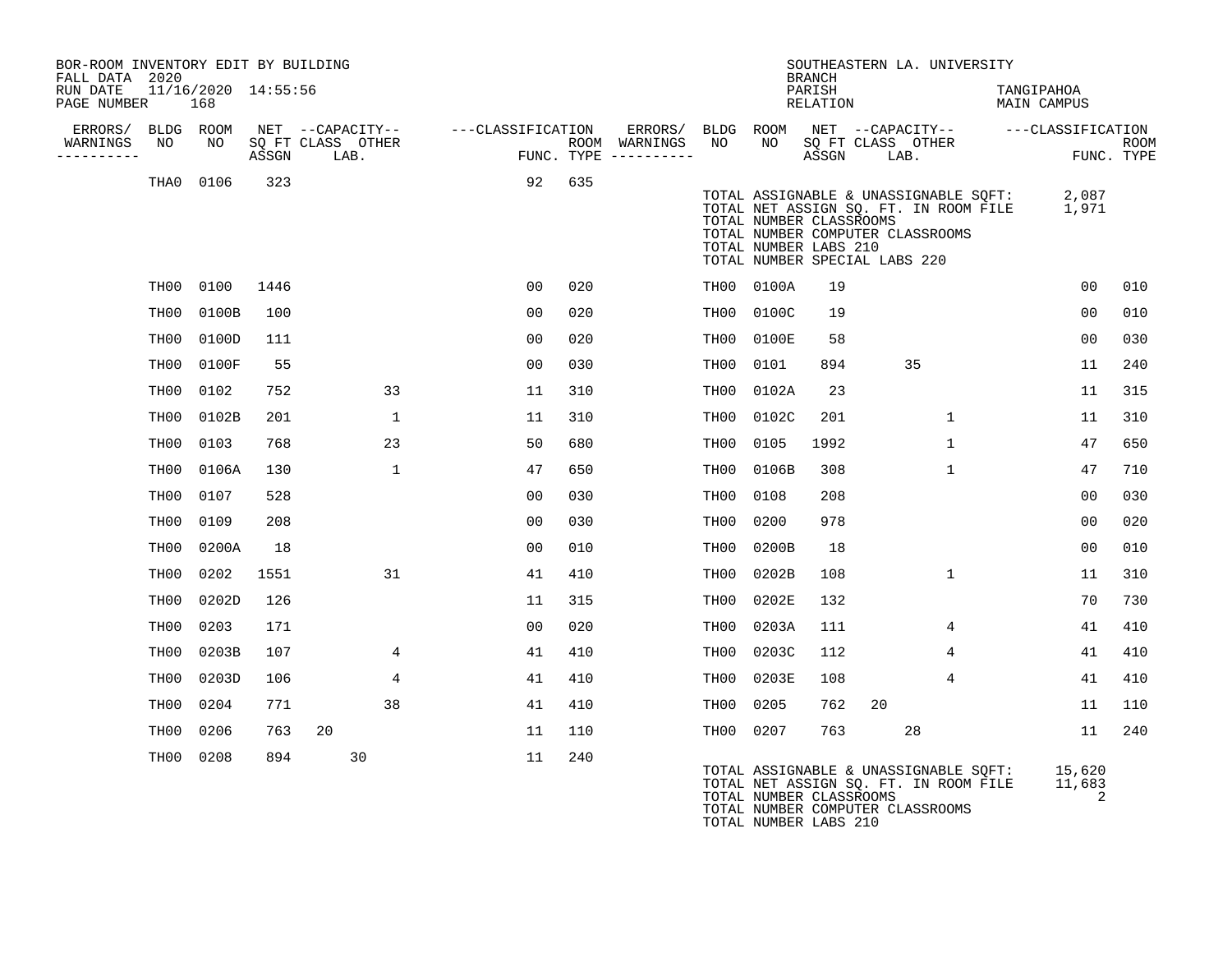| BOR-ROOM INVENTORY EDIT BY BUILDING<br>FALL DATA 2020 |                            |       |                                               |                   |     |                                                 |            |            | <b>BRANCH</b>      | SOUTHEASTERN LA. UNIVERSITY                   |                                  |                           |
|-------------------------------------------------------|----------------------------|-------|-----------------------------------------------|-------------------|-----|-------------------------------------------------|------------|------------|--------------------|-----------------------------------------------|----------------------------------|---------------------------|
| RUN DATE<br>PAGE NUMBER                               | 11/16/2020 14:55:56<br>169 |       |                                               |                   |     |                                                 |            |            | PARISH<br>RELATION |                                               | TANGIPAHOA<br><b>MAIN CAMPUS</b> |                           |
| ERRORS/<br>WARNINGS<br>ΝO<br>---------                | BLDG ROOM<br>NO            | ASSGN | NET --CAPACITY--<br>SQ FT CLASS OTHER<br>LAB. | ---CLASSIFICATION |     | ERRORS/<br>ROOM WARNINGS<br>FUNC. TYPE $------$ | BLDG<br>NO | ROOM<br>NO | ASSGN              | NET --CAPACITY--<br>SQ FT CLASS OTHER<br>LAB. | ---CLASSIFICATION                | <b>ROOM</b><br>FUNC. TYPE |
|                                                       |                            |       |                                               |                   |     |                                                 |            |            |                    | TOTAL NUMBER SPECIAL LABS 220                 |                                  |                           |
|                                                       | TWOH 0101                  | 179   |                                               | 0 <sub>0</sub>    | 020 |                                                 |            | TWOH 0102  | 179                |                                               | 0 <sub>0</sub>                   | 020                       |
|                                                       | TWOH 0103                  | 177   |                                               | 0 <sub>0</sub>    | 020 |                                                 | TWOH       | 0104       | 2806               |                                               | 0 <sub>0</sub>                   | 020                       |
|                                                       | TWOH 0104A                 | 30    |                                               | 0 <sub>0</sub>    | 020 |                                                 | TWOH       | 0104B      | 30                 |                                               | 0 <sub>0</sub>                   | 020                       |
| TWOH                                                  | 0106                       | 262   |                                               | 91                | 650 |                                                 | TWOH       | 0107       | 132                | $\mathbf 1$                                   | 11                               | 310                       |
| TWOH                                                  | 0108                       | 95    | $\mathbf{1}$                                  | 11                | 310 |                                                 |            | TWOH 0110  | 96                 |                                               | 91                               | 935                       |
| TWOH                                                  | 0111                       | 487   |                                               | 91                | 935 |                                                 | TWOH       | 0112       | 107                |                                               | 91                               | 935                       |
|                                                       | TWOH 0113                  | 442   |                                               | 91                | 935 |                                                 | TWOH       | 0114       | 102                |                                               | 0 <sub>0</sub>                   | 030                       |
| TWOH                                                  | 0115                       | 96    |                                               | 0 <sub>0</sub>    | 010 |                                                 | TWOH       | 0116       | 49                 |                                               | 91                               | 935                       |
|                                                       | TWOH 0118                  | 134   | 7                                             | 50                | 410 |                                                 |            | TWOH 0119  | 209                | 10                                            | 50                               | 410                       |
|                                                       | TWOH 0120                  | 175   | $\mathbf{1}$                                  | 91                | 910 |                                                 |            | TWOH 0120A | 52                 |                                               | 91                               | 919                       |
|                                                       | TWOH 0121                  | 124   |                                               | 91                | 935 |                                                 |            | TWOH 0121A | 33                 |                                               | 91                               | 919                       |
|                                                       | TWOH 0121B                 | 125   | $\mathbf{1}$                                  | 91                | 910 |                                                 | TWOH       | 0121C      | 124                | $\mathbf 1$                                   | 91                               | 910                       |
| TWOH                                                  | 0122                       | 265   | 2                                             | 91                | 910 |                                                 | TWOH       | 0122A      | 38                 |                                               | 91                               | 919                       |
| TWOH                                                  | 0123                       | 124   |                                               | 91                | 935 |                                                 | TWOH       | 0123A      | 33                 |                                               | 91                               | 919                       |
| TWOH                                                  | 0123B                      | 108   | $\mathbf{1}$                                  | 91                | 910 |                                                 | TWOH       | 0123C      | 107                | $\mathbf{1}$                                  | 91                               | 910                       |
| TWOH                                                  | 0124                       | 124   |                                               | 91                | 935 |                                                 | TWOH       | 0124A      | 33                 |                                               | 91                               | 919                       |
| TWOH                                                  | 0124B                      | 108   | $\mathbf{1}$                                  | 91                | 910 |                                                 | TWOH       | 0124C      | 107                | $\mathbf{1}$                                  | 91                               | 910                       |
| TWOH                                                  | 0125                       | 124   |                                               | 91                | 935 |                                                 | TWOH       | 0125A      | 33                 |                                               | 91                               | 919                       |
| TWOH                                                  | 0125B                      | 125   | $\mathbf{1}$                                  | 91                | 910 |                                                 | TWOH       | 0125C      | 124                | $\mathbf{1}$                                  | 91                               | 910                       |
| TWOH                                                  | 0126                       | 124   |                                               | 91                | 935 |                                                 | TWOH       | 0126A      | 33                 |                                               | 91                               | 919                       |
| TWOH                                                  | 0126B                      | 125   | $\mathbf{1}$                                  | 91                | 910 |                                                 | TWOH       | 0126C      | 124                | $\mathbf{1}$                                  | 91                               | 910                       |
|                                                       | TWOH 0127                  | 124   |                                               | 91                | 935 |                                                 | TWOH       | 0127A      | 33                 |                                               | 91                               | 919                       |
| TWOH                                                  | 0127B                      | 108   | $\mathbf{1}$                                  | 91                | 910 |                                                 | TWOH       | 0127C      | 107                | $\mathbf{1}$                                  | 91                               | 910                       |
| TWOH                                                  | 0128                       | 124   |                                               | 91                | 935 |                                                 | TWOH       | 0128A      | 33                 |                                               | 91                               | 919                       |
|                                                       | TWOH 0128B                 | 108   | $\mathbf{1}$                                  | 91                | 910 |                                                 |            | TWOH 0128C | 107                | $\mathbf{1}$                                  | 91                               | 910                       |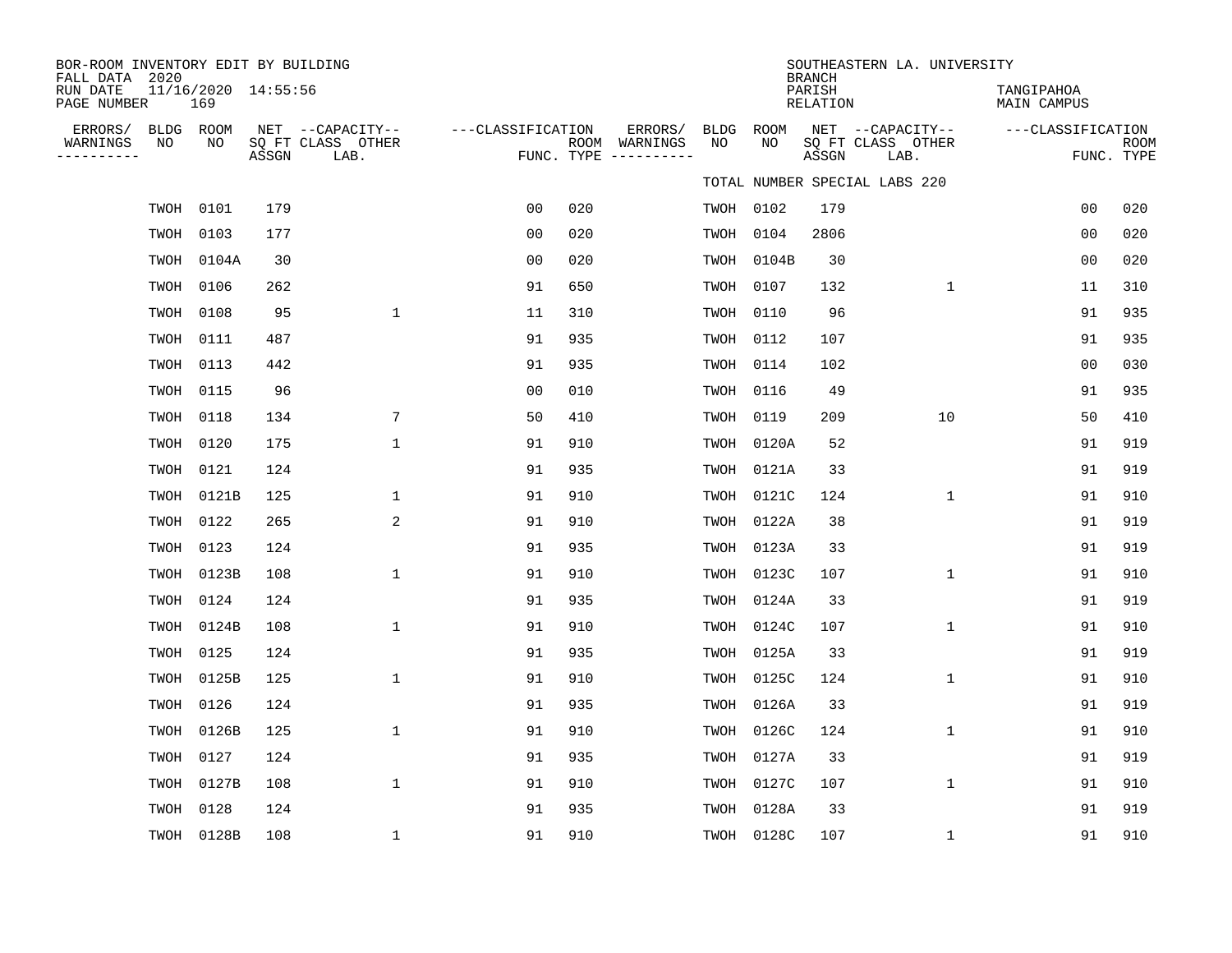| BOR-ROOM INVENTORY EDIT BY BUILDING<br>FALL DATA 2020 |                            |       |                           |                   |     |                                      |             |             | <b>BRANCH</b>             | SOUTHEASTERN LA. UNIVERSITY |                                  |                           |
|-------------------------------------------------------|----------------------------|-------|---------------------------|-------------------|-----|--------------------------------------|-------------|-------------|---------------------------|-----------------------------|----------------------------------|---------------------------|
| RUN DATE<br>PAGE NUMBER                               | 11/16/2020 14:55:56<br>170 |       |                           |                   |     |                                      |             |             | PARISH<br><b>RELATION</b> |                             | TANGIPAHOA<br><b>MAIN CAMPUS</b> |                           |
| ERRORS/<br><b>BLDG</b>                                | ROOM                       |       | NET --CAPACITY--          | ---CLASSIFICATION |     | ERRORS/                              | <b>BLDG</b> | <b>ROOM</b> |                           | NET --CAPACITY--            | ---CLASSIFICATION                |                           |
| WARNINGS<br>NO<br>----------                          | NO                         | ASSGN | SQ FT CLASS OTHER<br>LAB. |                   |     | ROOM WARNINGS<br>FUNC. TYPE $------$ | NO          | NO          | ASSGN                     | SQ FT CLASS OTHER<br>LAB.   |                                  | <b>ROOM</b><br>FUNC. TYPE |
| TWOH                                                  | 0129                       | 257   | 2                         | 91                | 910 |                                      | TWOH        | 0129A       | 38                        |                             | 91                               | 919                       |
| TWOH                                                  | 0130                       | 257   | 2                         | 91                | 910 |                                      | TWOH        | 0130A       | 33                        |                             | 91                               | 919                       |
| TWOH                                                  | 0131                       | 257   | 2                         | 91                | 910 |                                      | TWOH        | 0131A       | 38                        |                             | 91                               | 919                       |
| TWOH                                                  | 0132                       | 257   | 2                         | 91                | 910 |                                      |             | TWOH 0132A  | 33                        |                             | 91                               | 919                       |
| TWOH                                                  | 0133                       | 257   | 2                         | 91                | 910 |                                      |             | TWOH 0133A  | 38                        |                             | 91                               | 919                       |
|                                                       | TWOH 0134                  | 134   | 2                         | 91                | 910 |                                      |             | TWOH 0134A  | 33                        |                             | 91                               | 919                       |
|                                                       | TWOH 0135                  | 257   | 2                         | 91                | 910 |                                      |             | TWOH 0135A  | 38                        |                             | 91                               | 919                       |
|                                                       | TWOH 0136                  | 257   | $\sqrt{2}$                | 91                | 910 |                                      |             | TWOH 0136A  | 33                        |                             | 91                               | 919                       |
| TWOH                                                  | 0137                       | 124   |                           | 91                | 935 |                                      | TWOH        | 0137A       | 33                        |                             | 91                               | 919                       |
|                                                       | TWOH 0137B                 | 108   | $\mathbf{1}$              | 91                | 910 |                                      | TWOH        | 0137C       | 107                       | $\mathbf 1$                 | 91                               | 910                       |
| TWOH                                                  | 0138                       | 124   |                           | 91                | 935 |                                      | TWOH        | 0138A       | 33                        |                             | 91                               | 919                       |
| TWOH                                                  | 0138B                      | 108   | $\mathbf{1}$              | 91                | 910 |                                      | TWOH        | 0138C       | 107                       | $\mathbf{1}$                | 91                               | 910                       |
| TWOH                                                  | 0139                       | 111   |                           | 91                | 935 |                                      | TWOH        | 0139A       | 33                        |                             | 91                               | 919                       |
| TWOH                                                  | 0139B                      | 118   | $\mathbf{1}$              | 91                | 910 |                                      | TWOH        | 0139C       | 109                       | $\mathbf{1}$                | 91                               | 910                       |
| TWOH                                                  | 0140                       | 118   |                           | 91                | 935 |                                      | TWOH        | 0140A       | 33                        |                             | 91                               | 919                       |
| TWOH                                                  | 0140B                      | 108   | 1                         | 91                | 910 |                                      | TWOH        | 0140C       | 107                       | 1                           | 91                               | 910                       |
| TWOH                                                  | 0141                       | 162   |                           | 91                | 650 |                                      | TWOH        | 0143        | 473                       |                             | 91                               | 950                       |
|                                                       | TWOH 0143B                 | 230   | 1                         | 91                | 920 |                                      |             | TWOH 0143C  | 165                       | 1                           | 91                               | 910                       |
| TWOH                                                  | 0144                       | 182   |                           | 0 <sub>0</sub>    | 030 |                                      | TWOH        | 0145        | 184                       |                             | 0 <sub>0</sub>                   | 030                       |
| TWOH                                                  | 0148                       | 1305  |                           | 50                | 680 |                                      | TWOH        | 0149        | 1693                      |                             | 50                               | 680                       |
| TWOH                                                  | 0149A                      | 27    |                           | 50                | 685 |                                      | TWOH        | 0150        | 92                        |                             | 0 <sub>0</sub>                   | 020                       |
| TWOH                                                  | 0151                       | 307   |                           | 50                | 685 |                                      | TWOH        | 0152        | 174                       |                             | 50                               | 685                       |
| TWOH                                                  | 0153                       | 166   |                           | 0 <sub>0</sub>    | 030 |                                      | TWOH        | 0154        | 1189                      |                             | 0 <sub>0</sub>                   | 030                       |
| TWOH                                                  | 0155                       | 123   |                           | 50                | 685 |                                      | TWOH        | 0201        | 169                       |                             | 0 <sub>0</sub>                   | 020                       |
| TWOH                                                  | 0202                       | 169   |                           | 0 <sub>0</sub>    | 020 |                                      | TWOH        | 0203        | 169                       |                             | 0 <sub>0</sub>                   | 020                       |
|                                                       | TWOH 0204                  | 3067  |                           | 0 <sub>0</sub>    | 020 |                                      |             | TWOH 0205   | 298                       |                             | 91                               | 650                       |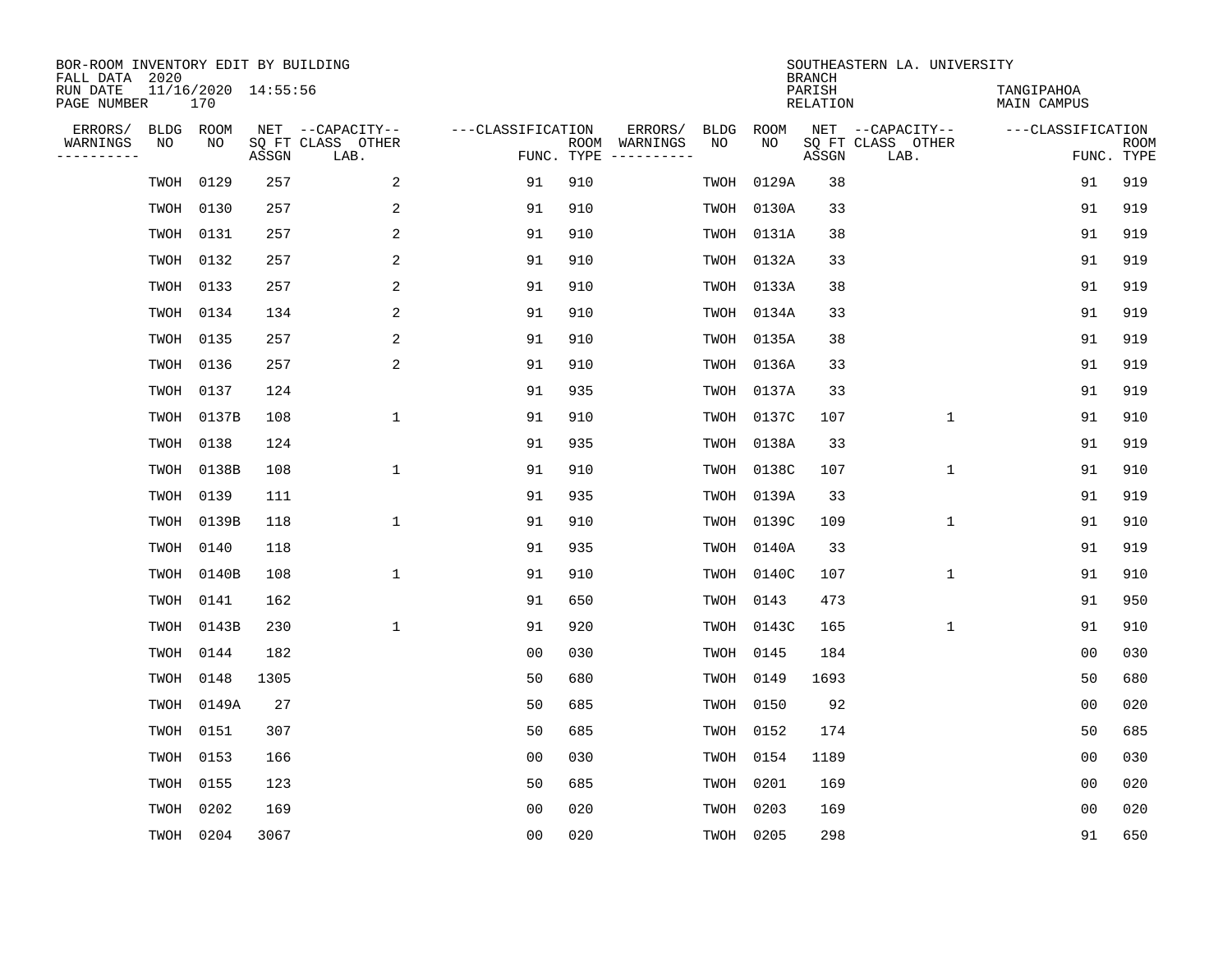| BOR-ROOM INVENTORY EDIT BY BUILDING<br>FALL DATA 2020 |                            |       |                           |                   |     |                              |             |             | <b>BRANCH</b>             | SOUTHEASTERN LA. UNIVERSITY |                                  |                           |
|-------------------------------------------------------|----------------------------|-------|---------------------------|-------------------|-----|------------------------------|-------------|-------------|---------------------------|-----------------------------|----------------------------------|---------------------------|
| RUN DATE<br>PAGE NUMBER                               | 11/16/2020 14:55:56<br>171 |       |                           |                   |     |                              |             |             | PARISH<br><b>RELATION</b> |                             | TANGIPAHOA<br><b>MAIN CAMPUS</b> |                           |
| ERRORS/<br><b>BLDG</b>                                | ROOM                       |       | NET --CAPACITY--          | ---CLASSIFICATION |     | ERRORS/                      | <b>BLDG</b> | <b>ROOM</b> |                           | NET --CAPACITY--            | ---CLASSIFICATION                |                           |
| WARNINGS<br>NO<br>----------                          | NO                         | ASSGN | SQ FT CLASS OTHER<br>LAB. | FUNC. TYPE        |     | ROOM WARNINGS<br>----------- | NO          | NO          | ASSGN                     | SQ FT CLASS OTHER<br>LAB.   |                                  | <b>ROOM</b><br>FUNC. TYPE |
| TWOH                                                  | 0206                       | 170   | 9                         | 50                | 410 |                              | TWOH        | 0208        | 118                       |                             | 91                               | 935                       |
| TWOH                                                  | 0209                       | 95    |                           | 0 <sub>0</sub>    | 030 |                              | TWOH        | 0210        | 190                       |                             | 91                               | 935                       |
| TWOH                                                  | 0211                       | 111   |                           | 50                | 710 |                              | TWOH        | 0212        | 73                        |                             | 0 <sub>0</sub>                   | 010                       |
| TWOH                                                  | 0213                       | 49    |                           | 0 <sub>0</sub>    | 030 |                              | TWOH        | 0215        | 124                       |                             | 91                               | 935                       |
| TWOH                                                  | 0215A                      | 33    |                           | 10                | 919 |                              | TWOH        | 0215B       | 108                       | $\mathbf 1$                 | 91                               | 910                       |
| TWOH                                                  | 0215C                      | 107   | $\mathbf{1}$              | 91                | 910 |                              | TWOH        | 0216        | 192                       | $\mathbf{1}$                | 91                               | 910                       |
| TWOH                                                  | 0216A                      | 33    |                           | 91                | 919 |                              | TWOH        | 0217        | 124                       |                             | 91                               | 935                       |
| TWOH                                                  | 0217A                      | 33    |                           | 91                | 919 |                              | TWOH        | 0217B       | 125                       | $\mathbf{1}$                | 91                               | 910                       |
| TWOH                                                  | 0217C                      | 124   | $\mathbf{1}$              | 91                | 910 |                              | TWOH        | 0218        | 265                       | 2                           | 91                               | 910                       |
| TWOH                                                  | 0218A                      | 33    |                           | 91                | 919 |                              | TWOH        | 0219        | 124                       |                             | 91                               | 935                       |
| TWOH                                                  | 0219A                      | 33    |                           | 91                | 919 |                              | TWOH        | 0219B       | 108                       | $\mathbf 1$                 | 91                               | 910                       |
| TWOH                                                  | 0219C                      | 107   | $\mathbf{1}$              | 91                | 910 |                              | TWOH        | 0220        | 124                       |                             | 91                               | 935                       |
| TWOH                                                  | 0220A                      | 33    |                           | 91                | 919 |                              | TWOH        | 0220B       | 108                       | $\mathbf{1}$                | 91                               | 910                       |
| TWOH                                                  | 0220C                      | 107   | $\mathbf{1}$              | 91                | 910 |                              | TWOH        | 0221        | 124                       |                             | 91                               | 935                       |
| TWOH                                                  | 0221A                      | 33    |                           | 91                | 919 |                              | TWOH        | 0221B       | 125                       | $\mathbf{1}$                | 91                               | 910                       |
| TWOH                                                  | 0221C                      | 124   | $\mathbf{1}$              | 91                | 910 |                              | TWOH        | 0222        | 124                       |                             | 91                               | 935                       |
| TWOH                                                  | 0222A                      | 33    |                           | 91                | 919 |                              | TWOH        | 0222B       | 125                       | 1                           | 91                               | 910                       |
| TWOH                                                  | 0222C                      | 124   | 1                         | 91                | 910 |                              | TWOH        | 0223        | 124                       |                             | 91                               | 935                       |
| TWOH                                                  | 0223A                      | 33    |                           | 91                | 919 |                              | TWOH        | 0223B       | 108                       | $\mathbf 1$                 | 91                               | 910                       |
| TWOH                                                  | 0223C                      | 107   | $\mathbf{1}$              | 91                | 910 |                              | TWOH        | 0224        | 124                       |                             | 91                               | 935                       |
| TWOH                                                  | 0224A                      | 33    |                           | 91                | 919 |                              | TWOH        | 0224B       | 108                       | $\mathbf 1$                 | 91                               | 910                       |
| TWOH                                                  | 0224C                      | 107   | $\mathbf{1}$              | 91                | 910 |                              | TWOH        | 0225        | 257                       | 2                           | 91                               | 910                       |
| TWOH                                                  | 0225A                      | 38    |                           | 91                | 919 |                              | TWOH        | 0226        | 257                       | 2                           | 91                               | 910                       |
| TWOH                                                  | 0226A                      | 33    |                           | 91                | 919 |                              | TWOH        | 0227        | 257                       | $\overline{a}$              | 91                               | 910                       |
| TWOH                                                  | 0227A                      | 38    |                           | 91                | 919 |                              | TWOH        | 0228        | 257                       | $\overline{a}$              | 91                               | 910                       |
|                                                       | TWOH 0228A                 | 33    |                           | 91                | 919 |                              | TWOH 0229   |             | 257                       | 2                           | 91                               | 910                       |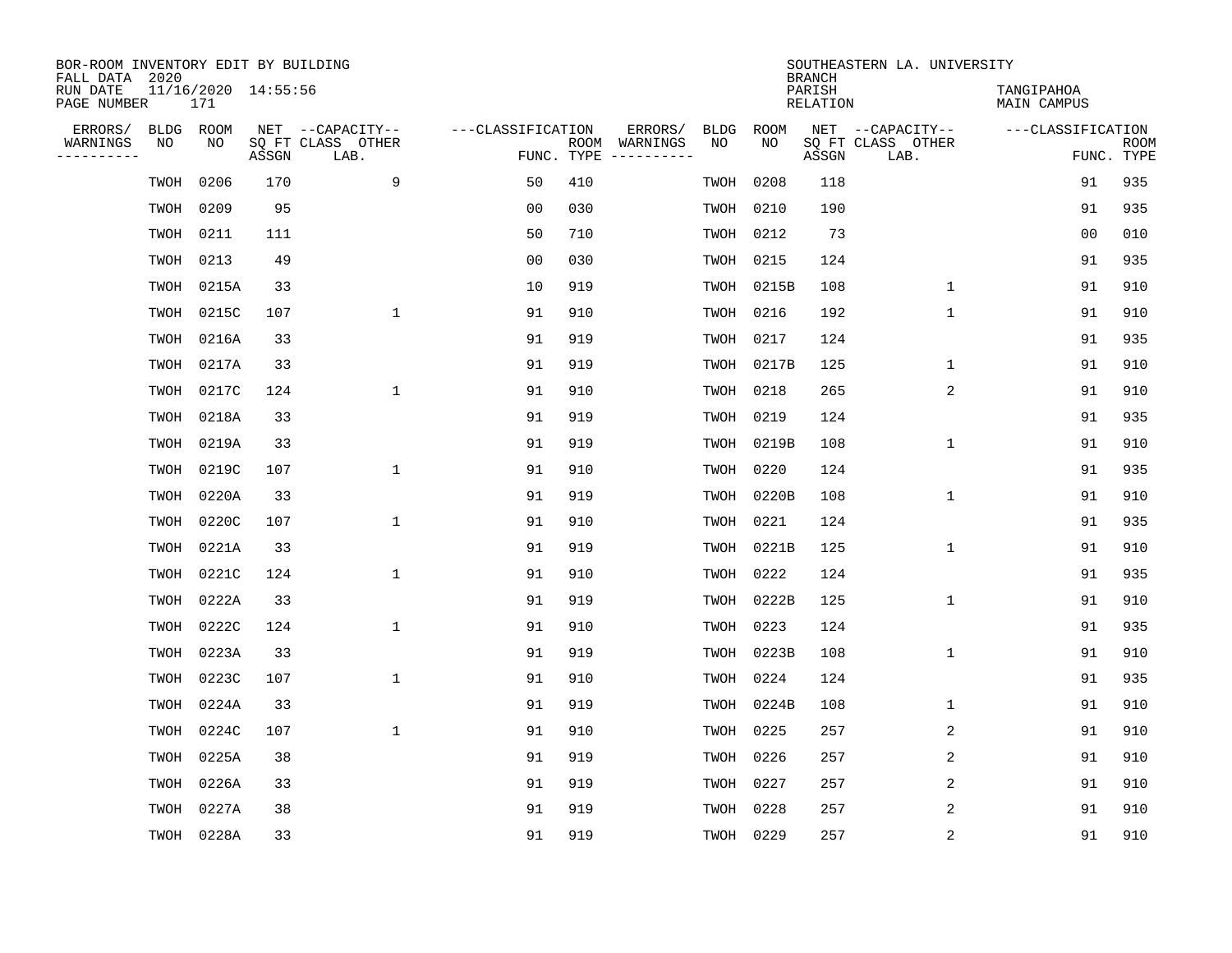| BOR-ROOM INVENTORY EDIT BY BUILDING<br>FALL DATA 2020 |                            |       |       |                           |                   |     |                              |             |             | <b>BRANCH</b>             | SOUTHEASTERN LA. UNIVERSITY |                                  |                           |
|-------------------------------------------------------|----------------------------|-------|-------|---------------------------|-------------------|-----|------------------------------|-------------|-------------|---------------------------|-----------------------------|----------------------------------|---------------------------|
| RUN DATE<br>PAGE NUMBER                               | 11/16/2020 14:55:56<br>172 |       |       |                           |                   |     |                              |             |             | PARISH<br><b>RELATION</b> |                             | TANGIPAHOA<br><b>MAIN CAMPUS</b> |                           |
| ERRORS/                                               | <b>BLDG</b><br>ROOM        |       |       | NET --CAPACITY--          | ---CLASSIFICATION |     | ERRORS/                      | <b>BLDG</b> | <b>ROOM</b> |                           | NET --CAPACITY--            | ---CLASSIFICATION                |                           |
| WARNINGS<br>----------                                | NO<br>NO                   |       | ASSGN | SQ FT CLASS OTHER<br>LAB. | FUNC. TYPE        |     | ROOM WARNINGS<br>----------- | NO          | NO          | ASSGN                     | SQ FT CLASS OTHER<br>LAB.   |                                  | <b>ROOM</b><br>FUNC. TYPE |
|                                                       | TWOH                       | 0229A | 38    |                           | 91                | 919 |                              | TWOH        | 0230        | 257                       | 2                           | 91                               | 910                       |
|                                                       | TWOH                       | 0230A | 33    |                           | 91                | 919 |                              | TWOH        | 0231        | 257                       | 2                           | 91                               | 910                       |
|                                                       | TWOH                       | 0231A | 38    |                           | 91                | 919 |                              | TWOH        | 0232        | 257                       | 2                           | 91                               | 910                       |
|                                                       | TWOH                       | 0232A | 33    |                           | 91                | 919 |                              | TWOH        | 0233        | 124                       |                             | 91                               | 935                       |
|                                                       | TWOH                       | 0233A | 33    |                           | 91                | 919 |                              | TWOH        | 0233B       | 108                       | $\mathbf 1$                 | 91                               | 910                       |
|                                                       | TWOH                       | 0233C | 107   | $\mathbf{1}$              | 91                | 910 |                              | TWOH        | 0234        | 124                       |                             | 91                               | 935                       |
|                                                       | TWOH                       | 0234A | 33    |                           | 91                | 919 |                              | TWOH        | 0234B       | 108                       | $\mathbf 1$                 | 91                               | 910                       |
|                                                       | TWOH                       | 0234C | 107   | $\mathbf{1}$              | 91                | 910 |                              | TWOH        | 0235        | 111                       |                             | 91                               | 935                       |
|                                                       | TWOH                       | 0235A | 33    |                           | 91                | 919 |                              | TWOH        | 0235B       | 119                       | $\mathbf 1$                 | 91                               | 910                       |
|                                                       | TWOH                       | 0235C | 109   | $\mathbf{1}$              | 91                | 910 |                              | TWOH        | 0236        | 118                       |                             | 91                               | 935                       |
|                                                       | TWOH                       | 0236A | 33    |                           | 91                | 919 |                              | TWOH        | 0236B       | 108                       | $\mathbf 1$                 | 91                               | 910                       |
|                                                       | TWOH                       | 0236C | 107   | $\mathbf 1$               | 91                | 910 |                              | TWOH        | 0237        | 162                       |                             | 91                               | 650                       |
|                                                       | 0238<br>TWOH               |       | 267   | 2                         | 91                | 910 |                              | TWOH        | 0238A       | 56                        |                             | 91                               | 919                       |
|                                                       | 0239<br>TWOH               |       | 124   |                           | 91                | 935 |                              | TWOH        | 0239A       | 33                        |                             | 91                               | 919                       |
|                                                       | TWOH                       | 0239B | 108   | $\mathbf{1}$              | 91                | 910 |                              | TWOH        | 0239C       | 107                       | $\mathbf 1$                 | 91                               | 910                       |
|                                                       | 0240<br>TWOH               |       | 124   |                           | 91                | 935 |                              | TWOH        | 0240A       | 33                        |                             | 91                               | 919                       |
|                                                       | TWOH                       | 0240B | 125   | $\mathbf{1}$              | 91                | 910 |                              | TWOH        | 0240C       | 124                       | 2                           | 91                               | 910                       |
|                                                       | 0241<br>TWOH               |       | 124   |                           | 91                | 935 |                              | TWOH        | 0241A       | 33                        |                             | 91                               | 919                       |
|                                                       | TWOH                       | 0241B | 108   | 1                         | 91                | 910 |                              | TWOH        | 0241C       | 107                       | $\mathbf 1$                 | 91                               | 910                       |
|                                                       | 0242<br>TWOH               |       | 124   |                           | 91                | 935 |                              | TWOH        | 0242A       | 33                        |                             | 91                               | 919                       |
|                                                       | TWOH                       | 0242B | 108   | $\mathbf{1}$              | 91                | 910 |                              | TWOH        | 0242C       | 107                       | $\mathbf{1}$                | 91                               | 910                       |
|                                                       | 0243<br>TWOH               |       | 124   |                           | 91                | 935 |                              | TWOH        | 0243A       | 33                        |                             | 91                               | 919                       |
|                                                       | TWOH                       | 0243B | 108   | 1                         | 91                | 910 |                              | TWOH        | 0243C       | 107                       | $\mathbf 1$                 | 91                               | 910                       |
|                                                       | 0244<br>TWOH               |       | 257   | 2                         | 91                | 910 |                              | TWOH        | 0244A       | 38                        |                             | 91                               | 919                       |
|                                                       | 0245<br>TWOH               |       | 257   | 2                         | 91                | 910 |                              | TWOH        | 0245A       | 38                        |                             | 91                               | 919                       |
|                                                       | TWOH 0246                  |       | 257   | 2                         | 91                | 910 |                              |             | TWOH 0246A  | 38                        |                             | 91                               | 919                       |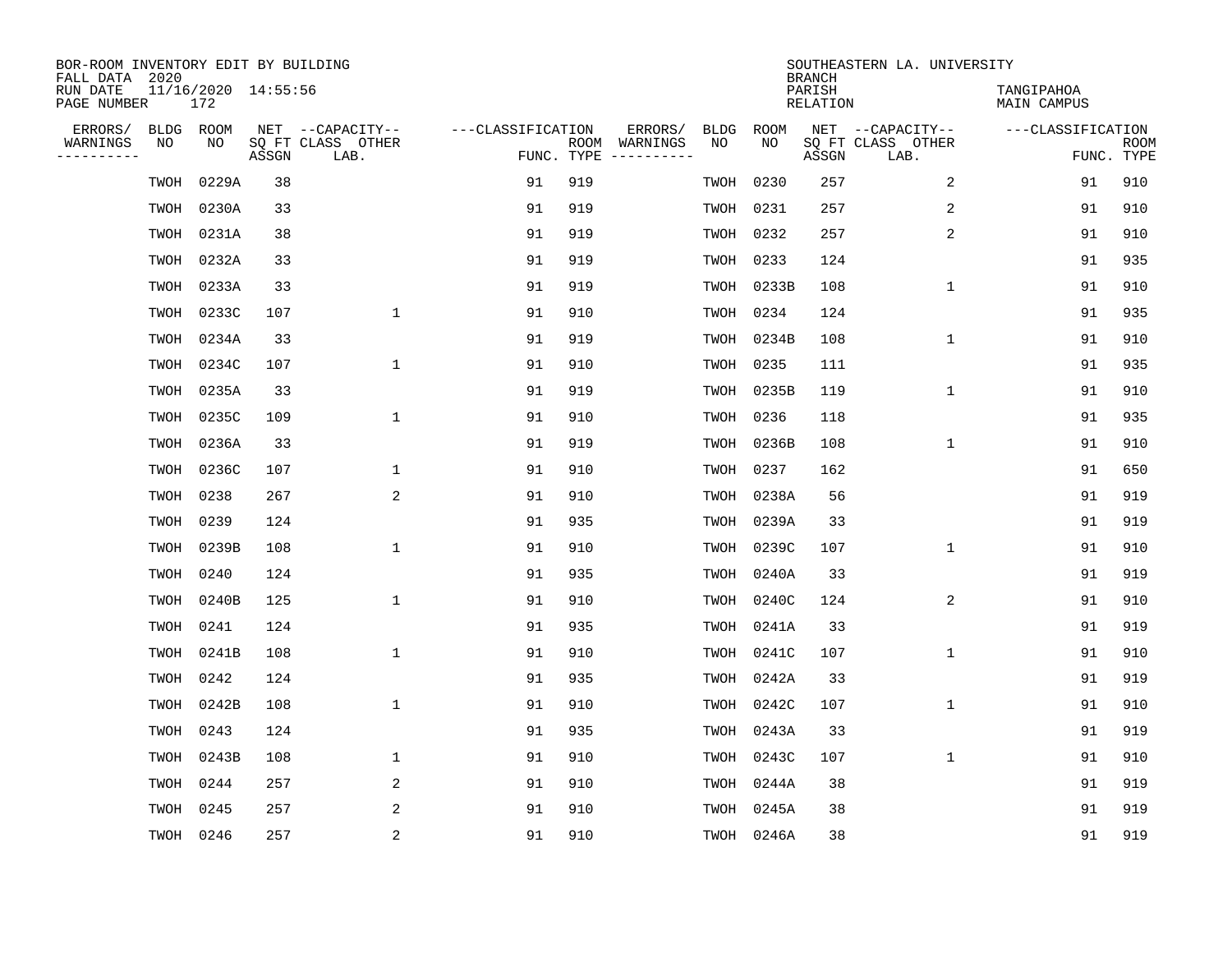| BOR-ROOM INVENTORY EDIT BY BUILDING<br>FALL DATA 2020 |           |                            |       |                           |                   |     |                                      |             |            | <b>BRANCH</b>             | SOUTHEASTERN LA. UNIVERSITY |                                  |                           |
|-------------------------------------------------------|-----------|----------------------------|-------|---------------------------|-------------------|-----|--------------------------------------|-------------|------------|---------------------------|-----------------------------|----------------------------------|---------------------------|
| RUN DATE<br>PAGE NUMBER                               |           | 11/16/2020 14:55:56<br>173 |       |                           |                   |     |                                      |             |            | PARISH<br><b>RELATION</b> |                             | TANGIPAHOA<br><b>MAIN CAMPUS</b> |                           |
| ERRORS/                                               | BLDG      | ROOM                       |       | NET --CAPACITY--          | ---CLASSIFICATION |     | ERRORS/                              | <b>BLDG</b> | ROOM       |                           | NET --CAPACITY--            | ---CLASSIFICATION                |                           |
| WARNINGS<br>----------                                | NO        | NO                         | ASSGN | SQ FT CLASS OTHER<br>LAB. |                   |     | ROOM WARNINGS<br>FUNC. TYPE $------$ | NO          | NO         | ASSGN                     | SQ FT CLASS OTHER<br>LAB.   |                                  | <b>ROOM</b><br>FUNC. TYPE |
|                                                       | TWOH      | 0247                       | 257   | 2                         | 91                | 910 |                                      | TWOH        | 0247A      | 38                        |                             | 91                               | 919                       |
|                                                       | TWOH      | 0248                       | 257   | 2                         | 91                | 910 |                                      | TWOH        | 0248A      | 38                        |                             | 91                               | 919                       |
|                                                       | TWOH      | 0249                       | 257   | $\overline{2}$            | 91                | 910 |                                      | TWOH        | 0249A      | 38                        |                             | 91                               | 919                       |
|                                                       | TWOH      | 0250                       | 257   | 2                         | 91                | 910 |                                      |             | TWOH 0250A | 38                        |                             | 91                               | 919                       |
|                                                       | TWOH      | 0251                       | 257   | 2                         | 91                | 910 |                                      | TWOH        | 0251A      | 38                        |                             | 91                               | 919                       |
|                                                       | TWOH      | 0252                       | 124   |                           | 91                | 935 |                                      |             | TWOH 0252A | 33                        |                             | 91                               | 919                       |
|                                                       |           | TWOH 0252B                 | 108   | $\mathbf{1}$              | 91                | 910 |                                      | TWOH        | 0252C      | 107                       | $\mathbf{1}$                | 91                               | 910                       |
|                                                       | TWOH      | 0253                       | 124   |                           | 91                | 935 |                                      | TWOH        | 0253A      | 33                        |                             | 91                               | 919                       |
|                                                       | TWOH      | 0253B                      | 108   | $\mathbf{1}$              | 91                | 910 |                                      | TWOH        | 0253C      | 107                       | $\mathbf 1$                 | 91                               | 910                       |
|                                                       | TWOH      | 0254                       | 118   |                           | 91                | 935 |                                      | TWOH        | 0254A      | 33                        |                             | 91                               | 919                       |
|                                                       | TWOH      | 0254B                      | 108   | $\mathbf{1}$              | 91                | 910 |                                      | TWOH        | 0254C      | 107                       | $\mathbf{1}$                | 91                               | 910                       |
|                                                       | TWOH      | 0255                       | 124   |                           | 91                | 935 |                                      | TWOH        | 0255A      | 33                        |                             | 91                               | 919                       |
|                                                       | TWOH      | 0255B                      | 108   | $\mathbf{1}$              | 91                | 910 |                                      | TWOH        | 0255C      | 107                       | 1                           | 91                               | 910                       |
|                                                       | TWOH      | 0256                       | 162   |                           | 91                | 650 |                                      | TWOH        | 0301       | 169                       |                             | 0 <sub>0</sub>                   | 020                       |
|                                                       | TWOH      | 0302                       | 169   |                           | 0 <sub>0</sub>    | 020 |                                      | TWOH        | 0303       | 169                       |                             | 0 <sub>0</sub>                   | 020                       |
|                                                       | TWOH      | 0304                       | 3067  |                           | 0 <sub>0</sub>    | 020 |                                      | TWOH        | 0305       | 299                       |                             | 91                               | 650                       |
|                                                       | TWOH      | 0306                       | 170   | 9                         | 50                | 410 |                                      | TWOH        | 0308       | 118                       |                             | 91                               | 935                       |
|                                                       | TWOH      | 0309                       | 95    |                           | 0 <sub>0</sub>    | 030 |                                      | TWOH        | 0310       | 307                       |                             | 91                               | 935                       |
|                                                       | TWOH      | 0311                       | 74    |                           | 0 <sub>0</sub>    | 010 |                                      | TWOH        | 0312       | 49                        |                             | 0 <sub>0</sub>                   | 030                       |
|                                                       | TWOH      | 0313                       | 124   |                           | 91                | 935 |                                      | TWOH        | 0313A      | 33                        |                             | 91                               | 919                       |
|                                                       | TWOH      | 0313B                      | 108   | $\mathbf{1}$              | 91                | 910 |                                      | TWOH        | 0313C      | 107                       | $\mathbf 1$                 | 91                               | 910                       |
|                                                       | TWOH      | 0314B                      | 108   | 1                         | 91                | 910 |                                      | TWOH        | 0314C      | 107                       | $\mathbf{1}$                | 91                               | 910                       |
|                                                       | TWOH      | 0315                       | 192   | $\mathbf{1}$              | 91                | 910 |                                      |             | TWOH 0315A | 33                        |                             | 91                               | 919                       |
|                                                       | TWOH      | 0316                       | 124   |                           | 91                | 935 |                                      | TWOH        | 0316A      | 33                        |                             | 91                               | 919                       |
|                                                       | TWOH      | 0316B                      | 125   | $\mathbf{1}$              | 91                | 910 |                                      |             | TWOH 0316C | 124                       | $\mathbf{1}$                | 91                               | 910                       |
|                                                       | TWOH 0317 |                            | 265   | 2                         | 91                | 910 |                                      |             | TWOH 0317A | 38                        |                             | 91                               | 919                       |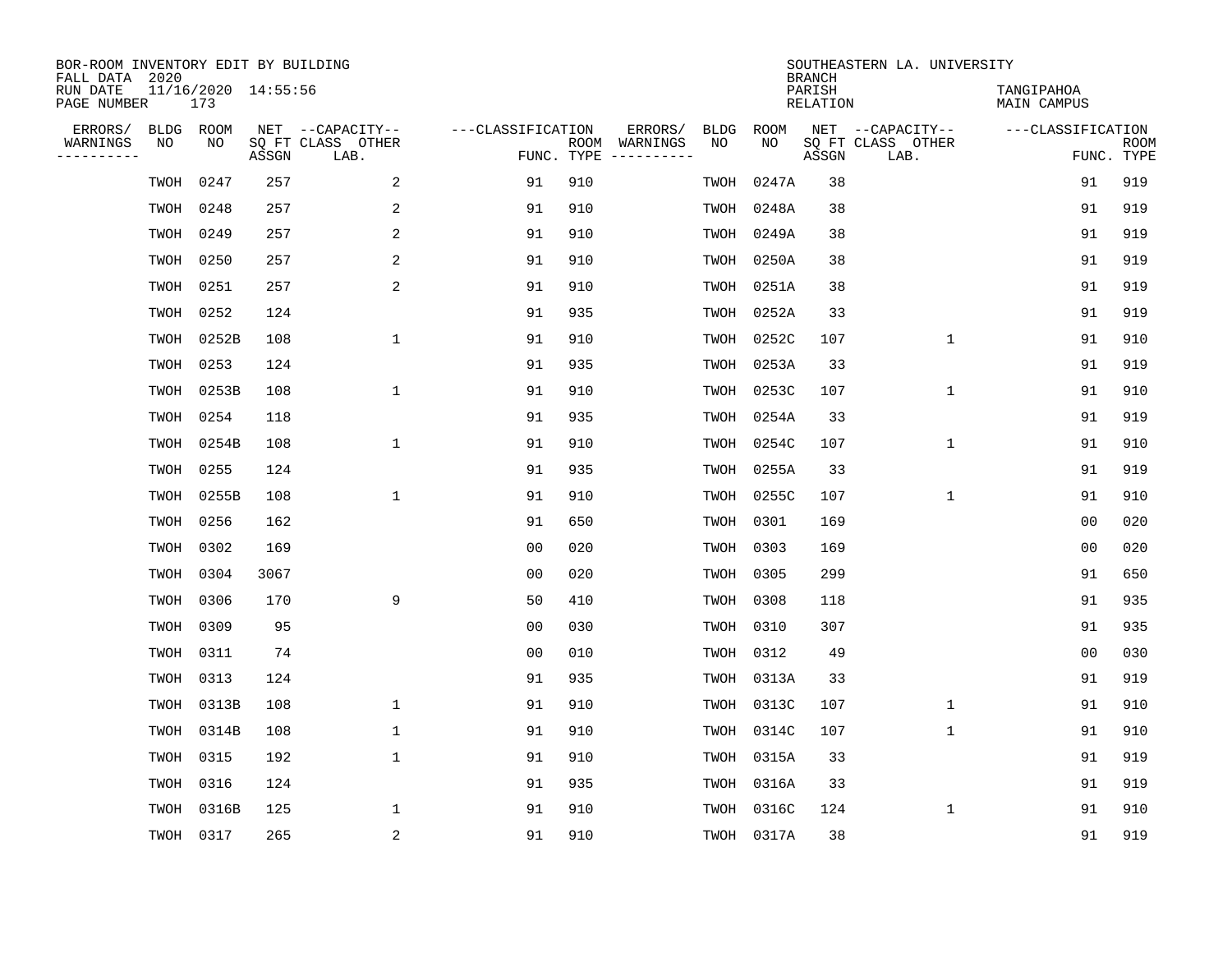| BOR-ROOM INVENTORY EDIT BY BUILDING<br>FALL DATA 2020 |             |                            |       |                           |                   |            |                              |             |             | <b>BRANCH</b>             | SOUTHEASTERN LA. UNIVERSITY |                                  |                           |
|-------------------------------------------------------|-------------|----------------------------|-------|---------------------------|-------------------|------------|------------------------------|-------------|-------------|---------------------------|-----------------------------|----------------------------------|---------------------------|
| RUN DATE<br>PAGE NUMBER                               |             | 11/16/2020 14:55:56<br>174 |       |                           |                   |            |                              |             |             | PARISH<br><b>RELATION</b> |                             | TANGIPAHOA<br><b>MAIN CAMPUS</b> |                           |
| ERRORS/                                               | <b>BLDG</b> | ROOM                       |       | NET --CAPACITY--          | ---CLASSIFICATION |            | ERRORS/                      | <b>BLDG</b> | <b>ROOM</b> |                           | NET --CAPACITY--            | ---CLASSIFICATION                |                           |
| WARNINGS<br>----------                                | NO          | NO                         | ASSGN | SQ FT CLASS OTHER<br>LAB. |                   | FUNC. TYPE | ROOM WARNINGS<br>----------- | NO          | NO          | ASSGN                     | SQ FT CLASS OTHER<br>LAB.   |                                  | <b>ROOM</b><br>FUNC. TYPE |
|                                                       | TWOH        | 0318                       | 124   |                           | 91                | 935        |                              | TWOH        | 0318A       | 33                        |                             | 91                               | 919                       |
|                                                       | TWOH        | 0318B                      | 108   | $\mathbf{1}$              | 91                | 910        |                              | TWOH        | 0318C       | 107                       | $\mathbf 1$                 | 91                               | 910                       |
|                                                       | TWOH        | 0319                       | 124   |                           | 91                | 935        |                              | TWOH        | 0319A       | 33                        |                             | 91                               | 919                       |
|                                                       | TWOH        | 0319B                      | 108   | $\mathbf{1}$              | 91                | 910        |                              | TWOH        | 0319C       | 107                       | $\mathbf 1$                 | 91                               | 910                       |
|                                                       | TWOH        | 0320                       | 124   |                           | 91                | 935        |                              | TWOH        | 0320A       | 33                        |                             | 91                               | 919                       |
|                                                       | TWOH        | 0320B                      | 125   | $\mathbf{1}$              | 91                | 910        |                              | TWOH        | 0320C       | 124                       | $\mathbf{1}$                | 91                               | 910                       |
|                                                       | TWOH        | 0321                       | 124   |                           | 91                | 935        |                              |             | TWOH 0321A  | 33                        |                             | 91                               | 919                       |
|                                                       | TWOH        | 0321B                      | 125   | $\mathbf{1}$              | 91                | 910        |                              | TWOH        | 0321C       | 124                       | $\mathbf{1}$                | 91                               | 910                       |
|                                                       | TWOH        | 0322                       | 124   |                           | 91                | 935        |                              | TWOH        | 0322A       | 33                        |                             | 91                               | 919                       |
|                                                       | TWOH        | 0322B                      | 108   | $\mathbf{1}$              | 91                | 910        |                              | TWOH        | 0322C       | 107                       | $\mathbf 1$                 | 91                               | 910                       |
|                                                       | TWOH        | 0323                       | 124   |                           | 91                | 935        |                              | TWOH        | 0323A       | 33                        |                             | 91                               | 919                       |
|                                                       | TWOH        | 0323B                      | 108   | $\mathbf{1}$              | 91                | 910        |                              | TWOH        | 0323C       | 107                       | $\mathbf{1}$                | 91                               | 910                       |
|                                                       | TWOH        | 0324                       | 257   | 2                         | 91                | 910        |                              | TWOH        | 0324A       | 38                        |                             | 91                               | 919                       |
|                                                       | TWOH        | 0325                       | 257   | 2                         | 91                | 910        |                              | TWOH        | 0325A       | 33                        |                             | 91                               | 919                       |
|                                                       | TWOH        | 0326                       | 257   | 2                         | 91                | 910        |                              | TWOH        | 0326A       | 38                        |                             | 91                               | 919                       |
|                                                       | TWOH        | 0327                       | 257   | 2                         | 91                | 910        |                              |             | TWOH 0327A  | 33                        |                             | 91                               | 919                       |
|                                                       | TWOH        | 0328                       | 257   | 2                         | 91                | 910        |                              | TWOH        | 0328A       | 38                        |                             | 91                               | 919                       |
|                                                       | TWOH        | 0329                       | 257   | 2                         | 91                | 910        |                              |             | TWOH 0329A  | 33                        |                             | 91                               | 919                       |
|                                                       | TWOH        | 0330                       | 257   | 2                         | 91                | 910        |                              | TWOH        | 0330A       | 38                        |                             | 91                               | 919                       |
|                                                       | TWOH        | 0331                       | 257   | 2                         | 91                | 910        |                              | TWOH        | 0331A       | 33                        |                             | 91                               | 919                       |
|                                                       | TWOH        | 0332                       | 124   |                           | 91                | 935        |                              | TWOH        | 0332B       | 108                       | $\mathbf 1$                 | 91                               | 910                       |
|                                                       | TWOH        | 0332C                      | 107   | $\mathbf{1}$              | 91                | 910        |                              | TWOH        | 0333        | 124                       |                             | 91                               | 935                       |
|                                                       | TWOH        | 0333A                      | 33    |                           | 91                | 919        |                              | TWOH        | 0333B       | 108                       | $\mathbf 1$                 | 91                               | 910                       |
|                                                       | TWOH        | 0333C                      | 107   | $\mathbf{1}$              | 91                | 910        |                              | TWOH        | 0334        | 111                       |                             | 91                               | 935                       |
|                                                       | TWOH        | 0334A                      | 33    |                           | 91                | 919        |                              | TWOH        | 0334B       | 119                       | 1                           | 91                               | 910                       |
|                                                       |             | TWOH 0334C                 | 109   | $\mathbf{1}$              | 91                | 910        |                              |             | TWOH 0335   | 118                       |                             | 91                               | 935                       |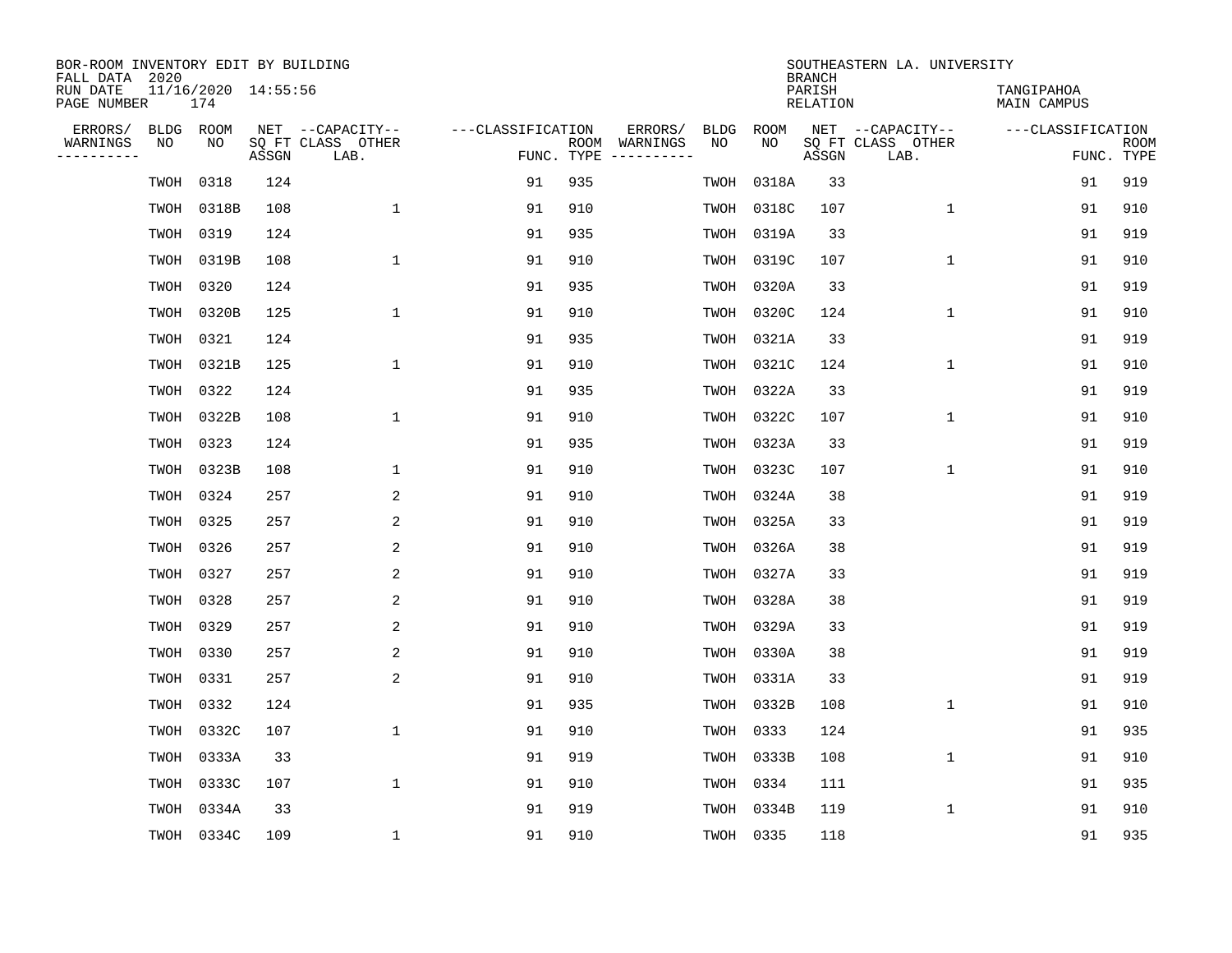| BOR-ROOM INVENTORY EDIT BY BUILDING<br>FALL DATA 2020 |             |                            |       |                           |                   |            |                              |             |             | <b>BRANCH</b>             | SOUTHEASTERN LA. UNIVERSITY |                                  |                           |
|-------------------------------------------------------|-------------|----------------------------|-------|---------------------------|-------------------|------------|------------------------------|-------------|-------------|---------------------------|-----------------------------|----------------------------------|---------------------------|
| RUN DATE<br>PAGE NUMBER                               |             | 11/16/2020 14:55:56<br>175 |       |                           |                   |            |                              |             |             | PARISH<br><b>RELATION</b> |                             | TANGIPAHOA<br><b>MAIN CAMPUS</b> |                           |
| ERRORS/                                               | <b>BLDG</b> | ROOM                       |       | NET --CAPACITY--          | ---CLASSIFICATION |            | ERRORS/                      | <b>BLDG</b> | <b>ROOM</b> |                           | NET --CAPACITY--            | ---CLASSIFICATION                |                           |
| WARNINGS<br>----------                                | NO          | NO                         | ASSGN | SQ FT CLASS OTHER<br>LAB. |                   | FUNC. TYPE | ROOM WARNINGS<br>----------- | NO          | NO          | ASSGN                     | SQ FT CLASS OTHER<br>LAB.   |                                  | <b>ROOM</b><br>FUNC. TYPE |
|                                                       | TWOH        | 0335A                      | 33    |                           | 91                | 919        |                              | TWOH        | 0335B       | 108                       | $\mathbf{1}$                | 91                               | 910                       |
|                                                       | TWOH        | 0335C                      | 107   | 1                         | 91                | 910        |                              | TWOH        | 0336        | 162                       |                             | 91                               | 650                       |
|                                                       | TWOH        | 0337                       | 267   | 2                         | 91                | 910        |                              | TWOH        | 0337A       | 58                        |                             | 91                               | 919                       |
|                                                       | TWOH        | 0338                       | 124   |                           | 91                | 935        |                              | TWOH        | 0338A       | 33                        |                             | 91                               | 919                       |
|                                                       | TWOH        | 0338B                      | 108   | $\mathbf{1}$              | 91                | 910        |                              | TWOH        | 0338C       | 107                       | $\mathbf 1$                 | 91                               | 910                       |
|                                                       | TWOH        | 0339                       | 124   |                           | 91                | 935        |                              |             | TWOH 0339A  | 33                        |                             | 91                               | 919                       |
|                                                       | TWOH        | 0339B                      | 125   | $\mathbf{1}$              | 91                | 910        |                              |             | TWOH 0339C  | 124                       | $\mathbf{1}$                | 91                               | 910                       |
|                                                       | TWOH        | 0340                       | 124   |                           | 91                | 935        |                              | TWOH        | 0340A       | 33                        |                             | 91                               | 919                       |
|                                                       | TWOH        | 0340B                      | 108   | $\mathbf{1}$              | 91                | 910        |                              | TWOH        | 0340C       | 107                       | $\mathbf{1}$                | 91                               | 910                       |
|                                                       | TWOH 0341   |                            | 124   |                           | 91                | 935        |                              |             | TWOH 0341A  | 33                        |                             | 91                               | 919                       |
|                                                       | TWOH        | 0341B                      | 108   | $\mathbf{1}$              | 91                | 910        |                              | TWOH        | 0341C       | 107                       | $\mathbf 1$                 | 91                               | 910                       |
|                                                       | TWOH        | 0342                       | 124   |                           | 91                | 935        |                              | TWOH        | 0342A       | 33                        |                             | 91                               | 919                       |
|                                                       | TWOH        | 0342B                      | 108   | $\mathbf{1}$              | 91                | 910        |                              | TWOH        | 0342C       | 107                       | $\mathbf{1}$                | 91                               | 910                       |
|                                                       | TWOH        | 0343                       | 257   | 2                         | 91                | 910        |                              | TWOH        | 0343A       | 38                        |                             | 91                               | 919                       |
|                                                       | TWOH        | 0344                       | 257   | 2                         | 91                | 910        |                              |             | TWOH 0344A  | 38                        |                             | 91                               | 919                       |
|                                                       | TWOH        | 0345                       | 257   | 2                         | 91                | 910        |                              |             | TWOH 0345A  | 38                        |                             | 91                               | 919                       |
|                                                       | TWOH        | 0346                       | 257   | 2                         | 91                | 910        |                              | TWOH        | 0346A       | 38                        |                             | 91                               | 919                       |
|                                                       | TWOH        | 0347                       | 257   | 2                         | 91                | 910        |                              |             | TWOH 0347A  | 38                        |                             | 91                               | 919                       |
|                                                       | TWOH        | 0348                       | 257   | 2                         | 91                | 910        |                              | TWOH        | 0348A       | 38                        |                             | 91                               | 919                       |
|                                                       | TWOH        | 0349                       | 257   | 2                         | 91                | 910        |                              | TWOH        | 0349A       | 38                        |                             | 91                               | 919                       |
|                                                       | TWOH        | 0350                       | 257   | 2                         | 91                | 910        |                              | TWOH        | 0350A       | 38                        |                             | 91                               | 919                       |
|                                                       | TWOH        | 0351                       | 124   |                           | 91                | 935        |                              | TWOH        | 0351A       | 33                        |                             | 91                               | 919                       |
|                                                       | TWOH        | 0351B                      | 108   | $\mathbf{1}$              | 91                | 910        |                              | TWOH        | 0351C       | 107                       | $\mathbf 1$                 | 91                               | 910                       |
|                                                       | TWOH        | 0352                       | 124   |                           | 91                | 935        |                              | TWOH        | 0352A       | 33                        |                             | 91                               | 919                       |
|                                                       | TWOH        | 0352B                      | 108   | $\mathbf{1}$              | 91                | 910        |                              | TWOH        | 0352C       | 107                       | 1                           | 91                               | 910                       |
|                                                       | TWOH 0353   |                            | 118   |                           | 91                | 935        |                              |             | TWOH 0353A  | 33                        |                             | 91                               | 919                       |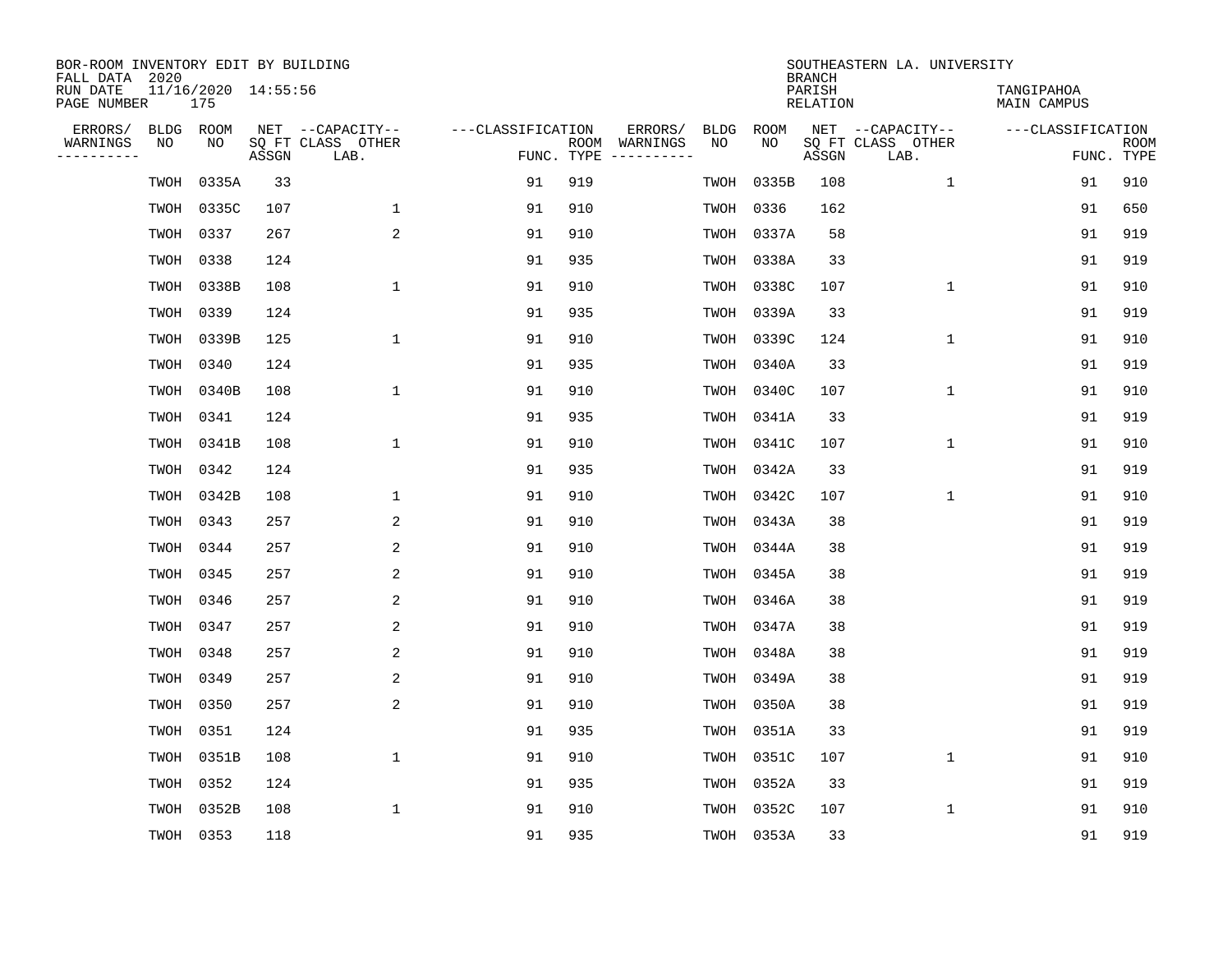| BOR-ROOM INVENTORY EDIT BY BUILDING<br>FALL DATA 2020 |      |                            |       |                           |                   |     |               |             |             | <b>BRANCH</b>             | SOUTHEASTERN LA. UNIVERSITY |                                  |                           |
|-------------------------------------------------------|------|----------------------------|-------|---------------------------|-------------------|-----|---------------|-------------|-------------|---------------------------|-----------------------------|----------------------------------|---------------------------|
| RUN DATE<br>PAGE NUMBER                               |      | 11/16/2020 14:55:56<br>176 |       |                           |                   |     |               |             |             | PARISH<br><b>RELATION</b> |                             | TANGIPAHOA<br><b>MAIN CAMPUS</b> |                           |
| ERRORS/                                               | BLDG | ROOM                       |       | NET --CAPACITY--          | ---CLASSIFICATION |     | ERRORS/       | <b>BLDG</b> | <b>ROOM</b> |                           | NET --CAPACITY--            | ---CLASSIFICATION                |                           |
| WARNINGS<br>----------                                | NO   | NO                         | ASSGN | SQ FT CLASS OTHER<br>LAB. | FUNC. TYPE        |     | ROOM WARNINGS | NO          | NO          | ASSGN                     | SQ FT CLASS OTHER<br>LAB.   |                                  | <b>ROOM</b><br>FUNC. TYPE |
|                                                       | TWOH | 0353B                      | 108   | $\mathbf{1}$              | 91                | 910 |               | TWOH        | 0353C       | 107                       | 1                           | 91                               | 910                       |
|                                                       | TWOH | 0354                       | 124   |                           | 91                | 935 |               | TWOH        | 0354A       | 33                        |                             | 91                               | 919                       |
|                                                       | TWOH | 0354B                      | 108   | $\mathbf{1}$              | 91                | 910 |               | TWOH        | 0354C       | 107                       | $\mathbf 1$                 | 91                               | 910                       |
|                                                       | TWOH | 0355                       | 162   |                           | 91                | 650 |               | TWOH        | 0401        | 169                       |                             | 0 <sub>0</sub>                   | 020                       |
|                                                       | TWOH | 0402                       | 169   |                           | 0 <sub>0</sub>    | 020 |               | TWOH        | 0403        | 169                       |                             | 0 <sub>0</sub>                   | 020                       |
|                                                       | TWOH | 0404                       | 3067  |                           | 0 <sub>0</sub>    | 020 |               | TWOH        | 0405        | 563                       |                             | 0 <sub>0</sub>                   | 020                       |
|                                                       | TWOH | 0406                       | 170   | 9                         | 50                | 410 |               | TWOH        | 0408        | 118                       |                             | 91                               | 935                       |
|                                                       | TWOH | 0409                       | 95    |                           | 0 <sub>0</sub>    | 030 |               | TWOH        | 0410        | 270                       |                             | 91                               | 935                       |
|                                                       | TWOH | 0411                       | 32    |                           | 0 <sub>0</sub>    | 020 |               | TWOH        | 0412        | 73                        |                             | 0 <sub>0</sub>                   | 010                       |
|                                                       | TWOH | 0413                       | 49    |                           | 0 <sub>0</sub>    | 030 |               | TWOH        | 0415        | 124                       |                             | 91                               | 935                       |
|                                                       | TWOH | 0415A                      | 33    |                           | 91                | 919 |               | TWOH        | 0415B       | 108                       | $\mathbf 1$                 | 91                               | 910                       |
|                                                       | TWOH | 0415C                      | 107   | $\mathbf{1}$              | 91                | 910 |               | TWOH        | 0416        | 192                       | $\mathbf 1$                 | 91                               | 910                       |
|                                                       | TWOH | 0416A                      | 33    |                           | 91                | 919 |               | TWOH        | 0417        | 124                       |                             | 91                               | 935                       |
|                                                       | TWOH | 0417A                      | 33    |                           | 91                | 919 |               | TWOH        | 0417B       | 125                       | $\mathbf 1$                 | 91                               | 910                       |
|                                                       | TWOH | 0417C                      | 124   | $\mathbf 1$               | 91                | 910 |               | TWOH        | 0418        | 265                       | 2                           | 91                               | 910                       |
|                                                       | TWOH | 0418A                      | 33    |                           | 91                | 919 |               | TWOH        | 0419        | 124                       |                             | 91                               | 935                       |
|                                                       | TWOH | 0419A                      | 33    |                           | 91                | 919 |               | TWOH        | 0419B       | 108                       | 1                           | 91                               | 910                       |
|                                                       | TWOH | 0419C                      | 107   | 1                         | 91                | 910 |               | TWOH        | 0420        | 124                       |                             | 91                               | 935                       |
|                                                       | TWOH | 0420A                      | 33    |                           | 91                | 919 |               | TWOH        | 0420B       | 108                       | $\mathbf 1$                 | 91                               | 910                       |
|                                                       | TWOH | 0420C                      | 107   | 1                         | 91                | 910 |               | TWOH        | 0421        | 124                       |                             | 91                               | 935                       |
|                                                       | TWOH | 0421A                      | 33    |                           | 91                | 919 |               | TWOH        | 0421B       | 125                       | $\mathbf 1$                 | 91                               | 910                       |
|                                                       | TWOH | 0421C                      | 124   | 1                         | 91                | 910 |               | TWOH        | 0422        | 124                       |                             | 91                               | 935                       |
|                                                       | TWOH | 0422A                      | 33    |                           | 91                | 919 |               | TWOH        | 0422B       | 125                       | $\mathbf 1$                 | 91                               | 910                       |
|                                                       | TWOH | 0422C                      | 124   | $\mathbf{1}$              | 91                | 910 |               | TWOH        | 0423        | 124                       |                             | 91                               | 935                       |
|                                                       | TWOH | 0423A                      | 33    |                           | 91                | 919 |               | TWOH        | 0423B       | 108                       | $\mathbf 1$                 | 91                               | 910                       |
|                                                       |      | TWOH 0423C                 | 107   | 1                         | 91                | 910 |               | TWOH 0424   |             | 124                       |                             | 91                               | 935                       |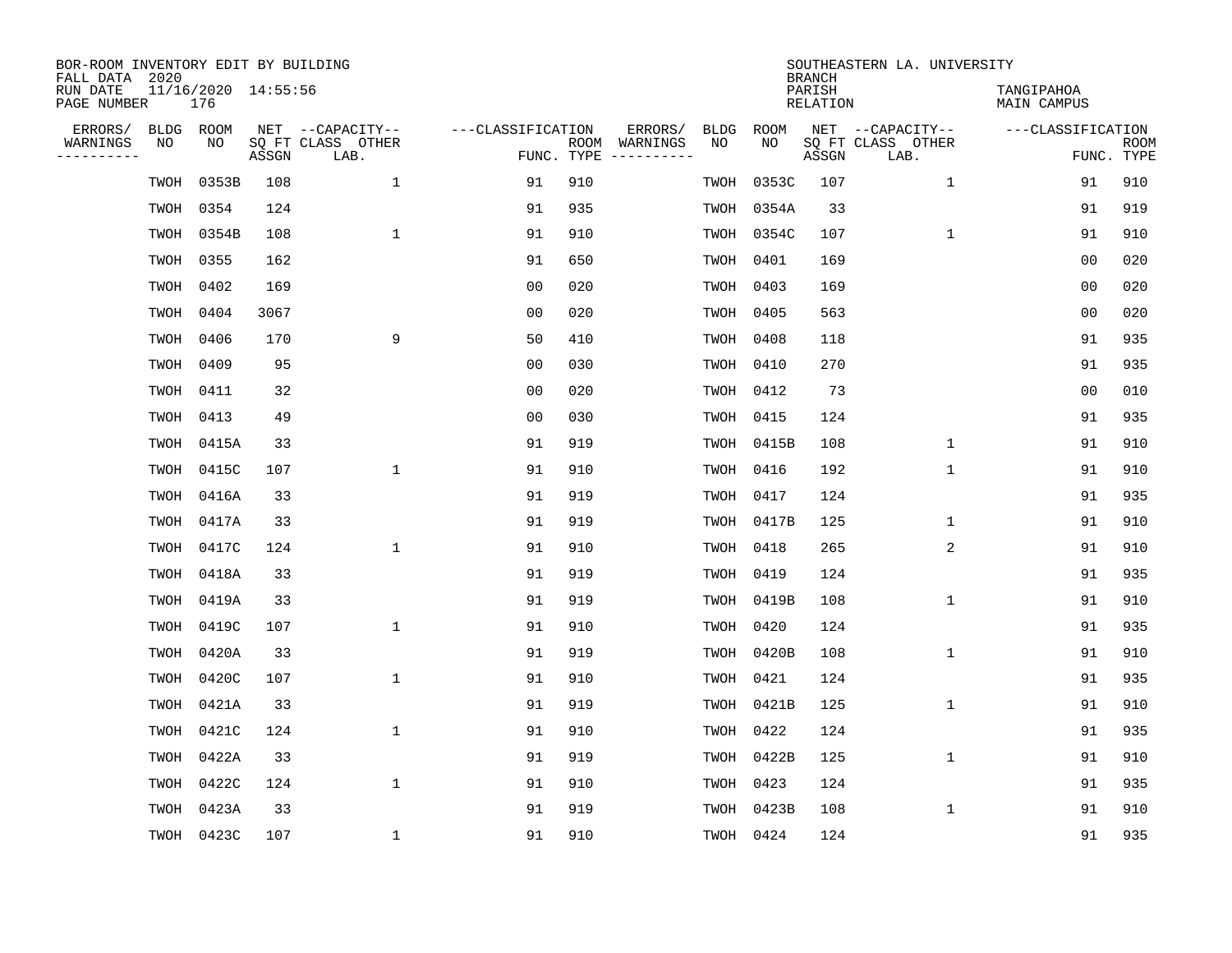| BOR-ROOM INVENTORY EDIT BY BUILDING<br>FALL DATA 2020 |      |                            |       |                           |                   |            |                              |             |             | <b>BRANCH</b>             | SOUTHEASTERN LA. UNIVERSITY |                                  |                           |
|-------------------------------------------------------|------|----------------------------|-------|---------------------------|-------------------|------------|------------------------------|-------------|-------------|---------------------------|-----------------------------|----------------------------------|---------------------------|
| RUN DATE<br>PAGE NUMBER                               |      | 11/16/2020 14:55:56<br>177 |       |                           |                   |            |                              |             |             | PARISH<br><b>RELATION</b> |                             | TANGIPAHOA<br><b>MAIN CAMPUS</b> |                           |
| ERRORS/                                               | BLDG | ROOM                       |       | NET --CAPACITY--          | ---CLASSIFICATION |            | ERRORS/                      | <b>BLDG</b> | <b>ROOM</b> |                           | NET --CAPACITY--            | ---CLASSIFICATION                |                           |
| WARNINGS<br>----------                                | ΝO   | NO                         | ASSGN | SQ FT CLASS OTHER<br>LAB. |                   | FUNC. TYPE | ROOM WARNINGS<br>----------- | NO          | NO          | ASSGN                     | SQ FT CLASS OTHER<br>LAB.   |                                  | <b>ROOM</b><br>FUNC. TYPE |
|                                                       | TWOH | 0424A                      | 33    |                           | 91                | 919        |                              | TWOH        | 0424B       | 108                       | $\mathbf{1}$                | 91                               | 910                       |
|                                                       | TWOH | 0424C                      | 107   | 1                         | 91                | 910        |                              | TWOH        | 0425        | 256                       | 2                           | 91                               | 910                       |
|                                                       | TWOH | 0425A                      | 38    |                           | 91                | 919        |                              |             | TWOH 0426   | 256                       | 2                           | 91                               | 910                       |
|                                                       | TWOH | 0426A                      | 33    |                           | 91                | 919        |                              | TWOH        | 0427        | 256                       | 2                           | 91                               | 910                       |
|                                                       | TWOH | 0427A                      | 38    |                           | 91                | 919        |                              | TWOH        | 0428        | 256                       | 2                           | 91                               | 910                       |
|                                                       |      | TWOH 0428A                 | 33    |                           | 91                | 919        |                              |             | TWOH 0429   | 256                       | 2                           | 91                               | 910                       |
|                                                       |      | TWOH 0429A                 | 38    |                           | 91                | 919        |                              | TWOH        | 0430        | 256                       | 2                           | 91                               | 910                       |
|                                                       | TWOH | 0430A                      | 33    |                           | 91                | 919        |                              |             | TWOH 0431   | 256                       | 2                           | 91                               | 910                       |
|                                                       | TWOH | 0431A                      | 38    |                           | 91                | 919        |                              | TWOH        | 0432        | 256                       | 2                           | 91                               | 910                       |
|                                                       | TWOH | 0432A                      | 33    |                           | 91                | 919        |                              | TWOH        | 0433        | 124                       |                             | 91                               | 935                       |
|                                                       | TWOH | 0433A                      | 33    |                           | 91                | 919        |                              | TWOH        | 0433B       | 108                       | $\mathbf 1$                 | 91                               | 910                       |
|                                                       | TWOH | 0433C                      | 107   | $\mathbf{1}$              | 91                | 910        |                              | TWOH        | 0434        | 124                       |                             | 91                               | 935                       |
|                                                       | TWOH | 0434A                      | 33    |                           | 91                | 919        |                              | TWOH        | 0434B       | 108                       | $\mathbf 1$                 | 91                               | 910                       |
|                                                       | TWOH | 0434C                      | 107   | $\mathbf{1}$              | 91                | 910        |                              |             | TWOH 0435   | 111                       |                             | 91                               | 935                       |
|                                                       | TWOH | 0435A                      | 58    |                           | 91                | 919        |                              | TWOH        | 0435B       | 119                       | $\mathbf 1$                 | 91                               | 910                       |
|                                                       | TWOH | 0435C                      | 109   | $\mathbf{1}$              | 91                | 910        |                              |             | TWOH 0436   | 118                       |                             | 91                               | 935                       |
|                                                       | TWOH | 0436A                      | 33    |                           | 91                | 919        |                              | TWOH        | 0436B       | 108                       | 1                           | 91                               | 910                       |
|                                                       | TWOH | 0436C                      | 107   | 1                         | 91                | 910        |                              | TWOH        | 0437        | 162                       |                             | 91                               | 650                       |
|                                                       | TWOH | 0438                       | 267   | 2                         | 91                | 910        |                              | TWOH        | 0438A       | 56                        |                             | 91                               | 919                       |
|                                                       | TWOH | 0439                       | 124   |                           | 91                | 935        |                              | TWOH        | 0439A       | 33                        |                             | 91                               | 919                       |
|                                                       | TWOH | 0439B                      | 108   | $\mathbf{1}$              | 91                | 910        |                              | TWOH        | 0439C       | 107                       | $\mathbf 1$                 | 91                               | 910                       |
|                                                       | TWOH | 0440                       | 124   |                           | 91                | 935        |                              | TWOH        | 0440A       | 33                        |                             | 91                               | 919                       |
|                                                       | TWOH | 0440B                      | 125   | $\mathbf{1}$              | 91                | 910        |                              | TWOH        | 0440C       | 124                       | $\mathbf{1}$                | 91                               | 910                       |
|                                                       | TWOH | 0441                       | 124   |                           | 91                | 935        |                              | TWOH        | 0441A       | 33                        |                             | 91                               | 919                       |
|                                                       | TWOH | 0441B                      | 108   | $\mathbf{1}$              | 91                | 910        |                              | TWOH        | 0441C       | 107                       | $\mathbf 1$                 | 91                               | 910                       |
|                                                       |      | TWOH 0442                  | 124   |                           | 91                | 935        |                              |             | TWOH 0442A  | 33                        |                             | 91                               | 919                       |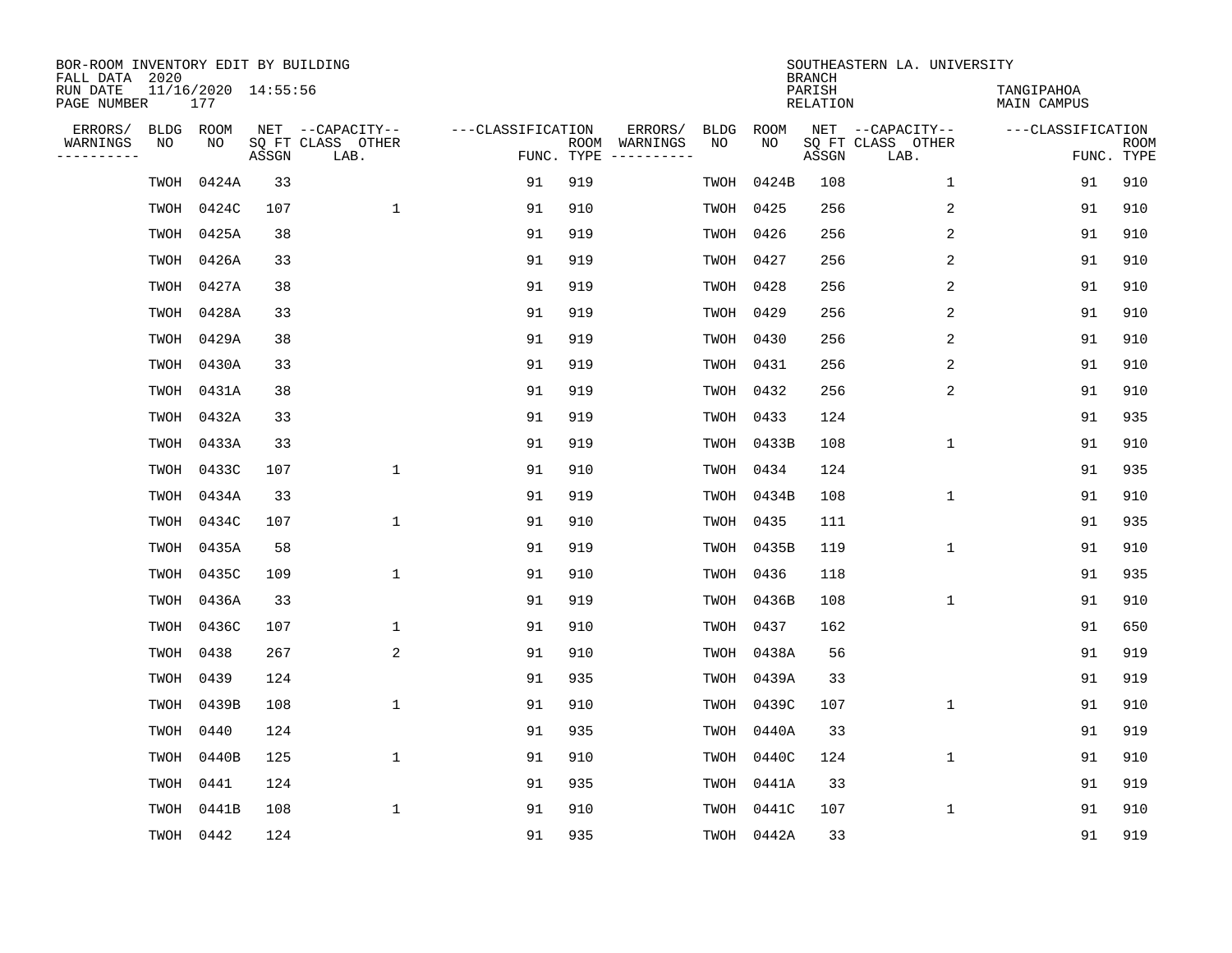| BOR-ROOM INVENTORY EDIT BY BUILDING<br>FALL DATA 2020 |      |                            |       |                           |                   |     |                                      |      |                                                               | <b>BRANCH</b>             | SOUTHEASTERN LA. UNIVERSITY                                                                                                                         |                                  |                           |
|-------------------------------------------------------|------|----------------------------|-------|---------------------------|-------------------|-----|--------------------------------------|------|---------------------------------------------------------------|---------------------------|-----------------------------------------------------------------------------------------------------------------------------------------------------|----------------------------------|---------------------------|
| RUN DATE<br>PAGE NUMBER                               |      | 11/16/2020 14:55:56<br>178 |       |                           |                   |     |                                      |      |                                                               | PARISH<br><b>RELATION</b> |                                                                                                                                                     | TANGIPAHOA<br><b>MAIN CAMPUS</b> |                           |
| ERRORS/                                               |      | BLDG ROOM                  |       | NET --CAPACITY--          | ---CLASSIFICATION |     | ERRORS/                              | BLDG | ROOM                                                          |                           | NET --CAPACITY--                                                                                                                                    | ---CLASSIFICATION                |                           |
| WARNINGS<br>----------                                | NO   | NO                         | ASSGN | SQ FT CLASS OTHER<br>LAB. |                   |     | ROOM WARNINGS<br>FUNC. TYPE $------$ | NO.  | NO.                                                           | ASSGN                     | SQ FT CLASS OTHER<br>LAB.                                                                                                                           |                                  | <b>ROOM</b><br>FUNC. TYPE |
|                                                       | TWOH | 0442B                      | 108   | $\mathbf 1$               | 91                | 910 |                                      | TWOH | 0442C                                                         | 107                       | $\mathbf{1}$                                                                                                                                        | 91                               | 910                       |
|                                                       | TWOH | 0443                       | 124   |                           | 91                | 935 |                                      |      | TWOH 0443A                                                    | 33                        |                                                                                                                                                     | 91                               | 919                       |
|                                                       | TWOH | 0443B                      | 108   | $\mathbf{1}$              | 91                | 910 |                                      |      | TWOH 0443C                                                    | 107                       | $\mathbf{1}$                                                                                                                                        | 91                               | 910                       |
|                                                       | TWOH | 0444                       | 257   | $\overline{2}$            | 91                | 910 |                                      |      | TWOH 0444A                                                    | 38                        |                                                                                                                                                     | 91                               | 919                       |
|                                                       | TWOH | 0445                       | 257   | 2                         | 91                | 910 |                                      |      | TWOH 0445A                                                    | 38                        |                                                                                                                                                     | 91                               | 919                       |
|                                                       | TWOH | 0446                       | 257   | 2                         | 91                | 910 |                                      |      | TWOH 0446A                                                    | 38                        |                                                                                                                                                     | 91                               | 919                       |
|                                                       | TWOH | 0447                       | 257   | 2                         | 91                | 910 |                                      |      | TWOH 0447A                                                    | 38                        |                                                                                                                                                     | 91                               | 919                       |
|                                                       | TWOH | 0448                       | 257   | 2                         | 91                | 910 |                                      |      | TWOH 0448A                                                    | 38                        |                                                                                                                                                     | 91                               | 919                       |
|                                                       | TWOH | 0449                       | 257   | 2                         | 91                | 910 |                                      |      | TWOH 0449A                                                    | 38                        |                                                                                                                                                     | 91                               | 919                       |
|                                                       | TWOH | 0450                       | 257   | 2                         | 91                | 910 |                                      |      | TWOH 0450A                                                    | 38                        |                                                                                                                                                     | 91                               | 919                       |
|                                                       | TWOH | 0451                       | 257   | 2                         | 91                | 910 |                                      |      | TWOH 0451A                                                    | 38                        |                                                                                                                                                     | 91                               | 919                       |
|                                                       | TWOH | 0452                       | 124   |                           | 91                | 935 |                                      |      | TWOH 0452A                                                    | 33                        |                                                                                                                                                     | 91                               | 919                       |
|                                                       | TWOH | 0452B                      | 108   | $\mathbf 1$               | 91                | 910 |                                      |      | TWOH 0452C                                                    | 107                       | 1                                                                                                                                                   | 91                               | 910                       |
|                                                       | TWOH | 0453                       | 124   |                           | 91                | 935 |                                      |      | TWOH 0453A                                                    | 33                        |                                                                                                                                                     | 91                               | 919                       |
|                                                       | TWOH | 0453B                      | 108   | $\mathbf 1$               | 91                | 910 |                                      |      | TWOH 0453C                                                    | 107                       | $\mathbf 1$                                                                                                                                         | 91                               | 910                       |
|                                                       | TWOH | 0454                       | 124   |                           | 91                | 935 |                                      |      | TWOH 0454A                                                    | 33                        |                                                                                                                                                     | 91                               | 919                       |
|                                                       | TWOH | 0454B                      | 108   | $\mathbf{1}$              | 91                | 910 |                                      |      | TWOH 0454C                                                    | 107                       | $\mathbf{1}$                                                                                                                                        | 91                               | 910                       |
|                                                       | TWOH | 0455                       | 124   |                           | 91                | 935 |                                      |      | TWOH 0455B                                                    | 108                       | 1                                                                                                                                                   | 91                               | 910                       |
|                                                       |      | TWOH 0455C                 | 107   | $\mathbf{1}$              | 91                | 910 |                                      |      | TWOH 0456<br>TOTAL NUMBER CLASSROOMS<br>TOTAL NUMBER LABS 210 | 162                       | TOTAL ASSIGNABLE & UNASSIGNABLE SQFT:<br>TOTAL NET ASSIGN SQ. FT. IN ROOM FILE<br>TOTAL NUMBER COMPUTER CLASSROOMS<br>TOTAL NUMBER SPECIAL LABS 220 | 91<br>74,923<br>57,542           | 650                       |
|                                                       | UC00 | 0001 16501                 |       |                           | 90                | 520 |                                      |      | UC00 0002 10768                                               |                           |                                                                                                                                                     | 0 <sub>0</sub>                   | 020                       |
|                                                       | UC00 | 0003                       | 935   |                           | 90                | 525 |                                      | UC00 | 0004                                                          | 51                        |                                                                                                                                                     | 00                               | 020                       |
|                                                       | UC00 | 0005                       | 51    |                           | 00                | 020 |                                      | UC00 | 0101                                                          | 238                       | 5                                                                                                                                                   | 90                               | 310                       |
|                                                       |      | UC00 0101A                 | 41    |                           | 0 <sub>0</sub>    | 030 |                                      |      | UC00 0101B                                                    | 316                       | 1                                                                                                                                                   | 45                               | 310                       |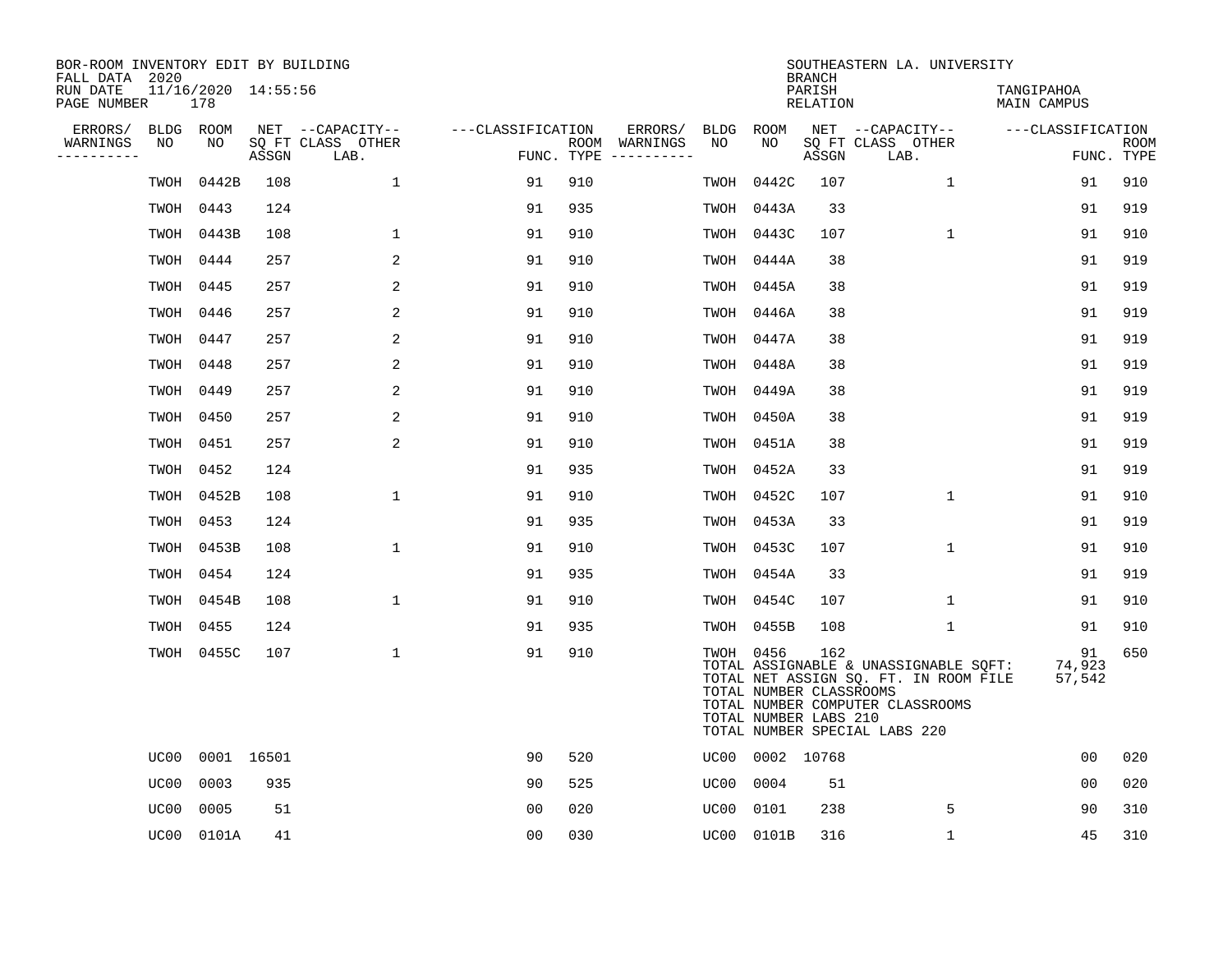| BOR-ROOM INVENTORY EDIT BY BUILDING<br>FALL DATA 2020 |             |                            |       |                           |                   |                    |                         |             |             | <b>BRANCH</b>             | SOUTHEASTERN LA. UNIVERSITY |                                  |                           |
|-------------------------------------------------------|-------------|----------------------------|-------|---------------------------|-------------------|--------------------|-------------------------|-------------|-------------|---------------------------|-----------------------------|----------------------------------|---------------------------|
| RUN DATE<br>PAGE NUMBER                               |             | 11/16/2020 14:55:56<br>179 |       |                           |                   |                    |                         |             |             | PARISH<br><b>RELATION</b> |                             | TANGIPAHOA<br><b>MAIN CAMPUS</b> |                           |
| ERRORS/                                               | <b>BLDG</b> | ROOM                       |       | NET --CAPACITY--          | ---CLASSIFICATION |                    | ERRORS/                 | <b>BLDG</b> | <b>ROOM</b> |                           | NET --CAPACITY--            | ---CLASSIFICATION                |                           |
| WARNINGS<br>----------                                | NO          | NO                         | ASSGN | SQ FT CLASS OTHER<br>LAB. |                   | ROOM<br>FUNC. TYPE | WARNINGS<br>----------- | NO          | NO          | ASSGN                     | SQ FT CLASS OTHER<br>LAB.   |                                  | <b>ROOM</b><br>FUNC. TYPE |
|                                                       | UC00        | 0102                       | 43    |                           | 60                | 710                |                         | UC00        | 0103        | 649                       | 6                           | 93                               | 310                       |
|                                                       | UC00        | 0103A                      | 113   |                           | 93                | 315                |                         | UC00        | 0103B       | 90                        |                             | 00                               | 020                       |
|                                                       | UC00        | 0103C                      | 47    |                           | 93                | 315                |                         | UC00        | 0103D       | 25                        |                             | 00                               | 030                       |
|                                                       | UC00        | 0103E                      | 205   | 2                         | 93                | 310                |                         | UC00        | 0103F       | 179                       | 2                           | 93                               | 310                       |
|                                                       | UC00        | 0103G                      | 161   | $\mathbf{1}$              | 93                | 310                |                         | UC00        | 0103H       | 171                       | 2                           | 93                               | 310                       |
|                                                       | UC00        | 0103J                      | 9     |                           | 93                | 315                |                         | UC00        | 0103K       | 308                       | $\mathbf{1}$                | 93                               | 310                       |
|                                                       | UC00        | 0104                       | 657   | 33                        | 90                | 350                |                         | UC00        | 0105        | 416                       |                             | 0 <sub>0</sub>                   | 020                       |
|                                                       | UC00        | 0106                       | 507   | 6                         | 93                | 310                |                         | UC00        | 0106A       | 144                       | 1                           | 93                               | 310                       |
|                                                       | UC00        | 0106B                      | 48    |                           | 0 <sub>0</sub>    | 020                |                         | UC00        | 0106C       | 220                       | 2                           | 93                               | 310                       |
|                                                       | UC00        | 0106D                      | 53    | 1                         | 0 <sub>0</sub>    | 030                |                         | UC00        | 0106E       | 162                       | $\mathbf 1$                 | 93                               | 310                       |
|                                                       | UC00        | 0106F                      | 221   | 2                         | 93                | 310                |                         | UC00        | 0106G       | 123                       |                             | 50                               | 660                       |
|                                                       | UC00        | 0106H                      | 86    |                           | 93                | 315                |                         | UC00        | 0106I       | 49                        |                             | 0 <sub>0</sub>                   | 030                       |
|                                                       | UC00        | 0106J                      | 1273  |                           | 93                | 520                |                         | UC00        | 0107        | 51                        |                             | 70                               | 730                       |
|                                                       | UC00        | 0108                       | 46    |                           | 70                | 730                |                         | UC00        | 0109        | 745                       |                             | 0 <sub>0</sub>                   | 030                       |
|                                                       | UC00        | 0110                       | 67    |                           | 0 <sub>0</sub>    | 020                |                         | UC00        | 0110A       | 73                        |                             | 0 <sub>0</sub>                   | 020                       |
|                                                       | UC00        | 0110B                      | 50    |                           | 0 <sub>0</sub>    | 020                |                         | UC00        | 0110C       | 495                       |                             | 93                               | 525                       |
|                                                       | UC00        | 0110D                      | 436   | 21                        | 93                | 525                |                         | UC00        | 0110E       | 426                       |                             | 0 <sub>0</sub>                   | 030                       |
|                                                       | UC00        | 0111                       | 314   | 15                        | 93                | 315                |                         | UC00        | 0111A       | 138                       | 1                           | 93                               | 310                       |
|                                                       | UC00        | 0111B                      | 164   | $\mathbf{1}$              | 93                | 310                |                         | UC00        | 0111C       | 24                        |                             | 0 <sub>0</sub>                   | 030                       |
|                                                       | UC00        | 0111D                      | 25    |                           | 93                | 315                |                         | UC00        | 0112        | 34                        |                             | 0 <sub>0</sub>                   | 020                       |
|                                                       | UC00        | 0112A                      | 192   | 9                         | 93                | 525                |                         | UC00        | 0112B       | 100                       |                             | 0 <sub>0</sub>                   | 030                       |
|                                                       | UC00        | 0113                       | 50    |                           | 70                | 730                |                         | UC00        | 0114        | 85                        |                             | 0 <sub>0</sub>                   | 020                       |
|                                                       | UC00        | 0114A 1133                 |       | 56                        | 93                | 525                |                         | UC00        | 0114B       | 486                       |                             | 93                               | 525                       |
|                                                       | UC00        | 0114C                      | 164   |                           | 93                | 525                |                         | UC00        | 0114D       | 102                       |                             | 0 <sub>0</sub>                   | 030                       |
|                                                       | UC00        | 0115                       | 675   | 5                         | 93                | 310                |                         | UC00        | 0115A       | 36                        |                             | 93                               | 315                       |
|                                                       | UC00        | 0115B                      | 25    |                           | 0 <sub>0</sub>    | 030                |                         |             | UC00 0115C  | 185                       | 1                           | 93                               | 310                       |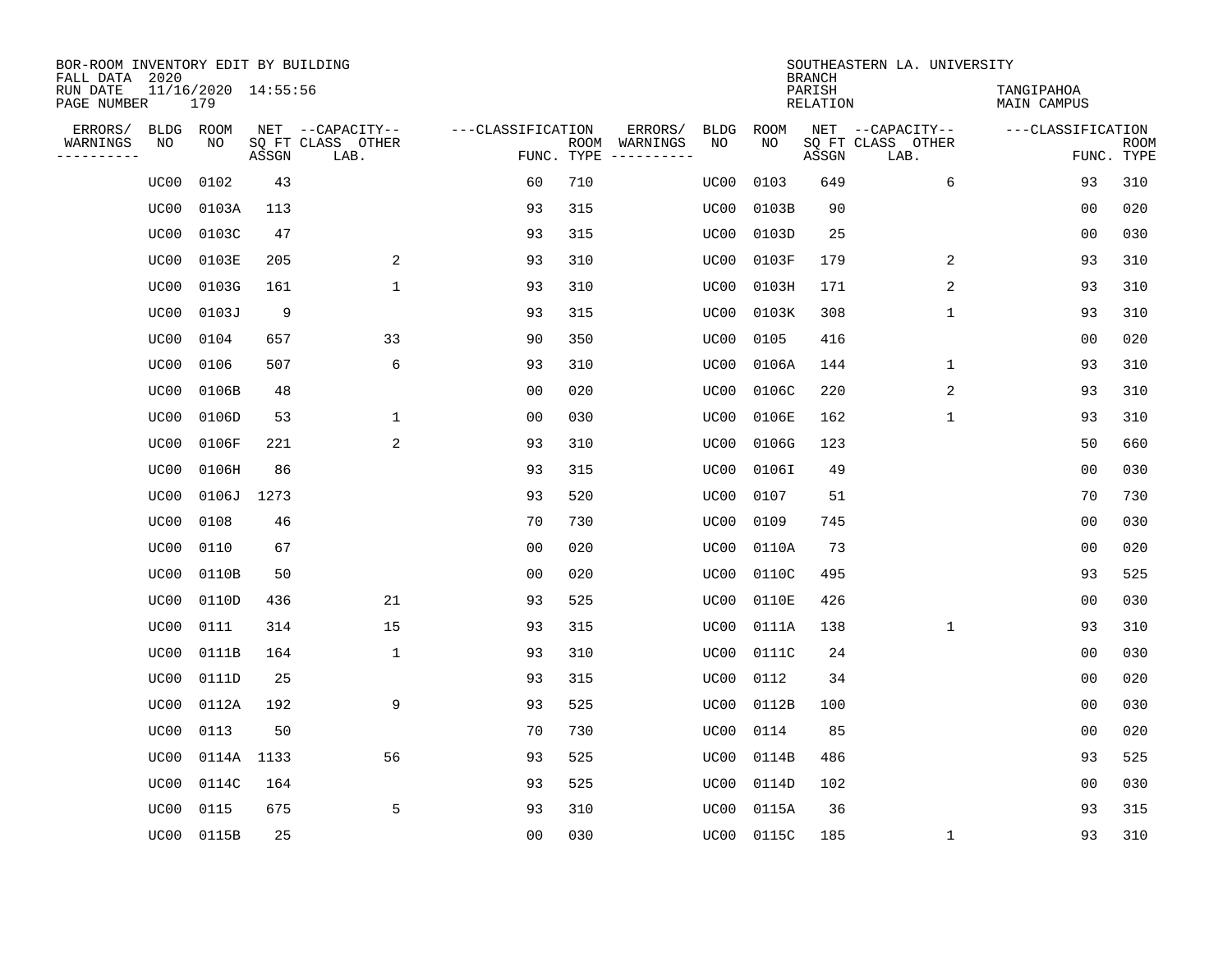| BOR-ROOM INVENTORY EDIT BY BUILDING<br>FALL DATA 2020 |                            |       |                           |                   |            |                                    |             | <b>BRANCH</b>             | SOUTHEASTERN LA. UNIVERSITY |                                  |                           |
|-------------------------------------------------------|----------------------------|-------|---------------------------|-------------------|------------|------------------------------------|-------------|---------------------------|-----------------------------|----------------------------------|---------------------------|
| RUN DATE<br>PAGE NUMBER                               | 11/16/2020 14:55:56<br>180 |       |                           |                   |            |                                    |             | PARISH<br><b>RELATION</b> |                             | TANGIPAHOA<br><b>MAIN CAMPUS</b> |                           |
| ERRORS/<br><b>BLDG</b>                                | ROOM                       |       | NET --CAPACITY--          | ---CLASSIFICATION |            | ERRORS/<br><b>BLDG</b>             | <b>ROOM</b> |                           | NET --CAPACITY--            | ---CLASSIFICATION                |                           |
| WARNINGS<br>NO<br>----------                          | NO                         | ASSGN | SQ FT CLASS OTHER<br>LAB. |                   | FUNC. TYPE | ROOM WARNINGS<br>NO<br>----------- | NO          | ASSGN                     | SQ FT CLASS OTHER<br>LAB.   |                                  | <b>ROOM</b><br>FUNC. TYPE |
| UC00                                                  | 0115D                      | 266   | 2                         | 93                | 310        | UC00                               | 0115E       | 226                       | 2                           | 93                               | 310                       |
| UC00                                                  | 0115F                      | 185   | 1                         | 93                | 310        | UC00                               | 0115G       | 63                        |                             | 60                               | 710                       |
| UC00                                                  | 0115H                      | 105   | $\mathbf{1}$              | 93                | 310        | UC00                               | 0116        | 87                        |                             | 0 <sub>0</sub>                   | 020                       |
| UC00                                                  | 0116A                      | 501   | 51                        | 93                | 525        | UC00                               | 0116B       | 523                       |                             | 93                               | 525                       |
| UC00                                                  | 0116C                      | 270   |                           | 93                | 525        | UC00                               | 0116D       | 102                       |                             | 93                               | 525                       |
| UC00                                                  | 0116E                      | 340   |                           | 93                | 525        | UC00                               | 0116F       | 133                       |                             | 93                               | 525                       |
| UC00                                                  | 0117                       | 49    |                           | 70                | 730        | UC00                               | 0118        | 33                        | $\mathbf{1}$                | 0 <sub>0</sub>                   | 020                       |
| UC00                                                  | 0118A                      | 212   | 10                        | 93                | 525        | UC00                               | 0118B       | 102                       |                             | 0 <sub>0</sub>                   | 030                       |
| UC00                                                  | 0119                       | 469   | 9                         | 11                | 220        | UC00                               | 0119A       | 101                       | 2                           | 11                               | 225                       |
| UC00                                                  | 0119B                      | 25    |                           | 11                | 225        | UC00                               | 0119C       | 25                        | $\mathbf 1$                 | 0 <sub>0</sub>                   | 030                       |
| UC00                                                  | 0119D                      | 58    |                           | 11                | 255        | UC00                               | 0120        | 67                        |                             | 0 <sub>0</sub>                   | 020                       |
| UC00                                                  | 0120A                      | 50    | 2                         | 0 <sub>0</sub>    | 020        | UC00                               | 0120B       | 73                        | 2                           | 0 <sub>0</sub>                   | 020                       |
| UC00                                                  | 0120C                      | 495   | 25                        | 93                | 525        | UC00                               | 0120D       | 437                       | 22                          | 93                               | 525                       |
| UC00                                                  | 0120E                      | 218   |                           | 00                | 030        | UC00                               | 0121        | 327                       | 1                           | 45                               | 310                       |
| UC00                                                  | 0121A                      | 39    | 1                         | 00                | 030        | UC00                               | 0121B       | 31                        |                             | 45                               | 315                       |
| UC00                                                  | 0122                       | 910   | 46                        | 60                | 310        | UC00                               | 0123        | 568                       |                             | 90                               | 615                       |
| UC00                                                  | 0123A                      | 63    |                           | 0 <sub>0</sub>    | 020        | UC00                               | 0123B       | 308                       |                             | 50                               | 730                       |
| UC00                                                  | 0123C                      | 40    |                           | 0 <sub>0</sub>    | 030        | UC00                               | 0124        | 206                       |                             | 90                               | 615                       |
| UC00                                                  | 0125                       | 2792  | 185                       | 60                | 680        | UC00                               | 0126        | 51                        |                             | 0 <sub>0</sub>                   | 010                       |
| UC00                                                  | 0127                       | 909   | 46                        | 60                | 350        | UC00                               | 0128        | 566                       |                             | 60                               | 685                       |
| UC00                                                  | 0129                       | 68    |                           | 0 <sub>0</sub>    | 020        | UC00                               | 0129A       | 206                       | $\mathbf 1$                 | 33                               | 310                       |
| UC00                                                  | 0129B                      | 228   | 1                         | 33                | 530        | UC00                               | 0129C       | 57                        | $\mathbf 1$                 | 33                               | 535                       |
| UC00                                                  | 0129D                      | 865   | 20                        | 33                | 530        | UC00                               | 0129E       | 81                        |                             | 0 <sub>0</sub>                   | 020                       |
| UC00                                                  | 0130                       | 68    |                           | 0 <sub>0</sub>    | 020        | UC00                               | 0130A       | 355                       | 2                           | 33                               | 310                       |
| UC00                                                  | 0130B                      | 268   | $\mathbf{1}$              | 33                | 530        | UC00                               | 0130C       | 56                        |                             | 33                               | 535                       |
| UC00                                                  | 0130D                      | 866   |                           | 33                | 530        | UC00                               | 0130E       | 78                        |                             | 33                               | 535                       |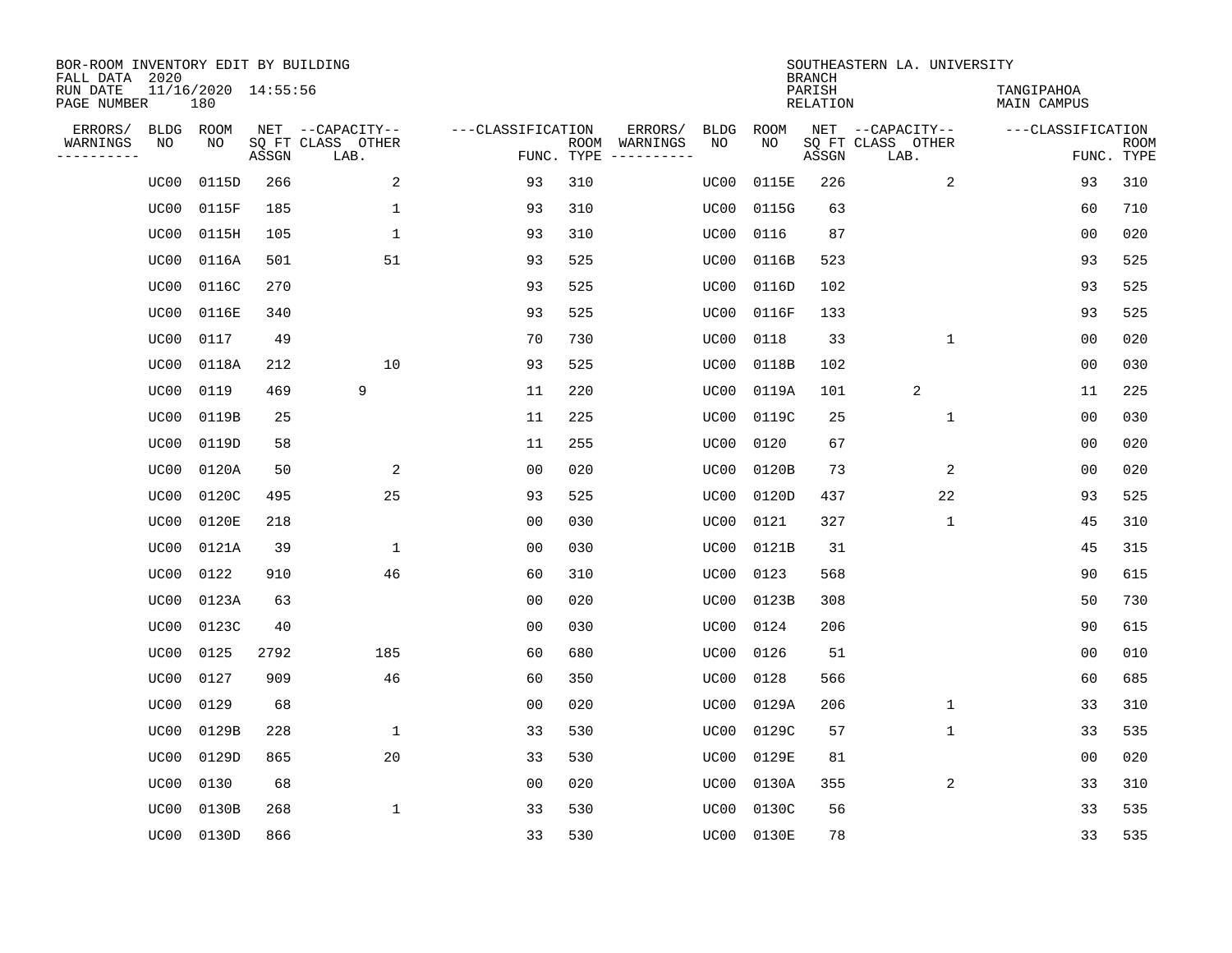| BOR-ROOM INVENTORY EDIT BY BUILDING<br>FALL DATA 2020 |      |                            |       |                           |                   |      |          |             |             | <b>BRANCH</b>             | SOUTHEASTERN LA. UNIVERSITY |                                  |                           |
|-------------------------------------------------------|------|----------------------------|-------|---------------------------|-------------------|------|----------|-------------|-------------|---------------------------|-----------------------------|----------------------------------|---------------------------|
| RUN DATE<br>PAGE NUMBER                               |      | 11/16/2020 14:55:56<br>181 |       |                           |                   |      |          |             |             | PARISH<br><b>RELATION</b> |                             | TANGIPAHOA<br><b>MAIN CAMPUS</b> |                           |
| ERRORS/                                               | BLDG | ROOM                       |       | NET --CAPACITY--          | ---CLASSIFICATION |      | ERRORS/  | <b>BLDG</b> | <b>ROOM</b> |                           | NET --CAPACITY--            | ---CLASSIFICATION                |                           |
| WARNINGS<br>----------                                | ΝO   | NO                         | ASSGN | SQ FT CLASS OTHER<br>LAB. | FUNC. TYPE        | ROOM | WARNINGS | NO          | NO          | ASSGN                     | SQ FT CLASS OTHER<br>LAB.   |                                  | <b>ROOM</b><br>FUNC. TYPE |
|                                                       | UC00 | 0131                       | 25    |                           | 00                | 030  |          | UC00        | 0133        | 2067                      | 190                         | 45                               | 680                       |
|                                                       | UC00 | 0133A                      | 70    |                           | 45                | 685  |          | UC00        | 0133B       | 69                        |                             | 45                               | 685                       |
|                                                       | UC00 | 0134                       | 44    |                           | 70                | 730  |          | UC00        | 0135        | 30                        | 3                           | 0 <sub>0</sub>                   | 020                       |
|                                                       | UC00 | 0135A                      | 149   |                           | 0 <sub>0</sub>    | 030  |          | UC00        | 0137        | 787                       | 39                          | 45                               | 210                       |
|                                                       | UC00 | 0138                       | 30    | 3                         | 0 <sub>0</sub>    | 020  |          | UC00        | 0138A       | 149                       |                             | 0 <sub>0</sub>                   | 030                       |
|                                                       | UC00 | 0139                       | 2066  |                           | 45                | 680  |          | UC00        | 0139A       | 69                        |                             | 45                               | 685                       |
|                                                       | UC00 | 0139B                      | 70    |                           | 45                | 685  |          | UC00        | 0140        | 46                        |                             | 70                               | 730                       |
|                                                       | UC00 | 0141                       | 219   | $\mathbf{1}$              | 33                | 310  |          | UC00        | 0141A       | 12                        |                             | 33                               | 315                       |
|                                                       | UC00 | 0141B                      | 34    |                           | 33                | 315  |          | UC00        | 0141C       | 38                        |                             | 0 <sub>0</sub>                   | 020                       |
|                                                       | UC00 | 0141D                      | 674   |                           | 33                | 530  |          | UC00        | 0141E       | 69                        | $\mathbf{1}$                | 33                               | 310                       |
|                                                       | UC00 | 0141F                      | 68    | $\mathbf{1}$              | 33                | 310  |          | UC00        | 0141G       | 187                       | $\mathbf 1$                 | 33                               | 310                       |
|                                                       | UC00 | 0141H                      | 139   | $\mathbf{1}$              | 33                | 310  |          | UC00        | 0141I       | 13                        |                             | 33                               | 315                       |
|                                                       | UC00 | 0141J                      | 889   |                           | 33                | 535  |          | UC00        | 0141K       | 153                       |                             | 33                               | 535                       |
|                                                       | UC00 | 0142                       | 219   | $\mathbf{1}$              | 45                | 310  |          | UC00        | 0142A       | 44                        |                             | 0 <sub>0</sub>                   | 020                       |
|                                                       | UC00 | 0142B                      | 64    |                           | 45                | 315  |          | UC00        | 0143        | 2103                      |                             | 0 <sub>0</sub>                   | 030                       |
|                                                       | UC00 | 0162                       | 634   |                           | 45                | 730  |          | UC00        | 0163        | 634                       |                             | 45                               | 730                       |
|                                                       | UC00 | 0164                       | 634   |                           | 45                | 730  |          | UC00        | 0165        | 634                       |                             | 45                               | 730                       |
|                                                       | UC00 | 0166                       | 634   |                           | 45                | 730  |          | UC00        | 0167        | 634                       |                             | 45                               | 730                       |
|                                                       | UC00 | 0168                       | 634   |                           | 45                | 730  |          | UC00        | 0200        | 16723                     |                             | 0 <sub>0</sub>                   | 020                       |
|                                                       | UC00 | 0201                       | 186   |                           | 0 <sub>0</sub>    | 020  |          | UC00        | 0202        | 145                       |                             | 0 <sub>0</sub>                   | 020                       |
|                                                       | UC00 | 0203                       | 879   |                           | 93                | 630  |          | UC00        | 0203A       | 249                       |                             | 93                               | 635                       |
|                                                       | UC00 | 0203B                      | 249   |                           | 70                | 730  |          | UC00        | 0203C       | 244                       |                             | 93                               | 635                       |
|                                                       | UC00 | 0204                       | 290   |                           | 45                | 650  |          | UC00        | 0204A       | 25                        | $\mathbf{1}$                | 0 <sub>0</sub>                   | 030                       |
|                                                       | UC00 | 0204B                      | 39    | $\mathbf{1}$              | 0 <sub>0</sub>    | 020  |          | UC00        | 0204C       | 45                        |                             | 0 <sub>0</sub>                   | 030                       |
|                                                       | UC00 | 0204D                      | 185   |                           | 45                | 650  |          | UC00        | 0204E       | 184                       |                             | 45                               | 650                       |
|                                                       | UC00 | 0204F                      | 46    |                           | 45                | 650  |          | UC00        | 0204G       | 40                        |                             | 0 <sub>0</sub>                   | 030                       |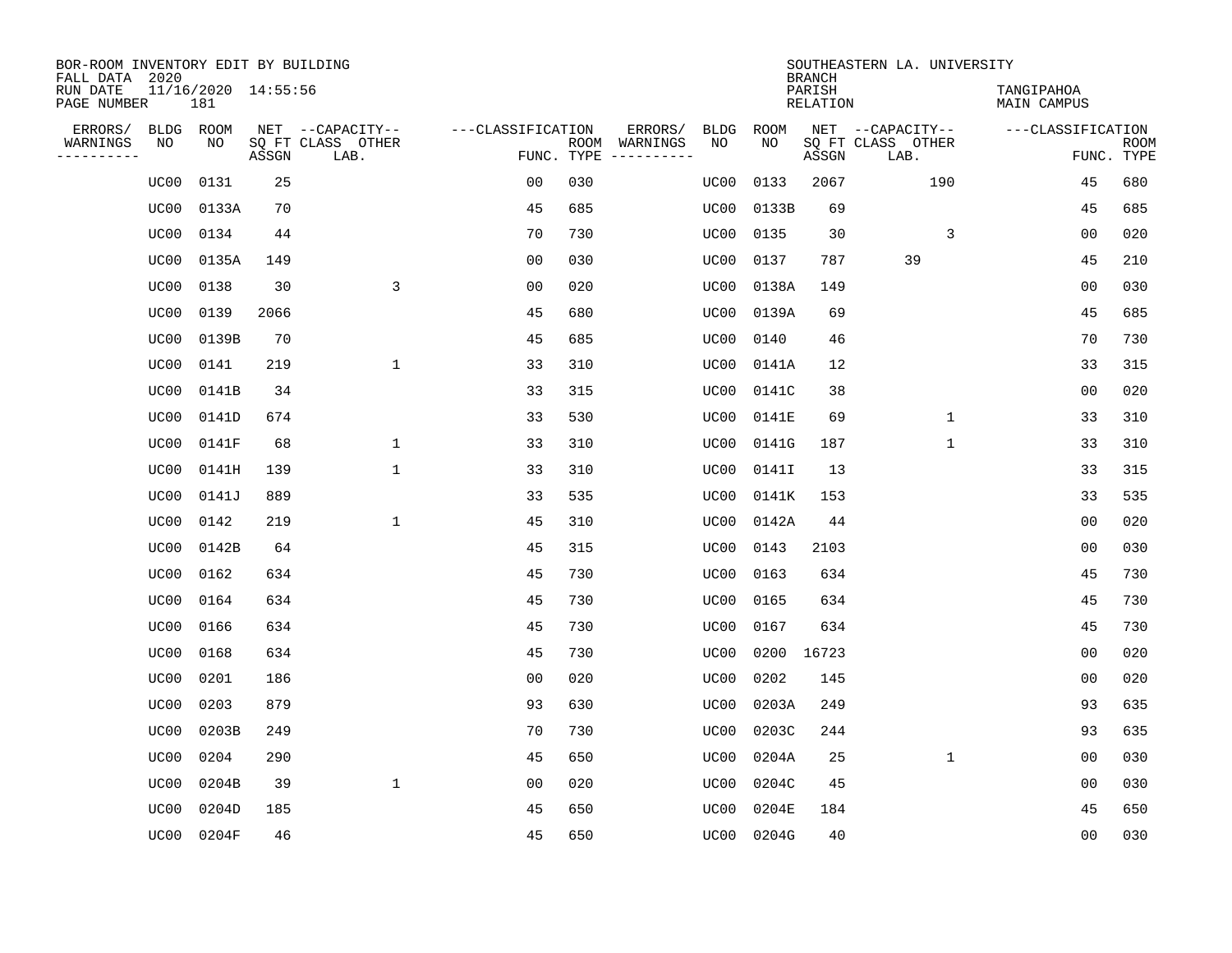| BOR-ROOM INVENTORY EDIT BY BUILDING<br>FALL DATA 2020 |                            |       |                           |                   |     |                                      |      |                                  | <b>BRANCH</b>      |                           | SOUTHEASTERN LA. UNIVERSITY                                                                                        |                           |   |                           |
|-------------------------------------------------------|----------------------------|-------|---------------------------|-------------------|-----|--------------------------------------|------|----------------------------------|--------------------|---------------------------|--------------------------------------------------------------------------------------------------------------------|---------------------------|---|---------------------------|
| RUN DATE<br>PAGE NUMBER                               | 11/16/2020 14:55:56<br>182 |       |                           |                   |     |                                      |      |                                  | PARISH<br>RELATION |                           |                                                                                                                    | TANGIPAHOA<br>MAIN CAMPUS |   |                           |
| ERRORS/                                               | BLDG ROOM                  |       | NET --CAPACITY--          | ---CLASSIFICATION |     | ERRORS/                              | BLDG | ROOM                             |                    |                           | NET --CAPACITY--                                                                                                   | ---CLASSIFICATION         |   |                           |
| WARNINGS<br>NO<br>----------                          | NO                         | ASSGN | SQ FT CLASS OTHER<br>LAB. |                   |     | ROOM WARNINGS<br>FUNC. TYPE $------$ | NO   | NO                               | ASSGN              | SQ FT CLASS OTHER<br>LAB. |                                                                                                                    |                           |   | <b>ROOM</b><br>FUNC. TYPE |
| UC00                                                  | 0205                       | 252   |                           | 45                | 650 |                                      | UC00 | 0205A                            | 49                 |                           |                                                                                                                    | 0 <sub>0</sub>            |   | 030                       |
| UC00                                                  | 0206                       | 165   |                           | 00                | 020 |                                      | UC00 | 0207                             | 145                |                           |                                                                                                                    | 0 <sub>0</sub>            |   | 020                       |
| UC00                                                  | 0208                       | 197   |                           | 0 <sub>0</sub>    | 020 |                                      | UC00 | 0209                             | 837                |                           |                                                                                                                    | 45                        |   | 630                       |
| UC00                                                  | 0209A                      | 181   |                           | 70                | 730 |                                      | UC00 | 0209B                            | 181                |                           |                                                                                                                    | 45                        |   | 635                       |
| UC00                                                  | 0209C                      | 244   |                           | 90                | 635 |                                      | UC00 | 0210                             | 764                | 16                        |                                                                                                                    | 11                        |   | 110                       |
| UC00                                                  | 0211                       | 764   | 27                        | 45                | 110 |                                      | UC00 | 0211A                            | 425                |                           | 2                                                                                                                  | 45                        |   | 615                       |
| UC00                                                  | 0211B                      | 619   | $\overline{a}$            | 45                | 680 |                                      | UC00 | 0211C                            | 171                |                           |                                                                                                                    | 0 <sub>0</sub>            |   | 030                       |
| UC00                                                  | 0212                       | 1523  | 15                        | 45                | 680 |                                      | UC00 | 0230                             | 570                |                           |                                                                                                                    | 0 <sub>0</sub>            |   | 030                       |
| UC00                                                  | 0230A                      | 84    |                           | 70                | 730 |                                      | UC00 | 0231                             | 570                |                           |                                                                                                                    | 00                        |   | 030                       |
| UC00                                                  | 0231A                      | 84    |                           | 70                | 730 |                                      | UC00 | 0232                             | 570                |                           |                                                                                                                    | 0 <sub>0</sub>            |   | 030                       |
| UC00                                                  | 0232A                      | 84    |                           | 70                | 730 |                                      | UC00 | 0233                             | 570                |                           |                                                                                                                    | 0 <sub>0</sub>            |   | 030                       |
| UC00                                                  | 0233A                      | 84    |                           | 70                | 730 |                                      | UC00 | 0234                             | 570                |                           |                                                                                                                    | 0 <sub>0</sub>            |   | 030                       |
| UC00                                                  | 0234A                      | 84    |                           | 70                | 730 |                                      | UC00 | 0235                             | 570                |                           |                                                                                                                    | 0 <sub>0</sub>            |   | 030                       |
| UC00                                                  | 0235A                      | 84    |                           | 70                | 730 |                                      | UC00 | 0236                             | 570                |                           |                                                                                                                    | 0 <sub>0</sub>            |   | 030                       |
| UC00                                                  | 0236A                      | 84    |                           | 70                | 730 |                                      | UC00 | 0237                             | 570                |                           |                                                                                                                    | 00                        |   | 030                       |
| UC00                                                  | 0237A                      | 84    |                           | 70                | 730 |                                      | UC00 | 0240                             | 8657               |                           |                                                                                                                    | 00                        |   | 020                       |
| UC00                                                  | 0300                       | 1189  |                           | 00                | 030 |                                      | UC00 | 0301                             | 1189               |                           |                                                                                                                    | 0 <sub>0</sub>            |   | 030                       |
| UC00                                                  | 0302                       | 1189  |                           | 0 <sub>0</sub>    | 030 |                                      | UC00 | 0303                             | 1189               |                           |                                                                                                                    | 0 <sub>0</sub>            |   | 030                       |
| UC00                                                  | 0304                       | 1189  |                           | 0 <sub>0</sub>    | 030 |                                      | UC00 | 0305                             | 1189               |                           |                                                                                                                    | 0 <sub>0</sub>            |   | 030                       |
| UC00                                                  | 0306                       | 1189  |                           | 0 <sub>0</sub>    | 030 |                                      | UC00 | 0307                             | 1189               |                           |                                                                                                                    | 0 <sub>0</sub>            |   | 030                       |
| UC00                                                  | 0308                       | 894   |                           | 00                | 030 |                                      | UC00 | 0309                             | 678                |                           |                                                                                                                    | 00                        |   | 030                       |
| UC00                                                  | 0309A                      | 41    |                           | 0 <sub>0</sub>    | 030 |                                      | UC00 | 0309B                            | 31                 |                           | 1                                                                                                                  | 00                        |   | 020                       |
|                                                       | UC00 0309C                 | 85    | $\mathbf{1}$              | 72                | 310 |                                      | UC00 | 0309D<br>TOTAL NUMBER CLASSROOMS | 23                 |                           | TOTAL ASSIGNABLE & UNASSIGNABLE SOFT:<br>TOTAL NET ASSIGN SQ. FT. IN ROOM FILE<br>TOTAL NUMBER COMPUTER CLASSROOMS | 00<br>122,635<br>63,353   | 2 | 030                       |

TOTAL NUMBER LABS 210 1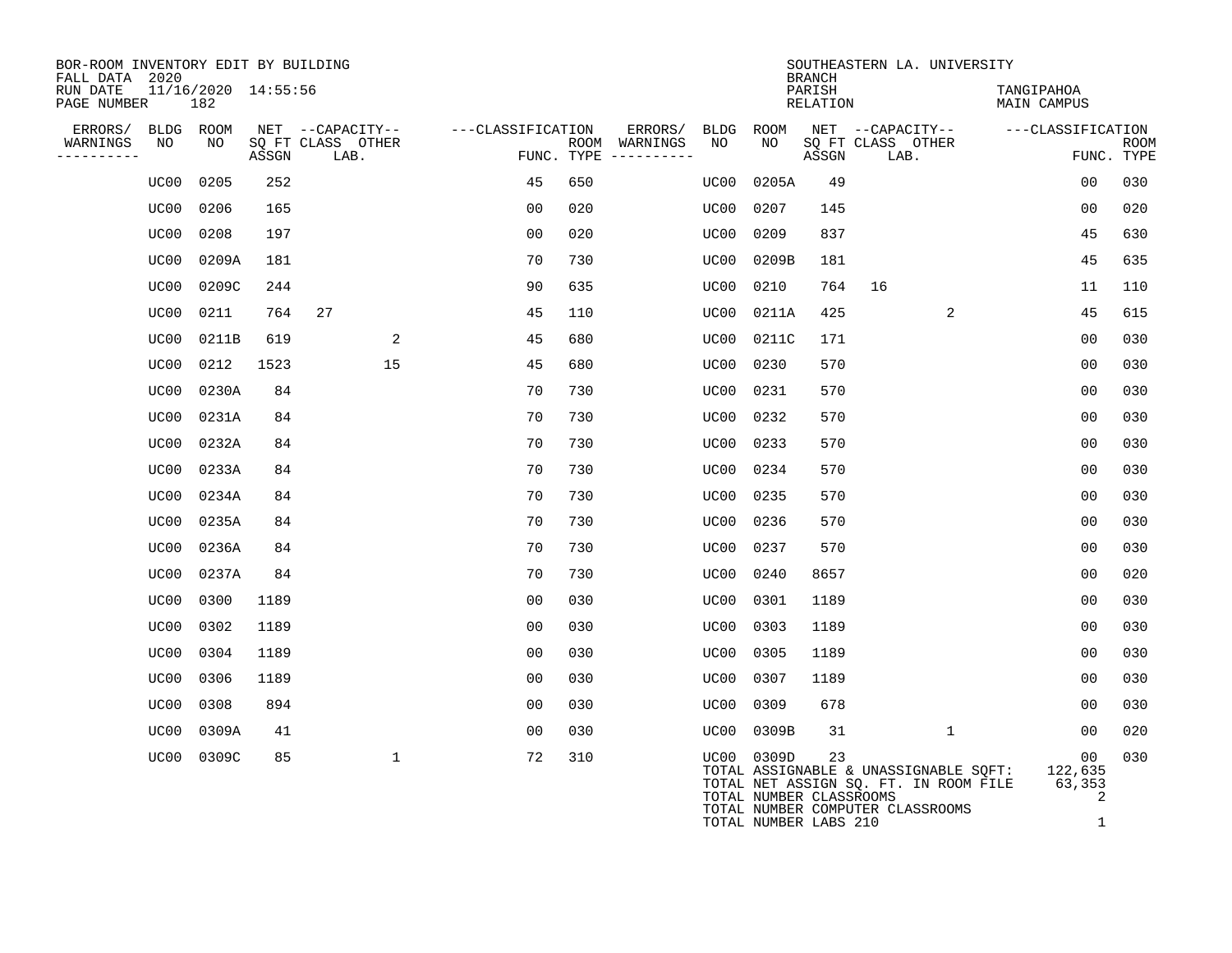| BOR-ROOM INVENTORY EDIT BY BUILDING<br>FALL DATA 2020 |           |                            |      |                   |                                                       |     |                                                      |           |                                                                                   | <b>BRANCH</b>      | SOUTHEASTERN LA. UNIVERSITY                                                                                                    |                           |                |     |
|-------------------------------------------------------|-----------|----------------------------|------|-------------------|-------------------------------------------------------|-----|------------------------------------------------------|-----------|-----------------------------------------------------------------------------------|--------------------|--------------------------------------------------------------------------------------------------------------------------------|---------------------------|----------------|-----|
| RUN DATE<br>PAGE NUMBER                               |           | 11/16/2020 14:55:56<br>183 |      |                   |                                                       |     |                                                      |           |                                                                                   | PARISH<br>RELATION |                                                                                                                                | TANGIPAHOA<br>MAIN CAMPUS |                |     |
| WARNINGS                                              | NO        | NO                         |      | SQ FT CLASS OTHER | ERRORS/ BLDG ROOM NET --CAPACITY-- ----CLASSIFICATION |     | ERRORS/ BLDG ROOM NET --CAPACITY-- ---CLASSIFICATION | NO        |                                                                                   |                    |                                                                                                                                |                           |                |     |
| ----------                                            |           |                            |      | ASSGN LAB.        | ROOM WARNINGS<br>FUNC. TYPE ---------                 |     |                                                      |           |                                                                                   |                    | NO SQ FT CLASS OTHER THE ROOM ASSGN LAB. THE ROOM                                                                              |                           |                |     |
|                                                       |           |                            |      |                   |                                                       |     |                                                      |           | TOTAL NUMBER SPECIAL LABS 220                                                     |                    |                                                                                                                                |                           | $\overline{1}$ |     |
|                                                       |           | UNIV 0100                  | 6458 | 20                | 60                                                    | 970 |                                                      |           | TOTAL NUMBER CLASSROOMS<br>TOTAL NUMBER LABS 210<br>TOTAL NUMBER SPECIAL LABS 220 |                    | TOTAL ASSIGNABLE & UNASSIGNABLE SQFT: 6,458<br>TOTAL NET ASSIGN SQ. FT. IN ROOM FILE 6,458<br>TOTAL NUMBER COMPUTER CLASSROOMS |                           |                |     |
|                                                       | URMB 0101 |                            | 220  |                   | 75                                                    | 590 |                                                      |           | TOTAL NUMBER CLASSROOMS<br>TOTAL NUMBER LABS 210<br>TOTAL NUMBER SPECIAL LABS 220 |                    | TOTAL ASSIGNABLE & UNASSIGNABLE SQFT:<br>TOTAL NET ASSIGN SQ. FT. IN ROOM FILE<br>TOTAL NUMBER COMPUTER CLASSROOMS             |                           | 220<br>220     |     |
|                                                       |           | VILA 0100B                 | 147  |                   | 00                                                    | 020 |                                                      |           | VILA 0100C                                                                        | 147                |                                                                                                                                |                           | 00             | 020 |
|                                                       | VILA 0101 |                            | 970  | $\mathbf{1}$      | 50                                                    | 310 |                                                      |           | VILA 0101B                                                                        | 253                | 2                                                                                                                              |                           | 91             | 920 |
|                                                       |           | VILA 0101C                 | 253  | 2                 | 91                                                    | 920 |                                                      | VILA 0102 |                                                                                   | 41                 |                                                                                                                                |                           | 50             | 315 |
|                                                       |           | VILA 0102B                 | 119  | $\mathbf{1}$      | 91                                                    | 910 |                                                      |           | VILA 0102C                                                                        | 118                | $\mathbf{1}$                                                                                                                   |                           | 91             | 910 |
|                                                       | VILA 0103 |                            | 38   |                   | 0 <sub>0</sub>                                        | 030 |                                                      |           | VILA 0103B                                                                        | 233                | 2                                                                                                                              |                           | 91             | 920 |
|                                                       |           | VILA 0103C                 | 253  | 2                 | 91                                                    | 920 |                                                      | VILA 0104 |                                                                                   | 43                 |                                                                                                                                |                           | 00             | 030 |
|                                                       |           | VILA 0104B                 | 295  | 2                 | 91                                                    | 910 |                                                      |           | VILA 0104C                                                                        | 294                | 2                                                                                                                              |                           | 91             | 910 |
|                                                       | VILA 0105 |                            | 27   |                   | 0 <sub>0</sub>                                        | 030 |                                                      |           | VILA 0105B                                                                        | 18                 |                                                                                                                                |                           | 0 <sub>0</sub> | 030 |
|                                                       |           | VILA 0105C                 | 18   |                   | 0 <sub>0</sub>                                        | 030 |                                                      | VILA 0106 |                                                                                   | 350                |                                                                                                                                |                           | 50             | 315 |
|                                                       |           | VILA 0106B                 | 32   |                   | 0 <sup>0</sup>                                        | 030 |                                                      |           | VILA 0106C                                                                        | 32                 |                                                                                                                                |                           | 0 <sub>0</sub> | 030 |
|                                                       |           | VILA 0107B                 | 22   |                   | 00                                                    | 030 |                                                      |           | VILA 0107C                                                                        | 22                 |                                                                                                                                |                           | 00             | 030 |
|                                                       |           | VILA 0108B                 | 24   |                   | 0 <sub>0</sub>                                        | 030 |                                                      |           | VILA 0108C                                                                        | 24                 |                                                                                                                                |                           | 00             | 030 |
|                                                       |           | VILA 0109B                 | 166  |                   | 00                                                    | 020 |                                                      |           | VILA 0109C                                                                        | 165                |                                                                                                                                |                           | 0 <sub>0</sub> | 020 |
|                                                       |           | VILA 0110B 1315            |      |                   | 91                                                    | 650 |                                                      |           | VILA 0110C 1315                                                                   |                    |                                                                                                                                |                           | 91             | 650 |
|                                                       |           | VILA 0115B                 | 97   |                   | 91                                                    | 919 |                                                      |           | VILA 0115C                                                                        | 97                 |                                                                                                                                |                           | 91             | 919 |
|                                                       |           | VILA 0200B                 | 102  |                   | 0 <sub>0</sub>                                        | 020 |                                                      |           | VILA 0200C                                                                        | 102                |                                                                                                                                |                           | 0 <sub>0</sub> | 020 |
|                                                       |           | VILA 0201B                 | 253  | 2                 | 91                                                    | 920 |                                                      |           | VILA 0201C                                                                        | 253                | 2                                                                                                                              |                           | 91             | 920 |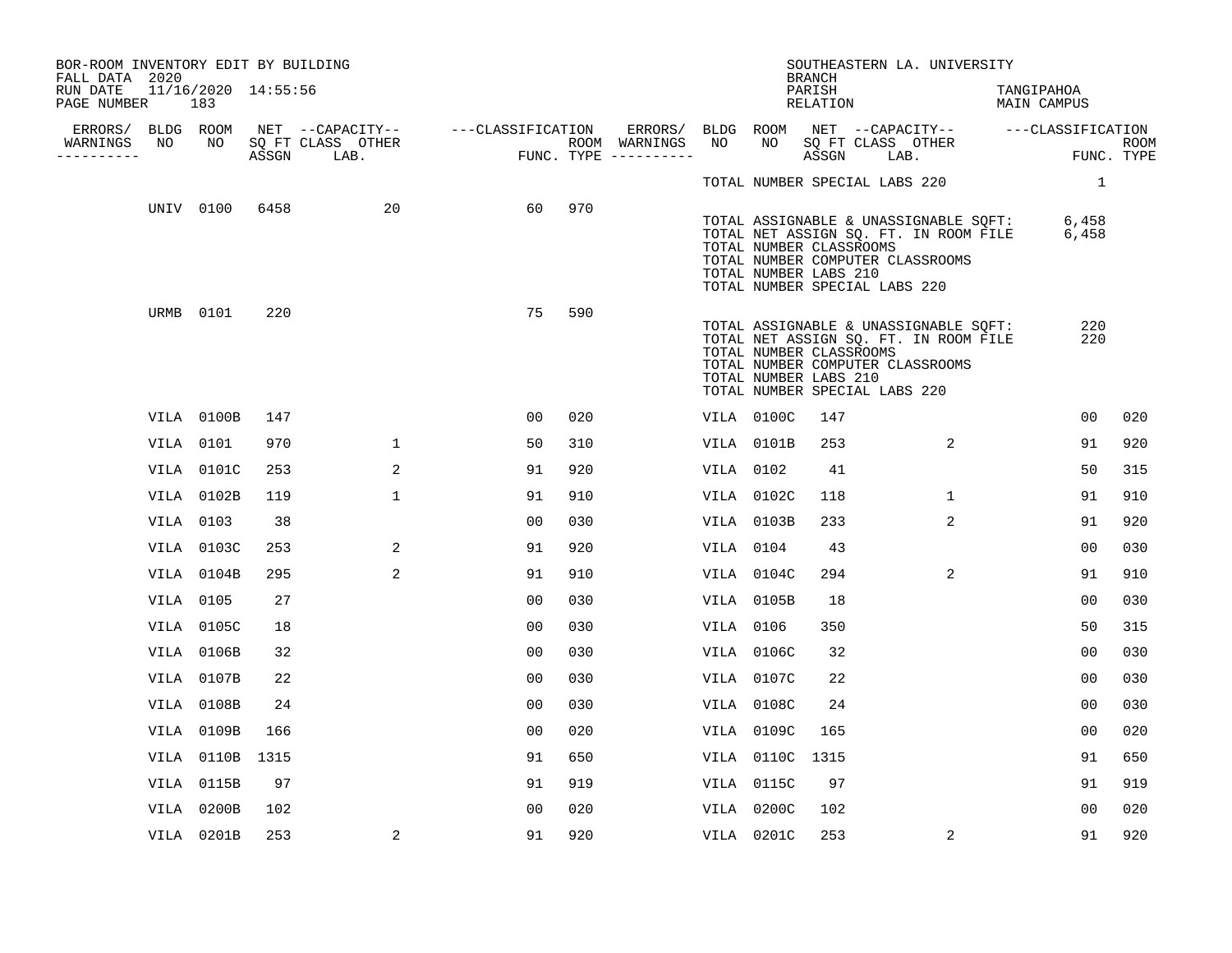| BOR-ROOM INVENTORY EDIT BY BUILDING<br>FALL DATA 2020<br>RUN DATE |                 | 11/16/2020 14:55:56 |       |                                               |                                 |     |                          |             |                                                                | <b>BRANCH</b><br>PARISH | SOUTHEASTERN LA. UNIVERSITY                                                                                                                         | TANGIPAHOA           |                           |
|-------------------------------------------------------------------|-----------------|---------------------|-------|-----------------------------------------------|---------------------------------|-----|--------------------------|-------------|----------------------------------------------------------------|-------------------------|-----------------------------------------------------------------------------------------------------------------------------------------------------|----------------------|---------------------------|
| PAGE NUMBER                                                       |                 | 184                 |       |                                               |                                 |     |                          |             |                                                                | RELATION                |                                                                                                                                                     | MAIN CAMPUS          |                           |
| ERRORS/<br>WARNINGS<br>-----------                                | BLDG ROOM<br>NO | NO                  | ASSGN | NET --CAPACITY--<br>SQ FT CLASS OTHER<br>LAB. | ---CLASSIFICATION<br>FUNC. TYPE |     | ERRORS/<br>ROOM WARNINGS | BLDG<br>NO  | ROOM<br>NO                                                     | ASSGN                   | NET --CAPACITY--<br>SQ FT CLASS OTHER<br>LAB.                                                                                                       | ---CLASSIFICATION    | <b>ROOM</b><br>FUNC. TYPE |
|                                                                   |                 | VILA 0202B          | 253   | 2                                             | 91                              | 920 |                          | VILA        | 0202C                                                          | 253                     | 2                                                                                                                                                   | 91                   | 920                       |
|                                                                   |                 | VILA 0203B          | 253   | 2                                             | 91                              | 920 |                          |             | VILA 0203C                                                     | 253                     | 2                                                                                                                                                   | 91                   | 920                       |
|                                                                   |                 | VILA 0204B          | 253   | 2                                             | 91                              | 920 |                          |             | VILA 0204C                                                     | 252                     | 2                                                                                                                                                   | 91                   | 920                       |
|                                                                   |                 | VILA 0205B          | 18    |                                               | 0 <sub>0</sub>                  | 030 |                          |             | VILA 0205C                                                     | 18                      |                                                                                                                                                     | 0 <sub>0</sub>       | 030                       |
|                                                                   |                 | VILA 0206B          | 72    |                                               | 0 <sub>0</sub>                  | 020 |                          |             | <b>VILA 0206C</b>                                              | 72                      |                                                                                                                                                     | 0 <sub>0</sub>       | 020                       |
|                                                                   |                 | VILA 0207B          | 18    |                                               | 0 <sub>0</sub>                  | 030 |                          |             | VILA 0207C<br>TOTAL NUMBER CLASSROOMS<br>TOTAL NUMBER LABS 210 | 18                      | TOTAL ASSIGNABLE & UNASSIGNABLE SQFT:<br>TOTAL NET ASSIGN SQ. FT. IN ROOM FILE<br>TOTAL NUMBER COMPUTER CLASSROOMS<br>TOTAL NUMBER SPECIAL LABS 220 | 00<br>9,371<br>8,026 | 030                       |
|                                                                   | VILB            | 0100D               | 87    |                                               | 00                              | 020 |                          |             | VILB 0100E                                                     | 87                      |                                                                                                                                                     | 0 <sub>0</sub>       | 020                       |
|                                                                   | VILB            | 0101D               | 254   | 2                                             | 91                              | 920 |                          | VILB        | 0101E                                                          | 254                     | 2                                                                                                                                                   | 91                   | 920                       |
|                                                                   | VILB            | 0102D               | 301   | 2                                             | 91                              | 920 |                          | VILB        | 0102E                                                          | 301                     | 2                                                                                                                                                   | 91                   | 920                       |
|                                                                   | <b>VILB</b>     | 0103D               | 254   | 2                                             | 91                              | 920 |                          | VILB        | 0103E                                                          | 254                     | 2                                                                                                                                                   | 91                   | 920                       |
|                                                                   | <b>VILB</b>     | 0104D               | 99    |                                               | 91                              | 630 |                          | VILB        | 0104E                                                          | 99                      |                                                                                                                                                     | 91                   | 630                       |
|                                                                   | VILB            | 0105D               | 18    |                                               | 0 <sub>0</sub>                  | 030 |                          | VILB        | 0105E                                                          | 18                      |                                                                                                                                                     | 0 <sub>0</sub>       | 030                       |
|                                                                   | VILB            | 0106D               | 21    |                                               | 0 <sub>0</sub>                  | 030 |                          | VILB        | 0106E                                                          | 21                      |                                                                                                                                                     | 0 <sub>0</sub>       | 030                       |
|                                                                   | <b>VILB</b>     | 0107D               | 74    |                                               | 0 <sub>0</sub>                  | 030 |                          | <b>VILB</b> | 0107E                                                          | 74                      |                                                                                                                                                     | 0 <sub>0</sub>       | 030                       |
|                                                                   | <b>VILB</b>     | 0108D               | 26    |                                               | 0 <sub>0</sub>                  | 030 |                          | VILB        | 0108E                                                          | 26                      |                                                                                                                                                     | 0 <sub>0</sub>       | 030                       |
|                                                                   | <b>VILB</b>     | 0109D               | 165   |                                               | 0 <sub>0</sub>                  | 020 |                          | VILB        | 0109E                                                          | 165                     |                                                                                                                                                     | 0 <sub>0</sub>       | 020                       |
|                                                                   | <b>VILB</b>     | 0110D               | 1347  |                                               | 91                              | 650 |                          | VILB        | 0110E                                                          | 1347                    |                                                                                                                                                     | 91                   | 650                       |
|                                                                   | VILB            | 0200D               | 338   |                                               | 00                              | 020 |                          | VILB        | 0200E                                                          | 338                     |                                                                                                                                                     | 0 <sub>0</sub>       | 020                       |
|                                                                   | <b>VILB</b>     | 0201D               | 253   | 2                                             | 91                              | 920 |                          | VILB        | 0201E                                                          | 253                     | 2                                                                                                                                                   | 91                   | 920                       |
|                                                                   | <b>VILB</b>     | 0202D               | 253   | 2                                             | 91                              | 920 |                          | VILB        | 0202E                                                          | 253                     | 2                                                                                                                                                   | 91                   | 920                       |
|                                                                   | VILB            | 0203D               | 253   | 2                                             | 91                              | 920 |                          | VILB        | 0203E                                                          | 253                     | 2                                                                                                                                                   | 91                   | 920                       |
|                                                                   | <b>VILB</b>     | 0204D               | 253   | 2                                             | 91                              | 920 |                          | <b>VILB</b> | 0204E                                                          | 253                     | 2                                                                                                                                                   | 91                   | 920                       |
|                                                                   |                 | VILB 0205D          | 253   | $\overline{2}$                                | 91                              | 920 |                          |             | VILB 0205E                                                     | 253                     | 2                                                                                                                                                   | 91                   | 920                       |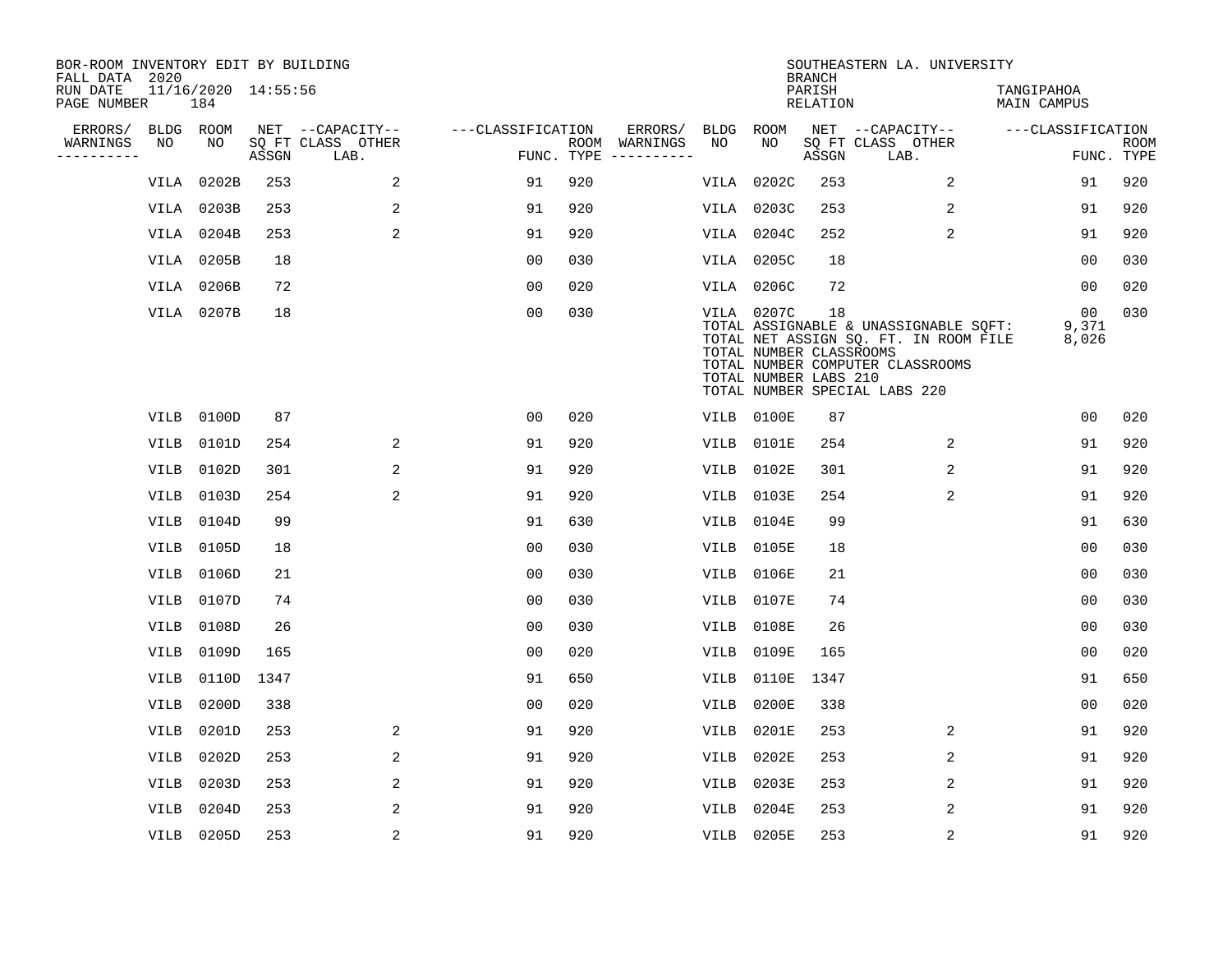| BOR-ROOM INVENTORY EDIT BY BUILDING<br>FALL DATA 2020 |             |                            |       |                           |                   |     |                                      |      |                                                                | <b>BRANCH</b>      | SOUTHEASTERN LA. UNIVERSITY                                                                                                                         |                           |                           |
|-------------------------------------------------------|-------------|----------------------------|-------|---------------------------|-------------------|-----|--------------------------------------|------|----------------------------------------------------------------|--------------------|-----------------------------------------------------------------------------------------------------------------------------------------------------|---------------------------|---------------------------|
| RUN DATE<br>PAGE NUMBER                               |             | 11/16/2020 14:55:56<br>185 |       |                           |                   |     |                                      |      |                                                                | PARISH<br>RELATION |                                                                                                                                                     | TANGIPAHOA<br>MAIN CAMPUS |                           |
| ERRORS/                                               | BLDG ROOM   |                            |       | NET --CAPACITY--          | ---CLASSIFICATION |     | ERRORS/                              | BLDG | ROOM                                                           |                    | NET --CAPACITY--                                                                                                                                    | ---CLASSIFICATION         |                           |
| WARNINGS<br>----------                                | NO          | NO                         | ASSGN | SQ FT CLASS OTHER<br>LAB. |                   |     | ROOM WARNINGS<br>FUNC. TYPE $------$ | NO   | NO                                                             | ASSGN              | SQ FT CLASS OTHER<br>LAB.                                                                                                                           |                           | <b>ROOM</b><br>FUNC. TYPE |
|                                                       | VILB        | 0206D                      | 253   | 2                         | 91                | 920 |                                      | VILB | 0206E                                                          | 253                | 2                                                                                                                                                   | 91                        | 920                       |
|                                                       | <b>VILB</b> | 0207D                      | 253   | 2                         | 91                | 920 |                                      | VILB | 0207E                                                          | 253                | 2                                                                                                                                                   | 91                        | 920                       |
|                                                       | VILB        | 0208D                      | 253   | 2                         | 91                | 920 |                                      | VILB | 0208E                                                          | 253                | 2                                                                                                                                                   | 91                        | 920                       |
|                                                       | VILB        | 0209D                      | 18    |                           | 0 <sub>0</sub>    | 030 |                                      | VILB | 0209E                                                          | 18                 |                                                                                                                                                     | 0 <sub>0</sub>            | 030                       |
|                                                       | VILB        | 0210D                      | 18    |                           | 0 <sub>0</sub>    | 030 |                                      | VILB | 0210E                                                          | 18                 |                                                                                                                                                     | 0 <sub>0</sub>            | 030                       |
|                                                       | <b>VILB</b> | 0211D                      | 18    |                           | 0 <sub>0</sub>    | 030 |                                      | VILB | 0211E                                                          | 18                 |                                                                                                                                                     | 0 <sub>0</sub>            | 030                       |
|                                                       | VILB        | 0212D                      | 18    |                           | 00                | 030 |                                      | VILB | 0212E                                                          | 18                 |                                                                                                                                                     | 0 <sub>0</sub>            | 030                       |
|                                                       |             | VILB 0213D                 | 103   |                           | 0 <sub>0</sub>    | 020 |                                      |      | VILB 0213E<br>TOTAL NUMBER CLASSROOMS<br>TOTAL NUMBER LABS 210 | 103                | TOTAL ASSIGNABLE & UNASSIGNABLE SQFT:<br>TOTAL NET ASSIGN SQ. FT. IN ROOM FILE<br>TOTAL NUMBER COMPUTER CLASSROOMS<br>TOTAL NUMBER SPECIAL LABS 220 | 00<br>10,366<br>8,558     | 020                       |
|                                                       |             | VILC 0101F                 | 988   |                           | 91                | 935 |                                      |      | VILC 0102F                                                     | 25                 |                                                                                                                                                     | 00                        | 030                       |
|                                                       | VILC        | 0103F                      | 42    |                           | 0 <sub>0</sub>    | 030 |                                      | VILC | 0104F                                                          | 25                 |                                                                                                                                                     | 0 <sub>0</sub>            | 030                       |
|                                                       | VILC        | 0105F                      | 386   | $7\phantom{.0}$           | 70                | 310 |                                      | VILC | 0106F                                                          | 28                 |                                                                                                                                                     | 0 <sub>0</sub>            | 030                       |
|                                                       |             | VILC 0107F                 | 18    |                           | 0 <sub>0</sub>    | 010 |                                      |      | VILC 0108F<br>TOTAL NUMBER CLASSROOMS<br>TOTAL NUMBER LABS 210 | 86                 | TOTAL ASSIGNABLE & UNASSIGNABLE SQFT:<br>TOTAL NET ASSIGN SQ. FT. IN ROOM FILE<br>TOTAL NUMBER COMPUTER CLASSROOMS<br>TOTAL NUMBER SPECIAL LABS 220 | 00<br>1,598<br>1,374      | 030                       |
|                                                       | VILD        | 0100G                      | 87    |                           | 0 <sub>0</sub>    | 020 |                                      |      | VILD 0100H                                                     | 87                 |                                                                                                                                                     | 0 <sub>0</sub>            | 020                       |
|                                                       | VILD        | 0100I                      | 87    |                           | 0 <sub>0</sub>    | 020 |                                      | VILD | 0100J                                                          | 113                |                                                                                                                                                     | 0 <sub>0</sub>            | 020                       |
|                                                       | VILD        | 0101G                      | 254   | 2                         | 91                | 920 |                                      | VILD | 0101H                                                          | 254                | 2                                                                                                                                                   | 91                        | 920                       |
|                                                       | VILD        | 0101I                      | 254   | 2                         | 91                | 920 |                                      | VILD | 0101J                                                          | 119                | $\mathbf{1}$                                                                                                                                        | 91                        | 910                       |
|                                                       | VILD        | 0102G                      | 300   | 2                         | 91                | 920 |                                      | VILD | 0102H                                                          | 300                | 2                                                                                                                                                   | 91                        | 920                       |
|                                                       | VILD        | 0102I                      | 300   | 2                         | 91                | 920 |                                      | VILD | 0102J                                                          | 197                | 2                                                                                                                                                   | 91                        | 910                       |
|                                                       | VILD        | 0103G                      | 254   | 2                         | 91                | 920 |                                      | VILD | 0103H                                                          | 254                | 2                                                                                                                                                   | 91                        | 920                       |
|                                                       |             | VILD 0103I                 | 254   | 2                         | 91                | 920 |                                      |      | VILD 0103J                                                     | 22                 |                                                                                                                                                     | 91                        | 935                       |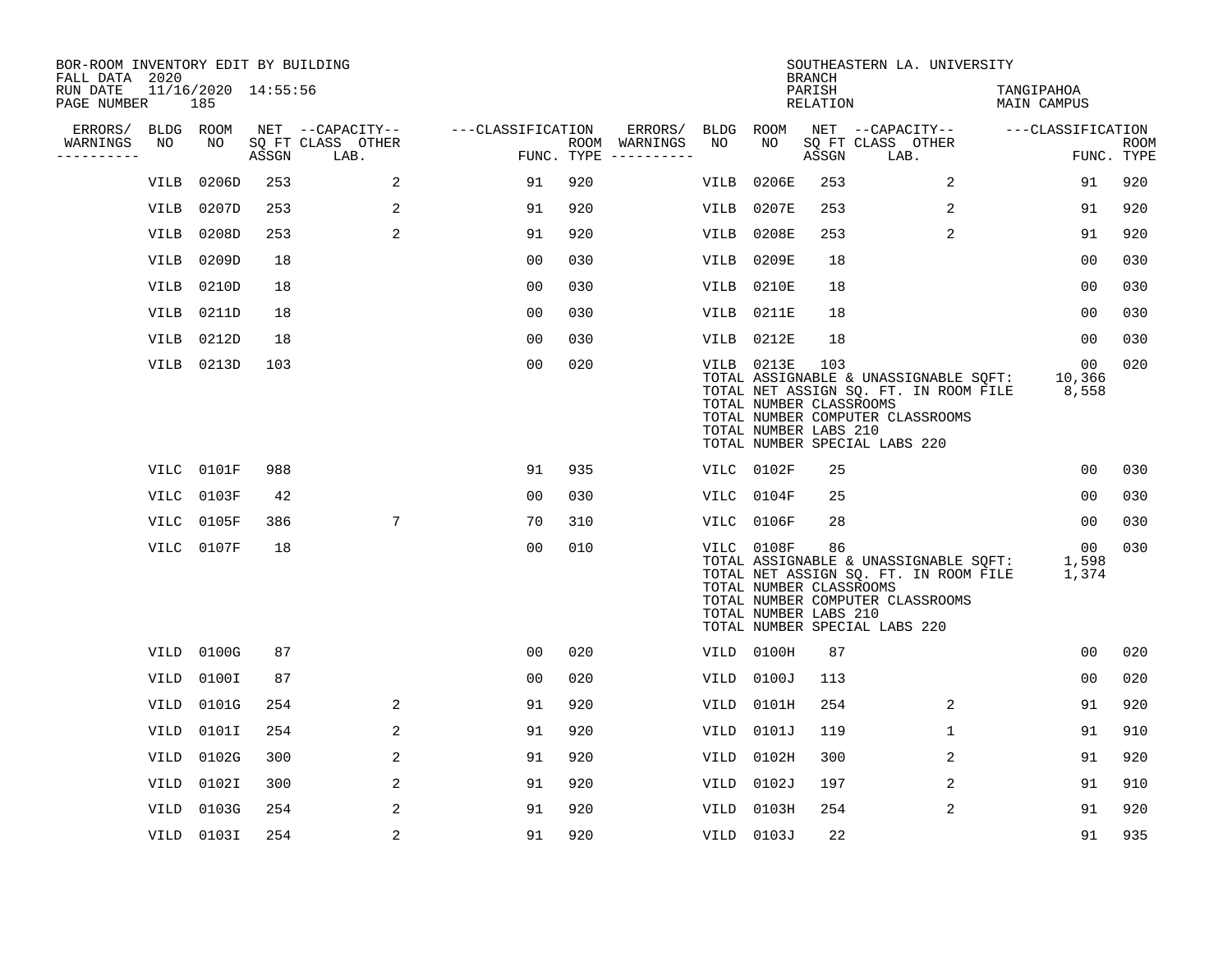| BOR-ROOM INVENTORY EDIT BY BUILDING<br>FALL DATA 2020 |                            |            |                           |                   |            |                              |             |             | <b>BRANCH</b>             | SOUTHEASTERN LA. UNIVERSITY |                                  |                           |
|-------------------------------------------------------|----------------------------|------------|---------------------------|-------------------|------------|------------------------------|-------------|-------------|---------------------------|-----------------------------|----------------------------------|---------------------------|
| RUN DATE<br>PAGE NUMBER                               | 11/16/2020 14:55:56<br>186 |            |                           |                   |            |                              |             |             | PARISH<br><b>RELATION</b> |                             | TANGIPAHOA<br><b>MAIN CAMPUS</b> |                           |
| ERRORS/<br><b>BLDG</b>                                | ROOM                       |            | NET --CAPACITY--          | ---CLASSIFICATION |            | ERRORS/                      | <b>BLDG</b> | <b>ROOM</b> |                           | NET --CAPACITY--            | ---CLASSIFICATION                |                           |
| WARNINGS<br>NO<br>----------                          | NO                         | ASSGN      | SQ FT CLASS OTHER<br>LAB. |                   | FUNC. TYPE | ROOM WARNINGS<br>----------- | NO          | NO          | ASSGN                     | SQ FT CLASS OTHER<br>LAB.   |                                  | <b>ROOM</b><br>FUNC. TYPE |
| <b>VILD</b>                                           | 0104G                      | 99         |                           | 91                | 630        |                              | VILD        | 0104H       | 99                        |                             | 91                               | 630                       |
| <b>VILD</b>                                           | 0104I                      | 99         |                           | 91                | 630        |                              | VILD        | 0104J       | 32                        |                             | 0 <sub>0</sub>                   | 030                       |
| <b>VILD</b>                                           | 0105G                      | 18         |                           | 0 <sub>0</sub>    | 030        |                              | VILD        | 0105H       | 18                        |                             | 0 <sub>0</sub>                   | 030                       |
| <b>VILD</b>                                           | 0105I                      | 18         |                           | 0 <sub>0</sub>    | 030        |                              | <b>VILD</b> | 0105J       | 24                        |                             | 0 <sub>0</sub>                   | 030                       |
| <b>VILD</b>                                           | 0106G                      | 26         |                           | 0 <sub>0</sub>    | 030        |                              | VILD        | 0106H       | 26                        |                             | 0 <sub>0</sub>                   | 030                       |
| VILD                                                  | 0106I                      | 26         |                           | 0 <sub>0</sub>    | 030        |                              | VILD        | 0107G       | 74                        |                             | 0 <sub>0</sub>                   | 030                       |
| <b>VILD</b>                                           | 0107H                      | 74         |                           | 0 <sub>0</sub>    | 030        |                              | VILD        | 0107I       | 74                        |                             | 0 <sub>0</sub>                   | 030                       |
| <b>VILD</b>                                           | 0108G                      | 21         |                           | 0 <sub>0</sub>    | 030        |                              | <b>VILD</b> | 0108H       | 21                        |                             | 0 <sub>0</sub>                   | 030                       |
| <b>VILD</b>                                           | 0108I                      | 21         |                           | 0 <sub>0</sub>    | 030        |                              | <b>VILD</b> | 0109G       | 128                       |                             | 0 <sub>0</sub>                   | 020                       |
| <b>VILD</b>                                           | 0109H                      | 128        |                           | 0 <sub>0</sub>    | 020        |                              | VILD        | 0109I       | 128                       |                             | 0 <sub>0</sub>                   | 020                       |
| <b>VILD</b>                                           |                            | 0110G 1347 |                           | 91                | 650        |                              | <b>VILD</b> | 0110H       | 1347                      |                             | 91                               | 650                       |
| <b>VILD</b>                                           |                            | 0110I 1347 |                           | 91                | 650        |                              | <b>VILD</b> | 0110J       | 748                       |                             | 91                               | 650                       |
| VILD                                                  | 0115J                      | 97         |                           | 91                | 919        |                              | VILD        | 0200G       | 338                       |                             | 0 <sub>0</sub>                   | 020                       |
| <b>VILD</b>                                           | 0200H                      | 338        |                           | 0 <sub>0</sub>    | 020        |                              | VILD        | 0200I       | 338                       |                             | 0 <sub>0</sub>                   | 020                       |
| <b>VILD</b>                                           | 0200J                      | 106        |                           | 0 <sub>0</sub>    | 020        |                              | VILD        | 0201G       | 253                       | 2                           | 91                               | 920                       |
| <b>VILD</b>                                           | 0201H                      | 253        | 2                         | 91                | 920        |                              | VILD        | 0201I       | 253                       | 2                           | 91                               | 920                       |
| <b>VILD</b>                                           | 0201J                      | 253        | 2                         | 91                | 920        |                              | <b>VILD</b> | 0202G       | 253                       | 2                           | 91                               | 920                       |
| <b>VILD</b>                                           | 0202H                      | 253        | 2                         | 91                | 920        |                              | VILD        | 0202I       | 253                       | 2                           | 91                               | 920                       |
| VILD                                                  | 0202J                      | 253        | $\overline{2}$            | 91                | 920        |                              | <b>VILD</b> | 0203G       | 253                       | 2                           | 91                               | 920                       |
| <b>VILD</b>                                           | 0203H                      | 253        | 2                         | 91                | 920        |                              | VILD        | 0203I       | 253                       | 2                           | 91                               | 920                       |
| <b>VILD</b>                                           | 0203J                      | 253        | 2                         | 91                | 920        |                              | VILD        | 0204G       | 253                       | 2                           | 91                               | 920                       |
| <b>VILD</b>                                           | 0204H                      | 253        | 2                         | 91                | 920        |                              | VILD        | 0204I       | 253                       | 2                           | 91                               | 920                       |
| <b>VILD</b>                                           | 0204J                      | 253        | 2                         | 91                | 920        |                              | VILD        | 0205G       | 253                       | 2                           | 91                               | 920                       |
| <b>VILD</b>                                           | 0205H                      | 253        | 2                         | 91                | 920        |                              | VILD        | 0205I       | 253                       | 2                           | 91                               | 920                       |
| <b>VILD</b>                                           | 0205J                      | 18         |                           | 0 <sub>0</sub>    | 030        |                              | <b>VILD</b> | 0206G       | 253                       | 2                           | 91                               | 920                       |
| VILD                                                  | 0206H                      | 253        | $\overline{c}$            | 91                | 920        |                              | VILD        | 0206I       | 253                       | 2                           | 91                               | 920                       |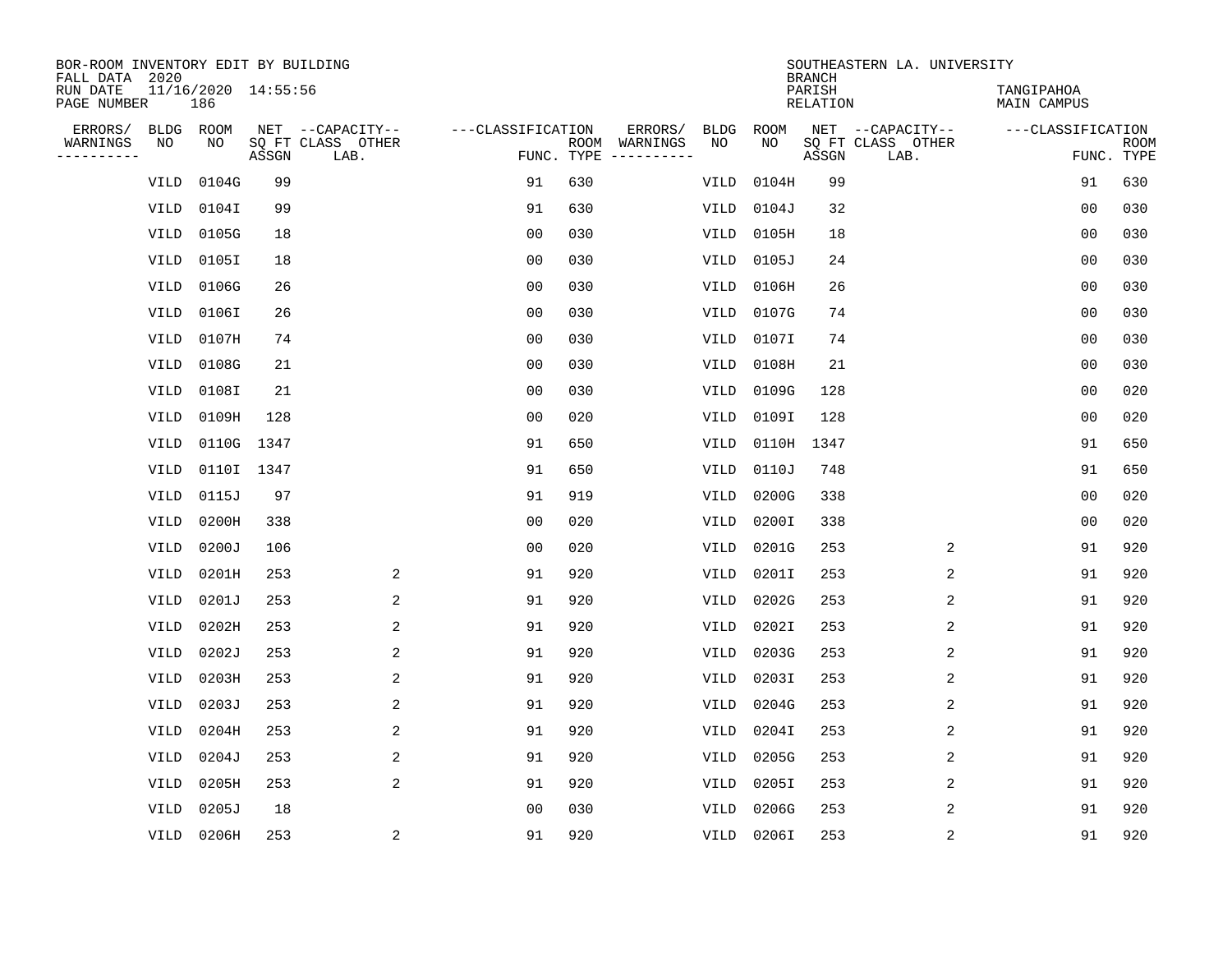| BOR-ROOM INVENTORY EDIT BY BUILDING<br>FALL DATA 2020 |             |                            |       |                           |                   |            |                                                                                                                             |             |                                                                | <b>BRANCH</b>      | SOUTHEASTERN LA. UNIVERSITY                                                                                                                         |                           |                           |
|-------------------------------------------------------|-------------|----------------------------|-------|---------------------------|-------------------|------------|-----------------------------------------------------------------------------------------------------------------------------|-------------|----------------------------------------------------------------|--------------------|-----------------------------------------------------------------------------------------------------------------------------------------------------|---------------------------|---------------------------|
| RUN DATE<br>PAGE NUMBER                               |             | 11/16/2020 14:55:56<br>187 |       |                           |                   |            |                                                                                                                             |             |                                                                | PARISH<br>RELATION |                                                                                                                                                     | TANGIPAHOA<br>MAIN CAMPUS |                           |
| ERRORS/                                               | BLDG ROOM   |                            |       | NET --CAPACITY--          | ---CLASSIFICATION |            | ERRORS/                                                                                                                     | BLDG        | ROOM                                                           |                    | NET --CAPACITY--                                                                                                                                    | ---CLASSIFICATION         |                           |
| WARNINGS<br>----------                                | NO          | NO                         | ASSGN | SQ FT CLASS OTHER<br>LAB. |                   | FUNC. TYPE | ROOM WARNINGS<br>$\begin{tabular}{ccccccccc} - & - & - & - & - & - & - & - \\ & - & - & - & - & - & - & - \\ \end{tabular}$ | NO          | NO                                                             | ASSGN              | SQ FT CLASS OTHER<br>LAB.                                                                                                                           |                           | <b>ROOM</b><br>FUNC. TYPE |
|                                                       | VILD        | 0206J                      | 18    |                           | 0 <sub>0</sub>    | 030        |                                                                                                                             | VILD        | 0207G                                                          | 253                | $\overline{a}$                                                                                                                                      | 91                        | 920                       |
|                                                       | VILD        | 0207H                      | 253   | $\overline{a}$            | 91                | 920        |                                                                                                                             | VILD        | 0207I                                                          | 253                | 2                                                                                                                                                   | 91                        | 920                       |
|                                                       | VILD        | 0207J                      | 33    |                           | 0 <sub>0</sub>    | 030        |                                                                                                                             | VILD        | 0208G                                                          | 253                | 2                                                                                                                                                   | 91                        | 920                       |
|                                                       | VILD        | 0208H                      | 253   | 2                         | 91                | 920        |                                                                                                                             | VILD        | 0208I                                                          | 253                | 2                                                                                                                                                   | 91                        | 920                       |
|                                                       | VILD        | 0208J                      | 131   |                           | 0 <sub>0</sub>    | 020        |                                                                                                                             | <b>VILD</b> | 0209G                                                          | 18                 |                                                                                                                                                     | 0 <sub>0</sub>            | 030                       |
|                                                       | VILD        | 0209H                      | 18    |                           | 0 <sub>0</sub>    | 030        |                                                                                                                             | VILD        | 0209I                                                          | 18                 |                                                                                                                                                     | 0 <sub>0</sub>            | 030                       |
|                                                       | VILD        | 0210G                      | 18    |                           | 0 <sub>0</sub>    | 030        |                                                                                                                             | VILD        | 0210H                                                          | 18                 |                                                                                                                                                     | 0 <sub>0</sub>            | 030                       |
|                                                       | VILD        | 0210I                      | 18    |                           | 0 <sub>0</sub>    | 030        |                                                                                                                             | VILD        | 0211G                                                          | 18                 |                                                                                                                                                     | 0 <sub>0</sub>            | 030                       |
|                                                       | VILD        | 0211H                      | 18    |                           | 0 <sub>0</sub>    | 030        |                                                                                                                             | <b>VILD</b> | 0211I                                                          | 18                 |                                                                                                                                                     | 00                        | 030                       |
|                                                       | VILD        | 0212G                      | 18    |                           | 00                | 030        |                                                                                                                             | VILD        | 0212H                                                          | 18                 |                                                                                                                                                     | 00                        | 030                       |
|                                                       | VILD        | 0212I                      | 18    |                           | 0 <sub>0</sub>    | 030        |                                                                                                                             | VILD        | 0213G                                                          | 113                |                                                                                                                                                     | 00                        | 020                       |
|                                                       |             | VILD 0213H                 | 103   |                           | 0 <sub>0</sub>    | 020        |                                                                                                                             |             | VILD 0213I<br>TOTAL NUMBER CLASSROOMS<br>TOTAL NUMBER LABS 210 | 103                | TOTAL ASSIGNABLE & UNASSIGNABLE SQFT:<br>TOTAL NET ASSIGN SQ. FT. IN ROOM FILE<br>TOTAL NUMBER COMPUTER CLASSROOMS<br>TOTAL NUMBER SPECIAL LABS 220 | 00<br>18,115<br>15,029    | 020                       |
|                                                       | VILE        | 0100K                      | 147   |                           | 0 <sub>0</sub>    | 020        |                                                                                                                             |             | VILE 0100L                                                     | 147                |                                                                                                                                                     | 0 <sub>0</sub>            | 020                       |
|                                                       | VILE        | 0101K                      | 119   | 1                         | 91                | 910        |                                                                                                                             | VILE        | 0101L                                                          | 118                | 1                                                                                                                                                   | 91                        | 910                       |
|                                                       | VILE        | 0102K                      | 253   | 2                         | 91                | 920        |                                                                                                                             | VILE        | 0102L                                                          | 253                | 2                                                                                                                                                   | 91                        | 920                       |
|                                                       | VILE        | 0103K                      | 197   | 2                         | 91                | 910        |                                                                                                                             | VILE        | 0103L                                                          | 197                | 2                                                                                                                                                   | 91                        | 910                       |
|                                                       | VILE        | 0104K                      | 253   | 2                         | 91                | 920        |                                                                                                                             | VILE        | 0104L                                                          | 253                | 2                                                                                                                                                   | 91                        | 920                       |
|                                                       | VILE        | 0105K                      | 24    |                           | 0 <sub>0</sub>    | 030        |                                                                                                                             | VILE        | 0105L                                                          | 24                 |                                                                                                                                                     | 0 <sub>0</sub>            | 030                       |
|                                                       | VILE        | 0106K                      | 18    |                           | 0 <sub>0</sub>    | 030        |                                                                                                                             | VILE        | 0106L                                                          | 18                 |                                                                                                                                                     | 00                        | 030                       |
|                                                       | <b>VILE</b> | 0107K                      | 32    |                           | 0 <sub>0</sub>    | 030        |                                                                                                                             | VILE        | 0107L                                                          | 32                 |                                                                                                                                                     | 0 <sub>0</sub>            | 030                       |
|                                                       | VILE        | 0108K                      | 22    |                           | 00                | 030        |                                                                                                                             | VILE        | 0108L                                                          | 22                 |                                                                                                                                                     | 0 <sub>0</sub>            | 030                       |
|                                                       | VILE        | 0109K                      | 122   |                           | 0 <sub>0</sub>    | 020        |                                                                                                                             | VILE        | 0109L                                                          | 122                |                                                                                                                                                     | 0 <sub>0</sub>            | 020                       |
|                                                       |             | VILE 0110K 1315            |       |                           | 91                | 650        |                                                                                                                             |             | VILE 0110L 1315                                                |                    |                                                                                                                                                     | 91                        | 650                       |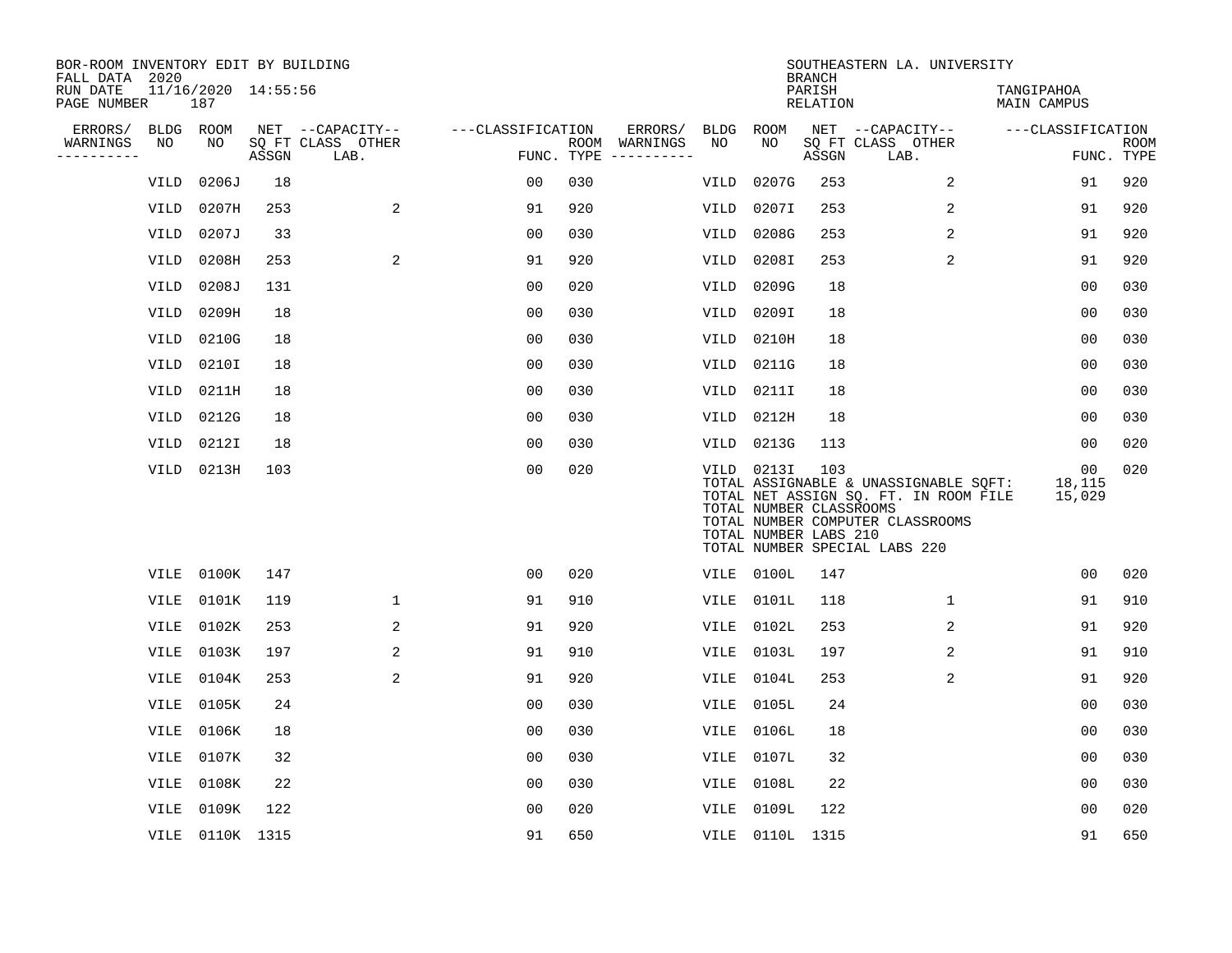| BOR-ROOM INVENTORY EDIT BY BUILDING<br>FALL DATA 2020 |             |                            |       |                           |                   |     |                                      |             |                                                                | <b>BRANCH</b>             | SOUTHEASTERN LA. UNIVERSITY                                                                                                                         |                                  |                           |
|-------------------------------------------------------|-------------|----------------------------|-------|---------------------------|-------------------|-----|--------------------------------------|-------------|----------------------------------------------------------------|---------------------------|-----------------------------------------------------------------------------------------------------------------------------------------------------|----------------------------------|---------------------------|
| RUN DATE<br>PAGE NUMBER                               |             | 11/16/2020 14:55:56<br>188 |       |                           |                   |     |                                      |             |                                                                | PARISH<br><b>RELATION</b> |                                                                                                                                                     | TANGIPAHOA<br><b>MAIN CAMPUS</b> |                           |
| ERRORS/                                               |             | BLDG ROOM                  |       | NET --CAPACITY--          | ---CLASSIFICATION |     | ERRORS/                              | <b>BLDG</b> | ROOM                                                           |                           | NET --CAPACITY--                                                                                                                                    | ---CLASSIFICATION                |                           |
| WARNINGS<br>----------                                | NO          | NO                         | ASSGN | SQ FT CLASS OTHER<br>LAB. |                   |     | ROOM WARNINGS<br>FUNC. TYPE $------$ | NO          | NO                                                             | ASSGN                     | SQ FT CLASS OTHER<br>LAB.                                                                                                                           |                                  | <b>ROOM</b><br>FUNC. TYPE |
|                                                       | VILE        | 0115K                      | 97    |                           | 91                | 919 |                                      | VILE        | 0115L                                                          | 97                        |                                                                                                                                                     | 91                               | 919                       |
|                                                       | VILE        | 0200K                      | 102   |                           | 0 <sub>0</sub>    | 020 |                                      | VILE        | 0200L                                                          | 102                       |                                                                                                                                                     | 00                               | 020                       |
|                                                       | VILE        | 0201K                      | 253   | 2                         | 91                | 920 |                                      | VILE        | 0201L                                                          | 253                       | 2                                                                                                                                                   | 91                               | 920                       |
|                                                       | VILE        | 0202K                      | 253   | 2                         | 91                | 920 |                                      | VILE        | 0202L                                                          | 253                       | 2                                                                                                                                                   | 91                               | 920                       |
|                                                       | <b>VILE</b> | 0203K                      | 253   | 2                         | 91                | 920 |                                      | VILE        | 0203L                                                          | 253                       | 2                                                                                                                                                   | 91                               | 920                       |
|                                                       | VILE        | 0204K                      | 253   | 2                         | 91                | 920 |                                      | VILE        | 0204L                                                          | 253                       | 2                                                                                                                                                   | 91                               | 920                       |
|                                                       | VILE        | 0205K                      | 18    |                           | 0 <sub>0</sub>    | 030 |                                      |             | <b>VILE 0205L</b>                                              | 18                        |                                                                                                                                                     | 0 <sub>0</sub>                   | 030                       |
|                                                       | VILE        | 0206K                      | 18    |                           | 0 <sub>0</sub>    | 030 |                                      | VILE        | 0206L                                                          | 18                        |                                                                                                                                                     | 0 <sub>0</sub>                   | 030                       |
|                                                       | VILE        | 0207K                      | 135   |                           | 0 <sub>0</sub>    | 020 |                                      |             | VILE 0207L<br>TOTAL NUMBER CLASSROOMS<br>TOTAL NUMBER LABS 210 | 134                       | TOTAL ASSIGNABLE & UNASSIGNABLE SOFT:<br>TOTAL NET ASSIGN SQ. FT. IN ROOM FILE<br>TOTAL NUMBER COMPUTER CLASSROOMS<br>TOTAL NUMBER SPECIAL LABS 220 | 00<br>7,766<br>6,491             | 020                       |
|                                                       | VILF        | 0100M 1746                 |       |                           | 00                | 020 |                                      | VILF        | 0101M                                                          | 244                       | 2                                                                                                                                                   | 91                               | 920                       |
|                                                       | <b>VILF</b> | 0102M                      | 197   | 2                         | 91                | 910 |                                      | VILF        | 0103M                                                          | 253                       | 2                                                                                                                                                   | 91                               | 920                       |
|                                                       | VILF        | 0104M                      | 197   | 2                         | 91                | 910 |                                      | VILF        | 0105M                                                          | 253                       | 2                                                                                                                                                   | 91                               | 920                       |
|                                                       | VILF        | 0106M                      | 244   | 2                         | 91                | 920 |                                      | VILF        | 0107M                                                          | 244                       | 2                                                                                                                                                   | 91                               | 920                       |
|                                                       | <b>VILF</b> | 0108M                      | 197   | 2                         | 91                | 910 |                                      | <b>VILF</b> | 0109M                                                          | 244                       | 2                                                                                                                                                   | 91                               | 920                       |
|                                                       | <b>VILF</b> | 0110M                      | 197   | 2                         | 91                | 910 |                                      | VILF        | 0111M                                                          | 253                       | 2                                                                                                                                                   | 91                               | 920                       |
|                                                       | VILF        | 0112M                      | 244   | 2                         | 91                | 920 |                                      | <b>VILF</b> | 0113M                                                          | 253                       | 2                                                                                                                                                   | 91                               | 920                       |
|                                                       | VILF        | 0114M                      | 17    |                           | 0 <sub>0</sub>    | 030 |                                      | VILF        | 0115M                                                          | 244                       | 2                                                                                                                                                   | 91                               | 920                       |
|                                                       | VILF        | 0116M                      | 154   |                           | 0 <sub>0</sub>    | 020 |                                      | VILF        | 0117M                                                          | 17                        |                                                                                                                                                     | 0 <sub>0</sub>                   | 030                       |
|                                                       | <b>VILF</b> | 0118M                      | 26    |                           | 0 <sub>0</sub>    | 030 |                                      | VILF        | 0119M                                                          | 18                        |                                                                                                                                                     | 00                               | 030                       |
|                                                       | VILF        | 0120M                      | 42    |                           | 0 <sub>0</sub>    | 030 |                                      | VILF        | 0121M                                                          | 40                        |                                                                                                                                                     | 0 <sub>0</sub>                   | 010                       |
|                                                       | VILF        | 0122M                      | 41    |                           | 0 <sub>0</sub>    | 030 |                                      | VILF        | 0123M                                                          | 30                        |                                                                                                                                                     | 0 <sub>0</sub>                   | 020                       |
|                                                       | <b>VILF</b> | 0124M                      | 42    |                           | 0 <sub>0</sub>    | 030 |                                      | <b>VILF</b> | 0125M                                                          | 40                        |                                                                                                                                                     | 0 <sub>0</sub>                   | 030                       |
|                                                       |             | VILF 0126M                 | 41    |                           | 0 <sub>0</sub>    | 030 |                                      |             | VILF 0127M                                                     | 26                        |                                                                                                                                                     | 0 <sub>0</sub>                   | 030                       |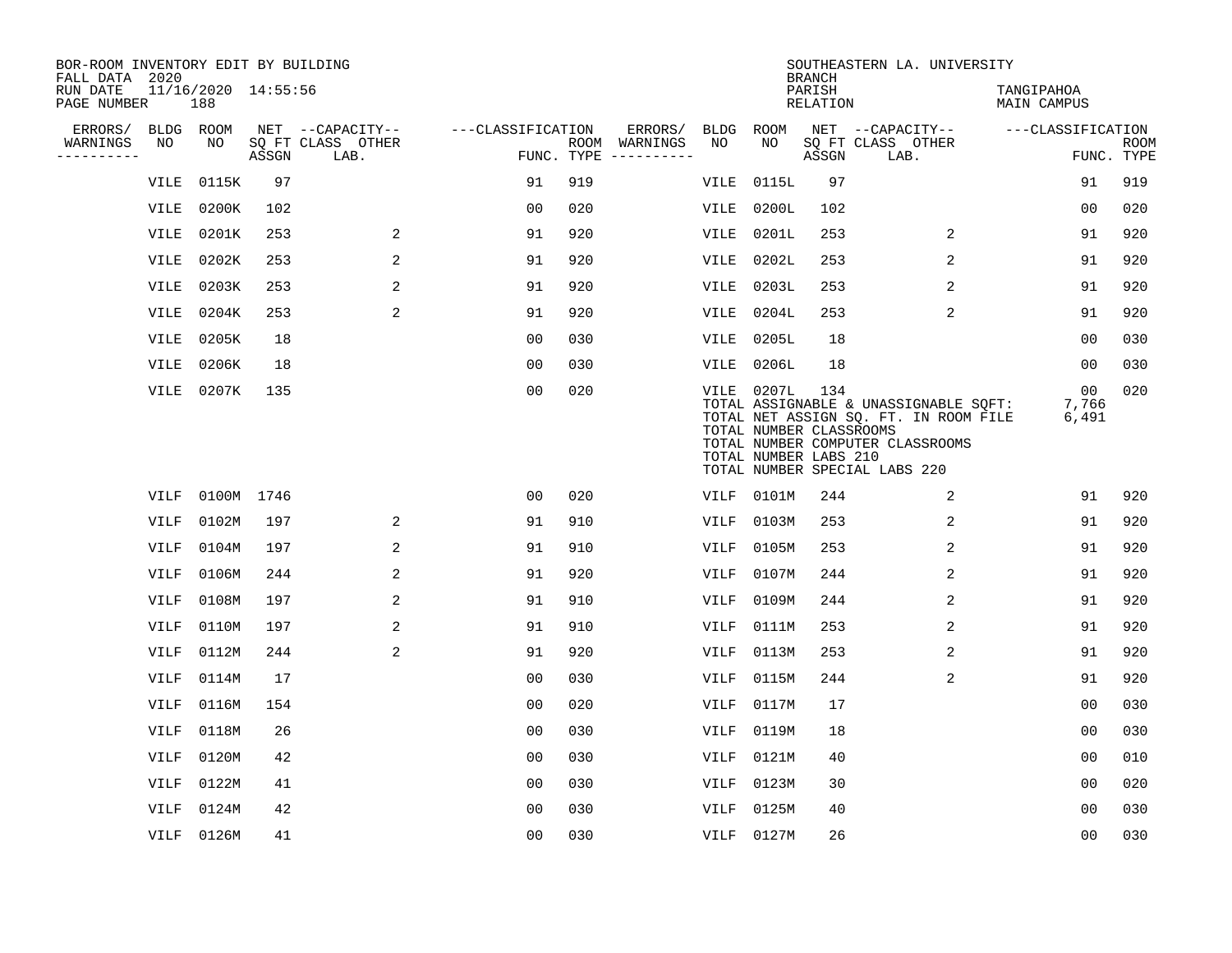| BOR-ROOM INVENTORY EDIT BY BUILDING<br>FALL DATA 2020 |             |                            |       |                           |                   |     |                                      |             |             | <b>BRANCH</b>             | SOUTHEASTERN LA. UNIVERSITY |                                  |                           |
|-------------------------------------------------------|-------------|----------------------------|-------|---------------------------|-------------------|-----|--------------------------------------|-------------|-------------|---------------------------|-----------------------------|----------------------------------|---------------------------|
| RUN DATE<br>PAGE NUMBER                               |             | 11/16/2020 14:55:56<br>189 |       |                           |                   |     |                                      |             |             | PARISH<br><b>RELATION</b> |                             | TANGIPAHOA<br><b>MAIN CAMPUS</b> |                           |
| ERRORS/                                               | <b>BLDG</b> | ROOM                       |       | NET --CAPACITY--          | ---CLASSIFICATION |     | ERRORS/                              | <b>BLDG</b> | <b>ROOM</b> |                           | NET --CAPACITY--            | ---CLASSIFICATION                |                           |
| WARNINGS<br>----------                                | NO          | NO                         | ASSGN | SQ FT CLASS OTHER<br>LAB. |                   |     | ROOM WARNINGS<br>FUNC. TYPE $------$ | NO          | NO          | ASSGN                     | SQ FT CLASS OTHER<br>LAB.   |                                  | <b>ROOM</b><br>FUNC. TYPE |
|                                                       | <b>VILF</b> | 0128M                      | 18    |                           | 0 <sub>0</sub>    | 030 |                                      | VILF        | 0129M       | 17                        |                             | 00                               | 030                       |
|                                                       | <b>VILF</b> | 0130M                      | 17    |                           | 0 <sub>0</sub>    | 030 |                                      | VILF        | 0131M       | 154                       |                             | 00                               | 020                       |
|                                                       | <b>VILF</b> | 0200M                      | 920   |                           | 0 <sub>0</sub>    | 020 |                                      | VILF        | 0201M       | 244                       | 2                           | 91                               | 920                       |
|                                                       | <b>VILF</b> | 0202M                      | 243   | 2                         | 91                | 920 |                                      | <b>VILF</b> | 0203M       | 253                       | 2                           | 91                               | 920                       |
|                                                       | <b>VILF</b> | 0204M                      | 253   | 2                         | 91                | 920 |                                      | <b>VILF</b> | 0205M       | 253                       | $\overline{2}$              | 91                               | 920                       |
|                                                       | VILF        | 0206M                      | 253   | 2                         | 91                | 920 |                                      | VILF        | 0207M       | 244                       | 2                           | 91                               | 920                       |
|                                                       | <b>VILF</b> | 0208M                      | 244   | 2                         | 91                | 920 |                                      | VILF        | 0209M       | 244                       | 2                           | 91                               | 920                       |
|                                                       | <b>VILF</b> | 0210M                      | 245   | 2                         | 91                | 920 |                                      | <b>VILF</b> | 0211M       | 253                       | 2                           | 91                               | 920                       |
|                                                       | VILF        | 0212M                      | 253   | 2                         | 91                | 920 |                                      | VILF        | 0213M       | 253                       | 2                           | 91                               | 920                       |
|                                                       | <b>VILF</b> | 0214M                      | 253   | 2                         | 91                | 920 |                                      | <b>VILF</b> | 0215M       | 244                       | 2                           | 91                               | 920                       |
|                                                       | <b>VILF</b> | 0216M                      | 244   | 2                         | 91                | 920 |                                      | VILF        | 0217M       | 17                        |                             | 0 <sub>0</sub>                   | 030                       |
|                                                       | <b>VILF</b> | 0218M                      | 17    |                           | 0 <sub>0</sub>    | 030 |                                      | <b>VILF</b> | 0219M       | 18                        |                             | 0 <sub>0</sub>                   | 030                       |
|                                                       | VILF        | 0220M                      | 18    |                           | 0 <sub>0</sub>    | 030 |                                      | VILF        | 0221M       | 17                        |                             | 0 <sub>0</sub>                   | 030                       |
|                                                       | VILF        | 0222M                      | 17    |                           | 0 <sub>0</sub>    | 030 |                                      | VILF        | 0223M       | 152                       |                             | 0 <sub>0</sub>                   | 020                       |
|                                                       | <b>VILF</b> | 0224M                      | 180   |                           | 0 <sub>0</sub>    | 020 |                                      | VILF        | 0225M       | 23                        |                             | 0 <sub>0</sub>                   | 010                       |
|                                                       | <b>VILF</b> | 0226M                      | 49    |                           | 0 <sub>0</sub>    | 030 |                                      | VILF        | 0227M       | 25                        |                             | 0 <sub>0</sub>                   | 030                       |
|                                                       | <b>VILF</b> | 0228M                      | 14    |                           | 0 <sub>0</sub>    | 030 |                                      | <b>VILF</b> | 0229M       | 17                        |                             | 0 <sub>0</sub>                   | 030                       |
|                                                       | VILF        | 0230M                      | 18    |                           | 0 <sub>0</sub>    | 030 |                                      | VILF        | 0231M       | 17                        |                             | 0 <sub>0</sub>                   | 030                       |
|                                                       | <b>VILF</b> | 0232M                      | 17    |                           | 0 <sub>0</sub>    | 030 |                                      | <b>VILF</b> | 0233M       | 17                        |                             | 0 <sub>0</sub>                   | 030                       |
|                                                       | VILF        | 0234M                      | 152   |                           | 0 <sub>0</sub>    | 020 |                                      | VILF        | 0300M       | 769                       |                             | 0 <sub>0</sub>                   | 020                       |
|                                                       | VILF        | 0301M                      | 244   | 2                         | 91                | 920 |                                      | VILF        | 0302M       | 243                       | 2                           | 91                               | 920                       |
|                                                       | <b>VILF</b> | 0303M                      | 253   | 2                         | 91                | 920 |                                      | VILF        | 0304M       | 253                       | 2                           | 91                               | 920                       |
|                                                       | VILF        | 0305M                      | 253   | 2                         | 91                | 920 |                                      | VILF        | 0306M       | 253                       | 2                           | 91                               | 920                       |
|                                                       | <b>VILF</b> | 0307M                      | 244   | 2                         | 91                | 920 |                                      | VILF        | 0308M       | 244                       | 2                           | 91                               | 920                       |
|                                                       | <b>VILF</b> | 0309M                      | 244   | 2                         | 91                | 920 |                                      | <b>VILF</b> | 0310M       | 245                       | 2                           | 91                               | 920                       |
|                                                       | VILF        | 0311M                      | 253   | 2                         | 91                | 920 |                                      | VILF        | 0312M       | 253                       | 2                           | 91                               | 920                       |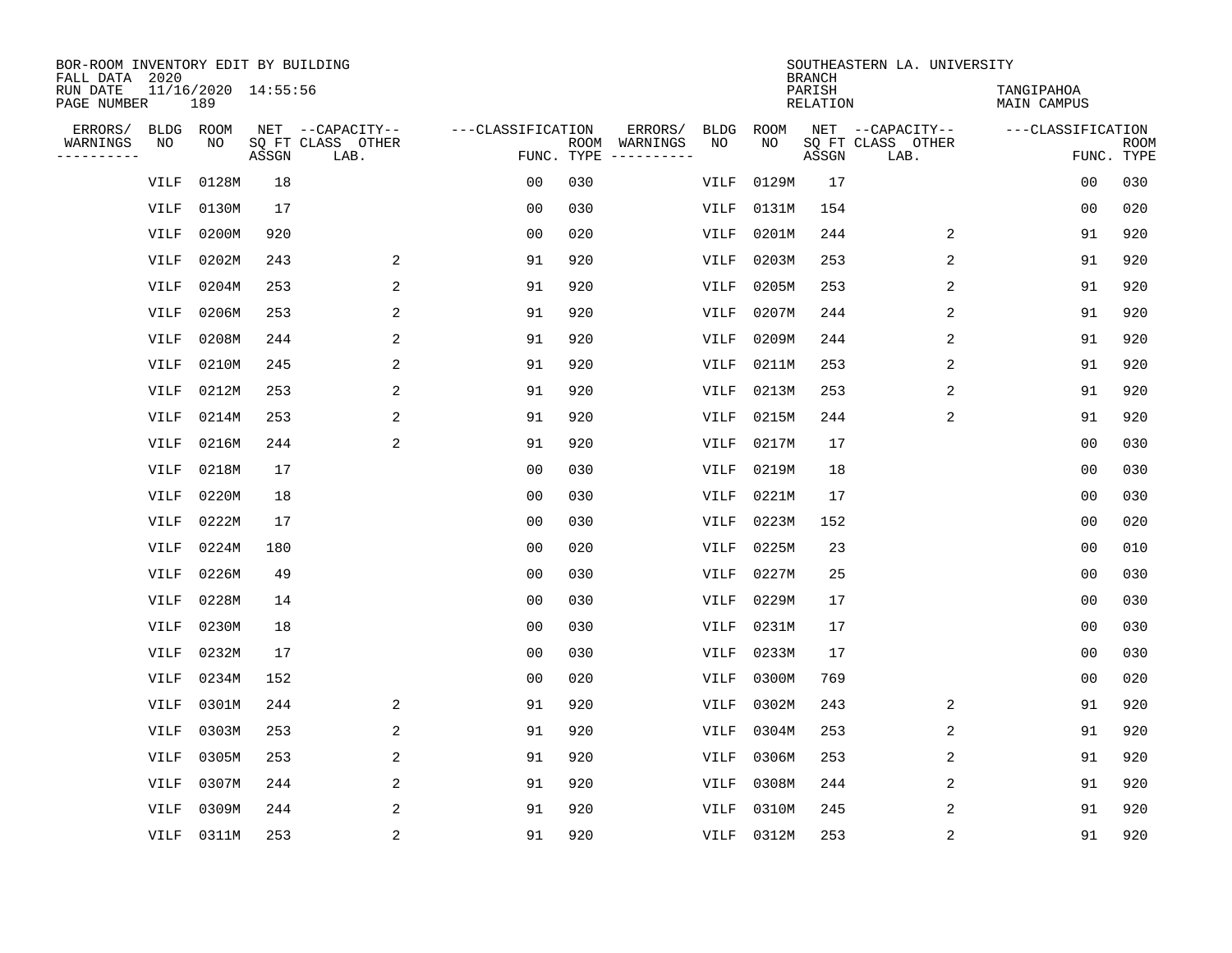| BOR-ROOM INVENTORY EDIT BY BUILDING<br>FALL DATA 2020 |             |                            |       |                           |                   |     |                                      |             |                                                                | <b>BRANCH</b>      | SOUTHEASTERN LA. UNIVERSITY                                                                                                                         |                                     |                    |
|-------------------------------------------------------|-------------|----------------------------|-------|---------------------------|-------------------|-----|--------------------------------------|-------------|----------------------------------------------------------------|--------------------|-----------------------------------------------------------------------------------------------------------------------------------------------------|-------------------------------------|--------------------|
| RUN DATE<br>PAGE NUMBER                               |             | 11/16/2020 14:55:56<br>190 |       |                           |                   |     |                                      |             |                                                                | PARISH<br>RELATION |                                                                                                                                                     | TANGIPAHOA<br>MAIN CAMPUS           |                    |
| ERRORS/                                               | BLDG ROOM   |                            |       | NET --CAPACITY--          | ---CLASSIFICATION |     | ERRORS/                              | BLDG        | ROOM                                                           |                    | NET --CAPACITY--                                                                                                                                    | ---CLASSIFICATION                   |                    |
| WARNINGS<br>----------                                | NO          | NO                         | ASSGN | SQ FT CLASS OTHER<br>LAB. |                   |     | ROOM WARNINGS<br>FUNC. TYPE $------$ | NO          | NO                                                             | ASSGN              | SQ FT CLASS OTHER<br>LAB.                                                                                                                           |                                     | ROOM<br>FUNC. TYPE |
|                                                       | VILF        | 0313M                      | 253   | 2                         | 91                | 920 |                                      | VILF        | 0314M                                                          | 253                | 2                                                                                                                                                   | 91                                  | 920                |
|                                                       | VILF        | 0315M                      | 244   | 2                         | 91                | 920 |                                      | VILF        | 0316M                                                          | 244                | 2                                                                                                                                                   | 91                                  | 920                |
|                                                       | VILF        | 0317M                      | 152   |                           | 0 <sub>0</sub>    | 020 |                                      | VILF        | 0318M                                                          | 17                 |                                                                                                                                                     | 00                                  | 030                |
|                                                       | <b>VILF</b> | 0319M                      | 17    |                           | 0 <sub>0</sub>    | 030 |                                      | VILF        | 0320M                                                          | 18                 |                                                                                                                                                     | 00                                  | 030                |
|                                                       | VILF        | 0321M                      | 18    |                           | 0 <sub>0</sub>    | 030 |                                      | VILF        | 0322M                                                          | 17                 |                                                                                                                                                     | 0 <sub>0</sub>                      | 030                |
|                                                       | VILF        | 0323M                      | 17    |                           | 0 <sub>0</sub>    | 030 |                                      | VILF        | 0324M                                                          | 180                |                                                                                                                                                     | 0 <sub>0</sub>                      | 020                |
|                                                       | VILF        | 0325M                      | 23    |                           | 0 <sub>0</sub>    | 010 |                                      | <b>VILF</b> | 0326M                                                          | 49                 |                                                                                                                                                     | 0 <sub>0</sub>                      | 030                |
|                                                       | VILF        | 0327M                      | 25    |                           | 00                | 030 |                                      | VILF        | 0328M                                                          | 14                 |                                                                                                                                                     | 0 <sub>0</sub>                      | 030                |
|                                                       | VILF        | 0329M                      | 17    |                           | 00                | 030 |                                      | VILF        | 0330M                                                          | 18                 |                                                                                                                                                     | 0 <sub>0</sub>                      | 030                |
|                                                       | VILF        | 0331M                      | 18    |                           | 0 <sub>0</sub>    | 030 |                                      | VILF        | 0332M                                                          | 17                 |                                                                                                                                                     | 00                                  | 030                |
|                                                       |             | VILF 0333M                 | 17    |                           | 0 <sub>0</sub>    | 030 |                                      |             | VILF 0334M<br>TOTAL NUMBER CLASSROOMS<br>TOTAL NUMBER LABS 210 | 152                | TOTAL ASSIGNABLE & UNASSIGNABLE SQFT:<br>TOTAL NET ASSIGN SQ. FT. IN ROOM FILE<br>TOTAL NUMBER COMPUTER CLASSROOMS<br>TOTAL NUMBER SPECIAL LABS 220 | 00 <sub>o</sub><br>16,962<br>11,216 | 020                |
|                                                       | VVS0 0101   |                            | 97    |                           | 91                | 660 |                                      |             | TOTAL NUMBER CLASSROOMS<br>TOTAL NUMBER LABS 210               |                    | TOTAL ASSIGNABLE & UNASSIGNABLE SQFT:<br>TOTAL NET ASSIGN SQ. FT. IN ROOM FILE<br>TOTAL NUMBER COMPUTER CLASSROOMS<br>TOTAL NUMBER SPECIAL LABS 220 | 97<br>97                            |                    |
|                                                       | WH00        | 0101                       | 173   |                           | 0 <sub>0</sub>    | 020 |                                      |             | WH00 0102                                                      | 2526               |                                                                                                                                                     | 0 <sub>0</sub>                      | 020                |
|                                                       | WH00        | 0103                       | 99    | $\mathbf{1}$              | 11                | 310 |                                      | WH00        | 0104                                                           | 99                 | $\mathbf{1}$                                                                                                                                        | 11                                  | 310                |
|                                                       | WH00        | 0105                       | 69    |                           | 0 <sub>0</sub>    | 030 |                                      | WH00        | 0106                                                           | 48                 |                                                                                                                                                     | 0 <sub>0</sub>                      | 030                |
|                                                       | WH00        | 0107                       | 20    |                           | 70                | 730 |                                      | WH00        | 0108                                                           | 281                | 14                                                                                                                                                  | 11                                  | 315                |
|                                                       | WH00        | 0108A                      | 225   | $\mathbf{1}$              | 11                | 310 |                                      | WH00        | 0108B                                                          | 106                | $\mathbf 1$                                                                                                                                         | 11                                  | 310                |
|                                                       | WH00        | 0108C                      | 44    |                           | 60                | 710 |                                      | WH00        | 0109                                                           | 688                | 34                                                                                                                                                  | 11                                  | 110                |
|                                                       | WH00        | 0110                       | 131   |                           | 00                | 020 |                                      | WH00        | 0110A                                                          | 105                | 1                                                                                                                                                   | 11                                  | 310                |
|                                                       |             | WH00 0110B                 | 94    | 1                         | 11                | 310 |                                      |             | WH00 0110C                                                     | 115                | 1                                                                                                                                                   | 11                                  | 310                |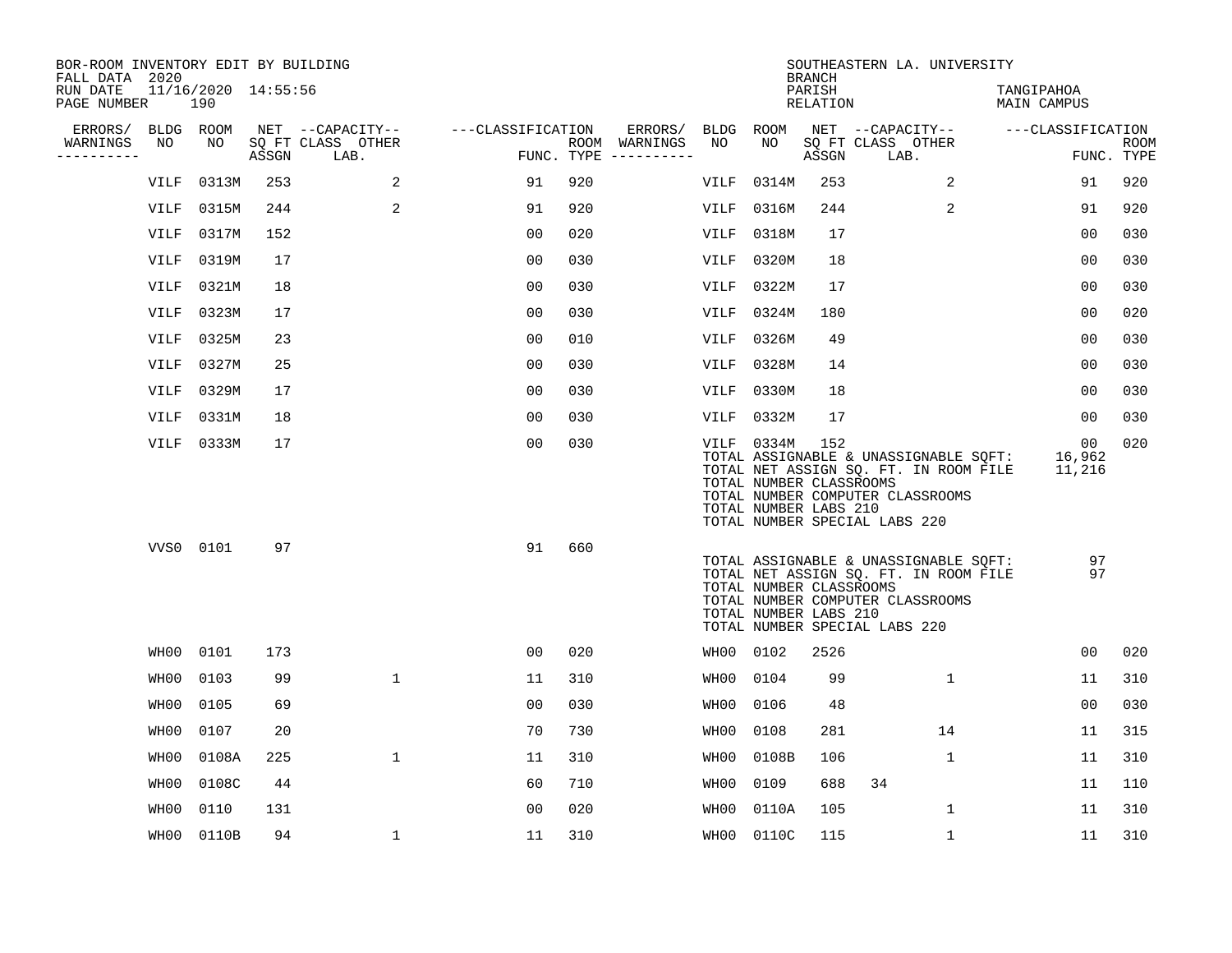| BOR-ROOM INVENTORY EDIT BY BUILDING<br>FALL DATA 2020 |             |                            |       |                           |              |                   |                    |          |             |             | <b>BRANCH</b>             | SOUTHEASTERN LA. UNIVERSITY |              |                                  |                |                           |
|-------------------------------------------------------|-------------|----------------------------|-------|---------------------------|--------------|-------------------|--------------------|----------|-------------|-------------|---------------------------|-----------------------------|--------------|----------------------------------|----------------|---------------------------|
| RUN DATE<br>PAGE NUMBER                               |             | 11/16/2020 14:55:56<br>191 |       |                           |              |                   |                    |          |             |             | PARISH<br><b>RELATION</b> |                             |              | TANGIPAHOA<br><b>MAIN CAMPUS</b> |                |                           |
| ERRORS/                                               | <b>BLDG</b> | ROOM                       |       | NET --CAPACITY--          |              | ---CLASSIFICATION |                    | ERRORS/  | <b>BLDG</b> | <b>ROOM</b> |                           | NET --CAPACITY--            |              | ---CLASSIFICATION                |                |                           |
| WARNINGS<br>----------                                | ΝO          | NO                         | ASSGN | SQ FT CLASS OTHER<br>LAB. |              |                   | ROOM<br>FUNC. TYPE | WARNINGS | NO          | NO          | ASSGN                     | SQ FT CLASS OTHER<br>LAB.   |              |                                  |                | <b>ROOM</b><br>FUNC. TYPE |
|                                                       | WH00        | 0110D                      | 116   |                           | $\mathbf 1$  | 11                | 310                |          | WH00        | 0110E       | 72                        |                             | $\mathbf 1$  | 11                               |                | 310                       |
|                                                       | WH00        | 0110F                      | 22    |                           |              | 11                | 315                |          | WH00        | 0111        | 688                       | 42                          |              | 11                               |                | 110                       |
|                                                       | WH00        | 0112                       | 670   | 38                        |              | 11                | 110                |          | WH00        | 0113        | 688                       | 35                          |              | 11                               |                | 110                       |
|                                                       | WH00        | 0114                       | 156   |                           | 1            | 11                | 315                |          | WH00        | 0114A       | 78                        |                             | $\mathbf 1$  | 11                               |                | 315                       |
|                                                       | WH00        | 0114B                      | 99    |                           | $\mathbf{1}$ | 11                | 310                |          | WH00        | 0114C       | 104                       |                             | $\mathbf{1}$ | 11                               |                | 310                       |
|                                                       | WH00        | 0114D                      | 148   |                           | $\mathbf{1}$ | 11                | 310                |          | WH00        | 0114E       | 76                        |                             |              | 11                               |                | 315                       |
|                                                       | WH00        | 0115                       | 147   |                           |              | 0 <sub>0</sub>    | 020                |          | WH00        | 0115A       | 58                        |                             | $\mathbf{1}$ |                                  | 20             | 250                       |
|                                                       | WH00        | 0115B                      | 58    | $\mathbf 1$               |              | 20                | 250                |          | WH00        | 0115C       | 58                        |                             | $\mathbf 1$  |                                  | 20             | 250                       |
|                                                       | WH00        | 0115D                      | 89    | $\mathbf 1$               |              | 20                | 250                |          | WH00        | 0115E       | 143                       |                             | 9            |                                  | 20             | 250                       |
|                                                       | WH00        | 0115F                      | 78    | 1                         |              | 20                | 250                |          | WH00        | 0116        | 101                       |                             |              |                                  | 0 <sub>0</sub> | 030                       |
|                                                       | WH00        | 0117                       | 48    |                           |              | 0 <sub>0</sub>    | 020                |          | WH00        | 0118        | 160                       |                             |              |                                  | 0 <sub>0</sub> | 030                       |
|                                                       | WH00        | 0119                       | 290   |                           |              | 0 <sub>0</sub>    | 020                |          | WH00        | 0120        | 84                        |                             |              |                                  | 20             | 255                       |
|                                                       | WH00        | 0121                       | 54    |                           |              | 20                | 255                |          | WH00        | 0122        | 177                       |                             | $\mathbf{1}$ |                                  | 20             | 255                       |
|                                                       | WH00        | 0123                       | 1164  | 58                        |              | 20                | 250                |          | WH00        | 0124        | 557                       | 20                          |              | 11                               |                | 110                       |
|                                                       | WH00        | 0125                       | 68    |                           | $\mathbf{1}$ | 11                | 310                |          | WH00        | 0126        | 68                        |                             | $\mathbf 1$  | 11                               |                | 310                       |
|                                                       | WH00        | 0127                       | 5     |                           |              | 11                | 315                |          | WH00        | 0128        | 6                         |                             |              | 11                               |                | 315                       |
|                                                       | WH00        | 0129                       | 11    |                           |              | 11                | 315                |          | WH00        | 0130        | 3                         |                             |              | 11                               |                | 315                       |
|                                                       | WH00        | 0131                       | 225   |                           | $\mathbf{1}$ | 11                | 310                |          | WH00        | 0133        | 127                       |                             | $\mathbf 1$  | 11                               |                | 310                       |
|                                                       | WH00        | 0134                       | 203   |                           |              | 0 <sub>0</sub>    | 030                |          | WH00        | 0135        | 332                       |                             | 16           | 11                               |                | 310                       |
|                                                       | WH00        | 0137                       | 555   | 24                        |              | 11                | 110                |          | WH00        | 0138        | 928                       |                             | 18           |                                  | 20             | 250                       |
|                                                       | WH00        | 0139                       | 56    |                           |              | 20                | 255                |          | WH00        | 0140        | 118                       |                             |              |                                  | 20             | 255                       |
|                                                       | WH00        | 0141                       | 180   |                           | $\mathbf{1}$ | 11                | 315                |          | WH00        | 0142        | 44                        |                             |              | 11                               |                | 315                       |
|                                                       | WH00        | 0143                       | 38    |                           |              | 0 <sub>0</sub>    | 030                |          | WH00        | 0144        | 53                        |                             |              |                                  | 0 <sub>0</sub> | 020                       |
|                                                       | WH00        | 0145                       | 290   |                           |              | 0 <sub>0</sub>    | 020                |          | WH00        | 0146        | 46                        |                             |              |                                  | 0 <sub>0</sub> | 020                       |
|                                                       | WH00        | 0147                       | 101   |                           |              | 0 <sub>0</sub>    | 030                |          | WH00        | 0148        | 159                       |                             |              | 0 <sub>0</sub>                   |                | 030                       |
|                                                       | WH00        | 0149                       | 33    |                           |              | 0 <sub>0</sub>    | 020                |          | WH00        | 0201        | 2521                      |                             |              |                                  | 0 <sub>0</sub> | 020                       |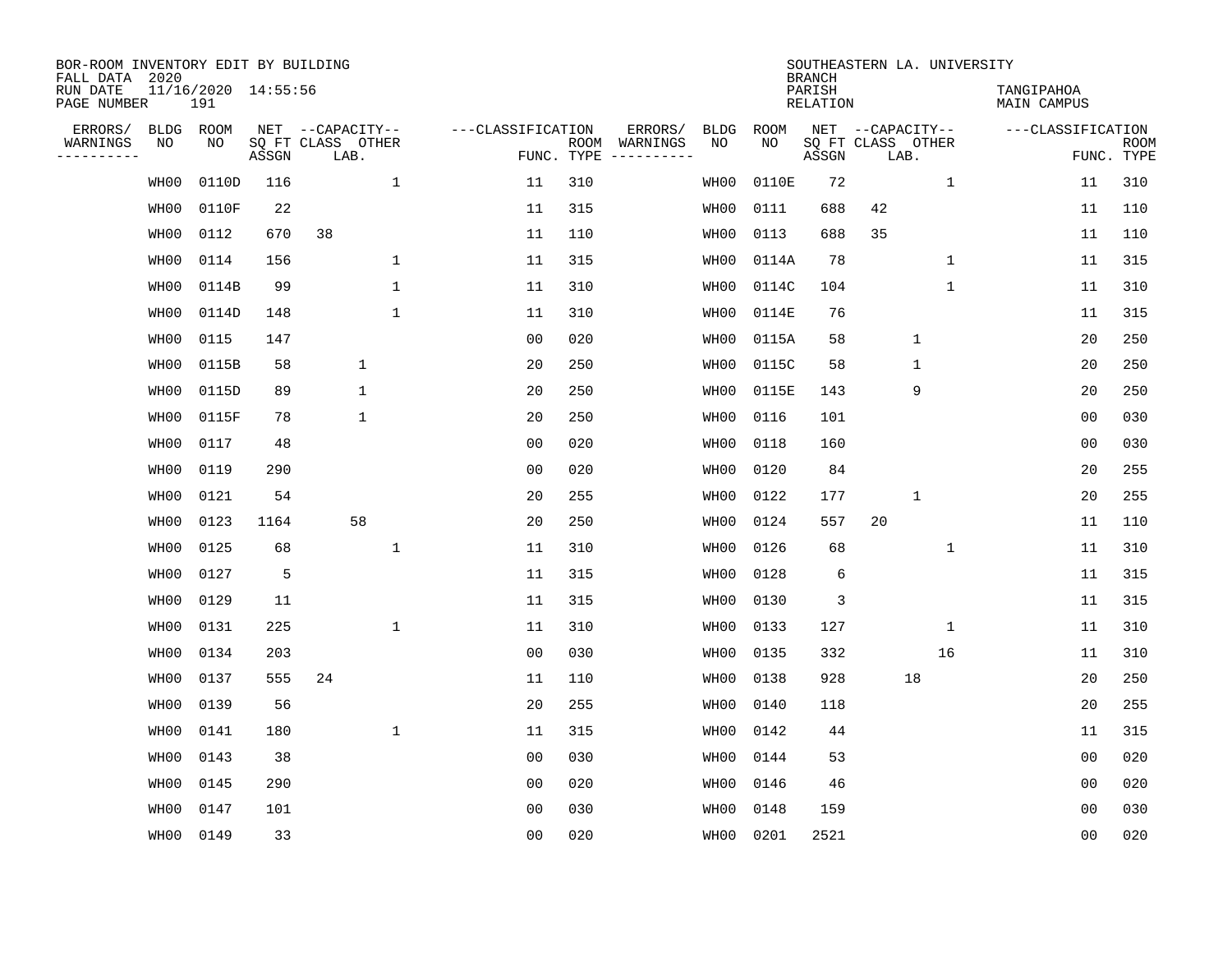| BOR-ROOM INVENTORY EDIT BY BUILDING<br>FALL DATA 2020 |      |                            |       |                           |              |                   |            |                              |             |             | <b>BRANCH</b>             | SOUTHEASTERN LA. UNIVERSITY           |              |                                  |                           |
|-------------------------------------------------------|------|----------------------------|-------|---------------------------|--------------|-------------------|------------|------------------------------|-------------|-------------|---------------------------|---------------------------------------|--------------|----------------------------------|---------------------------|
| RUN DATE<br>PAGE NUMBER                               |      | 11/16/2020 14:55:56<br>192 |       |                           |              |                   |            |                              |             |             | PARISH<br><b>RELATION</b> |                                       |              | TANGIPAHOA<br><b>MAIN CAMPUS</b> |                           |
| ERRORS/                                               | BLDG | ROOM                       |       | NET --CAPACITY--          |              | ---CLASSIFICATION |            | ERRORS/                      | <b>BLDG</b> | <b>ROOM</b> |                           | NET --CAPACITY--                      |              | ---CLASSIFICATION                |                           |
| WARNINGS<br>----------                                | NO   | NO                         | ASSGN | SQ FT CLASS OTHER<br>LAB. |              |                   | FUNC. TYPE | ROOM WARNINGS<br>----------- | NO          | NO.         | ASSGN                     | SQ FT CLASS OTHER<br>LAB.             |              |                                  | <b>ROOM</b><br>FUNC. TYPE |
|                                                       | WH00 | 0202                       | 124   |                           | 1            | 11                | 310        |                              | WH00        | 0203        | 126                       |                                       | $\mathbf{1}$ | 11                               | 310                       |
|                                                       | WH00 | 0204                       | 126   |                           | 1            | 11                | 310        |                              | WH00        | 0205        | 124                       |                                       | $\mathbf{1}$ | 11                               | 310                       |
|                                                       | WH00 | 0206                       | 205   |                           | 2            | 11                | 310        |                              | WH00        | 0206A       | 159                       |                                       | 1            | 11                               | 315                       |
|                                                       | WH00 | 0206B                      | 144   |                           | 1            | 11                | 310        |                              | WH00        | 0206C       | 144                       |                                       | $\mathbf{1}$ | 11                               | 310                       |
|                                                       | WH00 | 0207                       | 688   | 42                        |              | 11                | 110        |                              | WH00        | 0208        | 688                       | 42                                    |              | 11                               | 110                       |
|                                                       | WH00 | 0209                       | 688   | 37                        |              | 11                | 110        |                              | WH00        | 0210        | 670                       | 34                                    |              | 11                               | 110                       |
|                                                       | WH00 | 0211                       | 390   | 24                        |              | 20                | 250        |                              | WH00        | 0211C       | 10                        |                                       |              | 44                               | 710                       |
|                                                       | WH00 | 0212                       | 688   | 34                        |              | 20                | 250        |                              | WH00        | 0213        | 132                       |                                       |              | 0 <sub>0</sub>                   | 020                       |
|                                                       | WH00 | 0213A                      | 108   |                           | $\mathbf{1}$ | 11                | 310        |                              | WH00        | 0213B       | 105                       |                                       | $\mathbf{1}$ | 11                               | 310                       |
|                                                       | WH00 | 0213C                      | 113   |                           | $\mathbf{1}$ | 11                | 310        |                              | WH00        | 0213D       | 91                        |                                       | $\mathbf{1}$ | 11                               | 310                       |
|                                                       | WH00 | 0213E                      | 88    |                           | $\mathbf{1}$ | 11                | 310        |                              | WH00        | 0213F       | 23                        |                                       |              | 11                               | 315                       |
|                                                       | WH00 | 0213G                      | 9     |                           |              | 60                | 710        |                              | WH00        | 0214        | 101                       |                                       |              | 0 <sub>0</sub>                   | 030                       |
|                                                       | WH00 | 0215                       | 48    |                           |              | 0 <sub>0</sub>    | 020        |                              | WH00        | 0216        | 160                       |                                       |              | 00                               | 030                       |
|                                                       | WH00 | 0217                       | 290   |                           |              | 0 <sub>0</sub>    | 020        |                              | WH00        | 0218        | 626                       |                                       |              | 50                               | 660                       |
|                                                       | WH00 | 0219                       | 1036  | 54                        |              | 11                | 110        |                              | WH00        | 0220        | 240                       |                                       | 4            | 11                               | 315                       |
|                                                       | WH00 | 0220A                      | 145   |                           | 1            | 11                | 310        |                              | WH00        | 0220B       | 161                       |                                       | 1            | 11                               | 310                       |
|                                                       | WH00 | 0220C                      | 125   |                           | 1            | 11                | 310        |                              | WH00        | 0221        | 212                       |                                       | 2            | 11                               | 315                       |
|                                                       | WH00 | 0221A                      | 138   |                           | $\mathbf{1}$ | 11                | 310        |                              | WH00        | 0221B       | 160                       |                                       | $\mathbf 1$  | 11                               | 310                       |
|                                                       | WH00 | 0221C                      | 142   |                           | $\mathbf{1}$ | 11                | 310        |                              | WH00        | 0222        | 1018                      | 59                                    |              | 11                               | 110                       |
|                                                       | WH00 | 0223                       | 212   |                           | 2            | 11                | 315        |                              | WH00        | 0223A       | 151                       |                                       | $\mathbf 1$  | 11                               | 310                       |
|                                                       | WH00 | 0223B                      | 142   |                           | $\mathbf{1}$ | 11                | 310        |                              | WH00        | 0223C       | 142                       |                                       | $\mathbf{1}$ | 11                               | 310                       |
|                                                       | WH00 | 0224                       | 64    |                           |              | 0 <sub>0</sub>    | 030        |                              | WH00        | 0225        | 21                        |                                       |              | 70                               | 730                       |
|                                                       | WH00 | 0226                       | 80    |                           |              | 0 <sub>0</sub>    | 030        |                              | WH00        | 0227        | 290                       |                                       |              | 0 <sub>0</sub>                   | 020                       |
|                                                       | WH00 | 0228                       | 46    |                           |              | 0 <sub>0</sub>    | 020        |                              | WH00        | 0229        | 159                       |                                       |              | 0 <sub>0</sub>                   | 030                       |
|                                                       | WH00 | 0230                       | 101   |                           |              | 00                | 030        |                              |             |             |                           | TOTAL ASSIGNABLE & UNASSIGNABLE SQFT: |              | 28,829                           |                           |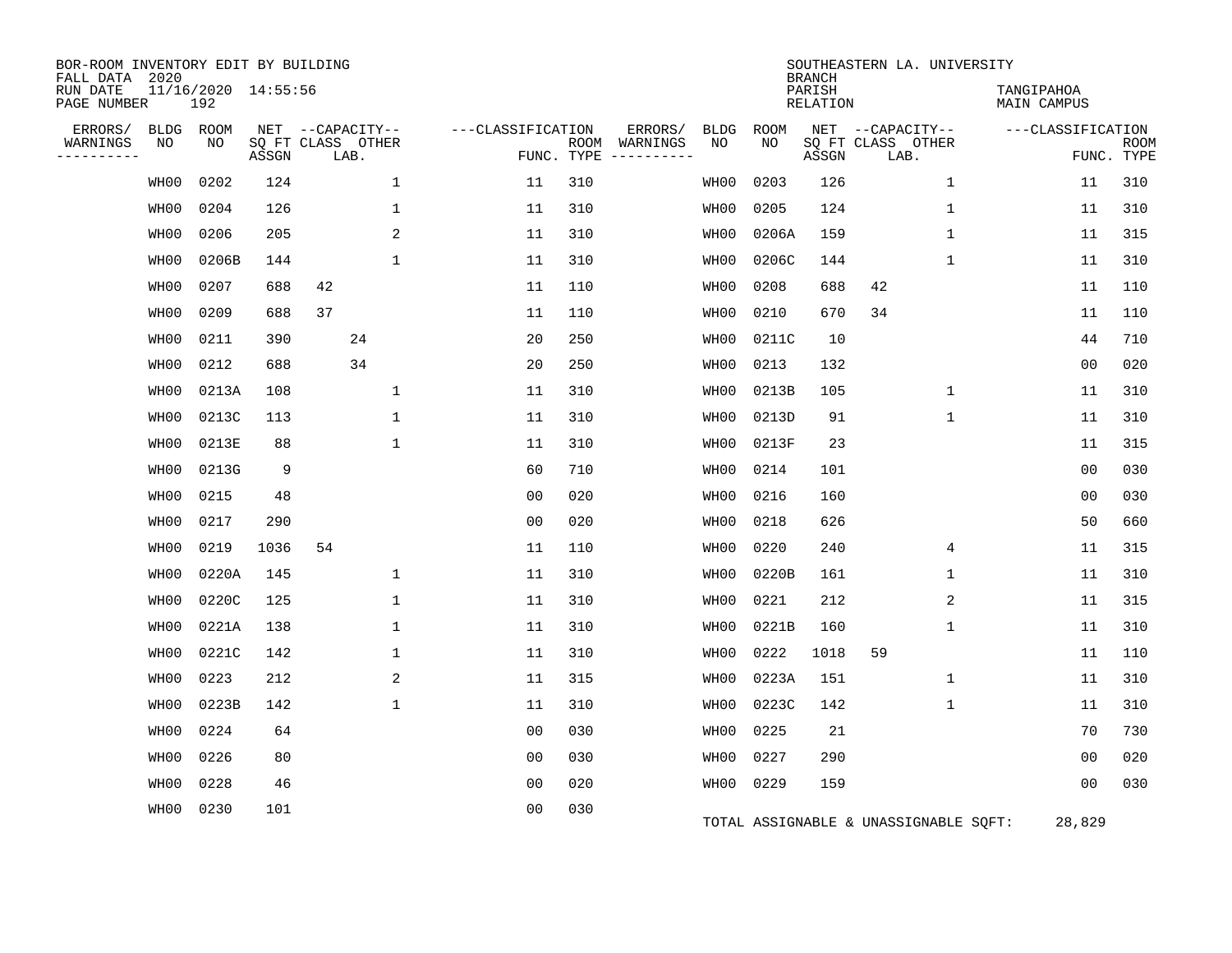| BOR-ROOM INVENTORY EDIT BY BUILDING<br>FALL DATA 2020 |      |                            |       |                                       |                   |     | SOUTHEASTERN LA. UNIVERSITY<br><b>BRANCH</b> |                 |                                                                                   |                           |      |                                                                           |  |                   |                                  |  |  |
|-------------------------------------------------------|------|----------------------------|-------|---------------------------------------|-------------------|-----|----------------------------------------------|-----------------|-----------------------------------------------------------------------------------|---------------------------|------|---------------------------------------------------------------------------|--|-------------------|----------------------------------|--|--|
| RUN DATE<br>PAGE NUMBER                               |      | 11/16/2020 14:55:56<br>193 |       |                                       |                   |     |                                              |                 |                                                                                   | PARISH<br><b>RELATION</b> |      |                                                                           |  |                   | TANGIPAHOA<br><b>MAIN CAMPUS</b> |  |  |
| ERRORS/<br>WARNINGS                                   | NO   | BLDG ROOM<br>NO            |       | NET --CAPACITY--<br>SQ FT CLASS OTHER | ---CLASSIFICATION |     | ERRORS/<br>ROOM WARNINGS                     | BLDG ROOM<br>NO | NO.                                                                               |                           |      | NET --CAPACITY--<br>SQ FT CLASS OTHER                                     |  | ---CLASSIFICATION | <b>ROOM</b>                      |  |  |
| ----------                                            |      |                            | ASSGN | LAB.                                  |                   |     | FUNC. TYPE $------$                          |                 |                                                                                   | ASSGN                     | LAB. |                                                                           |  | FUNC. TYPE        |                                  |  |  |
|                                                       |      |                            |       |                                       |                   |     |                                              |                 | TOTAL NUMBER CLASSROOMS<br>TOTAL NUMBER LABS 210<br>TOTAL NUMBER SPECIAL LABS 220 |                           |      | TOTAL NET ASSIGN SQ. FT. IN ROOM FILE<br>TOTAL NUMBER COMPUTER CLASSROOMS |  | 20,221<br>12      |                                  |  |  |
|                                                       | WS00 | 0101                       | 266   | 2                                     | 93                | 310 |                                              |                 | WS00 0101B                                                                        | 7                         |      |                                                                           |  | 93                | 315                              |  |  |
|                                                       | WS00 | 0101C                      | 43    |                                       | 0 <sub>0</sub>    | 030 |                                              | WS00            | 0101D                                                                             | 95                        |      | $\mathbf{1}$                                                              |  | 93                | 310                              |  |  |
|                                                       | WS00 | 0101E                      | 94    | $\mathbf{1}$                          | 93                | 310 |                                              | WS00            | 0102                                                                              | 116                       |      |                                                                           |  | 0 <sub>0</sub>    | 020                              |  |  |
|                                                       | WS00 | 0103                       | 148   |                                       | 0 <sub>0</sub>    | 020 |                                              | WS00            | 0103A                                                                             | 419                       |      |                                                                           |  | 93                | 525                              |  |  |
|                                                       | WS00 | 0104                       | 1366  | 32                                    | 93                | 680 |                                              | WS00            | 0104A                                                                             | 128                       |      |                                                                           |  | 0 <sub>0</sub>    | 030                              |  |  |
|                                                       | WS00 | 0104B                      | 93    |                                       | 0 <sub>0</sub>    | 030 |                                              | WS00            | 0104C                                                                             | 55                        |      |                                                                           |  | 93                | 525                              |  |  |
|                                                       | WS00 | 0105                       | 72    |                                       | 0 <sub>0</sub>    | 020 |                                              | WS00            | 0105A                                                                             | 178                       |      |                                                                           |  | 93                | 525                              |  |  |
|                                                       | WS00 | 0105B                      | 109   |                                       | 93                | 525 |                                              | WS00            | 0105C                                                                             | 182                       |      |                                                                           |  | 93                | 525                              |  |  |
|                                                       | WS00 | 0110                       | 637   |                                       | 93                | 525 |                                              | WS00            | 0113                                                                              | 325                       |      | 16                                                                        |  | 10                | 410                              |  |  |
|                                                       | WS00 | 0114                       | 47    |                                       | 0 <sub>0</sub>    | 020 |                                              | WS00            | 0114A                                                                             | 408                       |      |                                                                           |  | 0 <sub>0</sub>    | 030                              |  |  |
|                                                       | WS00 | 0114B                      | 24    |                                       | 73                | 730 |                                              | WS00            | 0115                                                                              | 315                       |      |                                                                           |  | 73                | 730                              |  |  |
|                                                       | WS00 | 0116                       | 555   |                                       | 0 <sub>0</sub>    | 030 |                                              | WS00            | 0117                                                                              | 1704                      |      | 34                                                                        |  | 11                | 220                              |  |  |
|                                                       | WS00 | 0117A                      | 79    | $\mathbf{1}$                          | 11                | 310 |                                              | WS00            | 0117B                                                                             | 78                        |      |                                                                           |  | 11                | 315                              |  |  |
|                                                       | WS00 | 0117C                      | 130   | 1                                     | 11                | 310 |                                              | WS00            | 0117D                                                                             | 131                       |      | 1                                                                         |  | 11                | 310                              |  |  |
|                                                       | WS00 | 0117E                      | 141   | $\mathbf 1$                           | 11                | 310 |                                              | WS00            | 0117F                                                                             | 142                       |      | 7                                                                         |  | 11                | 350                              |  |  |
|                                                       | WS00 | 0117G                      | 189   | $\mathbf{1}$                          | 11                | 310 |                                              | WS00            | 0118                                                                              | 52                        |      |                                                                           |  | 0 <sub>0</sub>    | 020                              |  |  |
|                                                       | WS00 | 0118A                      | 32    |                                       | 00                | 020 |                                              | WS00            | 0118B                                                                             | 377                       |      |                                                                           |  | 0 <sub>0</sub>    | 030                              |  |  |
|                                                       | WS00 | 0120                       | 637   |                                       | 93                | 525 |                                              | WS00            | 0121                                                                              | 416                       |      |                                                                           |  | 0 <sup>0</sup>    | 030                              |  |  |
|                                                       | WS00 | 0122                       | 637   |                                       | 93                | 525 |                                              | WS00            | 0123                                                                              | 637                       |      |                                                                           |  | 93                | 525                              |  |  |
|                                                       | WS00 | 0124                       | 423   |                                       | 93                | 525 |                                              | WS00            | 0124B                                                                             | 24                        |      |                                                                           |  | 0 <sub>0</sub>    | 010                              |  |  |
|                                                       | WS00 | 0125                       | 148   |                                       | 0 <sub>0</sub>    | 020 |                                              | WS00            | 0126                                                                              | 119                       |      |                                                                           |  | 0 <sub>0</sub>    | 020                              |  |  |
|                                                       | WS00 | 0126A                      | 282   |                                       | 93                | 525 |                                              | WS00            | 0127                                                                              | 554                       |      |                                                                           |  | 93                | 525                              |  |  |
|                                                       | WS00 | 0127B                      | 295   |                                       | 0 <sub>0</sub>    | 030 |                                              | WS00 0130       |                                                                                   | 1302                      |      |                                                                           |  | 93                | 525                              |  |  |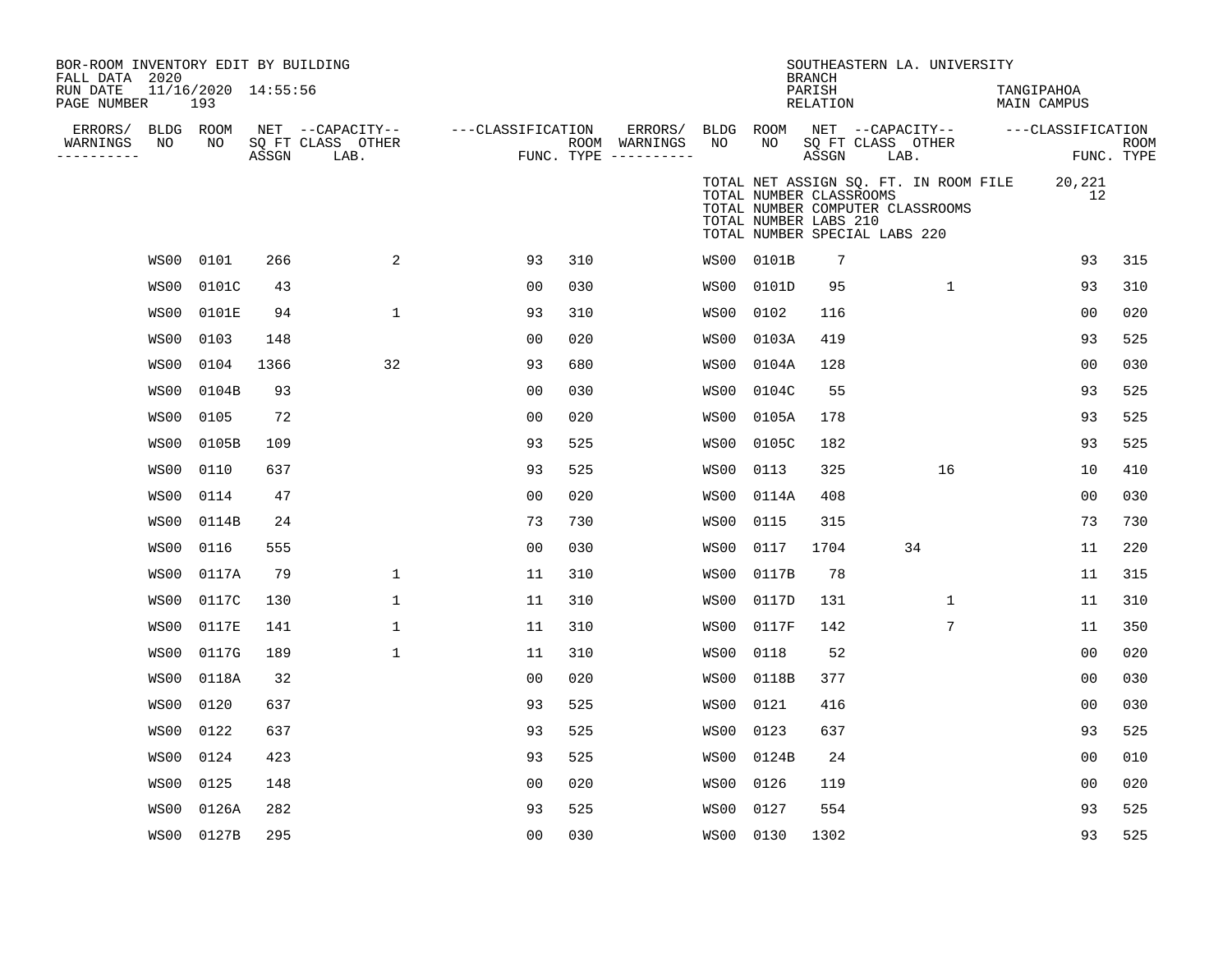| BOR-ROOM INVENTORY EDIT BY BUILDING<br>FALL DATA 2020 |      |                            |       |                           |                   |                           |                              | SOUTHEASTERN LA. UNIVERSITY<br><b>BRANCH</b> |             |       |                           |                   |                                  |  |  |
|-------------------------------------------------------|------|----------------------------|-------|---------------------------|-------------------|---------------------------|------------------------------|----------------------------------------------|-------------|-------|---------------------------|-------------------|----------------------------------|--|--|
| RUN DATE<br>PAGE NUMBER                               |      | 11/16/2020 14:55:56<br>194 |       |                           |                   | PARISH<br><b>RELATION</b> |                              |                                              |             |       |                           |                   | TANGIPAHOA<br><b>MAIN CAMPUS</b> |  |  |
| ERRORS/                                               | BLDG | ROOM                       |       | NET --CAPACITY--          | ---CLASSIFICATION |                           | ERRORS/                      | <b>BLDG</b>                                  | <b>ROOM</b> |       | NET --CAPACITY--          | ---CLASSIFICATION |                                  |  |  |
| WARNINGS<br>----------                                | ΝO   | NO                         | ASSGN | SQ FT CLASS OTHER<br>LAB. |                   | FUNC. TYPE                | ROOM WARNINGS<br>----------- | NO                                           | NO          | ASSGN | SQ FT CLASS OTHER<br>LAB. |                   | <b>ROOM</b><br>FUNC. TYPE        |  |  |
|                                                       | WS00 | 0130A                      | 128   |                           | 00                | 030                       |                              | WS00                                         | 0130B       | 162   |                           | 00                | 030                              |  |  |
|                                                       | WS00 | 0201                       | 214   | $\mathbf{1}$              | 93                | 310                       |                              | WS00                                         | 0201A       | 44    |                           | 0 <sub>0</sub>    | 030                              |  |  |
|                                                       | WS00 | 0201B                      | 10    |                           | 00                | 020                       |                              | WS00                                         | 0201C       | 10    |                           | 93                | 315                              |  |  |
|                                                       | WS00 | 0202                       | 214   | 3                         | 93                | 310                       |                              | WS00                                         | 0202A       | 10    |                           | 93                | 315                              |  |  |
|                                                       | WS00 | 0202B                      | 10    |                           | 93                | 315                       |                              | WS00                                         | 0203        | 205   | 3                         | 93                | 310                              |  |  |
|                                                       | WS00 | 0203A                      | 8     |                           | 93                | 315                       |                              | WS00                                         | 0203B       | 10    |                           | 93                | 315                              |  |  |
|                                                       | WS00 | 0203C                      | 10    |                           | 93                | 315                       |                              | WS00                                         | 0204        | 207   | 2                         | 93                | 315                              |  |  |
|                                                       | WS00 | 0204A                      | 10    |                           | 93                | 315                       |                              | WS00                                         | 0204B       | 10    |                           | 93                | 315                              |  |  |
|                                                       | WS00 | 0204C                      | 6     |                           | 93                | 315                       |                              | WS00                                         | 0205        | 214   |                           | 93                | 315                              |  |  |
|                                                       | WS00 | 0205A                      | 10    |                           | 93                | 315                       |                              | WS00                                         | 0205B       | 10    |                           | 93                | 315                              |  |  |
|                                                       | WS00 | 0206                       | 207   | 2                         | 93                | 310                       |                              | WS00                                         | 0206A       | 10    |                           | 93                | 315                              |  |  |
|                                                       | WS00 | 0206B                      | 10    |                           | 93                | 315                       |                              | WS00                                         | 0206C       | 6     |                           | 93                | 315                              |  |  |
|                                                       | WS00 | 0207                       | 207   | $\overline{a}$            | 93                | 310                       |                              | WS00                                         | 0207A       | 6     |                           | 93                | 315                              |  |  |
|                                                       | WS00 | 0207B                      | 10    |                           | 93                | 315                       |                              | WS00                                         | 0207C       | 10    |                           | 93                | 315                              |  |  |
|                                                       | WS00 | 0208                       | 207   |                           | 93                | 315                       |                              | WS00                                         | 0208A       | 10    |                           | 93                | 315                              |  |  |
|                                                       | WS00 | 0208B                      | 10    |                           | 93                | 315                       |                              | WS00                                         | 0208C       | 6     |                           | 93                | 315                              |  |  |
|                                                       | WS00 | 0209                       | 207   |                           | 93                | 315                       |                              | WS00                                         | 0209A       | 6     |                           | 93                | 315                              |  |  |
|                                                       | WS00 | 0209B                      | 10    |                           | 93                | 315                       |                              | WS00                                         | 0209C       | 10    |                           | 93                | 315                              |  |  |
|                                                       | WS00 | 0210                       | 214   |                           | 93                | 315                       |                              | WS00                                         | 0210A       | 10    |                           | 93                | 315                              |  |  |
|                                                       | WS00 | 0210B                      | 10    |                           | 93                | 315                       |                              | WS00                                         | 0211        | 214   |                           | 93                | 315                              |  |  |
|                                                       | WS00 | 0211A                      | 10    |                           | 93                | 315                       |                              | WS00                                         | 0211B       | 10    |                           | 93                | 315                              |  |  |
|                                                       | WS00 | 0212                       | 214   | 11                        | 93                | 350                       |                              | WS00                                         | 0212A       | 10    |                           | 93                | 315                              |  |  |
|                                                       | WS00 | 0212B                      | 10    |                           | 93                | 315                       |                              | WS00                                         | 0213        | 214   |                           | 93                | 315                              |  |  |
|                                                       | WS00 | 0213A                      | 10    |                           | 93                | 315                       |                              | WS00                                         | 0213B       | 10    |                           | 93                | 315                              |  |  |
|                                                       | WS00 | 0214                       | 214   | $\overline{2}$            | 93                | 310                       |                              | WS00                                         | 0214A       | 10    |                           | 93                | 315                              |  |  |
|                                                       | WS00 | 0214B                      | 10    |                           | 93                | 315                       |                              | WS00                                         | 0215        | 214   | 2                         | 93                | 310                              |  |  |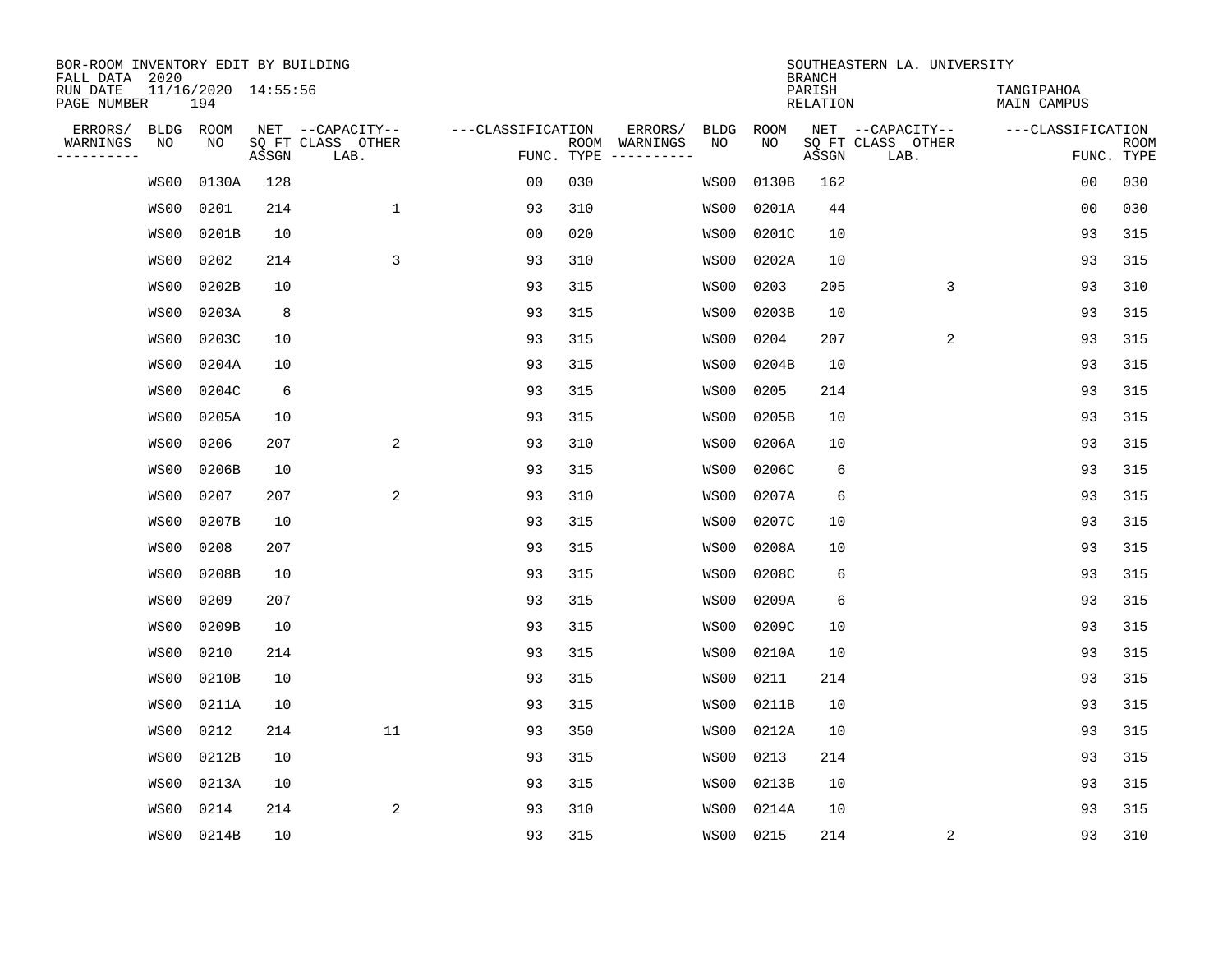| BOR-ROOM INVENTORY EDIT BY BUILDING<br>FALL DATA 2020 |            |                            |       |                                       |                   |                    |                          |            |                                                                | <b>BRANCH</b> | SOUTHEASTERN LA. UNIVERSITY                                                                                        |                        |                           |  |  |
|-------------------------------------------------------|------------|----------------------------|-------|---------------------------------------|-------------------|--------------------|--------------------------|------------|----------------------------------------------------------------|---------------|--------------------------------------------------------------------------------------------------------------------|------------------------|---------------------------|--|--|
| RUN DATE<br>PAGE NUMBER                               |            | 11/16/2020 14:55:56<br>195 |       |                                       |                   | PARISH<br>RELATION |                          |            |                                                                |               |                                                                                                                    |                        | TANGIPAHOA<br>MAIN CAMPUS |  |  |
| ERRORS/<br>WARNINGS                                   | BLDG<br>NO | ROOM<br>NO                 |       | NET --CAPACITY--<br>SQ FT CLASS OTHER | ---CLASSIFICATION |                    | ERRORS/<br>ROOM WARNINGS | BLDG<br>NO | ROOM<br>NO.                                                    |               | NET --CAPACITY--<br>SQ FT CLASS OTHER                                                                              | ---CLASSIFICATION      | <b>ROOM</b>               |  |  |
| ----------                                            |            |                            | ASSGN | LAB.                                  |                   |                    | FUNC. TYPE $------$      |            |                                                                | ASSGN         | LAB.                                                                                                               |                        | FUNC. TYPE                |  |  |
|                                                       | WS00       | 0215A                      | 10    |                                       | 93                | 315                |                          | WS00       | 0215B                                                          | 10            |                                                                                                                    | 93                     | 315                       |  |  |
|                                                       | WS00       | 0216                       | 214   |                                       | 93                | 315                |                          | WS00       | 0216A                                                          | 10            |                                                                                                                    | 93                     | 315                       |  |  |
|                                                       | WS00       | 0216B                      | 10    |                                       | 93                | 315                |                          | WS00       | 0217                                                           | 214           | 2                                                                                                                  | 93                     | 310                       |  |  |
|                                                       | WS00       | 0217A                      | 10    |                                       | 93                | 315                |                          | WS00       | 0217B                                                          | 10            |                                                                                                                    | 93                     | 315                       |  |  |
|                                                       | WS00       | 0218                       | 214   | 2                                     | 93                | 310                |                          | WS00       | 0218A                                                          | 10            |                                                                                                                    | 93                     | 315                       |  |  |
|                                                       | WS00       | 0218B                      | 10    |                                       | 93                | 315                |                          | WS00       | 0219                                                           | 216           |                                                                                                                    | 00                     | 030                       |  |  |
|                                                       | WS00       | 0220                       | 216   |                                       | 0 <sub>0</sub>    | 030                |                          | WS00       | 0221                                                           | 672           |                                                                                                                    | 0 <sub>0</sub>         | 030                       |  |  |
|                                                       | WS00       | 0222                       | 114   |                                       | 82                | 082                |                          | WS00       | 0223                                                           | 28            |                                                                                                                    | 82                     | 082                       |  |  |
|                                                       | WS00       | 0224                       | 99    |                                       | 0 <sub>0</sub>    | 010                |                          | WS00       | 0225                                                           | 98            |                                                                                                                    | 93                     | 315                       |  |  |
|                                                       | WS00       | 0226                       | 28    |                                       | 0 <sub>0</sub>    | 010                |                          | WS00       | 0227                                                           | 137           |                                                                                                                    | 82                     | 082                       |  |  |
|                                                       | WS00       | 0228                       | 672   |                                       | 0 <sub>0</sub>    | 030                |                          | WS00       | 0229                                                           | 1770          |                                                                                                                    | 0 <sub>0</sub>         | 030                       |  |  |
|                                                       | WS00       | 0230                       | 1480  |                                       | 0 <sub>0</sub>    | 020                |                          | WS00       | 0501                                                           | 1723          | 115                                                                                                                | 93                     | 630                       |  |  |
|                                                       | WS00       | 0502                       | 212   |                                       | 0 <sub>0</sub>    | 030                |                          | WS00       | 0505A                                                          | 168           | 11                                                                                                                 | 93                     | 523                       |  |  |
|                                                       | WS00       | 0505B                      | 154   | 10                                    | 93                | 523                |                          | WS00       | 0506A                                                          | 154           | 10                                                                                                                 | 93                     | 523                       |  |  |
|                                                       | WS00       | 0506B                      | 168   | 11                                    | 93                | 523                |                          | WS00       | 0507                                                           | 212           |                                                                                                                    | 0 <sub>0</sub>         | 030                       |  |  |
|                                                       | WS00       | 0508                       | 186   |                                       | 0 <sub>0</sub>    | 020                |                          | WS00       | 0509                                                           | 218           |                                                                                                                    | 93                     | 635                       |  |  |
|                                                       | WS00       | 0511                       | 186   |                                       | 0 <sub>0</sub>    | 020                |                          | WS00       | 0601                                                           | 247           |                                                                                                                    | 93                     | 535                       |  |  |
|                                                       | WS00       | 0602                       | 193   |                                       | 0 <sub>0</sub>    | 030                |                          |            | WS00 0602A<br>TOTAL NUMBER CLASSROOMS<br>TOTAL NUMBER LABS 210 | 16            | TOTAL ASSIGNABLE & UNASSIGNABLE SQFT:<br>TOTAL NET ASSIGN SQ. FT. IN ROOM FILE<br>TOTAL NUMBER COMPUTER CLASSROOMS | 00<br>28,118<br>18,543 | 010                       |  |  |

TOTAL NUMBER SPECIAL LABS 220 1